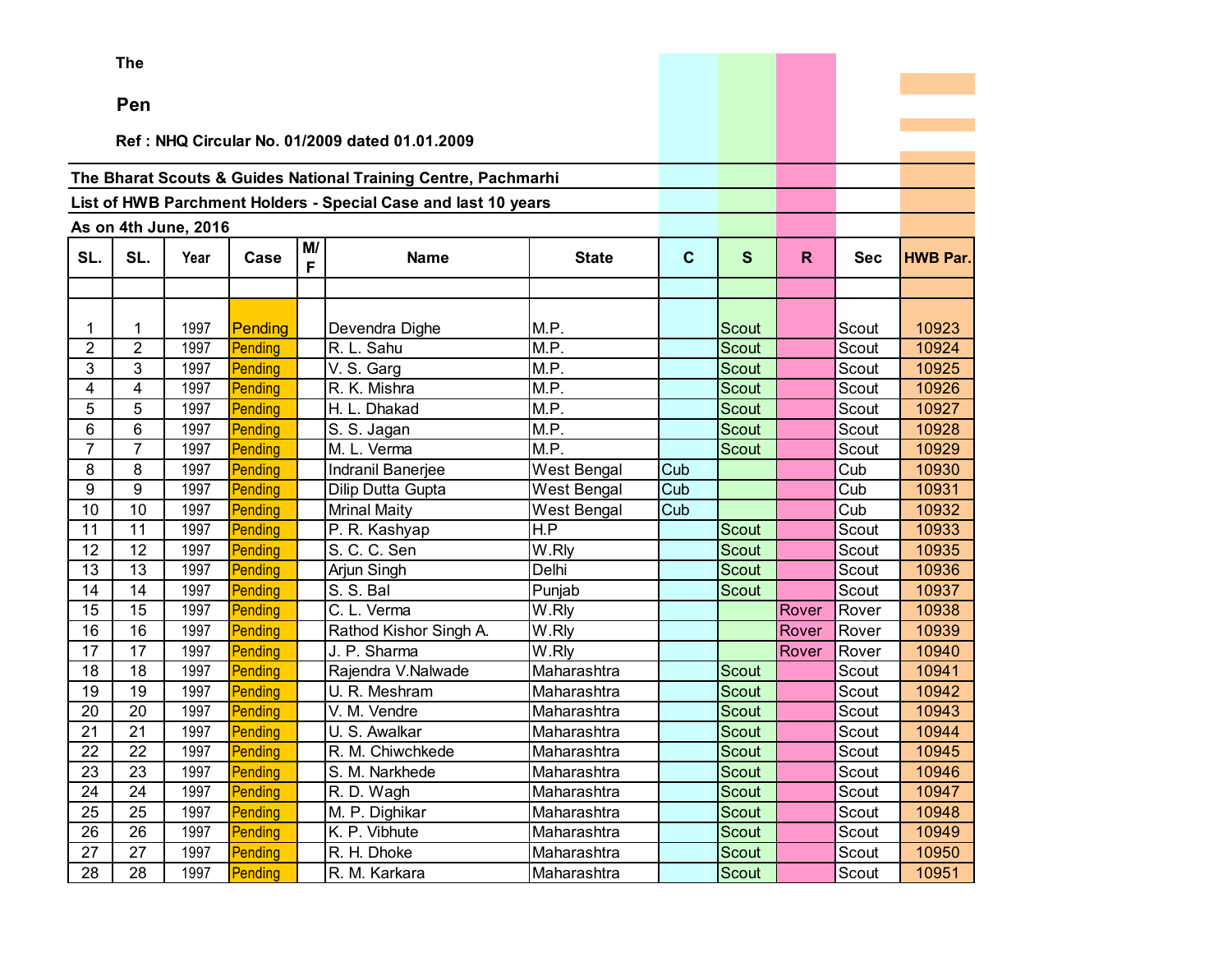|     | Pen |                      |         |         |                                                                |                      |             |              |    |            |                 |
|-----|-----|----------------------|---------|---------|----------------------------------------------------------------|----------------------|-------------|--------------|----|------------|-----------------|
|     |     |                      |         |         | Ref: NHQ Circular No. 01/2009 dated 01.01.2009                 |                      |             |              |    |            |                 |
|     |     |                      |         |         |                                                                |                      |             |              |    |            |                 |
|     |     |                      |         |         | The Bharat Scouts & Guides National Training Centre, Pachmarhi |                      |             |              |    |            |                 |
|     |     |                      |         |         |                                                                |                      |             |              |    |            |                 |
|     |     |                      |         |         | List of HWB Parchment Holders - Special Case and last 10 years |                      |             |              |    |            |                 |
|     |     | As on 4th June, 2016 |         |         |                                                                |                      |             |              |    |            |                 |
| SL. | SL. | Year                 | Case    | M/<br>F | <b>Name</b>                                                    | <b>State</b>         | $\mathbf c$ | $\mathbf{s}$ | R. | <b>Sec</b> | <b>HWB Par.</b> |
| 29  | 29  | 1997                 | Pending |         | A. F. Chokshey                                                 | Maharashtra          |             | <b>Scout</b> |    | Scout      | 10952           |
| 30  | 30  | 1997                 | Pending |         | A. I. Palgharwala                                              | Maharashtra          |             | Scout        |    | Scout      | 10953           |
| 31  | 31  | 1997                 | Pending |         | P. R. Belkar                                                   | Maharashtra          |             | Scout        |    | Scout      | 10954           |
| 32  | 32  | 1997                 | Pending |         | S. U. Jadawar                                                  | Maharashtra          |             | Scout        |    | Scout      | 10955           |
| 33  | 33  | 1997                 | Pending |         | N.M. Tippalwad                                                 | Maharashtra          |             | Scout        |    | Scout      | 10956           |
| 34  | 34  | 1997                 | Pending |         | S. V. Kolhe                                                    | Maharashtra          |             | <b>Scout</b> |    | Scout      | 10957           |
| 35  | 35  | 1997                 | Pending |         | Lal Babu Singh                                                 | <b>Bihar</b>         |             | Scout        |    | Scout      | 10958           |
| 36  | 36  | 1997                 | Pending |         | Hare Krishna Mahto                                             | <b>Bihar</b>         |             | Scout        |    | Scout      | 10959           |
| 37  | 37  | 1997                 | Pending |         | Om Prakash Singh                                               | <b>Bihar</b>         |             | Scout        |    | Scout      | 10960           |
| 38  | 38  | 1997                 | Pending |         | Murli Dhar Ram                                                 | <b>Bihar</b>         |             | Scout        |    | Scout      | 10961           |
| 39  | 39  | 1997                 | Pending |         | Janak Ojha                                                     | <b>Bihar</b>         |             | Scout        |    | Scout      | 10962           |
| 40  | 40  | 1997                 | Pending |         | Raj Bansh Singh                                                | <b>Bihar</b>         |             | <b>Scout</b> |    | Scout      | 10963           |
| 41  | 41  | 1997                 | Pending |         | S. Gawesan                                                     | <b>Tamil Nadu</b>    |             | Scout        |    | Scout      | 10964           |
| 42  | 42  | 1997                 | Pending |         | L. L. Katiyar                                                  | <b>Uttar Pradesh</b> |             | <b>Scout</b> |    | Scout      | 10965           |
| 43  | 43  | 1997                 | Pending |         | S. K. Verma                                                    | <b>Uttar Pradesh</b> |             | Scout        |    | Scout      | 10966           |
| 44  | 44  | 1997                 | Pending |         | Avtar Singh Bisht                                              | <b>Uttar Pradesh</b> |             | Scout        |    | Scout      | 10967           |
| 45  | 45  | 1997                 | Pending |         | Dr. K. C. Mishra                                               | <b>Uttar Pradesh</b> |             | <b>Scout</b> |    | Scout      | 10968           |
| 46  | 46  | 1997                 | Pending |         | C. P. Nagar                                                    | <b>KVS</b>           |             | Scout        |    | Scout      | 10969           |
| 47  | 47  | 1997                 | Pending |         | B. S. Sehrawat                                                 | <b>KVS</b>           |             | Scout        |    | Scout      | 10970           |
| 48  | 48  | 1997                 | Pending |         | S. K. Bhardvaj                                                 | <b>KVS</b>           |             | <b>Scout</b> |    | Scout      | 10971           |
| 49  | 49  | 1997                 | Pending |         | J. R. Das                                                      | <b>KVS</b>           |             | Scout        |    | Scout      | 10972           |
| 50  | 50  | 1997                 | Pending |         | Y. S. Rao                                                      | <b>KVS</b>           |             | Scout        |    | Scout      | 10973           |
| 51  | 51  | 1997                 | Pending |         | D. M. Sudhakar                                                 | <b>KVS</b>           |             | Scout        |    | Scout      | 10974           |
| 52  | 52  | 1997                 | Pending |         | E. Patel                                                       | <b>KVS</b>           |             | Scout        |    | Scout      | 10975           |
| 53  | 53  | 1997                 | Pending |         | R. J. Brahmchari                                               | <b>KVS</b>           |             | Scout        |    | Scout      | 10976           |
| 54  | 54  | 1997                 | Pending |         | S. S. Chavham                                                  | <b>KVS</b>           |             | Scout        |    | Scout      | 10977           |
| 55  | 55  | 1997                 | Pending |         | L. N. Ram                                                      | <b>KVS</b>           |             | Scout        |    | Scout      | 10978           |
| 56  | 56  | 1997                 | Pending |         | G. Haridas                                                     | Kerala               |             | Scout        |    | Scout      | 10979           |
| 57  | 57  | 1998                 | Pending |         | <b>B.</b> Shankar                                              | Karnataka            |             | Scout        |    | Scout      | 10980           |
| 58  | 58  | 1998                 | Pending |         | Hanumant Singh Dahiya                                          | Rajasthan            |             | Scout        |    | Scout      | 10981           |
| 59  | 59  | 1998                 | Pending |         | <b>Basant Kumar Lata</b>                                       | Rajasthan            |             | Scout        |    | Scout      | 10982           |
| 60  | 60  | 1998                 | Pending |         | Dalu Ram Upadhayay                                             | Rajasthan            |             | Scout        |    | Scout      | 10983           |

the control of the control of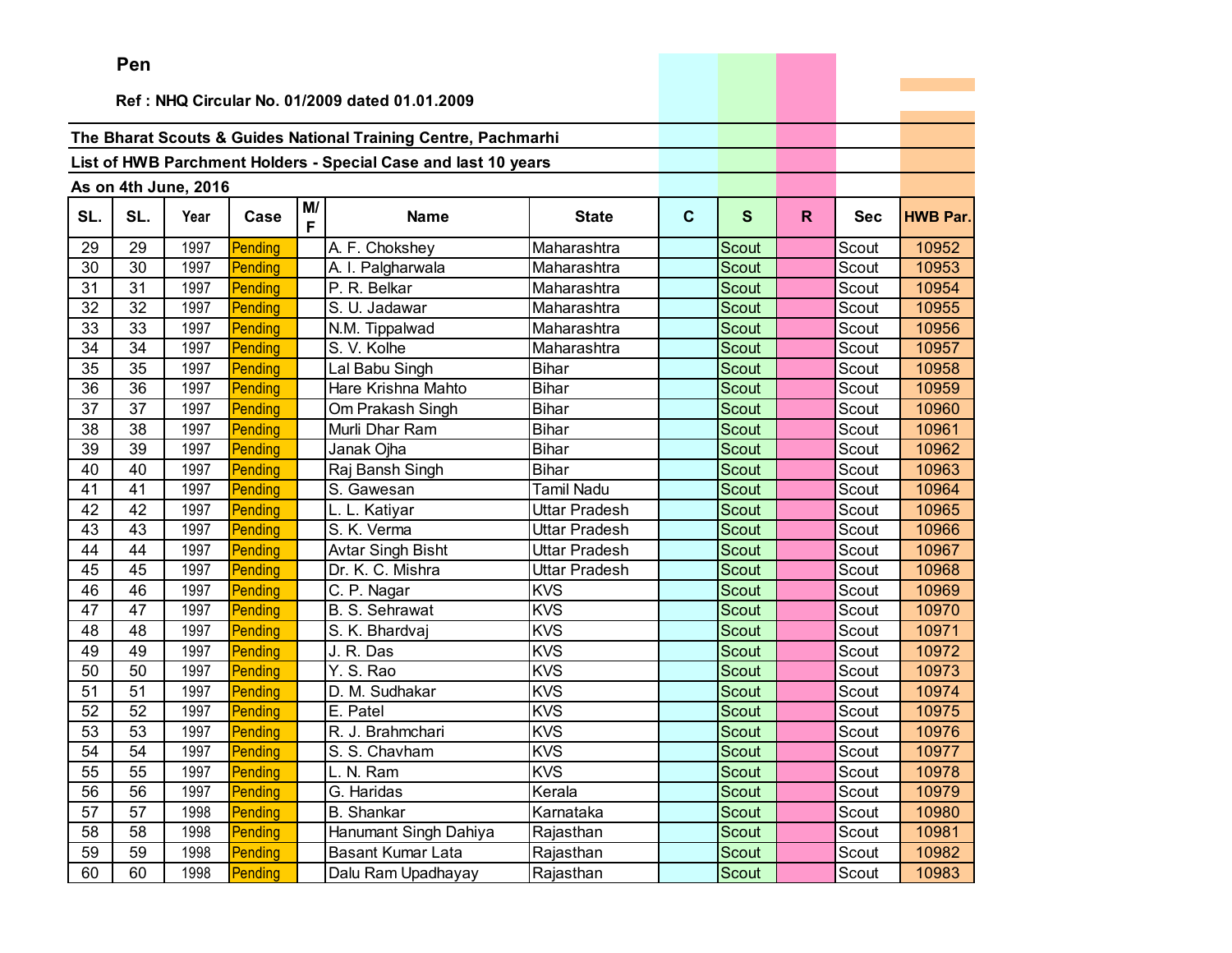|     | ren |                      |         |         |                                                                |                    |              |              |              |            |                 |
|-----|-----|----------------------|---------|---------|----------------------------------------------------------------|--------------------|--------------|--------------|--------------|------------|-----------------|
|     |     |                      |         |         | Ref: NHQ Circular No. 01/2009 dated 01.01.2009                 |                    |              |              |              |            |                 |
|     |     |                      |         |         |                                                                |                    |              |              |              |            |                 |
|     |     |                      |         |         | The Bharat Scouts & Guides National Training Centre, Pachmarhi |                    |              |              |              |            |                 |
|     |     |                      |         |         |                                                                |                    |              |              |              |            |                 |
|     |     |                      |         |         | List of HWB Parchment Holders - Special Case and last 10 years |                    |              |              |              |            |                 |
|     |     | As on 4th June, 2016 |         |         |                                                                |                    |              |              |              |            |                 |
| SL. | SL. | Year                 | Case    | M/<br>F | <b>Name</b>                                                    | <b>State</b>       | $\mathbf{C}$ | $\mathbf{s}$ | $\mathsf{R}$ | <b>Sec</b> | <b>HWB Par.</b> |
| 61  | 61  | 1998                 | Pending |         | Radhey Shyam Lata                                              | Rajasthan          |              | Scout        |              | Scout      | 10984           |
| 62  | 62  | 1998                 | Pending |         | <b>Chhatter Singh Pindiyar</b>                                 | Rajasthan          |              | Scout        |              | Scout      | 10985           |
| 63  | 63  | 1998                 | Pending |         | Rajarilal Deharan                                              | Rajasthan          |              | Scout        |              | Scout      | 10986           |
| 64  | 64  | 1998                 | Pending |         | Raghuveer Singh                                                | Rajasthan          |              | Scout        |              | Scout      | 10987           |
| 65  | 65  | 1998                 | Pending |         | Pramod Km. Sharma                                              | Rajasthan          |              | Scout        |              | Scout      | 10988           |
| 66  | 66  | 1998                 | Pending |         | Rajendra Prasad Sharma                                         | Rajasthan          |              | Scout        |              | Scout      | 10989           |
| 67  | 67  | 1998                 | Pending |         | Chandra Mohan Mathur                                           | Rajasthan          |              | Scout        |              | Scout      | 10990           |
| 68  | 68  | 1998                 | Pending |         | Ramesh Chandra Vyas                                            | Rajasthan          |              | <b>Scout</b> |              | Scout      | 10991           |
| 69  | 69  | 1998                 | Pending |         | Ramawatar Singhal                                              | Rajasthan          |              | Scout        |              | Scout      | 10992           |
| 70  | 70  | 1998                 | Pending |         | Jagan Nath Pd. Sohi                                            | Rajasthan          |              | <b>Scout</b> |              | Scout      | 10993           |
| 71  | 71  | 1998                 | Pending |         | Gajanand Bunker                                                | Rajasthan          |              | Scout        |              | Scout      | 10994           |
| 72  | 72  | 1998                 | Pending |         | Lal Singh Parmar                                               | Rajasthan          |              | Scout        |              | Scout      | 10995           |
| 73  | 73  | 1998                 | Pending |         | Husain Mohd. Noor                                              | Rajasthan          |              | Scout        |              | Scout      | 10996           |
| 74  | 74  | 1998                 | Pending |         | Sohan Singh                                                    | Rajasthan          |              | <b>Scout</b> |              | Scout      | 10997           |
| 75  | 75  | 1998                 | Pending |         | Y. Srinivasa Rao                                               | S.C.Rly            |              | Scout        |              | Scout      | 10998           |
| 76  | 76  | 1998                 | Pending |         | T. D. Gourishankar                                             | S.C.Rly            |              | Scout        |              | Scout      | 10999           |
| 77  | 77  | 1998                 | Pending |         | M. Narsimha Rao                                                | S.C.Rly            |              | <b>Scout</b> |              | Scout      | 11000           |
| 78  | 78  | 1998                 | Pending |         | P. Ramakrishna                                                 | S.C.Rly            |              | Scout        |              | Scout      | 11001           |
| 79  | 79  | 1998                 | Pending |         | K. Narendranath                                                | S.C.Rly            |              | Scout        |              | Scout      | 11002           |
| 80  | 80  | 1998                 | Pending |         | Sanjay Kansa Banik                                             | <b>West Bengal</b> |              |              | Rover        | Rover      | 11003           |
| 81  | 81  | 1998                 | Pending |         | Amalesh Ghosh Chowdhury                                        | <b>West Bengal</b> |              |              | Rover        | Rover      | 11004           |
| 82  | 82  | 1998                 | Pending |         | Surajit Nandi                                                  | West Bengal        |              |              | Rover        | Rover      | 11005           |
| 83  | 83  | 1998                 | Pending |         | Rajani Kant                                                    | Delhi              | Cub          |              |              | Cub        | 11006           |
| 84  | 84  | 1998                 | Pending |         | Samir Sen Gupta                                                | N.F.Railway        | Cub          |              |              | Cub        | 11007           |
| 85  | 85  | 1998                 | Pending |         | Kuber Dutt Sharma                                              | Delhi              | Cub          |              |              | Cub        | 11008           |
| 86  | 86  | 1998                 | Pending |         | Dayanand Baither                                               | <b>KVS</b>         |              | Scout        |              | Scout      | 11010           |
| 87  | 87  | 1998                 | Pending |         | Rajendra Singh                                                 | Delhi              |              | Scout        |              | Scout      | 11011           |
| 88  | 88  | 1998                 | Pending |         | A. C. Tripathi                                                 | <b>KVS</b>         |              | Scout        |              | Scout      | 11012           |
| 89  | 89  | 1998                 | Pending |         | O. P. Singh                                                    | <b>KVS</b>         |              | Scout        |              | Scout      | 11013           |
| 90  | 90  | 1998                 | Pending |         | S. D. Bhardwaj                                                 | Delhi              |              | Scout        |              | Scout      | 11014           |
| 91  | 91  | 1998                 | Pending |         | Subodh Kumar Singh                                             | N.E.Rly            |              | Scout        |              | Scout      | 11015           |
| 92  | 92  | 1998                 | Pending |         | R. G. Goel                                                     | Delhi              |              | Scout        |              | Scout      | 11016           |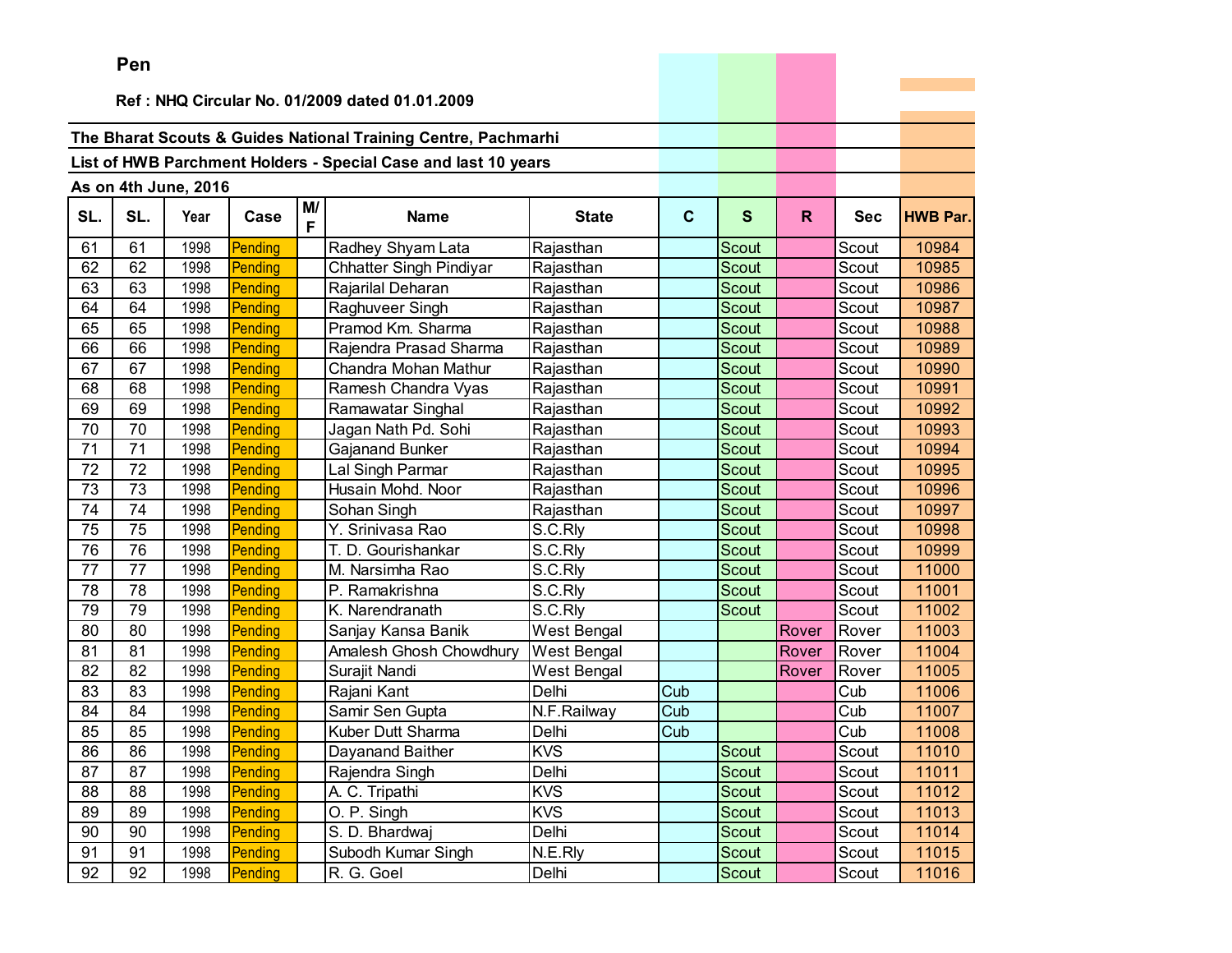|     | ren |                      |         |         |                                                                |                      |              |              |       |            |                 |
|-----|-----|----------------------|---------|---------|----------------------------------------------------------------|----------------------|--------------|--------------|-------|------------|-----------------|
|     |     |                      |         |         | Ref: NHQ Circular No. 01/2009 dated 01.01.2009                 |                      |              |              |       |            |                 |
|     |     |                      |         |         |                                                                |                      |              |              |       |            |                 |
|     |     |                      |         |         | The Bharat Scouts & Guides National Training Centre, Pachmarhi |                      |              |              |       |            |                 |
|     |     |                      |         |         | List of HWB Parchment Holders - Special Case and last 10 years |                      |              |              |       |            |                 |
|     |     |                      |         |         |                                                                |                      |              |              |       |            |                 |
|     |     | As on 4th June, 2016 |         |         |                                                                |                      |              |              |       |            |                 |
| SL. | SL. | Year                 | Case    | M/<br>F | <b>Name</b>                                                    | <b>State</b>         | $\mathbf{C}$ | $\mathbf{s}$ | R.    | <b>Sec</b> | <b>HWB Par.</b> |
| 93  | 93  | 1998                 | Pending |         | S. P. Jain                                                     | Delhi                |              | Scout        |       | Scout      | 11017           |
| 94  | 94  | 1998                 | Pending |         | Ram Kumar                                                      | <b>KVS</b>           |              | Scout        |       | Scout      | 11018           |
| 95  | 95  | 1998                 | Pending |         | $M. P.$ Pathak                                                 | Delhi                |              | Scout        |       | Scout      | 11019           |
| 96  | 96  | 1998                 | Pending |         | <b>Vinod Kumar</b>                                             | <b>KVS</b>           |              | Scout        |       | Scout      | 11020           |
| 97  | 97  | 1998                 | Pending |         | Joginder Singh Tanwar                                          | Delhi                |              | Scout        |       | Scout      | 11021           |
| 98  | 98  | 1998                 | Pending |         | Avani Kumar Mandal                                             | Delhi                |              | Scout        |       | Scout      | 11022           |
| 99  | 99  | 1998                 | Pending |         | Shakeel Ahmed                                                  | N.E.Rly              |              | Scout        |       | Scout      | 11023           |
| 100 | 100 | 1998                 | Pending |         | M.K.Jayaraman                                                  | <b>Tamil Nadu</b>    |              | Scout        |       | Scout      | 11024           |
| 101 | 101 | 1998                 | Pending |         | D. Trinadha Rao                                                | Andhra Pradesh       |              | Scout        |       | Scout      | 11025           |
| 102 | 102 | 1998                 | Pending |         | <b>Bhupinder Singh Cheema</b>                                  | Punjab               |              |              | Rover | Rover      | 11026           |
| 103 | 103 | 1998                 | Pending |         | Racchpal Singh Rana                                            | Punjab               |              |              | Rover | Rover      | 11027           |
| 104 | 104 | 1998                 | Pending |         | Gain Singh                                                     | Punjab               |              |              | Rover | Rover      | 11028           |
| 105 | 105 | 1998                 | Pending |         | Gouri Shankar                                                  | <b>Bihar</b>         |              |              | Rover | Rover      | 11029           |
| 106 | 106 | 1998                 | Pending |         | Amrish Kumar Shukla                                            | Punjab               |              |              | Rover | Rover      | 11030           |
| 107 | 107 | 1998                 | Pending |         | Lala Singh Rathore                                             | M.P.                 |              | Scout        |       | Scout      | 11031           |
| 108 | 108 | 1998                 | Pending |         | Bhuneshwar Pd. Verma                                           | M.P.                 |              | Scout        |       | Scout      | 11032           |
| 109 | 109 | 1998                 | Pending |         | Balakrishna Sharma                                             | M.P.                 |              | <b>Scout</b> |       | Scout      | 11033           |
| 110 | 110 | 1998                 | Pending |         | S. D. Srivastava                                               | M.P.                 |              | Scout        |       | Scout      | 11034           |
| 111 | 111 | 1998                 | Pending |         | <b>Premnath Pathak</b>                                         | M.P.                 |              | Scout        |       | Scout      | 11035           |
| 112 | 112 | 1998                 | Pending |         | Jagat Narayan Pandey                                           | Uttar Pradesh        |              | <b>Scout</b> |       | Scout      | 11036           |
| 113 | 113 | 1998                 | Pending |         | Sashi Kumar Sharma                                             | <b>Uttar Pradesh</b> |              | Scout        |       | Scout      | 11037           |
| 114 | 114 | 1998                 | Pending |         | Trilak Chandra Sharma                                          | <b>Uttar Pradesh</b> |              | Scout        |       | Scout      | 11038           |
| 115 | 115 | 1999                 | Pending |         | Ponnappa K. E.                                                 | Karnataka            | Cub          |              |       | Cub        | 11039           |
| 116 | 116 | 1999                 | Pending |         | J. Harinath                                                    | S.Rly                |              | Scout        |       | Scout      | 11040           |
| 117 | 117 | 1999                 | Pending |         | A. Stephan Bakiyanathan                                        | S.Rly                |              | Scout        |       | Scout      | 11041           |
| 118 | 118 | 1999                 | Pending |         | C. K. Manoharan                                                | S.Rly                |              | Scout        |       | Scout      | 11042           |
| 119 | 119 | 1999                 | Pending |         | V. Arivazhagan                                                 | S.Rly                |              | Scout        |       | Scout      | 11043           |
| 120 | 120 | 1999                 | Pending |         | Alone Suresh Deorao                                            | Maharashtra          |              | Scout        |       | Scout      | 11044           |
| 121 | 121 | 1999                 | Pending |         | R. Mohan Raj                                                   | S.Rly                |              |              | Rover | Rover      | 11045           |
| 122 | 122 | 1999                 | Pending |         | A. Imthias Ahmed                                               | S.Rly                |              |              | Rover | Rover      | 11046           |
| 123 | 123 | 1999                 | Pending |         | R. Srinivasa Raju                                              | S.Rly                |              |              | Rover | Rover      | 11047           |
| 124 | 124 | 1999                 | Pending |         | Rajendra Prasad                                                | S.Rly                |              |              | Rover | Rover      | 11048           |

the company's company's company's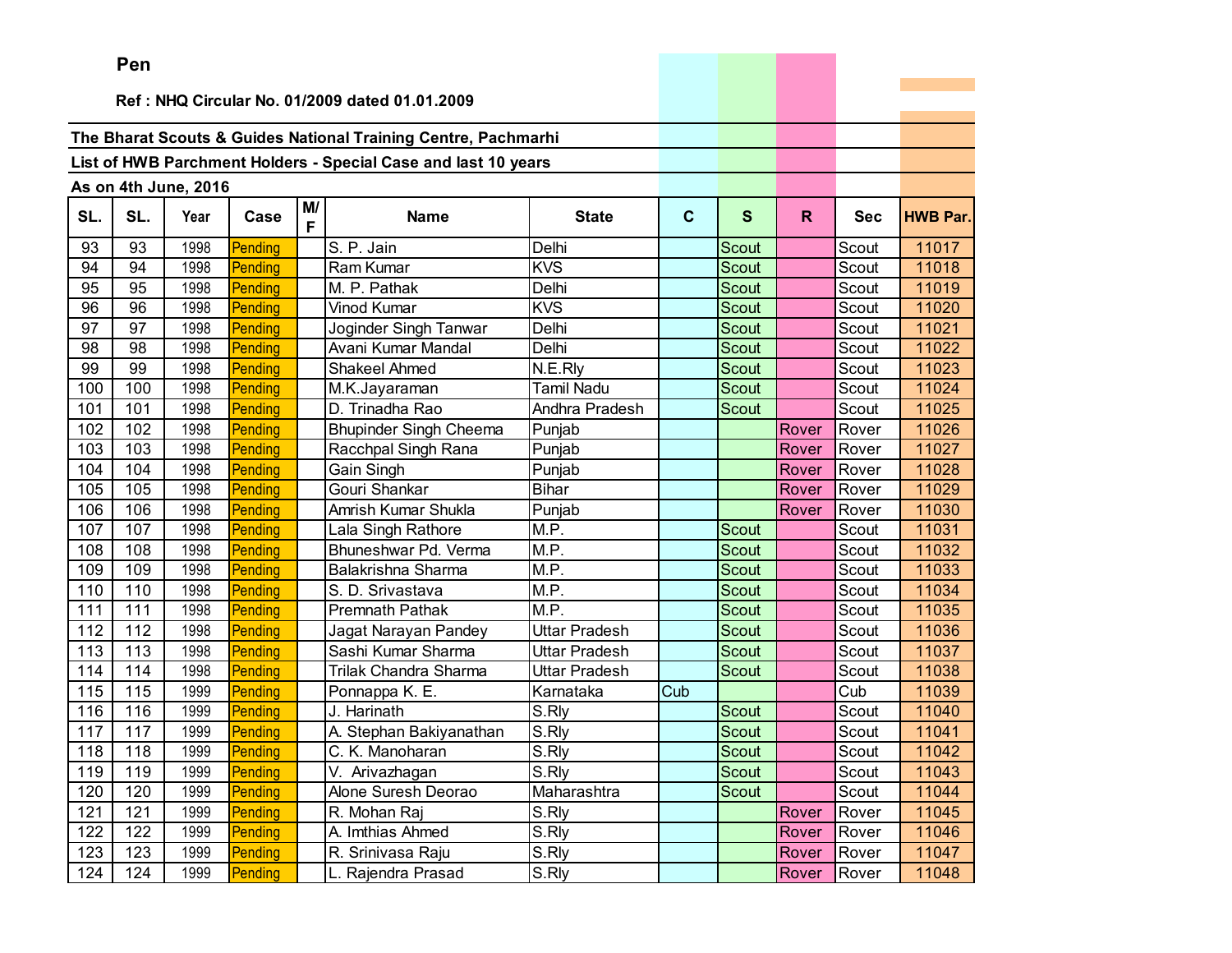|     | Pen                                            |                      |         |         |                                                                |                     |                         |              |       |            |                 |
|-----|------------------------------------------------|----------------------|---------|---------|----------------------------------------------------------------|---------------------|-------------------------|--------------|-------|------------|-----------------|
|     | Ref: NHQ Circular No. 01/2009 dated 01.01.2009 |                      |         |         |                                                                |                     |                         |              |       |            |                 |
|     |                                                |                      |         |         |                                                                |                     |                         |              |       |            |                 |
|     |                                                |                      |         |         | The Bharat Scouts & Guides National Training Centre, Pachmarhi |                     |                         |              |       |            |                 |
|     |                                                |                      |         |         | List of HWB Parchment Holders - Special Case and last 10 years |                     |                         |              |       |            |                 |
|     |                                                |                      |         |         |                                                                |                     |                         |              |       |            |                 |
|     |                                                | As on 4th June, 2016 |         |         |                                                                |                     |                         |              |       |            |                 |
| SL. | SL.                                            | Year                 | Case    | M/<br>F | <b>Name</b>                                                    | <b>State</b>        | $\mathbf{C}$            | S            | R     | <b>Sec</b> | <b>HWB Par.</b> |
| 125 | 125                                            | 1999                 | Pending |         | C. Ravichandran                                                | S.Rly               |                         |              | Rover | Rover      | 11049           |
| 126 | 126                                            | 1999                 | Pending |         | C. I. Sivanandam                                               | $\overline{S}$ .Rly |                         |              | Rover | Rover      | 11050           |
| 127 | 127                                            | 1999                 | Pending |         | S. Gopalakrishnan                                              | S.Rly               |                         |              | Rover | Rover      | 11051           |
| 128 | 128                                            | 1999                 | Pending |         | G. Janarthanam                                                 | S.Rly               |                         |              | Rover | Rover      | 11052           |
| 129 | 129                                            | 1999                 | Pending |         | Mohan Das Garg                                                 | M.P.                | Cub                     |              |       | Cub        | 11053           |
| 130 | 130                                            | 1999                 | Pending |         | Hariram Chouhan                                                | M.P.                | Cub                     |              |       | Cub        | 11054           |
| 131 | 131                                            | 1999                 | Pending |         | Lilaram Sen                                                    | M.P.                | $\overline{\text{Cub}}$ |              |       | Cub        | 11055           |
| 132 | 132                                            | 1999                 | Pending |         | Sunit Kumar Mishra                                             | M.P.                | Cub                     |              |       | Cub        | 11056           |
| 133 | 133                                            | 1999                 | Pending |         | <b>Gopal Ram Verma</b>                                         | $\overline{M}$ .P.  | Cub                     |              |       | Cub        | 11057           |
| 134 | 134                                            | 1999                 | Pending |         | Harinarayan Tripathi                                           | M.P.                | Cub                     |              |       | Cub        | 11058           |
| 135 | 135                                            | 1999                 | Pending |         | Muralee Dharan Nair                                            | Kerala              |                         | <b>Scout</b> |       | Scout      | 11059           |
| 136 | 136                                            | 1999                 | Pending |         | N. Ashokan                                                     | Kerala              |                         | Scout        |       | Scout      | 11060           |
| 137 | 137                                            | 1999                 | Pending |         | Alex P. Varghese                                               | Kerala              |                         | Scout        |       | Scout      | 11061           |
| 138 | 138                                            | 1999                 | Pending |         | K.Sreekumar                                                    | Kerala              |                         | <b>Scout</b> |       | Scout      | 11062           |
| 139 | 139                                            | 1999                 | Pending |         | Binu M. Korah                                                  | Kerala              |                         | Scout        |       | Scout      | 11063           |
| 140 | 140                                            | 1999                 | Pending |         | Jose Kurian                                                    | Kerala              |                         | Scout        |       | Scout      | 11064           |
| 141 | 141                                            | 1999                 | Pending |         | C.Chinnathambi                                                 | Kerala              |                         | <b>Scout</b> |       | Scout      | 11065           |
| 142 | 142                                            | 1999                 | Pending |         | T. Devasagayam                                                 | Kerala              |                         | <b>Scout</b> |       | Scout      | 11066           |
| 143 | 143                                            | 1999                 | Pending |         | E. U. Rajan                                                    | Kerala              |                         | Scout        |       | Scout      | 11067           |
| 144 | 144                                            | 1999                 | Pending |         | P. Narayanakutti                                               | Kerala              |                         | <b>Scout</b> |       | Scout      | 11068           |
| 145 | 145                                            | 1999                 | Pending |         | N. K. Prabhakaran                                              | Kerala              |                         | Scout        |       | Scout      | 11069           |
| 146 | 146                                            | 1999                 | Pending |         | C. Satheesan                                                   | Kerala              |                         | Scout        |       | Scout      | 11070           |
| 147 | 147                                            | 1999                 | Pending |         | V. D. Skaria                                                   | Kerala              |                         | Scout        |       | Scout      | 11071           |
| 148 | 148                                            | 1999                 | Pending |         | T. Prabhakara Kurup                                            | Kerala              |                         | Scout        |       | Scout      | 11072           |
| 149 | 149                                            | 1999                 | Pending |         | P. Ramachandran                                                | Kerala              |                         | Scout        |       | Scout      | 11073           |
| 150 | 150                                            | 1999                 | Pending |         | A. K. Kunhimoidy                                               | Kerala              |                         | Scout        |       | Scout      | 11074           |
| 151 | 151                                            | 1999                 | Pending |         | N. Balachandran                                                | Kerala              |                         | Scout        |       | Scout      | 11075           |
| 152 | 152                                            | 1999                 | Pending |         | V. K. Satheesan                                                | Kerala              |                         | Scout        |       | Scout      | 11076           |
| 153 | 153                                            | 1999                 | Pending |         | P P. Joseph                                                    | Kerala              |                         | Scout        |       | Scout      | 11077           |
| 154 | 154                                            | 1999                 | Pending |         | M.P.Ayub                                                       | Kerala              |                         | Scout        |       | Scout      | 11078           |
| 155 | 155                                            | 1999                 | Pending |         | P.P.Viswanathan                                                | Kerala              |                         | Scout        |       | Scout      | 11079           |
| 156 | 156                                            | 1999                 | Pending |         | M.Sreenivasan                                                  | Kerala              |                         | Scout        |       | Scout      | 11080           |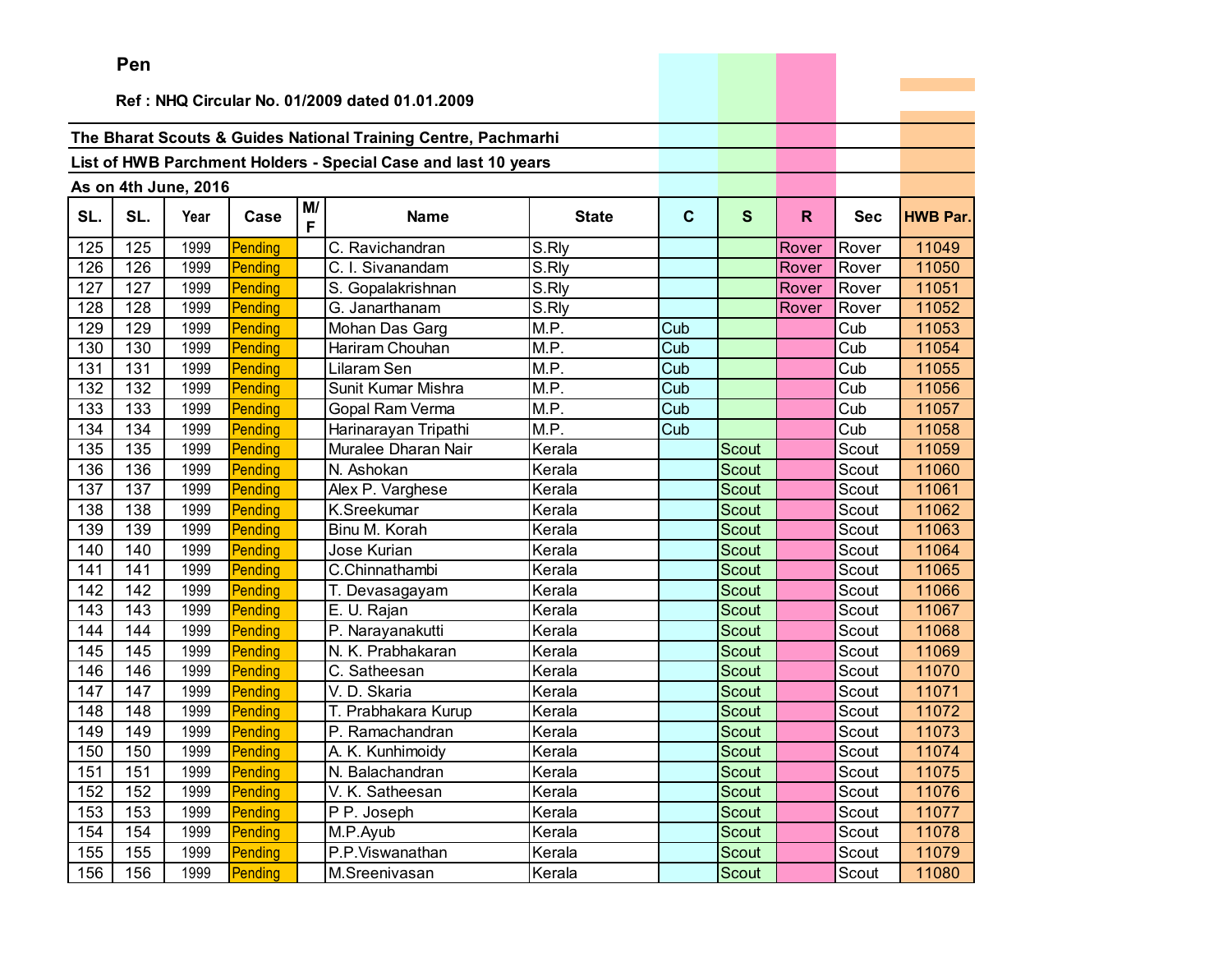|     | Pen |                      |         |         |                                                                |                      |              |              |       |            |                 |
|-----|-----|----------------------|---------|---------|----------------------------------------------------------------|----------------------|--------------|--------------|-------|------------|-----------------|
|     |     |                      |         |         |                                                                |                      |              |              |       |            |                 |
|     |     |                      |         |         | Ref: NHQ Circular No. 01/2009 dated 01.01.2009                 |                      |              |              |       |            |                 |
|     |     |                      |         |         | The Bharat Scouts & Guides National Training Centre, Pachmarhi |                      |              |              |       |            |                 |
|     |     |                      |         |         | List of HWB Parchment Holders - Special Case and last 10 years |                      |              |              |       |            |                 |
|     |     |                      |         |         |                                                                |                      |              |              |       |            |                 |
|     |     | As on 4th June, 2016 |         |         |                                                                |                      |              |              |       |            |                 |
| SL. | SL. | Year                 | Case    | M/<br>F | <b>Name</b>                                                    | <b>State</b>         | $\mathbf{C}$ | $\mathbf{s}$ | R.    | <b>Sec</b> | <b>HWB Par.</b> |
| 157 | 157 | 1999                 | Pending |         | V.P.Sukumaran                                                  | Kerala               |              | Scout        |       | Scout      | 11081           |
| 158 | 158 | 1999                 | Pending |         | P.Vinod                                                        | Kerala               |              | Scout        |       | Scout      | 11082           |
| 159 | 159 | 1999                 | Pending |         | K. Joseph                                                      | Kerala               |              | <b>Scout</b> |       | Scout      | 11083           |
| 160 | 160 | 1999                 | Pending |         | T.Unnikrishnan                                                 | Kerala               |              | Scout        |       | Scout      | 11084           |
| 161 | 161 | 1999                 | Pending |         | C.V.Kunhinnan                                                  | Kerala               |              | Scout        |       | Scout      | 11085           |
| 162 | 162 | 1999                 | Pending |         | P.V.Ravindran                                                  | Kerala               |              | <b>Scout</b> |       | Scout      | 11086           |
| 163 | 163 | 1999                 | Pending |         | Ganesha Kamath K.                                              | Kerala               |              | <b>Scout</b> |       | Scout      | 11087           |
| 164 | 164 | 1999                 | Pending |         | P. Prabhakara Nayak                                            | Kerala               |              | Scout        |       | Scout      | 11088           |
| 165 | 165 | 1999                 | Pending |         | Laxmi Lal Jat                                                  | Rajasthan            |              | <b>Scout</b> |       | Scout      | 11089           |
| 166 | 166 | 1999                 | Pending |         | Raj Nath Choubey                                               | <b>KVS</b>           |              | Scout        |       | Scout      | 11090           |
| 167 | 167 | 1999                 | Pending |         | Shiv Dutt Ram                                                  | <b>KVS</b>           |              | Scout        |       | Scout      | 11091           |
| 168 | 168 | 1999                 | Pending |         | D. Prabhu Karan                                                | <b>KVS</b>           |              | Scout        |       | Scout      | 11092           |
| 169 | 169 | 1999                 | Pending |         | Mahendra Pal Singh                                             | <b>KVS</b>           |              | Scout        |       | Scout      | 11093           |
| 170 | 170 | 1999                 | Pending |         | <b>Ashok Kumar Pandey</b>                                      | <b>KVS</b>           |              | Scout        |       | Scout      | 11094           |
| 171 | 171 | 1999                 | Pending |         | Shiv Charan Hurmade                                            | <b>KVS</b>           |              | Scout        |       | Scout      | 11095           |
| 172 | 172 | 1999                 | Pending |         | K. S. Sisodia                                                  | <b>KVS</b>           |              | Scout        |       | Scout      | 11096           |
| 173 | 173 | 1999                 | Pending |         | S. C. Jain                                                     | <b>KVS</b>           |              | Scout        |       | Scout      | 11097           |
| 174 | 174 | 1999                 | Pending |         | Sunakar Biswal                                                 | Orissa               |              | Scout        |       | Scout      | 11098           |
| 175 | 175 | 1999                 | Pending |         | Rabindra Nath Paital                                           | Orissa               |              | <b>Scout</b> |       | Scout      | 11099           |
| 176 | 176 | 1999                 | Pending |         | Anoop Avasthi                                                  | Delhi                |              |              | Rover | Rover      | 11100           |
| 177 | 177 | 1999                 | Pending |         | <b>B.</b> C Pati                                               | <b>Uttar Pradesh</b> |              |              | Rover | Rover      | 11101           |
| 178 | 178 | 1999                 | Pending |         | Radhey Shyam Bansal                                            | W.Rly                | Cub          |              |       | Cub        | 11102           |
| 179 | 179 | 1999                 | Pending |         | <b>Binod Kumar</b>                                             | N.E.Rly              | Cub          |              |       | Cub        | 11103           |
| 180 | 180 | 1999                 | Pending |         | Nirmala Malaviya                                               | M.P.                 | Cub          |              |       | Cub        | 11104           |
| 181 | 181 | 1999                 | Pending |         | Bapi Singh Ray                                                 | N.F.Railway          | Cub          |              |       | Cub        | 11105           |
| 182 | 182 | 1999                 | Pending |         | N. R. Patar                                                    | Assam                |              | Scout        |       | Scout      | 11106           |
| 183 | 183 | 1999                 | Pending |         | Arun Kumar Subba                                               | Sikkim               |              | Scout        |       | Scout      | 11107           |
| 184 | 184 | 1999                 | Pending |         | Atma Prakash Acharya                                           | <b>KVS</b>           |              | Scout        |       | Scout      | 11108           |
| 185 | 185 | 1999                 | Pending |         | Chewan Kumar Sapkata                                           | <b>Sikkim</b>        |              | Scout        |       | Scout      | 11109           |
| 186 | 186 | 1999                 | Pending |         | Dileep Kumar Sharma                                            | Assam                |              | Scout        |       | Scout      | 11110           |
| 187 | 187 | 1999                 | Pending |         | Dwarika Pd. Mishra                                             | M.P.                 |              | Scout        |       | Scout      | 11111           |
| 188 | 188 | 1999                 | Pending |         | Lakhi Patar                                                    | Assam                |              | Scout        |       | Scout      | 11112           |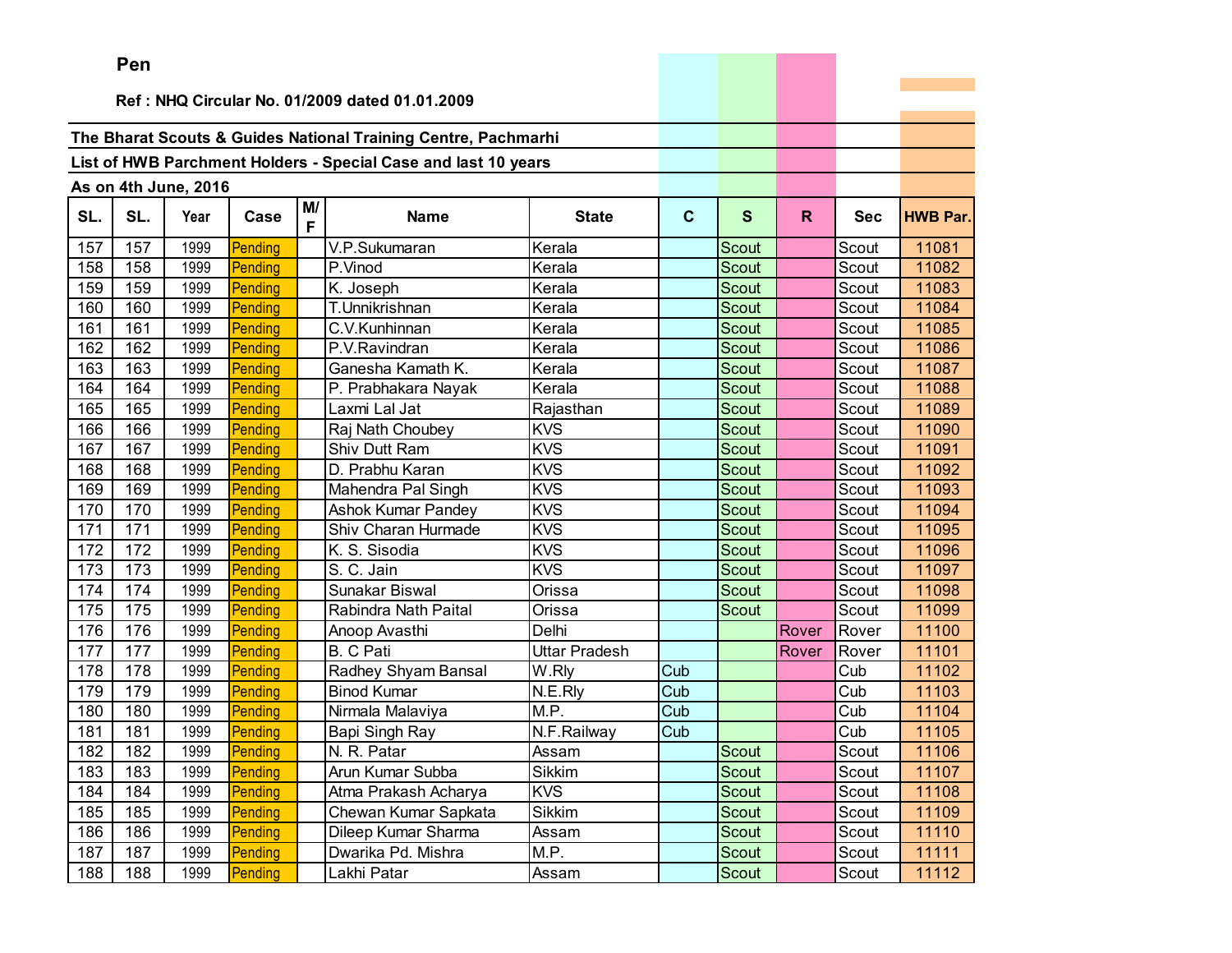|     | ren |                      |         |         |                                                                |                    |                         |              |       |            |                 |
|-----|-----|----------------------|---------|---------|----------------------------------------------------------------|--------------------|-------------------------|--------------|-------|------------|-----------------|
|     |     |                      |         |         | Ref: NHQ Circular No. 01/2009 dated 01.01.2009                 |                    |                         |              |       |            |                 |
|     |     |                      |         |         |                                                                |                    |                         |              |       |            |                 |
|     |     |                      |         |         | The Bharat Scouts & Guides National Training Centre, Pachmarhi |                    |                         |              |       |            |                 |
|     |     |                      |         |         | List of HWB Parchment Holders - Special Case and last 10 years |                    |                         |              |       |            |                 |
|     |     |                      |         |         |                                                                |                    |                         |              |       |            |                 |
|     |     | As on 4th June, 2016 |         |         |                                                                |                    |                         |              |       |            |                 |
| SL. | SL. | Year                 | Case    | M/<br>F | <b>Name</b>                                                    | <b>State</b>       | $\mathbf{C}$            | $\mathbf{s}$ | R.    | <b>Sec</b> | <b>HWB Par.</b> |
| 189 | 189 | 1999                 | Pending |         | <b>Dharmesh Patel</b>                                          | W.Rly              |                         | Scout        |       | Scout      | 11113           |
| 190 | 190 | 1999                 | Pending |         | Vishwanath Singh                                               | <b>Bihar</b>       |                         | Scout        |       | Scout      | 11114           |
| 191 | 191 | 1999                 | Pending |         | Shambhu Pd. Kushwaha                                           | <b>Bihar</b>       |                         | Scout        |       | Scout      | 11115           |
| 192 | 192 | 1999                 | Pending |         | Gopal Chandra Chakraborty                                      | <b>Bihar</b>       |                         | Scout        |       | Scout      | 11116           |
| 193 | 193 | 1999                 | Pending |         | Dayal Sharan                                                   | <b>Bihar</b>       |                         | Scout        |       | Scout      | 11117           |
| 194 | 194 | 1999                 | Pending |         | Jaynath Choudhary                                              | <b>Bihar</b>       |                         | <b>Scout</b> |       | Scout      | 11118           |
| 195 | 195 | 1999                 | Pending |         | Nripendra Narian Singh                                         | <b>Bihar</b>       |                         | Scout        |       | Scout      | 11119           |
| 196 | 196 | 1999                 | Pending |         | Ashok Kr. Sriwastawa                                           | <b>Bihar</b>       |                         | Scout        |       | Scout      | 11120           |
| 197 | 197 | 1999                 | Pending |         | Nand Lal                                                       | <b>Bihar</b>       |                         | Scout        |       | Scout      | 11121           |
| 198 | 198 | 1999                 | Pending |         | Narendra Singh Rana                                            | Uttar Pradesh      |                         | Scout        |       | Scout      | 11122           |
| 199 | 199 | 1999                 | Pending |         | Naresh Ratori                                                  | Uttar Pradesh      |                         | Scout        |       | Scout      | 11123           |
| 200 | 200 | 1999                 | Pending |         | Dadarao Keshavrao Kakade                                       | Maharashtra        |                         | Scout        |       | Scout      | 11124           |
| 201 | 201 | 1999                 | Pending |         | Pradeep Kumar                                                  | Haryana            |                         | Scout        |       | Scout      | 11125           |
| 202 | 202 | 1999                 | Pending |         | Sudeshan Kumar Sharma                                          | Haryana            |                         | Scout        |       | Scout      | 11126           |
| 203 | 203 | 1999                 | Pending |         | Chhaju Ram                                                     | Haryana            |                         | <b>Scout</b> |       | Scout      | 11127           |
| 204 | 204 | 1999                 | Pending |         | Mahavir Singh                                                  | Haryana            |                         | Scout        |       | Scout      | 11128           |
| 205 | 205 | 1999                 | Pending |         | K. Sampath Kumar                                               | Karnataka          |                         | <b>Scout</b> |       | Scout      | 11129           |
| 206 | 206 | 1999                 | Pending |         | Jawaharlal Nehru P.                                            | Karnataka          |                         | Scout        |       | Scout      | 11130           |
| 207 | 207 | 1999                 | Pending |         | Rakesh Dugar                                                   | West Bengal        | Cub                     |              |       | Cub        | 11131           |
| 208 | 208 | 1999                 | Pending |         | Ramen Karmakar                                                 | <b>West Bengal</b> | Cub                     |              |       | Cub        | 11132           |
| 209 | 209 | 1999                 | Pending |         | A. K. Nawir                                                    | S.E.Rly            | $\overline{\text{Cub}}$ |              |       | Cub        | 11133           |
| 210 | 210 | 1999                 | Pending |         | Asis Ganguly                                                   | West Bengal        | Cub                     |              |       | Cub        | 11134           |
| 211 | 211 | 1999                 | Pending |         | Jayanta Acharyya                                               | West Bengal        |                         | <b>Scout</b> |       | Scout      | 11135           |
| 212 | 212 | 1999                 | Pending |         | Subarata Kumar Saha                                            | West Bengal        |                         | Scout        |       | Scout      | 11136           |
| 213 | 213 | 2000                 | Pending |         | <b>Govind Prasad Pandey</b>                                    | M.P.               |                         | Scout        |       | Scout      | 11137           |
| 214 | 214 | 2000                 | Pending |         | Sheshmani Sharma                                               | M.P.               |                         | Scout        |       | Scout      | 11138           |
| 215 | 215 | 2000                 | Pending |         | Ramcharit Sijngh                                               | M.P.               |                         | Scout        |       | Scout      | 11139           |
| 216 | 216 | 2000                 | Pending |         | H. Prasad                                                      | M.P.               |                         | Scout        |       | Scout      | 11140           |
| 217 | 217 | 2000                 | Pending |         | Chandra Bali Prasad Pandey                                     | M.P.               |                         | Scout        |       | Scout      | 11141           |
| 218 | 218 | 2000                 | Pending |         | Sukhlal Kochak                                                 | M.P.               |                         | Scout        |       | Scout      | 11142           |
| 219 | 219 | 2000                 | Pending |         | T. G. Michael                                                  | Kerala             |                         | Scout        |       | Scout      | 11143           |
| 220 | 220 | 2000                 | Pending |         | Jay Prakash Pandey                                             | N.E.Rly            |                         |              | Rover | Rover      | 11144           |

the control of the control of the con-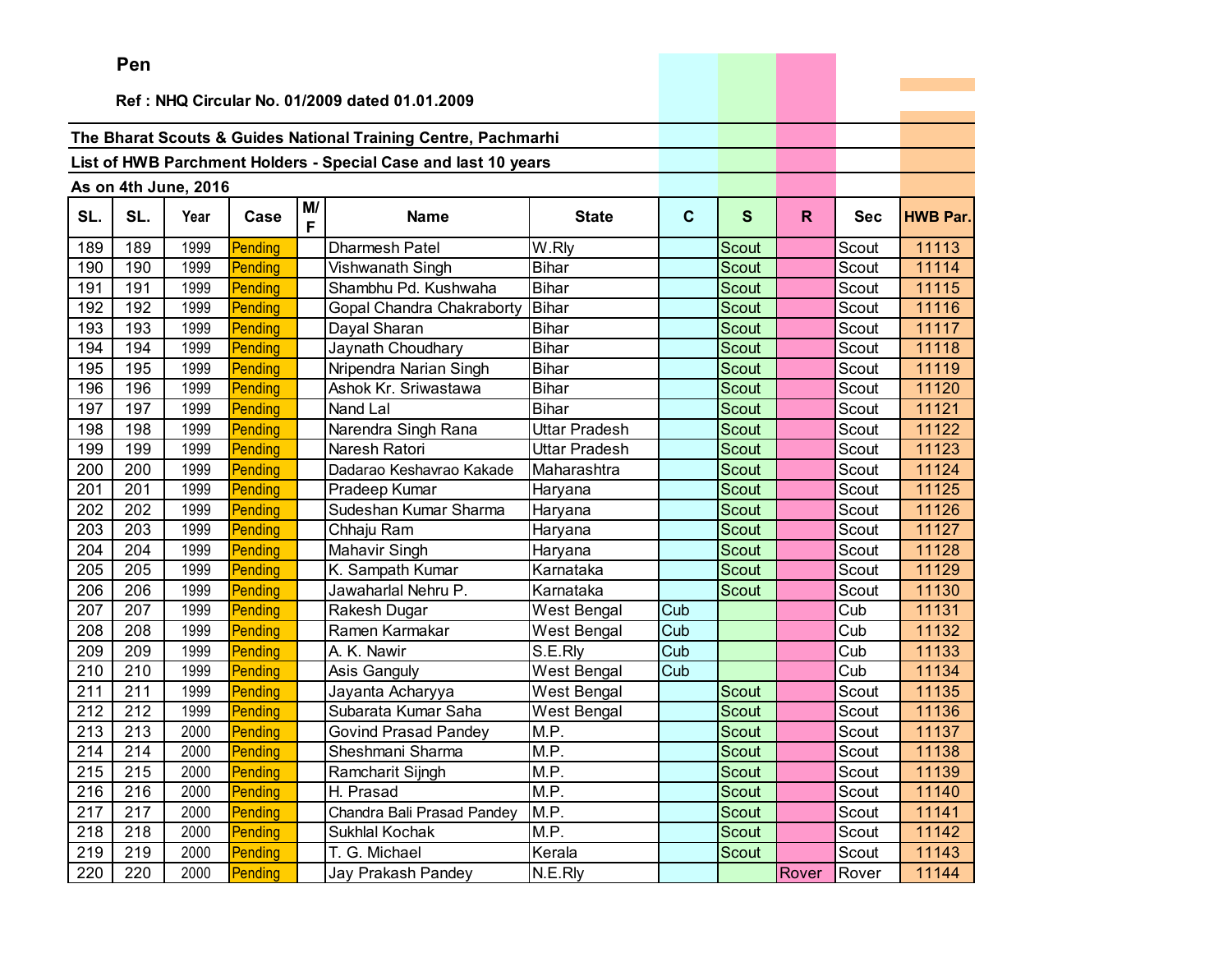|     | ren |                      |         |         |                                                                |               |             |              |              |            |                 |
|-----|-----|----------------------|---------|---------|----------------------------------------------------------------|---------------|-------------|--------------|--------------|------------|-----------------|
|     |     |                      |         |         | Ref: NHQ Circular No. 01/2009 dated 01.01.2009                 |               |             |              |              |            |                 |
|     |     |                      |         |         |                                                                |               |             |              |              |            |                 |
|     |     |                      |         |         | The Bharat Scouts & Guides National Training Centre, Pachmarhi |               |             |              |              |            |                 |
|     |     |                      |         |         | List of HWB Parchment Holders - Special Case and last 10 years |               |             |              |              |            |                 |
|     |     |                      |         |         |                                                                |               |             |              |              |            |                 |
|     |     | As on 4th June, 2016 |         |         |                                                                |               |             |              |              |            |                 |
| SL. | SL. | Year                 | Case    | M/<br>F | <b>Name</b>                                                    | <b>State</b>  | $\mathbf c$ | $\mathbf{s}$ | $\mathsf{R}$ | <b>Sec</b> | <b>HWB Par.</b> |
| 221 | 221 | 2000                 | Pending |         | Atul Kumar Srivastav                                           | N.E.Rly       |             |              | Rover        | Rover      | 11145           |
| 222 | 222 | 2000                 | Pending |         | Kashmiri Lal                                                   | Punjab        |             | <b>Scout</b> |              | Scout      | 11146           |
| 223 | 223 | 2000                 | Pending |         | <b>Baldev Singh</b>                                            | Punjab        |             | <b>Scout</b> |              | Scout      | 11147           |
| 224 | 224 | 2000                 | Pending |         | <b>Balwinder Singh</b>                                         | Punjab        |             | Scout        |              | Scout      | 11148           |
| 225 | 225 | 2000                 | Pending |         | <b>Gokul Prasad Sangpal</b>                                    | Central Rly   |             | <b>Scout</b> |              | Scout      | 11149           |
| 226 | 226 | 2000                 | Pending |         | Shiv Kumar Yadava                                              | Central Rly   |             | Scout        |              | Scout      | 11150           |
| 227 | 227 | 2000                 | Pending |         | Chingtham Ganaraj                                              | Manipur       |             | Scout        |              | Scout      | 11151           |
| 228 | 228 | 2000                 | Pending |         | Rajendra Prasad Pandey                                         | M.P.          |             | <b>Scout</b> |              | Scout      | 11152           |
| 229 | 229 | 2000                 | Pending |         | Deoraj Chaturwedi                                              | M.P.          |             | Scout        |              | Scout      | 11153           |
| 230 | 230 | 2000                 | Pending |         | <b>Ashok Kumar Singh</b>                                       | N.E.Rly       |             | Scout        |              | Scout      | 11154           |
| 231 | 231 | 2000                 | Pending |         | Bhuvan Chandra Joshi                                           | Uttar Pradesh |             | <b>Scout</b> |              | Scout      | 11155           |
| 232 | 232 | 2000                 | Pending |         | Ashok Kumar Awasthi                                            | Uttar Pradesh |             | Scout        |              | Scout      | 11156           |
| 233 | 233 | 2000                 | Pending |         | Anand Prakash Sharma                                           | Uttar Pradesh |             | <b>Scout</b> |              | Scout      | 11157           |
| 234 | 234 | 2000                 | Pending |         | Mohd. Anees                                                    | Uttar Pradesh |             | <b>Scout</b> |              | Scout      | 11158           |
| 235 | 235 | 2000                 | Pending |         | Surendra Singh Mehara                                          | Uttar Pradesh |             | Scout        |              | Scout      | 11159           |
| 236 | 236 | 2000                 | Pending |         | Hari Krishna Lal Verma                                         | Uttar Pradesh |             | Scout        |              | Scout      | 11160           |
| 237 | 237 | 2000                 | Pending |         | Gautam Kumar Mitra                                             | Eastern Rly   | Cub         |              |              | Cub        | 11161           |
| 238 | 238 | 2000                 | Pending |         | Subhash Tumung                                                 | Assam         | Cub         |              |              | Cub        | 11162           |
| 239 | 239 | 2000                 | Pending |         | Dharameshwar Sonowal                                           | Assam         | Cub         |              |              | Cub        | 11163           |
| 240 | 240 | 2000                 | Pending |         | Milon Handique                                                 | Assam         | Cub         |              |              | Cub        | 11164           |
| 241 | 241 | 2000                 | Pending |         | Herembo Gogoi                                                  | Assam         | Cub         |              |              | Cub        | 11165           |
| 242 | 242 | 2000                 | Pending |         | Kula Kumar Kulum                                               | Assam         | Cub         |              |              | Cub        | 11166           |
| 243 | 243 | 2000                 | Pending |         | Ravikumar B. G.                                                | Karnataka     |             | Scout        |              | Scout      | 11167           |
| 244 | 244 | 2001                 | Pending |         | Prankrishna Sen                                                | Eastern Rly   |             | Scout        |              | Scout      | 11168           |
| 245 | 245 | 2001                 | Pending |         | V.Susheelamma                                                  | Karnataka     | Cub         |              |              | Cub        | 11169           |
| 246 | 246 | 2001                 | Pending |         | Rajan Narula                                                   | Punjab        | Cub         |              |              | Cub        | 11170           |
| 247 | 247 | 2001                 | Pending |         | J. Velanganni                                                  | Kerala        | Cub         |              |              | Cub        | 11171           |
| 248 | 248 | 2001                 | Pending |         | Alex V. Kaleelazhikam                                          | Kerala        |             | Scout        |              | Scout      | 11172           |
| 249 | 249 | 2001                 | Pending |         | Mahabir Sah                                                    | <b>Bihar</b>  |             | Scout        |              | Scout      | 11173           |
| 250 | 250 | 2001                 | Pending |         | Harendra Choudhary                                             | <b>Bihar</b>  |             | Scout        |              | Scout      | 11174           |
| 251 | 251 | 2001                 | Pending |         | Arvind Kr. "Kumud"                                             | <b>Bihar</b>  |             | Scout        |              | Scout      | 11175           |
| 252 | 252 | 2001                 | Pending |         | Sharda Shankar Singh                                           | <b>Bihar</b>  |             | Scout        |              | Scout      | 11176           |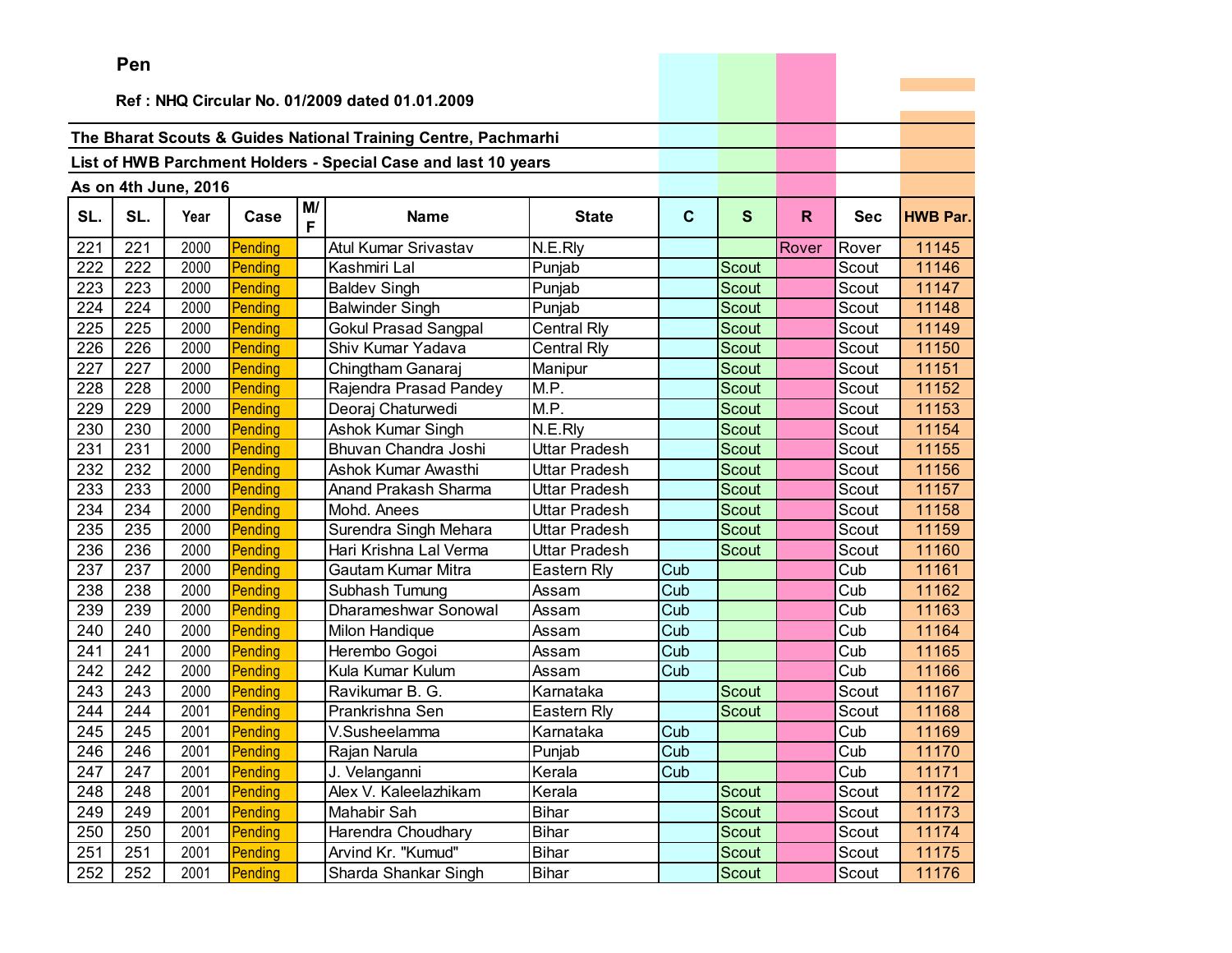|     | ren |                      |         |         |                                                                |               |             |              |       |            |                 |
|-----|-----|----------------------|---------|---------|----------------------------------------------------------------|---------------|-------------|--------------|-------|------------|-----------------|
|     |     |                      |         |         | Ref: NHQ Circular No. 01/2009 dated 01.01.2009                 |               |             |              |       |            |                 |
|     |     |                      |         |         |                                                                |               |             |              |       |            |                 |
|     |     |                      |         |         | The Bharat Scouts & Guides National Training Centre, Pachmarhi |               |             |              |       |            |                 |
|     |     |                      |         |         | List of HWB Parchment Holders - Special Case and last 10 years |               |             |              |       |            |                 |
|     |     |                      |         |         |                                                                |               |             |              |       |            |                 |
|     |     | As on 4th June, 2016 |         |         |                                                                |               |             |              |       |            |                 |
| SL. | SL. | Year                 | Case    | M/<br>F | <b>Name</b>                                                    | <b>State</b>  | $\mathbf c$ | $\mathbf{s}$ | R.    | <b>Sec</b> | <b>HWB Par.</b> |
| 253 | 253 | 2001                 | Pending |         | Vaishali Sharma                                                | Haryana       | Cub         |              |       | Cub        | 11177           |
| 254 | 254 | 2001                 | Pending |         | Shakeel Ahmed Qureshi                                          | J&K           |             | Scout        |       | Scout      | 11178           |
| 255 | 255 | 2001                 | Pending |         | Vinod Kumar                                                    | Northern Rly  |             | <b>Scout</b> |       | Scout      | 11179           |
| 256 | 256 | 2001                 | Pending |         | Subhash Sharma                                                 | Northern Rly  |             | Scout        |       | Scout      | 11180           |
| 257 | 257 | 2001                 | Pending |         | Naushad Ali                                                    | <b>KVS</b>    | Cub         |              |       | Cub        | 11181           |
| 258 | 258 | 2001                 | Pending |         | <b>Ashish Dubey</b>                                            | <b>KVS</b>    | Cub         |              |       | Cub        | 11182           |
| 259 | 259 | 2001                 | Pending |         | Harjinder Singh                                                | Northern Rly  | Cub         |              |       | Cub        | 11183           |
| 260 | 260 | 2001                 | Pending |         | Sukhram Dohare                                                 | Northern Rly  | Cub         |              |       | Cub        | 11184           |
| 261 | 261 | 2001                 | Pending |         | Ashok Kumar Sharma                                             | Northern Rly  | Cub         |              |       | Cub        | 11185           |
| 262 | 262 | 2001                 | Pending |         | Harbhajan Singh                                                | Northern Rly  | Cub         |              |       | Cub        | 11186           |
| 263 | 263 | 2001                 | Pending |         | Harish Chandra Srivastava                                      | Uttar Pradesh | Cub         |              |       | Cub        | 11187           |
| 264 | 264 | 2001                 | Pending |         | T.A.Kale                                                       | Maharashtra   |             |              | Rover | Rover      | 11188           |
| 265 | 265 | 2001                 | Pending |         | Virendra Kumar                                                 | Northern Rly  |             |              | Rover | Rover      | 11189           |
| 266 | 266 | 2001                 | Pending |         | Roman Singh Negi                                               | Northern Rly  |             |              | Rover | Rover      | 11190           |
| 267 | 267 | 2001                 | Pending |         | Sanjeev Kumar Borana                                           | Northern Rly  |             |              | Rover | Rover      | 11191           |
| 268 | 268 | 2001                 | Pending |         | Rajender Singh Gehlot                                          | Northern Rly  |             |              | Rover | Rover      | 11192           |
| 269 | 269 | 2001                 | Pending |         | Ganpat Singh                                                   | Northern Rly  |             |              | Rover | Rover      | 11193           |
| 270 | 270 | 2001                 | Pending |         | Kishore Singh Solanki                                          | Northern Rly  |             |              | Rover | Rover      | 11194           |
| 271 | 271 | 2001                 | Pending |         | Vinod Kumar Bhardwaj                                           | W.Rly         |             |              | Rover | Rover      | 11195           |
| 272 | 272 | 2001                 | Pending |         | Hemant Purushottam Patil                                       | Maharashtra   |             | <b>Scout</b> |       | Scout      | 11196           |
| 273 | 273 | 2001                 | Pending |         | Jatyasaheb Namdeo Mane                                         | Maharashtra   |             | <b>Scout</b> |       | Scout      | 11197           |
| 274 | 274 | 2001                 | Pending |         | Sheshrao Motiram Patil                                         | Maharashtra   |             | Scout        |       | Scout      | 11198           |
| 275 | 275 | 2001                 | Pending |         | Pralobh Madhavrao Kulkarni                                     | Maharashtra   |             | <b>Scout</b> |       | Scout      | 11199           |
| 276 | 276 | 2001                 | Pending |         | Chhotu Narayan Patil                                           | Maharashtra   |             | Scout        |       | Scout      | 11200           |
| 277 | 277 | 2001                 | Pending |         | Vimlesh Kumar Mishr                                            | Uttar Pradesh |             | Scout        |       | Scout      | 11201           |
| 278 | 278 | 2001                 | Pending |         | Abhay Pratap Singh Rathore Uttar Pradesh                       |               |             | Scout        |       | Scout      | 11202           |
| 279 | 279 | 2001                 | Pending |         | Satya Prakash Tiwari                                           | Uttar Pradesh |             | Scout        |       | Scout      | 11203           |
| 280 | 280 | 2001                 | Pending |         | <b>Adha Prasad Pandey</b>                                      | Uttar Pradesh |             | Scout        |       | Scout      | 11204           |
| 281 | 281 | 2001                 | Pending |         | Ramesh Chandra Pandey                                          | Uttar Pradesh |             | Scout        |       | Scout      | 11205           |
| 282 | 282 | 2001                 | Pending |         | Sat Narayan Yadav                                              | Uttar Pradesh |             | Scout        |       | Scout      | 11206           |
| 283 | 283 | 2001                 | Pending |         | Rampati Verma                                                  | Uttar Pradesh |             | Scout        |       | Scout      | 11207           |
| 284 | 284 | 2001                 | Pending |         | Ram Nivas Singh                                                | Uttar Pradesh |             | Scout        |       | Scout      | 11208           |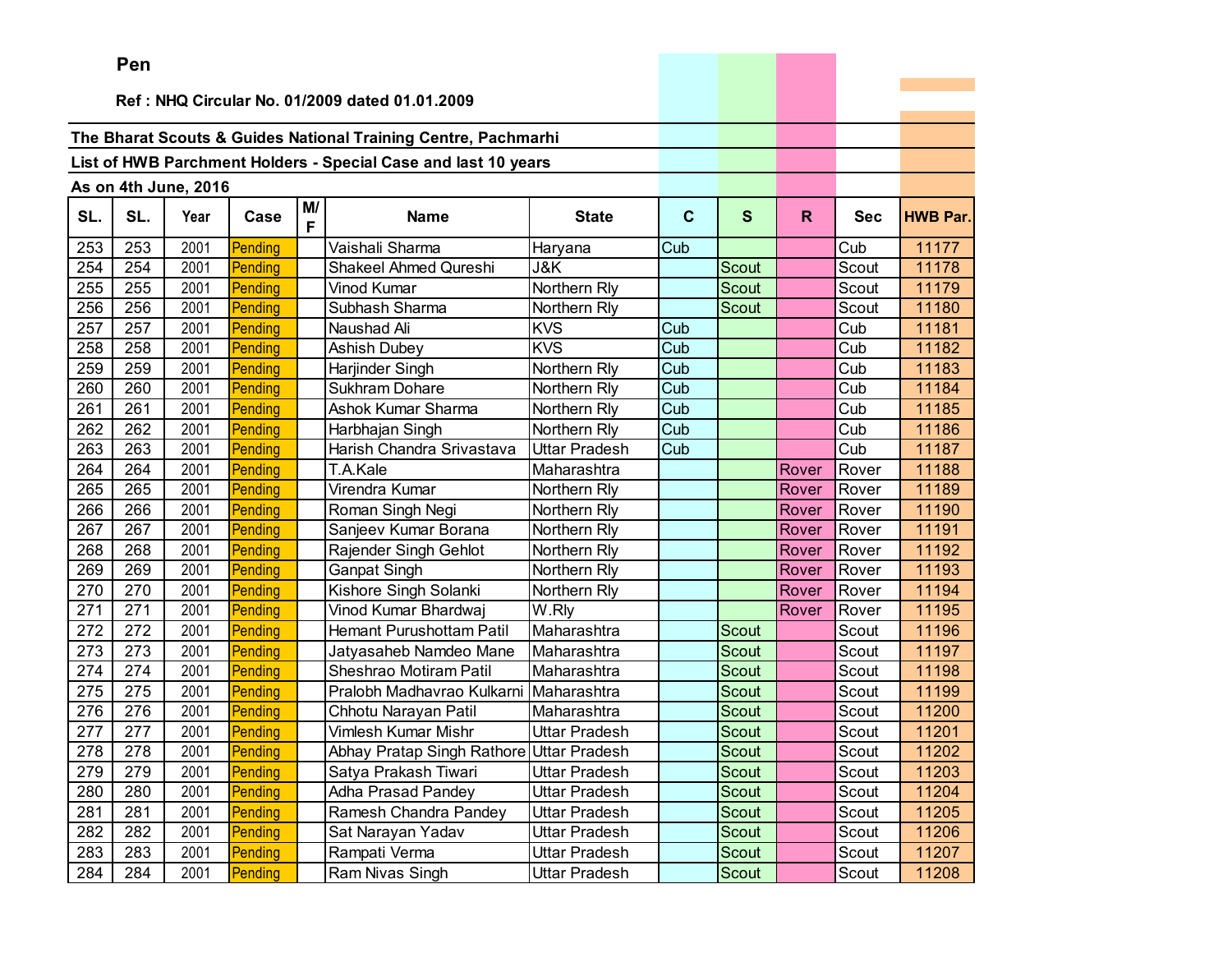|     | Pen |                      |         |         |                                                                |                      |             |              |    |            |                 |
|-----|-----|----------------------|---------|---------|----------------------------------------------------------------|----------------------|-------------|--------------|----|------------|-----------------|
|     |     |                      |         |         |                                                                |                      |             |              |    |            |                 |
|     |     |                      |         |         | Ref: NHQ Circular No. 01/2009 dated 01.01.2009                 |                      |             |              |    |            |                 |
|     |     |                      |         |         | The Bharat Scouts & Guides National Training Centre, Pachmarhi |                      |             |              |    |            |                 |
|     |     |                      |         |         | List of HWB Parchment Holders - Special Case and last 10 years |                      |             |              |    |            |                 |
|     |     |                      |         |         |                                                                |                      |             |              |    |            |                 |
|     |     | As on 4th June, 2016 |         |         |                                                                |                      |             |              |    |            |                 |
| SL. | SL. | Year                 | Case    | M/<br>F | <b>Name</b>                                                    | <b>State</b>         | $\mathbf c$ | $\mathbf{s}$ | R. | <b>Sec</b> | <b>HWB Par.</b> |
| 285 | 285 | 2001                 | Pending |         | Surendra Prasad Gupt                                           | Uttar Pradesh        |             | Scout        |    | Scout      | 11209           |
| 286 | 286 | 2001                 | Pending |         | Iqbal Singh Chauhan                                            | Uttar Pradesh        |             | Scout        |    | Scout      | 11210           |
| 287 | 287 | 2001                 | Pending |         | Matafer Singh                                                  | Uttar Pradesh        |             | <b>Scout</b> |    | Scout      | 11211           |
| 288 | 288 | 2001                 | Pending |         | Ravi Prakash Singh                                             | Uttar Pradesh        |             | <b>Scout</b> |    | Scout      | 11212           |
| 289 | 289 | 2001                 | Pending |         | Indra Bhadur Singh                                             | Uttar Pradesh        |             | Scout        |    | Scout      | 11213           |
| 290 | 290 | 2001                 | Pending |         | Enul Hussain                                                   | Uttar Pradesh        |             | <b>Scout</b> |    | Scout      | 11214           |
| 291 | 291 | 2002                 | Pending |         | Kashimath G. Patel                                             | Karnataka            |             | <b>Scout</b> |    | Scout      | 11215           |
| 292 | 292 | 2002                 | Pending |         | Manjunatha B.                                                  | Karnataka            |             | <b>Scout</b> |    | Scout      | 11216           |
| 293 | 293 | 2002                 | Pending |         | N. Bhuyagendra                                                 | Karnataka            |             | <b>Scout</b> |    | Scout      | 11217           |
| 294 | 294 | 2002                 | Pending |         | B. Narayana Swamy                                              | Karnataka            |             | Scout        |    | Scout      | 11218           |
| 295 | 295 | 2002                 | Pending |         | M. Ramappa                                                     | Karnataka            |             | Scout        |    | Scout      | 11219           |
| 296 | 296 | 2002                 | Pending |         | Sampath Kumar                                                  | Karnataka            |             | Scout        |    | Scout      | 11220           |
| 297 | 297 | 2002                 | Pending |         | K. Bharatha                                                    | Karnataka            |             | Scout        |    | Scout      | 11221           |
| 298 | 298 | 2002                 | Pending |         | A. Lazar                                                       | Karnataka            |             | Scout        |    | Scout      | 11222           |
| 299 | 299 | 2002                 | Pending |         | Felix D' Souza                                                 | Karnataka            |             | Scout        |    | Scout      | 11223           |
| 300 | 300 | 2002                 | Pending |         | H. B. Attikatti                                                | Karnataka            |             | <b>Scout</b> |    | Scout      | 11224           |
| 301 | 301 | 2002                 | Pending |         | G. N. Sreenivasaiah                                            | Karnataka            | Cub         |              |    | Cub        | 11225           |
| 302 | 302 | 2002                 | Pending |         | M.N.N. Murthy                                                  | Karnataka            | Cub         |              |    | Cub        | 11226           |
| 303 | 303 | 2002                 | Pending |         | R. Suvarna                                                     | Karnataka            | Cub         |              |    | Cub        | 11227           |
| 304 | 304 | 2002                 | Pending |         | Girish Kumar Sharma                                            | M.P.                 |             | Scout        |    | Scout      | 11228           |
| 305 | 305 | 2002                 | Pending |         | G. Sonowal                                                     | <b>KVS</b>           |             | Scout        |    | Scout      | 11229           |
| 306 | 306 | 2002                 | Pending |         | Mangang Rajan                                                  | Manipur              |             | Scout        |    | Scout      | 11230           |
| 307 | 307 | 2002                 | Pending |         | Yarmi Kashung                                                  | Manipur              |             | Scout        |    | Scout      | 11231           |
| 308 | 308 | 2002                 | Pending |         | Devnarayan Singh                                               | <b>Uttar Pradesh</b> |             | Scout        |    | Scout      | 11232           |
| 309 | 309 | 2002                 | Pending |         | Rajkumar Pandey                                                | Uttar Pradesh        |             | Scout        |    | Scout      | 11233           |
| 310 | 310 | 2002                 | Pending |         | K.H.Kundagol                                                   | Karnataka            |             | Scout        |    | Scout      | 11234           |
| 311 | 311 | 2002                 | Pending |         | Balkrishna Gownd N.                                            | Karnataka            |             | Scout        |    | Scout      | 11235           |
| 312 | 312 | 2002                 | Pending |         | Munshi Ram                                                     | Rajasthan            |             | Scout        |    | Scout      | 11236           |
| 313 | 313 | 2002                 | Pending |         | Mishari Mal Garg                                               | Rajasthan            |             | Scout        |    | Scout      | 11237           |
| 314 | 314 | 2002                 | Pending |         | E. Onkaramurthi                                                | Karnataka            |             | Scout        |    | Scout      | 11238           |
| 315 | 315 | 2002                 | Pending |         | Vijaya Lakshmi S. V.                                           | Karnataka            | Cub         |              |    | Cub        | 11239           |
| 316 | 316 | 2002                 | Pending |         | Fessie Alphonsa                                                | Karnataka            | Cub         |              |    | Cub        | 11240           |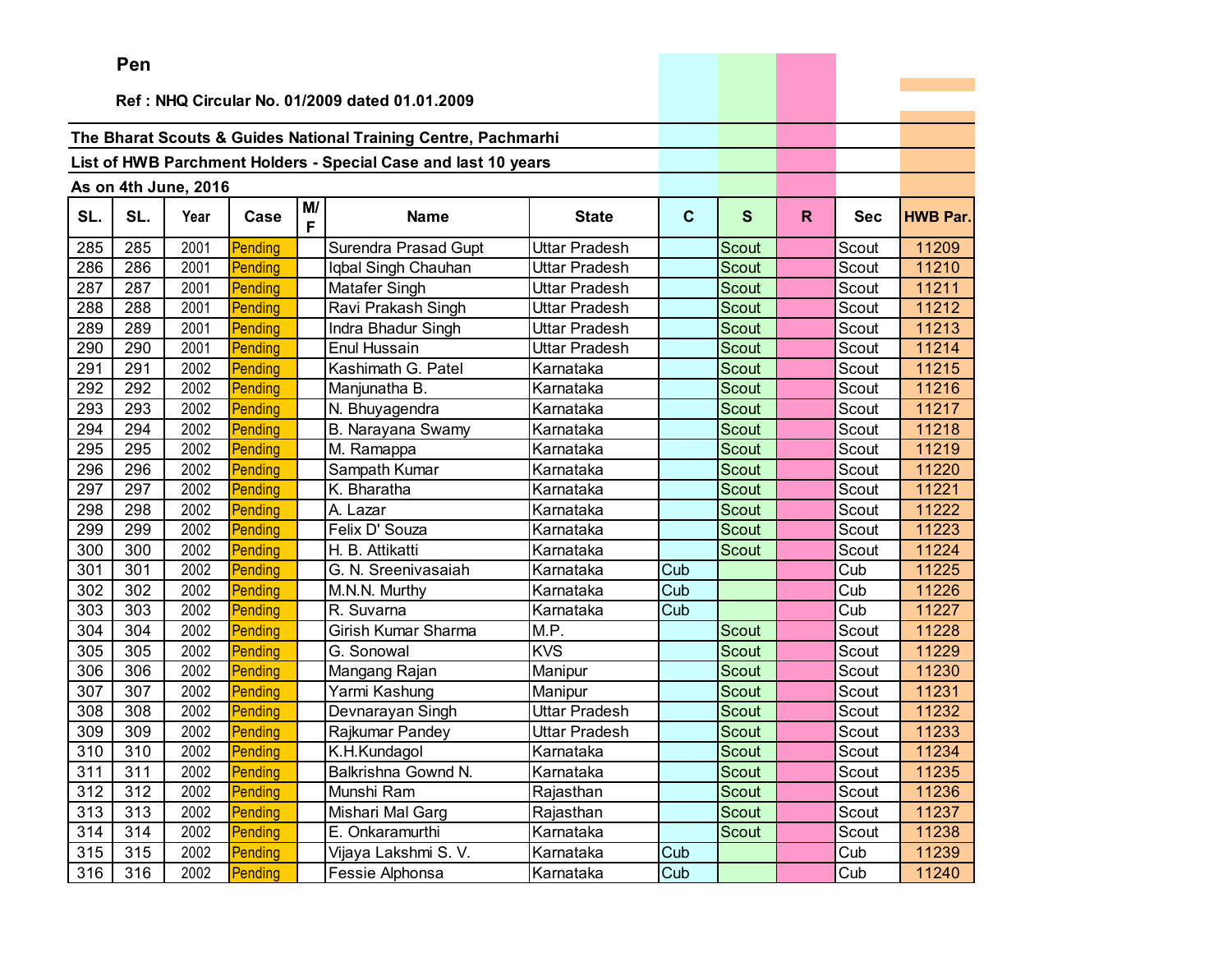|     | <b>Fell</b>                                    |                      |         |         |                                                                |                   |                         |              |       |            |                 |
|-----|------------------------------------------------|----------------------|---------|---------|----------------------------------------------------------------|-------------------|-------------------------|--------------|-------|------------|-----------------|
|     | Ref: NHQ Circular No. 01/2009 dated 01.01.2009 |                      |         |         |                                                                |                   |                         |              |       |            |                 |
|     |                                                |                      |         |         |                                                                |                   |                         |              |       |            |                 |
|     |                                                |                      |         |         | The Bharat Scouts & Guides National Training Centre, Pachmarhi |                   |                         |              |       |            |                 |
|     |                                                |                      |         |         | List of HWB Parchment Holders - Special Case and last 10 years |                   |                         |              |       |            |                 |
|     |                                                |                      |         |         |                                                                |                   |                         |              |       |            |                 |
|     |                                                | As on 4th June, 2016 |         |         |                                                                |                   |                         |              |       |            |                 |
| SL. | SL.                                            | Year                 | Case    | M/<br>F | <b>Name</b>                                                    | <b>State</b>      | $\mathbf c$             | S            | R.    | <b>Sec</b> | <b>HWB Par.</b> |
| 317 | 317                                            | 2002                 | Pending |         | Manjula                                                        | Karnataka         | Cub                     |              |       | Cub        | 11241           |
| 318 | 318                                            | 2002                 | Pending |         | Rekha K. M.                                                    | Karnataka         | Cub                     |              |       | Cub        | 11242           |
| 319 | 319                                            | 2002                 | Pending |         | Sharad Kr. Mishra                                              | <b>KVS</b>        | $\overline{\text{Cub}}$ |              |       | Cub        | 11243           |
| 320 | 320                                            | 2002                 | Pending |         | Ramesh Prabhakar Bobde                                         | Maharashtra       | Cub                     |              |       | Cub        | 11244           |
| 321 | 321                                            | 2002                 | Pending |         | Ramdas Shriram Thakare                                         | Maharashtra       | Cub                     |              |       | Cub        | 11245           |
| 322 | 322                                            | 2002                 | Pending |         | Surender Singh                                                 | Northern Rly      | Cub                     |              |       | Cub        | 11246           |
| 323 | 323                                            | 2002                 | Pending |         | Ashok Kumar Deshmukh                                           | Chhattisgarh      |                         |              | Rover | Rover      | 11247           |
| 324 | 324                                            | 2002                 | Pending |         | Nagaraja S.                                                    | Karnataka         |                         |              | Rover | Rover      | 11248           |
| 325 | 325                                            | 2002                 | Pending |         | Santosh Kumar Patel                                            | M.P.              |                         |              | Rover | Rover      | 11249           |
| 326 | 326                                            | 2002                 | Pending |         | Shubhendu Agnihotri                                            | Northern Rly      |                         |              | Rover | Rover      | 11250           |
| 327 | 327                                            | 2002                 | Pending |         | Mohd. Akram                                                    | Northern Rly      |                         |              | Rover | Rover      | 11251           |
| 328 | 328                                            | 2002                 | Pending |         | Krishna Nandan Ram                                             | N.E.Rly           |                         |              | Rover | Rover      | 11252           |
| 329 | 329                                            | 2002                 | Pending |         | Manikandan                                                     | <b>Tamil Nadu</b> |                         |              | Rover | Rover      | 11253           |
| 330 | 330                                            | 2002                 | Pending |         | V. Vijay Kumar                                                 | Tamil Nadu        |                         |              | Rover | Rover      | 11254           |
| 331 | 331                                            | 2002                 | Pending |         | Donald Cincent Muriel                                          | Goa               |                         | Scout        |       | Scout      | 11255           |
| 332 | 332                                            | 2002                 | Pending |         | Davender Kumar Sharma                                          | Northern Rly      |                         | Scout        |       | Scout      | 11256           |
| 333 | 333                                            | 2002                 | Pending |         | Dharmender Singh Nirwan                                        | Northern Rly      |                         | Scout        |       | Scout      | 11257           |
| 334 | 334                                            | 2002                 | Pending |         | Mahender Kumar Sharma                                          | Northern Rly      |                         | Scout        |       | Scout      | 11258           |
| 335 | 335                                            | 2002                 | Pending |         | Harnek Singh                                                   | N.E.Rly           |                         | <b>Scout</b> |       | Scout      | 11259           |
| 336 | 336                                            | 2002                 | Pending |         | <b>Gurmeet Singh</b>                                           | Punjab            |                         | Scout        |       | Scout      | 11260           |
| 337 | 337                                            | 2002                 | Pending |         | V. Subbiah Kumar                                               | <b>Tamil Nadu</b> |                         | Scout        |       | Scout      | 11261           |
| 338 | 338                                            | 2002                 | Pending |         | Kasim Hussain                                                  | Uttarakhand       |                         | Scout        |       | Scout      | 11262           |
| 339 | 339                                            | 2002                 | Pending |         | Narendra Pal Singh                                             | <b>KVS</b>        |                         | Scout        |       | Scout      | 11263           |
| 340 | 340                                            | 2002                 | Pending |         | Dhan Singh                                                     | <b>KVS</b>        |                         | Scout        |       | Scout      | 11264           |
| 341 | 341                                            | 2002                 | Pending |         | Rajendra Nath Tiwari                                           | <b>KVS</b>        |                         | Scout        |       | Scout      | 11265           |
| 342 | 342                                            | 2002                 | Pending |         | Amit Kumar Saxena                                              | Northern Rly      |                         | Scout        |       | Scout      | 11266           |
| 343 | 343                                            | 2002                 | Pending |         | Fateh Singh Pawar                                              | Northern Rly      |                         | Scout        |       | Scout      | 11267           |
| 344 | 344                                            | 2002                 | Pending |         | Naresh Kumar Saini                                             | Northern Rly      |                         | Scout        |       | Scout      | 11268           |
| 345 | 345                                            | 2002                 | Pending |         | Harjeet Singh                                                  | Northern Rly      |                         | Scout        |       | Scout      | 11269           |
| 346 | 346                                            | 2002                 | Pending |         | Hari Mohan Pandit                                              | N.E.Rly           |                         | Scout        |       | Scout      | 11270           |
| 347 | 347                                            | 2002                 | Pending |         | Anil Kumar                                                     | Punjab            |                         | Scout        |       | Scout      | 11271           |
| 348 | 348                                            | 2002                 | Pending |         | Roshan Lal                                                     | Punjab            |                         | Scout        |       | Scout      | 11272           |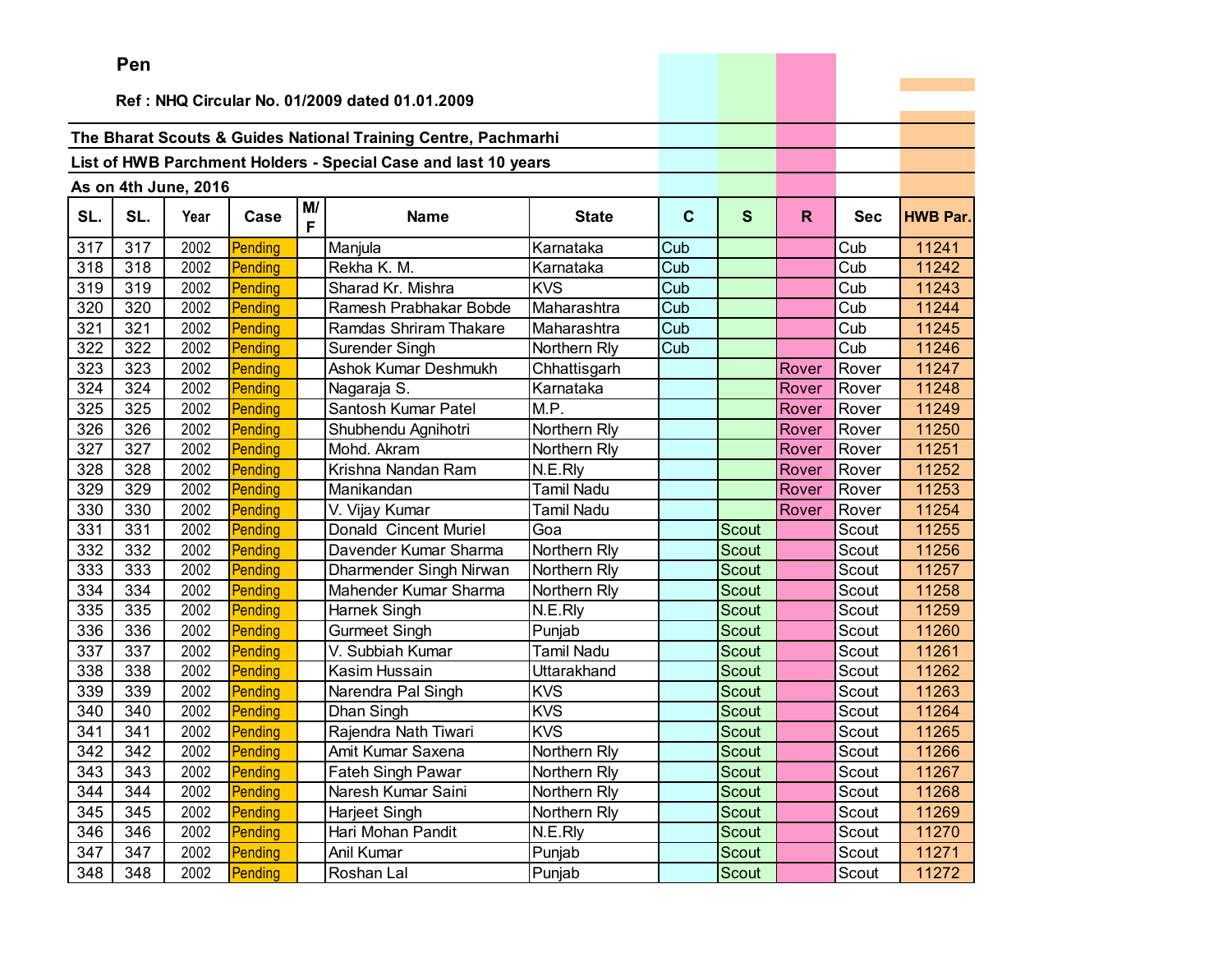|     | ren |                      |         |         |                                                                |              |              |              |    |            |                 |
|-----|-----|----------------------|---------|---------|----------------------------------------------------------------|--------------|--------------|--------------|----|------------|-----------------|
|     |     |                      |         |         | Ref: NHQ Circular No. 01/2009 dated 01.01.2009                 |              |              |              |    |            |                 |
|     |     |                      |         |         |                                                                |              |              |              |    |            |                 |
|     |     |                      |         |         | The Bharat Scouts & Guides National Training Centre, Pachmarhi |              |              |              |    |            |                 |
|     |     |                      |         |         | List of HWB Parchment Holders - Special Case and last 10 years |              |              |              |    |            |                 |
|     |     |                      |         |         |                                                                |              |              |              |    |            |                 |
|     |     | As on 4th June, 2016 |         |         |                                                                |              |              |              |    |            |                 |
| SL. | SL. | Year                 | Case    | M/<br>F | <b>Name</b>                                                    | <b>State</b> | $\mathbf{C}$ | $\mathbf{s}$ | R. | <b>Sec</b> | <b>HWB Par.</b> |
| 349 | 349 | 2002                 | Pending |         | Raj Kumar                                                      | Punjab       |              | Scout        |    | Scout      | 11273           |
| 350 | 350 | 2002                 | Pending |         | Pradeep Kumar                                                  | Punjab       |              | Scout        |    | Scout      | 11274           |
| 351 | 351 | 2002                 | Pending |         | <b>Bhanwar Lal Harswal</b>                                     | Rajasthan    |              | Scout        |    | Scout      | 11275           |
| 352 | 352 | 2002                 | Pending |         | Dipika Saha                                                    | West Bengal  | Cub          |              |    | Cub        | 11276           |
| 353 | 353 | 2002                 | Pending |         | Sonam Arora                                                    | West Bengal  | Cub          |              |    | Cub        | 11277           |
| 354 | 354 | 2002                 | Pending |         | Saroj Kr. Singh                                                | West Bengal  | Cub          |              |    | Cub        | 11278           |
| 355 | 355 | 2003                 | Pending |         | Indra Bhushan Pd Singh                                         | Bihar        |              | Scout        |    | Scout      | 11279           |
| 356 | 356 | 2003                 | Pending |         | Chandra Bhushan Azad                                           | <b>Bihar</b> |              | Scout        |    | Scout      | 11280           |
| 357 | 357 | 2003                 | Pending |         | Awad Kishor Prasad                                             | <b>Bihar</b> |              | <b>Scout</b> |    | Scout      | 11281           |
| 358 | 358 | 2003                 | Pending |         | Ram Nath Ran                                                   | <b>Bihar</b> |              | Scout        |    | Scout      | 11282           |
| 359 | 359 | 2003                 | Pending |         | Surendra Singh                                                 | <b>Bihar</b> |              | Scout        |    | Scout      | 11283           |
| 360 | 360 | 2003                 | Pending |         | Rajesh Kumar                                                   | <b>Bihar</b> |              | Scout        |    | Scout      | 11284           |
| 361 | 361 | 2003                 | Pending |         | Ranjeet Kumar Choudhary                                        | <b>Bihar</b> |              | Scout        |    | Scout      | 11285           |
| 362 | 362 | 2003                 | Pending |         | Satish Chandra Srivastava                                      | <b>Bihar</b> |              | Scout        |    | Scout      | 11286           |
| 363 | 363 | 2003                 | Pending |         | <b>Birbal Choudhary</b>                                        | <b>Bihar</b> |              | <b>Scout</b> |    | Scout      | 11287           |
| 364 | 364 | 2003                 | Pending |         | Shivshankar Mahato                                             | <b>Bihar</b> |              | Scout        |    | Scout      | 11288           |
| 365 | 365 | 2003                 | Pending |         | Birendra Kr. Singh                                             | <b>Bihar</b> |              | <b>Scout</b> |    | Scout      | 11289           |
| 366 | 366 | 2003                 | Pending |         | Ram Bhajan Prasad                                              | <b>Bihar</b> |              | Scout        |    | Scout      | 11290           |
| 367 | 367 | 2003                 | Pending |         | Kusheshwar Kumar Dinkar                                        | <b>Bihar</b> |              | Scout        |    | Scout      | 11291           |
| 368 | 368 | 2003                 | Pending |         | Janardan Singh                                                 | <b>Bihar</b> |              | <b>Scout</b> |    | Scout      | 11292           |
| 369 | 369 | 2003                 | Pending |         | Vijay Ram                                                      | <b>Bihar</b> |              | <b>Scout</b> |    | Scout      | 11293           |
| 370 | 370 | 2003                 | Pending |         | Rajendra Pd. Sinha                                             | <b>Bihar</b> |              | <b>Scout</b> |    | Scout      | 11294           |
| 371 | 371 | 2003                 | Pending |         | Keshave Kumar Singh                                            | <b>Bihar</b> |              | <b>Scout</b> |    | Scout      | 11295           |
| 372 | 372 | 2003                 | Pending |         | Prem Chand Pandey                                              | <b>Bihar</b> |              | Scout        |    | Scout      | 11296           |
| 373 | 373 | 2003                 | Pending |         | Raj Kumar Nirala                                               | <b>Bihar</b> |              | Scout        |    | Scout      | 11297           |
| 374 | 374 | 2003                 | Pending |         | Yogendra Pd. Singh                                             | <b>Bihar</b> |              | Scout        |    | Scout      | 11298           |
| 375 | 375 | 2003                 | Pending |         | Ashok Kumar Singh                                              | <b>Bihar</b> |              | Scout        |    | Scout      | 11299           |
| 376 | 376 | 2003                 | Pending |         | Lakshmi Kant Pandey                                            | <b>Bihar</b> |              | Scout        |    | Scout      | 11300           |
| 377 | 377 | 2003                 | Pending |         | Dhu Deo Pd. Khatri                                             | <b>Bihar</b> |              | Scout        |    | Scout      | 11301           |
| 378 | 378 | 2003                 | Pending |         | Sambhu Pd. Yadav                                               | <b>Bihar</b> |              | Scout        |    | Scout      | 11302           |
| 379 | 379 | 2003                 | Pending |         | Baran Bhagat                                                   | <b>Bihar</b> |              | Scout        |    | Scout      | 11303           |
| 380 | 380 | 2003                 | Pending |         | Abdul Kalam Siddique                                           | <b>Bihar</b> |              | Scout        |    | Scout      | 11304           |

the control of the control of the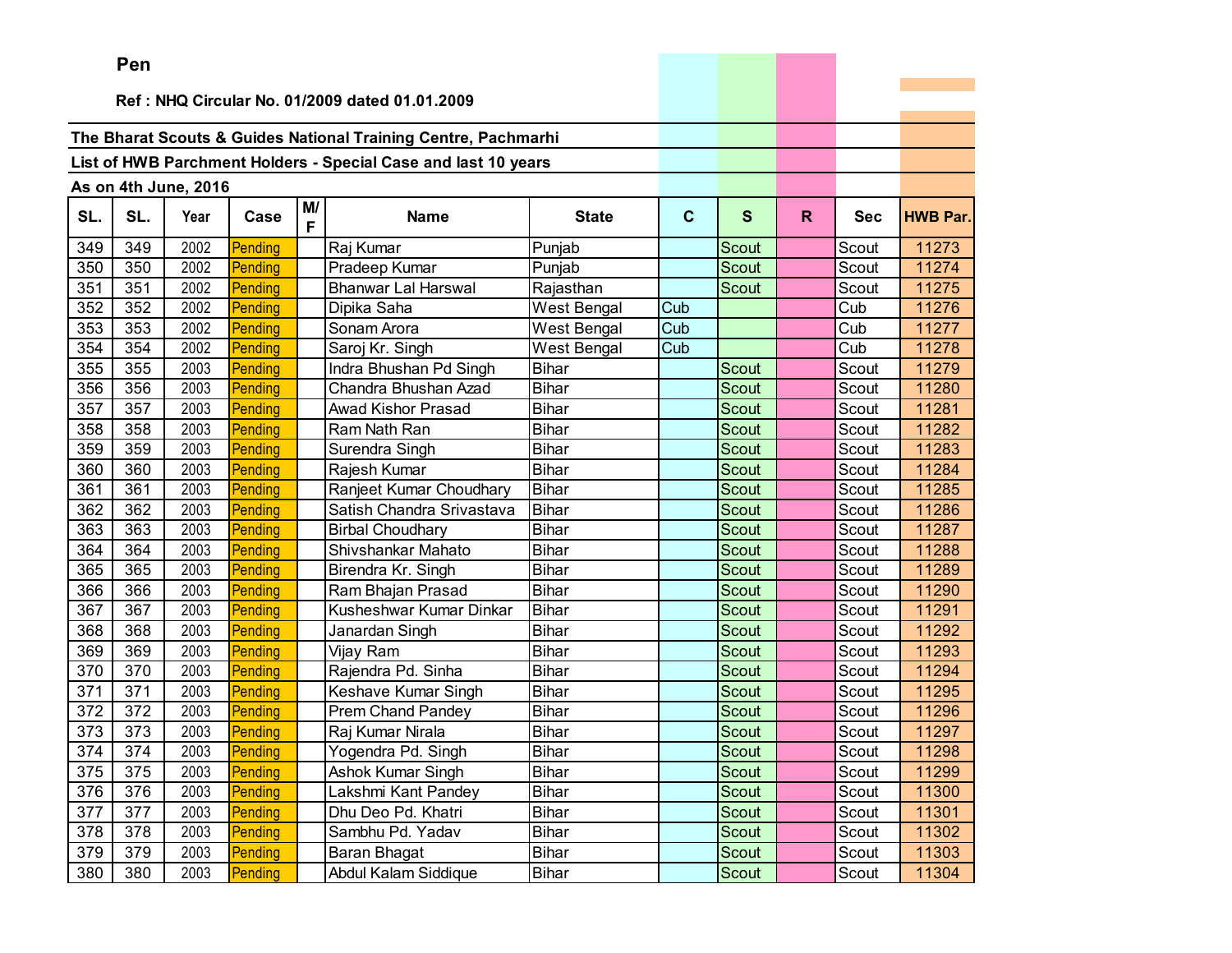|     | Pen                                            |                      |         |         |                                                                |                |             |              |    |            |                 |
|-----|------------------------------------------------|----------------------|---------|---------|----------------------------------------------------------------|----------------|-------------|--------------|----|------------|-----------------|
|     | Ref: NHQ Circular No. 01/2009 dated 01.01.2009 |                      |         |         |                                                                |                |             |              |    |            |                 |
|     |                                                |                      |         |         |                                                                |                |             |              |    |            |                 |
|     |                                                |                      |         |         | The Bharat Scouts & Guides National Training Centre, Pachmarhi |                |             |              |    |            |                 |
|     |                                                |                      |         |         | List of HWB Parchment Holders - Special Case and last 10 years |                |             |              |    |            |                 |
|     |                                                |                      |         |         |                                                                |                |             |              |    |            |                 |
|     |                                                | As on 4th June, 2016 |         |         |                                                                |                |             |              |    |            |                 |
| SL. | SL.                                            | Year                 | Case    | M/<br>F | <b>Name</b>                                                    | <b>State</b>   | $\mathbf c$ | $\mathbf{s}$ | R. | <b>Sec</b> | <b>HWB Par.</b> |
| 381 | 381                                            | 2003                 | Pending |         | Mahesh Mochi                                                   | <b>Bihar</b>   |             | Scout        |    | Scout      | 11305           |
| 382 | 382                                            | 2003                 | Pending |         | Mahendra Singh                                                 | <b>Bihar</b>   |             | Scout        |    | Scout      | 11306           |
| 383 | 383                                            | 2003                 | Pending |         | Mano Ranjan Kumar                                              | <b>Bihar</b>   |             | <b>Scout</b> |    | Scout      | 11307           |
| 384 | 384                                            | 2003                 | Pending |         | Ashok Kumar SIngh                                              | <b>Bihar</b>   |             | Scout        |    | Scout      | 11308           |
| 385 | 385                                            | 2003                 | Pending |         | Arjun Tiwari                                                   | <b>Bihar</b>   |             | Scout        |    | Scout      | 11309           |
| 386 | 386                                            | 2003                 | Pending |         | Braj Nandan Prasad                                             | <b>Bihar</b>   |             | <b>Scout</b> |    | Scout      | 11310           |
| 387 | 387                                            | 2003                 | Pending |         | Suresh Rai                                                     | <b>Bihar</b>   |             | <b>Scout</b> |    | Scout      | 11311           |
| 388 | 388                                            | 2003                 | Pending |         | <b>Binod Prasad Singh</b>                                      | <b>Bihar</b>   |             | <b>Scout</b> |    | Scout      | 11312           |
| 389 | 389                                            | 2003                 | Pending |         | Ram Naresh Singh                                               | <b>Bihar</b>   |             | <b>Scout</b> |    | Scout      | 11313           |
| 390 | 390                                            | 2003                 | Pending |         | Shri Ahmed                                                     | <b>Bihar</b>   |             | <b>Scout</b> |    | Scout      | 11314           |
| 391 | 391                                            | 2003                 | Pending |         | Gouri Shankar                                                  | <b>Bihar</b>   |             | Scout        |    | Scout      | 11315           |
| 392 | 392                                            | 2003                 | Pending |         | S.N.Prakash                                                    | Karnataka      |             | Scout        |    | Scout      | 11316           |
| 393 | 393                                            | 2003                 | Pending |         | S.A.Jalihala                                                   | Karnataka      |             | <b>Scout</b> |    | Scout      | 11317           |
| 394 | 394                                            | 2003                 | Pending |         | M. Tandelu                                                     | Assam          |             | Scout        |    | Scout      | 11318           |
| 395 | 395                                            | 2003                 | Pending |         | Anil Kumar Singha                                              | Assam          |             | <b>Scout</b> |    | Scout      | 11319           |
| 396 | 396                                            | 2003                 | Pending |         | Babatambai Singha                                              | Assam          |             | <b>Scout</b> |    | Scout      | 11320           |
| 397 | 397                                            | 2003                 | Pending |         | B. B. Prabhu                                                   | Andhra Pradesh |             | Scout        |    | Scout      | 11321           |
| 398 | 398                                            | 2003                 | Pending |         | G. Devadanam                                                   | Andhra Pradesh |             | <b>Scout</b> |    | Scout      | 11322           |
| 399 | 399                                            | 2003                 | Pending |         | G. Isreal                                                      | Andhra Pradesh |             | <b>Scout</b> |    | Scout      | 11323           |
| 400 | 400                                            | 2003                 | Pending |         | J. Lingam                                                      | Andhra Pradesh |             | Scout        |    | Scout      | 11324           |
| 401 | 401                                            | 2003                 | Pending |         | B. Sanjiva Rao                                                 | Andhra Pradesh |             | <b>Scout</b> |    | Scout      | 11325           |
| 402 | 402                                            | 2003                 | Pending |         | <b>B. Srinivasa Rao</b>                                        | Andhra Pradesh |             | Scout        |    | Scout      | 11326           |
| 403 | 403                                            | 2003                 | Pending |         | M. P. Praveen Kumar                                            | Andhra Pradesh |             | Scout        |    | Scout      | 11327           |
| 404 | 404                                            | 2003                 | Pending |         | B. Gopal Rao                                                   | Andhra Pradesh |             | Scout        |    | Scout      | 11328           |
| 405 | 405                                            | 2003                 | Pending |         | Fakheera                                                       | Andhra Pradesh |             | Scout        |    | Scout      | 11329           |
| 406 | 406                                            | 2003                 | Pending |         | R. Kasiram                                                     | Andhra Pradesh |             | Scout        |    | Scout      | 11330           |
| 407 | 407                                            | 2003                 | Pending |         | Yadav                                                          | Andhra Pradesh |             | Scout        |    | Scout      | 11331           |
| 408 | 408                                            | 2003                 | Pending |         | M. Prabhakar                                                   | Andhra Pradesh |             | Scout        |    | Scout      | 11332           |
| 409 | 409                                            | 2003                 | Pending |         | V. Ram Babu                                                    | Andhra Pradesh |             | Scout        |    | Scout      | 11333           |
| 410 | 410                                            | 2003                 | Pending |         | Umakant V. Pimprikar                                           | <b>NVS</b>     |             | Scout        |    | Scout      | 11334           |
| 411 | 411                                            | 2003                 | Pending |         | Subash Chandra                                                 | <b>NVS</b>     |             | Scout        |    | Scout      | 11335           |
| 412 | 412                                            | 2003                 | Pending |         | Khan Iqbal Akhtar                                              | <b>KVS</b>     |             | Scout        |    | Scout      | 11336           |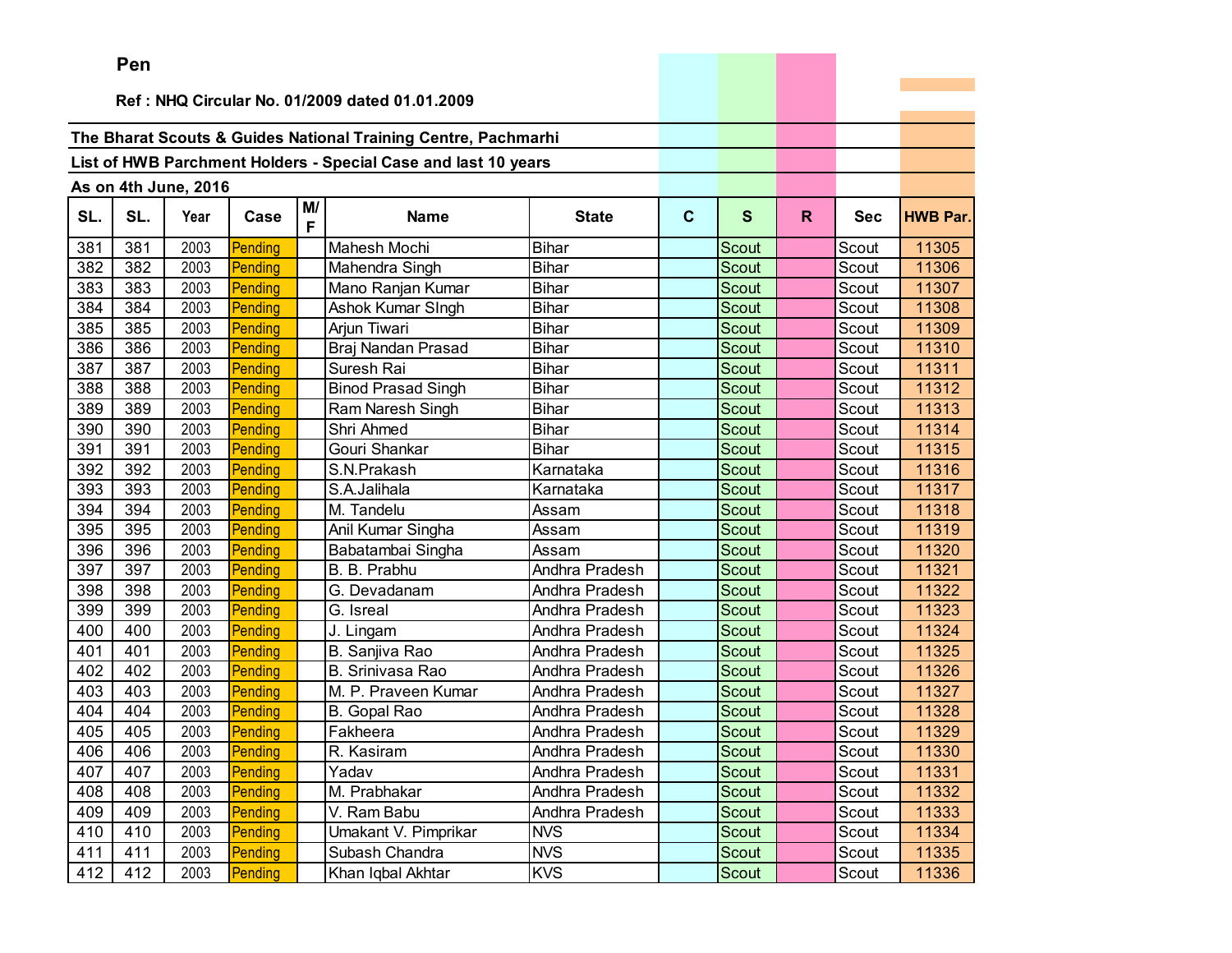|     | Pen                                            |                      |         |          |                                                                |                   |             |              |    |            |                 |
|-----|------------------------------------------------|----------------------|---------|----------|----------------------------------------------------------------|-------------------|-------------|--------------|----|------------|-----------------|
|     | Ref: NHQ Circular No. 01/2009 dated 01.01.2009 |                      |         |          |                                                                |                   |             |              |    |            |                 |
|     |                                                |                      |         |          |                                                                |                   |             |              |    |            |                 |
|     |                                                |                      |         |          | The Bharat Scouts & Guides National Training Centre, Pachmarhi |                   |             |              |    |            |                 |
|     |                                                |                      |         |          | List of HWB Parchment Holders - Special Case and last 10 years |                   |             |              |    |            |                 |
|     |                                                |                      |         |          |                                                                |                   |             |              |    |            |                 |
|     |                                                | As on 4th June, 2016 |         |          |                                                                |                   |             |              |    |            |                 |
| SL. | SL.                                            | Year                 | Case    | M/<br>F. | <b>Name</b>                                                    | <b>State</b>      | $\mathbf c$ | S            | R. | <b>Sec</b> | <b>HWB Par.</b> |
| 413 | 413                                            | 2003                 | Pending |          | Ajay Kumar Gupt                                                | Uttar Pradesh     |             | <b>Scout</b> |    | Scout      | 11337           |
| 414 | 414                                            | 2003                 | Pending |          | Lakshmi Singh                                                  | Uttar Pradesh     |             | <b>Scout</b> |    | Scout      | 11338           |
| 415 | 415                                            | 2003                 | Pending |          | Braj Nandan Kitoriya                                           | Uttar Pradesh     |             | Scout        |    | Scout      | 11339           |
| 416 | 416                                            | 2003                 | Pending |          | Jitendra Kumar Gupt                                            | Uttar Pradesh     |             | Scout        |    | Scout      | 11340           |
| 417 | 417                                            | 2003                 | Pending |          | Balakrishna Bhimbakrao Jagtap Maharashtra                      |                   |             | Scout        |    | Scout      | 11341           |
| 418 | 418                                            | 2003                 | Pending |          | <b>Arvind Shankar Kamble</b>                                   | Maharashtra       |             | <b>Scout</b> |    | Scout      | 11342           |
| 419 | 419                                            | 2003                 | Pending |          | Avinash Ganshyam Bhalerao                                      | Maharashtra       |             | Scout        |    | Scout      | 11343           |
| 420 | 420                                            | 2003                 | Pending |          | B.R.V.K. Swamy                                                 | <b>KVS</b>        |             | Scout        |    | Scout      | 11344           |
| 421 | 421                                            | 2003                 | Pending |          | G. Bhaskar Rao                                                 | <b>KVS</b>        |             | Scout        |    | Scout      | 11345           |
| 422 | 422                                            | 2003                 | Pending |          | Ch. Venkataramaian                                             | <b>KVS</b>        |             | Scout        |    | Scout      | 11346           |
| 423 | 423                                            | 2003                 | Pending |          | G. S. Suresh Babu                                              | <b>KVS</b>        |             | Scout        |    | Scout      | 11347           |
| 424 | 424                                            | 2003                 | Pending |          | M. Hafeez Baig                                                 | <b>KVS</b>        |             | Scout        |    | Scout      | 11348           |
| 425 | 425                                            | 2003                 | Pending |          | M. Venkateswara Rao                                            | <b>KVS</b>        |             | Scout        |    | Scout      | 11349           |
| 426 | 426                                            | 2003                 | Pending |          | D. Ramakoty                                                    | <b>KVS</b>        |             | <b>Scout</b> |    | Scout      | 11350           |
| 427 | 427                                            | 2003                 | Pending |          | I. Prabhakar                                                   | <b>KVS</b>        |             | Scout        |    | Scout      | 11351           |
| 428 | 428                                            | 2003                 | Pending |          | S. Sri Ramulu                                                  | <b>KVS</b>        |             | Scout        |    | Scout      | 11352           |
| 429 | 429                                            | 2003                 | Pending |          | Ram Darsh Ram                                                  | <b>KVS</b>        |             | <b>Scout</b> |    | Scout      | 11353           |
| 430 | 430                                            | 2003                 | Pending |          | N. Rama Moorthy                                                | <b>KVS</b>        |             | Scout        |    | Scout      | 11354           |
| 431 | 431                                            | 2003                 | Pending |          | G. Rajasekhar                                                  | <b>KVS</b>        |             | Scout        |    | Scout      | 11355           |
| 432 | 432                                            | 2003                 | Pending |          | S. Ravi Chandran                                               | <b>Tamil Nadu</b> |             | <b>Scout</b> |    | Scout      | 11356           |
| 433 | 433                                            | 2003                 | Pending |          | R. Ranganath                                                   | Karnataka         |             | Scout        |    | Scout      | 11357           |
| 434 | 434                                            | 2003                 | Pending |          | D. R. Subramanaya Shastry                                      | Karnataka         |             | Scout        |    | Scout      | 11358           |
| 435 | 435                                            | 2003                 | Pending |          | M. John Tocimong                                               | Nagaland          |             | Scout        |    | Scout      | 11359           |
| 436 | 436                                            | 2003                 | Pending |          | Awadher Yadav                                                  | Aru. Pradesh      |             | Scout        |    | Scout      | 11360           |
| 437 | 437                                            | 2003                 | Pending |          | Nizir Tasi                                                     | Aru. Pradesh      |             | Scout        |    | Scout      | 11361           |
| 438 | 438                                            | 2003                 | Pending |          | C. M. Pandy                                                    | Aru. Pradesh      |             | Scout        |    | Scout      | 11362           |
| 439 | 439                                            | 2003                 | Pending |          | <b>Buddin Borgahian</b>                                        | Assam             |             | Scout        |    | Scout      | 11363           |
| 440 | 440                                            | 2004                 | Pending |          | Kishna Ram Bera                                                | Rajasthan         |             | Scout        |    | Scout      | 11364           |
| 441 | 441                                            | 2004                 | Pending |          | Sher Singh Jodha                                               | Rajasthan         |             | Scout        |    | Scout      | 11365           |
| 442 | 442                                            | 2004                 | Pending |          | <b>Balwant Singh</b>                                           | Rajasthan         |             | Scout        |    | Scout      | 11366           |
| 443 | 443                                            | 2004                 | Pending |          | Mohan Lal Sharma                                               | Rajasthan         |             | Scout        |    | Scout      | 11367           |
| 444 | 444                                            | 2004                 | Pending |          | <b>Joy Ullathil</b>                                            | <b>Tamil Nadu</b> |             | Scout        |    | Scout      | 11368           |

and the control of the control of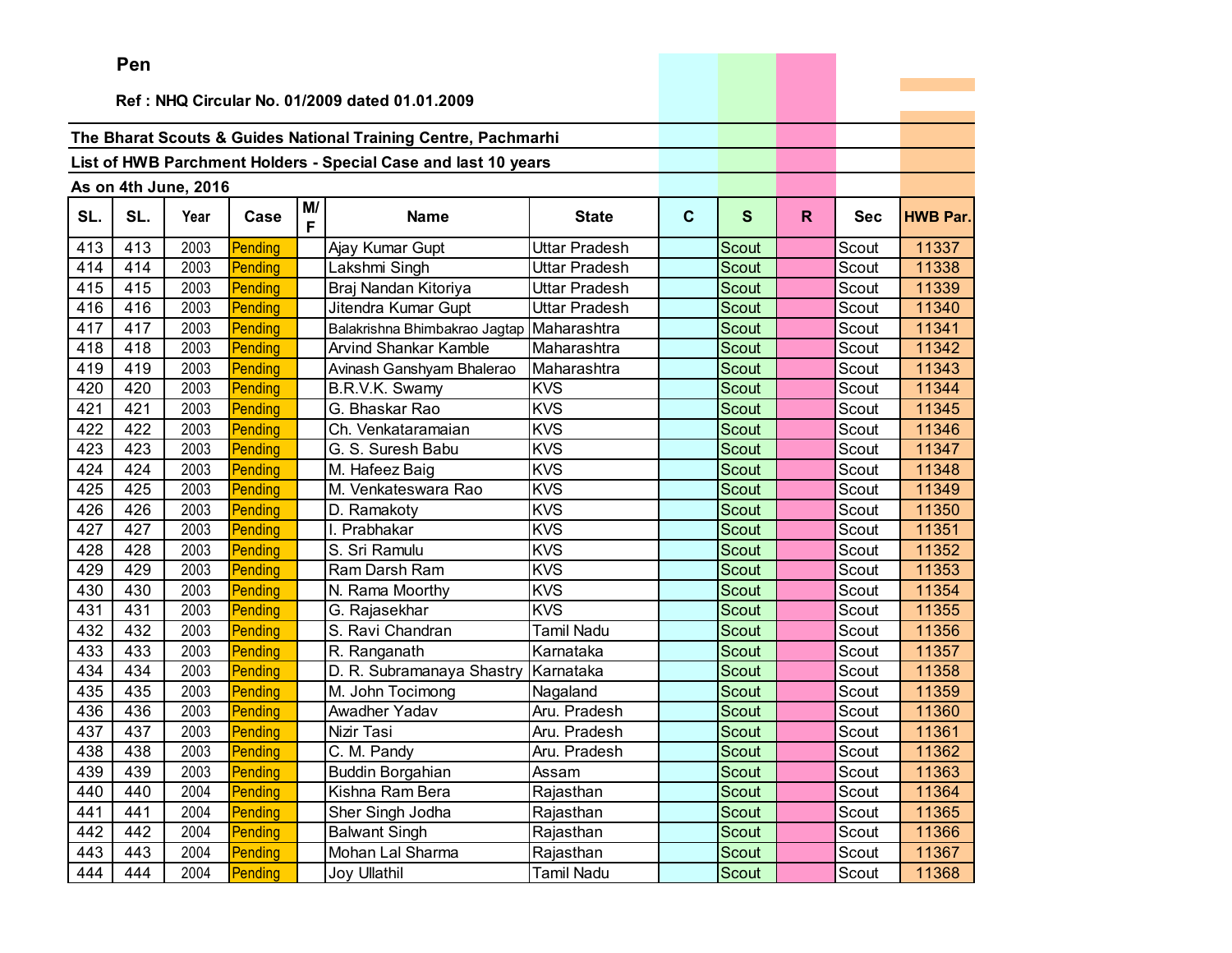|     | Pen |                      |         |         |                                                                |              |             |              |    |            |                 |
|-----|-----|----------------------|---------|---------|----------------------------------------------------------------|--------------|-------------|--------------|----|------------|-----------------|
|     |     |                      |         |         |                                                                |              |             |              |    |            |                 |
|     |     |                      |         |         | Ref: NHQ Circular No. 01/2009 dated 01.01.2009                 |              |             |              |    |            |                 |
|     |     |                      |         |         | The Bharat Scouts & Guides National Training Centre, Pachmarhi |              |             |              |    |            |                 |
|     |     |                      |         |         | List of HWB Parchment Holders - Special Case and last 10 years |              |             |              |    |            |                 |
|     |     |                      |         |         |                                                                |              |             |              |    |            |                 |
|     |     | As on 4th June, 2016 |         |         |                                                                |              |             |              |    |            |                 |
| SL. | SL. | Year                 | Case    | M/<br>F | <b>Name</b>                                                    | <b>State</b> | $\mathbf c$ | $\mathbf{s}$ | R. | <b>Sec</b> | <b>HWB Par.</b> |
| 445 | 445 | 2004                 | Pending |         | Pradeep Kumar P.                                               | Kerala       |             | Scout        |    | Scout      | 11369           |
| 446 | 446 | 2004                 | Pending |         | Anil P. Jacob                                                  | Kerala       |             | Scout        |    | Scout      | 11370           |
| 447 | 447 | 2004                 | Pending |         | Jose K. Jacob                                                  | Kerala       |             | <b>Scout</b> |    | Scout      | 11371           |
| 448 | 448 | 2004                 | Pending |         | Roy P. Chanoy                                                  | Kerala       |             | Scout        |    | Scout      | 11372           |
| 449 | 449 | 2004                 | Pending |         | Hirendra Kr. Sainee                                            | N.E.Rly      | Cub         |              |    | Cub        | 11373           |
| 450 | 450 | 2004                 | Pending |         | Syed Md. Danish Azmi                                           | N.E.Rly      | Cub         |              |    | Cub        | 11374           |
| 451 | 451 | 2004                 | Pending |         | Shambhu Kr. Sinha                                              | N.F.Railway  |             | Scout        |    | Scout      | 11375           |
| 452 | 452 | 2004                 | Pending |         | K. Priyobrata Singh                                            | Manipur      |             | <b>Scout</b> |    | Scout      | 11376           |
| 453 | 453 | 2004                 | Pending |         | Birendra Kumar Singh                                           | Manipur      |             | <b>Scout</b> |    | Scout      | 11377           |
| 454 | 454 | 2004                 | Pending |         | Gajrat Singh                                                   | <b>KVS</b>   |             | Scout        |    | Scout      | 11378           |
| 455 | 455 | 2004                 | Pending |         | Subhash Champatrao Timande                                     | Maharashtra  | Cub         |              |    | Cub        | 11379           |
| 456 | 456 | 2004                 | Pending |         | Bajirao S. Shirole                                             | Maharashtra  |             | Scout        |    | Scout      | 11380           |
| 457 | 457 | 2004                 | Pending |         | Kapil Muni Po Baitha                                           | <b>Bihar</b> |             | Scout        |    | Scout      | 11381           |
| 458 | 458 | 2004                 | Pending |         | Kameshwar Bd Sinha                                             | <b>Bihar</b> |             | Scout        |    | Scout      | 11382           |
| 459 | 459 | 2004                 | Pending |         | <b>Bimleshwar Prasad</b>                                       | <b>Bihar</b> |             | Scout        |    | Scout      | 11383           |
| 460 | 460 | 2004                 | Pending |         | Mahesh Pd Chourasia                                            | <b>Bihar</b> |             | Scout        |    | Scout      | 11384           |
| 461 | 461 | 2004                 | Pending |         | Shyamee Mishra                                                 | <b>Bihar</b> |             | Scout        |    | Scout      | 11385           |
| 462 | 462 | 2004                 | Pending |         | Saiyad Shakil Ahmed                                            | <b>Bihar</b> |             | Scout        |    | Scout      | 11386           |
| 463 | 463 | 2004                 | Pending |         | Bari Raw Bhalta                                                | <b>Bihar</b> |             | Scout        |    | Scout      | 11387           |
| 464 | 464 | 2004                 | Pending |         | Rajan Kr. Singh                                                | <b>Bihar</b> |             | Scout        |    | Scout      | 11388           |
| 465 | 465 | 2004                 | Pending |         | Braj Bushan Ray                                                | <b>Bihar</b> |             | Scout        |    | Scout      | 11389           |
| 466 | 466 | 2004                 | Pending |         | Ramashish Pd Singh                                             | <b>Bihar</b> |             | Scout        |    | Scout      | 11390           |
| 467 | 467 | 2004                 | Pending |         | Shyam Bihari Dubey                                             | <b>Bihar</b> |             | Scout        |    | Scout      | 11391           |
| 468 | 468 | 2004                 | Pending |         | Nand Lal                                                       | <b>Bihar</b> |             | <b>Scout</b> |    | Scout      | 11392           |
| 469 | 469 | 2004                 | Pending |         | Rameshwar Pd. Singh                                            | <b>Bihar</b> |             | Scout        |    | Scout      | 11393           |
| 470 | 470 | 2004                 | Pending |         | Rajendra Pd. Tiwari                                            | <b>Bihar</b> |             | Scout        |    | Scout      | 11394           |
| 471 | 471 | 2004                 | Pending |         | Ganesh Kr. Gupta                                               | Bihar        |             | Scout        |    | Scout      | 11395           |
| 472 | 472 | 2004                 | Pending |         | Shiv Shankar Ray                                               | <b>Bihar</b> |             | Scout        |    | Scout      | 11396           |
| 473 | 473 | 2004                 | Pending |         | Ram Udgar Singh                                                | <b>Bihar</b> |             | Scout        |    | Scout      | 11397           |
| 474 | 474 | 2004                 | Pending |         | <b>Ishwar Chandra Gupta</b>                                    | <b>Bihar</b> |             | Scout        |    | Scout      | 11398           |
| 475 | 475 | 2004                 | Pending |         | Vijay Kumar Sinha                                              | <b>Bihar</b> |             | Scout        |    | Scout      | 11399           |
| 476 | 476 | 2004                 | Pending |         | Awadhesh Ram                                                   | Bihar        |             | Scout        |    | Scout      | 11400           |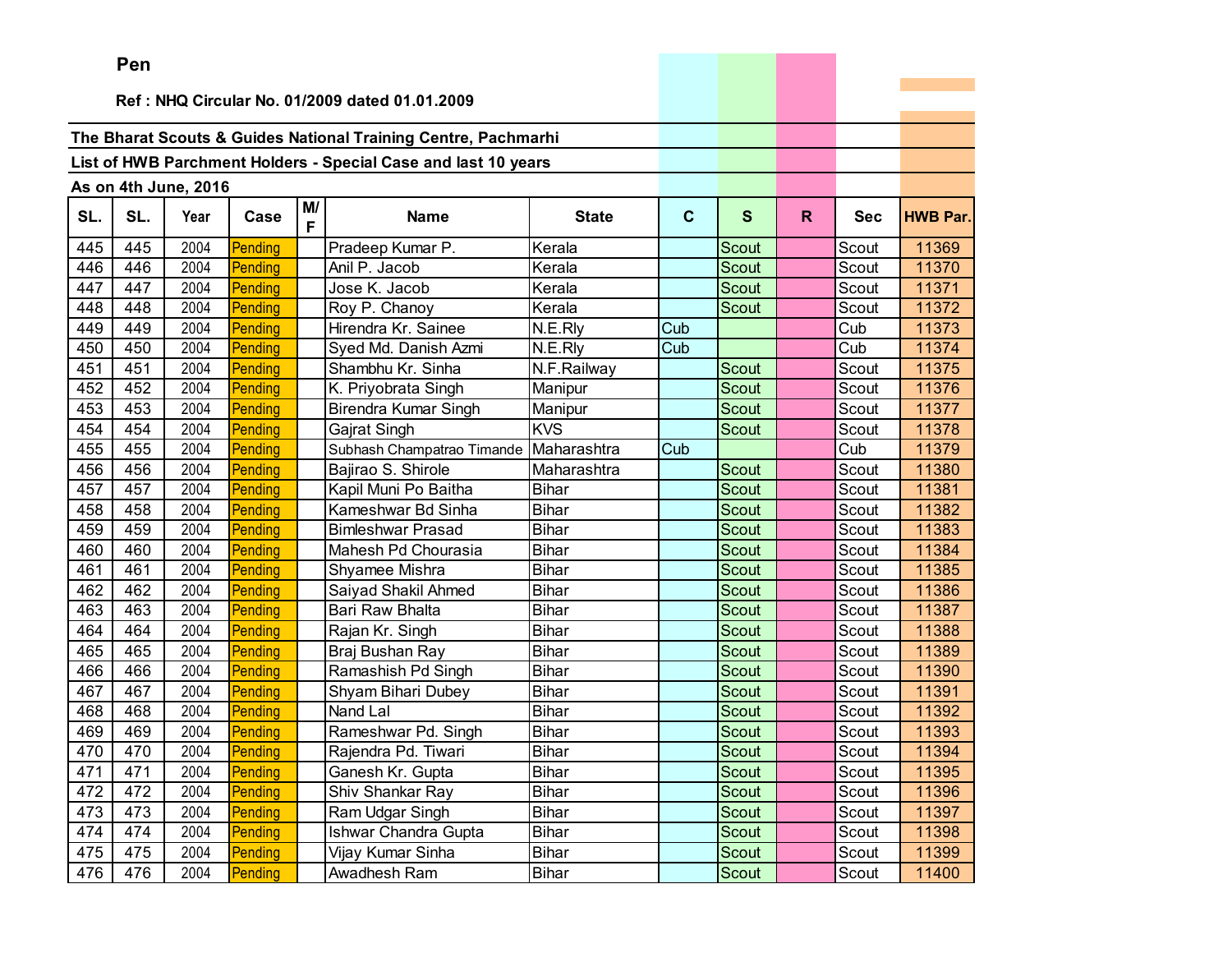|     | ren |                      |         |         |                                                                |               |             |              |    |            |                 |
|-----|-----|----------------------|---------|---------|----------------------------------------------------------------|---------------|-------------|--------------|----|------------|-----------------|
|     |     |                      |         |         | Ref: NHQ Circular No. 01/2009 dated 01.01.2009                 |               |             |              |    |            |                 |
|     |     |                      |         |         |                                                                |               |             |              |    |            |                 |
|     |     |                      |         |         | The Bharat Scouts & Guides National Training Centre, Pachmarhi |               |             |              |    |            |                 |
|     |     |                      |         |         |                                                                |               |             |              |    |            |                 |
|     |     |                      |         |         | List of HWB Parchment Holders - Special Case and last 10 years |               |             |              |    |            |                 |
|     |     | As on 4th June, 2016 |         |         |                                                                |               |             |              |    |            |                 |
| SL. | SL. | Year                 | Case    | M/<br>F | <b>Name</b>                                                    | <b>State</b>  | $\mathbf c$ | $\mathbf{s}$ | R. | <b>Sec</b> | <b>HWB Par.</b> |
| 477 | 477 | 2004                 | Pending |         | Sambhu Kumar                                                   | <b>Bihar</b>  |             | Scout        |    | Scout      | 11401           |
| 478 | 478 | 2004                 | Pending |         | Raj Kishore Paswan                                             | <b>Bihar</b>  |             | Scout        |    | Scout      | 11402           |
| 479 | 479 | 2004                 | Pending |         | Sunil Kr. Sharma                                               | <b>Bihar</b>  |             | Scout        |    | Scout      | 11403           |
| 480 | 480 | 2004                 | Pending |         | Jay Shree Prasad                                               | <b>Bihar</b>  |             | Scout        |    | Scout      | 11404           |
| 481 | 481 | 2004                 | Pending |         | <b>Hemant Kumar</b>                                            | <b>Bihar</b>  |             | Scout        |    | Scout      | 11405           |
| 482 | 482 | 2004                 | Pending |         | Ram Badan Yadav                                                | <b>Bihar</b>  |             | Scout        |    | Scout      | 11406           |
| 483 | 483 | 2004                 | Pending |         | Rajesh Kumar Singh                                             | <b>Bihar</b>  |             | Scout        |    | Scout      | 11407           |
| 484 | 484 | 2004                 | Pending |         | Arvind Kumar Singh                                             | <b>Bihar</b>  |             | Scout        |    | Scout      | 11408           |
| 485 | 485 | 2004                 | Pending |         | Nirsan Ram                                                     | <b>Bihar</b>  |             | Scout        |    | Scout      | 11409           |
| 486 | 486 | 2004                 | Pending |         | Mohan Kr. Singh                                                | <b>Bihar</b>  |             | Scout        |    | Scout      | 11410           |
| 487 | 487 | 2004                 | Pending |         | <b>Ghanshyam Pandey</b>                                        | Uttar Pradesh |             | Scout        |    | Scout      | 11411           |
| 488 | 488 | 2004                 | Pending |         | <b>Mohanlal Deen</b>                                           | Uttar Pradesh |             | Scout        |    | Scout      | 11412           |
| 489 | 489 | 2004                 | Pending |         | <b>Abdul Gupaar</b>                                            | Uttar Pradesh |             | Scout        |    | Scout      | 11413           |
| 490 | 490 | 2004                 | Pending |         | Sunil Kumar Gupta                                              | Uttar Pradesh |             | Scout        |    | Scout      | 11414           |
| 491 | 491 | 2004                 | Pending |         | Sunil Kumar Raj                                                | Uttar Pradesh |             | <b>Scout</b> |    | Scout      | 11415           |
| 492 | 492 | 2004                 | Pending |         | Ram Yesh Vishwakarma                                           | Uttar Pradesh |             | Scout        |    | Scout      | 11416           |
| 493 | 493 | 2004                 | Pending |         | <b>Andrew Basumatary</b>                                       | Assam         |             | <b>Scout</b> |    | Scout      | 11417           |
| 494 | 494 | 2004                 | Pending |         | A Rongsen                                                      | Assam         |             | Scout        |    | Scout      | 11418           |
| 495 | 495 | 2004                 | Pending |         | Shwenga Kant                                                   | Assam         |             | Scout        |    | Scout      | 11419           |
| 496 | 496 | 2004                 | Pending |         | J. Rongsen Jamir                                               | Assam         |             | <b>Scout</b> |    | Scout      | 11420           |
| 497 | 497 | 2004                 | Pending |         | Enbmo Shitio                                                   | Nagaland      |             | Scout        |    | Scout      | 11421           |
| 498 | 498 | 2004                 | Pending |         | Zeneikhotso Iralu                                              | Nagaland      |             | Scout        |    | Scout      | 11422           |
| 499 | 499 | 2004                 | Pending |         | Chandan Kanjilal                                               | S.E.Rly       |             | Scout        |    | Scout      | 11423           |
| 500 | 500 | 2004                 | Pending |         | Narendra Pathak                                                | S.E.Rly       |             | Scout        |    | Scout      | 11424           |
| 501 | 501 | 2004                 | Pending |         | P. Nagesh                                                      | Tamil Nadu    |             | Scout        |    | Scout      | 11425           |
| 502 | 502 | 2005                 | Pending |         | $\overline{V}$ . S. Sikarwar                                   | <b>KVS</b>    |             | Scout        |    | Scout      | 11426           |
| 503 | 503 | 2005                 | Pending |         | Ramshyam Pandey                                                | <b>KVS</b>    |             | Scout        |    | Scout      | 11427           |
| 504 | 504 | 2005                 | Pending |         | Rajesh Kumar                                                   | <b>KVS</b>    |             | Scout        |    | Scout      | 11428           |
| 505 | 505 | 2005                 | Pending |         | B. R. Lanjewar                                                 | <b>KVS</b>    |             | Scout        |    | Scout      | 11429           |
| 506 | 506 | 2005                 | Pending |         | L. N. Behara                                                   | <b>KVS</b>    |             | Scout        |    | Scout      | 11430           |
| 507 | 507 | 2005                 | Pending |         | <b>B.</b> Kumar                                                | <b>KVS</b>    |             | Scout        |    | Scout      | 11431           |
| 508 | 508 | 2005                 | Pending |         | A. K. Mishra                                                   | <b>KVS</b>    |             | Scout        |    | Scout      | 11432           |

the control of the control of the con-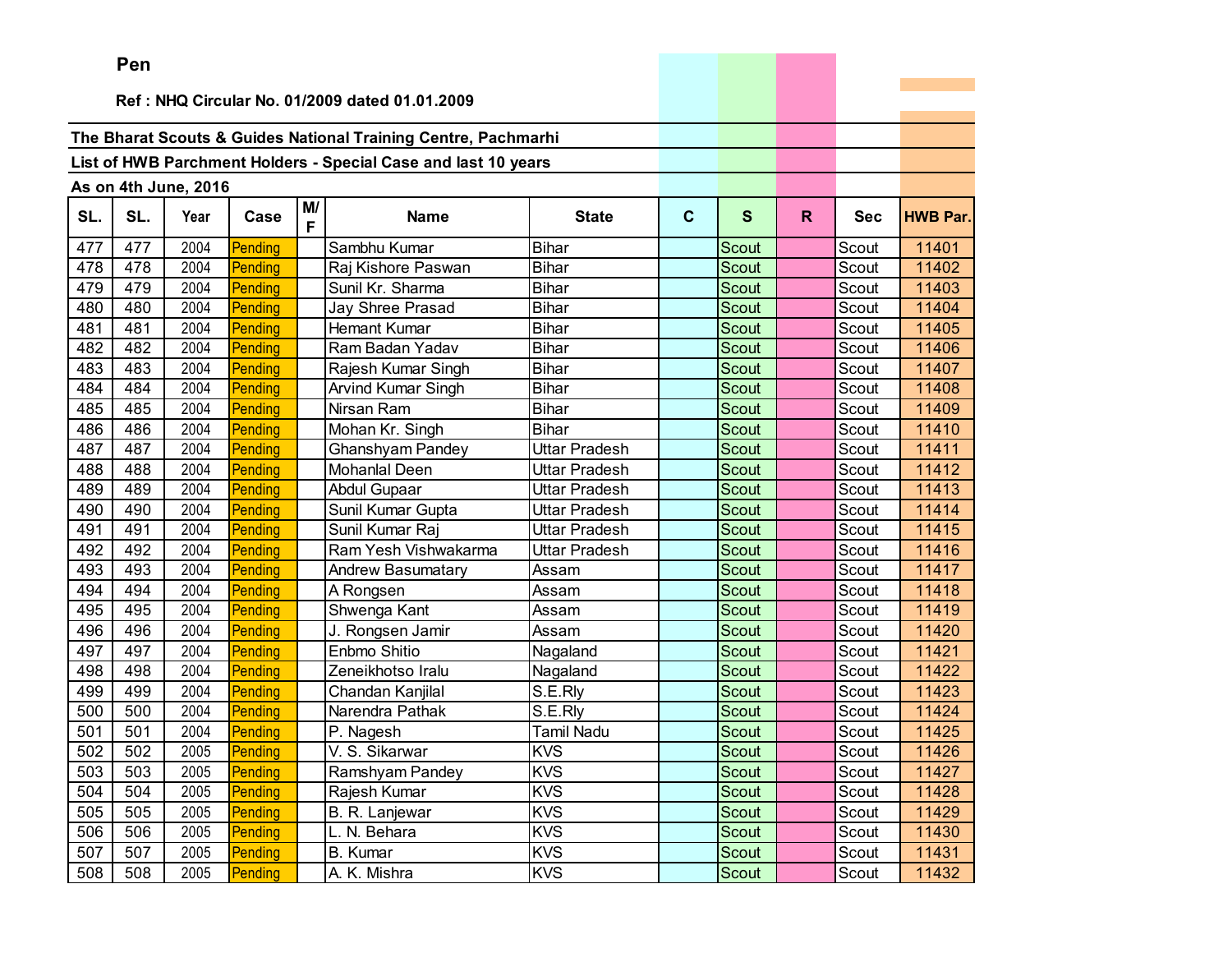|     | Pen                                            |                      |         |         |                                                                |              |              |              |    |            |                 |
|-----|------------------------------------------------|----------------------|---------|---------|----------------------------------------------------------------|--------------|--------------|--------------|----|------------|-----------------|
|     | Ref: NHQ Circular No. 01/2009 dated 01.01.2009 |                      |         |         |                                                                |              |              |              |    |            |                 |
|     |                                                |                      |         |         |                                                                |              |              |              |    |            |                 |
|     |                                                |                      |         |         | The Bharat Scouts & Guides National Training Centre, Pachmarhi |              |              |              |    |            |                 |
|     |                                                |                      |         |         |                                                                |              |              |              |    |            |                 |
|     |                                                |                      |         |         | List of HWB Parchment Holders - Special Case and last 10 years |              |              |              |    |            |                 |
|     |                                                | As on 4th June, 2016 |         |         |                                                                |              |              |              |    |            |                 |
| SL. | SL.                                            | Year                 | Case    | M/<br>F | <b>Name</b>                                                    | <b>State</b> | $\mathbf{C}$ | $\mathbf{s}$ | R. | <b>Sec</b> | <b>HWB Par.</b> |
| 509 | 509                                            | 2005                 | Pending |         | Harish Chandra                                                 | <b>KVS</b>   |              | Scout        |    | Scout      | 11433           |
| 510 | 510                                            | 2005                 | Pending |         | U. K. Choubey                                                  | <b>KVS</b>   |              | Scout        |    | Scout      | 11434           |
| 511 | 511                                            | 2005                 | Pending |         | V. P. Pandey                                                   | <b>KVS</b>   |              | Scout        |    | Scout      | 11435           |
| 512 | 512                                            | 2005                 | Pending |         | Sanjeev Kumar Verma                                            | <b>KVS</b>   |              | Scout        |    | Scout      | 11436           |
| 513 | 513                                            | 2005                 | Pending |         | Anirudh Pathak                                                 | <b>KVS</b>   |              | Scout        |    | Scout      | 11437           |
| 514 | 514                                            | 2005                 | Pending |         | Santosh Kumar Dhande                                           | <b>KVS</b>   |              | Scout        |    | Scout      | 11438           |
| 515 | 515                                            | 2005                 | Pending |         | <b>Arvind Pandey</b>                                           | <b>KVS</b>   |              | <b>Scout</b> |    | Scout      | 11439           |
| 516 | 516                                            | 2005                 | Pending |         | S. C. Roy                                                      | <b>KVS</b>   |              | Scout        |    | Scout      | 11440           |
| 517 | 517                                            | 2005                 | Pending |         | S. P. Gupta                                                    | <b>KVS</b>   |              | Scout        |    | Scout      | 11441           |
| 518 | 518                                            | 2005                 | Pending |         | A. K. Singh                                                    | <b>KVS</b>   |              | Scout        |    | Scout      | 11442           |
| 519 | 519                                            | 2005                 | Pending |         | A. N. Upadhyay                                                 | <b>KVS</b>   |              | Scout        |    | Scout      | 11443           |
| 520 | 520                                            | 2005                 | Pending |         | V. P. Sharma                                                   | <b>KVS</b>   |              | Scout        |    | Scout      | 11444           |
| 521 | 521                                            | 2005                 | Pending |         | B. Mishra                                                      | <b>KVS</b>   |              | Scout        |    | Scout      | 11445           |
| 522 | 522                                            | 2005                 | Pending |         | P. R. Ojha                                                     | <b>KVS</b>   |              | Scout        |    | Scout      | 11446           |
| 523 | 523                                            | 2005                 | Pending |         | M. K. Rai                                                      | <b>KVS</b>   |              | Scout        |    | Scout      | 11447           |
| 524 | 524                                            | 2005                 | Pending |         | D. C. Tiwari                                                   | <b>KVS</b>   |              | Scout        |    | Scout      | 11448           |
| 525 | 525                                            | 2005                 | Pending |         | J. P. Pathak                                                   | <b>KVS</b>   |              | Scout        |    | Scout      | 11449           |
| 526 | 526                                            | 2005                 | Pending |         | U. N. Choubey                                                  | <b>KVS</b>   |              | Scout        |    | Scout      | 11450           |
| 527 | 527                                            | 2005                 | Pending |         | R. S. Choudhary                                                | <b>KVS</b>   |              | Scout        |    | Scout      | 11451           |
| 528 | 528                                            | 2005                 | Pending |         | Muralidhar                                                     | <b>KVS</b>   |              | Scout        |    | Scout      | 11452           |
| 529 | 529                                            | 2005                 | Pending |         | Jamal Akthar                                                   | <b>KVS</b>   |              | Scout        |    | Scout      | 11453           |
| 530 | 530                                            | 2005                 | Pending |         | A. K. Singh                                                    | <b>KVS</b>   |              | Scout        |    | Scout      | 11454           |
| 531 | 531                                            | 2005                 | Pending |         | Rajesh Ranjan                                                  | <b>KVS</b>   |              | Scout        |    | Scout      | 11455           |
| 532 | 532                                            | 2005                 | Pending |         | C. D. Gaware                                                   | <b>KVS</b>   |              | Scout        |    | Scout      | 11456           |
| 533 | 533                                            | 2005                 | Pending |         | M. Ram                                                         | <b>KVS</b>   |              | Scout        |    | Scout      | 11457           |
| 534 | 534                                            | 2005                 | Pending |         | H. L. Khandelwal                                               | <b>KVS</b>   |              | Scout        |    | Scout      | 11458           |
| 535 | 535                                            | 2005                 | Pending |         | R. K. Jain                                                     | <b>KVS</b>   |              | Scout        |    | Scout      | 11459           |
| 536 | 536                                            | 2005                 | Pending |         | A. P. Choudhary                                                | <b>KVS</b>   |              | Scout        |    | Scout      | 11460           |
| 537 | 537                                            | 2005                 | Pending |         | Bheemappa S. Kumtage                                           | Karnataka    |              | Scout        |    | Scout      | 11461           |
| 538 | 538                                            | 2005                 | Pending |         | Mohan Kumar B                                                  | Karnataka    |              | Scout        |    | Scout      | 11462           |
| 539 | 539                                            | 2005                 | Pending |         | Dodda Veerappa                                                 | Karnataka    |              | Scout        |    | Scout      | 11463           |
| 540 | 540                                            | 2005                 | Pending |         | U. K. Sukhpurusha                                              | Karnataka    |              | Scout        |    | Scout      | 11464           |

the company of the company of the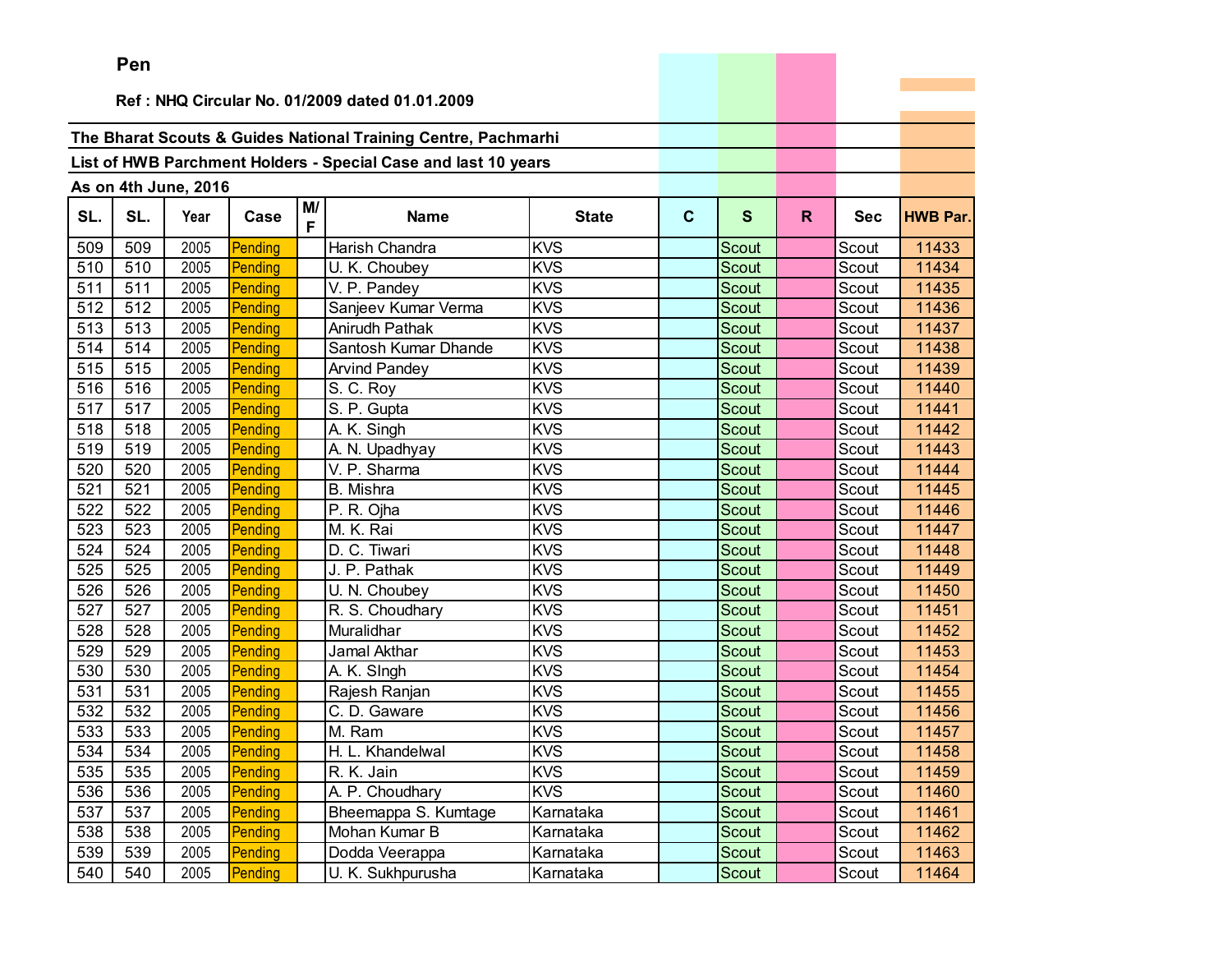|     | Pen |                      |         |         |                                                                |              |     |              |    |            |                 |
|-----|-----|----------------------|---------|---------|----------------------------------------------------------------|--------------|-----|--------------|----|------------|-----------------|
|     |     |                      |         |         |                                                                |              |     |              |    |            |                 |
|     |     |                      |         |         | Ref: NHQ Circular No. 01/2009 dated 01.01.2009                 |              |     |              |    |            |                 |
|     |     |                      |         |         | The Bharat Scouts & Guides National Training Centre, Pachmarhi |              |     |              |    |            |                 |
|     |     |                      |         |         |                                                                |              |     |              |    |            |                 |
|     |     |                      |         |         | List of HWB Parchment Holders - Special Case and last 10 years |              |     |              |    |            |                 |
|     |     | As on 4th June, 2016 |         |         |                                                                |              |     |              |    |            |                 |
| SL. | SL. | Year                 | Case    | M/<br>F | <b>Name</b>                                                    | <b>State</b> | C   | $\mathbf{s}$ | R. | <b>Sec</b> | <b>HWB Par.</b> |
| 541 | 541 | 2005                 | Pending |         | G. Basava Rajappa                                              | Karnataka    |     | Scout        |    | Scout      | 11465           |
| 542 | 542 | 2005                 | Pending |         | S. D. Patil                                                    | Karnataka    |     | Scout        |    | Scout      | 11466           |
| 543 | 543 | 2005                 | Pending |         | A. Kotresh                                                     | Karnataka    |     | Scout        |    | Scout      | 11467           |
| 544 | 544 | 2005                 | Pending |         | H. M. Manjunath                                                | Karnataka    |     | Scout        |    | Scout      | 11468           |
| 545 | 545 | 2005                 | Pending |         | Keerti Kumar Shetty H.P.                                       | Karnataka    |     | Scout        |    | Scout      | 11469           |
| 546 | 546 | 2005                 | Pending |         | Ashoka V.                                                      | Karnataka    |     | <b>Scout</b> |    | Scout      | 11470           |
| 547 | 547 | 2005                 | Pending |         | Mayanna C.                                                     | Karnataka    |     | Scout        |    | Scout      | 11471           |
| 548 | 548 | 2005                 | Pending |         | Narasimha Multhy P.                                            | Karnataka    |     | Scout        |    | Scout      | 11472           |
| 549 | 549 | 2005                 | Pending |         | Gangaraju N.                                                   | Karnataka    |     | Scout        |    | Scout      | 11473           |
| 550 | 550 | 2005                 | Pending |         | Krishna M.                                                     | Karnataka    |     | Scout        |    | Scout      | 11474           |
| 551 | 551 | 2005                 | Pending |         | Shashidar A. S.                                                | Karnataka    |     | Scout        |    | Scout      | 11475           |
| 552 | 552 | 2005                 | Pending |         | Omkara Murthy                                                  | Karnataka    |     | Scout        |    | Scout      | 11476           |
| 553 | 553 | 2005                 | Pending |         | Sridhar D.                                                     | Karnataka    |     | Scout        |    | Scout      | 11477           |
| 554 | 554 | 2005                 | Pending |         | Purushotham                                                    | Karnataka    |     | Scout        |    | Scout      | 11478           |
| 555 | 555 | 2005                 | Pending |         | Gurumadhiah                                                    | Karnataka    |     | Scout        |    | Scout      | 11478 A         |
| 556 | 556 | 2005                 | Pending |         | Mahesh Chandra Sen                                             | W.Rly        | Cub |              |    | Cub        | 11479           |
| 557 | 557 | 2005                 | Pending |         | Narsa Ram Bunikar                                              | Rajasthan    | Cub |              |    | Cub        | 11480           |
| 558 | 558 | 2005                 | Pending |         | <b>Mohammad Khaleel</b>                                        | Rajasthan    | Cub |              |    | Cub        | 11481           |
| 559 | 559 | 2005                 | Pending |         | <b>Prem Singh Rathore</b>                                      | W.Rly        | Cub |              |    | Cub        | 11482           |
| 560 | 560 | 2005                 | Pending |         | Durga Lal Hada                                                 | Rajasthan    |     | Scout        |    | Scout      | 11483           |
| 561 | 561 | 2005                 | Pending |         | Mahesh Kumar Khakhar                                           | Northern Rly |     | <b>Scout</b> |    | Scout      | 11484           |
| 562 | 562 | 2005                 | Pending |         | <b>Shivanand Sharma</b>                                        | Rajasthan    |     | Scout        |    | Scout      | 11484 A         |
| 563 | 563 | 2005                 | Pending |         | Kailash Chandra                                                | Rajasthan    |     | Scout        |    | Scout      | 11485           |
| 564 | 564 | 2005                 | Pending |         | Sharavan Lal Kharol                                            | Rajasthan    |     | Scout        |    | Scout      | 11486           |
| 565 | 565 | 2005                 | Pending |         | Ram Singh Bharwal                                              | Rajasthan    |     | Scout        |    | Scout      | 11487           |
| 566 | 566 | 2005                 | Pending |         | Santosh Kumar Sinha                                            | <b>Bihar</b> |     | Scout        |    | Scout      | 11488           |
| 567 | 567 | 2005                 | Pending |         | Mohan Lal Sharma                                               | <b>Bihar</b> |     | Scout        |    | Scout      | 11489           |
| 568 | 568 | 2005                 | Pending |         | J. Seelva Raj                                                  | Tamil Nadu   |     | Scout        |    | Scout      | 11490           |
| 569 | 569 | 2005                 | Pending |         | Kawar Singh                                                    | Haryana      |     | Scout        |    | Scout      | 11491           |
| 570 | 570 | 2005                 | Pending |         | Satpal Singh                                                   | Haryana      |     | Scout        |    | Scout      | 11492           |
| 571 | 571 | 2005                 | Pending |         | Satya Prakash Verma                                            | Haryana      |     | Scout        |    | Scout      | 11493           |
| 572 | 572 | 2005                 | Pending |         | Satpal Singh                                                   | Haryana      |     | Scout        |    | Scout      | 11494           |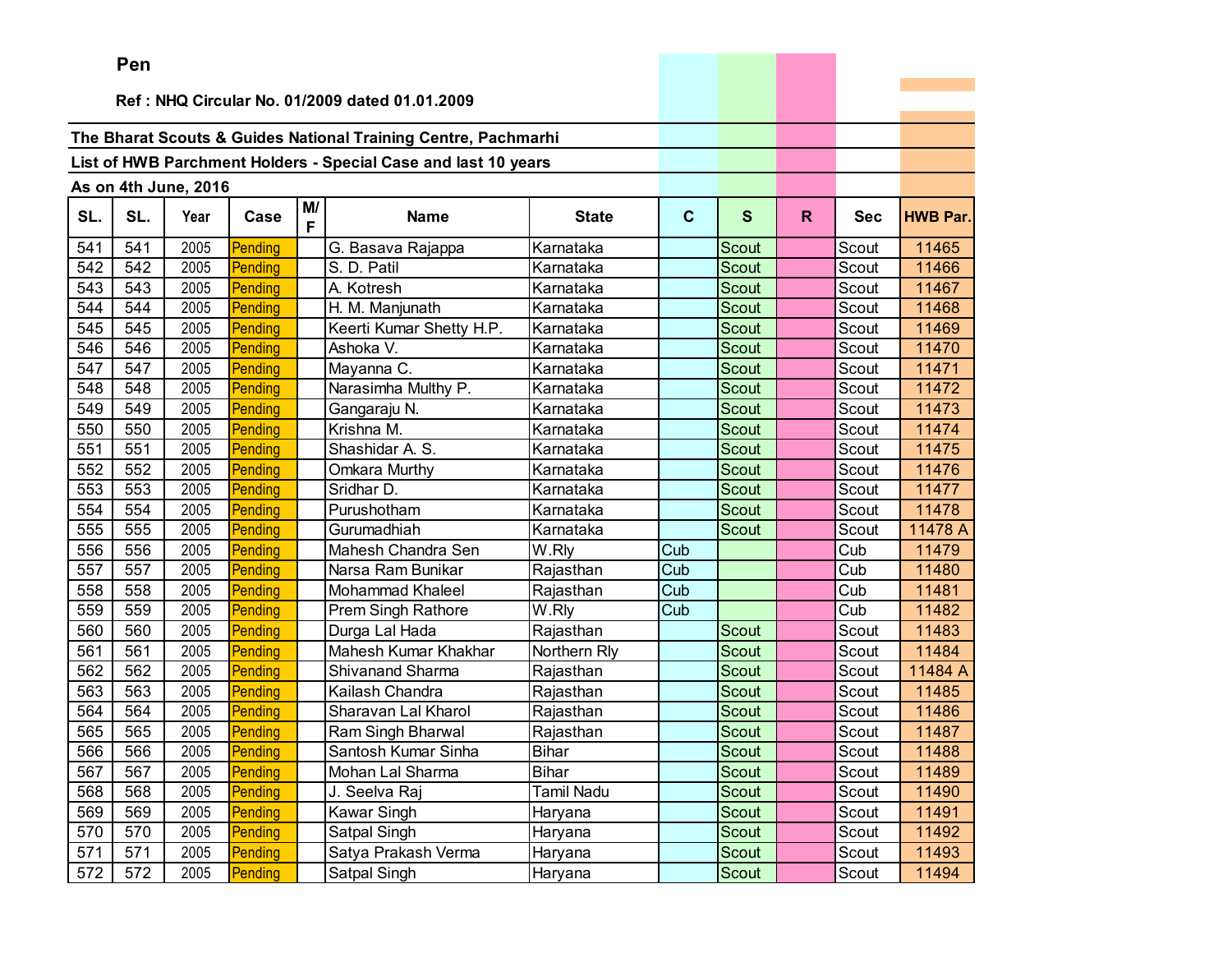|     | Pen |                      |         |         |                                                                |              |             |              |    |            |                 |
|-----|-----|----------------------|---------|---------|----------------------------------------------------------------|--------------|-------------|--------------|----|------------|-----------------|
|     |     |                      |         |         |                                                                |              |             |              |    |            |                 |
|     |     |                      |         |         | Ref: NHQ Circular No. 01/2009 dated 01.01.2009                 |              |             |              |    |            |                 |
|     |     |                      |         |         | The Bharat Scouts & Guides National Training Centre, Pachmarhi |              |             |              |    |            |                 |
|     |     |                      |         |         |                                                                |              |             |              |    |            |                 |
|     |     |                      |         |         | List of HWB Parchment Holders - Special Case and last 10 years |              |             |              |    |            |                 |
|     |     | As on 4th June, 2016 |         |         |                                                                |              |             |              |    |            |                 |
| SL. | SL. | Year                 | Case    | M/<br>F | <b>Name</b>                                                    | <b>State</b> | $\mathbf c$ | S            | R. | <b>Sec</b> | <b>HWB Par.</b> |
| 573 | 573 | 2005                 | Pending |         | Gurtej Singh                                                   | Haryana      |             | Scout        |    | Scout      | 11495           |
| 574 | 574 | 2005                 | Pending |         | Bansi Lal                                                      | Haryana      |             | Scout        |    | Scout      | 11496           |
| 575 | 575 | 2005                 | Pending |         | Shyam Lal                                                      | Haryana      |             | <b>Scout</b> |    | Scout      | 11497           |
| 576 | 576 | 2005                 | Pending |         | Desh Raj Vashistha                                             | Haryana      |             | Scout        |    | Scout      | 11498           |
| 577 | 577 | 2005                 | Pending |         | Hans Raj                                                       | Haryana      |             | Scout        |    | Scout      | 11499           |
| 578 | 578 | 2005                 | Pending |         | Sube Singh                                                     | Haryana      |             | <b>Scout</b> |    | Scout      | 11500           |
| 579 | 579 | 2005                 | Pending |         | Mehar Chand Dagar                                              | Haryana      |             | <b>Scout</b> |    | Scout      | 11501           |
| 580 | 580 | 2005                 | Pending |         | <b>Trilok Singh</b>                                            | Haryana      |             | Scout        |    | Scout      | 11502           |
| 581 | 581 | 2005                 | Pending |         | Surender Singh Kadian                                          | Haryana      |             | <b>Scout</b> |    | Scout      | 11503           |
| 582 | 582 | 2005                 | Pending |         | Joginder Singh                                                 | Haryana      |             | Scout        |    | Scout      | 11504           |
| 583 | 583 | 2005                 | Pending |         | Rajiv Sharma                                                   | Haryana      |             | Scout        |    | Scout      | 11505           |
| 584 | 584 | 2005                 | Pending |         | Ashwani Kumar                                                  | Haryana      |             | Scout        |    | Scout      | 11506           |
| 585 | 585 | 2005                 | Pending |         | Jagdish Saini                                                  | Haryana      |             | Scout        |    | Scout      | 11507           |
| 586 | 586 | 2005                 | Pending |         | Ramesh Kumar                                                   | Haryana      |             | Scout        |    | Scout      | 11508           |
| 587 | 587 | 2005                 | Pending |         | Ranbir Saini                                                   | Haryana      |             | Scout        |    | Scout      | 11509           |
| 588 | 588 | 2005                 | Pending |         | Ashish                                                         | Haryana      |             | Scout        |    | Scout      | 11510           |
| 589 | 589 | 2005                 | Pending |         | Anil Ch. Sarma                                                 | Assam        |             | Scout        |    | Scout      | 11511           |
| 590 | 590 | 2005                 | Pending |         | <b>Bhajan Sarkar</b>                                           | Assam        |             | Scout        |    | Scout      | 11512           |
| 591 | 591 | 2005                 | Pending |         | Danoi Bor Gohain                                               | Assam        |             | Scout        |    | Scout      | 11513           |
| 592 | 592 | 2005                 | Pending |         | Khayeer Ali                                                    | Assam        |             | Scout        |    | Scout      | 11514           |
| 593 | 593 | 2005                 | Pending |         | Arabinda Gayali                                                | Assam        |             | Scout        |    | Scout      | 11515           |
| 594 | 594 | 2005                 | Pending |         | Arun Kumar Yadav                                               | N.E.Rly      | Cub         |              |    | Cub        | 11516           |
| 595 | 595 | 2005                 | Pending |         | Rajesh Sharma                                                  | Haryana      | Cub         |              |    | Cub        | 11517           |
| 596 | 596 | 2005                 | Pending |         | <b>Balwinder Singh</b>                                         | Haryana      | Cub         |              |    | Cub        | 11518           |
| 597 | 597 | 2005                 | Pending |         | Shiv Kumar Sharma                                              | Haryana      | Cub         |              |    | Cub        | 11519           |
| 598 | 598 | 2005                 | Pending |         | Suraj Kaushik                                                  | Haryana      | Cub         |              |    | Cub        | 11520           |
| 599 | 599 | 2005                 | Pending |         | <b>Bhim Singh Chauhan</b>                                      | Haryana      | Cub         |              |    | Cub        | 11521           |
| 600 | 600 | 2005                 | Pending |         | Deepak Kumar                                                   | <b>Bihar</b> | Cub         |              |    | Cub        | 11522           |
| 601 | 601 | 2005                 | Pending |         | Bhanan Jay Kumar                                               | <b>Bihar</b> | Cub         |              |    | Cub        | 11523           |
| 602 | 602 | 2005                 | Pending |         | Sagar Raj Kaushik                                              | <b>Bihar</b> | Cub         |              |    | Cub        | 11524           |
| 603 | 603 | 2005                 | Pending |         | Ramesh Kumar                                                   | Haryana      | Cub         |              |    | Cub        | 11525           |
| 604 | 604 | 2005                 | Pending |         | Shiv Kumar                                                     | Haryana      | Cub         |              |    | Cub        | 11526           |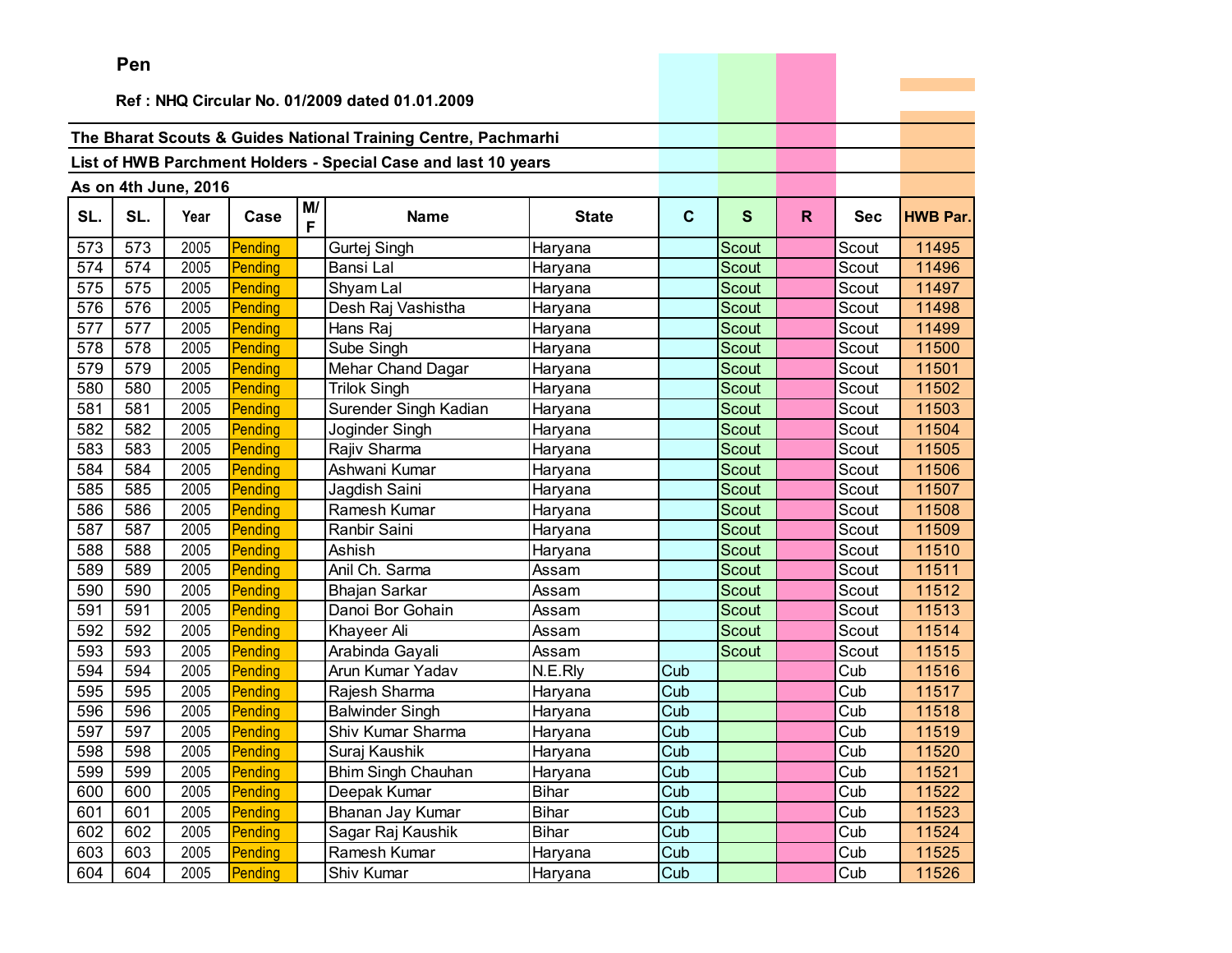|     | ren |                      |         |         |                                                                |                     |             |              |       |            |                 |
|-----|-----|----------------------|---------|---------|----------------------------------------------------------------|---------------------|-------------|--------------|-------|------------|-----------------|
|     |     |                      |         |         | Ref: NHQ Circular No. 01/2009 dated 01.01.2009                 |                     |             |              |       |            |                 |
|     |     |                      |         |         |                                                                |                     |             |              |       |            |                 |
|     |     |                      |         |         | The Bharat Scouts & Guides National Training Centre, Pachmarhi |                     |             |              |       |            |                 |
|     |     |                      |         |         | List of HWB Parchment Holders - Special Case and last 10 years |                     |             |              |       |            |                 |
|     |     |                      |         |         |                                                                |                     |             |              |       |            |                 |
|     |     | As on 4th June, 2016 |         |         |                                                                |                     |             |              |       |            |                 |
| SL. | SL. | Year                 | Case    | M/<br>F | <b>Name</b>                                                    | <b>State</b>        | $\mathbf c$ | $\mathbf{s}$ | R.    | <b>Sec</b> | <b>HWB Par.</b> |
| 605 | 605 | 2005                 | Pending |         | Dipankar Saha                                                  | Eastern Rly         | Cub         |              |       | Cub        | 11527           |
| 606 | 606 | 2005                 | Pending |         | Vishnu Kant Srivastav                                          | Uttar Pradesh       |             | Scout        |       | Scout      | 11528           |
| 607 | 607 | 2005                 | Pending |         | Om Prakash Chauhan                                             | Uttar Pradesh       |             | <b>Scout</b> |       | Scout      | 11529           |
| 608 | 608 | 2005                 | Pending |         | Abdul Samad Siddiqui                                           | Uttar Pradesh       |             | Scout        |       | Scout      | 11530           |
| 609 | 609 | 2005                 | Pending |         | Rajesh Kumar Sharma                                            | Uttar Pradesh       |             | Scout        |       | Scout      | 11531           |
| 610 | 610 | 2005                 | Pending |         | Ram Ashish                                                     | Uttar Pradesh       |             | Scout        |       | Scout      | 11532           |
| 611 | 611 | 2005                 | Pending |         | Satish Kumar Dixit                                             | Uttar Pradesh       |             | Scout        |       | Scout      | 11533           |
| 612 | 612 | 2005                 | Pending |         | Anil Suryakant Rao Kurundkar                                   | Maharashtra         |             | Scout        |       | Scout      | 11534           |
| 613 | 613 | 2005                 | Pending |         | Laxmikant Anand Mahajan                                        | Maharashtra         |             | <b>Scout</b> |       | Scout      | 11535           |
| 614 | 614 | 2005                 | Pending |         | Husain Yusuf Bharmal                                           | Maharashtra         |             | Scout        |       | Scout      | 11536           |
| 615 | 615 | 2005                 | Pending |         | Sanjay Kailash Giri                                            | Maharashtra         |             | Scout        |       | Scout      | 11537           |
| 616 | 616 | 2005                 | Pending |         | Suresh Tanbaji Sihrbayyg                                       | Maharashtra         |             | Scout        |       | Scout      | 11538           |
| 617 | 617 | 2005                 | Pending |         | D. Sundara Velu                                                | S.Rly               |             | Scout        |       | Scout      | 11539           |
| 618 | 618 | 2005                 | Pending |         | I. Rajesekaran                                                 | $\overline{S}$ .Rly |             | Scout        |       | Scout      | 11540           |
| 619 | 619 | 2005                 | Pending |         | P. Anbu                                                        | S.Rly               |             | Scout        |       | Scout      | 11541           |
| 620 | 620 | 2005                 | Pending |         | P. Joshua Prince                                               | S.Rly               |             | Scout        |       | Scout      | 11542           |
| 621 | 621 | 2005                 | Pending |         | K. Kannan                                                      | S.Rly               |             | <b>Scout</b> |       | Scout      | 11543           |
| 622 | 622 | 2005                 | Pending |         | S. Vetrivel                                                    | S.Rly               |             | Scout        |       | Scout      | 11544           |
| 623 | 623 | 2005                 | Pending |         | A. Devendran                                                   | S.Rly               |             | Scout        |       | Scout      | 11545           |
| 624 | 624 | 2005                 | Pending |         | A. Francis Jagannathan                                         | S.Rly               |             | <b>Scout</b> |       | Scout      | 11546           |
| 625 | 625 | 2005                 | Pending |         | S. Mahesh                                                      | S.Rly               |             | Scout        |       | Scout      | 11547           |
| 626 | 626 | 2005                 | Pending |         | V. Kannan                                                      | S.Rly               |             | Scout        |       | Scout      | 11548           |
| 627 | 627 | 2005                 | Pending |         | Shiv Kumar Hembram                                             | S.Rly               |             | Scout        |       | Scout      | 11549           |
| 628 | 628 | 2005                 | Pending |         | A. Sugumar                                                     | S.Rly               |             | Scout        |       | Scout      | 11550           |
| 629 | 629 | 2005                 | Pending |         | T. Yasu Kumar                                                  | S.Rly               |             |              | Rover | Rover      | 11551           |
| 630 | 630 | 2005                 | Pending |         | M. Sargunam                                                    | S.Rly               |             |              | Rover | Rover      | 11552           |
| 631 | 631 | 2005                 | Pending |         | A.Syed Baharudeen                                              | S.Rly               |             |              | Rover | Rover      | 11553           |
| 632 | 632 | 2005                 | Pending |         | A. Kamala Kannan                                               | $\overline{S}$ .Rly |             |              | Rover | Rover      | 11554           |
| 633 | 633 | 2005                 | Pending |         | A. Sagayaraj                                                   | S.Rly               |             |              | Rover | Rover      | 11555           |
| 634 | 634 | 2005                 | Pending |         | A. Jayakumar                                                   | S.Rly               |             |              | Rover | Rover      | 11556           |
| 635 | 635 | 2005                 | Pending |         | Mathimaran                                                     | S.Rly               |             |              | Rover | Rover      | 11557           |
| 636 | 636 | 2005                 | Pending |         | Senthil Kumar                                                  | S.Rly               |             |              | Rover | Rover      | 11558           |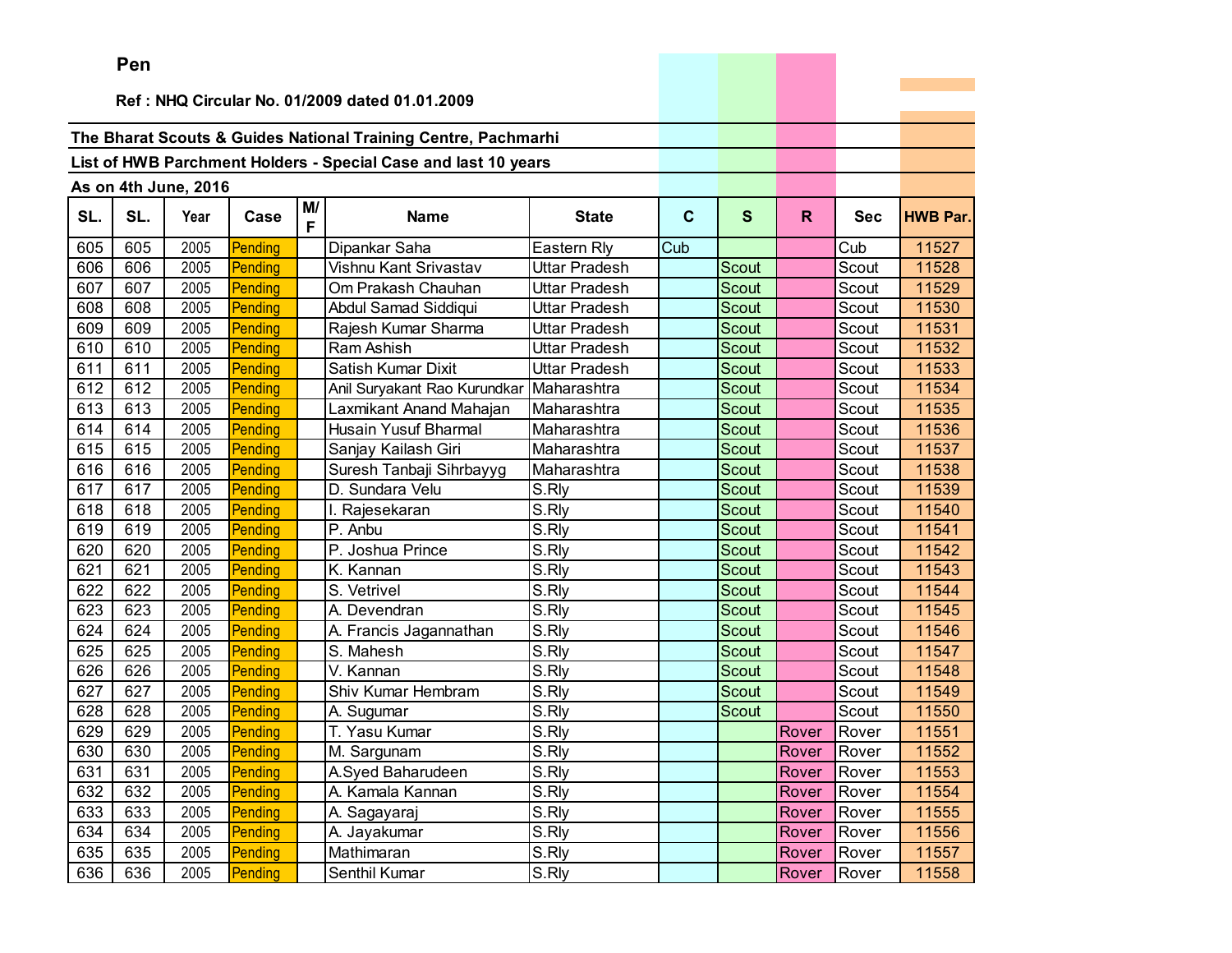|     | Pen |                      |         |    |                                                                |                     |             |              |       |            |                 |
|-----|-----|----------------------|---------|----|----------------------------------------------------------------|---------------------|-------------|--------------|-------|------------|-----------------|
|     |     |                      |         |    | Ref: NHQ Circular No. 01/2009 dated 01.01.2009                 |                     |             |              |       |            |                 |
|     |     |                      |         |    |                                                                |                     |             |              |       |            |                 |
|     |     |                      |         |    | The Bharat Scouts & Guides National Training Centre, Pachmarhi |                     |             |              |       |            |                 |
|     |     |                      |         |    | List of HWB Parchment Holders - Special Case and last 10 years |                     |             |              |       |            |                 |
|     |     | As on 4th June, 2016 |         |    |                                                                |                     |             |              |       |            |                 |
|     |     |                      |         | M/ |                                                                |                     |             |              |       |            |                 |
| SL. | SL. | Year                 | Case    | F  | <b>Name</b>                                                    | <b>State</b>        | $\mathbf c$ | $\mathbf{s}$ | R.    | <b>Sec</b> | <b>HWB Par.</b> |
| 637 | 637 | 2005                 | Pending |    | Ganesamoorthy                                                  | S.Rly               |             |              | Rover | Rover      | 11559           |
| 638 | 638 | 2005                 | Pending |    | Sridhar D.                                                     | $\overline{S}$ .Rly |             |              | Rover | Rover      | 11560           |
| 639 | 639 | 2005                 | Pending |    | G. K. Gnanthikkam                                              | S.Rly               |             |              | Rover | Rover      | 11561           |
| 640 | 640 | 2005                 | Pending |    | R. Chandran                                                    | S.Rly               | Cub         |              |       | Cub        | 11562           |
| 641 | 641 | 2005                 | Pending |    | M. Babu                                                        | S.Rly               | Cub         |              |       | Cub        | 11563           |
| 642 | 642 | 2005                 | Pending |    | J. Gopikrishna                                                 | S.Rly               | Cub         |              |       | Cub        | 11564           |
| 643 | 643 | 2005                 | Pending |    | M. Muthukumar                                                  | S.Rly               | Cub         |              |       | Cub        | 11565           |
| 644 | 644 | 2005                 | Pending |    | <b>Umakant Singh</b>                                           | <b>Bihar</b>        |             | Scout        |       | Scout      | 11566           |
| 645 | 645 | 2005                 | Pending |    | Rajesh Kumar Singh                                             | <b>Bihar</b>        |             | <b>Scout</b> |       | Scout      | 11567           |
| 646 | 646 | 2005                 | Pending |    | Abhay Kumar                                                    | <b>Bihar</b>        |             | <b>Scout</b> |       | Scout      | 11568           |
| 647 | 647 | 2005                 | Pending |    | Kamleshwar Sharma                                              | <b>Bihar</b>        |             | Scout        |       | Scout      | 11569           |
| 648 | 648 | 2005                 | Pending |    | Ram Nagina Singh                                               | <b>Bihar</b>        |             | Scout        |       | Scout      | 11570           |
| 649 | 649 | 2005                 | Pending |    | Ram Pratap Arya                                                | Bihar               |             | Scout        |       | Scout      | 11571           |
| 650 | 650 | 2005                 | Pending |    | Ram Saran Mehta                                                | <b>Bihar</b>        |             | Scout        |       | Scout      | 11572           |
| 651 | 651 | 2005                 | Pending |    | Shyam Narayan Singh                                            | <b>Bihar</b>        |             | Scout        |       | Scout      | 11573           |
| 652 | 652 | 2005                 | Pending |    | Kundan Kumar                                                   | <b>Bihar</b>        |             | <b>Scout</b> |       | Scout      | 11574           |
| 653 | 653 | 2005                 | Pending |    | Shyam Kishor Podar                                             | <b>Bihar</b>        |             | Scout        |       | Scout      | 11575           |
| 654 | 654 | 2005                 | Pending |    | Dev Narayan Goswami                                            | <b>Bihar</b>        |             | Scout        |       | Scout      | 11576           |
| 655 | 655 | 2005                 | Pending |    | Prashant Kumar                                                 | <b>Bihar</b>        |             | <b>Scout</b> |       | Scout      | 11577           |
| 656 | 656 | 2005                 | Pending |    | Krishna Kumar                                                  | <b>Bihar</b>        |             | Scout        |       | Scout      | 11578           |
| 657 | 657 | 2005                 | Pending |    | Krishnand Kumar                                                | <b>Bihar</b>        |             | <b>Scout</b> |       | Scout      | 11579           |
| 658 | 658 | 2005                 | Pending |    | Mritunjay Kumar Singh                                          | <b>Bihar</b>        |             | Scout        |       | Scout      | 11580           |
| 659 | 659 | 2005                 | Pending |    | Ram Kewal Ram                                                  | <b>Bihar</b>        |             | Scout        |       | Scout      | 11581           |
| 660 | 660 | 2005                 | Pending |    | Kundan Prakash                                                 | <b>Bihar</b>        |             | Scout        |       | Scout      | 11582           |
| 661 | 661 | 2005                 | Pending |    | Rakesh Kumar Singh                                             | <b>Bihar</b>        |             | Scout        |       | Scout      | 11583           |
| 662 | 662 | 2005                 | Pending |    | Abhishek Srivastava                                            | <b>Bihar</b>        |             | Scout        |       | Scout      | 11584           |
| 663 | 663 | 2005                 | Pending |    | Srichandra Yadav                                               | <b>Bihar</b>        |             | Scout        |       | Scout      | 11585           |
| 664 | 664 | 2005                 | Pending |    | Piyush Kumar                                                   | <b>Bihar</b>        |             | Scout        |       | Scout      | 11586           |
| 665 | 665 | 2005                 | Pending |    | Md. Faiyaz Ahmed                                               | <b>Bihar</b>        |             | Scout        |       | Scout      | 11587           |
| 666 | 666 | 2005                 | Pending |    | Krishna Nandan Chaturvedi                                      | <b>Bihar</b>        |             | Scout        |       | Scout      | 11588           |
| 667 | 667 | 2005                 | Pending |    | Sunil Kumar Singh                                              | Bihar               |             | Scout        |       | Scout      | 11589           |
| 668 | 668 | 2005                 | Pending |    | Kartik Kumar                                                   | <b>Bihar</b>        |             | Scout        |       | Scout      | 11590           |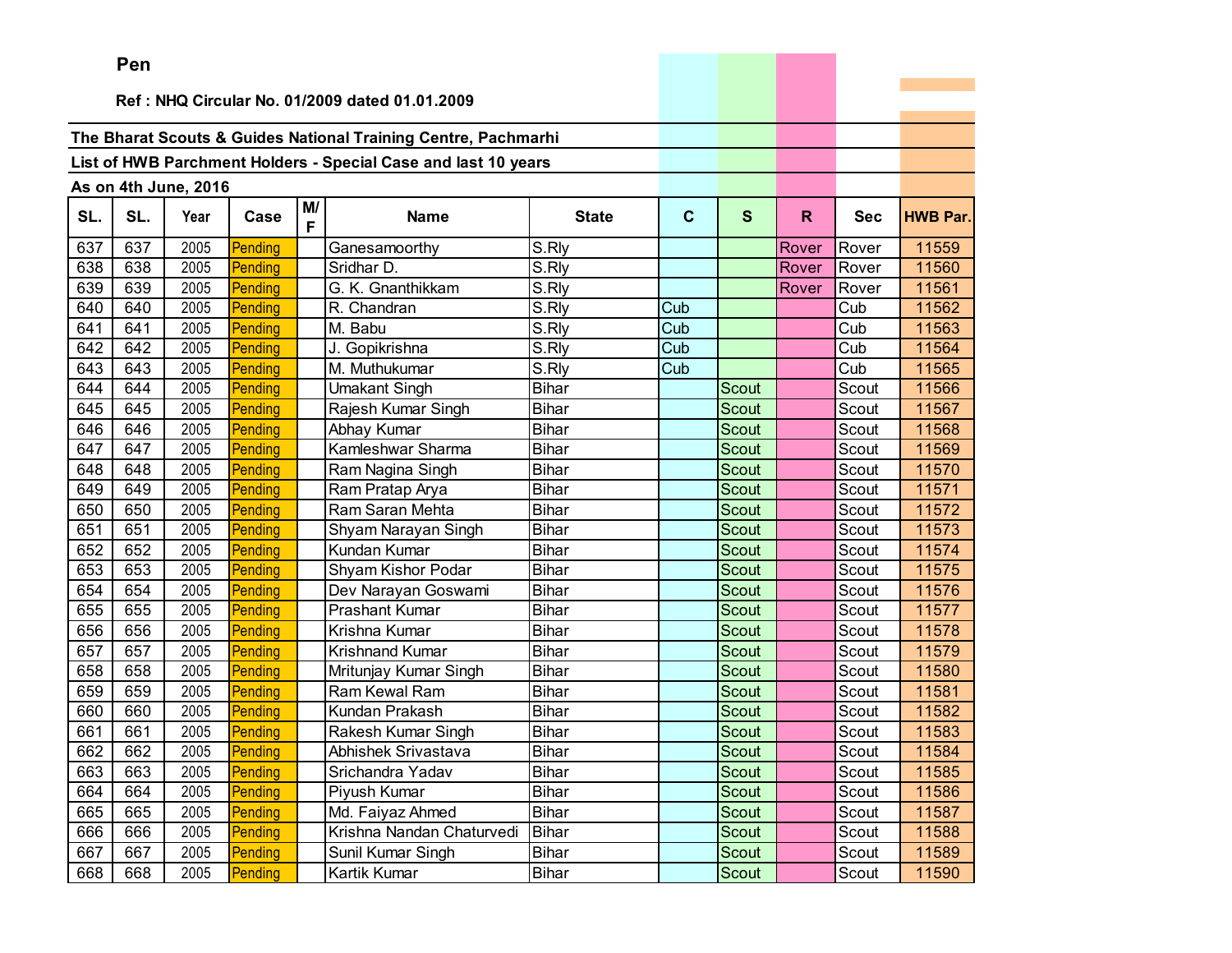|     | Pen |                      |         |         |                                                                |                    |             |              |       |            |                 |
|-----|-----|----------------------|---------|---------|----------------------------------------------------------------|--------------------|-------------|--------------|-------|------------|-----------------|
|     |     |                      |         |         |                                                                |                    |             |              |       |            |                 |
|     |     |                      |         |         | Ref: NHQ Circular No. 01/2009 dated 01.01.2009                 |                    |             |              |       |            |                 |
|     |     |                      |         |         | The Bharat Scouts & Guides National Training Centre, Pachmarhi |                    |             |              |       |            |                 |
|     |     |                      |         |         | List of HWB Parchment Holders - Special Case and last 10 years |                    |             |              |       |            |                 |
|     |     |                      |         |         |                                                                |                    |             |              |       |            |                 |
|     |     | As on 4th June, 2016 |         |         |                                                                |                    |             |              |       |            |                 |
| SL. | SL. | Year                 | Case    | M/<br>F | <b>Name</b>                                                    | <b>State</b>       | $\mathbf c$ | $\mathbf{s}$ | R.    | <b>Sec</b> | <b>HWB Par.</b> |
| 669 | 669 | 2005                 | Pending |         | Rakesh Kumar Roshan                                            | <b>Bihar</b>       |             | Scout        |       | Scout      | 11591           |
| 670 | 670 | 2005                 | Pending |         | Maksud Azam Rizvi                                              | <b>Bihar</b>       |             | Scout        |       | Scout      | 11592           |
| 671 | 671 | 2005                 | Pending |         | Bijay Kumar Sharma                                             | <b>Bihar</b>       |             | <b>Scout</b> |       | Scout      | 11593           |
| 672 | 672 | 2005                 | Pending |         | Dharmendra Tarini                                              | <b>Bihar</b>       |             | Scout        |       | Scout      | 11594           |
| 673 | 673 | 2005                 | Pending |         | Kapildeo Singh                                                 | <b>Bihar</b>       |             | Scout        |       | Scout      | 11595           |
| 674 | 674 | 2005                 | Pending |         | Kapildeo Ray                                                   | <b>Bihar</b>       |             | <b>Scout</b> |       | Scout      | 11596           |
| 675 | 675 | 2005                 | Pending |         | Ram Krishna Pd Yadav                                           | <b>Bihar</b>       |             | <b>Scout</b> |       | Scout      | 11597           |
| 676 | 676 | 2005                 | Pending |         | Satish Kumar                                                   | <b>Bihar</b>       |             | Scout        |       | Scout      | 11598           |
| 677 | 677 | 2005                 | Pending |         | Janak Kishor Pandey                                            | <b>Bihar</b>       |             | <b>Scout</b> |       | Scout      | 11599           |
| 678 | 678 | 2005                 | Pending |         | Lakshmi Mahato                                                 | <b>Bihar</b>       |             | <b>Scout</b> |       | Scout      | 11600           |
| 679 | 679 | 2005                 | Pending |         | Ramesh Kumar Bhagat                                            | <b>Bihar</b>       |             | Scout        |       | Scout      | 11601           |
| 680 | 680 | 2005                 | Pending |         | B. Saravanan                                                   | S.C.Rly            | Cub         |              |       | Cub        | 11602           |
| 681 | 681 | 2005                 | Pending |         | K. Venkat Reddy                                                | S.C.Rly            |             | <b>Scout</b> |       | Scout      | 11603           |
| 682 | 682 | 2005                 | Pending |         | E. Raghunathan                                                 | S.C.Rly            |             | Scout        |       | Scout      | 11604           |
| 683 | 683 | 2005                 | Pending |         | Lakshmi Sharma                                                 | N.F.Railway        | Cub         |              |       | Cub        | 11605           |
| 684 | 684 | 2005                 | Pending |         | Chandra Sekhar Das                                             | N.F.Railway        |             |              | Rover | Rover      | 11606           |
| 685 | 685 | 2005                 | Pending |         | Kelji Santosh Shashikant                                       | <b>Central Rly</b> |             | <b>Scout</b> |       | Scout      | 11607           |
| 686 | 686 | 2005                 | Pending |         | Shagir Faizullah                                               | <b>Central Rly</b> |             | Scout        |       | Scout      | 11608           |
| 687 | 687 | 2005                 | Pending |         | Pradeep Gupta                                                  | M.P.               |             | <b>Scout</b> |       | Scout      | 11609           |
| 688 | 688 | 2005                 | Pending |         | Pavan Bhavsar                                                  | M.P.               |             | Scout        |       | Scout      | 11610           |
| 689 | 689 | 2005                 | Pending |         | Sandeep Kumar Mishra                                           | M.P.               |             | Scout        |       | Scout      | 11611           |
| 690 | 690 | 2005                 | Pending |         | Panchu Lal Mehta                                               | Rajasthan          |             | Scout        |       | Scout      | 11612           |
| 691 | 691 | 2005                 | Pending |         | Nemi Chand Sharma                                              | Rajasthan          |             | Scout        |       | Scout      | 11613           |
| 692 | 692 | 2005                 | Pending |         | S. Sigabudeen                                                  | <b>Tamil Nadu</b>  |             | <b>Scout</b> |       | Scout      | 11614           |
| 693 | 693 | 2005                 | Pending |         | S. Ramachander                                                 | <b>KVS</b>         |             | Scout        |       | Scout      | 11615           |
| 694 | 694 | 2005                 | Pending |         | A. Abdul Shumz                                                 | <b>KVS</b>         |             | Scout        |       | Scout      | 11616           |
| 695 | 695 | 2005                 | Pending |         | S. M. Srivastava                                               | <b>KVS</b>         |             | Scout        |       | Scout      | 11617           |
| 696 | 696 | 2005                 | Pending |         | D. M. Vasu                                                     | <b>KVS</b>         |             | Scout        |       | Scout      | 11618           |
| 697 | 697 | 2005                 | Pending |         | M. Bhaskara Rao                                                | <b>KVS</b>         |             | Scout        |       | Scout      | 11619           |
| 698 | 698 | 2005                 | Pending |         | B. Ray                                                         | <b>KVS</b>         |             | Scout        |       | Scout      | 11620           |
| 699 | 699 | 2005                 | Pending |         | P. Singaram                                                    | <b>KVS</b>         |             | Scout        |       | Scout      | 11621           |
| 700 | 700 | 2005                 | Pending |         | Ram Adhar                                                      | <b>KVS</b>         |             | Scout        |       | Scout      | 11622           |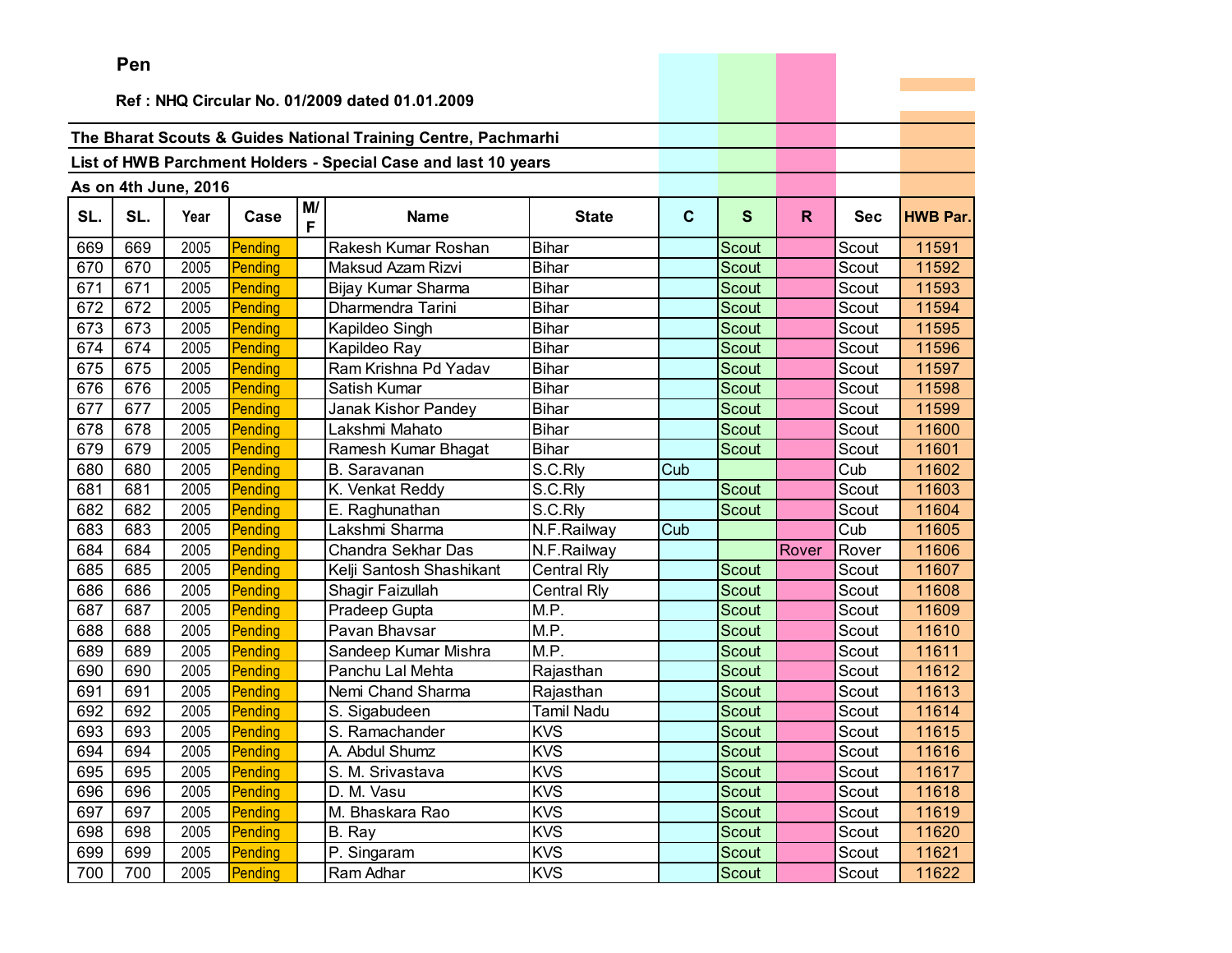|     | Pen |                      |         |         |                                                                |                      |              |              |    |            |                 |
|-----|-----|----------------------|---------|---------|----------------------------------------------------------------|----------------------|--------------|--------------|----|------------|-----------------|
|     |     |                      |         |         | Ref: NHQ Circular No. 01/2009 dated 01.01.2009                 |                      |              |              |    |            |                 |
|     |     |                      |         |         |                                                                |                      |              |              |    |            |                 |
|     |     |                      |         |         | The Bharat Scouts & Guides National Training Centre, Pachmarhi |                      |              |              |    |            |                 |
|     |     |                      |         |         | List of HWB Parchment Holders - Special Case and last 10 years |                      |              |              |    |            |                 |
|     |     |                      |         |         |                                                                |                      |              |              |    |            |                 |
|     |     | As on 4th June, 2016 |         |         |                                                                |                      |              |              |    |            |                 |
| SL. | SL. | Year                 | Case    | M/<br>F | <b>Name</b>                                                    | <b>State</b>         | $\mathbf{C}$ | S            | R. | <b>Sec</b> | <b>HWB Par.</b> |
| 701 | 701 | 2005                 | Pending |         | S. K. Singh                                                    | <b>KVS</b>           |              | Scout        |    | Scout      | 11623           |
| 702 | 702 | 2005                 | Pending |         | D. Madhusudan                                                  | <b>KVS</b>           |              | <b>Scout</b> |    | Scout      | 11624           |
| 703 | 703 | 2005                 | Pending |         | M. Malik                                                       | <b>KVS</b>           |              | Scout        |    | Scout      | 11625           |
| 704 | 704 | 2005                 | Pending |         | K. Ramasamy                                                    | <b>KVS</b>           |              | Scout        |    | Scout      | 11626           |
| 705 | 705 | 2005                 | Pending |         | P. E. Sangnale                                                 | <b>KVS</b>           |              | Scout        |    | Scout      | 11627           |
| 706 | 706 | 2005                 | Pending |         | Rajesh Kumar Sahu                                              | <b>KVS</b>           |              | Scout        |    | Scout      | 11628           |
| 707 | 707 | 2005                 | Pending |         | Y. Ashok                                                       | <b>KVS</b>           |              | Scout        |    | Scout      | 11629           |
| 708 | 708 | 2005                 | Pending |         | K.V.K. Reddy                                                   | <b>KVS</b>           |              | <b>Scout</b> |    | Scout      | 11630           |
| 709 | 709 | 2005                 | Pending |         | V.V.Vijay Kumar                                                | <b>KVS</b>           |              | Scout        |    | Scout      | 11631           |
| 710 | 710 | 2005                 | Pending |         | O.C.Das                                                        | <b>KVS</b>           |              | Scout        |    | Scout      | 11632           |
| 711 | 711 | 2005                 | Pending |         | K. T. Badri Nath                                               | Karnataka            | Cub          |              |    | Cub        | 11633           |
| 712 | 712 | 2005                 | Pending |         | Somashekar B.C.                                                | Karnataka            |              | Scout        |    | Scout      | 11634           |
| 713 | 713 | 2005                 | Pending |         | Gopal Char N.                                                  | Karnataka            |              | Scout        |    | Scout      | 11635           |
| 714 | 714 | 2005                 | Pending |         | Masti G.H.                                                     | Karnataka            |              | Scout        |    | Scout      | 11636           |
| 715 | 715 | 2005                 | Pending |         | Mahalinge Gowda                                                | Karnataka            |              | Scout        |    | Scout      | 11637           |
| 716 | 716 | 2005                 | Pending |         | Md. Khursheed Ali                                              | Karnataka            |              | Scout        |    | Scout      | 11638           |
| 717 | 717 | 2005                 | Pending |         | Karun Kumar Pandey                                             | Uttar Pradesh        |              | <b>Scout</b> |    | Scout      | 11639           |
| 718 | 718 | 2005                 | Pending |         | <b>Mahabeer Prasad</b>                                         | <b>Uttar Pradesh</b> |              | Scout        |    | Scout      | 11640           |
| 719 | 719 | 2005                 | Pending |         | Suresh Kumar Sharma                                            | <b>Uttar Pradesh</b> |              | Scout        |    | Scout      | 11641           |
| 720 | 720 | 2005                 | Pending |         | Pramod Kumar Dubey                                             | Uttar Pradesh        |              | <b>Scout</b> |    | Scout      | 11642           |
| 721 | 721 | 2005                 | Pending |         | Satish Chandra Gupta                                           | Uttar Pradesh        |              | Scout        |    | Scout      | 11643           |
| 722 | 722 | 2005                 | Pending |         | Suraj Bhan Singh                                               | Uttar Pradesh        |              | Scout        |    | Scout      | 11644           |
| 723 | 723 | 2005                 | Pending |         | Hareram Gautam                                                 | Uttar Pradesh        |              | Scout        |    | Scout      | 11645           |
| 724 | 724 | 2005                 | Pending |         | Vishal Agarwal                                                 | Uttar Pradesh        |              | Scout        |    | Scout      | 11646           |
| 725 | 725 | 2005                 | Pending |         | Jai Prakash                                                    | Uttar Pradesh        |              | Scout        |    | Scout      | 11647           |
| 726 | 726 | 2005                 | Pending |         | Krishna Mohan Agarwal                                          | Uttar Pradesh        |              | Scout        |    | Scout      | 11648           |
| 727 | 727 | 2005                 | Pending |         | Aniruddh Kumar Nirala                                          | <b>Uttar Pradesh</b> |              | Scout        |    | Scout      | 11649           |
| 728 | 728 | 2005                 | Pending |         | <b>Umesh Chand</b>                                             | Uttar Pradesh        |              | Scout        |    | Scout      | 11650           |
| 729 | 729 | 2006                 | Pending |         | C.D.S. Yadav                                                   | <b>KVS</b>           |              | Scout        |    | Scout      | 11651           |
| 730 | 730 | 2006                 | Pending |         | H. N. Singh                                                    | <b>KVS</b>           |              | Scout        |    | Scout      | 11652           |
| 731 | 731 | 2006                 | Pending |         | M. Reddeppa                                                    | <b>KVS</b>           |              | Scout        |    | Scout      | 11653           |
| 732 | 732 | 2006                 | Pending |         | S. Narasimha Rao                                               | <b>KVS</b>           |              | Scout        |    | Scout      | 11654           |

and the control of the control of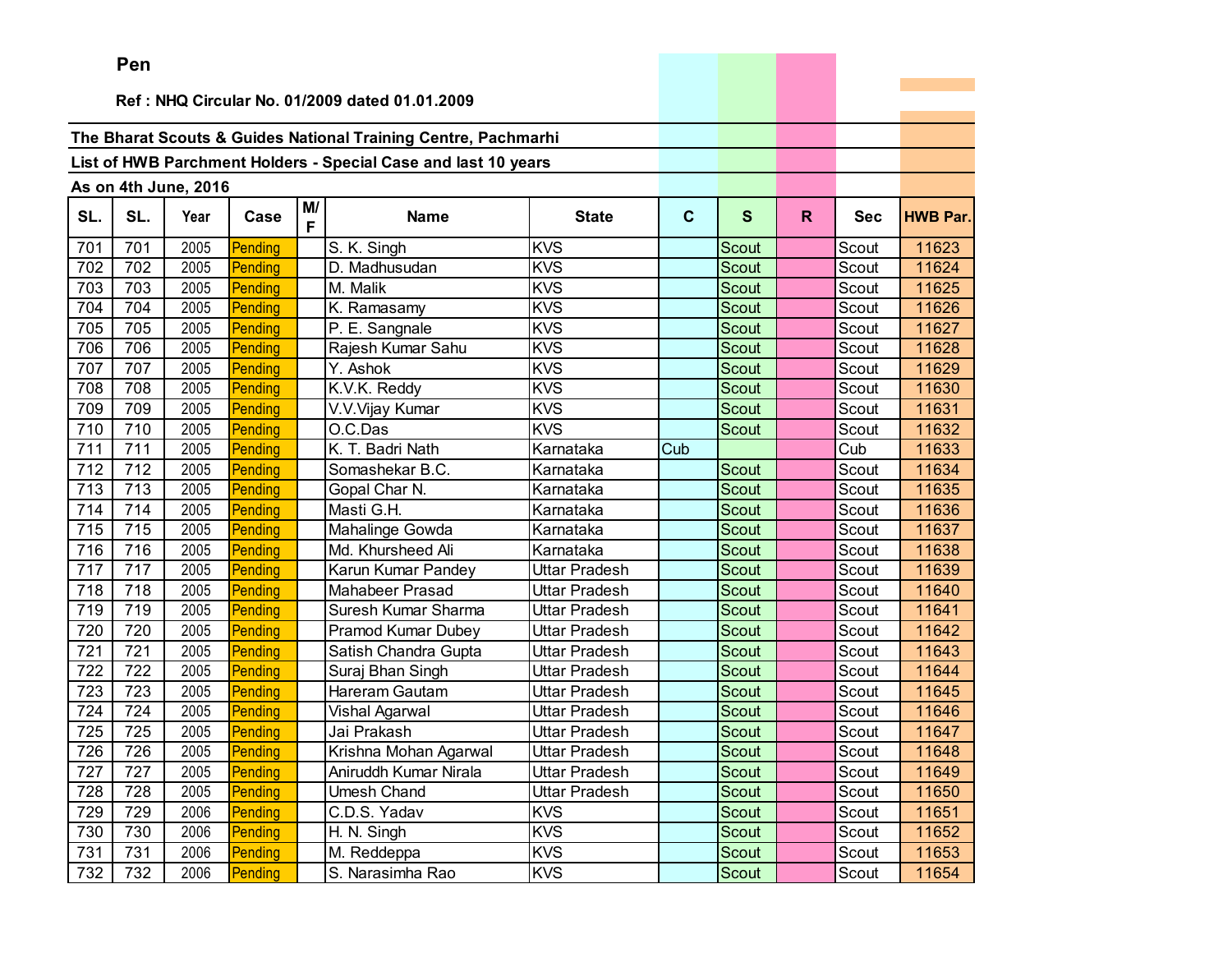|     | ren |                      |         |         |                                                                |              |              |              |    |            |                 |
|-----|-----|----------------------|---------|---------|----------------------------------------------------------------|--------------|--------------|--------------|----|------------|-----------------|
|     |     |                      |         |         | Ref: NHQ Circular No. 01/2009 dated 01.01.2009                 |              |              |              |    |            |                 |
|     |     |                      |         |         |                                                                |              |              |              |    |            |                 |
|     |     |                      |         |         | The Bharat Scouts & Guides National Training Centre, Pachmarhi |              |              |              |    |            |                 |
|     |     |                      |         |         |                                                                |              |              |              |    |            |                 |
|     |     |                      |         |         | List of HWB Parchment Holders - Special Case and last 10 years |              |              |              |    |            |                 |
|     |     | As on 4th June, 2016 |         |         |                                                                |              |              |              |    |            |                 |
| SL. | SL. | Year                 | Case    | M/<br>F | <b>Name</b>                                                    | <b>State</b> | $\mathbf{C}$ | $\mathbf{s}$ | R. | <b>Sec</b> | <b>HWB Par.</b> |
| 733 | 733 | 2006                 | Pending |         | B. Jena                                                        | <b>KVS</b>   |              | Scout        |    | Scout      | 11655           |
| 734 | 734 | 2006                 | Pending |         | S. Jayachandran                                                | <b>KVS</b>   |              | Scout        |    | Scout      | 11656           |
| 735 | 735 | 2006                 | Pending |         | Gauri Shankar                                                  | <b>KVS</b>   |              | Scout        |    | Scout      | 11657           |
| 736 | 736 | 2006                 | Pending |         | G. N. Khan                                                     | <b>KVS</b>   |              | Scout        |    | Scout      | 11658           |
| 737 | 737 | 2006                 | Pending |         | Ashok Kumar Soni                                               | <b>KVS</b>   |              | Scout        |    | Scout      | 11659           |
| 738 | 738 | 2006                 | Pending |         | E.Rangaswamy                                                   | <b>KVS</b>   |              | Scout        |    | Scout      | 11660           |
| 739 | 739 | 2006                 | Pending |         | Vinesh Kumar Khare                                             | <b>KVS</b>   |              | Scout        |    | Scout      | 11661           |
| 740 | 740 | 2006                 | Pending |         | M. K. Chaurishi                                                | <b>KVS</b>   |              | Scout        |    | Scout      | 11662           |
| 741 | 741 | 2006                 | Pending |         | Rajesh Kumar Sinha                                             | <b>KVS</b>   |              | Scout        |    | Scout      | 11663           |
| 742 | 742 | 2006                 | Pending |         | D. Rajeshwaran                                                 | <b>KVS</b>   |              | Scout        |    | Scout      | 11664           |
| 743 | 743 | 2006                 | Pending |         | G. C. Jhariya                                                  | <b>KVS</b>   |              | Scout        |    | Scout      | 11665           |
| 744 | 744 | 2006                 | Pending |         | P. Natarajan                                                   | <b>KVS</b>   |              | Scout        |    | Scout      | 11666           |
| 745 | 745 | 2006                 | Pending |         | R. Girirajan                                                   | <b>KVS</b>   |              | Scout        |    | Scout      | 11667           |
| 746 | 746 | 2006                 | Pending |         | Suhas E.                                                       | Kerala       |              | Scout        |    | Scout      | 11668           |
| 747 | 747 | 2006                 | Pending |         | Biplab Kumar Pahi                                              | Orissa       |              | Scout        |    | Scout      | 11669           |
| 748 | 748 | 2006                 | Pending |         | Purna Chandra Dutta                                            | Orissa       |              | Scout        |    | Scout      | 11670           |
| 749 | 749 | 2006                 | Pending |         | Himanshu Sekhar Mohanty                                        | Orissa       |              | <b>Scout</b> |    | Scout      | 11671           |
| 750 | 750 | 2006                 | Pending |         | Dhuleswar Naik S.M.                                            | Orissa       |              | Scout        |    | Scout      | 11672           |
| 751 | 751 | 2006                 | Pending |         | Amiya Kumar Pal                                                | Orissa       |              | Scout        |    | Scout      | 11673           |
| 752 | 752 | 2006                 | Pending |         | Bhaskar Chandra Sahu                                           | Orissa       |              | <b>Scout</b> |    | Scout      | 11674           |
| 753 | 753 | 2006                 | Pending |         | Santosh Kumar Pradhan                                          | Orissa       |              | Scout        |    | Scout      | 11675           |
| 754 | 754 | 2006                 | Pending |         | Braja Bandhu Kandi                                             | Orissa       |              | Scout        |    | Scout      | 11676           |
| 755 | 755 | 2006                 | Pending |         | Ramesh Kumar Padhi                                             | Orissa       |              | Scout        |    | Scout      | 11677           |
| 756 | 756 | 2006                 | Pending |         | Mahendra Kumar Panda                                           | Orissa       |              | Scout        |    | Scout      | 11678           |
| 757 | 757 | 2006                 | Pending |         | Dhirendra Kumar Panda                                          | Orissa       |              | Scout        |    | Scout      | 11679           |
| 758 | 758 | 2006                 | Pending |         | Sumanta Kumar Neura                                            | Orissa       |              | Scout        |    | Scout      | 11680           |
| 759 | 759 | 2006                 | Pending |         | Rabindra Prasad Jena                                           | Orissa       |              | Scout        |    | Scout      | 11681           |
| 760 | 760 | 2006                 | Pending |         | Sarat Kumar Pani                                               | Orissa       |              | Scout        |    | Scout      | 11682           |
| 761 | 761 | 2006                 | Pending |         | Dinabandhu Chahal Singha                                       | Orissa       |              | Scout        |    | Scout      | 11683           |
| 762 | 762 | 2006                 | Pending |         | Dilip Kumar Samantaraja                                        | Orissa       |              | Scout        |    | Scout      | 11684           |
| 763 | 763 | 2006                 | Pending |         | Hara Shankar Datro                                             | Orissa       |              | Scout        |    | Scout      | 11685           |
| 764 | 764 | 2006                 | Pending |         | Binod Bihari Giri                                              | Orissa       |              | Scout        |    | Scout      | 11686           |

the property of the con-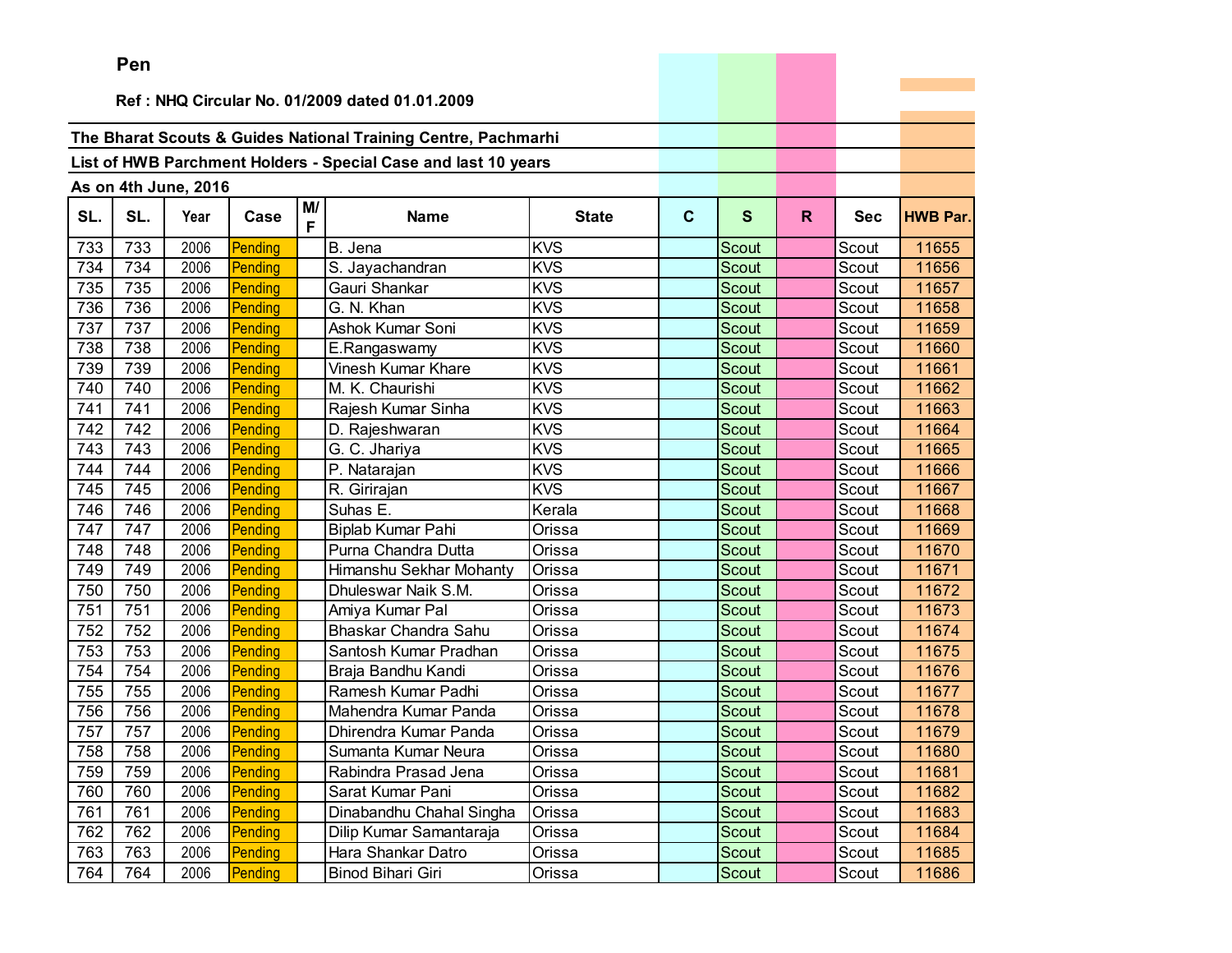|     | Pen |                      |         |         |                                                                |              |             |              |    |            |                 |
|-----|-----|----------------------|---------|---------|----------------------------------------------------------------|--------------|-------------|--------------|----|------------|-----------------|
|     |     |                      |         |         |                                                                |              |             |              |    |            |                 |
|     |     |                      |         |         | Ref: NHQ Circular No. 01/2009 dated 01.01.2009                 |              |             |              |    |            |                 |
|     |     |                      |         |         | The Bharat Scouts & Guides National Training Centre, Pachmarhi |              |             |              |    |            |                 |
|     |     |                      |         |         | List of HWB Parchment Holders - Special Case and last 10 years |              |             |              |    |            |                 |
|     |     |                      |         |         |                                                                |              |             |              |    |            |                 |
|     |     | As on 4th June, 2016 |         |         |                                                                |              |             |              |    |            |                 |
| SL. | SL. | Year                 | Case    | M/<br>F | <b>Name</b>                                                    | <b>State</b> | $\mathbf c$ | S            | R. | <b>Sec</b> | <b>HWB Par.</b> |
| 765 | 765 | 2006                 | Pending |         | Sarat Kumar Brahma                                             | Orissa       |             | Scout        |    | Scout      | 11687           |
| 766 | 766 | 2006                 | Pending |         | Ashok Kumar Tout                                               | Orissa       |             | Scout        |    | Scout      | 11688           |
| 767 | 767 | 2006                 | Pending |         | Dalip Kumar                                                    | <b>KVS</b>   |             | <b>Scout</b> |    | Scout      | 11689           |
| 768 | 768 | 2006                 | Pending |         | S.K.Gupta                                                      | <b>KVS</b>   |             | Scout        |    | Scout      | 11690           |
| 769 | 769 | 2006                 | Pending |         | H.S.Mewari                                                     | <b>KVS</b>   |             | Scout        |    | Scout      | 11691           |
| 770 | 770 | 2006                 | Pending |         | D. Narain                                                      | <b>KVS</b>   |             | <b>Scout</b> |    | Scout      | 11692           |
| 771 | 771 | 2006                 | Pending |         | Dadan Tiwari                                                   | <b>KVS</b>   |             | <b>Scout</b> |    | Scout      | 11693           |
| 772 | 772 | 2006                 | Pending |         | Chandan                                                        | <b>KVS</b>   |             | Scout        |    | Scout      | 11694           |
| 773 | 773 | 2006                 | Pending |         | Desh Deepak Tripati                                            | <b>KVS</b>   |             | <b>Scout</b> |    | Scout      | 11695           |
| 774 | 774 | 2006                 | Pending |         | H.K.Singh                                                      | <b>KVS</b>   |             | Scout        |    | Scout      | 11696           |
| 775 | 775 | 2006                 | Pending |         | S.S.Pandey                                                     | <b>KVS</b>   |             | Scout        |    | Scout      | 11697           |
| 776 | 776 | 2006                 | Pending |         | I.P.S. Yadav                                                   | <b>KVS</b>   |             | Scout        |    | Scout      | 11698           |
| 777 | 777 | 2006                 | Pending |         | S.N.Gaur                                                       | <b>KVS</b>   |             | Scout        |    | Scout      | 11699           |
| 778 | 778 | 2006                 | Pending |         | Sunil Datt Bhatt                                               | <b>KVS</b>   |             | Scout        |    | Scout      | 11700           |
| 779 | 779 | 2006                 | Pending |         | N. K. Pandey                                                   | <b>KVS</b>   |             | Scout        |    | Scout      | 11701           |
| 780 | 780 | 2006                 | Pending |         | Jang Bahadur                                                   | <b>KVS</b>   |             | Scout        |    | Scout      | 11702           |
| 781 | 781 | 2006                 | Pending |         | S.K.Rawat                                                      | <b>KVS</b>   |             | Scout        |    | Scout      | 11703           |
| 782 | 782 | 2006                 | Pending |         | K.B.Kandpal                                                    | <b>KVS</b>   |             | Scout        |    | Scout      | 11704           |
| 783 | 783 | 2006                 | Pending |         | <b>Tarlok Singh</b>                                            | KVS          |             | Scout        |    | Scout      | 11705           |
| 784 | 784 | 2006                 | Pending |         | A.V.Kunthikannan                                               | <b>KVS</b>   |             | Scout        |    | Scout      | 11706           |
| 785 | 785 | 2006                 | Pending |         | G. Prasad                                                      | <b>KVS</b>   |             | Scout        |    | Scout      | 11707           |
| 786 | 786 | 2006                 | Pending |         | Shiv Prasad                                                    | <b>KVS</b>   |             | Scout        |    | Scout      | 11708           |
| 787 | 787 | 2006                 | Pending |         | Jana S. Verman                                                 | <b>KVS</b>   |             | <b>Scout</b> |    | Scout      | 11710           |
| 788 | 788 | 2006                 | Pending |         | Dr. V. K. Yadav                                                | <b>KVS</b>   |             | <b>Scout</b> |    | Scout      | 11711           |
| 789 | 789 | 2006                 | Pending |         | P. M. Randive                                                  | Maharashtra  | Cub         |              |    | Cub        | 11712           |
| 790 | 790 | 2006                 | Pending |         | P.S.Gahiware                                                   | Maharashtra  | Cub         |              |    | Cub        | 11713           |
| 791 | 791 | 2006                 | Pending |         | S.G.Lavate                                                     | Maharashtra  | Cub         |              |    | Cub        | 11714           |
| 792 | 792 | 2006                 | Pending |         | Patel Bhanuprasad Fulabhai                                     | Gujarat      |             | Scout        |    | Scout      | 11715           |
| 793 | 793 | 2006                 | Pending |         | Parmar Gajendra Baberbhai                                      | Gujarat      |             | Scout        |    | Scout      | 11716           |
| 794 | 794 | 2006                 | Pending |         | Gurjat Nitinkumar Dalskhram Gujarat                            |              |             | Scout        |    | Scout      | 11717           |
| 795 | 795 | 2006                 | Pending |         | Patel Dahyabhai Nathabhai                                      | Gujarat      |             | Scout        |    | Scout      | 11718           |
| 796 | 796 | 2006                 | Pending |         | Trivedi Manojkumar Rajnikant Gujarat                           |              |             | Scout        |    | Scout      | 11719           |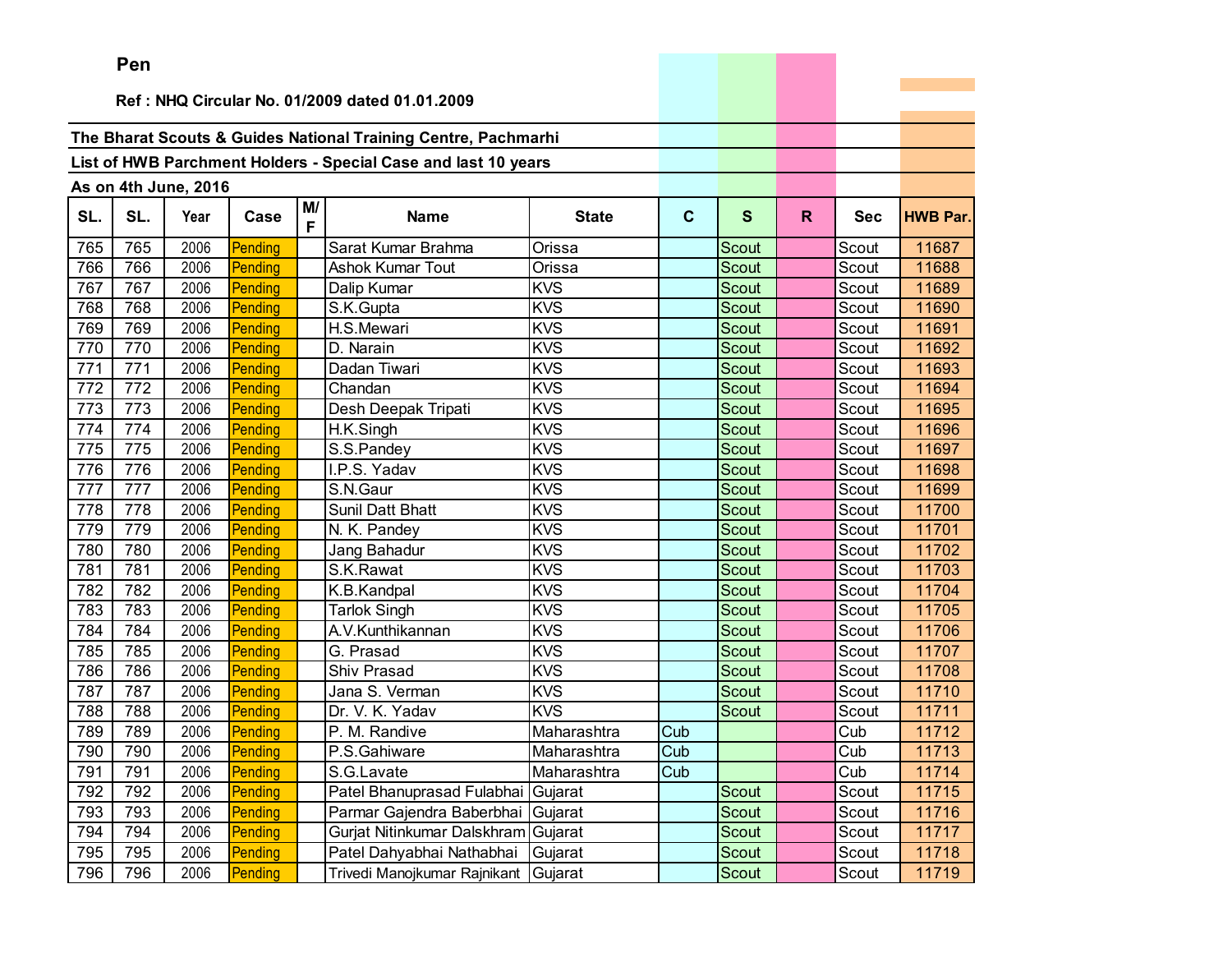|     | ren |                      |         |         |                                                                |              |             |       |              |            |                 |
|-----|-----|----------------------|---------|---------|----------------------------------------------------------------|--------------|-------------|-------|--------------|------------|-----------------|
|     |     |                      |         |         |                                                                |              |             |       |              |            |                 |
|     |     |                      |         |         | Ref: NHQ Circular No. 01/2009 dated 01.01.2009                 |              |             |       |              |            |                 |
|     |     |                      |         |         | The Bharat Scouts & Guides National Training Centre, Pachmarhi |              |             |       |              |            |                 |
|     |     |                      |         |         |                                                                |              |             |       |              |            |                 |
|     |     |                      |         |         | List of HWB Parchment Holders - Special Case and last 10 years |              |             |       |              |            |                 |
|     |     | As on 4th June, 2016 |         |         |                                                                |              |             |       |              |            |                 |
| SL. | SL. | Year                 | Case    | M/<br>F | <b>Name</b>                                                    | <b>State</b> | $\mathbf c$ | S     | $\mathsf{R}$ | <b>Sec</b> | <b>HWB Par.</b> |
| 797 | 797 | 2006                 | Pending |         | Dwivedi Rameshkumar Oriram                                     | Gujarat      |             | Scout |              | Scout      | 11720           |
| 798 | 798 | 2006                 | Pending |         | Chaudari Amrutbhai Ramtibhai                                   | Gujarat      |             | Scout |              | Scout      | 11721           |
| 799 | 799 | 2006                 | Pending |         | <b>Vyas Vimal Ramniklal</b>                                    | Gujarat      |             | Scout |              | Scout      | 11722           |
| 800 | 800 | 2006                 | Pending |         | Pandya Bipinchandra Parshottam                                 | Gujarat      |             | Scout |              | Scout      | 11723           |
| 801 | 801 | 2006                 | Pending |         | Rathod Rajendrasingh Sahedavsingh                              | Gujarat      |             | Scout |              | Scout      | 11724           |
| 802 | 802 | 2006                 | Pending |         | Tadvi Hiralal Zaverbhai                                        | Gujarat      |             | Scout |              | Scout      | 11725           |
| 803 | 803 | 2006                 | Pending |         | Patel Maniklal Shankardas                                      | Gujarat      |             | Scout |              | Scout      | 11726           |
| 804 | 804 | 2006                 | Pending |         | Baldevbhai Gandabhai Chavda                                    | Gujarat      |             | Scout |              | Scout      | 11727           |
| 805 | 805 | 2006                 | Pending |         | Khokhar Nasirali Kadarli                                       | Gujarat      |             | Scout |              | Scout      | 11728           |
| 806 | 806 | 2006                 | Pending |         | Solanki Chamanbhai Bababhai                                    | Gujarat      |             | Scout |              | Scout      | 11729           |
| 807 | 807 | 2006                 | Pending |         | Varma Kapoorkumar Ramsevak                                     | Gujarat      |             | Scout |              | Scout      | 11730           |
| 808 | 808 | 2006                 | Pending |         | Tushar Kaniyalal Purohit                                       | Gujarat      |             | Scout |              | Scout      | 11731           |
| 809 | 809 | 2006                 | Pending |         | Prajapati Ramanlal Kalidas                                     | Gujarat      |             | Scout |              | Scout      | 11732           |
| 810 | 810 | 2006                 | Pending |         | Parmar Jayeshbhai Somabhai                                     | Gujarat      |             | Scout |              | Scout      | 11733           |
| 811 | 811 | 2006                 | Pending |         | Patel Chhanabhai Jivabhai                                      | Gujarat      |             | Scout |              | Scout      | 11734           |
| 812 | 812 | 2006                 | Pending |         | Patel Rameshbhai Ranchodbhai                                   | Gujarat      |             | Scout |              | Scout      | 11735           |
| 813 | 813 | 2006                 | Pending |         | Parmar Umedbhai Gulabhai                                       | Gujarat      |             | Scout |              | Scout      | 11736           |
| 814 | 814 | 2006                 | Pending |         | Panchal Liladhar Gulabchand                                    | Gujarat      |             | Scout |              | Scout      | 11737           |
| 815 | 815 | 2006                 | Pending |         | Ms. Korikar Supriya G.                                         | Maharashtra  |             | Scout |              | Scout      | 11738           |
| 816 | 816 | 2006                 | Pending |         | Purandare Devendra M.                                          | Maharashtra  |             | Scout |              | Scout      | 11739           |
| 817 | 817 | 2006                 | Pending |         | Tawade Suresh K.                                               | Maharashtra  |             | Scout |              | Scout      | 11740           |
| 818 | 818 | 2006                 | Pending |         | Tinwala Hussain F                                              | Maharashtra  |             | Scout |              | Scout      | 11741           |
| 819 | 819 | 2006                 | Pending |         | Nageshwar Biraji                                               | <b>Bihar</b> |             | Scout |              | Scout      | 11742           |
| 820 | 820 | 2006                 | Pending |         | <b>Sriram Prasad</b>                                           | <b>Bihar</b> |             | Scout |              | Scout      | 11743           |
| 821 | 821 | 2006                 | Pending |         | Jagjeetan Prasad                                               | <b>Bihar</b> |             | Scout |              | Scout      | 11744           |
| 822 | 822 | 2006                 | Pending |         | Subhanand Agraria                                              | <b>Bihar</b> |             | Scout |              | Scout      | 11745           |
| 823 | 823 | 2006                 | Pending |         | Deep Narayan Yadav                                             | Bihar        |             | Scout |              | Scout      | 11746           |
| 824 | 824 | 2006                 | Pending |         | Sitaram Sah                                                    | <b>Bihar</b> |             | Scout |              | Scout      | 11747           |
| 825 | 825 | 2006                 | Pending |         | Vidya Sagar Vidyarathi                                         | <b>Bihar</b> |             | Scout |              | Scout      | 11748           |
| 826 | 826 | 2006                 | Pending |         | <b>Gautam Prasad Pandey</b>                                    | <b>Bihar</b> |             | Scout |              | Scout      | 11749           |
| 827 | 827 | 2006                 | Pending |         | Md. Justafa                                                    | Bihar        |             | Scout |              | Scout      | 11750           |
| 828 | 828 | 2006                 | Pending |         | Nageshwar Prasad                                               | <b>Bihar</b> |             | Scout |              | Scout      | 11751           |

the company's company's company's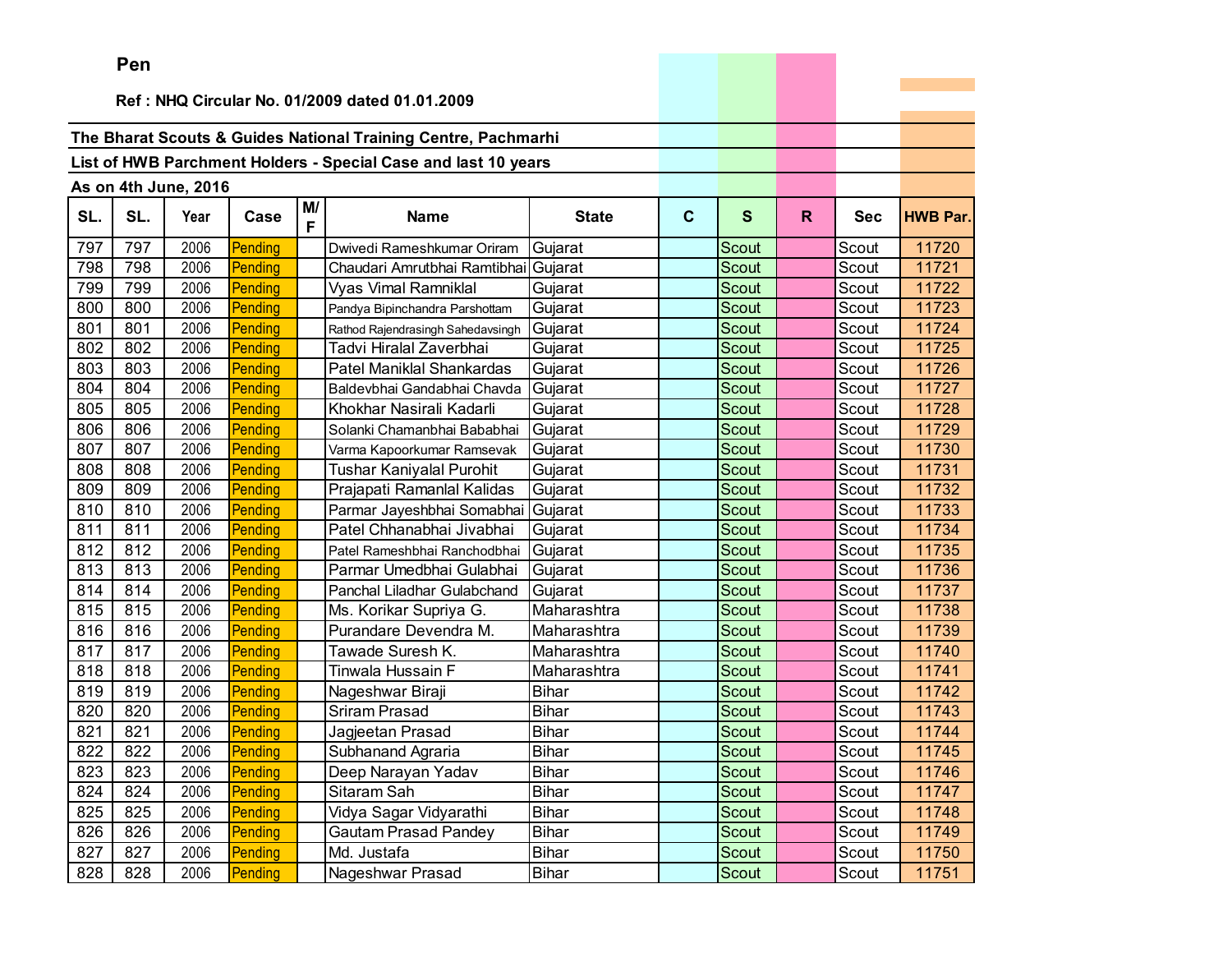|     | Pen |                      |         |         |                                                                |                    |              |              |       |            |                 |
|-----|-----|----------------------|---------|---------|----------------------------------------------------------------|--------------------|--------------|--------------|-------|------------|-----------------|
|     |     |                      |         |         | Ref: NHQ Circular No. 01/2009 dated 01.01.2009                 |                    |              |              |       |            |                 |
|     |     |                      |         |         |                                                                |                    |              |              |       |            |                 |
|     |     |                      |         |         | The Bharat Scouts & Guides National Training Centre, Pachmarhi |                    |              |              |       |            |                 |
|     |     |                      |         |         |                                                                |                    |              |              |       |            |                 |
|     |     |                      |         |         | List of HWB Parchment Holders - Special Case and last 10 years |                    |              |              |       |            |                 |
|     |     | As on 4th June, 2016 |         |         |                                                                |                    |              |              |       |            |                 |
| SL. | SL. | Year                 | Case    | M/<br>F | <b>Name</b>                                                    | <b>State</b>       | $\mathbf{C}$ | S            | R.    | <b>Sec</b> | <b>HWB Par.</b> |
| 829 | 829 | 2006                 | Pending |         | Chitnarajan Bharti                                             | <b>Bihar</b>       |              | Scout        |       | Scout      | 11752           |
| 830 | 830 | 2006                 | Pending |         | Md. Farmud Ansari                                              | <b>Bihar</b>       |              | <b>Scout</b> |       | Scout      | 11753           |
| 831 | 831 | 2006                 | Pending |         | Madan Singh                                                    | <b>Bihar</b>       |              | Scout        |       | Scout      | 11754           |
| 832 | 832 | 2006                 | Pending |         | Abhishek Kumar                                                 | <b>Bihar</b>       |              | Scout        |       | Scout      | 11755           |
| 833 | 833 | 2006                 | Pending |         | Suman Prasad Singh                                             | <b>Bihar</b>       |              | Scout        |       | Scout      | 11756           |
| 834 | 834 | 2006                 | Pending |         | Kripa Shankar Singh                                            | <b>Bihar</b>       |              | Scout        |       | Scout      | 11757           |
| 835 | 835 | 2006                 | Pending |         | Bhanu Pratap Ojha                                              | <b>Bihar</b>       |              | Scout        |       | Scout      | 11758           |
| 836 | 836 | 2006                 | Pending |         | Prakash Lazrus Augustine                                       | <b>Bihar</b>       |              | Scout        |       | Scout      | 11759           |
| 837 | 837 | 2006                 | Pending |         | Suresh                                                         | <b>Bihar</b>       |              | Scout        |       | Scout      | 11760           |
| 838 | 838 | 2006                 | Pending |         | Manish Kumar Rai                                               | <b>Bihar</b>       |              | Scout        |       | Scout      | 11761           |
| 839 | 839 | 2006                 | Pending |         | Vishnukant Jha                                                 | <b>Bihar</b>       |              | Scout        |       | Scout      | 11762           |
| 840 | 840 | 2006                 | Pending |         | Rameshwar Prasad Sahu                                          | Chhattisgarh       |              | Scout        |       | Scout      | 11763           |
| 841 | 841 | 2006                 | Pending |         | Gauri Shankar Sharma                                           | M.P.               |              | <b>Scout</b> |       | Scout      | 11764           |
| 842 | 842 | 2006                 | Pending |         | Murarilal Sen                                                  | Rajasthan          |              | Scout        |       | Scout      | 11765           |
| 843 | 843 | 2006                 | Pending |         | <b>Hitesh Shah</b>                                             | W.Rly              |              | <b>Scout</b> |       | Scout      | 11766           |
| 844 | 844 | 2006                 | Pending |         | Vinod Kumar Hatel                                              | Chhattisgarh       |              | <b>Scout</b> |       | Scout      | 11767           |
| 845 | 845 | 2006                 | Pending |         | Rajeev Varshney                                                | <b>NVS</b>         |              | <b>Scout</b> |       | Scout      | 11768           |
| 846 | 846 | 2006                 | Pending |         | Parab Vishnu Ramesh                                            | Central Rly        |              | Scout        |       | Scout      | 11769           |
| 847 | 847 | 2006                 | Pending |         | Jitendra Kr. Chandrakar                                        | Chhattisgarh       |              | Scout        |       | Scout      | 11770           |
| 848 | 848 | 2006                 | Pending |         | Shankar Lal Sahu                                               | Chhattisgarh       |              | <b>Scout</b> |       | Scout      | 11771           |
| 849 | 849 | 2006                 | Pending |         | R.P.Kesharwani                                                 | M.P.               |              | <b>Scout</b> |       | Scout      | 11772           |
| 850 | 850 | 2006                 | Pending |         | <b>Basant Lal Soni</b>                                         | M.P.               |              | <b>Scout</b> |       | Scout      | 11773           |
| 851 | 851 | 2006                 | Pending |         | Khogen Phukan                                                  | Assam              |              | Scout        |       | Scout      | 11774           |
| 852 | 852 | 2006                 | Pending |         | G.P.Budholiya                                                  | Chhattisgarh       |              | Scout        |       | Scout      | 11775           |
| 853 | 853 | 2006                 | Pending |         | Lalloo Ram Jhariya                                             | M.P.               |              | Scout        |       | Scout      | 11776           |
| 854 | 854 | 2006                 | Pending |         | Dinesh Kumar Bharghan                                          | Rajasthan          |              | Scout        |       | Scout      | 11777           |
| 855 | 855 | 2006                 | Pending |         | Santhosh Mahadev Kokane                                        | <b>Central Rly</b> |              | Scout        |       | Scout      | 11778           |
| 856 | 856 | 2006                 | Pending |         | Rajesh Singh Thakur                                            | M.P.               |              | Scout        |       | Scout      | 11779           |
| 857 | 857 | 2006                 | Pending |         | Bisham Das Vaishnav                                            | Chhattisgarh       |              | Scout        |       | Scout      | 11780           |
| 858 | 858 | 2006                 | Pending |         | Hari Ram Vishwakarma                                           | M.P.               |              | Scout        |       | Scout      | 11781           |
| 859 | 859 | 2006                 | Pending |         | D.R.Sahu                                                       | Chhattisgarh       |              | Scout        |       | Scout      | 11782           |
| 860 | 860 | 2006                 | Pending |         | Kartick Ch. Dutta                                              | Assam              |              |              | Rover | Rover      | 11783           |

the control of the control of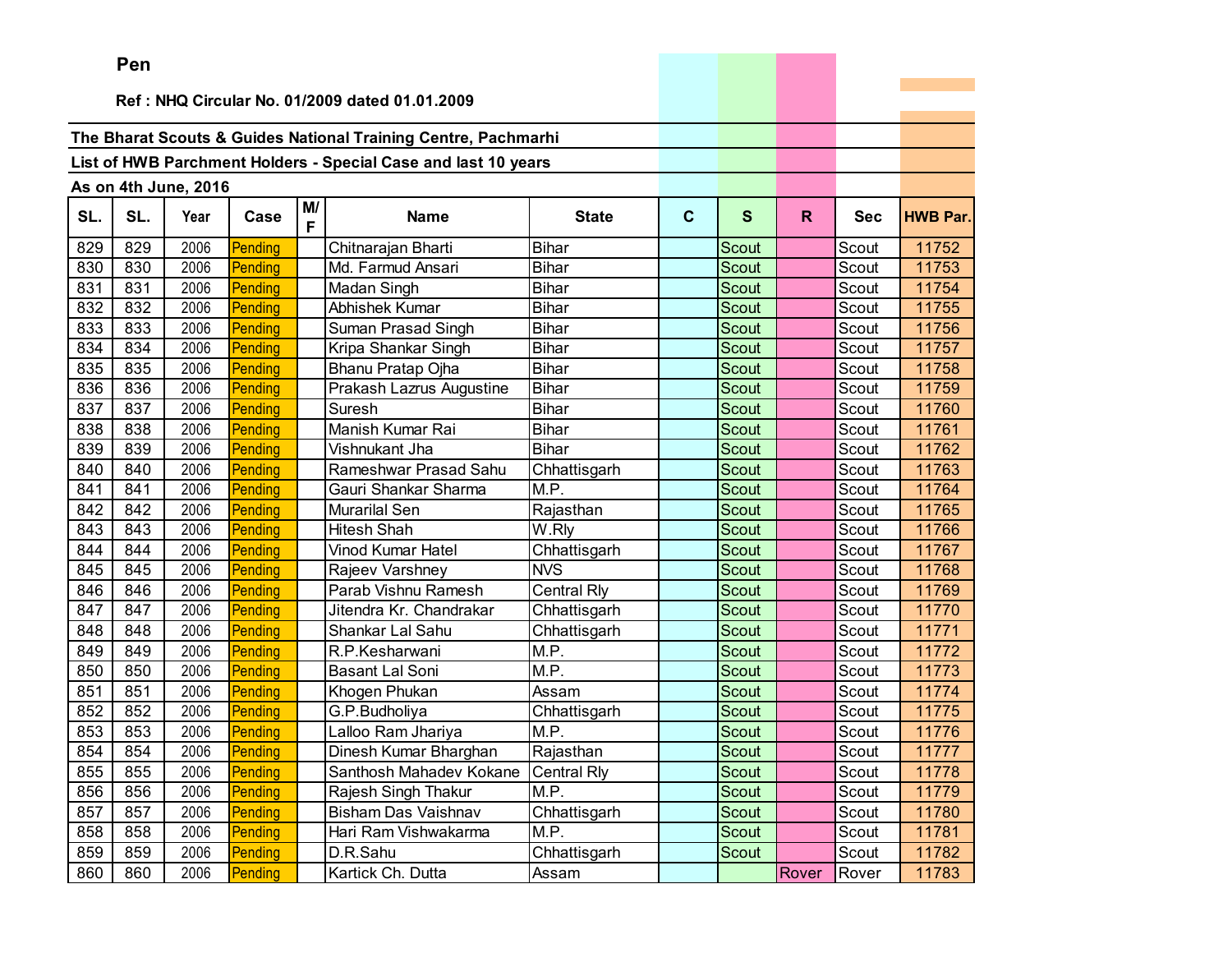|     | <b>Fell</b>                                    |                      |         |         |                                                                |                      |                         |              |       |            |                 |
|-----|------------------------------------------------|----------------------|---------|---------|----------------------------------------------------------------|----------------------|-------------------------|--------------|-------|------------|-----------------|
|     | Ref: NHQ Circular No. 01/2009 dated 01.01.2009 |                      |         |         |                                                                |                      |                         |              |       |            |                 |
|     |                                                |                      |         |         |                                                                |                      |                         |              |       |            |                 |
|     |                                                |                      |         |         | The Bharat Scouts & Guides National Training Centre, Pachmarhi |                      |                         |              |       |            |                 |
|     |                                                |                      |         |         | List of HWB Parchment Holders - Special Case and last 10 years |                      |                         |              |       |            |                 |
|     |                                                |                      |         |         |                                                                |                      |                         |              |       |            |                 |
|     |                                                | As on 4th June, 2016 |         |         |                                                                |                      |                         |              |       |            |                 |
| SL. | SL.                                            | Year                 | Case    | M/<br>F | <b>Name</b>                                                    | <b>State</b>         | $\mathbf c$             | $\mathbf{s}$ | R.    | <b>Sec</b> | <b>HWB Par.</b> |
| 861 | 861                                            | 2006                 | Pending |         | Prof. Dhan Singh Mahdrd                                        | Uttarakhand          |                         |              | Rover | Rover      | 11784           |
| 862 | 862                                            | 2006                 | Pending |         | Chanmayanand Rout                                              | S.E.Rly              |                         |              | Rover | Rover      | 11785           |
| 863 | 863                                            | 2006                 | Pending |         | J.D.Jarbade                                                    | <b>Central Rly</b>   | Cub                     |              |       | Cub        | 11786           |
| 864 | 864                                            | 2006                 | Pending |         | Paras Ram Sahu                                                 | Chhattisgarh         | Cub                     |              |       | Cub        | 11787           |
| 865 | 865                                            | 2006                 | Pending |         | Bodhan Ram Sahu                                                | Chhattisgarh         | Cub                     |              |       | Cub        | 11788           |
| 866 | 866                                            | 2006                 | Pending |         | Yuvraj Deshmukh                                                | Chhattisgarh         | Cub                     |              |       | Cub        | 11789           |
| 867 | 867                                            | 2006                 | Pending |         | MukotBihari Gupta                                              | Rajasthan            | Cub                     |              |       | Cub        | 11790           |
| 868 | 868                                            | 2006                 | Pending |         | Ajay Sharma                                                    | Rajasthan            | Cub                     |              |       | Cub        | 11791           |
| 869 | 869                                            | 2006                 | Pending |         | Achhe Lal Vishewkarma                                          | S.E.Rly              | $\overline{\text{Cub}}$ |              |       | Cub        | 11792           |
| 870 | 870                                            | 2006                 | Pending |         | Jai Prakash Madeshiya                                          | Uttar Pradesh        |                         | Scout        |       | Scout      | 11793           |
| 871 | 871                                            | 2006                 | Pending |         | Narayan Singh                                                  | Uttar Pradesh        |                         | <b>Scout</b> |       | Scout      | 11794           |
| 872 | 872                                            | 2006                 | Pending |         | Yakoob Ali Gehlot                                              | Uttar Pradesh        |                         | Scout        |       | Scout      | 11795           |
| 873 | 873                                            | 2006                 | Pending |         | Khayaam Ali Khan                                               | Uttar Pradesh        |                         | Scout        |       | Scout      | 11796           |
| 874 | 874                                            | 2006                 | Pending |         | Har Govind Sahu                                                | Uttar Pradesh        |                         | Scout        |       | Scout      | 11797           |
| 875 | 875                                            | 2006                 | Pending |         | Nagendra Lal Srivastava                                        | Uttar Pradesh        |                         | Scout        |       | Scout      | 11798           |
| 876 | 876                                            | 2006                 | Pending |         | Anil Kumar                                                     | <b>Uttar Pradesh</b> |                         | Scout        |       | Scout      | 11799           |
| 877 | 877                                            | 2006                 | Pending |         | K.L.Tokse                                                      | Uttar Pradesh        |                         | Scout        |       | Scout      | 11800           |
| 878 | 878                                            | 2006                 | Pending |         | Ram Sagar Pal                                                  | Uttar Pradesh        |                         | <b>Scout</b> |       | Scout      | 11801           |
| 879 | 879                                            | 2007                 | Pending |         | Manjunath M.L.                                                 | Karnataka            |                         | <b>Scout</b> |       | Scout      | 11802           |
| 880 | 880                                            | 2007                 | Pending |         | Nage Gowda H.K.                                                | Karnataka            |                         | Scout        |       | Scout      | 11803           |
| 881 | 881                                            | 2007                 | Pending |         | Mallikarjuna Swamy H.P.                                        | Karnataka            |                         | Scout        |       | Scout      | 11804           |
| 882 | 882                                            | 2007                 | Pending |         | Kiran Kumar R.                                                 | Karnataka            |                         | Scout        |       | Scout      | 11805           |
| 883 | 883                                            | 2007                 | Pending |         | Ramesh N.                                                      | Karnataka            |                         | Scout        |       | Scout      | 11806           |
| 884 | 884                                            | 2007                 | Pending |         | Kalpana M.S.                                                   | Karnataka            |                         | Scout        |       | Scout      | 11807           |
| 885 | 885                                            | 2007                 | Pending |         | Prabhakar B.                                                   | Karnataka            |                         | Scout        |       | Scout      | 11808           |
| 886 | 886                                            | 2007                 | Pending |         | Nirmala P.C.                                                   | Karnataka            |                         | Scout        |       | Scout      | 11809           |
| 887 | 887                                            | 2007                 | Pending |         | Divakara Murthy S.K.                                           | Karnataka            |                         | Scout        |       | Scout      | 11810           |
| 888 | 888                                            | 2007                 | Pending |         | Jagadeesh V.                                                   | Karnataka            |                         | Scout        |       | Scout      | 11811           |
| 889 | 889                                            | 2007                 | Pending |         | Charanjit Singh                                                | Punjab               |                         | Scout        |       | Scout      | 11812           |
| 890 | 890                                            | 2007                 | Pending |         | Rajesh Kapoor                                                  | Punjab               |                         | Scout        |       | Scout      | 11813           |
| 891 | 891                                            | 2007                 | Pending |         | Sukhchain Singh                                                | Punjab               |                         | Scout        |       | Scout      | 11814           |
| 892 | 892                                            | 2007                 | Pending |         | Parminder Singh Parmar                                         | Punjab               |                         | Scout        |       | Scout      | 11815           |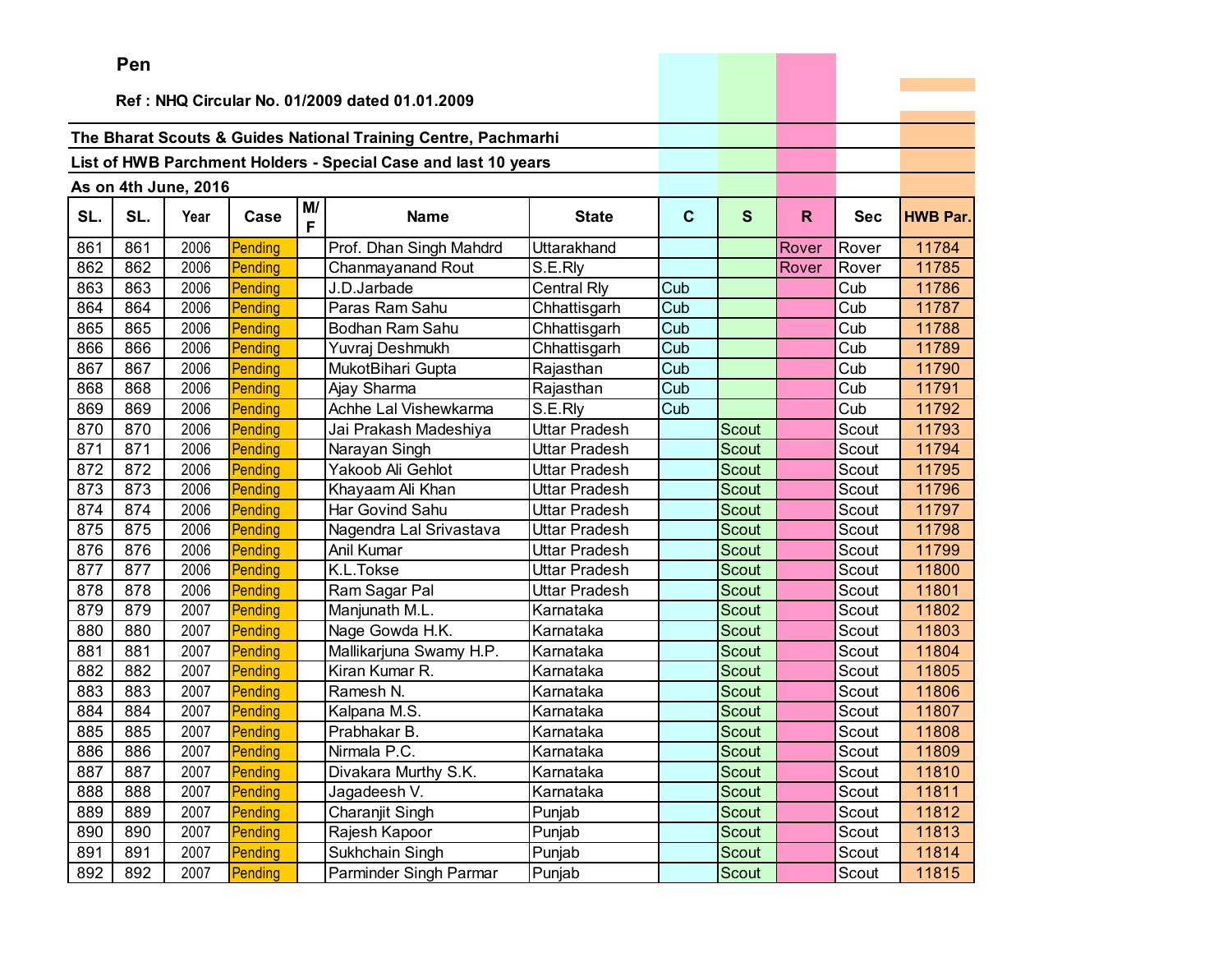|     | ren |                      |         |         |                                                                |                   |              |              |    |            |                 |
|-----|-----|----------------------|---------|---------|----------------------------------------------------------------|-------------------|--------------|--------------|----|------------|-----------------|
|     |     |                      |         |         | Ref: NHQ Circular No. 01/2009 dated 01.01.2009                 |                   |              |              |    |            |                 |
|     |     |                      |         |         |                                                                |                   |              |              |    |            |                 |
|     |     |                      |         |         | The Bharat Scouts & Guides National Training Centre, Pachmarhi |                   |              |              |    |            |                 |
|     |     |                      |         |         | List of HWB Parchment Holders - Special Case and last 10 years |                   |              |              |    |            |                 |
|     |     |                      |         |         |                                                                |                   |              |              |    |            |                 |
|     |     | As on 4th June, 2016 |         |         |                                                                |                   |              |              |    |            |                 |
| SL. | SL. | Year                 | Case    | M/<br>F | <b>Name</b>                                                    | <b>State</b>      | $\mathbf{C}$ | $\mathbf{s}$ | R. | <b>Sec</b> | <b>HWB Par.</b> |
| 893 | 893 | 2007                 | Pending |         | <b>Malkiat Singh</b>                                           | Punjab            |              | Scout        |    | Scout      | 11816           |
| 894 | 894 | 2007                 | Pending |         | Puran Singh                                                    | Punjab            |              | Scout        |    | Scout      | 11817           |
| 895 | 895 | 2007                 | Pending |         | Karamjit Singh                                                 | Punjab            |              | Scout        |    | Scout      | 11818           |
| 896 | 896 | 2007                 | Pending |         | Kapil Sharma                                                   | Punjab            |              | Scout        |    | Scout      | 11819           |
| 897 | 897 | 2007                 | Pending |         | Sham Singh                                                     | Punjab            |              | Scout        |    | Scout      | 11820           |
| 898 | 898 | 2007                 | Pending |         | Rajesh Kumar Shandil                                           | H.P               | Cub          |              |    | Cub        | 11821           |
| 899 | 899 | 2007                 | Pending |         | Ganga Ram Sharda                                               | H.P               | Cub          |              |    | Cub        | 11822           |
| 900 | 900 | 2007                 | Pending |         | Janki Dass                                                     | H.P               | Cub          |              |    | Cub        | 11823           |
| 901 | 901 | 2007                 | Pending |         | Ravinder Kumar Katoch                                          | H.P               | Cub          |              |    | Cub        | 11824           |
| 902 | 902 | 2007                 | Pending |         | Kartar Chand                                                   | H.P               | Cub          |              |    | Cub        | 11825           |
| 903 | 903 | 2007                 | Pending |         | A Swamy                                                        | Andhra Pradesh    |              | Scout        |    | Scout      | 11826           |
| 904 | 904 | 2007                 | Pending |         | K.S.Ravi Kumar                                                 | Andhra Pradesh    |              | Scout        |    | Scout      | 11827           |
| 905 | 905 | 2007                 | Pending |         | K. Seenu                                                       | Andhra Pradesh    |              | Scout        |    | Scout      | 11828           |
| 906 | 906 | 2007                 | Pending |         | S. Nagaraja Chari                                              | Andhra Pradesh    |              | <b>Scout</b> |    | Scout      | 11829           |
| 907 | 907 | 2007                 | Pending |         | Raghavan S.                                                    | <b>Tamil Nadu</b> |              | Scout        |    | Scout      | 11830           |
| 908 | 908 | 2007                 | Pending |         | Krishnamurthri R.                                              | <b>Tamil Nadu</b> |              | Scout        |    | Scout      | 11831           |
| 909 | 909 | 2007                 | Pending |         | Peter Raja M.                                                  | <b>Tamil Nadu</b> |              | <b>Scout</b> |    | Scout      | 11832           |
| 910 | 910 | 2007                 | Pending |         | Udhaya Singh David D.                                          | Tamil Nadu        |              | Scout        |    | Scout      | 11833           |
| 911 | 911 | 2007                 | Pending |         | Devamani K.                                                    | <b>Tamil Nadu</b> |              | Scout        |    | Scout      | 11834           |
| 912 | 912 | 2007                 | Pending |         | Parmar Kodharbhad Galbabhai                                    | Gujarat           |              | <b>Scout</b> |    | Scout      | 11835           |
| 913 | 913 | 2007                 | Pending |         | Suresh Chand Sharma                                            | Rajasthan         |              | <b>Scout</b> |    | Scout      | 11836           |
| 914 | 914 | 2007                 | Pending |         | Keshu Ram Khatik                                               | Rajasthan         |              | Scout        |    | Scout      | 11837           |
| 915 | 915 | 2007                 | Pending |         | Ashok Kumar                                                    | Delhi             | Cub          |              |    | Cub        | 11838           |
| 916 | 916 | 2007                 | Pending |         | Pintu Chaterjee                                                | S.E.Rly           | Cub          |              |    | Cub        | 11839           |
| 917 | 917 | 2007                 | Pending |         | Vijay Kumar Yadav                                              | Chhattisgarh      |              | Scout        |    | Scout      | 11840           |
| 918 | 918 | 2007                 | Pending |         | Uma Shankar Jha                                                | Delhi             |              | Scout        |    | Scout      | 11841           |
| 919 | 919 | 2007                 | Pending |         | Satya Veer Singh Tomer                                         | Delhi             |              | Scout        |    | Scout      | 11842           |
| 920 | 920 | 2007                 | Pending |         | Anesh Kumar                                                    | Delhi             |              | Scout        |    | Scout      | 11843           |
| 921 | 921 | 2007                 | Pending |         | Shri Krishan                                                   | Delhi             |              | Scout        |    | Scout      | 11844           |
| 922 | 922 | 2007                 | Pending |         | Jata Shankar                                                   | Delhi             |              | Scout        |    | Scout      | 11845           |
| 923 | 923 | 2007                 | Pending |         | Satpal Singh                                                   | Delhi             |              | Scout        |    | Scout      | 11846           |
| 924 | 924 | 2007                 | Pending |         | R.R.Singh                                                      | Delhi             |              | Scout        |    | Scout      | 11847           |

the control of the control of the con-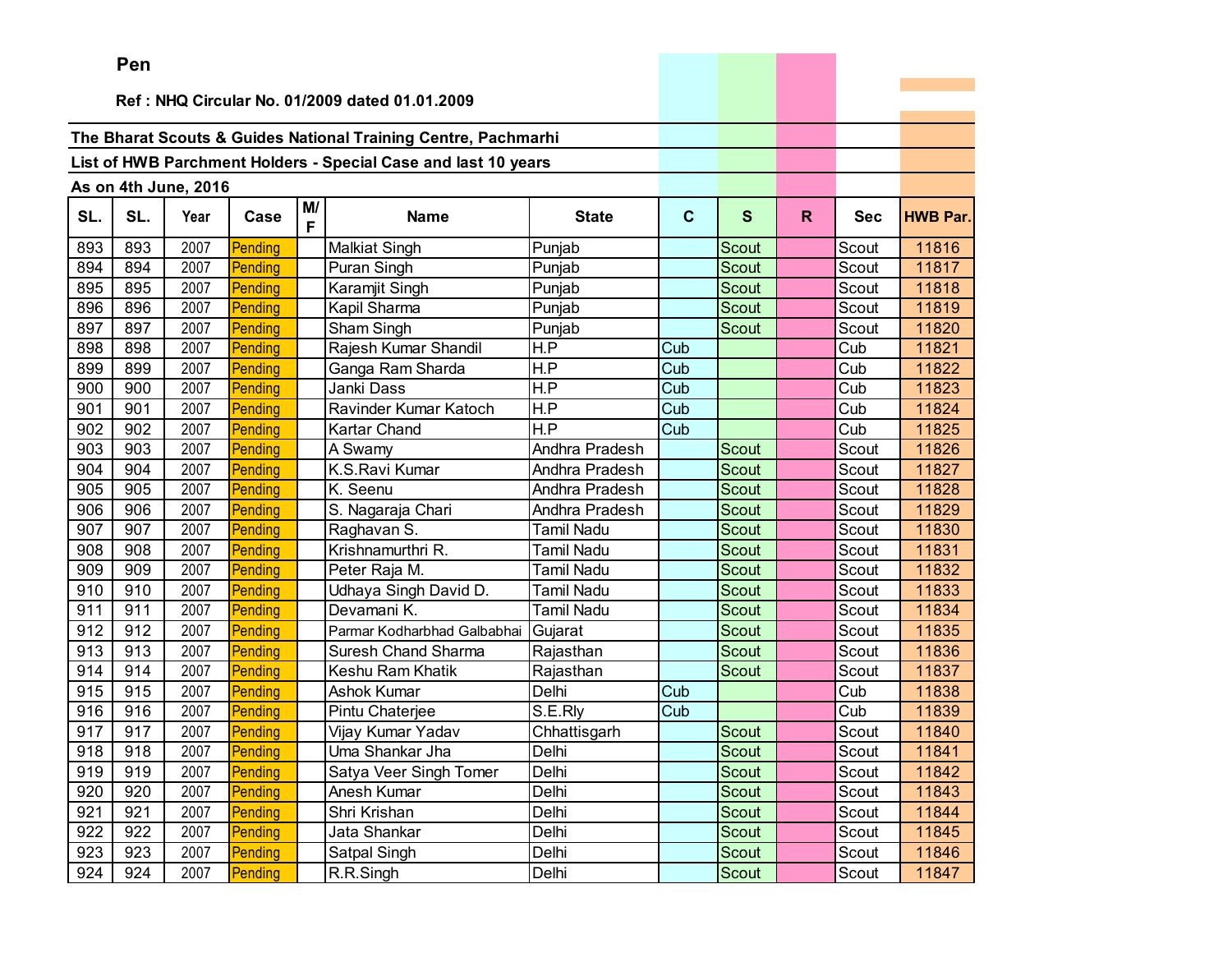|     | Pen |                      |         |         |                                                                |                      |              |              |       |            |                 |
|-----|-----|----------------------|---------|---------|----------------------------------------------------------------|----------------------|--------------|--------------|-------|------------|-----------------|
|     |     |                      |         |         | Ref: NHQ Circular No. 01/2009 dated 01.01.2009                 |                      |              |              |       |            |                 |
|     |     |                      |         |         |                                                                |                      |              |              |       |            |                 |
|     |     |                      |         |         | The Bharat Scouts & Guides National Training Centre, Pachmarhi |                      |              |              |       |            |                 |
|     |     |                      |         |         |                                                                |                      |              |              |       |            |                 |
|     |     |                      |         |         | List of HWB Parchment Holders - Special Case and last 10 years |                      |              |              |       |            |                 |
|     |     | As on 4th June, 2016 |         |         |                                                                |                      |              |              |       |            |                 |
| SL. | SL. | Year                 | Case    | M/<br>F | <b>Name</b>                                                    | <b>State</b>         | $\mathbf{C}$ | S            | R.    | <b>Sec</b> | <b>HWB Par.</b> |
| 925 | 925 | 2007                 | Pending |         | Sajjan Singh                                                   | Delhi                |              | Scout        |       | Scout      | 11848           |
| 926 | 926 | 2007                 | Pending |         | Yogesh Kumar Tonk                                              | Delhi                |              | <b>Scout</b> |       | Scout      | 11849           |
| 927 | 927 | 2007                 | Pending |         | Subhash Chand Rawat                                            | Delhi                |              | Scout        |       | Scout      | 11850           |
| 928 | 928 | 2007                 | Pending |         | Brijendra Kumar Singh                                          | Northern Rly         |              | Scout        |       | Scout      | 11851           |
| 929 | 929 | 2007                 | Pending |         | Ashish Kumar                                                   | Northern Rly         |              | Scout        |       | Scout      | 11852           |
| 930 | 930 | 2007                 | Pending |         | Somesh Chandra Sharma                                          | S.E.Rly              |              | <b>Scout</b> |       | Scout      | 11853           |
| 931 | 931 | 2007                 | Pending |         | <b>Avtar Singh</b>                                             | Northern Rly         |              |              | Rover | Rover      | 11854           |
| 932 | 932 | 2007                 | Pending |         | Ravi Kant Sharma                                               | Northern Rly         |              |              | Rover | Rover      | 11855           |
| 933 | 933 | 2007                 | Pending |         | Pradiptra Kumar Panda                                          | S.E.Rly              |              |              | Rover | Rover      | 11856           |
| 934 | 934 | 2007                 | Pending |         | Kanhaiya Singh Yadav                                           | <b>Uttar Pradesh</b> |              | Scout        |       | Scout      | 11857           |
| 935 | 935 | 2007                 | Pending |         | Shailendra Kumar Kannojiya                                     | <b>Uttar Pradesh</b> |              | Scout        |       | Scout      | 11858           |
| 936 | 936 | 2007                 | Pending |         | Chandrika Singh Kushwaha                                       | <b>Uttar Pradesh</b> |              | Scout        |       | Scout      | 11859           |
| 937 | 937 | 2007                 | Pending |         | Arujendra Singh                                                | <b>Uttar Pradesh</b> |              | Scout        |       | Scout      | 11860           |
| 938 | 938 | 2007                 | Pending |         | M. Gnana Prakasham                                             | <b>Tamil Nadu</b>    |              | <b>Scout</b> |       | Scout      | 11861           |
| 939 | 939 | 2007                 | Pending |         | N.K.Chandrasekaran                                             | Tamil Nadu           |              | Scout        |       | Scout      | 11862           |
| 940 | 940 | 2007                 | Pending |         | C. Dharmaraj                                                   | <b>Tamil Nadu</b>    |              | Scout        |       | Scout      | 11863           |
| 941 | 941 | 2007                 | Pending |         | C. Thirunavukicarasu                                           | Tamil Nadu           |              | <b>Scout</b> |       | Scout      | 11864           |
| 942 | 942 | 2007                 | Pending |         | P.Kannadasan                                                   | <b>Tamil Nadu</b>    |              | Scout        |       | Scout      | 11865           |
| 943 | 943 | 2007                 | Pending |         | R.Navaneethan                                                  | <b>Tamil Nadu</b>    |              | Scout        |       | Scout      | 11866           |
| 944 | 944 | 2007                 | Pending |         | P.Thangaraj                                                    | <b>Tamil Nadu</b>    |              | <b>Scout</b> |       | Scout      | 11867           |
| 945 | 945 | 2007                 | Pending |         | S.Sivakumar                                                    | <b>Tamil Nadu</b>    |              | Scout        |       | Scout      | 11868           |
| 946 | 946 | 2007                 | Pending |         | M.Kandasamy                                                    | <b>Tamil Nadu</b>    |              | Scout        |       | Scout      | 11869           |
| 947 | 947 | 2007                 | Pending |         | N.Shaik Jalaludeen                                             | <b>Tamil Nadu</b>    |              | Scout        |       | Scout      | 11870           |
| 948 | 948 | 2007                 | Pending |         | S.K.Mallaiah                                                   | Tamil Nadu           |              | Scout        |       | Scout      | 11871           |
| 949 | 949 | 2007                 | Pending |         | M.Pandian                                                      | <b>Tamil Nadu</b>    |              | Scout        |       | Scout      | 11872           |
| 950 | 950 | 2007                 | Pending |         | S.Jastin Thiraviam                                             | <b>Tamil Nadu</b>    |              | Scout        |       | Scout      | 11873           |
| 951 | 951 | 2007                 | Pending |         | S.Mondharan                                                    | <b>Tamil Nadu</b>    |              | Scout        |       | Scout      | 11874           |
| 952 | 952 | 2007                 | Pending |         | Shivmurat Tiwari                                               | Jharkhand            |              | Scout        |       | Scout      | 11875           |
| 953 | 953 | 2007                 | Pending |         | Madan Chandra Choudhary                                        | Jharkhand            |              | Scout        |       | Scout      | 11876           |
| 954 | 954 | 2007                 | Pending |         | Pramod Kumar Sinha                                             | Jharkhand            |              | Scout        |       | Scout      | 11877           |
| 955 | 955 | 2007                 | Pending |         | Surendra Pandey                                                | Jharkhand            |              | Scout        |       | Scout      | 11878           |
| 956 | 956 | 2007                 | Pending |         | Uma Shankar Paul                                               | Jharkhand            |              | Scout        |       | Scout      | 11879           |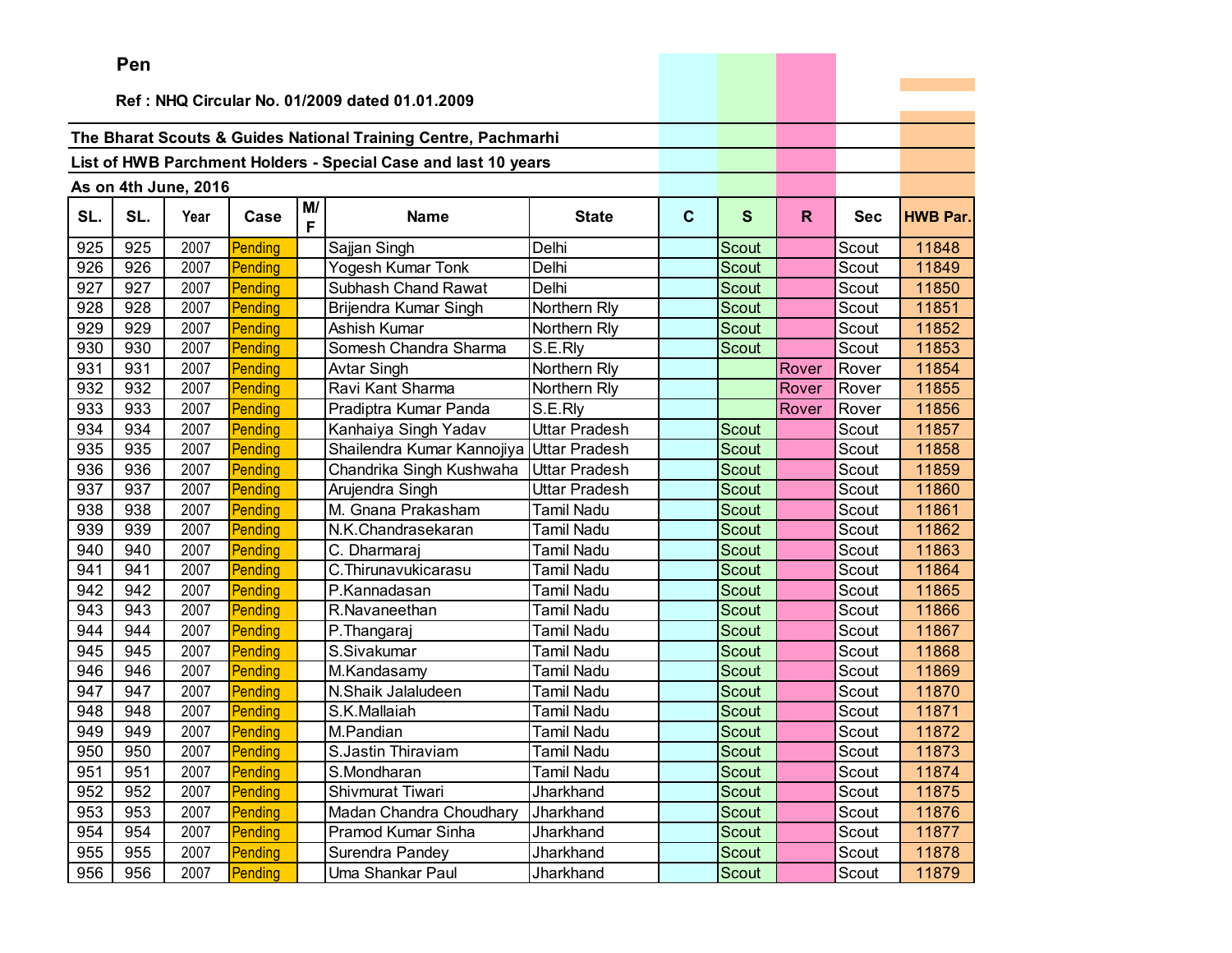|     | Pen                                            |                      |         |         |                                                                |              |             |              |    |            |                 |
|-----|------------------------------------------------|----------------------|---------|---------|----------------------------------------------------------------|--------------|-------------|--------------|----|------------|-----------------|
|     | Ref: NHQ Circular No. 01/2009 dated 01.01.2009 |                      |         |         |                                                                |              |             |              |    |            |                 |
|     |                                                |                      |         |         |                                                                |              |             |              |    |            |                 |
|     |                                                |                      |         |         | The Bharat Scouts & Guides National Training Centre, Pachmarhi |              |             |              |    |            |                 |
|     |                                                |                      |         |         | List of HWB Parchment Holders - Special Case and last 10 years |              |             |              |    |            |                 |
|     |                                                |                      |         |         |                                                                |              |             |              |    |            |                 |
|     |                                                | As on 4th June, 2016 |         |         |                                                                |              |             |              |    |            |                 |
| SL. | SL.                                            | Year                 | Case    | M/<br>F | <b>Name</b>                                                    | <b>State</b> | $\mathbf c$ | $\mathbf{s}$ | R. | <b>Sec</b> | <b>HWB Par.</b> |
| 957 | 957                                            | 2007                 | Pending |         | Ramesh Kumar                                                   | Jharkhand    |             | Scout        |    | Scout      | 11880           |
| 958 | 958                                            | 2007                 | Pending |         | <b>Bashisth Sharma</b>                                         | Jharkhand    |             | Scout        |    | Scout      | 11881           |
| 959 | 959                                            | 2007                 | Pending |         | Awadh Kishor Tiwari                                            | Jharkhand    |             | <b>Scout</b> |    | Scout      | 11882           |
| 960 | 960                                            | 2007                 | Pending |         | Chandra Prakash Pandey                                         | Jharkhand    |             | Scout        |    | Scout      | 11883           |
| 961 | 961                                            | 2007                 | Pending |         | Devashish Banerjee                                             | Jharkhand    |             | Scout        |    | Scout      | 11884           |
| 962 | 962                                            | 2007                 | Pending |         | Pawan Kumar Singh Nikumbh                                      | Jharkhand    |             | <b>Scout</b> |    | Scout      | 11885           |
| 963 | 963                                            | 2007                 | Pending |         | Shankar Dayal Prasad                                           | Jharkhand    |             | <b>Scout</b> |    | Scout      | 11886           |
| 964 | 964                                            | 2007                 | Pending |         | Sahdeo Prasad                                                  | Jharkhand    |             | <b>Scout</b> |    | Scout      | 11887           |
| 965 | 965                                            | 2007                 | Pending |         | Md. Tahmid Ali                                                 | Jharkhand    |             | <b>Scout</b> |    | Scout      | 11888           |
| 966 | 966                                            | 2007                 | Pending |         | Niraj Kumar Shukla                                             | Jharkhand    |             | <b>Scout</b> |    | Scout      | 11889           |
| 967 | 967                                            | 2007                 | Pending |         | Satyendra Prasad Singh                                         | Bihar        |             | Scout        |    | Scout      | 11890           |
| 968 | 968                                            | 2007                 | Pending |         | Subodh Prasad                                                  | <b>Bihar</b> |             | Scout        |    | Scout      | 11891           |
| 969 | 969                                            | 2007                 | Pending |         | Rajendra Singh                                                 | Bihar        |             | <b>Scout</b> |    | Scout      | 11892           |
| 970 | 970                                            | 2007                 | Pending |         | Pramod Kumar Ray                                               | <b>Bihar</b> |             | Scout        |    | Scout      | 11893           |
| 971 | 971                                            | 2007                 | Pending |         | Vijendra Kumar Singh                                           | <b>Bihar</b> |             | Scout        |    | Scout      | 11894           |
| 972 | 972                                            | 2007                 | Pending |         | Nitish Kumar                                                   | <b>Bihar</b> |             | <b>Scout</b> |    | Scout      | 11895           |
| 973 | 973                                            | 2007                 | Pending |         | Saroj Kumar                                                    | Bihar        |             | Scout        |    | Scout      | 11896           |
| 974 | 974                                            | 2007                 | Pending |         | Satyendra Kumar Baitha                                         | <b>Bihar</b> |             | Scout        |    | Scout      | 11897           |
| 975 | 975                                            | 2007                 | Pending |         | Satish Kumar Dwivedi                                           | <b>Bihar</b> |             | <b>Scout</b> |    | Scout      | 11898           |
| 976 | 976                                            | 2007                 | Pending |         | Gopal Pd. Yadav                                                | <b>Bihar</b> |             | Scout        |    | Scout      | 11899           |
| 977 | 977                                            | 2007                 | Pending |         | Raghwandra Kanth                                               | <b>Bihar</b> |             | <b>Scout</b> |    | Scout      | 11900           |
| 978 | 978                                            | 2007                 | Pending |         | Pramod Chandra Sharma                                          | <b>Bihar</b> |             | Scout        |    | Scout      | 11901           |
| 979 | 979                                            | 2007                 | Pending |         | Ram Chandra Yadav                                              | <b>Bihar</b> |             | Scout        |    | Scout      | 11902           |
| 980 | 980                                            | 2007                 | Pending |         | Md. Sarwar Alam                                                | <b>Bihar</b> |             | Scout        |    | Scout      | 11903           |
| 981 | 981                                            | 2007                 | Pending |         | Krishna Paswan                                                 | <b>Bihar</b> |             | Scout        |    | Scout      | 11904           |
| 982 | 982                                            | 2007                 | Pending |         | Mithilesh Kumar Jha                                            | Bihar        |             | Scout        |    | Scout      | 11905           |
| 983 | 983                                            | 2007                 | Pending |         | Santosh Kumar Gupta                                            | Bihar        |             | Scout        |    | Scout      | 11906           |
| 984 | 984                                            | 2007                 | Pending |         | Shiv Nandan Sah                                                | <b>Bihar</b> |             | Scout        |    | Scout      | 11907           |
| 985 | 985                                            | 2007                 | Pending |         | Prem Kumar Ishwar                                              | Bihar        |             | Scout        |    | Scout      | 11908           |
| 986 | 986                                            | 2007                 | Pending |         | Naresh Chandra Yadavendu                                       | Bihar        |             | Scout        |    | Scout      | 11909           |
| 987 | 987                                            | 2007                 | Pending |         | Braj Raj Pandey                                                | Bihar        |             | Scout        |    | Scout      | 11910           |
| 988 | 988                                            | 2007                 | Pending |         | Diwakar Kumar                                                  | <b>Bihar</b> |             | Scout        |    | Scout      | 11911           |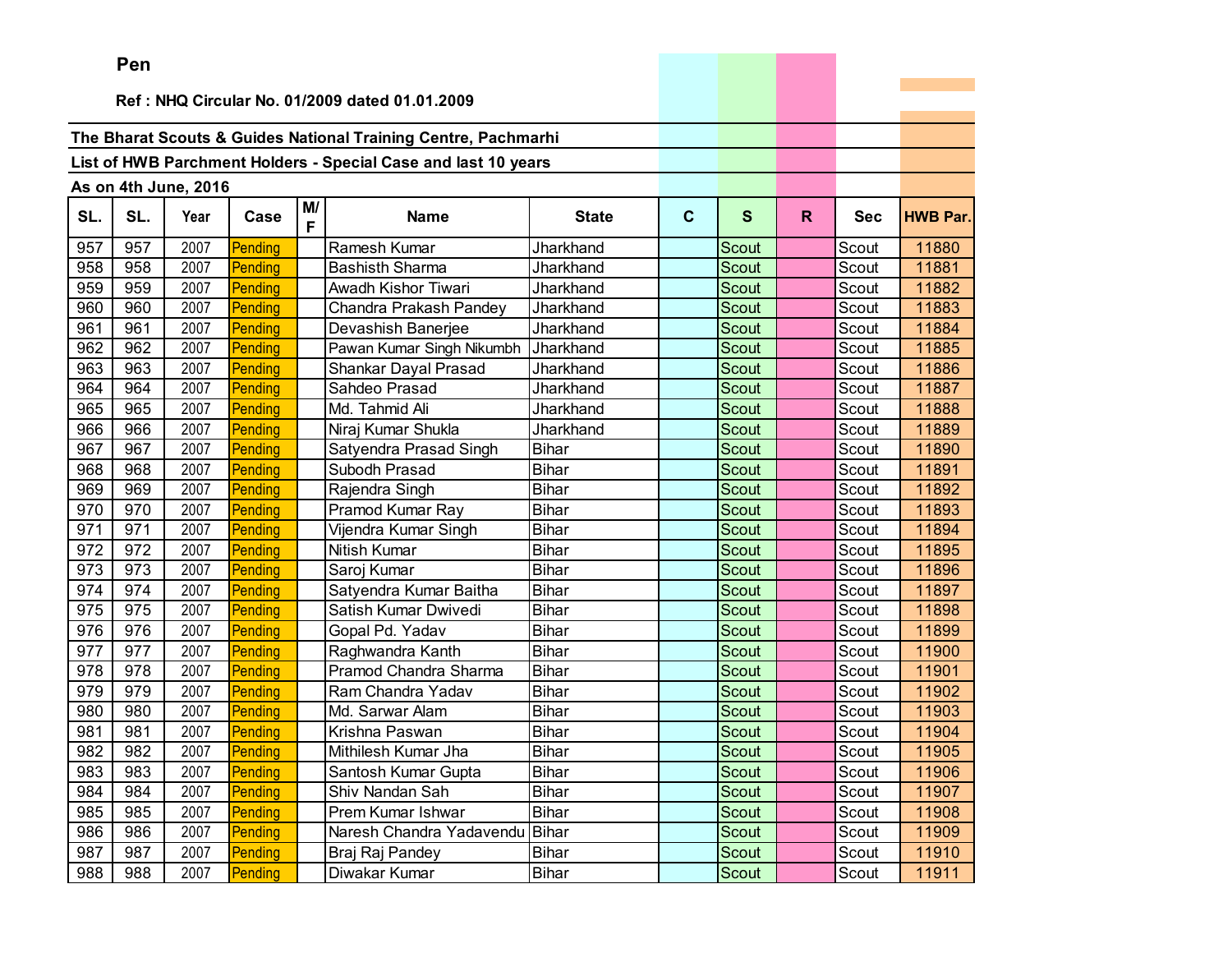|      | Pen       |                      |         |         |                                                                |                |             |              |              |            |                 |
|------|-----------|----------------------|---------|---------|----------------------------------------------------------------|----------------|-------------|--------------|--------------|------------|-----------------|
|      |           |                      |         |         |                                                                |                |             |              |              |            |                 |
|      |           |                      |         |         | Ref: NHQ Circular No. 01/2009 dated 01.01.2009                 |                |             |              |              |            |                 |
|      |           |                      |         |         | The Bharat Scouts & Guides National Training Centre, Pachmarhi |                |             |              |              |            |                 |
|      |           |                      |         |         |                                                                |                |             |              |              |            |                 |
|      |           |                      |         |         | List of HWB Parchment Holders - Special Case and last 10 years |                |             |              |              |            |                 |
|      |           | As on 4th June, 2016 |         |         |                                                                |                |             |              |              |            |                 |
| SL.  | SL.       | Year                 | Case    | M/<br>F | <b>Name</b>                                                    | <b>State</b>   | $\mathbf c$ | S            | $\mathsf{R}$ | <b>Sec</b> | <b>HWB Par.</b> |
| 989  | 989       | 2007                 | Pending |         | Hari Shankar Kumar                                             | <b>Bihar</b>   |             | Scout        |              | Scout      | 11912           |
| 990  | 990       | 2007                 | Pending |         | Vijay Kumar Parth                                              | <b>Bihar</b>   |             | <b>Scout</b> |              | Scout      | 11913           |
| 991  | 991       | 2007                 | Pending |         | Rajeet Singh                                                   | <b>Bihar</b>   |             | Scout        |              | Scout      | 11914           |
| 992  | 992       | 2007                 | Pending |         | Ranjeet Kumar                                                  | <b>Bihar</b>   |             | <b>Scout</b> |              | Scout      | 11915           |
| 993  | 993       | 2007                 | Pending |         | Saiyad Sami Ahmad                                              | <b>Bihar</b>   |             | Scout        |              | Scout      | 11916           |
| 994  | 994       | 2007                 | Pending |         | <b>Biseshwar Mishra</b>                                        | <b>Bihar</b>   |             | Scout        |              | Scout      | 11917           |
| 995  | 995       | 2007                 | Pending |         | Dr. Rabindra Singh                                             | <b>Bihar</b>   |             | Scout        |              | Scout      | 11918           |
| 996  | 996       | 2007                 | Pending |         | <b>Birendra Kumar</b>                                          | <b>Bihar</b>   |             | Scout        |              | Scout      | 11919           |
| 997  | 997       | 2007                 | Pending |         | Dilip Kumar                                                    | <b>Bihar</b>   |             | Scout        |              | Scout      | 11920           |
| 998  | 998       | 2007                 | Pending |         | Alok Ranjan                                                    | <b>Bihar</b>   |             | Scout        |              | Scout      | 11921           |
| 999  | 999       | 2007                 | Pending |         | Vijendra Kumar SIngh                                           | <b>Bihar</b>   |             | Scout        |              | Scout      | 11922           |
| 1000 | 1000      | 2007                 | Pending |         | Hari Kishor Tiwari                                             | <b>Bihar</b>   |             | Scout        |              | Scout      | 11923           |
| 1001 | 1001      | 2007                 | Pending |         | Awadesh Kumar Singh                                            | <b>Bihar</b>   |             | <b>Scout</b> |              | Scout      | 11924           |
| 1002 | 1002      | 2007                 | Pending |         | Radhe Shyam Prasad Singh                                       | Bihar          |             | <b>Scout</b> |              | Scout      | 11925           |
| 1003 | 1003      | 2007                 | Pending |         | V. Bhaskar                                                     | Andhra Pradesh |             | Scout        |              | Scout      | 11926           |
| 1004 | 1004      | 2007                 | Pending |         | Venkateswara Rao                                               | Andhra Pradesh |             | Scout        |              | Scout      | 11927           |
| 1005 | 1005      | 2007                 | Pending |         | Sundara Subramanian K.                                         | Tamil Nadu     |             | Scout        |              | Scout      | 11928           |
| 1006 | 1006      | 2007                 | Pending |         | Pandya Janardan Jayantilal                                     | Gujarat        |             | Scout        |              | Scout      | 11929           |
| 1007 | 1007      | 2007                 | Pending |         | Thakkar Manaharlal Dayalal                                     | Gujarat        |             | Scout        |              | Scout      | 11930           |
| 1008 | 1008      | 2007                 | Pending |         | Chaudhari Alkeshbhai Chinubhai                                 | Gujarat        |             | <b>Scout</b> |              | Scout      | 11931           |
| 1009 | 1009      | 2007                 | Pending |         | Nilesh Natwarlal Joshi                                         | Gujarat        |             | Scout        |              | Scout      | 11932           |
| 1010 | 1010      | 2007                 | Pending |         | Chavada Nitin Laxman Bhai                                      | Gujarat        |             | Scout        |              | Scout      | 11933           |
| 1011 | 1011      | 2007                 | Pending |         | Patel Alpeshkumar Durshotambhai                                | Gujarat        |             | Scout        |              | Scout      | 11934           |
| 1012 | 1012      | 2007                 | Pending |         | Thakur Popateji Bhikhaji                                       | Gujarat        |             | Scout        |              | Scout      | 11935           |
| 1013 | 1013      | 2007                 | Pending |         | Engineer Abdul Samad Gulmohmad Gujarat                         |                |             | Scout        |              | Scout      | 11936           |
|      | 1014 1014 | 2007                 | Pending |         | Parmar Harishbhai Nareshbhai Gujarat                           |                |             | Scout        |              | Scout      | 11937           |
| 1015 | 1015      | 2007                 | Pending |         | Appukuttan D.D.                                                | Gujarat        |             | Scout        |              | Scout      | 11938           |
| 1016 | 1016      | 2007                 | Pending |         | Aneksingh Yadav Bodhsing                                       | Gujarat        |             | Scout        |              | Scout      | 11939           |
| 1017 | 1017      | 2007                 | Pending |         | Hirvaniya Mukesh Kumar M.                                      | Gujarat        |             | Scout        |              | Scout      | 11940           |
| 1018 | 1018      | 2007                 | Pending |         | Parmar Tapankumar Manikchandra                                 | Gujarat        |             | Scout        |              | Scout      | 11941           |
|      | 1019 1019 | 2007                 | Pending |         | Patel Dilipbhai Mohanbhai                                      | Gujarat        |             | Scout        |              | Scout      | 11942           |
| 1020 | 1020      | 2007                 | Pending |         | Kacola Vijaykant Viljibhai                                     | Gujarat        |             | Scout        |              | Scout      | 11943           |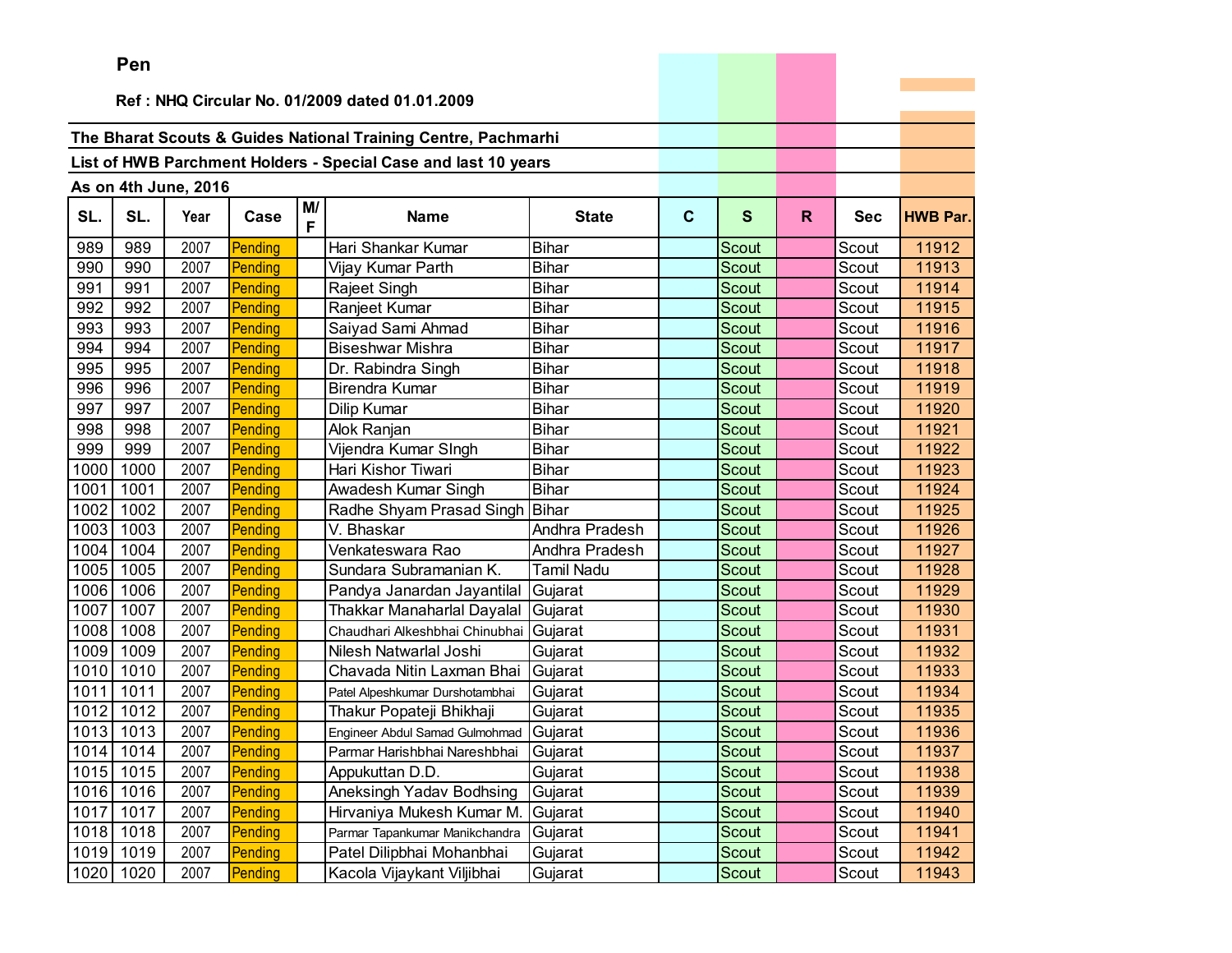|      | ren  |                      |         |         |                                                                |              |             |              |    |            |                 |
|------|------|----------------------|---------|---------|----------------------------------------------------------------|--------------|-------------|--------------|----|------------|-----------------|
|      |      |                      |         |         | Ref: NHQ Circular No. 01/2009 dated 01.01.2009                 |              |             |              |    |            |                 |
|      |      |                      |         |         |                                                                |              |             |              |    |            |                 |
|      |      |                      |         |         | The Bharat Scouts & Guides National Training Centre, Pachmarhi |              |             |              |    |            |                 |
|      |      |                      |         |         |                                                                |              |             |              |    |            |                 |
|      |      |                      |         |         | List of HWB Parchment Holders - Special Case and last 10 years |              |             |              |    |            |                 |
|      |      | As on 4th June, 2016 |         |         |                                                                |              |             |              |    |            |                 |
| SL.  | SL.  | Year                 | Case    | M/<br>F | <b>Name</b>                                                    | <b>State</b> | $\mathbf c$ | S            | R. | <b>Sec</b> | <b>HWB Par.</b> |
| 1021 | 1021 | 2007                 | Pending |         | Patel Jemabhai Bhikhabhai                                      | Gujarat      |             | <b>Scout</b> |    | Scout      | 11944           |
| 1022 | 1022 | 2008                 | Pending |         | Ghule Saraswati Narayan                                        | Maharashtra  | Cub         |              |    | Cub        | 11945           |
| 1023 | 1023 | 2008                 | Pending |         | Chauhan Snehlata Vithal                                        | Maharashtra  | Cub         |              |    | Cub        | 11946           |
| 1024 | 1024 | 2008                 | Pending |         | Budhawant Vishwanath Pandurang                                 | Maharashtra  |             | <b>Scout</b> |    | Scout      | 11947           |
| 1025 | 1025 | 2008                 | Pending |         | Rajput Jaideep Parashram                                       | Maharashtra  |             | Scout        |    | Scout      | 11948           |
| 1026 | 1026 | 2008                 | Pending |         | Wasumbe Satish Shashikant                                      | Maharashtra  |             | Scout        |    | Scout      | 11949           |
| 1027 | 1027 | 2008                 | Pending |         | Surendra Kumar                                                 | Haryana      |             | Scout        |    | Scout      | 11950           |
| 1028 | 1028 | 2008                 | Pending |         | Ramesh Kumar                                                   | Haryana      |             | Scout        |    | Scout      | 11951           |
| 1029 | 1029 | 2008                 | Pending |         | Mukhtyar Singh                                                 | Haryana      |             | Scout        |    | Scout      | 11952           |
| 1030 | 1030 | 2008                 | Pending |         | S. C. Kathuria                                                 | Haryana      |             | Scout        |    | Scout      | 11953           |
| 1031 | 1031 | 2008                 | Pending |         | Rajvinder Singh                                                | Haryana      |             | Scout        |    | Scout      | 11954           |
| 1032 | 1032 | 2008                 | Pending |         | Rajneesh Gupta                                                 | Haryana      |             | Scout        |    | Scout      | 11955           |
| 1033 | 1033 | 2008                 | Pending |         | Virender Sharma                                                | Haryana      |             | Scout        |    | Scout      | 11956           |
| 1034 | 1034 | 2008                 | Pending |         | Jora Singh                                                     | Haryana      |             | Scout        |    | Scout      | 11957           |
| 1035 | 1035 | 2008                 | Pending |         | Shri Bhagwan                                                   | Haryana      |             | Scout        |    | Scout      | 11958           |
| 1036 | 1036 | 2008                 | Pending |         | Zorawar Singh                                                  | Haryana      |             | Scout        |    | Scout      | 11959           |
| 1037 | 1037 | 2008                 | Pending |         | Shishan Kumar                                                  | Haryana      |             | Scout        |    | Scout      | 11960           |
| 1038 | 1038 | 2008                 | Pending |         | Satish Kumar                                                   | Haryana      |             | Scout        |    | Scout      | 11961           |
| 1039 | 1039 | 2008                 | Pending |         | Pawan Kumar                                                    | Haryana      |             | Scout        |    | Scout      | 11962           |
| 1040 | 1040 | 2008                 | Pending |         | Anil Kumar Dalal                                               | Haryana      |             | Scout        |    | Scout      | 11963           |
| 1041 | 1041 | 2008                 | Pending |         | Satyanarayan                                                   | Haryana      |             | Scout        |    | Scout      | 11964           |
| 1042 | 1042 | 2008                 | Pending |         | Ramkesh                                                        | Haryana      |             | <b>Scout</b> |    | Scout      | 11965           |
| 1043 | 1043 | 2008                 | Pending |         | Hoshiar Singh                                                  | Haryana      |             | Scout        |    | Scout      | 11966           |
| 1044 | 1044 | 2008                 | Pending |         | Rajaram                                                        | Haryana      |             | Scout        |    | Scout      | 11967           |
| 1045 | 1045 | 2008                 | Pending |         | Balraj                                                         | Haryana      |             | Scout        |    | Scout      | 11968           |
| 1046 | 1046 | 2008                 | Pending |         | Manoj Kumar                                                    | Haryana      |             | Scout        |    | Scout      | 11969           |
| 1047 | 1047 | 2008                 | Pending |         | Pawan Kumar                                                    | Haryana      |             | Scout        |    | Scout      | 11970           |
| 1048 | 1048 | 2008                 | Pending |         | Raj Kumar                                                      | Haryana      |             | Scout        |    | Scout      | 11971           |
| 1049 | 1049 | 2008                 | Pending |         | Vipi Kaushik                                                   | Haryana      |             | Scout        |    | Scout      | 11972           |
| 1050 | 1050 | 2008                 | Pending |         | Satyawan Kaushik                                               | Haryana      |             | Scout        |    | Scout      | 11973           |
| 1051 | 1051 | 2008                 | Pending |         | Devender Kumar                                                 | Haryana      |             | Scout        |    | Scout      | 11974           |
| 1052 | 1052 | 2008                 | Pending |         | Ram Pal                                                        | Haryana      |             | Scout        |    | Scout      | 11975           |

the company's company's com-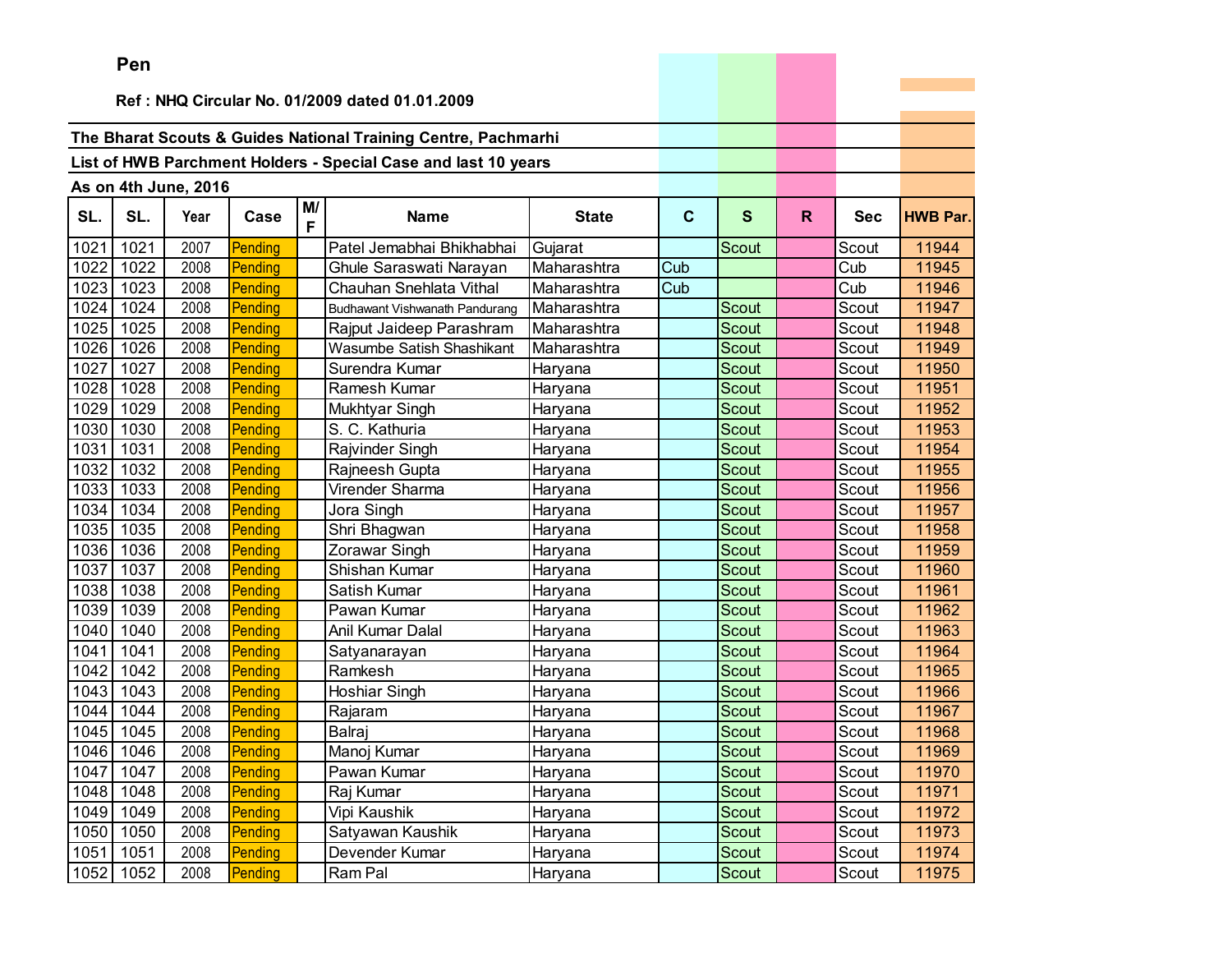|      | ren  |                      |         |         |                                                                |              |             |              |    |            |                 |
|------|------|----------------------|---------|---------|----------------------------------------------------------------|--------------|-------------|--------------|----|------------|-----------------|
|      |      |                      |         |         | Ref: NHQ Circular No. 01/2009 dated 01.01.2009                 |              |             |              |    |            |                 |
|      |      |                      |         |         |                                                                |              |             |              |    |            |                 |
|      |      |                      |         |         | The Bharat Scouts & Guides National Training Centre, Pachmarhi |              |             |              |    |            |                 |
|      |      |                      |         |         | List of HWB Parchment Holders - Special Case and last 10 years |              |             |              |    |            |                 |
|      |      |                      |         |         |                                                                |              |             |              |    |            |                 |
|      |      | As on 4th June, 2016 |         |         |                                                                |              |             |              |    |            |                 |
| SL.  | SL.  | Year                 | Case    | M/<br>F | <b>Name</b>                                                    | <b>State</b> | $\mathbf c$ | S            | R. | <b>Sec</b> | <b>HWB Par.</b> |
| 1053 | 1053 | 2008                 | Pending |         | Sawatantar Kumar                                               | Haryana      |             | Scout        |    | Scout      | 11976           |
| 1054 | 1054 | 2008                 | Pending |         | Vijender Singh                                                 | Haryana      |             | Scout        |    | Scout      | 11977           |
| 1055 | 1055 | 2008                 | Pending |         | Ved Prakash                                                    | Haryana      |             | Scout        |    | Scout      | 11978           |
| 1056 | 1056 | 2008                 | Pending |         | Lalit Kumar                                                    | Haryana      |             | <b>Scout</b> |    | Scout      | 11979           |
| 1057 | 1057 | 2008                 | Pending |         | Dyamitar                                                       | Haryana      |             | Scout        |    | Scout      | 11980           |
| 1058 | 1058 | 2008                 | Pending |         | Rajesh Kumar                                                   | Haryana      |             | Scout        |    | Scout      | 11981           |
| 1059 | 1059 | 2008                 | Pending |         | Manish Kumar                                                   | Haryana      |             | <b>Scout</b> |    | Scout      | 11982           |
| 1060 | 1060 | 2008                 | Pending |         | Anil Kumar                                                     | Haryana      |             | Scout        |    | Scout      | 11983           |
| 1061 | 1061 | 2008                 | Pending |         | Sitaram                                                        | Haryana      |             | Scout        |    | Scout      | 11984           |
| 1062 | 1062 | 2008                 | Pending |         | Pawan Kumar                                                    | Haryana      |             | Scout        |    | Scout      | 11985           |
| 1063 | 1063 | 2008                 | Pending |         | R. D. Saini                                                    | Haryana      |             | Scout        |    | Scout      | 11986           |
| 1064 | 1064 | 2008                 | Pending |         | Gopichand                                                      | Haryana      |             | Scout        |    | Scout      | 11987           |
| 1065 | 1065 | 2008                 | Pending |         | Chandi Ram                                                     | Haryana      | Cub         |              |    | Cub        | 11988           |
| 1066 | 1066 | 2008                 | Pending |         | Rajesh Vashisth                                                | Haryana      | Cub         |              |    | Cub        | 11989           |
| 1067 | 1067 | 2008                 | Pending |         | <b>Ram Niwas</b>                                               | Haryana      | Cub         |              |    | Cub        | 11990           |
| 1068 | 1068 | 2008                 | Pending |         | Manoj Kumar                                                    | Haryana      | Cub         |              |    | Cub        | 11991           |
| 1069 | 1069 | 2008                 | Pending |         | <b>Gulal Singh</b>                                             | Haryana      | Cub         |              |    | Cub        | 11992           |
| 1070 | 1070 | 2008                 | Pending |         | Rotash                                                         | Haryana      | Cub         |              |    | Cub        | 11993           |
| 1071 | 1071 | 2008                 | Pending |         | Shamsher Singh                                                 | Haryana      | Cub         |              |    | Cub        | 11994           |
| 1072 | 1072 | 2008                 | Pending |         | <b>Mukesh Anand</b>                                            | Haryana      | Cub         |              |    | Cub        | 11995           |
| 1073 | 1073 | 2008                 | Pending |         | Dharam Pal                                                     | Haryana      | Cub         |              |    | Cub        | 11996           |
| 1074 | 1074 | 2008                 | Pending |         | Parvee Kumar                                                   | Haryana      | Cub         |              |    | Cub        | 11997           |
| 1075 | 1075 | 2008                 | Pending |         | Jai Bhagwan Sharma                                             | Haryana      | Cub         |              |    | Cub        | 11998           |
| 1076 | 1076 | 2008                 | Pending |         | Raj Kumar Ahlawat                                              | Haryana      | Cub         |              |    | Cub        | 11999           |
| 1077 | 1077 | 2008                 | Pending |         | <b>Gulab Singh</b>                                             | Haryana      | Cub         |              |    | Cub        | 12000           |
| 1078 | 1078 | 2008                 | Pending |         | Manoj Kumar                                                    | Haryana      | Cub         |              |    | Cub        | 12001           |
| 1079 | 1079 | 2008                 | Pending |         | Kulvinder                                                      | Haryana      | Cub         |              |    | Cub        | 12002           |
| 1080 | 1080 | 2008                 | Pending |         | Rajesh Kumar Jadav                                             | Haryana      | Cub         |              |    | Cub        | 12003           |
| 1081 | 1081 | 2008                 | Pending |         | Satish Kumar                                                   | Haryana      | Cub         |              |    | Cub        | 12004           |
| 1082 | 1082 | 2008                 | Pending |         | Nafees Ali                                                     | Haryana      | Cub         |              |    | Cub        | 12005           |
| 1083 | 1083 | 2008                 | Pending |         | Mahabir Prashad                                                | Haryana      | Cub         |              |    | Cub        | 12006           |
| 1084 | 1084 | 2008                 | Pending |         | Mukesh Kumar                                                   | Haryana      | Cub         |              |    | Cub        | 12007           |

the control of the control of the control of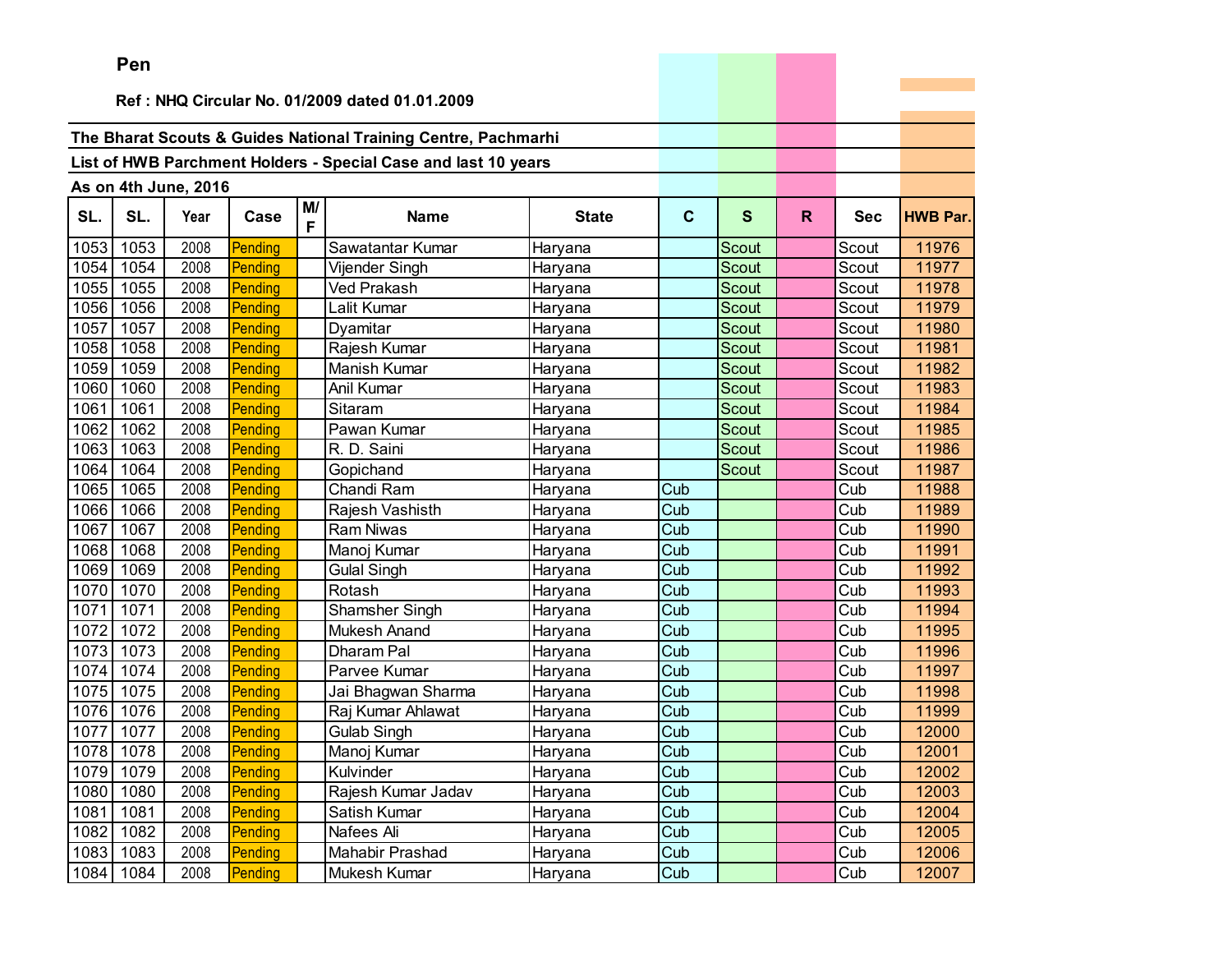|      | Pen       |                      |         |         |                                                                |                      |     |              |    |            |                 |
|------|-----------|----------------------|---------|---------|----------------------------------------------------------------|----------------------|-----|--------------|----|------------|-----------------|
|      |           |                      |         |         |                                                                |                      |     |              |    |            |                 |
|      |           |                      |         |         | Ref: NHQ Circular No. 01/2009 dated 01.01.2009                 |                      |     |              |    |            |                 |
|      |           |                      |         |         | The Bharat Scouts & Guides National Training Centre, Pachmarhi |                      |     |              |    |            |                 |
|      |           |                      |         |         |                                                                |                      |     |              |    |            |                 |
|      |           |                      |         |         | List of HWB Parchment Holders - Special Case and last 10 years |                      |     |              |    |            |                 |
|      |           | As on 4th June, 2016 |         |         |                                                                |                      |     |              |    |            |                 |
| SL.  | SL.       | Year                 | Case    | M/<br>F | <b>Name</b>                                                    | <b>State</b>         | C   | S            | R. | <b>Sec</b> | <b>HWB Par.</b> |
| 1085 | 1085      | 2008                 | Pending |         | C. M. Singh                                                    | Haryana              | Cub |              |    | Cub        | 12008           |
| 1086 | 1086      | 2008                 | Pending |         | Smt. Santosh Dahiya                                            | Haryana              | Cub |              |    | Cub        | 12009           |
| 1087 | 1087      | 2008                 | Pending |         | Ms. Sheela Puniya                                              | Haryana              | Cub |              |    | Cub        | 12010           |
| 1088 | 1088      | 2008                 | Pending |         | Ms. Kiran                                                      | Haryana              | Cub |              |    | Cub        | 12011           |
| 1089 | 1089      | 2008                 | Pending |         | Ram Murti                                                      | Haryana              | Cub |              |    | Cub        | 12012           |
| 1090 | 1090      | 2008                 | Pending |         | Devender Kaur                                                  | Haryana              | Cub |              |    | Cub        | 12013           |
| 1091 | 1091      | 2008                 | Pending |         | Leena Rani                                                     | Haryana              | Cub |              |    | Cub        | 12014           |
| 1092 | 1092      | 2008                 | Pending |         | Maniram Kaushal                                                | Haryana              | Cub |              |    | Cub        | 12015           |
| 1093 | 1093      | 2008                 | Pending |         | <b>Tek Chand</b>                                               | Haryana              | Cub |              |    | Cub        | 12016           |
| 1094 | 1094      | 2008                 | Pending |         | Ramesh Kumar                                                   | Haryana              | Cub |              |    | Cub        | 12017           |
| 1095 | 1095      | 2008                 | Pending |         | Dalbir Singh                                                   | Haryana              | Cub |              |    | Cub        | 12018           |
| 1096 | 1096      | 2008                 | Pending |         | Karamjeet Sharma                                               | Haryana              | Cub |              |    | Cub        | 12019           |
| 1097 | 1097      | 2008                 | Pending |         | Ram Kumar                                                      | Haryana              | Cub |              |    | Cub        | 12020           |
| 1098 | 1098      | 2008                 | Pending |         | Laxman Ram Jatolia                                             | Rajasthan            |     | Scout        |    | Scout      | 12021           |
| 1099 | 1099      | 2008                 | Pending |         | Gopal Krishna Sharma                                           | Rajasthan            |     | Scout        |    | Scout      | 12022           |
| 1100 | 1100      | 2008                 | Pending |         | Prem Prasad Pathak                                             | Rajasthan            |     | <b>Scout</b> |    | Scout      | 12023           |
| 1101 | 1101      | 2008                 | Pending |         | Bhanwruddin                                                    | Rajasthan            |     | <b>Scout</b> |    | Scout      | 12024           |
| 1102 | 1102      | 2008                 | Pending |         | Chhagan Lal Sharma                                             | Rajasthan            |     | <b>Scout</b> |    | Scout      | 12025           |
| 1103 | 1103      | 2008                 | Pending |         | Rajendra Kr. Choudhary                                         | Rajasthan            |     | Scout        |    | Scout      | 12026           |
| 1104 | 1104      | 2008                 | Pending |         | Banwari Lal Sharma                                             | Rajasthan            |     | Scout        |    | Scout      | 12027           |
| 1105 | 1105      | 2008                 | Pending |         | Moti Ram Ladna                                                 | Rajasthan            |     | <b>Scout</b> |    | Scout      | 12028           |
| 1106 | 1106      | 2008                 | Pending |         | Gopak Krishna Sharma                                           | Rajasthan            |     | Scout        |    | Scout      | 12029           |
| 1107 | 1107      | 2008                 | Pending |         | Satyanarayan Swamy                                             | Rajasthan            |     | <b>Scout</b> |    | Scout      | 12030           |
| 1108 | 1108      | 2008                 | Pending |         | <b>Babulal Swami</b>                                           | Rajasthan            |     | <b>Scout</b> |    | Scout      | 12031           |
|      | 1109 1109 | 2008                 | Pending |         | Akhilesh Kumar Mishra                                          | Uttar Pradesh        |     | Scout        |    | Scout      | 12032           |
|      | 1110 1110 | 2008                 | Pending |         | Moushad Ali Siddique                                           | <b>Uttar Pradesh</b> |     | Scout        |    | Scout      | 12033           |
|      | 1111 1111 | 2008                 | Pending |         | Anup Kumar Choudhary                                           | Uttar Pradesh        |     | Scout        |    | Scout      | 12034           |
|      | 1112 1112 | 2008                 | Pending |         | Vindya Vasini Yadav                                            | Uttar Pradesh        |     | Scout        |    | Scout      | 12035           |
|      | 1113 1113 | 2008                 | Pending |         | Abhimanyu Singh                                                | Uttar Pradesh        |     | Scout        |    | Scout      | 12036           |
|      | 1114 1114 | 2008                 | Pending |         | M. G. Mall                                                     | Uttar Pradesh        |     | Scout        |    | Scout      | 12037           |
|      | 1115 1115 | 2008                 | Pending |         | Suresh Kumar Verma                                             | Uttar Pradesh        |     | Scout        |    | Scout      | 12038           |
| 1116 | 1116      | 2008                 | Pending |         | Upendra Nath Vanmali                                           | Uttar Pradesh        |     | Scout        |    | Scout      | 12038 A         |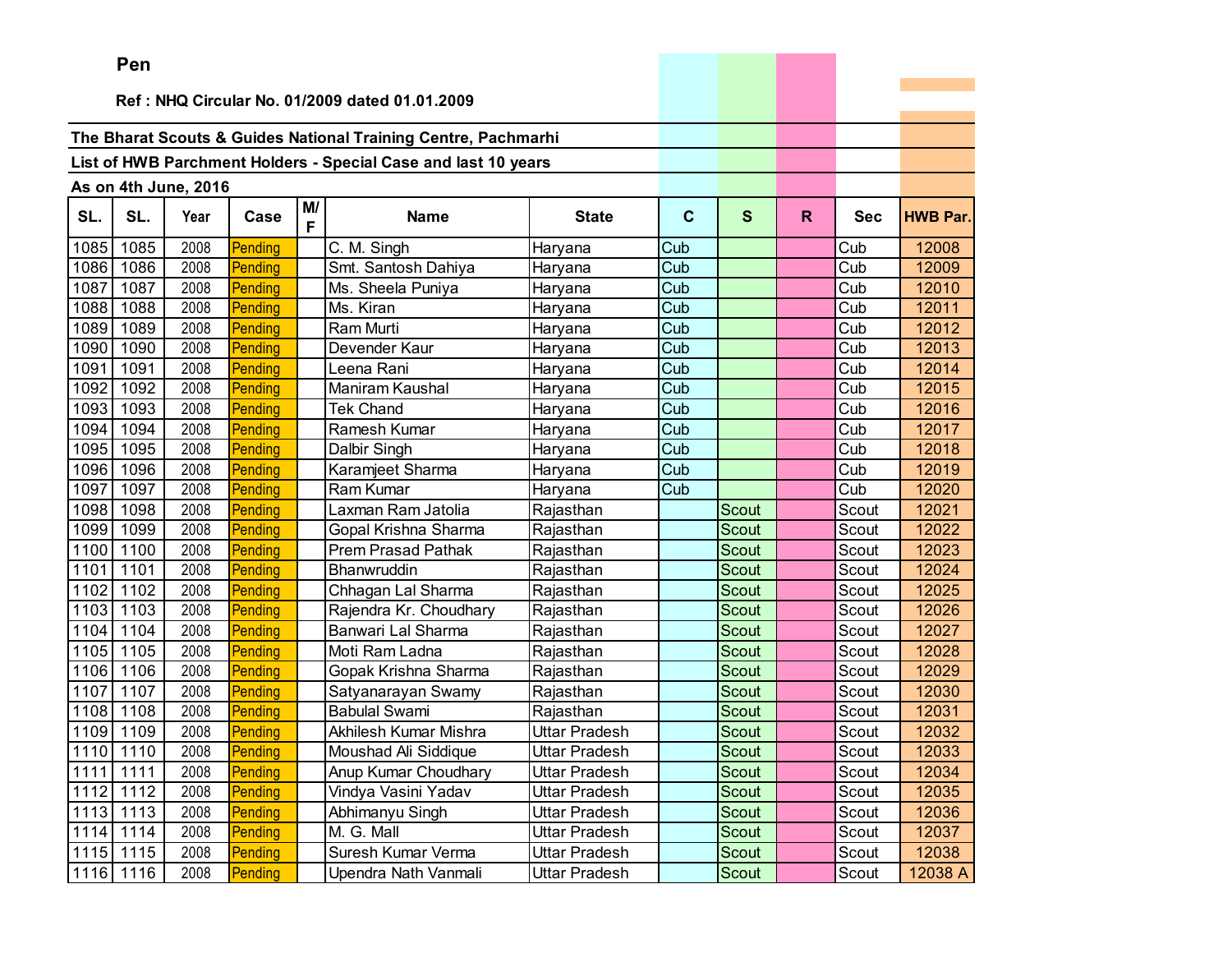|      | Pen                                            |                      |         |         |                                                                |                      |                         |              |    |            |                 |
|------|------------------------------------------------|----------------------|---------|---------|----------------------------------------------------------------|----------------------|-------------------------|--------------|----|------------|-----------------|
|      | Ref: NHQ Circular No. 01/2009 dated 01.01.2009 |                      |         |         |                                                                |                      |                         |              |    |            |                 |
|      |                                                |                      |         |         |                                                                |                      |                         |              |    |            |                 |
|      |                                                |                      |         |         | The Bharat Scouts & Guides National Training Centre, Pachmarhi |                      |                         |              |    |            |                 |
|      |                                                |                      |         |         |                                                                |                      |                         |              |    |            |                 |
|      |                                                |                      |         |         | List of HWB Parchment Holders - Special Case and last 10 years |                      |                         |              |    |            |                 |
|      |                                                | As on 4th June, 2016 |         |         |                                                                |                      |                         |              |    |            |                 |
| SL.  | SL.                                            | Year                 | Case    | M/<br>F | <b>Name</b>                                                    | <b>State</b>         | $\mathbf{C}$            | $\mathbf{s}$ | R. | <b>Sec</b> | <b>HWB Par.</b> |
| 1117 | 1117                                           | 2008                 | Pending |         | Anil Kumar Singh                                               | <b>Uttar Pradesh</b> |                         | Scout        |    | Scout      | 12039           |
| 1118 | 1118                                           | 2008                 | Pending |         | Lalji Yadav                                                    | <b>Uttar Pradesh</b> |                         | Scout        |    | Scout      | 12040           |
| 1119 | 1119                                           | 2008                 | Pending |         | <b>Gopal Swaroop</b>                                           | Uttar Pradesh        |                         | Scout        |    | Scout      | 12041           |
| 1120 | 1120                                           | 2008                 | Pending |         | Kamlesh Kumar Saini                                            | Uttar Pradesh        |                         | Scout        |    | Scout      | 12042           |
| 1121 | 1121                                           | 2008                 | Pending |         | Gorekh Nath                                                    | Uttar Pradesh        | Cub                     |              |    | Cub        | 12043           |
| 1122 | 1122                                           | 2008                 | Pending |         | Anil Kumar                                                     | <b>Uttar Pradesh</b> | Cub                     |              |    | Cub        | 12044           |
| 1123 | 1123                                           | 2008                 | Pending |         | Manoj Kumar Singh                                              | Uttar Pradesh        | Cub                     |              |    | Cub        | 12045           |
| 1124 | 1124                                           | 2008                 | Pending |         | Yogendra Nath Vairagi                                          | Uttar Pradesh        | Cub                     |              |    | Cub        | 12046           |
| 1125 | 1125                                           | 2008                 | Pending |         | Virendra Kumar Singh                                           | <b>Uttar Pradesh</b> | $\overline{\text{Cub}}$ |              |    | Cub        | 12047           |
| 1126 | 1126                                           | 2008                 | Pending |         | Mannu Ram                                                      | Uttar Pradesh        | Cub                     |              |    | Cub        | 12048           |
| 1127 | 1127                                           | 2008                 | Pending |         | Rai Saheb Singh                                                | Uttar Pradesh        | Cub                     |              |    | Cub        | 12049           |
| 1128 | 1128                                           | 2008                 | Pending |         | $\overline{H}$ . Sharanappa                                    | Karnataka            | Cub                     |              |    | Cub        | 12050           |
| 1129 | 1129                                           | 2008                 | Pending |         | Venkat Maruti Rao Shinde                                       | Karnataka            | Cub                     |              |    | Cub        | 12051           |
| 1130 | 1130                                           | 2008                 | Pending |         | B. Pathi Gowda                                                 | Karnataka            |                         | Scout        |    | Scout      | 12052           |
| 1131 | 1131                                           | 2008                 | Pending |         | Mardan Ali M.                                                  | Karnataka            |                         | Scout        |    | Scout      | 12053           |
| 1132 | 1132                                           | 2008                 | Pending |         | <b>B.</b> Ravi Kumar                                           | Karnataka            |                         | <b>Scout</b> |    | Scout      | 12054           |
| 1133 | 1133                                           | 2008                 | Pending |         | Raju B.                                                        | Karnataka            |                         | Scout        |    | Scout      | 12055           |
| 1134 | 1134                                           | 2008                 | Pending |         | Shankarappa Bacappa K.                                         | Karnataka            |                         | Scout        |    | Scout      | 12056           |
| 1135 | 1135                                           | 2008                 | Pending |         | C. R. Somasundar                                               | Karnataka            |                         | Scout        |    | Scout      | 12057           |
| 1136 | 1136                                           | 2008                 | Pending |         | Shivkumar H. Kabbur                                            | Karnataka            |                         | Scout        |    | Scout      | 12058           |
| 1137 | 1137                                           | 2008                 | Pending |         | Pradeep Chittora                                               | Rajasthan            | Cub                     |              |    | Cub        | 12059           |
| 1138 | 1138                                           | 2008                 | Pending |         | Gajendra Prasad Sharma                                         | Rajasthan            | Cub                     |              |    | Cub        | 12060           |
| 1139 | 1139                                           | 2008                 | Pending |         | <b>Guan Chand Prasham</b>                                      | <b>NVS</b>           |                         | Scout        |    | Scout      | 12061           |
| 1140 | 1140                                           | 2008                 | Pending |         | Subhendu Goshal                                                | <b>NVS</b>           |                         | Scout        |    | Scout      | 12062           |
| 1141 | 1141                                           | 2008                 | Pending |         | Abhay Borkar                                                   | <b>NVS</b>           |                         | Scout        |    | Scout      | 12063           |
|      | 1142 1142                                      | 2008                 | Pending |         | Manoj Nagedeve                                                 | <b>NVS</b>           |                         | Scout        |    | Scout      | 12064           |
|      | 1143 1143                                      | 2008                 | Pending |         | Dinanath Kohad                                                 | <b>NVS</b>           |                         | Scout        |    | Scout      | 12065           |
|      | 1144 1144                                      | 2008                 | Pending |         | Avinash Shukla                                                 | <b>NVS</b>           |                         | Scout        |    | Scout      | 12066           |
|      | 1145 1145                                      | 2008                 | Pending |         | Kailash Malviya                                                | <b>NVS</b>           |                         | Scout        |    | Scout      | 12067           |
|      | 1146 1146                                      | 2008                 | Pending |         | Jaideep Garg                                                   | <b>NVS</b>           |                         | Scout        |    | Scout      | 12068           |
|      | 1147 1147                                      | 2008                 | Pending |         | Subodh Sharma                                                  | <b>NVS</b>           |                         | Scout        |    | Scout      | 12069           |
|      | 1148 1148                                      | 2008                 | Pending |         | Brajesh Sharma                                                 | <b>NVS</b>           |                         | Scout        |    | Scout      | 12070           |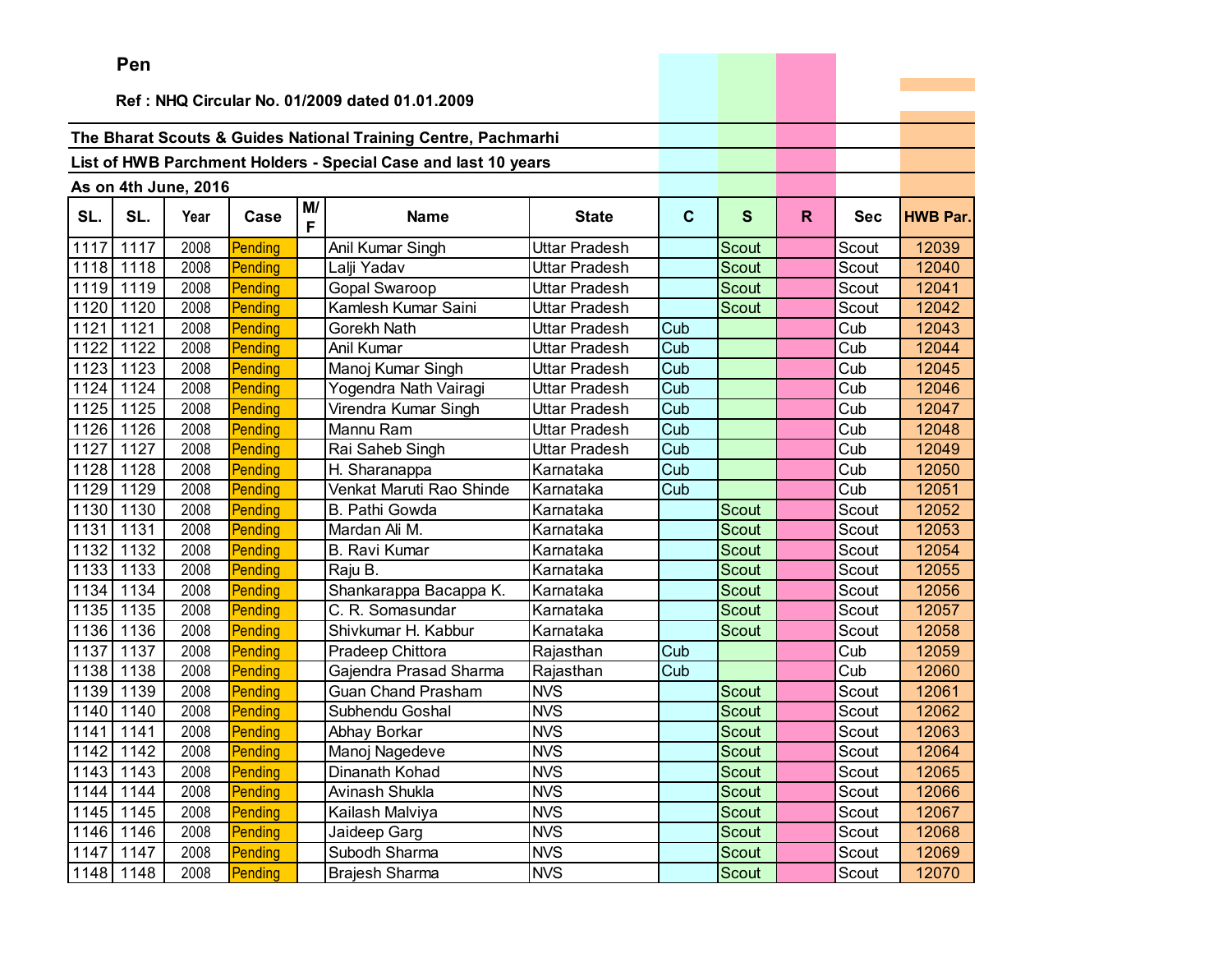|      | Pen                                            |                      |         |         |                                                                |                      |             |              |    |            |                 |
|------|------------------------------------------------|----------------------|---------|---------|----------------------------------------------------------------|----------------------|-------------|--------------|----|------------|-----------------|
|      | Ref: NHQ Circular No. 01/2009 dated 01.01.2009 |                      |         |         |                                                                |                      |             |              |    |            |                 |
|      |                                                |                      |         |         |                                                                |                      |             |              |    |            |                 |
|      |                                                |                      |         |         | The Bharat Scouts & Guides National Training Centre, Pachmarhi |                      |             |              |    |            |                 |
|      |                                                |                      |         |         | List of HWB Parchment Holders - Special Case and last 10 years |                      |             |              |    |            |                 |
|      |                                                |                      |         |         |                                                                |                      |             |              |    |            |                 |
|      |                                                | As on 4th June, 2016 |         |         |                                                                |                      |             |              |    |            |                 |
| SL.  | SL.                                            | Year                 | Case    | M/<br>F | <b>Name</b>                                                    | <b>State</b>         | $\mathbf c$ | $\mathbf{s}$ | R. | <b>Sec</b> | <b>HWB Par.</b> |
| 1149 | 1149                                           | 2008                 | Pending |         | Gajendra Narayan Sahu                                          | <b>NVS</b>           |             | Scout        |    | Scout      | 12071           |
| 1150 | 1150                                           | 2008                 | Pending |         | Manoj Kumar Srivastava                                         | <b>NVS</b>           |             | Scout        |    | Scout      | 12072           |
| 1151 | 1151                                           | 2008                 | Pending |         | Ramayan Tiwari                                                 | <b>NVS</b>           |             | <b>Scout</b> |    | Scout      | 12073           |
| 1152 | 1152                                           | 2008                 | Pending |         | Ashok Sharma                                                   | <b>NVS</b>           |             | Scout        |    | Scout      | 12074           |
| 1153 | 1153                                           | 2008                 | Pending |         | R. K. Kashyap                                                  | <b>NVS</b>           |             | Scout        |    | Scout      | 12075           |
| 1154 | 1154                                           | 2008                 | Pending |         | Lal Mohan Paul                                                 | <b>NVS</b>           |             | <b>Scout</b> |    | Scout      | 12076           |
| 1155 | 1155                                           | 2008                 | Pending |         | Tekendra Shah                                                  | <b>NVS</b>           |             | <b>Scout</b> |    | Scout      | 12077           |
| 1156 | 1156                                           | 2008                 | Pending |         | Sanjiv Kumar                                                   | <b>NVS</b>           |             | Scout        |    | Scout      | 12078           |
| 1157 | 1157                                           | 2008                 | Pending |         | Gouri Shankar Singh                                            | <b>NVS</b>           |             | <b>Scout</b> |    | Scout      | 12079           |
| 1158 | 1158                                           | 2008                 | Pending |         | <b>Prashant Gaikwad</b>                                        | <b>NVS</b>           |             | Scout        |    | Scout      | 12080           |
| 1159 | 1159                                           | 2008                 | Pending |         | P. S. Roy                                                      | <b>NVS</b>           |             | Scout        |    | Scout      | 12081           |
| 1160 | 1160                                           | 2008                 | Pending |         | R. K. Verma                                                    | <b>NVS</b>           |             | Scout        |    | Scout      | 12082           |
| 1161 | 1161                                           | 2008                 | Pending |         | Ravi Shankar                                                   | <b>NVS</b>           |             | Scout        |    | Scout      | 12083           |
| 1162 | 1162                                           | 2008                 | Pending |         | Virendra Kumar Sharma                                          | <b>Uttar Pradesh</b> |             | <b>Scout</b> |    | Scout      | 12084           |
| 1163 | 1163                                           | 2008                 | Pending |         | Ram Veer Singh Yadav                                           | Uttar Pradesh        |             | Scout        |    | Scout      | 12085           |
| 1164 | 1164                                           | 2008                 | Pending |         | Santosh Kumar Singh                                            | Uttar Pradesh        |             | Scout        |    | Scout      | 12086           |
| 1165 | 1165                                           | 2008                 | Pending |         | Gopal Krishna Dixit                                            | Uttar Pradesh        |             | Scout        |    | Scout      | 12087           |
| 1166 | 1166                                           | 2008                 | Pending |         | Aditya Kumar Singh                                             | Uttar Pradesh        |             | Scout        |    | Scout      | 12088           |
| 1167 | 1167                                           | 2008                 | Pending |         | Sri Om                                                         | Uttar Pradesh        |             | <b>Scout</b> |    | Scout      | 12089           |
| 1168 | 1168                                           | 2008                 | Pending |         | Surendra Singh Yadav                                           | Uttar Pradesh        |             | Scout        |    | Scout      | 12090           |
| 1169 | 1169                                           | 2008                 | Pending |         | Har Veer Singh Solanki                                         | Uttar Pradesh        |             | Scout        |    | Scout      | 12091           |
| 1170 | 1170                                           | 2008                 | Pending |         | Raj Kishor                                                     | Uttar Pradesh        |             | Scout        |    | Scout      | 12092           |
| 1171 | 1171                                           | 2008                 | Pending |         | Sabapati Yadav                                                 | Uttar Pradesh        |             | Scout        |    | Scout      | 12093           |
| 1172 | 1172                                           | 2008                 | Pending |         | Shashi Kumar                                                   | Uttar Pradesh        |             | Scout        |    | Scout      | 12094           |
|      | 1173 1173                                      | 2008                 | Pending |         | <b>Gorelal Pathak</b>                                          | Uttar Pradesh        |             | Scout        |    | Scout      | 12095           |
|      | 1174 1174                                      | 2008                 | Pending |         | Sanjay Kumar                                                   | Eastern Rly          |             | Scout        |    | Scout      | 12096           |
|      | 1175 1175                                      | 2008                 | Pending |         | Santosh Kumar Pandey                                           | Eastern Rly          |             | Scout        |    | Scout      | 12097           |
|      | 1176 1176                                      | 2008                 | Pending |         | <b>Bijoy Biswas</b>                                            | Eastern Rly          |             | Scout        |    | Scout      | 12098           |
| 1177 | 1177                                           | 2008                 | Pending |         | Dinabandhu Pradhan                                             | Orissa               |             | Scout        |    | Scout      | 12099           |
|      | 1178 1178                                      | 2008                 | Pending |         | Bikram Keshari Sahoo                                           | Orissa               |             | Scout        |    | Scout      | 12100           |
|      | 1179 1179                                      | 2008                 | Pending |         | Naresh Kumar Moharana                                          | Orissa               |             | Scout        |    | Scout      | 12101           |
| 1180 | 1180                                           | 2008                 | Pending |         | <b>Balaram Ranasingh</b>                                       | Orissa               |             | Scout        |    | Scout      | 12102           |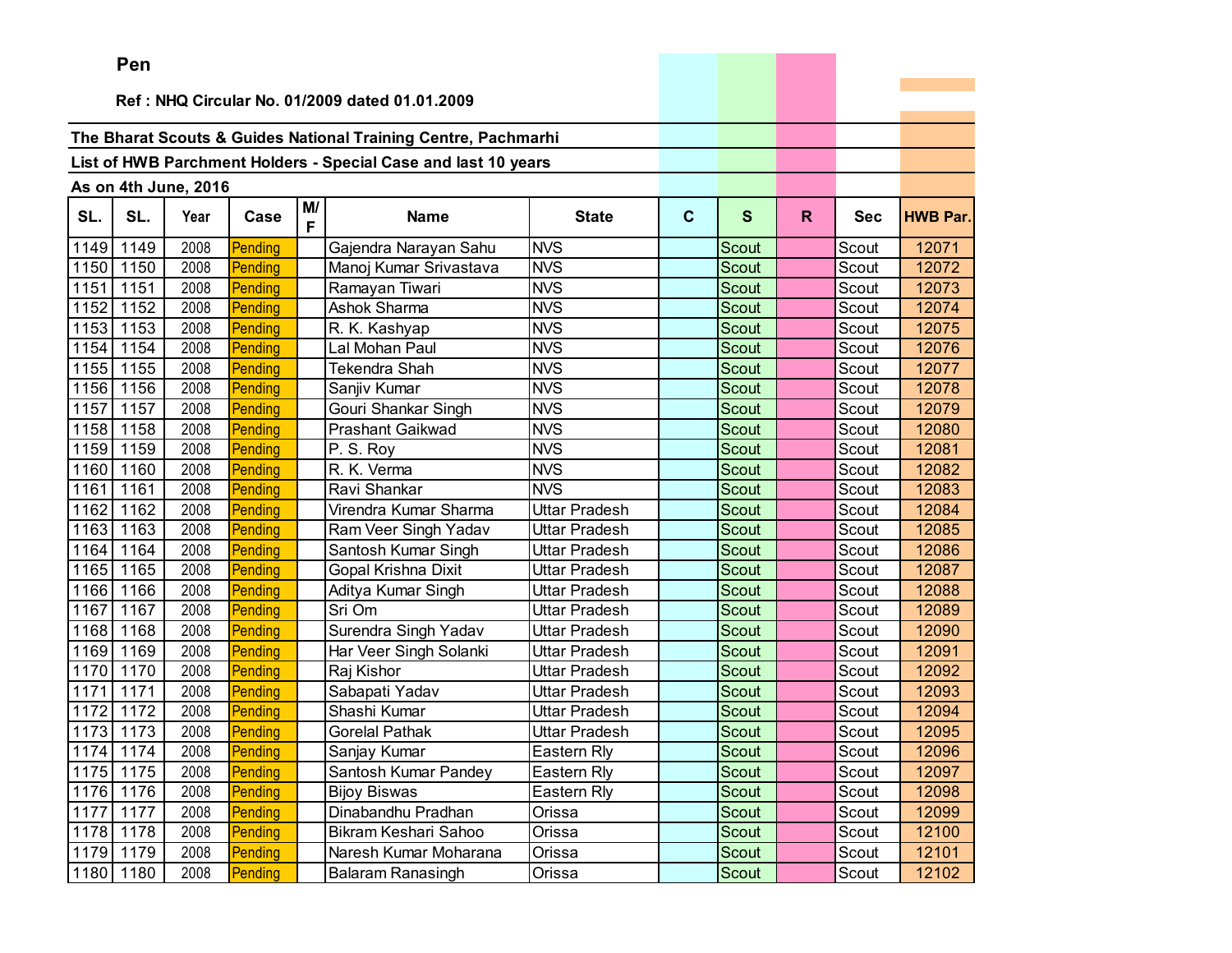|      | Pen       |                      |         |         |                                                                |              |              |              |    |            |                 |
|------|-----------|----------------------|---------|---------|----------------------------------------------------------------|--------------|--------------|--------------|----|------------|-----------------|
|      |           |                      |         |         | Ref: NHQ Circular No. 01/2009 dated 01.01.2009                 |              |              |              |    |            |                 |
|      |           |                      |         |         |                                                                |              |              |              |    |            |                 |
|      |           |                      |         |         | The Bharat Scouts & Guides National Training Centre, Pachmarhi |              |              |              |    |            |                 |
|      |           |                      |         |         | List of HWB Parchment Holders - Special Case and last 10 years |              |              |              |    |            |                 |
|      |           |                      |         |         |                                                                |              |              |              |    |            |                 |
|      |           | As on 4th June, 2016 |         |         |                                                                |              |              |              |    |            |                 |
| SL.  | SL.       | Year                 | Case    | M/<br>F | <b>Name</b>                                                    | <b>State</b> | $\mathbf{C}$ | $\mathbf{s}$ | R. | <b>Sec</b> | <b>HWB Par.</b> |
| 1181 | 1181      | 2008                 | Pending |         | Chellarapu Prabhakar Rao                                       | Orissa       |              | Scout        |    | Scout      | 12103           |
| 1182 | 1182      | 2008                 | Pending |         | <b>Biswanath Sahu</b>                                          | Orissa       |              | Scout        |    | Scout      | 12104           |
| 1183 | 1183      | 2008                 | Pending |         | Md. Shariff                                                    | Orissa       |              | <b>Scout</b> |    | Scout      | 12105           |
| 1184 | 1184      | 2008                 | Pending |         | Radha Pati Nath                                                | Orissa       |              | Scout        |    | Scout      | 12106           |
| 1185 | 1185      | 2008                 | Pending |         | M. A. Dayan                                                    | Orissa       |              | Scout        |    | Scout      | 12107           |
|      | 1186 1186 | 2008                 | Pending |         | Pradeep Kumar Pratap                                           | Orissa       |              | Scout        |    | Scout      | 12108           |
| 1187 | 1187      | 2008                 | Pending |         | Sukanta Kumar Nayak                                            | Orissa       |              | Scout        |    | Scout      | 12109           |
| 1188 | 1188      | 2008                 | Pending |         | Pradyumna Kumar Mahapatra                                      | Orissa       |              | Scout        |    | Scout      | 12110           |
| 1189 | 1189      | 2008                 | Pending |         | Bijay Kumar Rath                                               | Orissa       |              | Scout        |    | Scout      | 12111           |
| 1190 | 1190      | 2008                 | Pending |         | Sanjeev Kumar Bhoi                                             | Orissa       |              | Scout        |    | Scout      | 12112           |
| 1191 | 1191      | 2008                 | Pending |         | Nilanchala Chirgun                                             | Orissa       |              | Scout        |    | Scout      | 12113           |
| 1192 | 1192      | 2008                 | Pending |         | Jiten Rout                                                     | Orissa       |              | Scout        |    | Scout      | 12114           |
| 1193 | 1193      | 2008                 | Pending |         | Upendra Kumar Sahoo                                            | Orissa       |              | Scout        |    | Scout      | 12115           |
| 1194 | 1194      | 2008                 | Pending |         | Dambaruohara Pujari                                            | Orissa       |              | Scout        |    | Scout      | 12116           |
| 1195 | 1195      | 2008                 | Pending |         | Mihar Ranjan Nayak                                             | Orissa       |              | Scout        |    | Scout      | 12117           |
| 1196 | 1196      | 2008                 | Pending |         | Sadanana Rout                                                  | Orissa       |              | <b>Scout</b> |    | Scout      | 12118           |
| 1197 | 1197      | 2008                 | Pending |         | Jagabandhu Satapathy                                           | Orissa       |              | <b>Scout</b> |    | Scout      | 12119           |
| 1198 | 1198      | 2008                 | Pending |         | Mangula Mishra                                                 | Orissa       |              | <b>Scout</b> |    | Scout      | 12120           |
| 1199 | 1199      | 2008                 | Pending |         | Gopinath Dwibedi                                               | Orissa       |              | Scout        |    | Scout      | 12121           |
| 1200 | 1200      | 2008                 | Pending |         | Dibakar Pattanaik                                              | Orissa       |              | <b>Scout</b> |    | Scout      | 12122           |
| 1201 | 1201      | 2008                 | Pending |         | Mahendra Kumar Mahanta                                         | Orissa       |              | <b>Scout</b> |    | Scout      | 12123           |
| 1202 | 1202      | 2008                 | Pending |         | M. Manickasamy                                                 | <b>KVS</b>   |              | <b>Scout</b> |    | Scout      | 12124           |
| 1203 | 1203      | 2008                 | Pending |         | <b>Himmat Singh</b>                                            | <b>KVS</b>   |              | <b>Scout</b> |    | Scout      | 12125           |
| 1204 | 1204      | 2008                 | Pending |         | P.N. Sah                                                       | <b>KVS</b>   |              | Scout        |    | Scout      | 12126           |
| 1205 | 1205      | 2008                 | Pending |         | B. C. Dwibedy                                                  | <b>KVS</b>   |              | Scout        |    | Scout      | 12127           |
| 1206 | 1206      | 2008                 | Pending |         | A. G. Pandian                                                  | <b>KVS</b>   |              | Scout        |    | Scout      | 12128           |
| 1207 | 1207      | 2008                 | Pending |         | Ramesh Chandra Pareek                                          | <b>KVS</b>   |              | Scout        |    | Scout      | 12129           |
| 1208 | 1208      | 2008                 | Pending |         | N. D. Sarmah                                                   | <b>KVS</b>   |              | Scout        |    | Scout      | 12130           |
| 1209 | 1209      | 2008                 | Pending |         | R. N. Pal                                                      | <b>KVS</b>   |              | Scout        |    | Scout      | 12131           |
| 1210 | 1210      | 2008                 | Pending |         | Chandresh Kumar                                                | <b>KVS</b>   |              | Scout        |    | Scout      | 12132           |
| 1211 | 1211      | 2008                 | Pending |         | Dr. D.K. Tripathi                                              | <b>KVS</b>   |              | Scout        |    | Scout      | 12133           |
| 1212 | 1212      | 2008                 | Pending |         | S. Mastan                                                      | <b>KVS</b>   |              | Scout        |    | Scout      | 12134           |

the control of the control of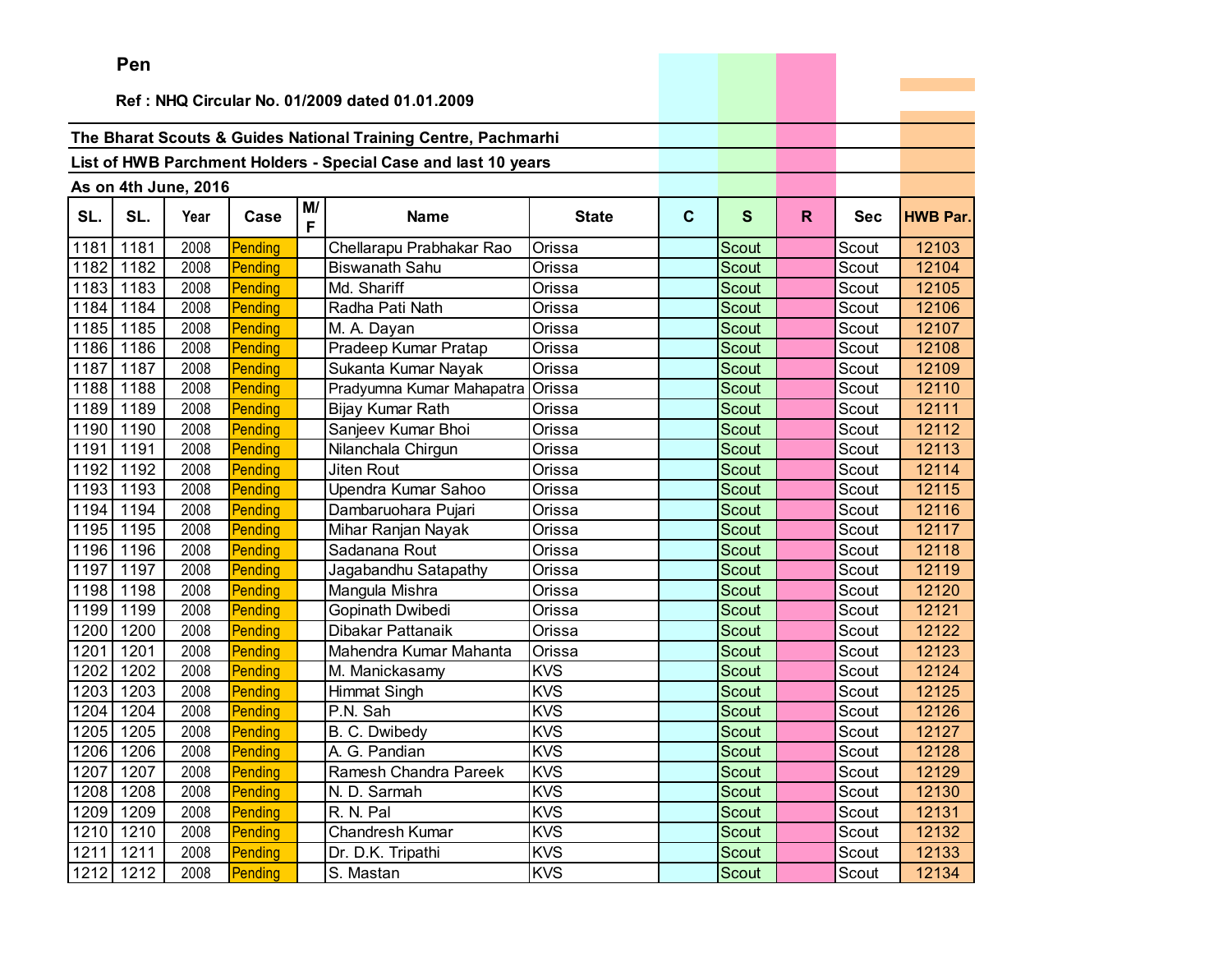|      | Pen  |                      |         |         |                                                                |              |              |              |    |            |                 |
|------|------|----------------------|---------|---------|----------------------------------------------------------------|--------------|--------------|--------------|----|------------|-----------------|
|      |      |                      |         |         | Ref: NHQ Circular No. 01/2009 dated 01.01.2009                 |              |              |              |    |            |                 |
|      |      |                      |         |         |                                                                |              |              |              |    |            |                 |
|      |      |                      |         |         | The Bharat Scouts & Guides National Training Centre, Pachmarhi |              |              |              |    |            |                 |
|      |      |                      |         |         | List of HWB Parchment Holders - Special Case and last 10 years |              |              |              |    |            |                 |
|      |      |                      |         |         |                                                                |              |              |              |    |            |                 |
|      |      | As on 4th June, 2016 |         |         |                                                                |              |              |              |    |            |                 |
| SL.  | SL.  | Year                 | Case    | M/<br>F | <b>Name</b>                                                    | <b>State</b> | $\mathbf{C}$ | S            | R. | <b>Sec</b> | <b>HWB Par.</b> |
| 1213 | 1213 | 2008                 | Pending |         | S. Khan                                                        | <b>KVS</b>   |              | Scout        |    | Scout      | 12135           |
| 1214 | 1214 | 2008                 | Pending |         | P. Karade                                                      | <b>KVS</b>   |              | <b>Scout</b> |    | Scout      | 12136           |
| 1215 | 1215 | 2008                 | Pending |         | G.A.K.Challa                                                   | <b>KVS</b>   |              | <b>Scout</b> |    | Scout      | 12137           |
| 1216 | 1216 | 2008                 | Pending |         | Dr. Devdatt Sharma                                             | <b>KVS</b>   |              | Scout        |    | Scout      | 12138           |
| 1217 | 1217 | 2008                 | Pending |         | Manoj Kumar Malik                                              | <b>KVS</b>   |              | <b>Scout</b> |    | Scout      | 12139           |
| 1218 | 1218 | 2008                 | Pending |         | Swapan Das                                                     | <b>KVS</b>   |              | Scout        |    | Scout      | 12140           |
| 1219 | 1219 | 2008                 | Pending |         | Sitaramaiah                                                    | <b>KVS</b>   |              | Scout        |    | Scout      | 12141           |
| 1220 | 1220 | 2008                 | Pending |         | Sheoram Ram                                                    | <b>KVS</b>   |              | <b>Scout</b> |    | Scout      | 12142           |
| 1221 | 1221 | 2008                 | Pending |         | S. N. Thakur                                                   | <b>KVS</b>   |              | Scout        |    | Scout      | 12143           |
| 1222 | 1222 | 2008                 | Pending |         | Kishore Kumar                                                  | <b>KVS</b>   |              | Scout        |    | Scout      | 12144           |
| 1223 | 1223 | 2008                 | Pending |         | Rakesh Kumar Dhiman                                            | <b>KVS</b>   |              | <b>Scout</b> |    | Scout      | 12145           |
| 1224 | 1224 | 2008                 | Pending |         | K. K. Tiwari                                                   | <b>KVS</b>   |              | Scout        |    | Scout      | 12146           |
| 1225 | 1225 | 2008                 | Pending |         | Daryab Singh                                                   | <b>KVS</b>   |              | Scout        |    | Scout      | 12147           |
| 1226 | 1226 | 2008                 | Pending |         | Ghanshyam Sharma                                               | <b>KVS</b>   |              | Scout        |    | Scout      | 12148           |
| 1227 | 1227 | 2008                 | Pending |         | C. P. Rajawat                                                  | <b>KVS</b>   |              | <b>Scout</b> |    | Scout      | 12149           |
| 1228 | 1228 | 2008                 | Pending |         | <b>B.S.V. Sitaram</b>                                          | KVS          |              | Scout        |    | Scout      | 12150           |
| 1229 | 1229 | 2008                 | Pending |         | K. Arumugam K.                                                 | <b>KVS</b>   |              | <b>Scout</b> |    | Scout      | 12151           |
| 1230 | 1230 | 2008                 | Pending |         | I. S. Tripathi                                                 | <b>KVS</b>   |              | Scout        |    | Scout      | 12152           |
| 1231 | 1231 | 2008                 | Pending |         | T. P. Tarun                                                    | <b>KVS</b>   |              | Scout        |    | Scout      | 12153           |
| 1232 | 1232 | 2008                 | Pending |         | Rajinder Badkulia                                              | <b>KVS</b>   |              | Scout        |    | Scout      | 12154           |
| 1233 | 1233 | 2008                 | Pending |         | R. C. Patel Singh                                              | <b>KVS</b>   |              | <b>Scout</b> |    | Scout      | 12155           |
| 1234 | 1234 | 2008                 | Pending |         | P. K. Sharma                                                   | <b>KVS</b>   |              | <b>Scout</b> |    | Scout      | 12156           |
| 1235 | 1235 | 2008                 | Pending |         | S. R. Basumatary                                               | <b>KVS</b>   |              | <b>Scout</b> |    | Scout      | 12157           |
| 1236 | 1236 | 2008                 | Pending |         | N. S. Chib                                                     | <b>KVS</b>   |              | Scout        |    | Scout      | 12158           |
| 1237 | 1237 | 2008                 | Pending |         | Mittan Suraj Singh                                             | <b>KVS</b>   |              | Scout        |    | Scout      | 12159           |
| 1238 | 1238 | 2008                 | Pending |         | S. P. Srivastava                                               | <b>KVS</b>   |              | Scout        |    | Scout      | 12160           |
| 1239 | 1239 | 2008                 | Pending |         | G. P. Shukla                                                   | <b>KVS</b>   |              | Scout        |    | Scout      | 12161           |
| 1240 | 1240 | 2008                 | Pending |         | C. H. Ravinder                                                 | <b>KVS</b>   |              | Scout        |    | Scout      | 12162           |
| 1241 | 1241 | 2008                 | Pending |         | Sanjay Kumar Jha                                               | <b>KVS</b>   |              | Scout        |    | Scout      | 12163           |
| 1242 | 1242 | 2008                 | Pending |         | B. L. Bhartiya                                                 | <b>KVS</b>   |              | Scout        |    | Scout      | 12164           |
| 1243 | 1243 | 2008                 | Pending |         | Ramen Sharma                                                   | <b>KVS</b>   |              | Scout        |    | Scout      | 12165           |
| 1244 | 1244 | 2008                 | Pending |         | Anup Kumar Mandal                                              | <b>KVS</b>   |              | Scout        |    | Scout      | 12166           |

the control of the control of the con-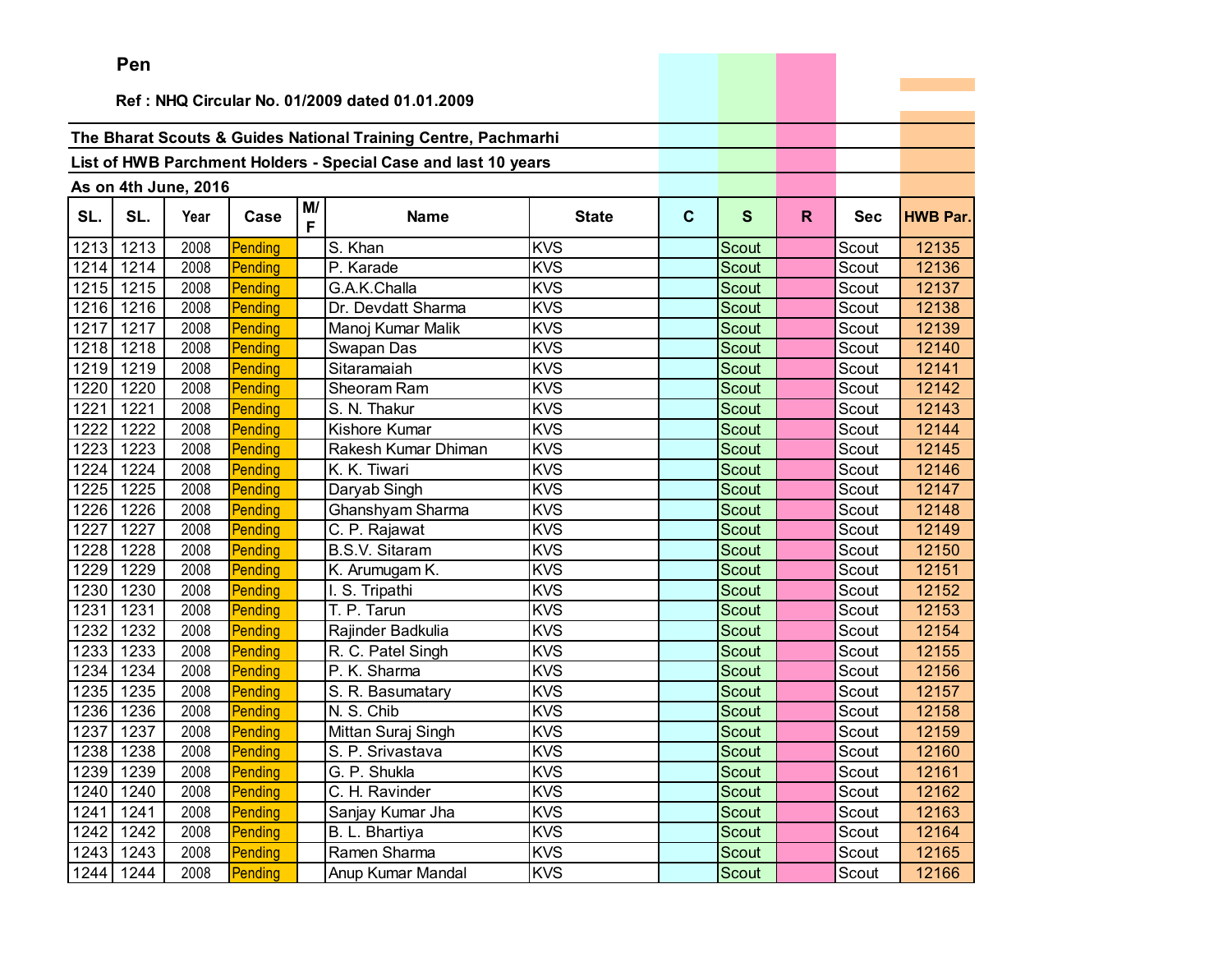|      | Pen                                            |                      |         |    |                                                                |              |             |              |    |            |                 |
|------|------------------------------------------------|----------------------|---------|----|----------------------------------------------------------------|--------------|-------------|--------------|----|------------|-----------------|
|      | Ref: NHQ Circular No. 01/2009 dated 01.01.2009 |                      |         |    |                                                                |              |             |              |    |            |                 |
|      |                                                |                      |         |    |                                                                |              |             |              |    |            |                 |
|      |                                                |                      |         |    | The Bharat Scouts & Guides National Training Centre, Pachmarhi |              |             |              |    |            |                 |
|      |                                                |                      |         |    | List of HWB Parchment Holders - Special Case and last 10 years |              |             |              |    |            |                 |
|      |                                                |                      |         |    |                                                                |              |             |              |    |            |                 |
|      |                                                | As on 4th June, 2016 |         | M/ |                                                                |              |             |              |    |            |                 |
| SL.  | SL.                                            | Year                 | Case    | F  | <b>Name</b>                                                    | <b>State</b> | $\mathbf c$ | S            | R. | <b>Sec</b> | <b>HWB Par.</b> |
| 1245 | 1245                                           | 2008                 | Pending |    | Subhash Anand                                                  | <b>KVS</b>   |             | Scout        |    | Scout      | 12167           |
| 1246 | 1246                                           | 2008                 | Pending |    | Raj Kumar Gupta                                                | <b>KVS</b>   |             | Scout        |    | Scout      | 12168           |
| 1247 | 1247                                           | 2008                 | Pending |    | G. Bagaria                                                     | <b>KVS</b>   |             | <b>Scout</b> |    | Scout      | 12169           |
| 1248 | 1248                                           | 2008                 | Pending |    | Siyaram Yadav                                                  | <b>KVS</b>   |             | Scout        |    | Scout      | 12170           |
| 1249 | 1249                                           | 2008                 | Pending |    | Ram Vilas                                                      | <b>KVS</b>   |             | Scout        |    | Scout      | 12171           |
| 1250 | 1250                                           | 2008                 | Pending |    | R. C. Paul                                                     | <b>KVS</b>   |             | <b>Scout</b> |    | Scout      | 12172           |
| 1251 | 1251                                           | 2008                 | Pending |    | Virendra Prasad                                                | <b>KVS</b>   |             | <b>Scout</b> |    | Scout      | 12173           |
| 1252 | 1252                                           | 2008                 | Pending |    | R. S. Choudhary                                                | <b>KVS</b>   |             | Scout        |    | Scout      | 12174           |
| 1253 | 1253                                           | 2008                 | Pending |    | L. Subbaiyan                                                   | <b>KVS</b>   |             | <b>Scout</b> |    | Scout      | 12175           |
| 1254 | 1254                                           | 2008                 | Pending |    | S. Bragatheeswara Prabhu                                       | <b>KVS</b>   |             | Scout        |    | Scout      | 12176           |
| 1255 | 1255                                           | 2008                 | Pending |    | Sanjay Nagar                                                   | <b>KVS</b>   |             | Scout        |    | Scout      | 12177           |
| 1256 | 1256                                           | 2008                 | Pending |    | P.D.N. Sastry                                                  | <b>KVS</b>   |             | Scout        |    | Scout      | 12178           |
| 1257 | 1257                                           | 2008                 | Pending |    | Samarjit Sinha                                                 | <b>KVS</b>   |             | Scout        |    | Scout      | 12179           |
| 1258 | 1258                                           | 2008                 | Pending |    | P. P. Tripathi                                                 | <b>KVS</b>   |             | Scout        |    | Scout      | 12180           |
| 1259 | 1259                                           | 2008                 | Pending |    | K. L. Ram                                                      | <b>KVS</b>   |             | Scout        |    | Scout      | 12181           |
| 1260 | 1260                                           | 2008                 | Pending |    | Rasool Shaik                                                   | <b>KVS</b>   |             | Scout        |    | Scout      | 12182           |
| 1261 | 1261                                           | 2008                 | Pending |    | R. G. Bhat                                                     | <b>KVS</b>   |             | Scout        |    | Scout      | 12183           |
| 1262 | 1262                                           | 2008                 | Pending |    | A. Mallikarjuna                                                | <b>KVS</b>   |             | Scout        |    | Scout      | 12184           |
| 1263 | 1263                                           | 2008                 | Pending |    | M. R. Shekhar                                                  | KVS          |             | Scout        |    | Scout      | 12185           |
| 1264 | 1264                                           | 2008                 | Pending |    | Dashrath Kumar                                                 | <b>KVS</b>   |             | Scout        |    | Scout      | 12186           |
| 1265 | 1265                                           | 2008                 | Pending |    | B. P. Singh                                                    | <b>KVS</b>   |             | Scout        |    | Scout      | 12187           |
| 1266 | 1266                                           | 2008                 | Pending |    | G. Ravidas                                                     | <b>KVS</b>   |             | Scout        |    | Scout      | 12188           |
| 1267 | 1267                                           | 2008                 | Pending |    | A. K. Jana                                                     | <b>KVS</b>   |             | Scout        |    | Scout      | 12189           |
| 1268 | 1268                                           | 2008                 | Pending |    | Gokula Nanda Das                                               | <b>KVS</b>   |             | <b>Scout</b> |    | Scout      | 12190           |
| 1269 | 1269                                           | 2008                 | Pending |    | B. N. Gahlot                                                   | <b>KVS</b>   |             | Scout        |    | Scout      | 12191           |
|      | 1270 1270                                      | 2008                 | Pending |    | R.S.Thakur                                                     | <b>KVS</b>   |             | Scout        |    | Scout      | 12192           |
| 1271 | 1271                                           | 2008                 | Pending |    | Jaladhar Gharai                                                | <b>KVS</b>   |             | Scout        |    | Scout      | 12193           |
| 1272 | 1272                                           | 2008                 | Pending |    | Rajendra Jha                                                   | <b>KVS</b>   |             | Scout        |    | Scout      | 12194           |
| 1273 | 1273                                           | 2008                 | Pending |    | S. P. Kittur                                                   | <b>KVS</b>   |             | Scout        |    | Scout      | 12195           |
| 1274 | 1274                                           | 2008                 | Pending |    | M. K. Ganiger                                                  | <b>KVS</b>   |             | Scout        |    | Scout      | 12196           |
| 1275 | 1275                                           | 2008                 | Pending |    | P. C. Baradolai                                                | <b>KVS</b>   |             | Scout        |    | Scout      | 12197           |
| 1276 | 1276                                           | 2008                 | Pending |    | A. K. Mandal                                                   | <b>KVS</b>   |             | Scout        |    | Scout      | 12198           |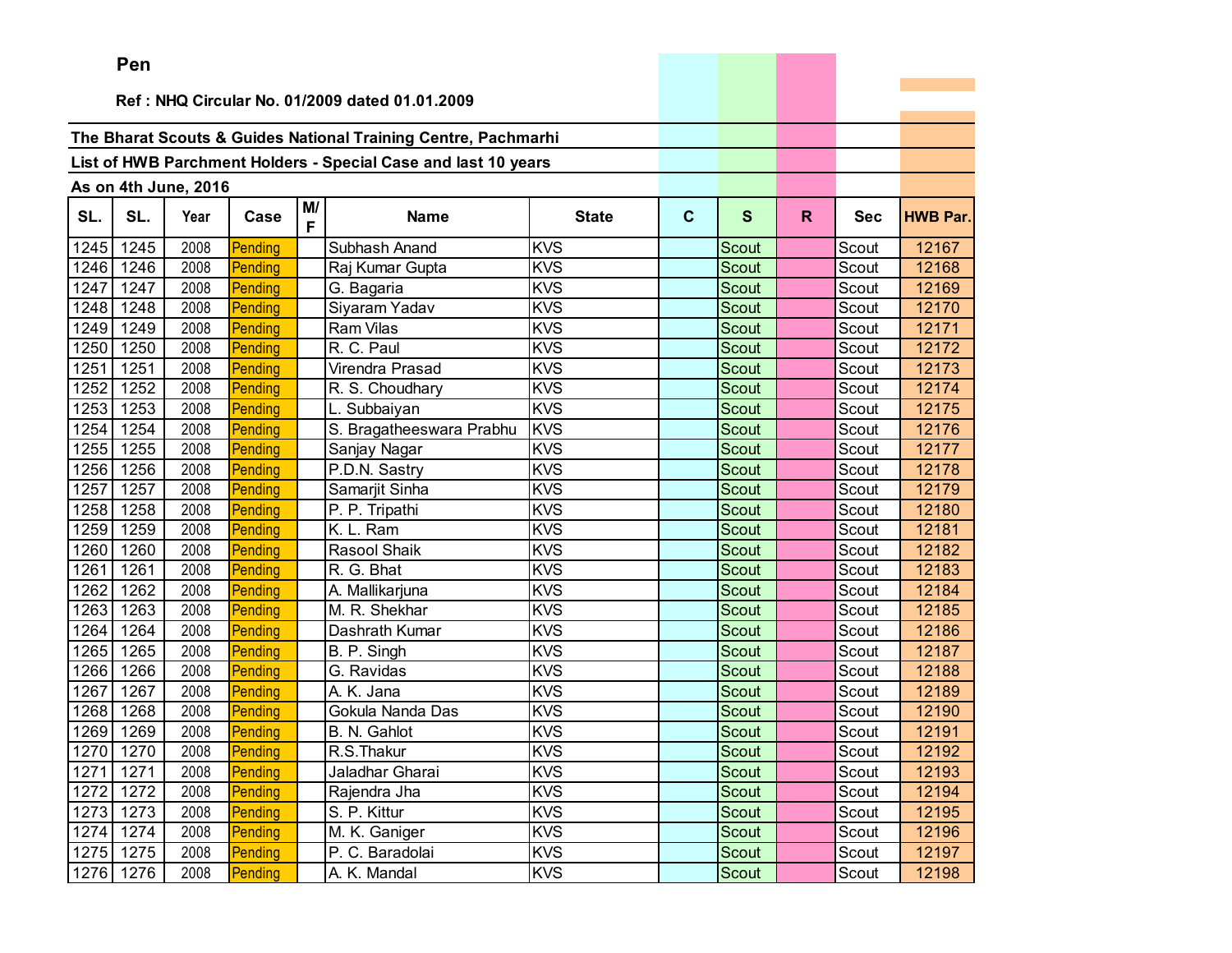|      | Pen       |                      |         |         |                                                                |                |             |              |              |            |                 |
|------|-----------|----------------------|---------|---------|----------------------------------------------------------------|----------------|-------------|--------------|--------------|------------|-----------------|
|      |           |                      |         |         |                                                                |                |             |              |              |            |                 |
|      |           |                      |         |         | Ref: NHQ Circular No. 01/2009 dated 01.01.2009                 |                |             |              |              |            |                 |
|      |           |                      |         |         | The Bharat Scouts & Guides National Training Centre, Pachmarhi |                |             |              |              |            |                 |
|      |           |                      |         |         |                                                                |                |             |              |              |            |                 |
|      |           |                      |         |         | List of HWB Parchment Holders - Special Case and last 10 years |                |             |              |              |            |                 |
|      |           | As on 4th June, 2016 |         |         |                                                                |                |             |              |              |            |                 |
| SL.  | SL.       | Year                 | Case    | M/<br>F | <b>Name</b>                                                    | <b>State</b>   | $\mathbf c$ | S            | $\mathsf{R}$ | <b>Sec</b> | <b>HWB Par.</b> |
| 1277 | 1277      | 2008                 | Pending |         | <b>Ganesh Murmu</b>                                            | <b>KVS</b>     |             | <b>Scout</b> |              | Scout      | 12199           |
| 1278 | 1278      | 2008                 | Pending |         | Kamlesh Kumar Vishwakarma                                      | N.E.Rly        | Cub         |              |              | Cub        | 12200           |
| 1279 | 1279      | 2008                 | Pending |         | <b>Biswajit Dey</b>                                            | N.F.Railway    | Cub         |              |              | Cub        | 12201           |
| 1280 | 1280      | 2008                 | Pending |         | Ratul Lahkar                                                   | N.F.Railway    | Cub         |              |              | Cub        | 12202           |
| 1281 | 1281      | 2008                 | Pending |         | Sanjib Chandra Das                                             | N.F.Railway    | Cub         |              |              | Cub        | 12203           |
| 1282 | 1282      | 2008                 | Pending |         | Paban Dey                                                      | N.F.Railway    | Cub         |              |              | Cub        | 12204           |
| 1283 | 1283      | 2008                 | Pending |         | <b>Mintu Das</b>                                               | N.F.Railway    | Cub         |              |              | Cub        | 12205           |
| 1284 | 1284      | 2008                 | Pending |         | Debasish Debnath                                               | N.F.Railway    | Cub         |              |              | Cub        | 12206           |
| 1285 | 1285      | 2008                 | Pending |         | Anwar M. Kannal                                                | S.Rly          | Cub         |              |              | Cub        | 12207           |
| 1286 | 1286      | 2008                 | Pending |         | Mohan Lal Kaushik                                              | Chhattisgarh   |             | Scout        |              | Scout      | 12208           |
| 1287 | 1287      | 2008                 | Pending |         | Ramesh Kumar Tiwari                                            | Chhattisgarh   |             | Scout        |              | Scout      | 12209           |
| 1288 | 1288      | 2008                 | Pending |         | Shesh Prasad Sharma                                            | Chhattisgarh   |             | Scout        |              | Scout      | 12210           |
| 1289 | 1289      | 2008                 | Pending |         | Sarju Narayan Nayak                                            | Chhattisgarh   |             | Scout        |              | Scout      | 12211           |
| 1290 | 1290      | 2008                 | Pending |         | Mohan Shivram Thanekar                                         | Goa            |             | <b>Scout</b> |              | Scout      | 12212           |
| 1291 | 1291      | 2008                 | Pending |         | Manohar Lal                                                    | H.P            |             | Scout        |              | Scout      | 12213           |
| 1292 | 1292      | 2008                 | Pending |         | Parveen Kumar                                                  | H.P            |             | Scout        |              | Scout      | 12214           |
| 1293 | 1293      | 2008                 | Pending |         | Roop Singh                                                     | H.P            |             | <b>Scout</b> |              | Scout      | 12215           |
| 1294 | 1294      | 2008                 | Pending |         | Dhian Chand Dhiman                                             | H.P            |             | Scout        |              | Scout      | 12216           |
| 1295 | 1295      | 2008                 | Pending |         | Mohammad Rafiq Sheikh                                          | J&K            |             | Scout        |              | Scout      | 12217           |
| 1296 | 1296      | 2008                 | Pending |         | Mohammad Imtiyaz                                               | <b>J&amp;K</b> |             | <b>Scout</b> |              | Scout      | 12218           |
| 1297 | 1297      | 2008                 | Pending |         | Amod Kumar Singh                                               | Jharkhand      |             | <b>Scout</b> |              | Scout      | 12219           |
| 1298 | 1298      | 2008                 | Pending |         | Daniel S. Thanglianihhawana                                    | Mizoram        |             | Scout        |              | Scout      | 12220           |
| 1299 | 1299      | 2008                 | Pending |         | Ram Naresh Ram                                                 | <b>NVS</b>     |             | Scout        |              | Scout      | 12221           |
| 1300 | 1300      | 2008                 | Pending |         | Ranoy Kumar Das                                                | N.F.Railway    |             | Scout        |              | Scout      | 12222           |
| 1301 | 1301      | 2008                 | Pending |         | <b>Badal Kumar Das</b>                                         | N.F.Railway    |             | Scout        |              | Scout      | 12223           |
|      | 1302 1302 | 2008                 | Pending |         | Chintu Barua                                                   | N.F.Railway    |             | Scout        |              | Scout      | 12224           |
| 1303 | 1303      | 2008                 | Pending |         | Karni Singh Rathore                                            | Rajasthan      |             | Scout        |              | Scout      | 12225           |
| 1304 | 1304      | 2008                 | Pending |         | Anoop Malhotra                                                 | Uttar Pradesh  |             | Scout        |              | Scout      | 12226           |
| 1305 | 1305      | 2008                 | Pending |         | Abhimanyu P. Dewangan                                          | Chhattisgarh   |             | Scout        |              | Scout      | 12227           |
| 1306 | 1306      | 2008                 | Pending |         | <b>Shriram Sonaut</b>                                          | Chhattisgarh   |             | Scout        |              | Scout      | 12228           |
| 1307 | 1307      | 2008                 | Pending |         | Ajit Kumar                                                     | Chhattisgarh   |             | Scout        |              | Scout      | 12229           |
| 1308 | 1308      | 2008                 | Pending |         | Sujit Kumar Gupta                                              | Chhattisgarh   |             | Scout        |              | Scout      | 12230           |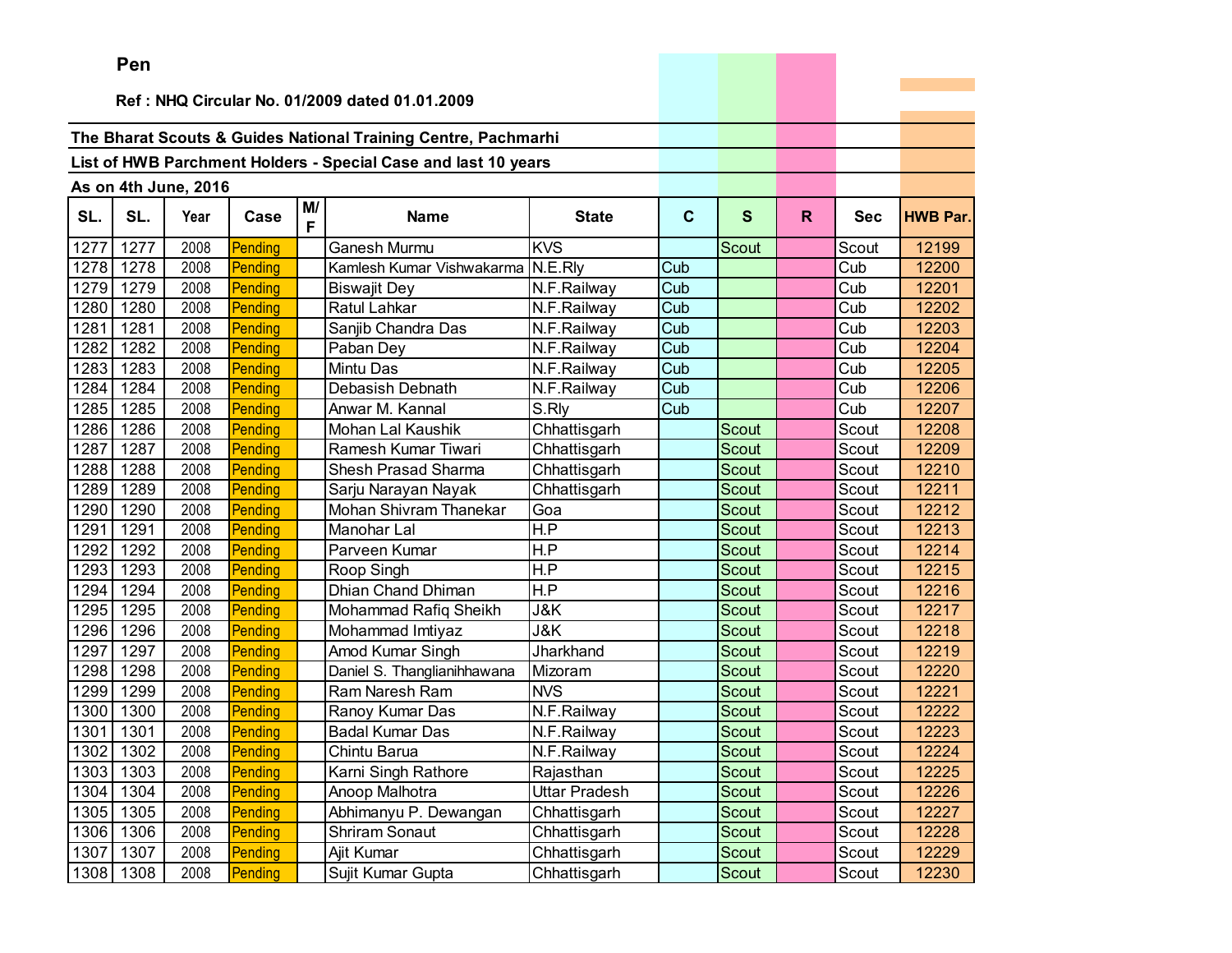|      | ren  |                      |         |         |                                                                |                   |             |              |       |            |                 |
|------|------|----------------------|---------|---------|----------------------------------------------------------------|-------------------|-------------|--------------|-------|------------|-----------------|
|      |      |                      |         |         | Ref: NHQ Circular No. 01/2009 dated 01.01.2009                 |                   |             |              |       |            |                 |
|      |      |                      |         |         |                                                                |                   |             |              |       |            |                 |
|      |      |                      |         |         | The Bharat Scouts & Guides National Training Centre, Pachmarhi |                   |             |              |       |            |                 |
|      |      |                      |         |         | List of HWB Parchment Holders - Special Case and last 10 years |                   |             |              |       |            |                 |
|      |      |                      |         |         |                                                                |                   |             |              |       |            |                 |
|      |      | As on 4th June, 2016 |         |         |                                                                |                   |             |              |       |            |                 |
| SL.  | SL.  | Year                 | Case    | M/<br>F | <b>Name</b>                                                    | <b>State</b>      | $\mathbf c$ | $\mathbf{s}$ | R.    | <b>Sec</b> | <b>HWB Par.</b> |
| 1309 | 1309 | 2008                 | Pending |         | Tukaram Apa Kholkar                                            | Goa               |             | Scout        |       | Scout      | 12231           |
| 1310 | 1310 | 2008                 | Pending |         | Ashok Kumar                                                    | H.P               |             | Scout        |       | Scout      | 12232           |
| 1311 | 1311 | 2008                 | Pending |         | Surinder Kumar Goswami                                         | H.P               |             | Scout        |       | Scout      | 12233           |
| 1312 | 1312 | 2008                 | Pending |         | Suresh Chand Sharma                                            | H.P               |             | Scout        |       | Scout      | 12234           |
| 1313 | 1313 | 2008                 | Pending |         | Lalthianghlima Uarte                                           | Mizoram           |             | Scout        |       | Scout      | 12235           |
| 1314 | 1314 | 2008                 | Pending |         | Sanjib Chakraborty                                             | N.F.Railway       |             | Scout        |       | Scout      | 12236           |
| 1315 | 1315 | 2008                 | Pending |         | Partha Sarkar                                                  | N.F.Railway       |             | Scout        |       | Scout      | 12237           |
| 1316 | 1316 | 2008                 | Pending |         | Dipak Kumar Nath                                               | N.F.Railway       |             | Scout        |       | Scout      | 12238           |
| 1317 | 1317 | 2008                 | Pending |         | <b>Bikas Das</b>                                               | N.F.Railway       |             | <b>Scout</b> |       | Scout      | 12239           |
| 1318 | 1318 | 2008                 | Pending |         | Mukesh Kumar                                                   | Rajasthan         |             | Scout        |       | Scout      | 12240           |
| 1319 | 1319 | 2008                 | Pending |         | Girish Chandra Vaish                                           | Uttar Pradesh     |             | Scout        |       | Scout      | 12241           |
| 1320 | 1320 | 2008                 | Pending |         | Arun Dev. Bhardwaj                                             | W.Rly             |             | Scout        |       | Scout      | 12242           |
| 1321 | 1321 | 2008                 | Pending |         | Tejender Singh Bagga                                           | Chhattisgarh      |             |              | Rover | Rover      | 12243           |
| 1322 | 1322 | 2008                 | Pending |         | Tribhuwan Sharma                                               | Chhattisgarh      |             |              | Rover | Rover      | 12244           |
| 1323 | 1323 | 2008                 | Pending |         | Mrinal Chandra Dey                                             | N.F.Railway       |             |              | Rover | Rover      | 12245           |
| 1324 | 1324 | 2008                 | Pending |         | Michael Singha                                                 | N.F.Railway       |             |              | Rover | Rover      | 12246           |
| 1325 | 1325 | 2008                 | Pending |         | Khem Chandra Tiwari                                            | Rajasthan         |             |              | Rover | Rover      | 12247           |
| 1326 | 1326 | 2008                 | Pending |         | Dr. Ramesh Kumar Garg                                          | Rajasthan         |             |              | Rover | Rover      | 12248           |
| 1327 | 1327 | 2008                 | Pending |         | S. Sivasunthar                                                 | <b>Tamil Nadu</b> |             | Scout        |       | Scout      | 12249           |
| 1328 | 1328 | 2008                 | Pending |         | C. Nagaraju                                                    | Tamil Nadu        |             | <b>Scout</b> |       | Scout      | 12250           |
| 1329 | 1329 | 2008                 | Pending |         | S. Vijayan                                                     | <b>Tamil Nadu</b> |             | <b>Scout</b> |       | Scout      | 12251           |
| 1330 | 1330 | 2008                 | Pending |         | Nalamawar Rameshwar Dadarao Maharashtra                        |                   |             | Scout        |       | Scout      | 12252           |
| 1331 | 1331 | 2008                 | Pending |         | Shinde Shivaji Krishnat                                        | Maharashtra       |             | Scout        |       | Scout      | 12253           |
| 1332 | 1332 | 2008                 | Pending |         | Pawar Balasaheb Mahadev                                        | Maharashtra       |             | Scout        |       | Scout      | 12254           |
| 1333 | 1333 | 2008                 | Pending |         | Khillare Ganesh Mokindrao                                      | Maharashtra       |             | Scout        |       | Scout      | 12255           |
| 1334 | 1334 | 2008                 | Pending |         | <b>Arvind Nathuram Sutar</b>                                   | Maharashtra       |             | Scout        |       | Scout      | 12256           |
| 1335 | 1335 | 2008                 | Pending |         | Dattaram Ramchandra Nirmal Maharashtra                         |                   |             | Scout        |       | Scout      | 12257           |
| 1336 | 1336 | 2008                 | Pending |         | Dukare Subhash Laxman                                          | Maharashtra       |             | Scout        |       | Scout      | 12258           |
| 1337 | 1337 | 2008                 | Pending |         | Dhambe Vilas Purushottam                                       | Maharashtra       |             | Scout        |       | Scout      | 12259           |
| 1338 | 1338 | 2008                 | Pending |         | Kondiba Anna Kengar                                            | Maharashtra       |             | Scout        |       | Scout      | 12260           |
| 1339 | 1339 | 2008                 | Pending |         | Prakash Vasant Sakhalkar                                       | Maharashtra       |             | Scout        |       | Scout      | 12261           |
| 1340 | 1340 | 2008                 | Pending |         | Waghmare Sanjay Mahadeo Maharashtra                            |                   |             | Scout        |       | Scout      | 12262           |

the control of the control of the control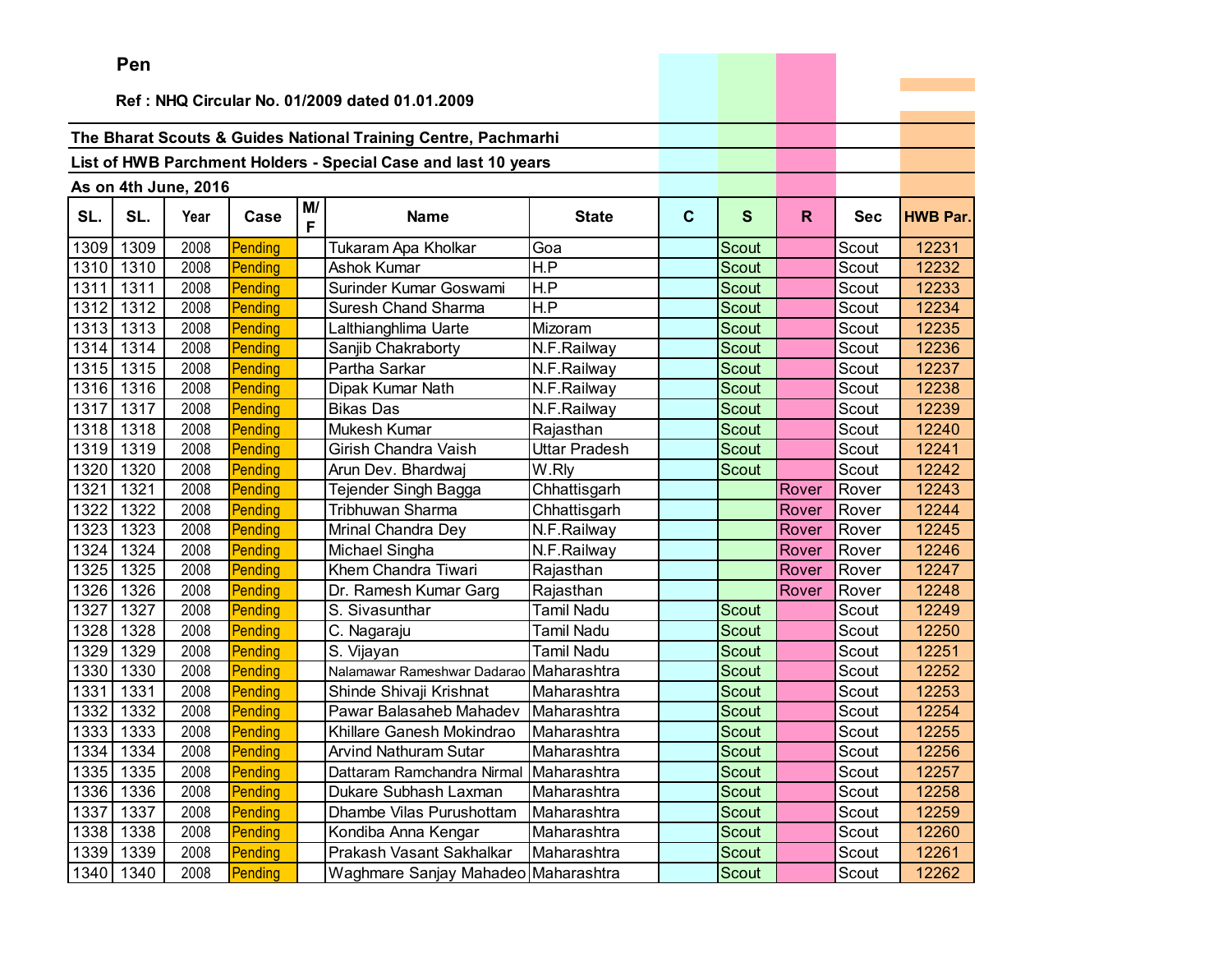|      | <b>Fell</b>                                    |                      |         |         |                                                                |              |              |              |              |            |                 |
|------|------------------------------------------------|----------------------|---------|---------|----------------------------------------------------------------|--------------|--------------|--------------|--------------|------------|-----------------|
|      | Ref: NHQ Circular No. 01/2009 dated 01.01.2009 |                      |         |         |                                                                |              |              |              |              |            |                 |
|      |                                                |                      |         |         |                                                                |              |              |              |              |            |                 |
|      |                                                |                      |         |         | The Bharat Scouts & Guides National Training Centre, Pachmarhi |              |              |              |              |            |                 |
|      |                                                |                      |         |         | List of HWB Parchment Holders - Special Case and last 10 years |              |              |              |              |            |                 |
|      |                                                | As on 4th June, 2016 |         |         |                                                                |              |              |              |              |            |                 |
| SL.  | SL.                                            | Year                 | Case    | M/<br>F | <b>Name</b>                                                    | <b>State</b> | $\mathbf{C}$ | $\mathbf{s}$ | $\mathsf{R}$ | <b>Sec</b> | <b>HWB Par.</b> |
| 1341 | 1341                                           | 2008                 | Pending |         | Sanjay Popat Jadhav                                            | Maharashtra  |              | Scout        |              | Scout      | 12263           |
| 1342 | 1342                                           | 2008                 | Pending |         | Gulab Dadarao Pawar                                            | Maharashtra  |              | <b>Scout</b> |              | Scout      | 12264           |
| 1343 | 1343                                           | 2008                 | Pending |         | Ajit Mahadev Mulik                                             | Maharashtra  |              | Scout        |              | Scout      | 12265           |
| 1344 | 1344                                           | 2008                 | Pending |         | Vilas Dev Chavan                                               | Maharashtra  |              | Scout        |              | Scout      | 12266           |
| 1345 | 1345                                           | 2008                 | Pending |         | Raghunath Revaji Jagatap                                       | Maharashtra  |              | <b>Scout</b> |              | Scout      | 12267           |
| 1346 | 1346                                           | 2008                 | Pending |         | Koshti Chandrakant Machhindranath                              | Maharashtra  |              | Scout        |              | Scout      | 12268           |
| 1347 | 1347                                           | 2008                 | Pending |         | Shaindhane Hukumchand Chhannu                                  | Maharashtra  |              | Scout        |              | Scout      | 12269           |
| 1348 | 1348                                           | 2008                 | Pending |         | Kamble Gautam Lingappa                                         | Maharashtra  | Cub          |              |              | Cub        | 12270           |
| 1349 | 1349                                           | 2008                 | Pending |         | Chouraciya Mohan Ambacharam                                    | Maharashtra  | Cub          |              |              | Cub        | 12271           |
| 1350 | 1350                                           | 2008                 | Pending |         | Appasaheb Gurav Kumar                                          | Maharashtra  | Cub          |              |              | Cub        | 12272           |
| 1351 | 1351                                           | 2008                 | Pending |         | <b>Baburao Potelar Deepak</b>                                  | Maharashtra  | Cub          |              |              | Cub        | 12273           |
| 1352 | 1352                                           | 2008                 | Pending |         | Ismail Bagwan Ilahi                                            | Maharashtra  | Cub          |              |              | Cub        | 12274           |
| 1353 | 1353                                           | 2008                 | Pending |         | Nare Sangita Gangadhar                                         | Maharashtra  | Cub          |              |              | Cub        | 12275           |
| 1354 | 1354                                           | 2008                 | Pending |         | Shastri Haridas swaminathan                                    | Maharashtra  | Cub          |              |              | Cub        | 12276           |
| 1355 | 1355                                           | 2008                 | Pending |         | Shaikh Madarsaheb Lalbapu                                      | Maharashtra  | Cub          |              |              | Cub        | 12277           |
| 1356 | 1356                                           | 2008                 | Pending |         | Soni Jitendra Murali                                           | Maharashtra  | Cub          |              |              | Cub        | 12278           |
| 1357 | 1357                                           | 2008                 | Pending |         | <b>Dulal Dutta</b>                                             | West Bengal  |              | Scout        |              | Scout      | 12279           |
| 1358 | 1358                                           | 2008                 | Pending |         | Kailash Yadav                                                  | M.P.         |              | Scout        |              | Scout      | 12280           |
| 1359 | 1359                                           | 2008                 | Pending |         | <b>Hiralal Singh Ray</b>                                       | M.P.         |              | Scout        |              | Scout      | 12281           |
| 1360 | 1360                                           | 2008                 | Pending |         | Jinendra Dharwal                                               | M.P.         |              | Scout        |              | Scout      | 12282           |
| 1361 | 1361                                           | 2008                 | Pending |         | Rambabu Raghuwanshi                                            | M.P.         |              | Scout        |              | Scout      | 12283           |
| 1362 | 1362                                           | 2008                 | Pending |         | Yogendra Shrivastava                                           | M.P.         |              | Scout        |              | Scout      | 12284           |
| 1363 | 1363                                           | 2008                 | Pending |         | Rekh Chandra Nageshwar                                         | M.P.         |              | Scout        |              | Scout      | 12285           |
| 1364 | 1364                                           | 2008                 | Pending |         | Jitendra Purohit                                               | M.P.         |              | Scout        |              | Scout      | 12286           |
| 1365 | 1365                                           | 2008                 | Pending |         | Suresh Chandra Rathore                                         | M.P.         |              | Scout        |              | Scout      | 12287           |
| 1366 | 1366                                           | 2008                 | Pending |         | Amrit Lal Yadava                                               | M.P.         |              | Scout        |              | Scout      | 12288           |
| 1367 | 1367                                           | 2008                 | Pending |         | Janak Singh Patel                                              | M.P.         |              | Scout        |              | Scout      | 12289           |
| 1368 | 1368                                           | 2008                 | Pending |         | A. R. Sahare                                                   | M.P.         |              | Scout        |              | Scout      | 12290           |
| 1369 | 1369                                           | 2008                 | Pending |         | Suresh Kumar Mohar                                             | M.P.         |              | Scout        |              | Scout      | 12291           |
| 1370 | 1370                                           | 2008                 | Pending |         | Janki Pratap Singh Gaharwar                                    | M.P.         |              | Scout        |              | Scout      | 12292           |
| 1371 | 1371                                           | 2008                 | Pending |         | Rajendra SIngh                                                 | M.P.         |              | Scout        |              | Scout      | 12293           |
| 1372 | 1372                                           | 2008                 | Pending |         | Harinarayan Sharma                                             | M.P.         |              | Scout        |              | Scout      | 12294           |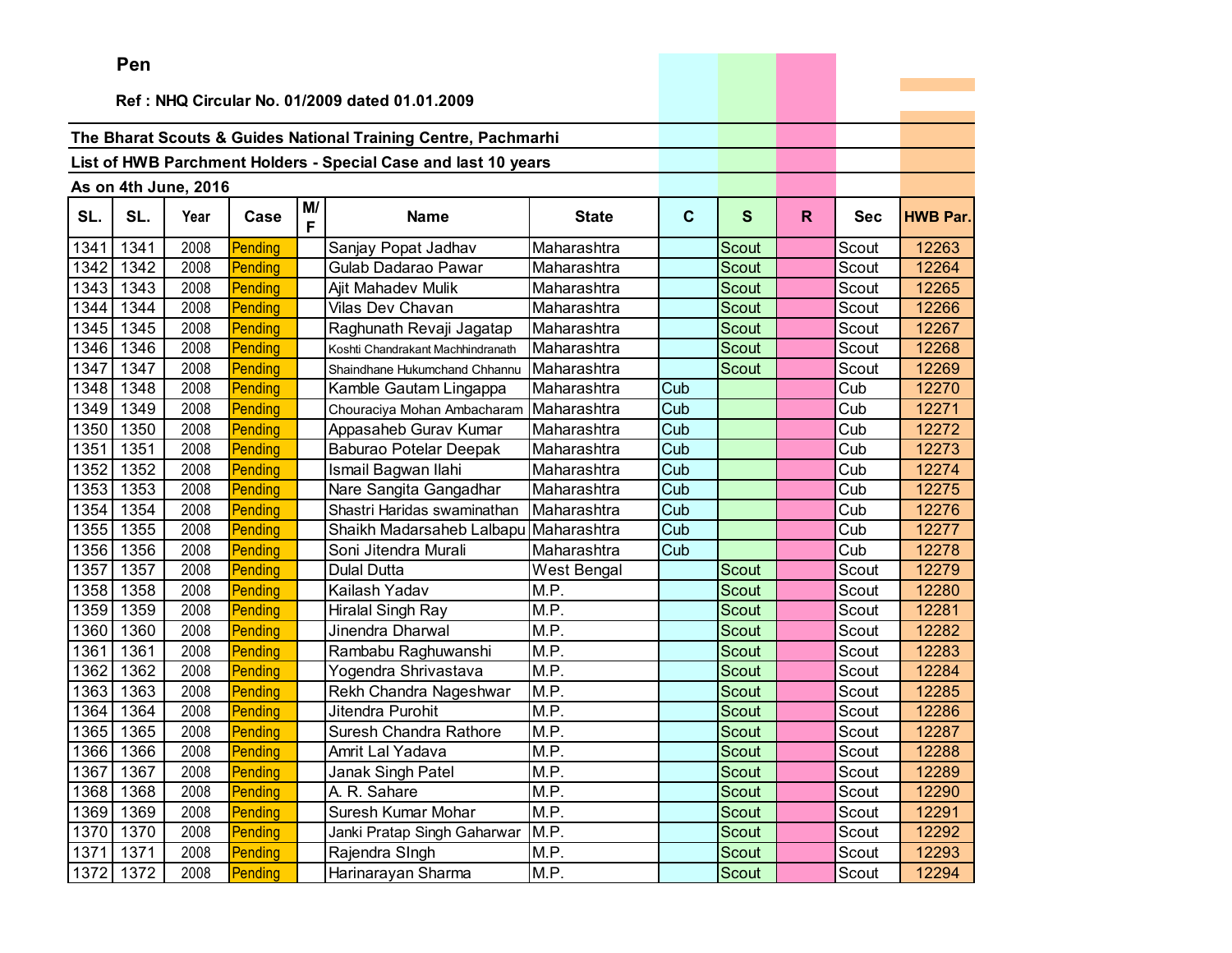|      | Pen                                            |                      |                 |         |                                                                |                      |             |              |    |            |                 |
|------|------------------------------------------------|----------------------|-----------------|---------|----------------------------------------------------------------|----------------------|-------------|--------------|----|------------|-----------------|
|      | Ref: NHQ Circular No. 01/2009 dated 01.01.2009 |                      |                 |         |                                                                |                      |             |              |    |            |                 |
|      |                                                |                      |                 |         |                                                                |                      |             |              |    |            |                 |
|      |                                                |                      |                 |         | The Bharat Scouts & Guides National Training Centre, Pachmarhi |                      |             |              |    |            |                 |
|      |                                                |                      |                 |         | List of HWB Parchment Holders - Special Case and last 10 years |                      |             |              |    |            |                 |
|      |                                                |                      |                 |         |                                                                |                      |             |              |    |            |                 |
|      |                                                | As on 4th June, 2016 |                 |         |                                                                |                      |             |              |    |            |                 |
| SL.  | SL.                                            | Year                 | Case            | M/<br>F | <b>Name</b>                                                    | <b>State</b>         | $\mathbf C$ | $\mathbf{s}$ | R. | <b>Sec</b> | <b>HWB Par.</b> |
| 1373 | 1373                                           | 2008                 | Pending         |         | Anurodh Khare                                                  | M.P.                 |             | Scout        |    | Scout      | 12295           |
| 1374 | 1374                                           | 2008                 | Pending         |         | Makhan Singh Tomar                                             | M.P.                 |             | <b>Scout</b> |    | Scout      | 12296           |
| 1375 | 1375                                           | 2008                 | Pending         |         | Dayashankar Tripathi                                           | M.P.                 |             | Scout        |    | Scout      | 12297           |
| 1376 | 1376                                           | 2009                 | Pending         |         | Narendra Singh                                                 | Uttar Pradesh        |             | Scout        |    | Scout      | 12496           |
| 1377 | 1377                                           | 2009                 | Pending         |         | Sudheer Kumar                                                  | Uttar Pradesh        |             | Scout        |    | Scout      | 12497           |
| 1378 | 1378                                           | 2009                 | Pending         |         | Ajeet Kumar Pal                                                | Uttar Pradesh        |             | Scout        |    | Scout      | 12498           |
| 1379 | 1379                                           | 2009                 | Pending         |         | Om Prakash Pateriya                                            | Uttar Pradesh        |             | <b>Scout</b> |    | Scout      | 12499           |
| 1380 | 1380                                           | 2009                 | Pending         |         | Imrat Lal                                                      | <b>Uttar Pradesh</b> |             | Scout        |    | Scout      | 12500           |
| 1381 | 1381                                           | 2009                 | Withheld        |         | Surendra Nath Sharma                                           | Uttar Pradesh        |             | Scout        |    | Scout      | 12501           |
| 1382 | 1382                                           | 2009                 | Pending         |         | Shri Chand                                                     | Uttar Pradesh        |             | Scout        |    | Scout      | 12502           |
| 1383 | 1383                                           | 2009                 | Pending         |         | Shukhram Singh                                                 | <b>Uttar Pradesh</b> |             | <b>Scout</b> |    | Scout      | 12503           |
| 1384 | 1384                                           | 2009                 | <b>Withheld</b> |         | Haripal Singh Baghel                                           | Uttar Pradesh        |             | Scout        |    | Scout      | 12504           |
| 1385 | 1385                                           | 2009                 | Pending         |         | <b>Vivekanand Pandey</b>                                       | Uttar Pradesh        |             | <b>Scout</b> |    | Scout      | 12505           |
| 1386 | 1386                                           | 2009                 | Pending         |         | Yateendra Kr. Saxena                                           | <b>Uttar Pradesh</b> |             | Scout        |    | Scout      | 12506           |
| 1387 | 1387                                           | 2009                 | <b>Withheld</b> |         | Vidhya Sagar Patel                                             | <b>Uttar Pradesh</b> |             | Scout        |    | Scout      | 12507           |
| 1388 | 1388                                           | 2009                 | Pending         |         | Ashish Kumar Mishra                                            | Uttar Pradesh        |             | Scout        |    | Scout      | 12508           |
| 1389 | 1389                                           | 2009                 | Pending         |         | <b>Budhi Singh Rajput</b>                                      | Uttar Pradesh        |             | <b>Scout</b> |    | Scout      | 12509           |
| 1390 | 1390                                           | 2009                 | Pending         |         | Naval Kishor                                                   | <b>Uttar Pradesh</b> |             | Scout        |    | Scout      | 12510           |
| 1391 | 1391                                           | 2009                 | Pending         |         | Rama Shankar                                                   | Uttar Pradesh        |             | <b>Scout</b> |    | Scout      | 12511           |
| 1392 | 1392                                           | 2009                 | Pending         |         | Anand Kumar Rai                                                | Uttar Pradesh        |             | Scout        |    | Scout      | 12512           |
| 1393 | 1393                                           | 2009                 | Pending         |         | Desh Raj                                                       | Uttar Pradesh        |             | Scout        |    | Scout      | 12513           |
| 1394 | 1394                                           | 2009                 | Pending         |         | Mohd. Naeem Khan                                               | Uttar Pradesh        |             | Scout        |    | Scout      | 12514           |
| 1395 | 1395                                           | 2009                 | Pending         |         | Hari Prasad Singh                                              | Uttar Pradesh        |             | Scout        |    | Scout      | 12515           |
| 1396 | 1396                                           | 2009                 | Pending         |         | Shiv Pal Singh                                                 | <b>Uttar Pradesh</b> |             | Scout        |    | Scout      | 12516           |
| 1397 | 1397                                           | 2009                 | Pending         |         | Raeesh Ahmed                                                   | <b>Uttar Pradesh</b> |             | Scout        |    | Scout      | 12517           |
|      | 1398 1398                                      | 2009                 | Pending         |         | Duryodhan Singh Rathore                                        | <b>Uttar Pradesh</b> |             | Scout        |    | Scout      | 12518           |
| 1399 | 1399                                           | 2009                 | Pending         |         | Raj Bux Singh                                                  | Uttar Pradesh        |             | Scout        |    | Scout      | 12519           |
| 1400 | 1400                                           | 2009                 | Pending         |         | Surendra Kumar Tripathy                                        | Uttar Pradesh        |             | Scout        |    | Scout      | 12520           |
| 1401 | 1401                                           | 2009                 | Pending         |         | Anand Prakash Shukla                                           | Uttar Pradesh        |             | Scout        |    | Scout      | 12521           |
| 1402 | 1402                                           | 2009                 | Pending         |         | Anand Mani Tripathi                                            | Uttar Pradesh        |             | Scout        |    | Scout      | 12522           |
|      | 1403 1403                                      | 2009                 | Withheld        |         | Pushpendra Kr. Bhagnagar                                       | <b>Uttar Pradesh</b> |             | Scout        |    | Scout      | 12523           |
| 1404 | 1404                                           | 2009                 | Pending         |         | Pancham                                                        | Uttar Pradesh        |             | Scout        |    | Scout      | 12524           |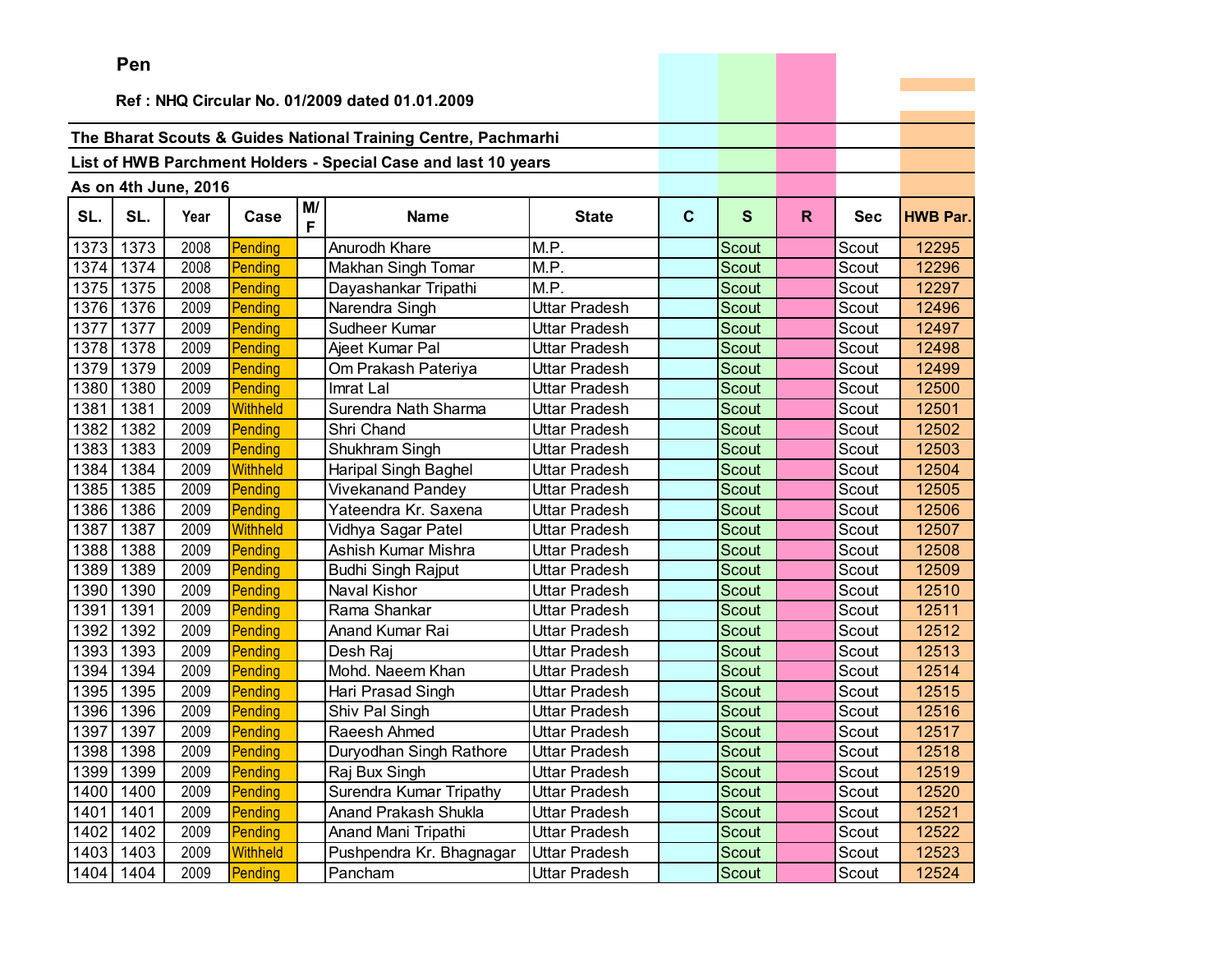|      | ren       |                      |          |         |                                                                |                      |              |              |              |            |                 |
|------|-----------|----------------------|----------|---------|----------------------------------------------------------------|----------------------|--------------|--------------|--------------|------------|-----------------|
|      |           |                      |          |         | Ref: NHQ Circular No. 01/2009 dated 01.01.2009                 |                      |              |              |              |            |                 |
|      |           |                      |          |         |                                                                |                      |              |              |              |            |                 |
|      |           |                      |          |         | The Bharat Scouts & Guides National Training Centre, Pachmarhi |                      |              |              |              |            |                 |
|      |           |                      |          |         | List of HWB Parchment Holders - Special Case and last 10 years |                      |              |              |              |            |                 |
|      |           |                      |          |         |                                                                |                      |              |              |              |            |                 |
|      |           | As on 4th June, 2016 |          |         |                                                                |                      |              |              |              |            |                 |
| SL.  | SL.       | Year                 | Case     | M/<br>F | <b>Name</b>                                                    | <b>State</b>         | $\mathbf{C}$ | $\mathbf{s}$ | $\mathsf{R}$ | <b>Sec</b> | <b>HWB Par.</b> |
| 1405 | 1405      | 2009                 | Withheld |         | Radheyshyam Verma                                              | Uttar Pradesh        |              | Scout        |              | Scout      | 12525           |
| 1406 | 1406      | 2009                 | Pending  |         | Anil Ayiman Rao                                                | Uttar Pradesh        |              | Scout        |              | Scout      | 12526           |
| 1407 | 1407      | 2009                 | Withheld |         | Pradeep Verma                                                  | Uttar Pradesh        |              | Scout        |              | Scout      | 12527           |
| 1408 | 1408      | 2009                 | Pending  |         | Jai Shankar P. Dwivedi                                         | Uttar Pradesh        |              | Scout        |              | Scout      | 12528           |
| 1409 | 1409      | 2009                 | Pending  |         | Rajendra Kumar Tripathi                                        | Uttar Pradesh        |              | <b>Scout</b> |              | Scout      | 12529           |
| 1410 | 1410      | 2009                 | Pending  |         | Sahid Ali                                                      | Uttar Pradesh        |              | Scout        |              | Scout      | 12530           |
| 1411 | 1411      | 2009                 | Pending  |         | Munni Lal Yadav                                                | Uttar Pradesh        |              | Scout        |              | Scout      | 12531           |
| 1412 | 1412      | 2009                 | Pending  |         | Sudhakar Shukla                                                | Uttar Pradesh        |              | <b>Scout</b> |              | Scout      | 12532           |
| 1413 | 1413      | 2009                 | Withheld |         | Ram Gopal Sharma                                               | Uttar Pradesh        |              | Scout        |              | Scout      | 12533           |
| 1414 | 1414      | 2009                 | Pending  |         | Sajan Kumar Sharma                                             | Uttar Pradesh        |              | Scout        |              | Scout      | 12534           |
| 1415 | 1415      | 2009                 | Pending  |         | Mahaveer Prasad Yadav                                          | Uttar Pradesh        |              | <b>Scout</b> |              | Scout      | 12535           |
| 1416 | 1416      | 2009                 | Pending  |         | Mukesh Kumar Sharma                                            | Uttar Pradesh        |              | Scout        |              | Scout      | 12536           |
| 1417 | 1417      | 2009                 | Pending  |         | Sudhir Kumar Ambedkar                                          | <b>Uttar Pradesh</b> |              | Scout        |              | Scout      | 12537           |
| 1418 | 1418      | 2009                 | Pending  |         | Praveen Kumar Dubey                                            | Uttar Pradesh        |              | Scout        |              | Scout      | 12538           |
| 1419 | 1419      | 2009                 | Pending  |         | Manoj Kumar Tiwari                                             | Uttar Pradesh        |              | Scout        |              | Scout      | 12539           |
| 1420 | 1420      | 2009                 | Withheld |         | Rajendra Kumar Sharma                                          | Uttar Pradesh        |              | Scout        |              | Scout      | 12540           |
| 1421 | 1421      | 2009                 | Pending  |         | Narendra Nath Tripathi                                         | Uttar Pradesh        |              | Scout        |              | Scout      | 12541           |
| 1422 | 1422      | 2009                 | Pending  |         | Sanjay Bhartiya                                                | Uttar Pradesh        |              |              | Rover        | Rover      | 12542           |
| 1423 | 1423      | 2009                 | Withheld |         | Santosh Singh Kushwaha                                         | <b>Uttar Pradesh</b> |              |              | Rover        | Rover      | 12543           |
| 1424 | 1424      | 2009                 | Pending  |         | Siddappa H. S.                                                 | Karnataka            |              | <b>Scout</b> |              | Scout      | 12544           |
| 1425 | 1425      | 2009                 | Pending  |         | A. H. Ramachandra Murthy                                       | Karnataka            |              | Scout        |              | Scout      | 12545           |
| 1426 | 1426      | 2009                 | Pending  |         | S. G. Kori                                                     | Karnataka            |              | Scout        |              | Scout      | 12546           |
| 1427 | 1427      | 2009                 | Pending  |         | Shikara Ganiga                                                 | Karnataka            |              | <b>Scout</b> |              | Scout      | 12547           |
| 1428 | 1428      | 2009                 | Pending  |         | Arogyaswamy Prakash                                            | Karnataka            |              | Scout        |              | Scout      | 12548           |
| 1429 | 1429      | 2009                 | Pending  |         | <b>B.</b> Rama Murthy                                          | Karnataka            |              | Scout        |              | Scout      | 12549           |
| 1430 | 1430      | 2009                 | Pending  |         | Panchappa G. Patil                                             | Karnataka            |              | Scout        |              | Scout      | 12550           |
|      | 1431 1431 | 2009                 | Pending  |         | Mallappa K. Kuriyar                                            | Karnataka            |              | Scout        |              | Scout      | 12551           |
| 1432 | 1432      | 2009                 | Withheld |         | K. Rajasekhar                                                  | Karnataka            |              | Scout        |              | Scout      | 12552           |
| 1433 | 1433      | 2009                 | Withheld |         | Mallanagowd C. Patil                                           | Karnataka            |              | Scout        |              | Scout      | 12553           |
| 1434 | 1434      | 2009                 | Withheld |         | Mohan Lal Kumawat                                              | Rajasthan            |              | Scout        |              | Scout      | 12554           |
| 1435 | 1435      | 2009                 | Pending  |         | Manji Ram Rana                                                 | Rajasthan            |              | Scout        |              | Scout      | 12555           |
| 1436 | 1436      | 2009                 | Withheld |         | Shiv Kumar S. Tiwari                                           | Rajasthan            |              | Scout        |              | Scout      | 12556           |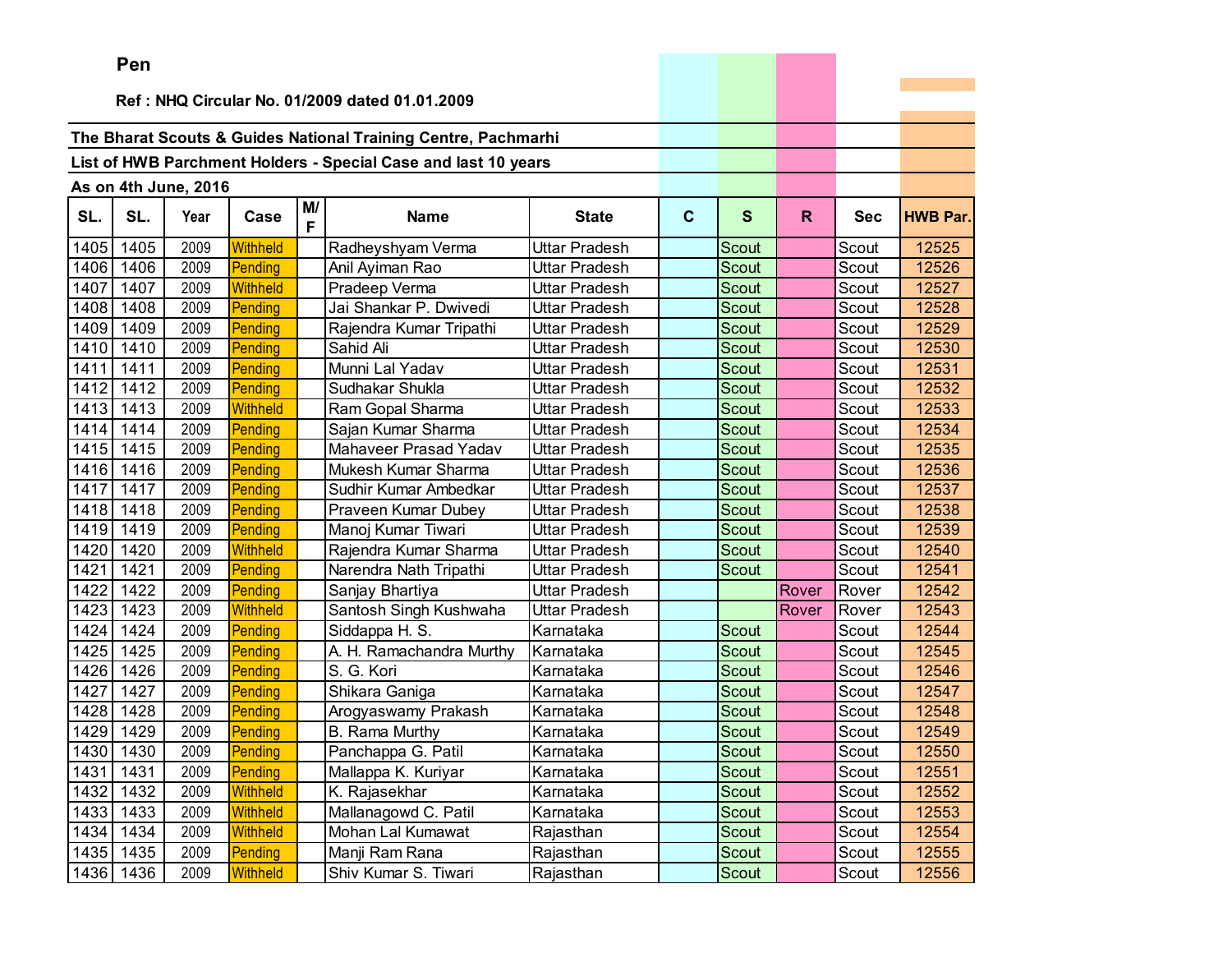|      | ren            |                      |                   |         |                                                                |                |              |              |    |            |                 |
|------|----------------|----------------------|-------------------|---------|----------------------------------------------------------------|----------------|--------------|--------------|----|------------|-----------------|
|      |                |                      |                   |         | Ref: NHQ Circular No. 01/2009 dated 01.01.2009                 |                |              |              |    |            |                 |
|      |                |                      |                   |         |                                                                |                |              |              |    |            |                 |
|      |                |                      |                   |         | The Bharat Scouts & Guides National Training Centre, Pachmarhi |                |              |              |    |            |                 |
|      |                |                      |                   |         | List of HWB Parchment Holders - Special Case and last 10 years |                |              |              |    |            |                 |
|      |                |                      |                   |         |                                                                |                |              |              |    |            |                 |
|      |                | As on 4th June, 2016 |                   |         |                                                                |                |              |              |    |            |                 |
| SL.  | SL.            | Year                 | Case              | M/<br>F | <b>Name</b>                                                    | <b>State</b>   | $\mathbf{C}$ | $\mathbf{s}$ | R. | <b>Sec</b> | <b>HWB Par.</b> |
| 1437 | 1437           | 2009                 | Pending           |         | Deepak Kumar Pandey                                            | Chhattisgarh   |              | Scout        |    | Scout      | 12557           |
| 1438 | 1438           | 2009                 | Pending           |         | Nisar Ahmed Ansari                                             | Rajasthan      |              | Scout        |    | Scout      | 12558           |
| 1439 | 1439           | 2009                 | Withheld          |         | Dharpal Vishnoi                                                | Rajasthan      |              | Scout        |    | Scout      | 12559           |
| 1440 | 1440           | 2009                 | Pending           |         | G. Jaya Kumar                                                  | Kerala         |              | Scout        |    | Scout      | 12560           |
| 1441 | 1441           | 2009                 | Pending           |         | Abdulla A.                                                     | Kerala         |              | <b>Scout</b> |    | Scout      | 12561           |
| 1442 | 1              | 2004-05              | Regular           |         | V. Mahadeva Reddy                                              | Andhra Pradesh |              | Scout        |    | Scout      | 8537            |
| 1443 | $\overline{2}$ | 2004-05              | Regular           |         | N. Pratap Reddy                                                | Andhra Pradesh |              | Scout        |    | Scout      | 8538            |
| 1444 | 3              | 2004-05              | Regular           |         | C. Ramachandraiah                                              | Andhra Pradesh |              | Scout        |    | Scout      | 8539            |
| 1445 | 4              | 2004-05              | Regular           |         | K. Narasimharaju                                               | Andhra Pradesh |              | Scout        |    | Scout      | 8540            |
| 1446 | 5              |                      | 2004-05 Regular   |         | Sanjay Anand Sahoo                                             | M.P.           |              | Scout        |    | Scout      | 8541            |
| 1447 | 6              | 2004-05              | Regular           |         | Padmeswar Saikia                                               | Assam          | Cub          |              |    | Cub        | 8542            |
| 1448 | 7              | 2004-05              | Regular           |         | B. R. Kharshing                                                | Meghalaya      |              | Scout        |    | Scout      | 8543            |
| 1449 | 8              | 2004-05              | Regular           |         | Gary James                                                     | Meghalaya      |              | Scout        |    | Scout      | 8544            |
| 1450 | 9              | 2004-05              | Regular           |         | Raynolo Basaiwmoit                                             | Meghalaya      |              | Scout        |    | Scout      | 8545            |
| 1451 | 10             | 2004-05              | Regular           |         | Androwell Shongwada                                            | Meghalaya      |              | Scout        |    | Scout      | 8546            |
| 1452 | 11             | 2004-05              | Regular           |         | Dilip Rai                                                      | Meghalaya      |              | Scout        |    | Scout      | 8547            |
| 1453 | 12             | 2004-05              | Regular           |         | Hema Ram Choudhary                                             | Rajasthan      |              | <b>Scout</b> |    | Scout      | 8548            |
| 1454 | 13             | 2004-05              | Regular           |         | <b>Ummed Singh</b>                                             | Rajasthan      |              | Scout        |    | Scout      | 8549            |
| 1455 | 14             | 2004-05              | Regular           |         | Roopa Ram Chowdhary                                            | Rajasthan      |              | Scout        |    | Scout      | 8550            |
| 1456 | 15             | 2004-05              | Regular           |         | Bhanwar Singh Chouhan                                          | Rajasthan      |              | <b>Scout</b> |    | Scout      | 8551            |
| 1457 | 16             | 2004-05              | Regular           |         | Amar Singh Chouhan                                             | Rajasthan      |              | Scout        |    | Scout      | 8552            |
| 1458 | 17             | 2004-05              | Regular           |         | Nathu Lal Yadav                                                | Rajasthan      |              | Scout        |    | Scout      | 8553            |
| 1459 | 18             |                      | 2004-05 Regular   |         | Rajendra B. Wankhede                                           | Maharashtra    |              | Scout        |    | Scout      | 8554            |
| 1460 | 19             | 2004-05              | Regular           |         | Sunilkumar Charandas Ganer                                     | Maharashtra    |              | Scout        |    | Scout      | 8555            |
| 1461 | 20             | 2004-05              | Regular           |         | Manish Mahadao Bankar                                          | Maharashtra    |              | Scout        |    | Scout      | 8556            |
| 1462 | 21             |                      | $2004-05$ Regular |         | Sanjiv Deoraoji Meshram                                        | Maharashtra    |              | Scout        |    | Scout      | 8557            |
| 1463 | 22             |                      | 2004-05 Regular   |         | Rupesh Krushnarao Anasane                                      | Maharashtra    |              | Scout        |    | Scout      | 8558            |
| 1464 | 23             |                      | 2004-05 Regular   |         | Pankaj Bhai N. Bhatt                                           | Gujarat        |              | Scout        |    | Scout      | 8559            |
| 1465 | 24             |                      | 2004-05 Regular   |         | Pranab Das                                                     | N.F.Railway    |              | Scout        |    | Scout      | 8560            |
| 1466 | 25             |                      | 2004-05 Regular   |         | Dheera Ram Purohit                                             | Rajasthan      |              | Scout        |    | Scout      | 8561            |
| 1467 | 26             |                      | 2004-05 Regular   |         | Guraditta Singh                                                | Rajasthan      |              | Scout        |    | Scout      | 8562            |
| 1468 | 27             |                      | 2004-05 Regular   |         | Ramavatar Sablania                                             | Rajasthan      | Cub          |              |    | Cub        | 8563            |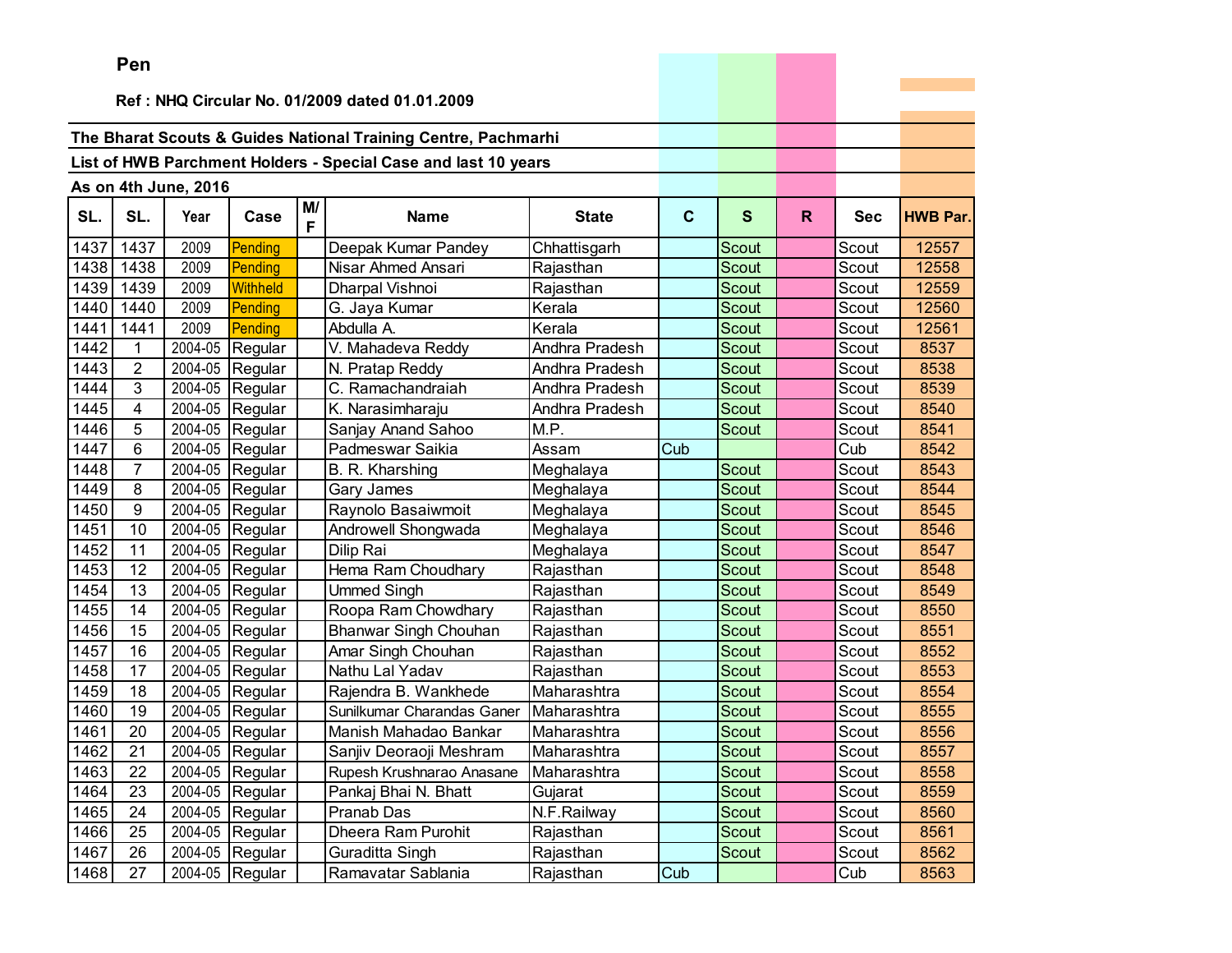|      | ren |                      |                   |         |                                                                |                    |             |              |    |            |                 |
|------|-----|----------------------|-------------------|---------|----------------------------------------------------------------|--------------------|-------------|--------------|----|------------|-----------------|
|      |     |                      |                   |         |                                                                |                    |             |              |    |            |                 |
|      |     |                      |                   |         | Ref: NHQ Circular No. 01/2009 dated 01.01.2009                 |                    |             |              |    |            |                 |
|      |     |                      |                   |         | The Bharat Scouts & Guides National Training Centre, Pachmarhi |                    |             |              |    |            |                 |
|      |     |                      |                   |         |                                                                |                    |             |              |    |            |                 |
|      |     |                      |                   |         | List of HWB Parchment Holders - Special Case and last 10 years |                    |             |              |    |            |                 |
|      |     | As on 4th June, 2016 |                   |         |                                                                |                    |             |              |    |            |                 |
| SL.  | SL. | Year                 | Case              | M/<br>F | <b>Name</b>                                                    | <b>State</b>       | $\mathbf c$ | S            | R. | <b>Sec</b> | <b>HWB Par.</b> |
| 1469 | 28  | 2004-05              | Regular           |         | Swapan Kr. Mukherjee                                           | West Bengal        |             | Scout        |    | Scout      | 8564            |
| 1470 | 29  | 2004-05              | Regular           |         | Chatke Tatyasaheb Pandhari                                     | <b>Central Rly</b> |             | Scout        |    | Scout      | 8565            |
| 1471 | 30  | 2004-05              | Regular           |         | Ulhas Govindrao Chavan                                         | Central Rly        |             | <b>Scout</b> |    | Scout      | 8566            |
| 1472 | 31  | 2004-05              | Regular           |         | Shaikh Rizwan Allabox                                          | Central Rly        |             | <b>Scout</b> |    | Scout      | 8567            |
| 1473 | 32  | 2004-05              | Regular           |         | Vijay Shivaji Yelgounde                                        | Central Rly        |             | Scout        |    | Scout      | 8568            |
| 1474 | 33  | 2004-05              | Regular           |         | Satish L. Pullewar                                             | <b>Central Rly</b> |             | Scout        |    | Scout      | 8569            |
| 1475 | 34  | 2004-05              | Regular           |         | Abdul Shakil Abdul Azim Khan                                   | <b>Central Rly</b> |             | Scout        |    | Scout      | 8570            |
| 1476 | 35  | 2004-05              | Regular           |         | <b>Badri Prasad</b>                                            | Central Rly        |             | Scout        |    | Scout      | 8571            |
| 1477 | 36  |                      | 2004-05 Regular   |         | Ibrahim Khan                                                   | Central Rly        |             | Scout        |    | Scout      | 8572            |
| 1478 | 37  |                      | 2004-05 Regular   |         | Sunil Tawane                                                   | Central Rly        |             | Scout        |    | Scout      | 8574            |
| 1479 | 38  | 2004-05              | Regular           |         | Rajesh M. Maland                                               | Maharashtra        |             | Scout        |    | Scout      | 8573            |
| 1480 | 39  | 2004-05              | Regular           |         | S. Dilip Babu                                                  | Tamil Nadu         |             | Scout        |    | Scout      | 8575            |
| 1481 | 40  | 2004-05              | Regular           |         | K. Raja Srinivasan                                             | Tamil Nadu         |             | Scout        |    | Scout      | 8576            |
| 1482 | 41  | 2004-05              | Regular           |         | G. Vijay                                                       | Tamil Nadu         |             | <b>Scout</b> |    | Scout      | 8577            |
| 1483 | 42  | 2004-05              | Regular           |         | N. Kodeeswaran                                                 | Tamil Nadu         |             | Scout        |    | Scout      | 8578            |
| 1484 | 43  |                      | 2004-05 Regular   |         | N. Soundarajan                                                 | Tamil Nadu         |             | Scout        |    | Scout      | 8579            |
| 1485 | 44  | 2004-05              | Regular           |         | P. Veerappa                                                    | Tamil Nadu         |             | <b>Scout</b> |    | Scout      | 8580            |
| 1486 | 45  | 2004-05              | Regular           |         | R. Ratna Kumar                                                 | Tamil Nadu         |             | Scout        |    | Scout      | 8581            |
| 1487 | 46  | 2004-05              | Regular           |         | E. Azariah                                                     | Tamil Nadu         |             | Scout        |    | Scout      | 8582            |
| 1488 | 47  | 2004-05              | Regular           |         | C. Paul Navraj                                                 | Tamil Nadu         |             | Scout        |    | Scout      | 8583            |
| 1489 | 48  | 2004-05              | Regular           |         | L. Dominil Rajan                                               | Tamil Nadu         |             | <b>Scout</b> |    | Scout      | 8584            |
| 1490 | 49  |                      | 2004-05 Regular   |         | K. S. Thirunavu Kkrasu                                         | <b>Tamil Nadu</b>  |             | Scout        |    | Scout      | 8585            |
| 1491 | 50  | 2004-05              | Regular           |         | M. Raghupathy                                                  | Tamil Nadu         |             | Scout        |    | Scout      | 8586            |
| 1492 | 51  | 2004-05              | Regular           |         | Sankara Avudaippan                                             | Tamil Nadu         |             | Scout        |    | Scout      | 8587            |
| 1493 | 52  | 2004-05              | Regular           |         | S. K. Alagar                                                   | <b>Tamil Nadu</b>  |             | Scout        |    | Scout      | 8588            |
| 1494 | 53  |                      | 2004-05 Regular   |         | P. Seemalai                                                    | <b>Tamil Nadu</b>  |             | Scout        |    | Scout      | 8589            |
| 1495 | 54  |                      | 2004-05 Regular   |         | P. Johnson                                                     | Tamil Nadu         |             | Scout        |    | Scout      | 8590            |
| 1496 | 55  |                      | $2004-05$ Regular |         | S. Pandaram                                                    | Tamil Nadu         |             | Scout        |    | Scout      | 8591            |
| 1497 | 56  |                      | 2004-05 Regular   |         | <b>B. Vimal Sekhar</b>                                         | Tamil Nadu         |             | Scout        |    | Scout      | 8592            |
| 1498 | 57  |                      | 2004-05 Regular   |         | V. S. Sabareesh                                                | Tamil Nadu         |             | Scout        |    | Scout      | 8593            |
| 1499 | 58  |                      | 2004-05 Regular   |         | A. Shanmugha Sundaram                                          | Tamil Nadu         |             | Scout        |    | Scout      | 8594            |
| 1500 | 59  |                      | 2004-05 Regular   |         | K. Kannan                                                      | Tamil Nadu         |             | Scout        |    | Scout      | 8595            |

the control of the control of the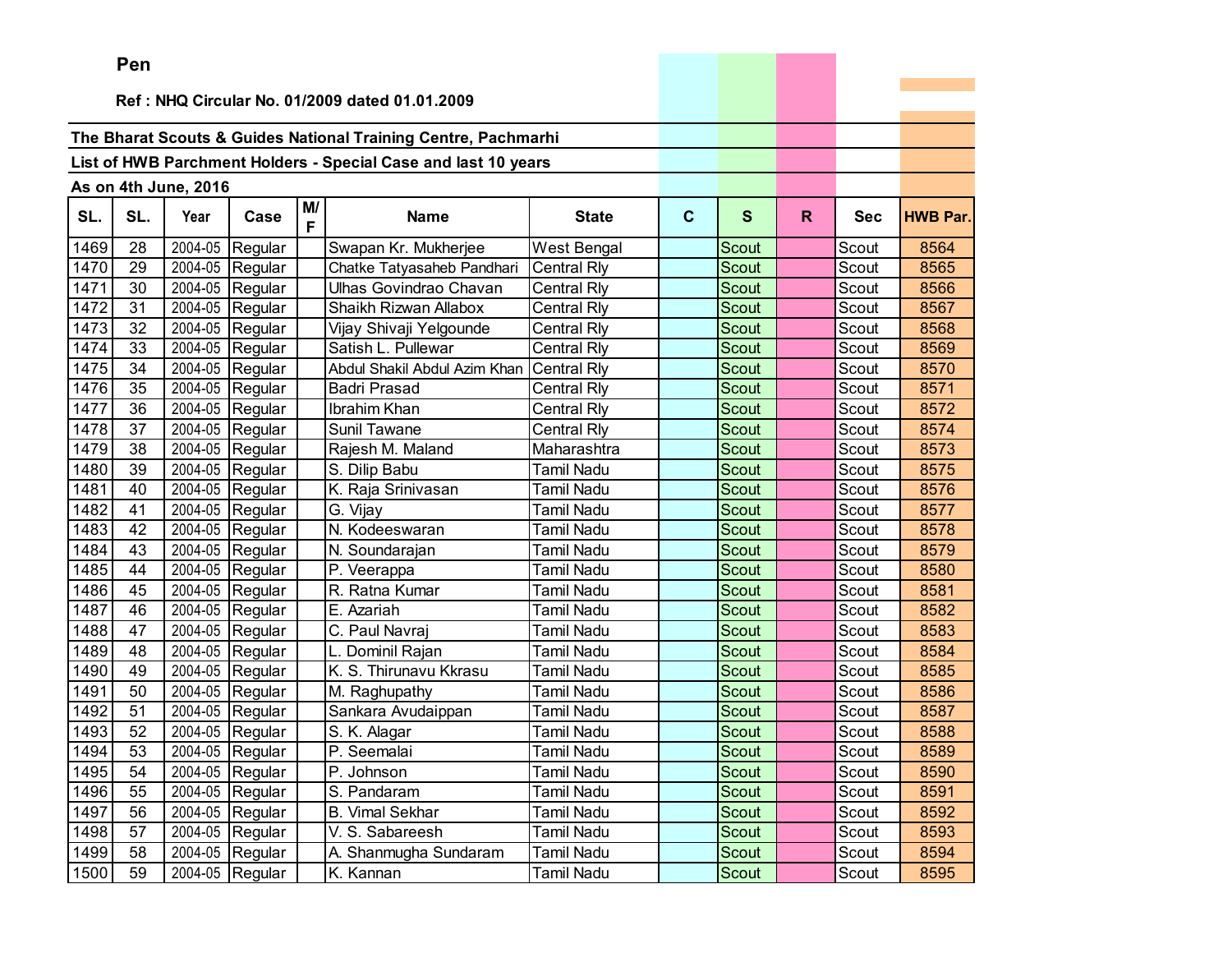|      | Pen             |                      |                 |         |                                                                |                      |              |              |    |            |                 |
|------|-----------------|----------------------|-----------------|---------|----------------------------------------------------------------|----------------------|--------------|--------------|----|------------|-----------------|
|      |                 |                      |                 |         | Ref: NHQ Circular No. 01/2009 dated 01.01.2009                 |                      |              |              |    |            |                 |
|      |                 |                      |                 |         |                                                                |                      |              |              |    |            |                 |
|      |                 |                      |                 |         | The Bharat Scouts & Guides National Training Centre, Pachmarhi |                      |              |              |    |            |                 |
|      |                 |                      |                 |         | List of HWB Parchment Holders - Special Case and last 10 years |                      |              |              |    |            |                 |
|      |                 |                      |                 |         |                                                                |                      |              |              |    |            |                 |
|      |                 | As on 4th June, 2016 |                 |         |                                                                |                      |              |              |    |            |                 |
| SL.  | SL.             | Year                 | Case            | M/<br>F | <b>Name</b>                                                    | <b>State</b>         | $\mathbf{C}$ | $\mathbf{s}$ | R. | <b>Sec</b> | <b>HWB Par.</b> |
| 1501 | 60              | 2004-05              | Regular         |         | G. Sidaiyan                                                    | <b>Tamil Nadu</b>    |              | Scout        |    | Scout      | 8596            |
| 1502 | $\mathbf{1}$    | 2005-06              | Regular         |         | Prem Das Janakiram Rathod                                      | Maharashtra          |              | <b>Scout</b> |    | Scout      | 9024            |
| 1503 | $\overline{2}$  | 2005-06              | Regular         |         | Gopal Dhanraj Mukinde                                          | Maharashtra          |              | <b>Scout</b> |    | Scout      | 9025            |
| 1504 | 3               | 2005-06              | Regular         |         | Bhagwat Dnyanaba Ghuge                                         | Maharashtra          |              | Scout        |    | Scout      | 9026            |
| 1505 | 4               | 2005-06              | Regular         |         | Rajendra Chintamanji Dhabale                                   | Maharashtra          |              | Scout        |    | Scout      | 9027            |
| 1506 | 5               | 2005-06              | Regular         |         | Mohan Ambacharan Chourasia                                     | Maharashtra          |              | Scout        |    | Scout      | 9028            |
| 1507 | $6\phantom{1}6$ | 2005-06              | Regular         |         | Kapgate Namdeo Ganaji                                          | Maharashtra          |              | <b>Scout</b> |    | Scout      | 9029            |
| 1508 | $\overline{7}$  | 2005-06              | Regular         |         | Hemaraj bhayalal Rahngdale Maharashtra                         |                      |              | Scout        |    | Scout      | 9030            |
| 1509 | 8               | 2005-06              | Regular         |         | Pramod Sampatrao Bhoyar                                        | Maharashtra          |              | <b>Scout</b> |    | Scout      | 9031            |
| 1510 | 9               | 2005-06              | Regular         |         | <b>Ganesh Bhagwat Sarve</b>                                    | Maharashtra          |              | Scout        |    | Scout      | 9032            |
| 1511 | 10              | 2005-06              | Regular         |         | Ankush Mohan Halmare                                           | Maharashtra          |              | <b>Scout</b> |    | Scout      | 9033            |
| 1512 | 11              | 2005-06              | Regular         |         | Pradip Kumar Gogoi                                             | Assam                |              | <b>Scout</b> |    | Scout      | 9034            |
| 1513 | 12              | 2005-06              | Regular         |         | Horen Chetia                                                   | Assam                |              | <b>Scout</b> |    | Scout      | 9035            |
| 1514 | 13              | 2005-06              | Regular         |         | Lakhnath Dutta                                                 | Assam                |              | Scout        |    | Scout      | 9036            |
| 1515 | 14              | 2005-06              | Regular         |         | Dipen Dutta                                                    | Assam                |              | <b>Scout</b> |    | Scout      | 9037            |
| 1516 | 15              | 2005-06              | Regular         |         | C. G. Rajendran                                                | Kerala               |              | <b>Scout</b> |    | Scout      | 9038            |
| 1517 | 16              | 2005-06              | Regular         |         | K. Subramani                                                   | Andaman & N          |              | <b>Scout</b> |    | Scout      | 9039            |
| 1518 | 17              | 2005-06              | Regular         |         | Deepak Kumar Paul                                              | Andaman & N          |              | <b>Scout</b> |    | Scout      | 9040            |
| 1519 | 18              | 2005-06              | Regular         |         | K. Narasimhachar                                               | Karnataka            |              | Scout        |    | Scout      | 9041            |
| 1520 | 19              | 2005-06              | Regular         |         | A. J. Mugadur                                                  | Karnataka            |              | <b>Scout</b> |    | Scout      | 9042            |
| 1521 | 20              | 2005-06              | Regular         |         | A. M. Nagesh                                                   | Karnataka            |              | <b>Scout</b> |    | Scout      | 9043            |
| 1522 | 21              | 2005-06              | Regular         |         | Chowdappa                                                      | Karnataka            |              | <b>Scout</b> |    | Scout      | 9044            |
| 1523 | 22              | 2005-06              | Regular         |         | M. Subramanya                                                  | Karnataka            |              | <b>Scout</b> |    | Scout      | 9045            |
| 1524 | 23              | 2005-06              | Regular         |         | Vijayananda K. C.                                              | Karnataka            |              | <b>Scout</b> |    | Scout      | 9046            |
| 1525 | 24              | 2005-06              | Regular         | G       | Smt. Manjula G. K.                                             | Karnataka            | Cub          |              |    | Cub        | 9047            |
| 1526 | 25              | 2005-06              | Regular         |         | Rakesh Kumar Mishra                                            | <b>Uttar Pradesh</b> |              | Scout        |    | Scout      | 9048            |
| 1527 | 26              |                      | 2005-06 Regular |         | Jai Prakash Sharma                                             | Uttar Pradesh        |              | Scout        |    | Scout      | 9049            |
| 1528 | 27              | 2005-06              | Regular         |         | Chandrasekhar Roy                                              | Uttar Pradesh        |              | Scout        |    | Scout      | 9050            |
| 1529 | 28              |                      | 2005-06 Regular |         | Jag Sharan                                                     | Uttar Pradesh        |              | Scout        |    | Scout      | 9051            |
| 1530 | 29              | 2005-06              | Regular         |         | Lakshman Lal Tripathi                                          | Uttar Pradesh        |              | Scout        |    | Scout      | 9052            |
| 1531 | 30              | 2005-06              | Regular         |         | Somendra Singh                                                 | Uttar Pradesh        |              | Scout        |    | Scout      | 9053            |
| 1532 | 31              |                      | 2005-06 Regular |         | K. Sita Ram Shukla                                             | Uttar Pradesh        |              | Scout        |    | Scout      | 9054            |

the control of the control of the con-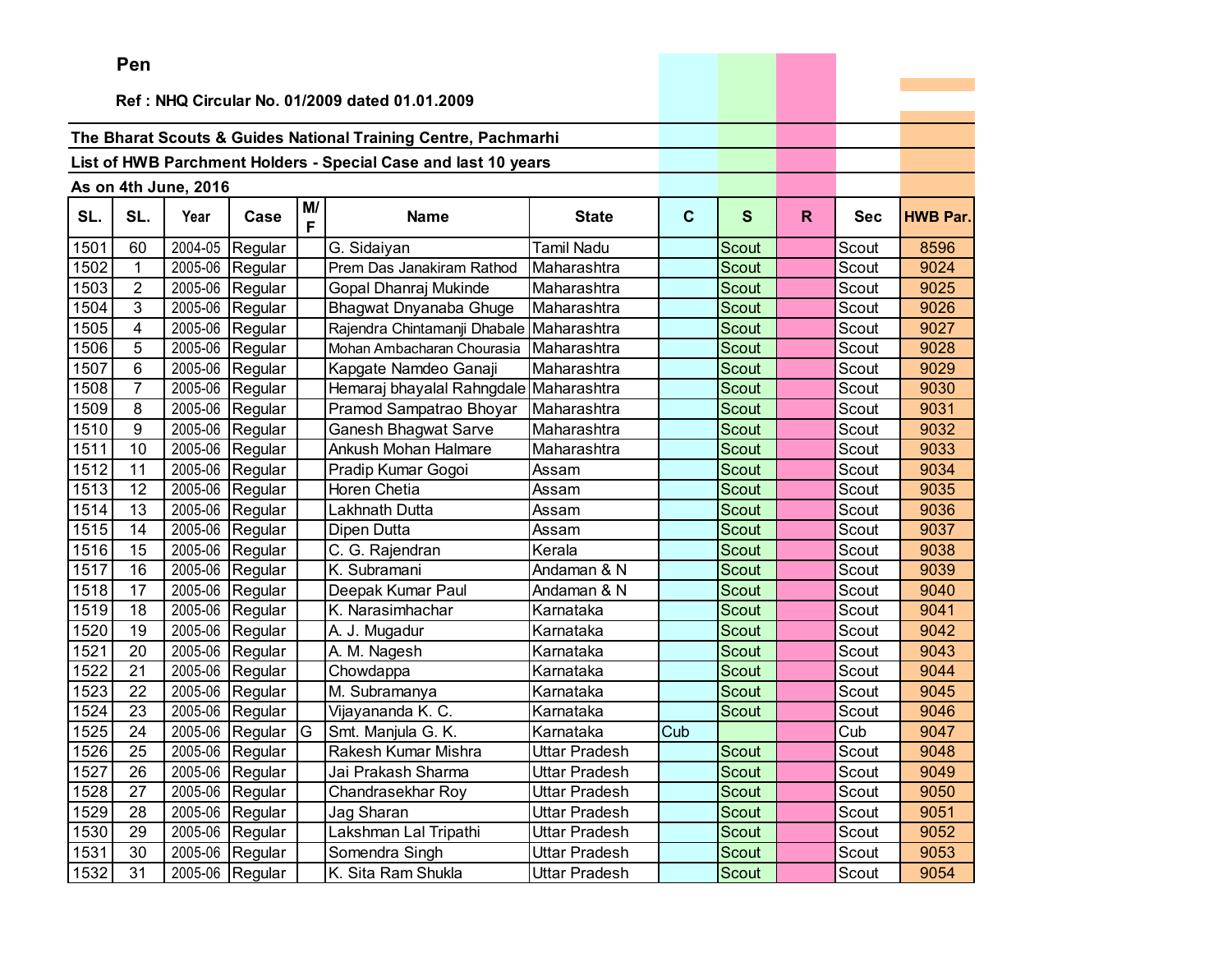|      | Pen |                      |                   |          |                                                                |                      |             |              |    |            |                 |
|------|-----|----------------------|-------------------|----------|----------------------------------------------------------------|----------------------|-------------|--------------|----|------------|-----------------|
|      |     |                      |                   |          | Ref: NHQ Circular No. 01/2009 dated 01.01.2009                 |                      |             |              |    |            |                 |
|      |     |                      |                   |          |                                                                |                      |             |              |    |            |                 |
|      |     |                      |                   |          | The Bharat Scouts & Guides National Training Centre, Pachmarhi |                      |             |              |    |            |                 |
|      |     |                      |                   |          |                                                                |                      |             |              |    |            |                 |
|      |     |                      |                   |          | List of HWB Parchment Holders - Special Case and last 10 years |                      |             |              |    |            |                 |
|      |     | As on 4th June, 2016 |                   |          |                                                                |                      |             |              |    |            |                 |
| SL.  | SL. | Year                 | Case              | M/<br>F  | <b>Name</b>                                                    | <b>State</b>         | $\mathbf c$ | $\mathbf{s}$ | R. | <b>Sec</b> | <b>HWB Par.</b> |
| 1533 | 32  | 2005-06              | Regular           |          | Prem Prakash                                                   | <b>Uttar Pradesh</b> |             | Scout        |    | Scout      | 9055            |
| 1534 | 33  | 2005-06              | Regular           |          | Raghuvansh Mani Pandey                                         | Uttar Pradesh        |             | Scout        |    | Scout      | 9056            |
| 1535 | 34  | 2005-06              | Regular           |          | Jawahir Lal Dubey                                              | Uttar Pradesh        |             | Scout        |    | Scout      | 9057            |
| 1536 | 35  | 2005-06              | Regular           |          | Bechu Ram Yadav                                                | Uttar Pradesh        |             | Scout        |    | Scout      | 9058            |
| 1537 | 36  | 2005-06              | Regular           |          | Ganga Ram Yadav                                                | Uttar Pradesh        |             | Scout        |    | Scout      | 9059            |
| 1538 | 37  | 2005-06              | Regular           |          | Kailash Chandragupt                                            | Uttar Pradesh        |             | Scout        |    | Scout      | 9060            |
| 1539 | 38  | 2005-06              | Regular           |          | <b>Ghanshyam Pandey</b>                                        | Uttar Pradesh        |             | Scout        |    | Scout      | 9061            |
| 1540 | 39  | 2005-06              | Regular           |          | Bharat Bhai Shonkarbhai Chaudhary                              | Gujarat              |             | Scout        |    | Scout      | 9062            |
| 1541 | 40  | 2005-06              | Regular           |          | Umed Bhai Khotabhai Prajapati                                  | Gujarat              |             | <b>Scout</b> |    | Scout      | 9063            |
| 1542 | 41  | 2005-06              | Regular           |          | Krishnanunni P. G.                                             | Kerala               |             | Scout        |    | Scout      | 9064            |
| 1543 | 42  | 2005-06              | Regular           |          | Dhasan V. S.                                                   | Kerala               |             | Scout        |    | Scout      | 9065            |
| 1544 | 43  | 2005-06              | Regular           |          | Nandakumar P. K.                                               | Kerala               |             | Scout        |    | Scout      | 9066            |
| 1545 | 44  | 2005-06              | Regular           |          | Patel Kotra Goud                                               | Karnataka            |             | Scout        |    | Scout      | 9067            |
| 1546 | 45  | 2005-06              | Regular           |          | B. K. Mohan Babu                                               | Karnataka            |             | Scout        |    | Scout      | 9068            |
| 1547 | 46  | 2005-06              | Regular           |          | H. Janardhan Reddy                                             | Karnataka            |             | Scout        |    | Scout      | 9069            |
| 1548 | 47  | 2005-06              | Regular           |          | G. Basavarajappa                                               | Karnataka            |             | Scout        |    | Scout      | 9070            |
| 1549 | 48  | 2005-06              | Regular           |          | Krishna M.                                                     | Karnataka            |             | <b>Scout</b> |    | Scout      | 9071            |
| 1550 | 49  | 2005-06              | Regular           |          | Jayatheerth R. Kulkarni                                        | Karnataka            |             | Scout        |    | Scout      | 9072            |
| 1551 | 50  | 2005-06              | Regular           |          | K. Velmani                                                     | Tamil Nadu           | Cub         |              |    | Cub        | 9073            |
| 1552 | 51  | 2005-06              | Regular           |          | R. Aranganathan                                                | Tamil Nadu           | Cub         |              |    | Cub        | 9074            |
| 1553 | 52  | 2005-06              | Regular           | G        | Smt. S. Ramani                                                 | Tamil Nadu           | Cub         |              |    | Cub        | 9075            |
| 1554 | 53  | 2005-06              | Regular           |          | Manadevan G.                                                   | Tamil Nadu           | Cub         |              |    | Cub        | 9076            |
| 1555 | 54  | 2005-06              | Regular           | G        | Smt. Backia Lakshmi                                            | Tamil Nadu           | Cub         |              |    | Cub        | 9077            |
| 1556 | 55  | 2005-06              | Regular           | G        | Smt. K. Bharathy                                               | Tamil Nadu           | Cub         |              |    | Cub        | 9078            |
| 1557 | 56  | 2005-06              | Regular           | G        | Smt. Shafera Banu G.                                           | Tamil Nadu           | Cub         |              |    | Cub        | 9079            |
| 1558 | 57  |                      | $2005-06$ Regular |          | Bakthavachalu K. V.                                            | <b>Tamil Nadu</b>    | Cub         |              |    | Cub        | 9080            |
| 1559 | 58  |                      | 2005-06 Regular   |          | James D.                                                       | <b>Tamil Nadu</b>    | Cub         |              |    | Cub        | 9081            |
| 1560 | 59  |                      | 2005-06 Regular   |          | Karunakaran K. G.                                              | Tamil Nadu           | Cub         |              |    | Cub        | 9082            |
| 1561 | 60  |                      | 2005-06 Regular   | <b>G</b> | Subathra                                                       | Tamil Nadu           | Cub         |              |    | Cub        | 9083            |
| 1562 | 61  |                      | 2005-06 Regular   |          | Selvam K.                                                      | Tamil Nadu           | Cub         |              |    | Cub        | 9084            |
| 1563 | 62  |                      | 2005-06 Regular   |          | <b>B.</b> Sivakumaran                                          | Tamil Nadu           |             | Scout        |    | Scout      | 9085            |
| 1564 | 63  |                      | 2005-06 Regular   |          | C. Natesan                                                     | Tamil Nadu           |             | Scout        |    | Scout      | 9086            |

the control of the control of the control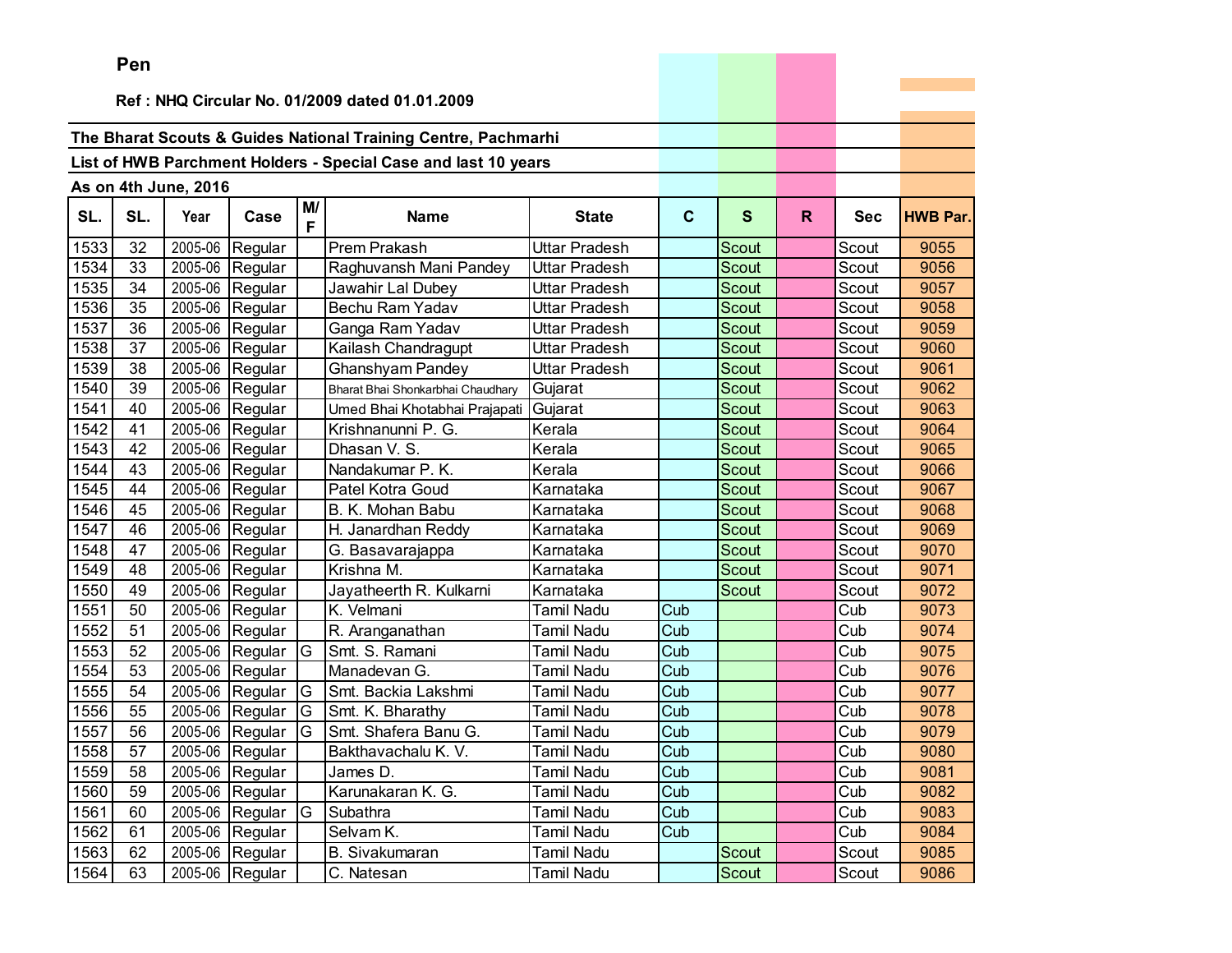|      | Pen |                      |                   |         |                                                                |                   |              |              |    |            |                 |
|------|-----|----------------------|-------------------|---------|----------------------------------------------------------------|-------------------|--------------|--------------|----|------------|-----------------|
|      |     |                      |                   |         |                                                                |                   |              |              |    |            |                 |
|      |     |                      |                   |         | Ref: NHQ Circular No. 01/2009 dated 01.01.2009                 |                   |              |              |    |            |                 |
|      |     |                      |                   |         | The Bharat Scouts & Guides National Training Centre, Pachmarhi |                   |              |              |    |            |                 |
|      |     |                      |                   |         |                                                                |                   |              |              |    |            |                 |
|      |     |                      |                   |         | List of HWB Parchment Holders - Special Case and last 10 years |                   |              |              |    |            |                 |
|      |     | As on 4th June, 2016 |                   |         |                                                                |                   |              |              |    |            |                 |
| SL.  | SL. | Year                 | Case              | M/<br>F | <b>Name</b>                                                    | <b>State</b>      | $\mathbf{C}$ | $\mathbf{s}$ | R. | <b>Sec</b> | <b>HWB Par.</b> |
| 1565 | 64  | 2005-06              | Regular           |         | S. Justus                                                      | <b>Tamil Nadu</b> |              | Scout        |    | Scout      | 9087            |
| 1566 | 65  | 2005-06              | Regular           |         | C. Ravendran                                                   | Tamil Nadu        |              | Scout        |    | Scout      | 9088            |
| 1567 | 66  | 2005-06              | Regular           |         | G. Babu                                                        | Tamil Nadu        |              | Scout        |    | Scout      | 9089            |
| 1568 | 67  | 2005-06              | Regular           |         | Kumara Reghu                                                   | Tamil Nadu        |              | Scout        |    | Scout      | 9090            |
| 1569 | 68  | 2005-06              | Regular           |         | D. Dhana Singh                                                 | Tamil Nadu        |              | Scout        |    | Scout      | 9091            |
| 1570 | 69  | 2005-06              | Regular           |         | A. Nedunchezhain                                               | Tamil Nadu        |              | Scout        |    | Scout      | 9092            |
| 1571 | 70  | 2005-06              | Regular           |         | R. Sureyanarayana                                              | Tamil Nadu        |              | Scout        |    | Scout      | 9093            |
| 1572 | 71  | 2005-06              | Regular           |         | S. Sethupathy                                                  | Tamil Nadu        |              | Scout        |    | Scout      | 9094            |
| 1573 | 72  | 2005-06              | Regular           |         | Y. N. Champak Kumar                                            | Tamil Nadu        |              | Scout        |    | Scout      | 9095            |
| 1574 | 73  | 2005-06              | Regular           |         | S. A. Krishna Swamy                                            | <b>Tamil Nadu</b> |              | Scout        |    | Scout      | 9096            |
| 1575 | 74  | 2005-06              | Regular           |         | J. Muniraju                                                    | Tamil Nadu        |              | Scout        |    | Scout      | 9097            |
| 1576 | 75  | 2005-06              | Regular           |         | Vinod Kumr P. N.                                               | Kerala            |              | Scout        |    | Scout      | 9098            |
| 1577 | 76  | 2005-06              | Regular           |         | Anil Kumar N. P.                                               | Kerala            |              | Scout        |    | Scout      | 9099            |
| 1578 | 77  | 2005-06              | Regular           |         | Sunil Kumar E.                                                 | Kerala            |              | Scout        |    | Scout      | 9100            |
| 1579 | 78  | 2005-06              | Regular           |         | Sunil Kumar A. K.                                              | Kerala            |              | <b>Scout</b> |    | Scout      | 9101            |
| 1580 | 79  | 2005-06              | Regular           |         | M. Kunhammad                                                   | Kerala            |              | Scout        |    | Scout      | 9102            |
| 1581 | 80  | 2005-06              | Regular           |         | Ashraf                                                         | Kerala            |              | <b>Scout</b> |    | Scout      | 9103            |
| 1582 | 81  | 2005-06              | Regular           |         | Shaji V C.                                                     | Kerala            |              | Scout        |    | Scout      | 9104            |
| 1583 | 82  | 2005-06              | Regular           |         | N. K. Govindan                                                 | Kerala            |              | Scout        |    | Scout      | 9105            |
| 1584 | 83  | 2005-06              | Regular           |         | Murali Kirshna Das                                             | Kerala            |              | <b>Scout</b> |    | Scout      | 9106            |
| 1585 | 84  | 2005-06              | Regular           |         | O. Narayanan                                                   | Kerala            |              | Scout        |    | Scout      | 9107            |
| 1586 | 85  | 2005-06              | Regular           |         | M. K. Sreenivasan                                              | Kerala            |              | Scout        |    | Scout      | 9108            |
| 1587 | 86  | 2005-06              | Regular           |         | Jose P.D.                                                      | Kerala            |              | Scout        |    | Scout      | 9109            |
| 1588 | 87  | 2005-06              | Regular           |         | Manoj Mathew                                                   | Kerala            |              | Scout        |    | Scout      | 9110            |
| 1589 | 88  | 2005-06              | Regular           |         | K. A. Sheik Mohammed                                           | Kerala            |              | Scout        |    | Scout      | 9111            |
| 1590 | 89  |                      | $2005-06$ Regular |         | Sasindran Chakalakandy                                         | Kerala            |              | Scout        |    | Scout      | 9112            |
| 1591 | 90  |                      | 2005-06 Regular   |         | <b>Ashok Samuel</b>                                            | Kerala            |              | Scout        |    | Scout      | 9113            |
| 1592 | 91  |                      | $2005-06$ Regular |         | P. Bijoy                                                       | Kerala            |              | Scout        |    | Scout      | 9114            |
| 1593 | 92  |                      | 2005-06 Regular   |         | K. P. Surendran                                                | Kerala            |              | Scout        |    | Scout      | 9115            |
| 1594 | 93  |                      | 2005-06 Regular   |         | Yoonus C. H.                                                   | Kerala            |              | Scout        |    | Scout      | 9116            |
| 1595 | 94  |                      | 2005-06 Regular   |         | Pramodan A. P.                                                 | Kerala            |              | Scout        |    | Scout      | 9117            |
| 1596 | 95  |                      | 2005-06 Regular   |         | George Kutty K. S.                                             | Kerala            |              | Scout        |    | Scout      | 9118            |

the company of the company of the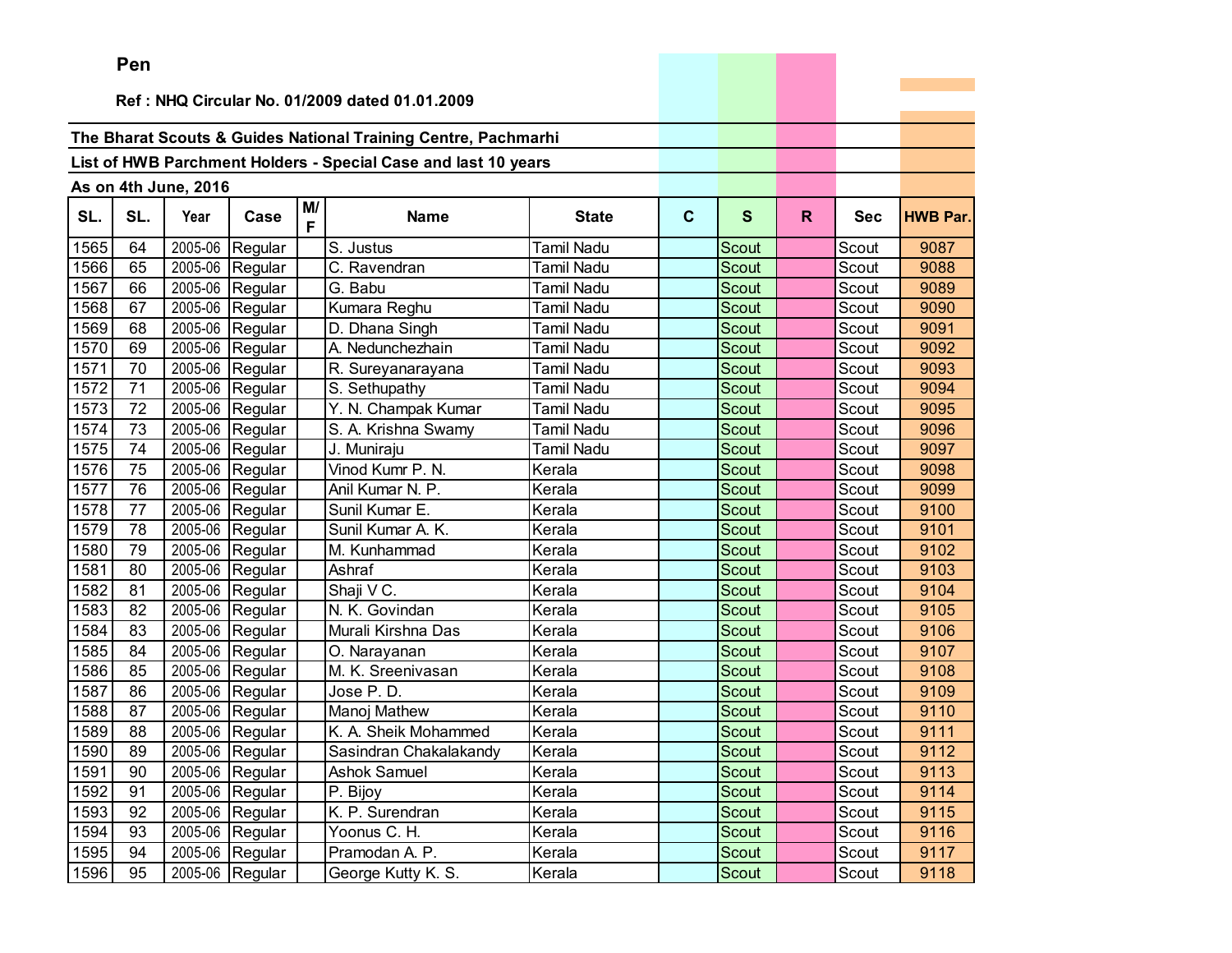|      | ren |                      |                   |         |                                                                |                   |             |              |    |            |                 |
|------|-----|----------------------|-------------------|---------|----------------------------------------------------------------|-------------------|-------------|--------------|----|------------|-----------------|
|      |     |                      |                   |         | Ref: NHQ Circular No. 01/2009 dated 01.01.2009                 |                   |             |              |    |            |                 |
|      |     |                      |                   |         |                                                                |                   |             |              |    |            |                 |
|      |     |                      |                   |         | The Bharat Scouts & Guides National Training Centre, Pachmarhi |                   |             |              |    |            |                 |
|      |     |                      |                   |         |                                                                |                   |             |              |    |            |                 |
|      |     |                      |                   |         | List of HWB Parchment Holders - Special Case and last 10 years |                   |             |              |    |            |                 |
|      |     | As on 4th June, 2016 |                   |         |                                                                |                   |             |              |    |            |                 |
| SL.  | SL. | Year                 | Case              | M/<br>F | <b>Name</b>                                                    | <b>State</b>      | $\mathbf c$ | S            | R. | <b>Sec</b> | <b>HWB Par.</b> |
| 1597 | 96  | 2005-06              | Regular           |         | Yusoff Ali Kolkattil                                           | Kerala            |             | Scout        |    | Scout      | 9119            |
| 1598 | 97  | 2005-06              | Regular           |         | K. Kemmu                                                       | Kerala            |             | Scout        |    | Scout      | 9120            |
| 1599 | 98  | 2005-06              | Regular           |         | <b>Baby Mathew</b>                                             | Kerala            |             | Scout        |    | Scout      | 9121            |
| 1600 | 99  | 2005-06              | Regular           |         | Lesin P. K.                                                    | Kerala            |             | <b>Scout</b> |    | Scout      | 9122            |
| 1601 | 100 | 2005-06              | Regular           |         | P. T. Thamban                                                  | Kerala            |             | Scout        |    | Scout      | 9123            |
| 1602 | 101 | 2005-06              | Regular           |         | K. V. Janardhanan                                              | Kerala            |             | Scout        |    | Scout      | 9124            |
| 1603 | 102 | 2005-06              | Regular           |         | S. Girijakumari                                                | Kerala            | Cub         |              |    | Cub        | 9125            |
| 1604 | 103 | 2005-06              | Regular           |         | T. Parthasarathy                                               | Tamil Nadu        |             | Scout        |    | Scout      | 9126            |
| 1605 | 104 | 2005-06              | Regular           |         | S. Albert Retanaraj                                            | Tamil Nadu        |             | Scout        |    | Scout      | 9127            |
| 1606 | 105 | 2005-06              | Regular           |         | V. Mani                                                        | Tamil Nadu        |             | Scout        |    | Scout      | 9128            |
| 1607 | 106 | 2005-06              | Regular           |         | K. Ramesh                                                      | Tamil Nadu        |             | Scout        |    | Scout      | 9129            |
| 1608 | 107 | 2005-06              | Regular           |         | N. Balamurugan                                                 | Tamil Nadu        |             | Scout        |    | Scout      | 9130            |
| 1609 | 108 | 2005-06              | Regular           |         | P. Vincent Premkumar                                           | Tamil Nadu        |             | Scout        |    | Scout      | 9131            |
| 1610 | 109 | 2005-06              | Regular           |         | K. Arumugaperumal                                              | Tamil Nadu        |             | Scout        |    | Scout      | 9132            |
| 1611 | 110 | 2005-06              | Regular           |         | K. David Thavamani                                             | Tamil Nadu        |             | Scout        |    | Scout      | 9133            |
| 1612 | 111 | 2005-06              | Regular           |         | A, Avabu                                                       | Tamil Nadu        |             | Scout        |    | Scout      | 9134            |
| 1613 | 112 | 2005-06              | Regular           |         | C. Jayaraman                                                   | Tamil Nadu        |             | Scout        |    | Scout      | 9135            |
| 1614 | 113 | 2005-06              | Regular           |         | G. Mohan                                                       | Tamil Nadu        |             | Scout        |    | Scout      | 9136            |
| 1615 | 114 | 2005-06              | Regular           |         | P.E.R. Premchand                                               | Tamil Nadu        |             | Scout        |    | Scout      | 9137            |
| 1616 | 115 | 2005-06              | Regular           |         | K. Velu                                                        | Tamil Nadu        |             | Scout        |    | Scout      | 9139            |
| 1617 | 116 | 2005-06              | Regular           |         | S. Manikandan                                                  | Tamil Nadu        |             | <b>Scout</b> |    | Scout      | 9140            |
| 1618 | 117 | 2005-06              | Regular           |         | K. P. Sankar                                                   | <b>Tamil Nadu</b> |             | Scout        |    | Scout      | 9141            |
| 1619 | 118 | 2005-06              | Regular           |         | S. Manimaran                                                   | Tamil Nadu        |             | <b>Scout</b> |    | Scout      | 9142            |
| 1620 | 119 | 2005-06              | Regular           |         | K. Vijaya Kumar                                                | Tamil Nadu        |             | Scout        |    | Scout      | 9143            |
| 1621 | 120 | 2005-06              | Regular           |         | A. Giriraj                                                     | <b>Tamil Nadu</b> |             | Scout        |    | Scout      | 9144            |
| 1622 | 121 |                      | $2005-06$ Regular |         | J. Anandraj                                                    | Tamil Nadu        |             | Scout        |    | Scout      | 9138            |
| 1623 | 122 |                      | 2005-06 Regular   |         | Dr. S. Ayyapillai                                              | Tamil Nadu        |             | Scout        |    | Scout      | 9145            |
| 1624 | 123 |                      | 2005-06 Regular   |         | lyanduri                                                       | Tamil Nadu        |             | Scout        |    | Scout      | 9146            |
| 1625 | 124 |                      | 2005-06 Regular   |         | C. becan                                                       | Tamil Nadu        |             | Scout        |    | Scout      | 9147            |
| 1626 | 125 |                      | 2005-06 Regular   |         | Prahlad Singh                                                  | Uttar Pradesh     |             | Scout        |    | Scout      | 9148            |
| 1627 | 126 |                      | 2005-06 Regular   |         | Suresh Chandra                                                 | Uttar Pradesh     |             | Scout        |    | Scout      | 9149            |
| 1628 | 127 |                      | 2005-06 Regular   |         | Om Prakash Sharma                                              | Uttar Pradesh     |             | Scout        |    | Scout      | 9150            |

the control of the control of the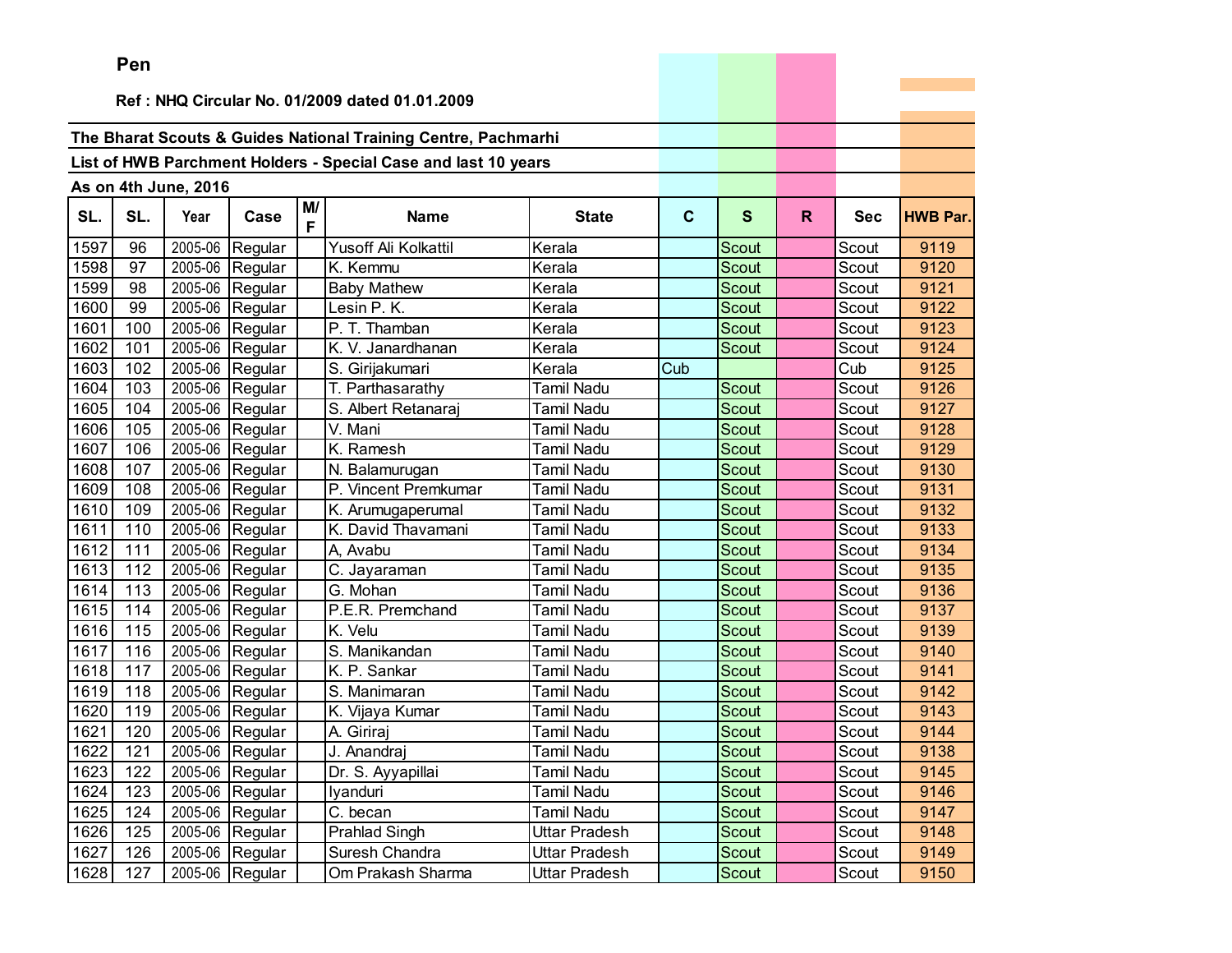|      | <b>Fell</b>                                    |                      |                   |         |                                                                |                      |              |              |    |            |                 |
|------|------------------------------------------------|----------------------|-------------------|---------|----------------------------------------------------------------|----------------------|--------------|--------------|----|------------|-----------------|
|      | Ref: NHQ Circular No. 01/2009 dated 01.01.2009 |                      |                   |         |                                                                |                      |              |              |    |            |                 |
|      |                                                |                      |                   |         |                                                                |                      |              |              |    |            |                 |
|      |                                                |                      |                   |         | The Bharat Scouts & Guides National Training Centre, Pachmarhi |                      |              |              |    |            |                 |
|      |                                                |                      |                   |         | List of HWB Parchment Holders - Special Case and last 10 years |                      |              |              |    |            |                 |
|      |                                                |                      |                   |         |                                                                |                      |              |              |    |            |                 |
|      |                                                | As on 4th June, 2016 |                   |         |                                                                |                      |              |              |    |            |                 |
| SL.  | SL.                                            | Year                 | Case              | M/<br>F | <b>Name</b>                                                    | <b>State</b>         | $\mathbf{C}$ | $\mathbf{s}$ | R. | <b>Sec</b> | <b>HWB Par.</b> |
| 1629 | 128                                            | 2005-06              | Regular           |         | <b>Puran Chand</b>                                             | <b>Uttar Pradesh</b> |              | Scout        |    | Scout      | 9151            |
| 1630 | 129                                            | 2005-06              | Regular           |         | Anand Babu                                                     | Uttar Pradesh        |              | Scout        |    | Scout      | 9152            |
| 1631 | 130                                            | 2005-06              | Regular           |         | Sita Sharan Soni                                               | <b>Uttar Pradesh</b> |              | Scout        |    | Scout      | 9153            |
| 1632 | 131                                            | 2005-06              | Regular           |         | Mohan Lal Deen                                                 | Uttar Pradesh        |              | Scout        |    | Scout      | 9154            |
| 1633 | 132                                            | 2005-06              | Regular           |         | Vijendra Kr. Upadhyay                                          | Uttar Pradesh        |              | Scout        |    | Scout      | 9155            |
| 1634 | 133                                            | 2005-06              | Regular           |         | A. Ashok Kumar                                                 | <b>Tamil Nadu</b>    |              | Scout        |    | Scout      | 9156            |
| 1635 | 134                                            | 2005-06              | Regular           |         | A. Natarajan                                                   | <b>Tamil Nadu</b>    |              | Scout        |    | Scout      | 9157            |
| 1636 | 135                                            | 2005-06              | Regular           |         | K. Ravi Chandran                                               | <b>Tamil Nadu</b>    |              | Scout        |    | Scout      | 9158            |
| 1637 | 136                                            | 2005-06              | Regular           |         | S. Nagarajan                                                   | <b>Tamil Nadu</b>    |              | Scout        |    | Scout      | 9159            |
| 1638 | 137                                            | 2005-06              | Regular           |         | S. Muthusamy                                                   | <b>Tamil Nadu</b>    |              | <b>Scout</b> |    | Scout      | 9160            |
| 1639 | 138                                            | 2005-06              | Regular           |         | Pooran Singh Almiya                                            | Uttarakhand          |              | Scout        |    | Scout      | 9161            |
| 1640 | 139                                            | 2005-06              | Regular           |         | Devaki Nandan Kandal                                           | Uttarakhand          |              | Scout        |    | Scout      | 9162            |
| 1641 | 140                                            | 2005-06              | Regular           |         | Chander Prakash Joshi                                          | Uttarakhand          |              | Scout        |    | Scout      | 9163            |
| 1642 | 141                                            | 2005-06              | Regular           |         | Satyanarayan Kanoujia                                          | Uttarakhand          |              | Scout        |    | Scout      | 9164            |
| 1643 | 142                                            | 2005-06              | Regular           |         | Anoop Singh Pawai                                              | Uttarakhand          |              | Scout        |    | Scout      | 9165            |
| 1644 | 143                                            | 2005-06              | Regular           |         | <b>Mahul Prashad</b>                                           | Uttarakhand          |              | Scout        |    | Scout      | 9166            |
| 1645 | 144                                            | 2005-06              | Regular           |         | Gopala Krishna bhat H. S.                                      | Kerala               |              | Scout        |    | Scout      | 9167            |
| 1646 | 145                                            | 2005-06              | Regular           |         | Krishna Bhat K.                                                | Kerala               |              | <b>Scout</b> |    | Scout      | 9168            |
| 1647 | 146                                            | 2005-06              | Regular           |         | Rajesh P.V.                                                    | Kerala               |              | Scout        |    | Scout      | 9169            |
| 1648 | 147                                            | 2005-06              | Regular           |         | R. Gopi                                                        | Kerala               |              | Scout        |    | Scout      | 9170            |
| 1649 | 148                                            | 2005-06              | Regular           |         | Unnikrishnan P. D.                                             | Kerala               |              | Scout        |    | Scout      | 9171            |
| 1650 | 149                                            | 2005-06              | Regular           |         | Jagtar Singh                                                   | Punjab               |              | Scout        |    | Scout      | 9172            |
| 1651 | 150                                            | 2005-06              | Regular           |         | Param Jit Lal                                                  | Punjab               |              | Scout        |    | Scout      | 9173            |
| 1652 | 151                                            | 2005-06              | Regular           |         | R. K. Balasubramaniam                                          | Tamil Nadu           |              | Scout        |    | Scout      | 9174            |
| 1653 | 152                                            | 2005-06              | Regular           |         | S. Elangovan                                                   | <b>Tamil Nadu</b>    |              | Scout        |    | Scout      | 9175            |
| 1654 | 153                                            |                      | $2005-06$ Regular |         | K. J. Peter                                                    | Kerala               |              | Scout        |    | Scout      | 9176            |
| 1655 | 154                                            |                      | 2005-06 Regular   |         | Situ Thomas                                                    | Kerala               |              | Scout        |    | Scout      | 9177            |
| 1656 | 155                                            |                      | 2005-06 Regular   |         | M. Gopal                                                       | S.E.Rly              |              | Scout        |    | Scout      | 9178            |
| 1657 | 156                                            |                      | 2005-06 Regular   |         | Sunil Kumar Mahato                                             | S.E.Rly              |              | Scout        |    | Scout      | 9179            |
| 1658 | 157                                            |                      | 2005-06 Regular   |         | Gobinda Das                                                    | S.E.Rly              |              | Scout        |    | Scout      | 9180            |
| 1659 | 158                                            | 2005-06              | Regular           |         | J. V. Raju                                                     | S.E.Rly              |              | Scout        |    | Scout      | 9181            |
| 1660 | 159                                            |                      | 2005-06 Regular   |         | Mantu Lal Sharma                                               | S.E.Rly              |              | Scout        |    | Scout      | 9182            |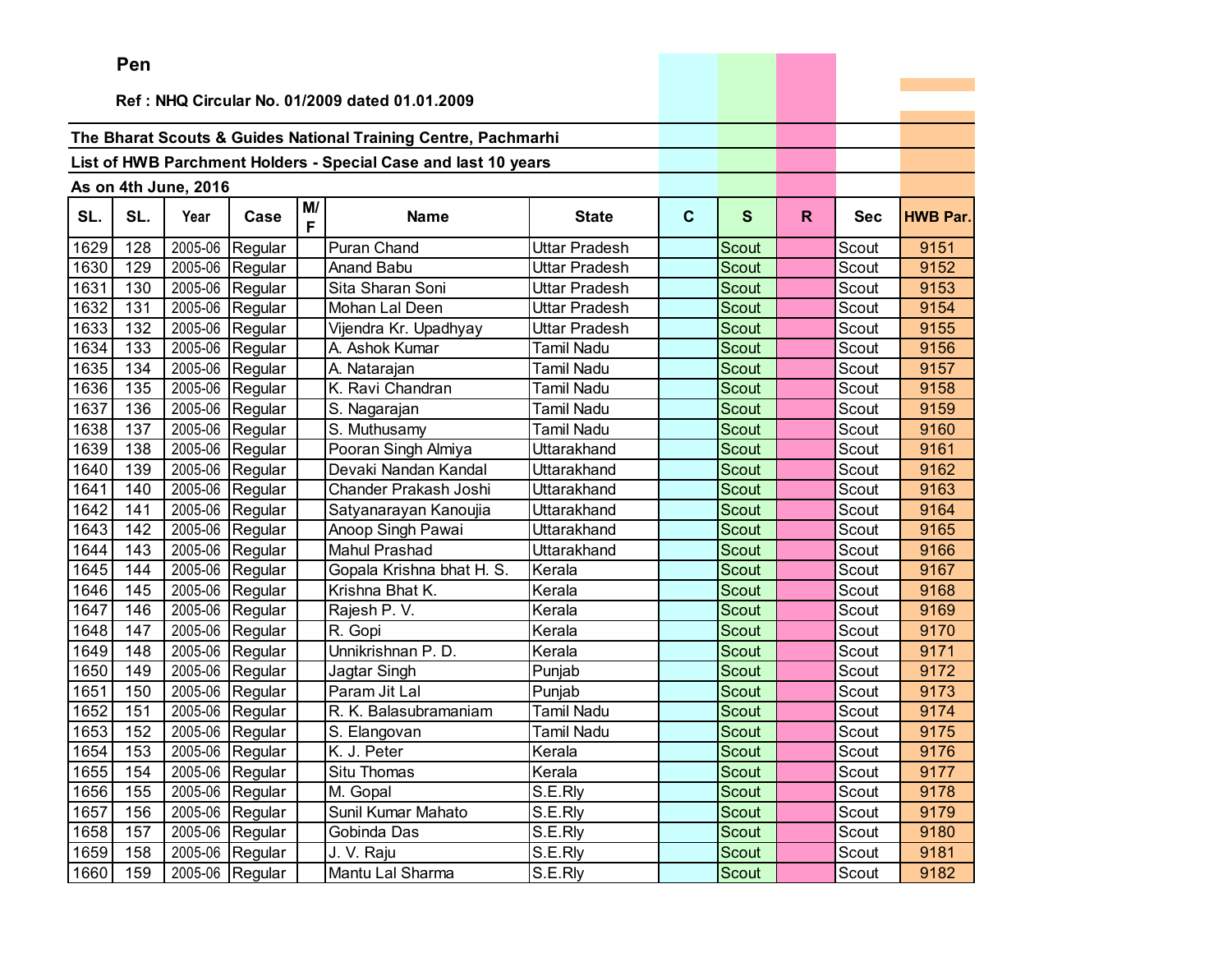|      | ren |                      |                   |         |                                                                |               |              |              |    |            |                 |
|------|-----|----------------------|-------------------|---------|----------------------------------------------------------------|---------------|--------------|--------------|----|------------|-----------------|
|      |     |                      |                   |         | Ref: NHQ Circular No. 01/2009 dated 01.01.2009                 |               |              |              |    |            |                 |
|      |     |                      |                   |         |                                                                |               |              |              |    |            |                 |
|      |     |                      |                   |         | The Bharat Scouts & Guides National Training Centre, Pachmarhi |               |              |              |    |            |                 |
|      |     |                      |                   |         |                                                                |               |              |              |    |            |                 |
|      |     |                      |                   |         | List of HWB Parchment Holders - Special Case and last 10 years |               |              |              |    |            |                 |
|      |     | As on 4th June, 2016 |                   |         |                                                                |               |              |              |    |            |                 |
| SL.  | SL. | Year                 | Case              | M/<br>F | <b>Name</b>                                                    | <b>State</b>  | $\mathbf{C}$ | $\mathbf{s}$ | R. | <b>Sec</b> | <b>HWB Par.</b> |
| 1661 | 160 | 2005-06              | Regular           |         | Suman Chakraborty                                              | S.E.Rly       |              | Scout        |    | Scout      | 9183            |
| 1662 | 161 | 2005-06              | Regular           |         | <b>Biswajit Kali</b>                                           | S.E.Rly       |              | Scout        |    | Scout      | 9184            |
| 1663 | 162 | 2005-06              | Regular           |         | Sujit Kumar Lai                                                | S.E.Rly       |              | Scout        |    | Scout      | 9185            |
| 1664 | 163 | 2005-06              | Regular           |         | Murari Lal Pathak                                              | S.E.Rly       |              | Scout        |    | Scout      | 9186            |
| 1665 | 164 | 2005-06              | Regular           |         | Shambhoo Sharan Gupta                                          | Uttar Pradesh |              | Scout        |    | Scout      | 9187            |
| 1666 | 165 | 2005-06              | Regular           |         | Jai Krishna Patel                                              | Uttar Pradesh |              | Scout        |    | Scout      | 9188            |
| 1667 | 166 | 2005-06              | Regular           |         | <b>Baijnath Singh</b>                                          | Uttar Pradesh |              | Scout        |    | Scout      | 9189            |
| 1668 | 167 | 2005-06              | Regular           |         | Dr. Jai Prakash Narain                                         | Uttar Pradesh |              | Scout        |    | Scout      | 9190            |
| 1669 | 168 | 2005-06              | Regular           |         | Mangi Lal Carpenter                                            | Uttar Pradesh |              | Scout        |    | Scout      | 9191            |
| 1670 | 169 | 2005-06              | Regular           |         | Ramawtar Sharma                                                | Rajasthan     |              | Scout        |    | Scout      | 9192            |
| 1671 | 170 | 2005-06              | Regular           |         | Om Prakash Dawan                                               | Rajasthan     |              | Scout        |    | Scout      | 9193            |
| 1672 | 171 | 2005-06              | Regular           |         | shrawan Lal Kharol                                             | Rajasthan     |              | Scout        |    | Scout      | 9194            |
| 1673 | 172 | 2005-06              | Regular           |         | Ram Singh Barwal                                               | Rajasthan     |              | Scout        |    | Scout      | 9195            |
| 1674 | 173 | 2005-06              | Regular           |         | Vishnu Chand Sharma                                            | Rajasthan     |              | Scout        |    | Scout      | 9196            |
| 1675 | 174 | 2005-06              | Regular           |         | Pooran Mal Mahawar                                             | Rajasthan     |              | Scout        |    | Scout      | 9197            |
| 1676 | 175 | 2005-06              | Regular           |         | Naru Lal Regar                                                 | Rajasthan     |              | Scout        |    | Scout      | 9198            |
| 1677 | 176 | 2005-06              | Regular           |         | Lichhman Ram Jandu                                             | Rajasthan     |              | <b>Scout</b> |    | Scout      | 9199            |
| 1678 | 177 | 2005-06              | Regular           |         | Fattaram Panwar                                                | Rajasthan     |              | Scout        |    | Scout      | 9200            |
| 1679 | 178 | 2005-06              | Regular           |         | Indraj Singh Yadav                                             | Rajasthan     |              | Scout        |    | Scout      | 9201            |
| 1680 | 179 | 2005-06              | Regular           |         | Hanuman Singh                                                  | Rajasthan     |              | <b>Scout</b> |    | Scout      | 9202            |
| 1681 | 180 | 2005-06              | Regular           |         | Babu Lal Saini                                                 | Rajasthan     |              | Scout        |    | Scout      | 9203            |
| 1682 | 181 | 2005-06              | Regular           |         | Hem Singh Sikarwar                                             | Uttar Pradesh |              | Scout        |    | Scout      | 9204            |
| 1683 | 182 | 2005-06              | Regular           |         | <b>Trilok Chand Sharma</b>                                     | Uttar Pradesh |              | Scout        |    | Scout      | 9205            |
| 1684 | 183 | 2005-06              | Regular           |         | Gyan Prakash Dixit                                             | Uttar Pradesh |              | Scout        |    | Scout      | 9206            |
| 1685 | 184 | 2005-06              | Regular           |         | Chitra Ketu Singh                                              | Uttar Pradesh |              | Scout        |    | Scout      | 9207            |
| 1686 | 185 |                      | $2005-06$ Regular |         | Pradeep Gupta                                                  | Uttar Pradesh |              | Scout        |    | Scout      | 9208            |
| 1687 | 186 |                      | 2005-06 Regular   |         | <b>Mahipal Singh Bisht</b>                                     | Uttarakhand   |              | Scout        |    | Scout      | 9209            |
| 1688 | 187 | 2005-06              | Regular           |         | Rajendra Singh Pundir                                          | Uttarakhand   |              | Scout        |    | Scout      | 9210            |
| 1689 | 188 | 2005-06              | Regular           |         | Madan Singh Bisht                                              | Uttarakhand   |              | Scout        |    | Scout      | 9211            |
| 1690 | 189 | 2005-06              | Regular           |         | Swaroop Chano                                                  | Uttarakhand   |              | Scout        |    | Scout      | 9212            |
| 1691 | 190 | 2005-06              | Regular           |         | Som Prakash Singhal                                            | Uttarakhand   |              | Scout        |    | Scout      | 9213            |
| 1692 | 191 | 2005-06              | Regular           |         | Randhir Singh Bisht                                            | Uttarakhand   |              | Scout        |    | Scout      | 9214            |

and the control of the control of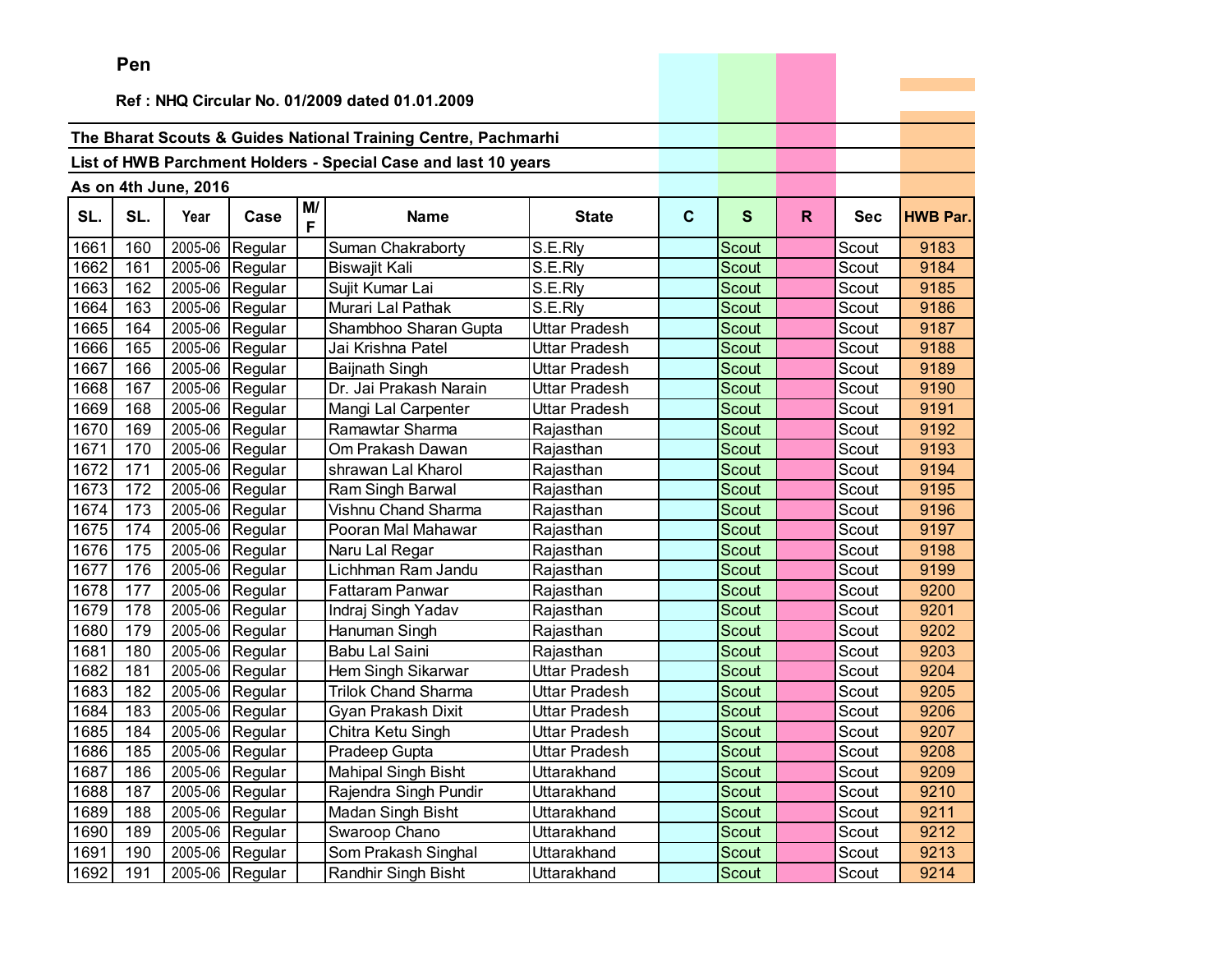|      | Pen |                      |                   |         |                                                                |              |              |              |    |            |                 |
|------|-----|----------------------|-------------------|---------|----------------------------------------------------------------|--------------|--------------|--------------|----|------------|-----------------|
|      |     |                      |                   |         | Ref: NHQ Circular No. 01/2009 dated 01.01.2009                 |              |              |              |    |            |                 |
|      |     |                      |                   |         |                                                                |              |              |              |    |            |                 |
|      |     |                      |                   |         | The Bharat Scouts & Guides National Training Centre, Pachmarhi |              |              |              |    |            |                 |
|      |     |                      |                   |         | List of HWB Parchment Holders - Special Case and last 10 years |              |              |              |    |            |                 |
|      |     |                      |                   |         |                                                                |              |              |              |    |            |                 |
|      |     | As on 4th June, 2016 |                   |         |                                                                |              |              |              |    |            |                 |
| SL.  | SL. | Year                 | Case              | M/<br>F | <b>Name</b>                                                    | <b>State</b> | $\mathbf{C}$ | $\mathbf{s}$ | R. | <b>Sec</b> | <b>HWB Par.</b> |
| 1693 | 192 | 2005-06              | Regular           |         | M. Muddppanavar G. S.                                          | Karnataka    |              | Scout        |    | Scout      | 9215            |
| 1694 | 193 | 2005-06              | Regular           |         | H. V. Krishnaiah                                               | Karnataka    |              | Scout        |    | Scout      | 9216            |
| 1695 | 194 | 2005-06              | Regular           |         | Putta Siddaiah                                                 | Karnataka    |              | Scout        |    | Scout      | 9217            |
| 1696 | 195 | 2005-06              | Regular           |         | Basavaraj S. Patil                                             | Karnataka    |              | Scout        |    | Scout      | 9218            |
| 1697 | 196 | 2005-06              | Regular           |         | Somappa Madiwala M. K.                                         | Karnataka    |              | Scout        |    | Scout      | 9219            |
| 1698 | 197 | 2005-06              | Regular           |         | Narasimha Bhat M.                                              | Karnataka    |              | <b>Scout</b> |    | Scout      | 9220            |
| 1699 | 198 | 2005-06              | Regular           |         | Manohara P.                                                    | Karnataka    |              | Scout        |    | Scout      | 9221            |
| 1700 | 199 | 2005-06              | Regular           |         | Vincent Samuel Karkada                                         | Karnataka    |              | Scout        |    | Scout      | 9222            |
| 1701 | 200 | 2005-06              | Regular           |         | Vittala Naika                                                  | Karnataka    |              | Scout        |    | Scout      | 9223            |
| 1702 | 201 | 2005-06              | Regular           |         | Ganesh                                                         | Karnataka    |              | Scout        |    | Scout      | 9224            |
| 1703 | 202 | 2005-06              | Regular           |         | Suresh H.                                                      | Karnataka    |              | Scout        |    | Scout      | 9225            |
| 1704 | 203 | 2005-06              | Regular           |         | Pius D;souza                                                   | Karnataka    |              | Scout        |    | Scout      | 9226            |
| 1705 | 204 | 2005-06              | Regular           |         | Srinivas                                                       | Karnataka    |              | Scout        |    | Scout      | 9227            |
| 1706 | 205 | 2005-06              | Regular           |         | Udaikumar Rai S.                                               | Karnataka    |              | Scout        |    | Scout      | 9228            |
| 1707 | 206 | 2005-06              | Regular           |         | M. Nagaraj                                                     | Karnataka    |              | Scout        |    | Scout      | 9229            |
| 1708 | 207 | 2005-06              | Regular           |         | Sunil Kumar Sen                                                | M.P.         | Cub          |              |    | Cub        | 9230            |
| 1709 | 208 | 2005-06              | Regular           |         | Murari Lal Mavai                                               | M.P.         | Cub          |              |    | Cub        | 9231            |
| 1710 | 209 | 2005-06              | Regular           |         | P. G. Joseph                                                   | Kerala       |              | Scout        |    | Scout      | 9232            |
| 1711 | 210 | 2005-06              | Regular           |         | Babu P.                                                        | Kerala       |              | Scout        |    | Scout      | 9233            |
| 1712 | 211 | 2005-06              | Regular           |         | Anil P. Jacob                                                  | Kerala       |              | <b>Scout</b> |    | Scout      | 9234            |
| 1713 | 212 | 2005-06              | Regular           |         | Jagdish Jha                                                    | <b>Bihar</b> |              | Scout        |    | Scout      | 9235            |
| 1714 | 213 | 2005-06              | Regular           |         | Gauri Shankar Yadav                                            | <b>Bihar</b> |              | Scout        |    | Scout      | 9236            |
| 1715 | 214 | 2005-06              | Regular           |         | Mandhar Kumar Manjhi                                           | <b>Bihar</b> |              | <b>Scout</b> |    | Scout      | 9237            |
| 1716 | 215 | 2005-06              | Regular           |         | Raghu Nandan Pd. Singh                                         | Bihar        |              | Scout        |    | Scout      | 9238            |
| 1717 | 216 | 2005-06              | Regular           |         | Rajesh Kumar Sah                                               | <b>Bihar</b> |              | Scout        |    | Scout      | 9239            |
| 1718 | 217 |                      | $2005-06$ Regular |         | Sanjay Kumar Ghosh                                             | <b>Bihar</b> |              | Scout        |    | Scout      | 9240            |
| 1719 | 218 |                      | 2005-06 Regular   |         | Navaratan Prasad                                               | Bihar        |              | Scout        |    | Scout      | 9241            |
| 1720 | 219 |                      | 2005-06 Regular   |         | Shashi Shankar Singh                                           | <b>Bihar</b> |              | Scout        |    | Scout      | 9242            |
| 1721 | 220 |                      | 2005-06 Regular   |         | Sunil Kumar                                                    | <b>Bihar</b> |              | Scout        |    | Scout      | 9243            |
| 1722 | 221 |                      | 2005-06 Regular   |         | Ambika Prasad                                                  | <b>Bihar</b> |              | Scout        |    | Scout      | 9244            |
| 1723 | 222 |                      | 2005-06 Regular   |         | Qamrul Hoda                                                    | <b>Bihar</b> |              | Scout        |    | Scout      | 9245            |
| 1724 | 223 |                      | 2005-06 Regular   |         | Vishwanath Prasad                                              | <b>Bihar</b> |              | Scout        |    | Scout      | 9246            |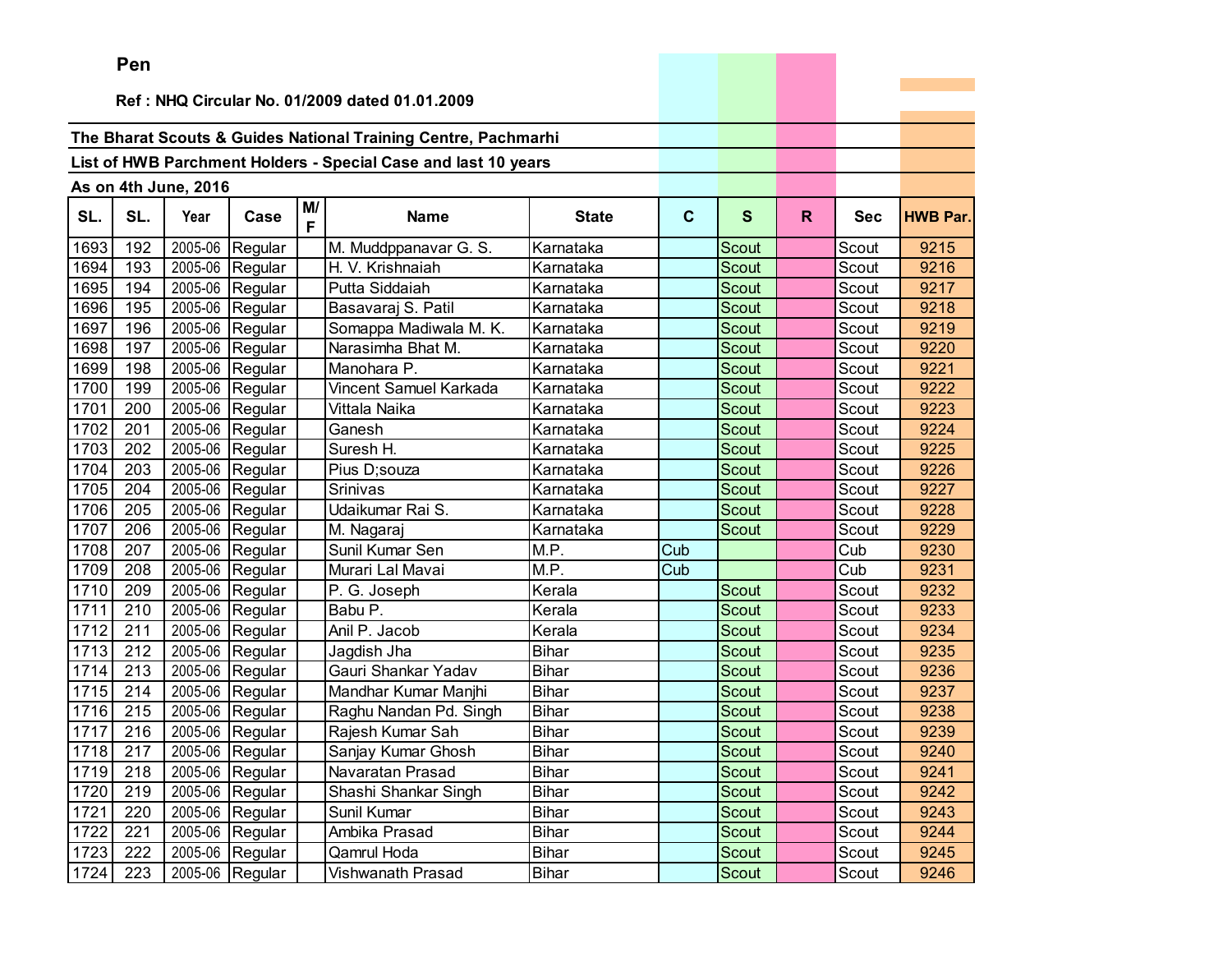|      | Pen |                      |                   |         |                                                                |               |             |              |       |            |                 |
|------|-----|----------------------|-------------------|---------|----------------------------------------------------------------|---------------|-------------|--------------|-------|------------|-----------------|
|      |     |                      |                   |         |                                                                |               |             |              |       |            |                 |
|      |     |                      |                   |         | Ref: NHQ Circular No. 01/2009 dated 01.01.2009                 |               |             |              |       |            |                 |
|      |     |                      |                   |         | The Bharat Scouts & Guides National Training Centre, Pachmarhi |               |             |              |       |            |                 |
|      |     |                      |                   |         |                                                                |               |             |              |       |            |                 |
|      |     |                      |                   |         | List of HWB Parchment Holders - Special Case and last 10 years |               |             |              |       |            |                 |
|      |     | As on 4th June, 2016 |                   |         |                                                                |               |             |              |       |            |                 |
| SL.  | SL. | Year                 | Case              | M/<br>F | <b>Name</b>                                                    | <b>State</b>  | $\mathbf c$ | $\mathbf{s}$ | R.    | <b>Sec</b> | <b>HWB Par.</b> |
| 1725 | 224 | 2005-06              | Regular           |         | Rajendra Prasad Tiwary                                         | <b>Bihar</b>  |             | Scout        |       | Scout      | 9247            |
| 1726 | 225 | 2005-06              | Regular           |         | Shyam Bihari Dubey                                             | <b>Bihar</b>  |             | Scout        |       | Scout      | 9248            |
| 1727 | 226 | 2005-06              | Regular           |         | Ashok Kumar Srivastawa                                         | <b>Bihar</b>  |             | Scout        |       | Scout      | 9249            |
| 1728 | 227 | 2005-06              | Regular           |         | Harendra Pd. Singh                                             | <b>Bihar</b>  |             | Scout        |       | Scout      | 9250            |
| 1729 | 228 | 2005-06              | Regular           |         | Dr. Shyamjee Mishra                                            | Bihar         |             | Scout        |       | Scout      | 9251            |
| 1730 | 229 | 2005-06              | Regular           |         | Uma Shanker Giri                                               | <b>Bihar</b>  |             | Scout        |       | Scout      | 9252            |
| 1731 | 230 | 2005-06              | Regular           |         | Nand Jee Yadav                                                 | <b>Bihar</b>  |             | Scout        |       | Scout      | 9253            |
| 1732 | 231 | 2005-06              | Regular           |         | Tarkeshwar Shukla                                              | <b>Bihar</b>  |             | Scout        |       | Scout      | 9254            |
| 1733 | 232 | 2005-06              | Regular           |         | Shambhu Sharan Thakur                                          | <b>Bihar</b>  |             | Scout        |       | Scout      | 9255            |
| 1734 | 233 | 2005-06              | Regular           |         | <b>Balbeer Chand</b>                                           | Northern Rly  |             | Scout        |       | Scout      | 9256            |
| 1735 | 234 | 2005-06              | Regular           |         | Chhagan Lal Dhamu                                              | Northern Rly  |             | Scout        |       | Scout      | 9257            |
| 1736 | 235 | 2005-06              | Regular           |         | Karnail Singh                                                  | Northern Rly  |             |              | Rover | Rover      | 9258            |
| 1737 | 236 | 2005-06              | Regular           |         | Mohinder singh                                                 | Northern Rly  |             |              | Rover | Rover      | 9259            |
| 1738 | 237 | 2005-06              | Regular           |         | Satish Kumar                                                   | Northern Rly  |             |              | Rover | Rover      | 9260            |
| 1739 | 238 | 2005-06              | Regular           |         | <b>Mohammad Yamin</b>                                          | Northern Rly  |             |              | Rover | Rover      | 9261            |
| 1740 | 239 | 2005-06              | Regular           |         | Bheemappa S. Kumaragi                                          | Karnataka     |             | Scout        |       | Scout      | 9262            |
| 1741 | 240 | 2005-06              | Regular           |         | <b>Chandrakanth Beckunk</b>                                    | Karnataka     |             | <b>Scout</b> |       | Scout      | 9263            |
| 1742 | 241 | 2005-06              | Regular           |         | Ramesh Tibashetty                                              | Karnataka     |             | Scout        |       | Scout      | 9264            |
| 1743 | 242 | 2005-06              | Regular           |         | <b>B.</b> Boraiah                                              | Karnataka     |             | Scout        |       | Scout      | 9265            |
| 1744 | 243 | 2005-06              | Regular           |         | Dr. Ram Bahadur Yadav                                          | Uttar Pradesh |             | <b>Scout</b> |       | Scout      | 9266            |
| 1745 | 244 | 2005-06              | Regular           |         | Shatrughan Singh                                               | Uttar Pradesh |             | Scout        |       | Scout      | 9267            |
| 1746 | 245 | 2005-06              | Regular           |         | Rupesh Kumar Shukla                                            | Uttar Pradesh |             | Scout        |       | Scout      | 9268            |
| 1747 | 246 | 2005-06              | Regular           |         | Sandeep Kumar Singh                                            | Uttar Pradesh |             | Scout        |       | Scout      | 9269            |
| 1748 | 247 | 2005-06              | Regular           |         | Brajesh Chandra Bajpai                                         | Uttar Pradesh |             | Scout        |       | Scout      | 9270            |
| 1749 | 248 | 2005-06              | Regular           |         | Putti Lal Gupta                                                | Uttar Pradesh |             | Scout        |       | Scout      | 9271            |
| 1750 | 249 |                      | $2005-06$ Regular |         | Manoj Pandey                                                   | Uttar Pradesh |             | Scout        |       | Scout      | 9272            |
| 1751 | 250 |                      | 2005-06 Regular   |         | Prem Lal Yadav                                                 | Uttar Pradesh |             | Scout        |       | Scout      | 9273            |
| 1752 | 251 |                      | 2005-06 Regular   |         | Suresh Singh                                                   | Uttar Pradesh |             | Scout        |       | Scout      | 9274            |
| 1753 | 252 |                      | 2005-06 Regular   |         | Vinit Srivastava                                               | Uttar Pradesh |             | Scout        |       | Scout      | 9275            |
| 1754 | 253 |                      | 2005-06 Regular   |         | shyam Sagar                                                    | Uttar Pradesh |             | Scout        |       | Scout      | 9276            |
| 1755 | 254 | 2005-06              | Regular           |         | Ramesh Kumar                                                   | Uttar Pradesh |             | Scout        |       | Scout      | 9277            |
| 1756 | 255 |                      | 2005-06 Regular   |         | Anjaneya Verma                                                 | Uttar Pradesh |             | Scout        |       | Scout      | 9278            |

the control of the control of the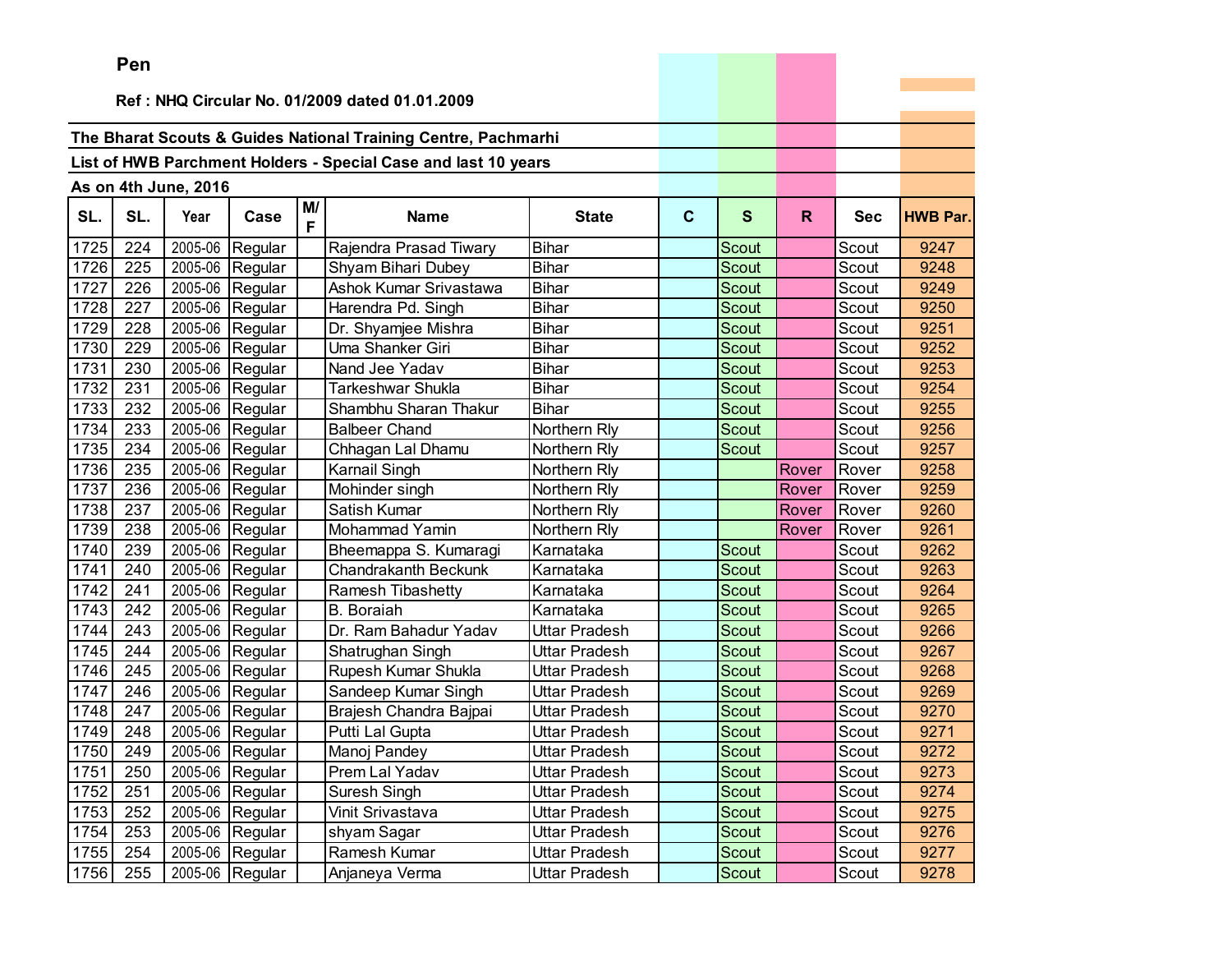|      | ren            |                      |                 |         |                                                                |                      |              |              |              |            |                 |
|------|----------------|----------------------|-----------------|---------|----------------------------------------------------------------|----------------------|--------------|--------------|--------------|------------|-----------------|
|      |                |                      |                 |         | Ref: NHQ Circular No. 01/2009 dated 01.01.2009                 |                      |              |              |              |            |                 |
|      |                |                      |                 |         |                                                                |                      |              |              |              |            |                 |
|      |                |                      |                 |         | The Bharat Scouts & Guides National Training Centre, Pachmarhi |                      |              |              |              |            |                 |
|      |                |                      |                 |         | List of HWB Parchment Holders - Special Case and last 10 years |                      |              |              |              |            |                 |
|      |                |                      |                 |         |                                                                |                      |              |              |              |            |                 |
|      |                | As on 4th June, 2016 |                 |         |                                                                |                      |              |              |              |            |                 |
| SL.  | SL.            | Year                 | Case            | M/<br>F | <b>Name</b>                                                    | <b>State</b>         | $\mathbf{C}$ | $\mathbf{s}$ | $\mathsf{R}$ | <b>Sec</b> | <b>HWB Par.</b> |
| 1757 | 256            | 2005-06              | Regular         |         | Dayanand Shrivastava                                           | Uttar Pradesh        |              | Scout        |              | Scout      | 9279            |
| 1758 | 257            | 2005-06              | Regular         |         | Sonu                                                           | Uttar Pradesh        |              | <b>Scout</b> |              | Scout      | 9280            |
| 1759 | 258            | 2005-06              | Regular         |         | Brij Kishore Tripathi                                          | Uttar Pradesh        |              | Scout        |              | Scout      | 9281            |
| 1760 | 259            | 2005-06              | Regular         |         | Kirti Prakash Pandey                                           | Uttar Pradesh        |              | Scout        |              | Scout      | 9282            |
| 1761 | 260            | 2005-06              | Regular         |         | Ajay Prakash Mishra                                            | Uttar Pradesh        |              | <b>Scout</b> |              | Scout      | 9283            |
| 1762 | 261            | 2005-06              | Regular         |         | Sandeep Kumar Singh                                            | Uttar Pradesh        |              | Scout        |              | Scout      | 9284            |
| 1763 | 262            | 2005-06              | Regular         |         | Fahru Singh                                                    | Uttar Pradesh        |              | Scout        |              | Scout      | 9285            |
| 1764 | 263            | 2005-06              | Regular         |         | Sanjay Kumar Gupa                                              | Uttar Pradesh        |              | <b>Scout</b> |              | Scout      | 9286            |
| 1765 | 264            | 2005-06              | Regular         |         | Ajay Nandan Sharma                                             | Uttar Pradesh        |              | <b>Scout</b> |              | Scout      | 9287            |
| 1766 | 265            | 2005-06              | Regular         |         | Ravendra Kumar                                                 | Uttar Pradesh        |              | Scout        |              | Scout      | 9288            |
| 1767 | 266            | 2005-06              | Regular         |         | Prem Pal Singh                                                 | Uttar Pradesh        |              | <b>Scout</b> |              | Scout      | 9289            |
| 1768 | 267            | 2005-06              | Regular         |         | Jagdish Prasad Shrivastava                                     | <b>Uttar Pradesh</b> |              | Scout        |              | Scout      | 9290            |
| 1769 | 268            | 2005-06              | Regular         |         | Suprabhat Paul                                                 | Eastern Rly          | Cub          |              |              | Cub        | 9291            |
| 1770 | 269            | 2005-06              | Regular         |         | Shyamal Kumar Das                                              | Eastern Rly          | Cub          |              |              | Cub        | 9292            |
| 1771 | 270            | 2005-06              | Regular         |         | Sankar Rakshit                                                 | Eastern Rly          | Cub          |              |              | Cub        | 9293            |
| 1772 | 1              | 2006-07              | Regular         |         | S. Akbar Hussain                                               | Muscat               |              | Scout        |              | Scout      | 9497            |
| 1773 | 2              | 2006-07              | Regular         |         | Showekath Ali K.                                               | Muscat               |              | Scout        |              | Scout      | 9498            |
| 1774 | 3              | 2006-07              | Regular         |         | Shaji K. Vazhode                                               | Muscat               |              | Scout        |              | Scout      | 9499            |
| 1775 | 4              | 2006-07              | Regular         |         | P. V. Gopinathan                                               | Muscat               |              | Scout        |              | Scout      | 9500            |
| 1776 | 5              | 2006-07              | Regular         |         | Kirti Kumar Ganatra                                            | Muscat               |              | Scout        |              | Scout      | 9501            |
| 1777 | 6              | 2006-07              | Regular         |         | Sajit Kumar                                                    | Muscat               |              | Scout        |              | Scout      | 9502            |
| 1778 | $\overline{7}$ | 2006-07              | Regular         |         | Nadesan Kangyeyan                                              | Muscat               |              | Scout        |              | Scout      | 9503            |
| 1779 | 8              | 2006-07              | Regular         |         | M. V. S. R. Somayajulu                                         | Muscat               |              | Scout        |              | Scout      | 9504            |
| 1780 | 9              | 2006-07              | Regular         |         | Sudarshan J. Shukla                                            | Muscat               |              | Scout        |              | Scout      | 9505            |
| 1781 | 10             | 2006-07              | Regular         |         | Rajkumar V. Joshi                                              | Muscat               |              | Scout        |              | Scout      | 9506            |
| 1782 | 11             | 2006-07              | Regular         |         | M. Mukunda Warrier                                             | Muscat               |              | Scout        |              | Scout      | 9507            |
| 1783 | 12             |                      | 2006-07 Regular |         | Ghanshyam Prajapati                                            | Muscat               |              | Scout        |              | Scout      | 9508            |
| 1784 | 13             | 2006-07              | Regular         |         | Baikuntha Kr. Tamuly                                           | Assam                |              | Scout        |              | Scout      | 9509            |
| 1785 | 14             | 2006-07              | Regular         |         | Analendra Sharma                                               | Assam                |              | Scout        |              | Scout      | 9510            |
| 1786 | 15             | 2006-07              | Regular         |         | Subhash Debnath                                                | Assam                |              | Scout        |              | Scout      | 9511            |
| 1787 | 16             | 2006-07              | Regular         |         | Pradip Sarmah                                                  | Assam                |              | Scout        |              | Scout      | 9512            |
| 1788 | 17             | 2006-07              | Regular         |         | Azhar Uddin Ahmed                                              | Assam                |              | Scout        |              | Scout      | 9513            |

the control of the control of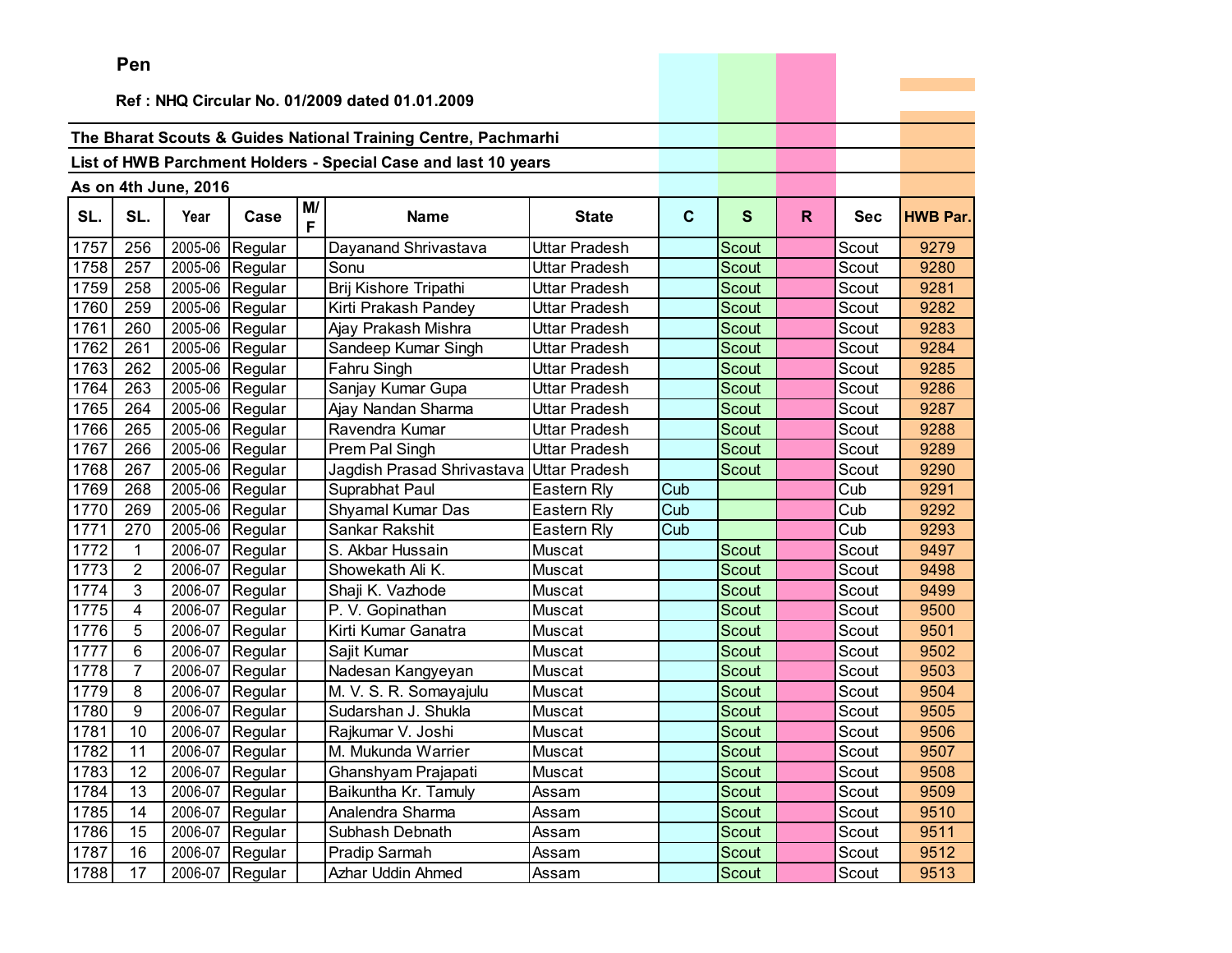|      | Pen |                      |                 |         |                                                                |                      |              |              |       |            |                 |
|------|-----|----------------------|-----------------|---------|----------------------------------------------------------------|----------------------|--------------|--------------|-------|------------|-----------------|
|      |     |                      |                 |         | Ref: NHQ Circular No. 01/2009 dated 01.01.2009                 |                      |              |              |       |            |                 |
|      |     |                      |                 |         |                                                                |                      |              |              |       |            |                 |
|      |     |                      |                 |         | The Bharat Scouts & Guides National Training Centre, Pachmarhi |                      |              |              |       |            |                 |
|      |     |                      |                 |         | List of HWB Parchment Holders - Special Case and last 10 years |                      |              |              |       |            |                 |
|      |     |                      |                 |         |                                                                |                      |              |              |       |            |                 |
|      |     | As on 4th June, 2016 |                 |         |                                                                |                      |              |              |       |            |                 |
| SL.  | SL. | Year                 | Case            | M/<br>F | <b>Name</b>                                                    | <b>State</b>         | $\mathbf{C}$ | $\mathbf{s}$ | R.    | <b>Sec</b> | <b>HWB Par.</b> |
| 1789 | 18  | 2006-07              | Regular         |         | Md. Shajahan Ali                                               | Assam                |              | Scout        |       | Scout      | 9514            |
| 1790 | 19  | 2006-07              | Regular         |         | Rameshwar Buragohain                                           | Assam                |              | Scout        |       | Scout      | 9515            |
| 1791 | 20  | 2006-07              | Regular         |         | Milan Gohain                                                   | Assam                |              | Scout        |       | Scout      | 9516            |
| 1792 | 21  | 2006-07              | Regular         |         | Deba Kumar Gohain                                              | Assam                |              | <b>Scout</b> |       | Scout      | 9517            |
| 1793 | 22  | 2006-07              | Regular         |         | Dhireswar Mahanta                                              | Assam                |              | Scout        |       | Scout      | 9518            |
| 1794 | 23  | 2006-07              | Regular         |         | Kamdev Singha                                                  | Assam                | Cub          |              |       | Cub        | 9519            |
| 1795 | 24  | 2006-07              | Regular         |         | Yaqoob Ahmad Mansoori                                          | <b>Uttar Pradesh</b> |              | Scout        |       | Scout      | 9520            |
| 1796 | 25  | 2006-07              | Regular         |         | Dr. Sanjay Mohan Jha                                           | <b>KVS</b>           |              | Scout        |       | Scout      | 9521            |
| 1797 | 26  | 2006-07              | Regular         |         | <b>Binay Kumar Das</b>                                         | <b>KVS</b>           |              | Scout        |       | Scout      | 9522            |
| 1798 | 27  | 2006-07              | Regular         |         | T. Md. Akram Khan                                              | <b>KVS</b>           |              | Scout        |       | Scout      | 9523            |
| 1799 | 28  | 2006-07              | Regular         |         | G. R. Madhu Babu                                               | S.C.Rly              | Cub          |              |       | Cub        | 9524            |
| 1800 | 29  | 2006-07              | Regular         |         | <b>Bandi Sreenivas</b>                                         | S.C.Rly              | Cub          |              |       | Cub        | 9525            |
| 1801 | 30  | 2006-07              | Regular         |         | K. Prabhakar                                                   | S.C.Rly              | Cub          |              |       | Cub        | 9526            |
| 1802 | 31  | 2006-07              | Regular         |         | M. Varaprasad                                                  | S.C.Rly              | Cub          |              |       | Cub        | 9527            |
| 1803 | 32  | 2006-07              | Regular         |         | A. R. L. Kumar                                                 | S.C.Rly              | Cub          |              |       | Cub        | 9528            |
| 1804 | 33  | 2006-07              | Regular         |         | M. V. Hari Krishna                                             | S.C.Rly              | Cub          |              |       | Cub        | 9529            |
| 1805 | 34  | 2006-07              | Regular         |         | Shaik Imam Kasim                                               | S.C.Rly              |              | <b>Scout</b> |       | Scout      | 9530            |
| 1806 | 35  | 2006-07              | Regular         |         | K. Manikyam                                                    | S.C.Rly              |              | Scout        |       | Scout      | 9531            |
| 1807 | 36  | 2006-07              | Regular         |         | S. V. Swamy Naidu                                              | S.C.Rly              |              | Scout        |       | Scout      | 9532            |
| 1808 | 37  | 2006-07              | Regular         |         | K. Venkat Reddy                                                | S.C.Rly              |              | <b>Scout</b> |       | Scout      | 9533            |
| 1809 | 38  | 2006-07              | Regular         |         | M. Srikanth Pathrudu                                           | S.C.Rly              |              | <b>Scout</b> |       | Scout      | 9534            |
| 1810 | 39  | 2006-07              | Regular         |         | Md. Sarwar Pasha                                               | S.C.Rly              |              | Scout        |       | Scout      | 9535            |
| 1811 | 40  | 2006-07              | Regular         |         | K. Anand Rao                                                   | S.C.Rly              |              | Scout        |       | Scout      | 9536            |
| 1812 | 41  | 2006-07              | Regular         |         | M. Suryanarayana                                               | S.C.Rly              |              | Scout        |       | Scout      | 9537            |
| 1813 | 42  | 2006-07              | Regular         |         | Dwarkanath G. Chavan                                           | S.C.Rly              |              | Scout        |       | Scout      | 9538            |
| 1814 | 43  |                      | 2006-07 Regular |         | Shetty Papa Rao                                                | S.C.Rly              |              | Scout        |       | Scout      | 9539            |
| 1815 | 44  |                      | 2006-07 Regular |         | S. R. V. Brahmeshwar Rao                                       | S.C.Rly              |              | Scout        |       | Scout      | 9540            |
| 1816 | 45  |                      | 2006-07 Regular |         | P. N. N. Kumar                                                 | S.C.Rly              |              | <b>Scout</b> |       | Scout      | 9541            |
| 1817 | 46  | 2006-07              | Regular         |         | S. Sekhar                                                      | S.C.Rly              |              |              | Rover | Rover      | 9542            |
| 1818 | 47  | 2006-07              | Regular         |         | P. Ravisharma                                                  | S.C.Rly              |              |              | Rover | Rover      | 9543            |
| 1819 | 48  | 2006-07              | Regular         |         | A. S. R. V. Gopalakrishna                                      | S.C.Rly              |              |              | Rover | Rover      | 9544            |
| 1820 | 49  | 2006-07              | Regular         |         | M. Sunil Kumar                                                 | S.C.Rly              |              |              | Rover | Rover      | 9545            |

the company's company's company's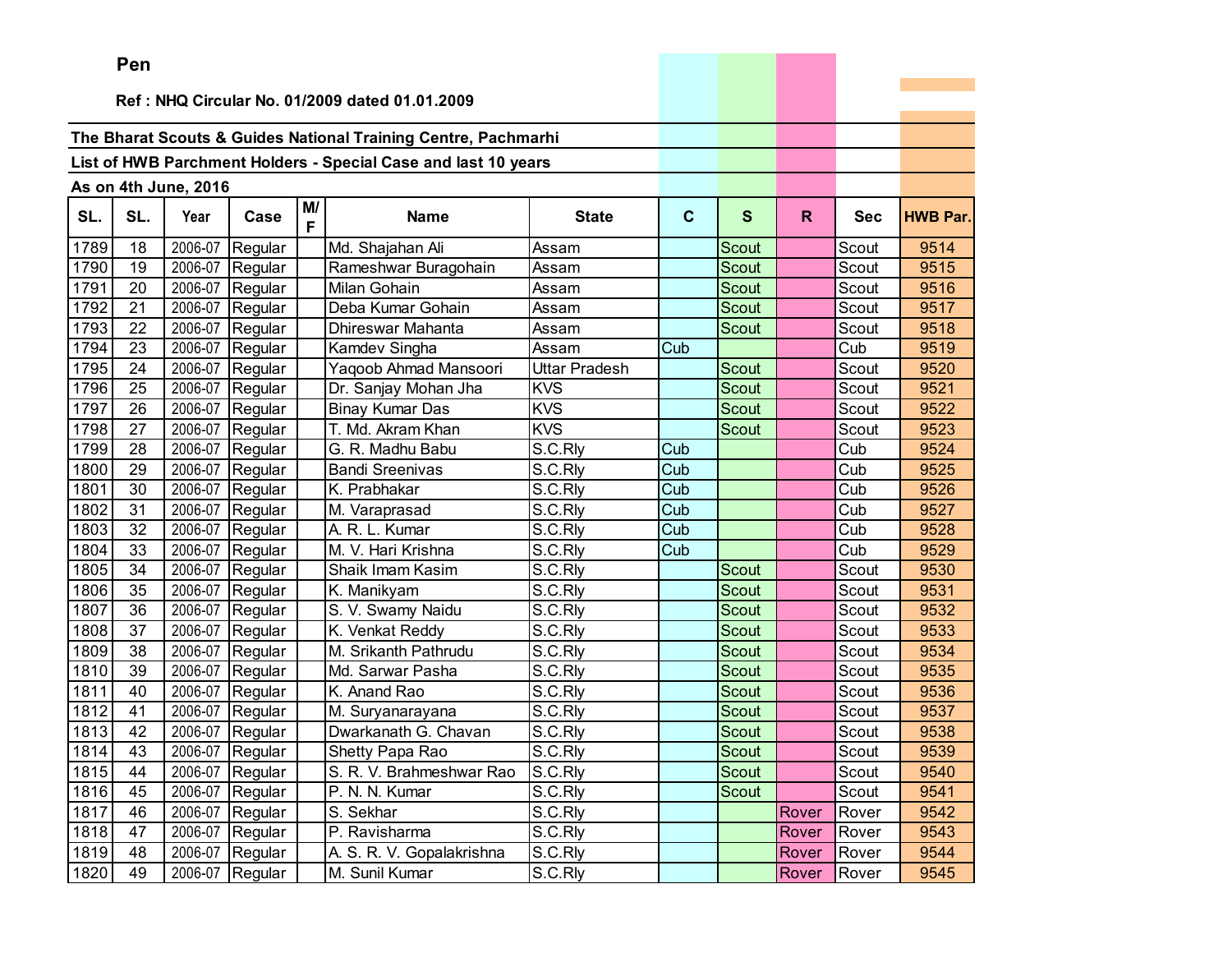|      | <b>Pen</b>                                     |                      |                 |         |                                                                |              |                         |              |              |            |                 |
|------|------------------------------------------------|----------------------|-----------------|---------|----------------------------------------------------------------|--------------|-------------------------|--------------|--------------|------------|-----------------|
|      | Ref: NHQ Circular No. 01/2009 dated 01.01.2009 |                      |                 |         |                                                                |              |                         |              |              |            |                 |
|      |                                                |                      |                 |         |                                                                |              |                         |              |              |            |                 |
|      |                                                |                      |                 |         | The Bharat Scouts & Guides National Training Centre, Pachmarhi |              |                         |              |              |            |                 |
|      |                                                |                      |                 |         | List of HWB Parchment Holders - Special Case and last 10 years |              |                         |              |              |            |                 |
|      |                                                |                      |                 |         |                                                                |              |                         |              |              |            |                 |
|      |                                                | As on 4th June, 2016 |                 |         |                                                                |              |                         |              |              |            |                 |
| SL.  | SL.                                            | Year                 | Case            | M/<br>F | Name                                                           | <b>State</b> | $\mathbf{C}$            | $\mathbf{s}$ | R.           | <b>Sec</b> | <b>HWB Par.</b> |
| 1821 | 50                                             | 2006-07              | Regular         |         | P. Appalaraju                                                  | S.C.Rly      |                         |              | Rover        | Rover      | 9546            |
| 1822 | 51                                             | 2006-07              | Regular         |         | M. Gopala Krishna                                              | S.C.Rly      |                         |              | <b>Rover</b> | Rover      | 9547            |
| 1823 | 52                                             | 2006-07              | Regular         |         | T. Shiva Shankar                                               | S.C.Rly      |                         |              | Rover        | Rover      | 9548            |
| 1824 | 53                                             | 2006-07              | Regular         |         | Satram Gopi                                                    | S.C.Rly      |                         |              | Rover        | Rover      | 9549            |
| 1825 | 54                                             | 2006-07              | Regular         |         | V. Prakash                                                     | S.C.Rly      |                         |              | Rover        | Rover      | 9550            |
| 1826 | 55                                             | 2006-07              | Regular         |         | S. Ravinder                                                    | S.C.Rly      |                         |              | Rover        | Rover      | 9551            |
| 1827 | 56                                             | 2006-07              | Regular         |         | S. A. Jeelan                                                   | S.C.Rly      |                         |              | Rover        | Rover      | 9552            |
| 1828 | 57                                             | 2006-07              | Regular         |         | Om. Sai Nath                                                   | S.C.Rly      |                         |              | Rover        | Rover      | 9553            |
| 1829 | 58                                             | 2006-07              | Regular         |         | Raj Kumar M.D.P.                                               | S.C.Rly      |                         |              | Rover        | Rover      | 9554            |
| 1830 | 59                                             | 2006-07              | Regular         |         | C. Tony Baba                                                   | S.C.Rly      |                         |              | Rover        | Rover      | 9555            |
| 1831 | 60                                             | 2006-07              | Regular         |         | K. Sai Raghu Ram                                               | S.C.Rly      |                         |              | Rover        | Rover      | 9556            |
| 1832 | 61                                             | 2006-07              | Regular         |         | Prakash Thakur                                                 | N.E.Rly      | Cub                     |              |              | Cub        | 9557            |
| 1833 | 62                                             | 2006-07              | Regular         |         | Rajeev Charnam                                                 | N.E.Rly      | Cub                     |              |              | Cub        | 9558            |
| 1834 | 63                                             | 2006-07              | Regular         |         | Rajesh Thakur                                                  | N.E.Rly      | Cub                     |              |              | Cub        | 9559            |
| 1835 | 64                                             | 2006-07              | Regular         |         | Prabhu Nath Gupta                                              | N.E.Rly      | Cub                     |              |              | Cub        | 9560            |
| 1836 | 65                                             | 2006-07              | Regular         |         | Riya Juddin                                                    | N.E.Rly      | $\overline{\text{Cub}}$ |              |              | Cub        | 9561            |
| 1837 | 66                                             | 2006-07              | Regular         |         | Vinod Kumar Vishwakarma                                        | N.E.Rly      |                         | Scout        |              | Scout      | 9562            |
| 1838 | 67                                             | 2006-07              | Regular         |         | <b>Manish Kumar</b>                                            | N.E.Rly      |                         | Scout        |              | Scout      | 9563            |
| 1839 | 68                                             | 2006-07              | Regular         |         | <b>Uday Shankar</b>                                            | N.E.Rly      |                         | Scout        |              | Scout      | 9564            |
| 1840 | 69                                             | 2006-07              | Regular         |         | Kundan Kumar Pandey                                            | N.E.Rly      |                         | Scout        |              | Scout      | 9565            |
| 1841 | 70                                             | 2006-07              | Regular         |         | Pramod Kumar Yadav                                             | N.E.Rly      |                         | Scout        |              | Scout      | 9566            |
| 1842 | 71                                             | 2006-07              | Regular         |         | Dilip Kumar Srivastava                                         | N.E.Rly      |                         | Scout        |              | Scout      | 9567            |
| 1843 | 72                                             | 2006-07              | Regular         |         | Abhishek Kumar                                                 | N.E.Rly      |                         |              | Rover        | Rover      | 9568            |
| 1844 | 73                                             | 2006-07              | Regular         |         | Murli Dhar Jha                                                 | <b>Bihar</b> |                         | Scout        |              | Scout      | 9569            |
| 1845 | 74                                             | 2006-07              | Regular         |         | <b>Biresh Prasad</b>                                           | <b>Bihar</b> |                         | Scout        |              | Scout      | 9570            |
| 1846 | 75                                             |                      | 2006-07 Regular |         | Awadesh Kumar Pandit                                           | <b>Bihar</b> |                         | Scout        |              | Scout      | 9571            |
| 1847 | 76                                             |                      | 2006-07 Regular |         | Awani Kant Srivastava                                          | <b>Bihar</b> |                         | Scout        |              | Scout      | 9572            |
| 1848 | 77                                             | 2006-07              | Regular         |         | <b>Mukhtar Singh</b>                                           | <b>Bihar</b> |                         | Scout        |              | Scout      | 9573            |
| 1849 | 78                                             | 2006-07              | Regular         |         | Manoranjan Kumar                                               | Bihar        |                         | Scout        |              | Scout      | 9574            |
| 1850 | 79                                             | 2006-07              | Regular         |         | Sadhu Sharan Prasad                                            | Bihar        |                         | Scout        |              | Scout      | 9575            |
| 1851 | 80                                             | 2006-07              | Regular         |         | H. Hussain Peer                                                | Karnataka    |                         | Scout        |              | Scout      | 9576            |
| 1852 | 81                                             | 2006-07              | Regular         |         | <b>Anand Poorary</b>                                           | Karnataka    |                         | Scout        |              | Scout      | 9577            |

the control of the control of the control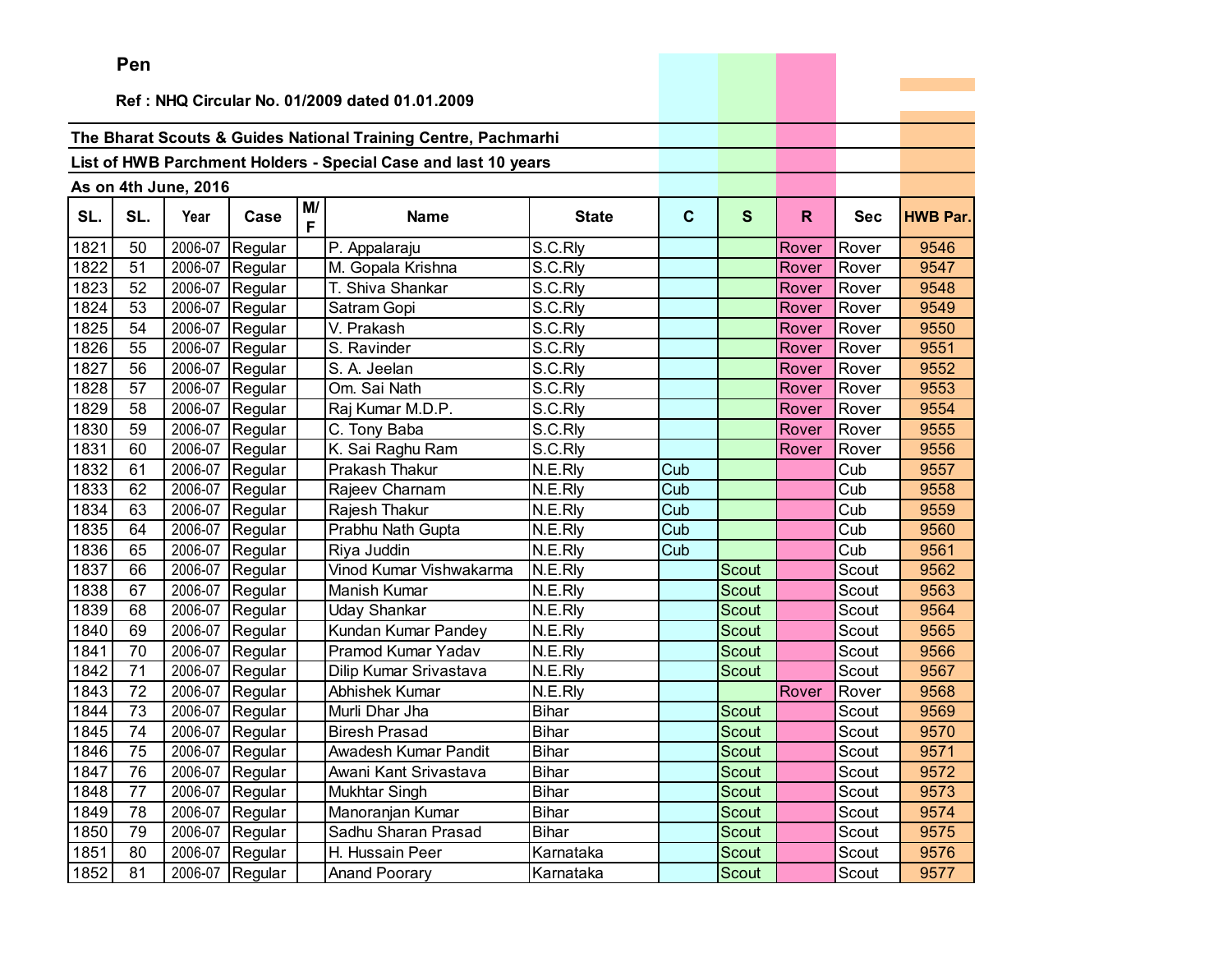|      | <b>Fell</b> |                      |                 |         |                                                                |                      |             |              |              |            |                 |
|------|-------------|----------------------|-----------------|---------|----------------------------------------------------------------|----------------------|-------------|--------------|--------------|------------|-----------------|
|      |             |                      |                 |         | Ref: NHQ Circular No. 01/2009 dated 01.01.2009                 |                      |             |              |              |            |                 |
|      |             |                      |                 |         |                                                                |                      |             |              |              |            |                 |
|      |             |                      |                 |         | The Bharat Scouts & Guides National Training Centre, Pachmarhi |                      |             |              |              |            |                 |
|      |             |                      |                 |         | List of HWB Parchment Holders - Special Case and last 10 years |                      |             |              |              |            |                 |
|      |             |                      |                 |         |                                                                |                      |             |              |              |            |                 |
|      |             | As on 4th June, 2016 |                 |         |                                                                |                      |             |              |              |            |                 |
| SL.  | SL.         | Year                 | Case            | M/<br>F | <b>Name</b>                                                    | <b>State</b>         | $\mathbf c$ | S            | $\mathsf{R}$ | <b>Sec</b> | <b>HWB Par.</b> |
| 1853 | 82          | 2006-07              | Regular         |         | Nagaraj B. Devar                                               | Karnataka            |             | Scout        |              | Scout      | 9578            |
| 1854 | 83          | 2006-07              | Regular         |         | Chandra Char S. R.                                             | Karnataka            |             | <b>Scout</b> |              | Scout      | 9579            |
| 1855 | 84          | 2006-07              | Regular         |         | Mahalingappa G.                                                | Karnataka            |             | Scout        |              | Scout      | 9580            |
| 1856 | 85          | 2006-07              | Regular         | G       | Mrs. Cyril Zitha Pinto                                         | Karnataka            | Cub         |              |              | Cub        | 9581            |
| 1857 | 86          | 2006-07              | Regular         | G       | Ms. Lalitha Kumari Singh                                       | S.E.Rly              | Cub         |              |              | Cub        | 9582            |
| 1858 | 87          | 2006-07              | Regular         |         | Samrat Sengupta                                                | S.E.Rly              | Cub         |              |              | Cub        | 9583            |
| 1859 | 88          | 2006-07              | Regular         |         | <b>Dilip Mondal</b>                                            | S.E.Rly              |             | Scout        |              | Scout      | 9584            |
| 1860 | 89          | 2006-07              | Regular         |         | Subrata Kumar Patra                                            | S.E.Rly              |             | <b>Scout</b> |              | Scout      | 9585            |
| 1861 | 90          | 2006-07              | Regular         |         | S. K. Subudhi                                                  | <b>KVS</b>           |             | Scout        |              | Scout      | 9586            |
| 1862 | 91          | 2006-07              | Regular         |         | Mangli Prasad                                                  | Uttar Pradesh        |             | <b>Scout</b> |              | Scout      | 9587            |
| 1863 | 92          | 2006-07              | Regular         |         | Satish Chandra Sharma                                          | Uttar Pradesh        |             | <b>Scout</b> |              | Scout      | 9588            |
| 1864 | 93          | 2006-07              | Regular         |         | Atul Kumar Upadhyay                                            | Uttar Pradesh        |             | Scout        |              | Scout      | 9589            |
| 1865 | 94          | 2006-07              | Regular         |         | Ahi Baran Singh                                                | <b>Uttar Pradesh</b> |             | <b>Scout</b> |              | Scout      | 9590            |
| 1866 | 95          | 2006-07              | Regular         |         | <b>Mahaveer Prasad</b>                                         | Uttar Pradesh        |             | Scout        |              | Scout      | 9591            |
| 1867 | 96          | 2006-07              | Regular         |         | Uma Shankar Tripathi                                           | Uttar Pradesh        |             | <b>Scout</b> |              | Scout      | 9592            |
| 1868 | 97          | 2006-07              | Regular         |         | Raj Kumar Srivastava                                           | Uttar Pradesh        |             | Scout        |              | Scout      | 9593            |
| 1869 | 98          | 2006-07              | Regular         |         | M. Prabhu                                                      | <b>Tamil Nadu</b>    |             | Scout        |              | Scout      | 9594            |
| 1870 | 99          | 2006-07              | Regular         |         | K. Angamuthu                                                   | Tamil Nadu           |             | Scout        |              | Scout      | 9595            |
| 1871 | 100         | 2006-07              | Regular         |         | R. Jayaraman                                                   | <b>Tamil Nadu</b>    |             | Scout        |              | Scout      | 9596            |
| 1872 | 101         | 2006-07              | Regular         |         | P. Muthukumar                                                  | <b>Tamil Nadu</b>    |             | Scout        |              | Scout      | 9597            |
| 1873 | 102         | 2006-07              | Regular         |         | M. Venkatagiri                                                 | Tamil Nadu           |             | <b>Scout</b> |              | Scout      | 9598            |
| 1874 | 103         | 2006-07              | Regular         |         | M. Antony Peter                                                | <b>Tamil Nadu</b>    |             | Scout        |              | Scout      | 9599            |
| 1875 | 104         | 2006-07              | Regular         |         | N. Ponnusamy                                                   | <b>Tamil Nadu</b>    |             | Scout        |              | Scout      | 9600            |
| 1876 | 105         | 2006-07              | Regular         |         | S. Lakshmanan                                                  | Tamil Nadu           |             | <b>Scout</b> |              | Scout      | 9601            |
| 1877 | 106         | 2006-07              | Regular         |         | S. Mohan                                                       | <b>Tamil Nadu</b>    |             | Scout        |              | Scout      | 9602            |
| 1878 | 107         |                      | 2006-07 Regular |         | K. Udayakumar                                                  | <b>Tamil Nadu</b>    |             | Scout        |              | Scout      | 9603            |
| 1879 | 108         |                      | 2006-07 Regular |         | A. Madhavan                                                    | <b>Tamil Nadu</b>    |             | <b>Scout</b> |              | Scout      | 9604            |
| 1880 | 109         |                      | 2006-07 Regular |         | Pramod Kumar Dubey                                             | Uttar Pradesh        |             |              | Rover        | Rover      | 9605            |
| 1881 | 110         |                      | 2006-07 Regular |         | N. Neelakandan                                                 | <b>Tamil Nadu</b>    | Cub         |              |              | Cub        | 9606            |
| 1882 | 111         |                      | 2006-07 Regular |         | H. Kyatha                                                      | Karnataka            |             | Scout        |              | Scout      | 9607            |
| 1883 | 112         | 2006-07              | Regular         |         | S. C. Narayana Shetty                                          | Karnataka            |             | Scout        |              | Scout      | 9608            |
| 1884 | 113         |                      | 2006-07 Regular |         | Khaja Hussain M.                                               | Karnataka            |             | Scout        |              | Scout      | 9609            |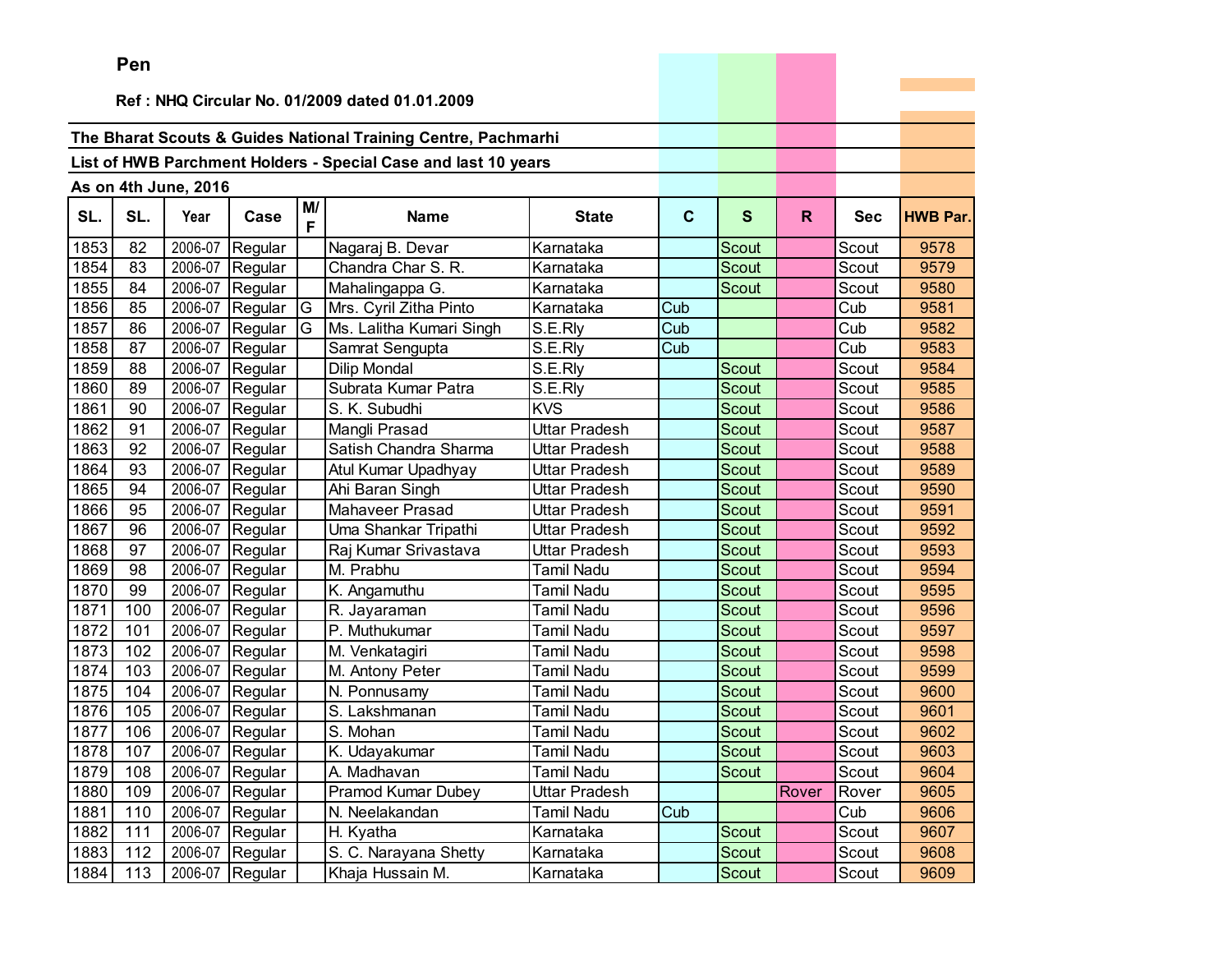|      | Pen |                      |                 |         |                                                                |               |             |              |       |            |                 |
|------|-----|----------------------|-----------------|---------|----------------------------------------------------------------|---------------|-------------|--------------|-------|------------|-----------------|
|      |     |                      |                 |         | Ref: NHQ Circular No. 01/2009 dated 01.01.2009                 |               |             |              |       |            |                 |
|      |     |                      |                 |         |                                                                |               |             |              |       |            |                 |
|      |     |                      |                 |         | The Bharat Scouts & Guides National Training Centre, Pachmarhi |               |             |              |       |            |                 |
|      |     |                      |                 |         | List of HWB Parchment Holders - Special Case and last 10 years |               |             |              |       |            |                 |
|      |     |                      |                 |         |                                                                |               |             |              |       |            |                 |
|      |     | As on 4th June, 2016 |                 |         |                                                                |               |             |              |       |            |                 |
| SL.  | SL. | Year                 | Case            | M/<br>F | <b>Name</b>                                                    | <b>State</b>  | $\mathbf c$ | $\mathbf{s}$ | R.    | <b>Sec</b> | <b>HWB Par.</b> |
| 1885 | 114 | 2006-07              | Regular         |         | Valerian Monteiro                                              | Karnataka     |             | Scout        |       | Scout      | 9610            |
| 1886 | 115 | 2006-07              | Regular         |         | Vijaya Kumar M. Jalihail                                       | Karnataka     |             | Scout        |       | Scout      | 9611            |
| 1887 | 116 | 2006-07              | Regular         |         | Zare S. C.                                                     | Karnataka     |             | Scout        |       | Scout      | 9612            |
| 1888 | 117 | 2006-07              | Regular         |         | N. Shekar                                                      | Karnataka     |             | Scout        |       | Scout      | 9613            |
| 1889 | 118 | 2006-07              | Regular         |         | Hanumanthappa Sali                                             | Karnataka     |             | Scout        |       | Scout      | 9614            |
| 1890 | 119 | 2006-07              | Regular         |         | Ajay Kumar Pathik                                              | Northern Rly  |             |              | Rover | Rover      | 9615            |
| 1891 | 120 | 2006-07              | Regular         |         | Rajiv Kumar                                                    | Northern Rly  |             |              | Rover | Rover      | 9616            |
| 1892 | 121 | 2006-07              | Regular         |         | Sanjay Kumar                                                   | Northern Rly  | Cub         |              |       | Cub        | 9617            |
| 1893 | 122 | 2006-07              | Regular         |         | Karunakaran M. U.                                              | Kerala        |             | Scout        |       | Scout      | 9618            |
| 1894 | 123 | 2006-07              | Regular         |         | Philip V. T.                                                   | Kerala        |             | Scout        |       | Scout      | 9619            |
| 1895 | 124 | 2006-07              | Regular         |         | Sachidanandan P. A.                                            | Kerala        |             | Scout        |       | Scout      | 9620            |
| 1896 | 125 | 2006-07              | Regular         |         | J. Saju                                                        | Kerala        |             | Scout        |       | Scout      | 9621            |
| 1897 | 126 | 2006-07              | Regular         |         | Madhusoodhanan                                                 | Kerala        |             | Scout        |       | Scout      | 9622            |
| 1898 | 127 | 2006-07              | Regular         |         | Bimal K.                                                       | Kerala        |             | Scout        |       | Scout      | 9623            |
| 1899 | 128 | 2006-07              | Regular         |         | Unikrishnan M. E.                                              | Kerala        |             | Scout        |       | Scout      | 9624            |
| 1900 | 129 | 2006-07              | Regular         |         | Mohanan V. K.                                                  | Kerala        |             | Scout        |       | Scout      | 9625            |
| 1901 | 130 | 2006-07              | Regular         |         | Jose K. T.                                                     | Kerala        |             | <b>Scout</b> |       | Scout      | 9626            |
| 1902 | 131 | 2006-07              | Regular         |         | Sunil S.                                                       | Kerala        |             | Scout        |       | Scout      | 9627            |
| 1903 | 132 | 2006-07              | Regular         |         | Dr. Gantayar Mohanty                                           | <b>KVS</b>    |             | Scout        |       | Scout      | 9628            |
| 1904 | 133 | 2006-07              | Regular         |         | V. Sanjeevan                                                   | <b>KVS</b>    |             | <b>Scout</b> |       | Scout      | 9629            |
| 1905 | 134 | 2006-07              | Regular         |         | Kumar Singh Yadav                                              | Uttar Pradesh |             | <b>Scout</b> |       | Scout      | 9630            |
| 1906 | 135 | 2006-07              | Regular         |         | Ram Chandera Yadav                                             | Uttar Pradesh |             | <b>Scout</b> |       | Scout      | 9631            |
| 1907 | 136 | 2006-07              | Regular         |         | Zakir Hussain                                                  | Uttar Pradesh |             | Scout        |       | Scout      | 9632            |
| 1908 | 137 | 2006-07              | Regular         |         | Arun Kumar Mishra                                              | Uttar Pradesh |             | Scout        |       | Scout      | 9633            |
| 1909 | 138 | 2006-07              | Regular         |         | Rai Saheb Singh                                                | <b>KVS</b>    |             | Scout        |       | Scout      | 9634            |
| 1910 | 139 |                      | 2006-07 Regular |         | Rattan Shan                                                    | H.P           |             | Scout        |       | Scout      | 9635            |
| 1911 | 140 |                      | 2006-07 Regular |         | Hari Om Sharma                                                 | H.P           |             | Scout        |       | Scout      | 9636            |
| 1912 | 141 |                      | 2006-07 Regular |         | Dharam Chand                                                   | H.P           |             | Scout        |       | Scout      | 9637            |
| 1913 | 142 | 2006-07              | Regular         |         | Manoj Kumar Tripathi                                           | H.P           |             | Scout        |       | Scout      | 9638            |
| 1914 | 143 | 2006-07              | Regular         |         | Jaswant Singh                                                  | H.P           |             | Scout        |       | Scout      | 9639            |
| 1915 | 144 | 2006-07              | Regular         |         | Deepak Sharma                                                  | H.P           |             | Scout        |       | Scout      | 9640            |
| 1916 | 145 | 2006-07              | Regular         |         | Sandesh Kumar                                                  | H.P           |             | Scout        |       | Scout      | 9641            |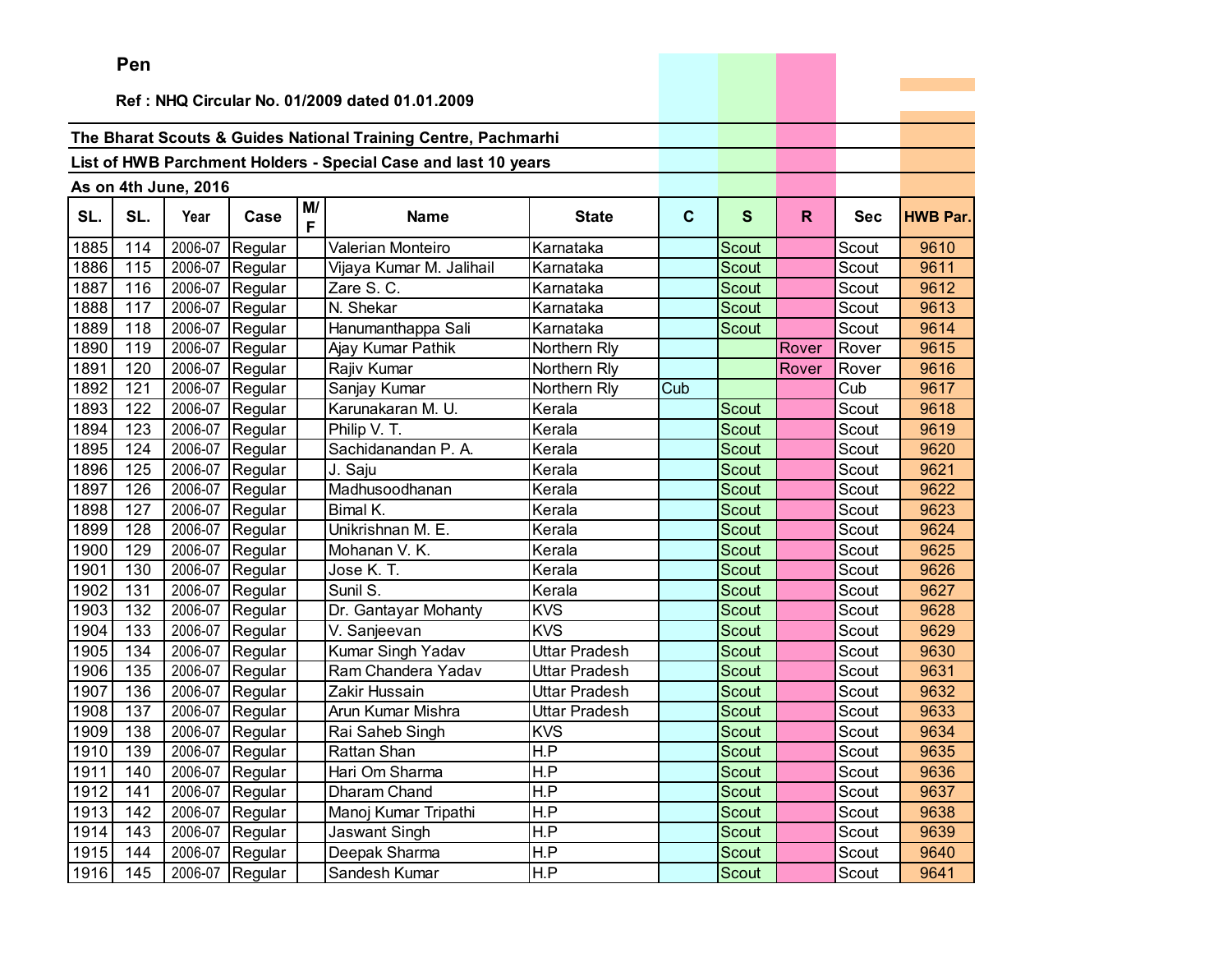|      | Pen      |                      |                   |         |                                                                |                   |   |              |              |            |                 |
|------|----------|----------------------|-------------------|---------|----------------------------------------------------------------|-------------------|---|--------------|--------------|------------|-----------------|
|      |          |                      |                   |         |                                                                |                   |   |              |              |            |                 |
|      |          |                      |                   |         | Ref: NHQ Circular No. 01/2009 dated 01.01.2009                 |                   |   |              |              |            |                 |
|      |          |                      |                   |         | The Bharat Scouts & Guides National Training Centre, Pachmarhi |                   |   |              |              |            |                 |
|      |          |                      |                   |         |                                                                |                   |   |              |              |            |                 |
|      |          |                      |                   |         | List of HWB Parchment Holders - Special Case and last 10 years |                   |   |              |              |            |                 |
|      |          | As on 4th June, 2016 |                   |         |                                                                |                   |   |              |              |            |                 |
| SL.  | SL.      | Year                 | Case              | M/<br>F | <b>Name</b>                                                    | <b>State</b>      | C | S            | $\mathsf{R}$ | <b>Sec</b> | <b>HWB Par.</b> |
| 1917 | 146      | 2006-07              | Regular           |         | Ramesh Chandel                                                 | H.P               |   | Scout        |              | Scout      | 9642            |
| 1918 | 147      | 2006-07              | Regular           |         | Dumnu Ram                                                      | H.P               |   | Scout        |              | Scout      | 9643            |
| 1919 | 148      | 2006-07              | Regular           |         | Ravinder Kumar                                                 | H.P               |   | Scout        |              | Scout      | 9644            |
| 1920 | 149      | 2006-07              | Regular           |         | Sitaram Verma                                                  | H.P               |   | <b>Scout</b> |              | Scout      | 9645            |
| 1921 | 150      | 2006-07              | Regular           |         | Rajneesh Rangra                                                | H.P               |   | Scout        |              | Scout      | 9646            |
| 1922 | 151      | 2006-07              | Regular           |         | Hoshiar Singh                                                  | H.P               |   | Scout        |              | Scout      | 9647            |
| 1923 | 152      | 2006-07              | Regular           |         | Mast Ram Badiyal                                               | H.P               |   | <b>Scout</b> |              | Scout      | 9648            |
| 1924 | 153      | 2006-07              | Regular           |         | Ramachandra Bhat                                               | Kerala            |   | <b>Scout</b> |              | Scout      | 9649            |
| 1925 | 154      |                      | 2006-07 Regular   |         | Muhammed Kunhi                                                 | Kerala            |   | Scout        |              | Scout      | 9650            |
| 1926 | 155      | 2006-07              | Regular           |         | A. Prakashan                                                   | Kerala            |   | <b>Scout</b> |              | Scout      | 9651            |
| 1927 | 156      | 2006-07              | Regular           |         | Ajith P. V.                                                    | Kerala            |   | <b>Scout</b> |              | Scout      | 9652            |
| 1928 | 157      | 2006-07              | Regular           |         | Jayakumar V.                                                   | Kerala            |   | Scout        |              | Scout      | 9653            |
| 1929 | 158      | 2006-07              | Regular           |         | K. P. Thajudeen                                                | Kerala            |   | Scout        |              | Scout      | 9654            |
| 1930 | 159      | 2006-07              | Regular           |         | Balachandran C. V.                                             | Kerala            |   | Scout        |              | Scout      | 9655            |
| 1931 | 160      |                      | 2006-07 Regular   |         | Pradeep N.                                                     | Kerala            |   | <b>Scout</b> |              | Scout      | 9656            |
| 1932 | 161      | 2006-07              | Regular           |         | Jijish N. R.                                                   | Kerala            |   | <b>Scout</b> |              | Scout      | 9657            |
| 1933 | 162      | 2006-07              | Regular           |         | Bhaskaran M. P.                                                | Kerala            |   | Scout        |              | Scout      | 9658            |
| 1934 | 163      | 2006-07              | Regular           |         | Hareendran M.                                                  | Kerala            |   | Scout        |              | Scout      | 9659            |
| 1935 | 164      | 2006-07              | Regular           |         | Dev Das Kini                                                   | Karnataka         |   | Scout        |              | Scout      | 9660            |
| 1936 | 165      | 2006-07              | Regular           |         | N. Ganagaraju                                                  | Karnataka         |   | Scout        |              | Scout      | 9661            |
| 1937 | 166      | 2006-07              | Regular           |         | Ravindra Nath M. J.                                            | Karnataka         |   | Scout        |              | Scout      | 9662            |
| 1938 | 167      | 2006-07              | Regular           |         | Thirupathaiah T.                                               | Karnataka         |   | Scout        |              | Scout      | 9663            |
| 1939 | 168      | 2006-07              | Regular           |         | Prithi Chand Rangra                                            | H.P               |   | Scout        |              | Scout      | 9664            |
| 1940 | 169      | 2006-07              | Regular           |         | Ramesh Chandra Raturi                                          | Uttarakhand       |   | Scout        |              | Scout      | 9665            |
| 1941 | 170      |                      | 2006-07 Regular   |         | Sanjay Kumar                                                   | Uttar Pradesh     |   | Scout        |              | Scout      | 9666            |
|      | 1942 171 |                      | 2006-07 Regular   |         | <b>B.</b> Ganesan                                              | <b>Tamil Nadu</b> |   | Scout        |              | Scout      | 9667            |
| 1943 | 172      |                      | $2006-07$ Regular |         | Athishta Raj Kumarappan                                        | Tamil Nadu        |   | Scout        |              | Scout      | 9668            |
| 1944 | 173      |                      | 2006-07 Regular   |         | K. Pitchaikali                                                 | Tamil Nadu        |   | Scout        |              | Scout      | 9669            |
| 1945 | 174      | 2006-07              | Regular           |         | N. Nallathambi                                                 | Tamil Nadu        |   | Scout        |              | Scout      | 9670            |
| 1946 | 175      | 2006-07              | Regular           |         | R. Srinivasan                                                  | Tamil Nadu        |   | Scout        |              | Scout      | 9671            |
| 1947 | 176      | 2006-07              | Regular           |         | <b>Balindra Prasad Rao</b>                                     | <b>Bihar</b>      |   | Scout        |              | Scout      | 9672            |
| 1948 | 177      |                      | 2006-07 Regular   |         | Rana Shanker Prasad                                            | <b>Bihar</b>      |   | Scout        |              | Scout      | 9673            |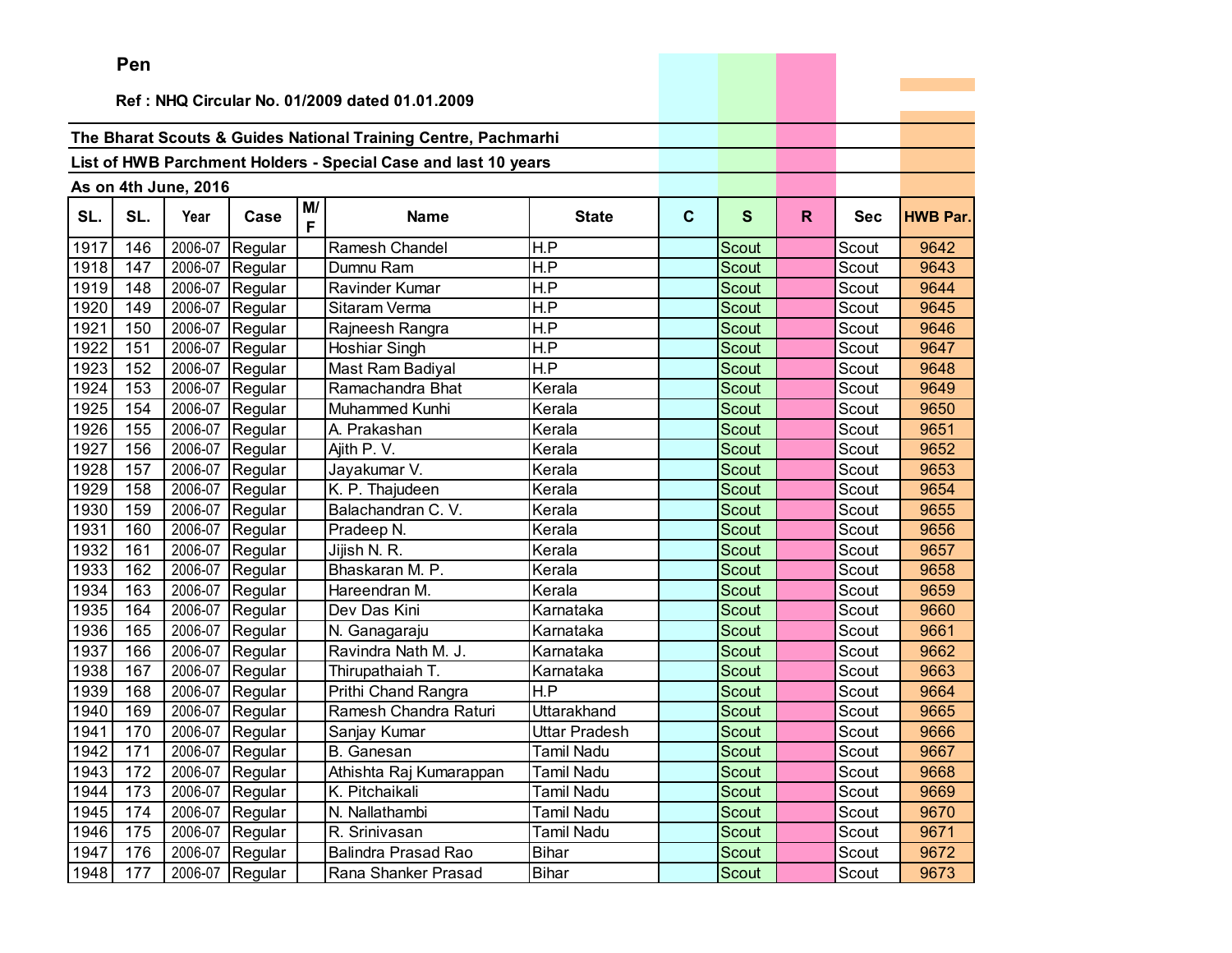|      | Pen |                      |                 |         |                                                                |              |             |              |    |            |                 |
|------|-----|----------------------|-----------------|---------|----------------------------------------------------------------|--------------|-------------|--------------|----|------------|-----------------|
|      |     |                      |                 |         | Ref: NHQ Circular No. 01/2009 dated 01.01.2009                 |              |             |              |    |            |                 |
|      |     |                      |                 |         |                                                                |              |             |              |    |            |                 |
|      |     |                      |                 |         | The Bharat Scouts & Guides National Training Centre, Pachmarhi |              |             |              |    |            |                 |
|      |     |                      |                 |         | List of HWB Parchment Holders - Special Case and last 10 years |              |             |              |    |            |                 |
|      |     |                      |                 |         |                                                                |              |             |              |    |            |                 |
|      |     | As on 4th June, 2016 |                 |         |                                                                |              |             |              |    |            |                 |
| SL.  | SL. | Year                 | Case            | M/<br>F | <b>Name</b>                                                    | <b>State</b> | $\mathbf c$ | $\mathbf{s}$ | R. | <b>Sec</b> | <b>HWB Par.</b> |
| 1949 | 178 | 2006-07              | Regular         |         | Ram Pramod Sharma                                              | <b>Bihar</b> |             | <b>Scout</b> |    | Scout      | 9674            |
| 1950 | 179 | 2006-07              | Regular         |         | Asit Chatterjee                                                | Jharkhand    | Cub         |              |    | Cub        | 9675            |
| 1951 | 180 | 2006-07              | Regular         |         | Ram Kishor Pathak                                              | M.P.         |             | Scout        |    | Scout      | 9676            |
| 1952 | 181 | 2006-07              | Regular         |         | S. R. Dongre                                                   | M.P.         |             | Scout        |    | Scout      | 9677            |
| 1953 | 182 | 2006-07              | Regular         |         | D. K. Malviya                                                  | M.P.         |             | Scout        |    | Scout      | 9678            |
| 1954 | 183 | 2006-07              | Regular         |         | C. K. Gadge                                                    | M.P.         |             | Scout        |    | Scout      | 9679            |
| 1955 | 184 | 2006-07              | Regular         |         | Ganesh Kumar Srivastava                                        | M.P.         |             | Scout        |    | Scout      | 9680            |
| 1956 | 185 | 2006-07              | Regular         |         | Pushpendra Singh Rathore                                       | Rajasthan    |             | Scout        |    | Scout      | 9681            |
| 1957 | 186 | 2006-07              | Regular         |         | Chiman Lal Mourya                                              | Rajasthan    |             | <b>Scout</b> |    | Scout      | 9682            |
| 1958 | 187 | 2006-07              | Regular         |         | Sumartaram                                                     | Rajasthan    |             | Scout        |    | Scout      | 9683            |
| 1959 | 188 | 2006-07              | Regular         |         | Tufail Ahmed                                                   | Rajasthan    |             | Scout        |    | Scout      | 9684            |
| 1960 | 189 | 2006-07              | Regular         |         | Lakha Ram bishnoi                                              | Rajasthan    |             | Scout        |    | Scout      | 9685            |
| 1961 | 190 | 2006-07              | Regular         |         | Babu Lal Gurjar                                                | Rajasthan    |             | Scout        |    | Scout      | 9686            |
| 1962 | 191 | 2006-07              | Regular         |         | Ram Gopal Suman                                                | Rajasthan    |             | Scout        |    | Scout      | 9687            |
| 1963 | 192 | 2006-07              | Regular         |         | Kishan Lal Siyak                                               | Rajasthan    |             | Scout        |    | Scout      | 9688            |
| 1964 | 193 | 2006-07              | Regular         |         | Manoj Singh                                                    | Rajasthan    |             | Scout        |    | Scout      | 9689            |
| 1965 | 194 | 2006-07              | Regular         |         | Wajid Mohammed                                                 | Rajasthan    |             | <b>Scout</b> |    | Scout      | 9690            |
| 1966 | 195 | 2006-07              | Regular         |         | Suresh Kumar Tialor                                            | Rajasthan    |             | Scout        |    | Scout      | 9691            |
| 1967 | 196 | 2006-07              | Regular         |         | <b>Mithalal Garg</b>                                           | Rajasthan    |             | Scout        |    | Scout      | 9692            |
| 1968 | 197 | 2006-07              | Regular         |         | Murari Lal Sharma                                              | Rajasthan    |             | <b>Scout</b> |    | Scout      | 9693            |
| 1969 | 198 | 2006-07              | Regular         |         | Ram Pal Vaishnav                                               | Rajasthan    |             | <b>Scout</b> |    | Scout      | 9694            |
| 1970 | 199 | 2006-07              | Regular         |         | Tej Shankar Choubisa                                           | Rajasthan    |             | Scout        |    | Scout      | 9695            |
| 1971 | 200 | 2006-07              | Regular         |         | <b>Bindoo Khan</b>                                             | Rajasthan    |             | Scout        |    | Scout      | 9696            |
| 1972 | 201 | 2006-07              | Regular         |         | <b>Arvind Kumar Yadav</b>                                      | Rajasthan    |             | Scout        |    | Scout      | 9697            |
| 1973 | 202 | 2006-07              | Regular         |         | Ratan Lal Ranawat                                              | Rajasthan    |             | Scout        |    | Scout      | 9698            |
| 1974 | 203 |                      | 2006-07 Regular |         | Bhupendra Kumar Jain                                           | Rajasthan    |             | Scout        |    | Scout      | 9699            |
| 1975 | 204 |                      | 2006-07 Regular |         | Satendra singh                                                 | Rajasthan    |             | Scout        |    | Scout      | 9700            |
| 1976 | 205 | 2006-07              | Regular         |         | Jasraj Suthar                                                  | Rajasthan    |             | Scout        |    | Scout      | 9701            |
| 1977 | 206 | 2006-07              | Regular         |         | Mahesh Kumar Kalawat                                           | Rajasthan    |             | Scout        |    | Scout      | 9702            |
| 1978 | 207 | 2006-07              | Regular         |         | Abdul Rajak Pathan                                             | Rajasthan    |             | Scout        |    | Scout      | 9703            |
| 1979 | 208 | 2006-07              | Regular         |         | Babu Ram Suthar                                                | Rajasthan    |             | Scout        |    | Scout      | 9704            |
| 1980 | 209 | 2006-07              | Regular         |         | <b>Bhawan Singh</b>                                            | Rajasthan    |             | Scout        |    | Scout      | 9705            |

the control of the control of the control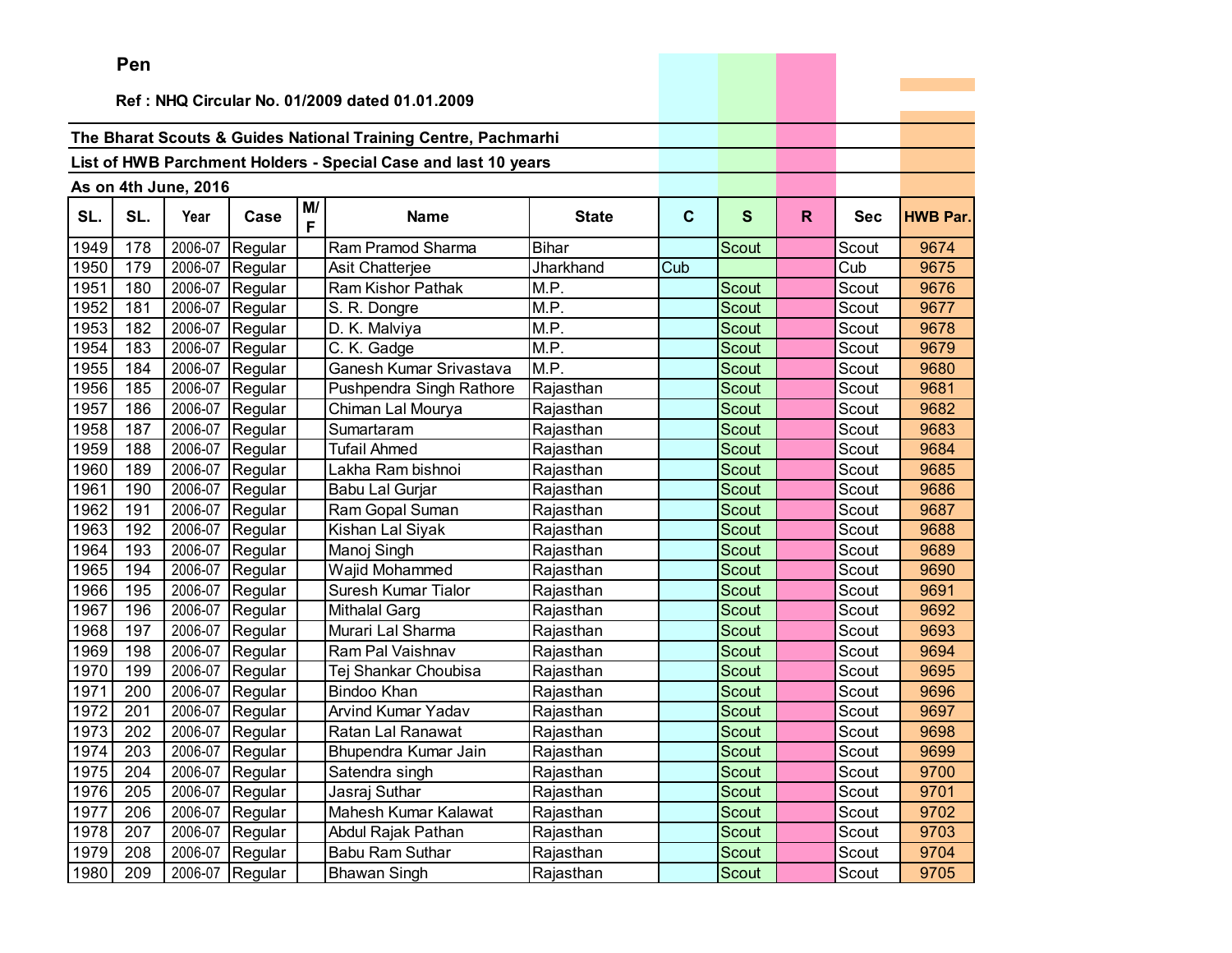|      | Pen      |                      |                 |         |                                                                |                    |             |              |       |            |                 |
|------|----------|----------------------|-----------------|---------|----------------------------------------------------------------|--------------------|-------------|--------------|-------|------------|-----------------|
|      |          |                      |                 |         |                                                                |                    |             |              |       |            |                 |
|      |          |                      |                 |         | Ref: NHQ Circular No. 01/2009 dated 01.01.2009                 |                    |             |              |       |            |                 |
|      |          |                      |                 |         | The Bharat Scouts & Guides National Training Centre, Pachmarhi |                    |             |              |       |            |                 |
|      |          |                      |                 |         | List of HWB Parchment Holders - Special Case and last 10 years |                    |             |              |       |            |                 |
|      |          |                      |                 |         |                                                                |                    |             |              |       |            |                 |
|      |          | As on 4th June, 2016 |                 |         |                                                                |                    |             |              |       |            |                 |
| SL.  | SL.      | Year                 | Case            | M/<br>F | <b>Name</b>                                                    | <b>State</b>       | $\mathbf c$ | S            | R.    | <b>Sec</b> | <b>HWB Par.</b> |
| 1981 | 210      | 2006-07              | Regular         |         | Bhupendra Kumar Sharma                                         | Rajasthan          |             | Scout        |       | Scout      | 9706            |
| 1982 | 211      |                      | 2006-07 Regular |         | Brij Mohan                                                     | Rajasthan          |             | Scout        |       | Scout      | 9707            |
| 1983 | 212      | 2006-07              | Regular         |         | Kelji Santosh Shashikant                                       | Central Rly        |             | Scout        |       | Scout      | 9708            |
| 1984 | 213      | 2006-07              | Regular         |         | Shagir Faizullah Shaikh Siddique                               | <b>Central Rly</b> |             | Scout        |       | Scout      | 9709            |
| 1985 | 214      | 2006-07              | Regular         |         | J. D. Aarbade                                                  | <b>Central Rly</b> | Cub         |              |       | Cub        | 9710            |
| 1986 | 215      | 2006-07              | Regular         |         | Patel Bhanu Prasad Fulabhai                                    | Gujarat            |             | Scout        |       | Scout      | 9711            |
| 1987 | 216      | 2006-07              | Regular         |         | Parmar Gajendra Kumar Babarbhai                                | Gujarat            |             | <b>Scout</b> |       | Scout      | 9712            |
| 1988 | 217      | 2006-07              | Regular         |         | Patel Dhyaabhai Nathabhai                                      | Gujarat            |             | Scout        |       | Scout      | 9713            |
| 1989 | 218      | 2006-07              | Regular         |         | Trivedi Manoj Kumar Rajnikant                                  | Gujarat            |             | <b>Scout</b> |       | Scout      | 9714            |
| 1990 | 219      | 2006-07              | Regular         |         | Amrut Bhati Ramjibhai Chaudhary                                | Gujarat            |             | Scout        |       | Scout      | 9715            |
| 1991 | 220      | 2006-07              | Regular         |         | Vimal Ramniklal Vyas                                           | Gujarat            |             | Scout        |       | Scout      | 9716            |
| 1992 | 221      | 2006-07              | Regular         |         | Pandya Bipinchandra Purshottam                                 | Gujarat            |             | Scout        |       | Scout      | 9717            |
| 1993 | 222      | 2006-07              | Regular         |         | Rathod Rajendrasingh Sahdevsingh                               | Gujarat            |             | Scout        |       | Scout      | 9718            |
| 1994 | 223      | 2006-07              | Regular         |         | Patel. Manibhai Shankaradas                                    | Gujarat            |             | Scout        |       | Scout      | 9719            |
| 1995 | 224      | 2006-07              | Regular         |         | Chavda Baldev Bhai Gandabhai                                   | Gujarat            |             | Scout        |       | Scout      | 9720            |
| 1996 | 225      | 2006-07              | Regular         |         | Khokhar Nasirali Kadarali                                      | Gujarat            |             | Scout        |       | Scout      | 9721            |
| 1997 | 226      | 2006-07              | Regular         |         | Solanki Chamanbhai Bababhai                                    | Gujarat            |             | Scout        |       | Scout      | 9722            |
| 1998 | 227      | 2006-07              | Regular         |         | Varma Kapoorkumar Ramsevak                                     | Gujarat            |             | Scout        |       | Scout      | 9723            |
| 1999 | 228      | 2006-07              | Regular         |         | Tushar Kanaiyalal Purohit                                      | Gujarat            |             | Scout        |       | Scout      | 9724            |
| 2000 | 229      | 2006-07              | Regular         |         | Prajapati Ramanlal Kalidas                                     | Gujarat            |             | Scout        |       | Scout      | 9725            |
| 2001 | 230      | 2006-07              | Regular         |         | Patel Chhanabhai Jivabhai                                      | Gujarat            |             | Scout        |       | Scout      | 9726            |
| 2002 | 231      | 2006-07              | Regular         |         | Patel Rameshbhai Ranchodbhai                                   | Gujarat            |             | Scout        |       | Scout      | 9727            |
| 2003 | 232      | 2006-07              | Regular         |         | Parmar Umedbhai Gulabchand                                     | Gujarat            |             | Scout        |       | Scout      | 9728            |
| 2004 | 233      | 2006-07              | Regular         |         | Panchal Liladhar Gulab Chand                                   | Gujarat            |             | <b>Scout</b> |       | Scout      | 9729            |
| 2005 | 234      | 2006-07              | Regular         |         | Shambhu Kumar Sinha                                            | N.F.Railway        |             | Scout        |       | Scout      | 9730            |
|      | 2006 235 |                      | 2006-07 Regular |         | Chandra Sekhar Das                                             | N.F.Railway        |             |              | Rover | Rover      | 9731            |
| 2007 | 236      |                      | 2006-07 Regular |         | Laxmi Sharma                                                   | N.F.Railway        | Cub         |              |       | Cub        | 9732            |
| 2008 | 237      | 2006-07              | Regular         |         | Suhas E.                                                       | Kerala             |             | Scout        |       | Scout      | 9733            |
| 2009 | 238      | 2006-07              | Regular         |         | Gurumadaiah                                                    | Karnataka          |             | Scout        |       | Scout      | 9734            |
| 2010 | 239      | 2006-07              | Regular         |         | Purushottam B. R.                                              | Karnataka          |             | Scout        |       | Scout      | 9735            |
| 2011 | 240      | 2006-07              | Regular         |         | Omkara Murthy                                                  | Karnataka          |             | Scout        |       | Scout      | 9736            |
| 2012 | 241      | 2006-07              | Regular         |         | H. R. Jagadeesha                                               | Karnataka          |             | Scout        |       | Scout      | 9737            |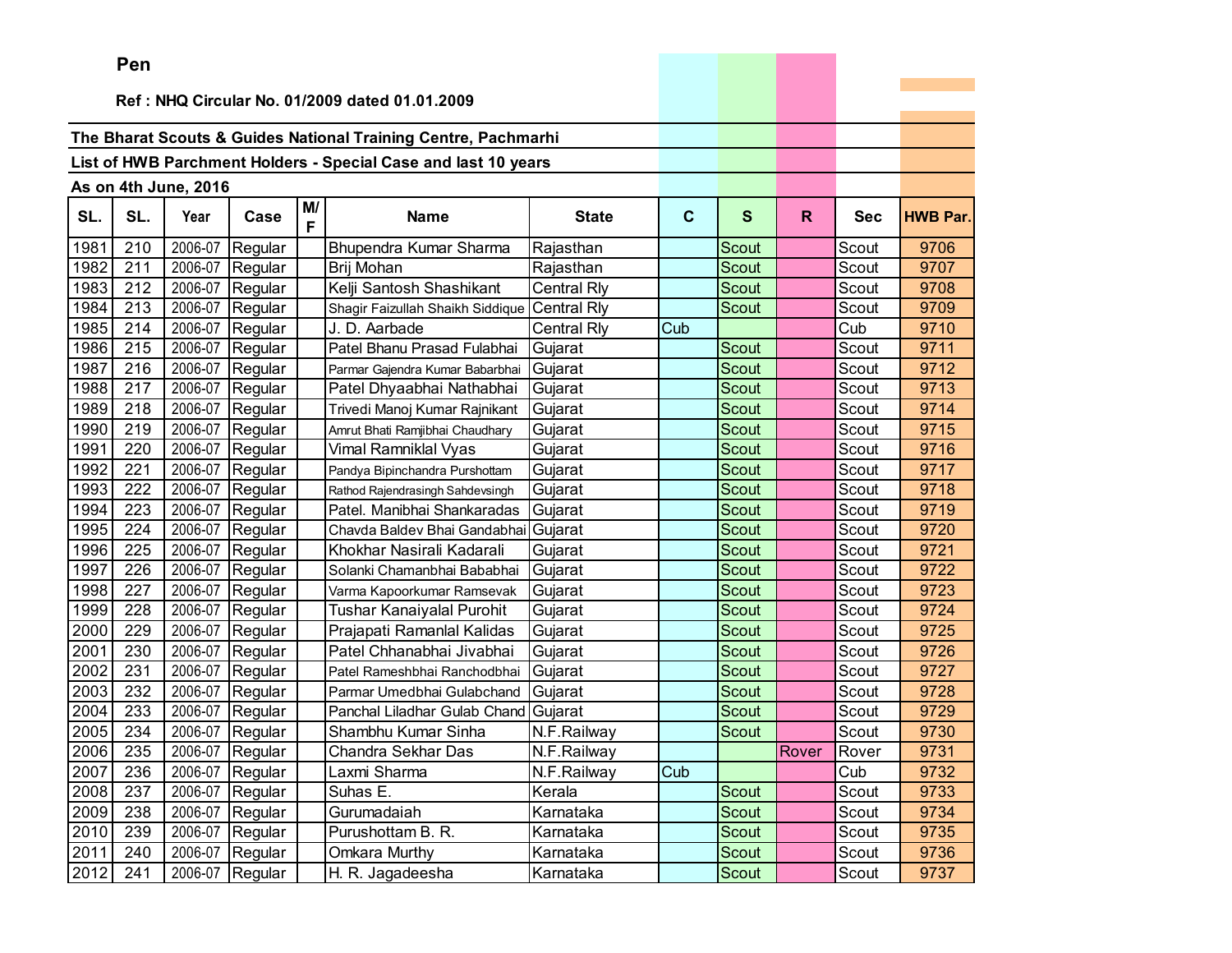|      | Pen |                      |                 |         |                                                                |               |             |              |       |            |                 |
|------|-----|----------------------|-----------------|---------|----------------------------------------------------------------|---------------|-------------|--------------|-------|------------|-----------------|
|      |     |                      |                 |         | Ref: NHQ Circular No. 01/2009 dated 01.01.2009                 |               |             |              |       |            |                 |
|      |     |                      |                 |         |                                                                |               |             |              |       |            |                 |
|      |     |                      |                 |         | The Bharat Scouts & Guides National Training Centre, Pachmarhi |               |             |              |       |            |                 |
|      |     |                      |                 |         | List of HWB Parchment Holders - Special Case and last 10 years |               |             |              |       |            |                 |
|      |     |                      |                 |         |                                                                |               |             |              |       |            |                 |
|      |     | As on 4th June, 2016 |                 |         |                                                                |               |             |              |       |            |                 |
| SL.  | SL. | Year                 | Case            | M/<br>F | <b>Name</b>                                                    | <b>State</b>  | $\mathbf c$ | S            | R.    | <b>Sec</b> | <b>HWB Par.</b> |
| 2013 | 242 | 2006-07              | Regular         |         | <b>B.</b> Siddaiah                                             | Karnataka     |             | Scout        |       | Scout      | 9738            |
| 2014 | 243 | 2006-07              | Regular         |         | Biplab Kumar Pahi                                              | Orissa        |             | Scout        |       | Scout      | 9739            |
| 2015 | 244 | 2006-07              | Regular         |         | Purna Chandra Dutta                                            | Orissa        |             | Scout        |       | Scout      | 9740            |
| 2016 | 245 | 2006-07              | Regular         |         | Himansu Sekhar Mohanty                                         | Orissa        |             | Scout        |       | Scout      | 9741            |
| 2017 | 246 | 2006-07              | Regular         |         | Dhuleswar Naik                                                 | Orissa        |             | Scout        |       | Scout      | 9742            |
| 2018 | 247 | 2006-07              | Regular         |         | Amiya Kumar Pal                                                | Orissa        |             | Scout        |       | Scout      | 9743            |
| 2019 | 248 | 2006-07              | Regular         |         | Bhaskar Chandra Sahu                                           | Orissa        |             | Scout        |       | Scout      | 9744            |
| 2020 | 249 | 2006-07              | Regular         |         | Santosh Kumar Pradhan                                          | Orissa        |             | Scout        |       | Scout      | 9745            |
| 2021 | 250 | 2006-07              | Regular         |         | Brajabandhu Kandi                                              | Orissa        |             | Scout        |       | Scout      | 9746            |
| 2022 | 251 | 2006-07              | Regular         |         | Ramesh Kumar Padhi                                             | Orissa        |             | Scout        |       | Scout      | 9747            |
| 2023 | 252 | 2006-07              | Regular         |         | Mahendra Kumar Panda                                           | Orissa        |             | Scout        |       | Scout      | 9748            |
| 2024 | 253 | 2006-07              | Regular         |         | Dhirendra Kumar Panda                                          | Orissa        |             | Scout        |       | Scout      | 9749            |
| 2025 | 254 | 2006-07              | Regular         |         | Sumanta Kumar Neura                                            | Orissa        |             | Scout        |       | Scout      | 9750            |
| 2026 | 255 | 2006-07              | Regular         |         | Sarat Kumar Pani                                               | Orissa        |             | Scout        |       | Scout      | 9751            |
| 2027 | 256 | 2006-07              | Regular         |         | Dinabandhu Chhual Singha                                       | Orissa        |             | Scout        |       | Scout      | 9752            |
| 2028 | 257 | 2006-07              | Regular         |         | Dillip Kumar Samantaraya                                       | Orissa        |             | Scout        |       | Scout      | 9753            |
| 2029 | 258 | 2006-07              | Regular         |         | Harashankar Patro                                              | Orissa        |             | <b>Scout</b> |       | Scout      | 9754            |
| 2030 | 259 | 2006-07              | Regular         |         | Sarat Kumar Brahma                                             | Orissa        |             | Scout        |       | Scout      | 9755            |
| 2031 | 260 | 2006-07              | Regular         |         | Ashok Kumar Rout                                               | Orissa        |             | Scout        |       | Scout      | 9756            |
| 2032 | 261 | 2006-07              | Regular         |         | <b>Ashish Dubey</b>                                            | <b>KVS</b>    | Cub         |              |       | Cub        | 9757            |
| 2033 | 262 | 2006-07              | Regular         |         | Dr. Ram Kumar jha                                              | <b>KVS</b>    |             | Scout        |       | Scout      | 9758            |
| 2034 | 263 | 2006-07              | Regular         |         | Gajraj Singh                                                   | <b>KVS</b>    |             | Scout        |       | Scout      | 9759            |
| 2035 | 264 | 2006-07              | Regular         |         | Dr. Amarnath Reddy                                             | <b>KVS</b>    |             | Scout        |       | Scout      | 9760            |
| 2036 | 265 | 2006-07              | Regular         |         | Anirudh Pathak                                                 | <b>KVS</b>    |             | Scout        |       | Scout      | 9761            |
| 2037 | 266 | 2006-07              | Regular         |         | T. Sudhakar                                                    | <b>KVS</b>    |             | Scout        |       | Scout      | 9762            |
| 2038 | 267 |                      | 2006-07 Regular |         | J. P. Pathak                                                   | <b>KVS</b>    |             | Scout        |       | Scout      | 9763            |
| 2039 | 268 |                      | 2006-07 Regular |         | D. C. Tiwari                                                   | <b>KVS</b>    |             | Scout        |       | Scout      | 9764            |
| 2040 | 269 | 2006-07              | Regular         |         | Manoj Kumar                                                    | <b>KVS</b>    |             | Scout        |       | Scout      | 9765            |
| 2041 | 270 | 2006-07              | Regular         |         | Dr. Jamal Akhtar                                               | <b>KVS</b>    |             | Scout        |       | Scout      | 9766            |
| 2042 | 271 | 2006-07              | Regular         |         | A. B. Dwivedi                                                  | <b>KVS</b>    |             | Scout        |       | Scout      | 9767            |
| 2043 | 272 | 2006-07              | Regular         |         | Vijay Kumar Sinha                                              | <b>Bihar</b>  |             | Scout        |       | Scout      | 9768            |
| 2044 | 273 | 2006-07              | Regular         |         | Dr. Suryanath Pandey                                           | Uttar Pradesh |             |              | Rover | Rover      | 9769            |

the property of the control of the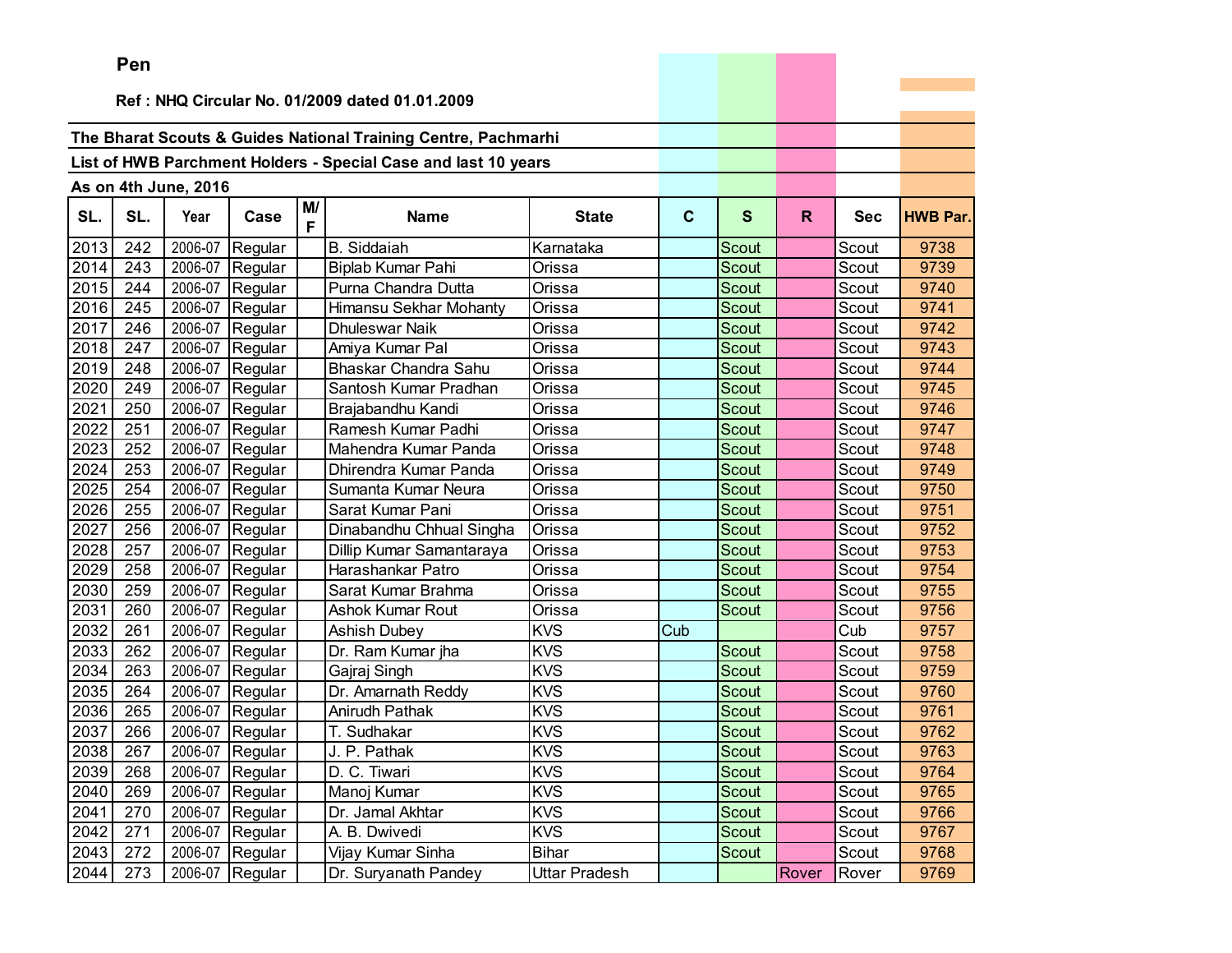|      | <b>Fell</b> |                      |                 |    |                                                                |                            |              |              |       |            |                 |
|------|-------------|----------------------|-----------------|----|----------------------------------------------------------------|----------------------------|--------------|--------------|-------|------------|-----------------|
|      |             |                      |                 |    | Ref: NHQ Circular No. 01/2009 dated 01.01.2009                 |                            |              |              |       |            |                 |
|      |             |                      |                 |    |                                                                |                            |              |              |       |            |                 |
|      |             |                      |                 |    | The Bharat Scouts & Guides National Training Centre, Pachmarhi |                            |              |              |       |            |                 |
|      |             |                      |                 |    | List of HWB Parchment Holders - Special Case and last 10 years |                            |              |              |       |            |                 |
|      |             | As on 4th June, 2016 |                 |    |                                                                |                            |              |              |       |            |                 |
|      |             |                      |                 | M/ |                                                                |                            |              |              |       |            |                 |
| SL.  | SL.         | Year                 | Case            | F  | <b>Name</b>                                                    | <b>State</b>               | $\mathbf{C}$ | $\mathbf{s}$ | R.    | <b>Sec</b> | <b>HWB Par.</b> |
| 2045 | 274         | 2006-07              | Regular         |    | D. Lakshmi Narayanan                                           | <b>Tamil Nadu</b>          |              | Scout        |       | Scout      | 9770            |
| 2046 | 275         | 2006-07              | Regular         |    | J. Selvaraj                                                    | <b>Tamil Nadu</b>          |              | Scout        |       | Scout      | 9771            |
| 2047 | 276         | 2006-07              | Regular         |    | A. Kotresha                                                    | Karnataka                  |              | Scout        |       | Scout      | 9772            |
| 2048 | 277         | 2006-07              | Regular         |    | H. M. Manjunath                                                | Karnataka                  |              | Scout        |       | Scout      | 9773            |
| 2049 | 278         | 2006-07              | Regular         |    | Keeriti Kumar Shetty H. P.                                     | Karnataka                  |              | <b>Scout</b> |       | Scout      | 9774            |
| 2050 | 279         | 2006-07              | Regular         |    | J. Gurubasaua Raj                                              | Karnataka                  |              | Scout        |       | Scout      | 9775            |
| 2051 | 280         | 2006-07              | Regular         |    | A. S. Shashidhara                                              | Karnataka                  |              | Scout        |       | Scout      | 9776            |
| 2052 | 281         | 2006-07              | Regular         |    | Ajoy Das                                                       | Assam                      |              |              | Rover | Rover      | 9777            |
| 2053 | 282         | 2006-07              | Regular         |    | Dhrubjyoti Bhattacharyya                                       | Assam                      |              | Scout        |       | Scout      | 9778            |
| 2054 | 283         | 2006-07              | Regular         |    | Nishi Kant Lomte                                               | $\overline{\mathsf{M.P.}}$ |              | Scout        |       | Scout      | 9779            |
| 2055 | 284         | 2006-07              | Regular         |    | Pavan Bhavsar                                                  | M.P.                       |              | <b>Scout</b> |       | Scout      | 9780            |
| 2056 | 285         | 2006-07              | Regular         |    | Vishwajit Singh Kushwaha                                       | M.P.                       |              | Scout        |       | Scout      | 9781            |
| 2057 | 286         | 2006-07              | Regular         |    | Upe3ndra Kumar Choubey                                         | <b>KVS</b>                 |              | Scout        |       | Scout      | 9782            |
| 2058 | 287         | 2006-07              | Regular         |    | <b>Vivek Khare</b>                                             | M.P.                       |              | Scout        |       | Scout      | 9783            |
| 2059 | 288         | 2006-07              | Regular         |    | <b>Basant Lal Soni</b>                                         | M.P.                       |              | Scout        |       | Scout      | 9784            |
| 2060 | 289         | 2006-07              | Regular         |    | Raghuveer Singh Thakur                                         | M.P.                       |              | Scout        |       | Scout      | 9785            |
| 2061 | 290         | 2006-07              | Regular         |    | Veerendra Kumar Maheshwari                                     | M.P.                       |              | Scout        |       | Scout      | 9786            |
| 2062 | 291         | 2006-07              | Regular         |    | Vijay Shukla                                                   | M.P.                       |              | Scout        |       | Scout      | 9787            |
| 2063 | 292         | 2006-07              | Regular         |    | Chandra Bhan Sharma                                            | M.P.                       | Cub          |              |       | Cub        | 9788            |
| 2064 | 293         | 2006-07              | Regular         |    | P. Nagesh                                                      | <b>Tamil Nadu</b>          |              | Scout        |       | Scout      | 9789            |
| 2065 | 294         | 2006-07              | Regular         |    | <b>Mahipal Singh Tanwar</b>                                    | Rajasthan                  | Cub          |              |       | Cub        | 9790            |
| 2066 | 295         | 2006-07              | Regular         |    | Arvind Kumar mlshra                                            | <b>KVS</b>                 |              | Scout        |       | Scout      | 9791            |
| 2067 | 296         | 2006-07              | Regular         |    | <b>Prem Chand Sharma</b>                                       | <b>Uttar Pradesh</b>       |              | Scout        |       | Scout      | 9792            |
| 2068 | 297         | 2006-07              | Regular         |    | Vinod Kumar Vishwakarma                                        | Uttar Pradesh              |              | Scout        |       | Scout      | 9793            |
| 2069 | 298         | 2006-07              | Regular         |    | Uma Shankar SIngh                                              | Uttar Pradesh              |              | Scout        |       | Scout      | 9794            |
| 2070 | 299         | 2006-07              | Regular         |    | Sunil Kumar Singh                                              | Uttar Pradesh              |              | Scout        |       | Scout      | 9795            |
| 2071 | 300         |                      | 2006-07 Regular |    | Bachch Lal Yadav                                               | Uttar Pradesh              |              | Scout        |       | Scout      | 9796            |
| 2072 | 301         | 2006-07              | Regular         |    | Jai Prakash                                                    | Uttar Pradesh              |              | Scout        |       | Scout      | 9797            |
| 2073 | 302         |                      | 2006-07 Regular |    | Krishnamohan Agarwal                                           | <b>Uttar Pradesh</b>       |              | Scout        |       | Scout      | 9798            |
| 2074 | 303         | 2006-07              | Regular         |    | Hareram Gautam                                                 | Uttar Pradesh              |              | Scout        |       | Scout      | 9799            |
| 2075 | 304         | 2006-07              | Regular         |    | Umesh Chandra                                                  | <b>Uttar Pradesh</b>       |              | Scout        |       | Scout      | 9800            |
| 2076 | 305         | 2006-07              | Regular         |    | Aniruddh Kumar Nirala                                          | Uttar Pradesh              |              | Scout        |       | Scout      | 9801            |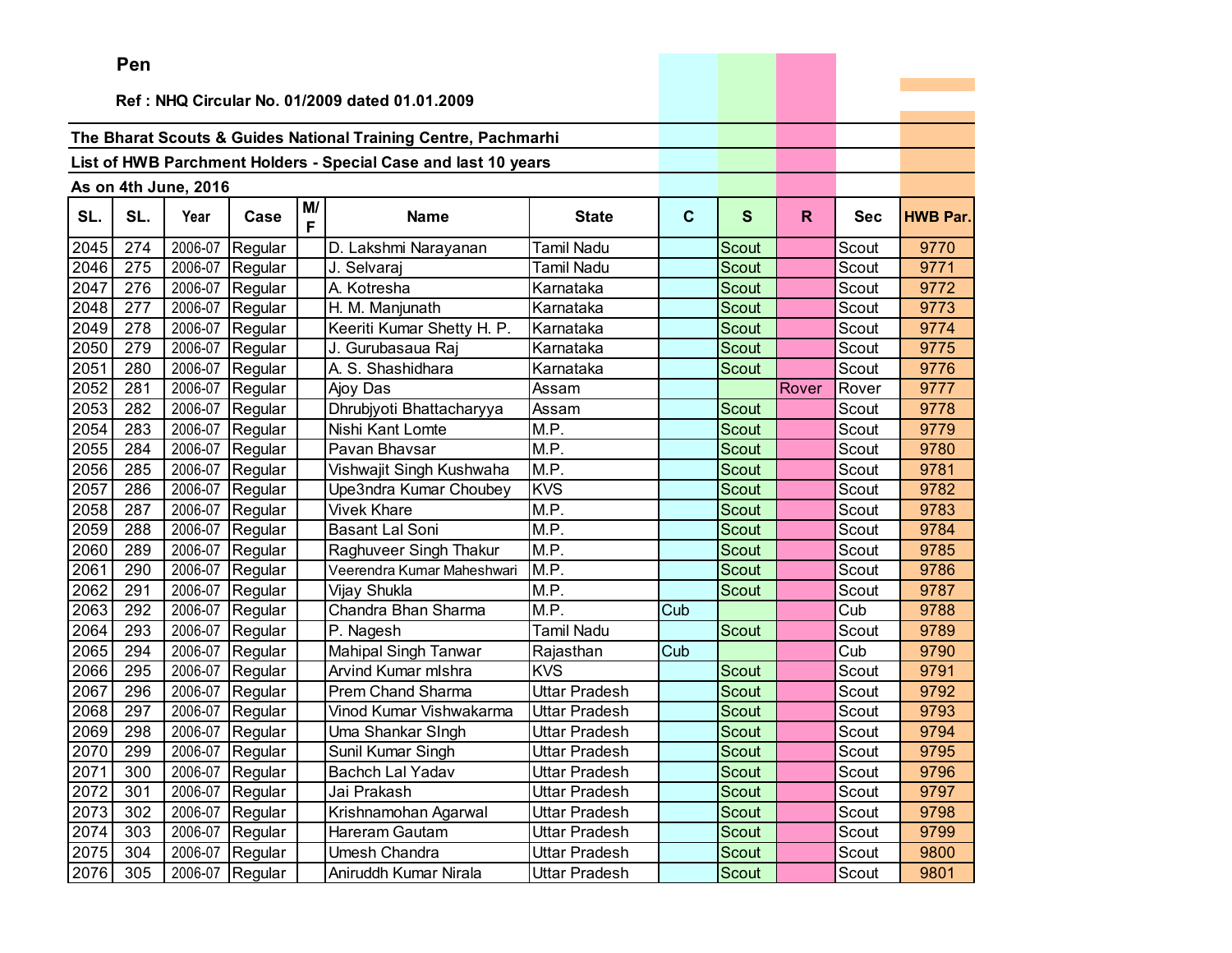| Ref: NHQ Circular No. 01/2009 dated 01.01.2009<br>The Bharat Scouts & Guides National Training Centre, Pachmarhi<br>List of HWB Parchment Holders - Special Case and last 10 years<br>As on 4th June, 2016<br>M/<br>SL.<br>SL.<br>$\mathbf{C}$<br>$\mathbf{s}$<br>$\mathsf{R}$<br>Year<br>Case<br><b>Name</b><br><b>State</b><br><b>Sec</b><br><b>HWB Par.</b><br>F<br>2077<br>2006-07<br>306<br>Regular<br>Param Hans Singh<br>Uttar Pradesh<br>9802<br>Scout<br>Scout<br>2078<br>307<br>2006-07<br>Bhagwan Singh Shakya<br><b>Scout</b><br>Scout<br>9803<br>Regular<br>Uttar Pradesh<br>2006-07<br>2079<br>308<br>Regular<br>Sudama Prasad<br>Scout<br>9804<br>Uttar Pradesh<br>Scout<br>2080<br>2006-07<br>309<br>Regular<br>Ram Yash Vishwakarma<br>Uttar Pradesh<br>9805<br>Scout<br>Scout<br>2081<br>310<br>2006-07<br>Regular<br>Abdul Gaffar<br><b>Scout</b><br>9806<br>Uttar Pradesh<br>Scout<br>2082<br>311<br>2006-07<br>Regular<br>Pramod Kumar Dubey<br>Uttar Pradesh<br>Scout<br>9807<br>Scout<br>2083<br>312<br>2006-07<br>Suresh Kumar Sharma<br>9808<br>Regular<br>Uttar Pradesh<br>Scout<br>Scout<br>2084<br>313<br>2006-07<br>Mohammad Asrar Ahmad<br><b>Scout</b><br>Regular<br><b>Uttar Pradesh</b><br>Scout<br>9809<br>2085<br>314<br>2006-07<br>Scout<br>9810<br>Regular<br>Pravesh Kumar Singh Rathore<br><b>Uttar Pradesh</b><br>Scout<br>2086<br>315<br>2006-07<br>9811<br>Regular<br>Ram Prakash Sharma<br>Uttar Pradesh<br>Scout<br>Scout<br>2087<br>316<br>2006-07<br>Regular<br>Sanjeev Kumar SHarma<br><b>Scout</b><br>Scout<br>9812<br>Uttar Pradesh<br>2088<br>317<br>2006-07<br>Regular<br>Scout<br>9813<br>Kripal Singh<br>Uttar Pradesh<br>Scout<br>2089<br>2006-07<br>318<br>Roshan Singh Yadav<br>9814<br>Regular<br>Uttar Pradesh<br>Scout<br>Scout<br>2090<br>2006-07<br>9815<br>319<br>Regular<br><b>Balbir Singh Tyagi</b><br>Scout<br>Scout<br>Uttar Pradesh<br>2091<br>2006-07<br>9816<br>320<br>Scout<br>Regular<br>Ishwar Dayal Tyagi<br>Uttar Pradesh<br>Scout<br>2092<br>321<br>2006-07<br>Regular<br>Brijesh Kumar Srivastav<br>Scout<br>9817<br>Uttar Pradesh<br>Scout<br>2093<br>322<br>2006-07<br>Regular<br>Kedar Nath Dubey<br>9818<br>Uttar Pradesh<br>Scout<br>Scout<br>2094<br>9819<br>323<br>2006-07<br>Ram Sagar Pal<br><b>Scout</b><br>Regular<br>Uttar Pradesh<br>Scout |
|--------------------------------------------------------------------------------------------------------------------------------------------------------------------------------------------------------------------------------------------------------------------------------------------------------------------------------------------------------------------------------------------------------------------------------------------------------------------------------------------------------------------------------------------------------------------------------------------------------------------------------------------------------------------------------------------------------------------------------------------------------------------------------------------------------------------------------------------------------------------------------------------------------------------------------------------------------------------------------------------------------------------------------------------------------------------------------------------------------------------------------------------------------------------------------------------------------------------------------------------------------------------------------------------------------------------------------------------------------------------------------------------------------------------------------------------------------------------------------------------------------------------------------------------------------------------------------------------------------------------------------------------------------------------------------------------------------------------------------------------------------------------------------------------------------------------------------------------------------------------------------------------------------------------------------------------------------------------------------------------------------------------------------------------------------------------------------------------------------------------------------------------------------------------------------------------------------------------------------------------------------------------------------------------------------------------------------------|
|                                                                                                                                                                                                                                                                                                                                                                                                                                                                                                                                                                                                                                                                                                                                                                                                                                                                                                                                                                                                                                                                                                                                                                                                                                                                                                                                                                                                                                                                                                                                                                                                                                                                                                                                                                                                                                                                                                                                                                                                                                                                                                                                                                                                                                                                                                                                      |
|                                                                                                                                                                                                                                                                                                                                                                                                                                                                                                                                                                                                                                                                                                                                                                                                                                                                                                                                                                                                                                                                                                                                                                                                                                                                                                                                                                                                                                                                                                                                                                                                                                                                                                                                                                                                                                                                                                                                                                                                                                                                                                                                                                                                                                                                                                                                      |
|                                                                                                                                                                                                                                                                                                                                                                                                                                                                                                                                                                                                                                                                                                                                                                                                                                                                                                                                                                                                                                                                                                                                                                                                                                                                                                                                                                                                                                                                                                                                                                                                                                                                                                                                                                                                                                                                                                                                                                                                                                                                                                                                                                                                                                                                                                                                      |
|                                                                                                                                                                                                                                                                                                                                                                                                                                                                                                                                                                                                                                                                                                                                                                                                                                                                                                                                                                                                                                                                                                                                                                                                                                                                                                                                                                                                                                                                                                                                                                                                                                                                                                                                                                                                                                                                                                                                                                                                                                                                                                                                                                                                                                                                                                                                      |
|                                                                                                                                                                                                                                                                                                                                                                                                                                                                                                                                                                                                                                                                                                                                                                                                                                                                                                                                                                                                                                                                                                                                                                                                                                                                                                                                                                                                                                                                                                                                                                                                                                                                                                                                                                                                                                                                                                                                                                                                                                                                                                                                                                                                                                                                                                                                      |
|                                                                                                                                                                                                                                                                                                                                                                                                                                                                                                                                                                                                                                                                                                                                                                                                                                                                                                                                                                                                                                                                                                                                                                                                                                                                                                                                                                                                                                                                                                                                                                                                                                                                                                                                                                                                                                                                                                                                                                                                                                                                                                                                                                                                                                                                                                                                      |
|                                                                                                                                                                                                                                                                                                                                                                                                                                                                                                                                                                                                                                                                                                                                                                                                                                                                                                                                                                                                                                                                                                                                                                                                                                                                                                                                                                                                                                                                                                                                                                                                                                                                                                                                                                                                                                                                                                                                                                                                                                                                                                                                                                                                                                                                                                                                      |
|                                                                                                                                                                                                                                                                                                                                                                                                                                                                                                                                                                                                                                                                                                                                                                                                                                                                                                                                                                                                                                                                                                                                                                                                                                                                                                                                                                                                                                                                                                                                                                                                                                                                                                                                                                                                                                                                                                                                                                                                                                                                                                                                                                                                                                                                                                                                      |
|                                                                                                                                                                                                                                                                                                                                                                                                                                                                                                                                                                                                                                                                                                                                                                                                                                                                                                                                                                                                                                                                                                                                                                                                                                                                                                                                                                                                                                                                                                                                                                                                                                                                                                                                                                                                                                                                                                                                                                                                                                                                                                                                                                                                                                                                                                                                      |
|                                                                                                                                                                                                                                                                                                                                                                                                                                                                                                                                                                                                                                                                                                                                                                                                                                                                                                                                                                                                                                                                                                                                                                                                                                                                                                                                                                                                                                                                                                                                                                                                                                                                                                                                                                                                                                                                                                                                                                                                                                                                                                                                                                                                                                                                                                                                      |
|                                                                                                                                                                                                                                                                                                                                                                                                                                                                                                                                                                                                                                                                                                                                                                                                                                                                                                                                                                                                                                                                                                                                                                                                                                                                                                                                                                                                                                                                                                                                                                                                                                                                                                                                                                                                                                                                                                                                                                                                                                                                                                                                                                                                                                                                                                                                      |
|                                                                                                                                                                                                                                                                                                                                                                                                                                                                                                                                                                                                                                                                                                                                                                                                                                                                                                                                                                                                                                                                                                                                                                                                                                                                                                                                                                                                                                                                                                                                                                                                                                                                                                                                                                                                                                                                                                                                                                                                                                                                                                                                                                                                                                                                                                                                      |
|                                                                                                                                                                                                                                                                                                                                                                                                                                                                                                                                                                                                                                                                                                                                                                                                                                                                                                                                                                                                                                                                                                                                                                                                                                                                                                                                                                                                                                                                                                                                                                                                                                                                                                                                                                                                                                                                                                                                                                                                                                                                                                                                                                                                                                                                                                                                      |
|                                                                                                                                                                                                                                                                                                                                                                                                                                                                                                                                                                                                                                                                                                                                                                                                                                                                                                                                                                                                                                                                                                                                                                                                                                                                                                                                                                                                                                                                                                                                                                                                                                                                                                                                                                                                                                                                                                                                                                                                                                                                                                                                                                                                                                                                                                                                      |
|                                                                                                                                                                                                                                                                                                                                                                                                                                                                                                                                                                                                                                                                                                                                                                                                                                                                                                                                                                                                                                                                                                                                                                                                                                                                                                                                                                                                                                                                                                                                                                                                                                                                                                                                                                                                                                                                                                                                                                                                                                                                                                                                                                                                                                                                                                                                      |
|                                                                                                                                                                                                                                                                                                                                                                                                                                                                                                                                                                                                                                                                                                                                                                                                                                                                                                                                                                                                                                                                                                                                                                                                                                                                                                                                                                                                                                                                                                                                                                                                                                                                                                                                                                                                                                                                                                                                                                                                                                                                                                                                                                                                                                                                                                                                      |
|                                                                                                                                                                                                                                                                                                                                                                                                                                                                                                                                                                                                                                                                                                                                                                                                                                                                                                                                                                                                                                                                                                                                                                                                                                                                                                                                                                                                                                                                                                                                                                                                                                                                                                                                                                                                                                                                                                                                                                                                                                                                                                                                                                                                                                                                                                                                      |
|                                                                                                                                                                                                                                                                                                                                                                                                                                                                                                                                                                                                                                                                                                                                                                                                                                                                                                                                                                                                                                                                                                                                                                                                                                                                                                                                                                                                                                                                                                                                                                                                                                                                                                                                                                                                                                                                                                                                                                                                                                                                                                                                                                                                                                                                                                                                      |
|                                                                                                                                                                                                                                                                                                                                                                                                                                                                                                                                                                                                                                                                                                                                                                                                                                                                                                                                                                                                                                                                                                                                                                                                                                                                                                                                                                                                                                                                                                                                                                                                                                                                                                                                                                                                                                                                                                                                                                                                                                                                                                                                                                                                                                                                                                                                      |
|                                                                                                                                                                                                                                                                                                                                                                                                                                                                                                                                                                                                                                                                                                                                                                                                                                                                                                                                                                                                                                                                                                                                                                                                                                                                                                                                                                                                                                                                                                                                                                                                                                                                                                                                                                                                                                                                                                                                                                                                                                                                                                                                                                                                                                                                                                                                      |
|                                                                                                                                                                                                                                                                                                                                                                                                                                                                                                                                                                                                                                                                                                                                                                                                                                                                                                                                                                                                                                                                                                                                                                                                                                                                                                                                                                                                                                                                                                                                                                                                                                                                                                                                                                                                                                                                                                                                                                                                                                                                                                                                                                                                                                                                                                                                      |
|                                                                                                                                                                                                                                                                                                                                                                                                                                                                                                                                                                                                                                                                                                                                                                                                                                                                                                                                                                                                                                                                                                                                                                                                                                                                                                                                                                                                                                                                                                                                                                                                                                                                                                                                                                                                                                                                                                                                                                                                                                                                                                                                                                                                                                                                                                                                      |
|                                                                                                                                                                                                                                                                                                                                                                                                                                                                                                                                                                                                                                                                                                                                                                                                                                                                                                                                                                                                                                                                                                                                                                                                                                                                                                                                                                                                                                                                                                                                                                                                                                                                                                                                                                                                                                                                                                                                                                                                                                                                                                                                                                                                                                                                                                                                      |
|                                                                                                                                                                                                                                                                                                                                                                                                                                                                                                                                                                                                                                                                                                                                                                                                                                                                                                                                                                                                                                                                                                                                                                                                                                                                                                                                                                                                                                                                                                                                                                                                                                                                                                                                                                                                                                                                                                                                                                                                                                                                                                                                                                                                                                                                                                                                      |
|                                                                                                                                                                                                                                                                                                                                                                                                                                                                                                                                                                                                                                                                                                                                                                                                                                                                                                                                                                                                                                                                                                                                                                                                                                                                                                                                                                                                                                                                                                                                                                                                                                                                                                                                                                                                                                                                                                                                                                                                                                                                                                                                                                                                                                                                                                                                      |
| 2095<br>324<br>2006-07<br>Satindra<br>9820<br>Regular<br>Uttar Pradesh<br>Scout<br>Scout                                                                                                                                                                                                                                                                                                                                                                                                                                                                                                                                                                                                                                                                                                                                                                                                                                                                                                                                                                                                                                                                                                                                                                                                                                                                                                                                                                                                                                                                                                                                                                                                                                                                                                                                                                                                                                                                                                                                                                                                                                                                                                                                                                                                                                             |
| 2096<br>325<br>2006-07<br>Mulayam Singh Yadav<br>9821<br>Regular<br>Uttar Pradesh<br>Scout<br>Scout                                                                                                                                                                                                                                                                                                                                                                                                                                                                                                                                                                                                                                                                                                                                                                                                                                                                                                                                                                                                                                                                                                                                                                                                                                                                                                                                                                                                                                                                                                                                                                                                                                                                                                                                                                                                                                                                                                                                                                                                                                                                                                                                                                                                                                  |
| 2097<br>326<br>2006-07<br>Vishnu Kant Srivastav<br>9822<br><b>Scout</b><br>Regular<br>Uttar Pradesh<br>Scout                                                                                                                                                                                                                                                                                                                                                                                                                                                                                                                                                                                                                                                                                                                                                                                                                                                                                                                                                                                                                                                                                                                                                                                                                                                                                                                                                                                                                                                                                                                                                                                                                                                                                                                                                                                                                                                                                                                                                                                                                                                                                                                                                                                                                         |
| 2098<br>327<br>2006-07<br>Regular<br>Sanjeev Kumar Tripathi<br>Uttar Pradesh<br><b>Scout</b><br>9823<br>Scout                                                                                                                                                                                                                                                                                                                                                                                                                                                                                                                                                                                                                                                                                                                                                                                                                                                                                                                                                                                                                                                                                                                                                                                                                                                                                                                                                                                                                                                                                                                                                                                                                                                                                                                                                                                                                                                                                                                                                                                                                                                                                                                                                                                                                        |
| 2099<br>328<br>2006-07<br>Regular<br>Akhileshwar Pati Tripathi<br>9824<br>Uttar Pradesh<br>Scout<br>Scout                                                                                                                                                                                                                                                                                                                                                                                                                                                                                                                                                                                                                                                                                                                                                                                                                                                                                                                                                                                                                                                                                                                                                                                                                                                                                                                                                                                                                                                                                                                                                                                                                                                                                                                                                                                                                                                                                                                                                                                                                                                                                                                                                                                                                            |
| 2100<br>329<br>2006-07<br>Scout<br>9825<br>Regular<br>Suresh Pratap Singh<br>Uttar Pradesh<br>Scout                                                                                                                                                                                                                                                                                                                                                                                                                                                                                                                                                                                                                                                                                                                                                                                                                                                                                                                                                                                                                                                                                                                                                                                                                                                                                                                                                                                                                                                                                                                                                                                                                                                                                                                                                                                                                                                                                                                                                                                                                                                                                                                                                                                                                                  |
| 2101<br>Anil Kumar<br>330<br>2006-07<br>Uttar Pradesh<br>Scout<br>9826<br>Regular<br>Scout                                                                                                                                                                                                                                                                                                                                                                                                                                                                                                                                                                                                                                                                                                                                                                                                                                                                                                                                                                                                                                                                                                                                                                                                                                                                                                                                                                                                                                                                                                                                                                                                                                                                                                                                                                                                                                                                                                                                                                                                                                                                                                                                                                                                                                           |
| 2102<br>331<br>2006-07<br>Regular<br>Suraj Bhan Singh<br>9827<br>Uttar Pradesh<br>Scout<br>Scout                                                                                                                                                                                                                                                                                                                                                                                                                                                                                                                                                                                                                                                                                                                                                                                                                                                                                                                                                                                                                                                                                                                                                                                                                                                                                                                                                                                                                                                                                                                                                                                                                                                                                                                                                                                                                                                                                                                                                                                                                                                                                                                                                                                                                                     |
| Scout<br>2103<br>332<br>2006-07 Regular<br>Scout<br>9828<br>Nidosh Kumar<br>Uttar Pradesh                                                                                                                                                                                                                                                                                                                                                                                                                                                                                                                                                                                                                                                                                                                                                                                                                                                                                                                                                                                                                                                                                                                                                                                                                                                                                                                                                                                                                                                                                                                                                                                                                                                                                                                                                                                                                                                                                                                                                                                                                                                                                                                                                                                                                                            |
| 333<br>2006-07<br>Scout<br>2104<br>Regular<br>Uttar Pradesh<br>Scout<br>9829<br>Quyyum Ali Khan                                                                                                                                                                                                                                                                                                                                                                                                                                                                                                                                                                                                                                                                                                                                                                                                                                                                                                                                                                                                                                                                                                                                                                                                                                                                                                                                                                                                                                                                                                                                                                                                                                                                                                                                                                                                                                                                                                                                                                                                                                                                                                                                                                                                                                      |
| 2105<br>334<br>2006-07 Regular<br>Maniram Giri<br>Delhi<br>9830<br>Scout<br>Scout                                                                                                                                                                                                                                                                                                                                                                                                                                                                                                                                                                                                                                                                                                                                                                                                                                                                                                                                                                                                                                                                                                                                                                                                                                                                                                                                                                                                                                                                                                                                                                                                                                                                                                                                                                                                                                                                                                                                                                                                                                                                                                                                                                                                                                                    |
| 2106<br>335<br>2006-07<br>Regular<br>Shaji K. K.<br>Kerala<br>Scout<br>Scout<br>9831                                                                                                                                                                                                                                                                                                                                                                                                                                                                                                                                                                                                                                                                                                                                                                                                                                                                                                                                                                                                                                                                                                                                                                                                                                                                                                                                                                                                                                                                                                                                                                                                                                                                                                                                                                                                                                                                                                                                                                                                                                                                                                                                                                                                                                                 |
| C. Yousaf<br>2107<br>336<br>2006-07<br>Regular<br>Kerala<br>Scout<br>Scout<br>9832                                                                                                                                                                                                                                                                                                                                                                                                                                                                                                                                                                                                                                                                                                                                                                                                                                                                                                                                                                                                                                                                                                                                                                                                                                                                                                                                                                                                                                                                                                                                                                                                                                                                                                                                                                                                                                                                                                                                                                                                                                                                                                                                                                                                                                                   |
| 2108<br>337<br>2006-07<br>M. K. Satheesan<br>Regular<br>Kerala<br>Scout<br>9833<br>Scout                                                                                                                                                                                                                                                                                                                                                                                                                                                                                                                                                                                                                                                                                                                                                                                                                                                                                                                                                                                                                                                                                                                                                                                                                                                                                                                                                                                                                                                                                                                                                                                                                                                                                                                                                                                                                                                                                                                                                                                                                                                                                                                                                                                                                                             |

**Service State**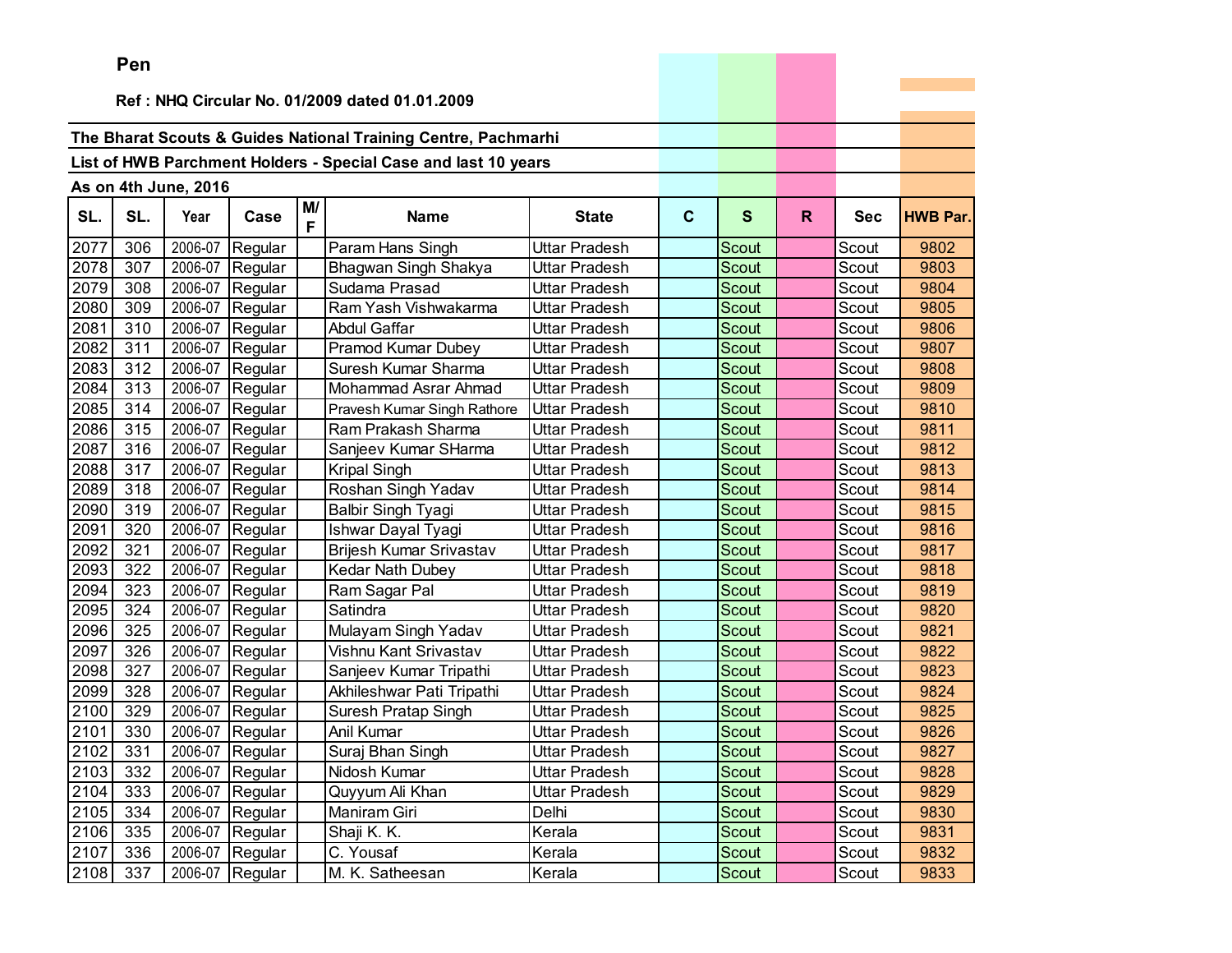|      | Pen            |                      |                   |         |                                                                |                      |             |              |       |            |                 |
|------|----------------|----------------------|-------------------|---------|----------------------------------------------------------------|----------------------|-------------|--------------|-------|------------|-----------------|
|      |                |                      |                   |         |                                                                |                      |             |              |       |            |                 |
|      |                |                      |                   |         | Ref: NHQ Circular No. 01/2009 dated 01.01.2009                 |                      |             |              |       |            |                 |
|      |                |                      |                   |         | The Bharat Scouts & Guides National Training Centre, Pachmarhi |                      |             |              |       |            |                 |
|      |                |                      |                   |         |                                                                |                      |             |              |       |            |                 |
|      |                |                      |                   |         | List of HWB Parchment Holders - Special Case and last 10 years |                      |             |              |       |            |                 |
|      |                | As on 4th June, 2016 |                   |         |                                                                |                      |             |              |       |            |                 |
| SL.  | SL.            | Year                 | Case              | M/<br>F | <b>Name</b>                                                    | <b>State</b>         | $\mathbf c$ | $\mathbf{s}$ | R.    | <b>Sec</b> | <b>HWB Par.</b> |
| 2109 | 338            | 2006-07              | Regular           |         | George P. T.                                                   | Kerala               |             | Scout        |       | Scout      | 9834            |
| 2110 | 339            | 2006-07              | Regular           |         | D. Lawrence                                                    | S.E.Rly              |             |              | Rover | Rover      | 9835            |
| 2111 | 340            | 2006-07              | Regular           |         | <b>Kripal Singh</b>                                            | S.E.Rly              |             |              | Rover | Rover      | 9836            |
| 2112 | 341            | 2006-07              | Regular           |         | Raval Ishvarbhai Chhaganbhai                                   | Gujarat              |             | Scout        |       | Scout      | 9837            |
| 2113 | 342            | 2006-07              | Regular           |         | Prajapati Ranjitbhai Amtha Bhai                                | Gujarat              |             | Scout        |       | Scout      | 9838            |
| 2114 | 343            | 2006-07              | Regular           |         | Patel Ganeshbhai Govindbhai                                    | Gujarat              |             | Scout        |       | Scout      | 9839            |
| 2115 | 344            | 2006-07              | Regular           |         | Jai Kanubhai Patel                                             | Gujarat              |             | Scout        |       | Scout      | 9840            |
| 2116 | 345            | 2006-07              | Regular           |         | Sinari Yashwant Arjun                                          | Goa                  |             | Scout        |       | Scout      | 9841            |
| 2117 | 346            | 2006-07              | Regular           |         | Jeronimo Fernandes                                             | Goa                  |             | Scout        |       | Scout      | 9842            |
| 2118 | 347            | 2006-07              | Regular           |         | Thomas C. Fernandes                                            | Goa                  |             | Scout        |       | Scout      | 9843            |
| 2119 | 1              | 2007-08              | Regular           |         | Chandra Bhushan Prasad Singh                                   | <b>Bihar</b>         |             | Scout        |       | Scout      | 9844            |
| 2120 | 2              | 2007-08              | Regular           |         | Chandra Sen                                                    | <b>Bihar</b>         |             | Scout        |       | Scout      | 9845            |
| 2121 | 3              | 2007-08              | Regular           |         | Shiv Shankar Ray                                               | <b>Bihar</b>         |             | Scout        |       | Scout      | 9846            |
| 2122 | 4              | 2007-08              | Regular           |         | Janardan Singh                                                 | <b>Bihar</b>         |             | <b>Scout</b> |       | Scout      | 9847            |
| 2123 | 5              | 2007-08              | Regular           |         | Jag Dev Prasad                                                 | <b>KVS</b>           |             | Scout        |       | Scout      | 9848            |
| 2124 | 6              |                      | 2007-08 Regular   |         | R. K. Verma                                                    | <b>KVS</b>           |             | Scout        |       | Scout      | 9849            |
| 2125 | $\overline{7}$ | 2007-08              | Regular           |         | U. K. Pandey                                                   | <b>KVS</b>           |             | <b>Scout</b> |       | Scout      | 9850            |
| 2126 | 8              | 2007-08              | Regular           |         | S. K. Sharma                                                   | <b>KVS</b>           |             | Scout        |       | Scout      | 9851            |
| 2127 | 9              | 2007-08              | Regular           |         | Durgesh Kumar Singh                                            | <b>KVS</b>           |             | Scout        |       | Scout      | 9852            |
| 2128 | 10             | 2007-08              | Regular           |         | Dadan Tiwari                                                   | <b>KVS</b>           |             | <b>Scout</b> |       | Scout      | 9853            |
| 2129 | 11             | 2007-08              | Regular           |         | Ravi Prakash Mishra                                            | <b>KVS</b>           |             | <b>Scout</b> |       | Scout      | 9854            |
| 2130 | 12             | 2007-08              | Regular           |         | <b>Prem Chand Yadav</b>                                        | <b>KVS</b>           |             | <b>Scout</b> |       | Scout      | 9855            |
| 2131 | 13             | 2007-08              | Regular           |         | Raghunandan Sharan Tyagi                                       | <b>Uttar Pradesh</b> |             | Scout        |       | Scout      | 9856            |
| 2132 | 14             | 2007-08              | Regular           |         | Jitendra Kumar Mittal                                          | <b>Uttar Pradesh</b> |             | Scout        |       | Scout      | 9857            |
| 2133 | 15             |                      | 2007-08 Regular   |         | <b>Bhagirath Prasad Sharma</b>                                 | Uttar Pradesh        |             | Scout        |       | Scout      | 9858            |
| 2134 | 16             |                      | 2007-08 Regular   |         | Zaid Bin Ali                                                   | <b>Uttar Pradesh</b> |             | Scout        |       | Scout      | 9859            |
| 2135 | 17             |                      | 2007-08 Regular   |         | Chandra Sekhar Jha                                             | <b>KVS</b>           |             | Scout        |       | Scout      | 9860            |
| 2136 | 18             |                      | 2007-08 Regular   |         | S. K. Kushwaha                                                 | <b>KVS</b>           |             | Scout        |       | Scout      | 9861            |
| 2137 | 19             |                      | 2007-08 Regular   |         | B. K. Shukla                                                   | <b>KVS</b>           |             | Scout        |       | Scout      | 9862            |
| 2138 | 20             |                      | 2007-08 Regular   |         | N. P. Sharma                                                   | <b>KVS</b>           |             | Scout        |       | Scout      | 9863            |
| 2139 | 21             |                      | 2007-08 Regular   |         | Palve Kaduba Marutirao                                         | Maharashtra          | Cub         |              |       | Cub        | 9864            |
| 2140 | 22             |                      | $2007-08$ Regular |         | Madhukar Shekuji Ghodke                                        | Maharashtra          | Cub         |              |       | Cub        | 9865            |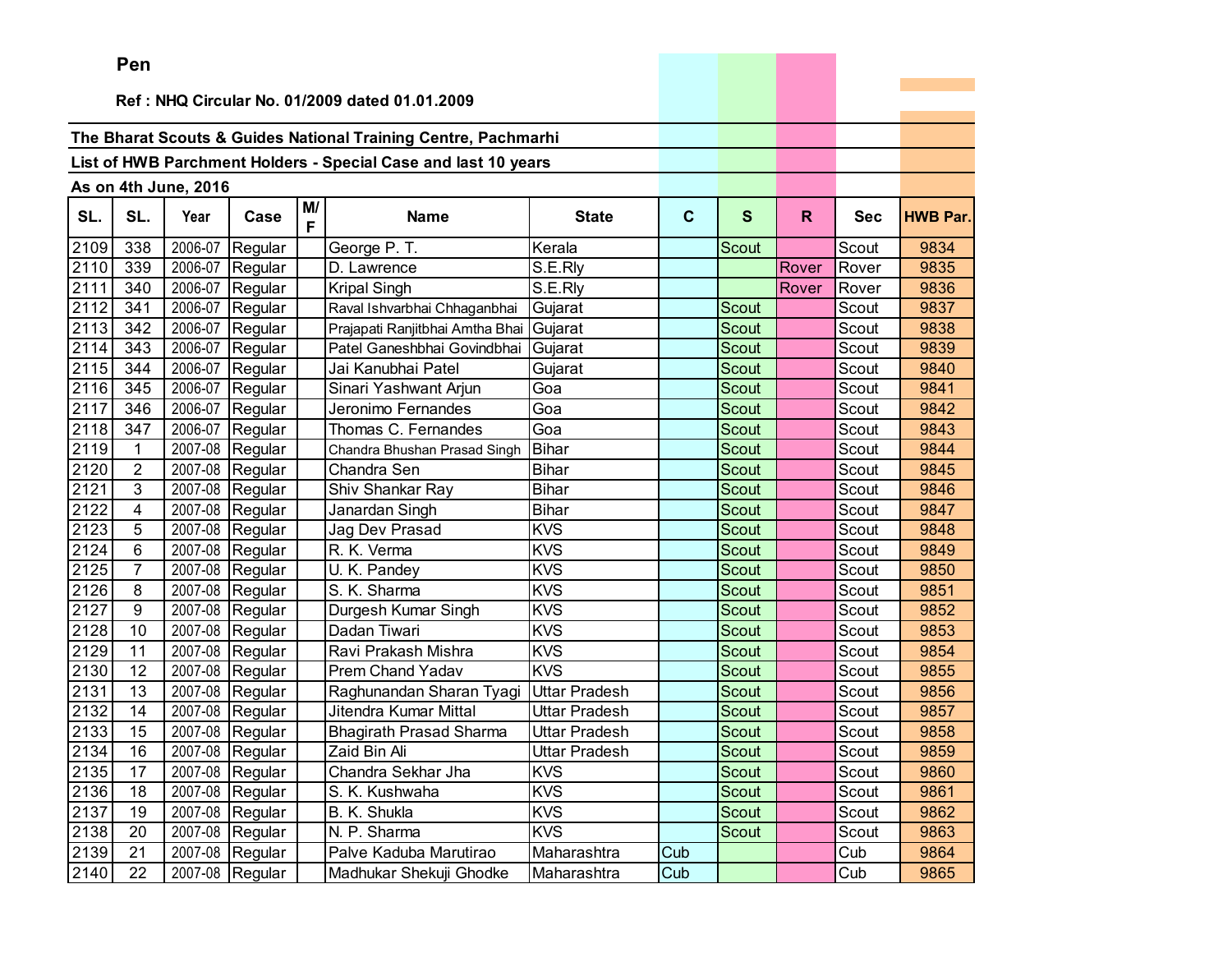|      | Pen |                      |                 |         |                                                                |              |     |              |    |            |                 |
|------|-----|----------------------|-----------------|---------|----------------------------------------------------------------|--------------|-----|--------------|----|------------|-----------------|
|      |     |                      |                 |         |                                                                |              |     |              |    |            |                 |
|      |     |                      |                 |         | Ref: NHQ Circular No. 01/2009 dated 01.01.2009                 |              |     |              |    |            |                 |
|      |     |                      |                 |         |                                                                |              |     |              |    |            |                 |
|      |     |                      |                 |         | The Bharat Scouts & Guides National Training Centre, Pachmarhi |              |     |              |    |            |                 |
|      |     |                      |                 |         | List of HWB Parchment Holders - Special Case and last 10 years |              |     |              |    |            |                 |
|      |     | As on 4th June, 2016 |                 |         |                                                                |              |     |              |    |            |                 |
| SL.  | SL. | Year                 | Case            | M/<br>F | <b>Name</b>                                                    | <b>State</b> | C   | $\mathbf{s}$ | R. | <b>Sec</b> | <b>HWB Par.</b> |
| 2141 | 23  |                      | 2007-08 Regular |         | Sutar Arjun Anant                                              | Maharashtra  | Cub |              |    | Cub        | 9866            |
| 2142 | 24  |                      | 2007-08 Regular |         | Madhukar Pandurang Salgar                                      | Maharashtra  | Cub |              |    | Cub        | 9867            |
| 2143 | 25  | 2007-08              | Regular         |         | Kadam Jayavant Bandu                                           | Maharashtra  | Cub |              |    | Cub        | 9868            |
| 2144 | 26  | 2007-08              | Regular         |         | C. D. Danohare                                                 | Maharashtra  | Cub |              |    | Cub        | 9869            |
| 2145 | 27  | 2007-08              | Regular         |         | Yashwant Arjun Sinari                                          | Goa          |     | <b>Scout</b> |    | Scout      | 9870            |
| 2146 | 28  | 2007-08              | Regular         |         | Jeronimo Fernandes                                             | Goa          |     | Scout        |    | Scout      | 9871            |
| 2147 | 29  |                      | 2007-08 Regular |         | Thomas Conleicao Fernandes                                     | Goa          |     | Scout        |    | Scout      | 9872            |
| 2148 | 30  |                      | 2007-08 Regular |         | Narasimha Murthy                                               | Karnataka    |     | Scout        |    | Scout      | 9873            |
| 2149 | 31  |                      | 2007-08 Regular |         | Swami Das                                                      | Karnataka    |     | <b>Scout</b> |    | Scout      | 9874            |
| 2150 | 32  | 2007-08              | Regular         |         | Shekar D.                                                      | Karnataka    |     | Scout        |    | Scout      | 9875            |
| 2151 | 33  | 2007-08              | Regular         |         | Anantha Kumar K.                                               | Karnataka    |     | Scout        |    | Scout      | 9876            |
| 2152 | 34  | 2007-08              | Regular         |         | Shiva Shankar S. Hubbali                                       | Karnataka    |     | Scout        |    | Scout      | 9877            |
| 2153 | 35  |                      | 2007-08 Regular |         | Ramappa M. Hanapur                                             | Karnataka    |     | Scout        |    | Scout      | 9878            |
| 2154 | 36  |                      | 2007-08 Regular |         | Wilfred Richardcrasta                                          | Karnataka    |     | Scout        |    | Scout      | 9879            |
| 2155 | 37  | 2007-08              | Regular         |         | Kiran Kumar                                                    | Karnataka    |     | Scout        |    | Scout      | 9880            |
| 2156 | 38  | 2007-08              | Regular         |         | Shrimant K. Kumar                                              | Karnataka    |     | Scout        |    | Scout      | 9881            |
| 2157 | 39  | 2007-08              | Regular         |         | subbrao K.                                                     | Karnataka    |     | Scout        |    | Scout      | 9882            |
| 2158 | 40  | 2007-08              | Regular         |         | C. M. Parameswaraiah                                           | Karnataka    |     | Scout        |    | Scout      | 9883            |
| 2159 | 41  | 2007-08              | Regular         |         | N. H. Jadhav                                                   | Karnataka    |     | Scout        |    | Scout      | 9884            |
| 2160 | 42  |                      | 2007-08 Regular |         | Bhimanna G. Talwar                                             | Karnataka    |     | Scout        |    | Scout      | 9885            |
| 2161 | 43  | 2007-08              | Regular         |         | Jagadeesh S. bolasoor                                          | Karnataka    |     | <b>Scout</b> |    | Scout      | 9886            |
| 2162 | 44  | 2007-08              | Regular         |         | <b>B.</b> Prahalad                                             | Karnataka    |     | Scout        |    | Scout      | 9887            |
| 2163 | 45  | 2007-08              | Regular         |         | N. N. Hadapad                                                  | Karnataka    |     | Scout        |    | Scout      | 9888            |
| 2164 | 46  | 2007-08              | Regular         |         | S. H. Hattimani                                                | Karnataka    |     | Scout        |    | Scout      | 9889            |
| 2165 | 47  |                      | 2007-08 Regular |         | Nirmala P. C.                                                  | Karnataka    |     | Scout        |    | Scout      | 9890            |
| 2166 | 48  |                      | 2007-08 Regular |         | Maruti Y. Arer                                                 | Karnataka    | Cub |              |    | Cub        | 9891            |
| 2167 | 49  |                      | 2007-08 Regular |         | T. R. Bellad                                                   | Karnataka    | Cub |              |    | Cub        | 9892            |
| 2168 | 50  | 2007-08              | Regular         |         | Basavraj M. P.                                                 | Karnataka    | Cub |              |    | Cub        | 9893            |
| 2169 | 51  | 2007-08              | Regular         |         | Shiv Kumar Sharma                                              | Haryana      | Cub |              |    | Cub        | 9894            |
| 2170 | 52  | 2007-08              | Regular         |         | Rajesh Sharma                                                  | Haryana      | Cub |              |    | Cub        | 9895            |
| 2171 | 53  | 2007-08              | Regular         |         | <b>Balwinder Singh</b>                                         | Haryana      | Cub |              |    | Cub        | 9896            |
| 2172 | 54  |                      | 2007-08 Regular |         | Ramesh Kumar                                                   | Haryana      | Cub |              |    | Cub        | 9897            |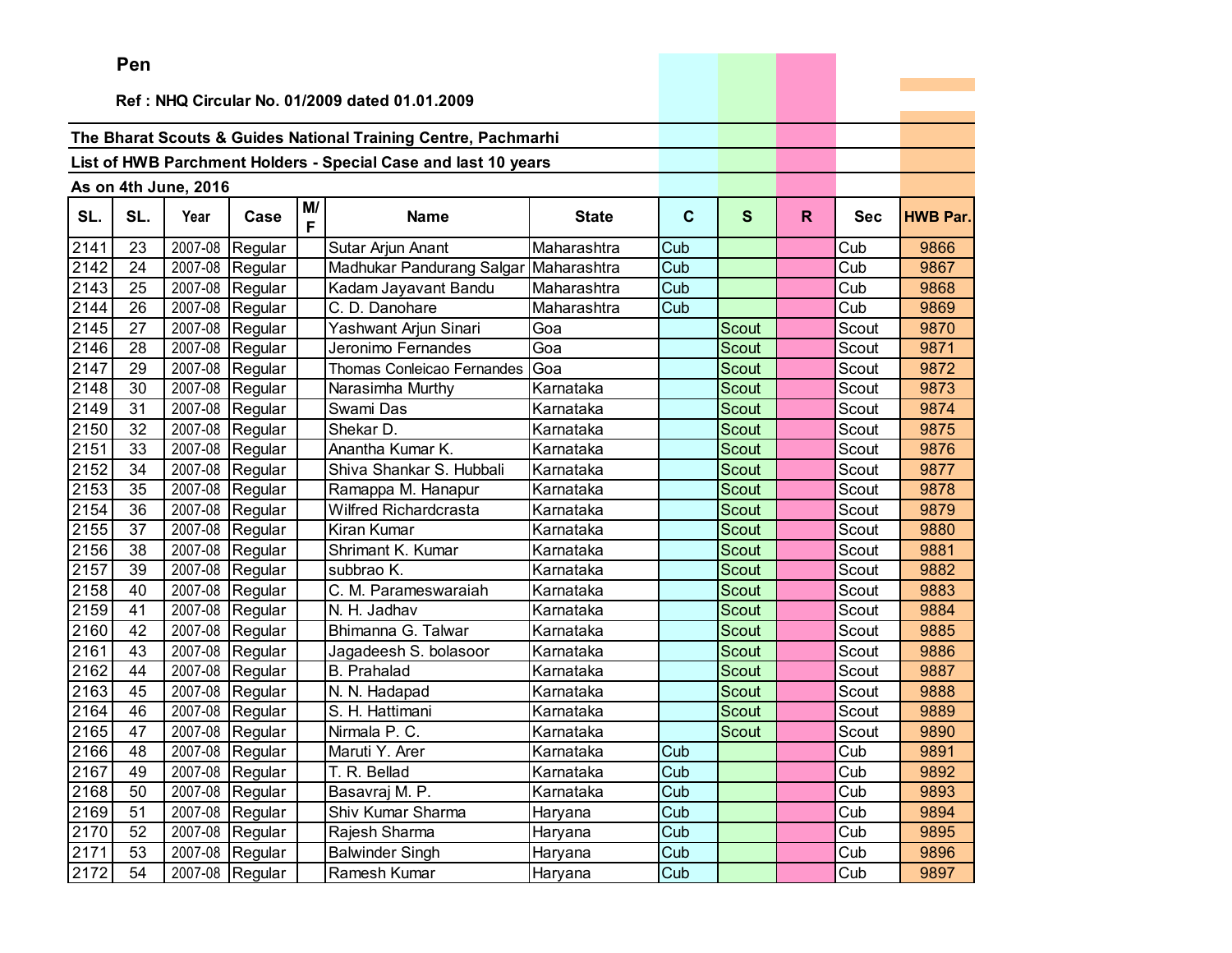|      | Pen |                      |                 |    |                                                                |               |             |              |    |            |                 |
|------|-----|----------------------|-----------------|----|----------------------------------------------------------------|---------------|-------------|--------------|----|------------|-----------------|
|      |     |                      |                 |    | Ref: NHQ Circular No. 01/2009 dated 01.01.2009                 |               |             |              |    |            |                 |
|      |     |                      |                 |    |                                                                |               |             |              |    |            |                 |
|      |     |                      |                 |    | The Bharat Scouts & Guides National Training Centre, Pachmarhi |               |             |              |    |            |                 |
|      |     |                      |                 |    | List of HWB Parchment Holders - Special Case and last 10 years |               |             |              |    |            |                 |
|      |     |                      |                 |    |                                                                |               |             |              |    |            |                 |
|      |     | As on 4th June, 2016 |                 | M/ |                                                                |               |             |              |    |            |                 |
| SL.  | SL. | Year                 | Case            | F  | <b>Name</b>                                                    | <b>State</b>  | $\mathbf c$ | S            | R. | <b>Sec</b> | <b>HWB Par.</b> |
| 2173 | 55  | $2007 - 08$          | Regular         |    | Suraj Kaushik                                                  | Haryana       | Cub         |              |    | Cub        | 9898            |
| 2174 | 56  | 2007-08              | Regular         |    | <b>Bhim Singh Chauhan</b>                                      | Haryana       | Cub         |              |    | Cub        | 9899            |
| 2175 | 57  | 2007-08              | Regular         |    | Shiv Kumar Sharma                                              | Haryana       | Cub         |              |    | Cub        | 9900            |
| 2176 | 58  | 2007-08              | Regular         |    | Satpal Singh                                                   | Haryana       |             | Scout        |    | Scout      | 9901            |
| 2177 | 59  | 2007-08              | Regular         |    | Ashish Kumar                                                   | Haryana       |             | Scout        |    | Scout      | 9902            |
| 2178 | 60  | 2007-08              | Regular         |    | Ramesh Kumar                                                   | Haryana       |             | Scout        |    | Scout      | 9903            |
| 2179 | 61  | 2007-08              | Regular         |    | Ashwani Kumar                                                  | Haryana       |             | Scout        |    | Scout      | 9904            |
| 2180 | 62  | 2007-08              | Regular         |    | Surender Singh Kadyan                                          | Haryana       |             | <b>Scout</b> |    | Scout      | 9905            |
| 2181 | 63  | 2007-08              | Regular         |    | Joginder Singh                                                 | Haryana       |             | Scout        |    | Scout      | 9906            |
| 2182 | 64  | 2007-08              | Regular         |    | Shyam Lal                                                      | Haryana       |             | <b>Scout</b> |    | Scout      | 9907            |
| 2183 | 65  | 2007-08              | Regular         |    | Mehar Chand                                                    | Haryana       |             | <b>Scout</b> |    | Scout      | 9908            |
| 2184 | 66  | 2007-08              | Regular         |    | Jagdish Saini                                                  | Haryana       |             | Scout        |    | Scout      | 9909            |
| 2185 | 67  | 2007-08              | Regular         |    | <b>Trilok Singh</b>                                            | Haryana       |             | Scout        |    | Scout      | 9910            |
| 2186 | 68  | 2007-08              | Regular         |    | Hans Raj                                                       | Haryana       |             | Scout        |    | Scout      | 9911            |
| 2187 | 69  | 2007-08              | Regular         |    | Kawar Singh                                                    | Haryana       |             | Scout        |    | Scout      | 9912            |
| 2188 | 70  | 2007-08              | Regular         |    | Bansi Lal                                                      | Haryana       |             | Scout        |    | Scout      | 9913            |
| 2189 | 71  | 2007-08              | Regular         |    | Sube Singh                                                     | Haryana       |             | <b>Scout</b> |    | Scout      | 9914            |
| 2190 | 72  | 2007-08              | Regular         |    | Ranbir Saini                                                   | Haryana       |             | Scout        |    | Scout      | 9915            |
| 2191 | 73  | 2007-08              | Regular         |    | Desh Raj Vashistha                                             | Haryana       |             | Scout        |    | Scout      | 9916            |
| 2192 | 74  | 2007-08              | Regular         |    | Bachwani Bharat Nanakram                                       | Gujarat       |             | Scout        |    | Scout      | 9917            |
| 2193 | 75  | 2007-08              | Regular         |    | Ganga Prasad                                                   | <b>KVS</b>    |             | <b>Scout</b> |    | Scout      | 9918            |
| 2194 | 76  | 2007-08              | Regular         |    | C. P. S. Balamurugan                                           | <b>KVS</b>    |             | Scout        |    | Scout      | 9919            |
| 2195 | 77  | 2007-08              | Regular         |    | Satyanarayan Gaur                                              | <b>KVS</b>    |             | Scout        |    | Scout      | 9920            |
| 2196 | 78  | 2007-08              | Regular         |    | Ravwdra Goswami                                                | <b>KVS</b>    |             | Scout        |    | Scout      | 9921            |
| 2197 | 79  | 2007-08              | Regular         |    | Sreekrishna Sharma                                             | <b>KVS</b>    |             | Scout        |    | Scout      | 9922            |
| 2198 | 80  |                      | 2007-08 Regular |    | Dr. Vijay Prakash Pandey                                       | <b>KVS</b>    |             | Scout        |    | Scout      | 9923            |
| 2199 | 81  |                      | 2007-08 Regular |    | Debasish Chakraborty                                           | <b>KVS</b>    |             | Scout        |    | Scout      | 9924            |
| 2200 | 82  |                      | 2007-08 Regular |    | Murali Dhar                                                    | <b>KVS</b>    |             | Scout        |    | Scout      | 9925            |
| 2201 | 83  |                      | 2007-08 Regular |    | Harish Chandra Srivastava                                      | Uttar Pradesh | Cub         |              |    | Cub        | 9926            |
| 2202 | 84  |                      | 2007-08 Regular |    | Anurag Chourasia                                               | <b>KVS</b>    |             | Scout        |    | Scout      | 9927            |
| 2203 | 85  |                      | 2007-08 Regular |    | V. K. Prajapati                                                | <b>KVS</b>    |             | Scout        |    | Scout      | 9928            |
| 2204 | 86  |                      | 2007-08 Regular |    | S. N. Hakkiyavar                                               | Karnataka     | Cub         |              |    | Cub        | 9929            |

the company of the company of the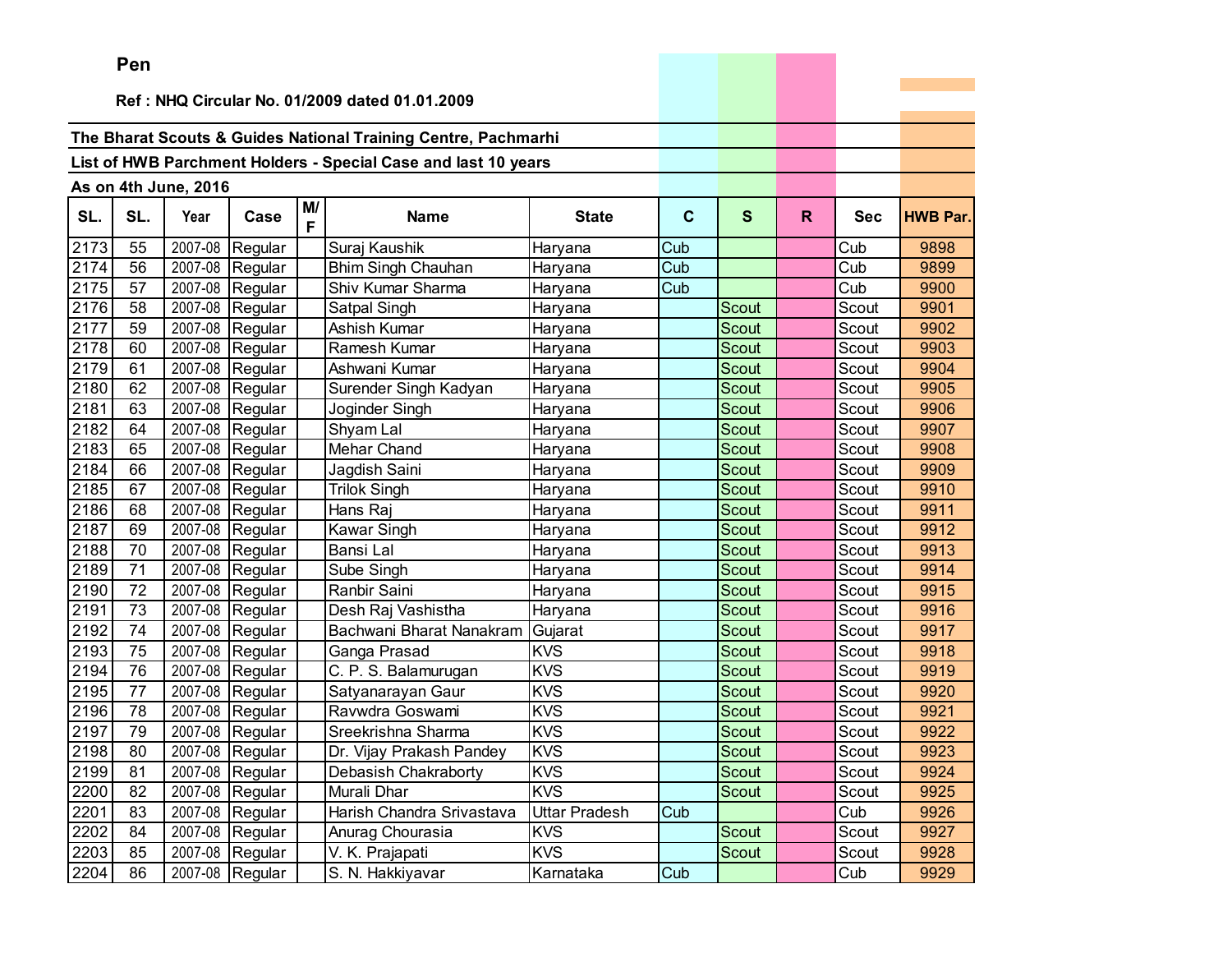|                   | Pen |                      |                               |         |                                                                |              |             |              |    |            |                 |
|-------------------|-----|----------------------|-------------------------------|---------|----------------------------------------------------------------|--------------|-------------|--------------|----|------------|-----------------|
|                   |     |                      |                               |         |                                                                |              |             |              |    |            |                 |
|                   |     |                      |                               |         | Ref: NHQ Circular No. 01/2009 dated 01.01.2009                 |              |             |              |    |            |                 |
|                   |     |                      |                               |         | The Bharat Scouts & Guides National Training Centre, Pachmarhi |              |             |              |    |            |                 |
|                   |     |                      |                               |         | List of HWB Parchment Holders - Special Case and last 10 years |              |             |              |    |            |                 |
|                   |     |                      |                               |         |                                                                |              |             |              |    |            |                 |
|                   |     | As on 4th June, 2016 |                               |         |                                                                |              |             |              |    |            |                 |
| SL.               | SL. | Year                 | Case                          | M/<br>F | <b>Name</b>                                                    | <b>State</b> | $\mathbf c$ | $\mathbf{s}$ | R. | <b>Sec</b> | <b>HWB Par.</b> |
| 2205              | 87  |                      | 2007-08 Regular               |         | Annappa M.                                                     | Karnataka    | Cub         |              |    | Cub        | 9930            |
| 2206              | 88  |                      | 2007-08 Regular               |         | K. T. Badarinath                                               | Karnataka    | Cub         |              |    | Cub        | 9931            |
| 2207              | 89  | 2007-08              | Regular                       |         | B. G. Jayasingha                                               | Karnataka    | Cub         |              |    | Cub        | 9932            |
| 2208              | 90  |                      | 2007-08 Regular               |         | Kumar M. L.                                                    | Karnataka    | Cub         |              |    | Cub        | 9933            |
| 2209              | 91  | 2007-08              | Regular                       |         | Rangappa M.                                                    | Karnataka    |             | Scout        |    | Scout      | 9934            |
| 2210              | 92  | 2007-08              | Regular                       |         | Nanjundappa                                                    | Karnataka    |             | <b>Scout</b> |    | Scout      | 9935            |
| 2211              | 93  |                      | 2007-08 Regular               |         | Doddaveerappa V. Hallur                                        | Karnataka    |             | <b>Scout</b> |    | Scout      | 9936            |
| 2212              | 94  | 2007-08              | Regular                       |         | Bhagwan Das sharma                                             | Karnataka    |             | <b>Scout</b> |    | Scout      | 9937            |
| $22\overline{13}$ | 95  | 2007-08              | Regular                       |         | Bashirameo M. Tahasildar                                       | Karnataka    |             | <b>Scout</b> |    | Scout      | 9938            |
| 2214              | 96  | 2007-08              | Regular                       |         | K. S. Srinath                                                  | Karnataka    |             | Scout        |    | Scout      | 9939            |
| 2215              | 97  | 2007-08              | Regular                       |         | Chidananda B. M.                                               | Karnataka    |             | Scout        |    | Scout      | 9940            |
| 2216              | 98  | 2007-08              | Regular                       |         | K. Nagesh                                                      | Karnataka    |             | Scout        |    | Scout      | 9941            |
| 2217              | 99  |                      | 2007-08 Regular               |         | Chandrappa                                                     | Karnataka    |             | <b>Scout</b> |    | Scout      | 9942            |
| 2218              | 100 |                      | 2007-08 Regular               |         | N. R> Aree                                                     | Karnataka    |             | Scout        |    | Scout      | 9943            |
| 2219              | 101 |                      | 2007-08 Regular               |         | K. B. Vaidya                                                   | Karnataka    |             | <b>Scout</b> |    | Scout      | 9944            |
| 2220              | 102 |                      | 2007-08 Regular               |         | K. T. Thipperudrappa                                           | Karnataka    |             | Scout        |    | Scout      | 9945            |
| 2221              | 103 | 2007-08              | Regular                       |         | Chavan Bajaranga Singh                                         | Karnataka    |             | Scout        |    | Scout      | 9946            |
| 2222              | 104 | 2007-08              | Regular                       |         | Mahesha C. N.                                                  | Karnataka    |             | <b>Scout</b> |    | Scout      | 9947            |
| 2223              | 105 | 2007-08              | Regular                       |         | Ashok M. Challagi                                              | Karnataka    |             | <b>Scout</b> |    | Scout      | 9948            |
| 2224              | 106 | 2007-08              | Regular                       |         | Mani Prasad Chowdhury                                          | Orissa       |             | Scout        |    | Scout      | 9949            |
| 2225              | 107 | 2007-08              | Regular                       |         | B. Surya Narayan Patra                                         | Orissa       |             | Scout        |    | Scout      | 9950            |
| 2226              | 108 | 2007-08              | Regular                       |         | Bhagirathi Nayak                                               | Orissa       |             | Scout        |    | Scout      | 9951            |
| 2227              | 109 | 2007-08              | Regular                       |         | Sarbeswar Subudhi                                              | Orissa       |             | Scout        |    | Scout      | 9952            |
| 2228              | 110 | 2007-08              | Regular                       |         | Dr. Prasanta Kumar Mishra                                      | Orissa       |             | Scout        |    | Scout      | 9953            |
| 2229              | 111 |                      | $\overline{2007}$ -08 Regular |         | Bibhuti Bhusan Patra                                           | Orissa       |             | <b>Scout</b> |    | Scout      | 9954            |
| 2230 112          |     |                      | 2007-08 Regular               |         | Kihreswar Karna                                                | Orissa       |             | Scout        |    | Scout      | 9955            |
| 2231              | 113 |                      | 2007-08 Regular               |         | Ashutosh Dey                                                   | Orissa       |             | Scout        |    | Scout      | 9956            |
| 2232              | 114 |                      | 2007-08 Regular               |         | <b>Bhubaneswar Mahakur</b>                                     | Orissa       |             | Scout        |    | Scout      | 9957            |
| 2233              | 115 |                      | 2007-08 Regular               |         | Kishore Chandra Pradhan                                        | Orissa       |             | Scout        |    | Scout      | 9958            |
| 2234              | 116 |                      | 2007-08 Regular               |         | Satya Narayan Sahu                                             | Orissa       |             | Scout        |    | Scout      | 9959            |
| 2235              | 117 |                      | 2007-08 Regular               |         | <b>Tara Chand Naik</b>                                         | Orissa       |             | Scout        |    | Scout      | 9960            |
| 2236              | 118 |                      | 2007-08 Regular               |         | D. sundaravelu                                                 | S.Rly        |             | Scout        |    | Scout      | 9961            |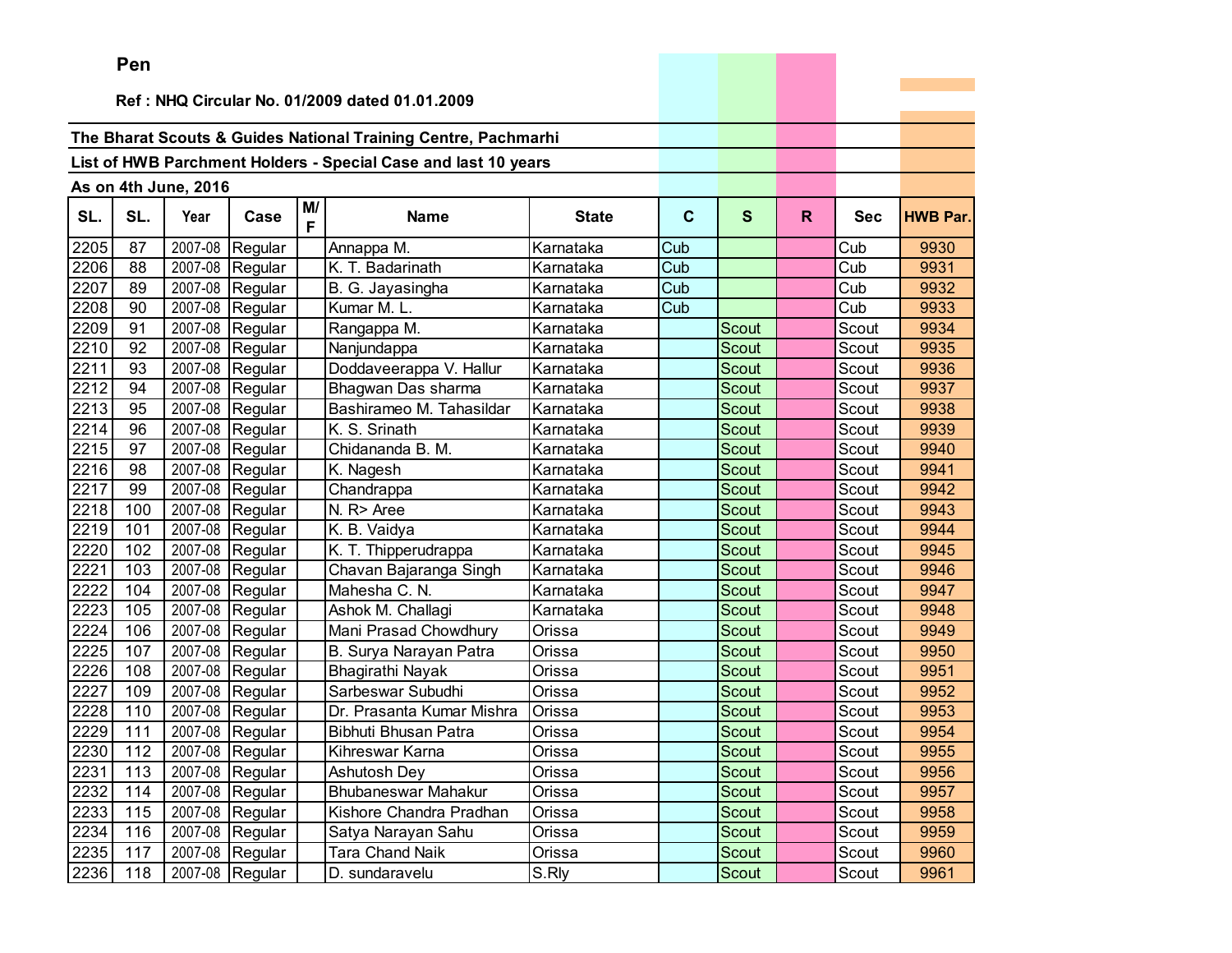|      | Pen   |                      |                 |         |                                                                |              |              |              |       |            |                 |
|------|-------|----------------------|-----------------|---------|----------------------------------------------------------------|--------------|--------------|--------------|-------|------------|-----------------|
|      |       |                      |                 |         |                                                                |              |              |              |       |            |                 |
|      |       |                      |                 |         | Ref: NHQ Circular No. 01/2009 dated 01.01.2009                 |              |              |              |       |            |                 |
|      |       |                      |                 |         | The Bharat Scouts & Guides National Training Centre, Pachmarhi |              |              |              |       |            |                 |
|      |       |                      |                 |         |                                                                |              |              |              |       |            |                 |
|      |       |                      |                 |         | List of HWB Parchment Holders - Special Case and last 10 years |              |              |              |       |            |                 |
|      |       | As on 4th June, 2016 |                 |         |                                                                |              |              |              |       |            |                 |
| SL.  | SL.   | Year                 | Case            | M/<br>F | <b>Name</b>                                                    | <b>State</b> | $\mathbf{C}$ | $\mathbf{s}$ | R.    | <b>Sec</b> | <b>HWB Par.</b> |
| 2237 | 119   | 2007-08              | Regular         |         | A. Devendran                                                   | S.Rly        |              | Scout        |       | Scout      | 9962            |
| 2238 | 120   | 2007-08              | Regular         |         | P. Anbu                                                        | S.Rly        |              | <b>Scout</b> |       | Scout      | 9963            |
| 2239 | 121   | 2007-08              | Regular         |         | V. Kannan                                                      | S.Rly        |              | Scout        |       | Scout      | 9964            |
| 2240 | 122   | 2007-08              | Regular         |         | I. Rajasekaran                                                 | S.Rly        |              | <b>Scout</b> |       | Scout      | 9965            |
| 2241 | 123   | 2007-08              | Regular         |         | P. Joshua Prince                                               | S.Rly        |              | Scout        |       | Scout      | 9966            |
| 2242 | 124   | 2007-08              | Regular         |         | S. Mahesh                                                      | S.Rly        |              | Scout        |       | Scout      | 9967            |
| 2243 | 125   | 2007-08              | Regular         |         | T. Vasu Kumar                                                  | S.Rly        |              |              | Rover | Rover      | 9968            |
| 2244 | 126   | 2007-08              | Regular         |         | S. Senthil Kumar                                               | S.Rly        |              |              | Rover | Rover      | 9969            |
| 2245 | 127   | 2007-08              | Regular         |         | A. Sridhar                                                     | S.Rly        |              |              | Rover | Rover      | 9970            |
| 2246 | 128   | 2007-08              | Regular         |         | A. Kamala Kannan                                               | S.Rly        |              |              | Rover | Rover      | 9971            |
| 2247 | 129   | 2007-08              | Regular         |         | S. A> Syed Baharudeen                                          | S.Rly        |              |              | Rover | Rover      | 9972            |
| 2248 | 130   | 2007-08              | Regular         |         | M. Sargunan                                                    | S.Rly        |              |              | Rover | Rover      | 9973            |
| 2249 | 131   | 2007-08              | Regular         |         | M. Mathumaran                                                  | S.Rly        |              |              | Rover | Rover      | 9974            |
| 2250 | 132   | 2007-08              | Regular         |         | A. Sagayaraj                                                   | S.Rly        |              |              | Rover | Rover      | 9975            |
| 2251 | 133   | 2007-08              | Regular         |         | John Tochimong                                                 | Nagaland     |              | Scout        |       | Scout      | 9976            |
| 2252 | 134   | 2007-08              | Regular         |         | Enibemo Shitio                                                 | Nagaland     |              | Scout        |       | Scout      | 9977            |
| 2253 | 135   | 2007-08              | Regular         |         | Shwenga Kent                                                   | Nagaland     |              | <b>Scout</b> |       | Scout      | 9978            |
| 2254 | 136   | 2007-08              | Regular         |         | J. Rongesh Jamir                                               | Nagaland     |              | Scout        |       | Scout      | 9979            |
| 2255 | 137   | 2007-08              | Regular         |         | A. Rongsen                                                     | Nagaland     |              | Scout        |       | Scout      | 9980            |
| 2256 | 138   | 2007-08              | Regular         |         | Zeneikhotso Iracu                                              | Nagaland     |              | <b>Scout</b> |       | Scout      | 9981            |
| 2257 | 139   | 2007-08              | Regular         |         | Ajitha Kumara K.                                               | Karnataka    |              | Scout        |       | Scout      | 9982            |
| 2258 | 140   | 2007-08              | Regular         |         | Subbaraja Shastry C.                                           | Karnataka    |              | Scout        |       | Scout      | 9983            |
| 2259 | 141   | 2007-08              | Regular         |         | Dinakara Hegde K.                                              | Karnataka    |              | Scout        |       | Scout      | 9984            |
| 2260 | 142   | 2007-08              | Regular         |         | Krishna Kumari K. N.                                           | Karnataka    |              | Scout        |       | Scout      | 9985            |
| 2261 | 143   | 2007-08              | Regular         |         | T. Siddagangaiah                                               | Karnataka    |              | Scout        |       | Scout      | 9986            |
| 2262 | $144$ |                      | 2007-08 Regular |         | K. Haridas                                                     | Karnataka    |              | Scout        |       | Scout      | 9987            |
| 2263 | 145   |                      | 2007-08 Regular |         | Jagannath Adapa B.                                             | Karnataka    |              | Scout        |       | Scout      | 9988            |
| 2264 | 146   |                      | 2007-08 Regular |         | B. P. Maregoudar                                               | Karnataka    |              | Scout        |       | Scout      | 9989            |
| 2265 | 147   |                      | 2007-08 Regular |         | Geeta Shetty G.                                                | Karnataka    | Cub          |              |       | Cub        | 9990            |
| 2266 | 148   |                      | 2007-08 Regular |         | Thilakaksha K.                                                 | Karnataka    | Cub          |              |       | Cub        | 9991            |
| 2267 | 149   |                      | 2007-08 Regular |         | Hilda Tauro                                                    | Karnataka    | Cub          |              |       | Cub        | 9992            |
| 2268 | 150   |                      | 2007-08 Regular |         | M. Ishwara Bhat                                                | Karnataka    | Cub          |              |       | Cub        | 9993            |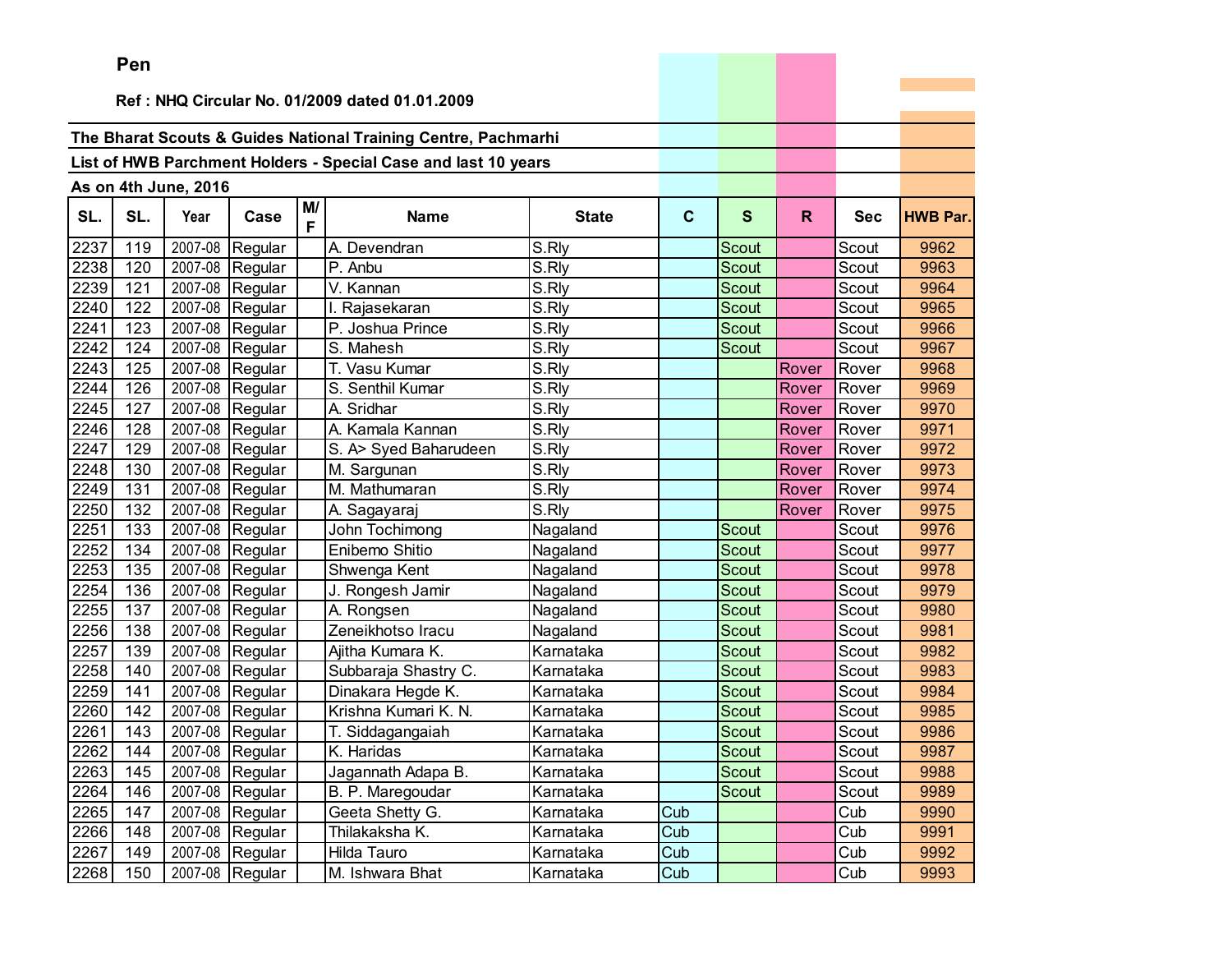|      | Pen |                      |                               |         |                                                                |              |     |              |       |            |                 |
|------|-----|----------------------|-------------------------------|---------|----------------------------------------------------------------|--------------|-----|--------------|-------|------------|-----------------|
|      |     |                      |                               |         |                                                                |              |     |              |       |            |                 |
|      |     |                      |                               |         | Ref: NHQ Circular No. 01/2009 dated 01.01.2009                 |              |     |              |       |            |                 |
|      |     |                      |                               |         | The Bharat Scouts & Guides National Training Centre, Pachmarhi |              |     |              |       |            |                 |
|      |     |                      |                               |         |                                                                |              |     |              |       |            |                 |
|      |     |                      |                               |         | List of HWB Parchment Holders - Special Case and last 10 years |              |     |              |       |            |                 |
|      |     | As on 4th June, 2016 |                               |         |                                                                |              |     |              |       |            |                 |
| SL.  | SL. | Year                 | Case                          | M/<br>F | <b>Name</b>                                                    | <b>State</b> | C   | S            | R.    | <b>Sec</b> | <b>HWB Par.</b> |
| 2269 | 151 | 2007-08              | Regular                       |         | Nagappa Kallappa Nuded                                         | Karnataka    | Cub |              |       | Cub        | 9994            |
| 2270 | 152 |                      | 2007-08 Regular               |         | Laala N.                                                       | Karnataka    | Cub |              |       | Cub        | 9995            |
| 2271 | 153 | 2007-08              | Regular                       |         | Sholy V. J.                                                    | Karnataka    | Cub |              |       | Cub        | 9996            |
| 2272 | 154 | 2007-08              | Regular                       |         | Gertrude D'Souza                                               | Karnataka    | Cub |              |       | Cub        | 9997            |
| 2273 | 155 | 2007-08              | Regular                       |         | sunanda K. G.                                                  | Karnataka    | Cub |              |       | Cub        | 9998            |
| 2274 | 156 | 2007-08              | Regular                       |         | Narendra Kumar Singh                                           | <b>Bihar</b> |     | Scout        |       | Scout      | 9999            |
| 2275 | 157 | 2007-08              | Regular                       |         | Ram Tanuk Rai                                                  | <b>Bihar</b> |     | <b>Scout</b> |       | Scout      | 10000           |
| 2276 | 158 |                      | 2007-08 Regular               |         | Niranjan Kumar Malvia                                          | <b>Bihar</b> |     | Scout        |       | Scout      | 10001           |
| 2277 | 159 | 2007-08              | Regular                       |         | Dr. Chandra Deep Singh                                         | <b>Bihar</b> |     | Scout        |       | Scout      | 10002           |
| 2278 | 160 | 2007-08              | Regular                       |         | Dr. Ramanvj Sharma                                             | <b>Bihar</b> |     | <b>Scout</b> |       | Scout      | 10003           |
| 2279 | 161 | 2007-08              | Regular                       |         | Ajay Kumar Singh                                               | <b>Bihar</b> |     | Scout        |       | Scout      | 10004           |
| 2280 | 162 | $\overline{2007-08}$ | Regular                       |         | Lavkush Kumar                                                  | <b>Bihar</b> |     | Scout        |       | Scout      | 10005           |
| 2281 | 163 | 2007-08              | Regular                       |         | Amar Kumar                                                     | <b>Bihar</b> |     | <b>Scout</b> |       | Scout      | 10006           |
| 2282 | 164 |                      | 2007-08 Regular               |         | <b>Vivek Kumar Das</b>                                         | Bihar        |     | Scout        |       | Scout      | 10007           |
| 2283 | 165 | 2007-08              | Regular                       |         | Diwakar Kumar Chanchal                                         | <b>Bihar</b> |     | Scout        |       | Scout      | 10008           |
| 2284 | 166 |                      | 2007-08 Regular               |         | Sujit Kumar                                                    | <b>Bihar</b> |     | <b>Scout</b> |       | Scout      | 10009           |
| 2285 | 167 | 2007-08              | Regular                       |         | Satyam Kumar Das                                               | <b>Bihar</b> |     | Scout        |       | Scout      | 10010           |
| 2286 | 168 | 2007-08              | Regular                       |         | Chandan Prasad                                                 | <b>Bihar</b> |     | Scout        |       | Scout      | 10011           |
| 2287 | 169 | 2007-08              | Regular                       |         | Umesh Kumar Gupt                                               | <b>Bihar</b> |     | Scout        |       | Scout      | 10012           |
| 2288 | 170 | 2007-08              | Regular                       |         | Saroj Sharma                                                   | <b>Bihar</b> |     | Scout        |       | Scout      | 10013           |
| 2289 | 171 | 2007-08              | Regular                       |         | Ch. Venugopal Rao                                              | S.E.Rly      |     | Scout        |       | Scout      | 10014           |
| 2290 | 172 | 2007-08              | Regular                       |         | Murali Mohan Das                                               | S.E.Rly      |     | Scout        |       | Scout      | 10015           |
| 2291 | 173 | 2007-08              | Regular                       |         | Vibhakar Rege                                                  | S.E.Rly      |     | Scout        |       | Scout      | 10016           |
| 2292 | 174 | 2007-08              | Regular                       |         | Kalyan Das                                                     | S.E.Rly      |     | Scout        |       | Scout      | 10017           |
| 2293 | 175 |                      | $\overline{2007}$ -08 Regular |         | <b>Paramanand Sahu</b>                                         | S.E.Rly      |     | Scout        |       | Scout      | 10018           |
| 2294 | 176 |                      | 2007-08 Regular               |         | Vijay Chourasiya                                               | S.E.Rly      |     | Scout        |       | Scout      | 10019           |
| 2295 | 177 |                      | 2007-08 Regular               |         | Sanjay Kumar Sahu                                              | S.E.Rly      | Cub |              |       | Cub        | 10020           |
| 2296 | 178 |                      | 2007-08 Regular               |         | Oinam Rajesh Singh                                             | Manipur      |     | Scout        |       | Scout      | 10021           |
| 2297 | 179 |                      | 2007-08 Regular               |         | T. Bhaktray Singh                                              | Manipur      |     | Scout        |       | Scout      | 10022           |
| 2298 | 180 |                      | 2007-08 Regular               |         | Gulam Nabi Shagoo                                              | J&K          | Cub |              |       | Cub        | 10023           |
| 2299 | 181 |                      | 2007-08 Regular               |         | Nawaz Ahmed Rather                                             | J&K          |     |              | Rover | Rover      | 10024           |
| 2300 | 182 |                      | 2007-08 Regular               |         | Mohd. Amin Derzi                                               | J&K          |     |              | Rover | Rover      | 10025           |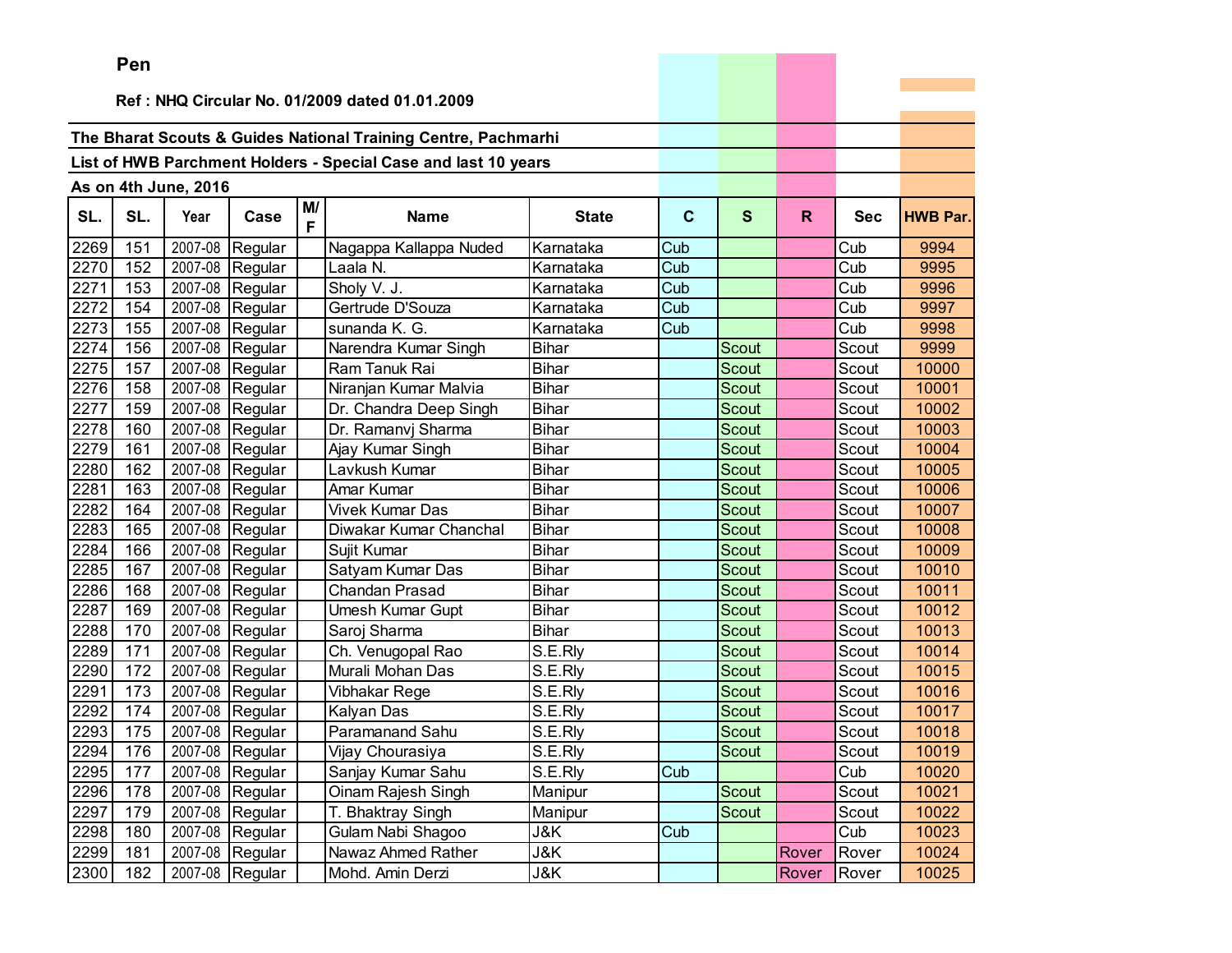|      | <b>Fell</b>                                    |                      |                 |    |                                                                |                   |              |              |    |            |                 |
|------|------------------------------------------------|----------------------|-----------------|----|----------------------------------------------------------------|-------------------|--------------|--------------|----|------------|-----------------|
|      | Ref: NHQ Circular No. 01/2009 dated 01.01.2009 |                      |                 |    |                                                                |                   |              |              |    |            |                 |
|      |                                                |                      |                 |    |                                                                |                   |              |              |    |            |                 |
|      |                                                |                      |                 |    | The Bharat Scouts & Guides National Training Centre, Pachmarhi |                   |              |              |    |            |                 |
|      |                                                |                      |                 |    | List of HWB Parchment Holders - Special Case and last 10 years |                   |              |              |    |            |                 |
|      |                                                |                      |                 |    |                                                                |                   |              |              |    |            |                 |
|      |                                                | As on 4th June, 2016 |                 | M/ |                                                                |                   |              |              |    |            |                 |
| SL.  | SL.                                            | Year                 | Case            | F  | <b>Name</b>                                                    | <b>State</b>      | $\mathbf{C}$ | $\mathbf{s}$ | R. | <b>Sec</b> | <b>HWB Par.</b> |
| 2301 | 183                                            | 2007-08              | Regular         |    | Noor Mohammed                                                  | J&K               |              | Scout        |    | Scout      | 10026           |
| 2302 | 184                                            | 2007-08              | Regular         |    | Gh. Rasool Bhat                                                | J&K               |              | Scout        |    | Scout      | 10027           |
| 2303 | 185                                            | 2007-08              | Regular         |    | Anubrolu Venkataramanjaneyulu                                  | Andhra Pradesh    |              | Scout        |    | Scout      | 10028           |
| 2304 | 186                                            | 2007-08              | Regular         |    | <b>Battu Ravindranath Babu</b>                                 | Andhra Pradesh    |              | Scout        |    | Scout      | 10029           |
| 2305 | 187                                            | 2007-08              | Regular         |    | Tadavarthy Thrumala Srinivasamurty                             | Andhra Pradesh    |              | Scout        |    | Scout      | 10030           |
| 2306 | 188                                            | 2007-08              | Regular         |    | Pammi Venkata Reddy                                            | Andhra Pradesh    |              | Scout        |    | Scout      | 10031           |
| 2307 | 189                                            | 2007-08              | Regular         |    | Ponugoti Sudhakara Reddy                                       | Andhra Pradesh    |              | Scout        |    | Scout      | 10032           |
| 2308 | 190                                            | 2007-08              | Regular         |    | D. Rama Chandra Rao                                            | Andhra Pradesh    |              | <b>Scout</b> |    | Scout      | 10033           |
| 2309 | 191                                            | 2007-08              | Regular         |    | Vedantham Venkata Haranadh                                     | Andhra Pradesh    |              | Scout        |    | Scout      | 10034           |
| 2310 | 192                                            | 2007-08              | Regular         |    | Sinka Veeraiah                                                 | Andhra Pradesh    |              | Scout        |    | Scout      | 10035           |
| 2311 | 193                                            | 2007-08              | Regular         |    | J. Sadhu Herbert                                               | Andhra Pradesh    |              | Scout        |    | Scout      | 10036           |
| 2312 | 194                                            | 2007-08              | Regular         |    | Inala Mallegswara Rao                                          | Andhra Pradesh    |              | Scout        |    | Scout      | 10037           |
| 2313 | 195                                            | 2007-08              | Regular         |    | Chalapaka Visneswara Kumar Andhra Pradesh                      |                   |              | Scout        |    | Scout      | 10038           |
| 2314 | 196                                            | 2007-08              | Regular         |    | Racharla Sambasiva Rao                                         | Andhra Pradesh    |              | Scout        |    | Scout      | 10039           |
| 2315 | 197                                            | 2007-08              | Regular         |    | Parimi Venkata Ramana                                          | Andhra Pradesh    |              | Scout        |    | Scout      | 10040           |
| 2316 | 198                                            | 2007-08              | Regular         |    | G. Srinivasu                                                   | Andhra Pradesh    |              | Scout        |    | Scout      | 10041           |
| 2317 | 199                                            | 2007-08              | Regular         |    | Mirmiyahiead Ali                                               | Andhra Pradesh    |              | Scout        |    | Scout      | 10042           |
| 2318 | 200                                            | 2007-08              | Regular         |    | B. Rajamouli                                                   | Andhra Pradesh    |              | Scout        |    | Scout      | 10043           |
| 2319 | 201                                            | 2007-08              | Regular         |    | Kothakonda Ashoka Vardhan                                      | Andhra Pradesh    |              | Scout        |    | Scout      | 10044           |
| 2320 | 202                                            | 2007-08              | Regular         |    | D. Joseph Lourdhu Nathan                                       | <b>Tamil Nadu</b> |              | Scout        |    | Scout      | 10045           |
| 2321 | 203                                            | 2007-08              | Regular         |    | $\overline{\mathsf{T}}$ . Kannan                               | <b>Tamil Nadu</b> |              | Scout        |    | Scout      | 10046           |
| 2322 | 204                                            | 2007-08              | Regular         |    | Selvaraj R.                                                    | <b>Tamil Nadu</b> |              | Scout        |    | Scout      | 10047           |
| 2323 | 205                                            | 2007-08              | Regular         |    | Susai S.                                                       | Tamil Nadu        |              | Scout        |    | Scout      | 10048           |
| 2324 | 206                                            | 2007-08              | Regular         |    | L. Ananda Kumar                                                | Tamil Nadu        |              | Scout        |    | Scout      | 10049           |
| 2325 | 207                                            | 2007-08              | Regular         |    | Hariharan G. K.                                                | <b>Tamil Nadu</b> |              | Scout        |    | Scout      | 10050           |
| 2326 | 208                                            |                      | 2007-08 Regular |    | Saravanan M. A.                                                | <b>Tamil Nadu</b> |              | Scout        |    | Scout      | 10051           |
| 2327 | 209                                            |                      | 2007-08 Regular |    | M. Dhamodaran                                                  | Tamil Nadu        |              | Scout        |    | Scout      | 10052           |
| 2328 | 210                                            | 2007-08              | Regular         |    | J. M. Sivakumar                                                | <b>Tamil Nadu</b> |              | Scout        |    | Scout      | 10053           |
| 2329 | 211                                            |                      | 2007-08 Regular |    | A. Kulandai Yesu                                               | <b>Tamil Nadu</b> |              | Scout        |    | Scout      | 10054           |
| 2330 | 212                                            | 2007-08              | Regular         |    | V. Loganathan                                                  | <b>Tamil Nadu</b> |              | Scout        |    | Scout      | 10055           |
| 2331 | 213                                            | 2007-08              | Regular         |    | R. Krishnan                                                    | <b>Tamil Nadu</b> |              | Scout        |    | Scout      | 10056           |
| 2332 | 214                                            |                      | 2007-08 Regular |    | M. Sundara Moorthy                                             | <b>Tamil Nadu</b> |              | Scout        |    | Scout      | 10057           |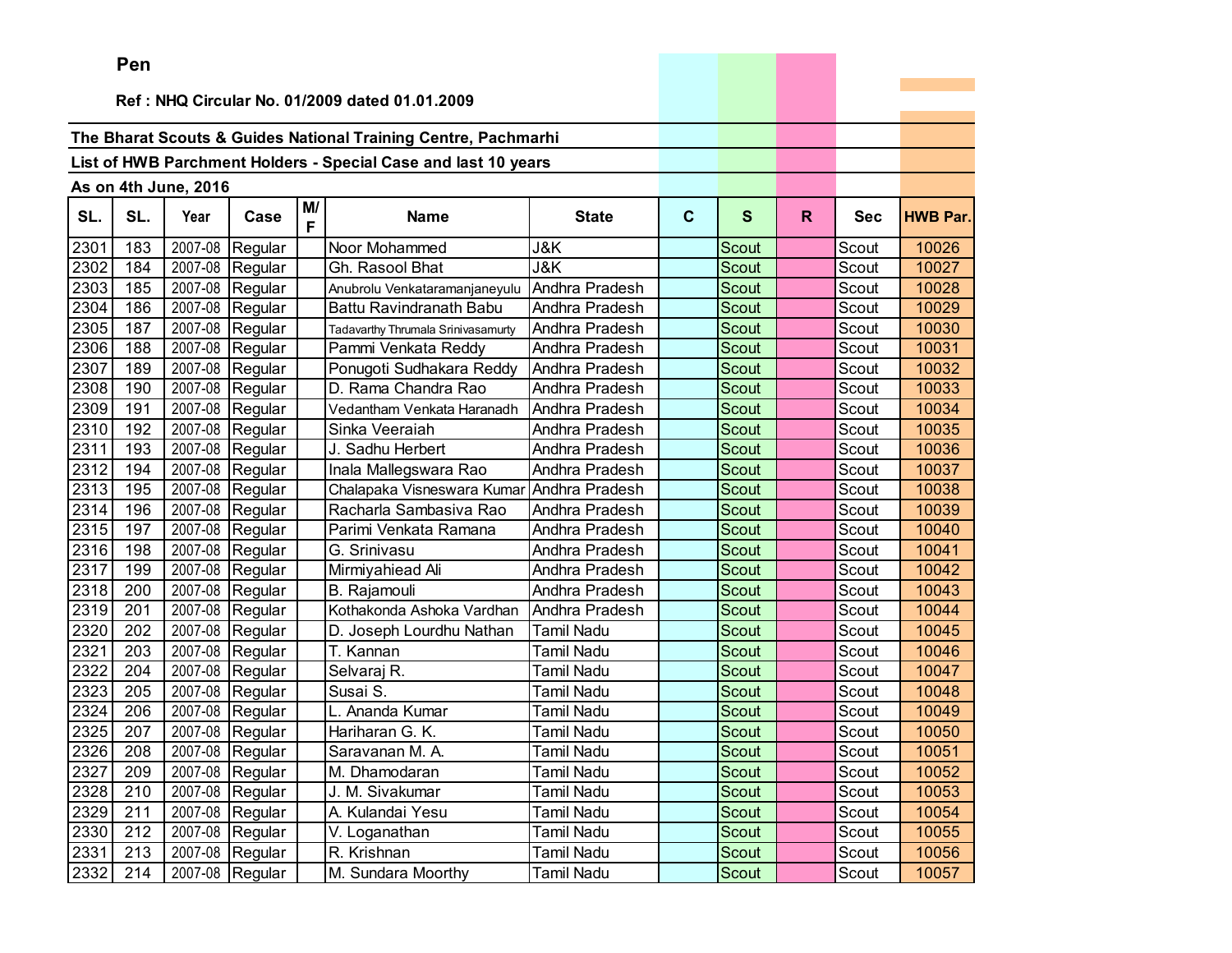|      | <b>Fell</b>                                    |                      |                 |         |                                                                |                   |              |              |       |            |                 |
|------|------------------------------------------------|----------------------|-----------------|---------|----------------------------------------------------------------|-------------------|--------------|--------------|-------|------------|-----------------|
|      | Ref: NHQ Circular No. 01/2009 dated 01.01.2009 |                      |                 |         |                                                                |                   |              |              |       |            |                 |
|      |                                                |                      |                 |         |                                                                |                   |              |              |       |            |                 |
|      |                                                |                      |                 |         | The Bharat Scouts & Guides National Training Centre, Pachmarhi |                   |              |              |       |            |                 |
|      |                                                |                      |                 |         | List of HWB Parchment Holders - Special Case and last 10 years |                   |              |              |       |            |                 |
|      |                                                |                      |                 |         |                                                                |                   |              |              |       |            |                 |
|      |                                                | As on 4th June, 2016 |                 |         |                                                                |                   |              |              |       |            |                 |
| SL.  | SL.                                            | Year                 | Case            | M/<br>F | <b>Name</b>                                                    | <b>State</b>      | $\mathbf{C}$ | $\mathbf{s}$ | R.    | <b>Sec</b> | <b>HWB Par.</b> |
| 2333 | 215                                            | 2007-08              | Regular         |         | James J.                                                       | <b>Tamil Nadu</b> |              | Scout        |       | Scout      | 10058           |
| 2334 | 216                                            | 2007-08              | Regular         |         | R. Victor                                                      | <b>Tamil Nadu</b> |              | Scout        |       | Scout      | 10059           |
| 2335 | 217                                            | 2007-08              | Regular         |         | K. Ganapathy                                                   | <b>Tamil Nadu</b> |              | Scout        |       | Scout      | 10060           |
| 2336 | 218                                            | 2007-08              | Regular         |         | V. Venkatesh                                                   | <b>Tamil Nadu</b> |              | Scout        |       | Scout      | 10061           |
| 2337 | 219                                            | 2007-08              | Regular         |         | N. Dhanaraman                                                  | Tamil Nadu        |              | Scout        |       | Scout      | 10062           |
| 2338 | 220                                            | 2007-08              | Regular         |         | M. Krishnasami                                                 | <b>Tamil Nadu</b> |              | Scout        |       | Scout      | 10063           |
| 2339 | 221                                            | 2007-08              | Regular         |         | R. Sambasivam                                                  | <b>Tamil Nadu</b> |              | Scout        |       | Scout      | 10064           |
| 2340 | 222                                            | 2007-08              | Regular         |         | J. Baskar                                                      | <b>Tamil Nadu</b> |              | Scout        |       | Scout      | 10065           |
| 2341 | 223                                            | 2007-08              | Regular         |         | V. Sathiya Moorthy                                             | <b>Tamil Nadu</b> |              | Scout        |       | Scout      | 10066           |
| 2342 | 224                                            | 2007-08              | Regular         |         | S. Sundara Kannan                                              | <b>Tamil Nadu</b> |              | Scout        |       | Scout      | 10067           |
| 2343 | 225                                            | 2007-08              | Regular         |         | Swaminathan R.                                                 | Tamil Nadu        |              | Scout        |       | Scout      | 10068           |
| 2344 | 226                                            | 2007-08              | Regular         |         | C. Poul                                                        | Tamil Nadu        |              | Scout        |       | Scout      | 10069           |
| 2345 | 227                                            | 2007-08              | Regular         |         | S. Antony Chamy                                                | <b>Tamil Nadu</b> |              | Scout        |       | Scout      | 10070           |
| 2346 | 228                                            | 2007-08              | Regular         |         | S. K. Prakash                                                  | <b>Tamil Nadu</b> |              | Scout        |       | Scout      | 10071           |
| 2347 | 229                                            | 2007-08              | Regular         |         | L. Geetha                                                      | Tamil Nadu        |              | Scout        |       | Scout      | 10072           |
| 2348 | 230                                            | 2007-08              | Regular         |         | C. Joshi Arul Selvi                                            | <b>Tamil Nadu</b> |              | Scout        |       | Scout      | 10073           |
| 2349 | 231                                            | 2007-08              | Regular         |         | Dr. Jitander Kr. Sharma                                        | Rajasthan         |              |              | Rover | Rover      | 10074           |
| 2350 | 232                                            | 2007-08              | Regular         |         | Rajesh Kumar Dhawan                                            | Rajasthan         |              |              | Rover | Rover      | 10075           |
| 2351 | 233                                            | 2007-08              | Regular         |         | Ashish Kumar Lahiri                                            | Rajasthan         | Cub          |              |       | Cub        | 10076           |
| 2352 | 234                                            | 2007-08              | Regular         |         | Hamant Kr. Bhardwaj                                            | Rajasthan         | Cub          |              |       | Cub        | 10077           |
| 2353 | 235                                            | 2007-08              | Regular         |         | Murari Lal Gupta                                               | Rajasthan         |              | Scout        |       | Scout      | 10078           |
| 2354 | 236                                            | 2007-08              | Regular         |         | Jagdish Prasad                                                 | Rajasthan         |              | Scout        |       | Scout      | 10079           |
| 2355 | 237                                            | 2007-08              | Regular         |         | Harish Kr. Rathore                                             | Rajasthan         |              | Scout        |       | Scout      | 10080           |
| 2356 | 238                                            | 2007-08              | Regular         |         | Bhagwati Prasad Tripathi                                       | Rajasthan         |              | Scout        |       | Scout      | 10081           |
| 2357 | 239                                            | 2007-08              | Regular         |         | Chand Mal Sen                                                  | Rajasthan         |              | Scout        |       | Scout      | 10082           |
| 2358 | 240                                            | 2007-08              | Regular         |         | Prem Shankar Joshi                                             | Rajasthan         |              | Scout        |       | Scout      | 10083           |
| 2359 | 241                                            |                      | 2007-08 Regular |         | Ashok Kumar Sharma                                             | Rajasthan         |              | Scout        |       | Scout      | 10084           |
| 2360 | 242                                            | 2007-08              | Regular         |         | Roopnarayam Sharma                                             | Rajasthan         |              | Scout        |       | Scout      | 10085           |
| 2361 | 243                                            |                      | 2007-08 Regular |         | Ram Lal Nai                                                    | Rajasthan         |              | Scout        |       | Scout      | 10086           |
| 2362 | 244                                            | 2007-08              | Regular         |         | Surjeet Singh                                                  | Rajasthan         |              | Scout        |       | Scout      | 10087           |
| 2363 | 245                                            | 2007-08              | Regular         |         | Sumer Singh                                                    | Rajasthan         |              | Scout        |       | Scout      | 10088           |
| 2364 | 246                                            |                      | 2007-08 Regular |         | Champa Lal Brihar                                              | Rajasthan         |              | Scout        |       | Scout      | 10089           |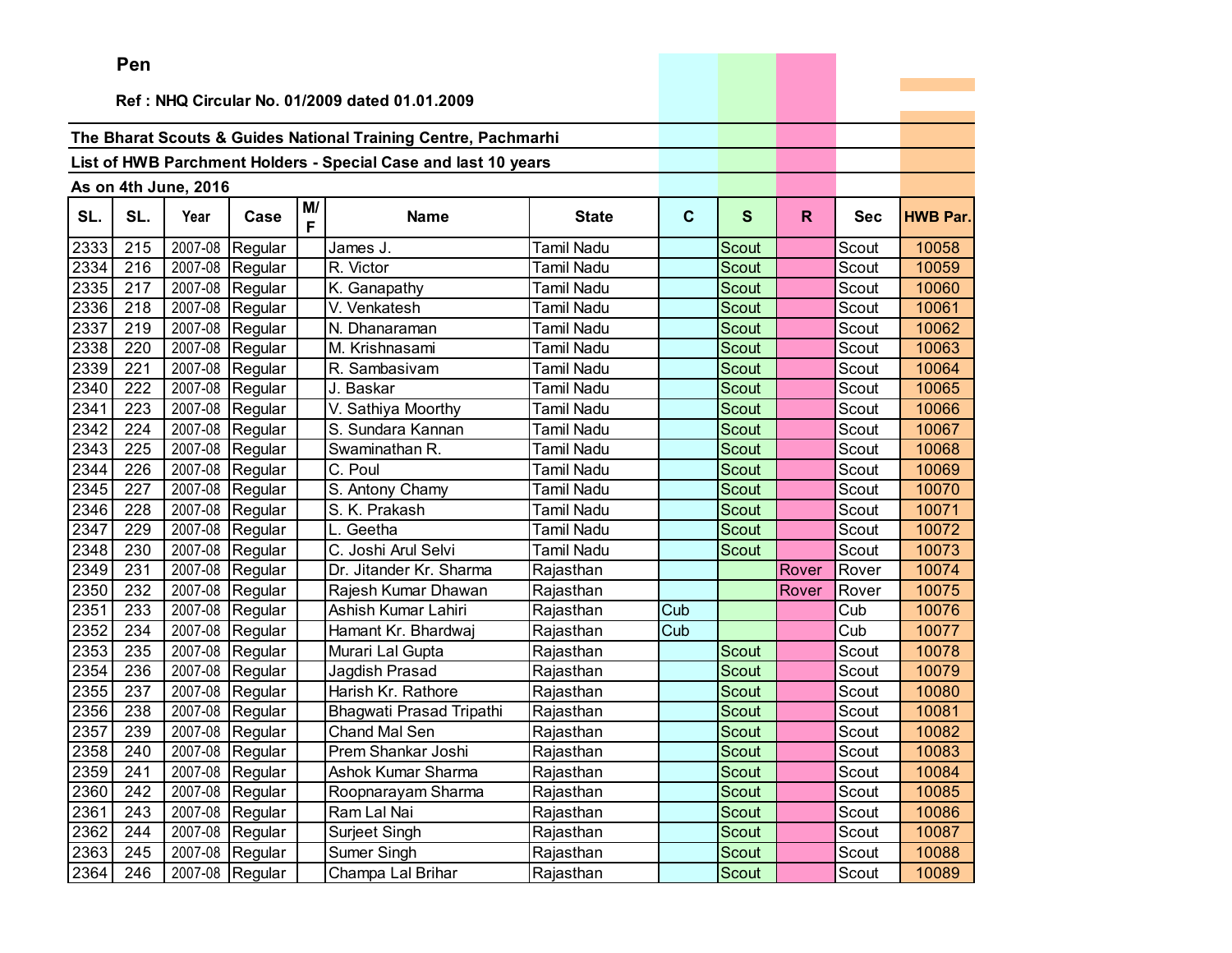|      | ren |                      |                 |         |                                                                |                      |             |              |              |            |                 |
|------|-----|----------------------|-----------------|---------|----------------------------------------------------------------|----------------------|-------------|--------------|--------------|------------|-----------------|
|      |     |                      |                 |         | Ref: NHQ Circular No. 01/2009 dated 01.01.2009                 |                      |             |              |              |            |                 |
|      |     |                      |                 |         |                                                                |                      |             |              |              |            |                 |
|      |     |                      |                 |         | The Bharat Scouts & Guides National Training Centre, Pachmarhi |                      |             |              |              |            |                 |
|      |     |                      |                 |         | List of HWB Parchment Holders - Special Case and last 10 years |                      |             |              |              |            |                 |
|      |     |                      |                 |         |                                                                |                      |             |              |              |            |                 |
|      |     | As on 4th June, 2016 |                 |         |                                                                |                      |             |              |              |            |                 |
| SL.  | SL. | Year                 | Case            | M/<br>F | <b>Name</b>                                                    | <b>State</b>         | $\mathbf c$ | $\mathbf{s}$ | $\mathsf{R}$ | <b>Sec</b> | <b>HWB Par.</b> |
| 2365 | 247 | 2007-08              | Regular         |         | Raghuveer Singh                                                | Rajasthan            |             | Scout        |              | Scout      | 10090           |
| 2366 | 248 | 2007-08              | Regular         |         | Rajesh Kumar                                                   | Rajasthan            |             | Scout        |              | Scout      | 10091           |
| 2367 | 249 | 2007-08              | Regular         |         | Jagdish Narayan Sharma                                         | Rajasthan            |             | Scout        |              | Scout      | 10092           |
| 2368 | 250 | 2007-08              | Regular         |         | Ramesh Kumar Sharma                                            | Rajasthan            |             | Scout        |              | Scout      | 10093           |
| 2369 | 251 | 2007-08              | Regular         |         | Madhav Lal Kumhar                                              | Rajasthan            |             | <b>Scout</b> |              | Scout      | 10094           |
| 2370 | 252 | 2007-08              | Regular         |         | Satya Narayan Sharma                                           | Rajasthan            |             | Scout        |              | Scout      | 10095           |
| 2371 | 253 | 2007-08              | Regular         |         | Gajanand Verma                                                 | Rajasthan            |             | Scout        |              | Scout      | 10096           |
| 2372 | 254 | 2007-08              | Regular         |         | Amar Singh                                                     | Rajasthan            |             | <b>Scout</b> |              | Scout      | 10097           |
| 2373 | 255 | 2007-08              | Regular         |         | Purushottam Gupta                                              | Rajasthan            |             | <b>Scout</b> |              | Scout      | 10098           |
| 2374 | 256 | 2007-08              | Regular         |         | Giridhari Lal Seni                                             | Rajasthan            |             | <b>Scout</b> |              | Scout      | 10099           |
| 2375 | 257 | 2007-08              | Regular         |         | Mahaveer Singh Sonigara                                        | Rajasthan            |             | <b>Scout</b> |              | Scout      | 10100           |
| 2376 | 258 | 2007-08              | Regular         |         | Mohan Singh Sevada                                             | Rajasthan            |             | Scout        |              | Scout      | 10101           |
| 2377 | 259 | 2007-08              | Regular         |         | Indraj Sultan                                                  | Rajasthan            |             | Scout        |              | Scout      | 10102           |
| 2378 | 260 | 2007-08              | Regular         |         | Omprakash Koti                                                 | Rajasthan            |             | <b>Scout</b> |              | Scout      | 10103           |
| 2379 | 261 | 2007-08              | Regular         |         | <b>Mahaveer Prasad</b>                                         | Rajasthan            |             | Scout        |              | Scout      | 10104           |
| 2380 | 262 | 2007-08              | Regular         |         | Jethu Singh Chouhan                                            | Rajasthan            |             | Scout        |              | Scout      | 10106           |
| 2381 | 263 | 2007-08              | Regular         |         | Dr. Kamlesh Kumar Sondhiya                                     | M.P.                 |             | Scout        |              | Scout      | 10107           |
| 2382 | 264 | 2007-08              | Regular         |         | Lalit Kumar Singh                                              | <b>KVS</b>           |             | Scout        |              | Scout      | 10108           |
| 2383 | 265 | 2007-08              | Regular         |         | Shailendra Kumar Singh                                         | <b>Uttar Pradesh</b> |             | Scout        |              | Scout      | 10109           |
| 2384 | 266 | 2007-08              | Regular         |         | Ramesh Chandra Dwivedi                                         | <b>Uttar Pradesh</b> |             | Scout        |              | Scout      | 10110           |
| 2385 | 267 | 2007-08              | Regular         |         | Rajpal Sharma                                                  | Uttar Pradesh        |             | <b>Scout</b> |              | Scout      | 10111           |
| 2386 | 268 | 2007-08              | Regular         |         | Jeet Pal                                                       | Uttar Pradesh        |             | Scout        |              | Scout      | 10112           |
| 2387 | 269 | 2007-08              | Regular         |         | Ram Naresh Verma                                               | Uttar Pradesh        |             | Scout        |              | Scout      | 10113           |
| 2388 | 270 | 2007-08              | Regular         |         | Mohd. Azahar Khan                                              | Uttar Pradesh        |             | Scout        |              | Scout      | 10114           |
| 2389 | 271 | 2007-08              | Regular         |         | Rajendra Prasad Sharma                                         | Uttar Pradesh        |             | Scout        |              | Scout      | 10115           |
| 2390 | 272 | 2007-08              | Regular         |         | Rajpal Singh                                                   | Uttar Pradesh        |             | Scout        |              | Scout      | 10116           |
| 2391 | 273 |                      | 2007-08 Regular |         | Radha Raman Pandey                                             | Uttar Pradesh        |             | Scout        |              | Scout      | 10117           |
| 2392 | 274 | 2007-08              | Regular         |         | <b>Bhim Pratap Singh</b>                                       | Uttar Pradesh        |             | Scout        |              | Scout      | 10118           |
| 2393 | 275 |                      | 2007-08 Regular |         | P. Venkatesan                                                  | Uttar Pradesh        |             | Scout        |              | Scout      | 10119           |
| 2394 | 276 |                      | 2007-08 Regular |         | M. Dhakshina Moorthi                                           | Tamil Nadu           |             | Scout        |              | Scout      | 10120           |
| 2395 | 277 | 2007-08              | Regular         |         | S. Selvaraj                                                    | Tamil Nadu           |             | Scout        |              | Scout      | 10121           |
| 2396 | 278 |                      | 2007-08 Regular |         | K. Yagadevan                                                   | <b>Tamil Nadu</b>    |             | Scout        |              | Scout      | 10122           |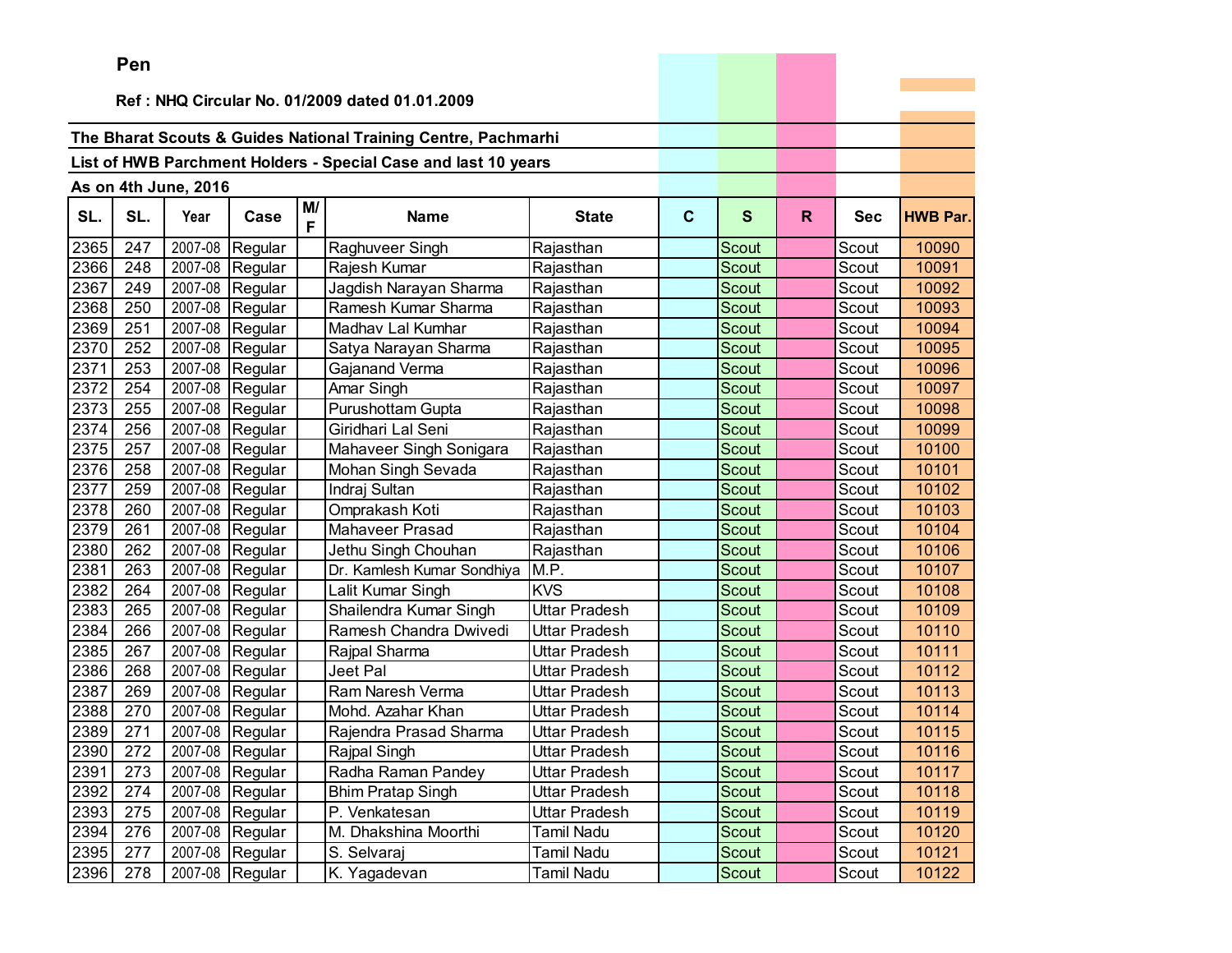|      | Pen |                      |                   |         |                                                                |              |             |              |              |            |                 |
|------|-----|----------------------|-------------------|---------|----------------------------------------------------------------|--------------|-------------|--------------|--------------|------------|-----------------|
|      |     |                      |                   |         |                                                                |              |             |              |              |            |                 |
|      |     |                      |                   |         | Ref: NHQ Circular No. 01/2009 dated 01.01.2009                 |              |             |              |              |            |                 |
|      |     |                      |                   |         | The Bharat Scouts & Guides National Training Centre, Pachmarhi |              |             |              |              |            |                 |
|      |     |                      |                   |         |                                                                |              |             |              |              |            |                 |
|      |     |                      |                   |         | List of HWB Parchment Holders - Special Case and last 10 years |              |             |              |              |            |                 |
|      |     | As on 4th June, 2016 |                   |         |                                                                |              |             |              |              |            |                 |
| SL.  | SL. | Year                 | Case              | M/<br>F | <b>Name</b>                                                    | <b>State</b> | $\mathbf c$ | $\mathbf{s}$ | $\mathsf{R}$ | <b>Sec</b> | <b>HWB Par.</b> |
| 2397 | 279 | 2007-08              | Regular           |         | K. Shanmugam                                                   | Tamil Nadu   |             | Scout        |              | Scout      | 10123           |
| 2398 | 280 |                      | 2007-08 Regular   |         | Ebenezer Wesley G.                                             | Tamil Nadu   |             | <b>Scout</b> |              | Scout      | 10124           |
| 2399 | 281 | 2007-08              | Regular           |         | K. Kasinathan                                                  | Tamil Nadu   |             | Scout        |              | Scout      | 10125           |
| 2400 | 282 | 2007-08              | Regular           |         | <b>B.</b> Babusankar                                           | Tamil Nadu   |             | Scout        |              | Scout      | 10126           |
| 2401 | 283 | 2007-08              | Regular           |         | S. Vijaya Kumar                                                | Tamil Nadu   |             | Scout        |              | Scout      | 10127           |
| 2402 | 284 | 2007-08              | Regular           |         | Victor S. C.                                                   | Tamil Nadu   |             | Scout        |              | Scout      | 10128           |
| 2403 | 285 | 2007-08              | Regular           |         | Easter Raj M.                                                  | Tamil Nadu   |             | Scout        |              | Scout      | 10129           |
| 2404 | 286 | 2007-08              | Regular           |         | Haramvit Pal Singh                                             | Punjab       |             | Scout        |              | Scout      | 10130           |
| 2405 | 287 |                      | 2007-08 Regular   |         | Harcharan Singh Dhillon                                        | Punjab       |             | Scout        |              | Scout      | 10131           |
| 2406 | 288 | 2007-08              | Regular           |         | Dilbag Singh                                                   | Punjab       |             | Scout        |              | Scout      | 10132           |
| 2407 | 289 | 2007-08              | Regular           |         | Suresh Kumar Jagga                                             | Punjab       |             | Scout        |              | Scout      | 10133           |
| 2408 | 290 | 2007-08              | Regular           |         | Ajay Kumar Singh                                               | Punjab       |             | Scout        |              | Scout      | 10134           |
| 2409 | 291 | 2007-08              | Regular           |         | Sab Ram                                                        | Punjab       |             | <b>Scout</b> |              | Scout      | 10135           |
| 2410 | 292 | 2007-08              | Regular           |         | Harnek Singh                                                   | Punjab       |             | Scout        |              | Scout      | 10136           |
| 2411 | 293 |                      | 2007-08 Regular   | G       | Smt. Rajwant Kaur                                              | Punjab       | Cub         |              |              | Cub        | 10137           |
| 2412 | 294 |                      | 2007-08 Regular   | G       | Smt. Sharda Devi                                               | Punjab       | Cub         |              |              | Cub        | 10138           |
| 2413 | 295 | 2007-08              | Regular           | G       | Smt. Bhavleen Kaur                                             | Punjab       | Cub         |              |              | Cub        | 10139           |
| 2414 | 296 | 2007-08              | Regular           | G       | Smt. Surjit Kaur                                               | Punjab       | Cub         |              |              | Cub        | 10140           |
| 2415 | 297 | 2007-08              | Regular           | G       | Smt. Salwant Kaur                                              | Punjab       | Cub         |              |              | Cub        | 10141           |
| 2416 | 298 | 2007-08              | Regular           |         | Kanhaiya lal suman                                             | Rajasthan    |             | Scout        |              | Scout      | 10142           |
| 2417 | 299 | 2007-08              | Regular           |         | Nand Kishor Bhardwaj                                           | Rajasthan    |             | Scout        |              | Scout      | 10143           |
| 2418 | 300 | 2007-08              | Regular           |         | Jagga Singh Jhakhar                                            | Rajasthan    |             | Scout        |              | Scout      | 10144           |
| 2419 | 301 | 2007-08              | Regular           |         | Devji Bhai Hira Bhai Makwana                                   | Gujarat      |             | Scout        |              | Scout      | 10145           |
| 2420 | 302 | 2007-08              | Regular           |         | Varma Kaushal Kishore Srinivas                                 | Gujarat      |             | Scout        |              | Scout      | 10146           |
| 2421 | 303 |                      | $2007-08$ Regular |         | Isarwadia Kishor K. Kabhaibhai Gujarat                         |              |             | Scout        |              | Scout      | 10147           |
| 2422 | 304 |                      | 2007-08 Regular   |         | Sharma Nipulkumar Channdubhai                                  | Gujarat      |             | Scout        |              | Scout      | 10148           |
| 2423 | 305 |                      | 2007-08   Regular |         | Marwadi Mansukhbhai S.                                         | Gujarat      |             | Scout        |              | Scout      | 10149           |
| 2424 | 306 |                      | 2007-08 Regular   |         | Raval Haresh Tuja Shankar                                      | Gujarat      |             | Scout        |              | Scout      | 10150           |
| 2425 | 307 |                      | 2007-08 Regular   |         | Vala Khumansinh Malubhai                                       | Gujarat      |             | Scout        |              | Scout      | 10151           |
| 2426 | 308 |                      | 2007-08 Regular   |         | Patel Kaushalkumar Bhanubhai                                   | Gujarat      |             | Scout        |              | Scout      | 10152           |
| 2427 | 309 |                      | 2007-08 Regular   |         | Charania Sabi Mohd. Hasanali                                   | Gujarat      |             | Scout        |              | Scout      | 10153           |
| 2428 | 310 |                      | 2007-08 Regular   |         | D. Ramesh                                                      | S.Rly        |             | Scout        |              | Scout      | 10154           |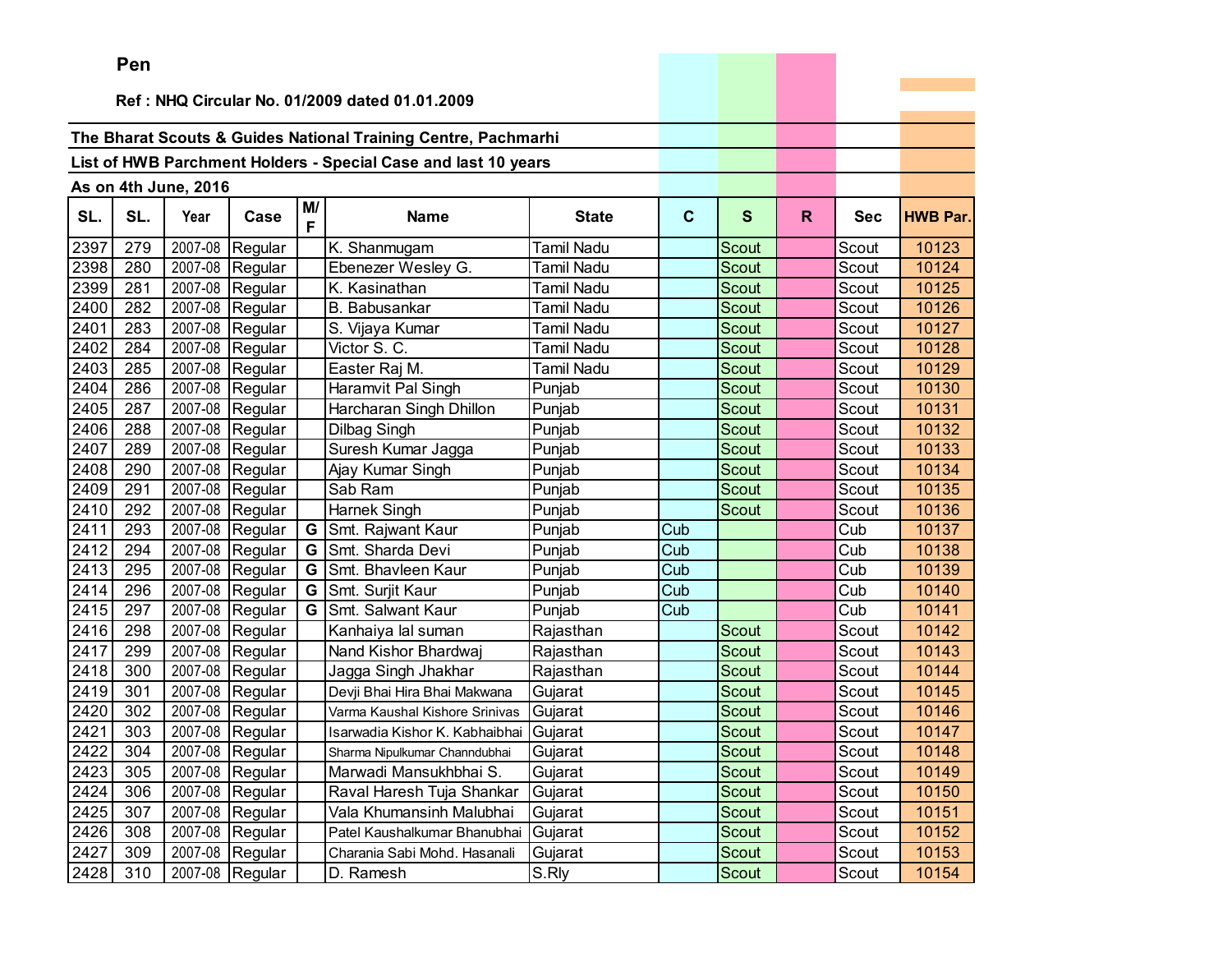|        | Pen |                      |                 |    |                                                                |                     |             |              |       |            |                 |
|--------|-----|----------------------|-----------------|----|----------------------------------------------------------------|---------------------|-------------|--------------|-------|------------|-----------------|
|        |     |                      |                 |    |                                                                |                     |             |              |       |            |                 |
|        |     |                      |                 |    | Ref: NHQ Circular No. 01/2009 dated 01.01.2009                 |                     |             |              |       |            |                 |
|        |     |                      |                 |    | The Bharat Scouts & Guides National Training Centre, Pachmarhi |                     |             |              |       |            |                 |
|        |     |                      |                 |    | List of HWB Parchment Holders - Special Case and last 10 years |                     |             |              |       |            |                 |
|        |     |                      |                 |    |                                                                |                     |             |              |       |            |                 |
|        |     | As on 4th June, 2016 |                 | M/ |                                                                |                     |             |              |       |            |                 |
| SL.    | SL. | Year                 | Case            | F  | <b>Name</b>                                                    | <b>State</b>        | $\mathbf c$ | $\mathbf{s}$ | R.    | <b>Sec</b> | <b>HWB Par.</b> |
| 2429   | 311 |                      | 2007-08 Regular |    | M. Venugopal                                                   | S.Rly               |             | Scout        |       | Scout      | 10155           |
| 2430   | 312 | 2007-08              | Regular         |    | S. Ramachandran                                                | $\overline{S}$ .Rly |             | Scout        |       | Scout      | 10156           |
| 2431   | 313 | 2007-08              | Regular         |    | R. S. Ashogan                                                  | S.Rly               | Cub         |              |       | Cub        | 10157           |
| 2432   | 314 | 2007-08              | Regular         |    | M. Siva Kumar                                                  | S.Rly               | Cub         |              |       | Cub        | 10158           |
| 2433   | 315 | 2007-08              | Regular         |    | E. Loganathan                                                  | S.Rly               | Cub         |              |       | Cub        | 10159           |
| 2434   | 316 | 2007-08              | Regular         |    | T. Ganeshkanth                                                 | S.Rly               | Cub         |              |       | Cub        | 10160           |
| 2435   | 317 | 2007-08              | Regular         |    | R. Damodaran                                                   | S.Rly               | Cub         |              |       | Cub        | 10161           |
| 2436   | 318 | 2007-08              | Regular         |    | N. G. Mahendran                                                | S.Rly               | Cub         |              |       | Cub        | 10162           |
| 2437   | 319 | 2007-08              | Regular         |    | V. Ramachandran                                                | S.Rly               | Cub         |              |       | Cub        | 10163           |
| 2438   | 320 | 2007-08              | Regular         | G  | Uma Devi K.                                                    | Karnataka           | Cub         |              |       | Cub        | 10164           |
| 2439   | 321 | 2007-08              | Regular         | G  | Pankajakashi                                                   | Karnataka           | Cub         |              |       | Cub        | 10165           |
| 2440   | 322 | 2007-08              | Regular         |    | R. Prashantha                                                  | Karnataka           | Cub         |              |       | Cub        | 10166           |
| 2441   | 323 |                      | 2007-08 Regular |    | M. L. Nagaraju                                                 | Karnataka           | Cub         |              |       | Cub        | 10167           |
| 2442   | 324 |                      | 2007-08 Regular |    | B. R. Venkatesh                                                | Karnataka           | Cub         |              |       | Cub        | 10168           |
| 2443   | 325 | 2007-08              | Regular         |    | Venkareddy G. Nagarally                                        | Karnataka           | Cub         |              |       | Cub        | 10169           |
| 2444   | 326 | 2007-08              | Regular         |    | Siddaraju N.                                                   | Karnataka           |             | Scout        |       | Scout      | 10170           |
| 2445   | 327 | 2007-08              | Regular         |    | Riyaz Pasha                                                    | Karnataka           |             | <b>Scout</b> |       | Scout      | 10171           |
| 2446   | 328 | 2007-08              | Regular         |    | Thippanna Rathod                                               | Karnataka           |             | Scout        |       | Scout      | 10172           |
| 2447   | 329 | 2007-08              | Regular         |    | Ummathuraiah U.                                                | Karnataka           |             | Scout        |       | Scout      | 10173           |
| 2448   | 330 | 2007-08              | Regular         |    | N. Rajasekhar                                                  | Karnataka           |             | Scout        |       | Scout      | 10174           |
| 2449   | 331 | 2007-08              | Regular         |    | Shripadaraj G. Muradi                                          | Karnataka           |             |              | Rover | Rover      | 10175           |
| 2450   | 332 | 2007-08              | Regular         |    | M. M. Murularadhyaiah                                          | Karnataka           |             |              | Rover | Rover      | 10176           |
| 2451   | 333 | 2007-08              | Regular         |    | N. D. Tammanatanavar                                           | Karnataka           |             |              | Rover | Rover      | 10177           |
| 2452   | 334 | 2007-08              | Regular         |    | Shivanand S. Hugar                                             | Karnataka           |             |              | Rover | Rover      | 10178           |
| 2453   | 335 |                      | 2007-08 Regular |    | Alok Kumar Sahoo                                               | <b>KVS</b>          |             | <b>Scout</b> |       | Scout      | 10179           |
| $2454$ | 336 |                      | 2007-08 Regular |    | K. Kumar                                                       | <b>KVS</b>          |             | Scout        |       | Scout      | 10180           |
| 2455   | 337 |                      | 2007-08 Regular |    | K. N. Dwivedi                                                  | <b>KVS</b>          |             | Scout        |       | Scout      | 10181           |
| 2456   | 338 |                      | 2007-08 Regular |    | V. Sundaresan                                                  | S.Rly               |             | <b>Scout</b> |       | Scout      | 10182           |
| 2457   | 339 |                      | 2007-08 Regular |    | S. Kesavan                                                     | S.Rly               |             | <b>Scout</b> |       | Scout      | 10183           |
| 2458   | 340 |                      | 2007-08 Regular |    | G. Udaya Kumar                                                 | S.Rly               |             |              | Rover | Rover      | 10184           |
| 2459   | 341 |                      | 2007-08 Regular |    | A. Abdul Wajid                                                 | S.Rly               |             |              | Rover | Rover      | 10185           |
| 2460   | 342 |                      | 2007-08 Regular |    | R. Ganesh                                                      | S.Rly               |             |              | Rover | Rover      | 10186           |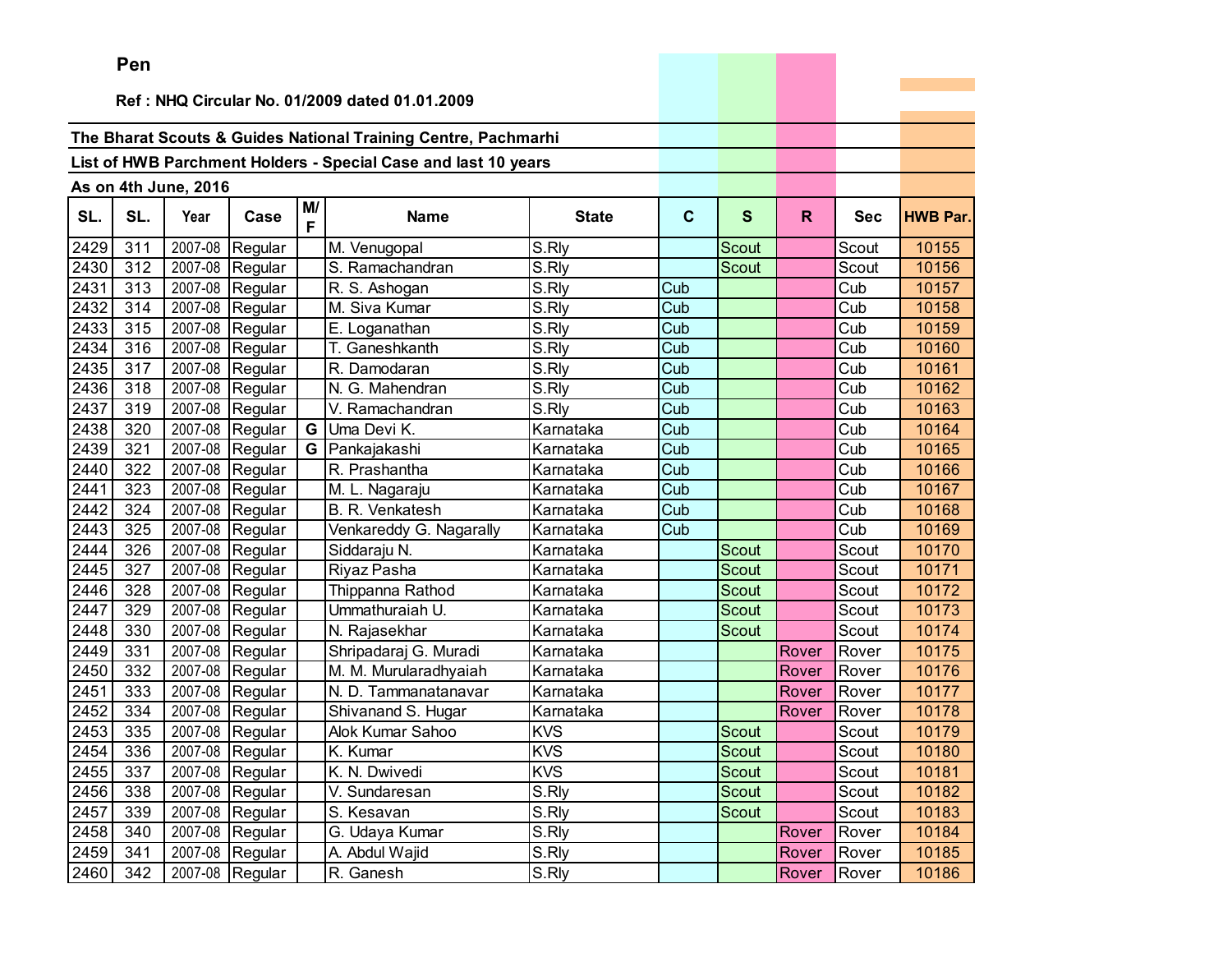|      | Pen |                       |                 |    |                                                                |                   |             |              |       |            |                 |
|------|-----|-----------------------|-----------------|----|----------------------------------------------------------------|-------------------|-------------|--------------|-------|------------|-----------------|
|      |     |                       |                 |    | Ref: NHQ Circular No. 01/2009 dated 01.01.2009                 |                   |             |              |       |            |                 |
|      |     |                       |                 |    |                                                                |                   |             |              |       |            |                 |
|      |     |                       |                 |    | The Bharat Scouts & Guides National Training Centre, Pachmarhi |                   |             |              |       |            |                 |
|      |     |                       |                 |    | List of HWB Parchment Holders - Special Case and last 10 years |                   |             |              |       |            |                 |
|      |     |                       |                 |    |                                                                |                   |             |              |       |            |                 |
|      |     | As on 4th June, 2016  |                 | M/ |                                                                |                   |             |              |       |            |                 |
| SL.  | SL. | Year                  | Case            | F  | <b>Name</b>                                                    | <b>State</b>      | $\mathbf c$ | S            | R.    | <b>Sec</b> | <b>HWB Par.</b> |
| 2461 | 343 | $\overline{2007} -08$ | Regular         |    | L. Kumaravel                                                   | S.Rly             | Cub         |              |       | Cub        | 10187           |
| 2462 | 344 | 2007-08               | Regular         |    | S. Jayakumar                                                   | S.Rly             | Cub         |              |       | Cub        | 10188           |
| 2463 | 345 | 2007-08               | Regular         |    | B. V. Manjunatha                                               | S.Rly             | Cub         |              |       | Cub        | 10189           |
| 2464 | 346 | 2007-08               | Regular         |    | B. Udhaya Suriyan                                              | S.Rly             | Cub         |              |       | Cub        | 10190           |
| 2465 | 347 | 2007-08               | Regular         |    | K. Boopathy                                                    | S.Rly             | Cub         |              |       | Cub        | 10191           |
| 2466 | 348 | 2007-08               | Regular         |    | Hausila Singh                                                  | <b>Bihar</b>      |             | Scout        |       | Scout      | 10192           |
| 2467 | 349 | 2007-08               | Regular         |    | Durgesh Chandra Prasad                                         | <b>Bihar</b>      |             | Scout        |       | Scout      | 10193           |
| 2468 | 350 | 2007-08               | Regular         |    | Dilip Kumar                                                    | <b>Bihar</b>      |             | Scout        |       | Scout      | 10194           |
| 2469 | 351 |                       | 2007-08 Regular |    | Rabindra Kumar Mishra                                          | <b>Bihar</b>      |             | Scout        |       | Scout      | 10195           |
| 2470 | 352 | 2007-08               | Regular         |    | Ravi Shankar Trigunayat                                        | <b>Bihar</b>      |             | <b>Scout</b> |       | Scout      | 10196           |
| 2471 | 353 | 2007-08               | Regular         |    | <b>Binod Kumar</b>                                             | <b>Bihar</b>      |             | Scout        |       | Scout      | 10197           |
| 2472 | 354 | 2007-08               | Regular         |    | Rajkumar Prasad Gupta                                          | <b>Bihar</b>      |             | <b>Scout</b> |       | Scout      | 10198           |
| 2473 | 355 | 2007-08               | Regular         |    | Suresh Kumar Jagga                                             | <b>Bihar</b>      |             | Scout        |       | Scout      | 10199           |
| 2474 | 356 | 2007-08               | Regular         |    | Rajendra Roy                                                   | <b>Bihar</b>      |             | <b>Scout</b> |       | Scout      | 10200           |
| 2475 | 357 | 2007-08               | Regular         |    | Tsakala Venkata Ramanaiah                                      | Andhra Pradesh    |             | Scout        |       | Scout      | 10201           |
| 2476 | 358 | 2007-08               | Regular         |    | Buddha Mahalaxmi Naidu                                         | Andhra Pradesh    |             | Scout        |       | Scout      | 10202           |
| 2477 | 359 | 2007-08               | Regular         |    | Gudiseva Vishnu Prasad                                         | Andhra Pradesh    |             | <b>Scout</b> |       | Scout      | 10203           |
| 2478 | 360 | 2007-08               | Regular         |    | N. Nagaraja gupta                                              | Andhra Pradesh    |             | Scout        |       | Scout      | 10204           |
| 2479 | 361 | 2007-08               | Regular         |    | V. S. V. Subba Rao                                             | Andhra Pradesh    |             | Scout        |       | Scout      | 10205           |
| 2480 | 362 | 2007-08               | Regular         |    | <b>B. Peddi Reddy</b>                                          | Andhra Pradesh    |             | <b>Scout</b> |       | Scout      | 10206           |
| 2481 | 363 | 2007-08               | Regular         |    | Katakam Sambasiva Rao                                          | Andhra Pradesh    |             | <b>Scout</b> |       | Scout      | 10207           |
| 2482 | 364 | 2007-08               | Regular         |    | S. V. Ramana                                                   | Andhra Pradesh    |             | Scout        |       | Scout      | 10208           |
| 2483 | 365 | 2007-08               | Regular         |    | Batchu Venkateswara Rao                                        | Andhra Pradesh    |             | Scout        |       | Scout      | 10209           |
| 2484 | 366 | 2007-08               | Regular         |    | P. Rambabu                                                     | Andhra Pradesh    |             | Scout        |       | Scout      | 10210           |
| 2485 | 367 | 2007-08               | Regular         |    | Vijay Nath R. Yadava                                           | <b>KVS</b>        |             | Scout        |       | Scout      | 10211           |
| 2486 | 368 |                       | 2007-08 Regular |    | Rambali Choudhary                                              | <b>KVS</b>        |             | Scout        |       | Scout      | 10212           |
| 2487 | 369 |                       | 2007-08 Regular |    | S. B. Khairwal                                                 | <b>KVS</b>        |             | Scout        |       | Scout      | 10213           |
| 2488 | 370 |                       | 2007-08 Regular |    | Narendra Sharma                                                | W.Rly             |             |              | Rover | Rover      | 10214           |
| 2489 | 371 |                       | 2007-08 Regular |    | L. Lakshminarayanan                                            | <b>Tamil Nadu</b> |             | Scout        |       | Scout      | 10215           |
| 2490 | 372 |                       | 2007-08 Regular |    | T. S. Balasubramanian                                          | Tamil Nadu        |             | Scout        |       | Scout      | 10216           |
| 2491 | 373 |                       | 2007-08 Regular |    | Chandra Maul Pandey                                            | <b>Tamil Nadu</b> |             | Scout        |       | Scout      | 10217           |
| 2492 | 374 |                       | 2007-08 Regular |    | Bharatsinh B. Parmar                                           | Gujarat           |             | Scout        |       | Scout      | 10218           |

the company's company's company's company's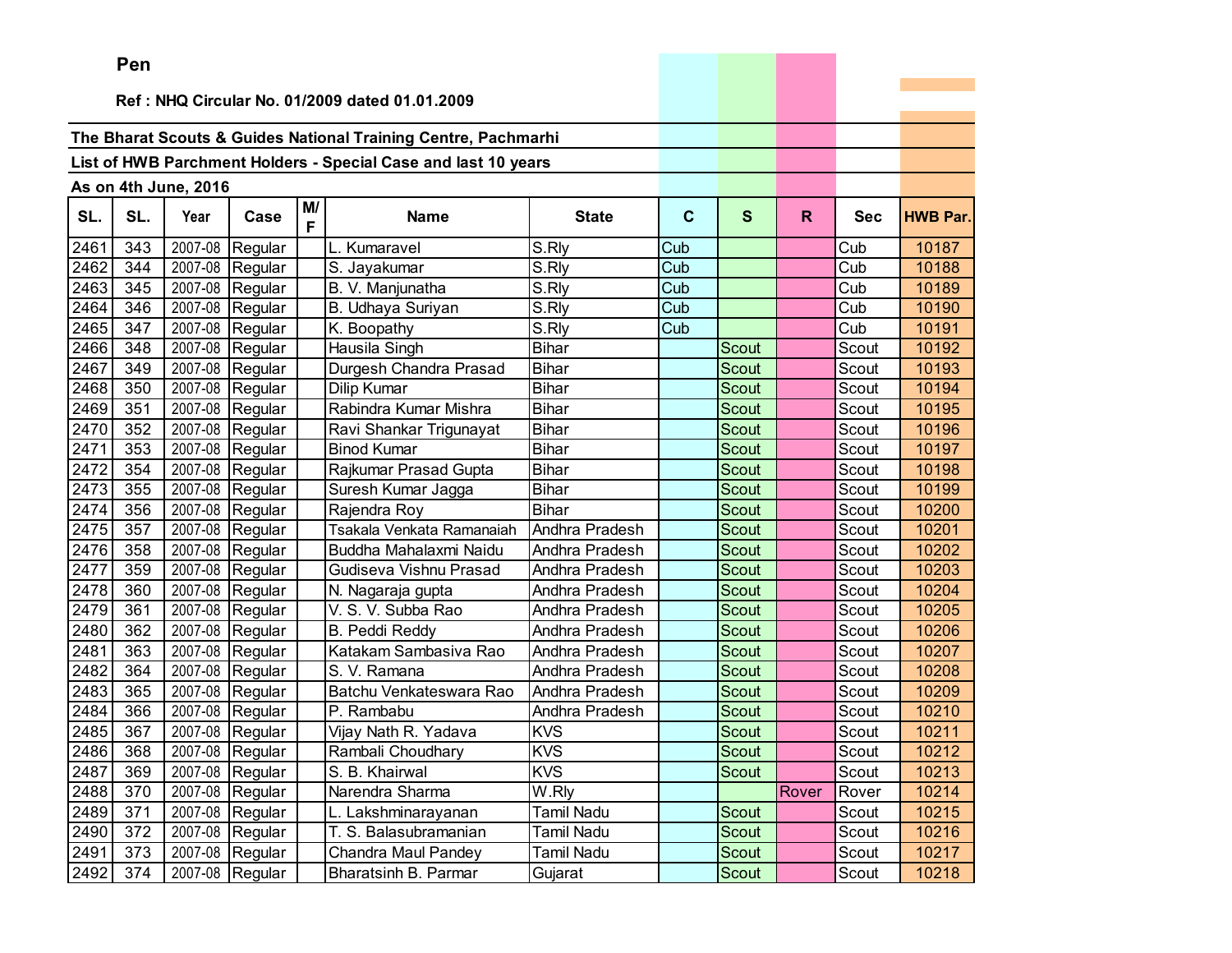|      | Pen      |                      |                   |         |                                                                |                      |             |              |    |            |                 |
|------|----------|----------------------|-------------------|---------|----------------------------------------------------------------|----------------------|-------------|--------------|----|------------|-----------------|
|      |          |                      |                   |         |                                                                |                      |             |              |    |            |                 |
|      |          |                      |                   |         | Ref: NHQ Circular No. 01/2009 dated 01.01.2009                 |                      |             |              |    |            |                 |
|      |          |                      |                   |         | The Bharat Scouts & Guides National Training Centre, Pachmarhi |                      |             |              |    |            |                 |
|      |          |                      |                   |         |                                                                |                      |             |              |    |            |                 |
|      |          |                      |                   |         | List of HWB Parchment Holders - Special Case and last 10 years |                      |             |              |    |            |                 |
|      |          | As on 4th June, 2016 |                   |         |                                                                |                      |             |              |    |            |                 |
| SL.  | SL.      | Year                 | Case              | M/<br>F | <b>Name</b>                                                    | <b>State</b>         | $\mathbf c$ | S            | R. | <b>Sec</b> | <b>HWB Par.</b> |
| 2493 | 375      | 2007-08              | Regular           |         | A. Mohopatra                                                   | <b>KVS</b>           |             | Scout        |    | Scout      | 10219           |
| 2494 | 376      |                      | 2007-08 Regular   |         | Ashish Choubey                                                 | <b>KVS</b>           |             | Scout        |    | Scout      | 10220           |
| 2495 | 377      |                      | 2007-08 Regular   |         | Nasir Khan                                                     | <b>KVS</b>           |             | Scout        |    | Scout      | 10221           |
| 2496 | 378      | 2007-08              | Regular           |         | <b>Bhanwar Lal Verma</b>                                       | <b>KVS</b>           |             | <b>Scout</b> |    | Scout      | 10222           |
| 2497 | 379      | 2007-08              | Regular           |         | D. R. Yadav                                                    | <b>KVS</b>           |             | Scout        |    | Scout      | 10223           |
| 2498 | 380      | 2007-08              | Regular           |         | R. S. Prajapati                                                | <b>KVS</b>           |             | Scout        |    | Scout      | 10224           |
| 2499 | 381      | 2007-08              | Regular           |         | Ravindra Nath Dubey                                            | <b>KVS</b>           |             | <b>Scout</b> |    | Scout      | 10225           |
| 2500 | 382      | 2007-08              | Regular           |         | V. P. Srivastava                                               | <b>KVS</b>           |             | Scout        |    | Scout      | 10226           |
| 2501 | 383      |                      | 2007-08 Regular   |         | R. D. Sharma                                                   | <b>KVS</b>           |             | Scout        |    | Scout      | 10227           |
| 2502 | 384      | 2007-08              | Regular           |         | Prabhu Nath Pandey                                             | Uttar Pradesh        |             | Scout        |    | Scout      | 10228           |
| 2503 | 385      | 2007-08              | Regular           |         | Virendra Kumar Divedi                                          | Uttar Pradesh        |             | <b>Scout</b> |    | Scout      | 10229           |
| 2504 | 386      | 2007-08              | Regular           |         | Izharul Khan                                                   | Uttar Pradesh        |             | Scout        |    | Scout      | 10230           |
| 2505 | 387      | 2007-08              | Regular           |         | Sanjeev Singh                                                  | Uttar Pradesh        |             | <b>Scout</b> |    | Scout      | 10231           |
| 2506 | 388      |                      | 2007-08 Regular   |         | Naresh Singh Solanki                                           | Uttar Pradesh        |             | <b>Scout</b> |    | Scout      | 10232           |
| 2507 | 389      |                      | 2007-08 Regular   |         | Krishnadev Sharma                                              | Uttar Pradesh        |             | Scout        |    | Scout      | 10233           |
| 2508 | 390      |                      | 2007-08 Regular   |         | Gopal Krishna Budholia                                         | Uttar Pradesh        |             | <b>Scout</b> |    | Scout      | 10234           |
| 2509 | 391      | 2007-08              | Regular           |         | Ranbir Singh Solanki                                           | Uttar Pradesh        |             | Scout        |    | Scout      | 10235           |
| 2510 | 392      | 2007-08              | Regular           |         | Ramparasan Singh                                               | Uttar Pradesh        |             | Scout        |    | Scout      | 10236           |
| 2511 | 393      | 2007-08              | Regular           |         | Mahendra Singh                                                 | Uttar Pradesh        |             | Scout        |    | Scout      | 10237           |
| 2512 | 394      | 2007-08              | Regular           |         | Dharmendra Kr. Mishra                                          | Uttar Pradesh        |             | Scout        |    | Scout      | 10238           |
| 2513 | 395      | 2007-08              | Regular           |         | Raghavendra Kr. Shukla                                         | Uttar Pradesh        |             | Scout        |    | Scout      | 10239           |
| 2514 | 396      |                      | 2007-08 Regular   |         | Rakesh Singh                                                   | Uttar Pradesh        |             | Scout        |    | Scout      | 10240           |
| 2515 | 397      | 2007-08              | Regular           |         | <b>Binda Deen</b>                                              | Uttar Pradesh        |             | Scout        |    | Scout      | 10241           |
| 2516 | 398      | 2007-08              | Regular           |         | Ganesh Kumar Gupta                                             | Uttar Pradesh        |             | Scout        |    | Scout      | 10242           |
| 2517 | 399      |                      | $2007-08$ Regular |         | Kamlesh Babu Gaur                                              | Uttar Pradesh        |             | Scout        |    | Scout      | 10243           |
|      | 2518 400 |                      | 2007-08 Regular   |         | Rama Shankar Singh                                             | <b>Uttar Pradesh</b> |             | Scout        |    | Scout      | 10244           |
| 2519 | 401      |                      | 2007-08 Regular   |         | Ajay Kumar Singh                                               | Uttar Pradesh        |             | Scout        |    | Scout      | 10245           |
| 2520 | 402      |                      | 2007-08 Regular   |         | Ram Nivas Yadav                                                | Uttar Pradesh        |             | Scout        |    | Scout      | 10246           |
| 2521 | 403      |                      | 2007-08 Regular   |         | Hari Singh Shakya                                              | Uttar Pradesh        |             | Scout        |    | Scout      | 10247           |
| 2522 | 404      |                      | 2007-08 Regular   |         | Uma Shankar Dubey                                              | Uttar Pradesh        |             | Scout        |    | Scout      | 10248           |
| 2523 | 405      |                      | 2007-08 Regular   |         | Ajeet Pratap Singh                                             | Uttar Pradesh        |             | Scout        |    | Scout      | 10249           |
| 2524 | 406      |                      | 2007-08 Regular   |         | Phunnu Ram                                                     | Uttar Pradesh        |             | Scout        |    | Scout      | 10250           |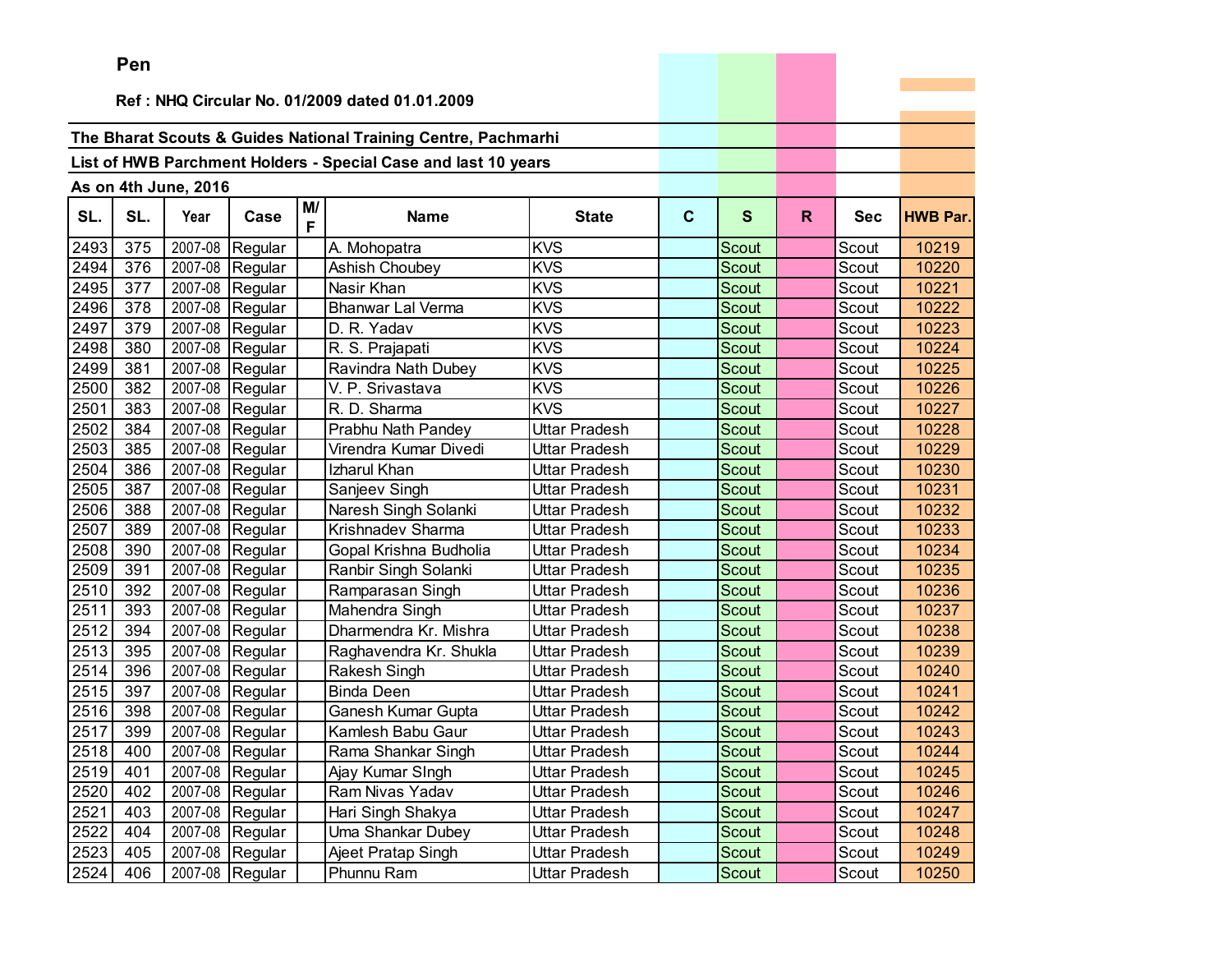|      | <b>Fell</b>                                    |                      |                 |    |                                                                |                      |              |              |       |            |                 |
|------|------------------------------------------------|----------------------|-----------------|----|----------------------------------------------------------------|----------------------|--------------|--------------|-------|------------|-----------------|
|      | Ref: NHQ Circular No. 01/2009 dated 01.01.2009 |                      |                 |    |                                                                |                      |              |              |       |            |                 |
|      |                                                |                      |                 |    |                                                                |                      |              |              |       |            |                 |
|      |                                                |                      |                 |    | The Bharat Scouts & Guides National Training Centre, Pachmarhi |                      |              |              |       |            |                 |
|      |                                                |                      |                 |    | List of HWB Parchment Holders - Special Case and last 10 years |                      |              |              |       |            |                 |
|      |                                                | As on 4th June, 2016 |                 |    |                                                                |                      |              |              |       |            |                 |
|      |                                                |                      |                 | M/ |                                                                |                      |              |              |       |            |                 |
| SL.  | SL.                                            | Year                 | Case            | F  | <b>Name</b>                                                    | <b>State</b>         | $\mathbf{C}$ | $\mathbf{s}$ | R.    | <b>Sec</b> | <b>HWB Par.</b> |
| 2525 | 407                                            | 2007-08              | Regular         |    | Prabha Shankar Pandey                                          | <b>Uttar Pradesh</b> |              | Scout        |       | Scout      | 10251           |
| 2526 | 408                                            | 2007-08              | Regular         |    | Ram Raj Maurya                                                 | Uttar Pradesh        |              | Scout        |       | Scout      | 10252           |
| 2527 | 409                                            | 2007-08              | Regular         |    | Krishna Mohan Shukla                                           | Uttar Pradesh        |              | Scout        |       | Scout      | 10253           |
| 2528 | 410                                            | 2007-08              | Regular         |    | Mahendra Yadav                                                 | Uttar Pradesh        |              | Scout        |       | Scout      | 10254           |
| 2529 | 411                                            | 2007-08              | Regular         |    | Ajay Pratap Singh                                              | Uttar Pradesh        |              | Scout        |       | Scout      | 10255           |
| 2530 | 412                                            | 2007-08              | Regular         |    | Vivekanand Tripathi                                            | Uttar Pradesh        |              | Scout        |       | Scout      | 10256           |
| 2531 | 413                                            | 2007-08              | Regular         |    | Ramanuj Pal                                                    | Uttar Pradesh        |              | Scout        |       | Scout      | 10257           |
| 2532 | 414                                            | 2007-08              | Regular         |    | Rajesh Kumar Prajapati                                         | Uttar Pradesh        |              | <b>Scout</b> |       | Scout      | 10258           |
| 2533 | 415                                            | 2007-08              | Regular         |    | <b>Bhadra Sen</b>                                              | Uttar Pradesh        |              | Scout        |       | Scout      | 10259           |
| 2534 | 416                                            | 2007-08              | Regular         |    | Shrichandaa Misra                                              | Uttar Pradesh        |              | Scout        |       | Scout      | 10260           |
| 2535 | 417                                            | 2007-08              | Regular         |    | Sant Lal                                                       | Uttar Pradesh        |              | Scout        |       | Scout      | 10261           |
| 2536 | 418                                            | 2007-08              | Regular         |    | <b>Quadir Ahmed</b>                                            | Uttar Pradesh        |              | Scout        |       | Scout      | 10262           |
| 2537 | 419                                            | 2007-08              | Regular         |    | Raja Ram Yadav                                                 | Uttar Pradesh        |              | Scout        |       | Scout      | 10263           |
| 2538 | 420                                            | 2007-08              | Regular         |    | Sanjeev Kumar Sharma                                           | Uttar Pradesh        |              | Scout        |       | Scout      | 10264           |
| 2539 | 421                                            | 2007-08              | Regular         |    | Alok Shankar Dubey                                             | Uttar Pradesh        |              | Scout        |       | Scout      | 10265           |
| 2540 | 422                                            | 2007-08              | Regular         |    | Manoj Kumar Tripathi                                           | Uttar Pradesh        |              | Scout        |       | Scout      | 10266           |
| 2541 | 423                                            | 2007-08              | Regular         |    | <b>Umesh Chandra</b>                                           | Uttar Pradesh        |              | Scout        |       | Scout      | 10267           |
| 2542 | 424                                            | 2007-08              | Regular         |    | Lalngilneia Colney                                             | Mizoram              | Cub          |              |       | Cub        | 10268           |
| 2543 | 425                                            | 2007-08              | Regular         |    | Deepak Kumar Singh                                             | Jharkhand            |              | Scout        |       | Scout      | 10269           |
| 2544 | 426                                            | 2007-08              | Regular         |    | Prawin Kuamr Jaiswal                                           | Jharkhand            |              | Scout        |       | Scout      | 10270           |
| 2545 | 427                                            | 2007-08              | Regular         |    | Ujjal Aikat                                                    | Jharkhand            |              | Scout        |       | Scout      | 10271           |
| 2546 | 428                                            | 2007-08              | Regular         |    | Ram Prawesh Pandey                                             | Jharkhand            |              | Scout        |       | Scout      | 10272           |
| 2547 | 429                                            | 2007-08              | Regular         |    | Vijay Sharma                                                   | Jharkhand            |              | Scout        |       | Scout      | 10273           |
| 2548 | 430                                            | 2007-08              | Regular         |    | Prasanta Das                                                   | Eastern Rly          | Cub          |              |       | Cub        | 10274           |
| 2549 | 431                                            | 2007-08              | Regular         |    | Subrata Ghatak                                                 | Eastern Rly          | Cub          |              |       | Cub        | 10275           |
| 2550 | 432                                            |                      | 2007-08 Regular |    | Subrata Kumar Ghosh                                            | Eastern Rly          | Cub          |              |       | Cub        | 10276           |
| 2551 | 433                                            |                      | 2007-08 Regular |    | Prajjwal Bhattacharjee                                         | Eastern Rly          |              |              | Rover | Rover      | 10277           |
| 2552 | 434                                            | 2007-08              | Regular         |    | G. V. S. N. Rao                                                | Eastern Rly          |              |              | Rover | Rover      | 10278           |
| 2553 | 435                                            |                      | 2007-08 Regular |    | R. N. Vishwakarma                                              | Eastern Rly          |              |              | Rover | Rover      | 10279           |
| 2554 | 436                                            | 2007-08              | Regular         |    | P. Jaganathan                                                  | S.Rly                | Cub          |              |       | Cub        | 10280           |
| 2555 | 437                                            | 2007-08              | Regular         |    | <b>B.</b> Sundaramoorthy                                       | S.Rly                |              | Scout        |       | Scout      | 10281           |
| 2556 | 438                                            |                      | 2007-08 Regular |    | N. Navaneethan                                                 | S.Rly                |              |              | Rover | Rover      | 10281a          |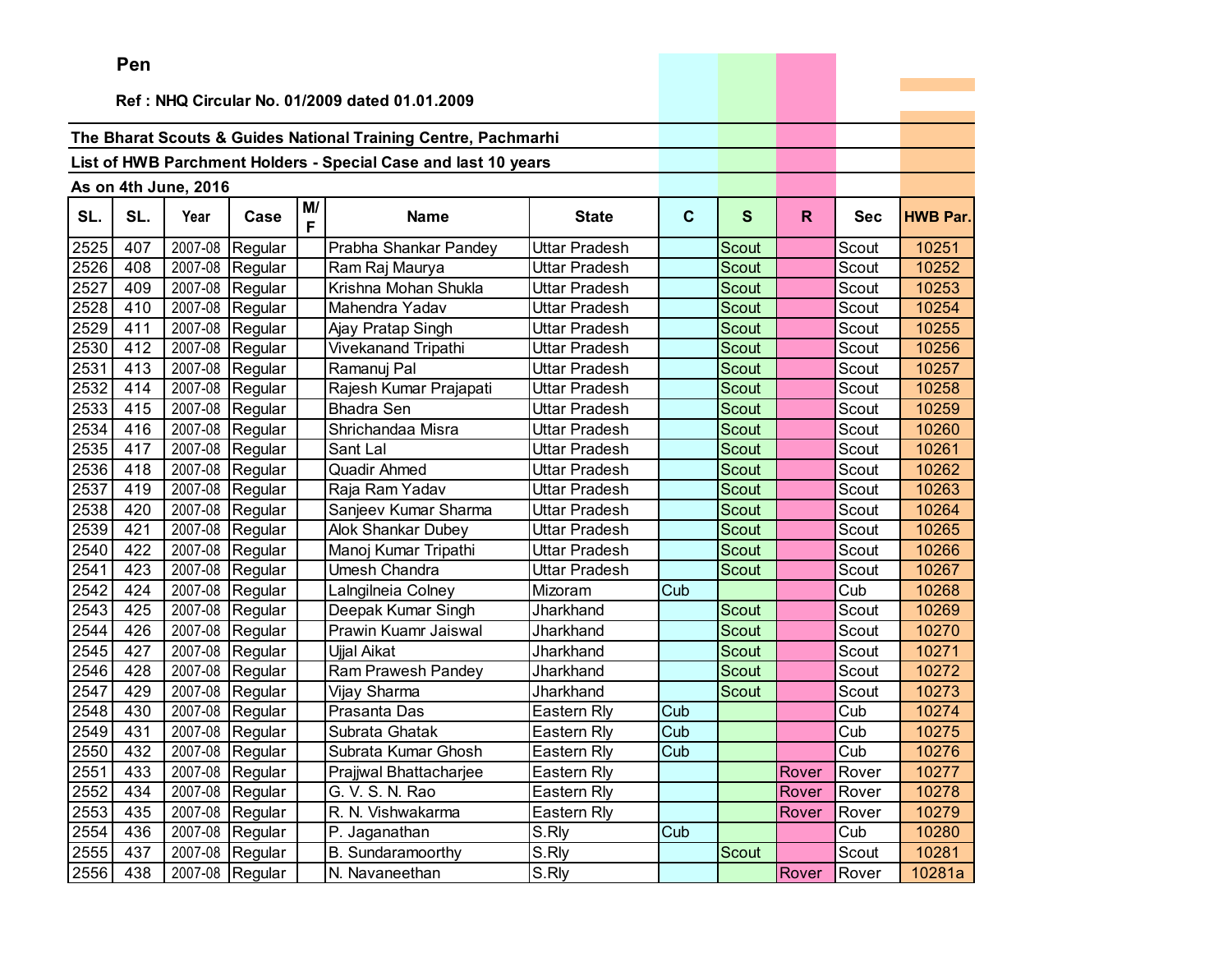|      | Pen |                      |                   |         |                                                                |                   |             |              |       |            |                 |
|------|-----|----------------------|-------------------|---------|----------------------------------------------------------------|-------------------|-------------|--------------|-------|------------|-----------------|
|      |     |                      |                   |         |                                                                |                   |             |              |       |            |                 |
|      |     |                      |                   |         | Ref: NHQ Circular No. 01/2009 dated 01.01.2009                 |                   |             |              |       |            |                 |
|      |     |                      |                   |         |                                                                |                   |             |              |       |            |                 |
|      |     |                      |                   |         | The Bharat Scouts & Guides National Training Centre, Pachmarhi |                   |             |              |       |            |                 |
|      |     |                      |                   |         | List of HWB Parchment Holders - Special Case and last 10 years |                   |             |              |       |            |                 |
|      |     | As on 4th June, 2016 |                   |         |                                                                |                   |             |              |       |            |                 |
| SL.  | SL. | Year                 | Case              | M/<br>F | <b>Name</b>                                                    | <b>State</b>      | $\mathbf c$ | $\mathbf{s}$ | R.    | <b>Sec</b> | <b>HWB Par.</b> |
| 2557 | 439 | 2007-08              | Regular           |         | G. Ramesh                                                      | S.Rly             |             |              | Rover | Rover      | 10282           |
| 2558 | 440 |                      | 2007-08 Regular   |         | Vijendra Singh Tyagi                                           | <b>NVS</b>        |             | Scout        |       | Scout      | 10283           |
| 2559 | 441 | 2007-08              | Regular           |         | V. Rajendran                                                   | S.Rly             |             | Scout        |       | Scout      | 10284           |
| 2560 | 442 | 2007-08              | Regular           |         | Bipin K.                                                       | S.Rly             |             |              | Rover | Rover      | 10285           |
| 2561 | 443 | 2007-08              | Regular           |         | C. Balasundaram                                                | S.Rly             |             |              | Rover | Rover      | 10286           |
| 2562 | 444 | 2007-08              | Regular           |         | Uma Shankar Singh                                              | Jharkhand         |             | Scout        |       | Scout      | 10287           |
| 2563 | 445 | 2007-08              | Regular           |         | <b>Bablu Goswami</b>                                           | Jharkhand         |             | <b>Scout</b> |       | Scout      | 10288           |
| 2564 | 446 | 2007-08              | Regular           |         | Ashutosh Kumar Roy                                             | Jharkhand         |             | Scout        |       | Scout      | 10289           |
| 2565 | 447 |                      | 2007-08 Regular   |         | Shivsingh Pundlik Bhutekar                                     | Maharashtra       | Cub         |              |       | Cub        | 10290           |
| 2566 | 448 | 2007-08              | Regular           |         | Digambar Sampat Ambhore                                        | Maharashtra       | Cub         |              |       | Cub        | 10291           |
| 2567 | 449 | 2007-08              | Regular           |         | Purushottam Monaji Gaikwad                                     | Maharashtra       |             | <b>Scout</b> |       | Scout      | 10292           |
| 2568 | 450 | 2007-08              | Regular           |         | Gawande Rajesh Ramkrishna                                      | Maharashtra       |             | Scout        |       | Scout      | 10293           |
| 2569 | 451 | 2007-08              | Regular           |         | Naik Arjun Dnyanobarao                                         | Maharashtra       |             | <b>Scout</b> |       | Scout      | 10294           |
| 2570 | 452 | 2007-08              | Regular           |         | Shinde Satish Shiwajirao                                       | Maharashtra       |             | <b>Scout</b> |       | Scout      | 10295           |
| 2571 | 453 |                      | 2007-08 Regular   |         | C. Sreekrishnan                                                | Tamil Nadu        |             | <b>Scout</b> |       | Scout      | 10296           |
| 2572 | 454 |                      | 2007-08 Regular   |         | C. Jayaprakasan                                                | Tamil Nadu        |             | <b>Scout</b> |       | Scout      | 10297           |
| 2573 | 455 | 2007-08              | Regular           |         | T. Madhana Kamaraj                                             | Tamil Nadu        |             | Scout        |       | Scout      | 10298           |
| 2574 | 456 | 2007-08              | Regular           |         | V. Rajendran                                                   | Tamil Nadu        |             | Scout        |       | Scout      | 10299           |
| 2575 | 457 | 2007-08              | Regular           |         | U. Nagaraj                                                     | Tamil Nadu        |             | Scout        |       | Scout      | 10300           |
| 2576 | 458 | 2007-08              | Regular           |         | P. N. Swaminathan                                              | Tamil Nadu        |             | <b>Scout</b> |       | Scout      | 10301           |
| 2577 | 459 | 2007-08              | Regular           |         | S. Rajasundamani                                               | Tamil Nadu        |             | Scout        |       | Scout      | 10302           |
| 2578 | 460 | 2007-08              | Regular           |         | J. Arockia Doss                                                | <b>Tamil Nadu</b> |             | Scout        |       | Scout      | 10303           |
| 2579 | 461 | 2007-08              | Regular           |         | Thirugnana Murthy D.                                           | Tamil Nadu        |             | Scout        |       | Scout      | 10304           |
| 2580 | 462 | 2007-08              | Regular           |         | R. Govindaraj                                                  | Tamil Nadu        |             | Scout        |       | Scout      | 10305           |
| 2581 | 463 |                      | $2007-08$ Regular |         | K. Jaisankar                                                   | Tamil Nadu        |             | Scout        |       | Scout      | 10306           |
| 2582 | 464 |                      | 2007-08 Regular   |         | R. Mehboop Khan                                                | <b>Tamil Nadu</b> |             | Scout        |       | Scout      | 10307           |
| 2583 | 465 |                      | 2007-08 Regular   |         | S. Velmurugan                                                  | Tamil Nadu        |             | Scout        |       | Scout      | 10308           |
| 2584 | 466 |                      | 2007-08 Regular   |         | B. Nagarajan                                                   | Tamil Nadu        |             | Scout        |       | Scout      | 10309           |
| 2585 | 467 |                      | 2007-08 Regular   |         | R. Poul Raj                                                    | Tamil Nadu        |             | Scout        |       | Scout      | 10310           |
| 2586 | 468 |                      | 2007-08 Regular   |         | G. Subramani                                                   | Tamil Nadu        |             | Scout        |       | Scout      | 10311           |
| 2587 | 469 |                      | 2007-08 Regular   |         | S. Ramakrishna Murthi                                          | Tamil Nadu        |             | Scout        |       | Scout      | 10312           |
| 2588 | 470 |                      | $2007-08$ Regular |         | K. Selvaraj                                                    | Tamil Nadu        |             | Scout        |       | Scout      | 10313           |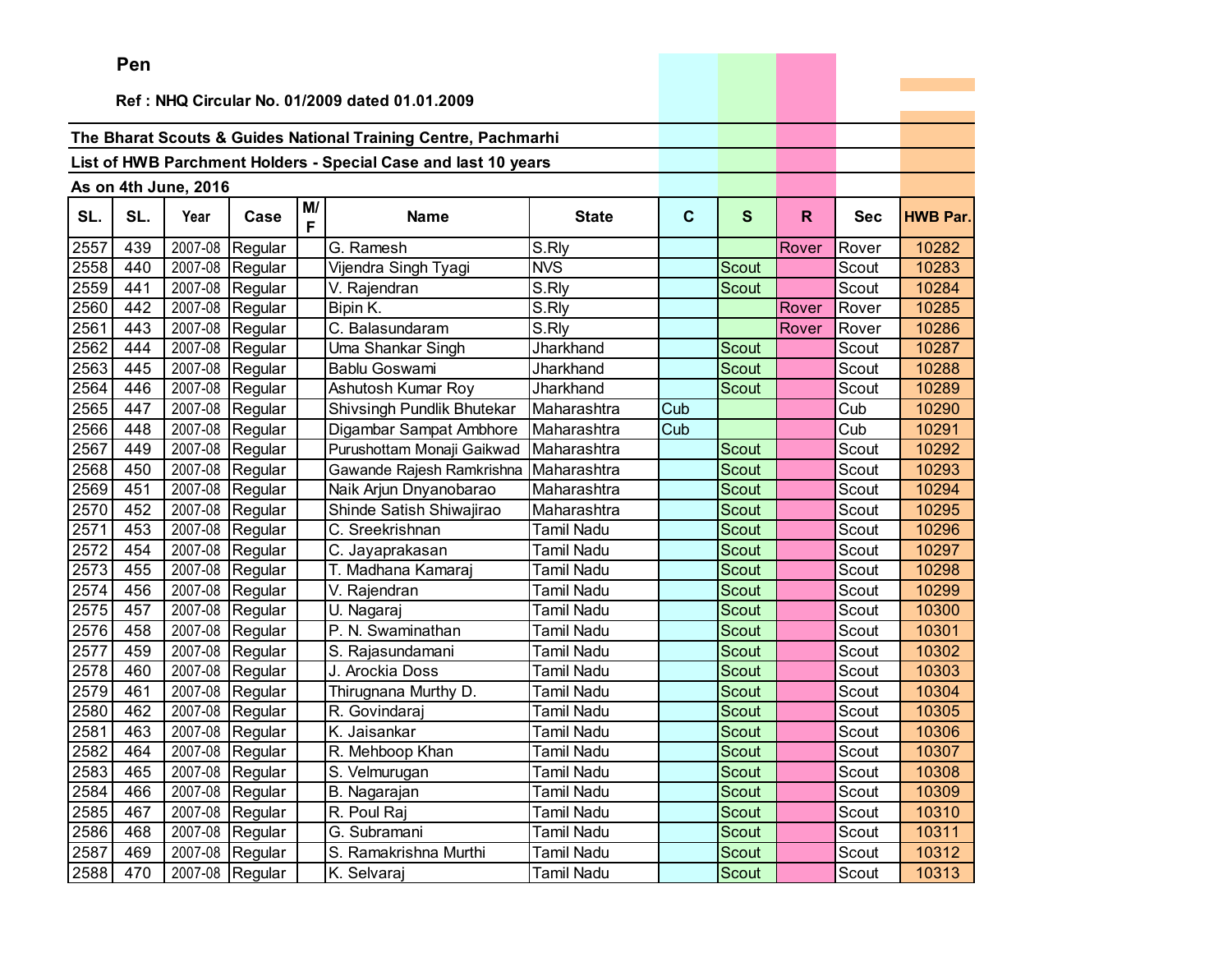|      | Pen |                      |                   |         |                                                                |                      |              |              |       |            |                 |
|------|-----|----------------------|-------------------|---------|----------------------------------------------------------------|----------------------|--------------|--------------|-------|------------|-----------------|
|      |     |                      |                   |         |                                                                |                      |              |              |       |            |                 |
|      |     |                      |                   |         | Ref: NHQ Circular No. 01/2009 dated 01.01.2009                 |                      |              |              |       |            |                 |
|      |     |                      |                   |         | The Bharat Scouts & Guides National Training Centre, Pachmarhi |                      |              |              |       |            |                 |
|      |     |                      |                   |         |                                                                |                      |              |              |       |            |                 |
|      |     |                      |                   |         | List of HWB Parchment Holders - Special Case and last 10 years |                      |              |              |       |            |                 |
|      |     | As on 4th June, 2016 |                   |         |                                                                |                      |              |              |       |            |                 |
| SL.  | SL. | Year                 | Case              | M/<br>F | <b>Name</b>                                                    | <b>State</b>         | $\mathbf{C}$ | S            | R.    | <b>Sec</b> | <b>HWB Par.</b> |
| 2589 | 471 | 2007-08              | Regular           |         | R. M. Kannan                                                   | Tamil Nadu           |              | Scout        |       | Scout      | 10314           |
| 2590 | 472 | 2007-08              | Regular           |         | R. Bose                                                        | Tamil Nadu           |              | <b>Scout</b> |       | Scout      | 10315           |
| 2591 | 473 | 2007-08              | Regular           |         | B. R. Karunakaran                                              | Tamil Nadu           |              | Scout        |       | Scout      | 10316           |
| 2592 | 474 | 2007-08              | Regular           |         | N. Panneer Selvam                                              | Tamil Nadu           |              | Scout        |       | Scout      | 10317           |
| 2593 | 475 | 2007-08              | Regular           |         | Gopinatha T. N.                                                | Karnataka            |              | Scout        |       | Scout      | 10318           |
| 2594 | 476 | 2007-08              | Regular           |         | Ravi Kuma R                                                    | Karnataka            |              | Scout        |       | Scout      | 10319           |
| 2595 | 477 | 2007-08              | Regular           |         | Subhas Chandra M. Mulagand Karnataka                           |                      |              | Scout        |       | Scout      | 10320           |
| 2596 | 478 | 2007-08              | Regular           |         | M. Ganapathi                                                   | Karnataka            |              |              | Rover | Rover      | 10321           |
| 2597 | 479 | 2007-08              | Regular           |         | Ch. Birendra Kumar Singh                                       | Manipur              |              | <b>Scout</b> |       | Scout      | 10322           |
| 2598 | 480 | 2007-08              | Regular           |         | Anil Ch. Sarma                                                 | Assam                |              | Scout        |       | Scout      | 10323           |
| 2599 | 481 | 2007-08              | Regular           |         | <b>Bhajan Sarkar</b>                                           | Assam                |              | Scout        |       | Scout      | 10324           |
| 2600 | 482 | 2007-08              | Regular           |         | Rajesh Kumar                                                   | <b>KVS</b>           |              | Scout        |       | Scout      | 10325           |
| 2601 | 483 | 2007-08              | Regular           |         | S. S. Pandey                                                   | <b>KVS</b>           |              | Scout        |       | Scout      | 10326           |
| 2602 | 484 | 2007-08              | Regular           |         | M. Ram                                                         | <b>KVS</b>           |              | <b>Scout</b> |       | Scout      | 10327           |
| 2603 | 485 | 2007-08              | Regular           |         | Dayanand Baitha                                                | <b>KVS</b>           |              | Scout        |       | Scout      | 10328           |
| 2604 | 486 | 2007-08              | Regular           |         | Gaganendra Sanyal                                              | Meghalaya            |              | Scout        |       | Scout      | 10329           |
| 2605 | 487 | 2007-08              | Regular           |         | Satpal Singh                                                   | Haryana              |              | <b>Scout</b> |       | Scout      | 10330           |
| 2606 | 488 | 2007-08              | Regular           |         | Satya Prakash Verma                                            | Haryana              |              | <b>Scout</b> |       | Scout      | 10331           |
| 2607 | 489 | 2007-08              | Regular           |         | Kottapalli Seenu                                               | Andhra Pradesh       |              | Scout        |       | Scout      | 10332           |
| 2608 | 490 | 2007-08              | Regular           |         | Sanala Nagarajachary                                           | Andhra Pradesh       |              | <b>Scout</b> |       | Scout      | 10333           |
| 2609 | 491 | 2007-08              | Regular           |         | Hargovind Sakti                                                | Uttar Pradesh        |              | <b>Scout</b> |       | Scout      | 10334           |
| 2610 | 492 | 2007-08              | Regular           |         | Vishal Aggarwal                                                | Uttar Pradesh        |              | <b>Scout</b> |       | Scout      | 10335           |
| 2611 | 493 | 2007-08              | Regular           |         | Kanhaiya Singh Yadav                                           | Uttar Pradesh        |              | Scout        |       | Scout      | 10336           |
| 2612 | 494 | 2007-08              | Regular           |         | Chandrika Singh Kushwaha                                       | <b>Uttar Pradesh</b> |              | Scout        |       | Scout      | 10337           |
| 2613 | 495 |                      | $2007-08$ Regular |         | Anil Kumar                                                     | <b>Uttar Pradesh</b> |              | Scout        |       | Scout      | 10338           |
| 2614 | 496 |                      | 2007-08 Regular   |         | R. P. Kesharwani                                               | M.P.                 |              | Scout        |       | Scout      | 10339           |
| 2615 | 497 |                      | 2007-08 Regular   |         | Avyaya Sudhakar                                                | <b>KVS</b>           |              | Scout        |       | Scout      | 10340           |
| 2616 | 498 |                      | 2007-08 Regular   |         | R. P. Bhardwaj                                                 | <b>KVS</b>           |              | Scout        |       | Scout      | 10341           |
| 2617 | 499 |                      | 2007-08 Regular   |         | Hidyatullah Siddiqui                                           | M.P.                 | Cub          |              |       | Cub        | 10342           |
| 2618 | 500 |                      | 2007-08 Regular   |         | C. Saravanan                                                   | <b>KVS</b>           |              | Scout        |       | Scout      | 10343           |
| 2619 | 501 |                      | 2007-08 Regular   |         | Sanjeev Kumar Verma                                            | <b>KVS</b>           |              | Scout        |       | Scout      | 10344           |
| 2620 | 502 |                      | 2007-08 Regular   |         | Ramashankar Oriram Dwivedi Gujarat                             |                      |              | Scout        |       | Scout      | 10345           |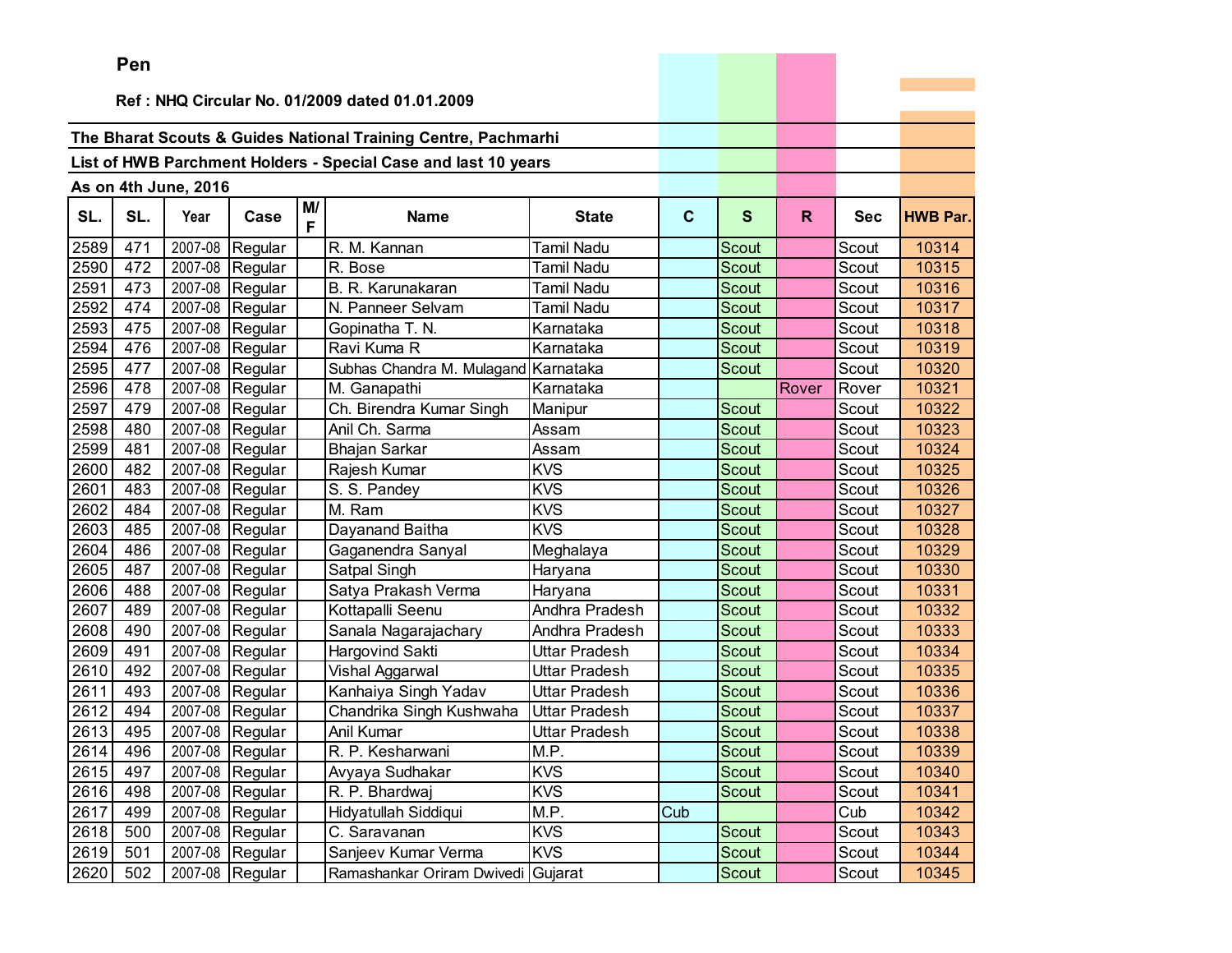|      | ren            |                      |                 |         |                                                                |                |              |              |              |            |                 |
|------|----------------|----------------------|-----------------|---------|----------------------------------------------------------------|----------------|--------------|--------------|--------------|------------|-----------------|
|      |                |                      |                 |         | Ref: NHQ Circular No. 01/2009 dated 01.01.2009                 |                |              |              |              |            |                 |
|      |                |                      |                 |         |                                                                |                |              |              |              |            |                 |
|      |                |                      |                 |         | The Bharat Scouts & Guides National Training Centre, Pachmarhi |                |              |              |              |            |                 |
|      |                |                      |                 |         | List of HWB Parchment Holders - Special Case and last 10 years |                |              |              |              |            |                 |
|      |                |                      |                 |         |                                                                |                |              |              |              |            |                 |
|      |                | As on 4th June, 2016 |                 |         |                                                                |                |              |              |              |            |                 |
| SL.  | SL.            | Year                 | Case            | M/<br>F | <b>Name</b>                                                    | <b>State</b>   | $\mathbf{C}$ | $\mathbf{s}$ | $\mathsf{R}$ | <b>Sec</b> | <b>HWB Par.</b> |
| 2621 | 503            | 2007-08              | Regular         |         | Abdus Samad G. Engineer                                        | Gujarat        |              | Scout        |              | Scout      | 10346           |
| 2622 | 504            | 2007-08              | Regular         |         | Hirvaniya Mukeshkumar M.                                       | Gujarat        |              | Scout        |              | Scout      | 10347           |
| 2623 | 505            | 2007-08              | Regular         |         | Patel Dilipbhai Mohanbhai                                      | Gujarat        |              | Scout        |              | Scout      | 10348           |
| 2624 | 506            | 2007-08              | Regular         |         | Vinaykant V. Kalola                                            | Gujarat        |              | Scout        |              | Scout      | 10349           |
| 2625 | 261a           | 2007-08              | Regular         |         | Ramjash Likhala                                                | Rajasthan      |              | Scout        |              | Scout      | 10105           |
| 2626 | 1              | 2008-09              | Regular         |         | Valmiki Ram Mohan                                              | Andhra Pradesh | Cub          |              |              | Cub        | 10350           |
| 2627 | $\overline{c}$ | 2008-09              | Regular         |         | V. Nagaraj Gupta                                               | Andhra Pradesh | Cub          |              |              | Cub        | 10351           |
| 2628 | 3              | 2008-09              | Regular         |         | Dilip Kumar Mathur                                             | Rajasthan      | Cub          |              |              | Cub        | 10352           |
| 2629 | 4              | 2008-09              | Regular         |         | Nemi Chand Gupta                                               | Rajasthan      |              | Scout        |              | Scout      | 10353           |
| 2630 | 5              | 2008-09              | Regular         |         | Ham Singh                                                      | Rajasthan      |              | Scout        |              | Scout      | 10354           |
| 2631 | 6              | 2008-09              | Regular         |         | Sang Singh Rathore                                             | Rajasthan      |              | <b>Scout</b> |              | Scout      | 10355           |
| 2632 | 7              | 2008-09              | Regular         |         | Ghan Shyam Swami                                               | Rajasthan      |              |              | Rover        | Rover      | 10356           |
| 2633 | 8              | 2008-09              | Regular         |         | <b>Utpal Kumar Das</b>                                         | Assam          |              |              | Rover        | Rover      | 10357           |
| 2634 | 9              | 2008-09              | Regular         |         | Kumar C. R.                                                    | Karnataka      |              | <b>Scout</b> |              | Scout      | 10358           |
| 2635 | 10             | 2008-09              | Regular         |         | D. R. Subrahmanya Sastry                                       | Karnataka      |              | Scout        |              | Scout      | 10359           |
| 2636 | 11             | 2008-09              | Regular         |         | Thippeswamy G. M.                                              | Karnataka      |              | Scout        |              | Scout      | 10360           |
| 2637 | 12             | 2008-09              | Regular         |         | Revabhai N. Taviyao                                            | Gujarat        |              | Scout        |              | Scout      | 10361           |
| 2638 | 13             | 2008-09              | Regular         |         | Vasant Narayan Mane                                            | Maharashtra    | Cub          |              |              | Cub        | 10362           |
| 2639 | 14             | 2008-09              | Regular         |         | Jagannath Pandusingh Yadav                                     | Maharashtra    | Cub          |              |              | Cub        | 10363           |
| 2640 | 15             | 2008-09              | Regular         |         | Subhash Champat Timande                                        | Maharashtra    | Cub          |              |              | Cub        | 10364           |
| 2641 | 16             | 2008-09              | Regular         |         | Nabab Musa Nijam                                               | Maharashtra    |              | Scout        |              | Scout      | 10365           |
| 2642 | 17             | 2008-09              | Regular         |         | P. R. Ojha                                                     | <b>KVS</b>     |              | Scout        |              | Scout      | 10366           |
| 2643 | 18             | 2008-09              | Regular         |         | Dr. N. S. Tomar                                                | <b>KVS</b>     |              | <b>Scout</b> |              | Scout      | 10367           |
| 2644 | 19             | 2008-09              | Regular         |         | Vijay Kumar Yadav                                              | Chhattisgarh   |              | Scout        |              | Scout      | 10368           |
| 2645 | 20             | 2008-09              | Regular         |         | Shankar Lal Sahu                                               | Chhattisgarh   |              | Scout        |              | Scout      | 10369           |
| 2646 | 21             | 2008-09              | Regular         |         | Pawan Kumar Naik                                               | Chhattisgarh   |              | Scout        |              | Scout      | 10370           |
| 2647 | 22             |                      | 2008-09 Regular |         | Lingraj Patel                                                  | Chhattisgarh   |              | Scout        |              | Scout      | 10371           |
| 2648 | 23             | 2008-09              | Regular         |         | Vasudeo Kesar                                                  | Chhattisgarh   |              | Scout        |              | Scout      | 10372           |
| 2649 | 24             | 2008-09              | Regular         |         | Piladas Jatwar                                                 | Chhattisgarh   |              | Scout        |              | Scout      | 10373           |
| 2650 | 25             | 2008-09              | Regular         |         | Kushal Prasad Kaushik                                          | Chhattisgarh   |              | Scout        |              | Scout      | 10374           |
| 2651 | 26             | 2008-09              | Regular         |         | Somnath Yadav                                                  | Chhattisgarh   |              |              | Rover        | Rover      | 10375           |
| 2652 | 27             |                      | 2008-09 Regular |         | S. Jayachandran                                                | <b>KVS</b>     |              | Scout        |              | Scout      | 10376           |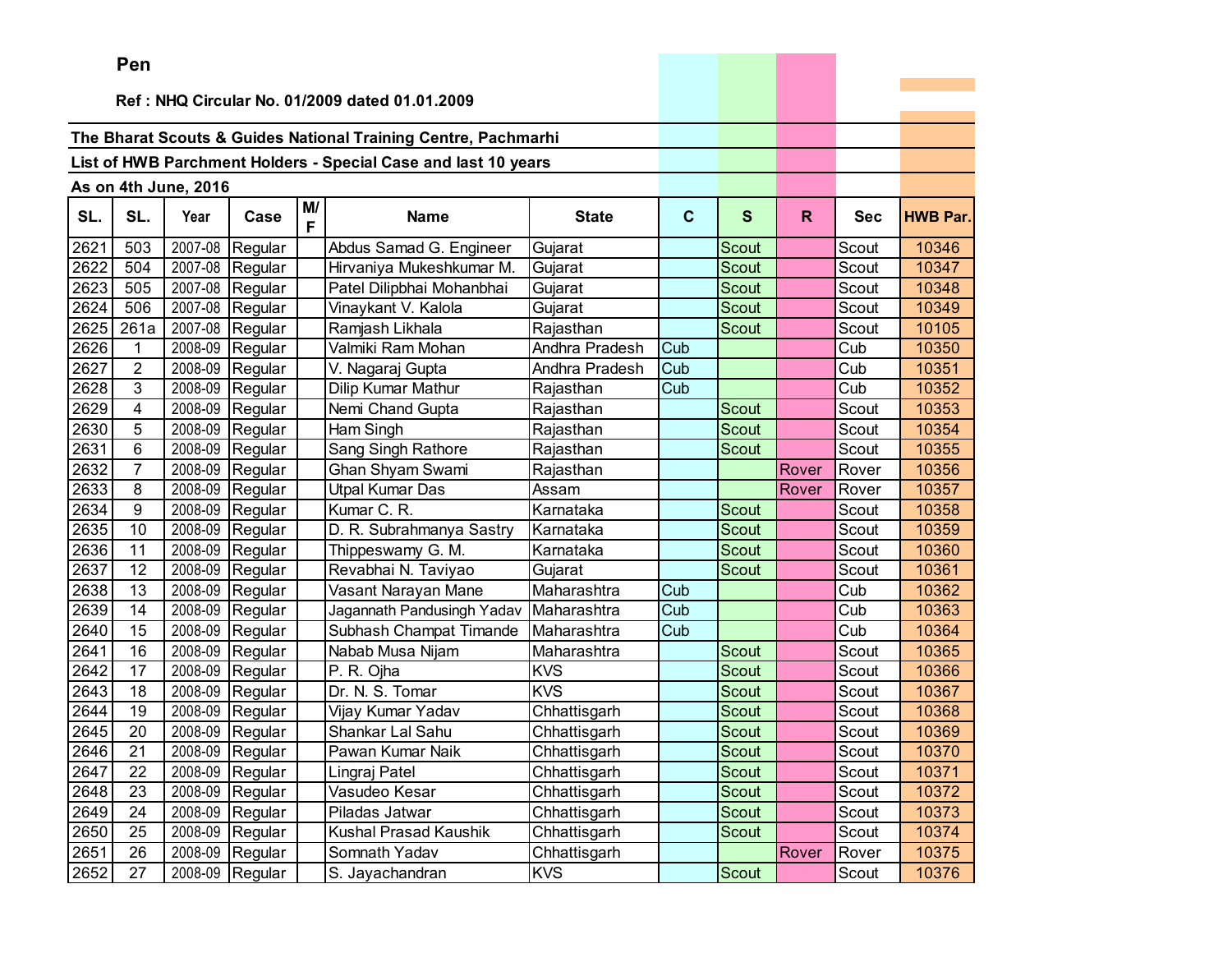|      | Pen |                      |                 |         |                                                                |              |              |              |    |            |                 |
|------|-----|----------------------|-----------------|---------|----------------------------------------------------------------|--------------|--------------|--------------|----|------------|-----------------|
|      |     |                      |                 |         | Ref: NHQ Circular No. 01/2009 dated 01.01.2009                 |              |              |              |    |            |                 |
|      |     |                      |                 |         |                                                                |              |              |              |    |            |                 |
|      |     |                      |                 |         | The Bharat Scouts & Guides National Training Centre, Pachmarhi |              |              |              |    |            |                 |
|      |     |                      |                 |         | List of HWB Parchment Holders - Special Case and last 10 years |              |              |              |    |            |                 |
|      |     |                      |                 |         |                                                                |              |              |              |    |            |                 |
|      |     | As on 4th June, 2016 |                 |         |                                                                |              |              |              |    |            |                 |
| SL.  | SL. | Year                 | Case            | M/<br>F | <b>Name</b>                                                    | <b>State</b> | $\mathbf{C}$ | S            | R. | <b>Sec</b> | <b>HWB Par.</b> |
| 2653 | 28  | 2008-09              | Regular         |         | Yarra Someswar Rao                                             | <b>KVS</b>   |              | Scout        |    | Scout      | 10377           |
| 2654 | 29  | 2008-09              | Regular         |         | Anand Singh Rawat                                              | Uttarakhand  |              | <b>Scout</b> |    | Scout      | 10378           |
| 2655 | 30  | 2008-09              | Regular         |         | Maheshanand                                                    | Uttarakhand  |              | <b>Scout</b> |    | Scout      | 10379           |
| 2656 | 31  | 2008-09              | Regular         |         | Ram Lakhan Maurya                                              | Uttarakhand  |              | Scout        |    | Scout      | 10380           |
| 2657 | 32  | 2008-09              | Regular         |         | Naresh Pal Singh Rawat                                         | Uttarakhand  |              | Scout        |    | Scout      | 10381           |
| 2658 | 33  | 2008-09              | Regular         |         | Cgabdra Sgejgar Hisgu                                          | Uttarakhand  |              | Scout        |    | Scout      | 10382           |
| 2659 | 34  | 2008-09              | Regular         |         | Gauri Shankar Joshi                                            | Uttarakhand  |              | <b>Scout</b> |    | Scout      | 10383           |
| 2660 | 35  | 2008-09              | Regular         |         | Ishwar Singh Aithani                                           | Uttarakhand  |              | Scout        |    | Scout      | 10384           |
| 2661 | 36  | 2008-09              | Regular         |         | <b>Bhupal Singh Dangwal</b>                                    | Uttarakhand  |              | Scout        |    | Scout      | 10385           |
| 2662 | 37  | 2008-09              | Regular         |         | Dewan Singh Matiyali                                           | Uttarakhand  |              | Scout        |    | Scout      | 10386           |
| 2663 | 38  | 2008-09              | Regular         |         | Chandan Singh Rawat                                            | Uttarakhand  |              | <b>Scout</b> |    | Scout      | 10387           |
| 2664 | 39  | 2008-09              | Regular         |         | Satish Chandra Kandpal                                         | Uttarakhand  |              | Scout        |    | Scout      | 10388           |
| 2665 | 40  | 2008-09              | Regular         |         | Brahma Pal Singh                                               | Uttarakhand  |              | Scout        |    | Scout      | 10389           |
| 2666 | 41  | 2008-09              | Regular         |         | Digamber Datt Fuloria                                          | Uttarakhand  |              | <b>Scout</b> |    | Scout      | 10390           |
| 2667 | 42  | 2008-09              | Regular         |         | Prakash Chandra Joshi                                          | Uttarakhand  |              | <b>Scout</b> |    | Scout      | 10391           |
| 2668 | 43  | 2008-09              | Regular         |         | <b>Harpal Singh Thakur</b>                                     | Uttarakhand  |              | <b>Scout</b> |    | Scout      | 10392           |
| 2669 | 44  | 2008-09              | Regular         |         | Gopal Krishan Rikhari                                          | Uttarakhand  |              | <b>Scout</b> |    | Scout      | 10393           |
| 2670 | 45  | 2008-09              | Regular         |         | Jagat Nath Goswami                                             | Uttarakhand  |              | Scout        |    | Scout      | 10394           |
| 2671 | 46  | 2008-09              | Regular         |         | Nayan Singh Bisht                                              | Uttarakhand  |              | Scout        |    | Scout      | 10395           |
| 2672 | 47  | 2008-09              | Regular         |         | Surendra Pal                                                   | Uttarakhand  |              | <b>Scout</b> |    | Scout      | 10396           |
| 2673 | 48  | 2008-09              | Regular         |         | Kripal Singh Negi                                              | Uttarakhand  |              | <b>Scout</b> |    | Scout      | 10397           |
| 2674 | 49  | 2008-09              | Regular         |         | Bishan Ram Arya                                                | Uttarakhand  |              | <b>Scout</b> |    | Scout      | 10398           |
| 2675 | 50  | 2008-09              | Regular         |         | Surendra Singh                                                 | Uttarakhand  |              | <b>Scout</b> |    | Scout      | 10399           |
| 2676 | 51  | 2008-09              | Regular         |         | Gopal Ram Arya                                                 | Uttarakhand  |              | Scout        |    | Scout      | 10400           |
| 2677 | 52  | 2008-09              | Regular         |         | Anil Singh Rawat                                               | Uttarakhand  |              | Scout        |    | Scout      | 10401           |
| 2678 | 53  |                      | 2008-09 Regular |         | Ramesh Lal Verma                                               | Uttarakhand  |              | Scout        |    | Scout      | 10402           |
| 2679 | 54  |                      | 2008-09 Regular |         | Daya Krishna Joshi                                             | Uttarakhand  |              | Scout        |    | Scout      | 10403           |
| 2680 | 55  |                      | 2008-09 Regular |         | Ram Sewak Yadav                                                | Uttarakhand  |              | Scout        |    | Scout      | 10404           |
| 2681 | 56  |                      | 2008-09 Regular |         | Deep Chandra Joshi                                             | Uttarakhand  |              | <b>Scout</b> |    | Scout      | 10405           |
| 2682 | 57  |                      | 2008-09 Regular |         | Umed Ram Arya                                                  | Uttarakhand  |              | Scout        |    | Scout      | 10406           |
| 2683 | 58  |                      | 2008-09 Regular |         | Devi Datt Joshi                                                | Uttarakhand  |              | Scout        |    | Scout      | 10407           |
| 2684 | 59  |                      | 2008-09 Regular |         | Pratap Singh Bisht                                             | Uttarakhand  |              | Scout        |    | Scout      | 10408           |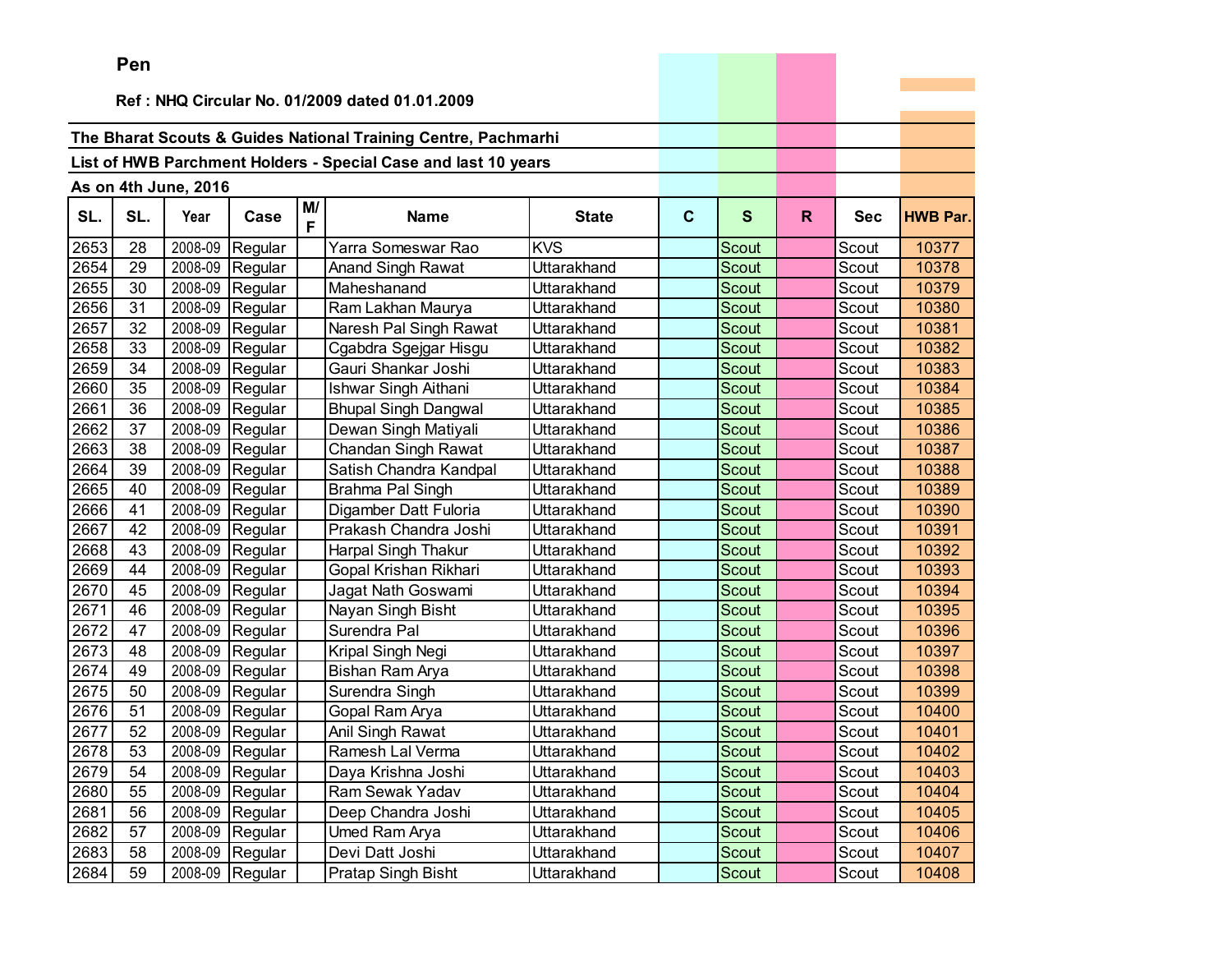|      | Pen |                      |                 |         |                                                                |               |             |              |              |            |                 |
|------|-----|----------------------|-----------------|---------|----------------------------------------------------------------|---------------|-------------|--------------|--------------|------------|-----------------|
|      |     |                      |                 |         |                                                                |               |             |              |              |            |                 |
|      |     |                      |                 |         | Ref: NHQ Circular No. 01/2009 dated 01.01.2009                 |               |             |              |              |            |                 |
|      |     |                      |                 |         | The Bharat Scouts & Guides National Training Centre, Pachmarhi |               |             |              |              |            |                 |
|      |     |                      |                 |         |                                                                |               |             |              |              |            |                 |
|      |     |                      |                 |         | List of HWB Parchment Holders - Special Case and last 10 years |               |             |              |              |            |                 |
|      |     | As on 4th June, 2016 |                 |         |                                                                |               |             |              |              |            |                 |
| SL.  | SL. | Year                 | Case            | M/<br>F | <b>Name</b>                                                    | <b>State</b>  | $\mathbf c$ | $\mathbf{s}$ | $\mathsf{R}$ | <b>Sec</b> | <b>HWB Par.</b> |
| 2685 | 60  | 2008-09              | Regular         |         | Narayan Singh Rana                                             | Uttarakhand   |             | Scout        |              | Scout      | 10409           |
| 2686 | 61  | 2008-09              | Regular         |         | Mahendra Singh Saini                                           | Uttarakhand   |             | Scout        |              | Scout      | 10410           |
| 2687 | 62  | 2008-09              | Regular         |         | Manoj Kumar Pandey                                             | Uttarakhand   |             | Scout        |              | Scout      | 10411           |
| 2688 | 63  | 2008-09              | Regular         |         | Chandra Lal                                                    | Uttarakhand   |             | Scout        |              | Scout      | 10412           |
| 2689 | 64  | 2008-09              | Regular         |         | Patel Jethabhai Bhikabhai                                      | Gujarat       |             | <b>Scout</b> |              | Scout      | 10413           |
| 2690 | 65  | 2008-09              | Regular         |         | Parmar Tapan Kumar M.                                          | Gujarat       |             | Scout        |              | Scout      | 10414           |
| 2691 | 66  | 2008-09              | Regular         |         | Pandya Janardhan Jayantilal                                    | Gujarat       |             | Scout        |              | Scout      | 10415           |
| 2692 | 67  | 2008-09              | Regular         |         | Parmar Harishbhan N.                                           | Gujarat       |             | Scout        |              | Scout      | 10416           |
| 2693 | 68  |                      | 2008-09 Regular |         | Patel Alpesh Kumar Purashottambhai                             | Gujarat       |             | Scout        |              | Scout      | 10417           |
| 2694 | 69  | 2008-09              | Regular         |         | Chaudhari Alkesh Kumar C.                                      | Gujarat       |             | Scout        |              | Scout      | 10418           |
| 2695 | 70  | 2008-09              | Regular         |         | Chavada Nitin Laxmanbhai                                       | Gujarat       |             | Scout        |              | Scout      | 10419           |
| 2696 | 71  | 2008-09              | Regular         |         | Virendra Kumar                                                 | Northern Rly  |             |              | Rover        | Rover      | 10420           |
| 2697 | 72  | 2008-09              | Regular         |         | T. G. Michael                                                  | Kerala        |             | <b>Scout</b> |              | Scout      | 10421           |
| 2698 | 73  | 2008-09              | Regular         |         | Awadesh Singh                                                  | Uttar Pradesh |             | <b>Scout</b> |              | Scout      | 10422           |
| 2699 | 74  | 2008-09              | Regular         |         | Dr. Tung Nath Pandey                                           | Uttar Pradesh |             | Scout        |              | Scout      | 10423           |
| 2700 | 75  |                      | 2008-09 Regular |         | <b>Shivnand Shaw</b>                                           | Uttar Pradesh |             | Scout        |              | Scout      | 10424           |
| 2701 | 76  | 2008-09              | Regular         |         | Jet Bahadur Verma                                              | Uttar Pradesh |             | Scout        |              | Scout      | 10425           |
| 2702 | 77  | 2008-09              | Regular         |         | Arunendra Singh                                                | Uttar Pradesh |             | Scout        |              | Scout      | 10426           |
| 2703 | 78  | 2008-09              | Regular         |         | Uma Shankar Tiwari                                             | Uttar Pradesh |             | Scout        |              | Scout      | 10427           |
| 2704 | 79  | 2008-09              | Regular         |         | Vijay Bahadur Singh                                            | Uttar Pradesh |             | Scout        |              | Scout      | 10428           |
| 2705 | 80  | 2008-09              | Regular         |         | Raj Bahadur Singh                                              | Uttar Pradesh |             | Scout        |              | Scout      | 10429           |
| 2706 | 81  | 2008-09              | Regular         |         | Pramendra Singh                                                | Uttar Pradesh |             | Scout        |              | Scout      | 10430           |
| 2707 | 82  | 2008-09              | Regular         |         | Triloki Nath Awasthi                                           | Uttar Pradesh |             | Scout        |              | Scout      | 10431           |
| 2708 | 83  | 2008-09              | Regular         |         | Anil Kumar Chaubey                                             | Uttar Pradesh |             | Scout        |              | Scout      | 10432           |
| 2709 | 84  |                      | 2008-09 Regular |         | Manoj Jumar Yadav                                              | Uttar Pradesh |             | Scout        |              | Scout      | 10433           |
| 2710 | 85  |                      | 2008-09 Regular |         | Prem Singh Rathore                                             | W.Rly         | Cub         |              |              | Cub        | 10434           |
| 2711 | 86  |                      | 2008-09 Regular |         | Hitesh Shah                                                    | W.Rly         |             | Scout        |              | Scout      | 10435           |
| 2712 | 87  |                      | 2008-09 Regular |         | Mahesh Kumar Khakhar                                           | W.Rly         |             | Scout        |              | Scout      | 10436           |
| 2713 | 88  |                      | 2008-09 Regular |         | Jagadeesh V.                                                   | Karnataka     |             | Scout        |              | Scout      | 10437           |
| 2714 | 89  |                      | 2008-09 Regular |         | Mallikarjunaswamy A. P.                                        | Karnataka     |             | Scout        |              | Scout      | 10438           |
| 2715 | 90  |                      | 2008-09 Regular |         | Shri Krishan                                                   | Delhi         |             | Scout        |              | Scout      | 10439           |
| 2716 | 91  |                      | 2008-09 Regular |         | R. R. Singh                                                    | Delhi         |             | Scout        |              | Scout      | 10440           |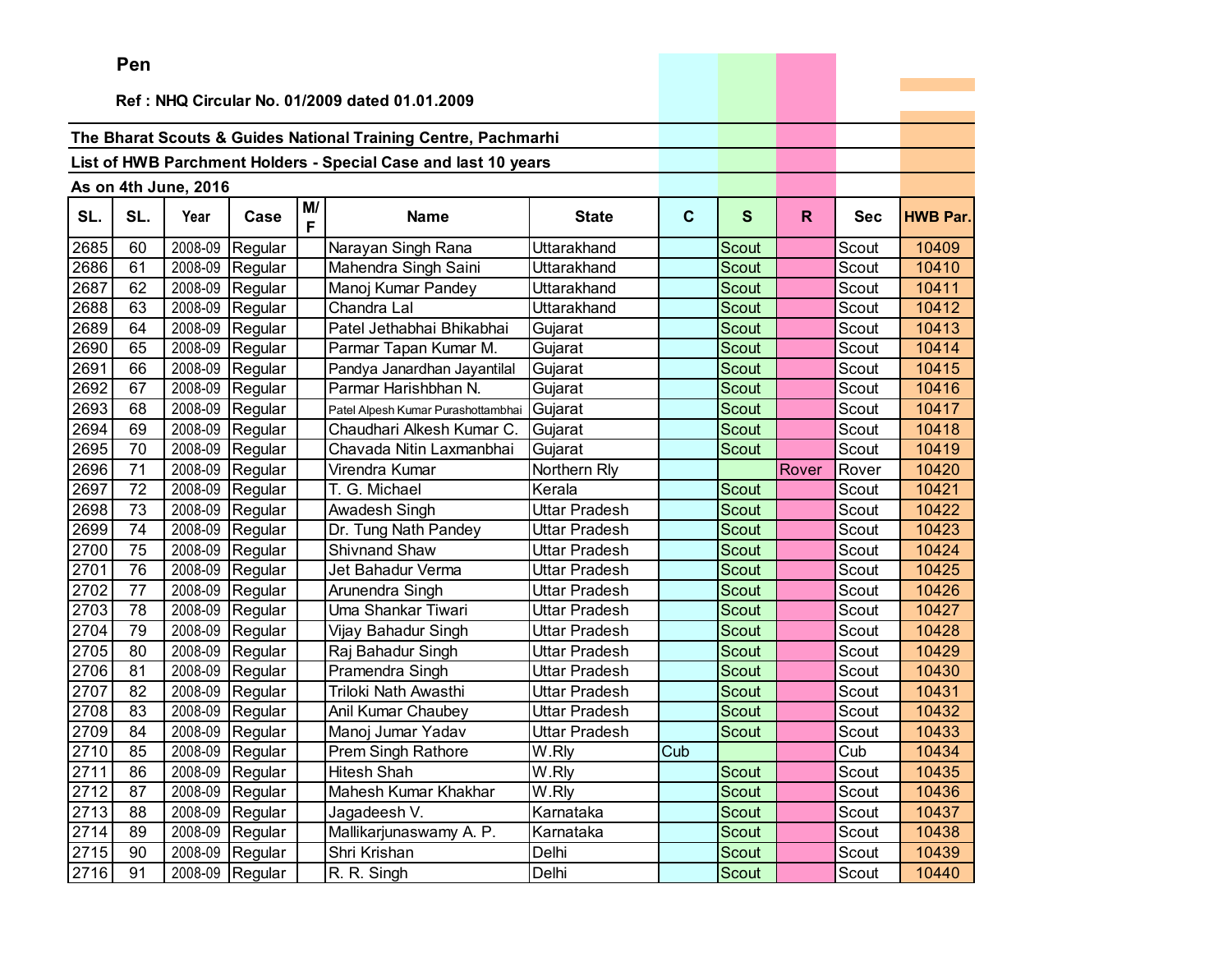|      | Pen      |                      |                 |         |                                                                |                |              |              |    |            |                 |
|------|----------|----------------------|-----------------|---------|----------------------------------------------------------------|----------------|--------------|--------------|----|------------|-----------------|
|      |          |                      |                 |         |                                                                |                |              |              |    |            |                 |
|      |          |                      |                 |         | Ref: NHQ Circular No. 01/2009 dated 01.01.2009                 |                |              |              |    |            |                 |
|      |          |                      |                 |         | The Bharat Scouts & Guides National Training Centre, Pachmarhi |                |              |              |    |            |                 |
|      |          |                      |                 |         | List of HWB Parchment Holders - Special Case and last 10 years |                |              |              |    |            |                 |
|      |          |                      |                 |         |                                                                |                |              |              |    |            |                 |
|      |          | As on 4th June, 2016 |                 |         |                                                                |                |              |              |    |            |                 |
| SL.  | SL.      | Year                 | Case            | M/<br>F | <b>Name</b>                                                    | <b>State</b>   | $\mathbf{C}$ | S            | R. | <b>Sec</b> | <b>HWB Par.</b> |
| 2717 | 92       | 2008-09              | Regular         |         | Uma Shankar Jha                                                | Delhi          |              | Scout        |    | Scout      | 10441           |
| 2718 | 93       | 2008-09              | Regular         |         | Anesh Kumar                                                    | Delhi          |              | <b>Scout</b> |    | Scout      | 10442           |
| 2719 | 94       | 2008-09              | Regular         |         | Subhash Chand Rawat                                            | Delhi          |              | Scout        |    | Scout      | 10443           |
| 2720 | 95       | 2008-09              | Regular         |         | Yogesh Kumar Tonk                                              | Delhi          |              | <b>Scout</b> |    | Scout      | 10444           |
| 2721 | 96       | 2008-09              | Regular         |         | Jata Shankar                                                   | Delhi          |              | Scout        |    | Scout      | 10444a          |
| 2722 | 97       | 2008-09              | Regular         |         | Sajjan Singh Yadav                                             | Delhi          |              | Scout        |    | Scout      | 10445           |
| 2723 | 98       | 2008-09              | Regular         |         | Satpal Singh                                                   | Delhi          |              | Scout        |    | Scout      | 10446           |
| 2724 | 99       | 2008-09              | Regular         |         | Satya Veer Singh Tomar                                         | Delhi          |              | <b>Scout</b> |    | Scout      | 10447           |
| 2725 | 100      | 2008-09              | Regular         |         | Ashok Kumar                                                    | Delhi          | Cub          |              |    | Cub        | 10448           |
| 2726 | 101      | 2008-09              | Regular         |         | Ranveer Roy                                                    | <b>Bihar</b>   |              | Scout        |    | Scout      | 10449           |
| 2727 | 102      | 2008-09              | Regular         |         | Ram Bilas Sah                                                  | <b>Bihar</b>   |              | Scout        |    | Scout      | 10450           |
| 2728 | 103      | 2008-09              | Regular         |         | <b>Achyut Govind</b>                                           | <b>Bihar</b>   |              | Scout        |    | Scout      | 10451           |
| 2729 | 104      | 2008-09              | Regular         |         | Satish Ch. Jha                                                 | <b>Bihar</b>   |              | Scout        |    | Scout      | 10452           |
| 2730 | 105      | 2008-09              | Regular         |         | Brij Bihari Sah                                                | <b>Bihar</b>   |              | <b>Scout</b> |    | Scout      | 10453           |
| 2731 | 106      | 2008-09              | Regular         |         | Prabhu Nath Rai                                                | <b>Bihar</b>   |              | Scout        |    | Scout      | 10454           |
| 2732 | 107      | 2008-09              | Regular         |         | <b>Bmahesh Kumar Sahu</b>                                      | Chhattisgarh   |              | Scout        |    | Scout      | 10455           |
| 2733 | 108      | 2008-09              | Regular         |         | Nakul Ram Sahu                                                 | Chhattisgarh   |              | <b>Scout</b> |    | Scout      | 10456           |
| 2734 | 109      | 2008-09              | Regular         |         | Manooram Rajak                                                 | Chhattisgarh   |              | Scout        |    | Scout      | 10457           |
| 2735 | 110      | 2008-09              | Regular         |         | Lalit Kumar Tarendra                                           | Chhattisgarh   |              | Scout        |    | Scout      | 10458           |
| 2736 | 111      | 2008-09              | Regular         |         | Danbahadur Singh                                               | Chhattisgarh   | Cub          |              |    | Cub        | 10459           |
| 2737 | 112      | 2008-09              | Regular         |         | Shailendra Kumar Mishra                                        | Chhattisgarh   | Cub          |              |    | Cub        | 10460           |
| 2738 | 113      | 2008-09              | Regular         |         | Daram Prasad                                                   | Andhra Pradesh |              | Scout        |    | Scout      | 10461           |
| 2739 | 114      | 2008-09              | Regular         |         | C. Durga Rao                                                   | Andhra Pradesh |              | <b>Scout</b> |    | Scout      | 10462           |
| 2740 | 115      | 2008-09              | Regular         |         | Dadisetti Krishnaappanna                                       | Andhra Pradesh |              | Scout        |    | Scout      | 10463           |
| 2741 | 116      | 2008-09              | Regular         |         | Sailada Dhanannjayalu                                          | Andhra Pradesh |              | Scout        |    | Scout      | 10464           |
|      | 2742 117 |                      | 2008-09 Regular |         | Prakerla Sreenivasa Rao                                        | Andhra Pradesh |              | Scout        |    | Scout      | 10465           |
| 2743 | 118      |                      | 2008-09 Regular |         | Animireddi Swamy Naidu                                         | Andhra Pradesh |              | Scout        |    | Scout      | 10466           |
| 2744 | 119      |                      | 2008-09 Regular |         | Vuppala Phaneendra Kumar                                       | Andhra Pradesh |              | Scout        |    | Scout      | 10467           |
| 2745 | 120      |                      | 2008-09 Regular |         | Dosapati Nageshwara Rao                                        | Andhra Pradesh |              | Scout        |    | Scout      | 10468           |
| 2746 | 121      |                      | 2008-09 Regular |         | Lingam Michael Nathaniel                                       | Andhra Pradesh |              | Scout        |    | Scout      | 10469           |
| 2747 | 122      |                      | 2008-09 Regular |         | K. V. Narayana Rao                                             | Andhra Pradesh |              | Scout        |    | Scout      | 10470           |
| 2748 | 123      |                      | 2008-09 Regular |         | Bhasham P. A.                                                  | Kerala         |              | Scout        |    | Scout      | 10471           |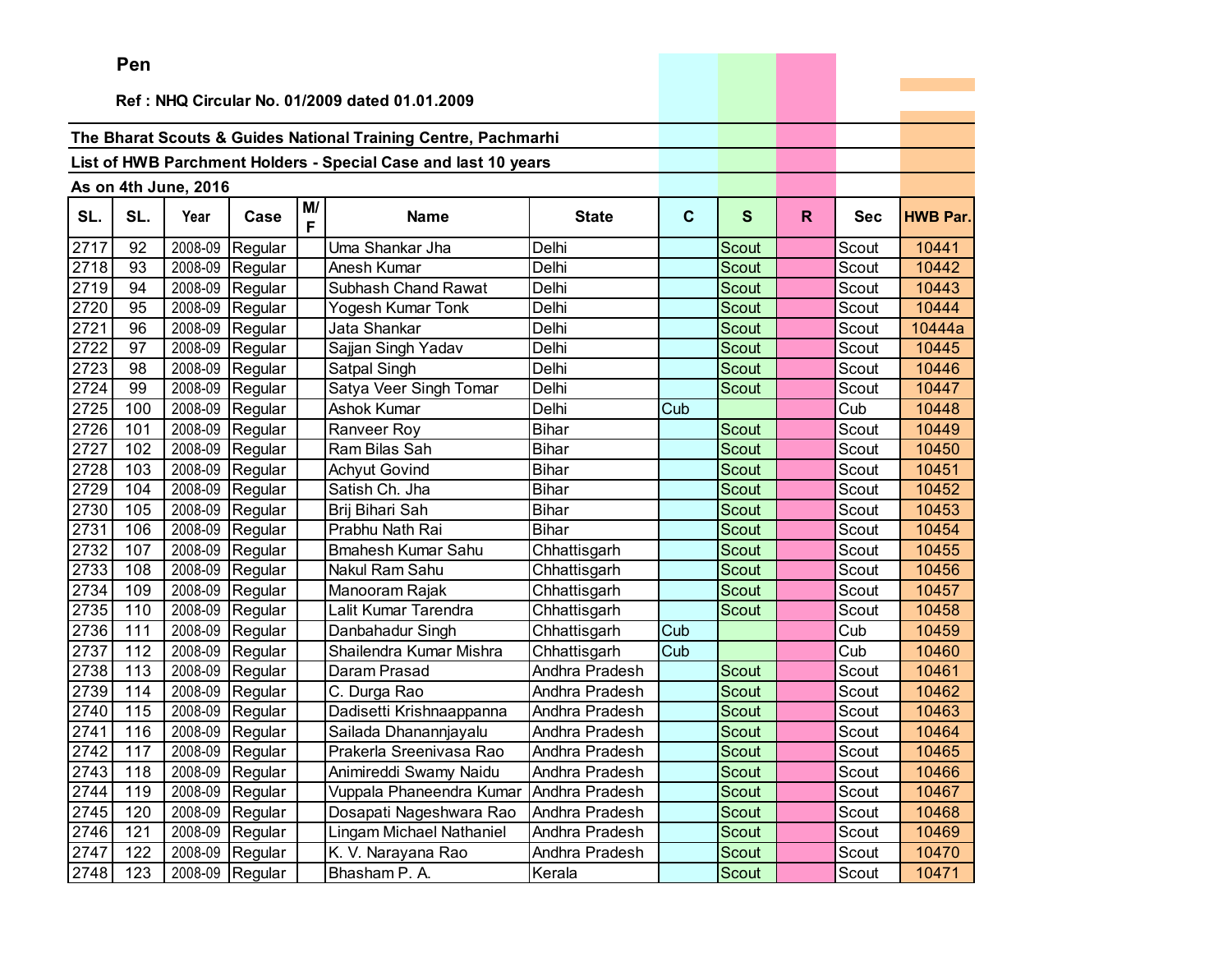|      | ren |                      |                 |         |                                                                |              |             |              |    |            |                 |
|------|-----|----------------------|-----------------|---------|----------------------------------------------------------------|--------------|-------------|--------------|----|------------|-----------------|
|      |     |                      |                 |         | Ref: NHQ Circular No. 01/2009 dated 01.01.2009                 |              |             |              |    |            |                 |
|      |     |                      |                 |         |                                                                |              |             |              |    |            |                 |
|      |     |                      |                 |         | The Bharat Scouts & Guides National Training Centre, Pachmarhi |              |             |              |    |            |                 |
|      |     |                      |                 |         |                                                                |              |             |              |    |            |                 |
|      |     |                      |                 |         | List of HWB Parchment Holders - Special Case and last 10 years |              |             |              |    |            |                 |
|      |     | As on 4th June, 2016 |                 |         |                                                                |              |             |              |    |            |                 |
| SL.  | SL. | Year                 | Case            | M/<br>F | <b>Name</b>                                                    | <b>State</b> | $\mathbf c$ | S            | R. | <b>Sec</b> | <b>HWB Par.</b> |
| 2749 | 124 | 2008-09              | Regular         |         | Sreedharan K. P.                                               | Kerala       |             | Scout        |    | Scout      | 10472           |
| 2750 | 125 | 2008-09              | Regular         |         | <b>Baby George</b>                                             | Kerala       |             | Scout        |    | Scout      | 10473           |
| 2751 | 126 | 2008-09              | Regular         |         | Sathya Prakasha E. K.                                          | Kerala       |             | Scout        |    | Scout      | 10474           |
| 2752 | 127 | 2008-09              | Regular         |         | Justin Gamalial                                                | Kerala       |             | <b>Scout</b> |    | Scout      | 10475           |
| 2753 | 128 | 2008-09              | Regular         |         | Deepak R. R.                                                   | Kerala       |             | Scout        |    | Scout      | 10476           |
| 2754 | 129 | 2008-09              | Regular         |         | Annamma C. T.                                                  | Kerala       |             | Scout        |    | Scout      | 10477           |
| 2755 | 130 | 2008-09              | Regular         |         | Kasim P.                                                       | Kerala       |             | Scout        |    | Scout      | 10478           |
| 2756 | 131 | 2008-09              | Regular         |         | Abdussalam Ambalavan                                           | Kerala       |             | Scout        |    | Scout      | 10479           |
| 2757 | 132 | 2008-09              | Regular         |         | G. Samkutty                                                    | Kerala       |             | Scout        |    | Scout      | 10480           |
| 2758 | 133 | 2008-09              | Regular         |         | K. P. Prakasan                                                 | Kerala       |             | Scout        |    | Scout      | 10481           |
| 2759 | 134 | 2008-09              | Regular         |         | Sajan P.D.                                                     | Kerala       |             | Scout        |    | Scout      | 10482           |
| 2760 | 135 | 2008-09              | Regular         |         | Govinda Bhat P.                                                | Kerala       |             | Scout        |    | Scout      | 10483           |
| 2761 | 136 | 2008-09              | Regular         |         | K. Hari Dasan                                                  | Kerala       |             | Scout        |    | Scout      | 10484           |
| 2762 | 137 | 2008-09              | Regular         |         | Naveen A. A.                                                   | Kerala       |             | Scout        |    | Scout      | 10485           |
| 2763 | 138 | 2008-09              | Regular         |         | A. K. Johny                                                    | Kerala       |             | Scout        |    | Scout      | 10486           |
| 2764 | 139 | 2008-09              | Regular         |         | <b>Tresa Paul</b>                                              | Kerala       |             | Scout        |    | Scout      | 10487           |
| 2765 | 140 | 2008-09              | Regular         |         | K. Mohan Asubrahmani                                           | Kerala       |             | Scout        |    | Scout      | 10488           |
| 2766 | 141 | 2008-09              | Regular         |         | K. Ramesan Namboodiri                                          | Kerala       |             | Scout        |    | Scout      | 10489           |
| 2767 | 142 | 2008-09              | Regular         |         | Sudhamonty T. N.                                               | Kerala       |             | Scout        |    | Scout      | 10490           |
| 2768 | 143 | 2008-09              | Regular         |         | Abdu Vilangappuram                                             | Kerala       |             | Scout        |    | Scout      | 10491           |
| 2769 | 144 | 2008-09              | Regular         |         | Sijo V. S.                                                     | Kerala       |             | <b>Scout</b> |    | Scout      | 10492           |
| 2770 | 145 | 2008-09              | Regular         |         | S. Indumohan                                                   | Kerala       |             | Scout        |    | Scout      | 10493           |
| 2771 | 146 | 2008-09              | Regular         |         | Suneesh Kumar C.                                               | Kerala       |             | <b>Scout</b> |    | Scout      | 10494           |
| 2772 | 147 | 2008-09              | Regular         |         | Jinish Sasi                                                    | Kerala       |             | Scout        |    | Scout      | 10495           |
| 2773 | 148 | 2008-09              | Regular         |         | Shanoj Antony                                                  | Kerala       |             | Scout        |    | Scout      | 10496           |
| 2774 | 149 |                      | 2008-09 Regular |         | Pradeep Kumar A. S.                                            | Kerala       |             | Scout        |    | Scout      | 10497           |
| 2775 | 150 |                      | 2008-09 Regular |         | Ayoob K. M.                                                    | Kerala       |             | Scout        |    | Scout      | 10498           |
| 2776 | 151 | 2008-09              | Regular         |         | Kiran Prasad P. G.                                             | Kerala       |             | Scout        |    | Scout      | 10499           |
| 2777 | 152 |                      | 2008-09 Regular |         | Surendran K. P.                                                | Kerala       |             | Scout        |    | Scout      | 10500           |
| 2778 | 153 | 2008-09              | Regular         |         | Lissimol Y.                                                    | Kerala       |             | Scout        |    | Scout      | 10501           |
| 2779 | 154 |                      | 2008-09 Regular |         | Bhatkar Sagar Ajabrao                                          | Maharashtra  |             | Scout        |    | Scout      | 10502           |
| 2780 | 155 |                      | 2008-09 Regular |         | Lad Bapu Sambhaji                                              | Maharashtra  |             | Scout        |    | Scout      | 10503           |

the control of the control of the control of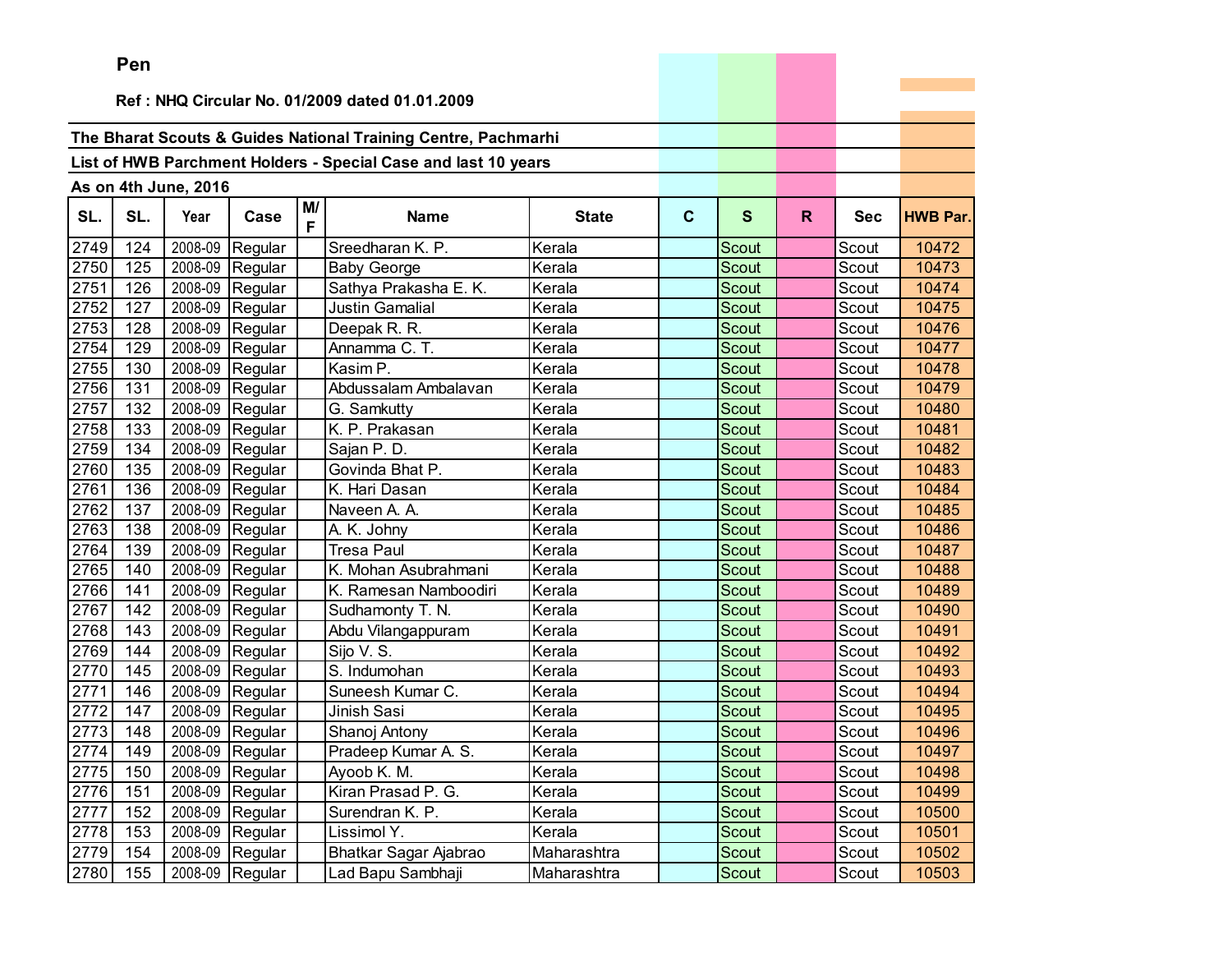|      | ren |                      |                   |         |                                                                |                    |             |              |    |            |                 |
|------|-----|----------------------|-------------------|---------|----------------------------------------------------------------|--------------------|-------------|--------------|----|------------|-----------------|
|      |     |                      |                   |         | Ref: NHQ Circular No. 01/2009 dated 01.01.2009                 |                    |             |              |    |            |                 |
|      |     |                      |                   |         |                                                                |                    |             |              |    |            |                 |
|      |     |                      |                   |         | The Bharat Scouts & Guides National Training Centre, Pachmarhi |                    |             |              |    |            |                 |
|      |     |                      |                   |         | List of HWB Parchment Holders - Special Case and last 10 years |                    |             |              |    |            |                 |
|      |     |                      |                   |         |                                                                |                    |             |              |    |            |                 |
|      |     | As on 4th June, 2016 |                   |         |                                                                |                    |             |              |    |            |                 |
| SL.  | SL. | Year                 | Case              | M/<br>F | <b>Name</b>                                                    | <b>State</b>       | $\mathbf c$ | $\mathbf{s}$ | R. | <b>Sec</b> | <b>HWB Par.</b> |
| 2781 | 156 | 2008-09              | Regular           |         | Shinde Uddhav Rajaram                                          | Maharashtra        | Cub         |              |    | Cub        | 10504           |
| 2782 | 157 | 2008-09              | Regular           |         | Mehta Vistaspar Cavas                                          | Maharashtra        | Cub         |              |    | Cub        | 10505           |
| 2783 | 158 | 2008-09              | Regular           |         | Ramesh Prabhakar Bobde                                         | Maharashtra        | Cub         |              |    | Cub        | 10506           |
| 2784 | 159 | 2008-09              | Regular           |         | <b>Takale Rahul Manik</b>                                      | Maharashtra        | Cub         |              |    | Cub        | 10507           |
| 2785 | 160 | 2008-09              | Regular           |         | Raphael John Swamy                                             | Maharashtra        | Cub         |              |    | Cub        | 10508           |
| 2786 | 161 | 2008-09              | Regular           |         | Ramdas Shriram Thakur                                          | Maharashtra        | Cub         |              |    | Cub        | 10509           |
| 2787 | 162 | 2008-09              | Regular           |         | Bendre Pramod Shamsundar                                       | Maharashtra        |             | Scout        |    | Scout      | 10510           |
| 2788 | 163 | 2008-09              | Regular           |         | Bhor Ghamaji Janardhan                                         | Maharashtra        |             | Scout        |    | Scout      | 10511           |
| 2789 | 164 | 2008-09              | Regular           |         | gore Santosh Manohar Rao                                       | Maharashtra        |             | <b>Scout</b> |    | Scout      | 10512           |
| 2790 | 165 | 2008-09              | Regular           |         | Kare Kushaba Tukaram                                           | Maharashtra        |             | Scout        |    | Scout      | 10513           |
| 2791 | 166 | 2008-09              | Regular           |         | Karale Purushottam Sarjero                                     | Maharashtra        |             | Scout        |    | Scout      | 10514           |
| 2792 | 167 | 2008-09              | Regular           |         | Kamat Avinash Shankar                                          | Maharashtra        |             | Scout        |    | Scout      | 10515           |
| 2793 | 168 | 2008-09              | Regular           |         | Navase Dilip Dattatraya                                        | Maharashtra        |             | Scout        |    | Scout      | 10516           |
| 2794 | 169 | 2008-09              | Regular           |         | Mahajan Manoj Pralhad                                          | Maharashtra        |             | Scout        |    | Scout      | 10517           |
| 2795 | 170 | 2008-09              | Regular           |         | Maharaj Anandidas Kalidas                                      | Maharashtra        |             | Scout        |    | Scout      | 10518           |
| 2796 | 171 | 2008-09              | Regular           |         | Pande Dineshkumar Rajaram                                      | Maharashtra        |             | Scout        |    | Scout      | 10519           |
| 2797 | 172 | 2008-09              | Regular           |         | Shaikh Azim Dastgir                                            | Maharashtra        |             | <b>Scout</b> |    | Scout      | 10520           |
| 2798 | 173 | 2008-09              | Regular           |         | Phadatare Ravindra Shishupal                                   | Maharashtra        |             | Scout        |    | Scout      | 10521           |
| 2799 | 174 | 2008-09              | Regular           |         | Undhare Ramadas Mahadeo                                        | Maharashtra        |             | Scout        |    | Scout      | 10522           |
| 2800 | 175 | 2008-09              | Regular           |         | Kute Tukaram Vithoba                                           | Maharashtra        |             | <b>Scout</b> |    | Scout      | 10523           |
| 2801 | 176 | 2008-09              | Regular           |         | <b>Bilpe Deepak Dnynoba</b>                                    | Maharashtra        |             | <b>Scout</b> |    | Scout      | 10524           |
| 2802 | 177 | 2008-09              | Regular           |         | Mokashi Ranganath Bhanudhas                                    | Maharashtra        |             | Scout        |    | Scout      | 10525           |
| 2803 | 178 | 2008-09              | Regular           |         | Ramesh Viswanath Khobraggade                                   | Maharashtra        |             | <b>Scout</b> |    | Scout      | 10526           |
| 2804 | 179 | 2008-09              | Regular           |         | Har Pal Singh                                                  | Uttarakhand        |             | Scout        |    | Scout      | 10527           |
| 2805 | 180 | 2008-09              | Regular           |         | Himansu Pandey                                                 | Uttarakhand        | Cub         |              |    | Cub        | 10528           |
| 2806 | 181 |                      | $2008-09$ Regular |         | Sanjay Kumar Shukla                                            | Uttarakhand        |             | Scout        |    | Scout      | 10529           |
| 2807 | 182 |                      | $2008-09$ Regular |         | Ver Pal Singh                                                  | Uttarakhand        |             | Scout        |    | Scout      | 10530           |
| 2808 | 183 | 2008-09              | Regular           |         | Veerendra Singh Negi                                           | Uttarakhand        |             | Scout        |    | Scout      | 10531           |
| 2809 | 184 | 2008-09              | Regular           |         | <b>Shivanand Dubey</b>                                         | <b>Uttarakhand</b> |             | Scout        |    | Scout      | 10532           |
| 2810 | 185 | 2008-09              | Regular           |         | Rajesh Kumar                                                   | Uttarakhand        |             | Scout        |    | Scout      | 10533           |
| 2811 | 186 | 2008-09              | Regular           |         | Daya Krishan Joshi                                             | Uttarakhand        |             | Scout        |    | Scout      | 10534           |
| 2812 | 187 | 2008-09              | Regular           |         | Mahesh Prasad Dimri                                            | Uttarakhand        |             | Scout        |    | Scout      | 10535           |

and the control of the control of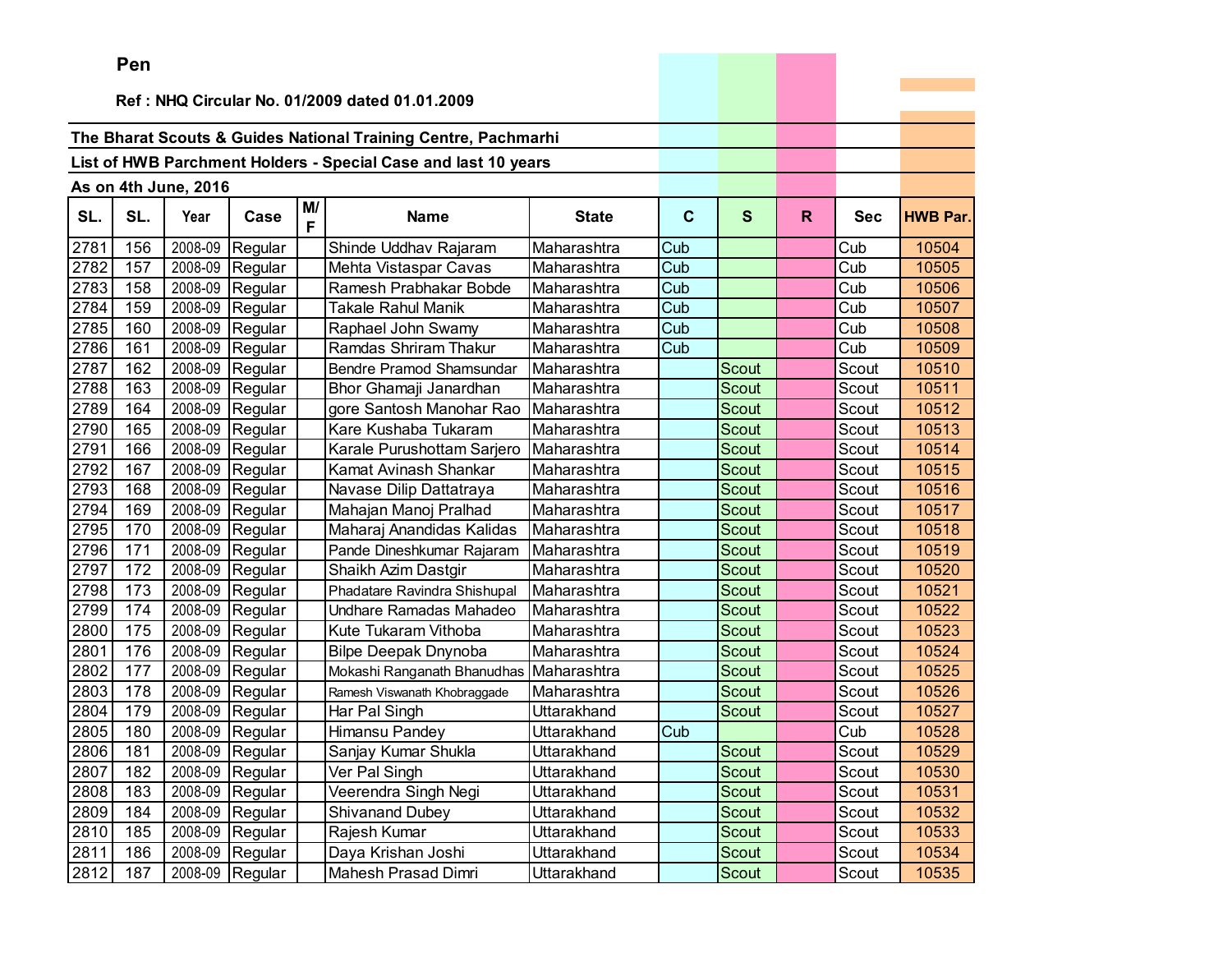|      | ren |                      |                   |         |                                                                |              |             |              |       |            |                 |
|------|-----|----------------------|-------------------|---------|----------------------------------------------------------------|--------------|-------------|--------------|-------|------------|-----------------|
|      |     |                      |                   |         | Ref: NHQ Circular No. 01/2009 dated 01.01.2009                 |              |             |              |       |            |                 |
|      |     |                      |                   |         |                                                                |              |             |              |       |            |                 |
|      |     |                      |                   |         | The Bharat Scouts & Guides National Training Centre, Pachmarhi |              |             |              |       |            |                 |
|      |     |                      |                   |         | List of HWB Parchment Holders - Special Case and last 10 years |              |             |              |       |            |                 |
|      |     |                      |                   |         |                                                                |              |             |              |       |            |                 |
|      |     | As on 4th June, 2016 |                   |         |                                                                |              |             |              |       |            |                 |
| SL.  | SL. | Year                 | Case              | M/<br>F | <b>Name</b>                                                    | <b>State</b> | $\mathbf c$ | $\mathbf{s}$ | R.    | <b>Sec</b> | <b>HWB Par.</b> |
| 2813 | 188 | 2008-09              | Regular           |         | Hari Babu Shakya                                               | Uttarakhand  |             | Scout        |       | Scout      | 10536           |
| 2814 | 189 | 2008-09              | Regular           |         | Jamil Ahmed Usmani                                             | Uttarakhand  |             | Scout        |       | Scout      | 10537           |
| 2815 | 190 | 2008-09              | Regular           |         | <b>Shiv Prasad Raturi</b>                                      | Uttarakhand  |             | Scout        |       | Scout      | 10538           |
| 2816 | 191 | 2008-09              | Regular           |         | Puran Ram                                                      | Uttarakhand  |             | Scout        |       | Scout      | 10539           |
| 2817 | 192 | 2008-09              | Regular           |         | Yogesh Tripathi                                                | Uttarakhand  |             | Scout        |       | Scout      | 10540           |
| 2818 | 193 | 2008-09              | Regular           |         | Khema Nand Joshi                                               | Uttarakhand  |             | Scout        |       | Scout      | 10541           |
| 2819 | 194 | 2008-09              | Regular           |         | Rajendra Singh Negi                                            | Uttarakhand  |             | Scout        |       | Scout      | 10542           |
| 2820 | 195 | 2008-09              | Regular           |         | Dr. Mahabir Singh Kaletha                                      | Uttarakhand  |             | Scout        |       | Scout      | 10543           |
| 2821 | 196 | 2008-09              | Regular           |         | <b>Thakur Datt Ashnora</b>                                     | Uttarakhand  |             | <b>Scout</b> |       | Scout      | 10544           |
| 2822 | 197 | 2008-09              | Regular           |         | Radhey Lal Varma                                               | Uttarakhand  |             | Scout        |       | Scout      | 10545           |
| 2823 | 198 | 2008-09              | Regular           |         | Dr. Surendra Singh Mahra                                       | Uttarakhand  |             | Scout        |       | Scout      | 10546           |
| 2824 | 199 | 2008-09              | Regular           |         | Mahi Pal Sharma                                                | Uttarakhand  |             | Scout        |       | Scout      | 10547           |
| 2825 | 200 | 2008-09              | Regular           |         | Adesh Kumar Chopra                                             | Uttarakhand  |             | Scout        |       | Scout      | 10548           |
| 2826 | 201 | 2008-09              | Regular           |         | KaminiBora                                                     | Assam        |             |              | Rover | Rover      | 10549           |
| 2827 | 202 | 2008-09              | Regular           |         | Laxmi Kant Anad Mahajan                                        | Maharashtra  |             | Scout        |       | Scout      | 10550           |
| 2828 | 203 | 2008-09              | Regular           |         | Suresh Laxman Kharat                                           | Maharashtra  |             | Scout        |       | Scout      | 10551           |
| 2829 | 204 | 2008-09              | Regular           |         | Hanif Vahid Khan                                               | Maharashtra  | Cub         |              |       | Cub        | 10552           |
| 2830 | 205 | 2008-09              | Regular           |         | Prajakta Bajirao Allat                                         | Maharashtra  |             | Scout        |       | Scout      | 10553           |
| 2831 | 206 | 2008-09              | Regular           |         | Jadhav Vishwanath Jotiram                                      | Maharashtra  |             | Scout        |       | Scout      | 10554           |
| 2832 | 207 | 2008-09              | Regular           |         | Keripale Nitin Vasant                                          | Maharashtra  |             | <b>Scout</b> |       | Scout      | 10555           |
| 2833 | 208 | 2008-09              | Regular           |         | Rajendra Manikrao Khandal                                      | Maharashtra  |             | <b>Scout</b> |       | Scout      | 10556           |
| 2834 | 209 | 2008-09              | Regular           |         | Kolekar Popat Ramchander                                       | Maharashtra  |             | Scout        |       | Scout      | 10557           |
| 2835 | 210 | 2008-09              | Regular           |         | Lad DilipPandurang                                             | Maharashtra  |             | Scout        |       | Scout      | 10558           |
| 2836 | 211 | 2008-09              | Regular           |         | Mane Vishal Vishnu                                             | Maharashtra  |             | Scout        |       | Scout      | 10559           |
| 2837 | 212 | 2008-09              | Regular           |         | Nanaware Charushila Dilip                                      | Maharashtra  |             | Scout        |       | Scout      | 10560           |
| 2838 | 213 |                      | $2008-09$ Regular |         | Sarjerao Anna Patil                                            | Maharashtra  |             | Scout        |       | Scout      | 10561           |
| 2839 | 214 |                      | $2008-09$ Regular |         | Vyas Rina B.                                                   | Maharashtra  |             | Scout        |       | Scout      | 10562           |
| 2840 | 215 |                      | 2008-09 Regular   |         | Parthiban A.                                                   | Tamil Nadu   |             | Scout        |       | Scout      | 10563           |
| 2841 | 216 |                      | 2008-09 Regular   |         | R. Narasimhan                                                  | Tamil Nadu   |             | Scout        |       | Scout      | 10564           |
| 2842 | 217 | 2008-09              | Regular           |         | V. Raghunathan                                                 | Tamil Nadu   |             | Scout        |       | Scout      | 10565           |
| 2843 | 218 | 2008-09              | Regular           |         | V. Senkuttuvan                                                 | Tamil Nadu   |             | Scout        |       | Scout      | 10566           |
| 2844 | 219 |                      | 2008-09 Regular   |         | N. Soma Sundaram                                               | Tamil Nadu   |             | Scout        |       | Scout      | 10567           |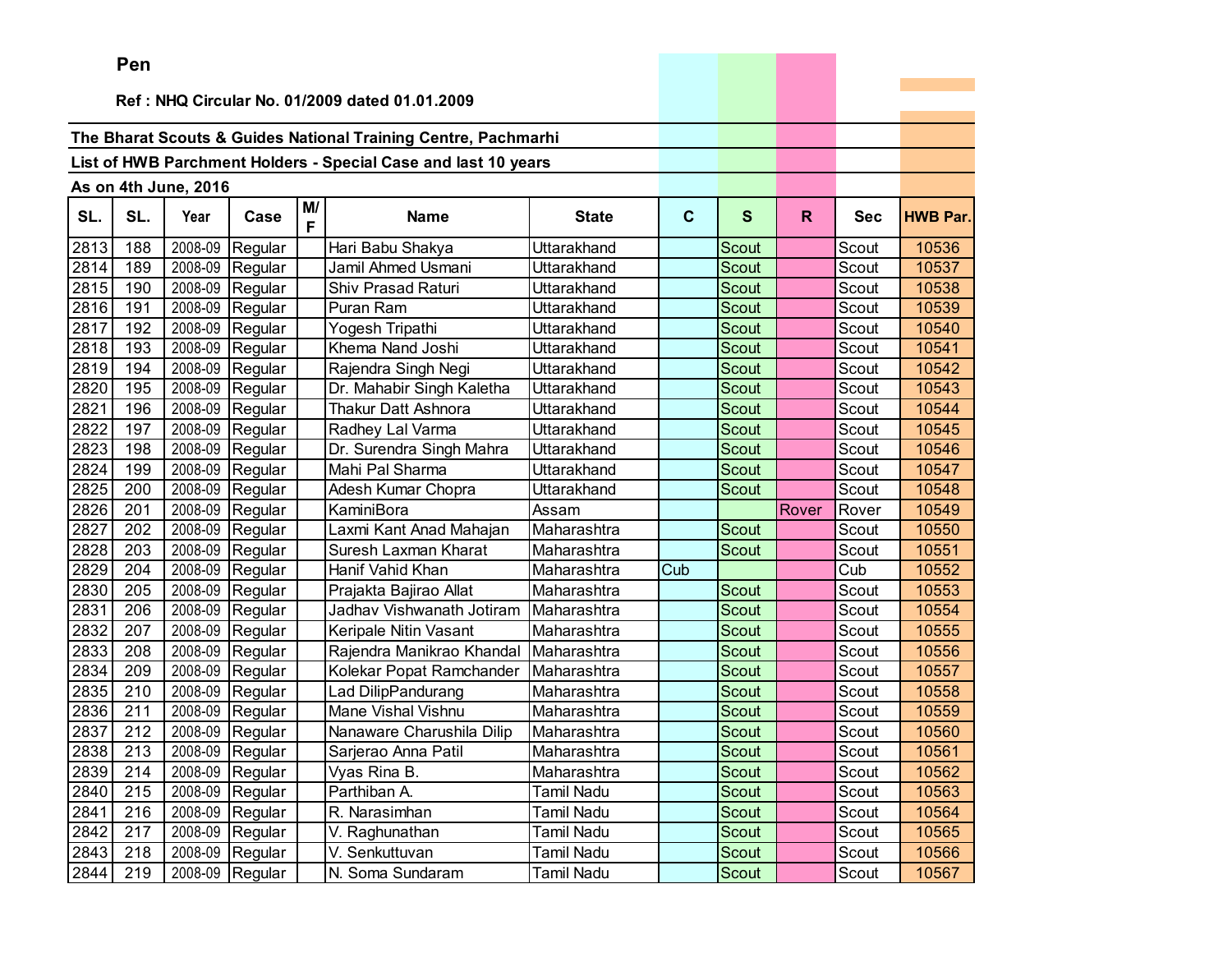|      | ren |                      |                   |         |                                                                |                   |             |              |    |            |                 |
|------|-----|----------------------|-------------------|---------|----------------------------------------------------------------|-------------------|-------------|--------------|----|------------|-----------------|
|      |     |                      |                   |         | Ref: NHQ Circular No. 01/2009 dated 01.01.2009                 |                   |             |              |    |            |                 |
|      |     |                      |                   |         |                                                                |                   |             |              |    |            |                 |
|      |     |                      |                   |         | The Bharat Scouts & Guides National Training Centre, Pachmarhi |                   |             |              |    |            |                 |
|      |     |                      |                   |         | List of HWB Parchment Holders - Special Case and last 10 years |                   |             |              |    |            |                 |
|      |     |                      |                   |         |                                                                |                   |             |              |    |            |                 |
|      |     | As on 4th June, 2016 |                   |         |                                                                |                   |             |              |    |            |                 |
| SL.  | SL. | Year                 | Case              | M/<br>F | <b>Name</b>                                                    | <b>State</b>      | $\mathbf c$ | $\mathbf{s}$ | R. | <b>Sec</b> | <b>HWB Par.</b> |
| 2845 | 220 | 2008-09              | Regular           |         | A. Peter Joshua                                                | <b>Tamil Nadu</b> |             | Scout        |    | Scout      | 10568           |
| 2846 | 221 | 2008-09              | Regular           |         | K. Arasamuthu                                                  | Tamil Nadu        |             | Scout        |    | Scout      | 10569           |
| 2847 | 222 | 2008-09              | Regular           |         | K. Anandan                                                     | Tamil Nadu        |             | <b>Scout</b> |    | Scout      | 10570           |
| 2848 | 223 | 2008-09              | Regular           |         | De Sreenivaas                                                  | Tamil Nadu        |             | Scout        |    | Scout      | 10571           |
| 2849 | 224 | 2008-09              | Regular           |         | V. Mahalingam                                                  | Tamil Nadu        |             | Scout        |    | Scout      | 10572           |
| 2850 | 225 | 2008-09              | Regular           |         | P. Ramanathan                                                  | Tamil Nadu        |             | Scout        |    | Scout      | 10573           |
| 2851 | 226 | 2008-09              | Regular           |         | M. Manivel                                                     | Tamil Nadu        |             | Scout        |    | Scout      | 10574           |
| 2852 | 227 | 2008-09              | Regular           |         | A. Arumugam                                                    | Tamil Nadu        |             | Scout        |    | Scout      | 10575           |
| 2853 | 228 | 2008-09              | Regular           |         | J. David Samikkannu                                            | Tamil Nadu        |             | Scout        |    | Scout      | 10576           |
| 2854 | 229 | 2008-09              | Regular           |         | G. Chandra Reddy                                               | <b>Tamil Nadu</b> |             | Scout        |    | Scout      | 10577           |
| 2855 | 230 | 2008-09              | Regular           |         | C. Muthuramalingam                                             | Tamil Nadu        |             | Scout        |    | Scout      | 10578           |
| 2856 | 231 | 2008-09              | Regular           |         | M. Venkateswaran                                               | Tamil Nadu        |             | Scout        |    | Scout      | 10579           |
| 2857 | 232 | 2008-09              | Regular           |         | K. Ravivijaya Durai                                            | Tamil Nadu        |             | Scout        |    | Scout      | 10580           |
| 2858 | 233 | 2008-09              | Regular           |         | K. Prabhu                                                      | Tamil Nadu        |             | Scout        |    | Scout      | 10581           |
| 2859 | 234 | 2008-09              | Regular           |         | S. Pandi                                                       | Tamil Nadu        |             | Scout        |    | Scout      | 10582           |
| 2860 | 235 | 2008-09              | Regular           |         | Gurudhakshina Moorthy D.                                       | <b>Tamil Nadu</b> |             | Scout        |    | Scout      | 10583           |
| 2861 | 236 | 2008-09              | Regular           |         | P. Sankar                                                      | Tamil Nadu        |             | <b>Scout</b> |    | Scout      | 10584           |
| 2862 | 237 | 2008-09              | Regular           |         | Peter Arockiasamy M.                                           | Tamil Nadu        |             | Scout        |    | Scout      | 10585           |
| 2863 | 238 | 2008-09              | Regular           |         | M. Jayaraman                                                   | <b>Tamil Nadu</b> |             | Scout        |    | Scout      | 10586           |
| 2864 | 239 | 2008-09              | Regular           |         | P. Brabakaran                                                  | <b>Tamil Nadu</b> |             | <b>Scout</b> |    | Scout      | 10587           |
| 2865 | 240 | 2008-09              | Regular           |         | Parshotam Singh Raju                                           | J&K               |             | <b>Scout</b> |    | Scout      | 10588           |
| 2866 | 241 | 2008-09              | Regular           |         | Aziz Ahmed Qureshi                                             | J&K               |             | Scout        |    | Scout      | 10589           |
| 2867 | 242 | 2008-09              | Regular           |         | K. Kumara Swamy                                                | Karnataka         | Cub         |              |    | Cub        | 10590           |
| 2868 | 243 | 2008-09              | Regular           |         | Smt. K. Varalakshmi                                            | Karnataka         | Cub         |              |    | Cub        | 10591           |
| 2869 | 244 | 2008-09              | Regular           |         | Mahonthappa M.                                                 | Karnataka         | Cub         |              |    | Cub        | 10592           |
| 2870 | 245 |                      | $2008-09$ Regular |         | Smt. G. Shantha Kumari                                         | Karnataka         | Cub         |              |    | Cub        | 10593           |
| 2871 | 246 |                      | $2008-09$ Regular |         | K. Kashi Viswanath                                             | Karnataka         | Cub         |              |    | Cub        | 10594           |
| 2872 | 247 | 2008-09              | Regular           |         | Rama Nagappa Patagar                                           | Karnataka         | Cub         |              |    | Cub        | 10595           |
| 2873 | 248 |                      | 2008-09 Regular   |         | Malleshappa K. T.                                              | Karnataka         |             | Scout        |    | Scout      | 10596           |
| 2874 | 249 | 2008-09              | Regular           |         | Raghuveer L. Puranik                                           | Karnataka         |             | Scout        |    | Scout      | 10597           |
| 2875 | 250 | 2008-09              | Regular           |         | Rawatraya A. Barur                                             | Karnataka         |             | Scout        |    | Scout      | 10598           |
| 2876 | 251 |                      | 2008-09 Regular   |         | M. S. Kalkoti                                                  | Karnataka         |             | Scout        |    | Scout      | 10599           |

and the control of the control of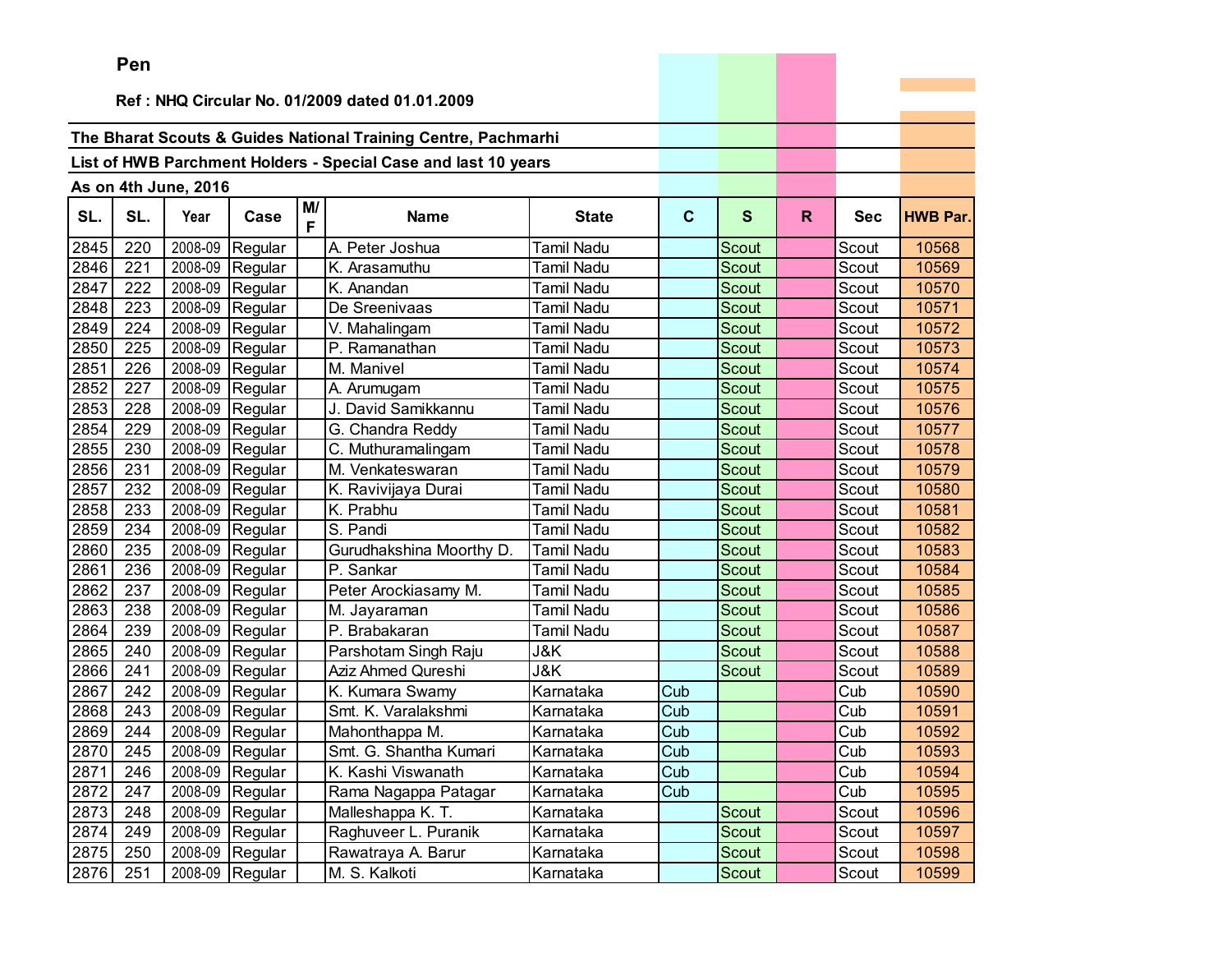|      | Pen |                      |                 |         |                                                                |                   |             |              |       |            |                 |
|------|-----|----------------------|-----------------|---------|----------------------------------------------------------------|-------------------|-------------|--------------|-------|------------|-----------------|
|      |     |                      |                 |         | Ref: NHQ Circular No. 01/2009 dated 01.01.2009                 |                   |             |              |       |            |                 |
|      |     |                      |                 |         |                                                                |                   |             |              |       |            |                 |
|      |     |                      |                 |         | The Bharat Scouts & Guides National Training Centre, Pachmarhi |                   |             |              |       |            |                 |
|      |     |                      |                 |         | List of HWB Parchment Holders - Special Case and last 10 years |                   |             |              |       |            |                 |
|      |     |                      |                 |         |                                                                |                   |             |              |       |            |                 |
|      |     | As on 4th June, 2016 |                 |         |                                                                |                   |             |              |       |            |                 |
| SL.  | SL. | Year                 | Case            | M/<br>F | <b>Name</b>                                                    | <b>State</b>      | $\mathbf c$ | S            | R.    | <b>Sec</b> | <b>HWB Par.</b> |
| 2877 | 252 | 2008-09              | Regular         |         | B. S. Prakasha                                                 | Karnataka         |             | Scout        |       | Scout      | 10600           |
| 2878 | 253 | 2008-09              | Regular         |         | R. T. Ganeshappa                                               | Karnataka         |             | <b>Scout</b> |       | Scout      | 10601           |
| 2879 | 254 | 2008-09              | Regular         |         | Ramachandra Ishwar Naik                                        | Karnataka         |             | <b>Scout</b> |       | Scout      | 10602           |
| 2880 | 255 | 2008-09              | Regular         |         | G. Sadhanand Naik                                              | Karnataka         |             | Scout        |       | Scout      | 10603           |
| 2881 | 256 | 2008-09              | Regular         |         | G. Mahesha                                                     | Karnataka         |             | Scout        |       | Scout      | 10604           |
| 2882 | 257 | 2008-09              | Regular         |         | Mudgal Sab                                                     | Karnataka         |             | Scout        |       | Scout      | 10605           |
| 2883 | 258 | 2008-09              | Regular         |         | Nagaraj Narayan Prabhu                                         | Karnataka         |             | Scout        |       | Scout      | 10606           |
| 2884 | 259 | 2008-09              | Regular         |         | H. M. Rajasekhar                                               | Karnataka         |             | Scout        |       | Scout      | 10607           |
| 2885 | 260 | 2008-09              | Regular         |         | P. Umesh Gowda                                                 | Karnataka         |             | Scout        |       | Scout      | 10608           |
| 2886 | 261 | 2008-09              | Regular         |         | A. M. Banni Goud                                               | Karnataka         |             | <b>Scout</b> |       | Scout      | 10609           |
| 2887 | 262 | 2008-09              | Regular         |         | Hanuman Singh S. Byali                                         | Karnataka         |             | <b>Scout</b> |       | Scout      | 10610           |
| 2888 | 263 | 2008-09              | Regular         |         | B. N. Ravi                                                     | Karnataka         |             | Scout        |       | Scout      | 10611           |
| 2889 | 264 | 2008-09              | Regular         |         | R. Jagannath                                                   | Karnataka         |             | Scout        |       | Scout      | 10612           |
| 2890 | 265 | 2008-09              | Regular         |         | S. M. lopis                                                    | Karnataka         |             | <b>Scout</b> |       | Scout      | 10613           |
| 2891 | 266 | 2008-09              | Regular         |         | P. G. Onkarappa                                                | Karnataka         |             | <b>Scout</b> |       | Scout      | 10614           |
| 2892 | 267 | 2008-09              | Regular         |         | Ramadas                                                        | Karnataka         |             | <b>Scout</b> |       | Scout      | 10615           |
| 2893 | 268 | 2008-09              | Regular         |         | G. Muthukumaran                                                | <b>Tamil Nadu</b> |             | <b>Scout</b> |       | Scout      | 10616           |
| 2894 | 269 | 2008-09              | Regular         |         | Shantanu Kumar Pandey                                          | Uttarakhand       |             | Scout        |       | Scout      | 10617           |
| 2895 | 270 | 2008-09              | Regular         |         | Keshar Singh Aswal                                             | Uttarakhand       |             | Scout        |       | Scout      | 10618           |
| 2896 | 271 | 2008-09              | Regular         |         | Rahul C.                                                       | Kerala            |             | <b>Scout</b> |       | Scout      | 10619           |
| 2897 | 272 | 2008-09              | Regular         |         | Satheesh Babu A. E.                                            | Kerala            |             | <b>Scout</b> |       | Scout      | 10620           |
| 2898 | 273 | 2008-09              | Regular         |         | Wilson Poulose P.C.                                            | Kerala            |             | <b>Scout</b> |       | Scout      | 10621           |
| 2899 | 274 | 2008-09              | Regular         |         | Ashitha Gopalan                                                | Kerala            |             | Scout        |       | Scout      | 10622           |
| 2900 | 275 | 2008-09              | Regular         |         | P. Abdul Majeed                                                | Kerala            |             | Scout        |       | Scout      | 10623           |
| 2901 | 276 | 2008-09              | Regular         |         | P. B. Joshy                                                    | Kerala            |             | Scout        |       | Scout      | 10624           |
| 2902 | 277 |                      | 2008-09 Regular |         | Vineeth V. K.                                                  | Kerala            |             | Scout        |       | Scout      | 10625           |
| 2903 | 278 |                      | 2008-09 Regular |         | Yoosuf Sidhiq V.                                               | Kerala            |             | Scout        |       | Scout      | 10626           |
| 2904 | 279 |                      | 2008-09 Regular |         | Paulose E. T.                                                  | Kerala            |             | Scout        |       | Scout      | 10627           |
| 2905 | 280 |                      | 2008-09 Regular |         | Govindan Kutty Nair                                            | Kerala            |             | Scout        |       | Scout      | 10628           |
| 2906 | 281 |                      | 2008-09 Regular |         | Ram Prasad Kohroo                                              | M.P.              |             |              | Rover | Rover      | 10629           |
| 2907 | 282 |                      | 2008-09 Regular |         | <b>Ashok Kumar Pandey</b>                                      | Uttarakhand       |             | Scout        |       | Scout      | 10630           |
| 2908 | 283 |                      | 2008-09 Regular |         | Jugal Kishore Tiwari                                           | Uttarakhand       |             | Scout        |       | Scout      | 10631           |

and the control of the control of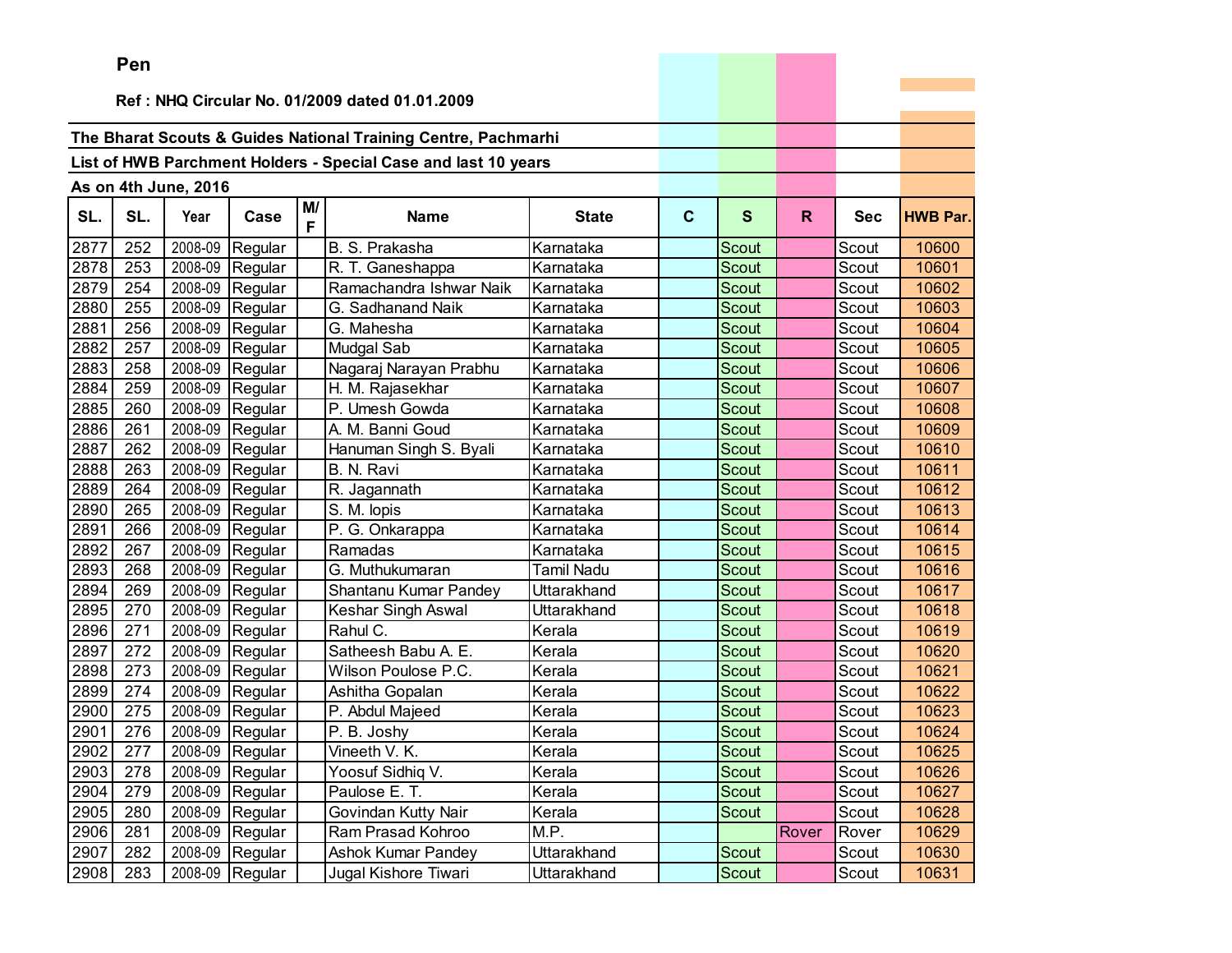|      | Pen |                      |                 |         |                                                                |              |             |              |              |            |                 |
|------|-----|----------------------|-----------------|---------|----------------------------------------------------------------|--------------|-------------|--------------|--------------|------------|-----------------|
|      |     |                      |                 |         |                                                                |              |             |              |              |            |                 |
|      |     |                      |                 |         | Ref: NHQ Circular No. 01/2009 dated 01.01.2009                 |              |             |              |              |            |                 |
|      |     |                      |                 |         | The Bharat Scouts & Guides National Training Centre, Pachmarhi |              |             |              |              |            |                 |
|      |     |                      |                 |         |                                                                |              |             |              |              |            |                 |
|      |     |                      |                 |         | List of HWB Parchment Holders - Special Case and last 10 years |              |             |              |              |            |                 |
|      |     | As on 4th June, 2016 |                 |         |                                                                |              |             |              |              |            |                 |
| SL.  | SL. | Year                 | Case            | M/<br>F | <b>Name</b>                                                    | <b>State</b> | $\mathbf c$ | S            | $\mathsf{R}$ | <b>Sec</b> | <b>HWB Par.</b> |
| 2909 | 284 | 2008-09              | Regular         |         | Rattan Singh Bisht                                             | Uttarakhand  |             | Scout        |              | Scout      | 10632           |
| 2910 | 285 | 2008-09              | Regular         |         | Rahul Kumar                                                    | <b>Bihar</b> |             | Scout        |              | Scout      | 10633           |
| 2911 | 286 | 2008-09              | Regular         |         | Ajit Kumar                                                     | <b>Bihar</b> |             | Scout        |              | Scout      | 10634           |
| 2912 | 287 | 2008-09              | Regular         |         | Dr. Birendra Kumar Singh                                       | <b>Bihar</b> |             | Scout        |              | Scout      | 10635           |
| 2913 | 288 | 2008-09              | Regular         |         | Baijnath Prasad Sah                                            | <b>Bihar</b> |             | Scout        |              | Scout      | 10636           |
| 2914 | 289 | 2008-09              | Regular         |         | M. S. Satheesh                                                 | Karnataka    |             | Scout        |              | Scout      | 10637           |
| 2915 | 290 | 2008-09              | Regular         |         | Basavaraj A. Arer                                              | Karnataka    | Cub         |              |              | Cub        | 10638           |
| 2916 | 291 | 2008-09              | Regular         |         | Ramesha                                                        | Karnataka    |             | Scout        |              | Scout      | 10639           |
| 2917 | 292 | 2008-09              | Regular         | G       | Smt. R. S. Rekhamani                                           | Karnataka    | Cub         |              |              | Cub        | 10640           |
| 2918 | 293 | 2008-09              | Regular         |         | Shankaralingappa S. G.                                         | Karnataka    |             | Scout        |              | Scout      | 10641           |
| 2919 | 294 | 2008-09              | Regular         |         | T. Seetharama Shetty                                           | Karnataka    |             | Scout        |              | Scout      | 10642           |
| 2920 | 295 | 2008-09              | Regular         |         | Gangadhara Aradhya                                             | Karnataka    |             | Scout        |              | Scout      | 10643           |
| 2921 | 296 | 2008-09              | Regular         |         | K. Shivanna                                                    | Karnataka    |             | <b>Scout</b> |              | Scout      | 10644           |
| 2922 | 297 | 2008-09              | Regular         |         | H. G. Lakshmi Narayana Rao                                     | Karnataka    |             | Scout        |              | Scout      | 10645           |
| 2923 | 298 | 2008-09              | Regular         |         | H. R. Satish                                                   | Karnataka    |             | Scout        |              | Scout      | 10646           |
| 2924 | 299 |                      | 2008-09 Regular |         | M. Somashekarappa                                              | Karnataka    | Cub         |              |              | Cub        | 10647           |
| 2925 | 300 | 2008-09              | Regular         |         | Anil Kumar Shastri                                             | Karnataka    | Cub         |              |              | Cub        | 10648           |
| 2926 | 301 | 2008-09              | Regular         | G       | Smt. S. Manjamma                                               | Karnataka    |             | Scout        |              | Scout      | 10649           |
| 2927 | 302 | 2008-09              | Regular         |         | A. M. Rudrachari                                               | Karnataka    |             | Scout        |              | Scout      | 10650           |
| 2928 | 303 | 2008-09              | Regular         |         | Puttappa Gouler                                                | Karnataka    |             | <b>Scout</b> |              | Scout      | 10651           |
| 2929 | 304 | 2008-09              | Regular         |         | M. Hemalatha                                                   | Karnataka    |             | Scout        |              | Scout      | 10652           |
| 2930 | 305 | 2008-09              | Regular         |         | T. Anjaneya                                                    | Karnataka    |             | Scout        |              | Scout      | 10653           |
| 2931 | 306 | 2008-09              | Regular         |         | Rajeshwar S. Piyar                                             | Karnataka    |             | Scout        |              | Scout      | 10654           |
| 2932 | 307 | 2008-09              | Regular         |         | S. Arulappa                                                    | Karnataka    |             | Scout        |              | Scout      | 10655           |
| 2933 | 308 |                      | 2008-09 Regular |         | B. Nagaraj                                                     | Karnataka    |             | Scout        |              | Scout      | 10656           |
| 2934 | 309 |                      | 2008-09 Regular |         | Girdhari Lal Sharma                                            | Rajasthan    |             |              | Rover        | Rover      | 10657           |
| 2935 | 310 |                      | 2008-09 Regular |         | <b>Chattar Singh Peeriyar</b>                                  | Rajasthan    | Cub         |              |              | Cub        | 10658           |
| 2936 | 311 |                      | 2008-09 Regular |         | Mohan Lal Sharma                                               | Rajasthan    | Cub         |              |              | Cub        | 10659           |
| 2937 | 312 | 2008-09              | Regular         |         | Roopa Ram                                                      | Rajasthan    | Cub         |              |              | Cub        | 10660           |
| 2938 | 313 | 2008-09              | Regular         |         | Phool Mohammad                                                 | Rajasthan    | Cub         |              |              | Cub        | 10661           |
| 2939 | 314 | 2008-09              | Regular         |         | Mahendra Singh Chauhan                                         | Rajasthan    | Cub         |              |              | Cub        | 10662           |
| 2940 | 315 |                      | 2008-09 Regular |         | Hemraj Gupta                                                   | Rajasthan    | Cub         |              |              | Cub        | 10663           |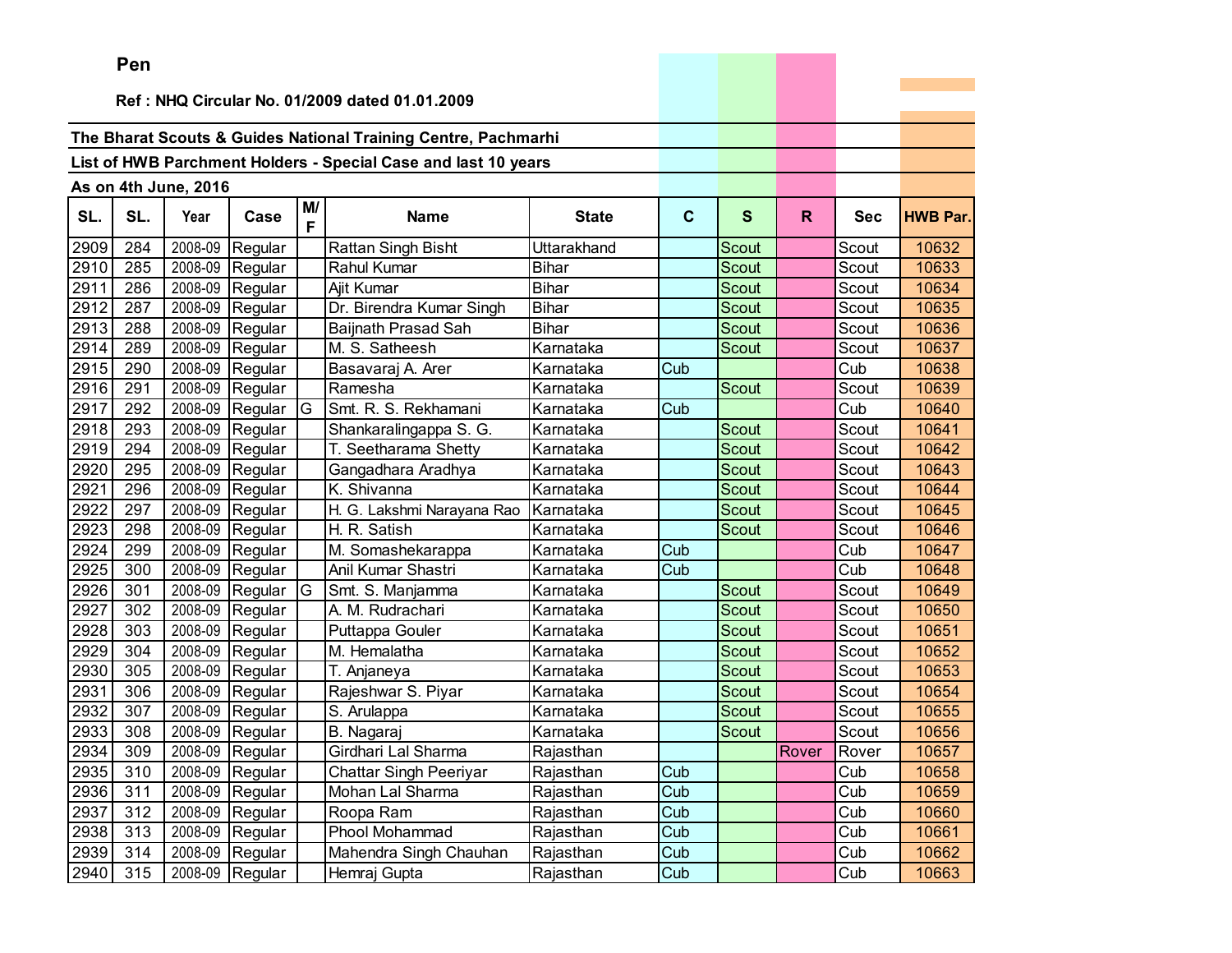|      | Pen |                      |                 |         |                                                                |              |     |              |    |            |                 |
|------|-----|----------------------|-----------------|---------|----------------------------------------------------------------|--------------|-----|--------------|----|------------|-----------------|
|      |     |                      |                 |         |                                                                |              |     |              |    |            |                 |
|      |     |                      |                 |         | Ref: NHQ Circular No. 01/2009 dated 01.01.2009                 |              |     |              |    |            |                 |
|      |     |                      |                 |         | The Bharat Scouts & Guides National Training Centre, Pachmarhi |              |     |              |    |            |                 |
|      |     |                      |                 |         | List of HWB Parchment Holders - Special Case and last 10 years |              |     |              |    |            |                 |
|      |     |                      |                 |         |                                                                |              |     |              |    |            |                 |
|      |     | As on 4th June, 2016 |                 |         |                                                                |              |     |              |    |            |                 |
| SL.  | SL. | Year                 | Case            | M/<br>F | <b>Name</b>                                                    | <b>State</b> | C   | S            | R. | <b>Sec</b> | <b>HWB Par.</b> |
| 2941 | 316 | 2008-09              | Regular         |         | Vinod Kumar Mehra                                              | Rajasthan    | Cub |              |    | Cub        | 10664           |
| 2942 | 317 |                      | 2008-09 Regular |         | Vinod Dutt Joshi                                               | Rajasthan    | Cub |              |    | Cub        | 10665           |
| 2943 | 318 | 2008-09              | Regular         |         | Banna Lal                                                      | Rajasthan    | Cub |              |    | Cub        | 10666           |
| 2944 | 319 | 2008-09              | Regular         |         | Mahavir Prasad Sarawagi                                        | Rajasthan    |     | Scout        |    | Scout      | 10667           |
| 2945 | 320 | 2008-09              | Regular         |         | Siyaram Sharan Sharma                                          | Rajasthan    |     | <b>Scout</b> |    | Scout      | 10668           |
| 2946 | 321 | 2008-09              | Regular         |         | Vijay Pal Verma                                                | Rajasthan    |     | <b>Scout</b> |    | Scout      | 10669           |
| 2947 | 322 | 2008-09              | Regular         |         | Kamaljeet Singh                                                | Rajasthan    |     | <b>Scout</b> |    | Scout      | 10670           |
| 2948 | 323 | 2008-09              | Regular         |         | Narayan Lal Khavol                                             | Rajasthan    |     | <b>Scout</b> |    | Scout      | 10671           |
| 2949 | 324 | 2008-09              | Regular         |         | Kanaram Netar                                                  | Rajasthan    |     | Scout        |    | Scout      | 10672           |
| 2950 | 325 | 2008-09              | Regular         |         | Manohar Singh Chawara                                          | Rajasthan    |     | Scout        |    | Scout      | 10673           |
| 2951 | 326 | 2008-09              | Regular         |         | Sohan Lal                                                      | Rajasthan    |     | Scout        |    | Scout      | 10674           |
| 2952 | 327 | 2008-09              | Regular         |         | <b>Gurdeep Singh</b>                                           | Rajasthan    |     | <b>Scout</b> |    | Scout      | 10675           |
| 2953 | 328 | 2008-09              | Regular         |         | Iqbal Hussain Sheikh                                           | Rajasthan    |     | <b>Scout</b> |    | Scout      | 10676           |
| 2954 | 329 | 2008-09              | Regular         |         | Umesh Kumar Bhatra                                             | Rajasthan    |     | <b>Scout</b> |    | Scout      | 10677           |
| 2955 | 330 | 2008-09              | Regular         |         | Dwarka Prasad                                                  | Rajasthan    |     | <b>Scout</b> |    | Scout      | 10678           |
| 2956 | 331 | 2008-09              | Regular         |         | Ganesh Das Vaishnav                                            | Rajasthan    |     | Scout        |    | Scout      | 10679           |
| 2957 | 332 | 2008-09              | Regular         |         | Mali Ram Chhipa                                                | Rajasthan    |     | Scout        |    | Scout      | 10680           |
| 2958 | 333 | 2008-09              | Regular         |         | Om Prakash SHarma                                              | Rajasthan    |     | <b>Scout</b> |    | Scout      | 10681           |
| 2959 | 334 | 2008-09              | Regular         |         | Sadaram Khicher                                                | Rajasthan    |     | Scout        |    | Scout      | 10682           |
| 2960 | 335 | 2008-09              | Regular         |         | Shiv Shankar Sarma                                             | Rajasthan    |     | <b>Scout</b> |    | Scout      | 10683           |
| 2961 | 336 | 2008-09              | Regular         |         | K. Chandrappa S/o Nagappa                                      | Karnataka    |     | Scout        |    | Scout      | 10684           |
| 2962 | 337 | 2008-09              | Regular         |         | Gurunath N. Kale                                               | Karnataka    |     | Scout        |    | Scout      | 10685           |
| 2963 | 338 | 2008-09              | Regular         |         | Rudresha A. P.                                                 | Karnataka    |     | Scout        |    | Scout      | 10686           |
| 2964 | 339 | 2008-09              | Regular         |         | Hanumanthachari C. Badiger                                     | Karnataka    |     | Scout        |    | Scout      | 10687           |
| 2965 | 340 |                      | 2008-09 Regular |         | R. D. Hambaradi                                                | Karnataka    |     | Scout        |    | Scout      | 10688           |
| 2966 | 341 |                      | 2008-09 Regular |         | V. S. Bogar                                                    | Karnataka    |     | Scout        |    | Scout      | 10689           |
| 2967 | 342 |                      | 2008-09 Regular |         | Jai Prakash S. Kattimani                                       | Karnataka    |     | Scout        |    | Scout      | 10690           |
| 2968 | 343 |                      | 2008-09 Regular |         | S. R. Veera Nijagunarya Swamy                                  | Karnataka    |     | Scout        |    | Scout      | 10691           |
| 2969 | 344 |                      | 2008-09 Regular |         | P. A. Moragur                                                  | Karnataka    |     | Scout        |    | Scout      | 10692           |
| 2970 | 345 |                      | 2008-09 Regular |         | I. Samuel                                                      | Karnataka    |     | Scout        |    | Scout      | 10693           |
| 2971 | 346 |                      | 2008-09 Regular |         | Shivanand R. Hiremath                                          | Karnataka    |     | Scout        |    | Scout      | 10694           |
| 2972 | 347 |                      | 2008-09 Regular |         | Shantaveerayya G. Hiremath                                     | Karnataka    |     | Scout        |    | Scout      | 10695           |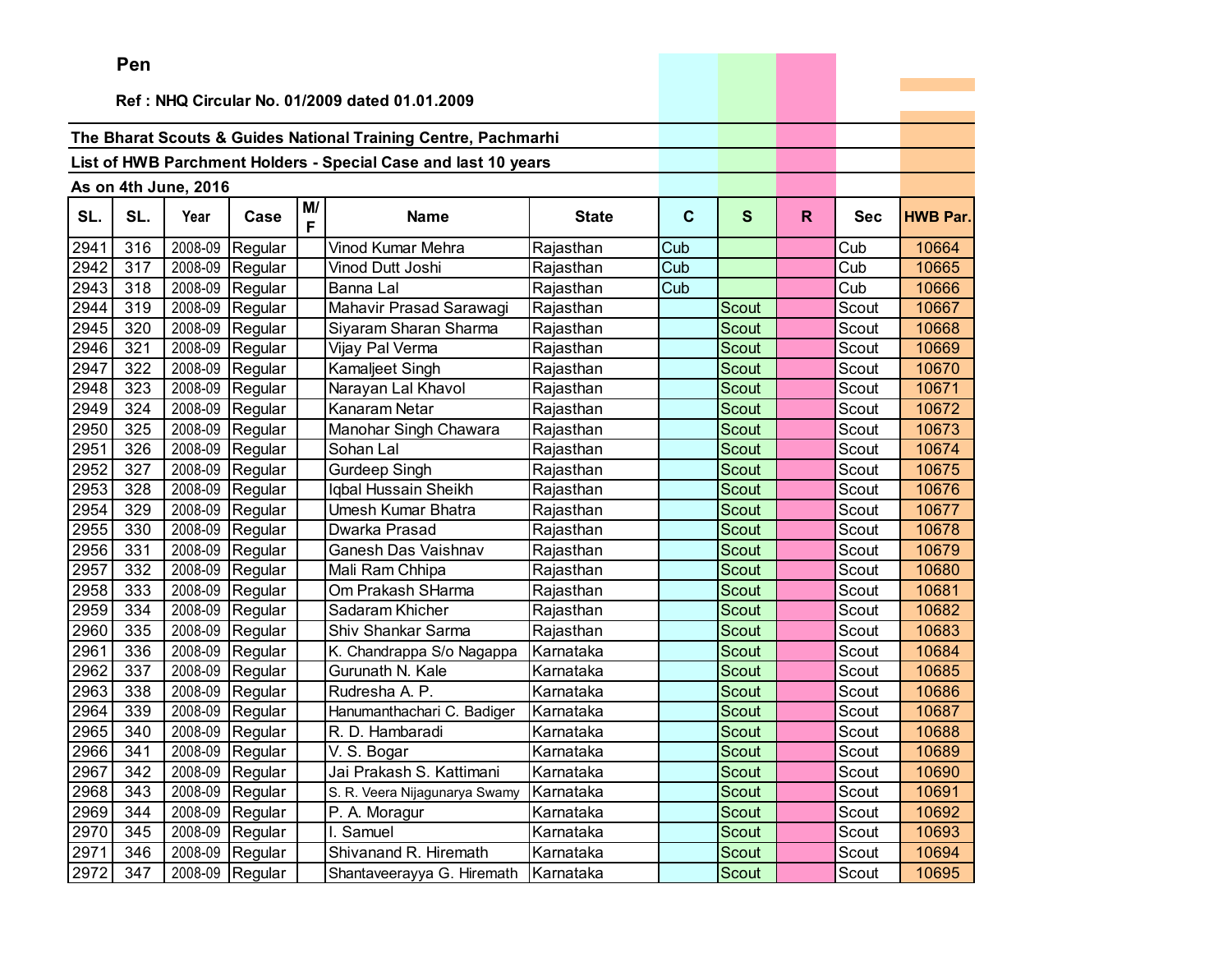| Ref: NHQ Circular No. 01/2009 dated 01.01.2009<br>The Bharat Scouts & Guides National Training Centre, Pachmarhi<br>List of HWB Parchment Holders - Special Case and last 10 years<br>As on 4th June, 2016<br>M/<br>SL.<br>SL.<br>Year<br>$\mathbf{C}$<br>$\mathbf{s}$<br>$\mathsf{R}$<br>Case<br><b>Name</b><br><b>State</b><br><b>Sec</b><br><b>HWB Par.</b><br>F<br>2008-09<br>2973<br>Amaresh B. Kori<br>Karnataka<br>348<br>Regular<br>Scout<br>10696<br>Scout<br>2974<br>2008-09<br>S.E.Rly<br>10697<br>349<br>Regular<br>Kolachina Rama Jagannath<br><b>Scout</b><br>Scout<br>2975<br>2008-09<br>Scout<br>350<br>Regular<br>C. K. Sreekumarn<br>Kerala<br>10698<br>Scout<br>2008-09<br>2976<br>351<br>Regular<br>A. Raja Gopal<br>Kerala<br>10699<br>Scout<br>Scout<br>352<br>2008-09<br>G<br>2977<br>Regular<br>Smt. V. Anitha<br>Kerala<br>Cub<br>Cub<br>10700<br>2978<br>2008-09<br>353<br>Regular<br>Laxmeshwar Singh<br><b>NVS</b><br>Scout<br>Scout<br>10701<br>2979<br>2008-09<br>354<br><b>KVS</b><br>Scout<br>10702<br>Regular<br><b>Tara Datt Pant</b><br>Scout<br>2008-09<br><b>KVS</b><br>2980<br>355<br>V. K. Sharma<br>Scout<br>Scout<br>10703<br>Regular<br>2981<br>356<br>2008-09<br><b>Bihar</b><br>Scout<br>10704<br>Regular<br>Pamadhin Prasad<br>Scout<br>2982<br>2008-09<br>357<br><b>Bihar</b><br>10705<br>Regular<br>Narendra Prasad Singh<br>Scout<br>Scout<br>2983<br>2008-09<br><b>Bihar</b><br>358<br>Regular<br>Subodh Upadhyay<br><b>Scout</b><br>Scout<br>10706<br>2984<br>2008-09<br>Shyam Sunder Singour<br>M.P.<br>359<br>Regular<br>Cub<br>Cub<br>10707<br>2985<br>2008-09<br>M.P.<br>360<br><b>Bharat Lal Patel</b><br>Cub<br>Cub<br>10708<br>Regular<br>$\overline{M}$ .P.<br>2986<br>2008-09<br>Cub<br>Cub<br>10709<br>361<br>Regular<br>Om Prakash Tripathi<br>M.P.<br>2987<br>362<br>2008-09<br>Cub<br>Cub<br>10710<br>Regular<br>Pradeep Kumar Pandya<br>2008-09<br>$\overline{M}$ .P.<br>2988<br>363<br>10711<br>Regular<br>Rakesh Jain<br>Rover<br>Rover<br>2989<br>2008-09<br>M.P.<br>364<br>Regular<br>V. Venkata Ramana<br>Cub<br>Cub<br>10712<br>2990<br>365<br>2008-09<br>Cub<br>10713<br>Kodanda Ramaiah V. S.<br>Karnataka<br>Cub<br>Regular<br>2008-09<br>2991<br>366<br>Cub<br>10714<br>Regular<br>V. A. Rajappa<br>Karnataka<br>Cub<br>2008-09<br>2992<br>367<br>Uday Kumar T. K.<br>Karnataka<br>10715<br>Regular<br>Scout<br>Scout<br>2008-09<br>10716<br>2993<br>368<br>Ramesh C. Kakkalameli<br>Scout<br>Scout<br>Regular<br>Karnataka<br>2008-09<br>2994<br>369<br>P. Mahadeva<br>Scout<br>10717<br>Regular<br>Karnataka<br>Scout<br>2995<br>370<br>2008-09<br>Regular<br>Ramachandra S.<br>Karnataka<br>10718<br>Scout<br>Scout<br>2996<br>2008-09<br>371<br>Regular<br>Scout<br>Scout<br>10719<br>Ram Krishna Mishra<br>Uttar Pradesh<br>2997<br>2008-09<br>Scout<br>10720<br>372<br>Atul Kumar Koushik<br>Uttar Pradesh<br>Regular<br>Scout<br>2998<br>373<br>2008-09<br>10721<br>Regular<br>Sreekant Sahu<br>Uttar Pradesh<br>Scout<br>Scout<br>2999<br>Scout<br>2008-09 Regular<br>Scout<br>10722<br>374<br>Baburam Bhardwaj<br>Uttar Pradesh<br>375<br>2008-09<br>3000<br>Regular<br>Virendra Kumar Sharma<br>Uttar Pradesh<br>Scout<br>Scout<br>10723<br>2008-09 Regular |      | ren |  |              |               |       |       |       |
|-------------------------------------------------------------------------------------------------------------------------------------------------------------------------------------------------------------------------------------------------------------------------------------------------------------------------------------------------------------------------------------------------------------------------------------------------------------------------------------------------------------------------------------------------------------------------------------------------------------------------------------------------------------------------------------------------------------------------------------------------------------------------------------------------------------------------------------------------------------------------------------------------------------------------------------------------------------------------------------------------------------------------------------------------------------------------------------------------------------------------------------------------------------------------------------------------------------------------------------------------------------------------------------------------------------------------------------------------------------------------------------------------------------------------------------------------------------------------------------------------------------------------------------------------------------------------------------------------------------------------------------------------------------------------------------------------------------------------------------------------------------------------------------------------------------------------------------------------------------------------------------------------------------------------------------------------------------------------------------------------------------------------------------------------------------------------------------------------------------------------------------------------------------------------------------------------------------------------------------------------------------------------------------------------------------------------------------------------------------------------------------------------------------------------------------------------------------------------------------------------------------------------------------------------------------------------------------------------------------------------------------------------------------------------------------------------------------------------------------------------------------------------------------------------------------------------------------------------------------------------------------------------------------------------------------------------------------------------------------------------------------------------------------------------------------------------------------------------------------------------------------------------------------------------------------------------------------------------------------------------|------|-----|--|--------------|---------------|-------|-------|-------|
|                                                                                                                                                                                                                                                                                                                                                                                                                                                                                                                                                                                                                                                                                                                                                                                                                                                                                                                                                                                                                                                                                                                                                                                                                                                                                                                                                                                                                                                                                                                                                                                                                                                                                                                                                                                                                                                                                                                                                                                                                                                                                                                                                                                                                                                                                                                                                                                                                                                                                                                                                                                                                                                                                                                                                                                                                                                                                                                                                                                                                                                                                                                                                                                                                                                 |      |     |  |              |               |       |       |       |
|                                                                                                                                                                                                                                                                                                                                                                                                                                                                                                                                                                                                                                                                                                                                                                                                                                                                                                                                                                                                                                                                                                                                                                                                                                                                                                                                                                                                                                                                                                                                                                                                                                                                                                                                                                                                                                                                                                                                                                                                                                                                                                                                                                                                                                                                                                                                                                                                                                                                                                                                                                                                                                                                                                                                                                                                                                                                                                                                                                                                                                                                                                                                                                                                                                                 |      |     |  |              |               |       |       |       |
|                                                                                                                                                                                                                                                                                                                                                                                                                                                                                                                                                                                                                                                                                                                                                                                                                                                                                                                                                                                                                                                                                                                                                                                                                                                                                                                                                                                                                                                                                                                                                                                                                                                                                                                                                                                                                                                                                                                                                                                                                                                                                                                                                                                                                                                                                                                                                                                                                                                                                                                                                                                                                                                                                                                                                                                                                                                                                                                                                                                                                                                                                                                                                                                                                                                 |      |     |  |              |               |       |       |       |
|                                                                                                                                                                                                                                                                                                                                                                                                                                                                                                                                                                                                                                                                                                                                                                                                                                                                                                                                                                                                                                                                                                                                                                                                                                                                                                                                                                                                                                                                                                                                                                                                                                                                                                                                                                                                                                                                                                                                                                                                                                                                                                                                                                                                                                                                                                                                                                                                                                                                                                                                                                                                                                                                                                                                                                                                                                                                                                                                                                                                                                                                                                                                                                                                                                                 |      |     |  |              |               |       |       |       |
|                                                                                                                                                                                                                                                                                                                                                                                                                                                                                                                                                                                                                                                                                                                                                                                                                                                                                                                                                                                                                                                                                                                                                                                                                                                                                                                                                                                                                                                                                                                                                                                                                                                                                                                                                                                                                                                                                                                                                                                                                                                                                                                                                                                                                                                                                                                                                                                                                                                                                                                                                                                                                                                                                                                                                                                                                                                                                                                                                                                                                                                                                                                                                                                                                                                 |      |     |  |              |               |       |       |       |
|                                                                                                                                                                                                                                                                                                                                                                                                                                                                                                                                                                                                                                                                                                                                                                                                                                                                                                                                                                                                                                                                                                                                                                                                                                                                                                                                                                                                                                                                                                                                                                                                                                                                                                                                                                                                                                                                                                                                                                                                                                                                                                                                                                                                                                                                                                                                                                                                                                                                                                                                                                                                                                                                                                                                                                                                                                                                                                                                                                                                                                                                                                                                                                                                                                                 |      |     |  |              |               |       |       |       |
|                                                                                                                                                                                                                                                                                                                                                                                                                                                                                                                                                                                                                                                                                                                                                                                                                                                                                                                                                                                                                                                                                                                                                                                                                                                                                                                                                                                                                                                                                                                                                                                                                                                                                                                                                                                                                                                                                                                                                                                                                                                                                                                                                                                                                                                                                                                                                                                                                                                                                                                                                                                                                                                                                                                                                                                                                                                                                                                                                                                                                                                                                                                                                                                                                                                 |      |     |  |              |               |       |       |       |
|                                                                                                                                                                                                                                                                                                                                                                                                                                                                                                                                                                                                                                                                                                                                                                                                                                                                                                                                                                                                                                                                                                                                                                                                                                                                                                                                                                                                                                                                                                                                                                                                                                                                                                                                                                                                                                                                                                                                                                                                                                                                                                                                                                                                                                                                                                                                                                                                                                                                                                                                                                                                                                                                                                                                                                                                                                                                                                                                                                                                                                                                                                                                                                                                                                                 |      |     |  |              |               |       |       |       |
|                                                                                                                                                                                                                                                                                                                                                                                                                                                                                                                                                                                                                                                                                                                                                                                                                                                                                                                                                                                                                                                                                                                                                                                                                                                                                                                                                                                                                                                                                                                                                                                                                                                                                                                                                                                                                                                                                                                                                                                                                                                                                                                                                                                                                                                                                                                                                                                                                                                                                                                                                                                                                                                                                                                                                                                                                                                                                                                                                                                                                                                                                                                                                                                                                                                 |      |     |  |              |               |       |       |       |
|                                                                                                                                                                                                                                                                                                                                                                                                                                                                                                                                                                                                                                                                                                                                                                                                                                                                                                                                                                                                                                                                                                                                                                                                                                                                                                                                                                                                                                                                                                                                                                                                                                                                                                                                                                                                                                                                                                                                                                                                                                                                                                                                                                                                                                                                                                                                                                                                                                                                                                                                                                                                                                                                                                                                                                                                                                                                                                                                                                                                                                                                                                                                                                                                                                                 |      |     |  |              |               |       |       |       |
|                                                                                                                                                                                                                                                                                                                                                                                                                                                                                                                                                                                                                                                                                                                                                                                                                                                                                                                                                                                                                                                                                                                                                                                                                                                                                                                                                                                                                                                                                                                                                                                                                                                                                                                                                                                                                                                                                                                                                                                                                                                                                                                                                                                                                                                                                                                                                                                                                                                                                                                                                                                                                                                                                                                                                                                                                                                                                                                                                                                                                                                                                                                                                                                                                                                 |      |     |  |              |               |       |       |       |
|                                                                                                                                                                                                                                                                                                                                                                                                                                                                                                                                                                                                                                                                                                                                                                                                                                                                                                                                                                                                                                                                                                                                                                                                                                                                                                                                                                                                                                                                                                                                                                                                                                                                                                                                                                                                                                                                                                                                                                                                                                                                                                                                                                                                                                                                                                                                                                                                                                                                                                                                                                                                                                                                                                                                                                                                                                                                                                                                                                                                                                                                                                                                                                                                                                                 |      |     |  |              |               |       |       |       |
|                                                                                                                                                                                                                                                                                                                                                                                                                                                                                                                                                                                                                                                                                                                                                                                                                                                                                                                                                                                                                                                                                                                                                                                                                                                                                                                                                                                                                                                                                                                                                                                                                                                                                                                                                                                                                                                                                                                                                                                                                                                                                                                                                                                                                                                                                                                                                                                                                                                                                                                                                                                                                                                                                                                                                                                                                                                                                                                                                                                                                                                                                                                                                                                                                                                 |      |     |  |              |               |       |       |       |
|                                                                                                                                                                                                                                                                                                                                                                                                                                                                                                                                                                                                                                                                                                                                                                                                                                                                                                                                                                                                                                                                                                                                                                                                                                                                                                                                                                                                                                                                                                                                                                                                                                                                                                                                                                                                                                                                                                                                                                                                                                                                                                                                                                                                                                                                                                                                                                                                                                                                                                                                                                                                                                                                                                                                                                                                                                                                                                                                                                                                                                                                                                                                                                                                                                                 |      |     |  |              |               |       |       |       |
|                                                                                                                                                                                                                                                                                                                                                                                                                                                                                                                                                                                                                                                                                                                                                                                                                                                                                                                                                                                                                                                                                                                                                                                                                                                                                                                                                                                                                                                                                                                                                                                                                                                                                                                                                                                                                                                                                                                                                                                                                                                                                                                                                                                                                                                                                                                                                                                                                                                                                                                                                                                                                                                                                                                                                                                                                                                                                                                                                                                                                                                                                                                                                                                                                                                 |      |     |  |              |               |       |       |       |
|                                                                                                                                                                                                                                                                                                                                                                                                                                                                                                                                                                                                                                                                                                                                                                                                                                                                                                                                                                                                                                                                                                                                                                                                                                                                                                                                                                                                                                                                                                                                                                                                                                                                                                                                                                                                                                                                                                                                                                                                                                                                                                                                                                                                                                                                                                                                                                                                                                                                                                                                                                                                                                                                                                                                                                                                                                                                                                                                                                                                                                                                                                                                                                                                                                                 |      |     |  |              |               |       |       |       |
|                                                                                                                                                                                                                                                                                                                                                                                                                                                                                                                                                                                                                                                                                                                                                                                                                                                                                                                                                                                                                                                                                                                                                                                                                                                                                                                                                                                                                                                                                                                                                                                                                                                                                                                                                                                                                                                                                                                                                                                                                                                                                                                                                                                                                                                                                                                                                                                                                                                                                                                                                                                                                                                                                                                                                                                                                                                                                                                                                                                                                                                                                                                                                                                                                                                 |      |     |  |              |               |       |       |       |
|                                                                                                                                                                                                                                                                                                                                                                                                                                                                                                                                                                                                                                                                                                                                                                                                                                                                                                                                                                                                                                                                                                                                                                                                                                                                                                                                                                                                                                                                                                                                                                                                                                                                                                                                                                                                                                                                                                                                                                                                                                                                                                                                                                                                                                                                                                                                                                                                                                                                                                                                                                                                                                                                                                                                                                                                                                                                                                                                                                                                                                                                                                                                                                                                                                                 |      |     |  |              |               |       |       |       |
|                                                                                                                                                                                                                                                                                                                                                                                                                                                                                                                                                                                                                                                                                                                                                                                                                                                                                                                                                                                                                                                                                                                                                                                                                                                                                                                                                                                                                                                                                                                                                                                                                                                                                                                                                                                                                                                                                                                                                                                                                                                                                                                                                                                                                                                                                                                                                                                                                                                                                                                                                                                                                                                                                                                                                                                                                                                                                                                                                                                                                                                                                                                                                                                                                                                 |      |     |  |              |               |       |       |       |
|                                                                                                                                                                                                                                                                                                                                                                                                                                                                                                                                                                                                                                                                                                                                                                                                                                                                                                                                                                                                                                                                                                                                                                                                                                                                                                                                                                                                                                                                                                                                                                                                                                                                                                                                                                                                                                                                                                                                                                                                                                                                                                                                                                                                                                                                                                                                                                                                                                                                                                                                                                                                                                                                                                                                                                                                                                                                                                                                                                                                                                                                                                                                                                                                                                                 |      |     |  |              |               |       |       |       |
|                                                                                                                                                                                                                                                                                                                                                                                                                                                                                                                                                                                                                                                                                                                                                                                                                                                                                                                                                                                                                                                                                                                                                                                                                                                                                                                                                                                                                                                                                                                                                                                                                                                                                                                                                                                                                                                                                                                                                                                                                                                                                                                                                                                                                                                                                                                                                                                                                                                                                                                                                                                                                                                                                                                                                                                                                                                                                                                                                                                                                                                                                                                                                                                                                                                 |      |     |  |              |               |       |       |       |
|                                                                                                                                                                                                                                                                                                                                                                                                                                                                                                                                                                                                                                                                                                                                                                                                                                                                                                                                                                                                                                                                                                                                                                                                                                                                                                                                                                                                                                                                                                                                                                                                                                                                                                                                                                                                                                                                                                                                                                                                                                                                                                                                                                                                                                                                                                                                                                                                                                                                                                                                                                                                                                                                                                                                                                                                                                                                                                                                                                                                                                                                                                                                                                                                                                                 |      |     |  |              |               |       |       |       |
|                                                                                                                                                                                                                                                                                                                                                                                                                                                                                                                                                                                                                                                                                                                                                                                                                                                                                                                                                                                                                                                                                                                                                                                                                                                                                                                                                                                                                                                                                                                                                                                                                                                                                                                                                                                                                                                                                                                                                                                                                                                                                                                                                                                                                                                                                                                                                                                                                                                                                                                                                                                                                                                                                                                                                                                                                                                                                                                                                                                                                                                                                                                                                                                                                                                 |      |     |  |              |               |       |       |       |
|                                                                                                                                                                                                                                                                                                                                                                                                                                                                                                                                                                                                                                                                                                                                                                                                                                                                                                                                                                                                                                                                                                                                                                                                                                                                                                                                                                                                                                                                                                                                                                                                                                                                                                                                                                                                                                                                                                                                                                                                                                                                                                                                                                                                                                                                                                                                                                                                                                                                                                                                                                                                                                                                                                                                                                                                                                                                                                                                                                                                                                                                                                                                                                                                                                                 |      |     |  |              |               |       |       |       |
|                                                                                                                                                                                                                                                                                                                                                                                                                                                                                                                                                                                                                                                                                                                                                                                                                                                                                                                                                                                                                                                                                                                                                                                                                                                                                                                                                                                                                                                                                                                                                                                                                                                                                                                                                                                                                                                                                                                                                                                                                                                                                                                                                                                                                                                                                                                                                                                                                                                                                                                                                                                                                                                                                                                                                                                                                                                                                                                                                                                                                                                                                                                                                                                                                                                 |      |     |  |              |               |       |       |       |
|                                                                                                                                                                                                                                                                                                                                                                                                                                                                                                                                                                                                                                                                                                                                                                                                                                                                                                                                                                                                                                                                                                                                                                                                                                                                                                                                                                                                                                                                                                                                                                                                                                                                                                                                                                                                                                                                                                                                                                                                                                                                                                                                                                                                                                                                                                                                                                                                                                                                                                                                                                                                                                                                                                                                                                                                                                                                                                                                                                                                                                                                                                                                                                                                                                                 |      |     |  |              |               |       |       |       |
|                                                                                                                                                                                                                                                                                                                                                                                                                                                                                                                                                                                                                                                                                                                                                                                                                                                                                                                                                                                                                                                                                                                                                                                                                                                                                                                                                                                                                                                                                                                                                                                                                                                                                                                                                                                                                                                                                                                                                                                                                                                                                                                                                                                                                                                                                                                                                                                                                                                                                                                                                                                                                                                                                                                                                                                                                                                                                                                                                                                                                                                                                                                                                                                                                                                 |      |     |  |              |               |       |       |       |
|                                                                                                                                                                                                                                                                                                                                                                                                                                                                                                                                                                                                                                                                                                                                                                                                                                                                                                                                                                                                                                                                                                                                                                                                                                                                                                                                                                                                                                                                                                                                                                                                                                                                                                                                                                                                                                                                                                                                                                                                                                                                                                                                                                                                                                                                                                                                                                                                                                                                                                                                                                                                                                                                                                                                                                                                                                                                                                                                                                                                                                                                                                                                                                                                                                                 |      |     |  |              |               |       |       |       |
|                                                                                                                                                                                                                                                                                                                                                                                                                                                                                                                                                                                                                                                                                                                                                                                                                                                                                                                                                                                                                                                                                                                                                                                                                                                                                                                                                                                                                                                                                                                                                                                                                                                                                                                                                                                                                                                                                                                                                                                                                                                                                                                                                                                                                                                                                                                                                                                                                                                                                                                                                                                                                                                                                                                                                                                                                                                                                                                                                                                                                                                                                                                                                                                                                                                 |      |     |  |              |               |       |       |       |
|                                                                                                                                                                                                                                                                                                                                                                                                                                                                                                                                                                                                                                                                                                                                                                                                                                                                                                                                                                                                                                                                                                                                                                                                                                                                                                                                                                                                                                                                                                                                                                                                                                                                                                                                                                                                                                                                                                                                                                                                                                                                                                                                                                                                                                                                                                                                                                                                                                                                                                                                                                                                                                                                                                                                                                                                                                                                                                                                                                                                                                                                                                                                                                                                                                                 |      |     |  |              |               |       |       |       |
|                                                                                                                                                                                                                                                                                                                                                                                                                                                                                                                                                                                                                                                                                                                                                                                                                                                                                                                                                                                                                                                                                                                                                                                                                                                                                                                                                                                                                                                                                                                                                                                                                                                                                                                                                                                                                                                                                                                                                                                                                                                                                                                                                                                                                                                                                                                                                                                                                                                                                                                                                                                                                                                                                                                                                                                                                                                                                                                                                                                                                                                                                                                                                                                                                                                 |      |     |  |              |               |       |       |       |
|                                                                                                                                                                                                                                                                                                                                                                                                                                                                                                                                                                                                                                                                                                                                                                                                                                                                                                                                                                                                                                                                                                                                                                                                                                                                                                                                                                                                                                                                                                                                                                                                                                                                                                                                                                                                                                                                                                                                                                                                                                                                                                                                                                                                                                                                                                                                                                                                                                                                                                                                                                                                                                                                                                                                                                                                                                                                                                                                                                                                                                                                                                                                                                                                                                                 |      |     |  |              |               |       |       |       |
|                                                                                                                                                                                                                                                                                                                                                                                                                                                                                                                                                                                                                                                                                                                                                                                                                                                                                                                                                                                                                                                                                                                                                                                                                                                                                                                                                                                                                                                                                                                                                                                                                                                                                                                                                                                                                                                                                                                                                                                                                                                                                                                                                                                                                                                                                                                                                                                                                                                                                                                                                                                                                                                                                                                                                                                                                                                                                                                                                                                                                                                                                                                                                                                                                                                 |      |     |  |              |               |       |       |       |
|                                                                                                                                                                                                                                                                                                                                                                                                                                                                                                                                                                                                                                                                                                                                                                                                                                                                                                                                                                                                                                                                                                                                                                                                                                                                                                                                                                                                                                                                                                                                                                                                                                                                                                                                                                                                                                                                                                                                                                                                                                                                                                                                                                                                                                                                                                                                                                                                                                                                                                                                                                                                                                                                                                                                                                                                                                                                                                                                                                                                                                                                                                                                                                                                                                                 |      |     |  |              |               |       |       |       |
|                                                                                                                                                                                                                                                                                                                                                                                                                                                                                                                                                                                                                                                                                                                                                                                                                                                                                                                                                                                                                                                                                                                                                                                                                                                                                                                                                                                                                                                                                                                                                                                                                                                                                                                                                                                                                                                                                                                                                                                                                                                                                                                                                                                                                                                                                                                                                                                                                                                                                                                                                                                                                                                                                                                                                                                                                                                                                                                                                                                                                                                                                                                                                                                                                                                 |      |     |  |              |               |       |       |       |
|                                                                                                                                                                                                                                                                                                                                                                                                                                                                                                                                                                                                                                                                                                                                                                                                                                                                                                                                                                                                                                                                                                                                                                                                                                                                                                                                                                                                                                                                                                                                                                                                                                                                                                                                                                                                                                                                                                                                                                                                                                                                                                                                                                                                                                                                                                                                                                                                                                                                                                                                                                                                                                                                                                                                                                                                                                                                                                                                                                                                                                                                                                                                                                                                                                                 | 3001 | 376 |  | Nandlal Giri | Uttar Pradesh | Scout | Scout | 10724 |
| 3002<br>2008-09<br>Regular<br>Bansh Bahadur<br>377<br>Uttar Pradesh<br>Scout<br>Scout<br>10725                                                                                                                                                                                                                                                                                                                                                                                                                                                                                                                                                                                                                                                                                                                                                                                                                                                                                                                                                                                                                                                                                                                                                                                                                                                                                                                                                                                                                                                                                                                                                                                                                                                                                                                                                                                                                                                                                                                                                                                                                                                                                                                                                                                                                                                                                                                                                                                                                                                                                                                                                                                                                                                                                                                                                                                                                                                                                                                                                                                                                                                                                                                                                  |      |     |  |              |               |       |       |       |
| 3003<br>2008-09<br>378<br>Regular<br>Chandrabhanu Pandey<br>Uttar Pradesh<br>Scout<br>10726<br>Scout                                                                                                                                                                                                                                                                                                                                                                                                                                                                                                                                                                                                                                                                                                                                                                                                                                                                                                                                                                                                                                                                                                                                                                                                                                                                                                                                                                                                                                                                                                                                                                                                                                                                                                                                                                                                                                                                                                                                                                                                                                                                                                                                                                                                                                                                                                                                                                                                                                                                                                                                                                                                                                                                                                                                                                                                                                                                                                                                                                                                                                                                                                                                            |      |     |  |              |               |       |       |       |
| 3004<br>379<br>2008-09 Regular<br>Rajeev Kumar Jain<br>10727<br>Uttar Pradesh<br>Scout<br>Scout                                                                                                                                                                                                                                                                                                                                                                                                                                                                                                                                                                                                                                                                                                                                                                                                                                                                                                                                                                                                                                                                                                                                                                                                                                                                                                                                                                                                                                                                                                                                                                                                                                                                                                                                                                                                                                                                                                                                                                                                                                                                                                                                                                                                                                                                                                                                                                                                                                                                                                                                                                                                                                                                                                                                                                                                                                                                                                                                                                                                                                                                                                                                                 |      |     |  |              |               |       |       |       |

the contract of the contract of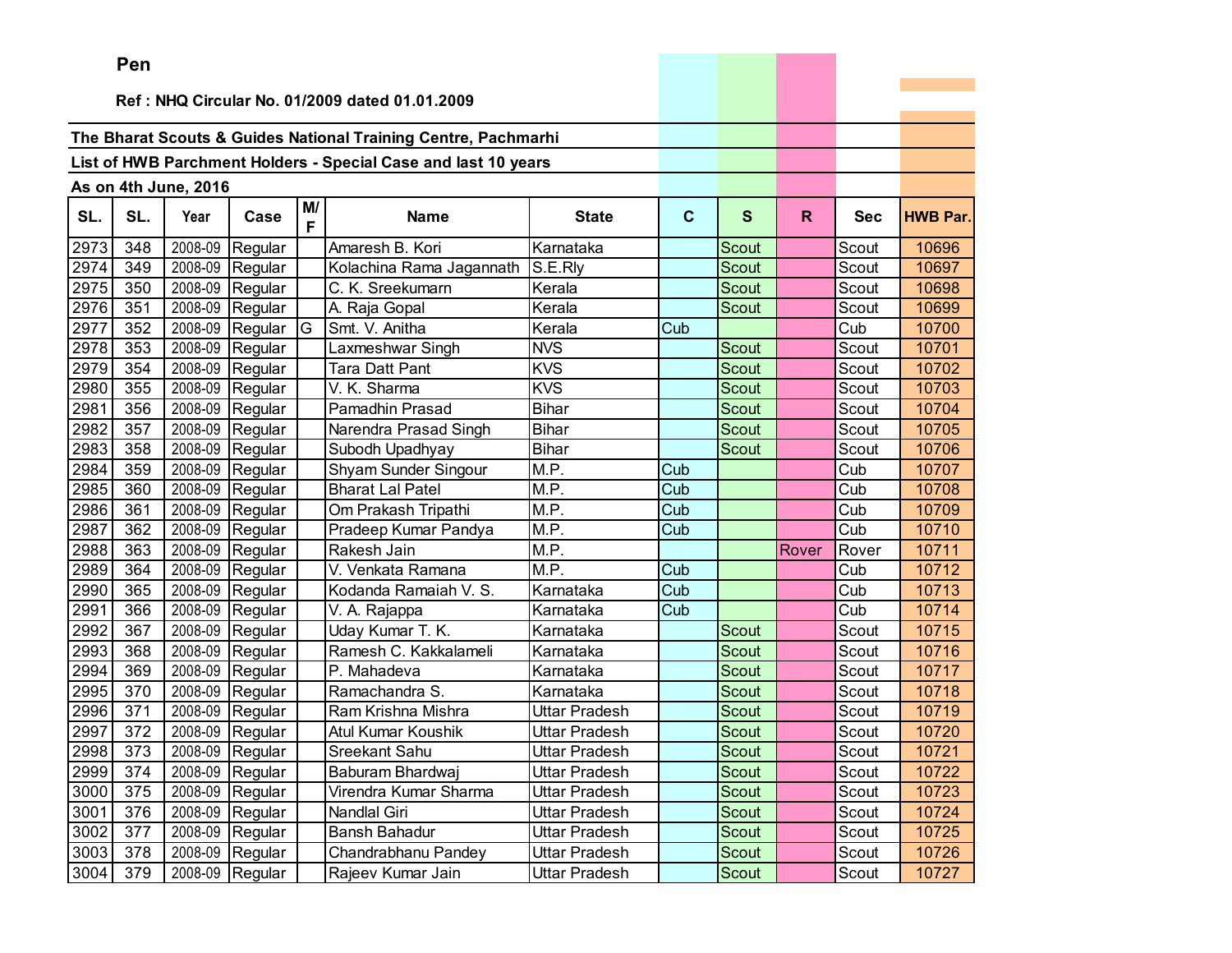|      | <b>Leil</b>                                    |                      |                   |         |                                                                |                      |              |              |              |            |                 |
|------|------------------------------------------------|----------------------|-------------------|---------|----------------------------------------------------------------|----------------------|--------------|--------------|--------------|------------|-----------------|
|      | Ref: NHQ Circular No. 01/2009 dated 01.01.2009 |                      |                   |         |                                                                |                      |              |              |              |            |                 |
|      |                                                |                      |                   |         |                                                                |                      |              |              |              |            |                 |
|      |                                                |                      |                   |         | The Bharat Scouts & Guides National Training Centre, Pachmarhi |                      |              |              |              |            |                 |
|      |                                                |                      |                   |         | List of HWB Parchment Holders - Special Case and last 10 years |                      |              |              |              |            |                 |
|      |                                                |                      |                   |         |                                                                |                      |              |              |              |            |                 |
|      |                                                | As on 4th June, 2016 |                   |         |                                                                |                      |              |              |              |            |                 |
| SL.  | SL.                                            | Year                 | Case              | M/<br>F | <b>Name</b>                                                    | <b>State</b>         | $\mathbf{C}$ | $\mathbf{s}$ | $\mathsf{R}$ | <b>Sec</b> | <b>HWB Par.</b> |
| 3005 | 380                                            | 2008-09              | Regular           |         | Satya Murti Ojha                                               | <b>Uttar Pradesh</b> |              | <b>Scout</b> |              | Scout      | 10728           |
| 3006 | 381                                            | 2008-09              | Regular           |         | Ram Prakash Verma                                              | Uttar Pradesh        |              | Scout        |              | Scout      | 10729           |
| 3007 | 382                                            | 2008-09              | Regular           |         | Jitendra Pratap Singh                                          | Uttar Pradesh        |              | Scout        |              | Scout      | 10730           |
| 3008 | 383                                            | 2008-09              | Regular           |         | Pramode Kumar                                                  | Uttar Pradesh        |              | Scout        |              | Scout      | 10731           |
| 3009 | 384                                            | 2008-09              | Regular           |         | Rakesh Kumar Verma                                             | Uttar Pradesh        |              | Scout        |              | Scout      | 10732           |
| 3010 | 385                                            | 2008-09              | Regular           |         | Rajanish                                                       | Uttar Pradesh        |              | Scout        |              | Scout      | 10733           |
| 3011 | 386                                            | 2008-09              | Regular           |         | Rajeev Gautam                                                  | <b>Uttar Pradesh</b> |              | Scout        |              | Scout      | 10734           |
| 3012 | 387                                            | 2008-09              | Regular           |         | Tribhuwan Narayan Singh                                        | <b>Uttar Pradesh</b> |              | Scout        |              | Scout      | 10735           |
| 3013 | 388                                            | 2008-09              | Regular           |         | Ram Kumar Sharma                                               | <b>Uttar Pradesh</b> |              | Scout        |              | Scout      | 10736           |
| 3014 | 389                                            | 2008-09              | Regular           |         | Dhananjay Vitthal Talpe                                        | Maharashtra          | Cub          |              |              | Cub        | 10737           |
| 3015 | 390                                            | 2008-09              | Regular           |         | <b>Gunjal Govind Eknath</b>                                    | Maharashtra          | Cub          |              |              | Cub        | 10738           |
| 3016 | 391                                            | 2008-09              | Regular           |         | Shubhangi Laxman Gaikwad                                       | Maharashtra          | Cub          |              |              | Cub        | 10739           |
| 3017 | 392                                            | 2008-09              | Regular           |         | Ramesh Vitthal Gaikwad                                         | Maharashtra          | Cub          |              |              | Cub        | 10740           |
| 3018 | 393                                            | 2008-09              | Regular           |         | Prakash Eknath Magar                                           | Maharashtra          | Cub          |              |              | Cub        | 10741           |
| 3019 | 394                                            | 2008-09              | Regular           |         | <b>Bhole Maroti Kashinath</b>                                  | Maharashtra          | Cub          |              |              | Cub        | 10742           |
| 3020 | 395                                            | 2008-09              | Regular           |         | Gaikwad Gautami Sudam                                          | Maharashtra          | Cub          |              |              | Cub        | 10743           |
| 3021 | 396                                            | 2008-09              | Regular           |         | Deore Pournima Pakhmaji                                        | Maharashtra          | Cub          |              |              | Cub        | 10744           |
| 3022 | 397                                            | 2008-09              | Regular           |         | Mane Yuvraj Shahuraj                                           | Maharashtra          |              | Scout        |              | Scout      | 10745           |
| 3023 | 398                                            | 2008-09              | Regular           |         | Santosh Bhausaheb Bodke                                        | Maharashtra          |              | Scout        |              | Scout      | 10746           |
| 3024 | 399                                            | 2008-09              | Regular           |         | Choudhari Keshav Baban                                         | Maharashtra          |              | Scout        |              | Scout      | 10747           |
| 3025 | 400                                            | 2008-09              | Regular           |         | Kandapalle Madhav Iranna                                       | Maharashtra          |              | Scout        |              | Scout      | 10748           |
| 3026 | 401                                            | 2008-09              | Regular           |         | Kamble Kishor Motilal                                          | Maharashtra          |              | Scout        |              | Scout      | 10749           |
| 3027 | 402                                            | 2008-09              | Regular           |         | Narwade Subhash Kishanrao                                      | Maharashtra          |              | Scout        |              | Scout      | 10750           |
| 3028 | 403                                            | 2008-09              | Regular           |         | Rajesh R. Patele                                               | Maharashtra          |              | Scout        |              | Scout      | 10751           |
| 3029 | 404                                            | 2008-09              | Regular           |         | Jaideep Parasharam Rajput Maharashtra                          |                      |              | Scout        |              | Scout      | 10752           |
| 3030 | 405                                            |                      | $2008-09$ Regular |         | Waghchoure Navanath Fakira Maharashtra                         |                      |              | Scout        |              | Scout      | 10753           |
| 3031 | 406                                            |                      | 2008-09 Regular   |         | Rajesh Janrao Hambarde                                         | Maharashtra          |              | Scout        |              | Scout      | 10754           |
| 3032 | 407                                            | 2008-09              | Regular           |         | Ambadas Narayanarao Laghe                                      | Maharashtra          |              | Scout        |              | Scout      | 10755           |
| 3033 | 408                                            | 2008-09              | Regular           |         | Digamber Shankarrao Karande                                    | Maharashtra          |              | Scout        |              | Scout      | 10756           |
| 3034 | 409                                            | 2008-09              | Regular           |         | Ashok Vitthal Chaudhari                                        | Maharashtra          |              | Scout        |              | Scout      | 10757           |
| 3035 | 410                                            | 2008-09              | Regular           |         | Mahesh Kr. Nehra                                               | Uttar Pradesh        |              | Scout        |              | Scout      | 10758           |
| 3036 | 411                                            | 2008-09              | Regular           |         | Jamna Prasad Malviya                                           | M.P.                 |              | Scout        |              | Scout      | 10759           |

the contract of the contract of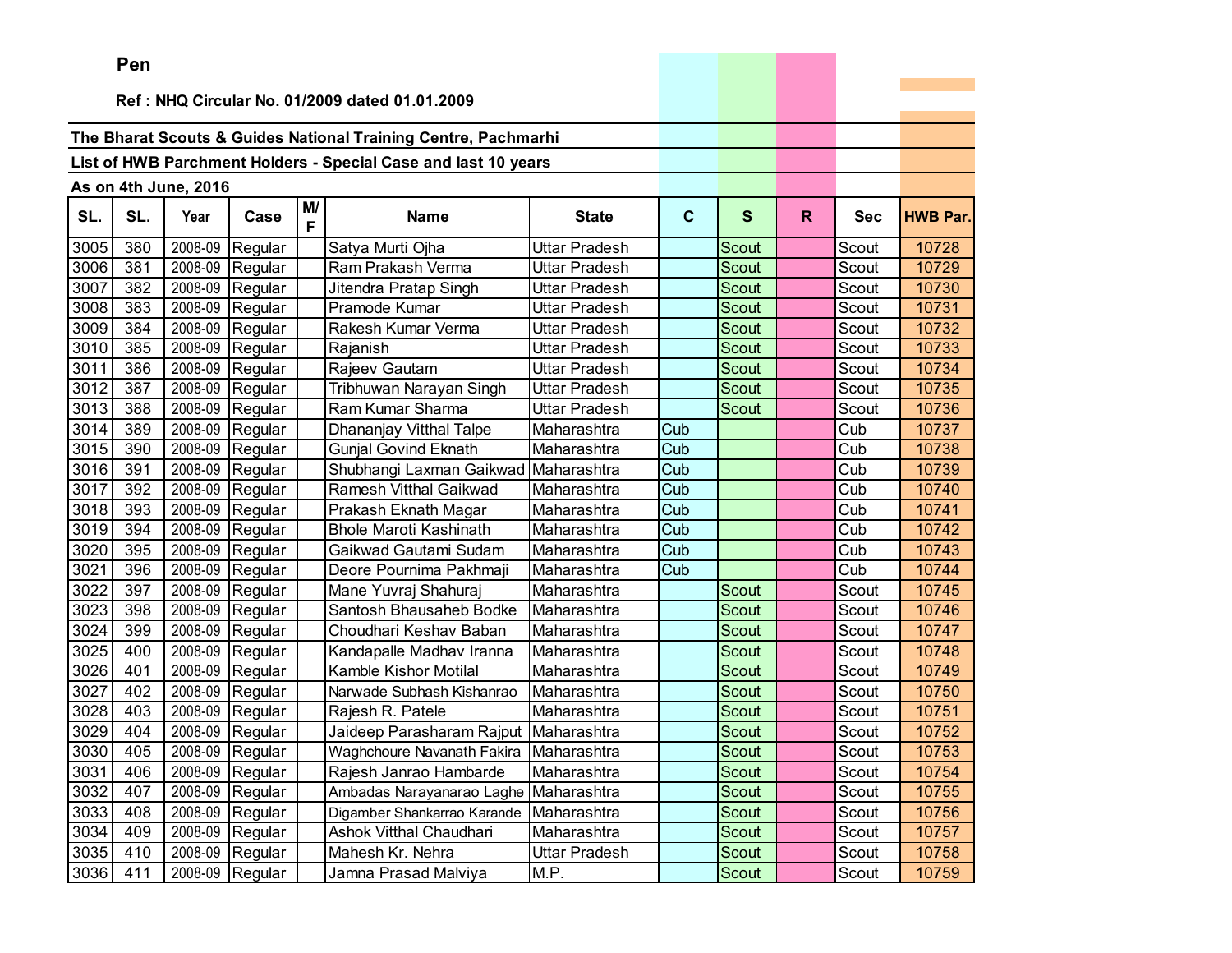|      | Pen      |                      |                 |         |                                                                |              |             |              |    |            |                 |
|------|----------|----------------------|-----------------|---------|----------------------------------------------------------------|--------------|-------------|--------------|----|------------|-----------------|
|      |          |                      |                 |         |                                                                |              |             |              |    |            |                 |
|      |          |                      |                 |         | Ref: NHQ Circular No. 01/2009 dated 01.01.2009                 |              |             |              |    |            |                 |
|      |          |                      |                 |         | The Bharat Scouts & Guides National Training Centre, Pachmarhi |              |             |              |    |            |                 |
|      |          |                      |                 |         | List of HWB Parchment Holders - Special Case and last 10 years |              |             |              |    |            |                 |
|      |          |                      |                 |         |                                                                |              |             |              |    |            |                 |
|      |          | As on 4th June, 2016 |                 |         |                                                                |              |             |              |    |            |                 |
| SL.  | SL.      | Year                 | Case            | M/<br>F | <b>Name</b>                                                    | <b>State</b> | $\mathbf c$ | $\mathbf{s}$ | R. | <b>Sec</b> | <b>HWB Par.</b> |
| 3037 | 412      | 2008-09              | Regular         |         | Ram Gyan Sharma                                                | M.P.         | Cub         |              |    | Cub        | 10760           |
| 3038 | 413      | 2008-09              | Regular         |         | Rajendra Singh Tomar                                           | M.P.         | Cub         |              |    | Cub        | 10761           |
| 3039 | 414      | 2008-09              | Regular         |         | Rajesh Mewade                                                  | M.P.         |             | Scout        |    | Scout      | 10762           |
| 3040 | 415      | 2008-09              | Regular         |         | Rameswar Rao                                                   | West Bengal  |             | Scout        |    | Scout      | 10763           |
| 3041 | 416      | 2008-09              | Regular         |         | <b>Tapas Das</b>                                               | West Bengal  |             | <b>Scout</b> |    | Scout      | 10764           |
| 3042 | 417      | 2008-09              | Regular         |         | Basudeb Bhattacharyya                                          | West Bengal  |             | <b>Scout</b> |    | Scout      | 10765           |
| 3043 | 418      | 2008-09              | Regular         |         | Aditi Kumar Goswami                                            | West Bengal  |             | <b>Scout</b> |    | Scout      | 10766           |
| 3044 | 419      | 2008-09              | Regular         |         | Nauzer Margban Battivala                                       | West Bengal  |             | Scout        |    | Scout      | 10767           |
| 3045 | 420      | 2008-09              | Regular         |         | Anup Chetri                                                    | West Bengal  |             | Scout        |    | Scout      | 10768           |
| 3046 | 421      | 2008-09              | Regular         |         | Jeetendra Nath Chowdhury                                       | West Bengal  |             | Scout        |    | Scout      | 10769           |
| 3047 | 422      | 2008-09              | Regular         |         | Santanu Roy                                                    | West Bengal  |             | <b>Scout</b> |    | Scout      | 10770           |
| 3048 | 423      | 2008-09              | Regular         |         | Prasanta Sarkar                                                | West Bengal  |             | Scout        |    | Scout      | 10771           |
| 3049 | 424      | 2008-09              | Regular         |         | Sankar Mukherjee                                               | West Bengal  |             | <b>Scout</b> |    | Scout      | 10772           |
| 3050 | 425      |                      | 2008-09 Regular |         | T. K. Vamana                                                   | Karnataka    | Cub         |              |    | Cub        | 10773           |
| 3051 | 426      | 2008-09              | Regular         |         | H. G. Mangalangi                                               | Karnataka    | Cub         |              |    | Cub        | 10774           |
| 3052 | 427      | 2008-09              | Regular         |         | T. Janardana Gowda                                             | Karnataka    |             | Scout        |    | Scout      | 10775           |
| 3053 | 428      | 2008-09              | Regular         |         | Chatrappa B. Tamburi                                           | Karnataka    |             | Scout        |    | Scout      | 10776           |
| 3054 | 429      | 2008-09              | Regular         |         | Sadashiva                                                      | Karnataka    |             | <b>Scout</b> |    | Scout      | 10777           |
| 3055 | 430      | 2008-09              | Regular         |         | K. Devi Prakash Shetty                                         | Karnataka    |             | <b>Scout</b> |    | Scout      | 10778           |
| 3056 | 431      | 2008-09              | Regular         |         | Nagaraj K. Shyavi                                              | Karnataka    |             | Scout        |    | Scout      | 10779           |
| 3057 | 432      | 2008-09              | Regular         |         | K. U. Ranjith                                                  | Karnataka    |             | Scout        |    | Scout      | 10780           |
| 3058 | 433      | 2008-09              | Regular         |         | Tikkas Sandeep Ambadasrao                                      | Maharashtra  |             | <b>Scout</b> |    | Scout      | 10781           |
| 3059 | 434      | 2008-09              | Regular         |         | Peshkar Arun Anantrao                                          | Maharashtra  |             | Scout        |    | Scout      | 10782           |
| 3060 | 435      | 2008-09              | Regular         |         | Panchal Prakash Rajaram                                        | Maharashtra  |             | Scout        |    | Scout      | 10783           |
| 3061 | 436      |                      | 2008-09 Regular |         | Mahaske Shashikant Pundlik                                     | Maharashtra  |             | Scout        |    | Scout      | 10784           |
|      | 3062 437 |                      | 2008-09 Regular |         | Ramesh Ramchandrarao Pundlik Maharashtra                       |              |             | Scout        |    | Scout      | 10785           |
| 3063 | 438      |                      | 2008-09 Regular |         | Balaji Pandurang Kudale                                        | Maharashtra  |             | Scout        |    | Scout      | 10786           |
| 3064 | 439      |                      | 2008-09 Regular |         | Mangesh Keshav Khot                                            | Maharashtra  |             | Scout        |    | Scout      | 10787           |
| 3065 | 440      |                      | 2008-09 Regular |         | Chandore Atmaram Ashruli                                       | Maharashtra  |             | Scout        |    | Scout      | 10788           |
| 3066 | 441      |                      | 2008-09 Regular |         | Avinash Vasantrao Sonune                                       | Maharashtra  |             | Scout        |    | Scout      | 10789           |
| 3067 | 442      |                      | 2008-09 Regular |         | Babasaheb Kallappa Koli                                        | Maharashtra  |             | Scout        |    | Scout      | 10790           |
| 3068 | 443      |                      | 2008-09 Regular |         | Ghodake Sanjay Maruti                                          | Maharashtra  |             | Scout        |    | Scout      | 10791           |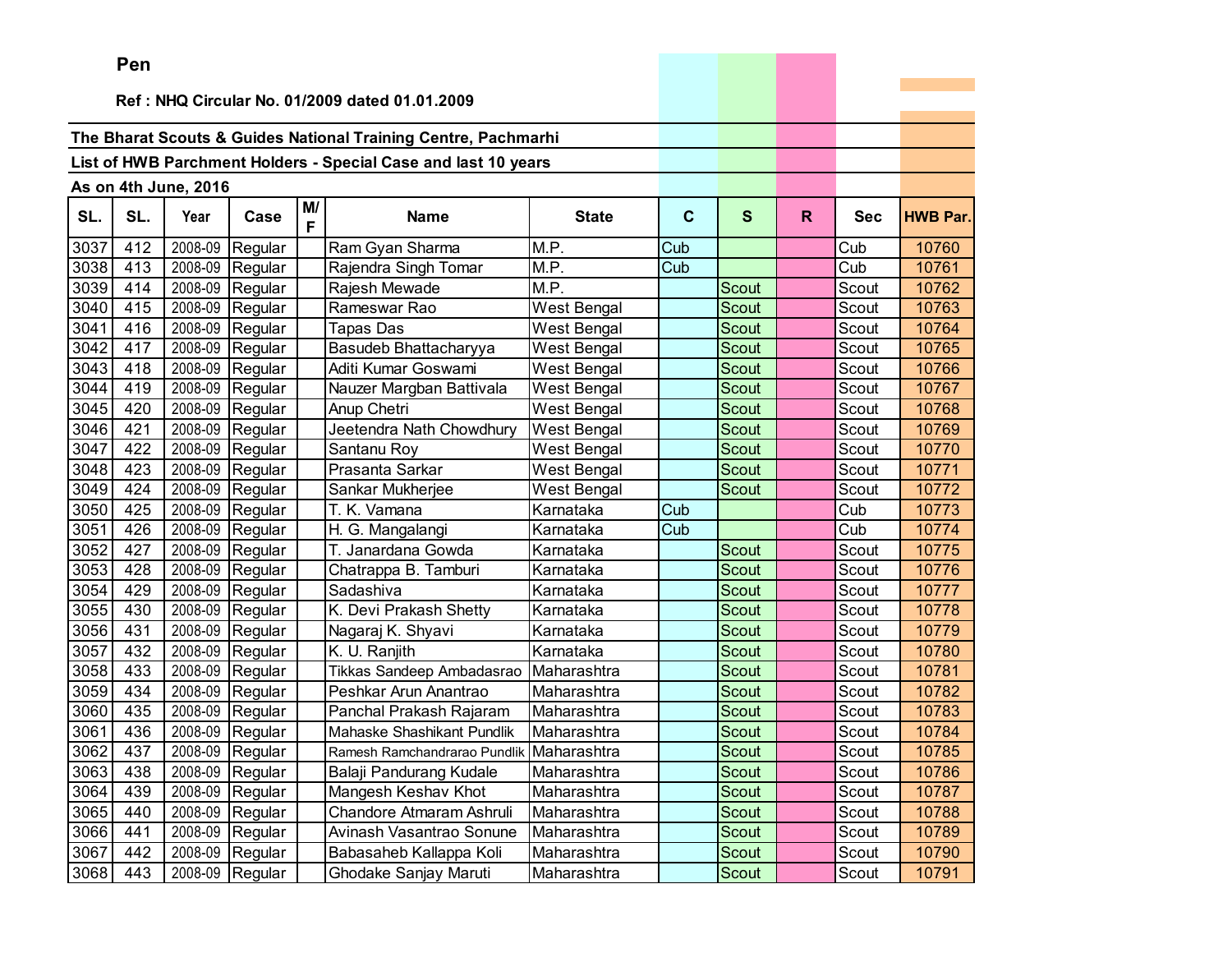|      | ren |                      |                   |         |                                                                |                    |             |              |    |            |                 |
|------|-----|----------------------|-------------------|---------|----------------------------------------------------------------|--------------------|-------------|--------------|----|------------|-----------------|
|      |     |                      |                   |         | Ref: NHQ Circular No. 01/2009 dated 01.01.2009                 |                    |             |              |    |            |                 |
|      |     |                      |                   |         |                                                                |                    |             |              |    |            |                 |
|      |     |                      |                   |         | The Bharat Scouts & Guides National Training Centre, Pachmarhi |                    |             |              |    |            |                 |
|      |     |                      |                   |         | List of HWB Parchment Holders - Special Case and last 10 years |                    |             |              |    |            |                 |
|      |     |                      |                   |         |                                                                |                    |             |              |    |            |                 |
|      |     | As on 4th June, 2016 |                   |         |                                                                |                    |             |              |    |            |                 |
| SL.  | SL. | Year                 | Case              | M/<br>F | <b>Name</b>                                                    | <b>State</b>       | $\mathbf c$ | $\mathbf{s}$ | R. | <b>Sec</b> | <b>HWB Par.</b> |
| 3069 | 444 | 2008-09              | Regular           |         | Shripati Shankar Kamble                                        | Maharashtra        |             | Scout        |    | Scout      | 10792           |
| 3070 | 445 | 2008-09              | Regular           |         | Shrinivas Sadashiv Sanagar                                     | Maharashtra        |             | <b>Scout</b> |    | Scout      | 10793           |
| 3071 | 446 | 2008-09              | Regular           |         | Dajiram Natha Jagatap                                          | Maharashtra        | Cub         |              |    | Cub        | 10794           |
| 3072 | 447 | 2008-09              | Regular           |         | Baburao Bhimsen Dhotare                                        | Maharashtra        | Cub         |              |    | Cub        | 10795           |
| 3073 | 448 | 2008-09              | Regular           |         | Pundlik Janardhan Ubale                                        | Maharashtra        | Cub         |              |    | Cub        | 10796           |
| 3074 | 449 | 2008-09              | Regular           |         | Gaikwad Balasaheb Mahadev                                      | Maharashtra        | Cub         |              |    | Cub        | 10797           |
| 3075 | 450 | 2008-09              | Regular           |         | Prosenjit Choudhary                                            | <b>West Bengal</b> |             | Scout        |    | Scout      | 10798           |
| 3076 | 451 | 2008-09              | Regular           |         | Dr. Arabinda Basu                                              | <b>West Bengal</b> |             | Scout        |    | Scout      | 10799           |
| 3077 | 452 | 2008-09              | Regular           |         | Dipak Kumar Chakrabarthy                                       | <b>West Bengal</b> |             | <b>Scout</b> |    | Scout      | 10800           |
| 3078 | 453 | 2008-09              | Regular           |         | Nirupam Kumar Das                                              | West Bengal        |             | Scout        |    | Scout      | 10801           |
| 3079 | 454 | 2008-09              | Regular           |         | Sujit Pal                                                      | West Bengal        |             | Scout        |    | Scout      | 10802           |
| 3080 | 455 | 2008-09              | Regular           |         | Savendar Kumar Khare                                           | Eastern Rly        |             | Scout        |    | Scout      | 10803           |
| 3081 | 456 | 2008-09              | Regular           |         | Amit Kumar Sharma                                              | Eastern Rly        |             | Scout        |    | Scout      | 10804           |
| 3082 | 457 | 2008-09              | Regular           |         | Pradip Kumar Bhowmick                                          | Eastern Rly        |             | Scout        |    | Scout      | 10805           |
| 3083 | 458 | 2008-09              | Regular           |         | Sandip Chowdhury                                               | Eastern Rly        |             | <b>Scout</b> |    | Scout      | 10806           |
| 3084 | 459 | 2008-09              | Regular           |         | Sanjib Dey                                                     | Eastern Rly        |             | Scout        |    | Scout      | 10807           |
| 3085 | 460 | 2008-09              | Regular           |         | Subhabrata Das                                                 | Eastern Rly        |             | <b>Scout</b> |    | Scout      | 10808           |
| 3086 | 461 | 2008-09              | Regular           |         | Md. Amjnul Hoque                                               | Assam              |             | Scout        |    | Scout      | 10809           |
| 3087 | 462 | 2008-09              | Regular           |         | Md. Matior Rahman                                              | Assam              |             | Scout        |    | Scout      | 10810           |
| 3088 | 463 | 2008-09              | Regular           |         | Montu Bordoli                                                  | Assam              |             | <b>Scout</b> |    | Scout      | 10811           |
| 3089 | 464 | 2008-09              | Regular           |         | Sisir Kumar Sharma                                             | Assam              |             | <b>Scout</b> |    | Scout      | 10812           |
| 3090 | 465 | 2008-09              | Regular           |         | <b>Bhageswar Saikia</b>                                        | Assam              |             | Scout        |    | Scout      | 10813           |
| 3091 | 466 | 2008-09              | Regular           |         | Sushil Kalita                                                  | Assam              |             | Scout        |    | Scout      | 10814           |
| 3092 | 467 | 2008-09              | Regular           |         | Suresh Kumar Chouhan                                           | Assam              |             | Scout        |    | Scout      | 10815           |
| 3093 | 468 | 2008-09              | Regular           |         | Chandra Mohan Gupta                                            | Rajasthan          |             | Scout        |    | Scout      | 10816           |
| 3094 | 469 |                      | $2008-09$ Regular |         | Ganesh Narayan Jakhar                                          | Rajasthan          |             | Scout        |    | Scout      | 10817           |
| 3095 | 470 |                      | 2008-09 Regular   |         | Rakesh Tak                                                     | Rajasthan          |             | Scout        |    | Scout      | 10818           |
| 3096 | 471 | 2008-09              | Regular           |         | Natthi Lal Goswami                                             | Rajasthan          |             | Scout        |    | Scout      | 10819           |
| 3097 | 472 | 2008-09              | Regular           |         | Hari Prasad Deshmukh                                           | M.P.               | Cub         |              |    | Cub        | 10820           |
| 3098 | 473 | 2008-09              | Regular           |         | Devendra Kulhare                                               | M.P.               | Cub         |              |    | Cub        | 10821           |
| 3099 | 474 | 2008-09              | Regular           |         | Shankar Ektokiya                                               | M.P.               | Cub         |              |    | Cub        | 10822           |
| 3100 | 475 |                      | 2008-09 Regular   |         | Atar Singh Rajput                                              | M.P.               | Cub         |              |    | Cub        | 10823           |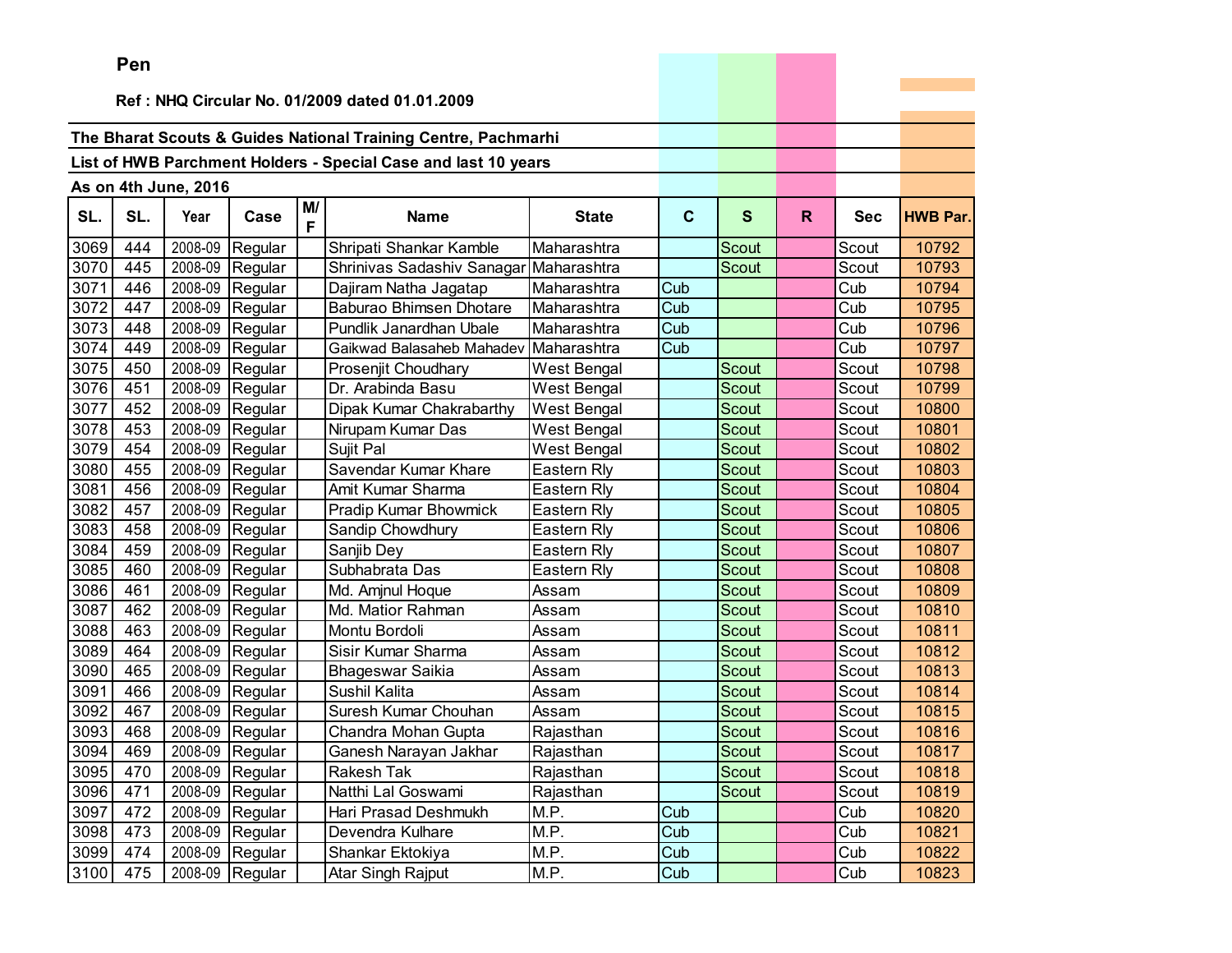|      | Pen |                      |                 |         |                                                                |              |              |              |       |            |                 |
|------|-----|----------------------|-----------------|---------|----------------------------------------------------------------|--------------|--------------|--------------|-------|------------|-----------------|
|      |     |                      |                 |         |                                                                |              |              |              |       |            |                 |
|      |     |                      |                 |         | Ref: NHQ Circular No. 01/2009 dated 01.01.2009                 |              |              |              |       |            |                 |
|      |     |                      |                 |         | The Bharat Scouts & Guides National Training Centre, Pachmarhi |              |              |              |       |            |                 |
|      |     |                      |                 |         |                                                                |              |              |              |       |            |                 |
|      |     |                      |                 |         | List of HWB Parchment Holders - Special Case and last 10 years |              |              |              |       |            |                 |
|      |     | As on 4th June, 2016 |                 |         |                                                                |              |              |              |       |            |                 |
| SL.  | SL. | Year                 | Case            | M/<br>F | <b>Name</b>                                                    | <b>State</b> | $\mathbf{C}$ | S            | R.    | <b>Sec</b> | <b>HWB Par.</b> |
| 3101 | 476 | 2008-09              | Regular         |         | Veer Singh Yadav                                               | M.P.         |              | Scout        |       | Scout      | 10824           |
| 3102 | 477 | 2008-09              | Regular         |         | Narendra Kr. Sharma                                            | M.P.         |              | <b>Scout</b> |       | Scout      | 10825           |
| 3103 | 478 | 2008-09              | Regular         |         | Ashok Kumar G. Patel                                           | W.Rly        |              | Scout        |       | Scout      | 10826           |
| 3104 | 479 | 2008-09              | Regular         |         | Vinod Kumar P. Tiwari                                          | W.Rly        |              | <b>Scout</b> |       | Scout      | 10827           |
| 3105 | 480 | 2008-09              | Regular         |         | Krunal S. Sharma                                               | W.Rly        |              | <b>Scout</b> |       | Scout      | 10828           |
| 3106 | 481 | 2008-09              | Regular         |         | Prafull Jaywant Pagare                                         | W.Rly        |              |              | Rover | Rover      | 10829           |
| 3107 | 482 | 2008-09              | Regular         |         | Uday Kumar T. K.                                               | <b>Bihar</b> |              | Scout        |       | Scout      | 10830           |
| 3108 | 483 | 2008-09              | Regular         |         | Rama Shankar Gupta                                             | <b>NVS</b>   |              | Scout        |       | Scout      | 10831           |
| 3109 | 484 | 2008-09              | Regular         |         | Sageer Mohd. Seddiqui                                          | <b>NVS</b>   |              | Scout        |       | Scout      | 10832           |
| 3110 | 485 | 2008-09              | Regular         |         | Surya Narayana Rao                                             | <b>NVS</b>   |              | Scout        |       | Scout      | 10833           |
| 3111 | 486 | 2008-09              | Regular         |         | Deen Dayal Garg                                                | Rajasthan    |              | Scout        |       | Scout      | 10834           |
| 3112 | 487 | 2008-09              | Regular         |         | Chandra Prakash Sankhla                                        | Rajasthan    |              | Scout        |       | Scout      | 10835           |
| 3113 | 488 | 2008-09              | Regular         |         | Raja Ram Daal                                                  | Rajasthan    |              | Scout        |       | Scout      | 10836           |
| 3114 | 489 | 2008-09              | Regular         |         | Jamaluddin Khan                                                | Rajasthan    | Cub          |              |       | Cub        | 10837           |
| 3115 | 490 | 2008-09              | Regular         |         | Sirraj Prasad                                                  | Rajasthan    |              | Scout        |       | Scout      | 10838           |
| 3116 | 491 | 2008-09              | Regular         |         | Baboo Lal Dahiya                                               | Rajasthan    |              | Scout        |       | Scout      | 10839           |
| 3117 | 492 | 2008-09              | Regular         |         | Babu Singh Rajpurohit                                          | Rajasthan    |              |              | Rover | Rover      | 10840           |
| 3118 | 493 | 2008-09              | Regular         |         | Prabhu Ram                                                     | Rajasthan    |              |              | Rover | Rover      | 10841           |
| 3119 | 494 | 2008-09              | Regular         |         | Deepak Kumar Sharma                                            | Rajasthan    |              |              | Rover | Rover      | 10842           |
| 3120 | 495 | 2008-09              | Regular         |         | Rajendra Singh Thakur                                          | M.P.         |              | <b>Scout</b> |       | Scout      | 10843           |
| 3121 | 496 | 2008-09              | Regular         |         | Ram Prakash Tripathi                                           | M.P.         |              | Scout        |       | Scout      | 10844           |
| 3122 | 497 | 2008-09              | Regular         |         | Chandrabhan Singh                                              | M.P.         |              | Scout        |       | Scout      | 10845           |
| 3123 | 498 | 2008-09              | Regular         |         | Mahadeo Prasad Soni                                            | M.P.         |              | Scout        |       | Scout      | 10846           |
| 3124 | 499 | 2008-09              | Regular         |         | Devlal Rahangdale                                              | M.P.         |              | Scout        |       | Scout      | 10847           |
| 3125 | 500 | 2008-09              | Regular         |         | Anant Pawar                                                    | M.P.         |              | Scout        |       | Scout      | 10848           |
| 3126 | 501 |                      | 2008-09 Regular |         | Pradeep Singh Bais                                             | M.P.         |              | Scout        |       | Scout      | 10849           |
| 3127 | 502 |                      | 2008-09 Regular |         | Shiv Shankar Doneriya                                          | M.P.         |              | Scout        |       | Scout      | 10850           |
| 3128 | 503 |                      | 2008-09 Regular |         | Lakhan Soni                                                    | M.P.         |              | Scout        |       | Scout      | 10851           |
| 3129 | 504 |                      | 2008-09 Regular |         | Ganesh Bhaisare                                                | M.P.         |              | Scout        |       | Scout      | 10852           |
| 3130 | 505 |                      | 2008-09 Regular |         | Sekhar Das                                                     | Eastern Rly  |              | Scout        |       | Scout      | 10853           |
| 3131 | 506 |                      | 2008-09 Regular |         | Rakesh Kr. Mukhopadhyay                                        | Eastern Rly  |              | Scout        |       | Scout      | 10854           |
| 3132 | 507 |                      | 2008-09 Regular |         | Banjara R. L.                                                  | Karnataka    |              | Scout        |       | Scout      | 10855           |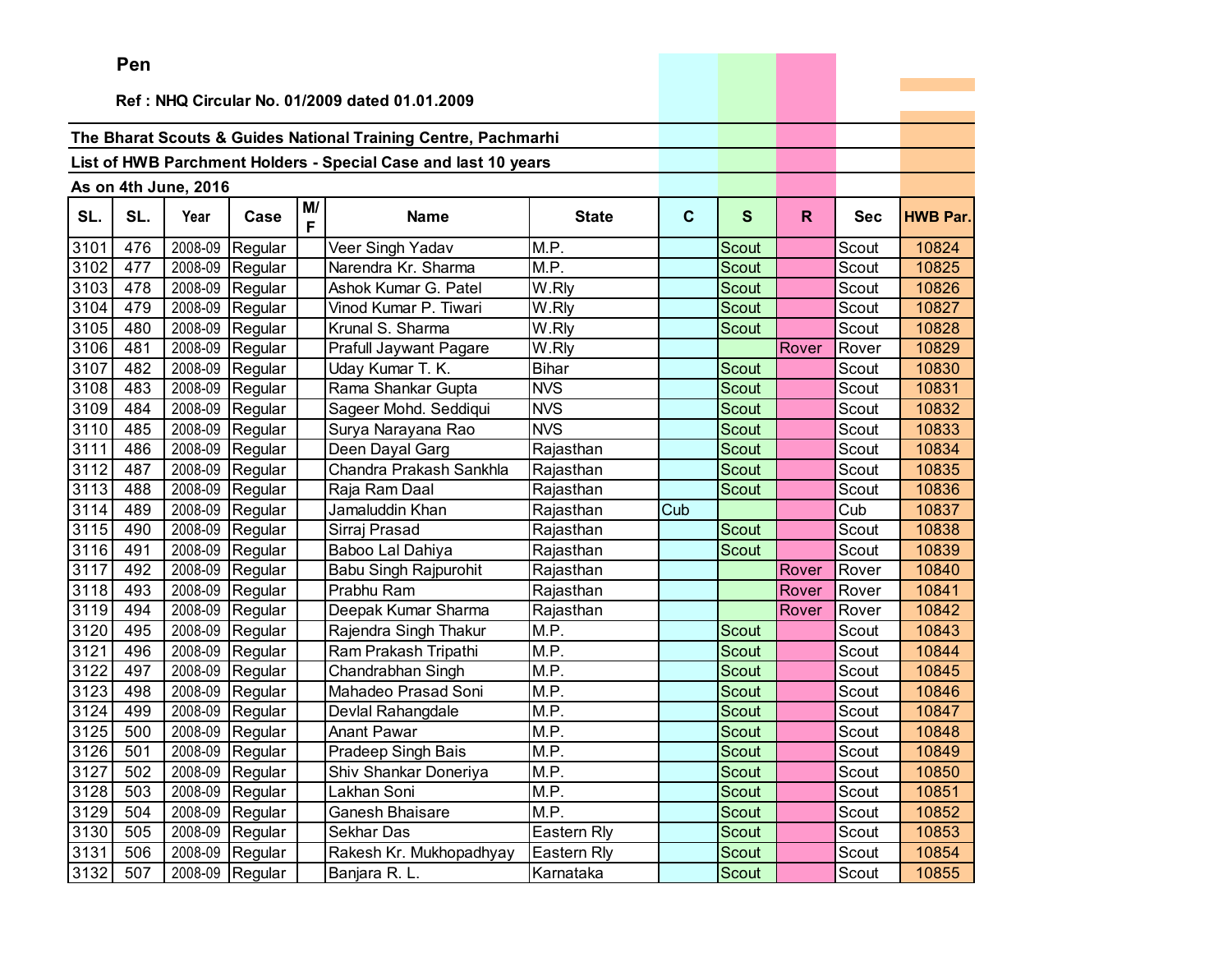|      | ren |                      |                 |         |                                                                |                   |              |              |              |            |                 |
|------|-----|----------------------|-----------------|---------|----------------------------------------------------------------|-------------------|--------------|--------------|--------------|------------|-----------------|
|      |     |                      |                 |         | Ref: NHQ Circular No. 01/2009 dated 01.01.2009                 |                   |              |              |              |            |                 |
|      |     |                      |                 |         |                                                                |                   |              |              |              |            |                 |
|      |     |                      |                 |         | The Bharat Scouts & Guides National Training Centre, Pachmarhi |                   |              |              |              |            |                 |
|      |     |                      |                 |         | List of HWB Parchment Holders - Special Case and last 10 years |                   |              |              |              |            |                 |
|      |     |                      |                 |         |                                                                |                   |              |              |              |            |                 |
|      |     | As on 4th June, 2016 |                 |         |                                                                |                   |              |              |              |            |                 |
| SL.  | SL. | Year                 | Case            | M/<br>F | <b>Name</b>                                                    | <b>State</b>      | $\mathbf{C}$ | $\mathbf{s}$ | $\mathsf{R}$ | <b>Sec</b> | <b>HWB Par.</b> |
| 3133 | 508 | 2008-09              | Regular         |         | Marulasiddshwara M.                                            | Karnataka         |              | Scout        |              | Scout      | 10856           |
| 3134 | 509 | 2008-09              | Regular         |         | H. K. Ganapayya                                                | Karnataka         |              | <b>Scout</b> |              | Scout      | 10857           |
| 3135 | 510 | 2008-09              | Regular         |         | Karibasappa A.                                                 | Karnataka         |              | <b>Scout</b> |              | Scout      | 10858           |
| 3136 | 511 | 2008-09              | Regular         |         | M. H. Prakash Murthy                                           | Karnataka         |              | Scout        |              | Scout      | 10859           |
| 3137 | 512 | 2008-09              | Regular         |         | Lalita Prasad Purohit                                          | Uttarakhand       |              | <b>Scout</b> |              | Scout      | 10860           |
| 3138 | 513 | 2008-09              | Regular         |         | Shiv Prasad Saklani                                            | Uttarakhand       |              | Scout        |              | Scout      | 10861           |
| 3139 | 514 | 2008-09              | Regular         |         | Devendra Singh Negi                                            | Uttarakhand       |              | Scout        |              | Scout      | 10862           |
| 3140 | 515 | 2008-09              | Regular         |         | Arvind Kumar Chamola                                           | Uttarakhand       |              | <b>Scout</b> |              | Scout      | 10863           |
| 3141 | 516 | 2008-09              | Regular         |         | Lalit Kumar Fartyal                                            | Uttarakhand       |              | <b>Scout</b> |              | Scout      | 10864           |
| 3142 | 517 | 2008-09              | Regular         |         | Deep Chandra Pandey                                            | Uttarakhand       |              | Scout        |              | Scout      | 10865           |
| 3143 | 518 | 2008-09              | Regular         |         | Dinesh Prasad Kothari                                          | Uttarakhand       |              | <b>Scout</b> |              | Scout      | 10866           |
| 3144 | 519 | 2008-09              | Regular         |         | Somnath Posti                                                  | Uttarakhand       |              | Scout        |              | Scout      | 10867           |
| 3145 | 520 | 2008-09              | Regular         |         | M. Narayanappa                                                 | <b>Tamil Nadu</b> |              | Scout        |              | Scout      | 10868           |
| 3146 | 521 | 2008-09              | Regular         |         | G. Krishnan                                                    | Tamil Nadu        |              | <b>Scout</b> |              | Scout      | 10869           |
| 3147 | 522 | 2008-09              | Regular         |         | D. Kumaran                                                     | <b>Tamil Nadu</b> |              | Scout        |              | Scout      | 10870           |
| 3148 | 523 | 2008-09              | Regular         |         | E. V. Narasimha Bharathi                                       | <b>Tamil Nadu</b> |              | Scout        |              | Scout      | 10871           |
| 3149 | 524 | 2008-09              | Regular         |         | R. Palani                                                      | Tamil Nadu        |              | Scout        |              | Scout      | 10872           |
| 3150 | 525 | 2008-09              | Regular         |         | S. Rajasekar                                                   | Tamil Nadu        |              | <b>Scout</b> |              | Scout      | 10873           |
| 3151 | 526 | 2008-09              | Regular         |         | A. Muthu Kumaran                                               | Tamil Nadu        |              | Scout        |              | Scout      | 10874           |
| 3152 | 527 | 2008-09              | Regular         |         | T. Gangatharan                                                 | Tamil Nadu        |              | Scout        |              | Scout      | 10875           |
| 3153 | 528 | 2008-09              | Regular         |         | V. Dasarathan                                                  | Tamil Nadu        |              | <b>Scout</b> |              | Scout      | 10876           |
| 3154 | 529 | 2008-09              | Regular         |         | R. Murugan                                                     | Tamil Nadu        |              | Scout        |              | Scout      | 10877           |
| 3155 | 530 | 2008-09              | Regular         |         | M. Kotteeswaran                                                | Tamil Nadu        |              | Scout        |              | Scout      | 10878           |
| 3156 | 531 | 2008-09              | Regular         |         | R. Mariappan                                                   | Tamil Nadu        |              | Scout        |              | Scout      | 10879           |
| 3157 | 532 | 2008-09              | Regular         |         | N. Raja                                                        | Tamil Nadu        |              | Scout        |              | Scout      | 10880           |
| 3158 | 533 | 2008-09              | Regular         |         | Shri Sawi Singh                                                | Rajasthan         |              | Scout        |              | Scout      | 10881           |
| 3159 | 534 |                      | 2008-09 Regular |         | Swapan Kumar Patra                                             | <b>NVS</b>        |              | Scout        |              | Scout      | 10882           |
| 3160 | 535 | 2008-09              | Regular         |         | Kailash Chandra Joshi                                          | Uttarakhand       |              | Scout        |              | Scout      | 10883           |
| 3161 | 536 |                      | 2008-09 Regular |         | K. C. Thakur                                                   | <b>KVS</b>        |              | Scout        |              | Scout      | 10884           |
| 3162 | 537 | 2008-09              | Regular         |         | Bhoj Ram Chandra                                               | <b>KVS</b>        |              | Scout        |              | Scout      | 10885           |
| 3163 | 538 | 2008-09              | Regular         |         | R. C. Yadav                                                    | <b>KVS</b>        |              | Scout        |              | Scout      | 10886           |
| 3164 | 539 |                      | 2008-09 Regular |         | Ramesh Kumar Singh                                             | <b>KVS</b>        |              | Scout        |              | Scout      | 10887           |

and the contract of the contract of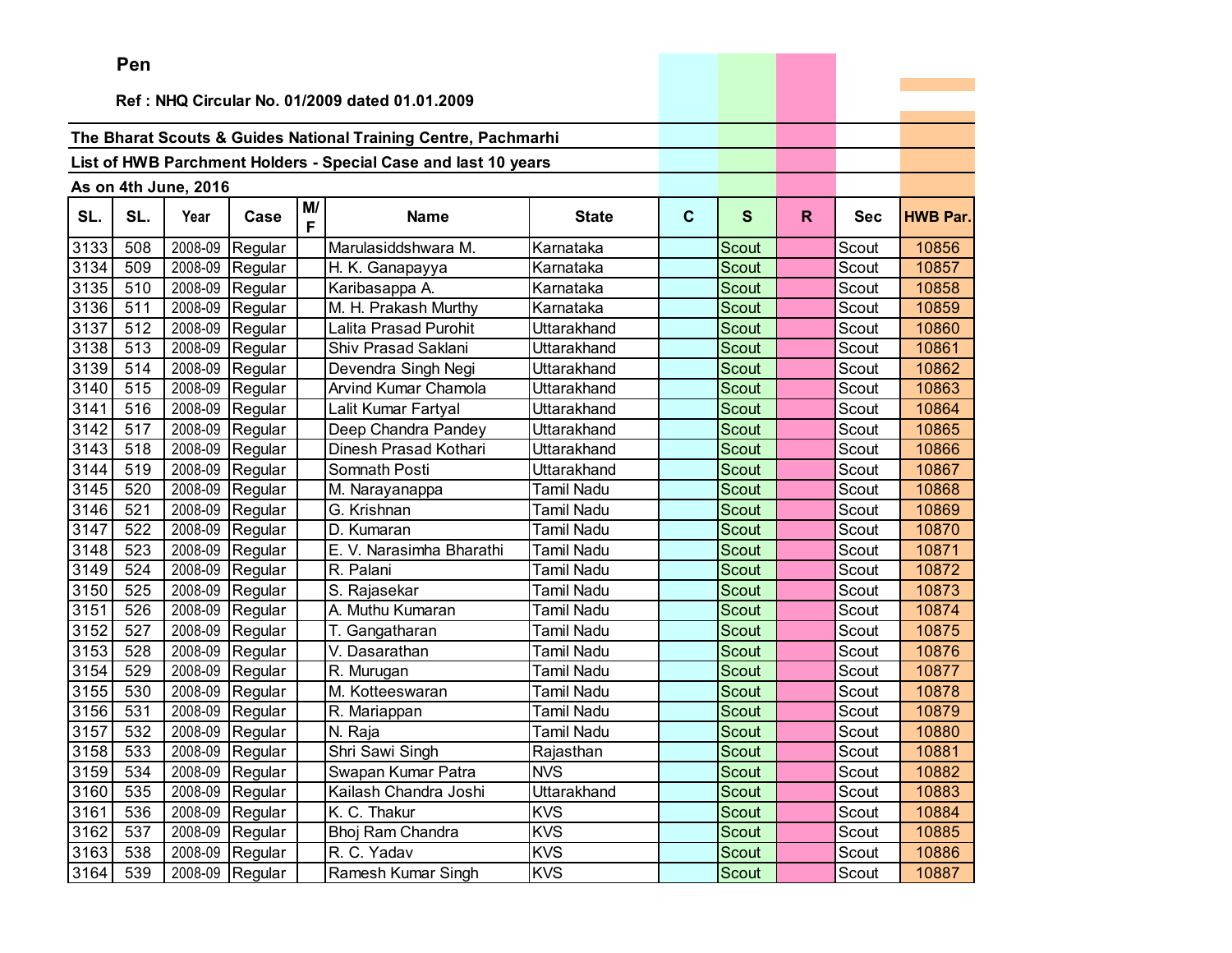|      | ren |                      |                   |    |                                                                |                |             |              |              |            |                 |
|------|-----|----------------------|-------------------|----|----------------------------------------------------------------|----------------|-------------|--------------|--------------|------------|-----------------|
|      |     |                      |                   |    | Ref: NHQ Circular No. 01/2009 dated 01.01.2009                 |                |             |              |              |            |                 |
|      |     |                      |                   |    |                                                                |                |             |              |              |            |                 |
|      |     |                      |                   |    | The Bharat Scouts & Guides National Training Centre, Pachmarhi |                |             |              |              |            |                 |
|      |     |                      |                   |    | List of HWB Parchment Holders - Special Case and last 10 years |                |             |              |              |            |                 |
|      |     |                      |                   |    |                                                                |                |             |              |              |            |                 |
|      |     | As on 4th June, 2016 |                   | M/ |                                                                |                |             |              |              |            |                 |
| SL.  | SL. | Year                 | Case              | F  | <b>Name</b>                                                    | <b>State</b>   | $\mathbf c$ | $\mathbf{s}$ | $\mathsf{R}$ | <b>Sec</b> | <b>HWB Par.</b> |
| 3165 | 540 | 2008-09              | Regular           |    | Daya Ram Yadav                                                 | <b>KVS</b>     |             | Scout        |              | Scout      | 10888           |
| 3166 | 541 | 2008-09              | Regular           |    | Ramchandra Solanki                                             | M.P.           |             | Scout        |              | Scout      | 10889           |
| 3167 | 542 | 2008-09              | Regular           |    | Kranti Kumar Sonwani                                           | M.P.           |             | Scout        |              | Scout      | 10890           |
| 3168 | 543 | 2008-09              | Regular           |    | Arun Kumar Jain                                                | M.P.           |             | Scout        |              | Scout      | 10891           |
| 3169 | 544 | 2008-09              | Regular           |    | Hari Har Chaturvedi                                            | M.P.           |             | <b>Scout</b> |              | Scout      | 10892           |
| 3170 | 545 | 2008-09              | Regular           |    | <b>Kishor Kumar</b>                                            | M.P.           |             | Scout        |              | Scout      | 10893           |
| 3171 | 546 | 2008-09              | Regular           |    | Deepak Kumar Jain                                              | M.P.           |             | Scout        |              | Scout      | 10894           |
| 3172 | 547 | 2008-09              | Regular           |    | Trilock Kumar Dehariya                                         | M.P.           |             | <b>Scout</b> |              | Scout      | 10895           |
| 3173 | 548 | 2008-09              | Regular           |    | Mithoo Ram Sahu                                                | Chhattisgarh   | Cub         |              |              | Cub        | 10896           |
| 3174 | 549 | 2008-09              | Regular           |    | Ram Kumar Sahu                                                 | Chhattisgarh   | Cub         |              |              | Cub        | 10897           |
| 3175 | 550 | 2008-09              | Regular           |    | Yogeshwar Prasad Ganguli                                       | Chhattisgarh   | Cub         |              |              | Cub        | 10898           |
| 3176 | 551 | 2008-09              | Regular           |    | Anand Ram Bhaghel                                              | Chhattisgarh   | Cub         |              |              | Cub        | 10899           |
| 3177 | 552 | 2008-09              | Regular           |    | Hemdhar Sahu                                                   | Chhattisgarh   |             | Scout        |              | Scout      | 10900           |
| 3178 | 553 | 2008-09              | Regular           |    | S. N. Chakraborty                                              | Chhattisgarh   |             | Scout        |              | Scout      | 10901           |
| 3179 | 554 | 2008-09              | Regular           |    | <b>Mahant Ekka</b>                                             | Chhattisgarh   |             | <b>Scout</b> |              | Scout      | 10902           |
| 3180 | 555 | 2008-09              | Regular           |    | Chain Lal Sidar                                                | Chhattisgarh   |             | Scout        |              | Scout      | 10903           |
| 3181 | 556 | 2008-09              | Regular           |    | Ram Babu Rathore                                               | Chhattisgarh   |             | Scout        |              | Scout      | 10904           |
| 3182 | 557 | 2008-09              | Regular           |    | Chitrasen Patel                                                | Chhattisgarh   |             | Scout        |              | Scout      | 10905           |
| 3183 | 558 | 2008-09              | Regular           |    | Moti Ram Pal                                                   | Chhattisgarh   |             | Scout        |              | Scout      | 10906           |
| 3184 | 559 | 2008-09              | Regular           |    | Jamwant Patel                                                  | Chhattisgarh   |             | Scout        |              | Scout      | 10907           |
| 3185 | 560 | 2008-09              | Regular           |    | Vikas Kumar Tiwari                                             | Chhattisgarh   |             |              | Rover        | Rover      | 10908           |
| 3186 | 561 | 2008-09              | Regular           |    | Vibhoti Bhushan Gupta                                          | Chhattisgarh   |             |              | Rover        | Rover      | 10909           |
| 3187 | 562 | 2008-09              | Regular           |    | Ponnala Balaiah                                                | Andhra Pradesh |             | Scout        |              | Scout      | 10910           |
| 3188 | 563 | 2008-09              | Regular           |    | N. Giridhar                                                    | Andhra Pradesh |             | Scout        |              | Scout      | 10911           |
| 3189 | 564 | 2008-09              | Regular           |    | Kankanala Ramreddy                                             | Andhra Pradesh |             | Scout        |              | Scout      | 10912           |
| 3190 | 565 | 2008-09              | Regular           |    | Namula Chandra Reddy                                           | Andhra Pradesh |             | Scout        |              | Scout      | 10913           |
| 3191 | 566 |                      | 2008-09 Regular G |    | Smt. K. Surekha                                                | Andhra Pradesh |             | Scout        |              | Scout      | 10914           |
| 3192 | 567 | 2008-09              | Regular           |    | P. Lakshmi Reddy                                               | Andhra Pradesh | Cub         |              |              | Cub        | 10915           |
| 3193 | 568 |                      | 2008-09 Regular   |    | N. Ranga Reddy                                                 | Andhra Pradesh | Cub         |              |              | Cub        | 10916           |
| 3194 | 569 | 2008-09              | Regular           |    | Golla Ravi                                                     | Andhra Pradesh | Cub         |              |              | Cub        | 10917           |
| 3195 | 570 | 2008-09              | Regular           |    | Baby Bommaiah                                                  | Andhra Pradesh | Cub         |              |              | Cub        | 10918           |
| 3196 | 571 |                      | 2008-09 Regular   |    | P. Chandra Raju                                                | Andhra Pradesh | Cub         |              |              | Cub        | 10919           |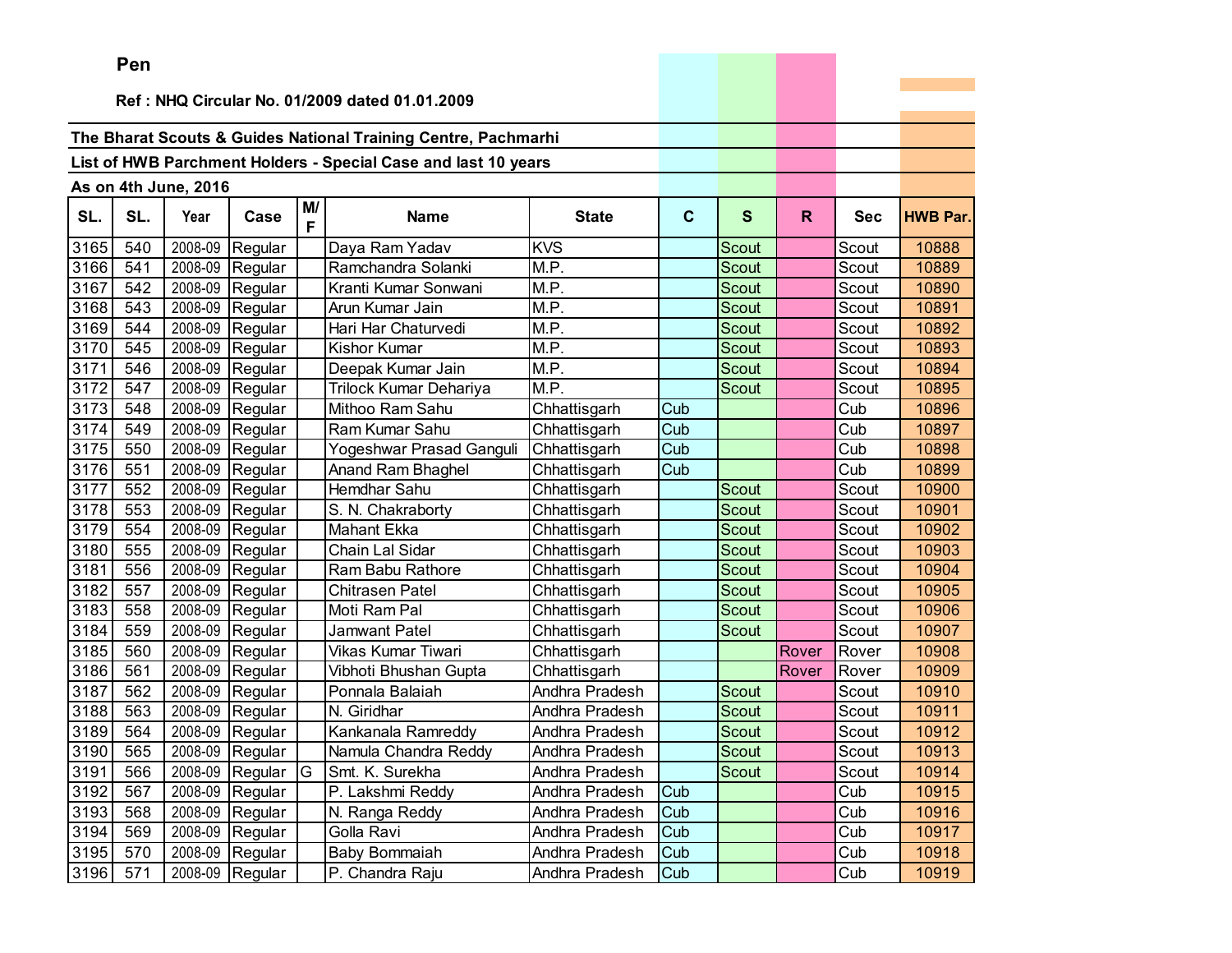|      | Pen                                            |                      |                 |         |                                                                |                |             |              |       |            |                 |
|------|------------------------------------------------|----------------------|-----------------|---------|----------------------------------------------------------------|----------------|-------------|--------------|-------|------------|-----------------|
|      | Ref: NHQ Circular No. 01/2009 dated 01.01.2009 |                      |                 |         |                                                                |                |             |              |       |            |                 |
|      |                                                |                      |                 |         |                                                                |                |             |              |       |            |                 |
|      |                                                |                      |                 |         | The Bharat Scouts & Guides National Training Centre, Pachmarhi |                |             |              |       |            |                 |
|      |                                                |                      |                 |         | List of HWB Parchment Holders - Special Case and last 10 years |                |             |              |       |            |                 |
|      |                                                |                      |                 |         |                                                                |                |             |              |       |            |                 |
|      |                                                | As on 4th June, 2016 |                 |         |                                                                |                |             |              |       |            |                 |
| SL.  | SL.                                            | Year                 | Case            | M/<br>F | <b>Name</b>                                                    | <b>State</b>   | $\mathbf c$ | $\mathbf{s}$ | R.    | <b>Sec</b> | <b>HWB Par.</b> |
| 3197 | 572                                            | 2008-09              | Regular         |         | <b>B. Peddi Reddy</b>                                          | Andhra Pradesh | Cub         |              |       | Cub        | 10920           |
| 3198 | 573                                            | 2008-09              | Regular         |         | K. Lakshmanna                                                  | Andhra Pradesh | Cub         |              |       | Cub        | 10921           |
| 3199 | 574                                            | 2008-09              | Regular         |         | M. Umapathi                                                    | Andhra Pradesh | Cub         |              |       | Cub        | 10922           |
| 3200 | 574                                            | 2009-10              | Regular         |         | Sanjay Kumar Harsh                                             | Rajasthan      |             |              | Rover | Rover      | 12298           |
| 3201 | 575                                            | 2009-10              | Regular         |         | Vijay Mohan Rathi                                              | Rajasthan      |             |              | Rover | Rover      | 12299           |
| 3202 | 576                                            | 2009-10              | Regular         |         | R. R. K. Mourya                                                | Rajasthan      |             |              | Rover | Rover      | 12300           |
| 3203 | 577                                            | 2009-10              | Regular         |         | Dr. Karam Singh                                                | Rajasthan      |             |              | Rover | Rover      | 12301           |
| 3204 | 578                                            | 2009-10              | Regular         |         | Gopal Sharma Singh                                             | Rajasthan      |             |              | Rover | Rover      | 12302           |
| 3205 | 579                                            | 2009-10              | Regular         |         | Pankaj Gaur                                                    | Rajasthan      |             |              | Rover | Rover      | 12303           |
| 3206 | 580                                            | 2009-10              | Regular         |         | Dr. Lal Singh Rajpurohit                                       | Rajasthan      |             |              | Rover | Rover      | 12304           |
| 3207 | 581                                            | 2009-10              | Regular         |         | Dharmendra Singh Deora                                         | Rajasthan      |             |              | Rover | Rover      | 12305           |
| 3208 | 582                                            | 2009-10              | Regular         |         | Dr. Chiranjilal Lata                                           | Rajasthan      |             |              | Rover | Rover      | 12306           |
| 3209 | 583                                            | 2009-10              | Regular         |         | Dr. Suresh Kumar Sharma                                        | Rajasthan      |             |              | Rover | Rover      | 12307           |
| 3210 | 584                                            | 2009-10              | Regular         |         | Ram Nath Singh                                                 | Rajasthan      |             | Scout        |       | Scout      | 12308           |
| 3211 | 585                                            | 2009-10              | Regular         |         | Prabhu Dayal Kumawat                                           | Rajasthan      |             | Scout        |       | Scout      | 12309           |
| 3212 | 586                                            | 2009-10              | Regular         |         | Jeewa Ram Gadhveer                                             | Rajasthan      |             | Scout        |       | Scout      | 12310           |
| 3213 | 587                                            | 2009-10              | Regular         |         | Om Prakash Sharma                                              | Rajasthan      |             | Scout        |       | Scout      | 12311           |
| 3214 | 588                                            | 2009-10              | Regular         |         | Ashok Kumar Arora                                              | Rajasthan      |             | Scout        |       | Scout      | 12312           |
| 3215 | 589                                            | 2009-10              | Regular         |         | Pawan Kumar Sharma                                             | Rajasthan      |             | Scout        |       | Scout      | 12313           |
| 3216 | 590                                            | 2009-10              | Regular         |         | Paras Ram Patel                                                | Rajasthan      |             | <b>Scout</b> |       | Scout      | 12314           |
| 3217 | 591                                            | 2009-10              | Regular         |         | Nagar Mal Sharma                                               | Rajasthan      |             | Scout        |       | Scout      | 12315           |
| 3218 | 592                                            | 2009-10              | Regular         |         | Dawarka Prasad Sharma                                          | Rajasthan      |             | Scout        |       | Scout      | 12316           |
| 3219 | 593                                            | 2009-10              | Regular         |         | Devki Nandan Kalra                                             | Rajasthan      |             | <b>Scout</b> |       | Scout      | 12317           |
| 3220 | 594                                            | 2009-10              | Regular         |         | Hans Raj Joshi                                                 | Rajasthan      |             | Scout        |       | Scout      | 12318           |
| 3221 | 595                                            | 2009-10              | Regular         |         | Rajendra Mali                                                  | Rajasthan      |             | Scout        |       | Scout      | 12319           |
| 3222 | 596                                            | 2009-10              | Regular         |         | Purushottam Kumar Mudgal                                       | Rajasthan      |             | Scout        |       | Scout      | 12320           |
| 3223 | 597                                            |                      | 2009-10 Regular |         | Ram Awtar Mahendra                                             | Rajasthan      |             | Scout        |       | Scout      | 12321           |
| 3224 | 598                                            | 2009-10              | Regular         |         | Ram Ratan Sharma                                               | Rajasthan      |             | Scout        |       | Scout      | 12322           |
| 3225 | 599                                            | 2009-10              | Regular         |         | Daya Chand                                                     | Rajasthan      |             | Scout        |       | Scout      | 12323           |
| 3226 | 600                                            | 2009-10              | Regular         |         | Omesh Kumar Parihar                                            | Rajasthan      |             | Scout        |       | Scout      | 12324           |
| 3227 | 601                                            | 2009-10              | Regular         |         | Shakeel Ahmed                                                  | Rajasthan      |             | Scout        |       | Scout      | 12325           |
| 3228 | 602                                            | 2009-10              | Regular         |         | Vishwa Nath Sharma                                             | Rajasthan      |             | Scout        |       | Scout      | 12326           |

the control of the control of the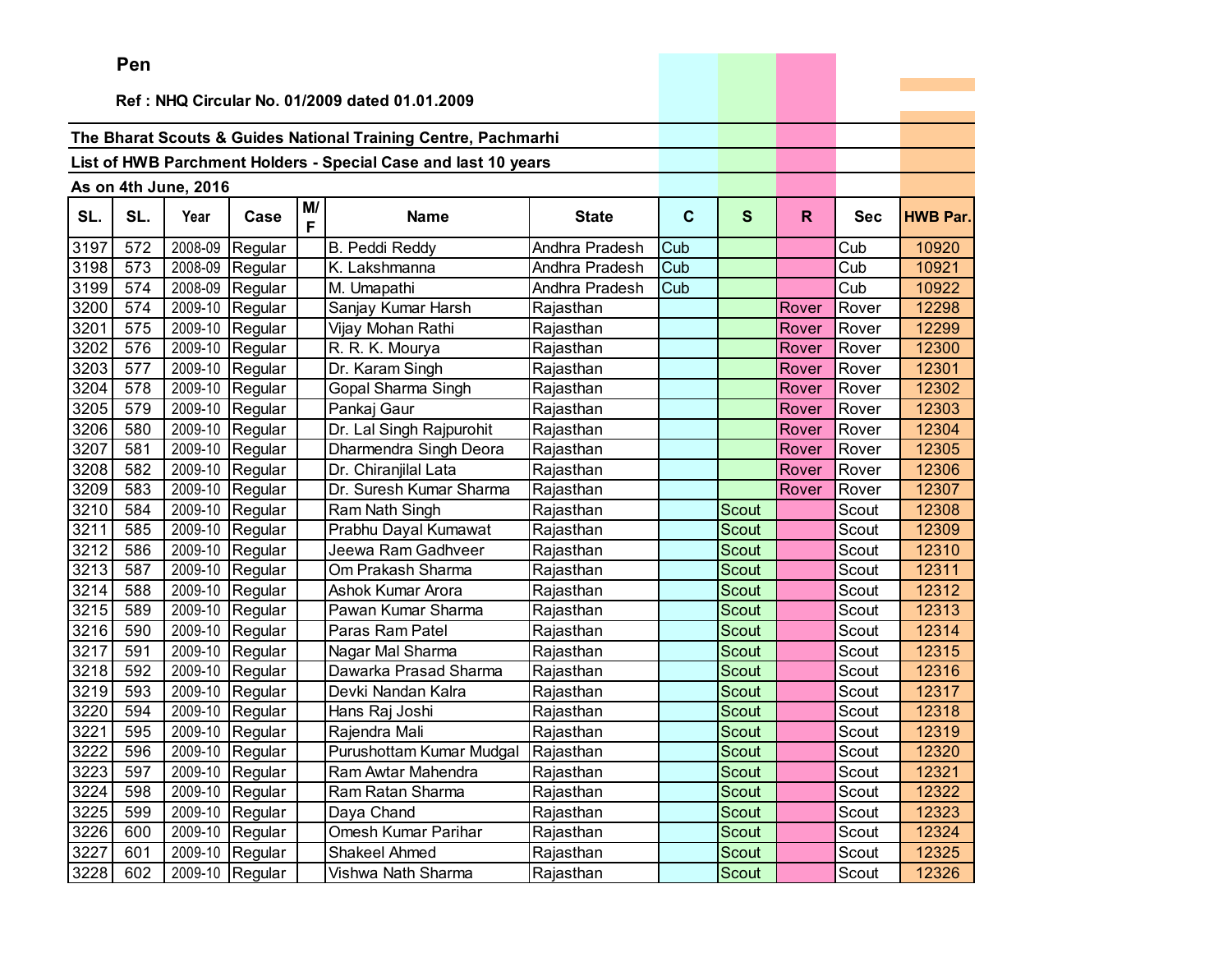|      | ren |                      |                   |         |                                                                |              |             |              |    |            |                 |
|------|-----|----------------------|-------------------|---------|----------------------------------------------------------------|--------------|-------------|--------------|----|------------|-----------------|
|      |     |                      |                   |         | Ref: NHQ Circular No. 01/2009 dated 01.01.2009                 |              |             |              |    |            |                 |
|      |     |                      |                   |         |                                                                |              |             |              |    |            |                 |
|      |     |                      |                   |         | The Bharat Scouts & Guides National Training Centre, Pachmarhi |              |             |              |    |            |                 |
|      |     |                      |                   |         | List of HWB Parchment Holders - Special Case and last 10 years |              |             |              |    |            |                 |
|      |     |                      |                   |         |                                                                |              |             |              |    |            |                 |
|      |     | As on 4th June, 2016 |                   |         |                                                                |              |             |              |    |            |                 |
| SL.  | SL. | Year                 | Case              | M/<br>F | <b>Name</b>                                                    | <b>State</b> | $\mathbf c$ | $\mathbf{s}$ | R. | <b>Sec</b> | <b>HWB Par.</b> |
| 3229 | 603 | 2009-10              | Regular           |         | Gopal Lal Panwar                                               | Rajasthan    |             | Scout        |    | Scout      | 12327           |
| 3230 | 604 | 2009-10              | Regular           |         | Atma Ram Sharma                                                | Rajasthan    |             | Scout        |    | Scout      | 12328           |
| 3231 | 605 | 2009-10              | Regular           |         | Kalyan Sahay Jangid                                            | Rajasthan    |             | Scout        |    | Scout      | 12329           |
| 3232 | 606 | 2009-10              | Regular           |         | Mahesh Singh                                                   | Rajasthan    |             | Scout        |    | Scout      | 12330           |
| 3233 | 607 | 2009-10              | Regular           |         | Narendra Kumar Gautam                                          | Rajasthan    |             | Scout        |    | Scout      | 12331           |
| 3234 | 608 | 2009-10              | Regular           |         | Keshar Dev                                                     | Rajasthan    |             | Scout        |    | Scout      | 12332           |
| 3235 | 609 | 2009-10              | Regular           |         | Satveer Singh Dhaka                                            | Rajasthan    |             | Scout        |    | Scout      | 12333           |
| 3236 | 610 | 2009-10              | Regular           |         | Jai Chand Lal Panwar                                           | Rajasthan    |             | Scout        |    | Scout      | 12334           |
| 3237 | 611 | 2009-10              | Regular           |         | Mahendra Singh Choudhary                                       | Rajasthan    |             | Scout        |    | Scout      | 12335           |
| 3238 | 612 | 2009-10              | Regular           |         | Dema Ram Sura                                                  | Rajasthan    |             | Scout        |    | Scout      | 12336           |
| 3239 | 613 | 2009-10              | Regular           |         | Umesh Kumar Hsarma                                             | Rajasthan    |             | Scout        |    | Scout      | 12337           |
| 3240 | 614 | 2009-10              | Regular           |         | Satish Chand Mishra                                            | Rajasthan    |             | Scout        |    | Scout      | 12338           |
| 3241 | 615 | 2009-10              | Regular           |         | Navin Rahilla                                                  | Rajasthan    |             | Scout        |    | Scout      | 12339           |
| 3242 | 616 | 2009-10              | Regular           |         | Amar Chand Sharma                                              | Rajasthan    |             | Scout        |    | Scout      | 12340           |
| 3243 | 617 | 2009-10              | Regular           |         | Kalu Ram Yadav                                                 | Rajasthan    |             | Scout        |    | Scout      | 12341           |
| 3244 | 618 |                      | 2009-10 Regular   |         | Sunil George                                                   | Kerala       |             | Scout        |    | Scout      | 12342           |
| 3245 | 619 | 2009-10              | Regular           |         | Anoop Kumar S.                                                 | Kerala       |             | <b>Scout</b> |    | Scout      | 12343           |
| 3246 | 620 | 2009-10              | Regular           |         | Sajomor K. A.                                                  | Kerala       |             | Scout        |    | Scout      | 12344           |
| 3247 | 621 | 2009-10              | Regular           |         | N. K. Sree Kumaran                                             | Kerala       |             | Scout        |    | Scout      | 12345           |
| 3248 | 622 | 2009-10              | Regular           |         | Ahammed Saleem K. M.                                           | Kerala       |             | <b>Scout</b> |    | Scout      | 12346           |
| 3249 | 623 | 2009-10              | Regular           |         | Prasanth K. P.                                                 | Kerala       |             | Scout        |    | Scout      | 12347           |
| 3250 | 624 | 2009-10              | Regular           |         | Biju F.                                                        | Kerala       |             | Scout        |    | Scout      | 12348           |
| 3251 | 625 |                      | 2009-10 Regular   |         | Binsu T. Philipose                                             | Kerala       |             | Scout        |    | Scout      | 12349           |
| 3252 | 626 | 2009-10              | Regular           |         | Linet K. K.                                                    | Kerala       |             | Scout        |    | Scout      | 12350           |
| 3253 | 627 | 2009-10              | Regular           |         | P. S. Joseph                                                   | Kerala       |             | Scout        |    | Scout      | 12351           |
| 3254 | 628 |                      | $2009-10$ Regular |         | Saleem C.                                                      | Kerala       |             | Scout        |    | Scout      | 12352           |
| 3255 | 629 |                      | 2009-10 Regular   |         | Abdussalam K.                                                  | Kerala       |             | Scout        |    | Scout      | 12353           |
| 3256 | 630 |                      | 2009-10 Regular   |         | Binoy R.                                                       | Kerala       |             | Scout        |    | Scout      | 12354           |
| 3257 | 631 |                      | 2009-10 Regular   |         | Sr. Mercy George                                               | Kerala       |             | Scout        |    | Scout      | 12355           |
| 3258 | 632 |                      | 2009-10 Regular   |         | Mahesh T. S.                                                   | Kerala       |             | Scout        |    | Scout      | 12356           |
| 3259 | 633 | 2009-10              | Regular           |         | <b>Binu James</b>                                              | Kerala       |             | Scout        |    | Scout      | 12357           |
| 3260 | 634 |                      | 2009-10 Regular   |         | P. Rajeesh                                                     | Kerala       |             | Scout        |    | Scout      | 12358           |

the control of the control of the control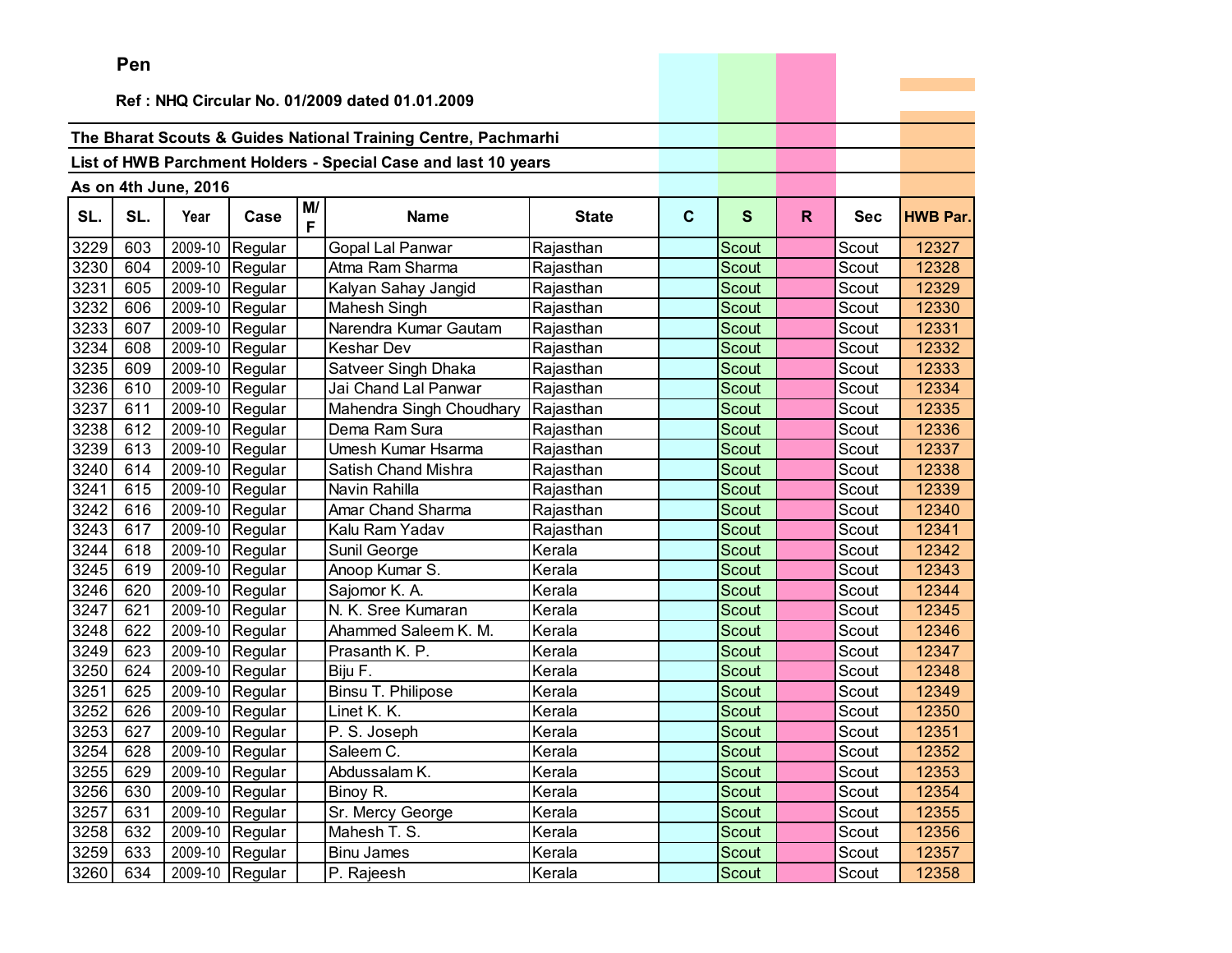|      | ren |                      |                   |         |                                                                |               |             |              |       |            |                 |
|------|-----|----------------------|-------------------|---------|----------------------------------------------------------------|---------------|-------------|--------------|-------|------------|-----------------|
|      |     |                      |                   |         | Ref: NHQ Circular No. 01/2009 dated 01.01.2009                 |               |             |              |       |            |                 |
|      |     |                      |                   |         |                                                                |               |             |              |       |            |                 |
|      |     |                      |                   |         | The Bharat Scouts & Guides National Training Centre, Pachmarhi |               |             |              |       |            |                 |
|      |     |                      |                   |         | List of HWB Parchment Holders - Special Case and last 10 years |               |             |              |       |            |                 |
|      |     |                      |                   |         |                                                                |               |             |              |       |            |                 |
|      |     | As on 4th June, 2016 |                   |         |                                                                |               |             |              |       |            |                 |
| SL.  | SL. | Year                 | Case              | M/<br>F | <b>Name</b>                                                    | <b>State</b>  | $\mathbf c$ | $\mathbf{s}$ | R.    | <b>Sec</b> | <b>HWB Par.</b> |
| 3261 | 635 | 2009-10              | Regular           |         | Prakash P.                                                     | Kerala        |             | Scout        |       | Scout      | 12359           |
| 3262 | 636 | 2009-10              | Regular           |         | Johnson T. M.                                                  | Kerala        |             | Scout        |       | Scout      | 12360           |
| 3263 | 637 | 2009-10              | Regular           |         | Chandra Mohanan N.                                             | Kerala        |             | Scout        |       | Scout      | 12361           |
| 3264 | 638 | 2009-10              | Regular           |         | Jose K. E.                                                     | Kerala        |             | Scout        |       | Scout      | 12362           |
| 3265 | 639 | 2009-10              | Regular           |         | Aboobacker K. M.                                               | Kerala        |             | Scout        |       | Scout      | 12363           |
| 3266 | 640 | 2009-10              | Regular           |         | Arun Kishan M. V.                                              | Kerala        |             | Scout        |       | Scout      | 12364           |
| 3267 | 641 | 2009-10              | Regular           |         | Veomakesan K.                                                  | Kerala        |             | Scout        |       | Scout      | 12365           |
| 3268 | 642 | 2009-10              | Regular           |         | K. B. Lal                                                      | Kerala        |             | Scout        |       | Scout      | 12366           |
| 3269 | 643 | 2009-10              | Regular           |         | Sudheer P. R.                                                  | Kerala        |             | Scout        |       | Scout      | 12367           |
| 3270 | 644 | 2009-10              | Regular           |         | K. Sureendran                                                  | Kerala        |             | Scout        |       | Scout      | 12368           |
| 3271 | 645 | 2009-10              | Regular           |         | P. T. Sajith                                                   | Kerala        |             | Scout        |       | Scout      | 12369           |
| 3272 | 646 | 2009-10              | Regular           |         | Abbas K.                                                       | Kerala        |             | Scout        |       | Scout      | 12370           |
| 3273 | 647 | 2009-10              | Regular           |         | Vijay Pratap Chourasiya                                        | Uttar Pradesh |             | Scout        |       | Scout      | 12371           |
| 3274 | 648 | 2009-10              | Regular           |         | Dayaram Yadav                                                  | Uttar Pradesh |             | Scout        |       | Scout      | 12372           |
| 3275 | 649 | 2009-10              | Regular           |         | Anil Kumar Singh                                               | Uttar Pradesh |             | Scout        |       | Scout      | 12373           |
| 3276 | 650 |                      | 2009-10 Regular   |         | Sudama Singh Yadav                                             | Uttar Pradesh |             | Scout        |       | Scout      | 12374           |
| 3277 | 651 | 2009-10              | Regular           |         | Ramsharan Acharya                                              | Uttar Pradesh |             | <b>Scout</b> |       | Scout      | 12375           |
| 3278 | 652 | 2009-10              | Regular           |         | Kamlesh Kr. Dwivedi                                            | Uttar Pradesh |             | Scout        |       | Scout      | 12376           |
| 3279 | 653 | 2009-10              | Regular           |         | Sarvesh Kr. Srivastava                                         | Uttar Pradesh |             | Scout        |       | Scout      | 12377           |
| 3280 | 654 | 2009-10              | Regular           |         | Ashutosh Bajpai                                                | Uttar Pradesh |             | <b>Scout</b> |       | Scout      | 12378           |
| 3281 | 655 | 2009-10              | Regular           |         | Awadesh Saran Mishra                                           | Uttar Pradesh |             | Scout        |       | Scout      | 12379           |
| 3282 | 656 | 2009-10              | Regular           |         | Sanjay Bisariya                                                | Uttar Pradesh |             | Scout        |       | Scout      | 12380           |
| 3283 | 657 |                      | 2009-10 Regular   |         | <b>Parmanand Shukla</b>                                        | Uttar Pradesh |             | <b>Scout</b> |       | Scout      | 12381           |
| 3284 | 658 | 2009-10              | Regular           |         | Servesh Tiwari                                                 | Uttar Pradesh |             | Scout        |       | Scout      | 12382           |
| 3285 | 659 | 2009-10              | Regular           |         | Shiv Kumar Singh                                               | Uttar Pradesh |             | Scout        |       | Scout      | 12383           |
| 3286 | 660 |                      | $2009-10$ Regular |         | Jai Singh                                                      | Uttar Pradesh |             | Scout        |       | Scout      | 12384           |
| 3287 | 661 |                      | 2009-10 Regular   |         | Shailendra Kumar                                               | Uttar Pradesh |             | Scout        |       | Scout      | 12385           |
| 3288 | 662 |                      | 2009-10 Regular   |         | Piyush Singh Rathaur                                           | Uttar Pradesh |             | Scout        |       | Scout      | 12386           |
| 3289 | 663 |                      | 2009-10 Regular   |         | Ajai Pal Singh Verma                                           | Uttar Pradesh |             |              | Rover | Rover      | 12387           |
| 3290 | 664 |                      | 2009-10 Regular   |         | Dr. Shafaizzuman                                               | Uttar Pradesh |             |              | Rover | Rover      | 12388           |
| 3291 | 665 | 2009-10              | Regular           |         | Awadesh Yadav                                                  | Uttar Pradesh |             |              | Rover | Rover      | 12389           |
| 3292 | 666 |                      | 2009-10 Regular   |         | Manoj Kumar                                                    | Uttar Pradesh |             |              | Rover | Rover      | 12390           |

the control of the control of the control of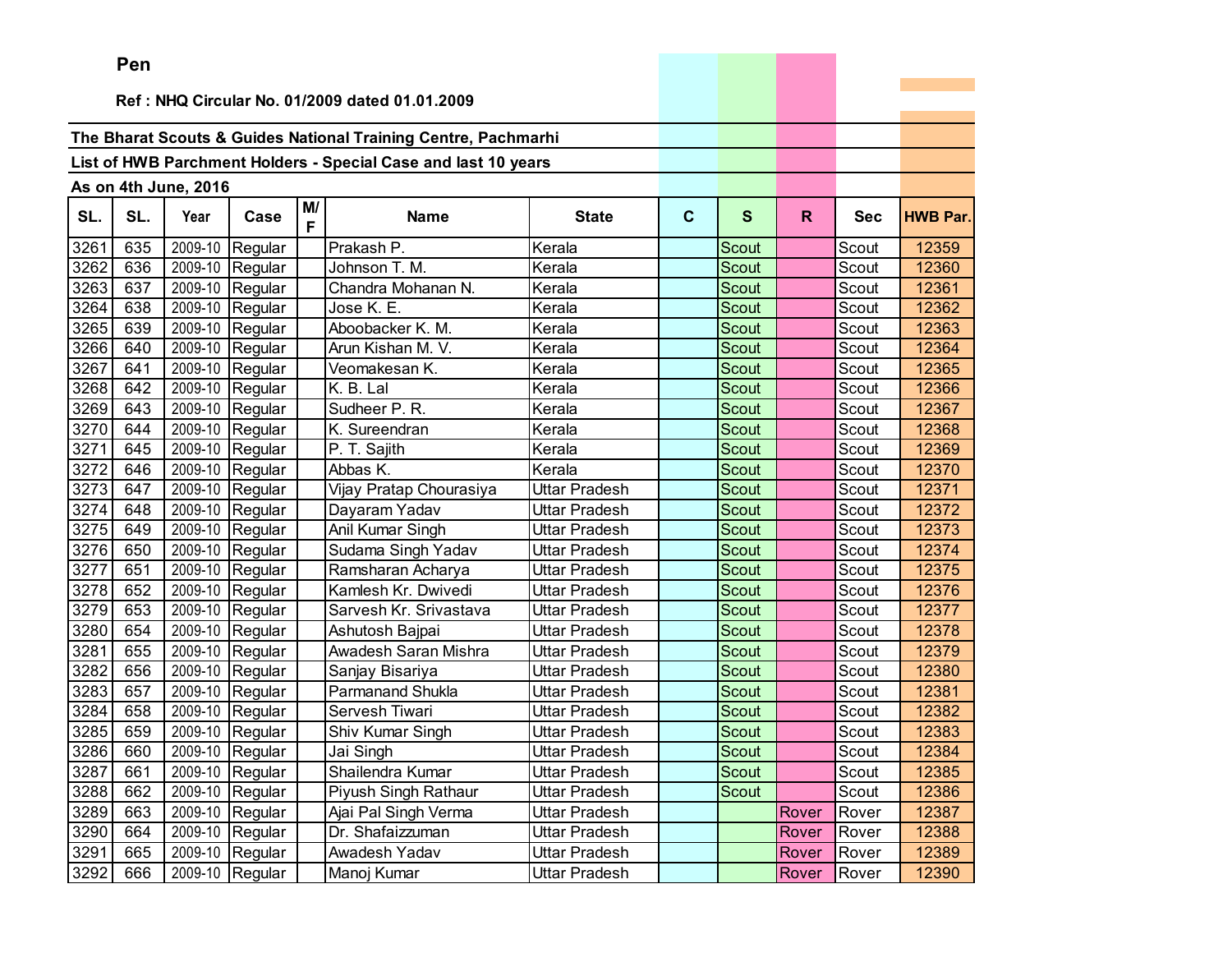|      | ren |                      |                 |         |                                                                |                      |             |              |       |            |                 |
|------|-----|----------------------|-----------------|---------|----------------------------------------------------------------|----------------------|-------------|--------------|-------|------------|-----------------|
|      |     |                      |                 |         | Ref: NHQ Circular No. 01/2009 dated 01.01.2009                 |                      |             |              |       |            |                 |
|      |     |                      |                 |         |                                                                |                      |             |              |       |            |                 |
|      |     |                      |                 |         | The Bharat Scouts & Guides National Training Centre, Pachmarhi |                      |             |              |       |            |                 |
|      |     |                      |                 |         |                                                                |                      |             |              |       |            |                 |
|      |     |                      |                 |         | List of HWB Parchment Holders - Special Case and last 10 years |                      |             |              |       |            |                 |
|      |     | As on 4th June, 2016 |                 |         |                                                                |                      |             |              |       |            |                 |
| SL.  | SL. | Year                 | Case            | M/<br>F | <b>Name</b>                                                    | <b>State</b>         | $\mathbf c$ | S            | R.    | <b>Sec</b> | <b>HWB Par.</b> |
| 3293 | 667 | 2009-10              | Regular         |         | Dinesh Kr. Prajapati                                           | <b>Uttar Pradesh</b> |             |              | Rover | Rover      | 12391           |
| 3294 | 668 | 2009-10              | Regular         |         | Rajendra Singh Hanspal                                         | Uttar Pradesh        |             |              | Rover | Rover      | 12392           |
| 3295 | 669 | 2009-10              | Regular         |         | Dr. Ghanshyam Dubey                                            | Uttar Pradesh        |             |              | Rover | Rover      | 12393           |
| 3296 | 670 | 2009-10              | Regular         |         | Vivek Kumar Singh                                              | Uttar Pradesh        |             |              | Rover | Rover      | 12394           |
| 3297 | 671 | 2009-10              | Regular         |         | Vinod Kr. Prajapati                                            | Uttar Pradesh        |             |              | Rover | Rover      | 12395           |
| 3298 | 672 | 2009-10              | Regular         |         | Shailendra Pratap Singh                                        | <b>Uttar Pradesh</b> |             |              | Rover | Rover      | 12396           |
| 3299 | 673 | 2009-10              | Regular         |         | Dr. Babban Prasad Singh                                        | <b>Uttar Pradesh</b> |             |              | Rover | Rover      | 12397           |
| 3300 | 674 | 2009-10              | Regular         |         | Sri Ram Yadav                                                  | <b>Uttar Pradesh</b> |             |              | Rover | Rover      | 12398           |
| 3301 | 675 | 2009-10              | Regular         |         | Prakash Achari A. M.                                           | Karnataka            |             | Scout        |       | Scout      | 12399           |
| 3302 | 676 | 2009-10              | Regular         |         | Balachandra M. Bhat                                            | Karnataka            |             | Scout        |       | Scout      | 12400           |
| 3303 | 677 | 2009-10              | Regular         |         | Madhusudan A. S.                                               | Karnataka            |             | Scout        |       | Scout      | 12401           |
| 3304 | 678 | 2009-10              | Regular         |         | M. B. Mahalinge Gowda                                          | Karnataka            |             | Scout        |       | Scout      | 12402           |
| 3305 | 679 | 2009-10              | Regular         |         | Sadashiv Siddapa Hooti                                         | Karnataka            |             | <b>Scout</b> |       | Scout      | 12403           |
| 3306 | 680 | 2009-10              | Regular         |         | H. B. Devaraju                                                 | Karnataka            |             | Scout        |       | Scout      | 12404           |
| 3307 | 681 | 2009-10              | Regular         |         | M. S. Rangappa                                                 | Karnataka            |             | Scout        |       | Scout      | 12405           |
| 3308 | 682 | 2009-10              | Regular         |         | K. S. Ramesh                                                   | Karnataka            |             | Scout        |       | Scout      | 12406           |
| 3309 | 683 | 2009-10              | Regular         |         | H. C. Yadesh                                                   | Karnataka            |             | Scout        |       | Scout      | 12407           |
| 3310 | 684 | 2009-10              | Regular         |         | M. Nagaraju                                                    | Karnataka            |             | Scout        |       | Scout      | 12408           |
| 3311 | 685 | 2009-10              | Regular         |         | Sathyanarayam L. Hedge                                         | Karnataka            |             | Scout        |       | Scout      | 12409           |
| 3312 | 686 | 2009-10              | Regular         |         | Shivalingappa Siddappa K. V.                                   | Karnataka            |             | Scout        |       | Scout      | 12410           |
| 3313 | 687 | 2009-10              | Regular         |         | K. Harisha                                                     | Karnataka            |             | Scout        |       | Scout      | 12411           |
| 3314 | 688 | 2009-10              | Regular         |         | M. N. Madar                                                    | Karnataka            |             | Scout        |       | Scout      | 12412           |
| 3315 | 689 | 2009-10              | Regular         |         | Mahabaleswara K. Bhat                                          | Karnataka            |             | Scout        |       | Scout      | 12413           |
| 3316 | 690 | 2009-10              | Regular         |         | G. M. Sripadaraj                                               | Karnataka            |             | Scout        |       | Scout      | 12414           |
| 3317 | 691 | 2009-10              | Regular         |         | T. V. Harisha                                                  | Karnataka            |             | Scout        |       | Scout      | 12415           |
| 3318 | 692 | 2009-10              | Regular         |         | S. Bogananjappa                                                | Karnataka            |             | Scout        |       | Scout      | 12416           |
| 3319 | 693 |                      | 2009-10 Regular |         | Raju S. Badesha                                                | Karnataka            |             | Scout        |       | Scout      | 12417           |
| 3320 | 694 | 2009-10              | Regular         |         | A. Jithesh Kumar                                               | Karnataka            |             | Scout        |       | Scout      | 12418           |
| 3321 | 695 | 2009-10              | Regular         |         | H. N. Nagaraja                                                 | Karnataka            |             | Scout        |       | Scout      | 12419           |
| 3322 | 696 | 2009-10              | Regular         |         | V. C. Kyathaiah                                                | Karnataka            |             | Scout        |       | Scout      | 12420           |
| 3323 | 697 | 2009-10              | Regular         |         | Gaindan Lal                                                    | Uttarakhand          |             | Scout        |       | Scout      | 12421           |
| 3324 | 698 |                      | 2009-10 Regular |         | Madan Ram Arya                                                 | Uttarakhand          |             | Scout        |       | Scout      | 12422           |

the property of the control of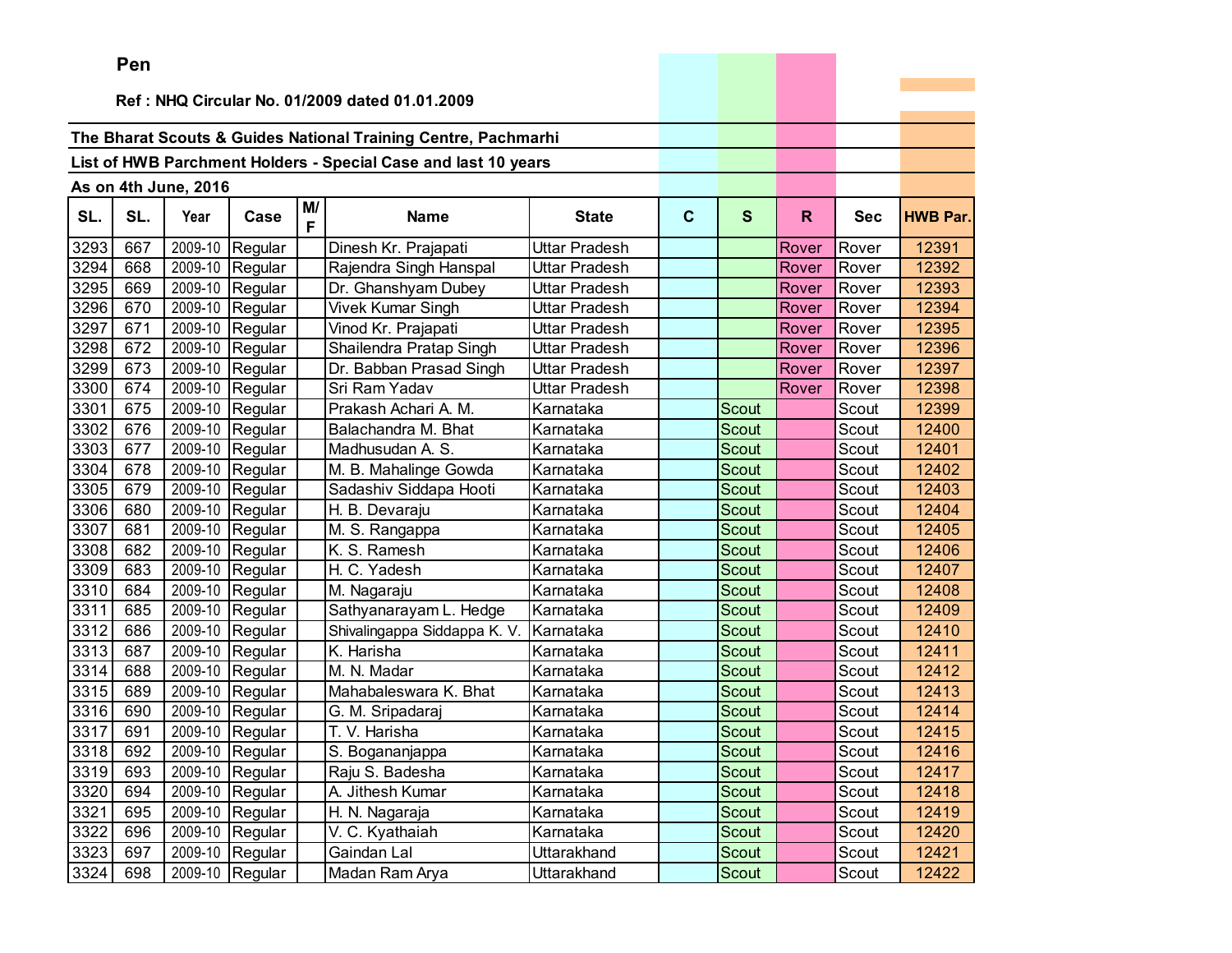|      | Pen |                      |                 |         |                                                                |                |              |              |    |            |                 |
|------|-----|----------------------|-----------------|---------|----------------------------------------------------------------|----------------|--------------|--------------|----|------------|-----------------|
|      |     |                      |                 |         |                                                                |                |              |              |    |            |                 |
|      |     |                      |                 |         | Ref: NHQ Circular No. 01/2009 dated 01.01.2009                 |                |              |              |    |            |                 |
|      |     |                      |                 |         | The Bharat Scouts & Guides National Training Centre, Pachmarhi |                |              |              |    |            |                 |
|      |     |                      |                 |         |                                                                |                |              |              |    |            |                 |
|      |     |                      |                 |         | List of HWB Parchment Holders - Special Case and last 10 years |                |              |              |    |            |                 |
|      |     | As on 4th June, 2016 |                 |         |                                                                |                |              |              |    |            |                 |
| SL.  | SL. | Year                 | Case            | M/<br>F | <b>Name</b>                                                    | <b>State</b>   | $\mathbf{C}$ | $\mathbf{s}$ | R. | <b>Sec</b> | <b>HWB Par.</b> |
| 3325 | 699 | 2009-10              | Regular         |         | Dyaram Yadav                                                   | Uttarakhand    |              | Scout        |    | Scout      | 12423           |
| 3326 | 700 | 2009-10              | Regular         |         | Shankar Nath Mahant                                            | Uttarakhand    |              | <b>Scout</b> |    | Scout      | 12424           |
| 3327 | 701 |                      | 2009-10 Regular |         | Dr. Puran Prakash                                              | Uttarakhand    |              | Scout        |    | Scout      | 12425           |
| 3328 | 702 | 2009-10              | Regular         |         | <b>Bhaskra Nand Pandey</b>                                     | Uttarakhand    |              | <b>Scout</b> |    | Scout      | 12426           |
| 3329 | 703 | 2009-10              | Regular         |         | Lal Singh Bhakuni                                              | Uttarakhand    |              | <b>Scout</b> |    | Scout      | 12427           |
| 3330 | 704 | 2009-10              | Regular         |         | <b>Hodil Singh</b>                                             | Uttarakhand    |              | Scout        |    | Scout      | 12428           |
| 3331 | 705 | 2009-10              | Regular         |         | D. Venkata Ramappa                                             | Andhra Pradesh | Cub          |              |    | Cub        | 12429           |
| 3332 | 706 | 2009-10              | Regular         |         | K. Bhaskaraiah                                                 | Andhra Pradesh | Cub          |              |    | Cub        | 12430           |
| 3333 | 707 | 2009-10              | Regular         |         | K. Eswara Rao                                                  | Andhra Pradesh | Cub          |              |    | Cub        | 12431           |
| 3334 | 708 | 2009-10              | Regular         |         | T. Srinivas                                                    | Andhra Pradesh | Cub          |              |    | Cub        | 12432           |
| 3335 | 709 | 2009-10              | Regular         |         | K. Viswanath                                                   | Andhra Pradesh | Cub          |              |    | Cub        | 12433           |
| 3336 | 710 | 2009-10              | Regular         |         | P. Srinivasa Rao                                               | Andhra Pradesh |              | Scout        |    | Scout      | 12434           |
| 3337 | 711 | 2009-10              | Regular         |         | G. Raju                                                        | Andhra Pradesh |              | Scout        |    | Scout      | 12435           |
| 3338 | 712 | 2009-10              | Regular         |         | Ch. Narayana Murthy                                            | Andhra Pradesh |              | <b>Scout</b> |    | Scout      | 12436           |
| 3339 | 713 | 2009-10              | Regular         |         | V. G. Kishor                                                   | Andhra Pradesh |              | Scout        |    | Scout      | 12437           |
| 3340 | 714 | 2009-10              | Regular         |         | V. Chinnam Naidu                                               | Andhra Pradesh |              | Scout        |    | Scout      | 12438           |
| 3341 | 715 | 2009-10              | Regular         |         | B. Rama Mahobar Reddy                                          | Andhra Pradesh |              | <b>Scout</b> |    | Scout      | 12439           |
| 3342 | 716 | 2009-10              | Regular         |         | A. Atchi Babu                                                  | Andhra Pradesh |              | Scout        |    | Scout      | 12440           |
| 3343 | 717 | 2009-10              | Regular         |         | B. Srinivasa Rao                                               | Andhra Pradesh |              | Scout        |    | Scout      | 12441           |
| 3344 | 718 | 2009-10              | Regular         |         | S. Srinivasa Rao                                               | Andhra Pradesh |              | <b>Scout</b> |    | Scout      | 12442           |
| 3345 | 719 | 2009-10              | Regular         |         | K. Ramaiah Gupta                                               | Andhra Pradesh |              | Scout        |    | Scout      | 12443           |
| 3346 | 720 | 2009-10              | Regular         |         | Narendra Singh Padiyar                                         | Uttarakhand    |              | Scout        |    | Scout      | 12444           |
| 3347 | 721 | 2009-10              | Regular         |         | S. Girija                                                      | Karnataka      |              | Scout        |    | Scout      | 12445           |
| 3348 | 722 | 2009-10              | Regular         |         | Chandra Shekar S. C.                                           | Karnataka      |              | Scout        |    | Scout      | 12446           |
| 3349 | 723 | 2009-10              | Regular         |         | V. Shivashankarappa                                            | Karnataka      |              | Scout        |    | Scout      | 12447           |
| 3350 | 724 |                      | 2009-10 Regular |         | Iranna S. Kalmani                                              | Karnataka      |              | Scout        |    | Scout      | 12448           |
| 3351 | 725 |                      | 2009-10 Regular |         | Niranjana                                                      | Karnataka      |              | Scout        |    | Scout      | 12449           |
| 3352 | 726 |                      | 2009-10 Regular |         | T. M. Rama Kishne Gowda                                        | Karnataka      |              | Scout        |    | Scout      | 12450           |
| 3353 | 727 |                      | 2009-10 Regular |         | Shivayogi Daniel                                               | Karnataka      |              | Scout        |    | Scout      | 12451           |
| 3354 | 728 |                      | 2009-10 Regular |         | M. Narayana Swamy                                              | Karnataka      |              | Scout        |    | Scout      | 12452           |
| 3355 | 729 |                      | 2009-10 Regular |         | Surendra Kumar Bajpai                                          | <b>NVS</b>     |              | Scout        |    | Scout      | 12453           |
| 3356 | 730 |                      | 2009-10 Regular |         | Mansur Y. Mulla                                                | Karnataka      |              | Scout        |    | Scout      | 12454           |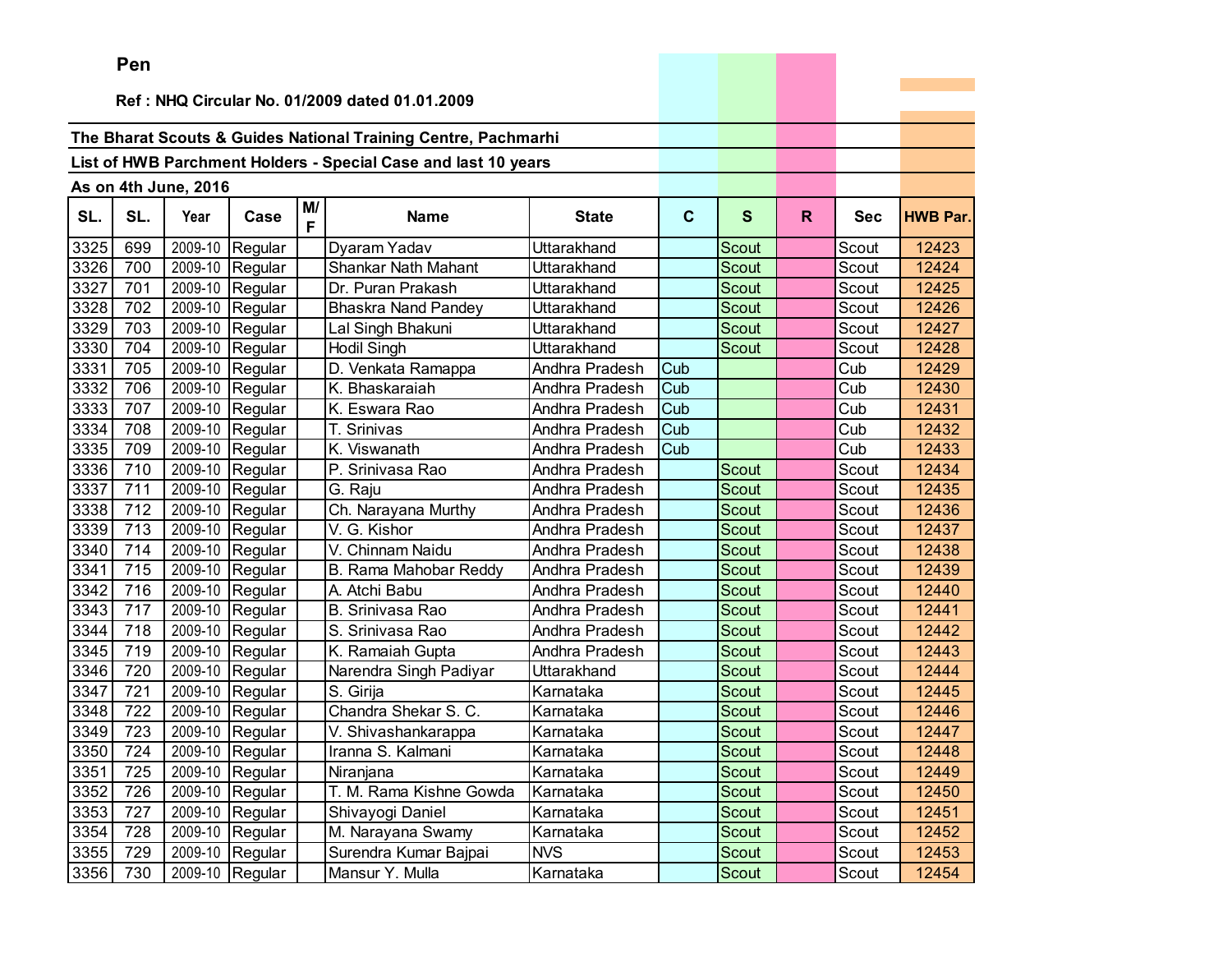|      | ren |                      |                 |    |                                                                |                |              |              |              |            |                 |
|------|-----|----------------------|-----------------|----|----------------------------------------------------------------|----------------|--------------|--------------|--------------|------------|-----------------|
|      |     |                      |                 |    | Ref: NHQ Circular No. 01/2009 dated 01.01.2009                 |                |              |              |              |            |                 |
|      |     |                      |                 |    |                                                                |                |              |              |              |            |                 |
|      |     |                      |                 |    | The Bharat Scouts & Guides National Training Centre, Pachmarhi |                |              |              |              |            |                 |
|      |     |                      |                 |    | List of HWB Parchment Holders - Special Case and last 10 years |                |              |              |              |            |                 |
|      |     |                      |                 |    |                                                                |                |              |              |              |            |                 |
|      |     | As on 4th June, 2016 |                 | M/ |                                                                |                |              |              |              |            |                 |
| SL.  | SL. | Year                 | Case            | F  | <b>Name</b>                                                    | <b>State</b>   | $\mathbf{C}$ | $\mathbf{s}$ | $\mathsf{R}$ | <b>Sec</b> | <b>HWB Par.</b> |
| 3357 | 731 | 2009-10              | Regular         |    | T. C. Danappa Shastry                                          | Karnataka      |              | Scout        |              | Scout      | 12455           |
| 3358 | 732 | 2009-10              | Regular         |    | K. S. Mahadevaaswamy                                           | Karnataka      |              | <b>Scout</b> |              | Scout      | 12456           |
| 3359 | 733 | 2009-10              | Regular         |    | Vemisetty Bhaskar                                              | Andhra Pradesh |              | <b>Scout</b> |              | Scout      | 11926           |
| 3360 | 734 | 2009-10              | Regular         |    | Patan Hydar Khan                                               | Andhra Pradesh |              | Scout        |              | Scout      | 12458           |
| 3361 | 735 | 2009-10              | Regular         |    | K. Shiva Prasada Rao                                           | Andhra Pradesh |              | <b>Scout</b> |              | Scout      | 12459           |
| 3362 | 736 | 2009-10              | Regular         |    | Anuj Kumar Gupt                                                | Uttar Pradesh  |              | Scout        |              | Scout      | 12460           |
| 3363 | 737 | 2009-10              | Regular         |    | Vinod Kumar Savita                                             | Uttar Pradesh  |              | Scout        |              | Scout      | 12461           |
| 3364 | 738 | 2009-10              | Regular         |    | Vivekalal Srivastava                                           | Uttar Pradesh  |              | <b>Scout</b> |              | Scout      | 12462           |
| 3365 | 739 | 2009-10              | Regular         |    | Girjesh Chandra Yadav                                          | Uttar Pradesh  |              | <b>Scout</b> |              | Scout      | 12463           |
| 3366 | 740 | 2009-10              | Regular         |    | Subhash Chandra Tripathi                                       | Uttar Pradesh  |              | Scout        |              | Scout      | 12464           |
| 3367 | 741 | 2009-10              | Regular         |    | Surendra Pratap Singh                                          | Uttar Pradesh  |              | <b>Scout</b> |              | Scout      | 12465           |
| 3368 | 742 | 2009-10              | Regular         |    | Dr. Rajesh Kumar Singh                                         | Uttar Pradesh  |              | Scout        |              | Scout      | 12466           |
| 3369 | 743 | 2009-10              | Regular         |    | Muneshwar Dayal                                                | Uttar Pradesh  |              | Scout        |              | Scout      | 12467           |
| 3370 | 744 | 2009-10              | Special         |    | Prabhu Nath Sab                                                | <b>KVS</b>     |              | Scout        |              | Scout      | 12126           |
| 3371 | 745 | 2009-10              | Special         |    | Jaladhar Gharai                                                | <b>KVS</b>     |              | <b>Scout</b> |              | Scout      | 12193           |
| 3372 | 746 | 2009-10              | Regular         |    | Avinash Kumar                                                  | <b>KVS</b>     |              | <b>Scout</b> |              | Scout      | 12470           |
| 3373 | 747 | 2009-10              | Regular         |    | Sajesh T. V.                                                   | Kerala         |              | Scout        |              | Scout      | 12471           |
| 3374 | 748 | 2009-10              | Regular         |    | K. K. Bhaskaran                                                | Kerala         | Cub          |              |              | Cub        | 12472           |
| 3375 | 749 | 2009-10              | Regular         |    | P. N. Preetha                                                  | Kerala         | Cub          |              |              | Cub        | 12473           |
| 3376 | 750 | 2009-10              | Regular         |    | Reji M. S.                                                     | Kerala         | Cub          |              |              | Cub        | 12474           |
| 3377 | 751 | 2009-10              | Regular         |    | T. K. Abdul Azeez                                              | Kerala         | Cub          |              |              | Cub        | 12475           |
| 3378 | 752 | 2009-10              | Regular         |    | Ganesh Kumar P. Prabhu                                         | Kerala         | Cub          |              |              | Cub        | 12476           |
| 3379 | 753 | 2009-10              | Regular         |    | Anil Kumar P. P.                                               | Kerala         | Cub          |              |              | Cub        | 12477           |
| 3380 | 754 | 2009-10              | Regular         |    | C. Muraleedharan                                               | Kerala         | Cub          |              |              | Cub        | 12478           |
| 3381 | 755 | 2009-10              | Regular         |    | Mary Jaxy T. K.                                                | Kerala         | Cub          |              |              | Cub        | 12479           |
| 3382 | 756 |                      | 2009-10 Regular |    | Madhavan Namboodiri K. M. Kerala                               |                | Cub          |              |              | Cub        | 12480           |
| 3383 | 757 |                      | 2009-10 Regular |    | Abdul Shukoor T. K.                                            | Kerala         | Cub          |              |              | Cub        | 12481           |
| 3384 | 758 |                      | 2009-10 Regular |    | Prasooj E. P.                                                  | Kerala         | Cub          |              |              | Cub        | 12482           |
| 3385 | 759 |                      | 2009-10 Regular |    | Savithiri P. P.                                                | Kerala         | Cub          |              |              | Cub        | 12483           |
| 3386 | 760 |                      | 2009-10 Regular |    | Bindu P. S.                                                    | Kerala         | Cub          |              |              | Cub        | 12484           |
| 3387 | 761 |                      | 2009-10 Regular |    | Venugopal C.                                                   | Kerala         | Cub          |              |              | Cub        | 12485           |
| 3388 | 762 |                      | 2009-10 Regular |    | Biju A. P.                                                     | Kerala         | Cub          |              |              | Cub        | 12486           |

**Service State**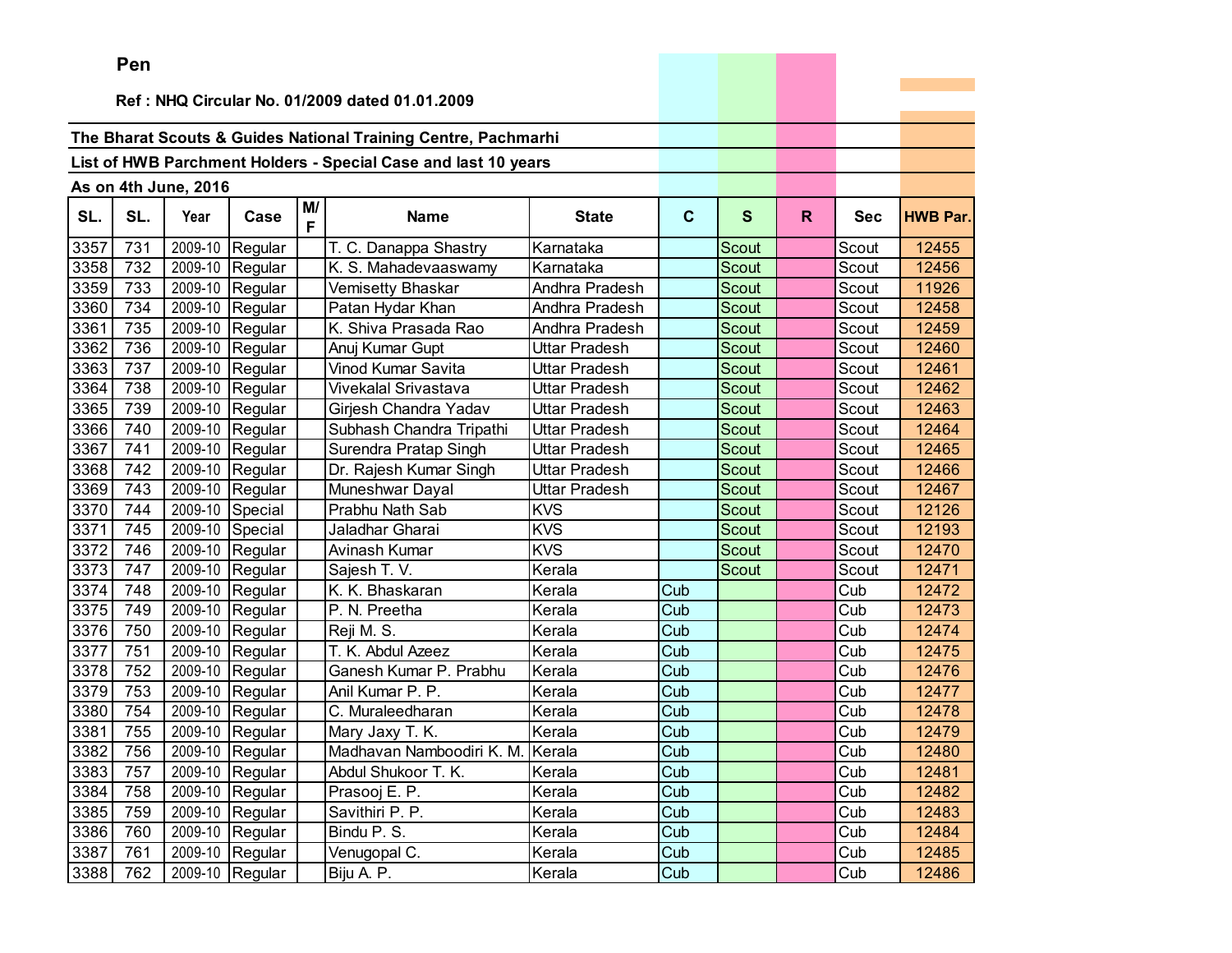|      | ren            |                      |                 |         |                                                                |                      |             |              |       |            |                 |
|------|----------------|----------------------|-----------------|---------|----------------------------------------------------------------|----------------------|-------------|--------------|-------|------------|-----------------|
|      |                |                      |                 |         | Ref: NHQ Circular No. 01/2009 dated 01.01.2009                 |                      |             |              |       |            |                 |
|      |                |                      |                 |         |                                                                |                      |             |              |       |            |                 |
|      |                |                      |                 |         | The Bharat Scouts & Guides National Training Centre, Pachmarhi |                      |             |              |       |            |                 |
|      |                |                      |                 |         |                                                                |                      |             |              |       |            |                 |
|      |                |                      |                 |         | List of HWB Parchment Holders - Special Case and last 10 years |                      |             |              |       |            |                 |
|      |                | As on 4th June, 2016 |                 |         |                                                                |                      |             |              |       |            |                 |
| SL.  | SL.            | Year                 | Case            | M/<br>F | <b>Name</b>                                                    | <b>State</b>         | $\mathbf c$ | $\mathbf{s}$ | R.    | <b>Sec</b> | <b>HWB Par.</b> |
| 3389 | 763            | 2009-10              | Regular         |         | M. V. Meeran Moideen                                           | Kerala               | Cub         |              |       | Cub        | 12487           |
| 3390 | 764            | 2009-10              | Regular         |         | Sukumari O. K.                                                 | Kerala               | Cub         |              |       | Cub        | 12488           |
| 3391 | 765            | 2009-10              | Regular         |         | S. S. Kala                                                     | Kerala               | Cub         |              |       | Cub        | 12489           |
| 3392 | 766            | 2009-10              | Regular         |         | T. K. Aboobacker                                               | Kerala               | Cub         |              |       | Cub        | 12490           |
| 3393 | 767            | 2009-10              | Regular         |         | Abdul Jalaal T.                                                | Kerala               | Cub         |              |       | Cub        | 12491           |
| 3394 | 768            | 2009-10              | Regular         |         | Ashraf T.                                                      | Kerala               | Cub         |              |       | Cub        | 12492           |
| 3395 | 769            | 2009-10              | Regular         |         | <b>Ahmed Bashir</b>                                            | <b>NVS</b>           |             | Scout        |       | Scout      | 12493           |
| 3396 | 770            | 2009-10              | Regular         |         | Ram Nath Pal                                                   | <b>KVS</b>           |             | <b>Scout</b> |       | Scout      | 12494           |
| 3397 | 771            |                      | 2009-10 Regular |         | Lalit Mishra                                                   | M.P.                 | Cub         |              |       | Cub        | 12495           |
| 3398 | 1              | 2010-11 Regular      |                 |         | Om Prakash Sharma                                              | M.P.                 |             | <b>Scout</b> |       | Scout      | 12562           |
| 3399 | $\overline{2}$ | 2010-11              | Regular         |         | Sushil Bilorey                                                 | M.P.                 |             | Scout        |       | Scout      | 12563           |
| 3400 | 3              | 2010-11              | Regular         |         | Sanjay Kumar Gupta                                             | Eastern Rly          | Cub         |              |       | Cub        | 12564           |
| 3401 | 4              | 2010-11              | Regular         |         | Mohammad Taufeeq                                               | <b>Uttar Pradesh</b> |             | Scout        |       | Scout      | 12565           |
| 3402 | 5              | 2010-11              | Regular         |         | Sartaj Ahmed                                                   | Uttar Pradesh        |             | <b>Scout</b> |       | Scout      | 12566           |
| 3403 | 6              | 2010-11              | Regular         |         | G. Jayakumar                                                   | Kerala               |             | Scout        |       | Scout      | 12567           |
| 3404 | $\overline{7}$ | 2010-11              | Regular         |         | Abdulla A.                                                     | Kerala               |             | Scout        |       | Scout      | 12568           |
| 3405 | 8              | 2010-11              | Regular         |         | C. Mayanna                                                     | Karnataka            |             | Scout        |       | Scout      | 12569           |
| 3406 | 9              | 2010-11              | Regular         |         | Arogyaswamy Prakash                                            | Karnataka            |             | Scout        |       | Scout      | 12570           |
| 3407 | 10             | 2010-11              | Regular         |         | K. Rajashekhara                                                | Karnataka            |             | Scout        |       | Scout      | 12571           |
| 3408 | 11             | 2010-11              | Regular         |         | Mallanagouda S. Patil                                          | Karnataka            |             | <b>Scout</b> |       | Scout      | 12572           |
| 3409 | 12             | 2010-11              | Regular         |         | Prashant S. Deshpande                                          | Karnataka            |             |              | Rover | Rover      | 12573           |
| 3410 | 13             | 2010-11              | Regular         |         | Anjaneya H.                                                    | Karnataka            | Cub         |              |       | Cub        | 12574           |
| 3411 | 14             | 2010-11              | Regular         |         | Santhosh Pai M.                                                | Karnataka            | Cub         |              |       | Cub        | 12575           |
| 3412 | 15             | 2010-11              | Regular         |         | St. Srinivasa Shettru                                          | Karnataka            | Cub         |              |       | Cub        | 12576           |
| 3413 | 16             | 2010-11              | Regular         |         | Pushpavathi H. Holla                                           | Karnataka            | Cub         |              |       | Cub        | 12577           |
| 3414 | 17             | 2010-11 Regular      |                 |         | Krishna Shetty                                                 | Karnataka            | Cub         |              |       | Cub        | 12578           |
| 3415 | 18             | 2010-11 Regular      |                 |         | <b>Ishwar Singh</b>                                            | Rajasthan            | Cub         |              |       | Cub        | 12579           |
| 3416 | 19             | 2010-11 Regular      |                 |         | Prabhu Lal Meghwal                                             | Rajasthan            | Cub         |              |       | Cub        | 12580           |
| 3417 | 20             | 2010-11 Regular      |                 |         | Lallu Ram Sharma                                               | Rajasthan            | Cub         |              |       | Cub        | 12581           |
| 3418 | 21             | 2010-11              | Regular         |         | Manoj Kumar Kumawat                                            | Rajasthan            | Cub         |              |       | Cub        | 12582           |
| 3419 | 22             | 2010-11              | Regular         |         | Prahalad Ram Sharma                                            | Rajasthan            | Cub         |              |       | Cub        | 12583           |
| 3420 | 23             | 2010-11 Regular      |                 |         | Basant Kumar Lata                                              | Rajasthan            | Cub         |              |       | Cub        | 12584           |

the property of the control of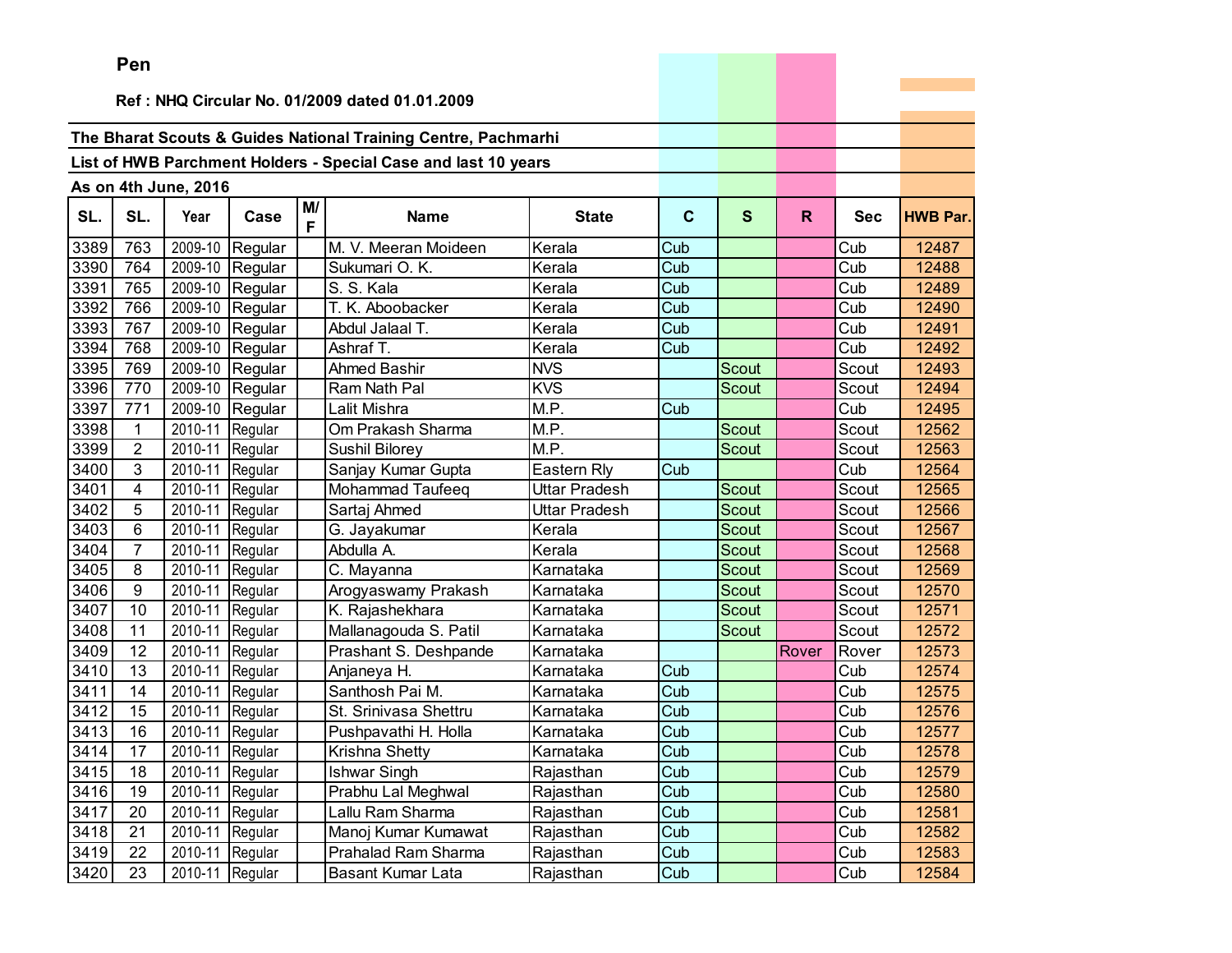|      | ren            |                      |                                 |         |                                                                |              |             |              |       |            |                 |
|------|----------------|----------------------|---------------------------------|---------|----------------------------------------------------------------|--------------|-------------|--------------|-------|------------|-----------------|
|      |                |                      |                                 |         |                                                                |              |             |              |       |            |                 |
|      |                |                      |                                 |         | Ref: NHQ Circular No. 01/2009 dated 01.01.2009                 |              |             |              |       |            |                 |
|      |                |                      |                                 |         | The Bharat Scouts & Guides National Training Centre, Pachmarhi |              |             |              |       |            |                 |
|      |                |                      |                                 |         |                                                                |              |             |              |       |            |                 |
|      |                |                      |                                 |         | List of HWB Parchment Holders - Special Case and last 10 years |              |             |              |       |            |                 |
|      |                | As on 4th June, 2016 |                                 |         |                                                                |              |             |              |       |            |                 |
| SL.  | SL.            | Year                 | Case                            | M/<br>F | <b>Name</b>                                                    | <b>State</b> | $\mathbf c$ | $\mathbf{s}$ | R.    | <b>Sec</b> | <b>HWB Par.</b> |
| 3421 | 24             | 2010-11              | Regular                         |         | Kailash Chandra Sharma                                         | Rajasthan    | Cub         |              |       | Cub        | 12585           |
| 3422 | 25             | 2010-11              | Regular                         |         | Murlidhar Sitaramji Sonewane                                   | Maharashtra  |             | Scout        |       | Scout      | 12586           |
| 3423 | 26             | 2010-11              | Regular                         |         | Maroti Shankarrao Yeole                                        | Maharashtra  |             | Scout        |       | Scout      | 12587           |
| 3424 | 27             | 2010-11              | Regular                         |         | <b>Mahesh Kishor Molkar</b>                                    | Maharashtra  |             | Scout        |       | Scout      | 12588           |
| 3425 | 28             | 2010-11              | Regular                         |         | Laxmikant Ghanshyam Amrutkar                                   | Maharashtra  |             | <b>Scout</b> |       | Scout      | 12589           |
| 3426 | 29             | 2010-11              | Regular                         |         | Vijay Padmakar Ramekar                                         | Maharashtra  |             | Scout        |       | Scout      | 12590           |
| 3427 | 30             | 2010-11              | Regular                         |         | Vijay Prabhakar Ingle                                          | Maharashtra  |             | Scout        |       | Scout      | 12591           |
| 3428 | 31             | 2010-11              | Regular                         |         | Sunil Deoraoji Porate                                          | Maharashtra  |             | Scout        |       | Scout      | 12592           |
| 3429 | 32             | 2010-11              | Regular                         |         | Ishwar Bhauti Marskole                                         | Maharashtra  |             | Scout        |       | Scout      | 12593           |
| 3430 | 33             | 2010-11              | Regular                         |         | Ghanshyam Nilkanth Meshram                                     | Maharashtra  |             | Scout        |       | Scout      | 12594           |
| 3431 | 34             | 2010-11              | Regular                         |         | Narendra Mahadeo Patil                                         | Maharashtra  |             | Scout        |       | Scout      | 12595           |
| 3432 | 35             | 2010-11              | Regular                         |         | Hingmire Honamant Ramling                                      | Maharashtra  |             | Scout        |       | Scout      | 12596           |
| 3433 | 36             | 2010-11              | Regular                         |         | Sandhan Milind Shivaji                                         | Maharashtra  |             | Scout        |       | Scout      | 12597           |
| 3434 | 37             | 2010-11              | Regular                         |         | Narendra Gorakh Gurav                                          | Maharashtra  |             | Scout        |       | Scout      | 12598           |
| 3435 | 38             | 2010-11              | Regular                         |         | Vasudeo Mukund Kelkar                                          | Maharashtra  |             | Scout        |       | Scout      | 12599           |
| 3436 | 39             | 2010-11              | Regular                         |         | Krishna Balu Gawande                                           | Maharashtra  |             | Scout        |       | Scout      | 12600           |
| 3437 | 40             | 2010-11              | Regular                         |         | Belge Gangadhar Irawantrao                                     | Maharashtra  |             | <b>Scout</b> |       | Scout      | 12601           |
| 3438 | 41             | 2010-11              | Regular                         |         | Palclewar Ganesh Hanumant Rao                                  | Maharashtra  |             | Scout        |       | Scout      | 12602           |
| 3439 | 42             | 2010-11              | Regular                         |         | Ummaragi Sharanappa                                            | Karnataka    | Cub         |              |       | Cub        | 12603           |
| 3440 | 43             | 2010-11              | Regular                         |         | <b>Engineer Soyeb</b>                                          | Gujarat      |             | <b>Scout</b> |       | Scout      | 12604           |
| 3441 | 44             | 2010-11              | Regular                         |         | R. Tsatheo Lotha                                               | Nagaland     |             | <b>Scout</b> |       | Scout      | 12605           |
| 3442 | 45             | 2010-11              | Regular                         |         | Shailesh Kumar Srivastava                                      | N.E.Rly      | Cub         |              |       | Cub        | 12606           |
| 3443 | 46             | 2010-11              | Regular                         |         | Achal Chandra Pradhan                                          | Orissa       |             | Scout        |       | Scout      | 12607           |
| 3444 | 47             | 2010-11              | Regular                         |         | Lohe David                                                     | Nagaland     |             | Scout        |       | Scout      | 12608           |
| 3445 | 48             | 2010-11              | Regular                         |         | Md. Bahrul Islam                                               | Assam        |             | Scout        |       | Scout      | 12609           |
| 3446 | $\mathbf{1}$   |                      | $\overline{2011}$ -12 Regular   |         | Subas Chandra Hota                                             | Orissa       |             |              | Rover | Rover      | 12610           |
| 3447 | 2              |                      | 2011-12 Regular                 |         | Akshaya Kumar Panda                                            | Orissa       |             |              | Rover | Rover      | 12611           |
| 3448 | 3              |                      | 2011-12 Regular                 |         | Santosh Kumar Panda                                            | Orissa       |             |              | Rover | Rover      | 12612           |
| 3449 | 4              |                      | 2011-12 Regular                 |         | Prakash Panda                                                  | Orissa       |             |              | Rover | Rover      | 12613           |
| 3450 | 5              |                      | 2011-12 Regular                 |         | Bashir Ahmad Wafa                                              | J&K          |             | Scout        |       | Scout      | 12614           |
| 3451 | 6              |                      | 2011-12 Regular                 |         | Manohar Lal Thakur                                             | H.P          |             | Scout        |       | Scout      | 12615           |
| 3452 | $\overline{7}$ |                      | $\overline{2011}$ -12   Regular |         | Amar Singh                                                     | H.P          |             | Scout        |       | Scout      | 12616           |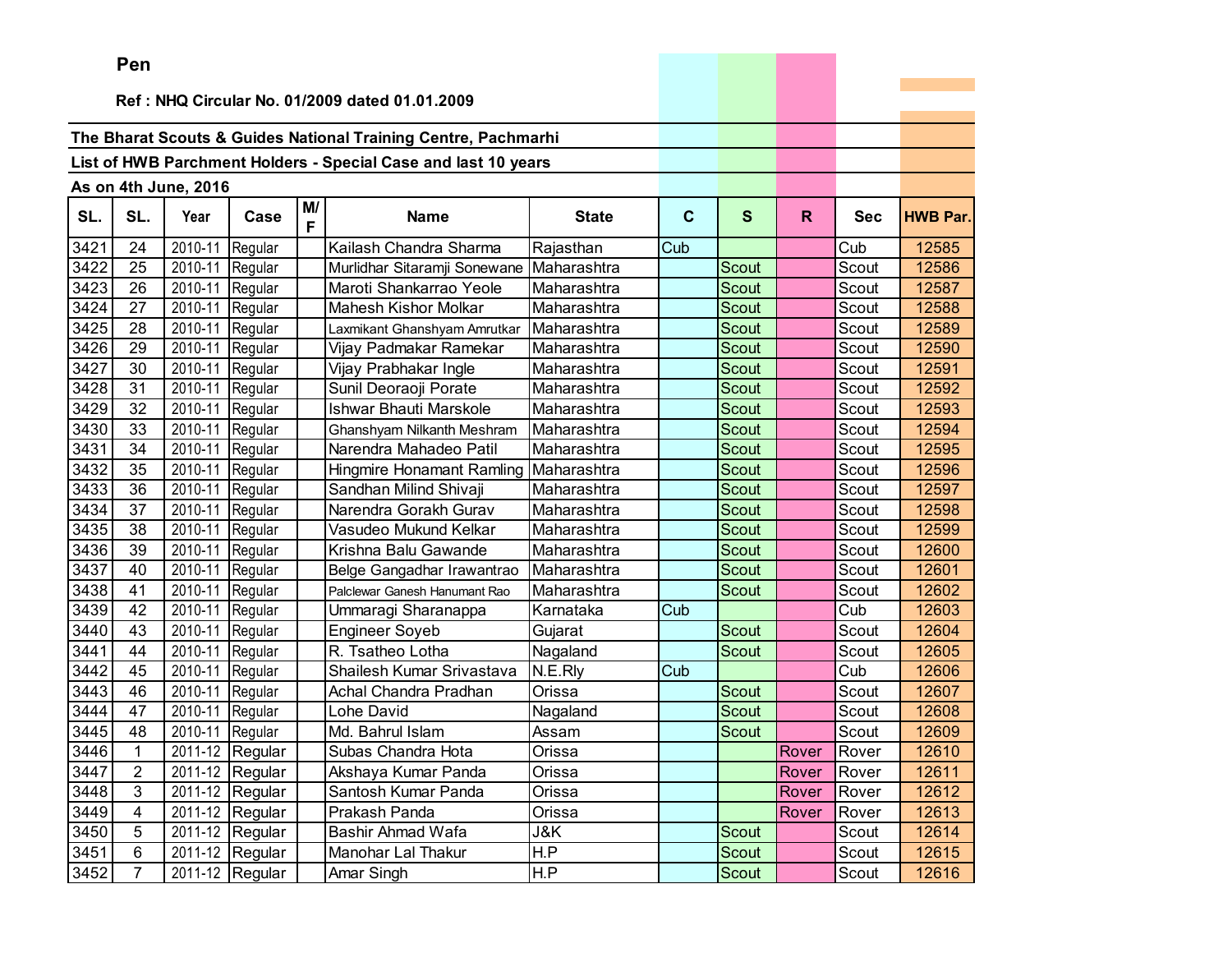|      | ren |                      |                               |         |                                                                |                   |             |              |    |            |                 |
|------|-----|----------------------|-------------------------------|---------|----------------------------------------------------------------|-------------------|-------------|--------------|----|------------|-----------------|
|      |     |                      |                               |         | Ref: NHQ Circular No. 01/2009 dated 01.01.2009                 |                   |             |              |    |            |                 |
|      |     |                      |                               |         |                                                                |                   |             |              |    |            |                 |
|      |     |                      |                               |         | The Bharat Scouts & Guides National Training Centre, Pachmarhi |                   |             |              |    |            |                 |
|      |     |                      |                               |         | List of HWB Parchment Holders - Special Case and last 10 years |                   |             |              |    |            |                 |
|      |     |                      |                               |         |                                                                |                   |             |              |    |            |                 |
|      |     | As on 4th June, 2016 |                               |         |                                                                |                   |             |              |    |            |                 |
| SL.  | SL. | Year                 | Case                          | M/<br>F | <b>Name</b>                                                    | <b>State</b>      | $\mathbf c$ | S            | R. | <b>Sec</b> | <b>HWB Par.</b> |
| 3453 | 8   | 2011-12              | Regular                       |         | Manish Kumar Mishra                                            | <b>KVS</b>        | Cub         |              |    | Cub        | 12617           |
| 3454 | 9   |                      | 2011-12 Regular               |         | Ganpat Singh Chohan                                            | Rajasthan         | Cub         |              |    | Cub        | 12618           |
| 3455 | 10  |                      | 2011-12 Regular               |         | Ramawatar Chaudhary                                            | Rajasthan         | Cub         |              |    | Cub        | 12619           |
| 3456 | 11  |                      | 2011-12 Regular               |         | N. A. Khan                                                     | N.E.Rly           | Cub         |              |    | Cub        | 12620           |
| 3457 | 12  |                      | 2011-12 Regular               |         | <b>Prabal Ghose</b>                                            | Eastern Rly       | Cub         |              |    | Cub        | 12621           |
| 3458 | 13  | 2011-12              | Regular                       |         | Rabi Das                                                       | Eastern Rly       | Cub         |              |    | Cub        | 12622           |
| 3459 | 14  | 2011-12              | Regular                       |         | Mrs. Bella Rajan                                               | M.P.              | Cub         |              |    | Cub        | 12623           |
| 3460 | 15  |                      | 2011-12 Regular               |         | Mrs. Fabiola Kharkongor                                        | Meghalaya         |             | Scout        |    | Scout      | 12624           |
| 3461 | 16  |                      | 2011-12 Regular               |         | Alex K. Vanlalhmangaiha                                        | Meghalaya         |             | Scout        |    | Scout      | 12625           |
| 3462 | 17  |                      | 2011-12 Regular               |         | Sylvester Syiemlieh                                            | Meghalaya         |             | <b>Scout</b> |    | Scout      | 12626           |
| 3463 | 18  |                      | 2011-12 Regular               |         | Mahendra Kumar Shrivastava                                     | M.P.              |             | Scout        |    | Scout      | 12627           |
| 3464 | 19  |                      | $\overline{2011}$ -12 Regular |         | Vinod Kumar Sah                                                | Eastern Rly       | Cub         |              |    | Cub        | 12628           |
| 3465 | 20  |                      | 2011-12 Regular               |         | Sanjib Sha                                                     | Eastern Rly       |             | <b>Scout</b> |    | Scout      | 12629           |
| 3466 | 21  |                      | 2011-12 Regular               |         | Jiban Kr. Roy                                                  | Eastern Rly       | Cub         |              |    | Cub        | 12630           |
| 3467 | 22  |                      | 2011-12 Regular               |         | Ms. S. Jeebamalai                                              | <b>Tamil Nadu</b> | Cub         |              |    | Cub        | 12631           |
| 3468 | 23  |                      | 2011-12 Regular               |         | Ms. S. Malarvizhy                                              | <b>Tamil Nadu</b> | Cub         |              |    | Cub        | 12632           |
| 3469 | 24  |                      | 2011-12 Regular               |         | Ms. A. Kavitha                                                 | Tamil Nadu        | Cub         |              |    | Cub        | 12633           |
| 3470 | 25  | 2011-12              | Regular                       |         | Ms. M. Selva Sundari                                           | <b>Tamil Nadu</b> | Cub         |              |    | Cub        | 12634           |
| 3471 | 26  | 2011-12              | Regular                       |         | Ms. Sheela Loganathan                                          | <b>Tamil Nadu</b> | Cub         |              |    | Cub        | 12635           |
| 3472 | 27  | 2011-12              | Regular                       |         | Ms. Merlin Sugantha Malar D.                                   | <b>Tamil Nadu</b> | Cub         |              |    | Cub        | 12636           |
| 3473 | 28  |                      | 2011-12 Regular               |         | Ms. Brenda Macfar Lane                                         | <b>Tamil Nadu</b> | Cub         |              |    | Cub        | 12637           |
| 3474 | 29  |                      | 2011-12 Regular               |         | Ms. Jacqueline Martin                                          | <b>Tamil Nadu</b> | Cub         |              |    | Cub        | 12638           |
| 3475 | 30  |                      | 2011-12 Regular               |         | Ms. K. Asirpatham K.                                           | <b>Tamil Nadu</b> | Cub         |              |    | Cub        | 12639           |
| 3476 | 31  |                      | 2011-12 Regular               |         | R. Lakshamanan                                                 | <b>Tamil Nadu</b> | Cub         |              |    | Cub        | 12640           |
| 3477 | 32  |                      | $\overline{2011}$ -12 Regular |         | G. Parvathavarthini                                            | <b>Tamil Nadu</b> | Cub         |              |    | Cub        | 12641           |
| 3478 | 33  |                      | 2011-12 Regular               |         | Ms. K. H. Indumathy                                            | <b>Tamil Nadu</b> | Cub         |              |    | Cub        | 12642           |
| 3479 | 34  |                      | 2011-12 Regular               |         | Jitendra Chetia                                                | Assam             |             | Scout        |    | Scout      | 12643           |
| 3480 | 35  |                      | 2011-12 Regular               |         | Sunil Konch                                                    | Assam             |             | Scout        |    | Scout      | 12644           |
| 3481 | 36  |                      | 2011-12 Regular               |         | Ajit Prasad                                                    | Assam             |             | Scout        |    | Scout      | 12645           |
| 3482 | 37  |                      | 2011-12 Regular               |         | Arun Chandra Patar                                             | Assam             |             | Scout        |    | Scout      | 12646           |
| 3483 | 38  |                      | 2011-12 Regular               |         | <b>Shareef Ahmed</b>                                           | Andhra Pradesh    |             | Scout        |    | Scout      | 12647           |
| 3484 | 39  |                      | 2011-12 Regular               |         | Irappa Chanabasappa Sabarad NVS                                |                   |             | Scout        |    | Scout      | 12648           |

the control of the control of the con-

m.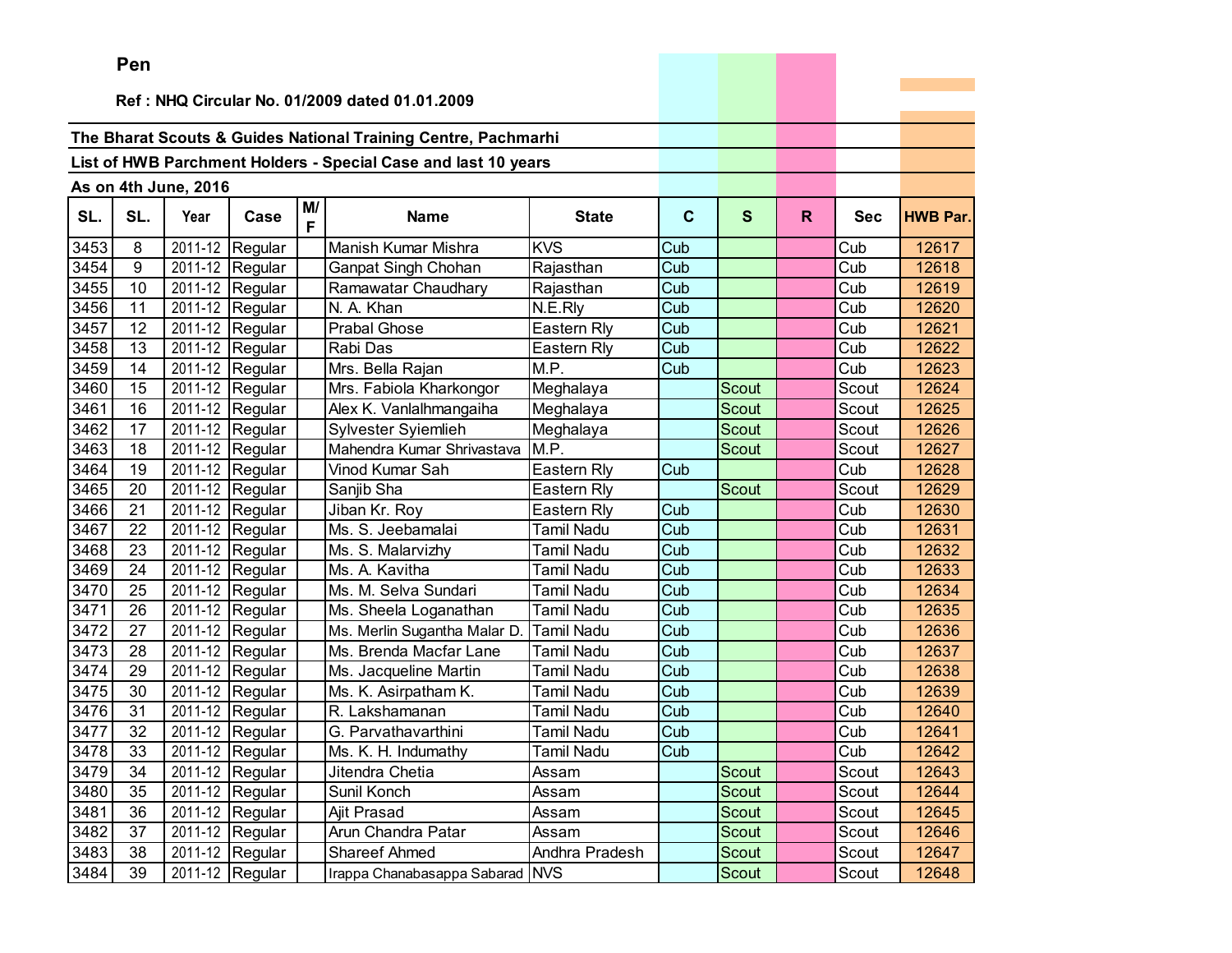|      | Pen                                            |                       |                               |         |                                                                |                   |             |              |       |            |                 |
|------|------------------------------------------------|-----------------------|-------------------------------|---------|----------------------------------------------------------------|-------------------|-------------|--------------|-------|------------|-----------------|
|      | Ref: NHQ Circular No. 01/2009 dated 01.01.2009 |                       |                               |         |                                                                |                   |             |              |       |            |                 |
|      |                                                |                       |                               |         |                                                                |                   |             |              |       |            |                 |
|      |                                                |                       |                               |         | The Bharat Scouts & Guides National Training Centre, Pachmarhi |                   |             |              |       |            |                 |
|      |                                                |                       |                               |         |                                                                |                   |             |              |       |            |                 |
|      |                                                |                       |                               |         | List of HWB Parchment Holders - Special Case and last 10 years |                   |             |              |       |            |                 |
|      |                                                | As on 4th June, 2016  |                               |         |                                                                |                   |             |              |       |            |                 |
| SL.  | SL.                                            | Year                  | Case                          | M/<br>F | <b>Name</b>                                                    | <b>State</b>      | $\mathbf C$ | $\mathbf{s}$ | R.    | <b>Sec</b> | <b>HWB Par.</b> |
| 3485 | 40                                             | $\overline{2011}$ -12 | Regular                       |         | C. Ram                                                         | <b>KVS</b>        |             | Scout        |       | Scout      | 12649           |
| 3486 | 41                                             |                       | 2011-12 Regular               |         | Aquilin L. Mawlot                                              | Meghalaya         |             | Scout        |       | Scout      | 12650           |
| 3487 | 42                                             |                       | 2011-12 Regular               |         | <b>B.</b> Srinivasan                                           | Tamil Nadu        |             | Scout        |       | Scout      | 12651           |
| 3488 | 43                                             |                       | 2011-12 Regular               |         | H. G. Perumal                                                  | Tamil Nadu        |             | Scout        |       | Scout      | 12652           |
| 3489 | 44                                             |                       | 2011-12 Regular               |         | A. Abdul Rahman                                                | <b>Tamil Nadu</b> |             | Scout        |       | Scout      | 12653           |
| 3490 | 45                                             | 2011-12               | Regular                       |         | V. Sivakumar                                                   | <b>Tamil Nadu</b> |             | <b>Scout</b> |       | Scout      | 12654           |
| 3491 | 46                                             |                       | 2011-12 Regular               |         | Balamurgunan G.                                                | <b>Tamil Nadu</b> |             | <b>Scout</b> |       | Scout      | 12655           |
| 3492 | 47                                             |                       | 2011-12 Regular               |         | J. Hari                                                        | <b>Tamil Nadu</b> |             | Scout        |       | Scout      | 12656           |
| 3493 | 48                                             |                       | 2011-12 Regular               |         | N. Srikanth                                                    | <b>Tamil Nadu</b> |             | Scout        |       | Scout      | 12657           |
| 3494 | 49                                             |                       | 2011-12 Regular               |         | Surendra Kumar Shukla                                          | <b>Bihar</b>      |             | Scout        |       | Scout      | 12658           |
| 3495 | 50                                             |                       | 2011-12 Regular               |         | Ashok Kumar Sinha                                              | <b>Bihar</b>      |             | Scout        |       | Scout      | 12659           |
| 3496 | 51                                             |                       | $\overline{2011}$ -12 Regular |         | Rajbali Yadav                                                  | <b>Bihar</b>      |             | Scout        |       | Scout      | 12660           |
| 3497 | 52                                             |                       | 2011-12 Regular               |         | Adya Kumar Sharma                                              | <b>Bihar</b>      |             | <b>Scout</b> |       | Scout      | 12661           |
| 3498 | 53                                             |                       | 2011-12 Regular               |         | Rabinder Kumar                                                 | <b>KVS</b>        |             | Scout        |       | Scout      | 12662           |
| 3499 | 54                                             |                       | 2011-12 Regular               |         | Bhagyesh Kumar Singh                                           | N.E.Rly           | Cub         |              |       | Cub        | 12663           |
| 3500 | 55                                             |                       | 2011-12 Regular               |         | Anil Kumar Soni                                                | M.P.              |             | Scout        |       | Scout      | 12664           |
| 3501 | 56                                             |                       | 2011-12 Regular               |         | Abhishek Gautam                                                | M.P.              |             | <b>Scout</b> |       | Scout      | 12665           |
| 3502 | 57                                             | 2011-12               | Regular                       |         | Manoj Jumar Sharma                                             | M.P.              | Cub         |              |       | Cub        | 12666           |
| 3503 | 58                                             | 2011-12               | Regular                       |         | Smt. Rose Mary Sahayam                                         | M.P.              | Cub         |              |       | Cub        | 12667           |
| 3504 | 59                                             |                       | 2011-12 Regular               |         | Sumanta Kumar Ghosh                                            | Eastern Rly       | Cub         |              |       | Cub        | 12668           |
| 3505 | 60                                             |                       | 2011-12 Regular               |         | <b>Rattan Singh</b>                                            | <b>KVS</b>        | Cub         |              |       | Cub        | 12669           |
| 3506 | 61                                             |                       | 2011-12 Regular               |         | A. A. Shaikh                                                   | <b>KVS</b>        | Cub         |              |       | Cub        | 12670           |
| 3507 | 62                                             |                       | 2011-12 Regular               |         | Doliram Bhagat                                                 | M.P.              |             | Scout        |       | Scout      | 12671           |
| 3508 | 63                                             | 2011-12               | Regular                       |         | A. N. Rai                                                      | M.P.              |             | <b>Scout</b> |       | Scout      | 12672           |
| 3509 | 64                                             |                       | 2011-12 Regular               |         | Dharmendra Singh Verma                                         | M.P.              |             | Scout        |       | Scout      | 12673           |
| 3510 | 65                                             |                       | 2011-12 Regular               |         | Ramesh Rajak                                                   | Eastern Rly       |             | Scout        |       | Scout      | 12674           |
| 3511 | 66                                             |                       | 2011-12 Regular               |         | P. Nikeshkumar                                                 | Kerala            |             |              | Rover | Rover      | 12675           |
| 3512 | 67                                             |                       | 2011-12 Regular               |         | Kiran Chintaman Lahane                                         | Maharashtra       |             | Scout        |       | Scout      | 12676           |
| 3513 | 68                                             |                       | 2011-12 Regular               |         | Rabindra Kr. Sharma                                            | Eastern Rly       |             | Scout        |       | Scout      | 12677           |
| 3514 | 69                                             |                       | 2011-12 Regular               |         | Mritunjay Ghosh                                                | Eastern Rly       |             |              | Rover | Rover      | 12678           |
| 3515 | 70                                             |                       | 2011-12 Regular               |         | Jay Prakash Sharma                                             | Eastern Rly       |             |              | Rover | Rover      | 12679           |
| 3516 | 71                                             |                       | 2011-12 Regular               |         | Manoj Kumar Tiwari                                             | Uttar Pradesh     |             | Scout        |       | Scout      | 12680           |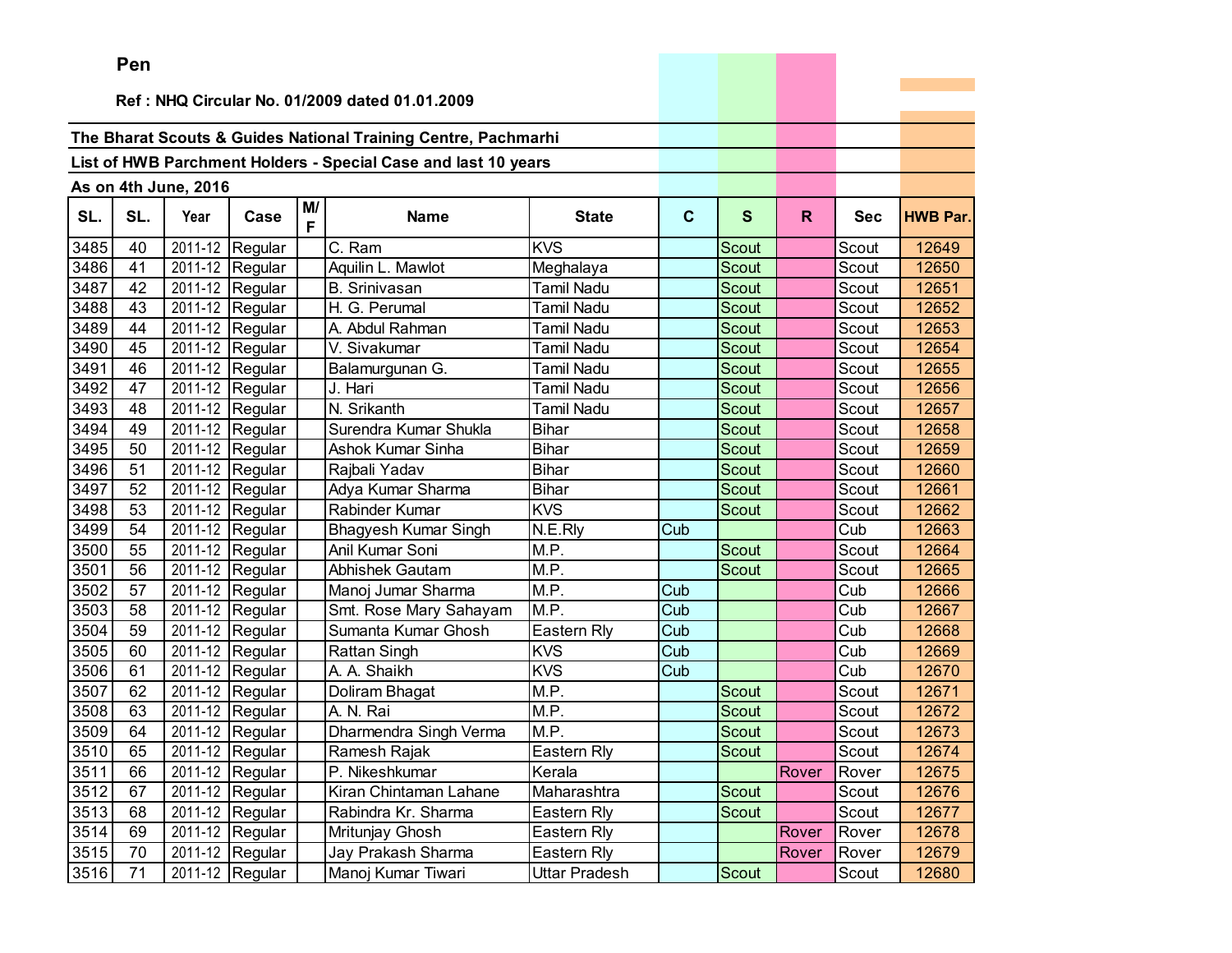|      | ren |                      |                               |         |                                                                |                   |     |              |       |            |                 |
|------|-----|----------------------|-------------------------------|---------|----------------------------------------------------------------|-------------------|-----|--------------|-------|------------|-----------------|
|      |     |                      |                               |         | Ref: NHQ Circular No. 01/2009 dated 01.01.2009                 |                   |     |              |       |            |                 |
|      |     |                      |                               |         |                                                                |                   |     |              |       |            |                 |
|      |     |                      |                               |         | The Bharat Scouts & Guides National Training Centre, Pachmarhi |                   |     |              |       |            |                 |
|      |     |                      |                               |         | List of HWB Parchment Holders - Special Case and last 10 years |                   |     |              |       |            |                 |
|      |     |                      |                               |         |                                                                |                   |     |              |       |            |                 |
|      |     | As on 4th June, 2016 |                               |         |                                                                |                   |     |              |       |            |                 |
| SL.  | SL. | Year                 | Case                          | M/<br>F | <b>Name</b>                                                    | <b>State</b>      | C   | $\mathbf{s}$ | R.    | <b>Sec</b> | <b>HWB Par.</b> |
| 3517 | 72  | 2011-12              | Regular                       |         | Anil Kumar Bhardwaj                                            | Uttar Pradesh     |     |              | Rover | Rover      | 12681           |
| 3518 | 73  | 2011-12              | Regular                       |         | Sunil Dutt Upadhyay                                            | M.P.              |     | <b>Scout</b> |       | Scout      | 12682           |
| 3519 | 74  | 2011-12              | Regular                       |         | <b>Anant Ram Pthak</b>                                         | M.P.              |     | Scout        |       | Scout      | 12683           |
| 3520 | 75  | 2011-12              | Regular                       |         | <b>Tania Taning</b>                                            | Aru. Pradesh      |     | Scout        |       | Scout      | 12684           |
| 3521 | 76  | 2011-12              | Regular                       |         | Partha Pratim Dhar                                             | Aru. Pradesh      |     | Scout        |       | Scout      | 12685           |
| 3522 | 77  | 2011-12              | Regular                       |         | Deepak Sonam Vidyarthi                                         | Aru. Pradesh      | Cub |              |       | Cub        | 12686           |
| 3523 | 78  | 2011-12              | Regular                       |         | Nand Ram Shakya                                                | Uttar Pradesh     |     | Scout        |       | Scout      | 12687           |
| 3524 | 79  | 2011-12              | Regular                       |         | Dindayal Sharma                                                | Uttar Pradesh     |     | <b>Scout</b> |       | Scout      | 12688           |
| 3525 | 80  | 2011-12              | Regular                       |         | Umesh Kumar Gupt                                               | Uttar Pradesh     |     | Scout        |       | Scout      | 12689           |
| 3526 | 81  |                      | 2011-12 Regular               |         | Rajneesh Kr. Jaiswal                                           | Uttar Pradesh     |     | Scout        |       | Scout      | 12690           |
| 3527 | 82  | 2011-12              | Regular                       |         | Ohm Prakash Gupta                                              | Uttar Pradesh     |     | <b>Scout</b> |       | Scout      | 12691           |
| 3528 | 83  | 2011-12              | Regular                       |         | Shiv Prasad Awasthi                                            | Uttar Pradesh     |     | Scout        |       | Scout      | 12692           |
| 3529 | 84  | 2011-12              | Regular                       |         | Mohan Kumar Pareek                                             | Rajasthan         |     | Scout        |       | Scout      | 12693           |
| 3530 | 85  | 2011-12              | Regular                       |         | Jeetpal Singh Kathait                                          | Uttarakhand       |     | Scout        |       | Scout      | 12694           |
| 3531 | 86  | 2011-12              | Regular                       |         | Umesh Tiwari                                                   | Uttarakhand       |     | Scout        |       | Scout      | 12695           |
| 3532 | 87  | 2011-12              | Regular                       |         | R. Vanlalthiana                                                | Mizoram           |     | Scout        |       | Scout      | 12696           |
| 3533 | 88  | 2011-12              | Regular                       |         | Ganesh Prasad Gurjar                                           | Rajasthan         |     | Scout        |       | Scout      | 12697           |
| 3534 | 89  | 2011-12              | Regular                       |         | Anil Kumar Pruwar                                              | Uttar Pradesh     |     | Scout        |       | Scout      | 12698           |
| 3535 | 90  | 2011-12              | Special                       |         | <b>Anand Singh</b>                                             | Haryana           | Cub |              |       | Cub        | 12699           |
| 3536 | 91  | 2011-12              | Regular                       |         | S. Senthil Murugan                                             | Tamil Nadu        |     | <b>Scout</b> |       | Scout      | 12700           |
| 3537 | 92  | 2011-12              | Regular                       |         | S. Deshinamoorthy                                              | Tamil Nadu        |     | Scout        |       | Scout      | 12701           |
| 3538 | 93  | 2011-12              | Regular                       |         | C. M. Cyril Julius                                             | Tamil Nadu        |     | Scout        |       | Scout      | 12702           |
| 3539 | 94  | 2011-12              | Regular                       |         | A. Rajakumar                                                   | Tamil Nadu        |     | Scout        |       | Scout      | 12703           |
| 3540 | 95  | 2011-12              | Regular                       |         | J. Rexlin Sekar                                                | Tamil Nadu        |     | Scout        |       | Scout      | 12704           |
| 3541 | 96  | 2011-12              | Regular                       |         | V. Kumar                                                       | Tamil Nadu        |     | Scout        |       | Scout      | 12705           |
| 3542 | 97  |                      | $\overline{2011}$ -12 Regular |         | A. Dennis                                                      | <b>Tamil Nadu</b> |     | Scout        |       | Scout      | 12706           |
| 3543 | 98  |                      | 2011-12 Regular               |         | T. N. Gopala Krishnan                                          | Tamil Nadu        |     | Scout        |       | Scout      | 12707           |
| 3544 | 99  |                      | 2011-12 Regular               |         | S. Maria Xavier                                                | Tamil Nadu        |     | Scout        |       | Scout      | 12708           |
| 3545 | 100 |                      | 2011-12 Regular               |         | M. Jayachandran                                                | <b>Tamil Nadu</b> |     | Scout        |       | Scout      | 12709           |
| 3546 | 101 |                      | 2011-12 Regular               |         | S. Selva Gladis                                                | Tamil Nadu        |     | Scout        |       | Scout      | 12710           |
| 3547 | 102 |                      | 2011-12 Regular               |         | S. S. Rajakumar                                                | Tamil Nadu        |     | Scout        |       | Scout      | 12711           |
| 3548 | 103 |                      | 2011-12 Regular               |         | A. Leo Contress                                                | Tamil Nadu        |     | Scout        |       | Scout      | 12712           |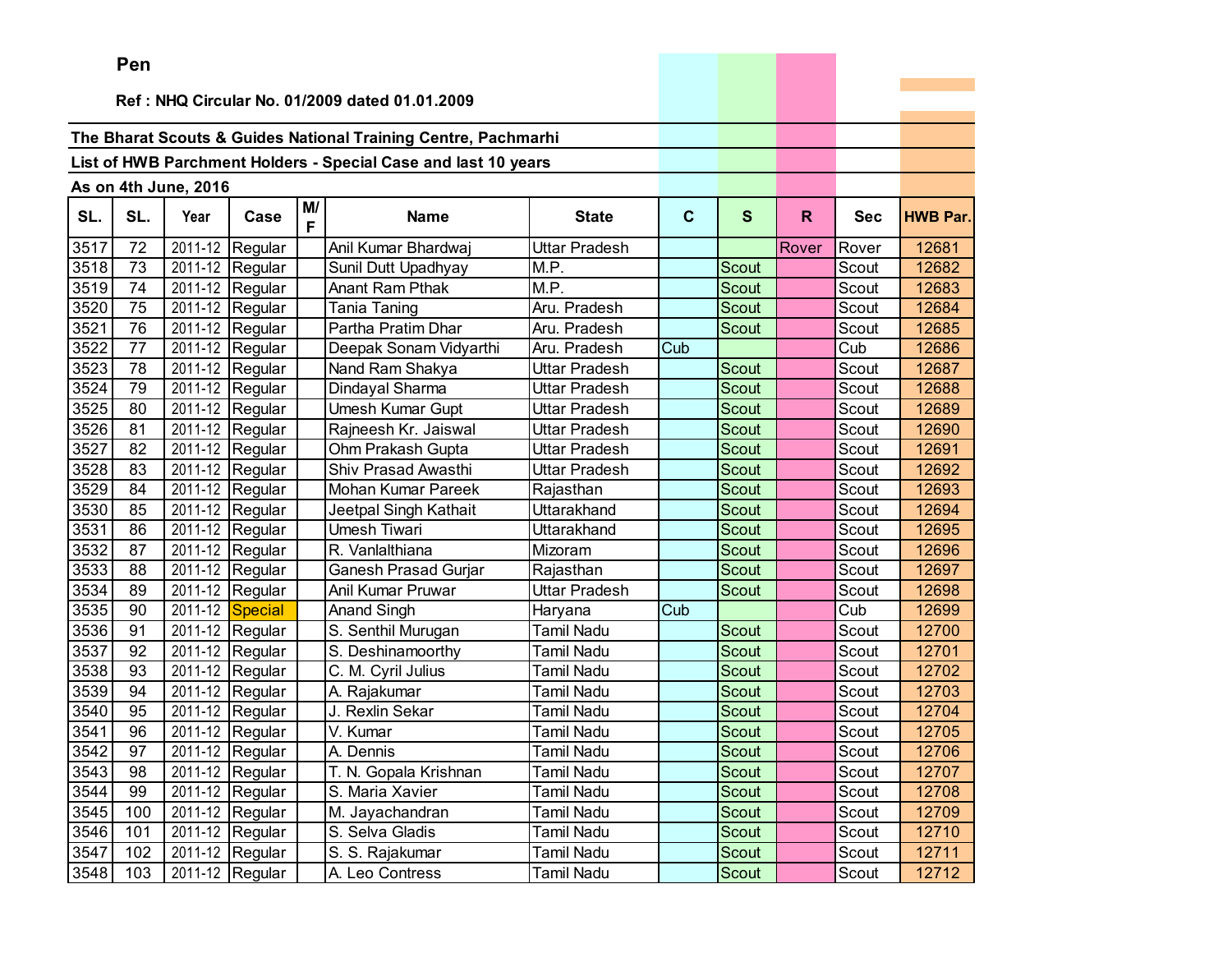|      | Pen      |                       |                               |         |                                                                |                    |             |              |              |            |                 |
|------|----------|-----------------------|-------------------------------|---------|----------------------------------------------------------------|--------------------|-------------|--------------|--------------|------------|-----------------|
|      |          |                       |                               |         |                                                                |                    |             |              |              |            |                 |
|      |          |                       |                               |         | Ref: NHQ Circular No. 01/2009 dated 01.01.2009                 |                    |             |              |              |            |                 |
|      |          |                       |                               |         | The Bharat Scouts & Guides National Training Centre, Pachmarhi |                    |             |              |              |            |                 |
|      |          |                       |                               |         |                                                                |                    |             |              |              |            |                 |
|      |          |                       |                               |         | List of HWB Parchment Holders - Special Case and last 10 years |                    |             |              |              |            |                 |
|      |          | As on 4th June, 2016  |                               |         |                                                                |                    |             |              |              |            |                 |
| SL.  | SL.      | Year                  | Case                          | M/<br>F | <b>Name</b>                                                    | <b>State</b>       | $\mathbf c$ | $\mathbf{s}$ | $\mathsf{R}$ | <b>Sec</b> | <b>HWB Par.</b> |
| 3549 | 104      | $\overline{2011}$ -12 | Regular                       |         | M. A. Johan Lawrence                                           | Tamil Nadu         |             | Scout        |              | Scout      | 12713           |
| 3550 | 105      |                       | 2011-12 Regular               |         | V. Hermas Gregory                                              | Tamil Nadu         |             | Scout        |              | Scout      | 12714           |
| 3551 | 106      |                       | 2011-12 Regular               |         | P. Selvarajan                                                  | Tamil Nadu         |             | Scout        |              | Scout      | 12715           |
| 3552 | 107      | 2011-12               | Regular                       |         | R. Binoba                                                      | Tamil Nadu         |             | <b>Scout</b> |              | Scout      | 12716           |
| 3553 | 108      | 2011-12               | Regular                       |         | T. Nithyadas                                                   | Tamil Nadu         |             | Scout        |              | Scout      | 12717           |
| 3554 | 109      | 2011-12               | Regular                       |         | Vinod Kumar Sah                                                | Eastern Rly        | Cub         |              |              | Cub        | 12718           |
| 3555 | 110      | 2011-12               | Regular                       |         | C. C. Suhas                                                    | Kerala             | Cub         |              |              | Cub        | 12719           |
| 3556 | 111      | 2011-12               | Regular                       |         | Shailesh Kumar Srivastava                                      | N.E.Rly            | Cub         |              |              | Cub        | 12720           |
| 3557 | 112      |                       | 2011-12 Regular               |         | Piyush Singh Rathore                                           | Uttar Pradesh      | Cub         |              |              | Cub        | 12721           |
| 3558 | 113      |                       | 2011-12 Regular               |         | Abdul Rashid Mir                                               | J&K                |             | <b>Scout</b> |              | Scout      | 12722           |
| 3559 | 114      | 2011-12               | Regular                       |         | <b>Bashir Ahmed Dar</b>                                        | J&K                |             | <b>Scout</b> |              | Scout      | 12723           |
| 3560 | 115      | 2011-12               | Regular                       |         | Bappaditya Adak                                                | West Bengal        | Cub         |              |              | Cub        | 12724           |
| 3561 | 116      | 2011-12               | Regular                       |         | Parsuram Pramanick                                             | West Bengal        | Cub         |              |              | Cub        | 12725           |
| 3562 | 117      |                       | 2011-12 Regular               |         | Anupam Baisya                                                  | <b>West Bengal</b> | Cub         |              |              | Cub        | 12726           |
| 3563 | 118      |                       | 2011-12 Regular               | F.      | Shayani Banerjee                                               | <b>West Bengal</b> | Cub         |              |              | Cub        | 12727           |
| 3564 | 119      |                       | 2011-12 Regular               |         | Soumik Banerjee                                                | West Bengal        | Cub         |              |              | Cub        | 12728           |
| 3565 | 120      | 2011-12               | Regular                       |         | Tarun Kumar Ray                                                | West Bengal        | Cub         |              |              | Cub        | 12729           |
| 3566 | 121      | 2011-12               | Regular                       |         | Abhisek Mukherjee                                              | West Bengal        | Cub         |              |              | Cub        | 12730           |
| 3567 | 122      | 2011-12               | Regular                       |         | Subho Ojha                                                     | West Bengal        | Cub         |              |              | Cub        | 12731           |
| 3568 | 123      |                       | 2011-12 Regular               |         | <b>Bishnu Prasad Jaiswal</b>                                   | <b>West Bengal</b> | Cub         |              |              | Cub        | 12732           |
| 3569 | 124      |                       | 2011-12 Regular               |         | Shyam Kumar Shaw                                               | <b>West Bengal</b> | Cub         |              |              | Cub        | 12733           |
| 3570 | 125      | 2011-12               | Regular                       |         | Neelanjan Chatterjee                                           | West Bengal        | Cub         |              |              | Cub        | 12734           |
| 3571 | 126      | 2011-12               | Regular                       |         | Rajendra Kumar Das                                             | West Bengal        | Cub         |              |              | Cub        | 12735           |
| 3572 | 127      | 2011-12               | Regular                       |         | C. Saravanam                                                   | <b>KVS</b>         |             | Scout        |              | Scout      | 12736           |
| 3573 | 128      |                       | $\overline{2011}$ -12 Regular |         | Sanju Mewade                                                   | M.P.               |             | Scout        |              | Scout      | 12737           |
|      | 3574 129 |                       | 2011-12 Regular               |         | Syed Abul Aleem                                                | <b>KVS</b>         |             | Scout        |              | Scout      | 12738           |
| 3575 | 130      |                       | 2011-12 Regular               |         | Ram Badan Yadav                                                | Uttar Pradesh      |             | Scout        |              | Scout      | 12739           |
| 3576 | 131      |                       | 2011-12 Regular               |         | Om Prakash                                                     | Rajasthan          |             | Scout        |              | Scout      | 12740           |
| 3577 | 132      |                       | 2011-12 Regular               |         | Deepesh Sharma                                                 | Rajasthan          |             | Scout        |              | Scout      | 12741           |
| 3578 | 133      |                       | 2011-12 Special               |         | Shiv Kumar                                                     | <b>KVS</b>         | Cub         |              |              | Cub        | 12742           |
| 3579 | 134      |                       | 2011-12 Special               |         | Mirnaketan Pand                                                | <b>KVS</b>         | Cub         |              |              | Cub        | 12743           |
| 3580 | 135      |                       | 2011-12 Special               |         | H. K. Singh                                                    | <b>KVS</b>         | Cub         |              |              | Cub        | 12744           |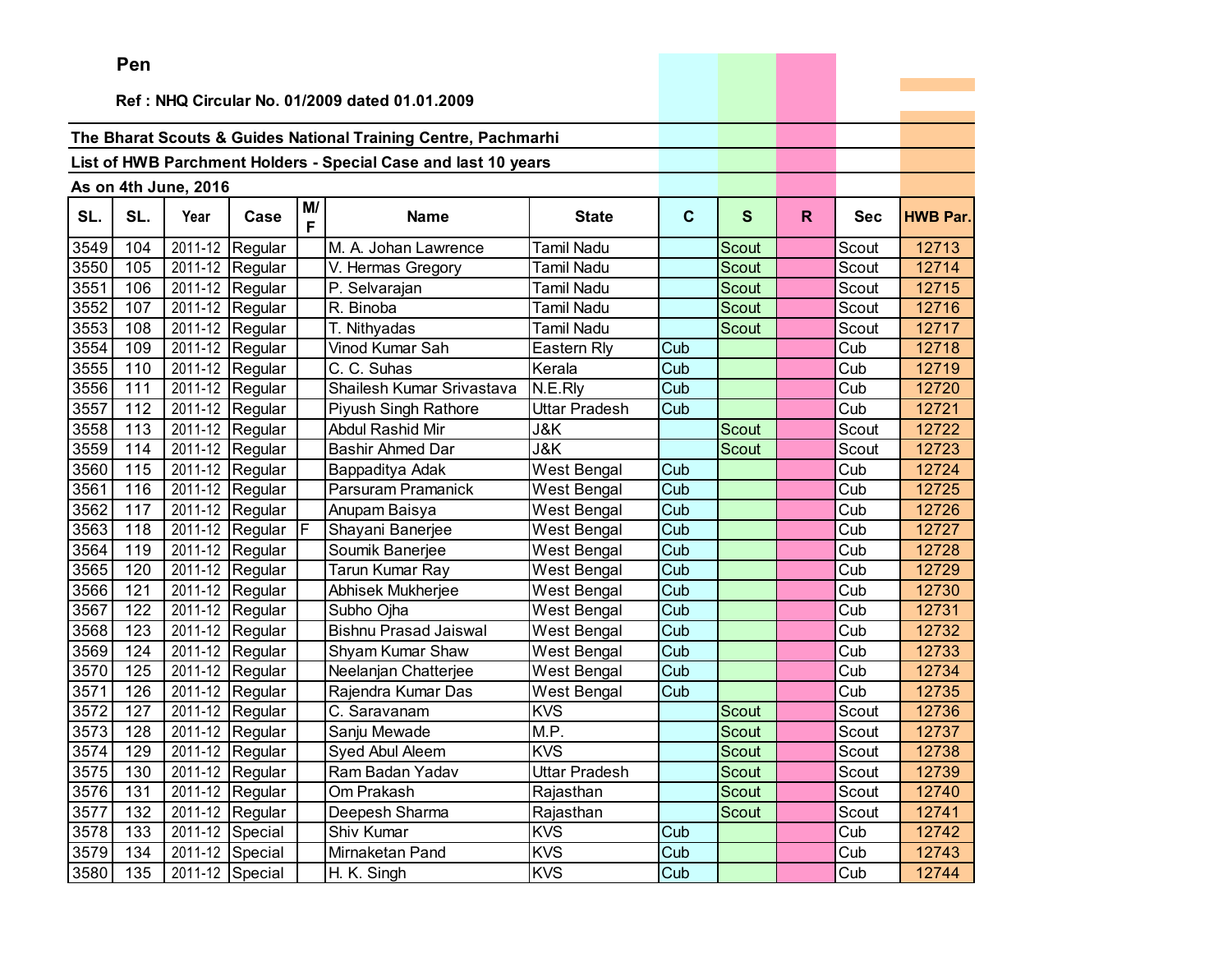|      | Pen            |                      |                              |         |                                                                |                    |             |              |       |            |                 |
|------|----------------|----------------------|------------------------------|---------|----------------------------------------------------------------|--------------------|-------------|--------------|-------|------------|-----------------|
|      |                |                      |                              |         |                                                                |                    |             |              |       |            |                 |
|      |                |                      |                              |         | Ref: NHQ Circular No. 01/2009 dated 01.01.2009                 |                    |             |              |       |            |                 |
|      |                |                      |                              |         | The Bharat Scouts & Guides National Training Centre, Pachmarhi |                    |             |              |       |            |                 |
|      |                |                      |                              |         | List of HWB Parchment Holders - Special Case and last 10 years |                    |             |              |       |            |                 |
|      |                |                      |                              |         |                                                                |                    |             |              |       |            |                 |
|      |                | As on 4th June, 2016 |                              |         |                                                                |                    |             |              |       |            |                 |
| SL.  | SL.            | Year                 | Case                         | M/<br>F | <b>Name</b>                                                    | <b>State</b>       | $\mathbf c$ | $\mathbf{s}$ | R.    | <b>Sec</b> | <b>HWB Par.</b> |
| 3581 | 136            |                      | 2011-12 Special              |         | Aditya Narayan Mishra                                          | <b>KVS</b>         | Cub         |              |       | Cub        | 12745           |
| 3582 | 137            |                      | 2011-12 Special              |         | Rajan Prasad Gupta                                             | <b>KVS</b>         | Cub         |              |       | Cub        | 12746           |
| 3583 | 138            |                      | 2011-12 Special              |         | Ram Lawat Yadav                                                | <b>KVS</b>         | Cub         |              |       | Cub        | 12747           |
| 3584 | 139            |                      | 2011-12 Special              |         | Narendra Roy                                                   | <b>KVS</b>         | Cub         |              |       | Cub        | 12748           |
| 3585 | 140            |                      | 2011-12 Special              |         | Kamalesh Halder                                                | <b>KVS</b>         | Cub         |              |       | Cub        | 12749           |
| 3586 | 141            |                      | 2011-12 Special              |         | Akhilesh Kumar Shukla                                          | <b>KVS</b>         | Cub         |              |       | Cub        | 12750           |
| 3587 | 142            |                      | 2011-12 Regular              |         | Pradip Deb                                                     | <b>West Bengal</b> |             | Scout        |       | Scout      | 12751           |
| 3588 | 143            |                      | 2011-12 Regular              |         | Dr. Satyajit Dey                                               | West Bengal        |             | Scout        |       | Scout      | 12752           |
| 3589 | 144            |                      | 2011-12 Regular              |         | Arijit Ghosh                                                   | West Bengal        |             | Scout        |       | Scout      | 12753           |
| 3590 | 145            |                      | 2011-12 Regular              |         | Samrat Bhattacharyya                                           | West Bengal        |             | Scout        |       | Scout      | 12754           |
| 3591 | 146            |                      | 2011-12 Regular              |         | Sunil Kumar Hudati                                             | West Bengal        |             | Scout        |       | Scout      | 12755           |
| 3592 | 147            |                      | 2011-12 Regular              |         | Krishanu Datta                                                 | West Bengal        |             | Scout        |       | Scout      | 12756           |
| 3593 | 148            |                      | 2011-12 Regular              |         | Sakti Pada Chakrabarty                                         | West Bengal        |             | Scout        |       | Scout      | 12757           |
| 3594 | 149            |                      | 2011-12 Regular              |         | Surojit Routh                                                  | West Bengal        |             | Scout        |       | Scout      | 12758           |
| 3595 | 150            |                      | 2011-12 Regular              |         | Tarak Nath Sardar                                              | West Bengal        |             | Scout        |       | Scout      | 12759           |
| 3596 | 151            |                      | 2011-12 Regular              |         | Gopal Biswas                                                   | West Bengal        |             | Scout        |       | Scout      | 12760           |
| 3597 | 152            |                      | 2011-12 Regular              |         | Ashok Kumar Mishra                                             | Delhi              |             | Scout        |       | Scout      | 12761           |
| 3598 | 153            |                      | 2011-12 Regular              |         | <b>Himmat Singh</b>                                            | Delhi              |             | <b>Scout</b> |       | Scout      | 12762           |
| 3599 | 154            |                      | 2011-12 Regular              |         | Rajeev Kumar Sharma                                            | Delhi              |             | <b>Scout</b> |       | Scout      | 12763           |
| 3600 | 155            |                      | 2011-12 Regular              |         | K. Muruganatham                                                | <b>Tamil Nadu</b>  |             | Scout        |       | Scout      | 12764           |
| 3601 | 156            |                      | 2011-12 Regular              |         | Madhan Kumar K. G.                                             | <b>Tamil Nadu</b>  |             | Scout        |       | Scout      | 12765           |
| 3602 | 157            |                      | 2011-12 Regular              |         | Sandipan Chowdhury                                             | West Bengal        |             | Scout        |       | Scout      | 12766           |
| 3603 | 158            |                      | 2011-12 Regular              |         | Rana Mondal                                                    | West Bengal        |             | Scout        |       | Scout      | 12767           |
| 3604 | 159            |                      | 2011-12 Regular              |         | Sourav Chatterjee                                              | West Bengal        |             | Scout        |       | Scout      | 12768           |
| 3605 | 160            |                      | $\overline{20}11-12$ Regular |         | Ratan Halder                                                   | West Bengal        |             | <b>Scout</b> |       | Scout      | 12769           |
| 3606 | $\overline{1}$ |                      | 2012-13 Regular              |         | Sukhbir Singh                                                  | Rajasthan          |             | Scout        |       | Scout      | 12770           |
| 3607 | $\overline{2}$ |                      | 2012-13 Regular              |         | Mukesh Chand Saini                                             | Rajasthan          |             |              | Rover | Rover      | 12771           |
| 3608 | 3              |                      | 2012-13 Regular              |         | Jaswant Singh Rajpurohit                                       | Rajasthan          |             | Scout        |       | Scout      | 12772           |
| 3609 | 4              |                      | 2012-13 Regular              |         | Pradip Sudhakar Jagtap                                         | Maharashtra        |             | Scout        |       | Scout      | 12773           |
| 3610 | 5              |                      | 2012-13 Regular              |         | Prabindra Narayan Tripathy                                     | Uttar Pradesh      |             | Scout        |       | Scout      | 12774           |
| 3611 | 6              |                      | 2012-13 Regular              |         | Dr. Mukesh Tripathy                                            | Uttar Pradesh      |             | Scout        |       | Scout      | 12775           |
| 3612 | $\overline{7}$ |                      | 2012-13 Regular              |         | Shiv Naresh Tripathy                                           | Uttar Pradesh      |             | Scout        |       | Scout      | 12776           |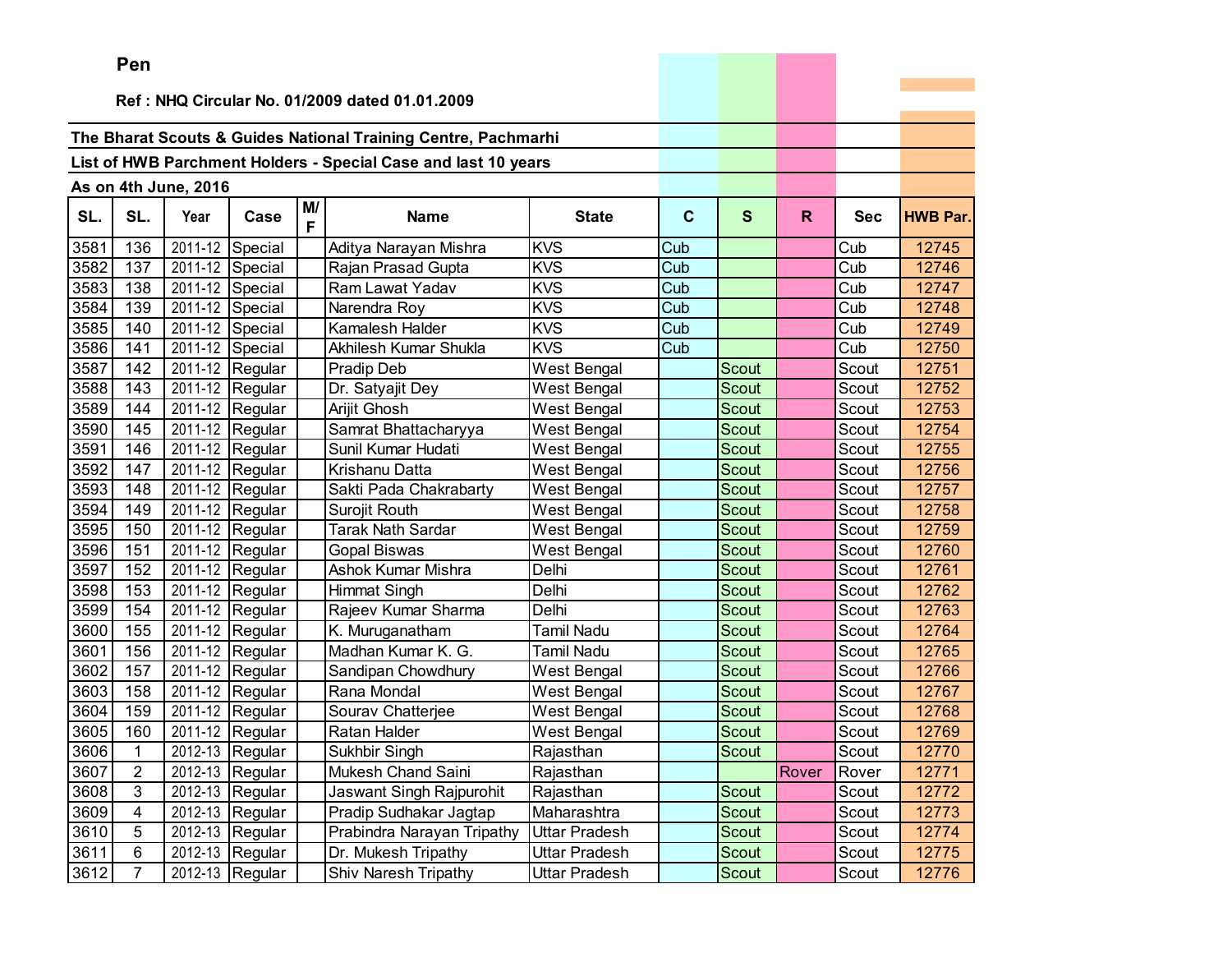| Ref: NHQ Circular No. 01/2009 dated 01.01.2009<br>The Bharat Scouts & Guides National Training Centre, Pachmarhi<br>List of HWB Parchment Holders - Special Case and last 10 years<br>As on 4th June, 2016<br>M/<br>SL.<br>SL.<br>Year<br><b>Name</b><br>$\mathbf{C}$<br>$\mathbf{s}$<br>$\mathsf{R}$<br>Case<br><b>State</b><br><b>Sec</b><br><b>HWB Par.</b><br>F<br>3613<br>8<br>2012-13<br>Hamir Singh Niranjan<br>Regular<br>Uttar Pradesh<br>Scout<br>12777<br>Scout<br>3614<br>9<br>2012-13<br>Rakesh Kumar Sharma<br>Regular<br><b>NHQ</b><br>Rover<br>12778<br>Rover<br>M.P.<br>3615<br>10<br>2012-13<br>Regular<br>Ram Surat Sharma<br><b>Scout</b><br>12779<br>Scout<br>2012-13<br>M.P.<br>3616<br>11<br>Regular<br>Kaushal Kishor Saxena<br>12780<br>Scout<br>Scout<br>3617<br>12<br>2012-13<br>M.P.<br>Regular<br><b>Scout</b><br>Scout<br>12781<br>Virendra Kr. Richhariya<br>3618<br>2012-13<br>Scout<br>13<br>Regular<br>Suresh Chandra Pathak<br>Uttarakhand<br>Scout<br>12782<br>3619<br>2012-13<br>14<br>Sundar Singh Bhandari<br>Uttarakhand<br>12783<br>Regular<br>Scout<br>Scout<br>2012-13<br>3620<br>15<br>Mohan Chandra Bhatt<br><b>Scout</b><br>Scout<br>12784<br>Regular<br>Uttarakhand<br>3621<br>16<br>2012-13<br><b>Scout</b><br>12785<br>Regular<br>Prabhat Kumar Singh Bisht<br>Uttarakhand<br>Scout<br>3622<br>2012-13 Regular<br>17<br>Deep Chandra Agri<br>Uttarakhand<br>Scout<br>12786<br>Scout<br>3623<br>2012-13<br>Nilesh Kumar Ahirwar<br>M.P.<br>18<br>Regular<br><b>Scout</b><br>Scout<br>12787<br>3624<br>2012-13<br>Aru. Pradesh<br>19<br>Regular<br>Somit Mena<br>Cub<br>Cub<br>12788<br>3625<br>2012-13<br><b>Putul Saikia</b><br>Scout<br>12789<br>20<br>Regular<br>Assam<br>Scout<br>3626<br>21<br>2012-13<br>Scout<br>12790<br>Regular<br>K. Shanmugam<br>Puducherry<br>Scout<br>3627<br>22<br>2012-13<br>12791<br>Scout<br>Regular<br>P. Murugaiyan<br>Puducherry<br>Scout<br>3628<br>2012-13<br>12792<br>23<br>Regular<br>P. Rajamanikandan<br>Puducherry<br>Scout<br>Scout<br>3629<br>2012-13<br>24<br>Regular<br><b>B.</b> Ravichandrane<br>Puducherry<br>Scout<br>Scout<br>12793<br>3630<br>2012-13<br>12794<br>25<br>Thanigaikoumarne K.<br><b>Scout</b><br>Regular<br>Puducherry<br>Scout<br>3631<br>2012-13<br>Munaf Chootubhai Jaria<br>Maharashtra<br>12795<br>26<br>Regular<br>Scout<br>Scout<br>2012-13<br><b>KVS</b><br>3632<br>27<br>Cub<br>12796<br>Regular<br>Yogendra Singh<br>Cub<br>$\overline{H.P}$<br>3633<br>2012-13<br>28<br>Subhash Chandra Tripathi<br>12797<br>Scout<br>Scout<br>Regular<br>3634<br>H.P<br>29<br>2012-13<br><b>Kushal Kumar</b><br>Scout<br>12798<br>Regular<br>Scout<br>3635<br>2012-13<br>Patan Chand<br>H.P<br>30<br>Regular<br>12799<br>Scout<br>Scout<br>3636<br>2012-13<br>31<br>Regular<br>Uttar Pradesh<br>Scout<br>Scout<br>12800<br>Amar Singh Niranjan<br>3637<br>2012-13<br>Narendra Vikram Singh<br>Scout<br>12801<br>32<br>Uttar Pradesh<br>Regular<br>Scout<br>3638<br>33<br>2012-13 Regular<br>Rajesh Kumar Koshtha<br>12802<br>Uttar Pradesh<br>Scout<br>Scout<br>3639<br>2012-13 Regular<br>Sandeep Kumar Tiwari<br>M.P.<br>Rover<br>12803<br>34<br>Rover<br>M.P.<br>2012-13 Regular<br>Vimlesh Kumar Triwari<br>3640<br>35<br>Rover<br>Rover<br>12804<br>2012-13 Regular<br>M.P.<br>3641<br>Manoj Srivastava<br>36<br>Scout<br>12805<br>Scout<br>3642<br>Pratap Narayan Mishra<br>37<br>2012-13 Regular<br>M.P.<br>Scout<br>12806<br>Scout<br>2012-13 Regular |      | ren |  |               |           |       |       |       |
|------------------------------------------------------------------------------------------------------------------------------------------------------------------------------------------------------------------------------------------------------------------------------------------------------------------------------------------------------------------------------------------------------------------------------------------------------------------------------------------------------------------------------------------------------------------------------------------------------------------------------------------------------------------------------------------------------------------------------------------------------------------------------------------------------------------------------------------------------------------------------------------------------------------------------------------------------------------------------------------------------------------------------------------------------------------------------------------------------------------------------------------------------------------------------------------------------------------------------------------------------------------------------------------------------------------------------------------------------------------------------------------------------------------------------------------------------------------------------------------------------------------------------------------------------------------------------------------------------------------------------------------------------------------------------------------------------------------------------------------------------------------------------------------------------------------------------------------------------------------------------------------------------------------------------------------------------------------------------------------------------------------------------------------------------------------------------------------------------------------------------------------------------------------------------------------------------------------------------------------------------------------------------------------------------------------------------------------------------------------------------------------------------------------------------------------------------------------------------------------------------------------------------------------------------------------------------------------------------------------------------------------------------------------------------------------------------------------------------------------------------------------------------------------------------------------------------------------------------------------------------------------------------------------------------------------------------------------------------------------------------------------------------------------------------------------------------------------------------------------------------------------------------------------------------------------------------------------------------------------------------------------------------------------------------------------------------------------------------------------------------------------------------------------------------------------------------------------------------|------|-----|--|---------------|-----------|-------|-------|-------|
|                                                                                                                                                                                                                                                                                                                                                                                                                                                                                                                                                                                                                                                                                                                                                                                                                                                                                                                                                                                                                                                                                                                                                                                                                                                                                                                                                                                                                                                                                                                                                                                                                                                                                                                                                                                                                                                                                                                                                                                                                                                                                                                                                                                                                                                                                                                                                                                                                                                                                                                                                                                                                                                                                                                                                                                                                                                                                                                                                                                                                                                                                                                                                                                                                                                                                                                                                                                                                                                                              |      |     |  |               |           |       |       |       |
|                                                                                                                                                                                                                                                                                                                                                                                                                                                                                                                                                                                                                                                                                                                                                                                                                                                                                                                                                                                                                                                                                                                                                                                                                                                                                                                                                                                                                                                                                                                                                                                                                                                                                                                                                                                                                                                                                                                                                                                                                                                                                                                                                                                                                                                                                                                                                                                                                                                                                                                                                                                                                                                                                                                                                                                                                                                                                                                                                                                                                                                                                                                                                                                                                                                                                                                                                                                                                                                                              |      |     |  |               |           |       |       |       |
|                                                                                                                                                                                                                                                                                                                                                                                                                                                                                                                                                                                                                                                                                                                                                                                                                                                                                                                                                                                                                                                                                                                                                                                                                                                                                                                                                                                                                                                                                                                                                                                                                                                                                                                                                                                                                                                                                                                                                                                                                                                                                                                                                                                                                                                                                                                                                                                                                                                                                                                                                                                                                                                                                                                                                                                                                                                                                                                                                                                                                                                                                                                                                                                                                                                                                                                                                                                                                                                                              |      |     |  |               |           |       |       |       |
|                                                                                                                                                                                                                                                                                                                                                                                                                                                                                                                                                                                                                                                                                                                                                                                                                                                                                                                                                                                                                                                                                                                                                                                                                                                                                                                                                                                                                                                                                                                                                                                                                                                                                                                                                                                                                                                                                                                                                                                                                                                                                                                                                                                                                                                                                                                                                                                                                                                                                                                                                                                                                                                                                                                                                                                                                                                                                                                                                                                                                                                                                                                                                                                                                                                                                                                                                                                                                                                                              |      |     |  |               |           |       |       |       |
|                                                                                                                                                                                                                                                                                                                                                                                                                                                                                                                                                                                                                                                                                                                                                                                                                                                                                                                                                                                                                                                                                                                                                                                                                                                                                                                                                                                                                                                                                                                                                                                                                                                                                                                                                                                                                                                                                                                                                                                                                                                                                                                                                                                                                                                                                                                                                                                                                                                                                                                                                                                                                                                                                                                                                                                                                                                                                                                                                                                                                                                                                                                                                                                                                                                                                                                                                                                                                                                                              |      |     |  |               |           |       |       |       |
|                                                                                                                                                                                                                                                                                                                                                                                                                                                                                                                                                                                                                                                                                                                                                                                                                                                                                                                                                                                                                                                                                                                                                                                                                                                                                                                                                                                                                                                                                                                                                                                                                                                                                                                                                                                                                                                                                                                                                                                                                                                                                                                                                                                                                                                                                                                                                                                                                                                                                                                                                                                                                                                                                                                                                                                                                                                                                                                                                                                                                                                                                                                                                                                                                                                                                                                                                                                                                                                                              |      |     |  |               |           |       |       |       |
|                                                                                                                                                                                                                                                                                                                                                                                                                                                                                                                                                                                                                                                                                                                                                                                                                                                                                                                                                                                                                                                                                                                                                                                                                                                                                                                                                                                                                                                                                                                                                                                                                                                                                                                                                                                                                                                                                                                                                                                                                                                                                                                                                                                                                                                                                                                                                                                                                                                                                                                                                                                                                                                                                                                                                                                                                                                                                                                                                                                                                                                                                                                                                                                                                                                                                                                                                                                                                                                                              |      |     |  |               |           |       |       |       |
|                                                                                                                                                                                                                                                                                                                                                                                                                                                                                                                                                                                                                                                                                                                                                                                                                                                                                                                                                                                                                                                                                                                                                                                                                                                                                                                                                                                                                                                                                                                                                                                                                                                                                                                                                                                                                                                                                                                                                                                                                                                                                                                                                                                                                                                                                                                                                                                                                                                                                                                                                                                                                                                                                                                                                                                                                                                                                                                                                                                                                                                                                                                                                                                                                                                                                                                                                                                                                                                                              |      |     |  |               |           |       |       |       |
|                                                                                                                                                                                                                                                                                                                                                                                                                                                                                                                                                                                                                                                                                                                                                                                                                                                                                                                                                                                                                                                                                                                                                                                                                                                                                                                                                                                                                                                                                                                                                                                                                                                                                                                                                                                                                                                                                                                                                                                                                                                                                                                                                                                                                                                                                                                                                                                                                                                                                                                                                                                                                                                                                                                                                                                                                                                                                                                                                                                                                                                                                                                                                                                                                                                                                                                                                                                                                                                                              |      |     |  |               |           |       |       |       |
|                                                                                                                                                                                                                                                                                                                                                                                                                                                                                                                                                                                                                                                                                                                                                                                                                                                                                                                                                                                                                                                                                                                                                                                                                                                                                                                                                                                                                                                                                                                                                                                                                                                                                                                                                                                                                                                                                                                                                                                                                                                                                                                                                                                                                                                                                                                                                                                                                                                                                                                                                                                                                                                                                                                                                                                                                                                                                                                                                                                                                                                                                                                                                                                                                                                                                                                                                                                                                                                                              |      |     |  |               |           |       |       |       |
|                                                                                                                                                                                                                                                                                                                                                                                                                                                                                                                                                                                                                                                                                                                                                                                                                                                                                                                                                                                                                                                                                                                                                                                                                                                                                                                                                                                                                                                                                                                                                                                                                                                                                                                                                                                                                                                                                                                                                                                                                                                                                                                                                                                                                                                                                                                                                                                                                                                                                                                                                                                                                                                                                                                                                                                                                                                                                                                                                                                                                                                                                                                                                                                                                                                                                                                                                                                                                                                                              |      |     |  |               |           |       |       |       |
|                                                                                                                                                                                                                                                                                                                                                                                                                                                                                                                                                                                                                                                                                                                                                                                                                                                                                                                                                                                                                                                                                                                                                                                                                                                                                                                                                                                                                                                                                                                                                                                                                                                                                                                                                                                                                                                                                                                                                                                                                                                                                                                                                                                                                                                                                                                                                                                                                                                                                                                                                                                                                                                                                                                                                                                                                                                                                                                                                                                                                                                                                                                                                                                                                                                                                                                                                                                                                                                                              |      |     |  |               |           |       |       |       |
|                                                                                                                                                                                                                                                                                                                                                                                                                                                                                                                                                                                                                                                                                                                                                                                                                                                                                                                                                                                                                                                                                                                                                                                                                                                                                                                                                                                                                                                                                                                                                                                                                                                                                                                                                                                                                                                                                                                                                                                                                                                                                                                                                                                                                                                                                                                                                                                                                                                                                                                                                                                                                                                                                                                                                                                                                                                                                                                                                                                                                                                                                                                                                                                                                                                                                                                                                                                                                                                                              |      |     |  |               |           |       |       |       |
|                                                                                                                                                                                                                                                                                                                                                                                                                                                                                                                                                                                                                                                                                                                                                                                                                                                                                                                                                                                                                                                                                                                                                                                                                                                                                                                                                                                                                                                                                                                                                                                                                                                                                                                                                                                                                                                                                                                                                                                                                                                                                                                                                                                                                                                                                                                                                                                                                                                                                                                                                                                                                                                                                                                                                                                                                                                                                                                                                                                                                                                                                                                                                                                                                                                                                                                                                                                                                                                                              |      |     |  |               |           |       |       |       |
|                                                                                                                                                                                                                                                                                                                                                                                                                                                                                                                                                                                                                                                                                                                                                                                                                                                                                                                                                                                                                                                                                                                                                                                                                                                                                                                                                                                                                                                                                                                                                                                                                                                                                                                                                                                                                                                                                                                                                                                                                                                                                                                                                                                                                                                                                                                                                                                                                                                                                                                                                                                                                                                                                                                                                                                                                                                                                                                                                                                                                                                                                                                                                                                                                                                                                                                                                                                                                                                                              |      |     |  |               |           |       |       |       |
|                                                                                                                                                                                                                                                                                                                                                                                                                                                                                                                                                                                                                                                                                                                                                                                                                                                                                                                                                                                                                                                                                                                                                                                                                                                                                                                                                                                                                                                                                                                                                                                                                                                                                                                                                                                                                                                                                                                                                                                                                                                                                                                                                                                                                                                                                                                                                                                                                                                                                                                                                                                                                                                                                                                                                                                                                                                                                                                                                                                                                                                                                                                                                                                                                                                                                                                                                                                                                                                                              |      |     |  |               |           |       |       |       |
|                                                                                                                                                                                                                                                                                                                                                                                                                                                                                                                                                                                                                                                                                                                                                                                                                                                                                                                                                                                                                                                                                                                                                                                                                                                                                                                                                                                                                                                                                                                                                                                                                                                                                                                                                                                                                                                                                                                                                                                                                                                                                                                                                                                                                                                                                                                                                                                                                                                                                                                                                                                                                                                                                                                                                                                                                                                                                                                                                                                                                                                                                                                                                                                                                                                                                                                                                                                                                                                                              |      |     |  |               |           |       |       |       |
|                                                                                                                                                                                                                                                                                                                                                                                                                                                                                                                                                                                                                                                                                                                                                                                                                                                                                                                                                                                                                                                                                                                                                                                                                                                                                                                                                                                                                                                                                                                                                                                                                                                                                                                                                                                                                                                                                                                                                                                                                                                                                                                                                                                                                                                                                                                                                                                                                                                                                                                                                                                                                                                                                                                                                                                                                                                                                                                                                                                                                                                                                                                                                                                                                                                                                                                                                                                                                                                                              |      |     |  |               |           |       |       |       |
|                                                                                                                                                                                                                                                                                                                                                                                                                                                                                                                                                                                                                                                                                                                                                                                                                                                                                                                                                                                                                                                                                                                                                                                                                                                                                                                                                                                                                                                                                                                                                                                                                                                                                                                                                                                                                                                                                                                                                                                                                                                                                                                                                                                                                                                                                                                                                                                                                                                                                                                                                                                                                                                                                                                                                                                                                                                                                                                                                                                                                                                                                                                                                                                                                                                                                                                                                                                                                                                                              |      |     |  |               |           |       |       |       |
|                                                                                                                                                                                                                                                                                                                                                                                                                                                                                                                                                                                                                                                                                                                                                                                                                                                                                                                                                                                                                                                                                                                                                                                                                                                                                                                                                                                                                                                                                                                                                                                                                                                                                                                                                                                                                                                                                                                                                                                                                                                                                                                                                                                                                                                                                                                                                                                                                                                                                                                                                                                                                                                                                                                                                                                                                                                                                                                                                                                                                                                                                                                                                                                                                                                                                                                                                                                                                                                                              |      |     |  |               |           |       |       |       |
|                                                                                                                                                                                                                                                                                                                                                                                                                                                                                                                                                                                                                                                                                                                                                                                                                                                                                                                                                                                                                                                                                                                                                                                                                                                                                                                                                                                                                                                                                                                                                                                                                                                                                                                                                                                                                                                                                                                                                                                                                                                                                                                                                                                                                                                                                                                                                                                                                                                                                                                                                                                                                                                                                                                                                                                                                                                                                                                                                                                                                                                                                                                                                                                                                                                                                                                                                                                                                                                                              |      |     |  |               |           |       |       |       |
|                                                                                                                                                                                                                                                                                                                                                                                                                                                                                                                                                                                                                                                                                                                                                                                                                                                                                                                                                                                                                                                                                                                                                                                                                                                                                                                                                                                                                                                                                                                                                                                                                                                                                                                                                                                                                                                                                                                                                                                                                                                                                                                                                                                                                                                                                                                                                                                                                                                                                                                                                                                                                                                                                                                                                                                                                                                                                                                                                                                                                                                                                                                                                                                                                                                                                                                                                                                                                                                                              |      |     |  |               |           |       |       |       |
|                                                                                                                                                                                                                                                                                                                                                                                                                                                                                                                                                                                                                                                                                                                                                                                                                                                                                                                                                                                                                                                                                                                                                                                                                                                                                                                                                                                                                                                                                                                                                                                                                                                                                                                                                                                                                                                                                                                                                                                                                                                                                                                                                                                                                                                                                                                                                                                                                                                                                                                                                                                                                                                                                                                                                                                                                                                                                                                                                                                                                                                                                                                                                                                                                                                                                                                                                                                                                                                                              |      |     |  |               |           |       |       |       |
|                                                                                                                                                                                                                                                                                                                                                                                                                                                                                                                                                                                                                                                                                                                                                                                                                                                                                                                                                                                                                                                                                                                                                                                                                                                                                                                                                                                                                                                                                                                                                                                                                                                                                                                                                                                                                                                                                                                                                                                                                                                                                                                                                                                                                                                                                                                                                                                                                                                                                                                                                                                                                                                                                                                                                                                                                                                                                                                                                                                                                                                                                                                                                                                                                                                                                                                                                                                                                                                                              |      |     |  |               |           |       |       |       |
|                                                                                                                                                                                                                                                                                                                                                                                                                                                                                                                                                                                                                                                                                                                                                                                                                                                                                                                                                                                                                                                                                                                                                                                                                                                                                                                                                                                                                                                                                                                                                                                                                                                                                                                                                                                                                                                                                                                                                                                                                                                                                                                                                                                                                                                                                                                                                                                                                                                                                                                                                                                                                                                                                                                                                                                                                                                                                                                                                                                                                                                                                                                                                                                                                                                                                                                                                                                                                                                                              |      |     |  |               |           |       |       |       |
|                                                                                                                                                                                                                                                                                                                                                                                                                                                                                                                                                                                                                                                                                                                                                                                                                                                                                                                                                                                                                                                                                                                                                                                                                                                                                                                                                                                                                                                                                                                                                                                                                                                                                                                                                                                                                                                                                                                                                                                                                                                                                                                                                                                                                                                                                                                                                                                                                                                                                                                                                                                                                                                                                                                                                                                                                                                                                                                                                                                                                                                                                                                                                                                                                                                                                                                                                                                                                                                                              |      |     |  |               |           |       |       |       |
|                                                                                                                                                                                                                                                                                                                                                                                                                                                                                                                                                                                                                                                                                                                                                                                                                                                                                                                                                                                                                                                                                                                                                                                                                                                                                                                                                                                                                                                                                                                                                                                                                                                                                                                                                                                                                                                                                                                                                                                                                                                                                                                                                                                                                                                                                                                                                                                                                                                                                                                                                                                                                                                                                                                                                                                                                                                                                                                                                                                                                                                                                                                                                                                                                                                                                                                                                                                                                                                                              |      |     |  |               |           |       |       |       |
|                                                                                                                                                                                                                                                                                                                                                                                                                                                                                                                                                                                                                                                                                                                                                                                                                                                                                                                                                                                                                                                                                                                                                                                                                                                                                                                                                                                                                                                                                                                                                                                                                                                                                                                                                                                                                                                                                                                                                                                                                                                                                                                                                                                                                                                                                                                                                                                                                                                                                                                                                                                                                                                                                                                                                                                                                                                                                                                                                                                                                                                                                                                                                                                                                                                                                                                                                                                                                                                                              |      |     |  |               |           |       |       |       |
|                                                                                                                                                                                                                                                                                                                                                                                                                                                                                                                                                                                                                                                                                                                                                                                                                                                                                                                                                                                                                                                                                                                                                                                                                                                                                                                                                                                                                                                                                                                                                                                                                                                                                                                                                                                                                                                                                                                                                                                                                                                                                                                                                                                                                                                                                                                                                                                                                                                                                                                                                                                                                                                                                                                                                                                                                                                                                                                                                                                                                                                                                                                                                                                                                                                                                                                                                                                                                                                                              |      |     |  |               |           |       |       |       |
|                                                                                                                                                                                                                                                                                                                                                                                                                                                                                                                                                                                                                                                                                                                                                                                                                                                                                                                                                                                                                                                                                                                                                                                                                                                                                                                                                                                                                                                                                                                                                                                                                                                                                                                                                                                                                                                                                                                                                                                                                                                                                                                                                                                                                                                                                                                                                                                                                                                                                                                                                                                                                                                                                                                                                                                                                                                                                                                                                                                                                                                                                                                                                                                                                                                                                                                                                                                                                                                                              |      |     |  |               |           |       |       |       |
|                                                                                                                                                                                                                                                                                                                                                                                                                                                                                                                                                                                                                                                                                                                                                                                                                                                                                                                                                                                                                                                                                                                                                                                                                                                                                                                                                                                                                                                                                                                                                                                                                                                                                                                                                                                                                                                                                                                                                                                                                                                                                                                                                                                                                                                                                                                                                                                                                                                                                                                                                                                                                                                                                                                                                                                                                                                                                                                                                                                                                                                                                                                                                                                                                                                                                                                                                                                                                                                                              |      |     |  |               |           |       |       |       |
|                                                                                                                                                                                                                                                                                                                                                                                                                                                                                                                                                                                                                                                                                                                                                                                                                                                                                                                                                                                                                                                                                                                                                                                                                                                                                                                                                                                                                                                                                                                                                                                                                                                                                                                                                                                                                                                                                                                                                                                                                                                                                                                                                                                                                                                                                                                                                                                                                                                                                                                                                                                                                                                                                                                                                                                                                                                                                                                                                                                                                                                                                                                                                                                                                                                                                                                                                                                                                                                                              |      |     |  |               |           |       |       |       |
|                                                                                                                                                                                                                                                                                                                                                                                                                                                                                                                                                                                                                                                                                                                                                                                                                                                                                                                                                                                                                                                                                                                                                                                                                                                                                                                                                                                                                                                                                                                                                                                                                                                                                                                                                                                                                                                                                                                                                                                                                                                                                                                                                                                                                                                                                                                                                                                                                                                                                                                                                                                                                                                                                                                                                                                                                                                                                                                                                                                                                                                                                                                                                                                                                                                                                                                                                                                                                                                                              |      |     |  |               |           |       |       |       |
|                                                                                                                                                                                                                                                                                                                                                                                                                                                                                                                                                                                                                                                                                                                                                                                                                                                                                                                                                                                                                                                                                                                                                                                                                                                                                                                                                                                                                                                                                                                                                                                                                                                                                                                                                                                                                                                                                                                                                                                                                                                                                                                                                                                                                                                                                                                                                                                                                                                                                                                                                                                                                                                                                                                                                                                                                                                                                                                                                                                                                                                                                                                                                                                                                                                                                                                                                                                                                                                                              |      |     |  |               |           |       |       |       |
|                                                                                                                                                                                                                                                                                                                                                                                                                                                                                                                                                                                                                                                                                                                                                                                                                                                                                                                                                                                                                                                                                                                                                                                                                                                                                                                                                                                                                                                                                                                                                                                                                                                                                                                                                                                                                                                                                                                                                                                                                                                                                                                                                                                                                                                                                                                                                                                                                                                                                                                                                                                                                                                                                                                                                                                                                                                                                                                                                                                                                                                                                                                                                                                                                                                                                                                                                                                                                                                                              |      |     |  |               |           |       |       |       |
|                                                                                                                                                                                                                                                                                                                                                                                                                                                                                                                                                                                                                                                                                                                                                                                                                                                                                                                                                                                                                                                                                                                                                                                                                                                                                                                                                                                                                                                                                                                                                                                                                                                                                                                                                                                                                                                                                                                                                                                                                                                                                                                                                                                                                                                                                                                                                                                                                                                                                                                                                                                                                                                                                                                                                                                                                                                                                                                                                                                                                                                                                                                                                                                                                                                                                                                                                                                                                                                                              |      |     |  |               |           |       |       |       |
|                                                                                                                                                                                                                                                                                                                                                                                                                                                                                                                                                                                                                                                                                                                                                                                                                                                                                                                                                                                                                                                                                                                                                                                                                                                                                                                                                                                                                                                                                                                                                                                                                                                                                                                                                                                                                                                                                                                                                                                                                                                                                                                                                                                                                                                                                                                                                                                                                                                                                                                                                                                                                                                                                                                                                                                                                                                                                                                                                                                                                                                                                                                                                                                                                                                                                                                                                                                                                                                                              |      |     |  |               |           |       |       |       |
|                                                                                                                                                                                                                                                                                                                                                                                                                                                                                                                                                                                                                                                                                                                                                                                                                                                                                                                                                                                                                                                                                                                                                                                                                                                                                                                                                                                                                                                                                                                                                                                                                                                                                                                                                                                                                                                                                                                                                                                                                                                                                                                                                                                                                                                                                                                                                                                                                                                                                                                                                                                                                                                                                                                                                                                                                                                                                                                                                                                                                                                                                                                                                                                                                                                                                                                                                                                                                                                                              | 3643 | 38  |  | Jaskaran Jasu | Rajasthan | Scout | Scout | 12807 |
| $\overline{2012}$ -13 Regular<br>3644<br>39<br>Bibek Kumar Jha<br>Aru. Pradesh<br>12808<br>Scout<br>Scout                                                                                                                                                                                                                                                                                                                                                                                                                                                                                                                                                                                                                                                                                                                                                                                                                                                                                                                                                                                                                                                                                                                                                                                                                                                                                                                                                                                                                                                                                                                                                                                                                                                                                                                                                                                                                                                                                                                                                                                                                                                                                                                                                                                                                                                                                                                                                                                                                                                                                                                                                                                                                                                                                                                                                                                                                                                                                                                                                                                                                                                                                                                                                                                                                                                                                                                                                                    |      |     |  |               |           |       |       |       |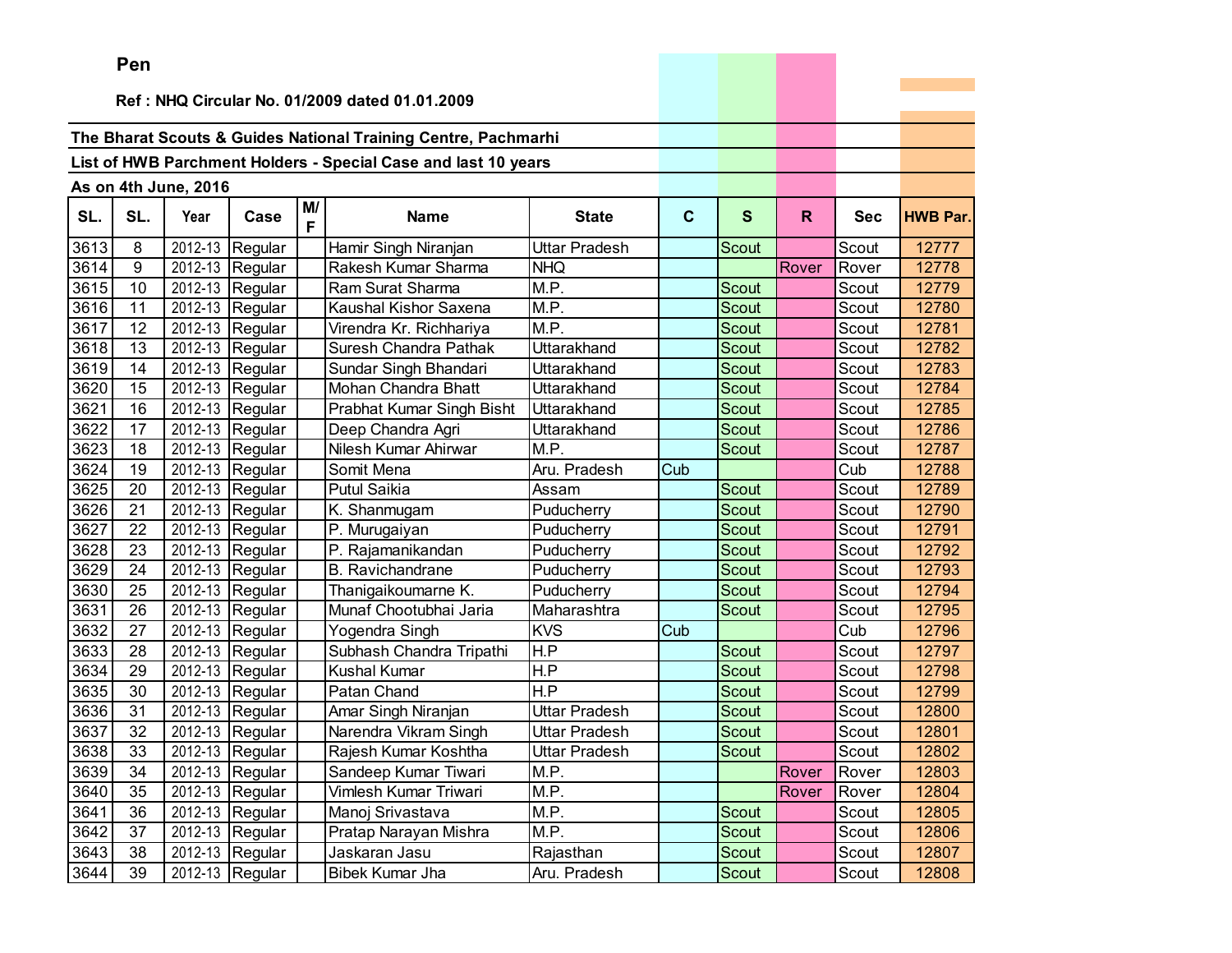|      | Pen |                      |                               |         |                                                                |                   |             |              |       |            |                 |
|------|-----|----------------------|-------------------------------|---------|----------------------------------------------------------------|-------------------|-------------|--------------|-------|------------|-----------------|
|      |     |                      |                               |         | Ref: NHQ Circular No. 01/2009 dated 01.01.2009                 |                   |             |              |       |            |                 |
|      |     |                      |                               |         |                                                                |                   |             |              |       |            |                 |
|      |     |                      |                               |         | The Bharat Scouts & Guides National Training Centre, Pachmarhi |                   |             |              |       |            |                 |
|      |     |                      |                               |         | List of HWB Parchment Holders - Special Case and last 10 years |                   |             |              |       |            |                 |
|      |     |                      |                               |         |                                                                |                   |             |              |       |            |                 |
|      |     | As on 4th June, 2016 |                               |         |                                                                |                   |             |              |       |            |                 |
| SL.  | SL. | Year                 | Case                          | M/<br>F | <b>Name</b>                                                    | <b>State</b>      | $\mathbf c$ | $\mathbf{s}$ | R.    | <b>Sec</b> | <b>HWB Par.</b> |
| 3645 | 40  | 2012-13              | Regular                       |         | Survesh Chandra Sharma                                         | Rajasthan         |             | Scout        |       | Scout      | 12809           |
| 3646 | 41  | 2012-13              | Regular                       |         | <b>Bal Mukan Paliwal</b>                                       | Rajasthan         |             | Scout        |       | Scout      | 12810           |
| 3647 | 42  | 2012-13              | Regular                       |         | Ram Chandra Meena                                              | Rajasthan         |             | Scout        |       | Scout      | 12811           |
| 3648 | 43  |                      | 2012-13 Regular               |         | Ram Kishor Sharma                                              | Rajasthan         |             | Scout        |       | Scout      | 12812           |
| 3649 | 44  | 2012-13              | Regular                       |         | Hajari Lal Regar                                               | Rajasthan         |             | <b>Scout</b> |       | Scout      | 12813           |
| 3650 | 45  | 2012-13              | Regular                       |         | Vishnu Kumar Joshi                                             | Rajasthan         |             | Scout        |       | Scout      | 12814           |
| 3651 | 46  | 2012-13              | Regular                       |         | Vidyadhar Jogi                                                 | Rajasthan         |             | Scout        |       | Scout      | 12815           |
| 3652 | 47  | 2012-13              | Regular                       |         | Dhyaneshwar Wamanrao Tale                                      | Maharashtra       |             | <b>Scout</b> |       | Scout      | 12816           |
| 3653 | 48  |                      | $\overline{2012}$ -13 Regular |         | Dwarika Prasad                                                 | <b>KVS</b>        | Cub         |              |       | Cub        | 12817           |
| 3654 | 49  |                      | 2012-13 Regular               |         | Jyotirmoy Ghosh                                                | Eastern Rly       | Cub         |              |       | Cub        | 12818           |
| 3655 | 50  | 2012-13              | Regular                       |         | Ahindra Nath Bishwas                                           | Eastern Rly       | Cub         |              |       | Cub        | 12819           |
| 3656 | 51  | 2012-13              | Regular                       |         | Prodyat Biswas                                                 | Eastern Rly       | Cub         |              |       | Cub        | 12820           |
| 3657 | 52  | 2012-13              | Regular                       |         | <b>Ram Dass</b>                                                | Haryana           |             | Scout        |       | Scout      | 12821           |
| 3658 | 53  | 2012-13              | Regular                       |         | Brij. Mohan                                                    | Haryana           |             | <b>Scout</b> |       | Scout      | 12822           |
| 3659 | 54  | 2012-13              | Regular                       |         | Satish Kumar                                                   | Haryana           |             | Scout        |       | Scout      | 12823           |
| 3660 | 55  |                      | 2012-13 Regular               |         | J. Sanjiv Kumar                                                | Tamil Nadu        |             | Scout        |       | Scout      | 12824           |
| 3661 | 56  | 2012-13              | Regular                       |         | N. Dharmaraj                                                   | Tamil Nadu        |             | <b>Scout</b> |       | Scout      | 12825           |
| 3662 | 57  | 2012-13              | Regular                       |         | N. Kamalakkannan                                               | Tamil Nadu        |             | Scout        |       | Scout      | 12826           |
| 3663 | 58  | 2012-13              | Regular                       |         | K. Hari Babu                                                   | <b>Tamil Nadu</b> |             | Scout        |       | Scout      | 12827           |
| 3664 | 59  | 2012-13              | Regular                       |         | U. Mohan                                                       | <b>Tamil Nadu</b> |             | <b>Scout</b> |       | Scout      | 12828           |
| 3665 | 60  |                      | 2012-13 Regular               |         | N. Durai Rajan                                                 | Tamil Nadu        |             | Scout        |       | Scout      | 12829           |
| 3666 | 61  | 2012-13              | Regular                       |         | G. Rajesh                                                      | Tamil Nadu        |             | Scout        |       | Scout      | 12830           |
| 3667 | 62  |                      | 2012-13 Regular               |         | Selva Kumar K.                                                 | Tamil Nadu        |             | Scout        |       | Scout      | 12831           |
| 3668 | 63  | 2012-13              | Regular                       |         | Srinivasan N.                                                  | Tamil Nadu        |             | Scout        |       | Scout      | 12832           |
| 3669 | 64  | 2012-13              | Regular                       | F.      | Mrs. A. Karthikeyani                                           | Tamil Nadu        | Cub         |              |       | Cub        | 12833           |
| 3670 | 65  |                      | 2012-13 Regular               | lF      | Mrs. K. Punitha                                                | <b>Tamil Nadu</b> | Cub         |              |       | Cub        | 12834           |
| 3671 | 66  |                      | 2012-13 Regular               |         | Rishi Pal Singh                                                | Uttar Pradesh     |             | Scout        |       | Scout      | 12835           |
| 3672 | 67  |                      | 2012-13 Regular               |         | Gulabrao Dusane                                                | Maharashtra       | Cub         |              |       | Cub        | 12836           |
| 3673 | 68  |                      | 2012-13 Special               |         | Amitabh                                                        | Uttar Pradesh     |             | Scout        |       | Scout      | 12837           |
| 3674 | 69  |                      | 2012-13 Regular               |         | Bijumon K. G.                                                  | Kerala            |             |              | Rover | Rover      | 12838           |
| 3675 | 70  |                      | 2012-13 Regular               |         | Govindan Kutty N.                                              | Kerala            |             |              | Rover | Rover      | 12839           |
| 3676 | 71  |                      | 2012-13 Regular               |         | C. Ajith                                                       | Kerala            |             |              | Rover | Rover      | 12840           |

the property of the control of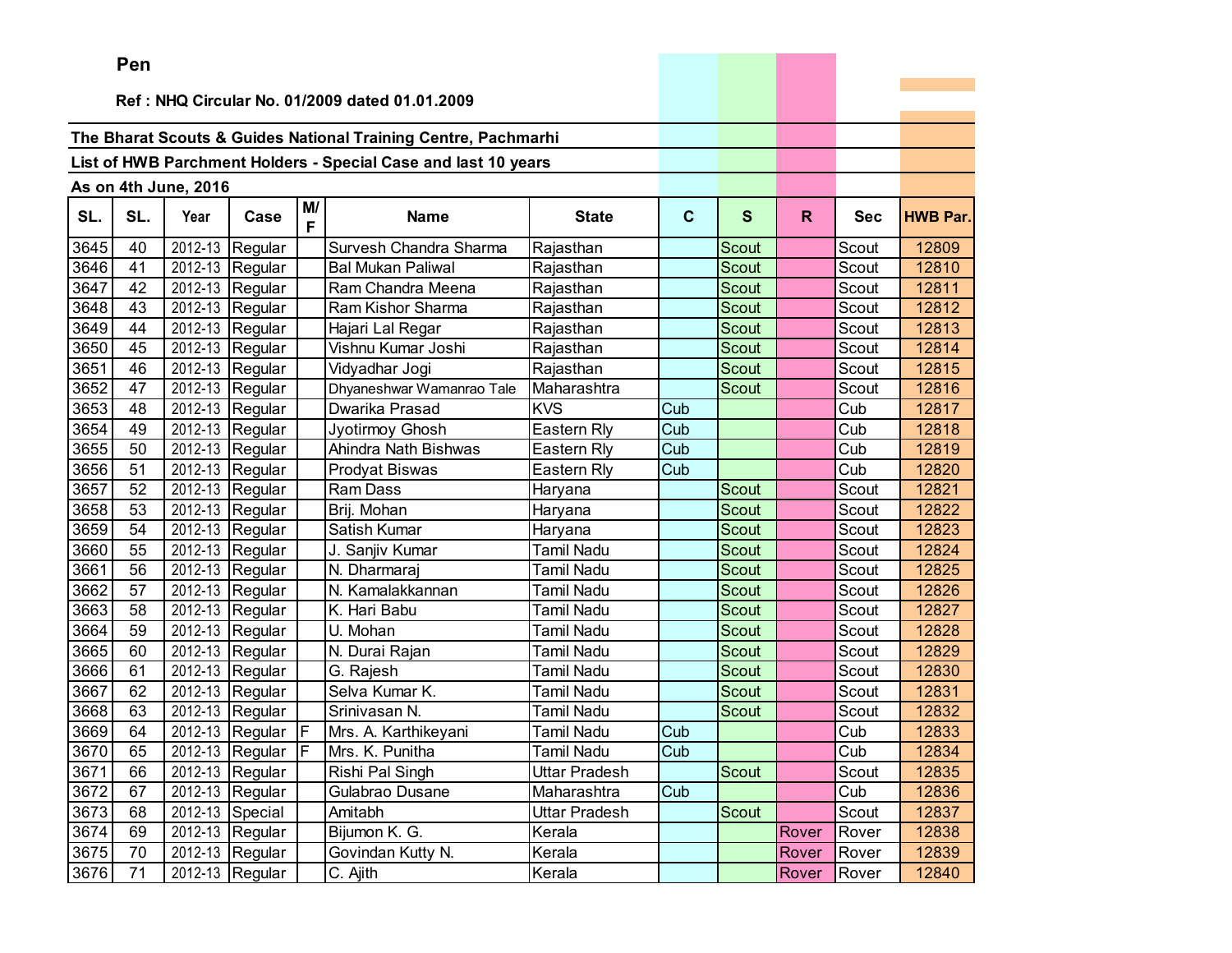|      | Pen |                      |                 |         |                                                                |                      |             |              |       |            |                 |
|------|-----|----------------------|-----------------|---------|----------------------------------------------------------------|----------------------|-------------|--------------|-------|------------|-----------------|
|      |     |                      |                 |         |                                                                |                      |             |              |       |            |                 |
|      |     |                      |                 |         | Ref: NHQ Circular No. 01/2009 dated 01.01.2009                 |                      |             |              |       |            |                 |
|      |     |                      |                 |         | The Bharat Scouts & Guides National Training Centre, Pachmarhi |                      |             |              |       |            |                 |
|      |     |                      |                 |         | List of HWB Parchment Holders - Special Case and last 10 years |                      |             |              |       |            |                 |
|      |     |                      |                 |         |                                                                |                      |             |              |       |            |                 |
|      |     | As on 4th June, 2016 |                 |         |                                                                |                      |             |              |       |            |                 |
| SL.  | SL. | Year                 | Case            | M/<br>F | <b>Name</b>                                                    | <b>State</b>         | $\mathbf C$ | $\mathbf{s}$ | R.    | <b>Sec</b> | <b>HWB Par.</b> |
| 3677 | 72  | 2012-13              | Regular         |         | M. V. Prajeesh                                                 | Kerala               |             |              | Rover | Rover      | 12841           |
| 3678 | 73  |                      | 2012-13 Special |         | Soumen Saha                                                    | Eastern Rly          |             | Scout        |       | Scout      | 12842           |
| 3679 | 74  |                      | 2012-13 Special |         | Srigouranga Moulik                                             | Eastern Rly          |             | Scout        |       | Scout      | 12843           |
| 3680 | 75  |                      | 2012-13 Special |         | Subhadeep Chaterjee                                            | Eastern Rly          |             | Scout        |       | Scout      | 12844           |
| 3681 | 76  |                      | 2012-13 Regular |         | K. S. Ramachandran                                             | <b>Tamil Nadu</b>    | Cub         |              |       | Cub        | 12845           |
| 3682 | 77  | 2012-13              | Regular         |         | E. sarath Raj                                                  | <b>Tamil Nadu</b>    |             | Scout        |       | Scout      | 12846           |
| 3683 | 78  |                      | 2012-13 Regular |         | Ranganathan N. S.                                              | <b>Tamil Nadu</b>    |             | <b>Scout</b> |       | Scout      | 12847           |
| 3684 | 79  |                      | 2012-13 Regular |         | S. D. Bharathi                                                 | <b>Tamil Nadu</b>    |             | Scout        |       | Scout      | 12848           |
| 3685 | 80  |                      | 2012-13 Regular |         | D. Suresh                                                      | <b>Tamil Nadu</b>    |             | Scout        |       | Scout      | 12849           |
| 3686 | 81  |                      | 2012-13 Regular |         | Ariockiaraj Henygnolde                                         | Tamil Nadu           |             | <b>Scout</b> |       | Scout      | 12850           |
| 3687 | 82  | 2012-13              | Regular         |         | Amarnath                                                       | <b>Uttar Pradesh</b> |             | Scout        |       | Scout      | 12851           |
| 3688 | 83  | 2012-13              | Regular         |         | Jagdish Singh                                                  | Uttar Pradesh        |             | Scout        |       | Scout      | 12852           |
| 3689 | 84  | 2012-13              | Regular         |         | Om Prakash Hans                                                | Uttar Pradesh        |             | <b>Scout</b> |       | Scout      | 12853           |
| 3690 | 85  |                      | 2012-13 Regular |         | Malook Chand                                                   | <b>Uttar Pradesh</b> |             | Scout        |       | Scout      | 12854           |
| 3691 | 86  |                      | 2012-13 Regular |         | Munish Kumar                                                   | <b>Uttar Pradesh</b> |             | Scout        |       | Scout      | 12855           |
| 3692 | 87  |                      | 2012-13 Regular |         | Manoj Kumar                                                    | Uttar Pradesh        |             | <b>Scout</b> |       | Scout      | 12856           |
| 3693 | 88  |                      | 2012-13 Regular |         | Rohtash Singh                                                  | Uttar Pradesh        |             | Scout        |       | Scout      | 12857           |
| 3694 | 89  | 2012-13              | Regular         |         | Ratan Singh Verma                                              | Uttar Pradesh        |             | Scout        |       | Scout      | 12858           |
| 3695 | 90  | 2012-13              | Regular         |         | Pawan Kumar                                                    | Uttar Pradesh        |             | <b>Scout</b> |       | Scout      | 12859           |
| 3696 | 91  |                      | 2012-13 Regular |         | Yogendra Kumar                                                 | Uttar Pradesh        |             | Scout        |       | Scout      | 12860           |
| 3697 | 92  |                      | 2012-13 Regular |         | Munni Lal                                                      | Uttar Pradesh        |             | Scout        |       | Scout      | 12861           |
| 3698 | 93  |                      | 2012-13 Regular |         | Harendera Kumar                                                | Uttar Pradesh        |             | Scout        |       | Scout      | 12862           |
| 3699 | 94  |                      | 2012-13 Regular |         | <b>Mithilesh Pathak</b>                                        | Uttar Pradesh        |             | Scout        |       | Scout      | 12863           |
| 3700 | 95  | 2012-13              | Regular         |         | Ramesh Pathak                                                  | <b>Uttar Pradesh</b> |             | Scout        |       | Scout      | 12864           |
| 3701 | 96  |                      | 2012-13 Regular |         | Rakesh Ratan Pandey                                            | M.P.                 |             | Scout        |       | Scout      | 12865           |
| 3702 | 97  |                      | 2012-13 Regular |         | Ram Pratap Sharma                                              | Rajasthan            |             | Scout        |       | Scout      | 12866           |
| 3703 | 98  |                      | 2012-13 Regular |         | Okram Dilipkumar Meitai                                        | Manipur              |             |              | Rover | Rover      | 12867           |
| 3704 | 99  |                      | 2012-13 Regular |         | Irfan Beg                                                      | M.P.                 |             |              | Rover | Rover      | 12868           |
| 3705 | 100 |                      | 2012-13 Regular |         | Norat Mal Bhati                                                | Rajasthan            |             | Scout        |       | Scout      | 12869           |
| 3706 | 101 |                      | 2012-13 Regular |         | Rajesh Kumar Panchal                                           | Rajasthan            |             | Scout        |       | Scout      | 12870           |
| 3707 | 102 |                      | 2012-13 Regular |         | Rayate Badrinath Shankar                                       | Maharashtra          |             | Scout        |       | Scout      | 12871           |
| 3708 | 103 |                      | 2012-13 Regular |         | Jamuna Prasad Vyas                                             | M.P.                 |             | Scout        |       | Scout      | 12872           |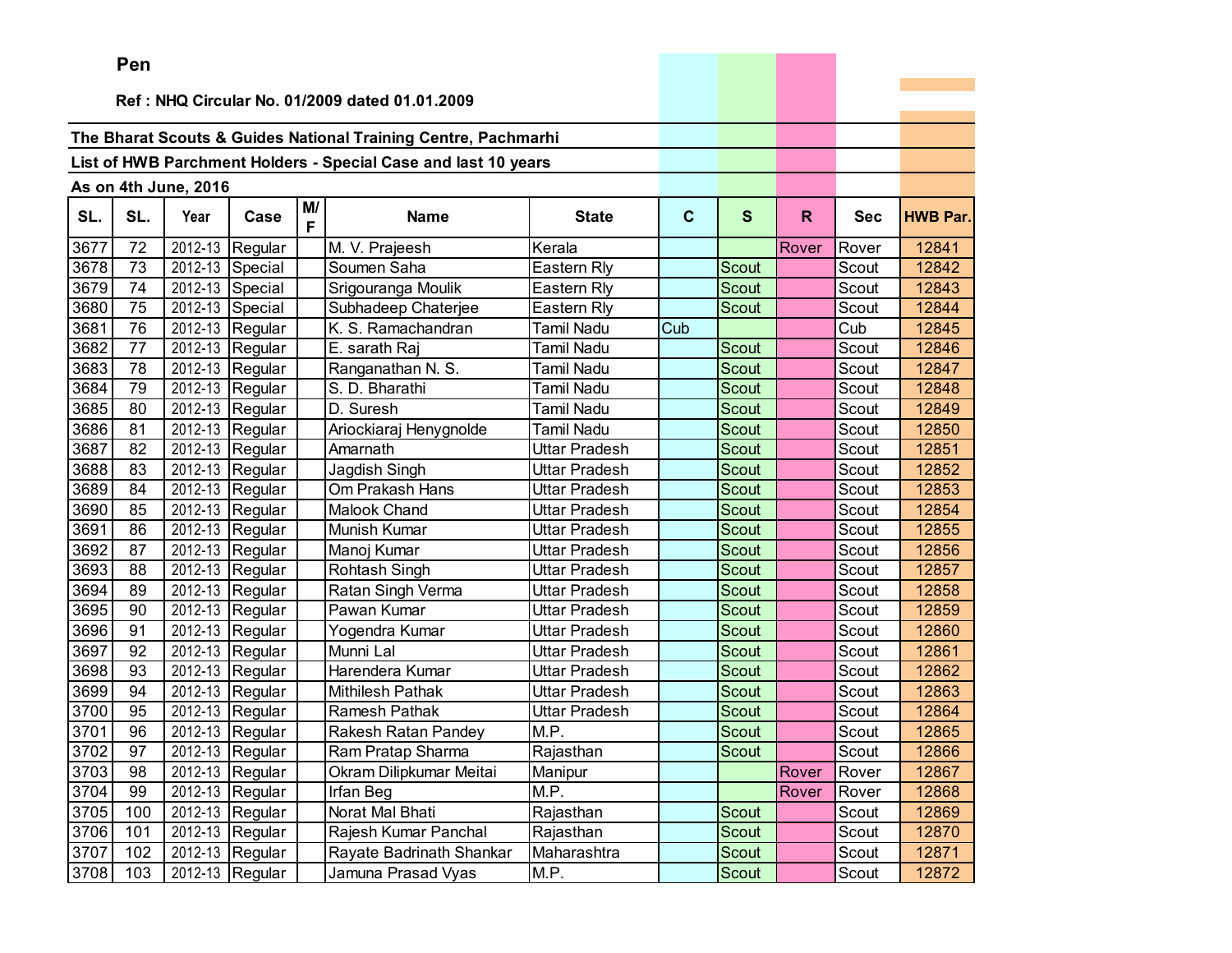|      | ren            |                      |                                 |    |                                                                |               |              |              |              |            |                 |
|------|----------------|----------------------|---------------------------------|----|----------------------------------------------------------------|---------------|--------------|--------------|--------------|------------|-----------------|
|      |                |                      |                                 |    | Ref: NHQ Circular No. 01/2009 dated 01.01.2009                 |               |              |              |              |            |                 |
|      |                |                      |                                 |    |                                                                |               |              |              |              |            |                 |
|      |                |                      |                                 |    | The Bharat Scouts & Guides National Training Centre, Pachmarhi |               |              |              |              |            |                 |
|      |                |                      |                                 |    | List of HWB Parchment Holders - Special Case and last 10 years |               |              |              |              |            |                 |
|      |                |                      |                                 |    |                                                                |               |              |              |              |            |                 |
|      |                | As on 4th June, 2016 |                                 | M/ |                                                                |               |              |              |              |            |                 |
| SL.  | SL.            | Year                 | Case                            | F  | <b>Name</b>                                                    | <b>State</b>  | $\mathbf{C}$ | $\mathbf{s}$ | $\mathsf{R}$ | <b>Sec</b> | <b>HWB Par.</b> |
| 3709 | 104            | 2012-13              | Regular                         |    | Ravindra Kumar Upadhyay                                        | Rajasthan     |              | Scout        |              | Scout      | 12873           |
| 3710 | 105            | 2012-13              | Regular                         |    | Udaram Vishnoi                                                 | Rajasthan     |              | <b>Scout</b> |              | Scout      | 12874           |
| 3711 | 106            | 2012-13              | Regular                         |    | Shiv Ram                                                       | Uttar Pradesh |              | Scout        |              | Scout      | 12875           |
| 3712 | 107            |                      | 2012-13 Regular                 |    | Ram Asrey                                                      | Uttar Pradesh |              | Scout        |              | Scout      | 12876           |
| 3713 | 108            |                      | 2012-13 Regular                 |    | Pukhraj Singh                                                  | Uttar Pradesh |              | <b>Scout</b> |              | Scout      | 12877           |
| 3714 | 109            | 2012-13              | Regular                         |    | <b>Neel Kumar</b>                                              | Uttar Pradesh |              | Scout        |              | Scout      | 12878           |
| 3715 | 110            | 2012-13              | Regular                         |    | Yogendra Singh                                                 | Rajasthan     | Cub          |              |              | Cub        | 12879           |
| 3716 | 111            | 2012-13              | Regular                         |    | Mahendra Kumar Sain                                            | Rajasthan     |              | <b>Scout</b> |              | Scout      | 12880           |
| 3717 | 112            |                      | 2012-13 Regular                 |    | Govind Uttamrao Kendre                                         | Maharashtra   |              | <b>Scout</b> |              | Scout      | 12881           |
| 3718 | 113            |                      | 2012-13 Regular                 |    | Kulkarni Ram Govindrao                                         | Maharashtra   |              | Scout        |              | Scout      | 12882           |
| 3719 | 114            |                      | 2012-13 Regular                 |    | Parmeshwar Tulsiram Banasode                                   | Maharashtra   |              | <b>Scout</b> |              | Scout      | 12883           |
| 3720 | 115            | 2012-13              | Regular                         |    | Satish Tatyarao Gample                                         | Maharashtra   |              | Scout        |              | Scout      | 12884           |
| 3721 | 116            | 2012-13              | Regular                         |    | Mustak Ali                                                     | N.E.Rly       |              |              | Rover        | Rover      | 12885           |
| 3722 | 117            | 2012-13              | Regular                         |    | Hemendra Kumar Morya                                           | N.E.Rly       |              | <b>Scout</b> |              | Scout      | 12886           |
| 3723 | 118            | 2012-13              | Regular                         |    | Narinder Kumar Guleria                                         | H.P           |              | Scout        |              | Scout      | 12887           |
| 3724 | 119            |                      | 2012-13 Regular                 |    | Jitender Kumar                                                 | H.P           |              | Scout        |              | Scout      | 12888           |
| 3725 | 120            |                      | 2012-13 Regular                 |    | Kamal Kumar Beas                                               | H.P           |              | Scout        |              | Scout      | 12889           |
| 3726 | 121            | 2012-13              | Regular                         |    | Suresh Kumar Sharma                                            | H.P           |              | Scout        |              | Scout      | 12890           |
| 3727 | 1              | 2013-14              | Regular                         |    | Bijaya Kumar Sahoo                                             | Orissa        |              |              | Rover        | Rover      | 12891           |
| 3728 | $\overline{2}$ | 2013-14              | Regular                         |    | Chitta Ranjan Swain                                            | Orissa        |              |              | Rover        | Rover      | 12892           |
| 3729 | 3              | 2013-14              | Regular                         |    | Mahadeba Rath                                                  | Orissa        |              |              | Rover        | Rover      | 12893           |
| 3730 | 4              | 2013-14              | Regular                         |    | Ram Prasad Panda                                               | Orissa        |              |              | Rover        | Rover      | 12894           |
| 3731 | 5              |                      | 2013-14 Regular                 |    | Ranjan Kr. Maharana                                            | Orissa        |              |              | Rover        | Rover      | 12895           |
| 3732 | 6              | 2013-14              | Regular                         |    | Shibanand Ghosh                                                | Eastern Rly   |              | Scout        |              | Scout      | 12896           |
| 3733 | $\overline{7}$ | 2013-14              | Regular                         |    | Rajendra Chindhu Gosavi                                        | Maharashtra   |              | Scout        |              | Scout      | 12897           |
| 3734 | 8              |                      | $\overline{2013}$ -14   Regular |    | B. K. Chatopadhyay                                             | S.E.Rly       |              | Scout        |              | Scout      | 12898           |
| 3735 | 9              |                      | 2013-14 Regular                 |    | Babu V.                                                        | Karnataka     | Cub          |              |              | Cub        | 12899           |
| 3736 | 10             |                      | 2013-14 Regular                 |    | Rajappa K.M.                                                   | Karnataka     | Cub          |              |              | Cub        | 12900           |
| 3737 | 11             |                      | 2013-14 Regular                 |    | Ashok Kumar C. N.                                              | Karnataka     | Cub          |              |              | Cub        | 12901           |
| 3738 | 12             |                      | 2013-14 Regular                 |    | Mahender Kr. Pareek                                            | Rajasthan     |              | Scout        |              | Scout      | 12902           |
| 3739 | 13             |                      | 2013-14 Regular                 |    | Jagdish Pd. Sharma                                             | Rajasthan     |              | Scout        |              | Scout      | 12903           |
| 3740 | 14             |                      | 2013-14 Regular                 |    | Anil Arjun Kalaskar                                            | Maharashtra   |              | Scout        |              | Scout      | 12904           |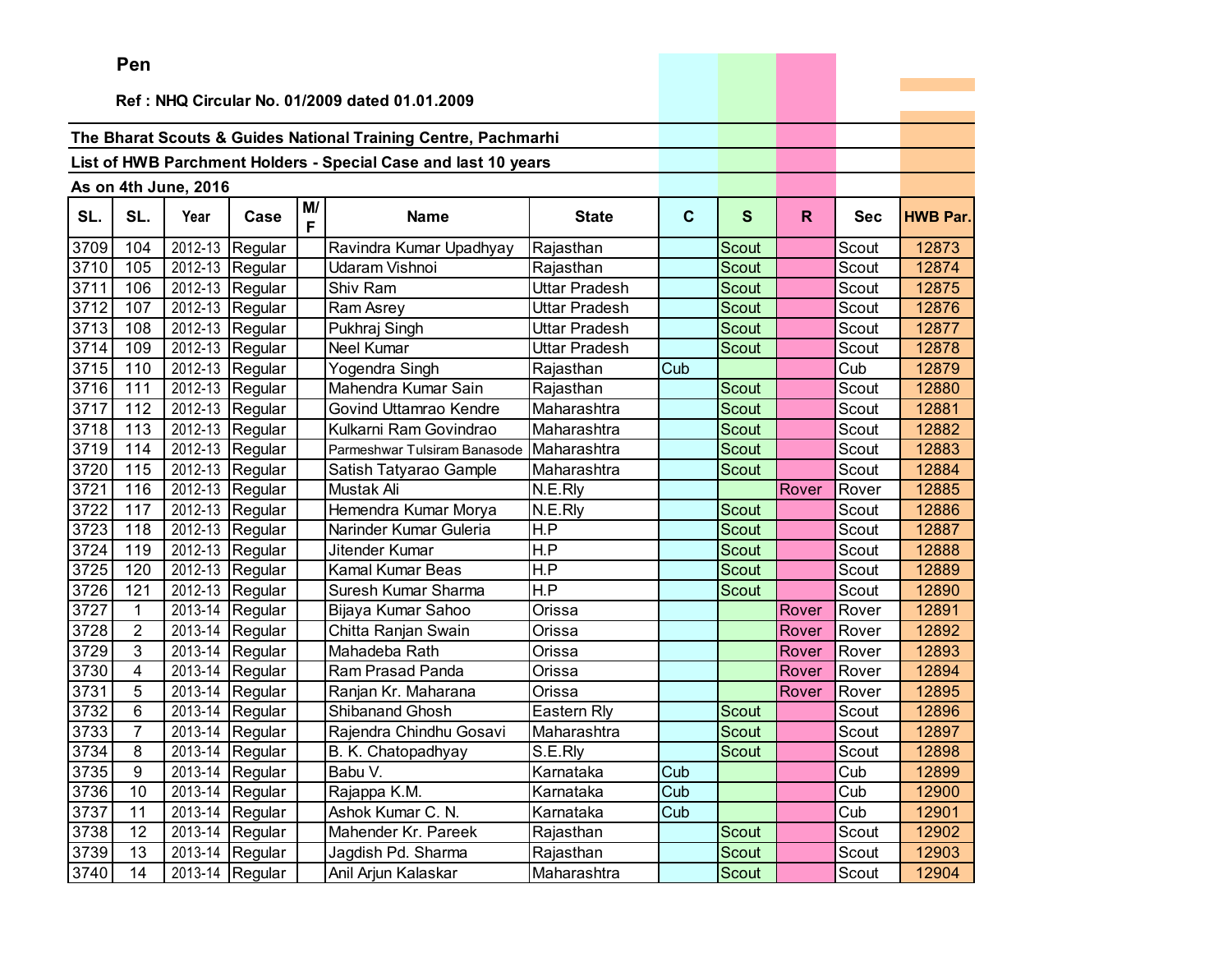|      | Pen |                      |                   |         |                                                                |                    |             |              |       |            |                 |
|------|-----|----------------------|-------------------|---------|----------------------------------------------------------------|--------------------|-------------|--------------|-------|------------|-----------------|
|      |     |                      |                   |         |                                                                |                    |             |              |       |            |                 |
|      |     |                      |                   |         | Ref: NHQ Circular No. 01/2009 dated 01.01.2009                 |                    |             |              |       |            |                 |
|      |     |                      |                   |         | The Bharat Scouts & Guides National Training Centre, Pachmarhi |                    |             |              |       |            |                 |
|      |     |                      |                   |         | List of HWB Parchment Holders - Special Case and last 10 years |                    |             |              |       |            |                 |
|      |     |                      |                   |         |                                                                |                    |             |              |       |            |                 |
|      |     | As on 4th June, 2016 |                   |         |                                                                |                    |             |              |       |            |                 |
| SL.  | SL. | Year                 | Case              | M/<br>F | <b>Name</b>                                                    | <b>State</b>       | $\mathbf c$ | $\mathbf{s}$ | R     | <b>Sec</b> | <b>HWB Par.</b> |
| 3741 | 15  | 2013-14              | Regular           |         | Machindranath U. Gund                                          | Maharashtra        |             | Scout        |       | Scout      | 12905           |
| 3742 | 16  |                      | 2013-14 Regular   |         | Nilesh Natha Mankar                                            | Maharashtra        |             | Scout        |       | Scout      | 12906           |
| 3743 | 17  |                      | 2013-14 Regular   |         | Sharad Dashrath Chite                                          | Maharashtra        |             | <b>Scout</b> |       | Scout      | 12907           |
| 3744 | 18  | 2013-14              | Regular           |         | Suraj Kishor Singh Sikarwar                                    | M.P.               |             | <b>Scout</b> |       | Scout      | 12908           |
| 3745 | 19  | 2013-14              | Regular           |         | Phool Singh Sharma                                             | Rajasthan          |             | <b>Scout</b> |       | Scout      | 12909           |
| 3746 | 20  | 2013-14              | Regular           |         | Umrao Bapu Raste                                               | Maharashtra        | Cub         |              |       | Cub        | 12910           |
| 3747 | 21  | 2013-14              | Regular           |         | Mohan Sopan Nikam                                              | Maharashtra        | Cub         |              |       | Cub        | 12911           |
| 3748 | 22  | 2013-14              | Regular           |         | Amit Sardar                                                    | Eastern Rly        |             | Scout        |       | Scout      | 12912           |
| 3749 | 23  |                      | 2013-14 Regular   |         | Santosh Ratan Sonawane                                         | Maharashtra        |             | <b>Scout</b> |       | Scout      | 12913           |
| 3750 | 24  | 2013-14              | Regular           |         | Dr. Subhash Chand Singh Kushwaha                               | Uttarakhand        |             |              | Rover | Rover      | 12914           |
| 3751 | 25  | 2013-14              | Regular           |         | Manvendra Singh Rawat                                          | Uttarakhand        |             | Scout        |       | Scout      | 12915           |
| 3752 | 26  | 2013-14              | Regular           |         | Mangal Das Baragi                                              | M.P.               |             | <b>Scout</b> |       | Scout      | 12916           |
| 3753 | 27  | 2013-14              | Regular           |         | Prem Pal Singh                                                 | Uttar Pradesh      |             | Scout        |       | Scout      | 12917           |
| 3754 | 28  |                      | 2013-14 Regular   |         | Jagannath Singh                                                | Uttar Pradesh      |             | Scout        |       | Scout      | 12918           |
| 3755 | 29  |                      | 2013-14 Regular   |         | Roshan Khan                                                    | Rajasthan          |             | Scout        |       | Scout      | 12919           |
| 3756 | 30  | 2013-14              | Regular           |         | N. P. Darmora                                                  | <b>Uttarakhand</b> |             | <b>Scout</b> |       | Scout      | 12920           |
| 3757 | 31  | 2013-14              | Regular           |         | Rajeev Kr. Sharma                                              | Uttarakhand        |             | Scout        |       | Scout      | 12921           |
| 3758 | 32  | 2013-14              | Regular           |         | Lt. (Dr) Satendra Kr.                                          | Uttarakhand        |             | <b>Scout</b> |       | Scout      | 12922           |
| 3759 | 33  | 2013-14              | Regular           |         | C. P. Raturi                                                   | Uttarakhand        |             | Scout        |       | Scout      | 12923           |
| 3760 | 34  | 2013-14              | Regular           |         | Tribhuvan Pandey                                               | Uttarakhand        |             | Scout        |       | Scout      | 12924           |
| 3761 | 35  | 2013-14              | Regular           |         | R. S. Rawat                                                    | Uttarakhand        |             | Scout        |       | Scout      | 12925           |
| 3762 | 36  | 2013-14              | Regular           |         | Bhaskar Joshi                                                  | Uttarakhand        |             | Scout        |       | Scout      | 12926           |
| 3763 | 37  | 2013-14              | Regular           |         | R. K. Das                                                      | Orissa             |             |              | Rover | Rover      | 12927           |
| 3764 | 38  | 2013-14              | Regular           |         | <b>Ganesh Ukha Pawar</b>                                       | Maharashtra        |             | Scout        |       | Scout      | 12928           |
| 3765 | 39  |                      | 2013-14 Regular   |         | Jagganath S. Patil                                             | Maharashtra        |             | Scout        |       | Scout      | 12929           |
| 3766 | 40  |                      | 2013-14 Regular   |         | Jagannath S. Kokande                                           | Maharashtra        |             | Scout        |       | Scout      | 12930           |
| 3767 | 41  |                      | 2013-14 Regular   |         | Uday S. Patil                                                  | Maharashtra        |             | Scout        |       | Scout      | 12931           |
| 3768 | 42  |                      | 2013-14 Regular   |         | Avinash B. Wadile                                              | Maharashtra        |             | Scout        |       | Scout      | 12932           |
| 3769 | 43  |                      | 2013-14 Regular   |         | Rajendra I. Surwanshi                                          | Maharashtra        |             | Scout        |       | Scout      | 12933           |
| 3770 | 44  |                      | $2013-14$ Regular |         | Milind R. Nikam                                                | Maharashtra        |             | Scout        |       | Scout      | 12934           |
| 3771 | 45  |                      | 2013-14 Regular   |         | Bhagwan Baraku S.                                              | Maharashtra        |             | Scout        |       | Scout      | 12935           |
| 3772 | 46  |                      | 2013-14 Regular   |         | R. L. Rajak                                                    | <b>KVS</b>         | Cub         |              |       | Cub        | 12936           |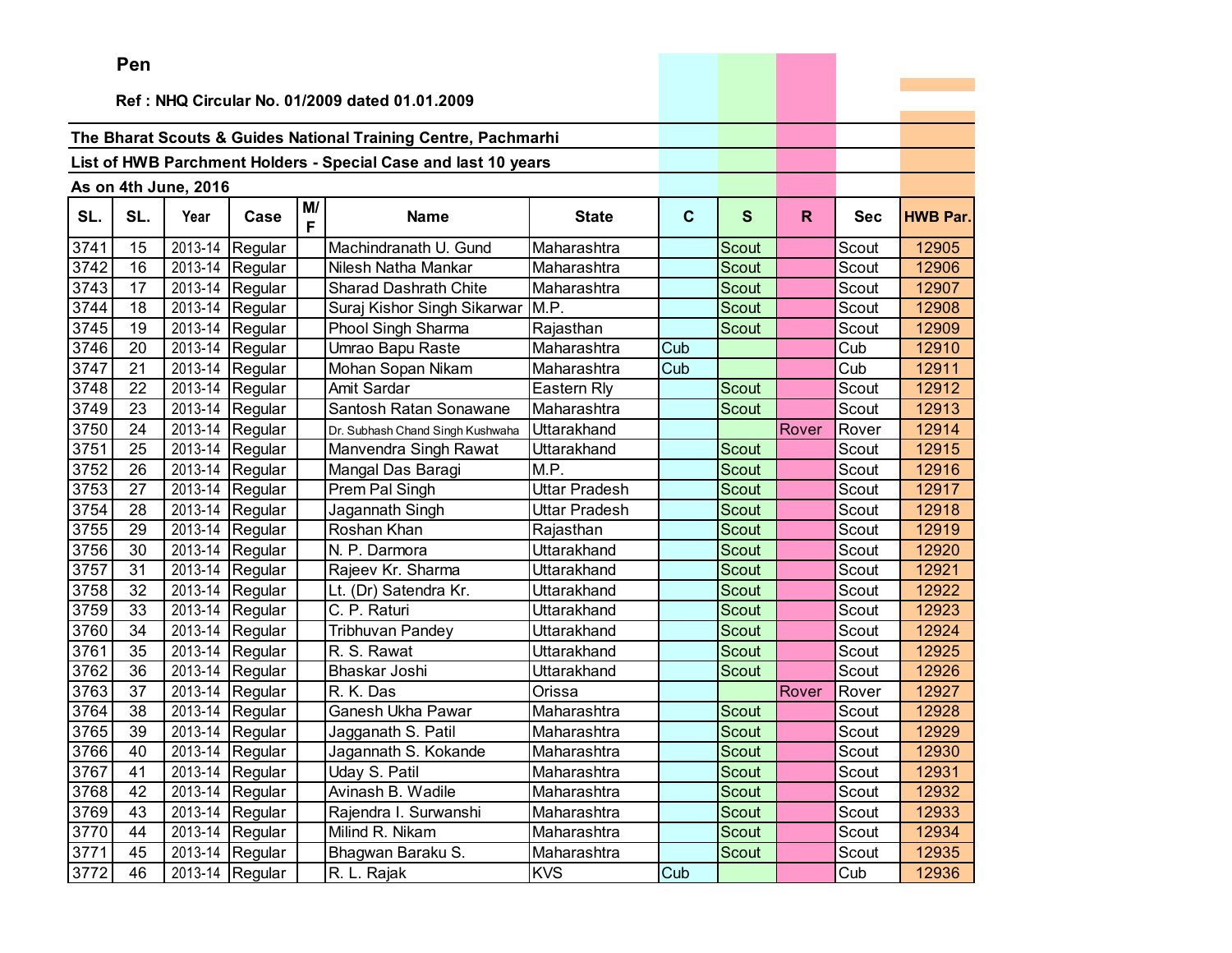|      | Pen             |                      |                               |         |                                                                |                   |             |              |              |            |                 |
|------|-----------------|----------------------|-------------------------------|---------|----------------------------------------------------------------|-------------------|-------------|--------------|--------------|------------|-----------------|
|      |                 |                      |                               |         |                                                                |                   |             |              |              |            |                 |
|      |                 |                      |                               |         | Ref: NHQ Circular No. 01/2009 dated 01.01.2009                 |                   |             |              |              |            |                 |
|      |                 |                      |                               |         | The Bharat Scouts & Guides National Training Centre, Pachmarhi |                   |             |              |              |            |                 |
|      |                 |                      |                               |         |                                                                |                   |             |              |              |            |                 |
|      |                 |                      |                               |         | List of HWB Parchment Holders - Special Case and last 10 years |                   |             |              |              |            |                 |
|      |                 | As on 4th June, 2016 |                               |         |                                                                |                   |             |              |              |            |                 |
| SL.  | SL.             | Year                 | Case                          | M/<br>F | <b>Name</b>                                                    | <b>State</b>      | $\mathbf c$ | S            | $\mathsf{R}$ | <b>Sec</b> | <b>HWB Par.</b> |
| 3773 | 47              | 2013-14              | Regular                       |         | Prakasha C. B.                                                 | Karnataka         |             | Scout        |              | Scout      | 12937           |
| 3774 | 48              |                      | 2013-14 Regular               |         | Channappa M. L.                                                | Karnataka         |             | Scout        |              | Scout      | 12938           |
| 3775 | 49              |                      | 2013-14 Regular               |         | R. N. Singh                                                    | <b>KVS</b>        | Cub         |              |              | Cub        | 12939           |
| 3776 | 50              |                      | 2013-14 Regular               |         | Abhi Ram Sharma                                                | M.P.              |             | Scout        |              | Scout      | 12940           |
| 3777 | 51              |                      | 2013-14 Regular               |         | Avijit Mandal                                                  | West Bengal       |             | <b>Scout</b> |              | Scout      | 12941           |
| 3778 | 52              |                      | 2013-14 Regular               |         | Moni Kanta Turi                                                | Assam             | Cub         |              |              | Cub        | 12942           |
| 3779 | 53              |                      | 2013-14 Regular               |         | Surinder Kr.                                                   | H.P               |             | <b>Scout</b> |              | Scout      | 12943           |
| 3780 | 54              | 2013-14              | Regular                       |         | <b>Harbant Singh</b>                                           | H.P               |             | <b>Scout</b> |              | Scout      | 12944           |
| 3781 | 55              |                      | 2013-14 Regular               |         | Jeevan Singh Rana                                              | H.P               |             | <b>Scout</b> |              | Scout      | 12945           |
| 3782 | 56              |                      | 2013-14 Regular               |         | Vipin Singh Patial                                             | H.P               |             | <b>Scout</b> |              | Scout      | 12946           |
| 3783 | 57              |                      | 2013-14 Regular               |         | Lalthlan Thanga                                                | Mizoram           |             | Scout        |              | Scout      | 12947           |
| 3784 | 58              |                      | $\overline{2013}$ -14 Regular |         | Albert Laltanpuia                                              | Mizoram           |             | Scout        |              | Scout      | 12948           |
| 3785 | 59              |                      | 2013-14 Regular               |         | Balaji Bhurao Sonap                                            | Maharashtra       |             | <b>Scout</b> |              | Scout      | 12949           |
| 3786 | 60              |                      | 2013-14 Regular               |         | Aloke Chakraborty                                              | Eastern Rly       |             |              | Rover        | Rover      | 12950           |
| 3787 | 61              |                      | 2013-14 Regular               |         | Sanjeeb Kr. Bose                                               | Eastern Rly       |             |              | Rover        | Rover      | 12951           |
| 3788 | 62              |                      | 2013-14 Regular               |         | Subrata Kundu                                                  | Eastern Rly       |             |              | Rover        | Rover      | 12952           |
| 3789 | 63              |                      | 2013-14 Regular               |         | Peerappa S. H.                                                 | Karnataka         |             | Scout        |              | Scout      | 12953           |
| 3790 | 64              |                      | $\overline{2013}$ -14 Regular |         | A. S Shivakumar                                                | Karnataka         |             | Scout        |              | Scout      | 12954           |
| 3791 | 65              |                      | 2013-14 Regular               |         | Shivakumar Halahalli                                           | Karnataka         |             | Scout        |              | Scout      | 12955           |
| 3792 | 66              |                      | 2013-14 Regular               |         | D. Halappa                                                     | Karnataka         |             | <b>Scout</b> |              | Scout      | 12956           |
| 3793 | 67              |                      | 2013-14 Regular               |         | Kenchaverappa C.                                               | Karnataka         |             | Scout        |              | Scout      | 12957           |
| 3794 | 68              |                      | 2013-14 Regular               |         | A. Palanisamy                                                  | Tamil Nadu        |             | <b>Scout</b> |              | Scout      | 12958           |
| 3795 | 69              |                      | 2013-14 Regular               |         | J. C. Balaji                                                   | Tamil Nadu        |             | Scout        |              | Scout      | 12959           |
| 3796 | 70              |                      | 2013-14 Regular               |         | P. Selvarajan                                                  | Tamil Nadu        |             | Scout        |              | Scout      | 12960           |
| 3797 | 71              |                      | 2013-14 Regular               |         | V. Sarath Kumar                                                | Tamil Nadu        |             | Scout        |              | Scout      | 12961           |
| 3798 | $\overline{72}$ |                      | 2013-14 Regular               |         | A. Vinoth Kumar                                                | <b>Tamil Nadu</b> |             | Scout        |              | Scout      | 12962           |
| 3799 | 73              |                      | 2013-14 Regular               |         | S. Vetrivel                                                    | Tamil Nadu        |             | Scout        |              | Scout      | 12963           |
| 3800 | 74              |                      | 2013-14 Regular               |         | P. Vaireva Kumar                                               | <b>Tamil Nadu</b> |             | Scout        |              | Scout      | 12964           |
| 3801 | 75              |                      | 2013-14 Regular               |         | Kaushik Ghosh                                                  | Eastern Rly       |             | Scout        |              | Scout      | 12965           |
| 3802 | 76              |                      | 2013-14 Regular               |         | Sunil Kumar                                                    | Haryana           | Cub         |              |              | Cub        | 12966           |
| 3803 | 77              |                      | 2013-14 Regular               |         | Vijender K. R.                                                 | Haryana           | Cub         |              |              | Cub        | 12967           |
| 3804 | 78              |                      | 2013-14 Regular               |         | Surender                                                       | Haryana           | Cub         |              |              | Cub        | 12968           |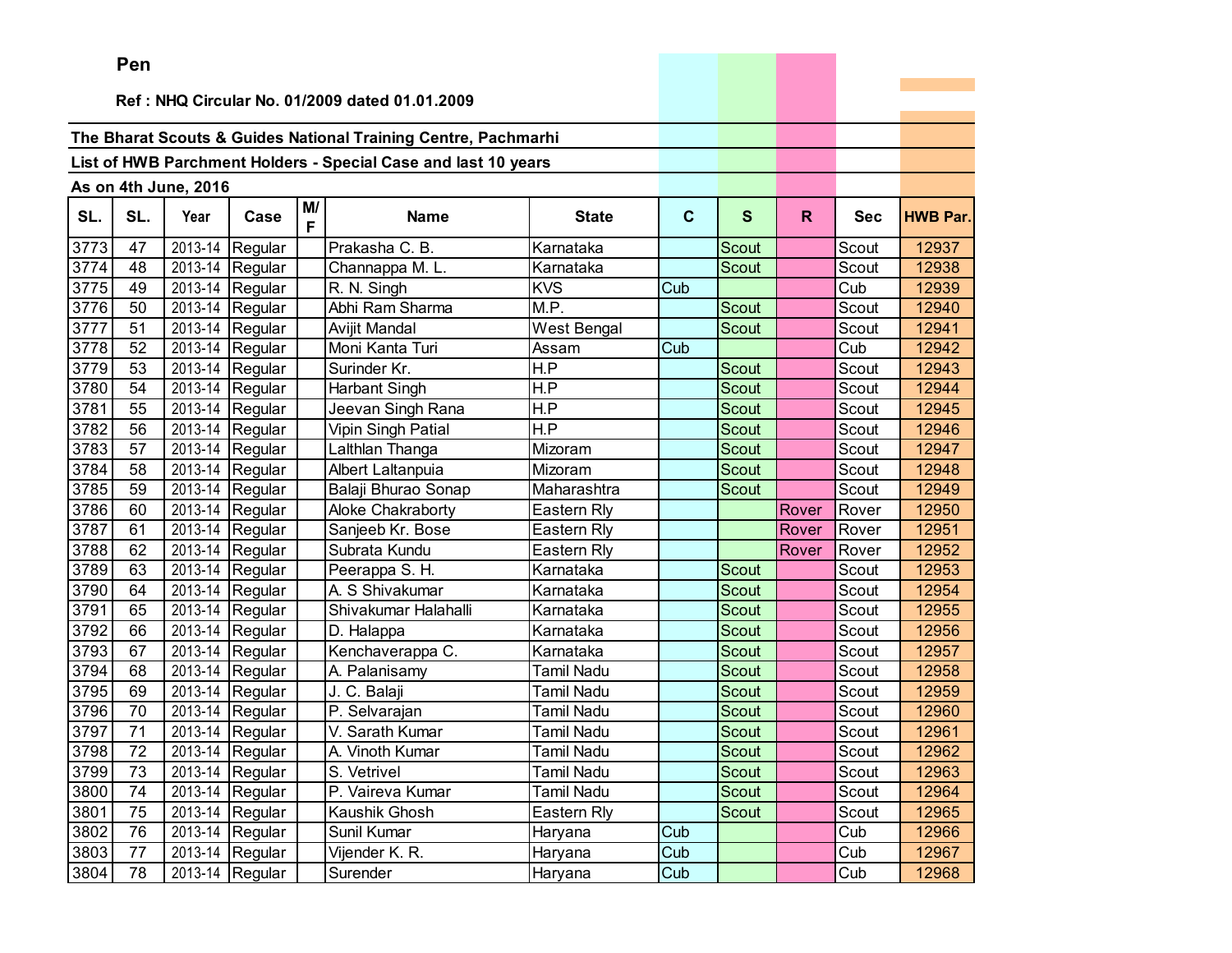|      | Pen |                      |                 |         |                                                                |                      |             |              |              |            |                 |
|------|-----|----------------------|-----------------|---------|----------------------------------------------------------------|----------------------|-------------|--------------|--------------|------------|-----------------|
|      |     |                      |                 |         |                                                                |                      |             |              |              |            |                 |
|      |     |                      |                 |         | Ref: NHQ Circular No. 01/2009 dated 01.01.2009                 |                      |             |              |              |            |                 |
|      |     |                      |                 |         | The Bharat Scouts & Guides National Training Centre, Pachmarhi |                      |             |              |              |            |                 |
|      |     |                      |                 |         | List of HWB Parchment Holders - Special Case and last 10 years |                      |             |              |              |            |                 |
|      |     |                      |                 |         |                                                                |                      |             |              |              |            |                 |
|      |     | As on 4th June, 2016 |                 |         |                                                                |                      |             |              |              |            |                 |
| SL.  | SL. | Year                 | Case            | M/<br>F | <b>Name</b>                                                    | <b>State</b>         | $\mathbf c$ | S            | $\mathsf{R}$ | <b>Sec</b> | <b>HWB Par.</b> |
| 3805 | 79  |                      | 2013-14 Regular |         | <b>Surat Singh</b>                                             | Haryana              | Cub         |              |              | Cub        | 12969           |
| 3806 | 80  |                      | 2013-14 Regular |         | Bhupesh K.R.                                                   | Haryana              | Cub         |              |              | Cub        | 12970           |
| 3807 | 81  |                      | 2013-14 Regular |         | Gulab Singh                                                    | Haryana              | Cub         |              |              | Cub        | 12971           |
| 3808 | 82  |                      | 2013-14 Regular |         | Raj Kumar                                                      | Haryana              | Cub         |              |              | Cub        | 12972           |
| 3809 | 83  |                      | 2013-14 Regular |         | Kamal Jeet Singh                                               | Haryana              | Cub         |              |              | Cub        | 12973           |
| 3810 | 84  |                      | 2013-14 Regular |         | Krishan Pal                                                    | Haryana              | Cub         |              |              | Cub        | 12974           |
| 3811 | 85  |                      | 2013-14 Regular |         | $\overline{T}$ . S. Ruhela                                     | Rajasthan            |             | Scout        |              | Scout      | 12975           |
| 3812 | 86  |                      | 2013-14 Regular |         | Manohar Ram                                                    | Rajasthan            |             | Scout        |              | Scout      | 12976           |
| 3813 | 87  |                      | 2013-14 Regular |         | Dinesh R. Nachankar                                            | Maharashtra          |             | Scout        |              | Scout      | 12977           |
| 3814 | 88  | 2013-14              | Regular         |         | Mangi Lal                                                      | Rajasthan            |             | Scout        |              | Scout      | 12978           |
| 3815 | 89  |                      | 2013-14 Regular |         | N. K. Jain                                                     | Rajasthan            |             | Scout        |              | Scout      | 12979           |
| 3816 | 90  |                      | 2013-14 Regular |         | Surya Swaroop Gupta                                            | Rajasthan            |             | Scout        |              | Scout      | 12980           |
| 3817 | 91  | 2013-14              | Regular         |         | C. Edward J. Paul                                              | <b>Tamil Nadu</b>    |             | Scout        |              | Scout      | 12981           |
| 3818 | 92  |                      | 2013-14 Regular |         | A. Rangasamy                                                   | <b>Tamil Nadu</b>    |             | Scout        |              | Scout      | 12982           |
| 3819 | 93  | 2013-14              | Regular         |         | Bhagirath H. B. Jiwani                                         | Maharashtra          |             | Scout        |              | Scout      | 12983           |
| 3820 | 94  |                      | 2013-14 Regular |         | Anupam Bose                                                    | West Bengal          |             |              | Rover        | Rover      | 12984           |
| 3821 | 95  |                      | 2013-14 Regular |         | Santosh Datey Pandurang                                        | Maharashtra          |             | Scout        |              | Scout      | 12985           |
| 3822 | 96  |                      | 2013-14 Regular |         | Jivan Hiralal Matke                                            | Maharashtra          |             | <b>Scout</b> |              | Scout      | 12986           |
| 3823 | 97  |                      | 2013-14 Regular |         | Pawar Rajesh M.                                                | Maharashtra          | Cub         |              |              | Cub        | 12987           |
| 3824 | 98  |                      | 2013-14 Regular |         | Sudhir Satyawadi Raul                                          | Maharashtra          |             | Scout        |              | Scout      | 12988           |
| 3825 | 99  | 2013-14              | Regular         |         | Tambat Sandip Abhimanyu                                        | Maharashtra          | Cub         |              |              | Cub        | 12989           |
| 3826 | 100 | 2013-14              | Regular         |         | Kuldip Singh                                                   | <b>Uttar Pradesh</b> |             | Scout        |              | Scout      | 12990           |
| 3827 | 101 |                      | 2013-14 Regular |         | Shyam Lal Shori                                                | Chhattisgarh         |             | Scout        |              | Scout      | 12991           |
| 3828 | 102 | 2013-14              | Regular         |         | Hemant Shukla                                                  | Chhattisgarh         |             |              | Rover        | Rover      | 12992           |
| 3829 | 103 |                      | 2013-14 Regular |         | M. K. Jadhao                                                   | Maharashtra          |             | <b>Scout</b> |              | Scout      | 12993           |
| 3830 | 104 |                      | 2013-14 Regular |         | <b>Bhuwan Singh Rathore</b>                                    | Rajasthan            |             | Scout        |              | Scout      | 12994           |
| 3831 | 105 |                      | 2013-14 Regular |         | Pawan Kumar Sharma                                             | Rajasthan            |             | Scout        |              | Scout      | 12995           |
| 3832 | 106 |                      | 2013-14 Regular |         | Surendra Kumar Meharda                                         | Rajasthan            |             | Scout        |              | Scout      | 12996           |
| 3833 | 107 |                      | 2013-14 Regular |         | Prathap Soni                                                   | Rajasthan            |             | Scout        |              | Scout      | 12997           |
| 3834 | 108 |                      | 2013-14 Regular |         | Sandesh R. Kalambate                                           | Maharashtra          |             | Scout        |              | Scout      | 12998           |
| 3835 | 109 |                      | 2013-14 Regular |         | Bhagvan Macchindra Sawant                                      | Maharashtra          |             | Scout        |              | Scout      | 12999           |
| 3836 | 110 |                      | 2013-14 Regular |         | Rohit                                                          | H.P                  |             | Scout        |              | Scout      | 13000           |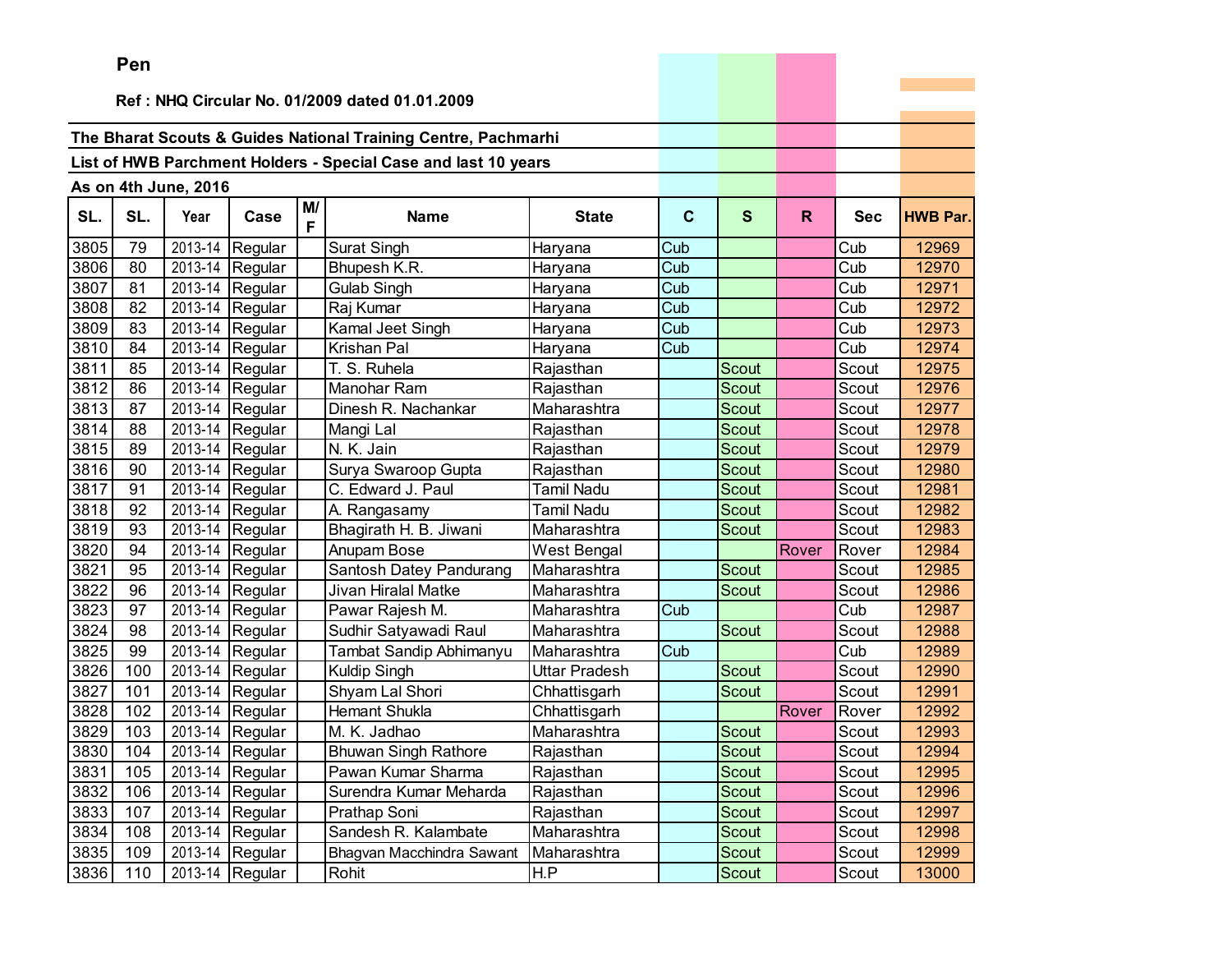|      | Pen |                      |                                 |         |                                                                |               |             |              |              |            |                 |
|------|-----|----------------------|---------------------------------|---------|----------------------------------------------------------------|---------------|-------------|--------------|--------------|------------|-----------------|
|      |     |                      |                                 |         |                                                                |               |             |              |              |            |                 |
|      |     |                      |                                 |         | Ref: NHQ Circular No. 01/2009 dated 01.01.2009                 |               |             |              |              |            |                 |
|      |     |                      |                                 |         | The Bharat Scouts & Guides National Training Centre, Pachmarhi |               |             |              |              |            |                 |
|      |     |                      |                                 |         |                                                                |               |             |              |              |            |                 |
|      |     |                      |                                 |         | List of HWB Parchment Holders - Special Case and last 10 years |               |             |              |              |            |                 |
|      |     | As on 4th June, 2016 |                                 |         |                                                                |               |             |              |              |            |                 |
| SL.  | SL. | Year                 | Case                            | M/<br>F | <b>Name</b>                                                    | <b>State</b>  | $\mathbf c$ | $\mathbf{s}$ | $\mathsf{R}$ | <b>Sec</b> | <b>HWB Par.</b> |
| 3837 | 111 | 2013-14              | Regular                         |         | Ramlal                                                         | H.P           |             | Scout        |              | Scout      | 13001           |
| 3838 | 112 |                      | 2013-14 Regular                 |         | Salinder Singh Thakur                                          | H.P           |             | Scout        |              | Scout      | 13002           |
| 3839 | 113 |                      | 2013-14 Regular                 |         | M. V. Sundaran                                                 | Kerala        |             |              | Rover        | Rover      | 13003           |
| 3840 | 114 |                      | 2013-14 Regular                 |         | Harikumar T. R.                                                | Kerala        |             | Scout        |              | Scout      | 13004           |
| 3841 | 115 | 2013-14              | Regular                         |         | Abdul Majeed                                                   | Kerala        |             | Scout        |              | Scout      | 13005           |
| 3842 | 116 | 2013-14              | Regular                         |         | Mahendra Singh                                                 | Uttar Pradesh |             |              | Rover        | Rover      | 13006           |
| 3843 | 117 | 2013-14              | Regular                         |         | Maninder Singh                                                 | Uttar Pradesh |             |              | Rover        | Rover      | 13007           |
| 3844 | 118 | 2013-14              | Regular                         |         | Adnan Hashmi                                                   | Uttar Pradesh |             | Scout        |              | Scout      | 13008           |
| 3845 | 119 |                      | 2013-14 Regular                 |         | S. N. Narayan Reddy                                            | Karnataka     | Cub         |              |              | Cub        | 13009           |
| 3846 | 120 |                      | 2013-14 Regular                 |         | A. S. David                                                    | Karnataka     | Cub         |              |              | Cub        | 13010           |
| 3847 | 121 |                      | 2013-14 Regular                 |         | Niranjan Kr. Singh                                             | Karnataka     |             | Scout        |              | Scout      | 13011           |
| 3848 | 122 |                      | 2013-14 Regular                 |         | Kanindra Nath Verma                                            | Karnataka     |             |              | Rover        | Rover      | 13012           |
| 3849 | 123 |                      | 2013-14 Regular                 |         | Dinesh Kr. Dubey                                               | Karnataka     |             |              | Rover        | Rover      | 13013           |
| 3850 | 124 |                      | 2013-14 Regular                 |         | Ruganath Ram                                                   | Rajasthan     |             | <b>Scout</b> |              | Scout      | 13014           |
| 3851 | 125 |                      | 2013-14 Regular                 |         | amjad Khan Yusuf                                               | Rajasthan     | Cub         |              |              | Cub        | 13015           |
| 3852 | 126 |                      | 2013-14 Regular                 |         | Rakesh Kr. Malviya                                             | M.P.          | Cub         |              |              | Cub        | 13016           |
| 3853 | 127 |                      | 2013-14 Regular                 |         | Lakhan Lal Bharti                                              | M.P.          | Cub         |              |              | Cub        | 13017           |
| 3854 | 128 |                      | 2013-14 Regular                 |         | Suresh Kr. Vishwakarma                                         | M.P.          | Cub         |              |              | Cub        | 13018           |
| 3855 | 129 |                      | 2013-14 Regular                 |         | Kapil Singh Sisodiya                                           | M.P.          |             | <b>Scout</b> |              | Scout      | 13019           |
| 3856 | 130 | 2013-14              | Regular                         |         | Ram Darash Pandey                                              | M.P.          |             | Scout        |              | Scout      | 13020           |
| 3857 | 131 |                      | 2013-14 Regular                 |         | Suresh Chandra Awasthi                                         | M.P.          |             | Scout        |              | Scout      | 13021           |
| 3858 | 132 |                      | 2013-14 Regular                 |         | Daya Shankar Tiwari                                            | M.P.          |             | Scout        |              | Scout      | 13022           |
| 3859 | 133 |                      | 2013-14 Regular                 |         | Mahadeo singh                                                  | M.P.          |             | Scout        |              | Scout      | 13023           |
| 3860 | 134 |                      | 2013-14 Regular                 |         | Mukut Singh Sikarwar                                           | M.P.          |             | Scout        |              | Scout      | 13024           |
| 3861 | 135 |                      | 2013-14 Regular                 |         | Rakesh Pandey                                                  | M.P.          |             | Scout        |              | Scout      | 13025           |
| 3862 | 136 |                      | 2013-14 Regular                 |         | Narendra Pd. Chaturvedi                                        | M.P.          |             | Scout        |              | Scout      | 13026           |
| 3863 | 137 |                      | 2013-14 Regular                 |         | Mukesh Kr. Kushwaha                                            | M.P.          |             |              | Rover        | Rover      | 13027           |
| 3864 | 138 |                      | 2013-14 Regular                 |         | Lom Dutt Sharma                                                | Delhi         |             | Scout        |              | Scout      | 13028           |
| 3865 | 139 |                      | 2013-14 Regular                 |         | Ramakant Saxena                                                | Delhi         |             | Scout        |              | Scout      | 13029           |
| 3866 | 140 |                      | $\overline{2013}$ -14   Regular |         | Rakesh Kumar                                                   | Delhi         |             | Scout        |              | Scout      | 13030           |
| 3867 | 141 |                      | 2013-14 Regular                 |         | Balakrishna D.                                                 | Karnataka     |             | Scout        |              | Scout      | 13031           |
| 3868 | 142 |                      | 2013-14 Regular                 |         | S. S. Acharekar                                                | Goa           |             | Scout        |              | Scout      | 13032           |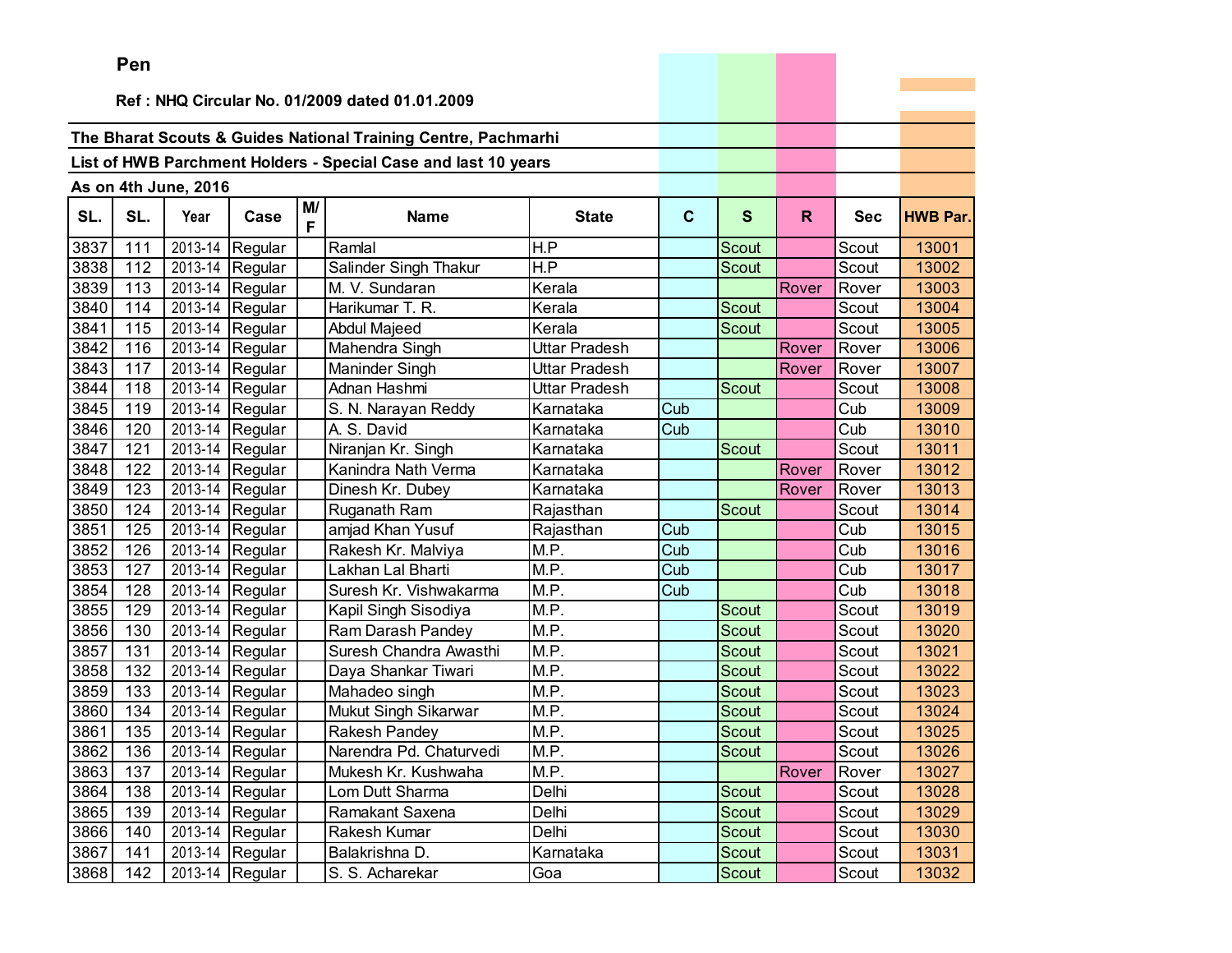|      | ren |                      |                 |         |                                                                |                    |              |              |       |            |                 |
|------|-----|----------------------|-----------------|---------|----------------------------------------------------------------|--------------------|--------------|--------------|-------|------------|-----------------|
|      |     |                      |                 |         | Ref: NHQ Circular No. 01/2009 dated 01.01.2009                 |                    |              |              |       |            |                 |
|      |     |                      |                 |         |                                                                |                    |              |              |       |            |                 |
|      |     |                      |                 |         | The Bharat Scouts & Guides National Training Centre, Pachmarhi |                    |              |              |       |            |                 |
|      |     |                      |                 |         | List of HWB Parchment Holders - Special Case and last 10 years |                    |              |              |       |            |                 |
|      |     |                      |                 |         |                                                                |                    |              |              |       |            |                 |
|      |     | As on 4th June, 2016 |                 |         |                                                                |                    |              |              |       |            |                 |
| SL.  | SL. | Year                 | Case            | M/<br>F | <b>Name</b>                                                    | <b>State</b>       | $\mathbf{C}$ | $\mathbf{s}$ | R.    | <b>Sec</b> | <b>HWB Par.</b> |
| 3869 | 143 | 2013-14              | Regular         |         | Angelo Rodrigues                                               | Goa                |              | Scout        |       | Scout      | 13033           |
| 3870 | 144 | 2013-14              | Regular         |         | <b>Bhabesh Chandra Choudhary</b>                               | Assam              |              | Scout        |       | Scout      | 13034           |
| 3871 | 145 | 2013-14              | Regular         |         | Rameshwar Dayal Sain                                           | M.P.               |              | Scout        |       | Scout      | 13035           |
| 3872 | 146 |                      | 2013-14 Regular |         | N. Mohanraj                                                    | Puducherry         |              | Scout        |       | Scout      | 13036           |
| 3873 | 147 | 2013-14              | Regular         |         | J. Thulaseedharan                                              | Tamil Nadu         |              | <b>Scout</b> |       | Scout      | 13037           |
| 3874 | 148 | 2013-14              | Regular         |         | Abhilesh Kumar Yadav                                           | Uttar Pradesh      |              | Scout        |       | Scout      | 13038           |
| 3875 | 149 | 2013-14              | Regular         |         | Abhijit Sutradhar                                              | Tripura            |              |              | Rover | Rover      | 13039           |
| 3876 | 150 | 2013-14              | Regular         |         | Madan Lal Kushwaha                                             | M.P.               |              | Scout        |       | Scout      | 13040           |
| 3877 | 151 | 2013-14              | Regular         |         | Vaidya Nath Patel                                              | M.P.               |              | Scout        |       | Scout      | 13041           |
| 3878 | 152 |                      | 2013-14 Regular |         | Ramakrishna D. Pawar                                           | Karnataka          |              | Scout        |       | Scout      | 13042           |
| 3879 | 153 | 2013-14              | Regular         |         | Manjunath K. Jakkali                                           | Karnataka          |              | Scout        |       | Scout      | 13043           |
| 3880 | 154 | 2013-14              | Regular         |         | Gangadhar Gouda S. Gaudar                                      | Karnataka          |              | Scout        |       | Scout      | 13044           |
| 3881 | 155 | 2013-14              | Regular         |         | Gurappa H. Pujar                                               | Karnataka          |              | Scout        |       | Scout      | 13045           |
| 3882 | 156 | 2013-14              | Regular         |         | Bajanagouda P. Shiriyappagoudar                                | Karnataka          | Cub          |              |       | Cub        | 13046           |
| 3883 | 157 | 2013-14              | Regular         |         | Ramesh M. Arabal                                               | Karnataka          |              | Scout        |       | Scout      | 13047           |
| 3884 | 158 |                      | 2013-14 Regular |         | Ramesh Sawauram Jadhav                                         | Maharashtra        |              | Scout        |       | Scout      | 13048           |
| 3885 | 159 | 2013-14              | Regular         |         | Rajkumar Baliram Urgunde                                       | Maharashtra        |              | <b>Scout</b> |       | Scout      | 13049           |
| 3886 | 160 | 2013-14              | Regular         |         | <b>Tare Sunil Vithalrao</b>                                    | Maharashtra        |              | Scout        |       | Scout      | 13050           |
| 3887 | 161 | 2013-14              | Regular         |         | Shaikh Balan Muroddin                                          | Maharashtra        |              | Scout        |       | Scout      | 13051           |
| 3888 | 162 | 2013-14              | Regular         |         | Souvik Mazumdar                                                | Eastern Rly        |              | <b>Scout</b> |       | Scout      | 13052           |
| 3889 | 163 | 2013-14              | Regular         |         | <b>Buddha Dev Sen</b>                                          | Eastern Rly        |              | Scout        |       | Scout      | 13053           |
| 3890 | 164 | 2013-14              | Regular         |         | Pradip Pal                                                     | Eastern Rly        |              |              | Rover | Rover      | 13054           |
| 3891 | 165 |                      | 2013-14 Regular |         | Dipak Prasad                                                   | Eastern Rly        | Cub          |              |       | Cub        | 13055           |
| 3892 | 166 | 2013-14              | Regular         |         | Subodh Chaurasia                                               | <b>KVS</b>         |              | Scout        |       | Scout      | 13056           |
| 3893 | 167 | 2013-14              | Regular         |         | Manoj Kumar Verma                                              | Chhattisgarh       |              | Scout        |       | Scout      | 13057           |
| 3894 | 168 |                      | 2013-14 Regular |         | Pradeep Kumar S. Meshram Maharashtra                           |                    |              | Scout        |       | Scout      | 13058           |
| 3895 | 169 |                      | 2013-14 Regular |         | Naresh Kumar Sahu                                              | Chhattisgarh       |              | Scout        |       | Scout      | 13059           |
| 3896 | 170 |                      | 2013-14 Regular |         | Rajesh Namdeo                                                  | $\overline{M}$ .P. |              | Scout        |       | Scout      | 13060           |
| 3897 | 171 |                      | 2013-14 Regular |         | Manoj Sahu                                                     | M.P.               |              | Scout        |       | Scout      | 13061           |
| 3898 | 172 |                      | 2013-14 Regular |         | Panch Ram                                                      | <b>KVS</b>         | Cub          |              |       | Cub        | 13062           |
| 3899 | 173 |                      | 2013-14 Regular |         | Subhash Chand Rawat                                            | Rajasthan          |              | Scout        |       | Scout      | 13063           |
| 3900 | 174 |                      | 2013-14 Regular |         | Kamal Mukhopadhyay                                             | Eastern Rly        | Cub          |              |       | Cub        | 13064           |

and the contract of the con-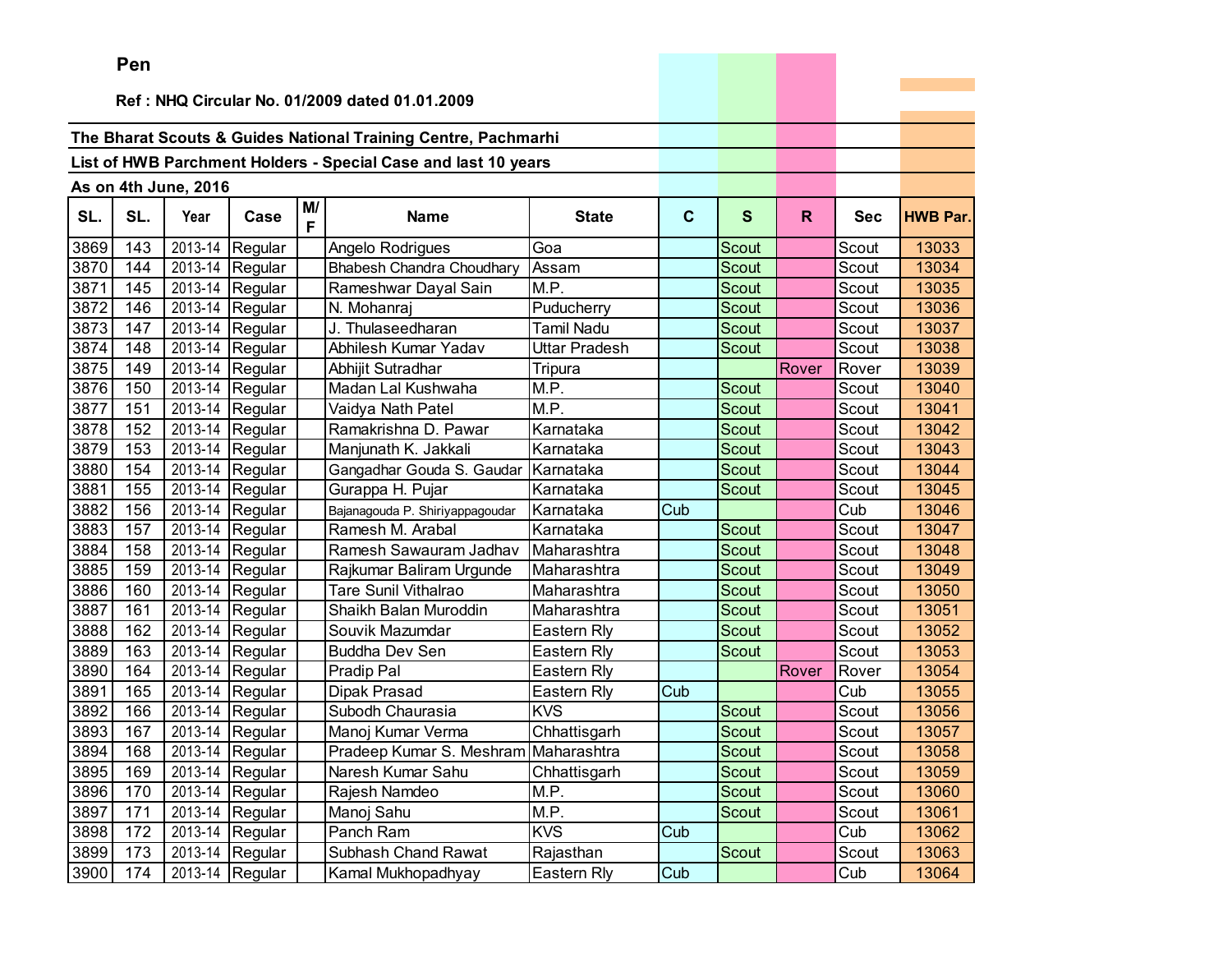|      | Pen |                      |                          |         |                                                                |              |             |              |    |            |                 |
|------|-----|----------------------|--------------------------|---------|----------------------------------------------------------------|--------------|-------------|--------------|----|------------|-----------------|
|      |     |                      |                          |         |                                                                |              |             |              |    |            |                 |
|      |     |                      |                          |         | Ref: NHQ Circular No. 01/2009 dated 01.01.2009                 |              |             |              |    |            |                 |
|      |     |                      |                          |         | The Bharat Scouts & Guides National Training Centre, Pachmarhi |              |             |              |    |            |                 |
|      |     |                      |                          |         | List of HWB Parchment Holders - Special Case and last 10 years |              |             |              |    |            |                 |
|      |     |                      |                          |         |                                                                |              |             |              |    |            |                 |
|      |     | As on 4th June, 2016 |                          |         |                                                                |              |             |              |    |            |                 |
| SL.  | SL. | Year                 | Case                     | M/<br>F | <b>Name</b>                                                    | <b>State</b> | $\mathbf c$ | $\mathbf{s}$ | R. | <b>Sec</b> | <b>HWB Par.</b> |
| 3901 | 175 | 2013-14              | Regular                  |         | Murkute Kundiram Madhavrao Maharashtra                         |              |             | Scout        |    | Scout      | 13065           |
| 3902 | 176 |                      | 2013-14 Regular          |         | <b>Ghodke Pratik Madhukar</b>                                  | Maharashtra  |             | Scout        |    | Scout      | 13066           |
| 3903 | 177 |                      | 2013-14 Regular          |         | Nitin Ramdas Thakare                                           | Maharashtra  |             | <b>Scout</b> |    | Scout      | 13067           |
| 3904 | 178 | 2013-14              | Regular                  |         | S. N. Jha                                                      | <b>KVS</b>   |             | Scout        |    | Scout      | 13068           |
| 3905 | 179 |                      | 2013-14 Regular          |         | <b>Babuddin Kathait</b>                                        | Rajasthan    |             | Scout        |    | Scout      | 13069           |
| 3906 | 180 |                      | 2013-14 Regular          |         | Rama Hari Sahu                                                 | Orissa       |             | <b>Scout</b> |    | Scout      | 13070           |
| 3907 | 181 |                      | 2013-14 Regular          |         | <b>Bikam Moharana</b>                                          | Orissa       |             | Scout        |    | Scout      | 13071           |
| 3908 | 182 |                      | 2013-14 Regular          |         | Maheswar Jena                                                  | Orissa       |             | Scout        |    | Scout      | 13072           |
| 3909 | 183 |                      | 2013-14 Regular          |         | Golak Bihari Bhuyan                                            | Orissa       |             | <b>Scout</b> |    | Scout      | 13073           |
| 3910 | 184 |                      | 2013-14 Regular          |         | Marekrushna Lenka                                              | Orissa       |             | Scout        |    | Scout      | 13074           |
| 3911 | 185 | 2013-14              | Regular                  |         | Laxmi Narayan Panda                                            | Orissa       |             | Scout        |    | Scout      | 13075           |
| 3912 | 186 |                      | 2013-14 Regular          |         | Gopal Chandra Sahu                                             | Orissa       |             | Scout        |    | Scout      | 13076           |
| 3913 | 187 |                      | 2013-14 Regular          |         | Bijaya Kumar Pradhan                                           | Orissa       |             | Scout        |    | Scout      | 13077           |
| 3914 | 188 |                      | 2013-14 Regular          |         | Pabitra Mohan Pasha                                            | Orissa       |             | Scout        |    | Scout      | 13078           |
| 3915 | 189 |                      | 2013-14 Regular          |         | Pradeep Kumar Panda                                            | Orissa       |             | Scout        |    | Scout      | 13079           |
| 3916 | 190 |                      | 2013-14 Regular          |         | Bibhudatta Mangaraj                                            | Orissa       |             | Scout        |    | Scout      | 13080           |
| 3917 | 191 |                      | 2013-14 Regular          |         | Padmavathi                                                     | Karnataka    |             | Scout        |    | Scout      | 13081           |
| 3918 | 192 |                      | 2013-14 Regular          |         | Rajendra Laxman Khambe                                         | Maharashtra  |             | Scout        |    | Scout      | 13082           |
| 3919 | 193 | 2013-14              | Regular                  |         | Rahul Ramesh Sapre                                             | Maharashtra  |             | Scout        |    | Scout      | 13083           |
| 3920 | 194 | 2013-14              | Regular                  |         | Ramteke H. Umarao                                              | Maharashtra  |             | Scout        |    | Scout      | 13084           |
| 3921 | 195 |                      | 2013-14 Regular          |         | Nagawanshi R. Vasantrao                                        | Maharashtra  |             | Scout        |    | Scout      | 13085           |
| 3922 | 196 | 2013-14              | Regular                  |         | C. Virupakshi                                                  | Karnataka    |             | Scout        |    | Scout      | 13086           |
| 3923 | 197 | 2013-14              | Regular                  |         | H. S. Sateesh                                                  | Karnataka    |             | Scout        |    | Scout      | 13087           |
| 3924 | 198 |                      | 2013-14 Regular          |         | Mohan Kumar A. V.                                              | Karnataka    |             | Scout        |    | Scout      | 13088           |
| 3925 | 199 |                      | 2013-14 Regular          |         | Venkatesh B. L.                                                | Karnataka    |             | Scout        |    | Scout      | 13089           |
|      |     |                      | 3926 200 2013-14 Regular |         | Samuel Francis                                                 | Rajasthan    |             | Scout        |    | Scout      | 13090           |
| 3927 | 201 |                      | 2013-14 Regular          |         | Uma Shankar Sharma                                             | Rajasthan    | Cub         |              |    | Cub        | 13091           |
| 3928 | 202 |                      | 2013-14 Regular          |         | Kishan Das                                                     | Rajasthan    |             | Scout        |    | Scout      | 13092           |
| 3929 | 203 |                      | 2013-14 Regular          |         | Kersing Laxman Pawar                                           | Maharashtra  |             | Scout        |    | Scout      | 13093           |
| 3930 | 204 |                      | 2013-14 Regular          |         | Kailas Vishwanath Kawarkhe                                     | Maharashtra  |             | Scout        |    | Scout      | 13094           |
| 3931 | 205 |                      | 2013-14 Regular          |         | Rajendra Singh Yadav                                           | <b>KVS</b>   |             | Scout        |    | Scout      | 13095           |
| 3932 | 206 |                      | 2013-14 Regular          |         | Nekpal Singh                                                   | <b>KVS</b>   |             | Scout        |    | Scout      | 13096           |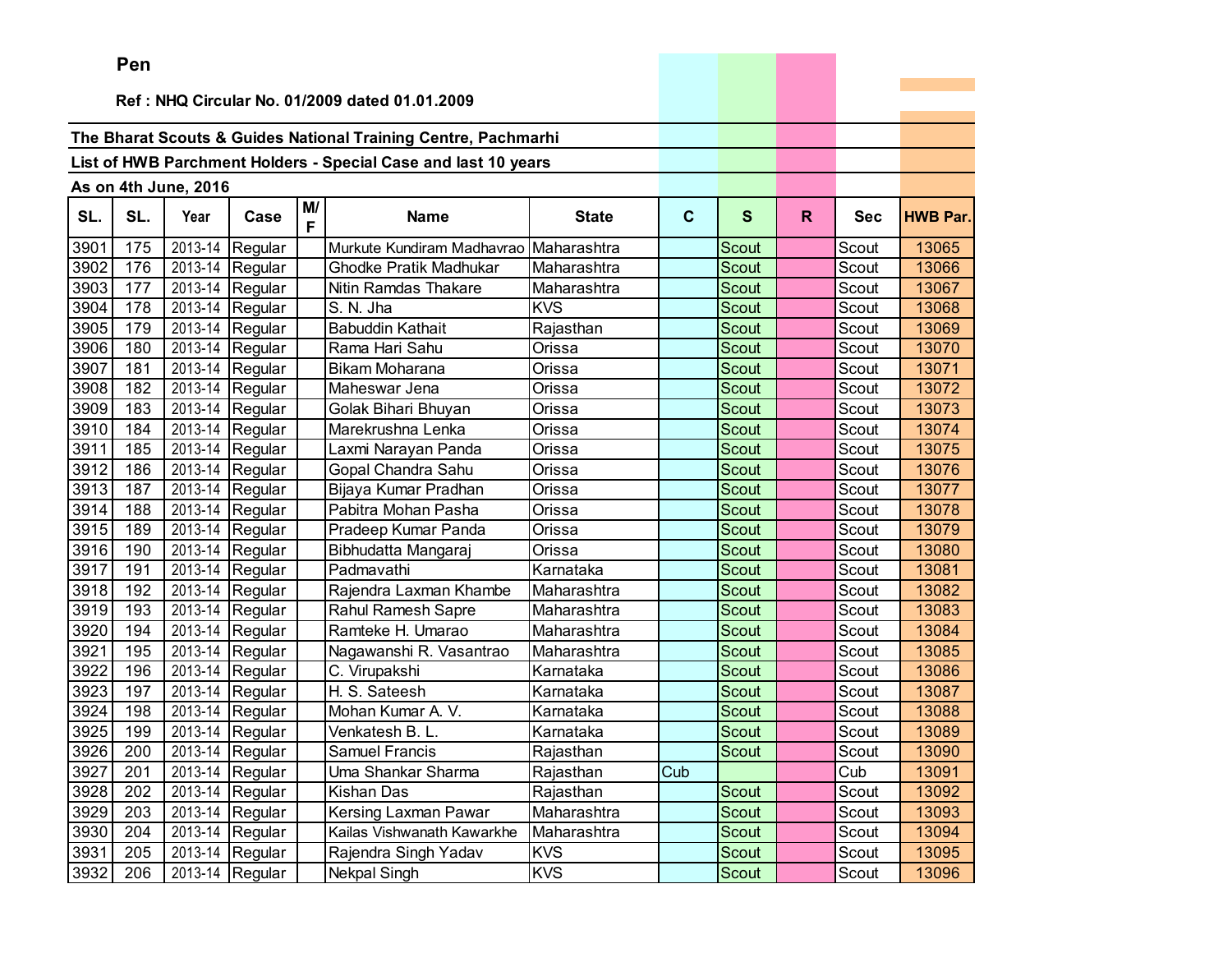|      | Pen            |                      |                 |         |                                                                |               |             |              |    |            |                 |
|------|----------------|----------------------|-----------------|---------|----------------------------------------------------------------|---------------|-------------|--------------|----|------------|-----------------|
|      |                |                      |                 |         |                                                                |               |             |              |    |            |                 |
|      |                |                      |                 |         | Ref: NHQ Circular No. 01/2009 dated 01.01.2009                 |               |             |              |    |            |                 |
|      |                |                      |                 |         | The Bharat Scouts & Guides National Training Centre, Pachmarhi |               |             |              |    |            |                 |
|      |                |                      |                 |         |                                                                |               |             |              |    |            |                 |
|      |                |                      |                 |         | List of HWB Parchment Holders - Special Case and last 10 years |               |             |              |    |            |                 |
|      |                | As on 4th June, 2016 |                 |         |                                                                |               |             |              |    |            |                 |
| SL.  | SL.            | Year                 | Case            | M/<br>F | <b>Name</b>                                                    | <b>State</b>  | $\mathbf c$ | $\mathbf{s}$ | R. | <b>Sec</b> | <b>HWB Par.</b> |
| 3933 | 207            | 2013-14              | Regular         |         | Satish Gotharwal                                               | <b>KVS</b>    |             | Scout        |    | Scout      | 13097           |
| 3934 | 208            |                      | 2013-14 Regular |         | Kamala Prasad                                                  | <b>KVS</b>    |             | Scout        |    | Scout      | 13098           |
| 3935 | 209            |                      | 2013-14 Regular |         | Kuldeep Sahu                                                   | <b>KVS</b>    |             | <b>Scout</b> |    | Scout      | 13099           |
| 3936 | 210            | 2013-14              | Regular         |         | Kailash Nath Katiyar                                           | <b>KVS</b>    |             | Scout        |    | Scout      | 13100           |
| 3937 | 211            |                      | 2013-14 Regular |         | <b>Bishwanath Ram</b>                                          | <b>KVS</b>    |             | Scout        |    | Scout      | 13101           |
| 3938 | 212            |                      | 2013-14 Regular |         | Ranjit Kumar Dolai                                             | <b>KVS</b>    |             | <b>Scout</b> |    | Scout      | 13102           |
| 3939 | 213            |                      | 2013-14 Regular |         | Dr. R. K. Pandey                                               | <b>KVS</b>    |             | <b>Scout</b> |    | Scout      | 13103           |
| 3940 | 214            |                      | 2013-14 Regular |         | Om Prakash Swami                                               | Rajasthan     |             | Scout        |    | Scout      | 13104           |
| 3941 | 215            |                      | 2013-14 Regular |         | Bijay Kumar Panigrahi                                          | Orissa        |             | <b>Scout</b> |    | Scout      | 13105           |
| 3942 | 216            | 2013-14              | Regular         |         | Nabin Chandra Behera                                           | Orissa        |             | Scout        |    | Scout      | 13106           |
| 3943 | 217            | 2013-14              | Regular         |         | Charan Nayak                                                   | Orissa        |             | Scout        |    | Scout      | 13107           |
| 3944 | 218            |                      | 2013-14 Regular |         | Artabandhu Sahoo                                               | Orissa        |             | Scout        |    | Scout      | 13108           |
| 3945 | 219            |                      | 2013-14 Regular |         | Rama Chandra Bishoyee                                          | Orissa        |             | Scout        |    | Scout      | 13109           |
| 3946 | 220            |                      | 2013-14 Regular |         | Pitabas Chandra Panda                                          | Orissa        |             | Scout        |    | Scout      | 13110           |
| 3947 | 221            |                      | 2013-14 Regular |         | Pradipta Kumar Mohanty                                         | Orissa        |             | Scout        |    | Scout      | 13111           |
| 3948 | 222            |                      | 2013-14 Regular |         | Prakash Kumar Panigrahi                                        | Orissa        |             | Scout        |    | Scout      | 13112           |
| 3949 | 223            | 2013-14              | Regular         |         | Prakash Behera                                                 | Orissa        |             | Scout        |    | Scout      | 13113           |
| 3950 | 224            |                      | 2013-14 Regular |         | Debasis Mishra                                                 | Orissa        |             | Scout        |    | Scout      | 13114           |
| 3951 | 225            | 2013-14              | Regular         |         | Ananta Ram Mendeli                                             | Orissa        |             | <b>Scout</b> |    | Scout      | 13115           |
| 3952 | 226            | 2013-14              | Regular         |         | Bhaskar Rana                                                   | Orissa        |             | Scout        |    | Scout      | 13116           |
| 3953 | 227            |                      | 2013-14 Regular |         | Mohd. Shamim                                                   | Uttar Pradesh |             | Scout        |    | Scout      | 13117           |
| 3954 | 228            | 2013-14              | Regular         |         | Shriniwas Singh                                                | <b>KVS</b>    |             | Scout        |    | Scout      | 13118           |
| 3955 | 229            | 2013-14              | Regular         |         | Ravindra Kumar                                                 | KVS           | Cub         |              |    | Cub        | 13119           |
| 3956 | 230            |                      | 2013-14 Regular |         | M. K. Nalinakshi                                               | Karnataka     | Cub         |              |    | Cub        | 13120           |
| 3957 | 231            |                      | 2013-14 Regular |         | Subh Ram Jangir                                                | Karnataka     |             | Scout        |    | Scout      | 13121           |
|      | 3958 232       |                      | 2013-14 Regular |         | Baldev Ram                                                     | Karnataka     |             | Scout        |    | Scout      | 13122           |
| 3959 | 233            |                      | 2013-14 Regular |         | <b>Bhanwar Singh Rajpurohit</b>                                | Karnataka     |             | Scout        |    | Scout      | 13123           |
| 3960 | 234            |                      | 2013-14 Regular |         | <b>Bhoop Singh Yadav</b>                                       | Karnataka     |             | Scout        |    | Scout      | 13124           |
| 3961 | 235            |                      | 2013-14 Regular |         | Dinesh Kumar                                                   | Karnataka     |             | Scout        |    | Scout      | 13125           |
| 3962 | 236            |                      | 2013-14 Regular |         | Dal Chand Koli                                                 | Karnataka     |             | Scout        |    | Scout      | 13126           |
| 3963 | 1              |                      | 2014-15 Regular |         | Y. Sudhakar Rao                                                | S.E.Rly       | Cub         |              |    | Cub        | 13127           |
| 3964 | $\overline{2}$ |                      | 2014-15 Regular |         | D. Venkataramana                                               | S.E.Rly       |             | Scout        |    | Scout      | 13128           |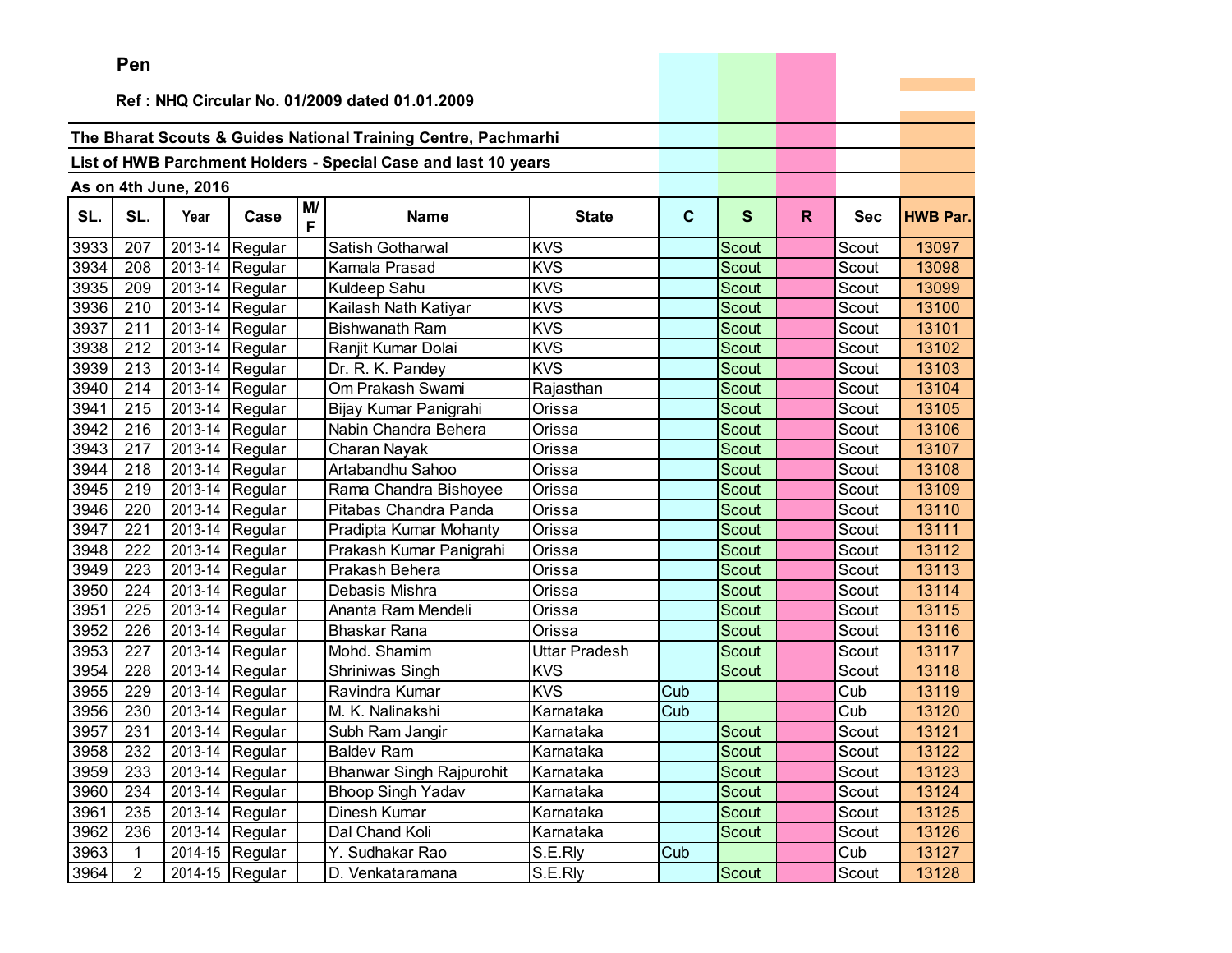|      | Pen             |                      |                               |         |                                                                |                |             |              |       |            |                 |
|------|-----------------|----------------------|-------------------------------|---------|----------------------------------------------------------------|----------------|-------------|--------------|-------|------------|-----------------|
|      |                 |                      |                               |         |                                                                |                |             |              |       |            |                 |
|      |                 |                      |                               |         | Ref: NHQ Circular No. 01/2009 dated 01.01.2009                 |                |             |              |       |            |                 |
|      |                 |                      |                               |         | The Bharat Scouts & Guides National Training Centre, Pachmarhi |                |             |              |       |            |                 |
|      |                 |                      |                               |         | List of HWB Parchment Holders - Special Case and last 10 years |                |             |              |       |            |                 |
|      |                 |                      |                               |         |                                                                |                |             |              |       |            |                 |
|      |                 | As on 4th June, 2016 |                               |         |                                                                |                |             |              |       |            |                 |
| SL.  | SL.             | Year                 | Case                          | M/<br>F | <b>Name</b>                                                    | <b>State</b>   | $\mathbf C$ | S            | R.    | <b>Sec</b> | <b>HWB Par.</b> |
| 3965 | 3               | 2014-15              | Regular                       |         | <b>Bodulal Sharma</b>                                          | Rajasthan      |             | Scout        |       | Scout      | 13129           |
| 3966 | $\overline{4}$  |                      | 2014-15 Regular               |         | Harlal Singh Jat                                               | Rajasthan      |             | <b>Scout</b> |       | Scout      | 13130           |
| 3967 | 5               |                      | 2014-15 Regular               |         | K. Lakshmanna                                                  | Andhra Pradesh |             | Scout        |       | Scout      | 13131           |
| 3968 | 6               |                      | 2014-15 Regular               |         | R. Mallireddy                                                  | Andhra Pradesh |             | Scout        |       | Scout      | 13132           |
| 3969 | 7               |                      | 2014-15 Regular               |         | G. Salmahraju                                                  | Andhra Pradesh |             | Scout        |       | Scout      | 13133           |
| 3970 | 8               |                      | 2014-15 Regular               |         | C. Mahabood Masha                                              | Andhra Pradesh |             | Scout        |       | Scout      | 13134           |
| 3971 | 9               | 2014-15              | Regular                       |         | S. Ganesh                                                      | Andhra Pradesh | Cub         |              |       | Cub        | 13135           |
| 3972 | 10              | 2014-15              | Regular                       |         | S. K. Lakshmi Narayana                                         | Andhra Pradesh | Cub         |              |       | Cub        | 13136           |
| 3973 | 11              |                      | 2014-15 Regular               |         | K. Phani Bhushana Rao                                          | Andhra Pradesh | Cub         |              |       | Cub        | 13137           |
| 3974 | 12              | 2014-15              | Regular                       |         | G. Pollaish                                                    | Andhra Pradesh | Cub         |              |       | Cub        | 13138           |
| 3975 | 13              | 2014-15              | Regular                       |         | G. Bandaish                                                    | Andhra Pradesh | Cub         |              |       | Cub        | 13139           |
| 3976 | 14              | 2014-15              | Regular                       |         | P. Santhamurthy                                                | Andhra Pradesh | Cub         |              |       | Cub        | 13140           |
| 3977 | 15              | 2014-15              | Regular                       |         | G. S. M. Narasimha Reddy                                       | Andhra Pradesh |             | <b>Scout</b> |       | Scout      | 13141           |
| 3978 | 16              | 2014-15              | Regular                       |         | Kumarappa Shiddappa Sonit Karnataka                            |                |             | <b>Scout</b> |       | Scout      | 13142           |
| 3979 | 17              | 2014-15              | Regular                       |         | Fakeerasab M. Hadakar                                          | Karnataka      |             | Scout        |       | Scout      | 13143           |
| 3980 | 18              |                      | 2014-15 Regular               |         | Ishwar V. Karni                                                | Karnataka      |             | <b>Scout</b> |       | Scout      | 13144           |
| 3981 | 19              | 2014-15              | Regular                       |         | V. B. Policepatil                                              | Karnataka      |             | <b>Scout</b> |       | Scout      | 13145           |
| 3982 | 20              | 2014-15              | Regular                       |         | R. L. Krishnappa                                               | Karnataka      |             | Scout        |       | Scout      | 13146           |
| 3983 | 21              | 2014-15              | Regular                       |         | Devendrappa R. Godakar                                         | Karnataka      |             | <b>Scout</b> |       | Scout      | 13147           |
| 3984 | 22              | 2014-15              | Regular                       |         | Ashok N. Chabbi                                                | Karnataka      |             | Scout        |       | Scout      | 13148           |
| 3985 | 23              | 2014-15              | Regular                       |         | Mukesh Joshi                                                   | Rajasthan      |             | Scout        |       | Scout      | 13149           |
| 3986 | 24              |                      | 2014-15 Regular               |         | Sannatammappa N. Savalagi                                      | Karnataka      |             | Scout        |       | Scout      | 13150           |
| 3987 | 25              | 2014-15              | Regular                       |         | Ram Kumar Swami                                                | Rajasthan      |             | Scout        |       | Scout      | 13151           |
| 3988 | 26              | 2014-15              | Regular                       |         | Mukunda Dhungel                                                | Sikkim         |             | Scout        |       | Scout      | 13152           |
| 3989 | 27              |                      | $\overline{2014}$ -15 Regular |         | <b>Bhim Surba</b>                                              | <b>Sikkim</b>  |             | Scout        |       | Scout      | 13153           |
| 3990 | $\overline{28}$ |                      | 2014-15 Regular               |         | Suman Chhetri                                                  | Sikkim         |             | Scout        |       | Scout      | 13154           |
| 3991 | 29              |                      | 2014-15 Regular               |         | Janardhan Lahu Irale                                           | Maharashtra    |             | Scout        |       | Scout      | 13155           |
| 3992 | 30              |                      | 2014-15 Regular               |         | Rajesh C.                                                      | Kerala         |             |              | Rover | Rover      | 13156           |
| 3993 | 31              |                      | $2014-15$ Regular             |         | R. Shaji                                                       | Kerala         |             | Scout        |       | Scout      | 13157           |
| 3994 | 32              |                      | $\overline{2014}$ -15 Regular |         | Vinaya Kumar V. U.                                             | Kerala         |             | Scout        |       | Scout      | 13158           |
| 3995 | 33              |                      | 2014-15 Regular               |         | Gangabai R. Bisanal                                            | Karnataka      |             | Scout        |       | Scout      | 13159           |
| 3996 | 34              |                      | 2014-15 Regular               |         | Vimlesh Kumar                                                  | Uttar Pradesh  |             |              | Rover | Rover      | 13160           |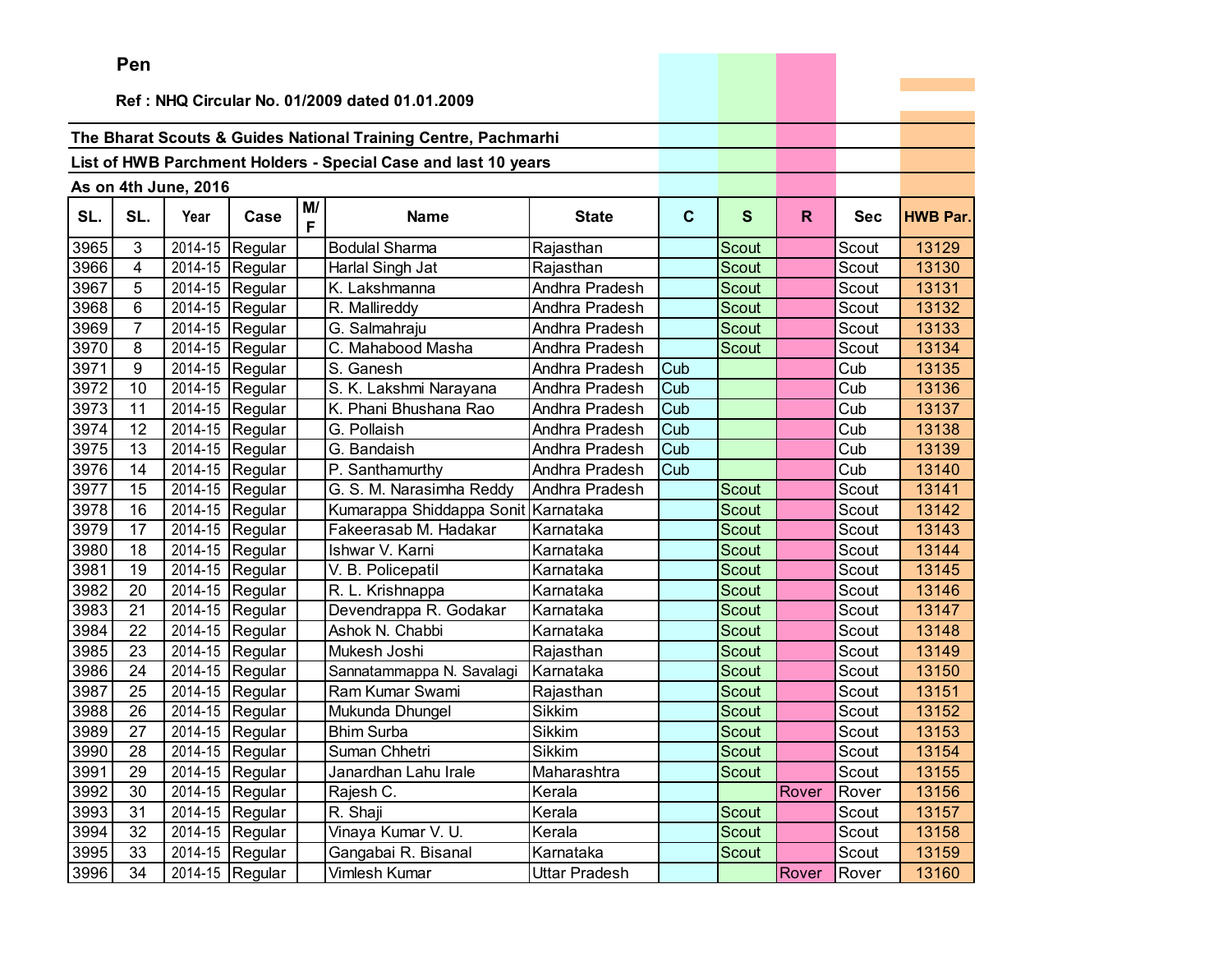|      | Pen |                      |                 |         |                                                                |               |             |              |       |            |                 |
|------|-----|----------------------|-----------------|---------|----------------------------------------------------------------|---------------|-------------|--------------|-------|------------|-----------------|
|      |     |                      |                 |         |                                                                |               |             |              |       |            |                 |
|      |     |                      |                 |         | Ref: NHQ Circular No. 01/2009 dated 01.01.2009                 |               |             |              |       |            |                 |
|      |     |                      |                 |         | The Bharat Scouts & Guides National Training Centre, Pachmarhi |               |             |              |       |            |                 |
|      |     |                      |                 |         | List of HWB Parchment Holders - Special Case and last 10 years |               |             |              |       |            |                 |
|      |     |                      |                 |         |                                                                |               |             |              |       |            |                 |
|      |     | As on 4th June, 2016 |                 |         |                                                                |               |             |              |       |            |                 |
| SL.  | SL. | Year                 | Case            | M/<br>F | <b>Name</b>                                                    | <b>State</b>  | $\mathbf c$ | S            | R     | <b>Sec</b> | <b>HWB Par.</b> |
| 3997 | 35  |                      | 2014-15 Regular |         | Shiv Karan                                                     | Uttar Pradesh |             |              | Rover | Rover      | 13161           |
| 3998 | 36  |                      | 2014-15 Regular |         | <b>Kasturilal Sharma</b>                                       | J&K           |             | Scout        |       | Scout      | 13162           |
| 3999 | 37  |                      | 2014-15 Regular |         | <b>Gurmeet Singh</b>                                           | J&K           |             | Scout        |       | Scout      | 13163           |
| 4000 | 38  |                      | 2014-15 Regular |         | Hari Shankar Baghela                                           | Rajasthan     |             | Scout        |       | Scout      | 13164           |
| 4001 | 39  |                      | 2014-15 Regular |         | Hariom Pareek                                                  | Rajasthan     |             | Scout        |       | Scout      | 13165           |
| 4002 | 40  | 2014-15              | Regular         |         | Krishan Kumar                                                  | Haryana       |             | <b>Scout</b> |       | Scout      | 13166           |
| 4003 | 41  |                      | 2014-15 Regular |         | Rohit Kumar Sharma                                             | Haryana       |             | <b>Scout</b> |       | Scout      | 13167           |
| 4004 | 42  |                      | 2014-15 Regular |         | Paramjit Singh                                                 | Haryana       |             | <b>Scout</b> |       | Scout      | 13168           |
| 4005 | 43  |                      | 2014-15 Regular |         | Dr. Bhup Singh                                                 | Haryana       |             | <b>Scout</b> |       | Scout      | 13169           |
| 4006 | 44  | 2014-15              | Regular         |         | Ranjit Singh                                                   | Haryana       |             | Scout        |       | Scout      | 13170           |
| 4007 | 45  | 2014-15              | Regular         |         | Dr. Inder Sain Sharan                                          | Haryana       |             | Scout        |       | Scout      | 13171           |
| 4008 | 46  | 2014-15              | Regular         |         | Mohinder Pal                                                   | Haryana       |             | Scout        |       | Scout      | 13172           |
| 4009 | 47  |                      | 2014-15 Regular |         | Karam Singh                                                    | Haryana       |             | Scout        |       | Scout      | 13173           |
| 4010 | 48  |                      | 2014-15 Regular |         | Iqbal Singh                                                    | Haryana       |             | Scout        |       | Scout      | 13174           |
| 4011 | 49  |                      | 2014-15 Regular |         | Rajesh Kumar                                                   | Haryana       |             | Scout        |       | Scout      | 13175           |
| 4012 | 50  |                      | 2014-15 Regular |         | Rattan Kumar                                                   | Haryana       |             | Scout        |       | Scout      | 13176           |
| 4013 | 51  |                      | 2014-15 Regular |         | Sunil Kumar Mehera                                             | Haryana       |             | Scout        |       | Scout      | 13177           |
| 4014 | 52  |                      | 2014-15 Regular |         | Venkatesha T. M.                                               | Karnataka     |             | Scout        |       | Scout      | 13178           |
| 4015 | 53  | 2014-15              | Regular         |         | D. Venkata Chalapathy                                          | Karnataka     |             | <b>Scout</b> |       | Scout      | 13179           |
| 4016 | 54  | 2014-15              | Regular         |         | H. Bhaskar Reddy                                               | Karnataka     |             | Scout        |       | Scout      | 13180           |
| 4017 | 55  |                      | 2014-15 Regular |         | Narayanaswamy V.                                               | Karnataka     |             | Scout        |       | Scout      | 13181           |
| 4018 | 56  | 2014-15              | Regular         |         | Gopal Rao C. K.                                                | Karnataka     |             | Scout        |       | Scout      | 13182           |
| 4019 | 57  | 2014-15              | Regular         |         | Sannatammappa N. Savalagi                                      | Karnataka     |             | Scout        |       | Scout      | 13183           |
| 4020 | 58  |                      | 2014-15 Regular |         | <b>Mahanthesh Kumar</b>                                        | Karnataka     |             | Scout        |       | Scout      | 13184           |
| 4021 | 59  |                      | 2014-15 Regular |         | Jayadev dash                                                   | Orissa        |             |              | Rover | Rover      | 13185           |
| 4022 | 60  |                      | 2014-15 Regular |         | Hauhmingliana                                                  | Mizoram       |             | Scout        |       | Scout      | 13186           |
| 4023 | 61  |                      | 2014-15 Regular |         | Pavan Kumar Rajawat                                            | W.Rly         |             |              | Rover | Rover      | 13187           |
| 4024 | 62  |                      | 2014-15 Regular |         | Ranjit Kumar Das                                               | Assam         |             | Scout        |       | Scout      | 13188           |
| 4025 | 63  |                      | 2014-15 Regular |         | Vinay Kr. Srivastava                                           | Uttar Pradesh |             | Scout        |       | Scout      | 13189           |
| 4026 | 64  |                      | 2014-15 Regular |         | Narsingh Pd. Singh                                             | Uttar Pradesh |             | Scout        |       | Scout      | 13190           |
| 4027 | 65  |                      | 2014-15 Regular |         | Prithvi Raj Singh                                              | Uttar Pradesh |             | Scout        |       | Scout      | 13191           |
| 4028 | 66  |                      | 2014-15 Regular |         | Dheerendra Kr. Pandey                                          | Uttar Pradesh |             | Scout        |       | Scout      | 13192           |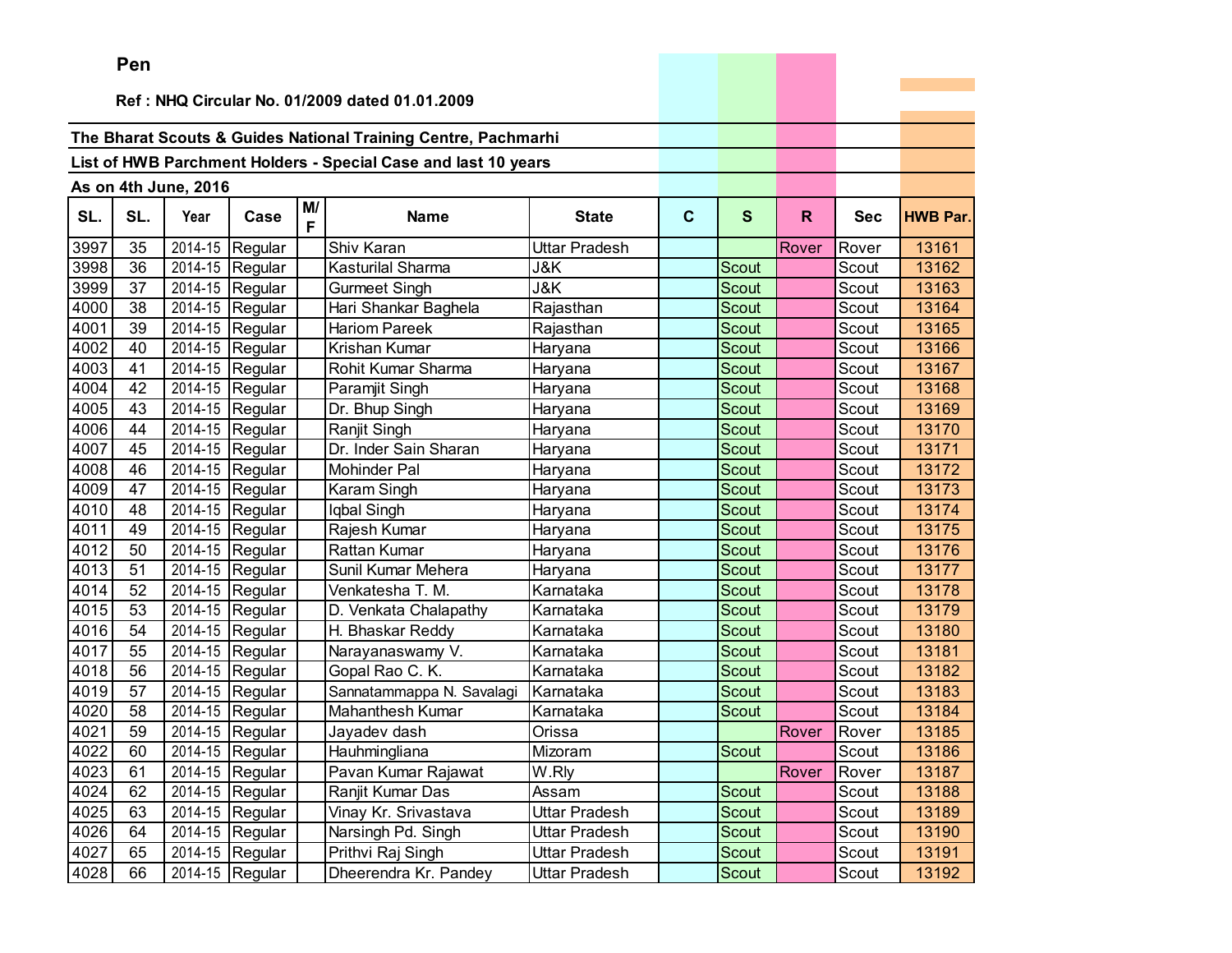|      | ген                                            |                      |                               |         |                                                                |                      |             |              |       |            |                 |
|------|------------------------------------------------|----------------------|-------------------------------|---------|----------------------------------------------------------------|----------------------|-------------|--------------|-------|------------|-----------------|
|      | Ref: NHQ Circular No. 01/2009 dated 01.01.2009 |                      |                               |         |                                                                |                      |             |              |       |            |                 |
|      |                                                |                      |                               |         |                                                                |                      |             |              |       |            |                 |
|      |                                                |                      |                               |         | The Bharat Scouts & Guides National Training Centre, Pachmarhi |                      |             |              |       |            |                 |
|      |                                                |                      |                               |         | List of HWB Parchment Holders - Special Case and last 10 years |                      |             |              |       |            |                 |
|      |                                                |                      |                               |         |                                                                |                      |             |              |       |            |                 |
|      |                                                | As on 4th June, 2016 |                               |         |                                                                |                      |             |              |       |            |                 |
| SL.  | SL.                                            | Year                 | Case                          | M/<br>F | <b>Name</b>                                                    | <b>State</b>         | $\mathbf c$ | S            | R.    | <b>Sec</b> | <b>HWB Par.</b> |
| 4029 | 67                                             | 2014-15              | Regular                       |         | Madan Mohan                                                    | <b>Uttar Pradesh</b> |             | Scout        |       | Scout      | 13193           |
| 4030 | 68                                             | 2014-15              | Regular                       |         | Mohd. Shamim                                                   | Uttar Pradesh        |             | <b>Scout</b> |       | Scout      | 13194           |
| 4031 | 69                                             | 2014-15              | Regular                       |         | Ved Prakash Pathak                                             | Uttar Pradesh        |             |              | Rover | Rover      | 13195           |
| 4032 | 70                                             | 2014-15              | Regular                       |         | Hauhminglianna                                                 | Mizoram              |             | Scout        |       | Scout      | 13196           |
| 4033 | 71                                             | 2014-15              | Regular                       |         | Ashish Mishra                                                  | M.P.                 |             | Scout        |       | Scout      | 13197           |
| 4034 | 72                                             | 2014-15              | Regular                       |         | Balraj Singh                                                   | Rajasthan            |             | Scout        |       | Scout      | 13198           |
| 4035 | 73                                             | 2014-15              | Regular                       |         | Rajeev Kumar                                                   | Rajasthan            |             | Scout        |       | Scout      | 13199           |
| 4036 | 74                                             | 2014-15              | Regular                       |         | Daleep Singh                                                   | Rajasthan            |             | Scout        |       | Scout      | 13200           |
| 4037 | 75                                             | 2014-15              | Regular                       |         | Parameshwar Khangar                                            | Rajasthan            |             | Scout        |       | Scout      | 13201           |
| 4038 | 76                                             | 2014-15              | Regular                       |         | Amar Pal Jogi                                                  | Rajasthan            |             | Scout        |       | Scout      | 13202           |
| 4039 | 77                                             | 2014-15              | Regular                       |         | Ram Charan Panwar                                              | Rajasthan            |             | Scout        |       | Scout      | 13203           |
| 4040 | 78                                             | 2014-15              | Regular                       |         | Roop Narayan Gurjar                                            | Rajasthan            | Cub         |              |       | Cub        | 13204           |
| 4041 | 79                                             | 2014-15              | Regular                       |         | Rajesh A. V.                                                   | Karnataka            |             |              | Rover | Rover      | 13205           |
| 4042 | 80                                             | 2014-15              | Regular                       |         | Devilal Soni                                                   | M.P.                 |             | <b>Scout</b> |       | Scout      | 13206           |
| 4043 | 81                                             | 2014-15              | Regular                       |         | Ajay Kumar Dhurve                                              | M.P.                 |             | Scout        |       | Scout      | 13207           |
| 4044 | 82                                             | 2014-15              | Regular                       |         | K. K. Pathe                                                    | M.P.                 |             | Scout        |       | Scout      | 13208           |
| 4045 | 83                                             | 2014-15              | Regular                       |         | Vijaypal Singh Nunhariya                                       | M.P.                 | Cub         |              |       | Cub        | 13209           |
| 4046 | 84                                             | 2014-15              | Regular                       |         | Shivnarayan Dawar                                              | M.P.                 | Cub         |              |       | Cub        | 13210           |
| 4047 | 85                                             | 2014-15              | Regular                       |         | L. Venkata Chalapathy                                          | Andhra Pradesh       | Cub         |              |       | Cub        | 13211           |
| 4048 | 86                                             | 2014-15              | Regular                       |         | M. Venkata Siva Reddy                                          | Andhra Pradesh       | Cub         |              |       | Cub        | 13212           |
| 4049 | 87                                             | 2014-15              | Regular                       |         | R. Sreenivasulu                                                | Andhra Pradesh       | Cub         |              |       | Cub        | 13213           |
| 4050 | 88                                             | 2014-15              | Regular                       |         | Adi Andhar Mallaiah                                            | Andhra Pradesh       | Cub         |              |       | Cub        | 13214           |
| 4051 | 89                                             | 2014-15              | Regular                       |         | K. P. Rami Reddy                                               | Andhra Pradesh       | Cub         |              |       | Cub        | 13215           |
| 4052 | 90                                             | 2014-15              | Regular                       |         | Chandra Shankar Srivastava                                     | Rajasthan            |             | <b>Scout</b> |       | Scout      | 13216           |
| 4053 | 91                                             | 2014-15              | Regular                       |         | Samundar Singh Choudhary                                       | Rajasthan            | Cub         |              |       | Cub        | 13217           |
| 4054 | 92                                             |                      | $\overline{2014}$ -15 Regular |         | Vinod Kumar Gharv                                              | Rajasthan            |             |              | Rover | Rover      | 13218           |
| 4055 | 93                                             |                      | 2014-15 Regular               |         | Kakio Siga                                                     | Arunachal Pradesh    |             | Scout        |       | Scout      | 13219           |
| 4056 | 94                                             |                      | 2014-15 Regular               |         | Rajesh Kumar                                                   | <b>KVS</b>           | Cub         |              |       | Cub        | 13220           |
| 4057 | 95                                             |                      | 2014-15 Regular               |         | Aditya Narayan Mishra                                          | <b>KVS</b>           | Cub         |              |       | Cub        | 13221           |
| 4058 | 96                                             |                      | 2014-15 Regular               |         | Suresh Jayappa Kuppanatti                                      | Karnataka            |             | Scout        |       | Scout      | 13222           |
| 4059 | 97                                             |                      | 2014-15 Regular               |         | Sadashiv T. Mennikeri                                          | Karnataka            |             | Scout        |       | Scout      | 13223           |
| 4060 | 98                                             |                      | 2014-15 Regular               |         | Basavaraj M. Nidoni                                            | Karnataka            |             | Scout        |       | Scout      | 13224           |

and the contract of the contract of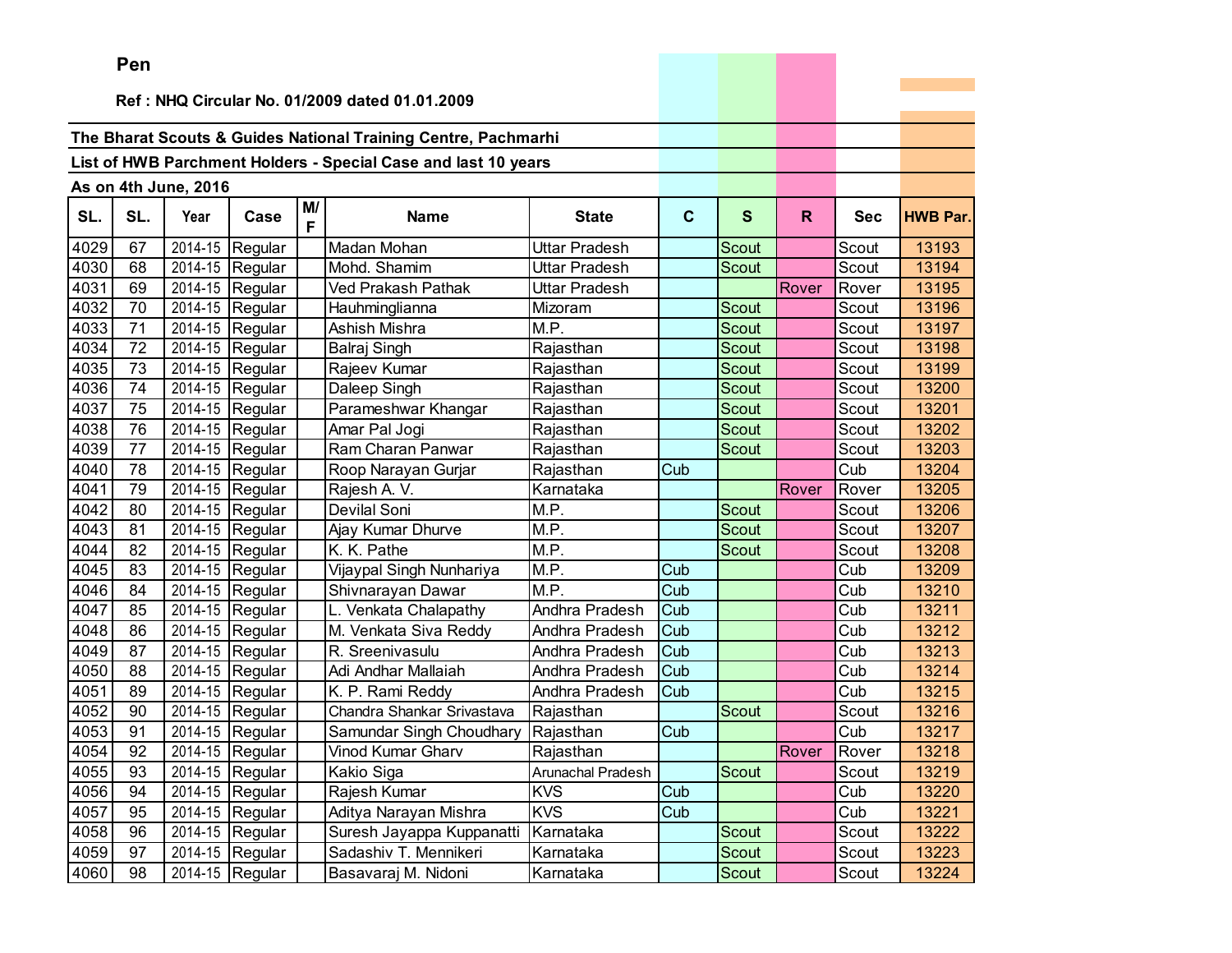|      | ren |                      |                               |    |                                                                |               |             |              |              |            |                 |
|------|-----|----------------------|-------------------------------|----|----------------------------------------------------------------|---------------|-------------|--------------|--------------|------------|-----------------|
|      |     |                      |                               |    | Ref: NHQ Circular No. 01/2009 dated 01.01.2009                 |               |             |              |              |            |                 |
|      |     |                      |                               |    |                                                                |               |             |              |              |            |                 |
|      |     |                      |                               |    | The Bharat Scouts & Guides National Training Centre, Pachmarhi |               |             |              |              |            |                 |
|      |     |                      |                               |    | List of HWB Parchment Holders - Special Case and last 10 years |               |             |              |              |            |                 |
|      |     | As on 4th June, 2016 |                               |    |                                                                |               |             |              |              |            |                 |
|      |     |                      |                               | M/ |                                                                |               |             |              |              |            |                 |
| SL.  | SL. | Year                 | Case                          | F  | <b>Name</b>                                                    | <b>State</b>  | $\mathbf c$ | $\mathbf{s}$ | $\mathsf{R}$ | <b>Sec</b> | <b>HWB Par.</b> |
| 4061 | 99  | 2014-15              | Regular                       |    | NljagunayyaVeerayya K.                                         | Karnataka     |             | Scout        |              | Scout      | 13225           |
| 4062 | 100 | 2014-15              | Regular                       |    | Malateshgouda V. Patil                                         | Karnataka     |             | Scout        |              | Scout      | 13226           |
| 4063 | 101 | 2014-15              | Regular                       |    | Shivanand C. Gundar                                            | Karnataka     |             | Scout        |              | Scout      | 13227           |
| 4064 | 102 | 2014-15              | Regular                       |    | Pankaj Singour                                                 | M.P.          | Cub         |              |              | Cub        | 13228           |
| 4065 | 103 | 2014-15              | Regular                       |    | Balraj Singh                                                   | <b>KVS</b>    | Cub         |              |              | Cub        | 13229           |
| 4066 | 104 | 2014-15              | Regular                       |    | Amit Kumar                                                     | Chhattisgarh  |             |              | Rover        | Rover      | 13230           |
| 4067 | 105 | 2014-15              | Regular                       |    | Gaya Prasad Gupta                                              | Uttar Pradesh |             | Scout        |              | Scout      | 13231           |
| 4068 | 106 | 2014-15              | Regular                       |    | Dr. S. P. Arora                                                | Uttar Pradesh |             |              | Rover        | Rover      | 13232           |
| 4069 | 107 | 2014-15              | Regular                       |    | Dr. R. K. Jaiswal                                              | Uttar Pradesh |             |              | Rover        | Rover      | 13233           |
| 4070 | 108 | 2014-15              | Regular                       |    | Rajeev Kumar Niranjan                                          | Uttar Pradesh |             |              | Rover        | Rover      | 13234           |
| 4071 | 109 | 2014-15              | Regular                       |    | Kumar Sachidanand                                              | <b>KVS</b>    | Cub         |              |              | Cub        | 13235           |
| 4072 | 110 | 2014-15              | Regular                       |    | Mrs. Sarita Saxena                                             | Delhi         | Cub         |              |              | Cub        | 13236           |
| 4073 | 111 | 2014-15              | Regular                       |    | Hanuman Das Sahu                                               | Chhattisgarh  |             |              | Rover        | Rover      | 13237           |
| 4074 | 112 | 2014-15              | Regular                       |    | Inoo Ram Verma                                                 | Chhattisgarh  |             | <b>Scout</b> |              | Scout      | 13238           |
| 4075 | 113 | 2014-15              | Regular                       |    | Rukman Singh Sardar                                            | Chhattisgarh  |             | Scout        |              | Scout      | 13239           |
| 4076 | 114 | 2014-15              | Regular                       |    | Dinesh Kuamr Sahu                                              | Chhattisgarh  |             | Scout        |              | Scout      | 13240           |
| 4077 | 115 | 2014-15              | Regular                       |    | Sanjeev Kumar Patel                                            | Chhattisgarh  |             | Scout        |              | Scout      | 13241           |
| 4078 | 116 | 2014-15              | Regular                       |    | Churamani Verma                                                | Chhattisgarh  |             | <b>Scout</b> |              | Scout      | 13242           |
| 4079 | 117 | 2014-15              | Regular                       |    | <b>Tapash Roy</b>                                              | Chhattisgarh  |             |              | Rover        | Rover      | 13243           |
| 4080 | 118 | 2014-15              | Regular                       |    | Mayukh Shrivastava                                             | Chhattisgarh  |             |              | Rover        | Rover      | 13244           |
| 4081 | 119 | 2014-15              | Regular                       |    | Milap Singh Patel                                              | Chhattisgarh  |             |              | Rover        | Rover      | 13245           |
| 4082 | 120 | 2014-15              | Regular                       |    | Krishna Kumar Barik                                            | Chhattisgarh  |             |              | Rover        | Rover      | 13246           |
| 4083 | 121 | 2014-15              | Regular                       |    | Akshay Kumar Saipathi                                          | Chhattisgarh  |             |              | Rover        | Rover      | 13247           |
| 4084 | 122 | 2014-15              | Regular                       |    | Lajpat Rai Kumawat                                             | Rajasthan     |             |              | Rover        | Rover      | 13248           |
| 4085 | 123 | 2014-15              | Regular                       |    | Pankaj Dashora                                                 | Rajasthan     |             | Scout        |              | Scout      | 13249           |
| 4086 | 124 |                      | $\overline{2014}$ -15 Regular |    | Arjun Singh                                                    | Rajasthan     | Cub         |              |              | Cub        | 13250           |
| 4087 | 125 |                      | 2014-15 Regular               |    | Om Prakash Meghwal                                             | Rajasthan     |             | Scout        |              | Scout      | 13251           |
| 4088 | 126 |                      | 2014-15 Regular               |    | Sanjay Kumar Tak                                               | Rajasthan     |             | Scout        |              | Scout      | 13252           |
| 4089 | 127 |                      | 2014-15 Regular               |    | Suresh Chandra Sharma                                          | Rajasthan     |             | Scout        |              | Scout      | 13253           |
| 4090 | 128 |                      | 2014-15 Regular               |    | Raghu Nandan Paul                                              | Assam         |             | Scout        |              | Scout      | 13254           |
| 4091 | 129 |                      | 2014-15 Regular               |    | Md. Kamaruzzaman                                               | Assam         |             | Scout        |              | Scout      | 13255           |
| 4092 | 130 |                      | 2014-15 Regular               |    | Dhijendra Talukdar                                             | Assam         |             | Scout        |              | Scout      | 13256           |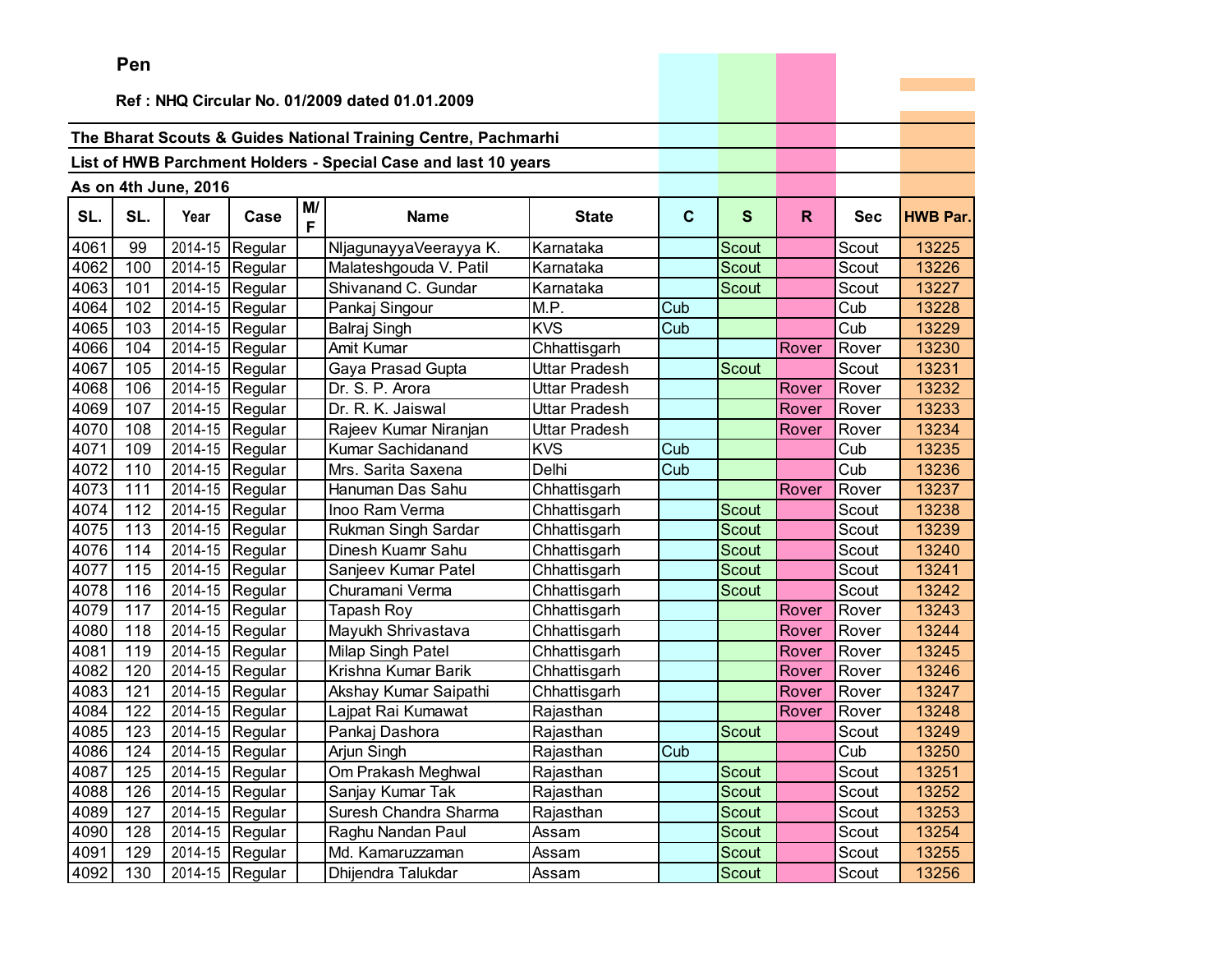|      | ren |                      |                   |         |                                                                |                   |             |              |       |            |                 |
|------|-----|----------------------|-------------------|---------|----------------------------------------------------------------|-------------------|-------------|--------------|-------|------------|-----------------|
|      |     |                      |                   |         | Ref: NHQ Circular No. 01/2009 dated 01.01.2009                 |                   |             |              |       |            |                 |
|      |     |                      |                   |         |                                                                |                   |             |              |       |            |                 |
|      |     |                      |                   |         | The Bharat Scouts & Guides National Training Centre, Pachmarhi |                   |             |              |       |            |                 |
|      |     |                      |                   |         | List of HWB Parchment Holders - Special Case and last 10 years |                   |             |              |       |            |                 |
|      |     |                      |                   |         |                                                                |                   |             |              |       |            |                 |
|      |     | As on 4th June, 2016 |                   |         |                                                                |                   |             |              |       |            |                 |
| SL.  | SL. | Year                 | Case              | M/<br>F | <b>Name</b>                                                    | <b>State</b>      | $\mathbf c$ | $\mathbf{s}$ | R.    | <b>Sec</b> | <b>HWB Par.</b> |
| 4093 | 131 | 2014-15              | Regular           |         | Vishwas Gunvant Rao Jadhav Maharashtra                         |                   | Cub         |              |       | Cub        | 13257           |
| 4094 | 132 | 2014-15              | Regular           |         | Prasad Narayan Dixit                                           | Maharashtra       |             | Scout        |       | Scout      | 13258           |
| 4095 | 133 | 2014-15              | Regular           |         | Hiralal Rajaram Patil                                          | Maharashtra       |             | Scout        |       | Scout      | 13259           |
| 4096 | 134 |                      | 2014-15 Regular   |         | Dyaneshwar Hiraman Sawant                                      | Maharashtra       |             | Scout        |       | Scout      | 13260           |
| 4097 | 135 | 2014-15              | Regular           |         | Sanjay Pandit Kalake                                           | Maharashtra       |             | Scout        |       | Scout      | 13261           |
| 4098 | 136 | 2014-15              | Regular           |         | Krishnat Ananda Hawale Patil                                   | Maharashtra       |             | <b>Scout</b> |       | Scout      | 13262           |
| 4099 | 137 | 2014-15              | Regular           |         | Anand Shankar Gavali                                           | Maharashtra       |             | Scout        |       | Scout      | 13263           |
| 4100 | 138 | 2014-15              | Regular           |         | Kamble Vishnu Hindurao                                         | Maharashtra       |             | Scout        |       | Scout      | 13264           |
| 4101 | 139 | 2014-15              | Regular           |         | Basava Raj A. Hadgil                                           | Karnataka         |             | Scout        |       | Scout      | 13265           |
| 4102 | 140 |                      | 2014-15 Regular   |         | <b>Buddha Lall Tamang</b>                                      | <b>Sikkim</b>     |             | Scout        |       | Scout      | 13266           |
| 4103 | 141 | 2014-15              | Regular           |         | Subash Tamang                                                  | <b>Sikkim</b>     |             | Scout        |       | Scout      | 13267           |
| 4104 | 142 | 2014-15              | Regular           |         | Bhim Raj Gurung                                                | Sikkim            |             | Scout        |       | Scout      | 13268           |
| 4105 | 143 | 2014-15              | Regular           |         | Smt. Kusum Dhiman                                              | <b>KVS</b>        | Cub         |              |       | Cub        | 13269           |
| 4106 | 144 | 2014-15              | Regular           |         | Vvijay Vishwanathan Chavan                                     | Maharashtra       |             | <b>Scout</b> |       | Scout      | 13270           |
| 4107 | 145 | 2014-15              | Regular           |         | suraj Kasar                                                    | Chhattisgarh      |             |              | Rover | Rover      | 13271           |
| 4108 | 146 |                      | 2014-15 Regular   |         | Munna Thakur                                                   | Arunachal Pradesh |             | Scout        |       | Scout      | 13272           |
| 4109 | 147 | 2014-15              | Regular           |         | Atibal singh                                                   | M.P.              |             | <b>Scout</b> |       | Scout      | 13273           |
| 4110 | 148 | 2014-15              | Regular           |         | Ravindra Singh Gurjar                                          | M.P.              | Cub         |              |       | Cub        | 13274           |
| 4111 | 149 | 2014-15              | Regular           |         | Rajendra Bhanudas Mahire                                       | Maharashtra       |             | Scout        |       | Scout      | 13275           |
| 4112 | 150 | 2014-15              | Regular           |         | <b>Bishnu Charan Samal</b>                                     | Orissa            |             | <b>Scout</b> |       | Scout      | 13276           |
| 4113 | 151 | 2014-15              | Regular           |         | Srimant Kumar Roy                                              | Orissa            |             | <b>Scout</b> |       | Scout      | 13277           |
| 4114 | 152 | 2014-15              | Regular           |         | <b>Bipin Bihari Satapathy</b>                                  | Orissa            |             | Scout        |       | Scout      | 13278           |
| 4115 | 153 |                      | 2014-15 Regular   |         | Akbar Ali                                                      | Uttar Pradesh     |             | <b>Scout</b> |       | Scout      | 13279           |
| 4116 | 154 | 2014-15              | Regular           |         | Ram Phal Saini                                                 | Rajasthan         |             | Scout        |       | Scout      | 13280           |
| 4117 | 155 | 2014-15              | Regular           |         | Devendra Kumar Sharma                                          | Rajasthan         |             | Scout        |       | Scout      | 13281           |
| 4118 | 156 |                      | 2014-15 Regular   |         | Shri Ram Bairwa                                                | Rajasthan         |             | Scout        |       | Scout      | 13282           |
| 4119 | 157 |                      | 2014-15 Regular   |         | Khem Chand Sharma                                              | Rajasthan         |             | Scout        |       | Scout      | 13283           |
| 4120 | 158 |                      | 2014-15 Regular   |         | Narayan Prakash Mishra                                         | Rajasthan         |             | Scout        |       | Scout      | 13284           |
| 4121 | 159 |                      | 2014-15 Regular   |         | Jagdish Prasad Saini                                           | Rajasthan         |             | Scout        |       | Scout      | 13285           |
| 4122 | 160 |                      | 2014-15   Regular |         | Sumer Singh Kalash                                             | Rajasthan         |             | Scout        |       | Scout      | 13286           |
| 4123 | 161 |                      | 2014-15 Regular   |         | Mukesh Kumar Lahakodia                                         | Rajasthan         |             | Scout        |       | Scout      | 13287           |
| 4124 | 162 |                      | 2014-15 Regular   |         | Sanjay Kumar Dhaker                                            | Rajasthan         |             | Scout        |       | Scout      | 13288           |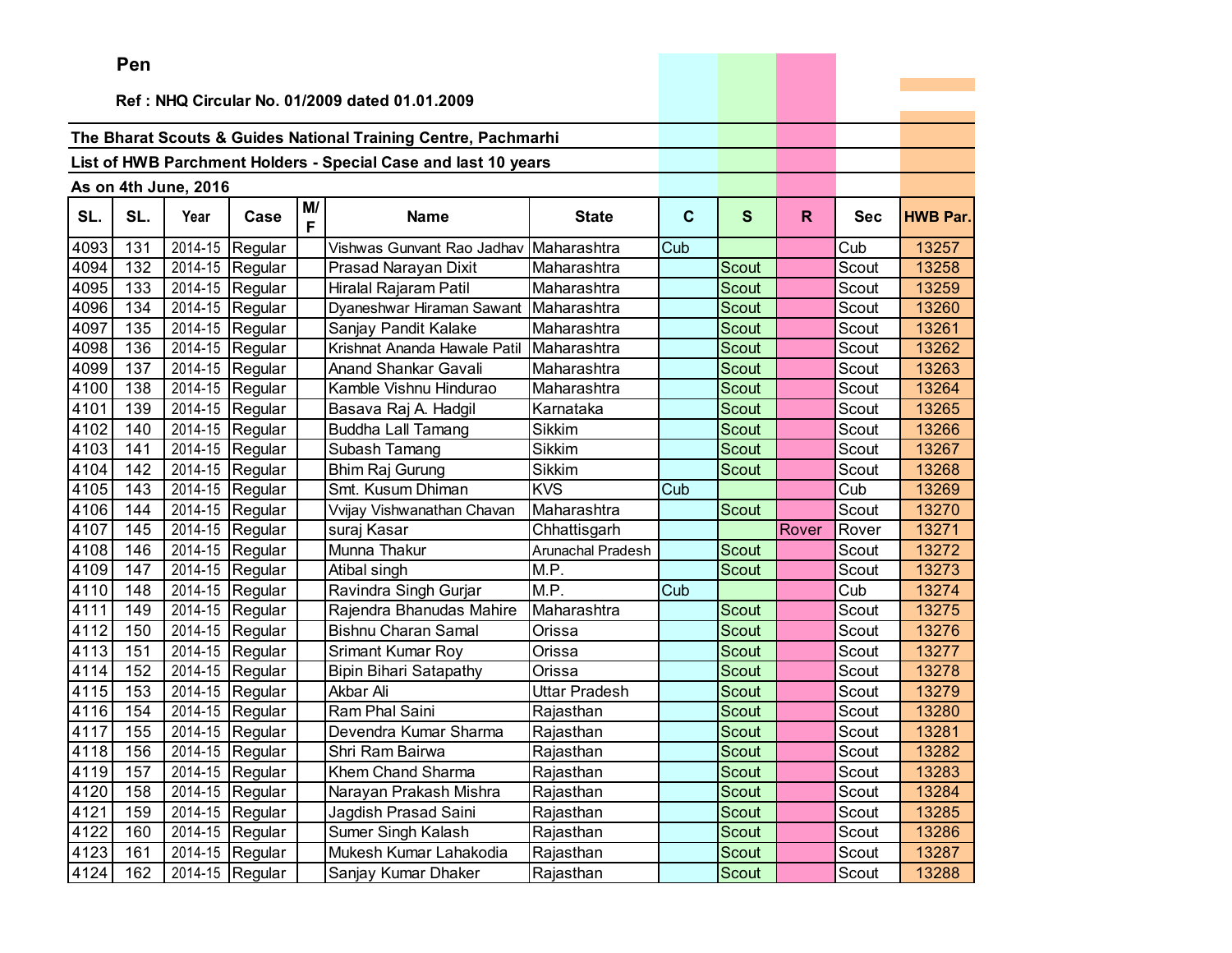|      | ren |                      |                 |         |                                                                |                   |             |              |       |            |                 |
|------|-----|----------------------|-----------------|---------|----------------------------------------------------------------|-------------------|-------------|--------------|-------|------------|-----------------|
|      |     |                      |                 |         | Ref: NHQ Circular No. 01/2009 dated 01.01.2009                 |                   |             |              |       |            |                 |
|      |     |                      |                 |         |                                                                |                   |             |              |       |            |                 |
|      |     |                      |                 |         | The Bharat Scouts & Guides National Training Centre, Pachmarhi |                   |             |              |       |            |                 |
|      |     |                      |                 |         | List of HWB Parchment Holders - Special Case and last 10 years |                   |             |              |       |            |                 |
|      |     |                      |                 |         |                                                                |                   |             |              |       |            |                 |
|      |     | As on 4th June, 2016 |                 |         |                                                                |                   |             |              |       |            |                 |
| SL.  | SL. | Year                 | Case            | M/<br>F | <b>Name</b>                                                    | <b>State</b>      | $\mathbf c$ | $\mathbf{s}$ | R.    | <b>Sec</b> | <b>HWB Par.</b> |
| 4125 | 163 | 2014-15              | Regular         |         | Shreeram Prajapat                                              | Rajasthan         |             | Scout        |       | Scout      | 13289           |
| 4126 | 164 | 2014-15              | Regular         |         | Sunilkumar B. Biradarpatil                                     | Karnataka         |             | Scout        |       | Scout      | 13290           |
| 4127 | 165 | 2014-15              | Regular         |         | Gollaiappa N. Hugar                                            | Karnataka         |             | Scout        |       | Scout      | 13291           |
| 4128 | 166 | 2014-15              | Regular         |         | <b>Bhavusing M. Badiger</b>                                    | Karnataka         |             | Scout        |       | Scout      | 13292           |
| 4129 | 167 | 2014-15              | Regular         |         | Lakasa K. Nadaf                                                | Karnataka         |             | Scout        |       | Scout      | 13293           |
| 4130 | 168 | 2014-15              | Regular         |         | B. N. Kiran kumar                                              | Karnataka         |             | Scout        |       | Scout      | 13294           |
| 4131 | 169 | 2014-15              | Regular         |         | Leelamaheshwara                                                | Karnataka         |             | Scout        |       | Scout      | 13295           |
| 4132 | 170 | 2014-15              | Regular         |         | Suneel Kumar                                                   | Haryana           | Cub         |              |       | Cub        | 13296           |
| 4133 | 171 | 2014-15              | Regular         |         | Ajay Singh                                                     | Haryana           | Cub         |              |       | Cub        | 13297           |
| 4134 | 172 | 2014-15              | Regular         |         | Ashok Vashisth                                                 | Haryana           | Cub         |              |       | Cub        | 13298           |
| 4135 | 173 | 2014-15              | Regular         |         | Manju Bala Saini                                               | Haryana           | Cub         |              |       | Cub        | 13299           |
| 4136 | 174 | 2014-15              | Regular         |         | <b>Bharat Pal</b>                                              | Haryana           | Cub         |              |       | Cub        | 13300           |
| 4137 | 175 | 2014-15              | Regular         |         | Mukesh Kumar                                                   | Haryana           | Cub         |              |       | Cub        | 13301           |
| 4138 | 176 | 2014-15              | Regular         |         | Manoj Kumar                                                    | Haryana           | Cub         |              |       | Cub        | 13302           |
| 4139 | 177 | 2014-15              | Regular         |         | Balraj Narwal                                                  | Haryana           | Cub         |              |       | Cub        | 13303           |
| 4140 | 178 |                      | 2014-15 Regular |         | Ajay Chandrawanshi                                             | Chhattisgarh      |             |              | Rover | Rover      | 13304           |
| 4141 | 179 | 2014-15              | Regular         |         | M. L. Yadav                                                    | Chhattisgarh      |             | <b>Scout</b> |       | Scout      | 13305           |
| 4142 | 180 | 2014-15              | Regular         |         | Hirau Ram Dharau                                               | Chhattisgarh      |             | Scout        |       | Scout      | 13306           |
| 4143 | 181 | 2014-15              | Regular         |         | Rewa Ram Sahu                                                  | Chhattisgarh      |             | Scout        |       | Scout      | 13307           |
| 4144 | 182 | 2014-15              | Regular         |         | Rajesh Kumar Sharma                                            | Rajasthan         |             | <b>Scout</b> |       | Scout      | 13308           |
| 4145 | 183 | 2014-15              | Regular         |         | Gopal Lal Sharma                                               | Rajasthan         |             | <b>Scout</b> |       | Scout      | 13309           |
| 4146 | 184 | 2014-15              | Regular         |         | Rameshwar Lal Maru                                             | Rajasthan         |             | Scout        |       | Scout      | 13310           |
| 4147 | 185 | 2014-15              | Regular         |         | Madan Lal Runiwal                                              | Rajasthan         |             | Scout        |       | Scout      | 13311           |
| 4148 | 186 | 2014-15              | Regular         |         | Shailesh Kumar Mehta                                           | Rajasthan         |             | Scout        |       | Scout      | 13312           |
| 4149 | 187 | 2014-15              | Regular         |         | Jagdish Lal Gurjar                                             | Rajasthan         |             | Scout        |       | Scout      | 13313           |
| 4150 | 188 |                      | 2014-15 Regular |         | Sitaram Gurjar                                                 | M.P.              | Cub         |              |       | Cub        | 13314           |
| 4151 | 189 |                      | 2014-15 Regular |         | Shalendra Singh Parmar                                         | M.P.              |             | Scout        |       | Scout      | 13315           |
| 4152 | 190 |                      | 2014-15 Regular |         | Chandan Kumar Singh                                            | N.E.Rly           | Cub         |              |       | Cub        | 13316           |
| 4153 | 191 |                      | 2014-15 Regular |         | Mahesh Kumar Verma                                             | N.E.Rly           | Cub         |              |       | Cub        | 13317           |
| 4154 | 192 |                      | 2014-15 Regular |         | Radheshyam Sahu                                                | Chhattisgarh      | Cub         |              |       | Cub        | 13318           |
| 4155 | 193 |                      | 2014-15 Regular |         | <b>Bhola Ram Sahu</b>                                          | Chhattisgarh      | Cub         |              |       | Cub        | 13319           |
| 4156 | 194 |                      | 2014-15 Regular |         | K. M. Vaidheeswara                                             | <b>Tamil Nadu</b> |             | Scout        |       | Scout      | 13320           |

the property of the control of the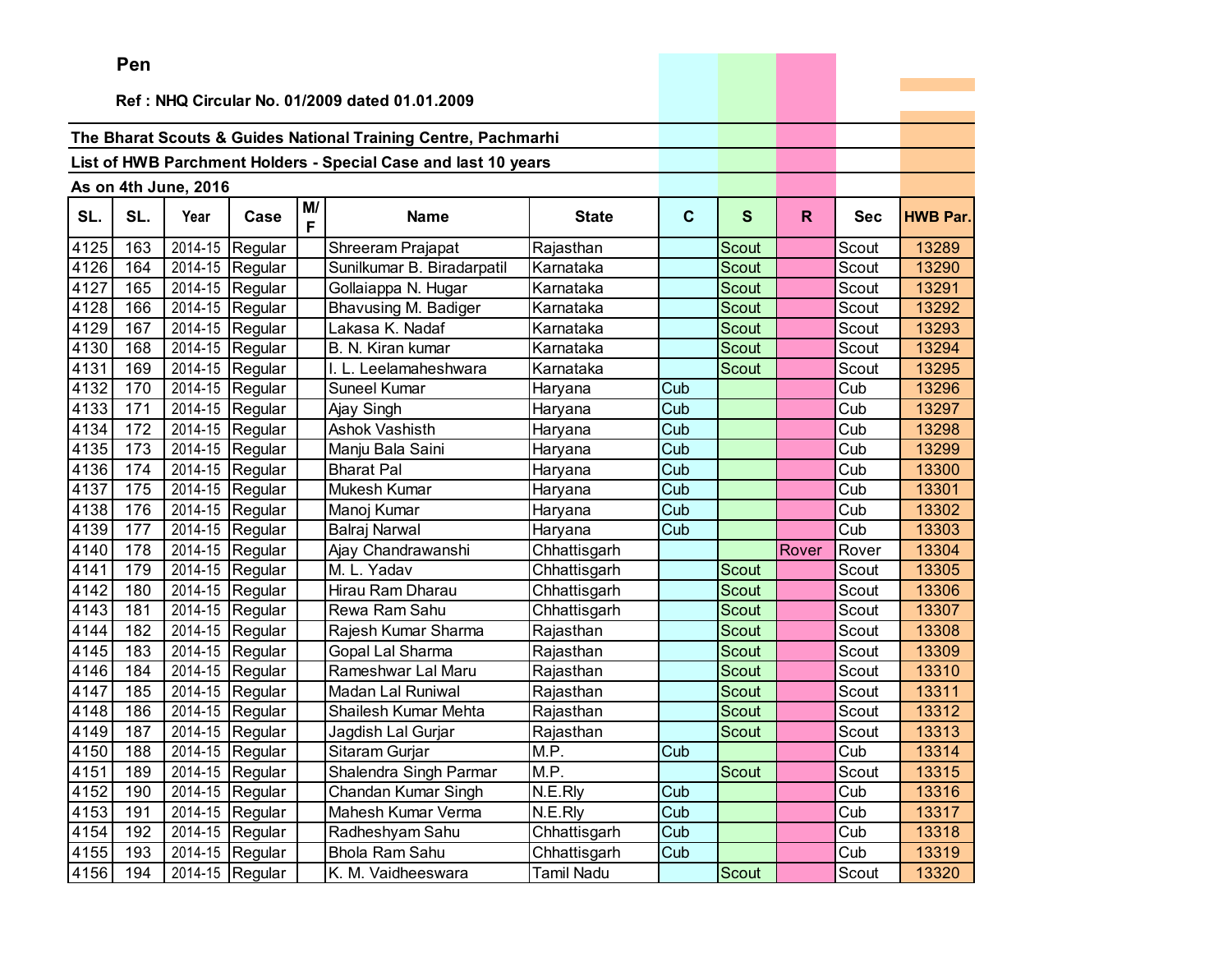|      | Pen |                      |                 |    |                                                                |                |             |              |       |            |                 |
|------|-----|----------------------|-----------------|----|----------------------------------------------------------------|----------------|-------------|--------------|-------|------------|-----------------|
|      |     |                      |                 |    | Ref: NHQ Circular No. 01/2009 dated 01.01.2009                 |                |             |              |       |            |                 |
|      |     |                      |                 |    |                                                                |                |             |              |       |            |                 |
|      |     |                      |                 |    | The Bharat Scouts & Guides National Training Centre, Pachmarhi |                |             |              |       |            |                 |
|      |     |                      |                 |    | List of HWB Parchment Holders - Special Case and last 10 years |                |             |              |       |            |                 |
|      |     |                      |                 |    |                                                                |                |             |              |       |            |                 |
|      |     | As on 4th June, 2016 |                 | M/ |                                                                |                |             |              |       |            |                 |
| SL.  | SL. | Year                 | Case            | F  | <b>Name</b>                                                    | <b>State</b>   | $\mathbf c$ | S            | R.    | <b>Sec</b> | <b>HWB Par.</b> |
| 4157 | 195 |                      | 2014-15 Regular |    | Dal Chand Rathore                                              | <b>KVS</b>     |             | Scout        |       | Scout      | 13321           |
| 4158 | 196 |                      | 2014-15 Regular |    | Dr. Vinodanand Bharti                                          | <b>KVS</b>     |             | <b>Scout</b> |       | Scout      | 13322           |
| 4159 | 197 |                      | 2014-15 Regular |    | <b>Ramlal Rahi</b>                                             | <b>KVS</b>     | Cub         |              |       | Cub        | 13323           |
| 4160 | 198 |                      | 2014-15 Regular |    | Laxmi Kumar Singh                                              | N.E.Rly        |             | Scout        |       | Scout      | 13324           |
| 4161 | 199 |                      | 2014-15 Regular |    | Baban Hanwanth Aghao                                           | Maharashtra    |             | Scout        |       | Scout      | 13325           |
| 4162 | 200 |                      | 2014-15 Regular |    | Chandrashekhar A. Savalagi Karnataka                           |                |             | Scout        |       | Scout      | 13326           |
| 4163 | 201 | 2014-15              | Regular         |    | Gobin Dutta                                                    | Assam          |             | <b>Scout</b> |       | Scout      | 13327           |
| 4164 | 202 |                      | 2014-15 Regular |    | <b>Gulap Das</b>                                               | Assam          |             | Scout        |       | Scout      | 13328           |
| 4165 | 203 |                      | 2014-15 Regular |    | Dandi Kalita                                                   | Assam          |             | Scout        |       | Scout      | 13329           |
| 4166 | 204 |                      | 2014-15 Regular |    | Pradip Kr. Bura Gohain                                         | Assam          |             | Scout        |       | Scout      | 13330           |
| 4167 | 205 |                      | 2014-15 Regular |    | Tulshi Boruah                                                  | Assam          |             | <b>Scout</b> |       | Scout      | 13331           |
| 4168 | 206 |                      | 2014-15 Regular |    | <b>Bhuwan Lal Sinha</b>                                        | Chhattisgarh   |             |              | Rover | Rover      | 13332           |
| 4169 | 207 |                      | 2014-15 Regular |    | Anil John                                                      | Chhattisgarh   |             | Scout        |       | Scout      | 13333           |
| 4170 | 208 |                      | 2014-15 Regular |    | C. J. Ram                                                      | <b>KVS</b>     |             | <b>Scout</b> |       | Scout      | 13334           |
| 4171 | 209 |                      | 2014-15 Regular |    | <b>Arvind Kumar Mishra</b>                                     | <b>KVS</b>     | Cub         |              |       | Cub        | 13335           |
| 4172 | 210 |                      | 2014-15 Regular |    | Samala Venkateshwarulu                                         | Andhra Pradesh |             |              | Rover | Rover      | 13336           |
| 4173 | 211 |                      | 2014-15 Regular |    | Rajender Pal                                                   | H.P            |             | Scout        |       | Scout      | 13337           |
| 4174 | 212 |                      | 2014-15 Regular |    | Satish Kumar                                                   | H.P            |             | Scout        |       | Scout      | 13338           |
| 4175 | 213 |                      | 2014-15 Regular |    | Pankaj Gupta                                                   | H.P            |             | Scout        |       | Scout      | 13339           |
| 4176 | 214 | 2014-15              | Regular         |    | Prakash Kumar Panigrahi                                        | H.P            |             | <b>Scout</b> |       | Scout      | 13340           |
| 4177 | 215 |                      | 2014-15 Regular |    | Hajari Lal Mali                                                | Rajasthan      |             | Scout        |       | Scout      | 13341           |
| 4178 | 216 |                      | 2014-15 Regular |    | Dr. Vagaram Suthar                                             | Rajasthan      |             | Scout        |       | Scout      | 13342           |
| 4179 | 217 |                      | 2014-15 Regular |    | Haireudi Kamlak                                                | Nagaland       |             | <b>Scout</b> |       | Scout      | 13343           |
| 4180 | 218 |                      | 2014-15 Regular |    | Satya Singha Das                                               | <b>KVS</b>     |             | Scout        |       | Scout      | 13344           |
| 4181 | 219 |                      | 2014-15 Regular |    | <b>Shivanand Biradar</b>                                       | Karnataka      |             | Scout        |       | Scout      | 13345           |
| 4182 | 220 |                      | 2014-15 Regular |    | Ganapati Bhemaray Galave                                       | Karnataka      |             | Scout        |       | Scout      | 13346           |
| 4183 | 221 |                      | 2014-15 Regular |    | Basavaraj Hanamapa Hugar Karnataka                             |                |             | Scout        |       | Scout      | 13347           |
| 4184 | 222 |                      | 2014-15 Regular |    | Rajkumar V. Karanje                                            | Karnataka      |             | Scout        |       | Scout      | 13348           |
| 4185 | 223 |                      | 2014-15 Regular |    | Nataraj                                                        | Karnataka      |             | Scout        |       | Scout      | 13349           |
| 4186 | 224 |                      | 2014-15 Regular |    | Nagesh                                                         | Karnataka      |             | Scout        |       | Scout      | 13350           |
| 4187 | 225 |                      | 2014-15 Regular |    | B. S. Dhayananda Swamy                                         | Karnataka      |             | Scout        |       | Scout      | 13351           |
| 4188 | 226 |                      | 2014-15 Regular |    | Gangadharaiah K. M.                                            | Karnataka      |             | Scout        |       | Scout      | 13352           |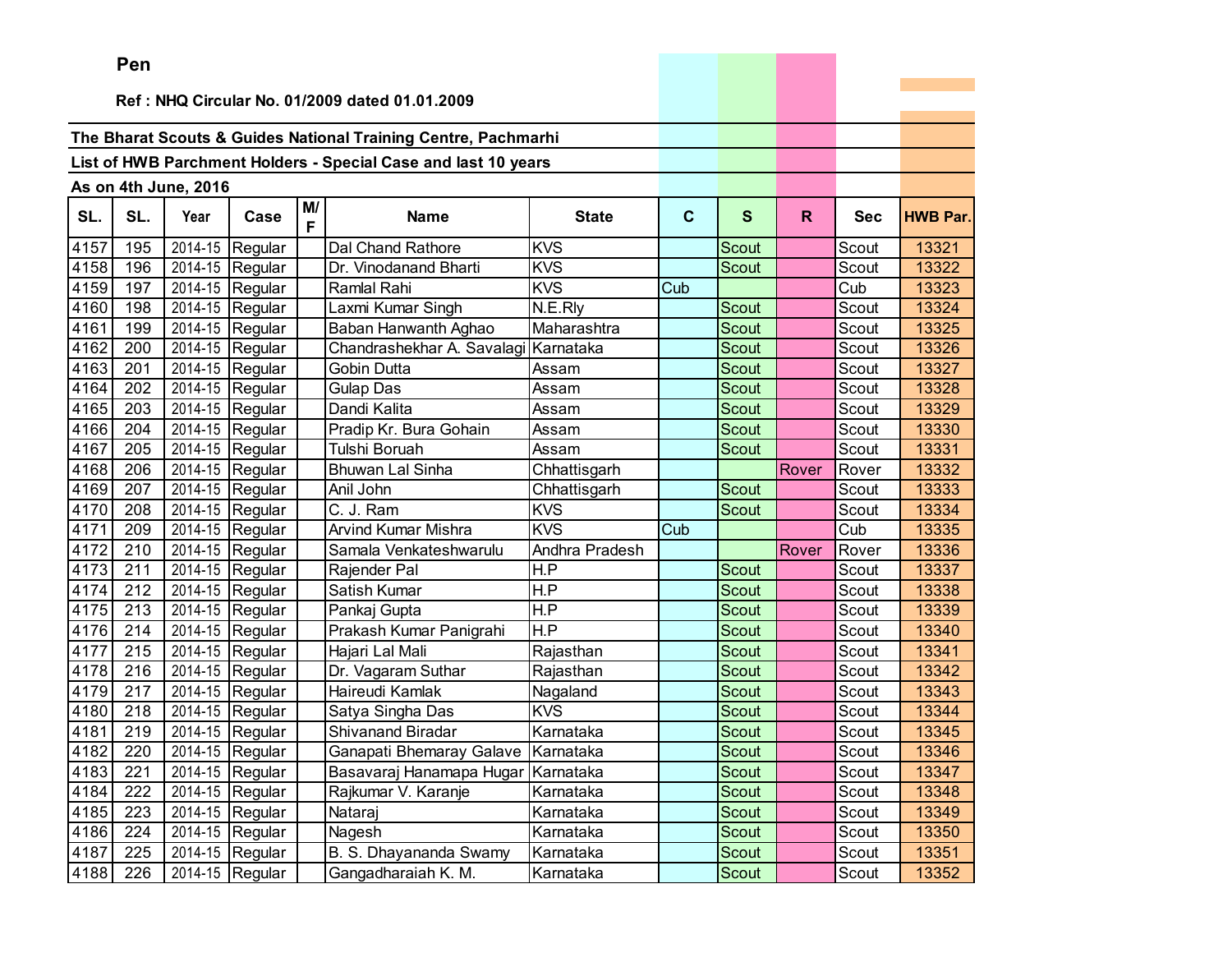|      | ren |                      |                               |         |                                                                |              |             |              |    |            |                 |
|------|-----|----------------------|-------------------------------|---------|----------------------------------------------------------------|--------------|-------------|--------------|----|------------|-----------------|
|      |     |                      |                               |         | Ref: NHQ Circular No. 01/2009 dated 01.01.2009                 |              |             |              |    |            |                 |
|      |     |                      |                               |         |                                                                |              |             |              |    |            |                 |
|      |     |                      |                               |         | The Bharat Scouts & Guides National Training Centre, Pachmarhi |              |             |              |    |            |                 |
|      |     |                      |                               |         | List of HWB Parchment Holders - Special Case and last 10 years |              |             |              |    |            |                 |
|      |     |                      |                               |         |                                                                |              |             |              |    |            |                 |
|      |     | As on 4th June, 2016 |                               |         |                                                                |              |             |              |    |            |                 |
| SL.  | SL. | Year                 | Case                          | M/<br>F | <b>Name</b>                                                    | <b>State</b> | $\mathbf c$ | $\mathbf{s}$ | R. | <b>Sec</b> | <b>HWB Par.</b> |
| 4189 | 227 | 2014-15              | Regular                       |         | Shadakshara Deva D. R.                                         | Karnataka    |             | <b>Scout</b> |    | Scout      | 13353           |
| 4190 | 228 | 2014-15              | Regular                       |         | Siddappa K.                                                    | Karnataka    | Cub         |              |    | Cub        | 13354           |
| 4191 | 229 | 2014-15              | Regular                       |         | Shivraj Singh Rajput                                           | <b>KVS</b>   |             | Scout        |    | Scout      | 13355           |
| 4192 | 230 |                      | 2014-15 Regular               |         | Kengar Vinodkumar Mahadeo                                      | C.Rly        |             | Scout        |    | Scout      | 13356           |
| 4193 | 231 | 2014-15              | Regular                       |         | Surendra Kumar Soni                                            | Chhattisgarh |             | Scout        |    | Scout      | 13357           |
| 4194 | 232 | 2014-15              | Regular                       |         | <b>Bharat Singh Verma</b>                                      | Chhattisgarh |             | Scout        |    | Scout      | 13358           |
| 4195 | 233 | 2014-15              | Regular                       |         | Mohan Bhanudas Lahane                                          | <b>KVS</b>   |             | Scout        |    | Scout      | 13359           |
| 4196 | 234 | 2014-15              | Regular                       |         | Kali Ram                                                       | <b>KVS</b>   |             | Scout        |    | Scout      | 13360           |
| 4197 | 235 | 2014-15              | Regular                       |         | Pankaj Mani Singh                                              | <b>KVS</b>   |             | Scout        |    | Scout      | 13361           |
| 4198 | 236 |                      | 2014-15 Regular               |         | <b>Prashant Singh</b>                                          | <b>KVS</b>   |             | Scout        |    | Scout      | 13362           |
| 4199 | 237 | 2014-15              | Regular                       |         | Surguade Delip Pandurang                                       | Maharashtra  |             | Scout        |    | Scout      | 13363           |
| 4200 | 238 | 2014-15              | Regular                       |         | <b>Bapulal Meena</b>                                           | Rajasthan    |             | Scout        |    | Scout      | 13364           |
| 4201 | 239 | 2014-15              | Regular                       |         | Bhagirath Agya                                                 | <b>KVS</b>   |             | Scout        |    | Scout      | 13365           |
| 4202 | 240 | 2014-15              | Regular                       |         | Sanju Nagdeve                                                  | Rajasthan    |             | Scout        |    | Scout      | 13367           |
| 4203 | 241 | 2014-15              | Regular                       |         | Shatrughan Das Vaishnav                                        | Rajasthan    |             | Scout        |    | Scout      | 13368           |
| 4204 | 242 |                      | 2014-15 Regular               |         | Bubbili Muthaiah                                               | Rajasthan    |             | Scout        |    | Scout      | 13369           |
| 4205 | 243 | 2014-15              | Regular                       |         | K. R. Parihar                                                  | Rajasthan    |             | <b>Scout</b> |    | Scout      | 13370           |
| 4206 | 244 | 2014-15              | Regular                       |         | Pramod Kumar                                                   | Rajasthan    |             | Scout        |    | Scout      | 13371           |
| 4207 | 245 | 2014-15              | Regular                       |         | Anil Sriram Ingole                                             | Rajasthan    |             | Scout        |    | Scout      | 13372           |
| 4208 | 246 | 2014-15              | Regular                       |         | Pareek Walunjkar                                               | Rajasthan    |             | <b>Scout</b> |    | Scout      | 13373           |
| 4209 | 247 | 2014-15              | Regular                       |         | B. Ramesh Babu                                                 | Rajasthan    |             | Scout        |    | Scout      | 13374           |
| 4210 | 248 | 2014-15              | Regular                       |         | Gopal Prasad Jha                                               | Rajasthan    |             | Scout        |    | Scout      | 13375           |
| 4211 | 249 |                      | 2014-15 Regular               |         | Dr. Asad Ahmad                                                 | Rajasthan    |             | Scout        |    | Scout      | 13376           |
| 4212 | 250 | 2014-15              | Regular                       |         | J. P. Mishra                                                   | Rajasthan    |             | Scout        |    | Scout      | 13377           |
| 4213 | 251 | 2014-15              | Regular                       |         | Pushp Mourya                                                   | Rajasthan    |             | Scout        |    | Scout      | 13378           |
| 4214 | 252 |                      | $\overline{2014}$ -15 Regular |         | Ganesh Das                                                     | Rajasthan    |             | Scout        |    | Scout      | 13379           |
| 4215 | 253 |                      | 2014-15 Regular               |         | Shree Lal                                                      | Rajasthan    |             | Scout        |    | Scout      | 13380           |
| 4216 | 254 |                      | 2014-15 Regular               |         | Adarsh Sharma                                                  | Rajasthan    |             | Scout        |    | Scout      | 13381           |
| 4217 | 255 |                      | 2014-15 Regular               |         | Sudama Ray                                                     | Rajasthan    |             | Scout        |    | Scout      | 13382           |
| 4218 | 256 |                      | 2014-15 Regular               |         | Lakshman Shukla                                                | Rajasthan    |             | Scout        |    | Scout      | 13383           |
| 4219 | 257 |                      | 2014-15 Regular               |         | Vijay Kumar Patel                                              | Rajasthan    |             | Scout        |    | Scout      | 13384           |
| 4220 | 258 |                      | 2014-15 Regular               |         | Sura Sura Baburao                                              | Rajasthan    |             | Scout        |    | Scout      | 13385           |

the company's company's company's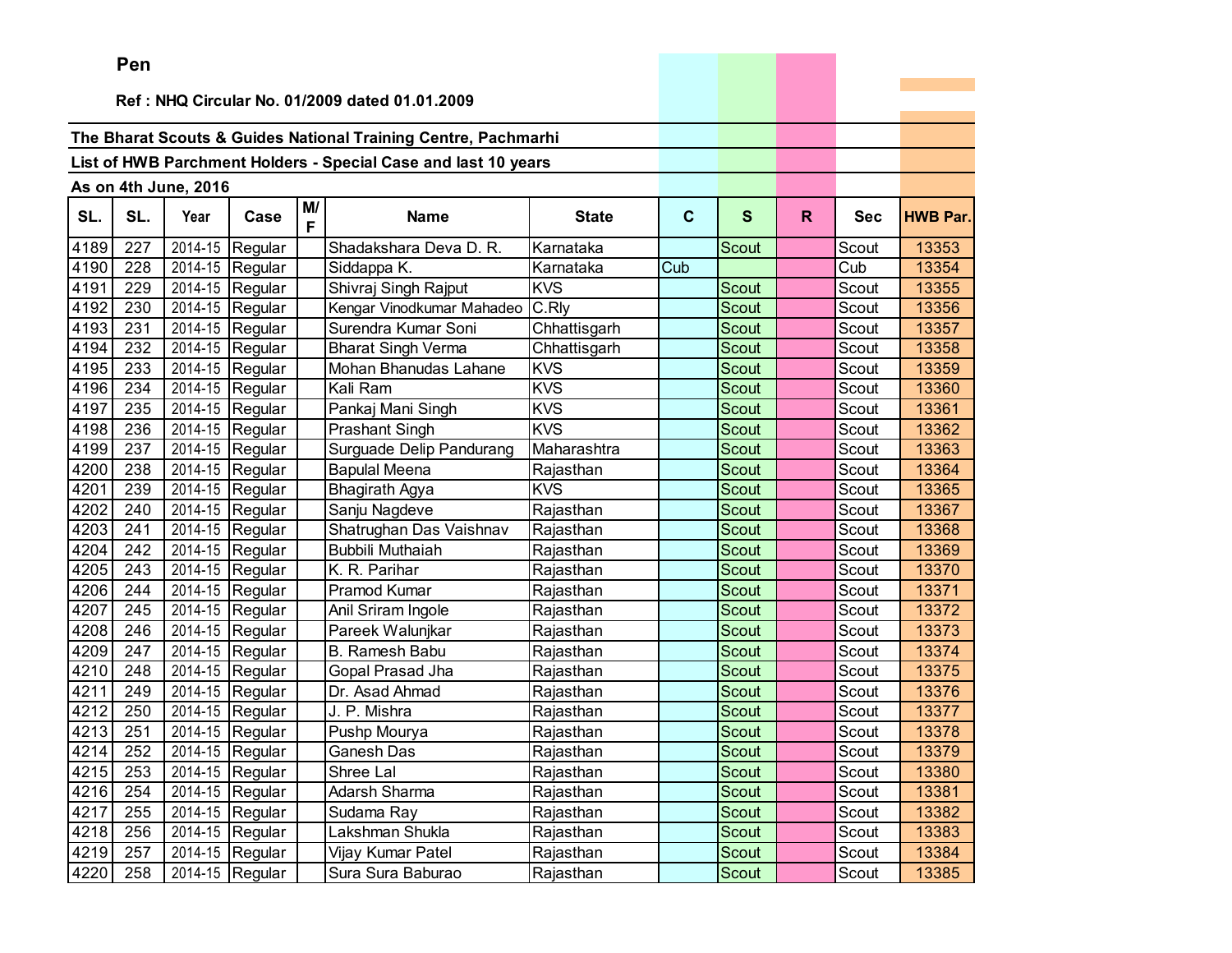|      | ren                                            |                      |                               |         |                                                                |              |              |              |    |       |                 |
|------|------------------------------------------------|----------------------|-------------------------------|---------|----------------------------------------------------------------|--------------|--------------|--------------|----|-------|-----------------|
|      | Ref: NHQ Circular No. 01/2009 dated 01.01.2009 |                      |                               |         |                                                                |              |              |              |    |       |                 |
|      |                                                |                      |                               |         |                                                                |              |              |              |    |       |                 |
|      |                                                |                      |                               |         | The Bharat Scouts & Guides National Training Centre, Pachmarhi |              |              |              |    |       |                 |
|      |                                                |                      |                               |         | List of HWB Parchment Holders - Special Case and last 10 years |              |              |              |    |       |                 |
|      |                                                |                      |                               |         |                                                                |              |              |              |    |       |                 |
|      |                                                | As on 4th June, 2016 |                               |         |                                                                |              |              |              |    |       |                 |
| SL.  | SL.                                            | Year                 | Case                          | M/<br>F | <b>Name</b>                                                    | <b>State</b> | $\mathbf{C}$ | $\mathbf{s}$ | R. | Sec   | <b>HWB Par.</b> |
| 4221 | 259                                            |                      | 2014-15 Regular               |         | Sudhanshu Agarwal                                              | Rajasthan    |              | Scout        |    | Scout | 13386           |
| 4222 | 260                                            |                      | 2014-15 Regular               |         | Simon Fernando                                                 | Rajasthan    |              | Scout        |    | Scout | 13387           |
| 4223 | 261                                            |                      | 2014-15 Regular               |         | <b>Bal Krishan Rathore</b>                                     | Rajasthan    |              | Scout        |    | Scout | 13388           |
| 4224 | 262                                            |                      | 2014-15 Regular               |         | Raj Narain                                                     | Rajasthan    |              | Scout        |    | Scout | 13389           |
| 4225 | 263                                            |                      | 2014-15 Regular               |         | Ajay Kumar Verma                                               | <b>KVS</b>   |              | Scout        |    | Scout | 13390           |
| 4226 | 264                                            | 2014-15              | Regular                       |         | G. P. Rao                                                      | <b>KVS</b>   |              | Scout        |    | Scout | 13391           |
| 4227 | 265                                            | 2014-15              | Regular                       |         | Kamlesh Kumar Kushwaha                                         | <b>KVS</b>   |              | Scout        |    | Scout | 13392           |
| 4228 | 266                                            | 2014-15              | Regular                       |         | Mathangi Veera Ganesh                                          | <b>KVS</b>   |              | Scout        |    | Scout | 13393           |
| 4229 | 267                                            |                      | 2014-15 Regular               |         | M. P. Singh                                                    | <b>KVS</b>   |              | Scout        |    | Scout | 13394           |
| 4230 | 268                                            |                      | 2014-15 Regular               |         | Rajesh Kumar Giwari                                            | <b>KVS</b>   |              | Scout        |    | Scout | 13395           |
| 4231 | 269                                            |                      | 2014-15 Regular               |         | Rajeev Kumar Jha                                               | <b>KVS</b>   |              | Scout        |    | Scout | 13396           |
| 4232 | 270                                            | 2014-15              | Regular                       |         | Ram Krishna                                                    | <b>KVS</b>   |              | Scout        |    | Scout | 13397           |
| 4233 | 271                                            | 2014-15              | Regular                       |         | Subhas Wamanrao Gavhale                                        | <b>KVS</b>   |              | Scout        |    | Scout | 13398           |
| 4234 | 272                                            | 2014-15              | Regular                       |         | Venkatesh Bharadwaj                                            | <b>KVS</b>   |              | Scout        |    | Scout | 13399           |
| 4235 | 273                                            | 2014-15              | Regular                       |         | Ahivaran Rajput                                                | <b>KVS</b>   |              | Scout        |    | Scout | 13400           |
| 4236 | 274                                            |                      | 2014-15 Regular               |         | Ambuj Kumar Tilak                                              | <b>KVS</b>   |              | Scout        |    | Scout | 13401           |
| 4237 | 275                                            | 2014-15              | Regular                       |         | Narendra Deo Sahu                                              | <b>KVS</b>   |              | <b>Scout</b> |    | Scout | 13402           |
| 4238 | 276                                            | 2014-15              | Regular                       |         | O. P. Sahu                                                     | <b>KVS</b>   |              | Scout        |    | Scout | 13403           |
| 4239 | 277                                            | 2014-15              | Regular                       |         | G. Ratnakar Reddy                                              | <b>KVS</b>   |              | Scout        |    | Scout | 13404           |
| 4240 | 278                                            | 2014-15              | Regular                       |         | Ajoy Kumar Roy                                                 | <b>KVS</b>   |              | <b>Scout</b> |    | Scout | 13405           |
| 4241 | 279                                            | 2014-15              | Regular                       |         | Shrinivan R.                                                   | <b>KVS</b>   |              | Scout        |    | Scout | 13406           |
| 4242 | 280                                            | 2014-15              | Regular                       |         | Ashok Kumar Bajpayee                                           | <b>KVS</b>   |              | Scout        |    | Scout | 13407           |
| 4243 | 281                                            |                      | 2014-15 Regular               |         | Sudhanshu Verma                                                | <b>KVS</b>   |              | Scout        |    | Scout | 13408           |
| 4244 | 282                                            | 2014-15              | Regular                       |         | Sunil Shamroji Khasare                                         | Maharashtra  |              | Scout        |    | Scout | 13409           |
| 4245 | 283                                            |                      | 2014-15 Regular               |         | Vijay Kumar Tukaram Jori                                       | Maharashtra  |              | Scout        |    | Scout | 13410           |
| 4246 | 284                                            |                      | $\overline{2014}$ -15 Regular |         | Ankush Shivaji Mane                                            | Maharashtra  |              | Scout        |    | Scout | 13411           |
| 4247 | 285                                            |                      | $\overline{2014}$ -15 Regular |         | Prashant Anna Gosavi                                           | Maharashtra  |              | Scout        |    | Scout | 13412           |
| 4248 | 286                                            |                      | 2014-15 Regular               |         | Ashok Shankar Bhosale                                          | Maharashtra  |              | Scout        |    | Scout | 13413           |
| 4249 | 287                                            |                      | 2014-15 Regular               |         | Vijay Bandu Mhaske                                             | Maharashtra  |              | Scout        |    | Scout | 13414           |
| 4250 | 288                                            |                      | 2014-15 Regular               |         | Parag Rambhau Khuje                                            | Maharashtra  |              | Scout        |    | Scout | 13415           |
| 4251 | 289                                            |                      | 2014-15 Regular               |         | Gajanan Rambhauji Bachale                                      | Maharashtra  |              | Scout        |    | Scout | 13416           |
| 4252 | 290                                            |                      | 2014-15 Regular               |         | Sandip Subhash Hingane                                         | Maharashtra  |              | Scout        |    | Scout | 13417           |

the contract of the contract of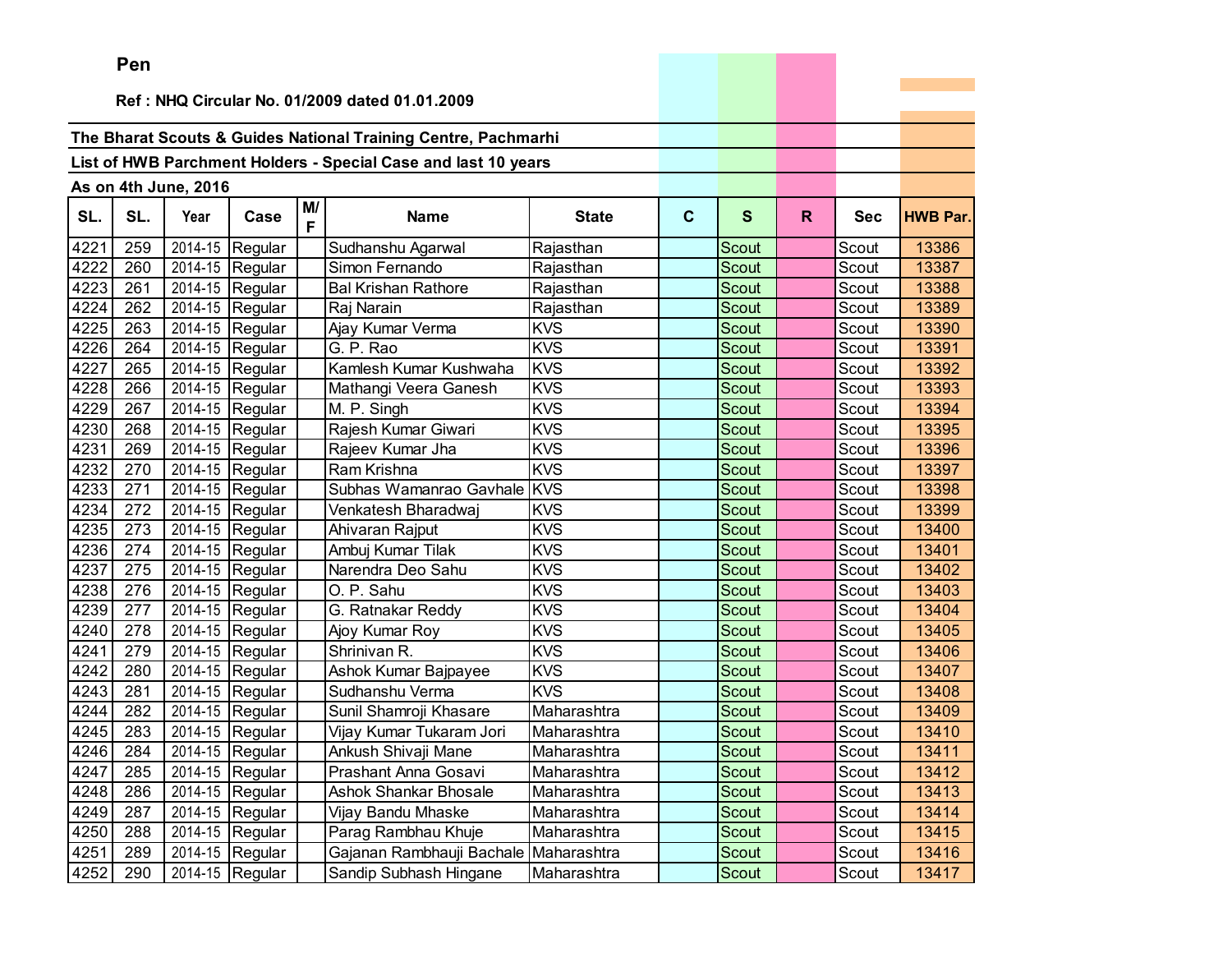|      | ren |                      |                               |         |                                                                |              |              |              |              |            |                 |
|------|-----|----------------------|-------------------------------|---------|----------------------------------------------------------------|--------------|--------------|--------------|--------------|------------|-----------------|
|      |     |                      |                               |         | Ref: NHQ Circular No. 01/2009 dated 01.01.2009                 |              |              |              |              |            |                 |
|      |     |                      |                               |         |                                                                |              |              |              |              |            |                 |
|      |     |                      |                               |         | The Bharat Scouts & Guides National Training Centre, Pachmarhi |              |              |              |              |            |                 |
|      |     |                      |                               |         | List of HWB Parchment Holders - Special Case and last 10 years |              |              |              |              |            |                 |
|      |     |                      |                               |         |                                                                |              |              |              |              |            |                 |
|      |     | As on 4th June, 2016 |                               |         |                                                                |              |              |              |              |            |                 |
| SL.  | SL. | Year                 | Case                          | M/<br>F | <b>Name</b>                                                    | <b>State</b> | $\mathbf{C}$ | $\mathbf{s}$ | $\mathsf{R}$ | <b>Sec</b> | <b>HWB Par.</b> |
| 4253 | 291 | 2014-15              | Regular                       |         | Mangesh Naresh Kambli                                          | Maharashtra  |              | Scout        |              | Scout      | 13418           |
| 4254 | 292 | 2014-15              | Regular                       |         | Gananan Totaram Tamaskar                                       | Maharashtra  |              | Scout        |              | Scout      | 13419           |
| 4255 | 293 | 2014-15              | Regular                       |         | Daga Mohan Kedare                                              | Maharashtra  |              | Scout        |              | Scout      | 13420           |
| 4256 | 294 |                      | 2014-15 Regular               |         | Balbhim Goverdhan Bhosale Maharashtra                          |              |              | Scout        |              | Scout      | 13421           |
| 4257 | 295 |                      | 2014-15 Regular               |         | Sandip Ashok Patil                                             | Maharashtra  |              | <b>Scout</b> |              | Scout      | 13422           |
| 4258 | 296 | 2014-15              | Regular                       |         | Dattaraj Mahadeorao Bhishnurkar                                | Maharashtra  |              | Scout        |              | Scout      | 13423           |
| 4259 | 297 | 2014-15              | Regular                       |         | Manoj Ramavtar Kanojiya                                        | Maharashtra  |              | Scout        |              | Scout      | 13424           |
| 4260 | 298 | 2014-15              | Regular                       |         | Prashant Sudhakar Khuspure                                     | Maharashtra  |              | <b>Scout</b> |              | Scout      | 13425           |
| 4261 | 299 | 2014-15              | Regular                       |         | Shamsundar Kaushnaji Rane                                      | Maharashtra  |              | Scout        |              | Scout      | 13426           |
| 4262 | 300 |                      | 2014-15 Regular               |         | Radhakrishna Nandram Kokane                                    | Maharashtra  |              | Scout        |              | Scout      | 13427           |
| 4263 | 301 |                      | 2014-15 Regular               |         | Sanjay Shrikrishna Pathare                                     | Maharashtra  |              | <b>Scout</b> |              | Scout      | 13428           |
| 4264 | 302 | 2014-15              | Regular                       |         | Subhash Pralhad Athawale                                       | Maharashtra  |              | <b>Scout</b> |              | Scout      | 13429           |
| 4265 | 303 | 2014-15              | Regular                       |         | Deepak Balvantrao Lokhande                                     | Maharashtra  |              | Scout        |              | Scout      | 13430           |
| 4266 | 304 | 2014-15              | Regular                       |         | Jayashri Sharadrao Kulkarni Maharashtra                        |              |              | <b>Scout</b> |              | Scout      | 13431           |
| 4267 | 305 | 2014-15              | Regular                       |         | Gajendra Kaluram Wadkar                                        | Maharashtra  |              | <b>Scout</b> |              | Scout      | 13432           |
| 4268 | 306 |                      | 2014-15 Regular               |         | Sandeep Prabhakar Tilkari                                      | Maharashtra  |              | Scout        |              | Scout      | 13433           |
| 4269 | 307 |                      | 2014-15 Regular               |         | Prajakt Bhagwanrao Jamkar                                      | Maharashtra  |              | Scout        |              | Scout      | 13434           |
| 4270 | 308 |                      | 2014-15 Regular               |         | Avinash Kerba Waghmare                                         | Maharashtra  |              | Scout        |              | Scout      | 13435           |
| 4271 | 309 | 2014-15              | Regular                       |         | Abdul Hakim Abdul Karim Patel                                  | Maharashtra  |              | Scout        |              | Scout      | 13436           |
| 4272 | 310 | 2014-15              | Regular                       |         | SuBhash Jakkaanna Kumbhar                                      | Maharashtra  |              | Scout        |              | Scout      | 13437           |
| 4273 | 311 | 2014-15              | Regular                       |         | Chhaya Mahadeo Sangale                                         | Maharashtra  |              | Scout        |              | Scout      | 13438           |
| 4274 | 312 | 2014-15              | Regular                       |         | Santosh Keshav Talape                                          | Maharashtra  |              | <b>Scout</b> |              | Scout      | 13439           |
| 4275 | 313 |                      | 2014-15 Regular               |         | Dilip Ramkrishna Ikhar                                         | Maharashtra  |              | <b>Scout</b> |              | Scout      | 13440           |
| 4276 | 314 | 2014-15              | Regular                       |         | Rajendra Kumar Limba                                           | Maharashtra  |              | Scout        |              | Scout      | 13441           |
| 4277 | 315 | 2014-15              | Regular                       |         | Kalidas Shamrao Gujar                                          | Maharashtra  |              | Scout        |              | Scout      | 13442           |
| 4278 | 316 |                      | $\overline{2014}$ -15 Regular |         | Itkardigambar Vellappa                                         | Maharashtra  |              | Scout        |              | Scout      | 13443           |
| 4279 | 317 |                      | 2014-15 Regular               |         | Manoj Kumar Sharma                                             | Rajasthan    |              | Scout        |              | Scout      | 13444           |
| 4280 | 318 |                      | 2014-15 Regular               |         | Ramesh Jyaji Ware                                              | Maharashtra  |              | Scout        |              | Scout      | 13445           |
| 4281 | 319 |                      | 2014-15 Regular               |         | Shahaji Layman Waghmare                                        | Maharashtra  |              | Scout        |              | Scout      | 13446           |
| 4282 | 320 |                      | 2014-15 Regular               |         | Santram Pandurang Rathod                                       | Maharashtra  |              | Scout        |              | Scout      | 13447           |
| 4283 | 321 |                      | 2014-15 Regular               |         | Shashikala Uttamrao Wagh                                       | Maharashtra  |              | Scout        |              | Scout      | 13448           |
| 4284 | 322 |                      | 2014-15 Regular               |         | Vitthal Bhoru Kathe                                            | Maharashtra  |              | Scout        |              | Scout      | 13449           |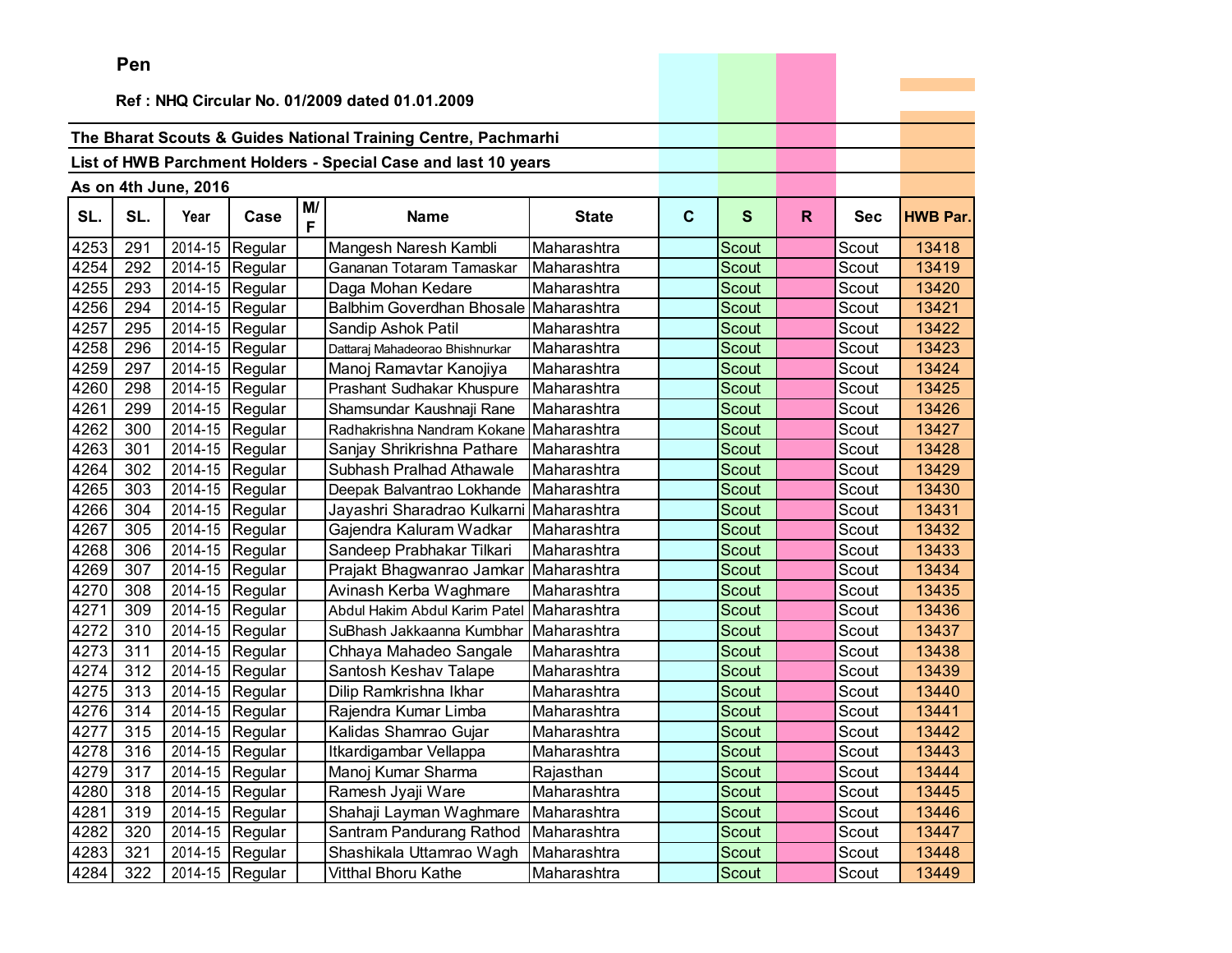|      | ren |                      |                               |    |                                                                |                |              |              |              |            |                 |
|------|-----|----------------------|-------------------------------|----|----------------------------------------------------------------|----------------|--------------|--------------|--------------|------------|-----------------|
|      |     |                      |                               |    | Ref: NHQ Circular No. 01/2009 dated 01.01.2009                 |                |              |              |              |            |                 |
|      |     |                      |                               |    |                                                                |                |              |              |              |            |                 |
|      |     |                      |                               |    | The Bharat Scouts & Guides National Training Centre, Pachmarhi |                |              |              |              |            |                 |
|      |     |                      |                               |    | List of HWB Parchment Holders - Special Case and last 10 years |                |              |              |              |            |                 |
|      |     |                      |                               |    |                                                                |                |              |              |              |            |                 |
|      |     | As on 4th June, 2016 |                               | M/ |                                                                |                |              |              |              |            |                 |
| SL.  | SL. | Year                 | Case                          | F  | <b>Name</b>                                                    | <b>State</b>   | $\mathbf{C}$ | $\mathbf{s}$ | $\mathsf{R}$ | <b>Sec</b> | <b>HWB Par.</b> |
| 4285 | 323 | 2014-15              | Regular                       |    | Maroti Kashiramji Sayam                                        | Maharashtra    |              | Scout        |              | Scout      | 13450           |
| 4286 | 324 | 2014-15              | Regular                       |    | Sachin Tukaram Murgal                                          | Maharashtra    |              | Scout        |              | Scout      | 13451           |
| 4287 | 325 | 2014-15              | Regular                       |    | Mahendra Ravaji Vasave                                         | Maharashtra    |              | Scout        |              | Scout      | 13452           |
| 4288 | 326 | 2014-15              | Regular                       |    | Vishnu Bhaurao Gaikwad                                         | Maharashtra    |              | Scout        |              | Scout      | 13453           |
| 4289 | 327 | 2014-15              | Regular                       |    | Sukhbir Singh                                                  | Punjab         |              | Scout        |              | Scout      | 13454           |
| 4290 | 328 | 2014-15              | Regular                       |    | Kanhaiya Lal Lath                                              | Rajasthan      |              |              | Rover        | Rover      | 13455           |
| 4291 | 329 | 2014-15              | Regular                       |    | <b>Bhuwan Lal Verma</b>                                        | Chhattisgarh   |              | Scout        |              | Scout      | 13456           |
| 4292 | 330 | 2014-15              | Regular                       |    | Poonam Singh Sahu                                              | Chhattisgarh   |              | <b>Scout</b> |              | Scout      | 13457           |
| 4293 | 331 | 2014-15              | Regular                       |    | Jagadish Kumar Sahu                                            | Chhattisgarh   |              | <b>Scout</b> |              | Scout      | 13458           |
| 4294 | 332 | 2014-15              | Regular                       |    | Harbansh Lal Sahu                                              | Chhattisgarh   |              | Scout        |              | Scout      | 13459           |
| 4295 | 333 | 2014-15              | Regular                       |    | Santosh Tamboli                                                | Chhattisgarh   |              | <b>Scout</b> |              | Scout      | 13460           |
| 4296 | 334 | 2014-15              | Regular                       |    | Pitamber Das Manikpuri                                         | Chhattisgarh   |              | <b>Scout</b> |              | Scout      | 13461           |
| 4297 | 335 | 2014-15              | Regular                       |    | <b>Vinod Kumar Purena</b>                                      | Chhattisgarh   |              | Scout        |              | Scout      | 13462           |
| 4298 | 336 | 2014-15              | Regular                       |    | Bharat Lal Sahu                                                | Chhattisgarh   |              | <b>Scout</b> |              | Scout      | 13463           |
| 4299 | 337 | 2014-15              | Regular                       |    | Manoj Mahapatra                                                | Chhattisgarh   |              | <b>Scout</b> |              | Scout      | 13464           |
| 4300 | 338 | 2014-15              | Regular                       |    | Jeewan T. Ram                                                  | Chhattisgarh   |              | Scout        |              | Scout      | 13465           |
| 4301 | 339 | 2014-15              | Regular                       |    | J. Ramkaran Sahu                                               | Chhattisgarh   |              | Scout        |              | Scout      | 13466           |
| 4302 | 340 | 2014-15              | Regular                       |    | Ganpat Ram Sahu                                                | Chhattisgarh   |              | Scout        |              | Scout      | 13467           |
| 4303 | 341 | 2014-15              | Regular                       |    | <b>Sukhdev Kumar Mittal</b>                                    | Uttar Pradesh  |              |              | Rover        | Rover      | 13468           |
| 4304 | 342 | 2014-15              | Regular                       |    | Sanjay Kumar Yadav                                             | Uttar Pradesh  |              | <b>Scout</b> |              | Scout      | 13469           |
| 4305 | 343 | 2014-15              | Regular                       |    | Kalakotla Bhaskar                                              | Andhra Pradesh |              | <b>Scout</b> |              | Scout      | 13470           |
| 4306 | 344 | 2014-15              | Regular                       |    | Dasyam Ranga Rao                                               | Andhra Pradesh |              | <b>Scout</b> |              | Scout      | 13471           |
| 4307 | 345 | 2014-15              | Regular                       |    | V. Venkata Swamy                                               | Andhra Pradesh |              | <b>Scout</b> |              | Scout      | 13472           |
| 4308 | 346 | 2014-15              | Regular                       |    | Shakti Kumar Poddar                                            | Andhra Pradesh |              | Scout        |              | Scout      | 13473           |
| 4309 | 347 | 2014-15              | Regular                       |    | Battu Prakash Rao                                              | Andhra Pradesh |              | Scout        |              | Scout      | 13474           |
| 4310 | 348 |                      | $\overline{2014}$ -15 Regular |    | Panthangi Sai Niransan                                         | Andhra Pradesh |              | Scout        |              | Scout      | 13475           |
| 4311 | 349 |                      | 2014-15 Regular               |    | M. Ravi Kiran Chary                                            | Andhra Pradesh |              | Scout        |              | Scout      | 13476           |
| 4312 | 350 |                      | 2014-15 Regular               |    | E. Satyanarayana                                               | Andhra Pradesh |              | Scout        |              | Scout      | 13477           |
| 4313 | 351 |                      | 2014-15 Regular               |    | <b>Binod Chetia</b>                                            | Assam          |              | Scout        |              | Scout      | 13478           |
| 4314 | 352 |                      | 2014-15 Regular               |    | George A. M.                                                   | Karnataka      |              | Scout        |              | Scout      | 13479           |
| 4315 | 353 |                      | 2014-15 Regular               |    | Chandra Shekar V. Gattepanaver                                 | Karnataka      |              | Scout        |              | Scout      | 13480           |
| 4316 | 354 |                      | 2014-15 Regular               |    | Basavaraj N. Mashetty                                          | Karnataka      |              | Scout        |              | Scout      | 13481           |

<u> La Carlo de Carlo de la Carlo de Carlo de Carlo de la Carlo de Carlo de Carlo de Carlo de Carlo de Carlo de Ca</u>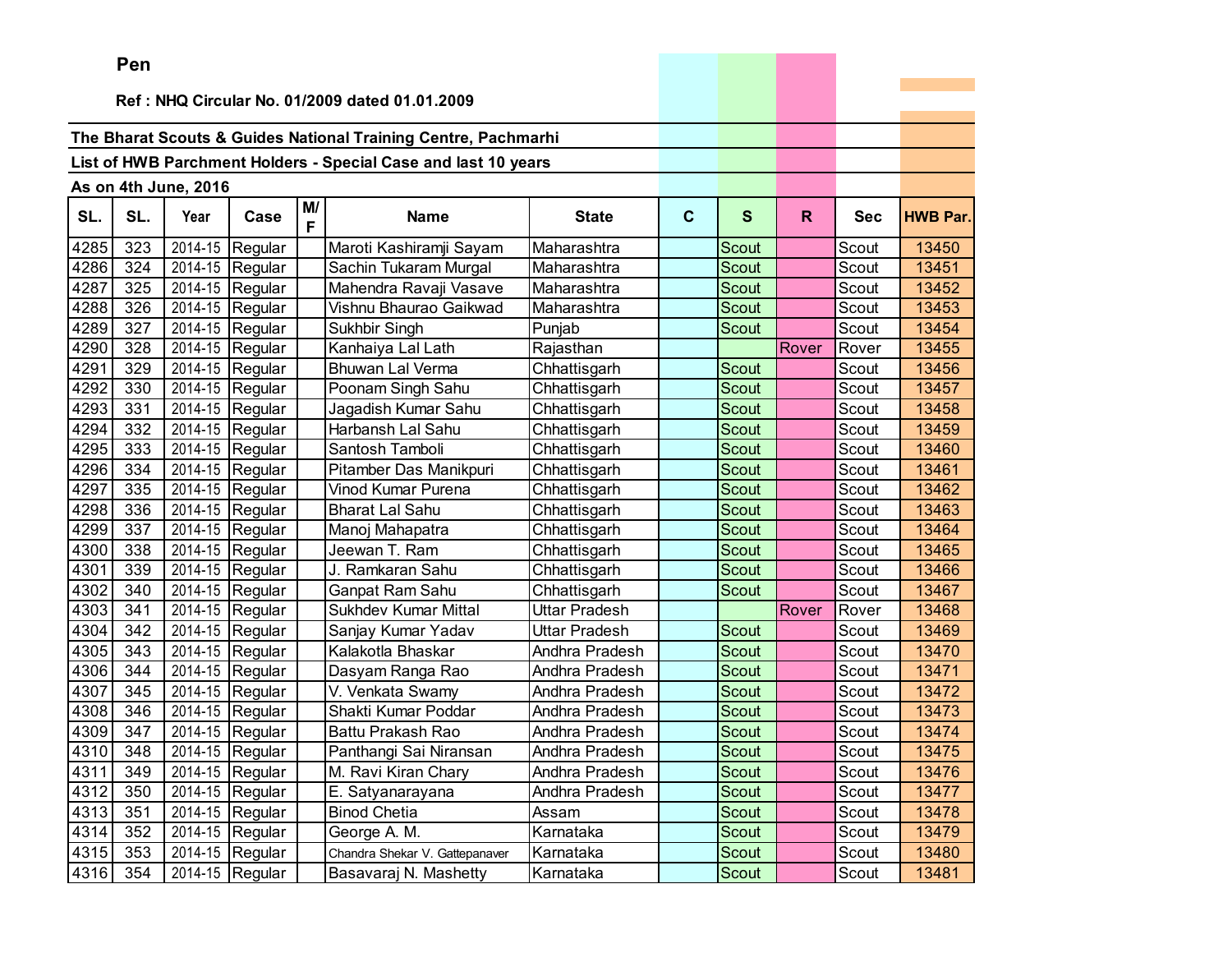|      | ren |                      |                               |         |                                                                |                      |              |              |              |            |                 |
|------|-----|----------------------|-------------------------------|---------|----------------------------------------------------------------|----------------------|--------------|--------------|--------------|------------|-----------------|
|      |     |                      |                               |         | Ref: NHQ Circular No. 01/2009 dated 01.01.2009                 |                      |              |              |              |            |                 |
|      |     |                      |                               |         |                                                                |                      |              |              |              |            |                 |
|      |     |                      |                               |         | The Bharat Scouts & Guides National Training Centre, Pachmarhi |                      |              |              |              |            |                 |
|      |     |                      |                               |         | List of HWB Parchment Holders - Special Case and last 10 years |                      |              |              |              |            |                 |
|      |     |                      |                               |         |                                                                |                      |              |              |              |            |                 |
|      |     | As on 4th June, 2016 |                               |         |                                                                |                      |              |              |              |            |                 |
| SL.  | SL. | Year                 | Case                          | M/<br>F | <b>Name</b>                                                    | <b>State</b>         | $\mathbf{C}$ | $\mathbf{s}$ | $\mathsf{R}$ | <b>Sec</b> | <b>HWB Par.</b> |
| 4317 | 355 | 2014-15              | Regular                       |         | Ravikiran I. S.                                                | Karnataka            |              | Scout        |              | Scout      | 13482           |
| 4318 | 356 | 2014-15              | Regular                       |         | Dundu Mahadeva                                                 | Karnataka            |              | <b>Scout</b> |              | Scout      | 13483           |
| 4319 | 357 | 2014-15              | Regular                       |         | Mallappa B. Ambi                                               | Karnataka            |              | <b>Scout</b> |              | Scout      | 13484           |
| 4320 | 358 | 2014-15              | Regular                       |         | Lakshmanan M.                                                  | Karnataka            |              | Scout        |              | Scout      | 13485           |
| 4321 | 359 | 2014-15              | Regular                       |         | Thyagam M.                                                     | Karnataka            |              | <b>Scout</b> |              | Scout      | 13486           |
| 4322 | 360 | 2014-15              | Regular                       |         | Palanethra S.                                                  | Karnataka            |              | Scout        |              | Scout      | 13487           |
| 4323 | 361 | 2014-15              | Regular                       |         | Mallikarjuna Jogihalli                                         | Karnataka            |              | Scout        |              | Scout      | 13488           |
| 4324 | 362 | 2014-15              | Regular                       |         | Kumari N.                                                      | Karnataka            |              | <b>Scout</b> |              | Scout      | 13489           |
| 4325 | 363 | 2014-15              | Regular                       |         | Venkatesh S. Kulkarni                                          | Karnataka            |              | <b>Scout</b> |              | Scout      | 13490           |
| 4326 | 364 |                      | 2014-15 Regular               |         | Shivkumar S. Manse                                             | Karnataka            |              | Scout        |              | Scout      | 13491           |
| 4327 | 365 | 2014-15              | Regular                       |         | Subramanya S. S.                                               | Karnataka            |              | <b>Scout</b> |              | Scout      | 13492           |
| 4328 | 366 | 2014-15              | Regular                       |         | Abdul Majeed M.                                                | Karnataka            |              | Scout        |              | Scout      | 13493           |
| 4329 | 367 | 2014-15              | Regular                       |         | Nagesh Kumar M.                                                | Karnataka            |              | Scout        |              | Scout      | 13494           |
| 4330 | 368 | 2014-15              | Regular                       |         | V. G. Hugar                                                    | Karnataka            |              | <b>Scout</b> |              | Scout      | 13495           |
| 4331 | 369 | 2014-15              | Regular                       |         | Moula Sab S. Mulla                                             | Karnataka            |              | Scout        |              | Scout      | 13496           |
| 4332 | 370 | 2014-15              | Regular                       |         | Ravi Antaravalli                                               | Karnataka            |              | Scout        |              | Scout      | 13497           |
| 4333 | 371 |                      | 2014-15 Regular               |         | Priya Prabhu                                                   | Karnataka            |              | Scout        |              | Scout      | 13498           |
| 4334 | 372 | 2014-15              | Regular                       |         | <b>Bhaskar</b>                                                 | Karnataka            |              | <b>Scout</b> |              | Scout      | 13499           |
| 4335 | 373 | 2014-15              | Regular                       |         | Mahadeva Swamy                                                 | Karnataka            |              | Scout        |              | Scout      | 13500           |
| 4336 | 374 | 2014-15              | Regular                       |         | Nagaraj D. Atadkar                                             | Karnataka            |              | Scout        |              | Scout      | 13501           |
| 4337 | 375 | 2014-15              | Regular                       |         | Vinayaka L. Ghatage                                            | Karnataka            |              | <b>Scout</b> |              | Scout      | 13502           |
| 4338 | 376 | 2014-15              | Regular                       |         | Prateepa A. R.                                                 | Karnataka            |              | Scout        |              | Scout      | 13503           |
| 4339 | 377 |                      | 2014-15 Regular               |         | Sudheer Balepuni                                               | Karnataka            |              | Scout        |              | Scout      | 13504           |
| 4340 | 378 | 2014-15              | Regular                       |         | Mobin Sharif M. Makandar                                       | Karnataka            |              | Scout        |              | Scout      | 13505           |
| 4341 | 379 | 2014-15              | Regular                       |         | Mala Mahesh                                                    | Karnataka            |              | Scout        |              | Scout      | 13506           |
| 4342 | 380 |                      | $\overline{2014}$ -15 Regular |         | V. Hanumanthappa                                               | Karnataka            |              | Scout        |              | Scout      | 13507           |
| 4343 | 381 |                      | 2014-15 Regular               |         | Shirsat Vitthal Paraji                                         | maharashtra          |              | Scout        |              | Scout      | 13508           |
| 4344 | 382 |                      | $\overline{2014}$ -15 Regular |         | Raut Bharat Govind Rao                                         | maharashtra          |              | Scout        |              | Scout      | 13509           |
| 4345 | 383 |                      | 2014-15 Regular               |         | Syed Shafiuddin Nawazuddin Jafri                               | maharashtra          |              | Scout        |              | Scout      | 13510           |
| 4346 | 384 |                      | 2014-15 Regular               |         | Kanhaiya Lal Lath                                              | Rajasthan            |              |              | Rover        | Rover      | 13511           |
| 4347 | 385 |                      | 2014-15 Regular               |         | Vinod Kumar Mishra                                             | Uttar Pradesh        |              | Scout        |              | Scout      | 13512           |
| 4348 | 386 |                      | 2014-15 Regular               |         | Rajesh Chandra Choudhary                                       | <b>Uttar Pradesh</b> |              | Scout        |              | Scout      | 13513           |

the control of the control of the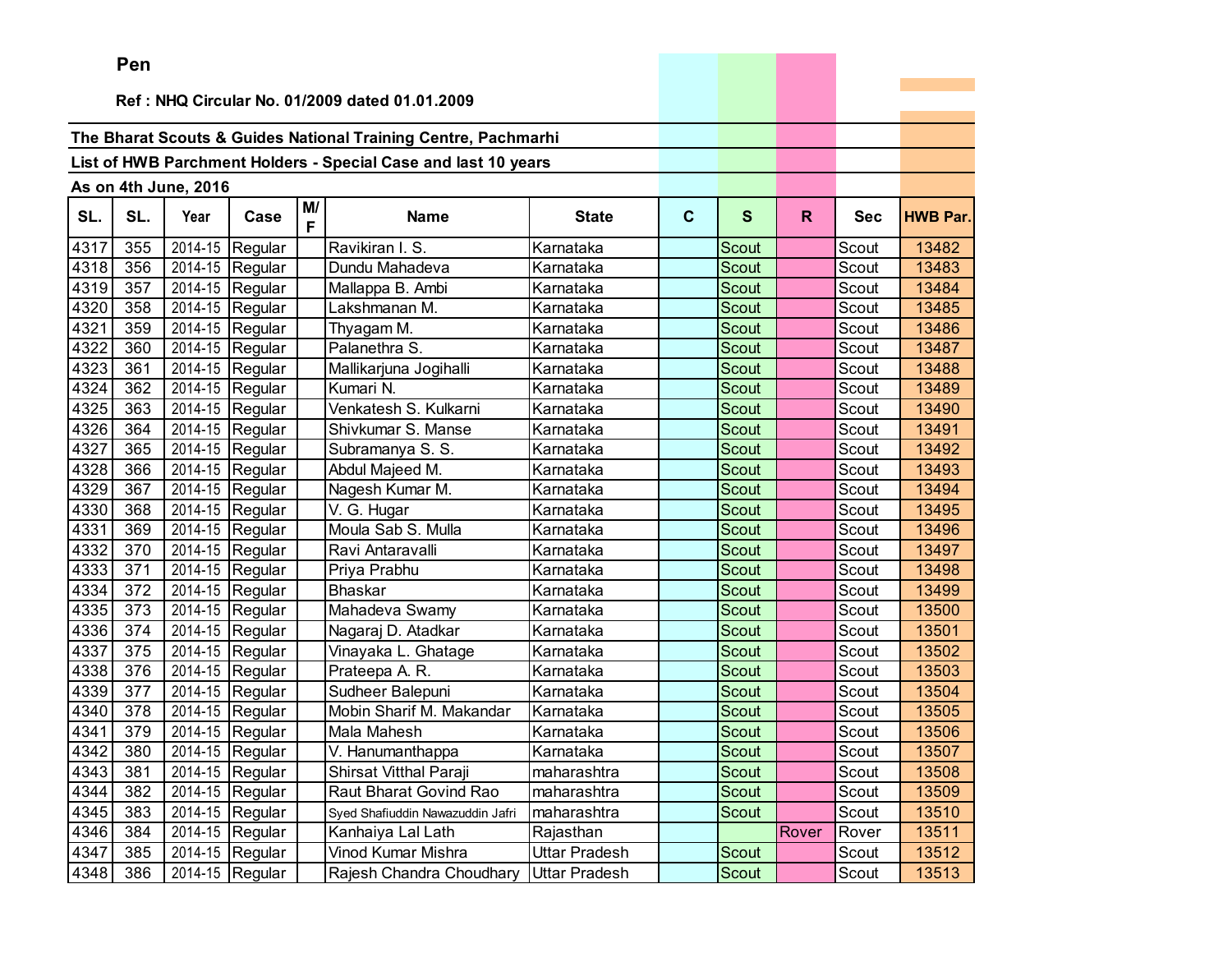|      | <b>Fell</b>                                    |                      |                 |         |                                                                |              |              |              |       |            |                 |
|------|------------------------------------------------|----------------------|-----------------|---------|----------------------------------------------------------------|--------------|--------------|--------------|-------|------------|-----------------|
|      | Ref: NHQ Circular No. 01/2009 dated 01.01.2009 |                      |                 |         |                                                                |              |              |              |       |            |                 |
|      |                                                |                      |                 |         |                                                                |              |              |              |       |            |                 |
|      |                                                |                      |                 |         | The Bharat Scouts & Guides National Training Centre, Pachmarhi |              |              |              |       |            |                 |
|      |                                                |                      |                 |         | List of HWB Parchment Holders - Special Case and last 10 years |              |              |              |       |            |                 |
|      |                                                |                      |                 |         |                                                                |              |              |              |       |            |                 |
|      |                                                | As on 4th June, 2016 |                 |         |                                                                |              |              |              |       |            |                 |
| SL.  | SL.                                            | Year                 | Case            | M/<br>F | Name                                                           | <b>State</b> | $\mathbf{C}$ | $\mathbf{s}$ | R.    | <b>Sec</b> | <b>HWB Par.</b> |
| 4349 | 387                                            | 2014-15              | Regular         |         | Subhajit Dhar                                                  | Eastern Rly  |              | Scout        |       | Scout      | 13514           |
| 4350 | 388                                            | 2014-15              | Regular         |         | <b>Binod Prasad Rajak</b>                                      | Eastern Rly  |              |              | Rover | Rover      | 13515           |
| 4351 | 389                                            | 2014-15              | Regular         |         | Sahas Ram Amit                                                 | Chhattisgarh |              | <b>Scout</b> |       | Scout      | 13516           |
| 4352 | 390                                            | 2014-15              | Regular         |         | Gadeshwar Prasad Verma                                         | Chhattisgarh |              | Scout        |       | Scout      | 13517           |
| 4353 | 391                                            | 2014-15              | Regular         |         | Narendra Kumar Sahu                                            | Chhattisgarh |              | Scout        |       | Scout      | 13518           |
| 4354 | 392                                            | 2014-15              | Regular         |         | Pritam Lal Rajwade                                             | Chhattisgarh |              | Scout        |       | Scout      | 13519           |
| 4355 | 393                                            | 2014-15              | Regular         |         | Satyanarayan Sahu                                              | Chhattisgarh |              | Scout        |       | Scout      | 13520           |
| 4356 | 394                                            | 2014-15              | Regular         |         | Lekhram Verma                                                  | Chhattisgarh |              | Scout        |       | Scout      | 13521           |
| 4357 | 395                                            | 2014-15              | Regular         |         | <b>Omkar Patel</b>                                             | Chhattisgarh |              | Scout        |       | Scout      | 13522           |
| 4358 | 396                                            | 2014-15              | Regular         |         | Abhay Singh Rajpurohit                                         | Rajasthan    |              | Scout        |       | Scout      | 13523           |
| 4359 | 397                                            | 2014-15              | Regular         |         | Rajmal Jain                                                    | Rajasthan    |              | Scout        |       | Scout      | 13524           |
| 4360 | 398                                            | 2014-15              | Regular         |         | Devi Singh Kumpawat                                            | Rajasthan    |              | Scout        |       | Scout      | 13525           |
| 4361 | 399                                            | 2014-15              | Regular         |         | Sharwan Kumar Sharma                                           | Rajasthan    |              | Scout        |       | Scout      | 13526           |
| 4362 | 400                                            | 2014-15              | Regular         |         | Bhanwar Lal Chouhan                                            | Rajasthan    |              | Scout        |       | Scout      | 13527           |
| 4363 | 401                                            | 2014-15              | Regular         |         | Ramji Lal Sharma                                               | Rajasthan    |              | Scout        |       | Scout      | 13528           |
| 4364 | 402                                            | 2014-15              | Regular         |         | Mukesh Kumar Chaturvedi                                        | Rajasthan    |              | Scout        |       | Scout      | 13529           |
| 4365 | 403                                            | 2014-15              | Regular         |         | Mahesh Kumar Bhardwaj                                          | Rajasthan    |              | Scout        |       | Scout      | 13530           |
| 4366 | 404                                            | 2014-15              | Regular         |         | <b>Bhirender Kumar Baghoria</b>                                | Rajasthan    |              | Scout        |       | Scout      | 13531           |
| 4367 | 405                                            | 2014-15              | Regular         |         | Vikram Kumar Kumbhawat                                         | Rajasthan    |              | Scout        |       | Scout      | 13532           |
| 4368 | 406                                            | 2014-15              | Regular         |         | Nathji Damor                                                   | Rajasthan    |              | Scout        |       | Scout      | 13533           |
| 4369 | 407                                            | 2014-15              | Regular         |         | Devi Singh                                                     | Rajasthan    |              | Scout        |       | Scout      | 13534           |
| 4370 | 408                                            | 2014-15              | Regular         |         | Netar Pal Singh                                                | Rajasthan    |              | Scout        |       | Scout      | 13535           |
| 4371 | 409                                            | 2014-15              | Regular         |         | Daulat Ramtak                                                  | Rajasthan    |              | Scout        |       | Scout      | 13536           |
| 4372 | 410                                            | 2014-15              | Regular         |         | Giriraj Khateek                                                | Rajasthan    |              | Scout        |       | Scout      | 13537           |
| 4373 | 411                                            | 2014-15              | Regular         |         | Rajan Singh Chouhan                                            | Rajasthan    |              | Scout        |       | Scout      | 13538           |
| 4374 | 412                                            |                      | 2014-15 Regular |         | Dr. Anil Kumar                                                 | Rajasthan    |              | <b>Scout</b> |       | Scout      | 13539           |
| 4375 | 413                                            |                      | 2014-15 Regular |         | Dinesh Kumar Sharma                                            | Rajasthan    |              | Scout        |       | Scout      | 13540           |
| 4376 | 414                                            |                      | 2014-15 Regular |         | Prem Prakash                                                   | Rajasthan    |              | Scout        |       | Scout      | 13541           |
| 4377 | 415                                            |                      | 2014-15 Regular |         | Babu Subodh Sharma                                             | Rajasthan    |              | Scout        |       | Scout      | 13542           |
| 4378 | 416                                            |                      | 2014-15 Regular |         | Vinod Kumar Meena                                              | Rajasthan    |              | Scout        |       | Scout      | 13543           |
| 4379 | 417                                            |                      | 2014-15 Regular |         | Janardan Prasad Sharma                                         | Rajasthan    |              | Scout        |       | Scout      | 13544           |
| 4380 | 418                                            |                      | 2014-15 Regular |         | Nana Lal Ahari                                                 | Rajasthan    |              | Scout        |       | Scout      | 13545           |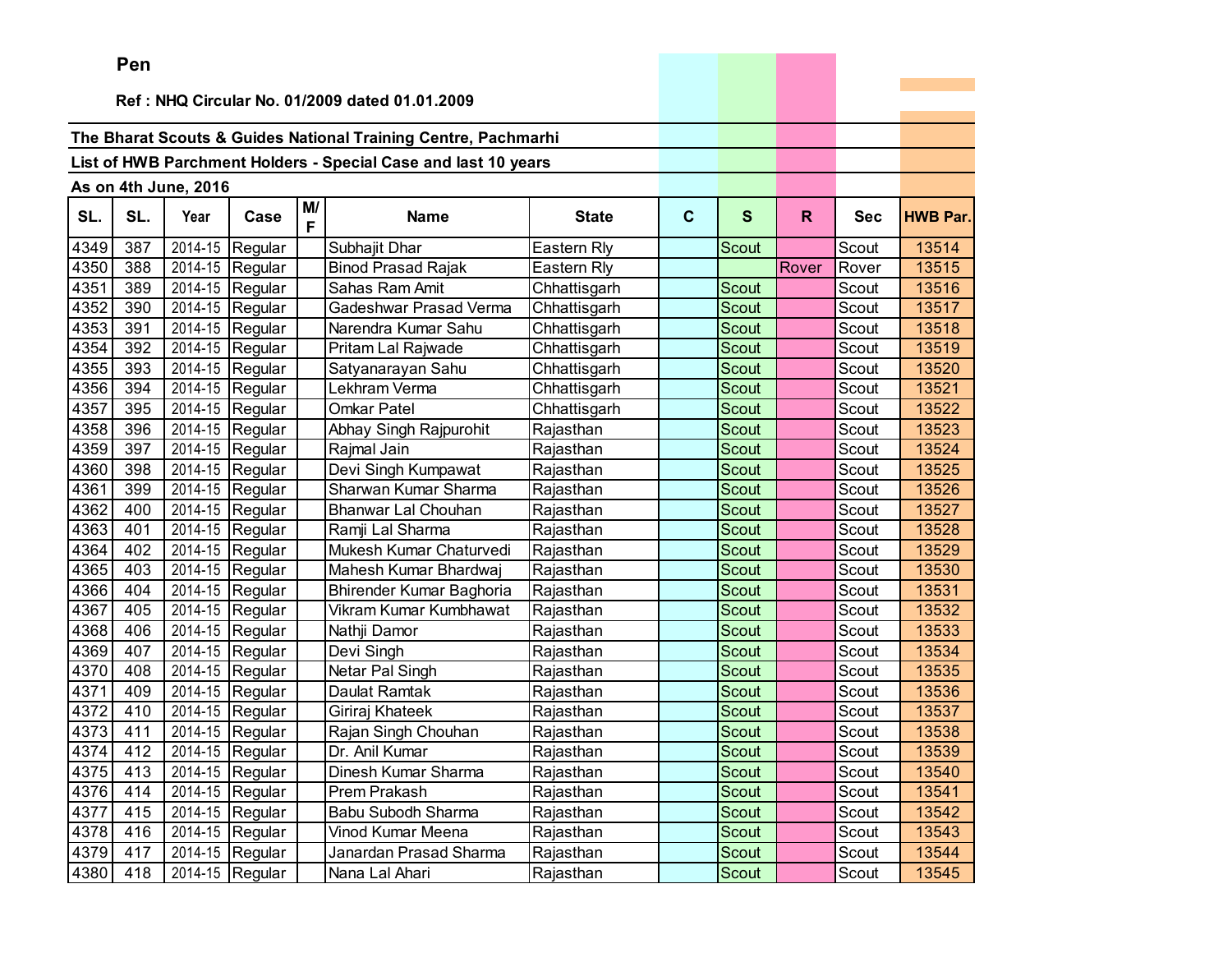|      | ren |                      |                               |         |                                                                |                   |              |              |    |            |                 |
|------|-----|----------------------|-------------------------------|---------|----------------------------------------------------------------|-------------------|--------------|--------------|----|------------|-----------------|
|      |     |                      |                               |         | Ref: NHQ Circular No. 01/2009 dated 01.01.2009                 |                   |              |              |    |            |                 |
|      |     |                      |                               |         |                                                                |                   |              |              |    |            |                 |
|      |     |                      |                               |         | The Bharat Scouts & Guides National Training Centre, Pachmarhi |                   |              |              |    |            |                 |
|      |     |                      |                               |         | List of HWB Parchment Holders - Special Case and last 10 years |                   |              |              |    |            |                 |
|      |     |                      |                               |         |                                                                |                   |              |              |    |            |                 |
|      |     | As on 4th June, 2016 |                               |         |                                                                |                   |              |              |    |            |                 |
| SL.  | SL. | Year                 | Case                          | M/<br>F | <b>Name</b>                                                    | <b>State</b>      | $\mathbf{C}$ | $\mathbf{s}$ | R. | <b>Sec</b> | <b>HWB Par.</b> |
| 4381 | 419 | 2014-15              | Regular                       |         | Heera Lal Swami                                                | Rajasthan         |              | Scout        |    | Scout      | 13546           |
| 4382 | 420 | 2014-15              | Regular                       |         | Om Prakash Bhargava                                            | Rajasthan         |              | Scout        |    | Scout      | 13547           |
| 4383 | 421 | 2014-15              | Regular                       |         | Kunal Sharma                                                   | Rajasthan         |              | Scout        |    | Scout      | 13548           |
| 4384 | 422 |                      | 2014-15 Regular               |         | Suresh Kumar SHarma                                            | Rajasthan         |              | Scout        |    | Scout      | 13549           |
| 4385 | 423 | 2014-15              | Regular                       |         | Naresh Suthar                                                  | Rajasthan         |              | <b>Scout</b> |    | Scout      | 13550           |
| 4386 | 424 | 2014-15              | Regular                       |         | Ashwini Kumar Joshi                                            | Rajasthan         |              | Scout        |    | Scout      | 13551           |
| 4387 | 425 | 2014-15              | Regular                       |         | Suresh Chand Phulwari                                          | Rajasthan         |              | Scout        |    | Scout      | 13552           |
| 4388 | 426 | 2014-15              | Regular                       |         | Dharam Pal Choudhary                                           | Rajasthan         |              | <b>Scout</b> |    | Scout      | 13553           |
| 4389 | 427 | 2014-15              | Regular                       |         | Phool Chand Meena                                              | Rajasthan         |              | Scout        |    | Scout      | 13554           |
| 4390 | 428 |                      | 2014-15 Regular               |         | Mahendra Kumar Khedar                                          | Rajasthan         |              | Scout        |    | Scout      | 13555           |
| 4391 | 429 | 2014-15              | Regular                       |         | Chhattar Mal Verma                                             | Rajasthan         |              | Scout        |    | Scout      | 13556           |
| 4392 | 430 | 2014-15              | Regular                       |         | Shankar Lal Sharma                                             | Rajasthan         |              | Scout        |    | Scout      | 13557           |
| 4393 | 431 | 2014-15              | Regular                       |         | Raman Kumar Gehlot                                             | Rajasthan         |              | Scout        |    | Scout      | 13558           |
| 4394 | 432 | 2014-15              | Regular                       |         | Shanti Lal Sharma                                              | Rajasthan         |              | Scout        |    | Scout      | 13559           |
| 4395 | 433 | 2014-15              | Regular                       |         | Sunil Kumar Pandya                                             | Rajasthan         |              | Scout        |    | Scout      | 13560           |
| 4396 | 434 |                      | 2014-15 Regular               |         | Leela ram Gamot                                                | Rajasthan         |              | Scout        |    | Scout      | 13561           |
| 4397 | 435 | 2014-15              | Regular                       |         | <b>Bhagi Rath Tanwar</b>                                       | Rajasthan         |              | <b>Scout</b> |    | Scout      | 13562           |
| 4398 | 436 | 2014-15              | Regular                       |         | Ramesh Lal Dahiya                                              | Rajasthan         |              | Scout        |    | Scout      | 13563           |
| 4399 | 437 | 2014-15              | Regular                       |         | Om Prakash Gupta                                               | Rajasthan         |              | Scout        |    | Scout      | 13564           |
| 4400 | 438 | 2014-15              | Regular                       |         | <b>Mool Giri</b>                                               | Rajasthan         |              | Scout        |    | Scout      | 13565           |
| 4401 | 439 | 2014-15              | Regular                       |         | Alok Sharma                                                    | Rajasthan         |              | <b>Scout</b> |    | Scout      | 13566           |
| 4402 | 440 | 2014-15              | Regular                       |         | Hanuman Singh                                                  | Rajasthan         |              | Scout        |    | Scout      | 13567           |
| 4403 | 441 |                      | 2014-15 Regular               |         | Jata Shanker Yadav                                             | Rajasthan         |              | <b>Scout</b> |    | Scout      | 13568           |
| 4404 | 442 | 2014-15              | Regular                       |         | <b>Manilal Kaishnav</b>                                        | Rajasthan         |              | Scout        |    | Scout      | 13569           |
| 4405 | 443 | 2014-15              | Regular                       |         | Manglesh Kumar Sharma                                          | Rajasthan         |              | Scout        |    | Scout      | 13570           |
| 4406 | 444 |                      | $\overline{2014}$ -15 Regular |         | Veerendra Mohan Vashistha                                      | Rajasthan         |              | Scout        |    | Scout      | 13571           |
| 4407 | 445 |                      | 2014-15 Regular               |         | Suresh Chandra Dayma                                           | Rajasthan         |              | Scout        |    | Scout      | 13572           |
| 4408 | 446 |                      | 2014-15 Regular               |         | T. Venkateswara Shastry                                        | <b>KVS</b>        |              | Scout        |    | Scout      | 13573           |
| 4409 | 447 |                      | 2014-15 Regular               |         | Gopal Roy                                                      | West Bengal       |              | Scout        |    | Scout      | 13574           |
| 4410 | 448 |                      | 2014-15 Regular               |         | A. Rajendiran                                                  | Puducherry        |              | Scout        |    | Scout      | 13575           |
| 4411 | 449 |                      | 2014-15 Regular               |         | Sanjay Jha                                                     | Chhattisgarh      |              | Scout        |    | Scout      | 13576           |
| 4412 | 450 |                      | 2014-15 Regular               |         | Nicholas                                                       | <b>Tamil Nadu</b> |              | Scout        |    | Scout      | 13577           |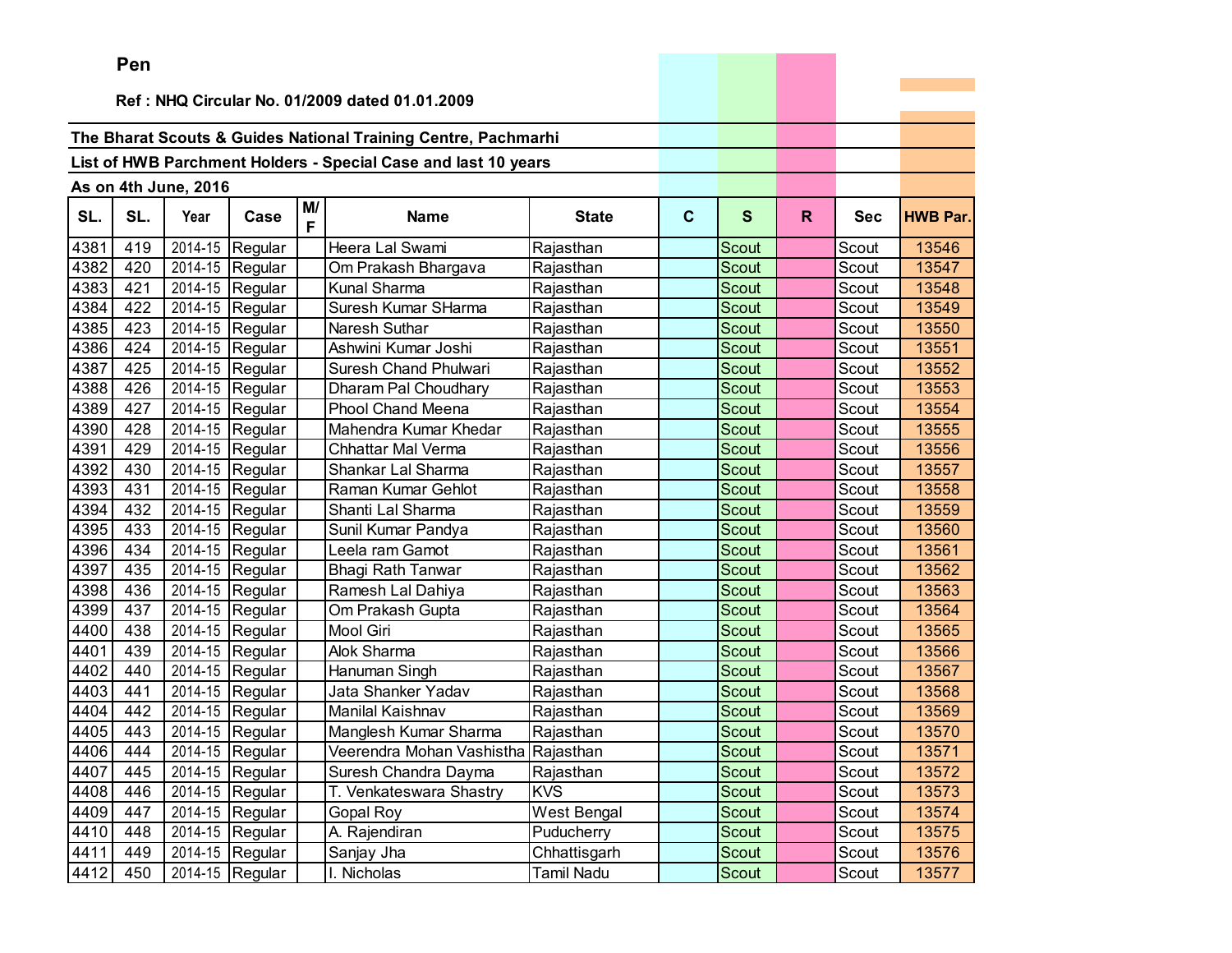|      | ren |                      |                               |    |                                                                |               |              |              |              |            |                 |
|------|-----|----------------------|-------------------------------|----|----------------------------------------------------------------|---------------|--------------|--------------|--------------|------------|-----------------|
|      |     |                      |                               |    | Ref: NHQ Circular No. 01/2009 dated 01.01.2009                 |               |              |              |              |            |                 |
|      |     |                      |                               |    |                                                                |               |              |              |              |            |                 |
|      |     |                      |                               |    | The Bharat Scouts & Guides National Training Centre, Pachmarhi |               |              |              |              |            |                 |
|      |     |                      |                               |    | List of HWB Parchment Holders - Special Case and last 10 years |               |              |              |              |            |                 |
|      |     |                      |                               |    |                                                                |               |              |              |              |            |                 |
|      |     | As on 4th June, 2016 |                               | M/ |                                                                |               |              |              |              |            |                 |
| SL.  | SL. | Year                 | Case                          | F  | <b>Name</b>                                                    | <b>State</b>  | $\mathbf{C}$ | $\mathbf{s}$ | $\mathsf{R}$ | <b>Sec</b> | <b>HWB Par.</b> |
| 4413 | 451 | 2014-15              | Regular                       |    | Nagarajhna                                                     | Karnataka     |              | Cub          |              | Cub        | 13578           |
| 4414 | 452 | 2014-15              | Regular                       |    | C. Radha                                                       | Karnataka     |              | Cub          |              | Cub        | 13579           |
| 4415 | 453 | 2014-15              | Regular                       |    | N. R. Snehalatha                                               | Karnataka     |              | Cub          |              | Cub        | 13580           |
| 4416 | 454 | 2014-15              | Regular                       |    | Sampath Kumari                                                 | Karnataka     |              | Scout        |              | Scout      | 13581           |
| 4417 | 455 | 2014-15              | Regular                       |    | Shivayogi C. Jangannavar                                       | Karnataka     |              | <b>Scout</b> |              | Scout      | 13582           |
| 4418 | 456 | 2014-15              | Regular                       |    | Sateesh V. Badiger                                             | Karnataka     |              | Cub          |              | Cub        | 13583           |
| 4419 | 457 | 2014-15              | Regular                       |    | Renuka K.                                                      | Karnataka     |              | <b>Scout</b> |              | Scout      | 13584           |
| 4420 | 458 | 2014-15              | Regular                       |    | Amar Pal Singh                                                 | Uttar Pradesh |              | <b>Scout</b> |              | Scout      | 13585           |
| 4421 | 459 | 2014-15              | Regular                       |    | M. Chikkamuniyappa                                             | Karnataka     |              | <b>Scout</b> |              | Scout      | 13586           |
| 4422 | 460 |                      | 2014-15 Regular               |    | Shakunthala Gururaj                                            | Karnataka     |              | Scout        |              | Scout      | 13587           |
| 4423 | 461 | 2014-15              | Regular                       |    | Babu K.                                                        | Karnataka     |              | <b>Scout</b> |              | Scout      | 13588           |
| 4424 | 462 | 2014-15              | Regular                       |    | <b>B.</b> Guru Murthy                                          | Karnataka     |              | Scout        |              | Scout      | 13589           |
| 4425 | 463 | 2014-15              | Regular                       |    | C. Ravi                                                        | Karnataka     |              | <b>Scout</b> |              | Scout      | 13590           |
| 4426 | 464 | 2014-15              | Regular                       |    | Tonesh B. Bevinamarao                                          | Karnataka     |              | <b>Scout</b> |              | Scout      | 13591           |
| 4427 | 465 | 2014-15              | Regular                       |    | B. N. Srikanta                                                 | Karnataka     |              | Scout        |              | Scout      | 13592           |
| 4428 | 466 | 2014-15              | Regular                       |    | Kallappa G. Gudimani                                           | Karnataka     |              | Scout        |              | Scout      | 13593           |
| 4429 | 467 |                      | 2014-15 Regular               |    | Lagamappa Ramappa Pujeri                                       | Karnataka     |              | Scout        |              | Scout      | 13594           |
| 4430 | 468 | 2014-15              | Regular                       |    | H. Vijendra Kumar                                              | Karnataka     |              | Scout        |              | Scout      | 13595           |
| 4431 | 469 | 2014-15              | Regular                       |    | Manjunatha Naravana Bhagwat                                    | Karnataka     |              | Scout        |              | Scout      | 13596           |
| 4432 | 470 | 2014-15              | Regular                       |    | Dayanand Sannu Ambig                                           | Karnataka     |              | Scout        |              | Scout      | 13597           |
| 4433 | 471 | 2014-15              | Regular                       |    | Pradeep M. Shetty                                              | Karnataka     |              | <b>Scout</b> |              | Scout      | 13598           |
| 4434 | 472 | 2014-15              | Regular                       |    | Shashi Kanta Rao Desai                                         | Karnataka     |              | Scout        |              | Scout      | 13599           |
| 4435 | 473 |                      | 2014-15 Regular               |    | Mustisab R. Valikar                                            | Karnataka     |              | Scout        |              | Scout      | 13600           |
| 4436 | 474 | 2014-15              | Regular                       |    | Shivananda Basappa Biradar                                     | Karnataka     |              | Scout        |              | Scout      | 13601           |
| 4437 | 475 | 2014-15              | Regular                       |    | Shivanagouda Basanagouda                                       | Karnataka     |              | Scout        |              | Scout      | 13602           |
| 4438 | 476 |                      | $\overline{2014}$ -15 Regular |    | Shankar N. M.                                                  | Karnataka     |              | Scout        |              | Scout      | 13603           |
| 4439 | 477 |                      | 2014-15 Regular               |    | Sharanappa G. Wali                                             | Karnataka     |              | Scout        |              | Scout      | 13604           |
| 4440 | 478 |                      | 2014-15 Regular               |    | Somashekhar Krishna Kumtakar                                   | Karnataka     |              | Scout        |              | Scout      | 13605           |
| 4441 | 479 |                      | 2014-15 Regular               |    | Mduneshwara B. M.                                              | Karnataka     |              | Scout        |              | Scout      | 13606           |
| 4442 | 480 |                      | 2014-15 Regular               |    | Rajappa P.K.                                                   | Karnataka     |              | Scout        |              | Scout      | 13607           |
| 4443 | 481 |                      | 2014-15 Regular               |    | <b>B.</b> Parvathi                                             | Karnataka     |              | Scout        |              | Scout      | 13608           |
| 4444 | 482 |                      | 2014-15 Regular               |    | Sharifsab Hattimattur                                          | Karnataka     |              | Scout        |              | Scout      | 13609           |

the control of the control of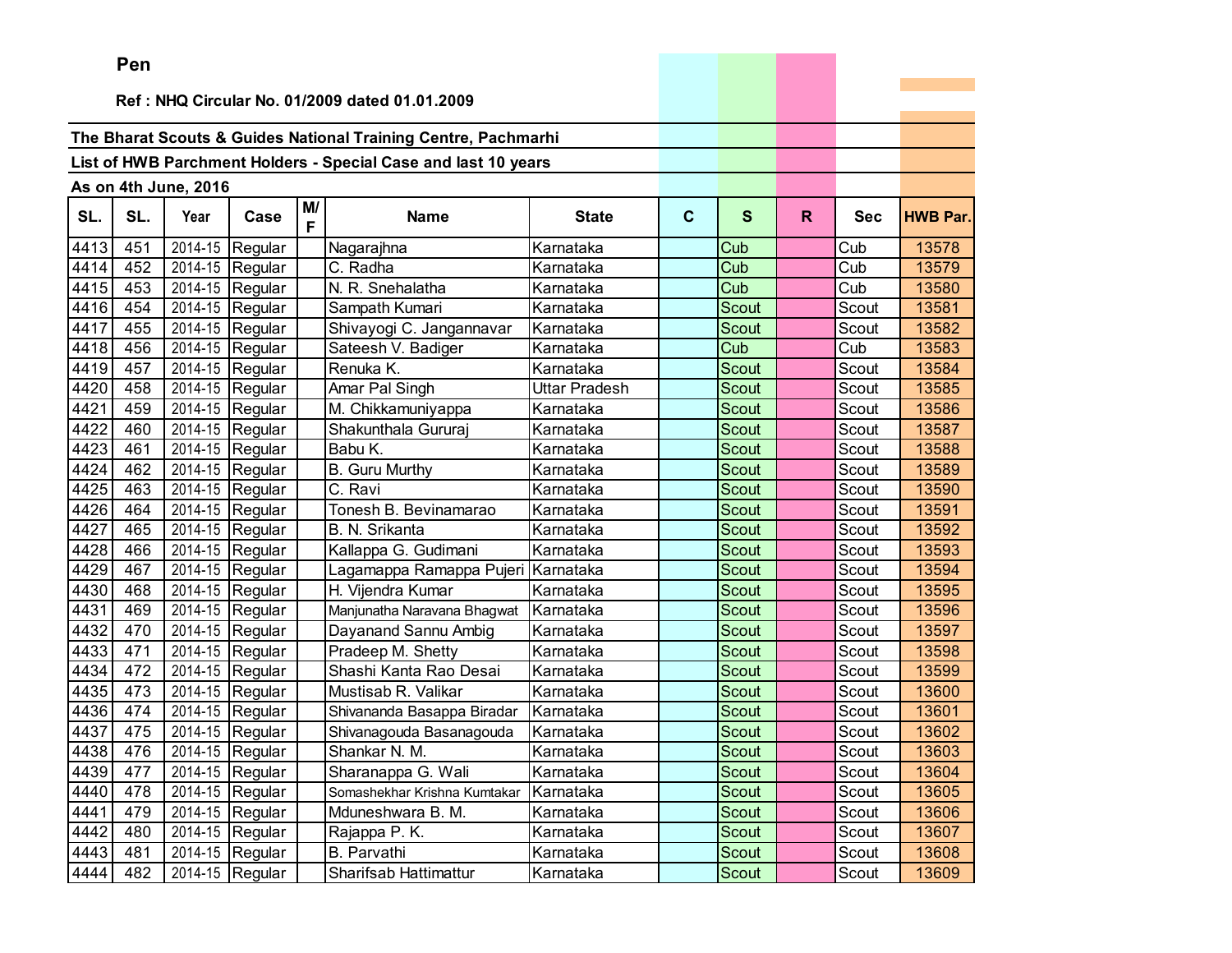|      | Pen                     |                      |                               |         |                                                                |              |             |              |       |            |                 |
|------|-------------------------|----------------------|-------------------------------|---------|----------------------------------------------------------------|--------------|-------------|--------------|-------|------------|-----------------|
|      |                         |                      |                               |         | Ref: NHQ Circular No. 01/2009 dated 01.01.2009                 |              |             |              |       |            |                 |
|      |                         |                      |                               |         |                                                                |              |             |              |       |            |                 |
|      |                         |                      |                               |         | The Bharat Scouts & Guides National Training Centre, Pachmarhi |              |             |              |       |            |                 |
|      |                         |                      |                               |         | List of HWB Parchment Holders - Special Case and last 10 years |              |             |              |       |            |                 |
|      |                         |                      |                               |         |                                                                |              |             |              |       |            |                 |
|      |                         | As on 4th June, 2016 |                               |         |                                                                |              |             |              |       |            |                 |
| SL.  | SL.                     | Year                 | Case                          | M/<br>F | <b>Name</b>                                                    | <b>State</b> | $\mathbf c$ | S            | R.    | <b>Sec</b> | <b>HWB Par.</b> |
| 4445 | 483                     | 2014-15              | Regular                       |         | Mahadeo Bhimrao Ambrule                                        | Maharashtra  |             | Scout        |       | Scout      | 13610           |
| 4446 | 484                     | 2014-15              | Regular                       |         | Vijay Kumar Baburao Dongre                                     | Maharashtra  |             | <b>Scout</b> |       | Scout      | 13611           |
| 4447 | 485                     | 2014-15              | Regular                       |         | <b>Bhausaheb Sadashiv Aher</b>                                 | Maharashtra  |             | Scout        |       | Scout      | 13612           |
| 4448 | 486                     | 2014-15              | Regular                       |         | Sachin Uamanrao Wadkar                                         | Maharashtra  |             | Scout        |       | Scout      | 13613           |
| 4449 | 487                     | 2014-15              | Regular                       |         | Shahadeo Banduji Gadge                                         | Maharashtra  |             | <b>Scout</b> |       | Scout      | 13614           |
| 4450 | 488                     | 2014-15              | Regular                       |         | Subhash Bohdas Tapase                                          | Maharashtra  |             | <b>Scout</b> |       | Scout      | 13615           |
| 4451 | 489                     | 2014-15              | Regular                       |         | Chandrakant Shaligram Bhagat                                   | Maharashtra  |             | <b>Scout</b> |       | Scout      | 13616           |
| 4452 | 490                     | 2014-15              | Regular                       |         | Wazid Khan                                                     | Chhattisgarh |             | Scout        |       | Scout      | 13617           |
| 4453 | 491                     | 2014-15              | Regular                       |         | Varun Kumar Kiran                                              | Chhattisgarh |             | <b>Scout</b> |       | Scout      | 13618           |
| 4454 | 492                     | 2014-15              | Regular                       |         | Amit Gupta                                                     | Chhattisgarh |             | Scout        |       | Scout      | 13619           |
| 4455 | 493                     | 2014-15              | Regular                       |         | Pradeep Kumar Sahu                                             | Chhattisgarh |             | Scout        |       | Scout      | 13620           |
| 4456 | 494                     | 2014-15              | Regular                       |         | Dashru Ram Yadav                                               | Chhattisgarh |             | <b>Scout</b> |       | Scout      | 13621           |
| 4457 | $\mathbf{1}$            | 2015-16              | Regular                       |         | Chandrappa B. Arakeri                                          | Karnataka    |             | <b>Scout</b> |       | Scout      | 13622           |
| 4458 | $\overline{2}$          | 2015-16              | Regular                       |         | Devendrappa Shivappa Jadadali                                  | Karnataka    |             | <b>Scout</b> |       | Scout      | 13623           |
| 4459 | 3                       | 2015-16              | Regular                       |         | S. N. Gopalkrishna                                             | Karnataka    |             | <b>Scout</b> |       | Scout      | 13624           |
| 4460 | $\overline{\mathbf{4}}$ | 2015-16              | Regular                       |         | Anthony Jayakumar A.                                           | Karnataka    |             | <b>Scout</b> |       | Scout      | 13625           |
| 4461 | 5                       | 2015-16              | Regular                       |         | Kasaian D. C.                                                  | Karnataka    |             | <b>Scout</b> |       | Scout      | 13626           |
| 4462 | 6                       | 2015-16              | Regular                       |         | Renukappa Swaji                                                | Karnataka    |             | <b>Scout</b> |       | Scout      | 13627           |
| 4463 | 7                       | 2015-16              | Regular                       |         | K. Jaya Shankara                                               | Karnataka    |             | Scout        |       | Scout      | 13628           |
| 4464 | 8                       | 2015-16              | Regular                       |         | Rukmini                                                        | Karnataka    |             | <b>Scout</b> |       | Scout      | 13629           |
| 4465 | 9                       | 2015-16              | Regular                       |         | Soumen Malakar                                                 | West Bengal  |             | <b>Scout</b> |       | Scout      | 13630           |
| 4466 | 10                      | 2015-16              | Regular                       |         | Santanu Kumar Sahoo                                            | Gujarat      |             | <b>Scout</b> |       | Scout      | 13631           |
| 4467 | 11                      | 2015-16              | Regular                       |         | Parmar Prakashbhai Shantilal                                   | Gujarat      |             | <b>Scout</b> |       | Scout      | 13632           |
| 4468 | 12                      | 2015-16              | Regular                       |         | Rana Praveen Kumar Ransingh                                    | Gujarat      |             | Scout        |       | Scout      | 13633           |
| 4469 | 13                      | 2015-16              | Regular                       |         | Rudra Gund H. Doddalinganagoudar                               | Karnataka    |             | Scout        |       | Scout      | 13634           |
| 4470 | 14                      |                      | $\overline{2015}$ -16 Regular |         | Onkar Singh                                                    | Punjab       |             | Scout        |       | Scout      | 13635           |
| 4471 | 15                      |                      | $2015-16$ Regular             |         | Amritpal Singh Brar                                            | Punjab       |             | Scout        |       | Scout      | 13636           |
| 4472 | 16                      |                      | 2015-16 Regular               |         | Hardarshan Singh Sohal                                         | Punjab       |             | Scout        |       | Scout      | 13637           |
| 4473 | 17                      |                      | 2015-16 Regular               |         | <b>Bikramjit Singh</b>                                         | Punjab       |             | Scout        |       | Scout      | 13638           |
| 4474 | 18                      | 2015-16              | Regular                       |         | Capt. Subrata Barai                                            | Maharashtra  |             |              | Rover | Rover      | 13639           |
| 4475 | 19                      | 2015-16              | Regular                       |         | Ashwani Kumar                                                  | Delhi        |             | Scout        |       | Scout      | 13640           |
| 4476 | 20                      |                      | 2015-16 Regular               |         | Rajkumar Singh                                                 | Delhi        |             | Scout        |       | Scout      | 13641           |

the control of the control of the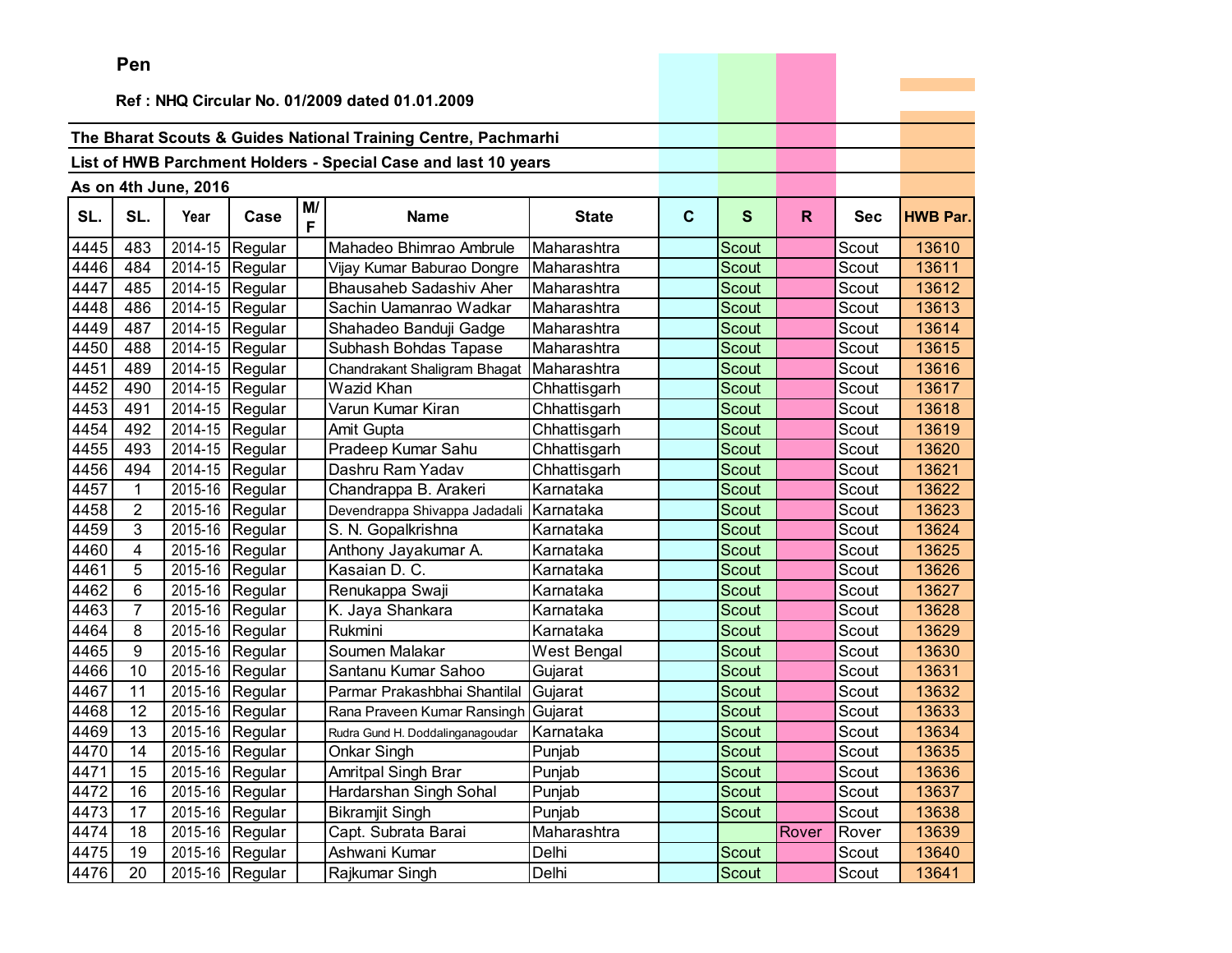|      | ren |                      |                               |         |                                                                |                |              |              |       |            |                 |
|------|-----|----------------------|-------------------------------|---------|----------------------------------------------------------------|----------------|--------------|--------------|-------|------------|-----------------|
|      |     |                      |                               |         | Ref: NHQ Circular No. 01/2009 dated 01.01.2009                 |                |              |              |       |            |                 |
|      |     |                      |                               |         |                                                                |                |              |              |       |            |                 |
|      |     |                      |                               |         | The Bharat Scouts & Guides National Training Centre, Pachmarhi |                |              |              |       |            |                 |
|      |     |                      |                               |         | List of HWB Parchment Holders - Special Case and last 10 years |                |              |              |       |            |                 |
|      |     |                      |                               |         |                                                                |                |              |              |       |            |                 |
|      |     | As on 4th June, 2016 |                               |         |                                                                |                |              |              |       |            |                 |
| SL.  | SL. | Year                 | Case                          | M/<br>F | <b>Name</b>                                                    | <b>State</b>   | $\mathbf{C}$ | $\mathbf{s}$ | R.    | <b>Sec</b> | <b>HWB Par.</b> |
| 4477 | 21  | 2015-16              | Regular                       |         | Arvind Kumar Sangwan                                           | Delhi          |              | Scout        |       | Scout      | 13642           |
| 4478 | 22  |                      | 2015-16 Regular               |         | Dadesab B. Attar                                               | Karnataka      |              | Scout        |       | Scout      | 13643           |
| 4479 | 23  |                      | 2015-16 Regular               |         | Basavaraj P. Ganiger                                           | Karnataka      |              | Scout        |       | Scout      | 13644           |
| 4480 | 24  |                      | 2015-16 Regular               |         | Kiran R. Naik                                                  | Karnataka      |              | Scout        |       | Scout      | 13645           |
| 4481 | 25  |                      | 2015-16 Regular               |         | Basavaraj Mallappa Gorvar                                      | Karnataka      |              | Scout        |       | Scout      | 13646           |
| 4482 | 26  | 2015-16              | Regular                       |         | C. S. Vishwanath                                               | Karnataka      |              | Scout        |       | Scout      | 13647           |
| 4483 | 27  | 2015-16              | Regular                       |         | Chandrashekara T. S.                                           | Karnataka      |              | Scout        |       | Scout      | 13648           |
| 4484 | 28  | 2015-16              | Regular                       |         | Anil Maruti Bhosale                                            | Karnataka      |              | Scout        |       | Scout      | 13649           |
| 4485 | 29  |                      | 2015-16 Regular               |         | M. Narayanaswamy                                               | Karnataka      |              | <b>Scout</b> |       | Scout      | 13650           |
| 4486 | 30  |                      | 2015-16 Regular               |         | Ashok S. N.                                                    | Karnataka      |              | Scout        |       | Scout      | 13651           |
| 4487 | 31  |                      | 2015-16 Regular               |         | Sampath Kumar A.                                               | Karnataka      |              | Scout        |       | Scout      | 13652           |
| 4488 | 32  | 2015-16              | Regular                       |         | Sreenivas G. M.                                                | Karnataka      |              | Scout        |       | Scout      | 13653           |
| 4489 | 33  | 2015-16              | Regular                       |         | Saiyad Anwar Husain                                            | Uttar Pradesh  |              | Scout        |       | Scout      | 13654           |
| 4490 | 34  | 2015-16              | Regular                       |         | Arvind Kr. Srivastava                                          | Uttar Pradesh  |              |              | Rover | Rover      | 13655           |
| 4491 | 35  | 2015-16              | Regular                       |         | Manoj Vishwakarma                                              | Uttar Pradesh  |              | Scout        |       | Scout      | 13656           |
| 4492 | 36  |                      | 2015-16 Regular               |         | Ashok Kumar                                                    | Uttar Pradesh  |              | Scout        |       | Scout      | 13657           |
| 4493 | 37  |                      | 2015-16 Regular               |         | Tara Singh                                                     | Uttar Pradesh  |              |              | Rover | Rover      | 13658           |
| 4494 | 38  | 2015-16              | Regular                       |         | Ch. Narayana Murthy                                            | Andhra Pradesh |              | Scout        |       | Scout      | 13659           |
| 4495 | 39  | 2015-16              | Regular                       |         | Vijay Kumar                                                    | Delhi          |              | Scout        |       | Scout      | 13660           |
| 4496 | 40  | 2015-16              | Regular                       |         | Rajesh Kumar Karn                                              | Delhi          |              | <b>Scout</b> |       | Scout      | 13661           |
| 4497 | 41  |                      | 2015-16 Regular               |         | Mukund D. Kambli                                               | Goa            |              | <b>Scout</b> |       | Scout      | 13662           |
| 4498 | 42  |                      | 2015-16 Regular               |         | B. M. Ramachandrappa                                           | Karnataka      |              | Scout        |       | Scout      | 13663           |
| 4499 | 43  |                      | 2015-16 Regular               |         | Rajvir Singh Yadav                                             | <b>KVS</b>     |              | Scout        |       | Scout      | 13664           |
| 4500 | 44  | 2015-16              | Regular                       |         | Sanjeev Kumar Sah                                              | <b>KVS</b>     |              | Scout        |       | Scout      | 13665           |
| 4501 | 45  | 2015-16              | Regular                       |         | Virendra Kr. Pandey                                            | KVS            |              | Scout        |       | Scout      | 13666           |
| 4502 | 46  |                      | $\overline{2015}$ -16 Regular |         | $\overline{Y}$ . V. Bayyapur                                   | <b>KVS</b>     |              | Scout        |       | Scout      | 13667           |
| 4503 | 47  |                      | 2015-16 Regular               |         | Babu S. G                                                      | <b>KVS</b>     |              | Scout        |       | Scout      | 13668           |
| 4504 | 48  |                      | 2015-16 Regular               |         | Imlisunep                                                      | Nagaland       |              | Scout        |       | Scout      | 13669           |
| 4505 | 49  |                      | 2015-16 Regular               |         | T. Mhonpemo Kikon                                              | Nagaland       |              | Scout        |       | Scout      | 13670           |
| 4506 | 50  |                      | 2015-16 Regular               |         | K. lyyappan                                                    | Puducherry     |              | Scout        |       | Scout      | 13671           |
| 4507 | 51  |                      | 2015-16 Regular               |         | M. Jothi Muthubabu                                             | Puducherry     |              | Scout        |       | Scout      | 13672           |
| 4508 | 52  |                      | 2015-16 Regular               |         | Antonisamy S.                                                  | Puducherry     |              | Scout        |       | Scout      | 13673           |

and the control of the control of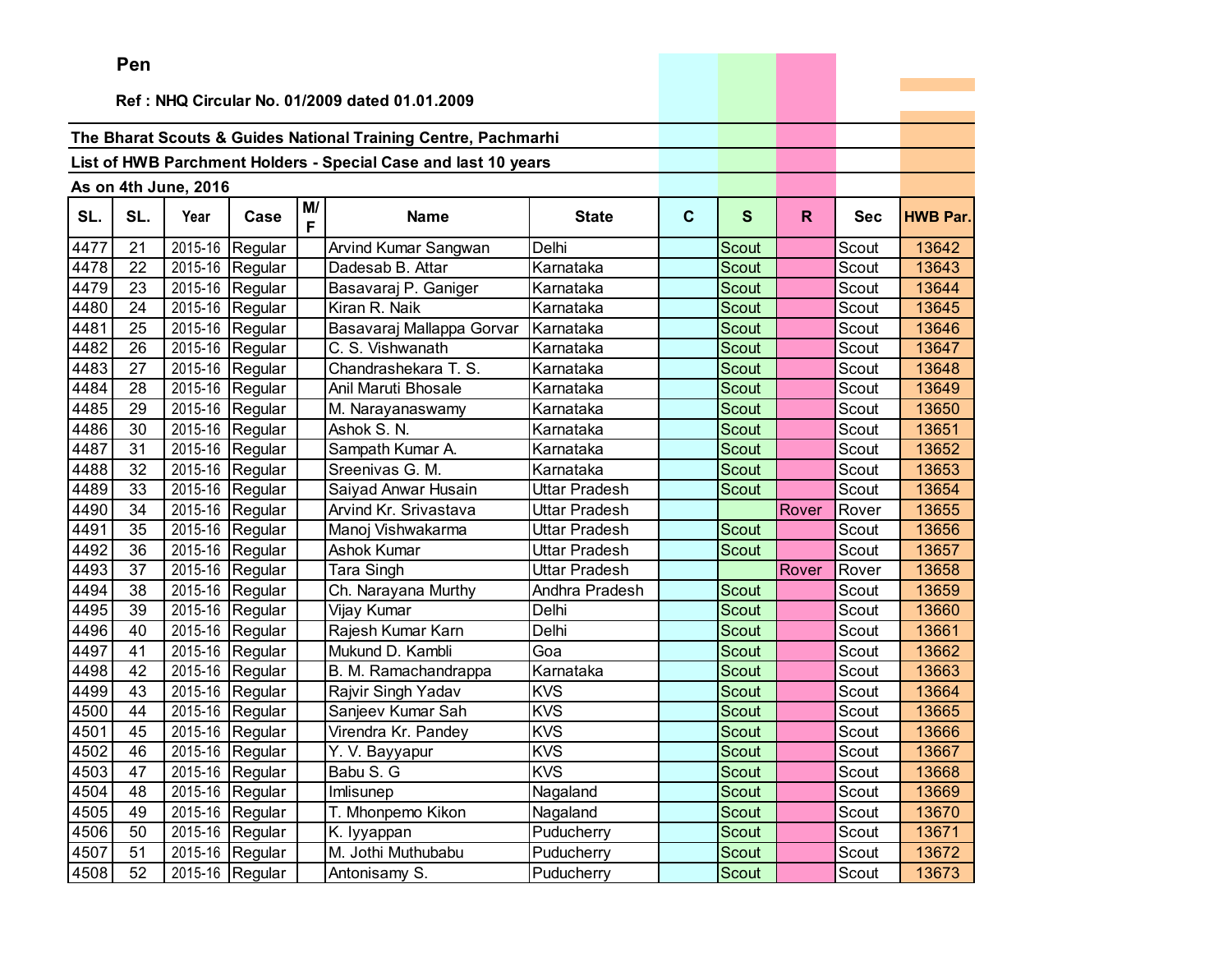|      | ген |                      |                               |         |                                                                |                   |              |              |              |            |                 |
|------|-----|----------------------|-------------------------------|---------|----------------------------------------------------------------|-------------------|--------------|--------------|--------------|------------|-----------------|
|      |     |                      |                               |         | Ref: NHQ Circular No. 01/2009 dated 01.01.2009                 |                   |              |              |              |            |                 |
|      |     |                      |                               |         |                                                                |                   |              |              |              |            |                 |
|      |     |                      |                               |         | The Bharat Scouts & Guides National Training Centre, Pachmarhi |                   |              |              |              |            |                 |
|      |     |                      |                               |         |                                                                |                   |              |              |              |            |                 |
|      |     |                      |                               |         | List of HWB Parchment Holders - Special Case and last 10 years |                   |              |              |              |            |                 |
|      |     | As on 4th June, 2016 |                               |         |                                                                |                   |              |              |              |            |                 |
| SL.  | SL. | Year                 | Case                          | M/<br>F | <b>Name</b>                                                    | <b>State</b>      | $\mathbf{C}$ | S            | $\mathsf{R}$ | <b>Sec</b> | <b>HWB Par.</b> |
| 4509 | 53  |                      | $\overline{2015}$ -16 Regular |         | B. Kannappan Bijote                                            | Puducherry        |              | Scout        |              | Scout      | 13674           |
| 4510 | 54  | 2015-16              | Regular                       |         | A. Saravanacoumar                                              | Puducherry        |              | <b>Scout</b> |              | Scout      | 13675           |
| 4511 | 55  | 2015-16              | Regular                       |         | S. Balasubramani                                               | Puducherry        |              | <b>Scout</b> |              | Scout      | 13676           |
| 4512 | 56  | 2015-16              | Regular                       |         | Saravanan G.                                                   | Tamil Nadu        |              | Scout        |              | Scout      | 13677           |
| 4513 | 57  |                      | 2015-16 Regular               |         | G. Pandi                                                       | Tamil Nadu        |              | Scout        |              | Scout      | 13678           |
| 4514 | 58  | 2015-16              | Regular                       |         | Jeya Kannan B.                                                 | Tamil Nadu        |              | Scout        |              | Scout      | 13679           |
| 4515 | 59  | 2015-16              | Regular                       |         | Muthia H. M.                                                   | Tamil Nadu        |              | Scout        |              | Scout      | 13680           |
| 4516 | 60  | 2015-16              | Regular                       |         | S. K. Sazid                                                    | Telangana         |              | Scout        |              | Scout      | 13681           |
| 4517 | 61  |                      | 2015-16 Regular               |         | Kasipeta Krishna                                               | Telangana         |              | Scout        |              | Scout      | 13682           |
| 4518 | 62  |                      | 2015-16 Regular               |         | Daya Shankar                                                   | Uttar Pradesh     |              | <b>Scout</b> |              | Scout      | 13683           |
| 4519 | 63  |                      | 2015-16 Regular               |         | Dharmesh Kumar                                                 | Uttar Pradesh     |              | Scout        |              | Scout      | 13684           |
| 4520 | 64  |                      | 2015-16 Regular               |         | Pawan Kr. Maurya                                               | Uttar Pradesh     |              | Scout        |              | Scout      | 13685           |
| 4521 | 65  | 2015-16              | Regular                       |         | Jitendra Singh                                                 | Uttar Pradesh     |              | Scout        |              | Scout      | 13686           |
| 4522 | 66  | 2015-16              | Regular                       |         | Deepak Singh L. Rana                                           | Western Rly       |              | Scout        |              | Scout      | 13687           |
| 4523 | 67  | 2015-16              | Regular                       |         | Girdhari Singh Shekhawat                                       | Western Rly       |              | <b>Scout</b> |              | Scout      | 13688           |
| 4524 | 68  | 2015-16              | Regular                       |         | Tanya Padung                                                   | Arunachal Pradesh |              | Scout        |              | Scout      | 13689           |
| 4525 | 69  | 2015-16              | Regular                       |         | Vinod R. Parmar                                                | Gujarat           |              | Scout        |              | Scout      | 13690           |
| 4526 | 70  | 2015-16              | Regular                       |         | Trivedi Kalpesh Satish Kr.                                     | Gujarat           |              | <b>Scout</b> |              | Scout      | 13691           |
| 4527 | 71  | 2015-16              | Regular                       |         | Vala Snadip Kr. Vithaldas                                      | Gujarat           |              | Scout        |              | Scout      | 13692           |
| 4528 | 72  | 2015-16              | Regular                       |         | Sanjay Kumar                                                   | Jharkhand         |              | Scout        |              | Scout      | 13693           |
| 4529 | 73  | 2015-16              | Regular                       |         | Kunal Sharma                                                   | Jharkhand         |              | <b>Scout</b> |              | Scout      | 13694           |
| 4530 | 74  | 2015-16              | Regular                       |         | Naveen Kumar Jain                                              | <b>KVS</b>        |              | <b>Scout</b> |              | Scout      | 13695           |
| 4531 | 75  |                      | 2015-16 Regular               |         | Satish Shrivas                                                 | <b>KVS</b>        |              | Scout        |              | Scout      | 13696           |
| 4532 | 76  | 2015-16              | Regular                       |         | Umesh Chandra                                                  | <b>KVS</b>        |              | <b>Scout</b> |              | Scout      | 13697           |
| 4533 | 77  | 2015-16              | Regular                       |         | Dharmendra Kr. Azad                                            | <b>KVS</b>        |              | Scout        |              | Scout      | 13698           |
| 4534 | 78  |                      | 2015-16 Regular               |         | <b>Babulal Bhura</b>                                           | M.P.              |              | Scout        |              | Scout      | 13699           |
| 4535 | 79  |                      | 2015-16 Regular               |         | Subhash Chandra Yadav                                          | M.P.              |              | Scout        |              | Scout      | 13700           |
| 4536 | 80  |                      | 2015-16 Regular               |         | Satrish Kumar Sharma                                           | M.P.              |              | Scout        |              | Scout      | 13701           |
| 4537 | 81  |                      | 2015-16 Regular               |         | Jitendra Kr. Gupta                                             | M.P.              |              | Scout        |              | Scout      | 13702           |
| 4538 | 82  |                      | 2015-16 Regular               |         | <b>Hariom Tiwari</b>                                           | M.P.              |              | Scout        |              | Scout      | 13703           |
| 4539 | 83  |                      | 2015-16 Regular               |         | Amar Singh Vimal                                               | M.P.              |              | Scout        |              | Scout      | 13704           |
| 4540 | 84  |                      | 2015-16 Regular               |         | Nagwanshi Ajay                                                 | Maharashtra       |              | Scout        |              | Scout      | 13705           |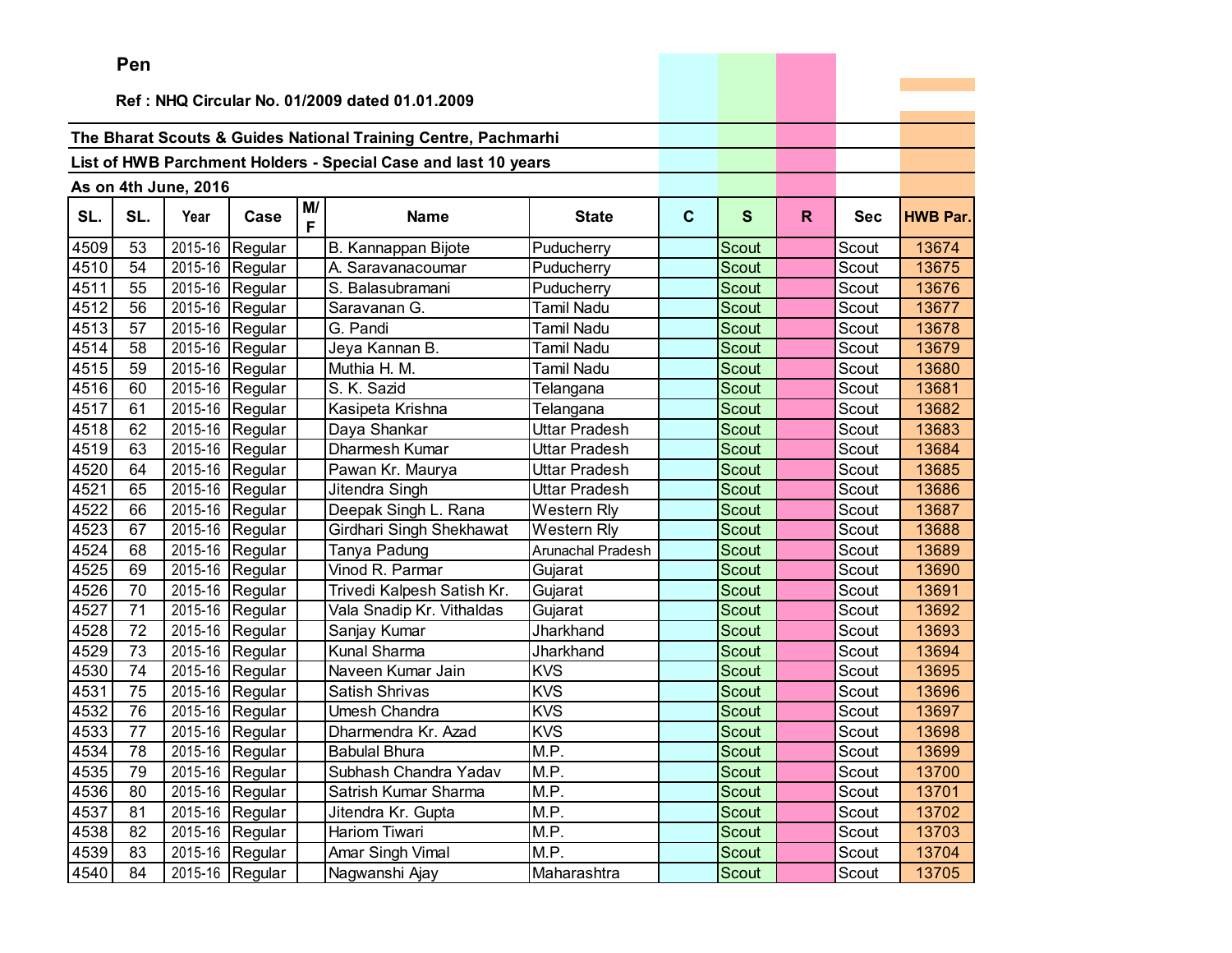|      | <b>Fell</b> |                      |                               |                |                                                                |                |             |              |              |            |                 |
|------|-------------|----------------------|-------------------------------|----------------|----------------------------------------------------------------|----------------|-------------|--------------|--------------|------------|-----------------|
|      |             |                      |                               |                | Ref: NHQ Circular No. 01/2009 dated 01.01.2009                 |                |             |              |              |            |                 |
|      |             |                      |                               |                |                                                                |                |             |              |              |            |                 |
|      |             |                      |                               |                | The Bharat Scouts & Guides National Training Centre, Pachmarhi |                |             |              |              |            |                 |
|      |             |                      |                               |                | List of HWB Parchment Holders - Special Case and last 10 years |                |             |              |              |            |                 |
|      |             | As on 4th June, 2016 |                               |                |                                                                |                |             |              |              |            |                 |
|      |             |                      |                               | M/             |                                                                |                |             |              |              |            |                 |
| SL.  | SL.         | Year                 | Case                          | F              | <b>Name</b>                                                    | <b>State</b>   | $\mathbf c$ | $\mathbf{s}$ | $\mathsf{R}$ | <b>Sec</b> | <b>HWB Par.</b> |
| 4541 | 85          | 2015-16              | Regular                       |                | Manoj Vrundawanlal Y.                                          | Maharashtra    |             | <b>Scout</b> |              | Scout      | 13706           |
| 4542 | 86          | 2015-16              | Regular                       |                | Vasant Vitthal Vihirghare                                      | Maharashtra    |             | <b>Scout</b> |              | Scout      | 13707           |
| 4543 | 87          | 2015-16              | Regular                       |                | Ganesh Raghunath Rahandgale                                    | Maharashtra    |             | <b>Scout</b> |              | Scout      | 13708           |
| 4544 | 88          | 2015-16              | Regular                       |                | Jadhav Shailesh Shivaram                                       | Maharashtra    |             | Scout        |              | Scout      | 13709           |
| 4545 | 89          | 2015-16              | Regular                       |                | Bhupendra Atmaram Shirsath                                     | Maharashtra    |             | <b>Scout</b> |              | Scout      | 13710           |
| 4546 | 90          | 2015-16              | Regular                       |                | Satish Shyam Chawali                                           | Maharashtra    |             | Scout        |              | Scout      | 13711           |
| 4547 | 91          | 2015-16              | Regular                       |                | Gajanan Tulshiram Gathekar Maharashtra                         |                |             | Scout        |              | Scout      | 13712           |
| 4548 | 92          | 2015-16              | Regular                       |                | Mangesh Damodar Mahajan                                        | Maharashtra    |             | <b>Scout</b> |              | Scout      | 13713           |
| 4549 | 93          | 2015-16              | Regular                       |                | Ashish Shantaram Dandale                                       | Maharashtra    |             | Scout        |              | Scout      | 13714           |
| 4550 | 94          | 2015-16              | Regular                       |                | Virendra Kumar Yadav                                           | N.E.Railway    |             | Scout        |              | Scout      | 13715           |
| 4551 | 95          | 2015-16              | Regular                       |                | F. D. Munda                                                    | N.E.Railway    |             | <b>Scout</b> |              | Scout      | 13716           |
| 4552 | 96          | 2015-16              | Regular                       |                | Ajay Kumar Sagar                                               | N.E.Railway    |             | Scout        |              | Scout      | 13717           |
| 4553 | 97          | 2015-16              | Regular                       |                | Ramesh Chandra Upadhyay                                        | N.E.Railway    |             | Scout        |              | Scout      | 13718           |
| 4554 | 98          | 2015-16              | Regular                       |                | Baljinder Kumar                                                | Punjab         |             | Scout        |              | Scout      | 13719           |
| 4555 | 99          | 2015-16              | Regular                       |                | Mandeep Singh                                                  | Punjab         |             | Scout        |              | Scout      | 13720           |
| 4556 | 100         | 2015-16              | Regular                       |                | <b>Badri Prasad Sharma</b>                                     | Uttarakhand    |             | Scout        |              | Scout      | 13721           |
| 4557 | 101         | 2015-16              | Regular                       |                | Ramesh Chandra Verma                                           | Uttarakhand    |             | Scout        |              | Scout      | 13722           |
| 4558 | 102         | 2015-16              | Regular                       |                | Jagdish Singh Bisht                                            | Uttarakhand    |             | Scout        |              | Scout      | 13723           |
| 4559 | 103         | 2015-16              | Regular                       |                | Vemulapalli Gopi Krishna                                       | Andhra Pradesh | Cub         |              |              | Cub        | 13724           |
| 4560 | 104         | 2015-16              | Regular                       | F              | Ms. Pallavi Amit Nadkarni                                      | Karnataka      | Cub         |              |              | Cub        | 13725           |
| 4561 | 105         | 2015-16              | Regular                       | $\overline{F}$ | Zareena Begum                                                  | Karnataka      | Cub         |              |              | Cub        | 13726           |
| 4562 | 106         | 2015-16              | Regular                       |                | N. Rajak                                                       | <b>KVS</b>     | Cub         |              |              | Cub        | 13727           |
| 4563 | 107         |                      | 2015-16 Regular               |                | Harendra Prasad                                                | <b>KVS</b>     | Cub         |              |              | Cub        | 13728           |
| 4564 | 108         | 2015-16              | Regular                       |                | Hemant Kr. Chandel                                             | <b>KVS</b>     | Cub         |              |              | Cub        | 13729           |
| 4565 | 109         | $2015 - 16$          | Regular                       |                | Shiv Kumar Mishra                                              | M.P.           | Cub         |              |              | Cub        | 13730           |
| 4566 | 110         |                      | $\overline{2015}$ -16 Regular |                | Gopalrao Tanaji Honmane                                        | Maharashtra    | Cub         |              |              | Cub        | 13731           |
| 4567 | 111         |                      | 2015-16 Regular               |                | Vijay Shridhar Shinde                                          | Maharashtra    | Cub         |              |              | Cub        | 13732           |
| 4568 | 112         | 2015-16              | Regular                       |                | Mangesh Marute Hatkar                                          | Maharashtra    | Cub         |              |              | Cub        | 13733           |
| 4569 | 113         |                      | 2015-16 Regular               |                | Yogesh Dattaram Chile                                          | Maharashtra    | Cub         |              |              | Cub        | 13734           |
| 4570 | 114         |                      | 2015-16 Regular               |                | Yadav Vitthal Yeshwant                                         | Maharashtra    | Cub         |              |              | Cub        | 13735           |
| 4571 | 115         | 2015-16              | Regular                       |                | Arvind Shrikrishbna Chate                                      | Maharashtra    | Cub         |              |              | Cub        | 13736           |
| 4572 | 116         |                      | 2015-16 Regular               |                | Santosh Mahadeo Koli                                           | Maharashtra    | Cub         |              |              | Cub        | 13737           |

and the control of the control of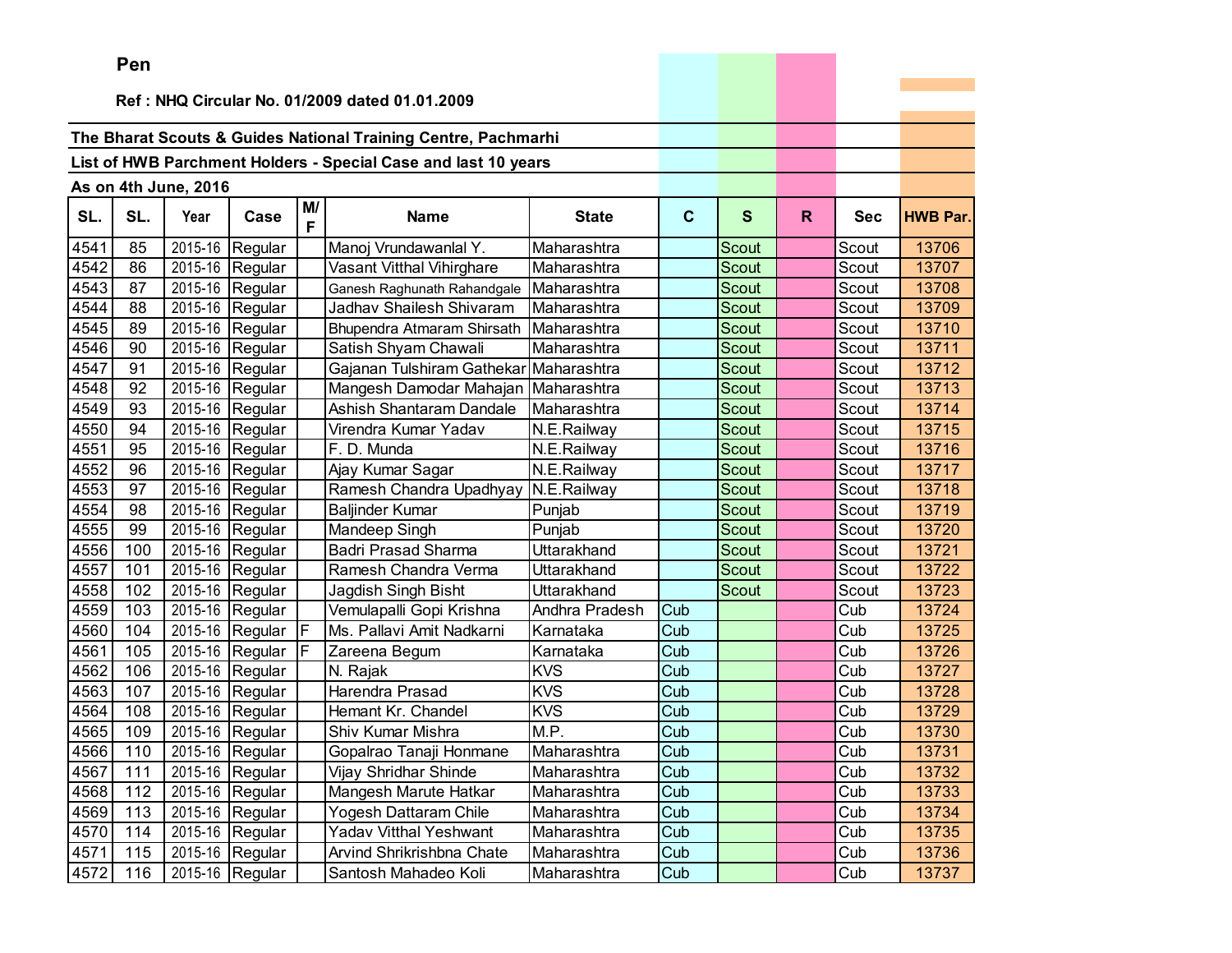|      | Pen |                        |                 |         |                                                                |                         |             |              |       |            |                 |
|------|-----|------------------------|-----------------|---------|----------------------------------------------------------------|-------------------------|-------------|--------------|-------|------------|-----------------|
|      |     |                        |                 |         | Ref: NHQ Circular No. 01/2009 dated 01.01.2009                 |                         |             |              |       |            |                 |
|      |     |                        |                 |         |                                                                |                         |             |              |       |            |                 |
|      |     |                        |                 |         | The Bharat Scouts & Guides National Training Centre, Pachmarhi |                         |             |              |       |            |                 |
|      |     |                        |                 |         | List of HWB Parchment Holders - Special Case and last 10 years |                         |             |              |       |            |                 |
|      |     |                        |                 |         |                                                                |                         |             |              |       |            |                 |
|      |     | As on 4th June, 2016   |                 |         |                                                                |                         |             |              |       |            |                 |
| SL.  | SL. | Year                   | Case            | M/<br>F | <b>Name</b>                                                    | <b>State</b>            | $\mathbf c$ | $\mathbf{s}$ | R.    | <b>Sec</b> | <b>HWB Par.</b> |
| 4573 | 117 | 2015-16                | Regular         |         | Sanjay Shyamrao Pendalkar Maharashtra                          |                         | Cub         |              |       | Cub        | 13738           |
| 4574 | 118 | $\overline{2015} - 16$ | Regular         |         | Abhilesh Kumar Shukla                                          | N.E.Railway             | Cub         |              |       | Cub        | 13739           |
| 4575 | 119 | 2015-16                | Regular         |         | <b>Bidyut Sarkar</b>                                           | N.F.Railway             | Cub         |              |       | Cub        | 13740           |
| 4576 | 120 | 2015-16                | Regular         |         | Pala Singh                                                     | Rajasthan               | Cub         |              |       | Cub        | 13741           |
| 4577 | 121 | 2015-16                | Regular         |         | Likendra Sharma                                                | Rajasthan               | Cub         |              |       | Cub        | 13742           |
| 4578 | 122 | 2015-16                | Regular         |         | Mahendra Kr. Sahu                                              | Chhattisgarh            |             |              | Rover | Rover      | 13743           |
| 4579 | 123 | 2015-16                | Regular         |         | Nemlal Gangele                                                 | Chhattisgarh            |             |              | Rover | Rover      | 13744           |
| 4580 | 124 | 2015-16                | Regular         |         | Shesh Narayan Gajendra                                         | Chhattisgarh            |             |              | Rover | Rover      | 13745           |
| 4581 | 125 | 2015-16                | Regular         |         | Chaman Lal Sahu                                                | Chhattisgarh            |             |              | Rover | Rover      | 13746           |
| 4582 | 126 | 2015-16                | Regular         |         | Digree Lal Patel                                               | Chhattisgarh            |             |              | Rover | Rover      | 13747           |
| 4583 | 127 | 2015-16                | Regular         |         | Ravi Kumar Pandey                                              | Chhattisgarh            |             |              | Rover | Rover      | 13748           |
| 4584 | 128 | 2015-16                | Regular         |         | Arun Kumar                                                     | <b>Himachal Pradesh</b> |             |              | Rover | Rover      | 13749           |
| 4585 | 129 | 2015-16                | Regular         |         | Devki Nandan                                                   | <b>Himachal Pradesh</b> |             |              | Rover | Rover      | 13750           |
| 4586 | 130 | 2015-16                | Regular         |         | N. Ashok Kumar                                                 | Karnataka               |             |              | Rover | Rover      | 13751           |
| 4587 | 131 | 2015-16                | Regular         |         | Balakrishna D.                                                 | Karnataka               |             |              | Rover | Rover      | 13752           |
| 4588 | 132 | 2015-16                | Regular         |         | Dr. B. V. Ganesh                                               | Karnataka               |             |              | Rover | Rover      | 13753           |
| 4589 | 133 | 2015-16                | Regular         |         | Nithin Amin                                                    | Karnataka               |             |              | Rover | Rover      | 13754           |
| 4590 | 134 | 2015-16                | Regular         |         | Ranghaswamy M. K.                                              | Karnataka               |             |              | Rover | Rover      | 13755           |
| 4591 | 135 | 2015-16                | Regular         |         | Mohan Namdeorao G.                                             | Maharashtra             |             |              | Rover | Rover      | 13756           |
| 4592 | 136 | 2015-16                | Regular         |         | Anuj Kumar                                                     | N.E.Railway             |             |              | Rover | Rover      | 13756a          |
| 4593 | 137 | 2015-16                | Regular         |         | Naveen Kumar Lal                                               | N.E.Railway             |             |              | Rover | Rover      | 13757           |
| 4594 | 138 | 2015-16                | Regular         |         | <b>Rintu Saha</b>                                              | N.F.Railway             |             |              | Rover | Rover      | 13758           |
| 4595 | 139 |                        | 2015-16 Regular |         | Ranadhir Dey                                                   | N.F.Railway             |             |              | Rover | Rover      | 13759           |
| 4596 | 140 | 2015-16                | Regular         |         | Rajib Kumar Poddar                                             | N.F.Railway             |             |              | Rover | Rover      | 13760           |
| 4597 | 141 | 2015-16                | Regular         |         | <b>Liton Bhowmick</b>                                          | N.F.Railway             |             |              | Rover | Rover      | 13761           |
| 4598 | 142 |                        | 2015-16 Regular |         | Sunil Kumar Yadav                                              | <b>NHQ</b>              |             |              | Rover | Rover      | 13762           |
| 4599 | 143 |                        | 2015-16 Regular |         | Krishan Kumar Sharma                                           | Rajasthan               |             |              | Rover | Rover      | 13763           |
| 4600 | 144 |                        | 2015-16 Regular |         | Gaurav Ajmera                                                  | Rajasthan               |             |              | Rover | Rover      | 13764           |
| 4601 | 145 |                        | 2015-16 Regular |         | Rajender K. Choudhary                                          | Rajasthan               |             |              | Rover | Rover      | 13765           |
| 4602 | 146 |                        | 2015-16 Regular |         | D. Sakthi Kailash                                              | Tamil Nadu              |             |              | Rover | Rover      | 13766           |
| 4603 | 147 |                        | 2015-16 Regular |         | J. Krishna Moorthy                                             | <b>Tamil Nadu</b>       |             |              | Rover | Rover      | 13767           |
| 4604 | 148 |                        | 2015-16 Regular |         | Begam Sreenivasa Rao                                           | Telangana               |             |              | Rover | Rover      | 13768           |

the company's company's com-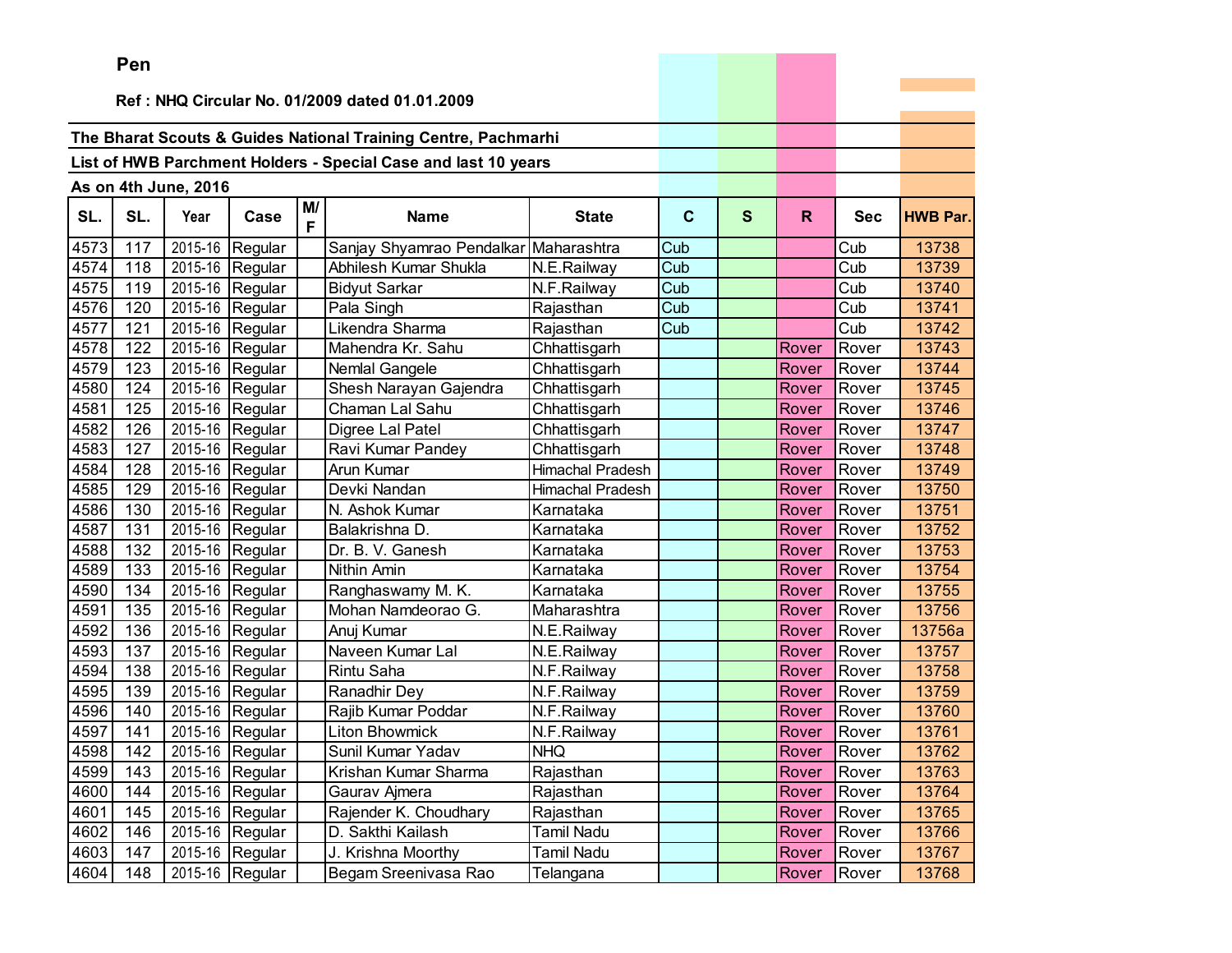|      | ren                                            |                      |                 |         |                                                                |                      |             |       |       |            |                 |
|------|------------------------------------------------|----------------------|-----------------|---------|----------------------------------------------------------------|----------------------|-------------|-------|-------|------------|-----------------|
|      | Ref: NHQ Circular No. 01/2009 dated 01.01.2009 |                      |                 |         |                                                                |                      |             |       |       |            |                 |
|      |                                                |                      |                 |         |                                                                |                      |             |       |       |            |                 |
|      |                                                |                      |                 |         | The Bharat Scouts & Guides National Training Centre, Pachmarhi |                      |             |       |       |            |                 |
|      |                                                |                      |                 |         |                                                                |                      |             |       |       |            |                 |
|      |                                                |                      |                 |         | List of HWB Parchment Holders - Special Case and last 10 years |                      |             |       |       |            |                 |
|      |                                                | As on 4th June, 2016 |                 |         |                                                                |                      |             |       |       |            |                 |
| SL.  | SL.                                            | Year                 | Case            | M/<br>F | <b>Name</b>                                                    | <b>State</b>         | $\mathbf c$ | S     | R.    | <b>Sec</b> | <b>HWB Par.</b> |
| 4605 | 149                                            | 2015-16              | Regular         |         | P. Ramaswamy                                                   | Telangana            |             |       | Rover | Rover      | 13769           |
| 4606 | 150                                            | 2015-16              | Regular         |         | P. Krishnamurthy                                               | Telangana            |             |       | Rover | Rover      | 13770           |
| 4607 | 151                                            | 2015-16              | Regular         |         | Narasimharao B.                                                | Telangana            |             |       | Rover | Rover      | 13771           |
| 4608 | 152                                            | 2015-16              | Regular         |         | Papan Saha                                                     | Tripura              |             |       | Rover | Rover      | 13772           |
| 4609 | 153                                            | 2015-16              | Regular         |         | Chandrajit Debnath                                             | Tripura              |             |       | Rover | Rover      | 13773           |
| 4610 | 154                                            | 2015-16              | Regular         |         | Santosh Singh                                                  | <b>Uttar Pradesh</b> |             |       | Rover | Rover      | 13774           |
| 4611 | 155                                            | 2015-16              | Regular         |         | Abhishek Pandey                                                | <b>Uttar Pradesh</b> |             |       | Rover | Rover      | 13775           |
| 4612 | 156                                            | 2015-16              | Regular         |         | Chandra Prakash Singh Sharma                                   | Rajasthan            |             | Scout |       | Scout      | 13776           |
| 4613 | 157                                            | 2015-16              | Regular         |         | Chhaju Ram Verma                                               | Rajasthan            |             | Scout |       | Scout      | 13777           |
| 4614 | 158                                            | 2015-16              | Regular         |         | Om Prakash Sharma                                              | Rajasthan            |             | Scout |       | Scout      | 13778           |
| 4615 | 159                                            | 2015-16              | Regular         |         | Ratan Lal Mali                                                 | Rajasthan            |             | Scout |       | Scout      | 13779           |
| 4616 | 160                                            | 2015-16              | Regular         |         | Kanhai Lal Batewa                                              | Rajasthan            |             | Scout |       | Scout      | 13780           |
| 4617 | 161                                            | 2015-16              | Regular         |         | Devendra Kr. Bajpai                                            | Uttar Pradesh        |             |       | Rover | Rover      | 13781           |
| 4618 | 162                                            | 2015-16              | Regular         |         | S. Vallabhan                                                   | <b>KVS</b>           |             | Scout |       | Scout      | 13782           |
| 4619 | 163                                            | 2015-16              | Regular         |         | Yallappa V. Gorananakolla                                      | Karnataka            |             | Scout |       | Scout      | 13783           |
| 4620 | 164                                            | 2015-16              | Regular         |         | Mallappa N. Garannavar                                         | Karnataka            |             | Scout |       | Scout      | 13784           |
| 4621 | 165                                            | 2015-16              | Regular         |         | Basavaraj H. H.                                                | Karnataka            |             | Scout |       | Scout      | 13785           |
| 4622 | 166                                            | 2015-16              | Regular         |         | Chandru                                                        | Karnataka            |             | Scout |       | Scout      | 13786           |
| 4623 | 167                                            | 2015-16              | Regular         |         | K. V. Thrivikaram                                              | Karnataka            |             | Scout |       | Scout      | 13787           |
| 4624 | 168                                            | 2015-16              | Regular         |         | Shivayogi Neelakantappa Kosti                                  | Karnataka            |             | Scout |       | Scout      | 13788           |
| 4625 | 169                                            | 2015-16              | Regular         |         | V. S. Shanmuga Sundaram                                        | <b>Tamil Nadu</b>    |             | Scout |       | Scout      | 13789           |
| 4626 | 170                                            | 2015-16              | Regular         |         | Kanhai Lal Batewa                                              | Rajasthan            |             | Scout |       | Scout      | 13790           |
| 4627 | 171                                            | 2015-16              | Regular         |         | Suresh Chandra Sharma                                          | Rajasthan            |             | Scout |       | Scout      | 13791           |
| 4628 | 172                                            | 2015-16              | Regular         |         | Duli Chand Gurjar                                              | Rajasthan            |             | Scout |       | Scout      | 13792           |
| 4629 | 173                                            | 2015-16              | Regular         |         | Anwar P.                                                       | Kerala               |             | Scout |       | Scout      | 13793           |
| 4630 | 174                                            |                      | 2015-16 Regular |         | K. Mujeerahaman                                                | Kerala               |             | Scout |       | Scout      | 13794           |
| 4631 | 175                                            |                      | 2015-16 Regular |         | Dinesan P.                                                     | Kerala               |             | Scout |       | Scout      | 13795           |
| 4632 | 176                                            |                      | 2015-16 Regular |         | Lajith Kumar P. K.                                             | Kerala               |             | Scout |       | Scout      | 13796           |
| 4633 | 177                                            |                      | 2015-16 Regular |         | Lathesh Kumar K. P.                                            | Kerala               |             | Scout |       | Scout      | 13797           |
| 4634 | 178                                            |                      | 2015-16 Regular |         | Padmanabhan Vayalapea                                          | Kerala               |             | Scout |       | Scout      | 13798           |
| 4635 | 179                                            |                      | 2015-16 Regular |         | Dinesan P.                                                     | Kerala               |             | Scout |       | Scout      | 13799           |
| 4636 | 180                                            |                      | 2015-16 Regular |         | Joby Manuel                                                    | Kerala               |             | Scout |       | Scout      | 13800           |

the control of the control of the con-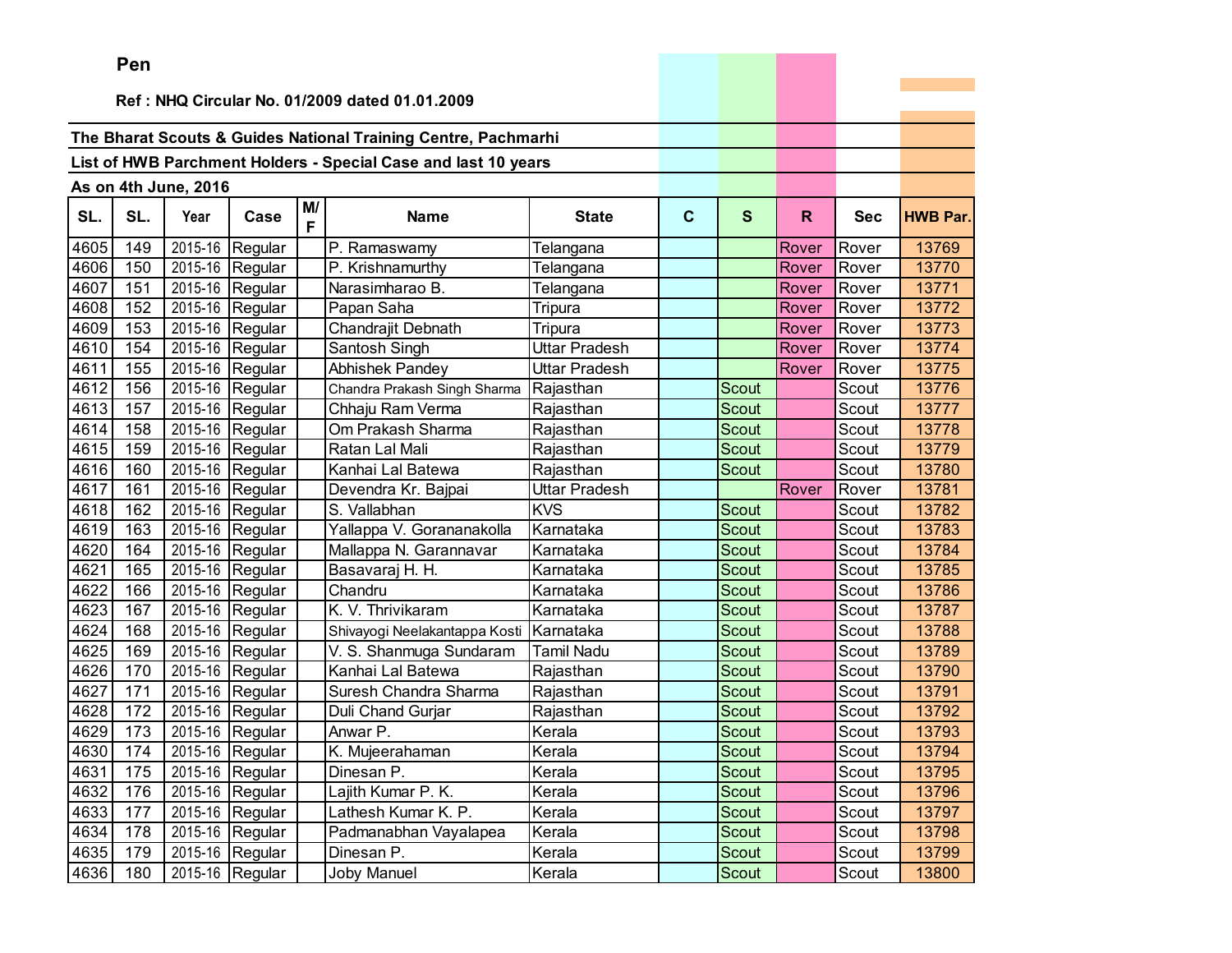|      | Pen |                      |                               |         |                                                                |              |   |              |    |            |                 |
|------|-----|----------------------|-------------------------------|---------|----------------------------------------------------------------|--------------|---|--------------|----|------------|-----------------|
|      |     |                      |                               |         |                                                                |              |   |              |    |            |                 |
|      |     |                      |                               |         | Ref: NHQ Circular No. 01/2009 dated 01.01.2009                 |              |   |              |    |            |                 |
|      |     |                      |                               |         |                                                                |              |   |              |    |            |                 |
|      |     |                      |                               |         | The Bharat Scouts & Guides National Training Centre, Pachmarhi |              |   |              |    |            |                 |
|      |     |                      |                               |         | List of HWB Parchment Holders - Special Case and last 10 years |              |   |              |    |            |                 |
|      |     | As on 4th June, 2016 |                               |         |                                                                |              |   |              |    |            |                 |
| SL.  | SL. | Year                 | Case                          | M/<br>F | <b>Name</b>                                                    | <b>State</b> | C | S            | R. | <b>Sec</b> | <b>HWB Par.</b> |
| 4637 | 181 |                      | 2015-16 Regular               |         | P. N. Rajan                                                    | Kerala       |   | Scout        |    | Scout      | 13801           |
| 4638 | 182 |                      | 2015-16 Regular               |         | N. T. Parameshwaran                                            | Kerala       |   | <b>Scout</b> |    | Scout      | 13802           |
| 4639 | 183 |                      | 2015-16 Regular               |         | T. V. Vipindas                                                 | Kerala       |   | <b>Scout</b> |    | Scout      | 13803           |
| 4640 | 184 |                      | 2015-16 Regular               |         | Saseendean K.                                                  | Kerala       |   | <b>Scout</b> |    | Scout      | 13804           |
| 4641 | 185 |                      | 2015-16 Regular               |         | V. T. Abdurahiman                                              | Kerala       |   | <b>Scout</b> |    | Scout      | 13805           |
| 4642 | 186 |                      | 2015-16 Regular               |         | Jose Abeahan                                                   | Kerala       |   | <b>Scout</b> |    | Scout      | 13806           |
| 4643 | 187 |                      | 2015-16 Regular               |         | <b>Thomas Mathew</b>                                           | Kerala       |   | Scout        |    | Scout      | 13807           |
| 4644 | 188 |                      | 2015-16 Regular               |         | Manojkumar V. V.                                               | Kerala       |   | Scout        |    | Scout      | 13808           |
| 4645 | 189 |                      | 2015-16 Regular               |         | K. Kunthikrishna Pisharady                                     | Kerala       |   | Scout        |    | Scout      | 13809           |
| 4646 | 190 |                      | $\overline{2015}$ -16 Regular |         | Hamsa P.                                                       | Kerala       |   | Scout        |    | Scout      | 13810           |
| 4647 | 191 |                      | 2015-16 Regular               |         | Rathanakaran Nair K.                                           | Kerala       |   | Scout        |    | Scout      | 13811           |
| 4648 | 192 |                      | 2015-16 Regular               |         | Sudhakaran V.                                                  | Kerala       |   | <b>Scout</b> |    | Scout      | 13812           |
| 4649 | 193 |                      | 2015-16 Regular               |         | Saidalavi P.                                                   | Kerala       |   | Scout        |    | Scout      | 13813           |
| 4650 | 194 |                      | 2015-16 Regular               |         | Sreekumari Thankachy P.                                        | Kerala       |   | Scout        |    | Scout      | 13814           |
| 4651 | 195 |                      | 2015-16 Regular               |         | Vasudevan P.                                                   | Kerala       |   | Scout        |    | Scout      | 13815           |
| 4652 | 196 |                      | 2015-16 Regular               |         | Sheela V.                                                      | Kerala       |   | Scout        |    | Scout      | 13816           |
| 4653 | 197 |                      | 2015-16 Regular               |         | Ajith Prasad G.                                                | Kerala       |   | Scout        |    | Scout      | 13817           |
| 4654 | 198 |                      | 2015-16 Regular               |         | Vijayan Pillai B.                                              | Kerala       |   | Scout        |    | Scout      | 13818           |
| 4655 | 199 |                      | 2015-16 Regular               |         | Premshaj                                                       | Kerala       |   | <b>Scout</b> |    | Scout      | 13819           |
| 4656 | 200 |                      | 2015-16 Regular               |         | Mathew Rajan                                                   | Kerala       |   | Scout        |    | Scout      | 13820           |
| 4657 | 201 |                      | 2015-16 Regular               |         | Sreenivasan V.                                                 | Kerala       |   | <b>Scout</b> |    | Scout      | 13821           |
| 4658 | 202 |                      | 2015-16 Regular               |         | Jijachandean C.                                                | Kerala       |   | Scout        |    | Scout      | 13822           |
| 4659 | 203 |                      | $\overline{2015}$ -16 Regular |         | Giresh Kammath K.                                              | Kerala       |   | Scout        |    | Scout      | 13823           |
| 4660 | 204 |                      | 2015-16 Regular               |         | Saju Thomas                                                    | Kerala       |   | Scout        |    | Scout      | 13824           |
| 4661 | 205 |                      | 2015-16 Regular               |         | Sobha Joseph                                                   | Kerala       |   | Scout        |    | Scout      | 13825           |
|      |     |                      | 4662 206 2015-16 Regular      |         | Ameitha K. V.                                                  | Kerala       |   | Scout        |    | Scout      | 13826           |
| 4663 | 207 |                      | 2015-16 Regular               |         | Abdul Kareem C.                                                | Kerala       |   | Scout        |    | Scout      | 13827           |
| 4664 | 208 |                      | 2015-16 Regular               |         | Jasmin K. Joseph                                               | Kerala       |   | Scout        |    | Scout      | 13828           |
| 4665 | 209 |                      | 2015-16 Regular               |         | G. Sundasesan                                                  | Kerala       |   | Scout        |    | Scout      | 13829           |
| 4666 | 210 |                      | 2015-16 Regular               |         | Aboobacker Siddique B.                                         | Kerala       |   | Scout        |    | Scout      | 13830           |
| 4667 | 211 |                      | 2015-16 Regular               |         | Nareyanan P. M. V.                                             | Kerala       |   | Scout        |    | Scout      | 13831           |
| 4668 | 212 |                      | 2015-16 Regular               |         | Surekha S.                                                     | Kerala       |   | Scout        |    | Scout      | 13832           |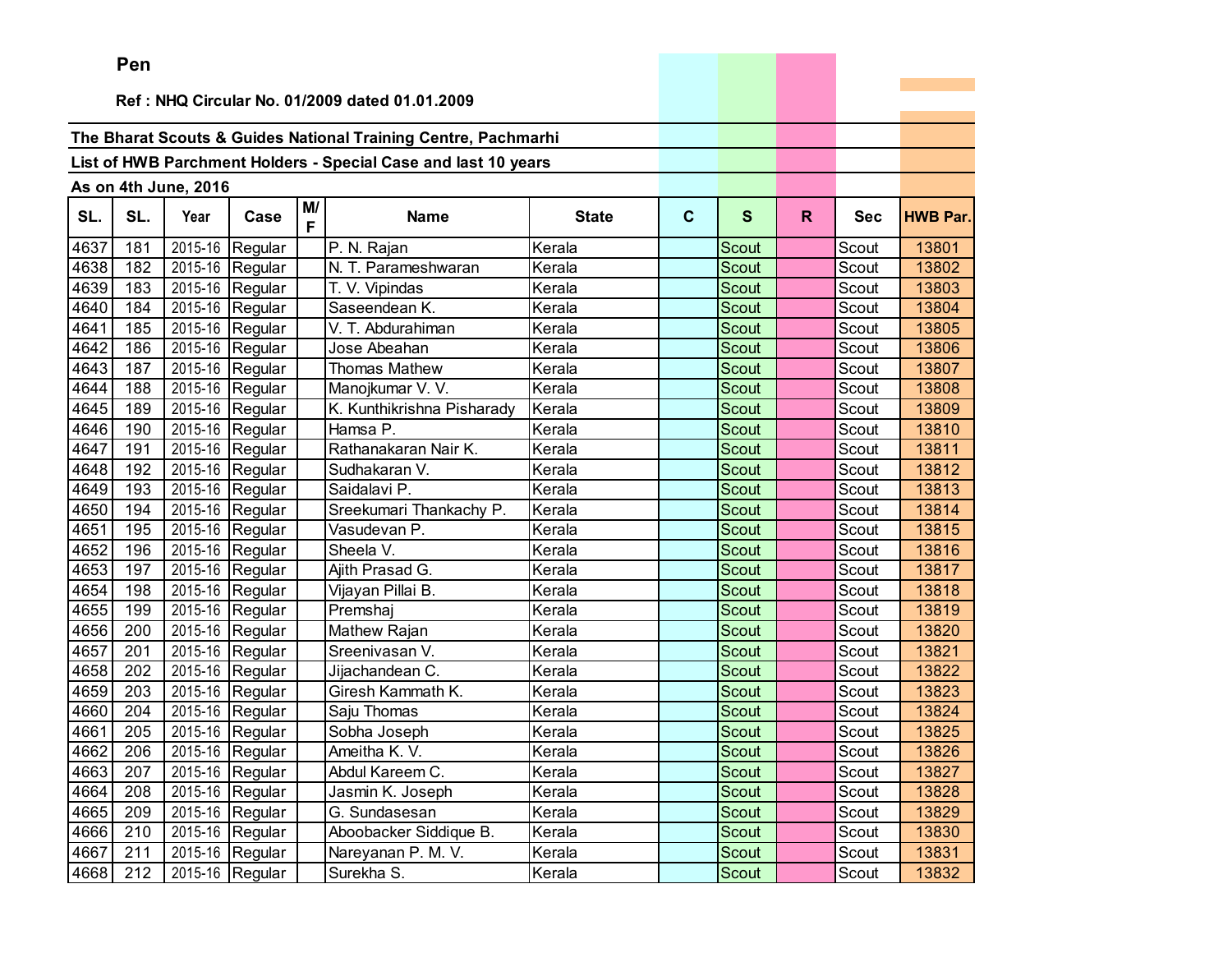|      | Pen |                          |                 |         |                                                                |               |   |              |    |            |                 |
|------|-----|--------------------------|-----------------|---------|----------------------------------------------------------------|---------------|---|--------------|----|------------|-----------------|
|      |     |                          |                 |         |                                                                |               |   |              |    |            |                 |
|      |     |                          |                 |         | Ref: NHQ Circular No. 01/2009 dated 01.01.2009                 |               |   |              |    |            |                 |
|      |     |                          |                 |         |                                                                |               |   |              |    |            |                 |
|      |     |                          |                 |         | The Bharat Scouts & Guides National Training Centre, Pachmarhi |               |   |              |    |            |                 |
|      |     |                          |                 |         | List of HWB Parchment Holders - Special Case and last 10 years |               |   |              |    |            |                 |
|      |     | As on 4th June, 2016     |                 |         |                                                                |               |   |              |    |            |                 |
| SL.  | SL. | Year                     | Case            | M/<br>F | <b>Name</b>                                                    | <b>State</b>  | C | $\mathbf{s}$ | R. | <b>Sec</b> | <b>HWB Par.</b> |
| 4669 | 213 |                          | 2015-16 Regular |         | Abdu Rahoof V.                                                 | Kerala        |   | Scout        |    | Scout      | 13833           |
| 4670 | 214 |                          | 2015-16 Regular |         | Abdul Jaikeer K.                                               | Kerala        |   | Scout        |    | Scout      | 13834           |
| 4671 | 215 | 2015-16                  | Regular         |         | T. M. Saifudeen                                                | Kerala        |   | Scout        |    | Scout      | 13835           |
| 4672 | 216 | 2015-16                  | Regular         |         | Valsarajan Nair K.                                             | Kerala        |   | Scout        |    | Scout      | 13836           |
| 4673 | 217 |                          | 2015-16 Regular |         | Sunil Kumar P.                                                 | Kerala        |   | Scout        |    | Scout      | 13837           |
| 4674 | 218 |                          | 2015-16 Regular |         | Muhammed Ashraf K. P.                                          | Kerala        |   | Scout        |    | Scout      | 13838           |
| 4675 | 219 |                          | 2015-16 Regular |         | Abdul Nazar P.                                                 | Kerala        |   | Scout        |    | Scout      | 13839           |
| 4676 | 220 |                          | 2015-16 Regular |         | Sindhu S.                                                      | Kerala        |   | Scout        |    | Scout      | 13840           |
| 4677 | 221 |                          | 2015-16 Regular |         | K. Sivakumar                                                   | Kerala        |   | Scout        |    | Scout      | 13841           |
| 4678 | 222 | 2015-16                  | Regular         |         | M. Balakrishnan                                                | Kerala        |   | Scout        |    | Scout      | 13842           |
| 4679 | 223 |                          | 2015-16 Regular |         | Mohandas D.                                                    | Kerala        |   | Scout        |    | Scout      | 13843           |
| 4680 | 224 |                          | 2015-16 Regular |         | Seeraj M. S.                                                   | Kerala        |   | Scout        |    | Scout      | 13844           |
| 4681 | 225 |                          | 2015-16 Regular |         | J. S. Peabhan                                                  | Kerala        |   | Scout        |    | Scout      | 13845           |
| 4682 | 226 |                          | 2015-16 Regular |         | Rajendrasingh Shekhawat                                        | Rajasthan     |   | Scout        |    | Scout      | 13846           |
| 4683 | 227 |                          | 2015-16 Regular |         | Rafiq Mohammad                                                 | Rajasthan     |   | Scout        |    | Scout      | 13847           |
| 4684 | 228 | 2015-16                  | Regular         |         | Khemraj Meena                                                  | Rajasthan     |   | Scout        |    | Scout      | 13848           |
| 4685 | 229 | 2015-16                  | Regular         |         | Nijaypal Pooniya                                               | Rajasthan     |   | Scout        |    | Scout      | 13849           |
| 4686 | 230 | 2015-16                  | Regular         |         | Chhaju Ram Verma                                               | Rajasthan     |   | Scout        |    | Scout      | 13850           |
| 4687 | 231 |                          | 2015-16 Regular |         | Om Prakash Sharma                                              | Rajasthan     |   | Scout        |    | Scout      | 13851           |
| 4688 | 232 |                          | 2015-16 Regular |         | Ratan Lal Mali                                                 | Rajasthan     |   | Scout        |    | Scout      | 13852           |
| 4689 | 233 |                          | 2015-16 Regular |         | Mangal Dev Dwivedi                                             | Uttar Pradesh |   | <b>Scout</b> |    | Scout      | 13853           |
| 4690 | 234 | 2015-16                  | Regular         |         | Shashi Ram Verma                                               | Uttar Pradesh |   | Scout        |    | Scout      | 13854           |
| 4691 | 235 | 2015-16                  | Regular         |         | P. Jagannath                                                   | <b>KVS</b>    |   | Scout        |    | Scout      | 13855           |
| 4692 | 236 | 2015-16                  | Regular         |         | R. L. Singh                                                    | <b>KVS</b>    |   | Scout        |    | Scout      | 13856           |
| 4693 | 237 |                          | 2015-16 Regular |         | G. M. Mishra                                                   | <b>KVS</b>    |   | Scout        |    | Scout      | 13857           |
|      |     | 4694 238 2015-16 Regular |                 |         | M. S. Uniyal                                                   | <b>KVS</b>    |   | Scout        |    | Scout      | 13858           |
| 4695 | 239 |                          | 2015-16 Regular |         | L. M. Bhat                                                     | <b>KVS</b>    |   | Scout        |    | Scout      | 13859           |
| 4696 | 240 |                          | 2015-16 Regular |         | L. P. Dwivedi                                                  | <b>KVS</b>    |   | Scout        |    | Scout      | 13860           |
| 4697 | 241 |                          | 2015-16 Regular |         | R. D. Singh                                                    | <b>KVS</b>    |   | Scout        |    | Scout      | 13861           |
| 4698 | 242 |                          | 2015-16 Regular |         | M. C. Bhatt                                                    | <b>KVS</b>    |   | Scout        |    | Scout      | 13862           |
| 4699 | 243 |                          | 2015-16 Regular |         | Ganga Ram Verma                                                | Chhattisgarh  |   | Scout        |    | Scout      | 13863           |
| 4700 | 244 |                          | 2015-16 Regular |         | Roman Lal Sahu                                                 | Chhattisgarh  |   | Scout        |    | Scout      | 13864           |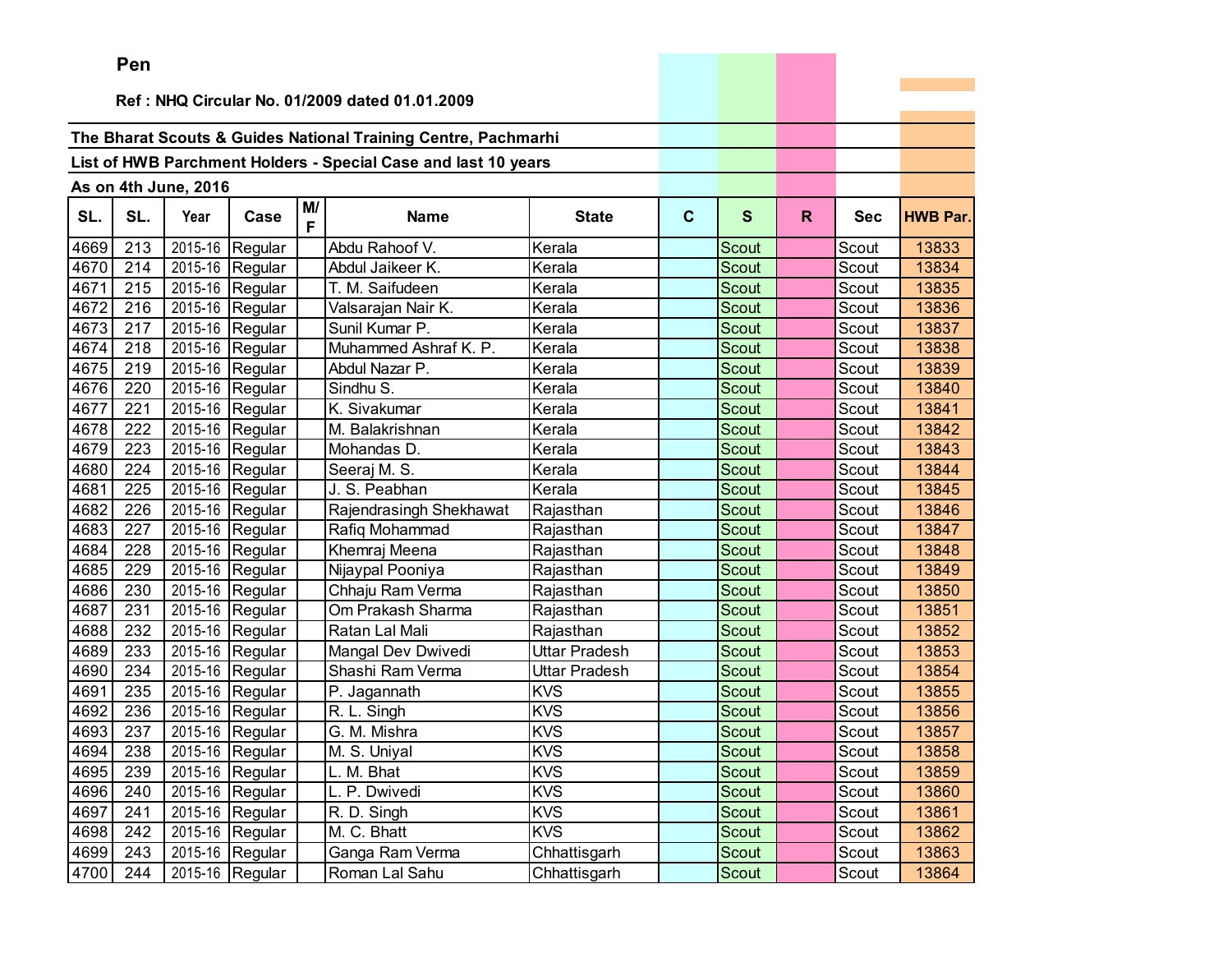|      | Pen |                      |                 |         |                                                                |               |             |              |    |            |                 |
|------|-----|----------------------|-----------------|---------|----------------------------------------------------------------|---------------|-------------|--------------|----|------------|-----------------|
|      |     |                      |                 |         |                                                                |               |             |              |    |            |                 |
|      |     |                      |                 |         | Ref: NHQ Circular No. 01/2009 dated 01.01.2009                 |               |             |              |    |            |                 |
|      |     |                      |                 |         | The Bharat Scouts & Guides National Training Centre, Pachmarhi |               |             |              |    |            |                 |
|      |     |                      |                 |         |                                                                |               |             |              |    |            |                 |
|      |     |                      |                 |         | List of HWB Parchment Holders - Special Case and last 10 years |               |             |              |    |            |                 |
|      |     | As on 4th June, 2016 |                 |         |                                                                |               |             |              |    |            |                 |
| SL.  | SL. | Year                 | Case            | M/<br>F | <b>Name</b>                                                    | <b>State</b>  | $\mathbf c$ | S            | R. | <b>Sec</b> | <b>HWB Par.</b> |
| 4701 | 245 | 2015-16              | Regular         |         | Yogendra Kumar Sahu                                            | Chhattisgarh  |             | Scout        |    | Scout      | 13865           |
| 4702 | 246 |                      | 2015-16 Regular |         | Narayan Prasad Jandge                                          | Chhattisgarh  |             | Scout        |    | Scout      | 13866           |
| 4703 | 247 |                      | 2015-16 Regular |         | Vinod Kumar Sanha                                              | Chhattisgarh  |             | Scout        |    | Scout      | 13867           |
| 4704 | 248 |                      | 2015-16 Regular |         | Shrawan Kumar Sinha                                            | Chhattisgarh  |             | <b>Scout</b> |    | Scout      | 13868           |
| 4705 | 249 | 2015-16              | Regular         |         | Eshak Mohammad Khan                                            | Chhattisgarh  |             | <b>Scout</b> |    | Scout      | 13869           |
| 4706 | 250 | 2015-16              | Regular         |         | Yogendra Kumar Goswami                                         | Chhattisgarh  |             | Scout        |    | Scout      | 13870           |
| 4707 | 251 | 2015-16              | Regular         |         | Saukhee Lal Pankaj                                             | Chhattisgarh  |             | <b>Scout</b> |    | Scout      | 13871           |
| 4708 | 252 | 2015-16              | Regular         |         | Hori Lal Chaturvedi                                            | Chhattisgarh  |             | Scout        |    | Scout      | 13872           |
| 4709 | 253 |                      | 2015-16 Regular |         | Dudheshwar Nath Sahu                                           | Chhattisgarh  |             | Scout        |    | Scout      | 13873           |
| 4710 | 254 |                      | 2015-16 Regular |         | Makhan Lal Verma                                               | Chhattisgarh  |             | Scout        |    | Scout      | 13874           |
| 4711 | 255 | 2015-16              | Regular         |         | Shantanu Kumar Kurrey                                          | Chhattisgarh  |             | <b>Scout</b> |    | Scout      | 13875           |
| 4712 | 256 | 2015-16              | Regular         |         | Chandra Shekhar Shoree                                         | Chhattisgarh  |             | Scout        |    | Scout      | 13876           |
| 4713 | 257 | 2015-16              | Regular         |         | Diptanshu Kumar                                                | Uttar Pradesh |             | <b>Scout</b> |    | Scout      | 13877           |
| 4714 | 258 |                      | 2015-16 Regular |         | Mahesh Kumar Saini                                             | Uttar Pradesh |             | <b>Scout</b> |    | Scout      | 13878           |
| 4715 | 259 |                      | 2015-16 Regular |         | Ramesh Chandra Yadav                                           | Uttar Pradesh |             | Scout        |    | Scout      | 13879           |
| 4716 | 260 |                      | 2015-16 Regular |         | Nand Jee Yadav                                                 | Uttar Pradesh |             | Scout        |    | Scout      | 13880           |
| 4717 | 261 |                      | 2015-16 Regular |         | Laxmi Shanker                                                  | Uttar Pradesh |             | Scout        |    | Scout      | 13881           |
| 4718 | 262 | 2015-16              | Regular         |         | Manoj Kumar SHarma                                             | Uttar Pradesh |             | Scout        |    | Scout      | 13882           |
| 4719 | 263 | 2015-16              | Regular         |         | Gaya Lal Yadav                                                 | Uttar Pradesh |             | Scout        |    | Scout      | 13883           |
| 4720 | 264 |                      | 2015-16 Regular |         | Mukesh Kumar                                                   | Uttar Pradesh |             | Scout        |    | Scout      | 13884           |
| 4721 | 265 |                      | 2015-16 Regular |         | Rajesh Kumar Karn                                              | Uttar Pradesh |             | Scout        |    | Scout      | 13885           |
| 4722 | 266 |                      | 2015-16 Regular |         | Laxmi Kant                                                     | Uttar Pradesh |             | Scout        |    | Scout      | 13886           |
| 4723 | 267 |                      | 2015-16 Regular |         | Jay Prakash                                                    | Uttar Pradesh |             | Scout        |    | Scout      | 13887           |
| 4724 | 829 | 2015-16              | Regular         |         | Santosh Kushwaha                                               | Uttar Pradesh |             | Scout        |    | Scout      | 13888           |
| 4725 | 830 |                      | 2015-16 Regular |         | Krishna Gopal                                                  | Uttar Pradesh |             | <b>Scout</b> |    | Scout      | 13889           |
| 4726 | 831 |                      | 2015-16 Regular |         | Manoj Kumar Anil                                               | Uttar Pradesh |             | Scout        |    | Scout      | 13890           |
| 4727 | 832 |                      | 2015-16 Regular |         | Rama Kant Mishra                                               | Uttar Pradesh |             | Scout        |    | Scout      | 13891           |
| 4728 | 833 |                      | 2015-16 Regular |         | Abhishek Pandey                                                | Uttar Pradesh |             | Scout        |    | Scout      | 13892           |
| 4729 | 834 |                      | 2015-16 Regular |         | Satya Pal Gupta                                                | Uttar Pradesh |             | Scout        |    | Scout      | 13893           |
| 4730 | 835 |                      | 2015-16 Regular |         | Alok Kumar Upadhyay                                            | Uttar Pradesh |             | Scout        |    | Scout      | 13894           |
| 4731 | 836 |                      | 2015-16 Regular |         | Sahil                                                          | Uttar Pradesh |             | Scout        |    | Scout      | 13895           |
| 4732 | 837 |                      | 2015-16 Regular |         | Pratush Ratna Pandey                                           | Uttar Pradesh |             | Scout        |    | Scout      | 13896           |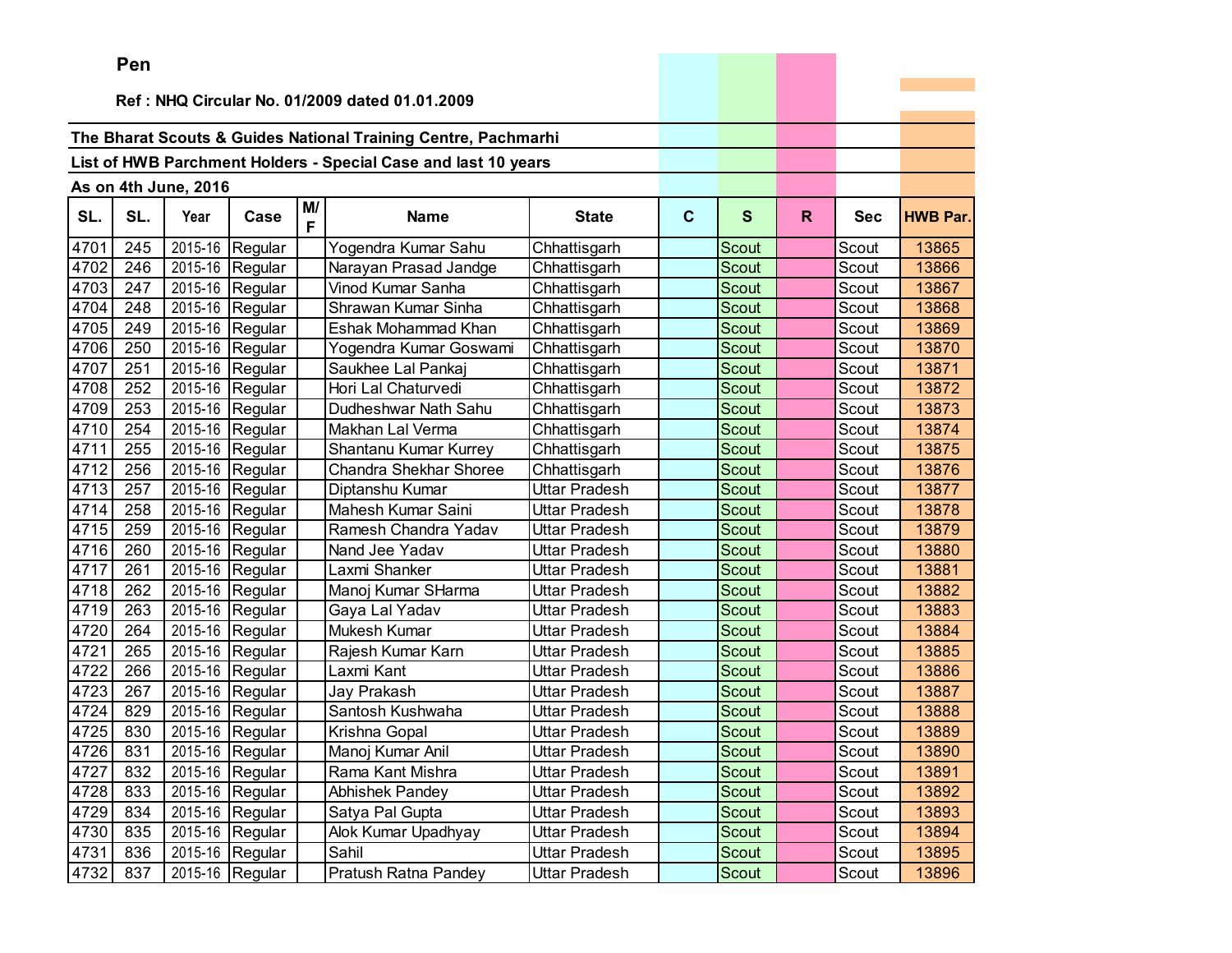|      | Pen                                            |                      |                               |         |                                                                |                   |             |              |       |            |                 |
|------|------------------------------------------------|----------------------|-------------------------------|---------|----------------------------------------------------------------|-------------------|-------------|--------------|-------|------------|-----------------|
|      | Ref: NHQ Circular No. 01/2009 dated 01.01.2009 |                      |                               |         |                                                                |                   |             |              |       |            |                 |
|      |                                                |                      |                               |         |                                                                |                   |             |              |       |            |                 |
|      |                                                |                      |                               |         | The Bharat Scouts & Guides National Training Centre, Pachmarhi |                   |             |              |       |            |                 |
|      |                                                |                      |                               |         |                                                                |                   |             |              |       |            |                 |
|      |                                                |                      |                               |         | List of HWB Parchment Holders - Special Case and last 10 years |                   |             |              |       |            |                 |
|      |                                                | As on 4th June, 2016 |                               |         |                                                                |                   |             |              |       |            |                 |
| SL.  | SL.                                            | Year                 | Case                          | M/<br>F | <b>Name</b>                                                    | <b>State</b>      | $\mathbf c$ | S            | R.    | <b>Sec</b> | <b>HWB Par.</b> |
| 4733 | 838                                            | 2015-16              | Regular                       |         | <b>Vikas Pathak</b>                                            | Uttar Pradesh     |             | Scout        |       | Scout      | 13897           |
| 4734 | 839                                            |                      | 2015-16 Regular               |         | V. Chitra                                                      | <b>Tamil Nadu</b> |             | <b>Scout</b> |       | Scout      | 13898           |
| 4735 | 840                                            |                      | 2015-16 Regular               |         | A. Ganraj                                                      | <b>Tamil Nadu</b> |             | <b>Scout</b> |       | Scout      | 13899           |
| 4736 | 841                                            |                      | 2015-16 Regular               |         | Kuldeep Saxena                                                 | Uttar Pradesh     |             | Scout        |       | Scout      | 13900           |
| 4737 | 842                                            |                      | 2015-16 Regular               |         | Lakhan Singh                                                   | Uttar Pradesh     |             | Scout        |       | Scout      | 13901           |
| 4738 | 843                                            |                      | 2015-16 Regular               |         | Piyush Kumar Singh                                             | Uttar Pradesh     |             | <b>Scout</b> |       | Scout      | 13902           |
| 4739 | 844                                            | 2015-16              | Regular                       |         | Sayad Ali Ansari                                               | Uttar Pradesh     |             | Scout        |       | Scout      | 13903           |
| 4740 | 845                                            | 2015-16              | Regular                       |         | Rajesh Kumar Tripathi                                          | Uttar Pradesh     |             | Scout        |       | Scout      | 13904           |
| 4741 | 846                                            |                      | 2015-16 Regular               |         | Barsati Rahi                                                   | Uttar Pradesh     |             | Scout        |       | Scout      | 13905           |
| 4742 | 847                                            | 2015-16              | Regular                       |         | Ifraeem                                                        | Uttar Pradesh     |             | Scout        |       | Scout      | 13906           |
| 4743 | 848                                            | 2015-16              | Regular                       |         | Subodh Kumar                                                   | Uttar Pradesh     |             | Scout        |       | Scout      | 13907           |
| 4744 | 849                                            | 2015-16              | Regular                       |         | Verendra Singh Kushwaha                                        | Uttar Pradesh     |             | <b>Scout</b> |       | Scout      | 13908           |
| 4745 | 850                                            | 2015-16              | Regular                       |         | Umesh Kumar Keshari                                            | Uttar Pradesh     |             | <b>Scout</b> |       | Scout      | 13909           |
| 4746 | 851                                            | 2015-16              | Regular                       |         | Sanjay Kumar Jain                                              | Uttar Pradesh     |             | <b>Scout</b> |       | Scout      | 13910           |
| 4747 | 852                                            |                      | 2015-16 Regular               |         | Kamal Singh                                                    | Uttar Pradesh     |             | Scout        |       | Scout      | 13911           |
| 4748 | 853                                            |                      | 2015-16 Regular               |         | Indresh Kumar Pandey                                           | Uttar Pradesh     |             | Scout        |       | Scout      | 13912           |
| 4749 | 854                                            |                      | 2015-16 Regular               |         | Ved Prakash Bhagat                                             | Uttar Pradesh     |             | <b>Scout</b> |       | Scout      | 13913           |
| 4750 | 855                                            | 2015-16              | Regular                       |         | Krishan Kumar Sharma                                           | Uttar Pradesh     |             | Scout        |       | Scout      | 13914           |
| 4751 | 856                                            | 2015-16              | Regular                       |         | Amar Jeet                                                      | Uttar Pradesh     |             | Scout        |       | Scout      | 13915           |
| 4752 | 857                                            | 2015-16              | Regular                       |         | Subodh Kumar Pandey                                            | Uttar Pradesh     |             | <b>Scout</b> |       | Scout      | 13916           |
| 4753 | 858                                            | 2015-16              | Regular                       |         | Akhilesh Kumar Chauhan                                         | Uttar Pradesh     |             | Scout        |       | Scout      | 13917           |
| 4754 | 859                                            | 2015-16              | Regular                       |         | Surendra Kumar                                                 | Uttar Pradesh     |             | <b>Scout</b> |       | Scout      | 13918           |
| 4755 | 860                                            |                      | 2015-16 Regular               |         | Sanjay Kulshrestha                                             | Uttar Pradesh     |             | Scout        |       | Scout      | 13919           |
| 4756 | 861                                            | 2015-16              | Regular                       |         | Rakesh Indulkar                                                | <b>KVS</b>        |             | Scout        |       | Scout      | 13920           |
| 4757 | 862                                            |                      | $\overline{2015}$ -16 Regular |         | Vinod Kumar Kannojiya                                          | N.E.Railway       |             | Scout        |       | Scout      | 13921           |
| 4758 | 863                                            |                      | $2015-16$ Regular             |         | Subhash Chand                                                  | Uttar Pradesh     |             | Scout        |       | Scout      | 13922           |
| 4759 | 864                                            |                      | 2015-16 Regular               |         | Hemraj Kumawat                                                 | Rajasthan         |             | Scout        |       | Scout      | 13923           |
| 4760 | 865                                            |                      | 2015-16 Regular               |         | Mali Ram Swami                                                 | Rajasthan         |             | Scout        |       | Scout      | 13924           |
| 4761 | 866                                            |                      | 2015-16 Regular               |         | Rajesh Tiwari                                                  | Chhattisgarh      |             | Scout        |       | Scout      | 13925           |
| 4762 | 867                                            |                      | 2015-16 Regular               |         | Ramesh Lal Karayat                                             | M.P.              |             | Scout        |       | Scout      | 13926           |
| 4763 | 868                                            |                      | 2015-16 Regular               |         | Vinod Kumar Tiwari                                             | M.P.              |             | Scout        |       | Scout      | 13927           |
| 4764 | 869                                            |                      | 2015-16 Regular               |         | Rajbeer Singh                                                  | M.P.              |             |              | Rover | Rover      | 13928           |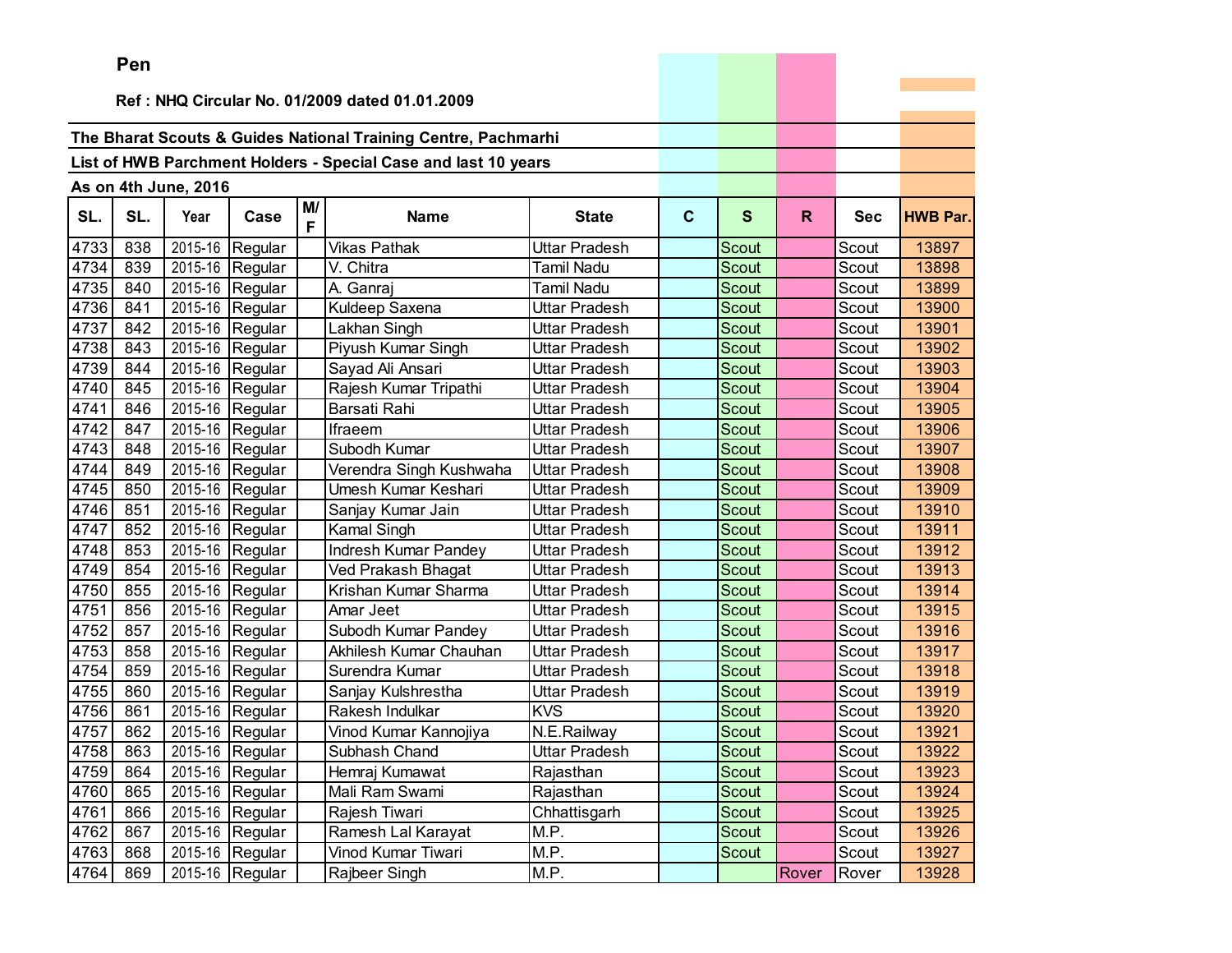|      | Pen |                      |                                 |         |                                                                |                   |             |              |              |            |                 |
|------|-----|----------------------|---------------------------------|---------|----------------------------------------------------------------|-------------------|-------------|--------------|--------------|------------|-----------------|
|      |     |                      |                                 |         |                                                                |                   |             |              |              |            |                 |
|      |     |                      |                                 |         | Ref: NHQ Circular No. 01/2009 dated 01.01.2009                 |                   |             |              |              |            |                 |
|      |     |                      |                                 |         | The Bharat Scouts & Guides National Training Centre, Pachmarhi |                   |             |              |              |            |                 |
|      |     |                      |                                 |         |                                                                |                   |             |              |              |            |                 |
|      |     |                      |                                 |         | List of HWB Parchment Holders - Special Case and last 10 years |                   |             |              |              |            |                 |
|      |     | As on 4th June, 2016 |                                 |         |                                                                |                   |             |              |              |            |                 |
| SL.  | SL. | Year                 | Case                            | M/<br>F | <b>Name</b>                                                    | <b>State</b>      | $\mathbf c$ | S            | $\mathsf{R}$ | <b>Sec</b> | <b>HWB Par.</b> |
| 4765 | 870 | 2015-16              | Regular                         |         | Vishnu Dutt Bhargawa                                           | Uttar Pradesh     |             | Scout        |              | Scout      | 13929           |
| 4766 | 871 |                      | 2015-16 Regular                 |         | Vinay Kumra                                                    | Arunachal Pradesh |             | <b>Scout</b> |              | Scout      | 13930           |
| 4767 | 872 |                      | 2015-16 Regular                 |         | Desh Raj                                                       | Haryana           |             | Scout        |              | Scout      | 13931           |
| 4768 | 873 | 2015-16              | Regular                         |         | Ranjeet Sing                                                   | Haryana           |             | <b>Scout</b> |              | Scout      | 13932           |
| 4769 | 874 | 2015-16              | Regular                         |         | Rajkumar                                                       | Haryana           |             | Scout        |              | Scout      | 13933           |
| 4770 | 875 | 2015-16              | Regular                         |         | Ramniwas                                                       | Haryana           |             | Scout        |              | Scout      | 13934           |
| 4771 | 876 | 2015-16              | Regular                         |         | J. Nagaraj                                                     | Karnataka         |             | <b>Scout</b> |              | Scout      | 13935           |
| 4772 | 877 | 2015-16              | Regular                         |         | Nagendrappa P.                                                 | Karnataka         |             | <b>Scout</b> |              | Scout      | 13936           |
| 4773 | 878 |                      | 2015-16 Regular                 |         | Panna Lal                                                      | Rajasthan         |             | Scout        |              | Scout      | 13937           |
| 4774 | 879 |                      | 2015-16 Regular                 |         | Jagdish Chandra Paliwal                                        | Rajasthan         |             | <b>Scout</b> |              | Scout      | 13938           |
| 4775 | 880 | 2015-16              | Regular                         |         | Charan Singh                                                   | Rajasthan         |             | Scout        |              | Scout      | 13939           |
| 4776 | 881 | 2015-16              | Regular                         |         | Om Prakash                                                     | Uttar Pradesh     |             | Scout        |              | Scout      | 13940           |
| 4777 | 882 | 2015-16              | Regular                         |         | Suresh Kumar Paul                                              | Uttar Pradesh     |             | <b>Scout</b> |              | Scout      | 13941           |
| 4778 | 883 |                      | 2015-16 Regular                 |         | Prashant B. Sonawane                                           | Maharashtra       |             |              | Rover        | Rover      | 13942           |
| 4779 | 884 |                      | 2015-16 Regular                 |         | Kalyanam V. Ramana                                             | Telangana         |             | Scout        |              | Scout      | 13943           |
| 4780 | 885 |                      | 2015-16 Regular                 |         | Pankaj K. Mandal                                               | Eastern Rly       | Cub         |              |              | Cub        | 13944           |
| 4781 | 886 | 2015-16              | Regular                         |         | Raju Ram Joshi                                                 | Rajasthan         |             | Scout        |              | Scout      | 13945           |
| 4782 | 887 | 2015-16              | Regular                         |         | S. R. Nagara Gowda                                             | Karnataka         |             | Scout        |              | Scout      | 13946           |
| 4783 | 888 | 2015-16              | Regular                         |         | Mohammad Rehan Siddiqui                                        | Uttarakhand       |             | Scout        |              | Scout      | 13947           |
| 4784 | 889 | 2015-16              | Regular                         |         | Yadram                                                         | Rajasthan         |             | Scout        |              | Scout      | 13948           |
| 4785 | 890 |                      | 2015-16 Regular                 |         | Poonam Chand                                                   | Rajasthan         |             | <b>Scout</b> |              | Scout      | 13949           |
| 4786 | 891 |                      | 2015-16 Regular                 |         | Brindaban Das Adhikary                                         | Eastern Rly       |             |              | Rover        | Rover      | 13950           |
| 4787 | 892 |                      | 2015-16 Regular                 |         | B. Barathiraja                                                 | Puducherry        |             | Scout        |              | Scout      | 13951           |
| 4788 | 893 | 2015-16              | Regular                         |         | S. K. Tiwari                                                   | <b>KVS</b>        |             | Scout        |              | Scout      | 13952           |
| 4789 | 894 |                      | $\overline{2015}$ -16   Regular |         | S. Khan                                                        | <b>KVS</b>        |             | Scout        |              | Scout      | 13953           |
| 4790 | 895 |                      | 2015-16 Regular                 |         | Anil Kumar Gupta                                               | KVS               |             | Scout        |              | Scout      | 13954           |
| 4791 | 896 |                      | 2015-16 Regular                 |         | S. Khan                                                        | <b>KVS</b>        |             | Scout        |              | Scout      | 13955           |
| 4792 | 897 |                      | 2015-16 Regular                 |         | Christ John Toppo                                              | <b>KVS</b>        |             | Scout        |              | Scout      | 13956           |
| 4793 | 898 |                      | 2015-16 Regular                 |         | Pramod Paswan                                                  | <b>KVS</b>        |             | Scout        |              | Scout      | 13957           |
| 4794 | 899 |                      | 2015-16 Regular                 |         | Ram Badan Yadav                                                | <b>KVS</b>        |             | Scout        |              | Scout      | 13958           |
| 4795 | 900 |                      | 2015-16 Regular                 |         | Rasheed V. V.                                                  | <b>KVS</b>        |             | Scout        |              | Scout      | 13959           |
| 4796 | 901 |                      | 2015-16 Regular                 |         | N. Kaladharan                                                  | <b>KVS</b>        |             | Scout        |              | Scout      | 13960           |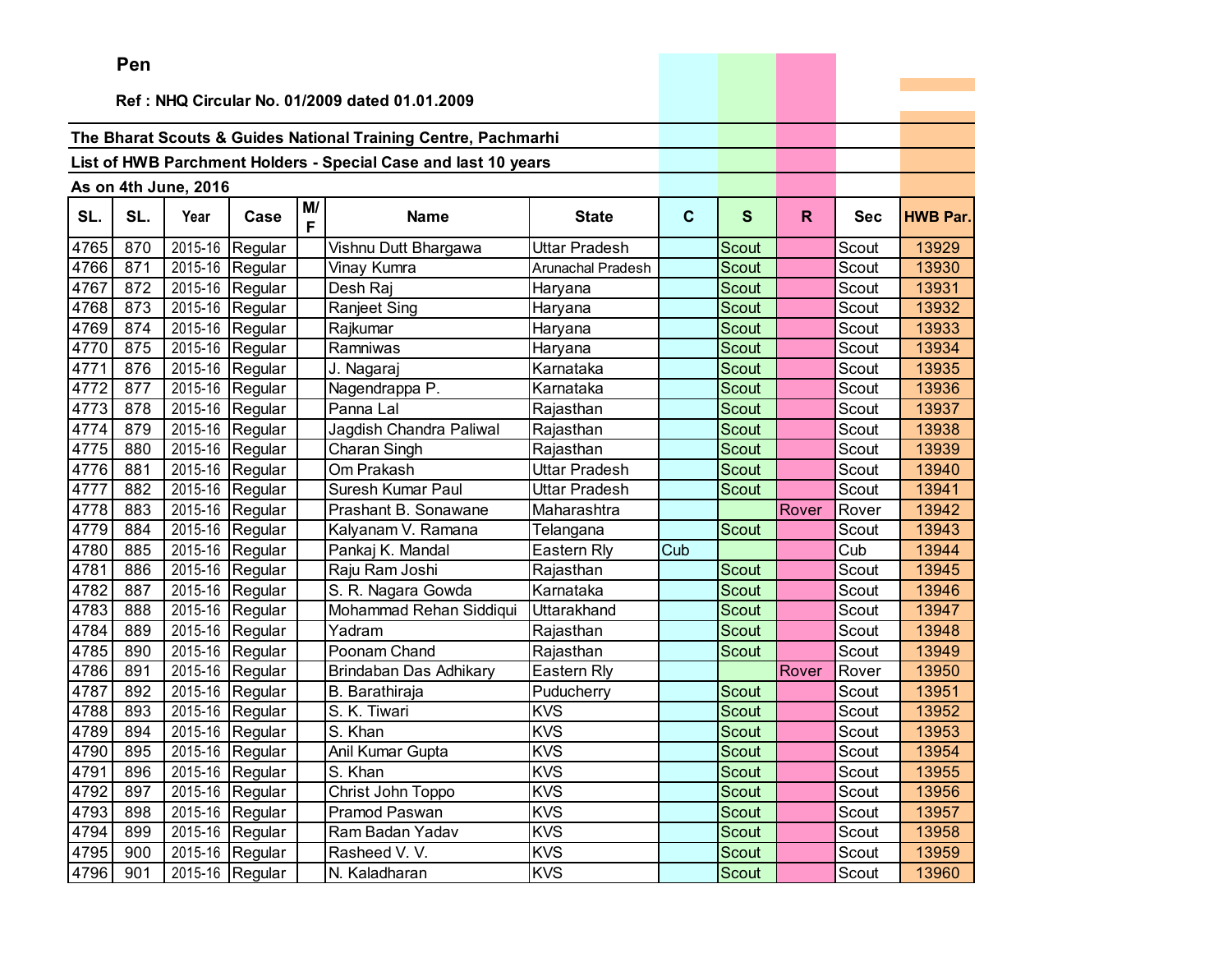|      | ren |                        |                               |         |                                                                |                   |             |              |    |            |                 |
|------|-----|------------------------|-------------------------------|---------|----------------------------------------------------------------|-------------------|-------------|--------------|----|------------|-----------------|
|      |     |                        |                               |         | Ref: NHQ Circular No. 01/2009 dated 01.01.2009                 |                   |             |              |    |            |                 |
|      |     |                        |                               |         |                                                                |                   |             |              |    |            |                 |
|      |     |                        |                               |         | The Bharat Scouts & Guides National Training Centre, Pachmarhi |                   |             |              |    |            |                 |
|      |     |                        |                               |         | List of HWB Parchment Holders - Special Case and last 10 years |                   |             |              |    |            |                 |
|      |     |                        |                               |         |                                                                |                   |             |              |    |            |                 |
|      |     | As on 4th June, 2016   |                               |         |                                                                |                   |             |              |    |            |                 |
| SL.  | SL. | Year                   | Case                          | M/<br>F | <b>Name</b>                                                    | <b>State</b>      | $\mathbf c$ | $\mathbf{s}$ | R. | <b>Sec</b> | <b>HWB Par.</b> |
| 4797 | 902 | 2015-16                | Regular                       |         | M.P. Rajan                                                     | <b>KVS</b>        |             | Scout        |    | Scout      | 13961           |
| 4798 | 903 | $\overline{2015} - 16$ | Regular                       |         | Viswanathan K.                                                 | <b>KVS</b>        |             | Scout        |    | Scout      | 13962           |
| 4799 | 904 | 2015-16                | Regular                       |         | Chandrasekaran R.                                              | Tamil Nadu        |             | <b>Scout</b> |    | Scout      | 13963           |
| 4800 | 905 |                        | 2015-16 Regular               |         | Thulasiraman                                                   | Tamil Nadu        |             | Scout        |    | Scout      | 13964           |
| 4801 | 906 | 2015-16                | Regular                       |         | Samaiyandiyan I.                                               | Tamil Nadu        |             | Scout        |    | Scout      | 13965           |
| 4802 | 907 | 2015-16                | Regular                       |         | Vijayakumar J.                                                 | Tamil Nadu        |             | Scout        |    | Scout      | 13966           |
| 4803 | 908 | 2015-16                | Regular                       |         | Chezhiyan C.                                                   | Tamil Nadu        |             | Scout        |    | Scout      | 13967           |
| 4804 | 909 | 2015-16                | Regular                       |         | Baskar V.                                                      | Tamil Nadu        |             | Scout        |    | Scout      | 13968           |
| 4805 | 910 |                        | 2015-16 Regular               |         | Elangovan K.                                                   | Tamil Nadu        |             | Scout        |    | Scout      | 13969           |
| 4806 | 911 | 2015-16                | Regular                       |         | Ravi S.                                                        | <b>Tamil Nadu</b> |             | Scout        |    | Scout      | 13970           |
| 4807 | 912 | 2015-16                | Regular                       |         | Selvakumar                                                     | Tamil Nadu        |             | Scout        |    | Scout      | 13971           |
| 4808 | 913 | 2015-16                | Regular                       |         | Saravanan P. L.                                                | Tamil Nadu        |             | Scout        |    | Scout      | 13972           |
| 4809 | 914 | 2015-16                | Regular                       |         | Thanga Raj P.                                                  | Tamil Nadu        |             | Scout        |    | Scout      | 13973           |
| 4810 | 915 | 2015-16                | Regular                       |         | Dharmaraj C.                                                   | Tamil Nadu        |             | Scout        |    | Scout      | 13974           |
| 4811 | 916 | 2015-16                | Regular                       |         | Pran Nath Gill                                                 | Delhi             |             | Scout        |    | Scout      | 13975           |
| 4812 | 917 |                        | 2015-16 Regular               |         | Mukesh Kumar                                                   | Delhi             |             | Scout        |    | Scout      | 13976           |
| 4813 | 918 | 2015-16                | Regular                       |         | Rajender Kumar                                                 | Rajasthan         |             | <b>Scout</b> |    | Scout      | 13977           |
| 4814 | 919 | 2015-16                | Regular                       |         | Bhaira Ram Prajapal                                            | Rajasthan         |             | Scout        |    | Scout      | 13978           |
| 4815 | 920 | 2015-16                | Regular                       |         | Satya Bhan                                                     | Rajasthan         |             | Scout        |    | Scout      | 13979           |
| 4816 | 921 | 2015-16                | Regular                       |         | Rajender Singh                                                 | Rajasthan         |             | <b>Scout</b> |    | Scout      | 13980           |
| 4817 | 922 | 2015-16                | Regular                       |         | Narayan Ram Solanki                                            | Rajasthan         |             | <b>Scout</b> |    | Scout      | 13981           |
| 4818 | 923 |                        | 2015-16 Regular               |         | Mohar Singh                                                    | Rajasthan         |             | Scout        |    | Scout      | 13982           |
| 4819 | 924 |                        | 2015-16 Regular               |         | Pawan Kumar                                                    | Rajasthan         |             | Scout        |    | Scout      | 13983           |
| 4820 | 925 | 2015-16                | Regular                       |         | Yogesh Bhobia                                                  | Rajasthan         |             | Scout        |    | Scout      | 13984           |
| 4821 | 926 | 2015-16                | Regular                       |         | Shakeel Khan                                                   | Rajasthan         |             | Scout        |    | Scout      | 13985           |
| 4822 | 927 |                        | $\overline{2015}$ -16 Regular |         | Banwari Lal Saini                                              | Rajasthan         |             | Scout        |    | Scout      | 13986           |
| 4823 | 928 |                        | 2015-16 Regular               |         | Galji Patidar                                                  | Rajasthan         |             | Scout        |    | Scout      | 13987           |
| 4824 | 929 |                        | 2015-16 Regular               |         | Rajendra Prasad Meena                                          | Rajasthan         |             | Scout        |    | Scout      | 13988           |
| 4825 | 930 |                        | 2015-16 Regular               |         | Gopal Lal Regar                                                | Rajasthan         |             | Scout        |    | Scout      | 13989           |
| 4826 | 931 |                        | 2015-16 Regular               |         | Dalip Kumar                                                    | Rajasthan         |             | Scout        |    | Scout      | 13990           |
| 4827 | 932 |                        | 2015-16 Regular               |         | Nityanand Karwasana                                            | Rajasthan         |             | Scout        |    | Scout      | 13991           |
| 4828 | 933 |                        | 2015-16 Regular               |         | Ram Karan Khatik                                               | Rajasthan         |             | Scout        |    | Scout      | 13992           |

the control of the control of the con-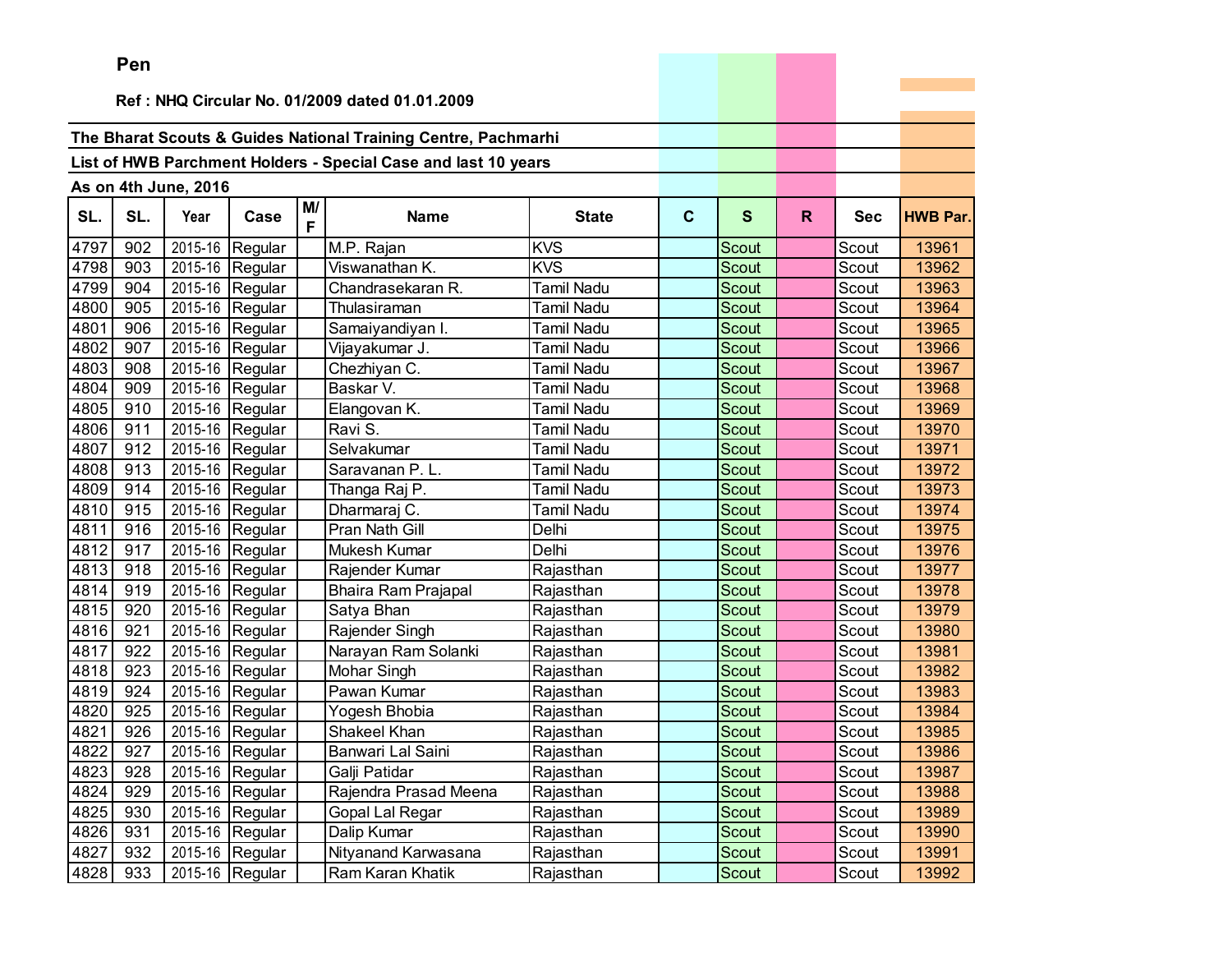|      | Pen |                      |                               |         |                                                                |              |              |              |       |            |                 |
|------|-----|----------------------|-------------------------------|---------|----------------------------------------------------------------|--------------|--------------|--------------|-------|------------|-----------------|
|      |     |                      |                               |         | Ref: NHQ Circular No. 01/2009 dated 01.01.2009                 |              |              |              |       |            |                 |
|      |     |                      |                               |         |                                                                |              |              |              |       |            |                 |
|      |     |                      |                               |         | The Bharat Scouts & Guides National Training Centre, Pachmarhi |              |              |              |       |            |                 |
|      |     |                      |                               |         | List of HWB Parchment Holders - Special Case and last 10 years |              |              |              |       |            |                 |
|      |     |                      |                               |         |                                                                |              |              |              |       |            |                 |
|      |     | As on 4th June, 2016 |                               |         |                                                                |              |              |              |       |            |                 |
| SL.  | SL. | Year                 | Case                          | M/<br>F | <b>Name</b>                                                    | <b>State</b> | $\mathbf{C}$ | $\mathbf{s}$ | R.    | <b>Sec</b> | <b>HWB Par.</b> |
| 4829 | 934 | 2015-16              | Regular                       |         | Paras Mal Khatik                                               | Rajasthan    |              | Scout        |       | Scout      | 13993           |
| 4830 | 935 | 2015-16              | Regular                       |         | Radhey Shyam Sharma                                            | Rajasthan    |              | Scout        |       | Scout      | 13994           |
| 4831 | 936 |                      | 2015-16 Regular               |         | Vijay Kumar Kumawat                                            | Rajasthan    |              | Scout        |       | Scout      | 13995           |
| 4832 | 937 | 2015-16              | Regular                       |         | Dr. Amorendra Talukdar                                         | Assam        |              |              | Rover | Rover      | 13996           |
| 4833 | 938 |                      | 2015-16 Regular               |         | Siddhaswar Sutradhar                                           | Assam        |              |              | Rover | Rover      | 13997           |
| 4834 | 939 | 2015-16              | Regular                       |         | Banajit Sharma                                                 | Assam        |              |              | Rover | Rover      | 13998           |
| 4835 | 940 | 2015-16              | Regular                       |         | Jyoti Prasad Kalita                                            | Assam        |              |              | Rover | Rover      | 13999           |
| 4836 | 941 | 2015-16              | Regular                       |         | Deepak Kumar Jha                                               | Assam        |              |              | Rover | Rover      | 14000           |
| 4837 | 942 |                      | 2015-16 Regular               |         | Harjinder Singh                                                | Assam        |              |              | Rover | Rover      | 14001           |
| 4838 | 943 |                      | 2015-16 Regular               |         | Imtiaz Alom Sarkar                                             | Assam        |              |              | Rover | Rover      | 14002           |
| 4839 | 944 | 2015-16              | Regular                       |         | Shyam Sundar Borah                                             | Assam        |              |              | Rover | Rover      | 14003           |
| 4840 | 945 | 2015-16              | Regular                       |         | Pratap Deka                                                    | Assam        |              | Scout        |       | Scout      | 14004           |
| 4841 | 946 | 2015-16              | Regular                       |         | Bhairab Ch. Kumar                                              | Assam        |              | Scout        |       | Scout      | 14005           |
| 4842 | 947 | 2015-16              | Regular                       |         | Hemanta Das                                                    | Assam        |              | Scout        |       | Scout      | 14006           |
| 4843 | 948 | 2015-16              | Regular                       |         | Sibsankar Battacharjee                                         | Assam        |              | Scout        |       | Scout      | 14007           |
| 4844 | 949 | 2015-16              | Regular                       |         | <b>Biswajeet Das</b>                                           | Assam        |              | Scout        |       | Scout      | 14008           |
| 4845 | 950 | 2015-16              | Regular                       |         | Gajal Gosh                                                     | Assam        |              | <b>Scout</b> |       | Scout      | 14009           |
| 4846 | 951 | 2015-16              | Regular                       |         | Atul Borah                                                     | Assam        |              | Scout        |       | Scout      | 14010           |
| 4847 | 952 | 2015-16              | Regular                       |         | Robin Sarmat                                                   | Assam        |              | Scout        |       | Scout      | 14011           |
| 4848 | 953 | 2015-16              | Regular                       |         | <b>Biswajit Acharjee</b>                                       | Assam        |              | <b>Scout</b> |       | Scout      | 14012           |
| 4849 | 954 | 2015-16              | Regular                       |         | Rajendra Nath Bora                                             | Assam        |              | Scout        |       | Scout      | 14013           |
| 4850 | 955 | 2015-16              | Regular                       |         | <b>Parimal Paul</b>                                            | Assam        |              | Scout        |       | Scout      | 14014           |
| 4851 | 956 |                      | 2015-16 Regular               |         | Hemchandra Mili                                                | Assam        |              | Scout        |       | Scout      | 14015           |
| 4852 | 957 | 2015-16              | Regular                       |         | <b>Arvind Kumar Pandey</b>                                     | Assam        |              | Scout        |       | Scout      | 14016           |
| 4853 | 958 | 2015-16              | Regular                       |         | Nawang Tsering                                                 | Assam        |              | Scout        |       | Scout      | 14017           |
| 4854 | 959 |                      | $\overline{2015}$ -16 Regular |         | Tashi Neema                                                    | Assam        |              | Scout        |       | Scout      | 14018           |
| 4855 | 960 |                      | 2015-16 Regular               |         | Tame Babu                                                      | Assam        |              | Scout        |       | Scout      | 14019           |
| 4856 | 961 |                      | 2015-16 Regular               |         | Tagio Kodak                                                    | Assam        |              | Scout        |       | Scout      | 14020           |
| 4857 | 962 |                      | 2015-16 Regular               |         | Mijum Kadak                                                    | Assam        |              | Scout        |       | Scout      | 14021           |
| 4858 | 963 |                      | 2015-16 Regular               |         | Tagam Lamdik                                                   | Assam        |              | Scout        |       | Scout      | 14022           |
| 4859 | 964 |                      | 2015-16 Regular               |         | <b>Binod Kumar Thakur</b>                                      | Assam        |              | Scout        |       | Scout      | 14023           |
| 4860 | 965 |                      | 2015-16 Regular               |         | Sumant Kumar Pathak                                            | Assam        |              | Scout        |       | Scout      | 14024           |

the control of the control of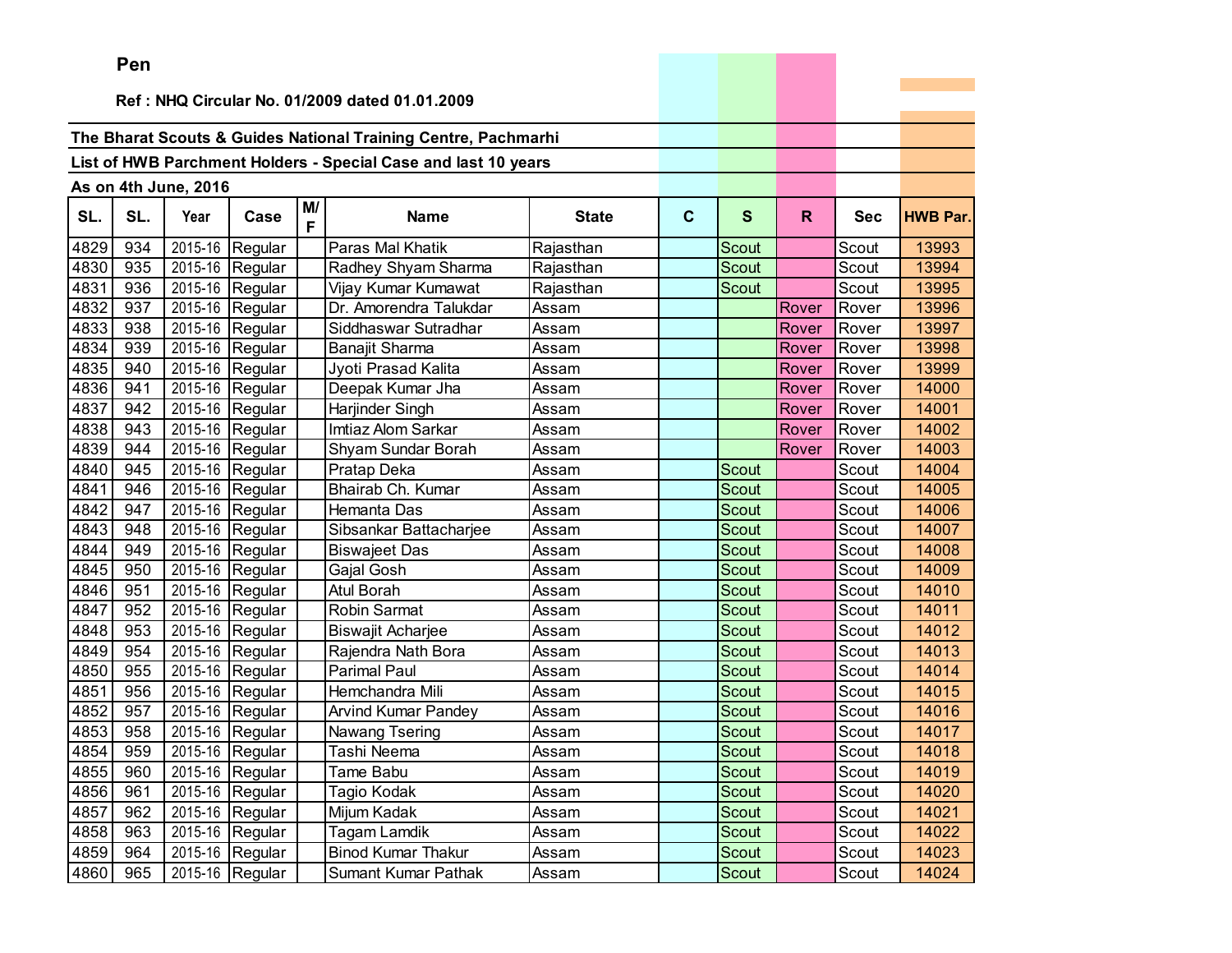|      | Pen |                      |                               |         |                                                                |              |             |              |    |            |                 |
|------|-----|----------------------|-------------------------------|---------|----------------------------------------------------------------|--------------|-------------|--------------|----|------------|-----------------|
|      |     |                      |                               |         | Ref: NHQ Circular No. 01/2009 dated 01.01.2009                 |              |             |              |    |            |                 |
|      |     |                      |                               |         |                                                                |              |             |              |    |            |                 |
|      |     |                      |                               |         | The Bharat Scouts & Guides National Training Centre, Pachmarhi |              |             |              |    |            |                 |
|      |     |                      |                               |         | List of HWB Parchment Holders - Special Case and last 10 years |              |             |              |    |            |                 |
|      |     |                      |                               |         |                                                                |              |             |              |    |            |                 |
|      |     | As on 4th June, 2016 |                               |         |                                                                |              |             |              |    |            |                 |
| SL.  | SL. | Year                 | Case                          | M/<br>F | <b>Name</b>                                                    | <b>State</b> | $\mathbf c$ | $\mathbf{s}$ | R. | <b>Sec</b> | <b>HWB Par.</b> |
| 4861 | 966 | 2015-16              | Regular                       |         | Thokchom Upendrakumar                                          | Manipur      |             | Scout        |    | Scout      | 14025           |
| 4862 | 967 | 2015-16              | Regular                       |         | Babil D. Sangma                                                | Meghalaya    |             | Scout        |    | Scout      | 14026           |
| 4863 | 968 | 2015-16              | Regular                       |         | Habandamon Rani                                                | Meghalaya    |             | Scout        |    | Scout      | 14027           |
| 4864 | 969 |                      | 2015-16 Regular               |         | Davis Changsan K. Sangma                                       | Meghalaya    |             | Scout        |    | Scout      | 14028           |
| 4865 | 970 |                      | 2015-16 Regular               |         | Richard Torence Nongrum Pomtiah                                | Meghalaya    |             | Scout        |    | Scout      | 14029           |
| 4866 | 971 | 2015-16              | Regular                       |         | <b>Sunsine Ramshow</b>                                         | Meghalaya    |             | Scout        |    | Scout      | 14030           |
| 4867 | 972 | 2015-16              | Regular                       |         | Aidoz Ryngksai                                                 | Meghalaya    |             | Scout        |    | Scout      | 14031           |
| 4868 | 973 | 2015-16              | Regular                       |         | Panbozlang Nongykasih                                          | Meghalaya    |             | Scout        |    | Scout      | 14032           |
| 4869 | 974 |                      | 2015-16 Regular               |         | <b>Benhur Mario Nyeihong</b>                                   | Meghalaya    |             | Scout        |    | Scout      | 14033           |
| 4870 | 975 |                      | 2015-16 Regular               |         | Vito                                                           | Nagaland     |             | <b>Scout</b> |    | Scout      | 14034           |
| 4871 | 976 | 2015-16              | Regular                       |         | Kheiclangueo Betho                                             | Nagaland     |             | Scout        |    | Scout      | 14035           |
| 4872 | 977 | 2015-16              | Regular                       |         | R.R. Apollos                                                   | Nagaland     |             | Scout        |    | Scout      | 14036           |
| 4873 | 978 | 2015-16              | Regular                       |         | Bijendra Singh Gurjar                                          | Rajasthan    |             | Scout        |    | Scout      | 14037           |
| 4874 | 979 | 2015-16              | Regular                       |         | Sandip Teyambakbao Wadhadkar                                   | Maharashtra  |             | Scout        |    | Scout      | 14038           |
| 4875 | 980 | 2015-16              | Regular                       |         | Dattatray Ramchandra Sonone                                    | Maharashtra  |             | Scout        |    | Scout      | 14039           |
| 4876 | 981 |                      | 2015-16 Regular               |         | <b>Bablu Shriram Tayde</b>                                     | Maharashtra  |             | Scout        |    | Scout      | 14040           |
| 4877 | 982 | 2015-16              | Regular                       |         | Mali Vasant Gulabrao                                           | Maharashtra  |             | <b>Scout</b> |    | Scout      | 14041           |
| 4878 | 983 | 2015-16              | Regular                       |         | Sanjay Rambhau Waghamare                                       | Maharashtra  |             | Scout        |    | Scout      | 14042           |
| 4879 | 984 | 2015-16              | Regular                       |         | Dhutmal Anil Kishanrao                                         | Maharashtra  |             | Scout        |    | Scout      | 14043           |
| 4880 | 985 | 2015-16              | Regular                       |         | Sam John                                                       | Kerala       |             | Scout        |    | Scout      | 14044           |
| 4881 | 986 | 2015-16              | Regular                       |         | P. K. Guruvayurappa Bhat                                       | Kerala       |             | <b>Scout</b> |    | Scout      | 14045           |
| 4882 | 987 |                      | 2015-16 Regular               |         | Vijay Kumar A.                                                 | Kerala       |             | Scout        |    | Scout      | 14046           |
| 4883 | 988 |                      | 2015-16 Regular               |         | Prashantha Kumar B.                                            | Kerala       |             | Scout        |    | Scout      | 14047           |
| 4884 | 989 | 2015-16              | Regular                       |         | John K. C.                                                     | Kerala       |             | Scout        |    | Scout      | 14048           |
| 4885 | 990 | 2015-16              | Regular                       |         | Sr. Petty Paul                                                 | Kerala       |             | Scout        |    | Scout      | 14049           |
| 4886 | 991 |                      | $\overline{2015}$ -16 Regular |         | Sreejamol V. P.                                                | Kerala       |             | Scout        |    | Scout      | 14050           |
| 4887 | 992 |                      | 2015-16 Regular               |         | Purushothaman K. G.                                            | Kerala       |             | Scout        |    | Scout      | 14051           |
| 4888 | 993 |                      | 2015-16 Regular               |         | Jose P.L.                                                      | Kerala       |             | Scout        |    | Scout      | 14052           |
| 4889 | 994 |                      | 2015-16 Regular               |         | Biju P.V.                                                      | Kerala       |             | Scout        |    | Scout      | 14053           |
| 4890 | 995 |                      | 2015-16 Regular               |         | Regu NathanC.                                                  | Kerala       |             | Scout        |    | Scout      | 14054           |
| 4891 | 996 |                      | 2015-16 Regular               |         | Babyu P.                                                       | Kerala       |             | Scout        |    | Scout      | 14055           |
| 4892 | 997 |                      | 2015-16 Regular               |         | Pradeepan M.                                                   | Kerala       |             | Scout        |    | Scout      | 14056           |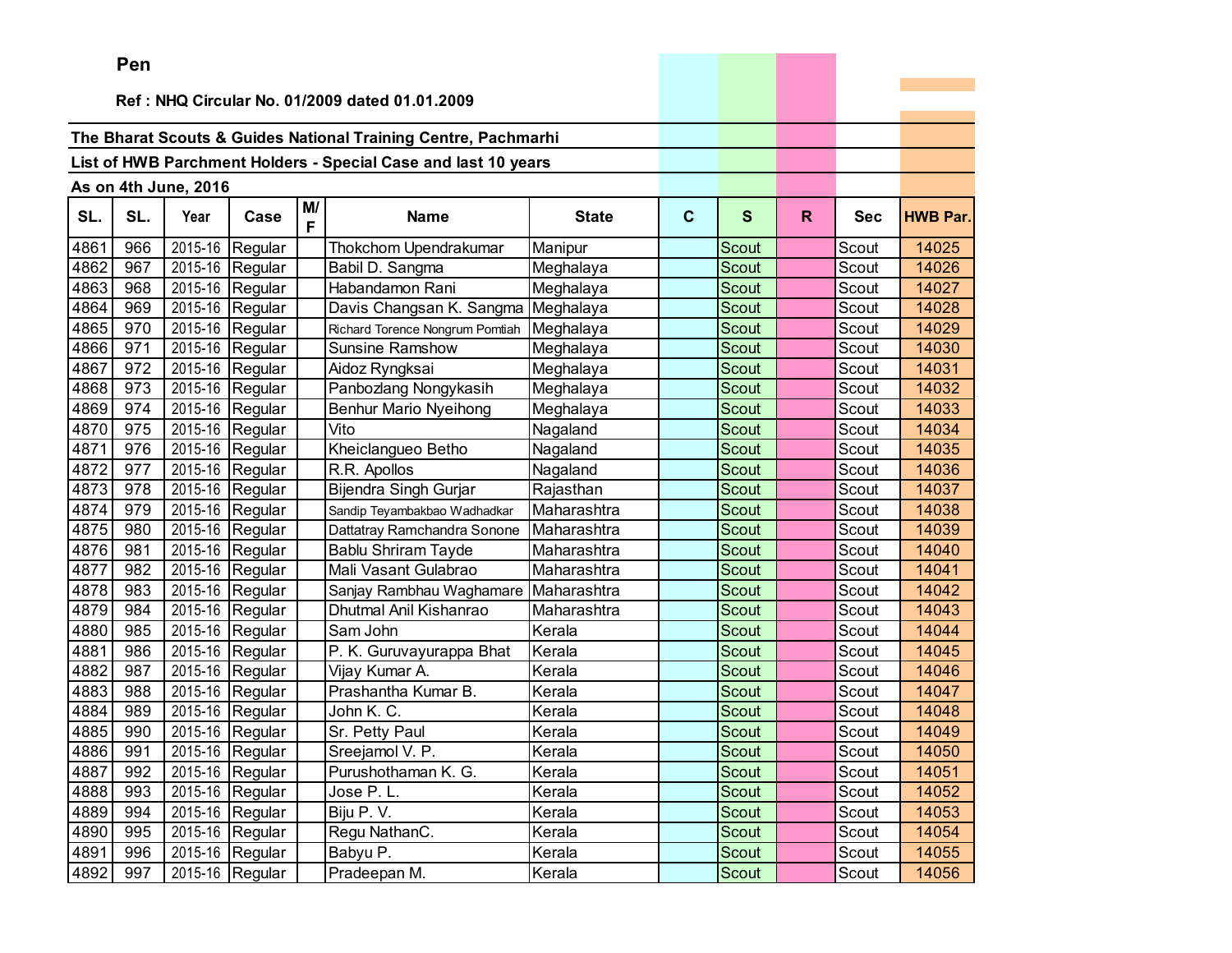|      | Pen       |                      |                           |         |                                                                |              |             |              |    |            |                 |
|------|-----------|----------------------|---------------------------|---------|----------------------------------------------------------------|--------------|-------------|--------------|----|------------|-----------------|
|      |           |                      |                           |         |                                                                |              |             |              |    |            |                 |
|      |           |                      |                           |         | Ref: NHQ Circular No. 01/2009 dated 01.01.2009                 |              |             |              |    |            |                 |
|      |           |                      |                           |         | The Bharat Scouts & Guides National Training Centre, Pachmarhi |              |             |              |    |            |                 |
|      |           |                      |                           |         | List of HWB Parchment Holders - Special Case and last 10 years |              |             |              |    |            |                 |
|      |           |                      |                           |         |                                                                |              |             |              |    |            |                 |
|      |           | As on 4th June, 2016 |                           |         |                                                                |              |             |              |    |            |                 |
| SL.  | SL.       | Year                 | Case                      | M/<br>F | <b>Name</b>                                                    | <b>State</b> | $\mathbf c$ | S            | R. | <b>Sec</b> | <b>HWB Par.</b> |
| 4893 | 998       |                      | 2015-16 Regular           |         | Vinod Kumar M.                                                 | Kerala       |             | Scout        |    | Scout      | 14057           |
| 4894 | 999       |                      | 2015-16 Regular           |         | Asharaf K. P.                                                  | Kerala       |             | Scout        |    | Scout      | 14058           |
| 4895 | 1000      |                      | 2015-16 Regular           |         | Anil Kumar K.                                                  | Kerala       |             | <b>Scout</b> |    | Scout      | 14059           |
| 4896 | 1001      |                      | 2015-16 Regular           |         | Sanal Chandran C. P.                                           | Kerala       |             | Scout        |    | Scout      | 14060           |
| 4897 | 1002      |                      | 2015-16 Regular           |         | Joseph Baby                                                    | Kerala       |             | Scout        |    | Scout      | 14061           |
| 4898 | 1003      |                      | 2015-16 Regular           |         | Mahesh Thampi                                                  | Kerala       |             | <b>Scout</b> |    | Scout      | 14062           |
| 4899 | 1004      |                      | 2015-16 Regular           |         | Seeno Charly                                                   | Kerala       |             | Scout        |    | Scout      | 14063           |
| 4900 | 1005      |                      | 2015-16 Regular           |         | Bala Bhaskaran C.                                              | Kerala       |             | Scout        |    | Scout      | 14064           |
| 4901 | 1006      |                      | 2015-16 Regular           |         | Abdul Jaleel Vadakkangara                                      | Kerala       |             | <b>Scout</b> |    | Scout      | 14065           |
| 4902 | 1007      | 2015-16              | Regular                   |         | Sterly Mary John Chicamattel                                   | Kerala       |             | Scout        |    | Scout      | 14066           |
| 4903 | 1008      | 2015-16              | Regular                   |         | Riyasmon B.                                                    | Kerala       |             | Scout        |    | Scout      | 14067           |
| 4904 | 1009      |                      | 2015-16 Regular           |         | Krishendu P.                                                   | Kerala       |             | Scout        |    | Scout      | 14068           |
| 4905 | 1010      |                      | 2015-16 Regular           |         | Joisy K. L.                                                    | Kerala       |             | Scout        |    | Scout      | 14069           |
| 4906 | 1011      |                      | 2015-16 Regular           |         | Seena M. A.                                                    | Kerala       |             | Scout        |    | Scout      | 14070           |
| 4907 | 1012      |                      | 2015-16 Regular           |         | Thomas C. I.                                                   | Kerala       |             | Scout        |    | Scout      | 14071           |
| 4908 | 1013      |                      | 2015-16 Regular           |         | Harish P.                                                      | Kerala       |             | Scout        |    | Scout      | 14072           |
| 4909 | 1014      |                      | 2015-16 Regular           |         | Sileep Kumar P. R.                                             | Kerala       |             | Scout        |    | Scout      | 14073           |
| 4910 | 1015      |                      | 2015-16 Regular           |         | Sreeja C. S.                                                   | Kerala       |             | Scout        |    | Scout      | 14074           |
| 4911 | 1016      |                      | 2015-16 Regular           |         | Ameen P. J.                                                    | Kerala       |             | <b>Scout</b> |    | Scout      | 14075           |
| 4912 | 1017      |                      | 2015-16 Regular           |         | Hari Kumar K. S.                                               | Kerala       |             | Scout        |    | Scout      | 14076           |
| 4913 | 1018      |                      | 2015-16 Regular           |         | Kavitha Shabu                                                  | Kerala       |             | Scout        |    | Scout      | 14077           |
| 4914 | 1019      |                      | 2015-16 Regular           |         | Bootla Raja Mallaiat                                           | Telangana    |             | Scout        |    | Scout      | 14078           |
| 4915 | 1020      | 2015-16              | Regular                   |         | Balasani Kishan                                                | Telangana    |             | Scout        |    | Scout      | 14079           |
| 4916 | 1021      |                      | 2015-16 Regular           |         | Earla John Samuel                                              | Telangana    |             | Scout        |    | Scout      | 14080           |
|      | 4917 1022 |                      | 2015-16 Regular           |         | D. T. Nagaraj                                                  | Karnataka    |             | Scout        |    | Scout      | 14081           |
|      |           |                      | 4918 1023 2015-16 Regular |         | Anand Narayan                                                  | Karnataka    |             | Scout        |    | Scout      | 14082           |
|      | 4919 1024 |                      | 2015-16 Regular           |         | Devindra Kattimani                                             | Karnataka    |             | Scout        |    | Scout      | 14083           |
| 4920 | 1025      |                      | 2015-16 Regular           |         | Dinesh Charpota                                                | Rajasthan    |             | Scout        |    | Scout      | 14084           |
| 4921 | 1026      |                      | 2015-16 Regular           |         | Surajmal Aheri                                                 | Rajasthan    |             | Scout        |    | Scout      | 14085           |
| 4922 | 1027      |                      | 2015-16 Regular           |         | Lalchand Sirohia                                               | Rajasthan    |             | Scout        |    | Scout      | 14086           |
| 4923 | 1028      |                      | 2015-16 Regular           |         | Mola Rma Panwar                                                | Rajasthan    |             | Scout        |    | Scout      | 14087           |
| 4924 | 1029      |                      | 2015-16 Regular           |         | Suwa Lal Kumawat                                               | Rajasthan    |             | Scout        |    | Scout      | 14088           |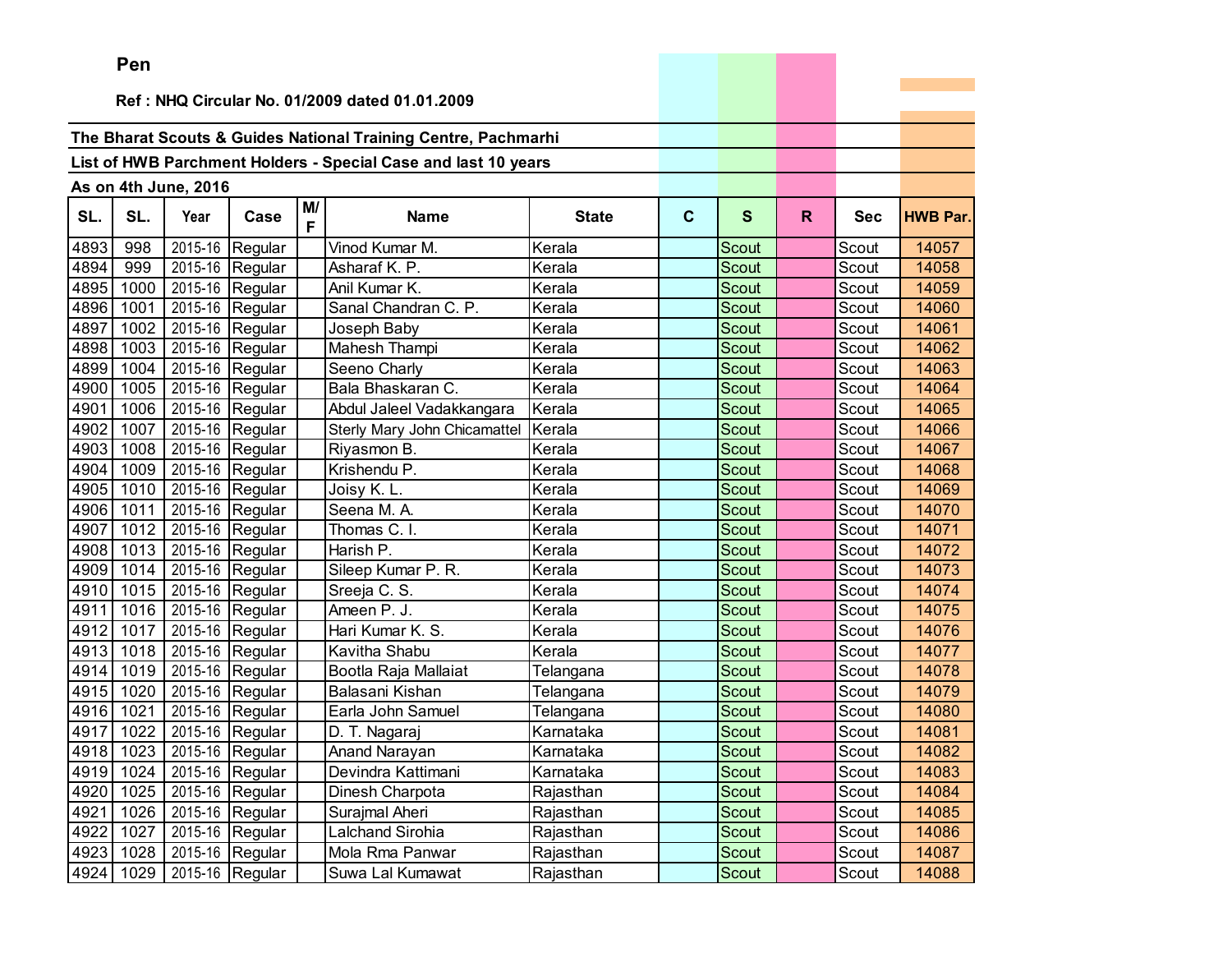|      | ren  |                      |                 |         |                                                                |                    |             |              |              |            |                 |
|------|------|----------------------|-----------------|---------|----------------------------------------------------------------|--------------------|-------------|--------------|--------------|------------|-----------------|
|      |      |                      |                 |         | Ref: NHQ Circular No. 01/2009 dated 01.01.2009                 |                    |             |              |              |            |                 |
|      |      |                      |                 |         |                                                                |                    |             |              |              |            |                 |
|      |      |                      |                 |         | The Bharat Scouts & Guides National Training Centre, Pachmarhi |                    |             |              |              |            |                 |
|      |      |                      |                 |         | List of HWB Parchment Holders - Special Case and last 10 years |                    |             |              |              |            |                 |
|      |      |                      |                 |         |                                                                |                    |             |              |              |            |                 |
|      |      | As on 4th June, 2016 |                 |         |                                                                |                    |             |              |              |            |                 |
| SL.  | SL.  | Year                 | Case            | M/<br>F | <b>Name</b>                                                    | <b>State</b>       | $\mathbf c$ | $\mathbf{s}$ | $\mathsf{R}$ | <b>Sec</b> | <b>HWB Par.</b> |
| 4925 | 1030 | 2015-16              | Regular         |         | <b>Dharmveer Dhariwal</b>                                      | Rajasthan          |             | Scout        |              | Scout      | 14089           |
| 4926 | 1031 | 2015-16              | Regular         |         | Subhash Pareek                                                 | Rajasthan          |             | Scout        |              | Scout      | 14090           |
| 4927 | 1032 | 2015-16              | Regular         |         | Dayaram Nehra                                                  | Rajasthan          |             | Scout        |              | Scout      | 14091           |
| 4928 | 1033 | 2015-16              | Regular         |         | Shankar Lal Balai                                              | Rajasthan          |             | Scout        |              | Scout      | 14092           |
| 4929 | 1034 | 2015-16              | Regular         |         | Chenaram Panwar                                                | Rajasthan          |             | Scout        |              | Scout      | 14093           |
| 4930 | 1035 | 2015-16              | Regular         |         | Mukesh Meghwal                                                 | Rajasthan          |             | Scout        |              | Scout      | 14094           |
| 4931 | 1036 | 2015-16              | Regular         |         | Gend Pal Singh                                                 | Rajasthan          |             | Scout        |              | Scout      | 14095           |
| 4932 | 1037 | 2015-16              | Regular         |         | Murali Manohar Sharma                                          | Rajasthan          |             | <b>Scout</b> |              | Scout      | 14096           |
| 4933 | 1038 | 2015-16              | Regular         |         | Dalaram Choudhary                                              | Rajasthan          |             | <b>Scout</b> |              | Scout      | 14097           |
| 4934 | 1039 |                      | 2015-16 Regular |         | Rakesh Kumar Somwanshi                                         | Rajasthan          |             | <b>Scout</b> |              | Scout      | 14098           |
| 4935 | 1040 |                      | 2015-16 Regular |         | Krishnawtar Khandelwal                                         | Rajasthan          |             | <b>Scout</b> |              | Scout      | 14099           |
| 4936 | 1041 | 2015-16              | Regular         |         | Girraj Prasad Saini                                            | Rajasthan          |             | Scout        |              | Scout      | 14100           |
| 4937 | 1042 | 2015-16              | Regular         |         | Kuldeep Sharma                                                 | Rajasthan          |             | <b>Scout</b> |              | Scout      | 14101           |
| 4938 | 1043 | 2015-16              | Regular         |         | Goverdhan Lal Gupta                                            | Rajasthan          |             | <b>Scout</b> |              | Scout      | 14102           |
| 4939 | 1044 | 2015-16              | Regular         |         | Ganesh Narayan Sutrakar                                        | Rajasthan          |             | <b>Scout</b> |              | Scout      | 14103           |
| 4940 | 1045 | 2015-16              | Regular         |         | Ram Karan Yadav                                                | Rajasthan          |             | Scout        |              | Scout      | 14104           |
| 4941 | 1046 |                      | 2015-16 Regular |         | Rajendra Kumar Morya                                           | Rajasthan          |             | Scout        |              | Scout      | 14105           |
| 4942 | 1047 | 2015-16              | Regular         |         | Rajendra Kumar Sharma                                          | Rajasthan          |             | Scout        |              | Scout      | 14106           |
| 4943 | 1048 | 2015-16              | Regular         |         | Ram Khilari Mali                                               | Rajasthan          |             | Scout        |              | Scout      | 14107           |
| 4944 | 1049 | 2015-16              | Regular         |         | Jaiveer Singh                                                  | Rajasthan          |             | Scout        |              | Scout      | 14108           |
| 4945 | 1050 | 2015-16              | Regular         |         | Banshi Lal                                                     | Rajasthan          |             | Scout        |              | Scout      | 14109           |
| 4946 | 1051 | 2015-16              | Regular         |         | Rajendra Kr. Sharma                                            | Rajasthan          |             | Scout        |              | Scout      | 14110           |
| 4947 | 1052 | 2015-16              | Regular         |         | Murta Dhwaj Singh Rajpoot                                      | M.P.               |             | <b>Scout</b> |              | Scout      | 14111           |
| 4948 | 1053 | 2015-16              | Regular         |         | Shishupal Singh Yadav                                          | M.P.               |             | Scout        |              | Scout      | 14112           |
| 4949 | 1054 | 2015-16              | Regular         |         | Rajesn Paine                                                   | $\overline{M}$ .P. |             | Scout        |              | Scout      | 14113           |
| 4950 | 1055 |                      | 2015-16 Regular |         | <b>Mahesh Prasad Sarote</b>                                    | M.P.               |             | Scout        |              | Scout      | 14114           |
| 4951 | 1056 |                      | 2015-16 Regular |         | Brajesh Kumar Shukla                                           | Gujarat            |             | Scout        |              | Scout      | 14115           |
| 4952 | 1057 |                      | 2015-16 Regular |         | Nayak Pankaj Kr. Patilal                                       | Gujarat            |             | Scout        |              | Scout      | 14116           |
| 4953 | 1058 |                      | 2015-16 Regular |         | Patel Shailesh Kr. Gordhan                                     | Gujarat            |             | Scout        |              | Scout      | 14117           |
| 4954 | 1059 |                      | 2015-16 Regular |         | Mod. Patel Jignesh Dahyalal                                    | Gujarat            |             | Scout        |              | Scout      | 14118           |
| 4955 | 1060 |                      | 2015-16 Regular |         | Solanki Vishnubhai Shirabhai                                   | Gujarat            |             | Scout        |              | Scout      | 14119           |
| 4956 | 1061 |                      | 2015-16 Regular |         | Pratap Singh Motisingh Reathod                                 | Gujarat            |             | Scout        |              | Scout      | 14120           |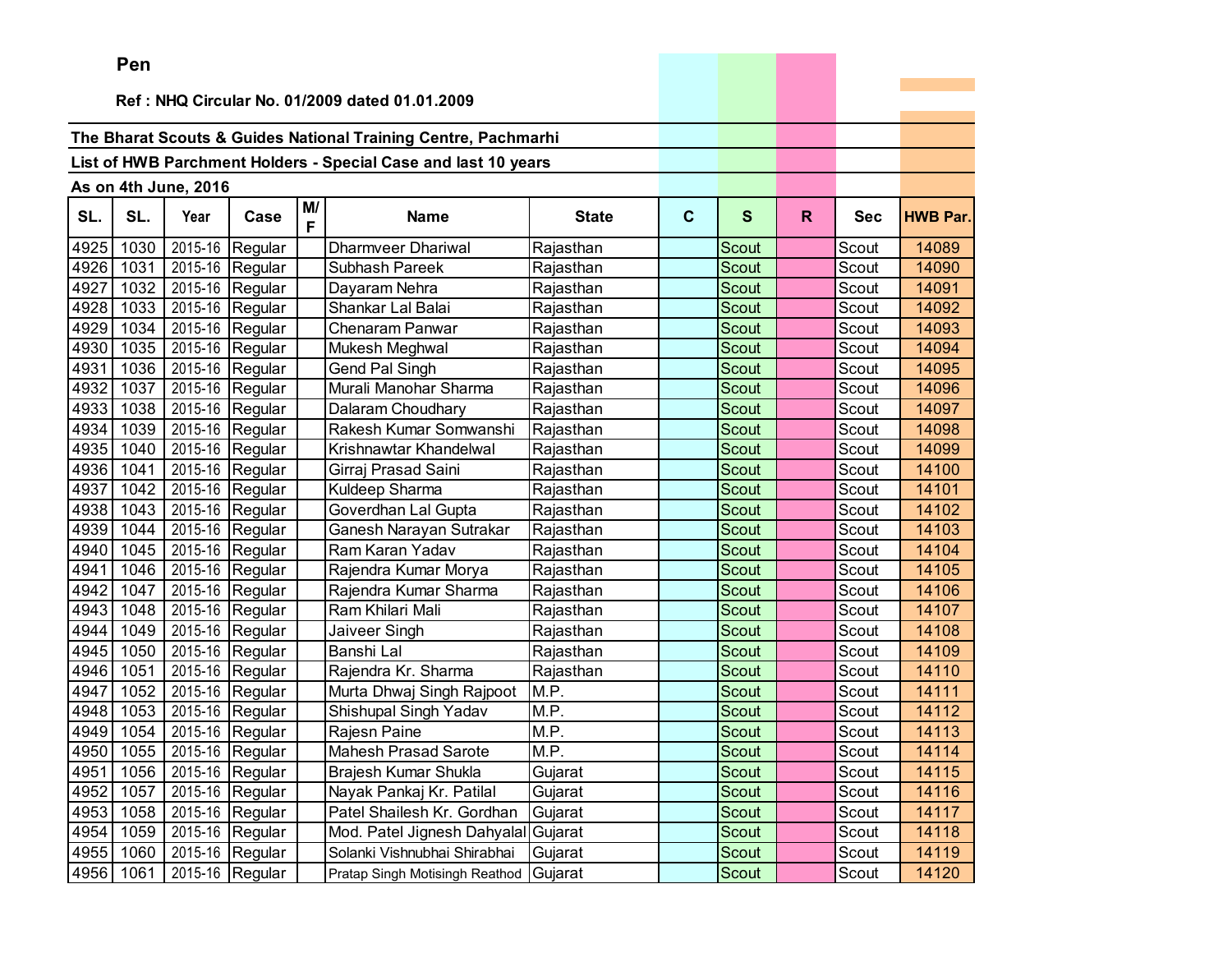|      | Pen  |                      |                               |         |                                                                |              |             |              |       |            |                 |
|------|------|----------------------|-------------------------------|---------|----------------------------------------------------------------|--------------|-------------|--------------|-------|------------|-----------------|
|      |      |                      |                               |         | Ref: NHQ Circular No. 01/2009 dated 01.01.2009                 |              |             |              |       |            |                 |
|      |      |                      |                               |         |                                                                |              |             |              |       |            |                 |
|      |      |                      |                               |         | The Bharat Scouts & Guides National Training Centre, Pachmarhi |              |             |              |       |            |                 |
|      |      |                      |                               |         | List of HWB Parchment Holders - Special Case and last 10 years |              |             |              |       |            |                 |
|      |      |                      |                               |         |                                                                |              |             |              |       |            |                 |
|      |      | As on 4th June, 2016 |                               |         |                                                                |              |             |              |       |            |                 |
| SL.  | SL.  | Year                 | Case                          | M/<br>F | <b>Name</b>                                                    | <b>State</b> | $\mathbf c$ | S            | R.    | <b>Sec</b> | <b>HWB Par.</b> |
| 4957 | 1062 | 2015-16              | Regular                       |         | Nilesh G. Shrisundar                                           | Maharashtra  |             | Scout        |       | Scout      | 14121           |
| 4958 | 1063 |                      | 2015-16 Regular               |         | Shamgonda Pungonda Patil                                       | Maharashtra  |             | <b>Scout</b> |       | Scout      | 14122           |
| 4959 | 1064 |                      | 2015-16 Regular               |         | Krishnat Balaso Koravi                                         | Maharashtra  |             | <b>Scout</b> |       | Scout      | 14123           |
| 4960 | 1065 |                      | 2015-16 Regular               |         | Ranji Lal Jat                                                  | Rajasthan    |             | Scout        |       | Scout      | 14124           |
| 4961 | 1066 |                      | 2015-16 Regular               |         | Rajan Kumar Singh                                              | <b>Bihar</b> |             | Scout        |       | Scout      | 14125           |
| 4962 | 1067 | 2015-16              | Regular                       |         | Rajeev Nandan Kumar                                            | <b>Bihar</b> |             | Scout        |       | Scout      | 14126           |
| 4963 | 1068 | 2015-16              | Regular                       |         | Kamal Suman                                                    | <b>Bihar</b> |             | Scout        |       | Scout      | 14127           |
| 4964 | 1069 | 2015-16              | Regular                       |         | Manoj Kumar                                                    | <b>Bihar</b> |             | Scout        |       | Scout      | 14128           |
| 4965 | 1070 |                      | 2015-16 Regular               |         | Ramanuj Singh                                                  | <b>Bihar</b> |             | Scout        |       | Scout      | 14129           |
| 4966 | 1071 |                      | 2015-16 Regular               |         | Shashikant Ku. Gupta                                           | <b>Bihar</b> |             | Scout        |       | Scout      | 14130           |
| 4967 | 1072 |                      | 2015-16 Regular               |         | Kapilmun Choudhary                                             | <b>Bihar</b> |             | <b>Scout</b> |       | Scout      | 14131           |
| 4968 | 1073 |                      | 2015-16 Regular               |         | Mrityunjay Shukla                                              | Chhattisgarh |             | <b>Scout</b> |       | Scout      | 14132           |
| 4969 | 1074 | 2015-16              | Regular                       |         | Satyanaryan Sahu                                               | Chhattisgarh |             | <b>Scout</b> |       | Scout      | 14133           |
| 4970 | 1075 | 2015-16              | Regular                       |         | <b>Ram Dutt Patel</b>                                          | Chhattisgarh |             | Scout        |       | Scout      | 14134           |
| 4971 | 1076 |                      | 2015-16 Regular               |         | Prem Sindhu Mishra                                             | Chhattisgarh |             | <b>Scout</b> |       | Scout      | 14135           |
| 4972 | 1077 |                      | 2015-16 Regular               |         | Dinesh Kumar Sahu                                              | Chhattisgarh |             | Scout        |       | Scout      | 14136           |
| 4973 | 1078 | 2015-16              | Regular                       |         | Ramanand Sahu                                                  | Chhattisgarh |             | <b>Scout</b> |       | Scout      | 14137           |
| 4974 | 1079 | 2015-16              | Regular                       |         | Man Singh Kapoor                                               | Chhattisgarh |             | Scout        |       | Scout      | 14138           |
| 4975 | 1080 | 2015-16              | Regular                       |         | Ganeshwar                                                      | Chhattisgarh |             | Scout        |       | Scout      | 14139           |
| 4976 | 1081 | 2015-16              | Regular                       |         | Jai Prakash Pathak                                             | Chhattisgarh |             | <b>Scout</b> |       | Scout      | 14140           |
| 4977 | 1082 |                      | 2015-16 Regular               |         | Asgar Khan                                                     | Chhattisgarh |             |              | Rover | Rover      | 14141           |
| 4978 | 1083 |                      | 2015-16 Regular               |         | <b>Balak Das Raut</b>                                          | Chhattisgarh |             |              | Rover | Rover      | 14142           |
| 4979 | 1084 |                      | 2015-16 Regular               |         | Dharmendra Kumar Sahu                                          | Chhattisgarh |             |              | Rover | Rover      | 14143           |
| 4980 | 1085 |                      | 2015-16 Regular               |         | Vinod Kumar                                                    | Chhattisgarh |             |              | Rover | Rover      | 14144           |
| 4981 | 1086 |                      | 2015-16 Regular               |         | Vijay Kumar Sahu                                               | Chhattisgarh |             |              | Rover | Rover      | 14145           |
| 4982 | 1087 |                      | $\overline{2015}$ -16 Regular |         | Pradeep Kumar Sen                                              | Chhattisgarh |             |              | Rover | Rover      | 14146           |
| 4983 | 1088 |                      | 2015-16 Regular               |         | <b>Ganpat Prasad</b>                                           | Chhattisgarh |             |              | Rover | Rover      | 14147           |
| 4984 | 1089 |                      | 2015-16 Regular               |         | <b>Vivek Kumar Patel</b>                                       | Chhattisgarh |             |              | Rover | Rover      | 14148           |
| 4985 | 1090 |                      | 2015-16 Regular               |         | Vijay Kura Gurjar                                              | Chhattisgarh |             |              | Rover | Rover      | 14149           |
| 4986 | 1091 |                      | 2015-16 Regular               |         | H. V. nagendra                                                 | Karnataka    |             | Scout        |       | Scout      | 14150           |
| 4987 | 1092 |                      | 2015-16 Regular               |         | Jitendra Kumar                                                 | Rajasthan    |             | Scout        |       | Scout      | 14151           |
| 4988 | 1093 |                      | 2015-16 Regular               |         | Ram Pratap Sharma                                              | Rajasthan    |             | Scout        |       | Scout      | 14152           |

and the control of the control of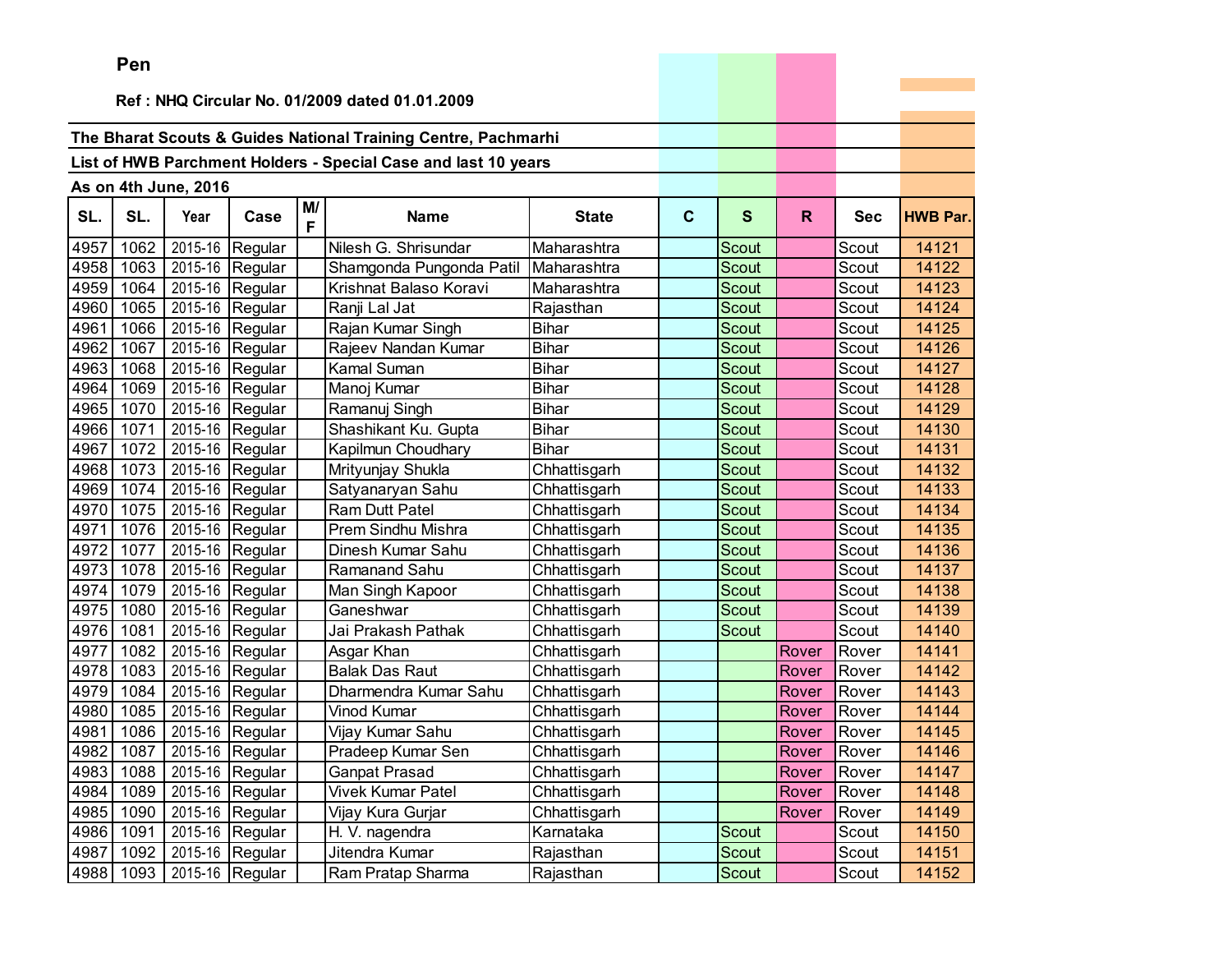|      | Pen  |                           |                                 |         |                                                                |                   |              |              |    |            |                 |
|------|------|---------------------------|---------------------------------|---------|----------------------------------------------------------------|-------------------|--------------|--------------|----|------------|-----------------|
|      |      |                           |                                 |         |                                                                |                   |              |              |    |            |                 |
|      |      |                           |                                 |         | Ref: NHQ Circular No. 01/2009 dated 01.01.2009                 |                   |              |              |    |            |                 |
|      |      |                           |                                 |         | The Bharat Scouts & Guides National Training Centre, Pachmarhi |                   |              |              |    |            |                 |
|      |      |                           |                                 |         |                                                                |                   |              |              |    |            |                 |
|      |      |                           |                                 |         | List of HWB Parchment Holders - Special Case and last 10 years |                   |              |              |    |            |                 |
|      |      | As on 4th June, 2016      |                                 |         |                                                                |                   |              |              |    |            |                 |
| SL.  | SL.  | Year                      | Case                            | M/<br>F | <b>Name</b>                                                    | <b>State</b>      | $\mathbf{C}$ | $\mathbf{s}$ | R. | <b>Sec</b> | <b>HWB Par.</b> |
| 4989 | 1094 |                           | 2015-16 Regular                 |         | K. Sivakumar                                                   | <b>Tamil Nadu</b> |              | Scout        |    | Scout      | 14153           |
| 4990 | 1095 |                           | 2015-16 Regular                 |         | K. Sudhakar                                                    | <b>Tamil Nadu</b> |              | <b>Scout</b> |    | Scout      | 14154           |
| 4991 | 1096 |                           | 2015-16 Regular                 |         | J. Joseph Ramstrony                                            | <b>Tamil Nadu</b> |              | <b>Scout</b> |    | Scout      | 14155           |
| 4992 | 1097 |                           | 2015-16 Regular                 |         | Selvam P.                                                      | <b>Tamil Nadu</b> |              | <b>Scout</b> |    | Scout      | 14156           |
| 4993 | 1098 |                           | 2015-16 Regular                 |         | A. Kayolvizhi                                                  | <b>Tamil Nadu</b> |              | <b>Scout</b> |    | Scout      | 14157           |
| 4994 | 1099 |                           | 2015-16 Regular                 |         | J. Selvanathan                                                 | <b>Tamil Nadu</b> |              | Scout        |    | Scout      | 14158           |
| 4995 | 1100 |                           | 2015-16 Regular                 |         | I. Eeockia Samy                                                | Tamil Nadu        |              | Scout        |    | Scout      | 14159           |
| 4996 | 1101 |                           | 2015-16 Regular                 |         | V. Jagaraj                                                     | <b>Tamil Nadu</b> |              | Scout        |    | Scout      | 14160           |
| 4997 | 1102 |                           | 2015-16 Regular                 |         | M. Anbuvel                                                     | <b>Tamil Nadu</b> |              | Scout        |    | Scout      | 14161           |
| 4998 | 1103 |                           | 2015-16 Regular                 |         | R. Balaji                                                      | <b>Tamil Nadu</b> |              | Scout        |    | Scout      | 14162           |
| 4999 | 1104 |                           | 2015-16 Regular                 |         | S. Susai                                                       | Tamil Nadu        |              | <b>Scout</b> |    | Scout      | 14163           |
| 5000 | 1105 |                           | 2015-16 Regular                 |         | N. Anchalai                                                    | <b>Tamil Nadu</b> |              | Scout        |    | Scout      | 14164           |
| 5001 | 1106 |                           | 2015-16 Regular                 |         | K. Kanalakandan                                                | <b>Tamil Nadu</b> |              | Scout        |    | Scout      | 14165           |
| 5002 | 1107 |                           | 2015-16 Regular                 |         | S. Manikandan                                                  | <b>Tamil Nadu</b> |              | <b>Scout</b> |    | Scout      | 14166           |
| 5003 | 1108 |                           | 2015-16 Regular                 |         | Saraswathi S.                                                  | <b>Tamil Nadu</b> |              | Scout        |    | Scout      | 14167           |
| 5004 | 1109 | 2015-16 Regular           |                                 |         | Sudha Lakshmi C.                                               | <b>Tamil Nadu</b> |              | <b>Scout</b> |    | Scout      | 14168           |
| 5005 | 1110 |                           | 2015-16 Regular                 |         | Vijay Kumar T.                                                 | <b>Tamil Nadu</b> |              | <b>Scout</b> |    | Scout      | 14169           |
| 5006 | 1111 |                           | 2015-16 Regular                 |         | Kumar M.                                                       | <b>Tamil Nadu</b> |              | Scout        |    | Scout      | 14170           |
| 5007 | 1112 |                           | 2015-16 Regular                 |         | P. Vimal Edinpeabhu                                            | <b>Tamil Nadu</b> |              | Scout        |    | Scout      | 14171           |
| 5008 | 1113 |                           | 2015-16 Regular                 |         | M. Eswaramaoorthy                                              | <b>Tamil Nadu</b> |              | <b>Scout</b> |    | Scout      | 14172           |
| 5009 | 1114 |                           | 2015-16 Regular                 |         | Manoharan K.                                                   | <b>Tamil Nadu</b> |              | <b>Scout</b> |    | Scout      | 14173           |
| 5010 | 1115 |                           | 2015-16 Regular                 |         | Sellan M.                                                      | <b>Tamil Nadu</b> |              | <b>Scout</b> |    | Scout      | 14174           |
| 5011 | 1116 |                           | 2015-16 Regular                 |         | S. Shanmugam                                                   | <b>Tamil Nadu</b> |              | Scout        |    | Scout      | 14175           |
| 5012 | 1117 |                           | 2015-16 Regular                 |         | Nagesh P. K.                                                   | <b>Tamil Nadu</b> |              | Scout        |    | Scout      | 14176           |
|      |      | 5013 1118 2015-16 Regular |                                 |         | Chakkarapani P.                                                | <b>Tamil Nadu</b> |              | Scout        |    | Scout      | 14177           |
|      |      |                           | 5014 1119 2015-16 Regular       |         | Dr. B. N. S. Kushwaha                                          | S.E.Rly           |              | Scout        |    | Scout      | 14178           |
|      |      |                           | 5015   1120   2015-16   Regular |         | Vijay Kumar Verma                                              | S.E.Rly           |              | Scout        |    | Scout      | 14179           |
|      |      |                           | 5016 1121 2015-16 Regular       |         | Vishwas Kumar Gupta                                            | M.P.              |              | Scout        |    | Scout      | 14180           |
|      |      |                           | 5017 1122 2015-16 Regular       |         | Hari Ram Mishra                                                | M.P.              |              | Scout        |    | Scout      | 14181           |
|      |      |                           | 5018 1123 2015-16 Regular       |         | Praveen Purohit                                                | M.P.              |              | Scout        |    | Scout      | 14182           |
|      |      |                           | 5019 1124 2015-16 Regular       |         | Nararaju                                                       | Karnataka         |              | Scout        |    | Scout      | 14183           |
|      |      | 5020 1125 2015-16 Regular |                                 |         | Raju Ramchandra Alkunte                                        | Karnataka         |              | Scout        |    | Scout      | 14184           |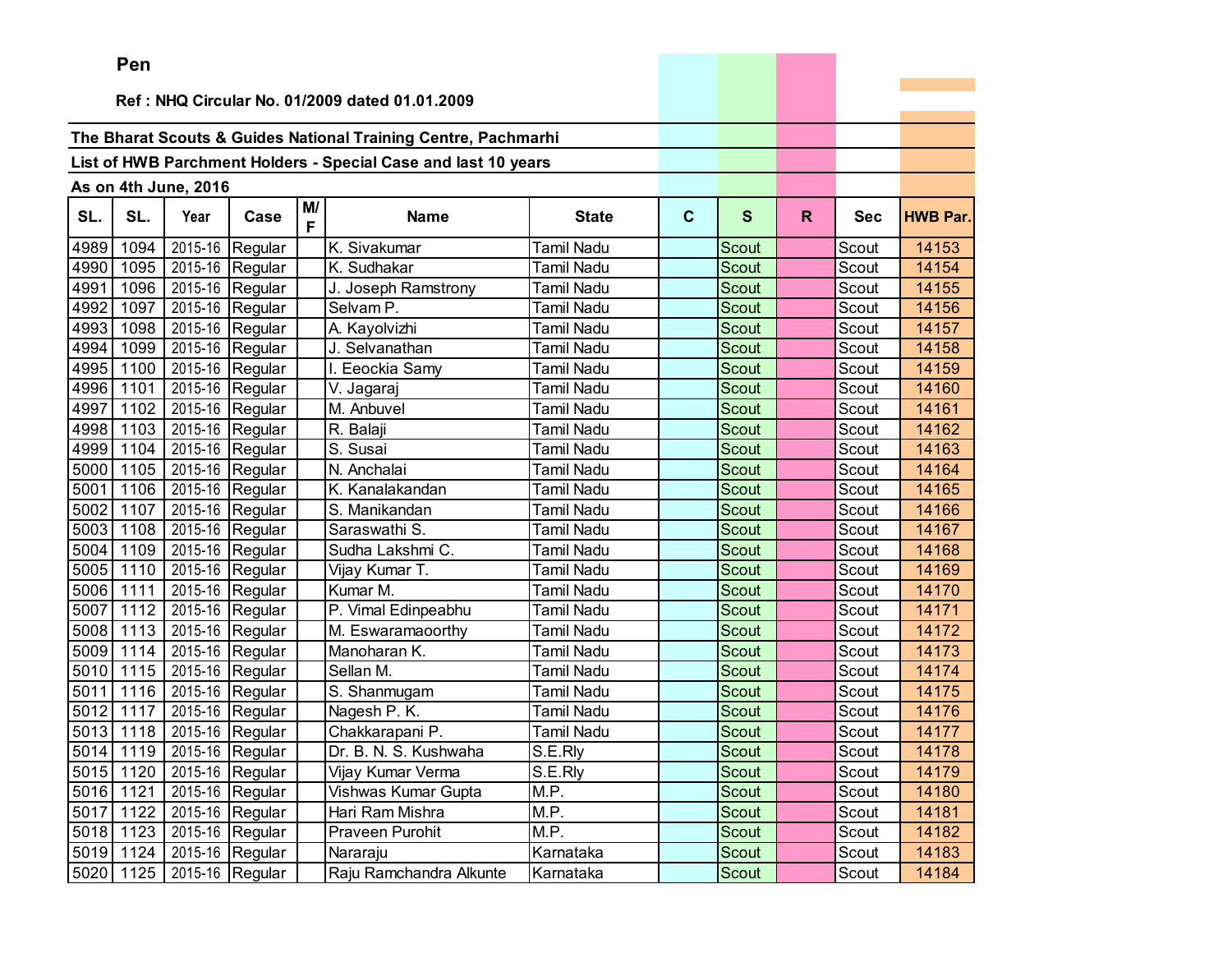|      | Pen            |                      |                 |         |                                                                |                    |   |              |    |            |                 |
|------|----------------|----------------------|-----------------|---------|----------------------------------------------------------------|--------------------|---|--------------|----|------------|-----------------|
|      |                |                      |                 |         |                                                                |                    |   |              |    |            |                 |
|      |                |                      |                 |         | Ref: NHQ Circular No. 01/2009 dated 01.01.2009                 |                    |   |              |    |            |                 |
|      |                |                      |                 |         | The Bharat Scouts & Guides National Training Centre, Pachmarhi |                    |   |              |    |            |                 |
|      |                |                      |                 |         |                                                                |                    |   |              |    |            |                 |
|      |                |                      |                 |         | List of HWB Parchment Holders - Special Case and last 10 years |                    |   |              |    |            |                 |
|      |                | As on 4th June, 2016 |                 |         |                                                                |                    |   |              |    |            |                 |
| SL.  | SL.            | Year                 | Case            | M/<br>F | <b>Name</b>                                                    | <b>State</b>       | C | $\mathbf{s}$ | R. | <b>Sec</b> | <b>HWB Par.</b> |
| 5021 | 1126           |                      | 2015-16 Regular |         | <b>Ishwar Chandra</b>                                          | <b>KVS</b>         |   | Scout        |    | Scout      | 14185           |
| 5022 | 1127           |                      | 2015-16 Regular |         | Rakesh Kr. Srivastava                                          | <b>KVS</b>         |   | Scout        |    | Scout      | 14186           |
| 5023 | 1128           |                      | 2015-16 Regular |         | D. K. Pandey                                                   | <b>KVS</b>         |   | Scout        |    | Scout      | 14187           |
| 5024 | 1129           |                      | 2015-16 Regular |         | <b>Balbar Singh</b>                                            | <b>KVS</b>         |   | Scout        |    | Scout      | 14188           |
| 5025 | 1130           |                      | 2015-16 Regular |         | H. S. Nanjunda Swamy                                           | Karnataka          |   | Scout        |    | Scout      | 14189           |
| 5026 | 1131           |                      | 2015-16 Regular |         | Paremesh R. Chikkali                                           | Karnataka          |   | Scout        |    | Scout      | 14190           |
| 5027 | 1132           |                      | 2015-16 Regular |         | Rakesh Prasad Ojha                                             | Arunachal Pradesh  |   | <b>Scout</b> |    | Scout      | 14191           |
| 5028 | 1133           |                      | 2015-16 Regular |         | Lalramthanga                                                   | Mizoram            |   | Scout        |    | Scout      | 14192           |
| 5029 | 1134           |                      | 2015-16 Regular |         | Munikrishnappa                                                 | Karnataka          |   | <b>Scout</b> |    | Scout      | 14193           |
| 5030 | 1135           |                      | 2015-16 Regular |         | Mahaboob M. Kittur                                             | Karnataka          |   | Scout        |    | Scout      | 14194           |
| 5031 | $\mathbf{1}$   | 2016-17              | Regular         |         | Seeralan S.                                                    | Tamil Nadu         |   | Scout        |    | Scout      | 14195           |
| 5032 | $\overline{2}$ |                      | 2016-17 Regular |         | Prakasam G.                                                    | Tamil Nadu         |   | Scout        |    | Scout      | 14196           |
| 5033 | 3              |                      | 2016-17 Regular |         | Jayaraman A.                                                   | Tamil Nadu         |   | Scout        |    | Scout      | 14197           |
| 5034 | 4              |                      | 2016-17 Regular |         | Bakkiyaraj P.                                                  | Tamil Nadu         |   | Scout        |    | Scout      | 14198           |
| 5035 | 5              | 2016-17              | Regular         |         | Palani R.                                                      | Tamil Nadu         |   | Scout        |    | Scout      | 14199           |
| 5036 | 6              | 2016-17              | Regular         |         | Baskaran R.                                                    | Tamil Nadu         |   | Scout        |    | Scout      | 14200           |
| 5037 | $\overline{7}$ | 2016-17              | Regular         |         | Bhatchanamurthi M.                                             | Tamil Nadu         |   | Scout        |    | Scout      | 14201           |
| 5038 | 8              | 2016-17              | Regular         |         | Asokan N.                                                      | Tamil Nadu         |   | Scout        |    | Scout      | 14202           |
| 5039 | 9              | 2016-17              | Regular         |         | Thomas Jayabalan                                               | Tamil Nadu         |   | Scout        |    | Scout      | 14203           |
| 5040 | 10             |                      | 2016-17 Regular |         | Elumalai K.                                                    | <b>Tamil Nadu</b>  |   | Scout        |    | Scout      | 14204           |
| 5041 | 11             | 2016-17              | Regular         |         | Gaikwad Ravindra Dhondiram                                     | Maharashtra        |   | <b>Scout</b> |    | Scout      | 14205           |
| 5042 | 12             | 2016-17              | Regular         |         | Debabrata Mukhopadhyay                                         | <b>West Bengal</b> |   | Scout        |    | Scout      | 14206           |
| 5043 | 13             | 2016-17              | Regular         |         | <b>Kallol Das</b>                                              | <b>West Bengal</b> |   | Scout        |    | Scout      | 14207           |
| 5044 | 14             | 2016-17              | Regular         |         | Rajib Kumar Ghorai                                             | <b>West Bengal</b> |   | <b>Scout</b> |    | Scout      | 14208           |
| 5045 | 15             |                      | 2016-17 Regular |         | <b>Gopal Paul</b>                                              | <b>West Bengal</b> |   | Scout        |    | Scout      | 14209           |
| 5046 | 16             |                      | 2016-17 Regular |         | Nirmal Kherwar                                                 | <b>West Bengal</b> |   | Scout        |    | Scout      | 14210           |
| 5047 | 17             |                      | 2016-17 Regular |         | Nima Lepcha                                                    | West Bengal        |   | Scout        |    | Scout      | 14211           |
| 5048 | 18             | 2016-17              | Regular         |         | Pramatha Sarkar                                                | West Bengal        |   | Scout        |    | Scout      | 14212           |
| 5049 | 19             | 2016-17              | Regular         |         | Avijit Sinha                                                   | West Bengal        |   | Scout        |    | Scout      | 14213           |
| 5050 | 20             | 2016-17              | Regular         |         | Anurag Dhara                                                   | West Bengal        |   | Scout        |    | Scout      | 14214           |
| 5051 | 21             | 2016-17              | Regular         |         | Debabrata Dutta                                                | <b>West Bengal</b> |   | Scout        |    | Scout      | 14215           |
| 5052 | 22             | 2016-17              | Regular         |         | Rajib Goswami                                                  | <b>West Bengal</b> |   | Scout        |    | Scout      | 14216           |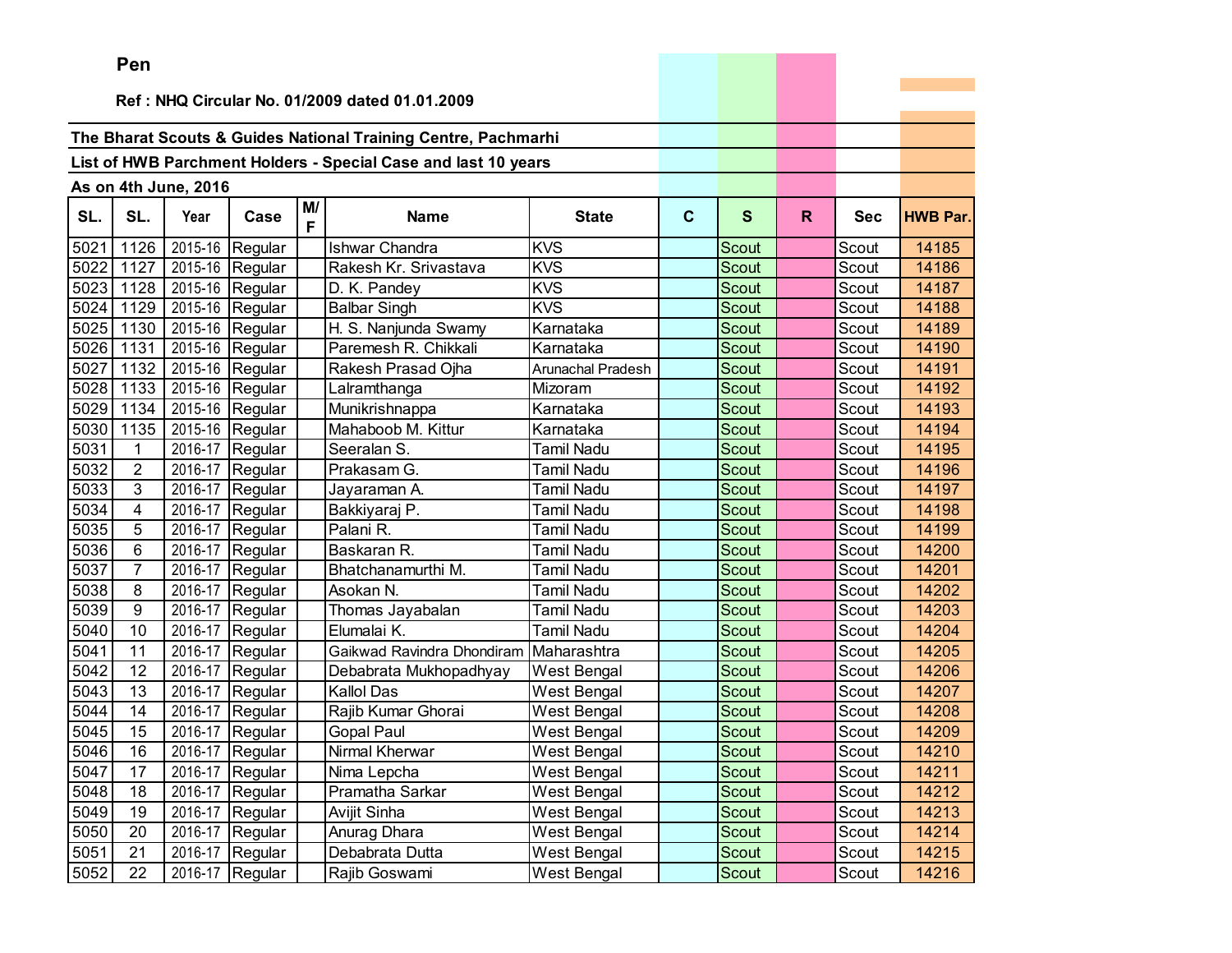|      | Pen |                      |                 |         |                                                                |                    |             |              |       |            |                 |
|------|-----|----------------------|-----------------|---------|----------------------------------------------------------------|--------------------|-------------|--------------|-------|------------|-----------------|
|      |     |                      |                 |         | Ref: NHQ Circular No. 01/2009 dated 01.01.2009                 |                    |             |              |       |            |                 |
|      |     |                      |                 |         |                                                                |                    |             |              |       |            |                 |
|      |     |                      |                 |         | The Bharat Scouts & Guides National Training Centre, Pachmarhi |                    |             |              |       |            |                 |
|      |     |                      |                 |         | List of HWB Parchment Holders - Special Case and last 10 years |                    |             |              |       |            |                 |
|      |     |                      |                 |         |                                                                |                    |             |              |       |            |                 |
|      |     | As on 4th June, 2016 |                 |         |                                                                |                    |             |              |       |            |                 |
| SL.  | SL. | Year                 | Case            | M/<br>F | <b>Name</b>                                                    | <b>State</b>       | $\mathbf c$ | S            | R.    | <b>Sec</b> | <b>HWB Par.</b> |
| 5053 | 23  | 2016-17              | Regular         |         | Vijay Thakur                                                   | West Bengal        |             | <b>Scout</b> |       | Scout      | 14217           |
| 5054 | 24  | 2016-17              | Regular         |         | Sanjib Jana                                                    | West Bengal        |             | Scout        |       | Scout      | 14218           |
| 5055 | 25  | 2016-17              | Regular         |         | Subhajit Smirani                                               | West Bengal        |             | Scout        |       | Scout      | 14219           |
| 5056 | 26  | 2016-17              | Regular         |         | Arijit Majumder                                                | West Bengal        |             | Scout        |       | Scout      | 14220           |
| 5057 | 27  | 2016-17              | Regular         |         | Kanai Singh                                                    | West Bengal        |             | Scout        |       | Scout      | 14221           |
| 5058 | 28  | 2016-17              | Regular         |         | Biswanath Banerjee                                             | West Bengal        |             | Scout        |       | Scout      | 14222           |
| 5059 | 29  | 2016-17              | Regular         |         | Smt. Anjana Das                                                | West Bengal        |             | Scout        |       | Scout      | 14223           |
| 5060 | 30  | 2016-17              | Regular         |         | Kadam Kedra Shivaji                                            | Maharashtra        |             | Scout        |       | Scout      | 14224           |
| 5061 | 31  | 2016-17              | Regular         |         | G. T. Gurulingappa                                             | Karnataka          |             | Scout        |       | Scout      | 14225           |
| 5062 | 32  | 2016-17              | Regular         |         | T. Ramachandrappa                                              | Karnataka          |             | Scout        |       | Scout      | 14226           |
| 5063 | 33  | 2016-17              | Regular         |         | Suresh K. Bendigeri                                            | Karnataka          |             | Scout        |       | Scout      | 14227           |
| 5064 | 34  | 2016-17              | Regular         |         | Sumit Roy                                                      | West Bengal        | Cub         |              |       | Cub        | 14228           |
| 5065 | 35  | 2016-17              | Regular         |         | Anirban Mondal                                                 | West Bengal        | Cub         |              |       | Cub        | 14229           |
| 5066 | 36  | 2016-17              | Regular         |         | Arijit Das                                                     | West Bengal        | Cub         |              |       | Cub        | 14230           |
| 5067 | 37  | 2016-17              | Regular         |         | Korak Nandi                                                    | <b>West Bengal</b> | Cub         |              |       | Cub        | 14231           |
| 5068 | 38  | 2016-17              | Regular         |         | Satendar Purkait                                               | West Bengal        |             | Scout        |       | Scout      | 14232           |
| 5069 | 39  | 2016-17              | Regular         |         | Dinesh Gupta                                                   | West Bengal        |             | <b>Scout</b> |       | Scout      | 14233           |
| 5070 | 40  | 2016-17              | Regular         |         | Senajit Saha                                                   | West Bengal        |             | Scout        |       | Scout      | 14234           |
| 5071 | 41  | 2016-17              | Regular         |         | Maximum M. Kujur                                               | Meghalaya          |             | Scout        |       | Scout      | 14235           |
| 5072 | 42  | 2016-17              | Regular         |         | Sh. Shiv Pratap Singh                                          | U.P.               |             |              | Rover | Rover      | 14236           |
| 5073 | 43  | 2016-17              | Regular         |         | Sh. Amit Pratap                                                | N.E.Rly            |             |              | Rover | Rover      | 14237           |
| 5074 | 44  | 2016-17              | Regular         |         | Sh. Prathim Kumar K.S.                                         | Karnataka          |             |              | Rover | Rover      | 14238           |
|      |     |                      |                 |         | Sh. Tejas Sureshchandra                                        | W.Rly              |             |              |       |            |                 |
| 5075 | 45  | 2016-17              | Regular         |         | Mistry                                                         |                    |             |              | Rover | Rover      | 14239           |
| 5076 | 46  | 2016-17              | Regular         |         | Sh. Manoj Kumar Soni                                           | N.W.Rly            |             |              | Rover | Rover      | 14240           |
| 5077 | 47  |                      | 2016-17 Regular |         | Sh. Shailendra Tiwari                                          | N.W.Rly            |             |              | Rover | Rover      | 14241           |
| 5078 | 48  |                      | 2016-17 Regular |         | Sh. Manjoor Ahamed                                             | N.W.Rly            |             |              | Rover | Rover      | 14242           |
| 5079 | 49  | 2016-17              | Regular         |         | Sh. Bijay Kumar                                                | E.C.Rly            |             |              | Rover | Rover      | 14243           |
|      |     |                      |                 |         | Sh. Vindhyachal                                                | E.C.Rly            |             |              |       |            |                 |
| 5080 | 50  |                      | 2016-17 Regular |         | Bhattacharya                                                   |                    |             |              | Rover | Rover      | 14244           |
| 5081 | 51  | 2016-17              | Regular         |         | Sh. Amit Kumar Banerjee                                        | E.C.Rly            |             |              | Rover | Rover      | 14245           |
| 5082 | 52  | 2016-17              | Regular         |         | Sh. Devender Kumar                                             | N.Rly              |             |              | Rover | Rover      | 14246           |

and the control of the control of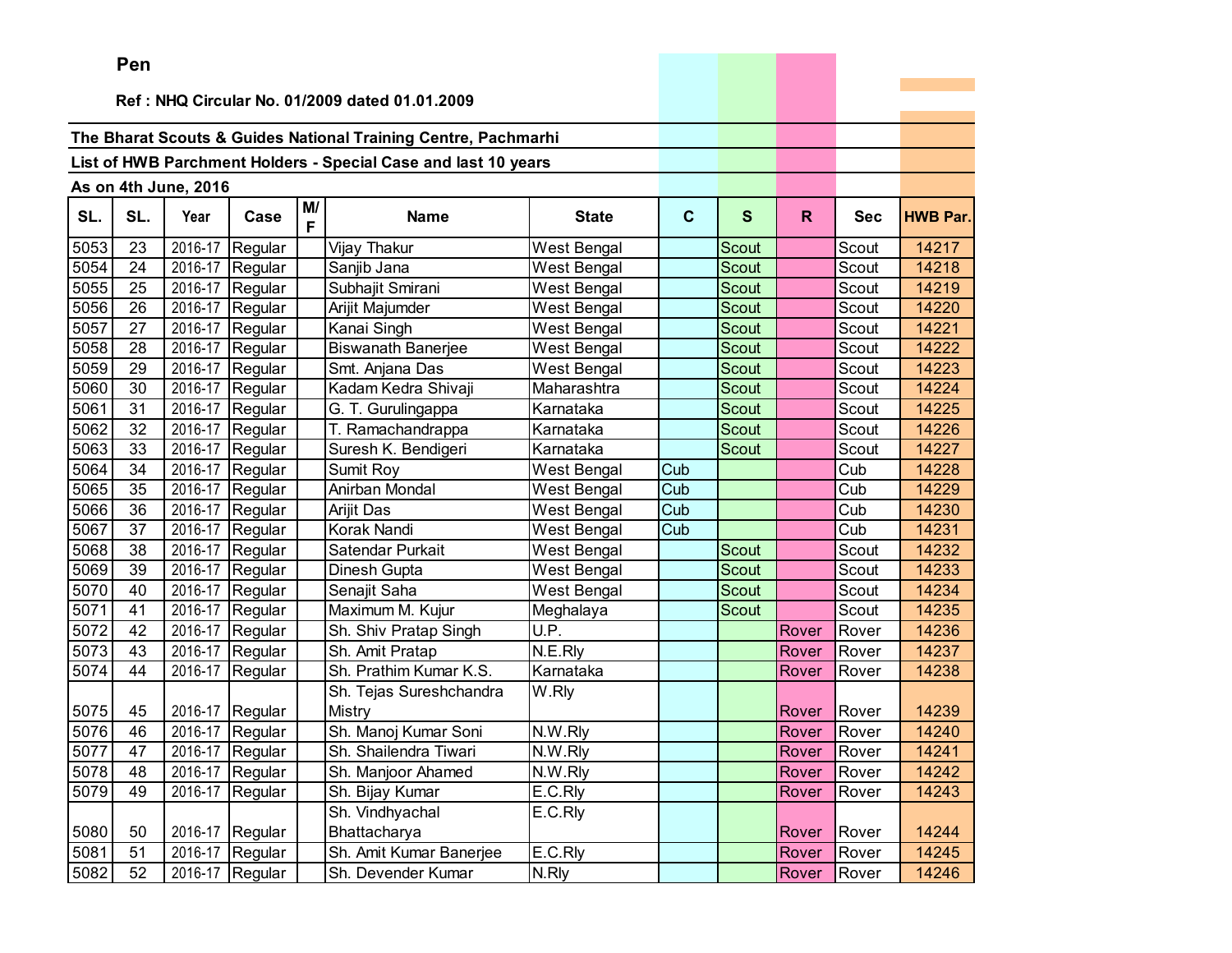|      | Pen |                      |                 |    |                                                                |               |   |              |       |            |                 |
|------|-----|----------------------|-----------------|----|----------------------------------------------------------------|---------------|---|--------------|-------|------------|-----------------|
|      |     |                      |                 |    |                                                                |               |   |              |       |            |                 |
|      |     |                      |                 |    | Ref: NHQ Circular No. 01/2009 dated 01.01.2009                 |               |   |              |       |            |                 |
|      |     |                      |                 |    | The Bharat Scouts & Guides National Training Centre, Pachmarhi |               |   |              |       |            |                 |
|      |     |                      |                 |    | List of HWB Parchment Holders - Special Case and last 10 years |               |   |              |       |            |                 |
|      |     | As on 4th June, 2016 |                 |    |                                                                |               |   |              |       |            |                 |
|      |     |                      |                 | M/ |                                                                |               |   |              |       |            |                 |
| SL.  | SL. | Year                 | Case            | F  | <b>Name</b>                                                    | <b>State</b>  | C | $\mathbf{s}$ | R.    | <b>Sec</b> | <b>HWB Par.</b> |
| 5083 | 53  | 2016-17              | Regular         |    | Dr. Shanker Lal Nama                                           | Rajasthan     |   |              | Rover | Rover      | 14247           |
| 5084 | 54  |                      | 2016-17 Regular |    | Sh. Ram Niwas                                                  | Rajasthan     |   |              | Rover | Rover      | 14248           |
| 5085 | 55  |                      | 2016-17 Regular |    | Sh. C. Rajavelu                                                | Puducherry    |   |              | Rover | Rover      | 14249           |
| 5086 | 56  | 2016-17              | Regular         |    | Sh. Ashok Kumar                                                | N.F.Rly       |   |              | Rover | Rover      | 14250           |
| 5087 | 57  | 2016-17              | Regular         |    | Sh. Dhruba Sarkar                                              | N.F.Rly       |   |              | Rover | Rover      | 14251           |
| 5088 | 58  | 2016-17              | Regular         |    | Sh. Pablu Sonowal                                              | N.F.Rly       |   |              | Rover | Rover      | 14252           |
| 5089 | 59  |                      | 2016-17 Regular |    | Sh. M. Raju Rao                                                | N.F.Rly       |   |              | Rover | Rover      | 14253           |
| 5090 | 60  |                      | 2016-17 Regular |    | Sh. Aswini Sarkar                                              | N.F.Rly       |   |              | Rover | Rover      | 14254           |
| 5091 | 61  |                      | 2016-17 Regular |    | Sh. Amith Kr. Singh                                            | N.F.Rly       |   |              | Rover | Rover      | 14255           |
| 5092 | 62  | 2016-17              | Regular         |    | Sh. Hemen Jyoti Bora                                           | N.F.Rly       |   |              | Rover | Rover      | 14256           |
| 5093 | 63  | 2016-17              | Regular         |    | Sh. Raju Boro                                                  | N.F.Rly       |   |              | Rover | Rover      | 14257           |
| 5094 | 64  | 2016-17              | Regular         |    | Sh. Chiranjit Roy                                              | N.F.Rly       |   |              | Rover | Rover      | 14258           |
| 5095 | 65  |                      | 2016-17 Regular |    | Sh.Amit Kar                                                    | N.F.Rly       |   |              | Rover | Rover      | 14259           |
| 5096 | 66  |                      | 2016-17 Regular |    | Sh. Rajkishor Swarnkar                                         | Chhattisgarh  |   |              | Rover | Rover      | 14260           |
| 5097 | 67  |                      | 2016-17 Regular |    | Sh. Kumar Urwasha                                              | Chhattisgarh  |   |              | Rover | Rover      | 14261           |
| 5098 | 68  | 2016-17              | Regular         |    | Sh. Virendra Pal Ladeshwar                                     | Chhattisgarh  |   |              | Rover | Rover      | 14262           |
| 5099 | 69  | 2016-17              | Regular         |    | Sh. Fanendra Kumar Lodhi                                       | Chhattisgarh  |   |              | Rover | Rover      | 14263           |
| 5100 | 70  | 2016-17              | Regular         |    | Sh. Hetram Dhruw                                               | Chhattisgarh  |   |              | Rover | Rover      | 14264           |
| 5101 | 71  |                      | 2016-17 Regular |    | Sh. Rama Nand                                                  | N.E.Rly       |   | Scout        |       | Scout      | 14265           |
| 5102 | 72  | 2016-17              | Regular         |    | Sh. R. Janarthanan                                             | Puducherry    |   | Scout        |       | Scout      | 14266           |
|      |     |                      |                 |    | Sh. Bhosale Balasaheb                                          | Maharashtra   |   |              |       |            |                 |
| 5103 | 73  | 2016-17              | Regular         |    | Bhivshen                                                       |               |   | Scout        |       | Scout      | 14267           |
|      |     |                      |                 |    | Sh. Hajare Sanjaykumar                                         | Maharashtra   |   |              |       |            |                 |
| 5104 | 74  | 2016-17 Regular      |                 |    | Bansi                                                          |               |   | <b>Scout</b> |       | Scout      | 14268           |
| 5105 | 75  |                      | 2016-17 Regular |    | Sh. Tapale Rajaram Genu                                        | Maharashtra   |   | Scout        |       | Scout      | 14269           |
| 5106 | 76  | 2016-17              | Regular         |    | Sh. Avinash Dass                                               | N.Rly         |   | Scout        |       | Scout      | 14270           |
| 5107 | 77  | 2016-17              | Regular         |    | Sh. Rajendra Singh Pithoria                                    | Uttar Pradesh |   | Scout        |       | Scout      | 14271           |
|      |     |                      |                 |    | Sh. Pushpendra Kumar                                           | Uttar Pradesh |   |              |       |            |                 |
| 5108 | 78  | 2016-17              | Regular         |    | Sharma                                                         |               |   | Scout        |       | Scout      | 14272           |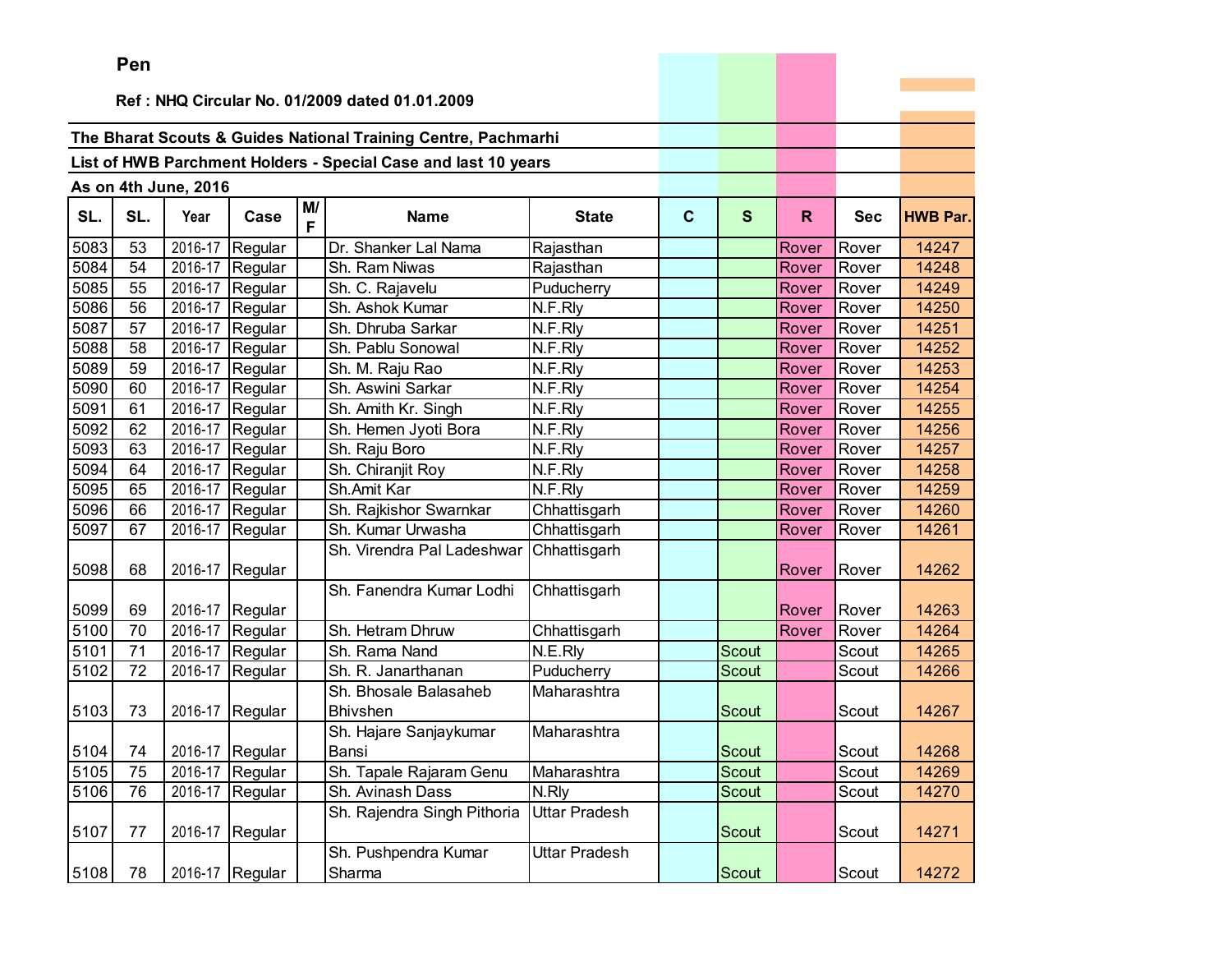|      | Pen |                      |                 |    |                                                                |                   |   |              |              |            |                 |
|------|-----|----------------------|-----------------|----|----------------------------------------------------------------|-------------------|---|--------------|--------------|------------|-----------------|
|      |     |                      |                 |    |                                                                |                   |   |              |              |            |                 |
|      |     |                      |                 |    | Ref: NHQ Circular No. 01/2009 dated 01.01.2009                 |                   |   |              |              |            |                 |
|      |     |                      |                 |    | The Bharat Scouts & Guides National Training Centre, Pachmarhi |                   |   |              |              |            |                 |
|      |     |                      |                 |    | List of HWB Parchment Holders - Special Case and last 10 years |                   |   |              |              |            |                 |
|      |     |                      |                 |    |                                                                |                   |   |              |              |            |                 |
|      |     | As on 4th June, 2016 |                 | M/ |                                                                |                   |   |              |              |            |                 |
| SL.  | SL. | Year                 | Case            | F  | <b>Name</b>                                                    | <b>State</b>      | C | S            | $\mathsf{R}$ | <b>Sec</b> | <b>HWB Par.</b> |
| 5109 | 79  | 2016-17              | Regular         |    | Sh. Vijay D.                                                   | <b>Tamil Nadu</b> |   | Scout        |              | Scout      | 14273           |
| 5110 | 80  |                      | 2016-17 Regular |    | Sh. S. Kurinchi Selvan                                         | <b>Tamil Nadu</b> |   | <b>Scout</b> |              | Scout      | 14274           |
| 5111 | 81  |                      | 2016-17 Regular |    | Sh. S. William                                                 | <b>Tamil Nadu</b> |   | <b>Scout</b> |              | Scout      | 14275           |
| 5112 | 82  | 2016-17              | Regular         |    | Sh. D. Durai                                                   | <b>Tamil Nadu</b> |   | Scout        |              | Scout      | 14276           |
| 5113 | 83  |                      | 2016-17 Regular |    | Sh. Rajendra Singh                                             | <b>KVS</b>        |   | Scout        |              | Scout      | 14277           |
| 5114 | 84  |                      | 2016-17 Regular |    | Sh. Rajesh Yadav                                               | <b>KVS</b>        |   | <b>Scout</b> |              | Scout      | 14278           |
| 5115 | 85  |                      | 2016-17 Regular |    | Sh. Sanjay Kumar                                               | N.Rly             |   | <b>Scout</b> |              | Scout      | 14279           |
| 5116 | 86  |                      | 2016-17 Regular |    | Sh. Anurag Kumar Mishra                                        | N.E.Rly           |   | Scout        |              | Scout      | 14280           |
| 5117 | 87  |                      | 2016-17 Regular |    | Sh. Rajesh Kumar Verma                                         | N.E.Rly           |   | <b>Scout</b> |              | Scout      | 14281           |
| 5118 | 88  |                      | 2016-17 Regular |    | Sh. Rajeev Chandra                                             | N.E.Rly           |   | <b>Scout</b> |              | Scout      | 14282           |
|      |     |                      |                 |    | Sh.Naresh Kumar                                                | Himachal          |   |              |              |            |                 |
| 5119 | 89  | 2016-17              | Regular         |    |                                                                | Pradesh           |   | Scout        |              | Scout      | 14283           |
|      |     |                      |                 |    | Sh. Hoshiar Singh                                              | Himachal          |   |              |              |            |                 |
| 5120 | 90  |                      | 2016-17 Regular |    |                                                                | Pradesh           |   | Scout        |              | Scout      | 14284           |
| 5121 | 91  | 2016-17              | Regular         |    | Sh. Bhagwat Sahu                                               | Chhattisgarh      |   | Scout        |              | Scout      | 14285           |
| 5122 | 92  |                      | 2016-17 Regular |    | Sh. Rayees Ahmad Hajam                                         | J&K               |   | Scout        |              | Scout      | 14286           |
| 5123 | 93  | 2016-17              | Regular         |    | Sh. Rakesh P.Lakhani                                           | Gujarat           |   | <b>Scout</b> |              | Scout      | 14287           |
|      |     |                      |                 |    | Sh. Renuka Hiren                                               | Gujarat           |   |              |              |            |                 |
| 5124 | 94  |                      | 2016-17 Regular |    | Gunvantbhai                                                    |                   |   | Scout        |              | Scout      | 14288           |
|      |     |                      |                 |    | Sh. Anadkat Sandipkumar                                        | Gujarat           |   |              |              |            |                 |
| 5125 | 95  |                      | 2016-17 Regular |    | Arvindbhai                                                     |                   |   | Scout        |              | Scout      | 14289           |
| 5126 | 96  |                      | 2016-17 Regular |    | Sh. Thakar Arjun Pareshbhai Gujarat                            |                   |   | Scout        |              | Scout      | 14290           |
|      |     |                      |                 |    | Sh. Ajaysinh Rajendrasinh                                      | Gujarat           |   |              |              |            |                 |
| 5127 | 97  |                      | 2016-17 Regular |    | Chauhan                                                        |                   |   | Scout        |              | Scout      | 14291           |
|      |     |                      |                 |    | Sh. Prakashkumar Manilal                                       | Gujarat           |   |              |              |            |                 |
| 5128 | 98  |                      | 2016-17 Regular |    | Patel                                                          |                   |   | Scout        |              | Scout      | 14292           |
|      |     |                      |                 |    | Sh. Jagdishkumar Prabhulal                                     | Gujarat           |   |              |              |            |                 |
| 5129 | 99  |                      | 2016-17 Regular |    | Mahavar                                                        |                   |   | Scout        |              | Scout      | 14293           |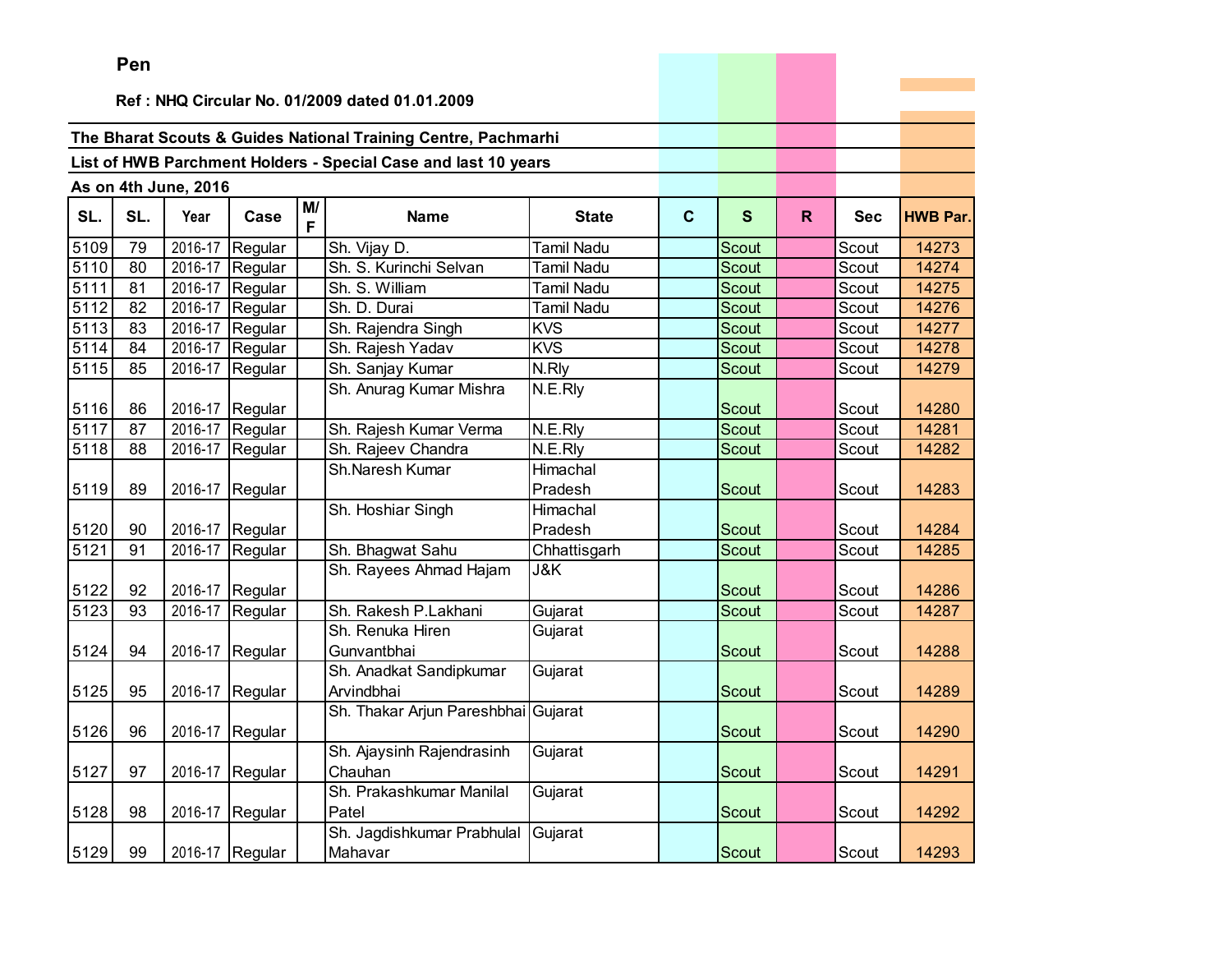# **P**

|      | Pen |                      |                 |    |                                                                |              |             |              |              |            |                 |
|------|-----|----------------------|-----------------|----|----------------------------------------------------------------|--------------|-------------|--------------|--------------|------------|-----------------|
|      |     |                      |                 |    | Ref: NHQ Circular No. 01/2009 dated 01.01.2009                 |              |             |              |              |            |                 |
|      |     |                      |                 |    |                                                                |              |             |              |              |            |                 |
|      |     |                      |                 |    | The Bharat Scouts & Guides National Training Centre, Pachmarhi |              |             |              |              |            |                 |
|      |     |                      |                 |    | List of HWB Parchment Holders - Special Case and last 10 years |              |             |              |              |            |                 |
|      |     | As on 4th June, 2016 |                 |    |                                                                |              |             |              |              |            |                 |
|      |     |                      |                 | M/ |                                                                |              |             |              |              |            |                 |
| SL.  | SL. | Year                 | Case            | F  | <b>Name</b>                                                    | <b>State</b> | $\mathbf c$ | $\mathbf{s}$ | $\mathsf{R}$ | <b>Sec</b> | <b>HWB Par.</b> |
|      |     |                      |                 |    | Sh. Sanjay Popatlal Shukla                                     | Gujarat      |             |              |              |            |                 |
| 5130 | 100 | 2016-17              | Regular         |    |                                                                |              |             | Scout        |              | Scout      | 14294           |
| 5131 | 101 | 2016-17              | Regular         |    | Sh. Omkar                                                      | <b>KVS</b>   |             | <b>Scout</b> |              | Scout      | 14295           |
| 5132 | 102 | 2016-17              | Regular         |    | Sh. Harvinder Pathania                                         | <b>KVS</b>   |             | Scout        |              | Scout      | 14296           |
| 5133 | 103 | 2016-17              | Regular         |    | Sh. Ashok Brijlal Rathod                                       | Maharashtra  | Cub         |              |              | Cub        | 14297           |
| 5134 | 104 | 2016-17              | Regular         |    | Sh. Dinesh Rambhau Ghatol Maharashtra                          |              | Cub         |              |              | Cub        | 14298           |
| 5135 | 105 | 2016-17              | Regular         |    | Ms. Prema Prakash Kate                                         | Maharashtra  | Cub         |              |              | Cub        | 14299           |
|      |     |                      |                 |    | Sh. Arvind Nathuram Sutar                                      | Maharashtra  |             |              |              |            |                 |
| 5136 | 106 | 2016-17              | Regular         |    |                                                                |              | Cub         |              |              | Cub        | 14300           |
| 5137 | 107 | 2016-17              | Regular         |    | Sh. Nandkumar Bapu Patil                                       | Maharashtra  | Cub         |              |              | Cub        | 14301           |
|      |     |                      |                 |    | Sh. Hemant Bhimrao                                             | Maharashtra  |             |              |              |            |                 |
| 5138 | 108 | 2016-17              | Regular         |    | Kolekar                                                        |              | Cub         |              |              | Cub        | 14302           |
|      |     |                      |                 |    | Sh. Shailesh Abhimanyu                                         | Maharashtra  |             |              |              |            |                 |
| 5139 | 109 |                      | 2016-17 Regular |    | Moon                                                           |              | Cub         |              |              | Cub        | 14303           |
| 5140 | 110 | 2016-17              | Regular         |    | Ms. Sunita Vasant Gore                                         | Maharashtra  | Cub         |              |              | Cub        | 14304           |
| 5141 | 111 | 2016-17              | Regular         |    | Sh. Sharad Dattu Dhongade                                      | Maharashtra  | Cub         |              |              | Cub        | 14305           |
|      |     |                      |                 |    | Sh. Bireshwar Nagappa                                          | Maharashtra  |             |              |              |            |                 |
| 5142 | 112 |                      | 2016-17 Regular |    | Pujari                                                         |              | Cub         |              |              | Cub        | 14306           |
| 5143 | 113 | 2016-17              | Regular         |    | Ms. Aarti Pathak                                               | <b>KVS</b>   | Cub         |              |              | Cub        | 14307           |
| 5144 | 114 | 2016-17              | Regular         |    | Sh. Bharat Sah                                                 | N.E.Rly      | Cub         |              |              | Cub        | 14308           |
|      |     |                      |                 |    | Sh. Vipin Kumar Upadhyay                                       | N.Rly        |             |              |              |            |                 |
| 5145 | 115 | 2016-17              | Regular         |    |                                                                |              | Cub         |              |              | Cub        | 14309           |
| 5146 | 116 |                      | 2016-17 Regular |    | Sh. Ravi Prakash Tripathi                                      | N.E.Rly      | Cub         |              |              | Cub        | 14310           |
| 5147 | 117 |                      | 2016-17 Regular |    | Sh. Prasad Acharya V.                                          | Karnataka    | Cub         |              |              | Cub        | 14311           |
| 5148 | 118 |                      | 2016-17 Regular |    | Sh. Safder Hussain Shah                                        | J&K          | Cub         |              |              | Cub        | 14312           |
| 5149 | 119 | 2016-17              | Regular         |    | Sh. Vaidheeswara K.M.                                          | Tamilnadu    | Cub         |              |              | Cub        | 14313           |
| 5150 | 120 | 2016-17              | Regular         |    | Sh. B. Jagadeesan                                              | Puducherry   | Cub         |              |              | Cub        | 14314           |
| 5151 | 121 | 2016-17              | Regular         |    | Sh. R. Ramu                                                    | Puducherry   | Cub         |              |              | Cub        | 14315           |
| 5152 | 122 |                      | 2016-17 Regular |    | Sh. Gilbert Chretien P.                                        | Puducherry   | Cub         |              |              | Cub        | 14316           |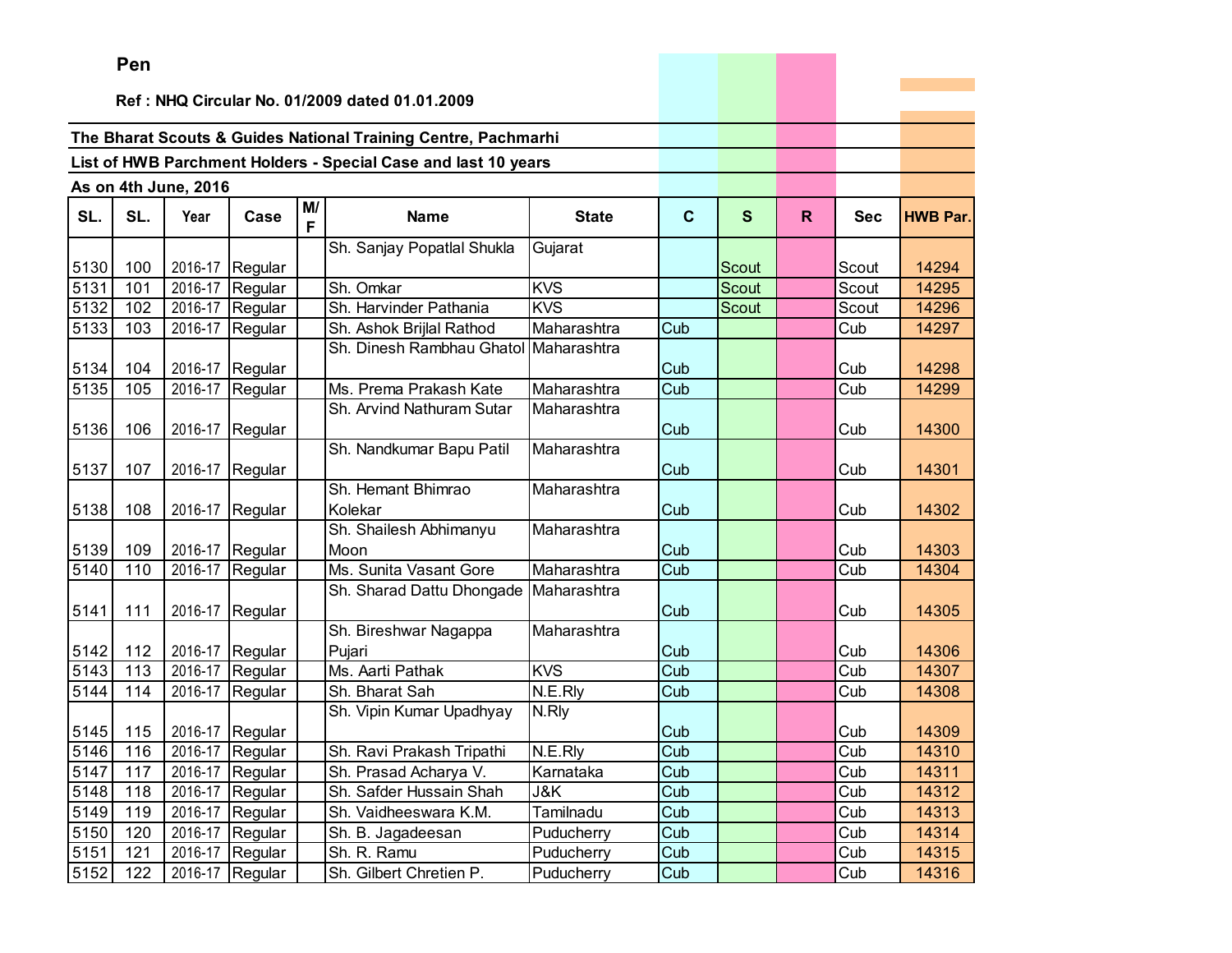|      | Pen      |                      |                 |         |                                                                |              |             |              |       |            |                 |
|------|----------|----------------------|-----------------|---------|----------------------------------------------------------------|--------------|-------------|--------------|-------|------------|-----------------|
|      |          |                      |                 |         |                                                                |              |             |              |       |            |                 |
|      |          |                      |                 |         | Ref: NHQ Circular No. 01/2009 dated 01.01.2009                 |              |             |              |       |            |                 |
|      |          |                      |                 |         | The Bharat Scouts & Guides National Training Centre, Pachmarhi |              |             |              |       |            |                 |
|      |          |                      |                 |         | List of HWB Parchment Holders - Special Case and last 10 years |              |             |              |       |            |                 |
|      |          |                      |                 |         |                                                                |              |             |              |       |            |                 |
|      |          | As on 4th June, 2016 |                 |         |                                                                |              |             |              |       |            |                 |
| SL.  | SL.      | Year                 | Case            | M/<br>F | <b>Name</b>                                                    | <b>State</b> | $\mathbf c$ | $\mathbf{s}$ | R.    | <b>Sec</b> | <b>HWB Par.</b> |
| 5153 | 123      |                      | 2016-17 Regular |         | Sh. Brajendra Sinha                                            | N.F.Rly      | Cub         |              |       | Cub        | 14317           |
| 5154 | 124      |                      | 2016-17 Regular |         | Sh. Joy Narayan Rajbhar                                        | N.F.Rly      | Cub         |              |       | Cub        | 14318           |
| 5155 | 125      |                      | 2016-17 Regular |         | Sh. Sanjit Malakar                                             | N.F.Rly      | Cub         |              |       | Cub        | 14319           |
| 5156 | 126      |                      | 2016-17 Regular |         | Sh. Sankar Das                                                 | N.F.Rly      | Cub         |              |       | Cub        | 14320           |
| 5157 | 127      | 2016-17              | Regular         |         | Sh. Utpal Roy                                                  | N.F.Rly      | Cub         |              |       | Cub        | 14321           |
| 5158 | 128      |                      | 2016-17 Regular |         | Sh. Chandrajit Das                                             | N.F.Rly      | Cub         |              |       | Cub        | 14322           |
| 5159 | 129      |                      | 2016-17 Regular |         | Sh. Bipul Das                                                  | N.F.Rly      | Cub         |              |       | Cub        | 14323           |
| 5160 | 130      |                      | 2016-17 Regular |         | Sh. Tapan Kumar Dey                                            | N.F.Rly      | Cub         |              |       | Cub        | 14324           |
| 5161 | 131      |                      | 2016-17 Regular |         | Sh. Rajkingkar Gogoi                                           | N.F.Rly      | Cub         |              |       | Cub        | 14325           |
| 5162 | 132      | 2016-17              | Regular         |         | Sudhir Karosia                                                 | S.E.C.Rly    |             | Scout        |       | Scout      | 14326           |
| 5163 | 133      | 2016-17              | Regular         |         | Dr. Jagdish Chand Choudhary                                    | <b>KVS</b>   |             | <b>Scout</b> |       | Scout      | 14327           |
| 5164 | 134      |                      | 2016-17 Regular |         | Narender Kr. Sharma                                            | N.W.Rly      |             | Scout        |       | Scout      | 14328           |
| 5165 | 135      |                      | 2016-17 Regular |         | Dharmender Kr. Sharma                                          | N.W.Rly      |             | <b>Scout</b> |       | Scout      | 14329           |
| 5166 | 136      |                      | 2016-17 Regular |         | Dinesh Pandey                                                  | N.W.Rly      |             | Scout        |       | Scout      | 14330           |
| 5167 | 137      |                      | 2016-17 Regular |         | Praveen Singh Chauhan                                          | N.W.Rly      |             | <b>Scout</b> |       | Scout      | 14331           |
| 5168 | 138      |                      | 2016-17 Regular |         | Mahendra Prasad Rajak                                          | S.E.Rly      |             | Scout        |       | Scout      | 14332           |
| 5169 | 139      |                      | 2016-17 Regular |         | Sameer Ahmed Bhat                                              | J&K          |             | Scout        |       | Scout      | 14333           |
| 5170 | 140      |                      | 2016-17 Regular |         | <b>Kunal Mishra</b>                                            | M.P.         |             | Scout        |       | Scout      | 14334           |
| 5171 | 141      |                      | 2016-17 Regular |         | Indal Singh                                                    | M.P.         |             | <b>Scout</b> |       | Scout      | 14335           |
| 5172 | 142      |                      | 2016-17 Regular |         | Dinesh Chand Mishra                                            | M.P.         |             | Scout        |       | Scout      | 14336           |
| 5173 | 143      |                      | 2016-17 Regular |         | Ravi Shankar Shukla                                            | <b>KVS</b>   |             | Scout        |       | Scout      | 14337           |
| 5174 | 144      | 2016-17              | Regular         |         | Tanveer Ahmad                                                  | <b>KVS</b>   |             | Scout        |       | Scout      | 14338           |
| 5175 | 145      | 2016-17              | Regular         |         | <b>Vinod Kumar</b>                                             | Uttarakhand  |             | Scout        |       | Scout      | 14339           |
| 5176 | 146      | 2016-17              | Regular         |         | Ajay Kumar                                                     | Uttarakhand  |             | Scout        |       | Scout      | 14340           |
| 5177 | 147      |                      | 2016-17 Regular |         | Ramlal Sagar                                                   | Uttarakhand  |             | Scout        |       | Scout      | 14341           |
|      | 5178 148 |                      | 2016-17 Regular |         | Harish Chandra Pathak                                          | Uttarakhand  |             | Scout        |       | Scout      | 14342           |
| 5179 | 149      |                      | 2016-17 Regular |         | Triloki Narayan Joshi                                          | Uttarakhand  |             | Scout        |       | Scout      | 14343           |
| 5180 | 150      |                      | 2016-17 Regular |         | Prakash Chand Upreti                                           | Uttarakhand  |             | Scout        |       | Scout      | 14344           |
| 5181 | 151      |                      | 2016-17 Regular |         | Bechan Yadav                                                   | Uttarakhand  |             | Scout        |       | Scout      | 14345           |
| 5182 | 152      | 2016-17              | Regular         |         | Inder Bhushsan Mishra                                          | J&K          |             | Scout        |       | Scout      | 14346           |
|      | 153      |                      |                 |         | Dr. Mahesh Kumar Muchhal                                       | U.P.         |             |              |       |            | 14347           |
| 5183 |          |                      | 2016-17 Regular |         |                                                                |              |             |              | Rover | Rover      |                 |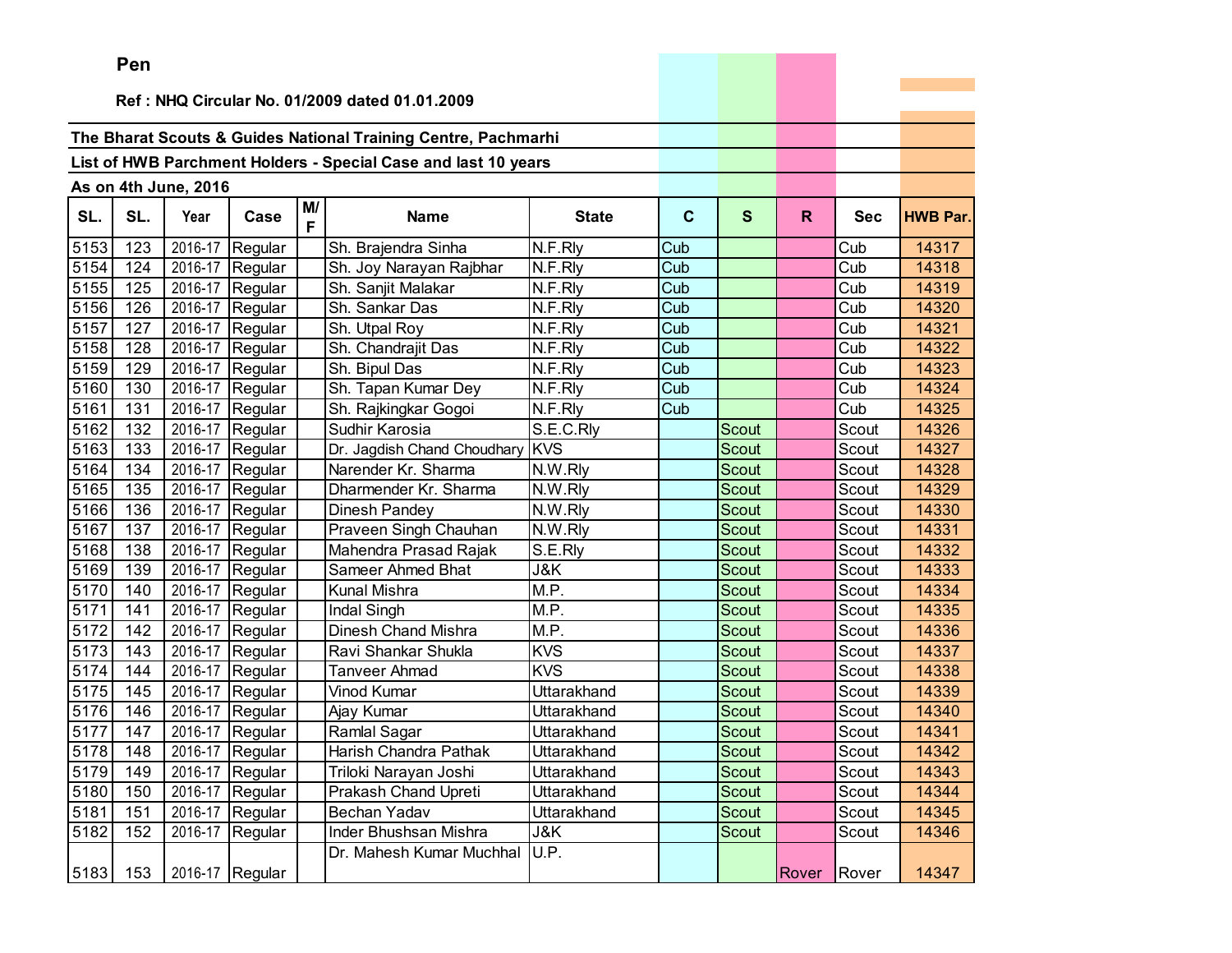|      | Pen |                      |                          |         |                                                                |                      |     |              |              |            |                 |
|------|-----|----------------------|--------------------------|---------|----------------------------------------------------------------|----------------------|-----|--------------|--------------|------------|-----------------|
|      |     |                      |                          |         |                                                                |                      |     |              |              |            |                 |
|      |     |                      |                          |         | Ref: NHQ Circular No. 01/2009 dated 01.01.2009                 |                      |     |              |              |            |                 |
|      |     |                      |                          |         | The Bharat Scouts & Guides National Training Centre, Pachmarhi |                      |     |              |              |            |                 |
|      |     |                      |                          |         |                                                                |                      |     |              |              |            |                 |
|      |     |                      |                          |         | List of HWB Parchment Holders - Special Case and last 10 years |                      |     |              |              |            |                 |
|      |     | As on 4th June, 2016 |                          |         |                                                                |                      |     |              |              |            |                 |
| SL.  | SL. | Year                 | Case                     | M/<br>F | <b>Name</b>                                                    | <b>State</b>         | C   | S            | $\mathsf{R}$ | <b>Sec</b> | <b>HWB Par.</b> |
| 5184 | 154 |                      | 2016-17 Regular          |         | Ravi Kumar                                                     | U.P.                 |     |              | Rover        | Rover      | 14348           |
| 5185 | 155 |                      | 2016-17 Regular          |         | Anil Kumar Mohanty                                             | Odisha               |     |              | Rover        | Rover      | 14349           |
| 5186 | 156 | 2016-17              | Regular                  |         | Mihir Ranjahn Pattnaik                                         | Odisha               | Cub |              |              | Cub        | 14350           |
| 5187 | 157 | 2016-17              | Regular                  |         | Biswaranjan Moharana                                           | Odisha               | Cub |              |              | Cub        | 14351           |
| 5188 | 158 |                      | 2016-17 Regular          |         | Surajit Sen                                                    | <b>Odisha</b>        | Cub |              |              | Cub        | 14352           |
| 5189 | 159 |                      | 2016-17 Regular          |         | Srish Kumar Das                                                | Odisha               | Cub |              |              | Cub        | 14353           |
| 5190 | 160 |                      | 2016-17 Regular          |         | Santosh Deo                                                    | Odisha               | Cub |              |              | Cub        | 14354           |
| 5191 | 161 |                      | 2016-17 Regular          |         | Tulu Chandra Nayak                                             | Odisha               | Cub |              |              | Cub        | 14355           |
| 5192 | 162 | 2016-17              | Regular                  |         | Jitendra Kumar Penthol                                         | Odisha               | Cub |              |              | Cub        | 14356           |
| 5193 | 163 | 2016-17              | Regular                  |         | Rajesh Kumar Das                                               | Odisha               | Cub |              |              | Cub        | 14357           |
| 5194 | 164 | 2016-17              | Regular                  |         | P. Lakshmi                                                     | <b>KVS</b>           | Cub |              |              | Cub        | 14358           |
| 5195 | 165 |                      | 2016-17 Regular          |         | Jogendra Prakash Sharma                                        | M.P.                 |     | Scout        |              | Scout      | 14359           |
| 5196 | 166 |                      | 2016-17 Regular          |         | Mahendra Narayan Sharma                                        | M.P.                 |     | <b>Scout</b> |              | Scout      | 14360           |
| 5197 | 167 |                      | 2016-17 Regular          |         | M. D. Kaleem                                                   | Chhattisgarh         |     |              | Rover        | Rover      | 14361           |
| 5198 | 168 |                      | 2016-17 Regular          |         | Seva Ram Preman                                                | Chhattisgarh         |     |              | Rover        | Rover      | 14362           |
| 5199 | 169 | 2016-17              | Regular                  |         | Mahesh Ku. Jagnayak                                            | Chhattisgarh         | Cub |              |              | Cub        | 14363           |
| 5200 | 170 | 2016-17              | Regular                  |         | Gajendra Ku. Khare                                             | Chhattisgarh         | Cub |              |              | Cub        | 14364           |
| 5201 | 171 |                      | 2016-17 Regular          |         | <b>Trilok Chand Chaudhari</b>                                  | Chhattisgarh         | Cub |              |              | Cub        | 14365           |
| 5202 | 172 |                      | 2016-17 Regular          |         | Neeraj Kumar Sahu                                              | Chhattisgarh         | Cub |              |              | Cub        | 14366           |
| 5203 | 173 |                      | 2016-17 Regular          |         | Amar Singh Chouhan                                             | Rajasthan            |     | Scout        |              | Scout      | 14367           |
| 5204 | 174 |                      | 2016-17 Regular          |         | Rajram Barulal                                                 | Rajasthan            |     | <b>Scout</b> |              | Scout      | 14368           |
| 5205 | 175 | 2016-17              | Regular                  |         | <b>Bhanu Kumar Shastri</b>                                     | Rajasthan            |     | Scout        |              | Scout      | 14369           |
| 5206 | 176 | 2016-17              | Regular                  |         | Pradeep Sahu                                                   | M.P.                 |     |              | Rover        | Rover      | 14370           |
| 5207 | 177 | 2016-17              | Regular                  |         | Ravindra Kumar Pandey                                          | <b>Uttar Pradesh</b> |     |              | Rover        | Rover      | 14371           |
| 5208 | 178 |                      | 2016-17 Regular          |         | Trivendra Kumar                                                | Uttar Pradesh        |     |              | Rover        | Rover      | 14372           |
|      |     |                      | 5209 179 2016-17 Regular |         | <b>Arun Kumar</b>                                              | <b>Uttar Pradesh</b> |     |              | Rover        | Rover      | 14373           |
| 5210 | 180 |                      | 2016-17 Regular          |         | Venkatesh M. D.                                                | Karnataka            | Cub |              |              | Cub        | 14374           |
| 5211 | 181 |                      | 2016-17 Regular          |         | Ramayan M.D.                                                   | Karnataka            |     | Scout        |              | Scout      | 14375           |
| 5212 | 182 | 2016-17              | Regular                  |         | Poornima                                                       | Karnataka            | Cub |              |              | Cub        | 14376           |
| 5213 | 183 | 2016-17              | Regular                  |         | Rupesh Kr. Namdeo                                              | Chhattisgarh         |     |              | Rover        | Rover      | 14377           |
| 5214 | 184 |                      | 2016-17 Regular          |         | Shatrohan Sahu                                                 | Chhattisgarh         |     |              | Rover        | Rover      | 14378           |
| 5215 | 185 | 2016-17              | Regular                  |         | Vinod Ku. Pal                                                  | Uttarakhand          |     | Scout        |              | Scout      | 14379           |